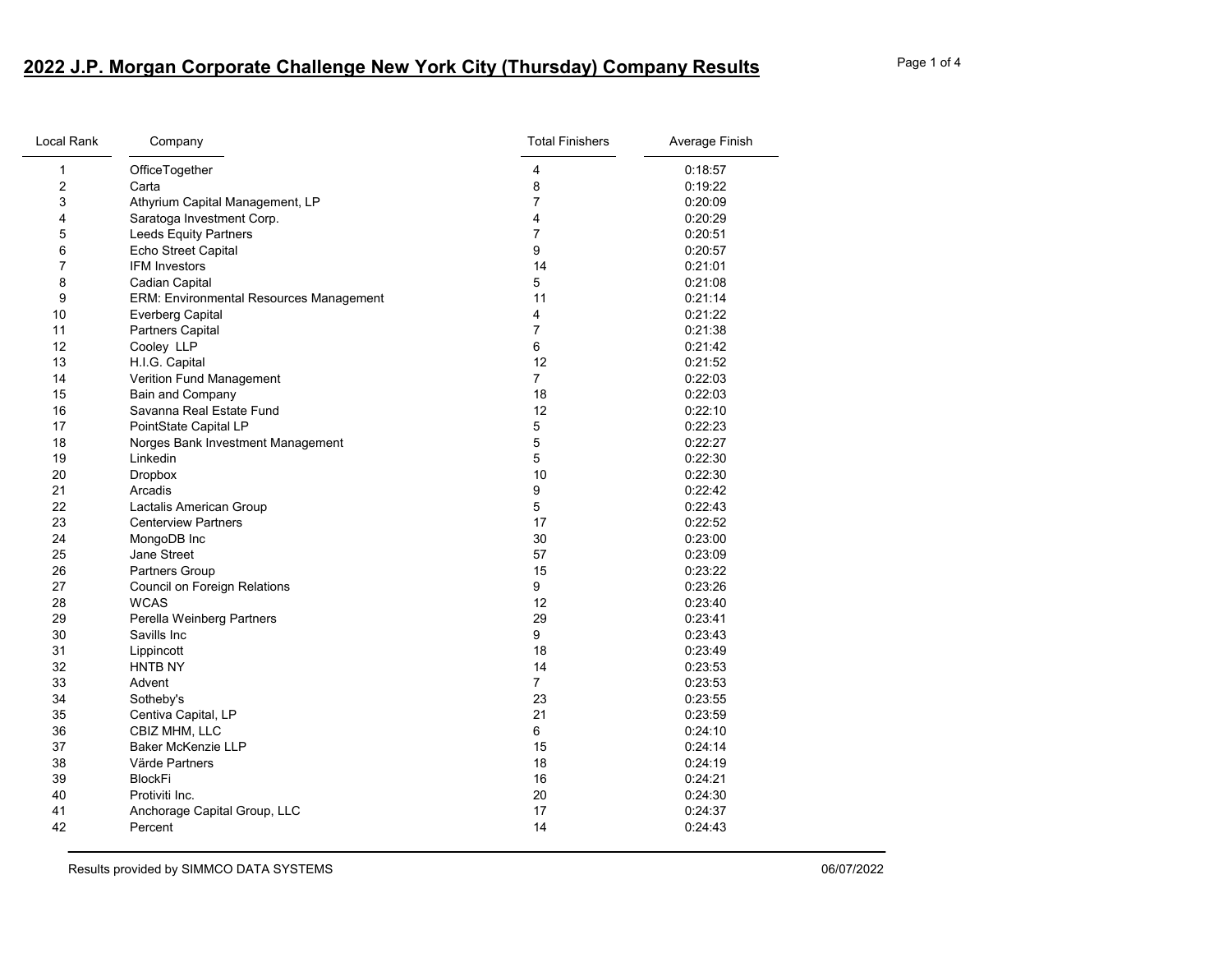## **2022 J.P. Morgan Corporate Challenge New York City (Thursday) Company Results** Page 2 of 4

| Local Rank<br>Company |                                               | <b>Total Finishers</b> | Average Finish |  |
|-----------------------|-----------------------------------------------|------------------------|----------------|--|
| 43                    | <b>Stout Risius Ross</b>                      | 9                      | 0:24:43        |  |
| 44                    | The Gate                                      | 5                      | 0.24.47        |  |
| 45                    | Tower Research Capital LLC                    | 48                     | 0:24:51        |  |
| 46                    | First Manhattan Co.                           | 15                     | 0:24:57        |  |
| 47                    | Oliver Wyman - NYO                            | 12                     | 0:25:04        |  |
| 48                    | Oppenheimer - The Lazos Group                 | 4                      | 0:25:05        |  |
| 49                    | Alston & Bird, LLP                            | 12                     | 0:25:09        |  |
| 50                    | Berenberg Capital Markets LLC                 | 8                      | 0:25:13        |  |
| 51                    | Casdin Capital NYC                            | 5                      | 0:25:21        |  |
| 52                    | <b>Commonwealth Bank of Australia</b>         | 18                     | 0:25:23        |  |
| 53                    | Moore Capital Management, LLC                 | 10                     | 0:25:25        |  |
| 54                    | The Metropolitan Museum of Art                | 34                     | 0:25:31        |  |
| 55                    | <b>Mutual of America</b>                      | 13                     | 0.25:36        |  |
| 56                    | Anchin                                        | 20                     | 0:25:40        |  |
| 57                    | <b>PwC</b>                                    | 56                     | 0:25:41        |  |
| 58                    | Credit Agricole Corporate and Investment Bank | 51                     | 0:25:43        |  |
| 59                    | LionTree                                      | 13                     | 0:25:48        |  |
| 60                    | Sperry Mitchell & Co                          | 5                      | 0:25:52        |  |
| 61                    | Goldman Sachs                                 | 169                    | 0:25:57        |  |
| 62                    | Insider Intelligence                          | 14                     | 0:26:01        |  |
| 63                    | <b>CIBC</b>                                   | 44                     | 0:26:09        |  |
| 64                    | <b>Kilpatrick Townsend</b>                    | 6                      | 0:26:13        |  |
| 65                    | <b>HLW</b> International                      | 20                     | 0:26:13        |  |
| 66                    | <b>Global Infrastructure Partners</b>         | 17                     | 0:26:16        |  |
| 67                    | <b>HDR</b>                                    | 30                     | 0:26:19        |  |
| 68                    | Cain International                            | 12                     | 0:26:23        |  |
| 69                    | Cravath, Swaine & Moore LLP                   | 34                     | 0:26:25        |  |
| 70                    | <b>ION Trading</b>                            | 21                     | 0:26:26        |  |
| 71                    | Morgan Stanley                                | 319                    | 0:26:28        |  |
| 72                    | Citrin Cooperman                              | 14                     | 0:26:32        |  |
| 73                    | <b>TIFIN NYC</b>                              | 5                      | 0:26:37        |  |
| 74                    | Davidson Kempner Capital Management LP        | 20                     | 0:26:39        |  |
| 75                    | <b>Summit Health</b>                          | $\overline{7}$         | 0.26:41        |  |
| 76                    | Known Global LLC                              | 8                      | 0:26:57        |  |
| 77                    | <b>CIFC Asset Management</b>                  | 20                     | 0:27:12        |  |
| 78                    | <b>Spencer Stuart</b>                         | 37                     | 0:27:19        |  |
| 79                    | Hudson Bay Capital Management LP              | 18                     | 0:27:26        |  |
| 80                    | Fred Alger Management                         | 10                     | 0:27:28        |  |
| 81                    | <b>BNP PARIBAS</b>                            | 126                    | 0:27:37        |  |
| 82                    | <b>Newlight Partners</b>                      | 11                     | 0.27:39        |  |
| 83                    | Tocqueville Asset Management                  | 9                      | 0:27:48        |  |
| 84                    | Campbell Lutyens                              | 6                      | 0:27:51        |  |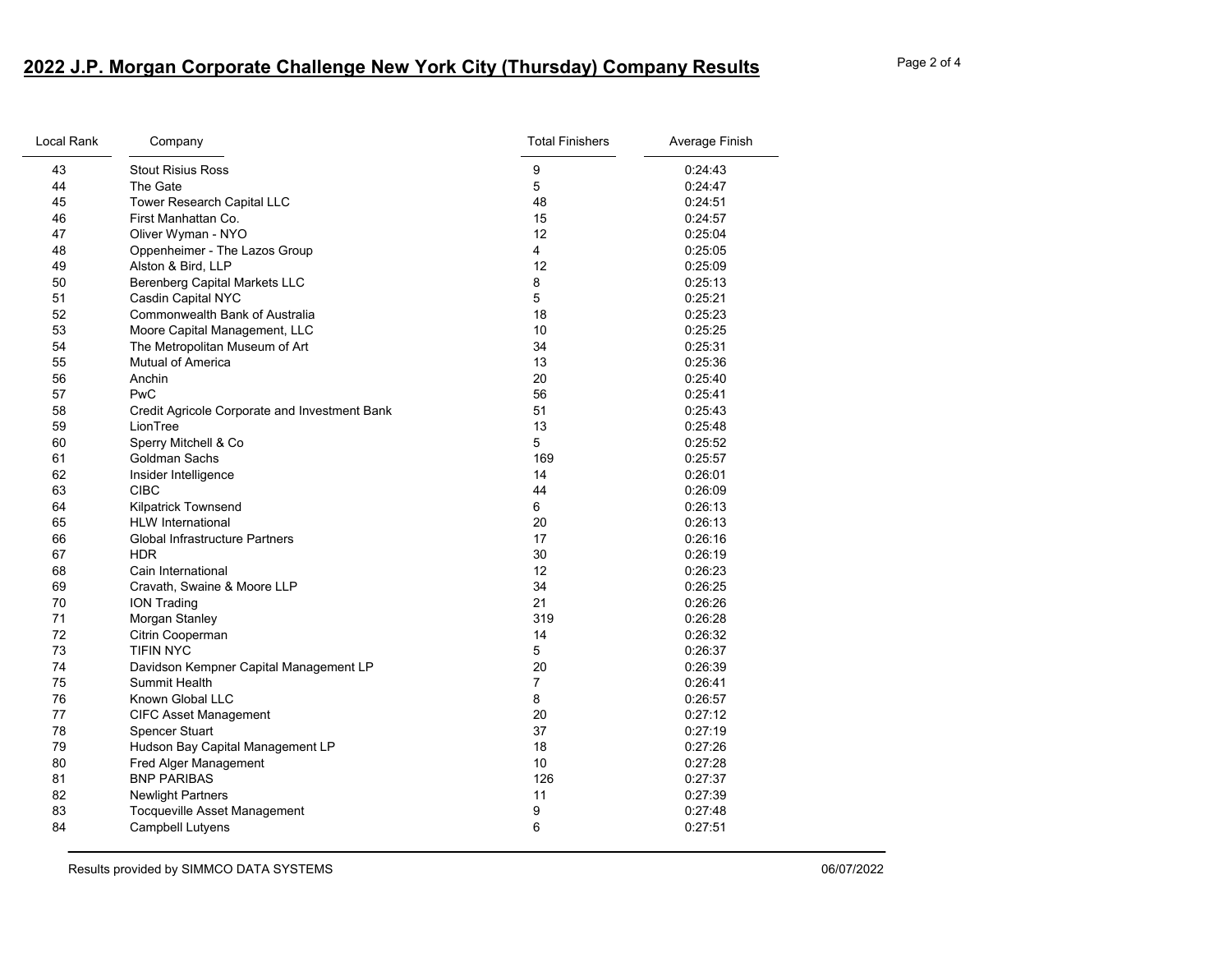## **2022 J.P. Morgan Corporate Challenge New York City (Thursday) Company Results** Page 3 of 4

| Local Rank | Company                                               | <b>Total Finishers</b> | Average Finish |
|------------|-------------------------------------------------------|------------------------|----------------|
| 85         | FloQast                                               | 5                      | 0.27:55        |
| 86         | MetroPlusHealth                                       | 15                     | 0:27:58        |
| 87         | UniCredit                                             | 29                     | 0:28:03        |
| 88         | Debevoise & Plimpton LLP                              | 43                     | 0:28:08        |
| 89         | Barclays                                              | 62                     | 0:28:11        |
| 90         | Mastercard                                            | 44                     | 0:28:14        |
| 91         | Alfred P. Sloan Foundation                            | $\overline{7}$         | 0:28:15        |
| 92         | Aperture Investors                                    | 10                     | 0:28:22        |
| 93         | Otterbourg P.C.                                       | 16                     | 0:28:34        |
| 94         | Intercontinental Exchange ICE NYSE                    | 90                     | 0.28.36        |
| 95         | MFA Financial, Inc.                                   | 18                     | 0:28:40        |
| 96         | Rosenberg & Estis, P.C.                               | 9                      | 0:28:46        |
| 97         | W.W. Norton & Company                                 | 9                      | 0.28:50        |
| 98         | <b>BlueRock Therapeutics</b>                          | 18                     | 0:28:53        |
| 99         | <b>KraneShares</b>                                    | 7                      | 0:28:54        |
| 100        | JPMorgan Chase - Thursday June 2                      | 558                    | 0:28:57        |
| 101        | <b>Travelers</b>                                      | 8                      | 0:28:59        |
| 102        | <b>DTCC</b>                                           | 32                     | 0:29:02        |
| 103        | <b>RSM US LLP</b>                                     | 31                     | 0:29:02        |
| 104        | APG Asset Management US Inc.                          | 17                     | 0:29:03        |
| 105        | Madison Square Garden                                 | 35                     | 0:29:04        |
| 106        | <b>Memorial Sloan Kettering</b>                       | 90                     | 0:29:15        |
| 107        | FTI Consulting                                        | 59                     | 0:29:20        |
| 108        | Man                                                   | $\overline{7}$         | 0:29:20        |
| 109        | National Australia Bank                               | 4                      | 0:29:31        |
| 110        | <b>Cosentini Associates</b>                           | 17                     | 0:29:44        |
| 111        | ASME                                                  | 16                     | 0:29:52        |
| 112        | <b>EnTech Engineering PC</b>                          | 10                     | 0:29:55        |
| 113        | Klarna                                                | 20                     | 0:30:03        |
| 114        | Rockefeller Group                                     | 10                     | 0:30:17        |
| 115        | AIG                                                   | 9                      | 0:30:22        |
| 116        | Lincoln Center for the Performing Arts                | 6                      | 0:30:30        |
| 117        | 1919 Investment Counsel                               | 9                      | 0:30:32        |
| 118        | EME Consulting Engineering and Architecture Group LLC | 19                     | 0:30:33        |
| 119        | Northern Trust                                        | 9                      | 0:30:33        |
| 120        | Mazars USA                                            | 36                     | 0:30:42        |
| 121        | LVMH Moët Hennessy Louis Vuitton Inc.                 | 36                     | 0:30:43        |
| 122        | <b>Starr Insurance Companies</b>                      | 55                     | 0:30:56        |
| 123        | Payoneer, Inc                                         | 11                     | 0:31:06        |
| 124        | Sodexo/Healthcare                                     | 8                      | 0:31:08        |
| 125        | <b>QBE North America</b>                              | 26                     | 0:31:11        |
| 126        | Aflac Global Investments                              | 12                     | 0:31:16        |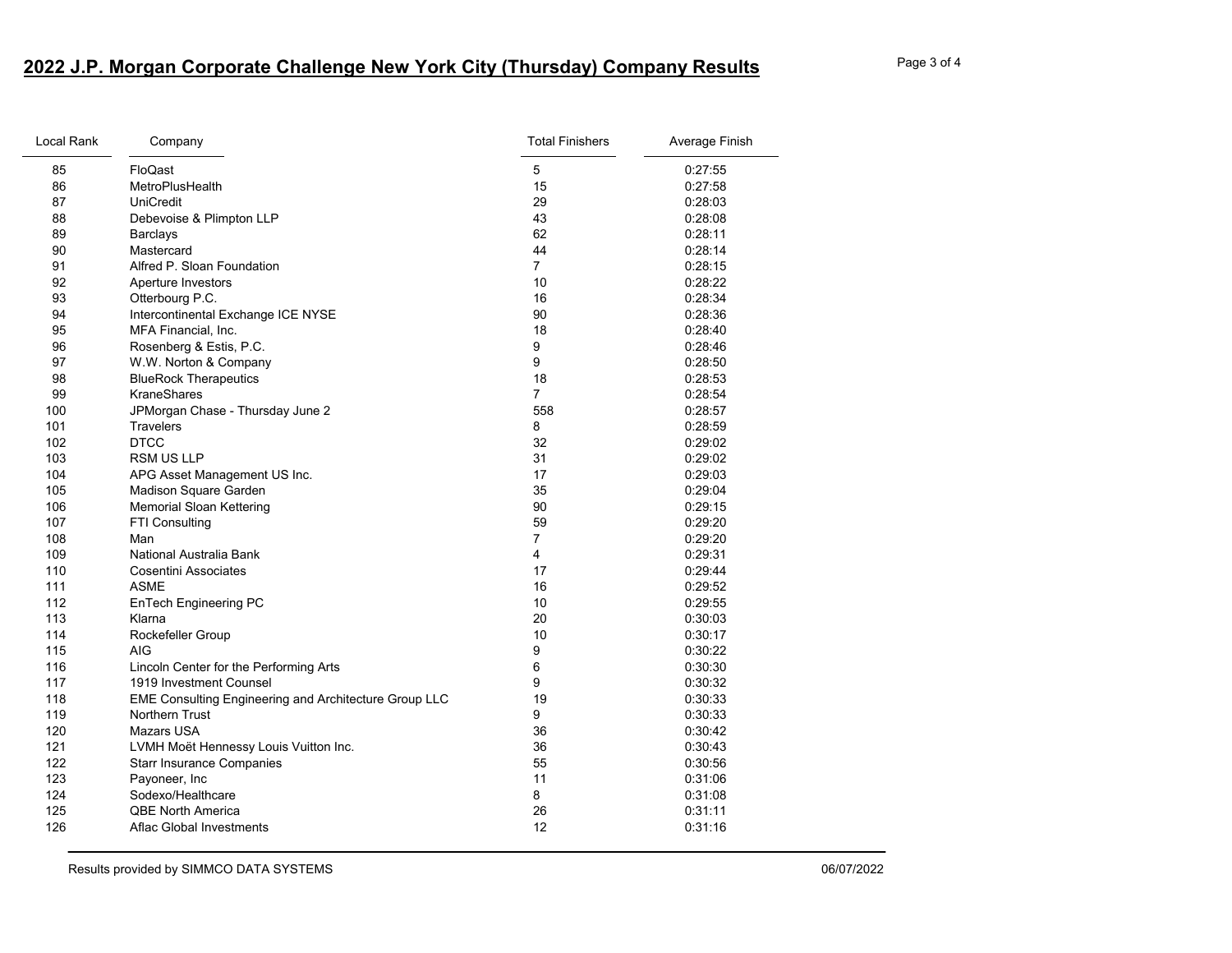## **2022 J.P. Morgan Corporate Challenge New York City (Thursday) Company Results** Page 4 of 4

| Local Rank | Company                                     | <b>Total Finishers</b> | Average Finish |
|------------|---------------------------------------------|------------------------|----------------|
| 127        | <b>Standard Chartered</b>                   | 29                     | 0:31:25        |
| 128        | <b>BNY Mellon   Pershing</b>                | 33                     | 0:31:26        |
| 129        | NORD/LB                                     | 8                      | 0:31:38        |
| 130        | <b>AON</b>                                  | 57                     | 0:31:43        |
| 131        | <b>Linklaters LLP</b>                       | 20                     | 0:31:47        |
| 132        | Vornado Realty Trust                        | 21                     | 0:31:48        |
| 133        | Signature Bank                              | 53                     | 0:31:53        |
| 134        | <b>Commerzbank New York</b>                 | 28                     | 0:31:53        |
| 135        | Philip Morris International                 | 12                     | 0:32:18        |
| 136        | Metropolitan Commercial Bank NYC            | 16                     | 0:32:32        |
| 137        | Gresham Investment Management, LLC          | 5                      | 0:32:38        |
| 138        | NewYork-Presbyterian                        | 88                     | 0:32:43        |
| 139        | <b>Hunton Andrews Kurth</b>                 | 25                     | 0:33:03        |
| 140        | Veterinary Emergency Group                  | 11                     | 0:33:05        |
| 141        | Cauldwell Wingate                           | 28                     | 0:33:08        |
| 142        | New York City Housing Authority             | 6                      | 0:33:20        |
| 143        | Chain IQ US, Inc. NY                        | 6                      | 0:33:39        |
| 144        | Alpha Dashers                               | 11                     | 0:33:54        |
| 145        | The Frick Collection                        | 21                     | 0:33:57        |
| 146        | The Andrew W. Mellon Foundation             | 14                     | 0:33:58        |
| 147        | RailWorks Corporation                       | 25                     | 0:34:15        |
| 148        | Paramount Group, Inc.                       | 28                     | 0:34:17        |
| 149        | K2 Venture Capital                          | 19                     | 0:34:38        |
| 150        | LM Cohen CPA & Co.                          | 15                     | 0:34:54        |
| 151        | Apple Bank                                  | 49                     | 0:35:49        |
| 152        | <b>EKBLOM AND PARTNERS, LLP</b>             | 9                      | 0:35:55        |
| 153        | Akerman LLP                                 | 17                     | 0:36:30        |
| 154        | <b>Bellevue Hospital Center</b>             | 53                     | 0:36:47        |
| 155        | <b>Environmental Defense Fund</b>           | 5                      | 0:37:16        |
| 156        | Mitsubishi International Corporation        | 11                     | 0:37:17        |
| 157        | MacKay Shields                              | 16                     | 0:37:26        |
| 158        | Epstein Becker Green                        | 18                     | 0:38:12        |
| 159        | Kashable LLC                                | 26                     | 0:39:38        |
| 160        | <b>Wolters Kluwer NYC</b>                   | 4                      | 0:39:48        |
| 161        | Aaronson Rappaport Feinstein & Deutsch, LLP | 16                     | 0:40:38        |
| 162        | CQ Hotels                                   | 16                     | 0:43:03        |
| 163        | <b>Boston Properties</b>                    | 12                     | 0.44.09        |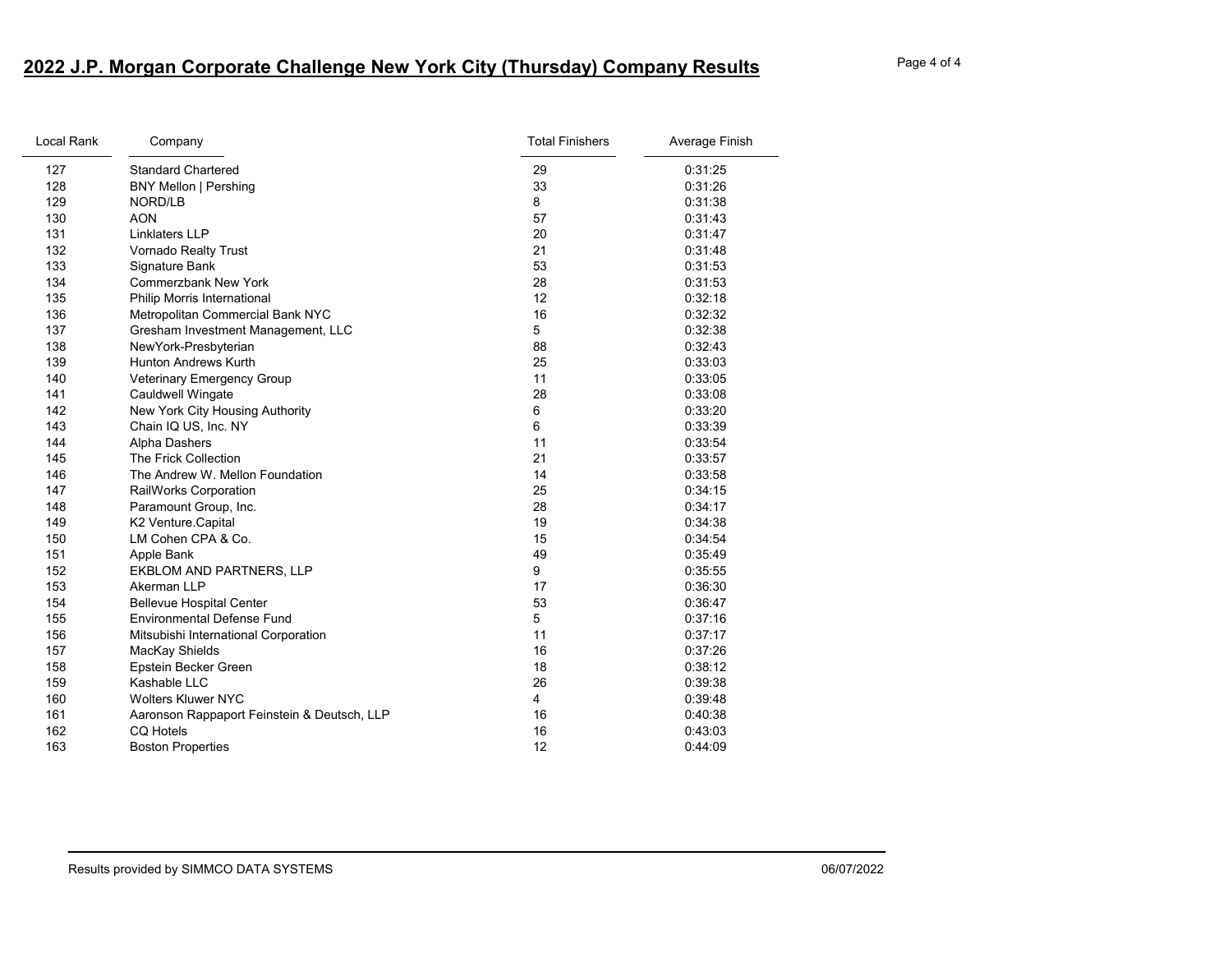| Company Rank            | Name                  | Gender | <b>Bib</b> | Gender Rank | <b>Finish Time</b> |                           |
|-------------------------|-----------------------|--------|------------|-------------|--------------------|---------------------------|
| $\mathbf{1}$            | Cameron Mackintosh    | М      | 20706      | 947         | 00:20:37           | 1919 Investment           |
| $\overline{2}$          | lan McEneaney         | M      | 20707      | 1415        | 00:22:04           | 1919 Investment           |
| 3                       | Reshma Ballie McGowan | F      | 20701      | 850         | 00:25:23           | 1919 Investment           |
| 4                       | Michelle Post         | F      | 20708      | 1262        | 00:27:34           | 1919 Investment           |
| 5                       | <b>Brian Farrell</b>  | М      | 20703      | 3229        | 00:27:35           | 1919 Investment           |
| 6                       | Lu Han                | F      | 20705      | 1429        | 00:28:27           | 1919 Investment           |
| 7                       | Alex Gordon           | М      | 20704      | 4409        | 00:31:30           | 1919 Investment           |
| 8                       | <b>Matthew Scher</b>  | M      | 20709      | 4929        | 00:33:37           | 1919 Investment           |
| 9                       | <b>Warwick Carter</b> | М      | 20702      | 6663        | 00:57:57           | 1919 Investment           |
| $\mathbf{1}$            | Deirdre Tracey        | F      | 20101      | 26          | 00:18:08           | Aaronson Rappa            |
| $\overline{2}$          | Rupa Banik            | F      | 20711      | 291         | 00:21:52           | Aaronson Rappa            |
| 3                       | Kristyna Burkova      | F      | 20712      | 582         | 00:23:45           | Aaronson Rappa            |
| 4                       | Megan Pollastro       | F      | 20725      | 1173        | 00:27:11           | Aaronson Rappa            |
| 5                       | John OBrien           | M      | 20724      | 3487        | 00:28:28           | Aaronson Rappa            |
| 6                       | Rocio                 | F      | 20717      | 1576        | 00:29:08           | Aaronson Rappa            |
| $\overline{7}$          | ROBERT Chappell       | M      | 20714      | 4869        | 00:33:21           | Aaronson Rappa            |
| 10                      | Martha Segura         | F      | 20726      | 3983        | 00:47:43           | Aaronson Rappa            |
| 12                      | PEARLENE WATKINS      | F      | 20727      | 3997        | 00:47:53           | Aaronson Rappa            |
| 13                      | Louise DiMiceli       | F      | 20718      | 4018        | 00:48:04           | Aaronson Rappa            |
| 14                      | Jacqueline OBrien     | F      | 20723      | 4297        | 00:52:20           | Aaronson Rappa            |
| 15                      | Jerry Lynch           | M      | 20720      | 6560        | 00:52:21           | Aaronson Rappa            |
| $\mathbf{1}$            | Christina Schoeller   | F      | 20742      | 250         | 00:21:34           | <b>Activate Consultir</b> |
| $\overline{2}$          | Phoebe Gould          | F      | 20733      | 561         | 00:23:38           | <b>Activate Consultir</b> |
| 4                       | Justine               | F      | 20741      | 598         | 00:23:49           | <b>Activate Consultir</b> |
| 5                       | Stephen Corsello      | M      | 20729      | 3965        | 00:30:00           | <b>Activate Consultir</b> |
| 8                       | Karinya Ghiara        | F      | 20732      | 2409        | 00:34:03           | Activate Consultir        |
| $\mathbf{1}$            | <b>Troy Prince</b>    | М      | 20758      | 539         | 00:19:15           | <b>Adaptive Financia</b>  |
| $\overline{\mathbf{c}}$ | Josh Reis             | М      | 20759      | 1032        | 00:20:53           | Adaptive Financia         |
| 3                       | Ciaran Brennan        | М      | 20752      | 1051        | 00:20:57           | <b>Adaptive Financia</b>  |
| 5                       | <b>Matt Thomas</b>    | M      | 20761      | 1883        | 00:23:28           | <b>Adaptive Financia</b>  |
| 8                       | <b>Amity Black</b>    | F      | 20751      | 1640        | 00:29:30           | <b>Adaptive Financia</b>  |
| 9                       | Paavan Patel          | M      | 20757      | 6139        | 00:42:52           | <b>Adaptive Financia</b>  |
| 10                      | Fergus Keenan         | М      | 20755      | 6311        | 00:45:49           | <b>Adaptive Financia</b>  |
| $\mathbf{1}$            | Peter Eddy            | М      | 20103      | 257         | 00:17:55           | Advent                    |
| $\overline{2}$          | <b>Adam Salter</b>    | М      | 20767      | 994         | 00:20:45           | Advent                    |
| 3                       | <b>Chris Corliss</b>  | M      | 20762      | 1355        | 00:21:51           | Advent                    |
| 4                       | <b>Chris Somers</b>   | М      | 20769      | 1902        | 00:23:31           | Advent                    |
| 5                       | Catherine Daly        | F      | 20763      | 787         | 00:25:00           | Advent                    |
| 6                       | Anoop SINGH           | M      | 20768      | 2595        | 00:25:37           | Advent                    |
| $\overline{7}$          | Jinal Trivedi         | F      | 20770      | 2150        | 00:32:33           | Advent                    |
| $\mathbf 1$             | Katelyn Francese      | F      | 20774      | 587         | 00:23:45           | Aetna, A CVS He           |
| $\mathbf{1}$            | David Lundberg        | М      | 20786      | 1085        | 00:21:02           | Aflac Global Inve         |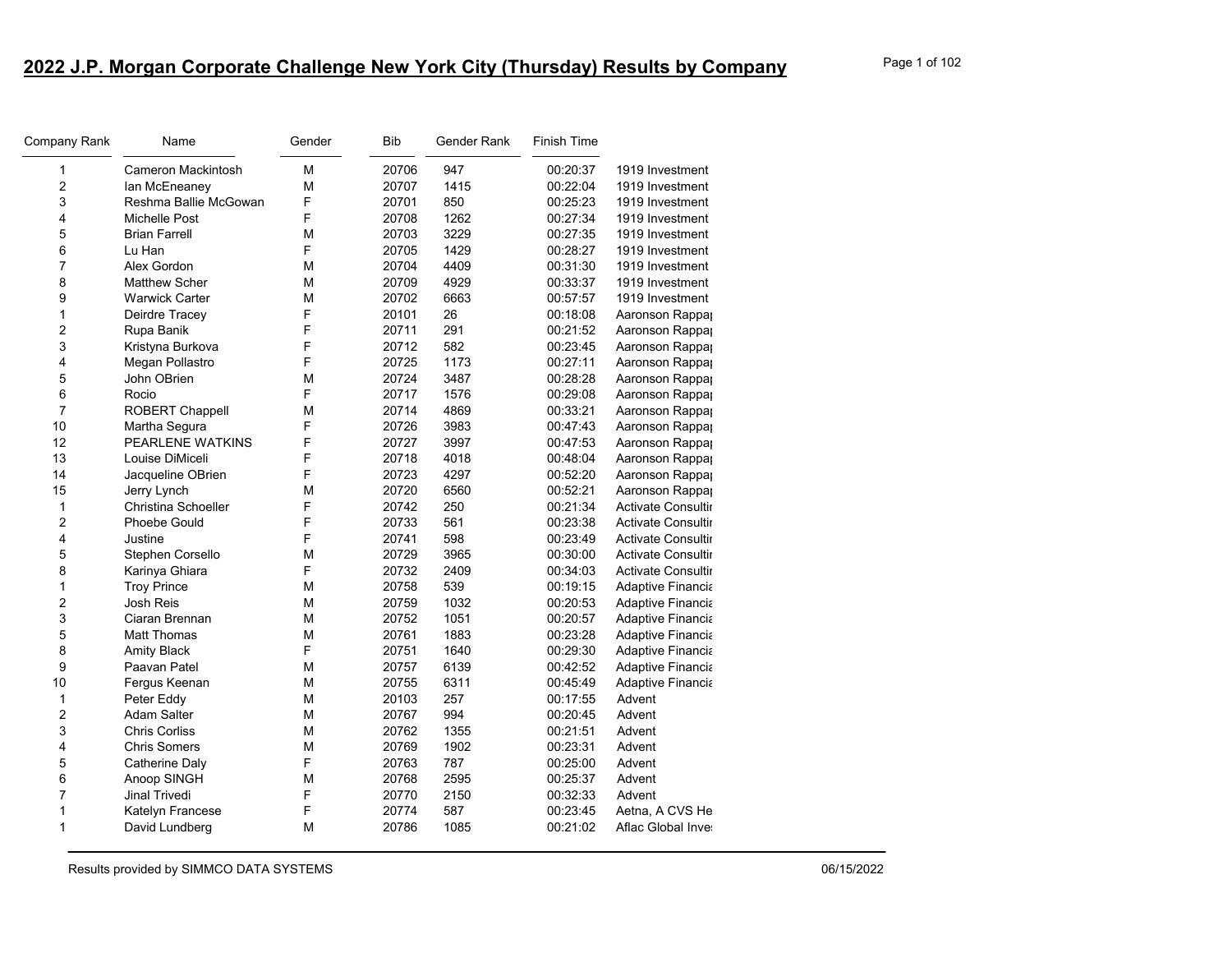| Company Rank            | Name                     | Gender | <b>Bib</b> | Gender Rank | <b>Finish Time</b> |                   |
|-------------------------|--------------------------|--------|------------|-------------|--------------------|-------------------|
| $\overline{2}$          | Steven Vella             | M      | 20790      | 2180        | 00:24:23           | Aflac Global Inve |
| $\overline{7}$          | Thiru Praturi            | М      | 20787      | 3613        | 00:28:51           | Aflac Global Inve |
| 9                       | Honyee Wu                | М      | 20791      | 3834        | 00:29:32           | Aflac Global Inve |
| 10                      | Mace Brown               | М      | 20780      | 5230        | 00:34:58           | Aflac Global Inve |
| 1                       | <b>Emmanuel Taveras</b>  | М      | 20809      | 520         | 00:19:10           | <b>AIG</b>        |
| $\overline{2}$          | Laura DeLuca             | F      | 20795      | 559         | 00:23:35           | <b>AIG</b>        |
| 3                       | christina dookwah        | F      | 20796      | 623         | 00:23:58           | <b>AIG</b>        |
| 4                       | <b>Ted Pantaleev</b>     | M      | 20806      | 2092        | 00:24:07           | <b>AIG</b>        |
| 5                       | Jasmine Zhu              | F      | 20811      | 1806        | 00:30:21           | <b>AIG</b>        |
| 7                       | Adam Schaffer            | M      | 20807      | 4921        | 00:33:36           | <b>AIG</b>        |
| 1                       | Massimo DAngelo          | М      | 20819      | 409         | 00:18:45           | Akerman LLP       |
| 2                       | Raymond J Berti          | м      | 20814      | 510         | 00:19:07           | Akerman LLP       |
| 3                       | Lorenzo Borgogni         | М      | 20815      | 1133        | 00:21:12           | Akerman LLP       |
| 4                       | <b>Matthew Steinberg</b> | М      | 20845      | 2452        | 00:25:16           | Akerman LLP       |
| 5                       | <b>Brad Henry</b>        | М      | 20830      | 3137        | 00:27:18           | Akerman LLP       |
| 6                       | Steve Polivy             | М      | 20842      | 3854        | 00:29:37           | Akerman LLP       |
| 7                       | <b>Philip Touitou</b>    | М      | 20846      | 3942        | 00:29:57           | Akerman LLP       |
| 9                       | Karyn Koiffman           | F      | 20833      | 2332        | 00:33:40           | Akerman LLP       |
| 10                      | <b>Richard Bass</b>      | М      | 20813      | 6093        | 00:42:15           | Akerman LLP       |
| 13                      | <b>GERMAN</b>            | F      | 20825      | 4043        | 00:48:20           | Akerman LLP       |
| 14                      | Martin Domb              | M      | 20820      | 6440        | 00:48:22           | Akerman LLP       |
| 16                      | Alison Gabay             | F      | 20822      | 4053        | 00:48:28           | Akerman LLP       |
| 1                       | Jordan H-J               | М      | 20854      | 414         | 00:18:47           | Alfred P. Sloan F |
| 3                       | <b>Adam Falk</b>         | М      | 20853      | 1416        | 00:22:04           | Alfred P. Sloan F |
| 4                       | Saku P Nousiainen        | М      | 20857      | 2254        | 00:24:39           | Alfred P. Sloan F |
| 5                       | Oscar Mendez             | М      | 20855      | 5330        | 00:35:32           | Alfred P. Sloan F |
| 1                       | John McLaughlin          | М      | 20109      | 142         | 00:17:02           | AllianceBernstein |
| $\overline{\mathbf{c}}$ | <b>Michael Land</b>      | М      | 20108      | 180         | 00:17:28           | AllianceBernstein |
| 3                       | David Haselkorn          | М      | 20876      | 427         | 00:18:52           | AllianceBernstein |
| 4                       | Marc Uy                  | М      | 20907      | 555         | 00:19:20           | AllianceBernstein |
| 5                       | Muting Ren               | M      | 20896      | 604         | 00:19:32           | AllianceBernstein |
| 6                       | <b>Anthony Malizia</b>   | M      | 20886      | 830         | 00:20:16           | AllianceBernstein |
| 7                       | Robyn Sass               | F      | 20900      | 166         | 00:20:46           | AllianceBernstein |
| 9                       | <b>Alexander Coulard</b> | M      | 20866      | 1399        | 00:22:02           | AllianceBernstein |
| 11                      | Maura Herbertson         | F      | 20878      | 536         | 00:23:27           | AllianceBernstein |
| 12                      | ryan oden                | M      | 20891      | 1976        | 00:23:45           | AllianceBernstein |
| 13                      | Cara Vitale              | F      | 20909      | 589         | 00:23:46           | AllianceBernstein |
| 15                      | Matt Chen                | М      | 20864      | 2318        | 00:24:52           | AllianceBernstein |
| 16                      | Tara Popernik            | F      | 20893      | 871         | 00:25:29           | AllianceBernstein |
| 18                      | che guan                 | M      | 20875      | 3790        | 00:29:24           | AllianceBernstein |
| 20                      | Mark Kleszczewski        | M      | 20881      | 4235        | 00:30:56           | AllianceBernstein |
| 1                       | Victoria Lloyd-Williams  | F      | 20923      | 307         | 00:21:58           | Alpha Dashers     |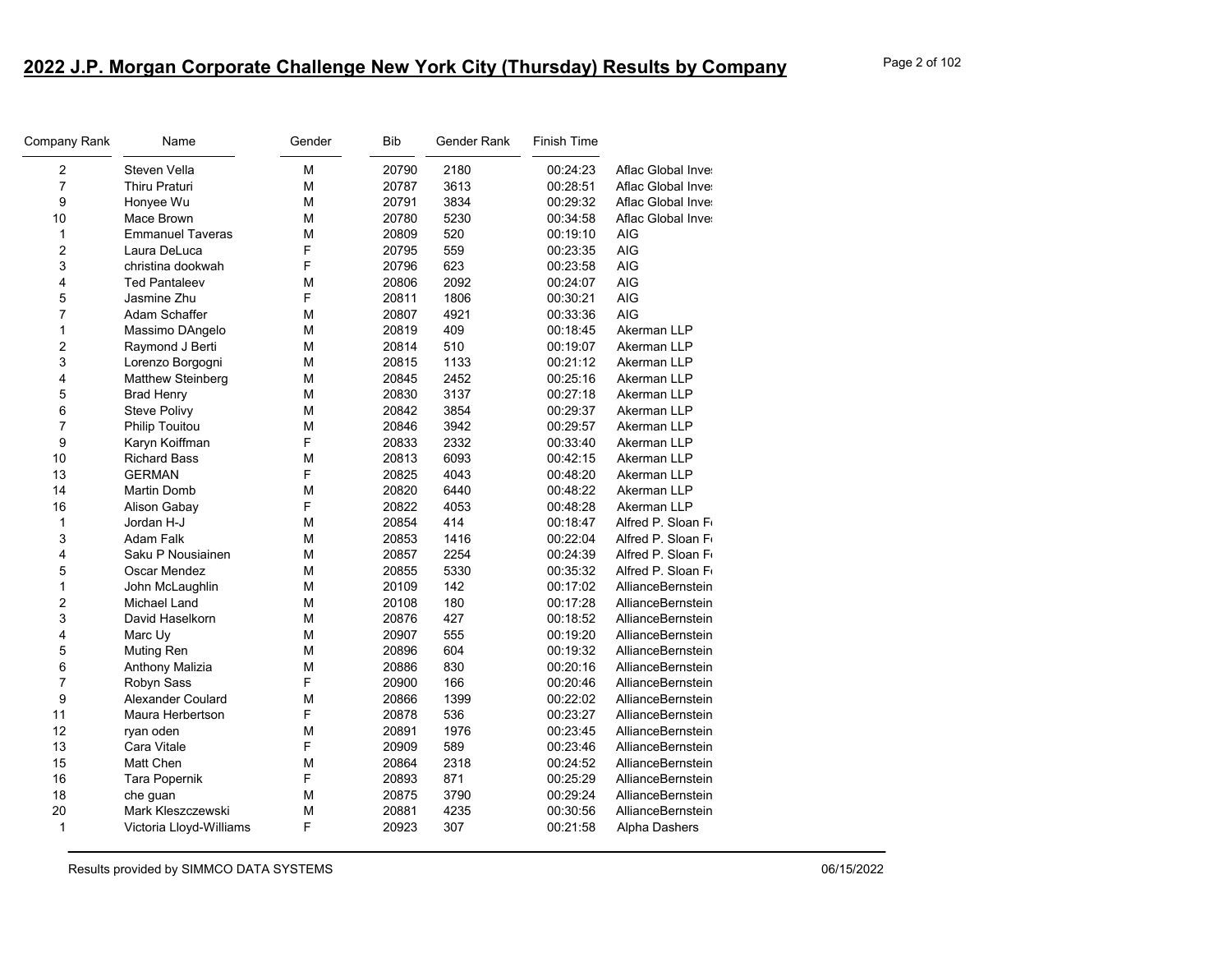| Company Rank            | Name                    | Gender | <b>Bib</b> | Gender Rank  | Finish Time |                        |
|-------------------------|-------------------------|--------|------------|--------------|-------------|------------------------|
| 3                       | <b>Christian Daher</b>  | М      | 20914      | 1752         | 00:22:57    | Alpha Dashers          |
| 4                       | Janie Chu               | F      | 20913      | 905          | 00:25:42    | Alpha Dashers          |
| 5                       | Avi                     | M      | 20925      | 3045         | 00:27:00    | Alpha Dashers          |
| $\overline{7}$          | <b>Hector Francisco</b> | М      | 20916      | 4062         | 00:30:23    | Alpha Dashers          |
| 8                       | <b>Jd</b>               | M      | 20921      | 5623         | 00:37:30    | Alpha Dashers          |
| 9                       | Shishir Gupta           | М      | 20917      | 5977         | 00:40:34    | Alpha Dashers          |
| 1                       | Tony Deng               | M      | 20933      | 607          | 00:19:33    | Alpha Wave Glob        |
| 3                       | Seaton White            | M      | 20945      | 1191         | 00:21:23    | Alpha Wave Glob        |
| 4                       | Jonathon Croston        | M      | 20932      | 1449         | 00:22:10    | Alpha Wave Glob        |
| 6                       | Chia JY                 | M      | 20930      | 2425         | 00:25:11    | Alpha Wave Glob        |
| $\mathbf{1}$            | Chris McArdle           | M      | 20959      | 382          | 00:18:40    | Alston & Bird, LLI     |
| $\overline{2}$          | Steve Penaro            | М      | 20960      | 451          | 00:18:56    | Alston & Bird, LLI     |
| 3                       | <b>Thomas Kelly</b>     | M      | 20955      | 599          | 00:19:31    | Alston & Bird, LLI     |
| $\overline{\mathbf{4}}$ | Nataniel Arabov         | M      | 20947      | 660          | 00:19:42    | Alston & Bird, LLI     |
| 5                       | <b>Troy Doll</b>        | M      | 20949      | 1010         | 00:20:47    | Alston & Bird, LLI     |
| 9                       | Ravi Shah               | M      | 20112      | 3003         | 00:26:53    | Alston & Bird, LLI     |
| 10                      | Dina                    | F      | 20958      | 1503         | 00:28:47    | Alston & Bird, LLI     |
| 1                       | Kyle Merber             | M      | 20152      | $\mathbf{1}$ | 00:12:45    | American Expres        |
| $\overline{\mathbf{c}}$ | Jeremy Arthur           | M      | 20114      | 3            | 00:13:16    | American Expres        |
| 3                       | Sam Fourman             | М      | 20132      | 9            | 00:13:59    | American Expres        |
| $\overline{\mathbf{4}}$ | Cole Fluehr             | М      | 20130      | 13           | 00:14:11    | <b>American Expres</b> |
| 5                       | <b>Bailey Choy</b>      | M      | 20119      | 18           | 00:14:28    | American Expres        |
| 6                       | Bowen Xuan              | M      | 20166      | 36           | 00:15:17    | <b>American Expres</b> |
| $\overline{7}$          | Stephen Cunningham      | M      | 20124      | 41           | 00:15:30    | American Expres        |
| 8                       | David Mendelsohn        | M      | 20151      | 67           | 00:16:09    | American Expres        |
| 9                       | Nick Bienen-Esayian     | M      | 20117      | 69           | 00:16:10    | American Expres        |
| 10                      | Alexander Drennan       | M      | 21146      | 122          | 00:16:50    | American Expres        |
| 11                      | Jon Fox                 | M      | 21181      | 139          | 00:17:00    | American Expres        |
| 12                      | Jane Manfred            | F      | 20147      | 16           | 00:17:02    | American Expres        |
| 13                      | Dan Baker               | М      | 20116      | 153          | 00:17:08    | American Expres        |
| 14                      | Patrick McCarthy        | M      | 21461      | 215          | 00:17:42    | <b>American Expres</b> |
| 16                      | camunar                 | M      | 21505      | 224          | 00:17:43    | American Expres        |
| 17                      | Joe Mikhael             | M      | 20153      | 226          | 00:17:43    | American Expres        |
| 18                      | Raiid Ahmed             | М      | 20972      | 262          | 00:17:57    | American Expres        |
| 19                      | Niles Vu                | M      | 21787      | 267          | 00:17:59    | American Expres        |
| 20                      | Conner                  | M      | 21063      | 273          | 00:18:01    | <b>American Expres</b> |
| 21                      | David Kanarek           | M      | 21316      | 327          | 00:18:22    | American Expres        |
| 22                      | Frank                   | M      | 21619      | 346          | 00:18:28    | American Expres        |
| 25                      | <b>Timothy Moore</b>    | M      | 20155      | 399          | 00:18:43    | American Expres        |
| 26                      | Andrew Silverberg       | М      | 21700      | 406          | 00:18:44    | American Expres        |
| 27                      | vivek saldanha          | М      | 21641      | 407          | 00:18:44    | American Expres        |
| 28                      | Jeffrey Taxe            | M      | 20162      | 433          | 00:18:53    | <b>American Expres</b> |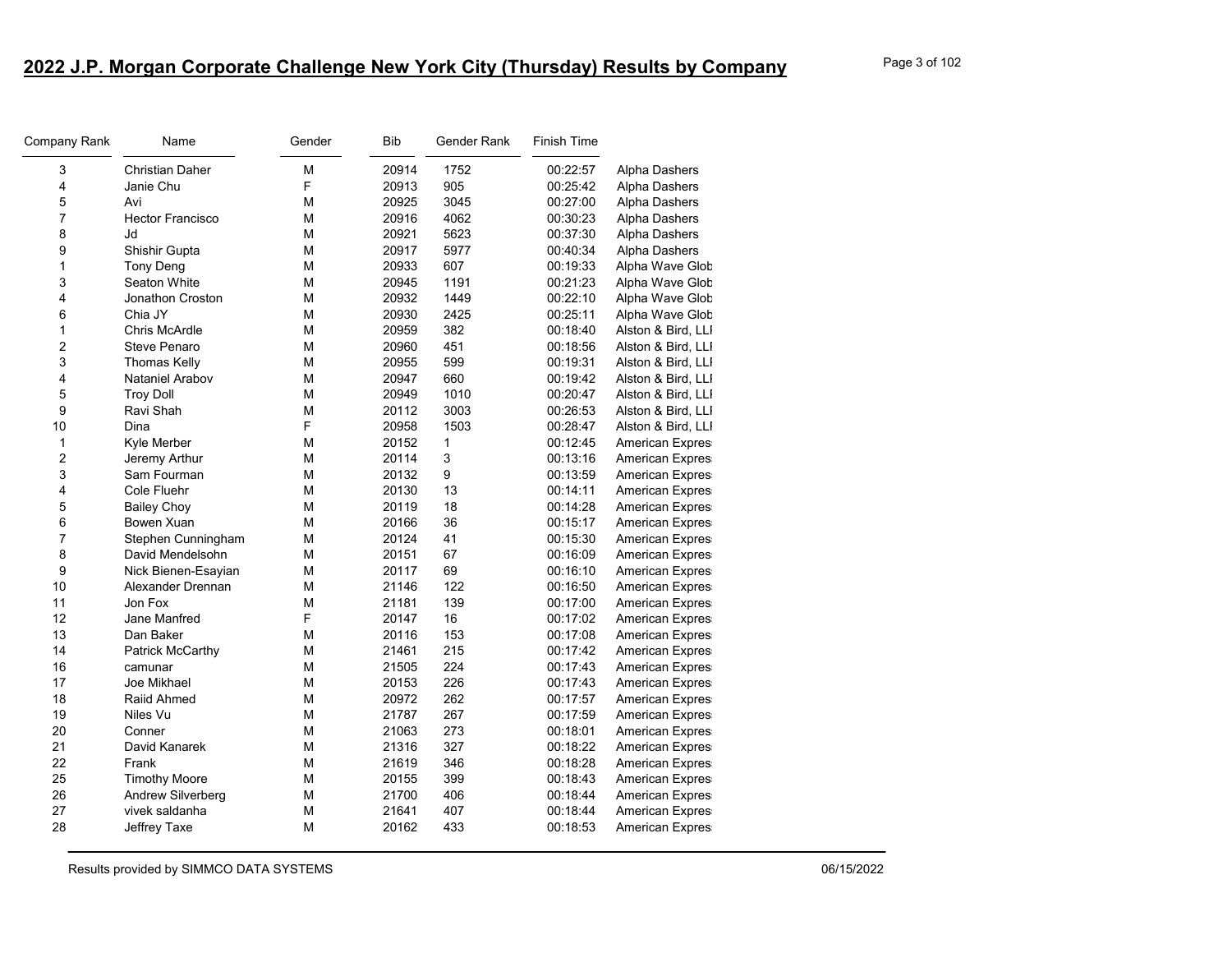| Company Rank | Name                    | Gender | <b>Bib</b> | Gender Rank | <b>Finish Time</b> |                        |
|--------------|-------------------------|--------|------------|-------------|--------------------|------------------------|
| 29           | Luke A Forman           | M      | 21180      | 437         | 00:18:54           | American Expres        |
| 30           | Carlos Loperena         | M      | 21409      | 450         | 00:18:56           | American Expres        |
| 31           | Cesar Barandiaran       | М      | 21000      | 483         | 00:19:03           | American Expres        |
| 32           | Natalie Volkman         | F      | 21786      | 58          | 00:19:05           | <b>American Expres</b> |
| 33           | Vandit Maheshwari       | M      | 20146      | 496         | 00:19:06           | American Expres        |
| 36           | Tom M                   | M      | 20148      | 558         | 00:19:20           | American Expres        |
| 37           | <b>Brandon Sorbara</b>  | M      | 21717      | 563         | 00:19:22           | American Expres        |
| 38           | Sean MacInnes           | M      | 21423      | 626         | 00:19:36           | American Expres        |
| 39           | Adam Wagner             | M      | 21790      | 658         | 00:19:42           | American Expres        |
| 41           | Jose Lopez              | М      | 21410      | 677         | 00:19:48           | <b>American Expres</b> |
| 42           | <b>Biplab</b>           | M      | 21503      | 697         | 00:19:51           | <b>American Expres</b> |
| 43           | lan Chin                | M      | 21087      | 723         | 00:19:55           | <b>American Expres</b> |
| 44           | Chris Cox               | M      | 21105      | 732         | 00:19:56           | American Expres        |
| 47           | Ryan Zimbelman          | M      | 21853      | 760         | 00:20:01           | American Expres        |
| 48           | Marissa Carberry        | F      | 21056      | 109         | 00:20:02           | <b>American Expres</b> |
| 49           | <b>Hadeer Yousef</b>    | F      | 21840      | 117         | 00:20:06           | American Expres        |
| 50           | <b>Brendan Sullivan</b> | M      | 21736      | 826         | 00:20:16           | <b>American Expres</b> |
| 51           | Joseph Scoville         | M      | 21670      | 836         | 00:20:17           | <b>American Expres</b> |
| 52           | Neale Walton            | F      | 21795      | 131         | 00:20:18           | American Expres        |
| 55           | Patrick Herlihy         | M      | 21254      | 856         | 00:20:20           | <b>American Expres</b> |
| 56           | Justin Huang            | M      | 21274      | 909         | 00:20:30           | <b>American Expres</b> |
| 57           | Erik Villavera          | М      | 21782      | 913         | 00:20:31           | American Expres        |
| 60           | Elaine Lamm             | F      | 21365      | 176         | 00:20:53           | American Expres        |
| 61           | Swapnil                 | M      | 21852      | 1065        | 00:20:59           | <b>American Expres</b> |
| 62           | Mica MacInnes           | F      | 21422      | 191         | 00:21:03           | American Expres        |
| 63           | Rami Abulaban           | M      | 20965      | 1100        | 00:21:05           | American Expres        |
| 64           | Renzo                   | М      | 21773      | 1183        | 00:21:21           | American Expres        |
| 65           | Peter Radzikowski       | M      | 21594      | 1203        | 00:21:26           | American Expres        |
| 70           | Lyudmil Milanov         | M      | 21482      | 1262        | 00:21:35           | American Expres        |
| 71           | Olivia Smith            | F      | 21710      | 254         | 00:21:37           | American Expres        |
| 72           | Luke Depasquale         | М      | 21131      | 1273        | 00:21:38           | American Expres        |
| 73           | Emma                    | F      | 21659      | 257         | 00:21:38           | American Expres        |
| 74           | Jose Pardo              | M      | 21553      | 1281        | 00:21:40           | American Expres        |
| 75           | <b>Richard Rennert</b>  | M      | 21605      | 1284        | 00:21:40           | American Expres        |
| 76           | Maxwell Hardy           | М      | 21241      | 1285        | 00:21:40           | American Expres        |
| 77           | Kevin Wilson            | M      | 21816      | 1293        | 00:21:41           | American Expres        |
| 78           | Jose Quesada            | M      | 21591      | 1297        | 00:21:41           | American Expres        |
| 79           | <b>Brian McGowan</b>    | M      | 21466      | 1308        | 00:21:43           | American Expres        |
| 80           | Patrick Huguenin        | M      | 21280      | 1313        | 00:21:43           | American Expres        |
| 82           | Eric Garren             | М      | 21193      | 1321        | 00:21:44           | American Expres        |
| 83           | Vineet Agrwal           | М      | 20970      | 1322        | 00:21:44           | American Expres        |
| 84           | Jeff                    | M      | 21332      | 1334        | 00:21:47           | <b>American Expres</b> |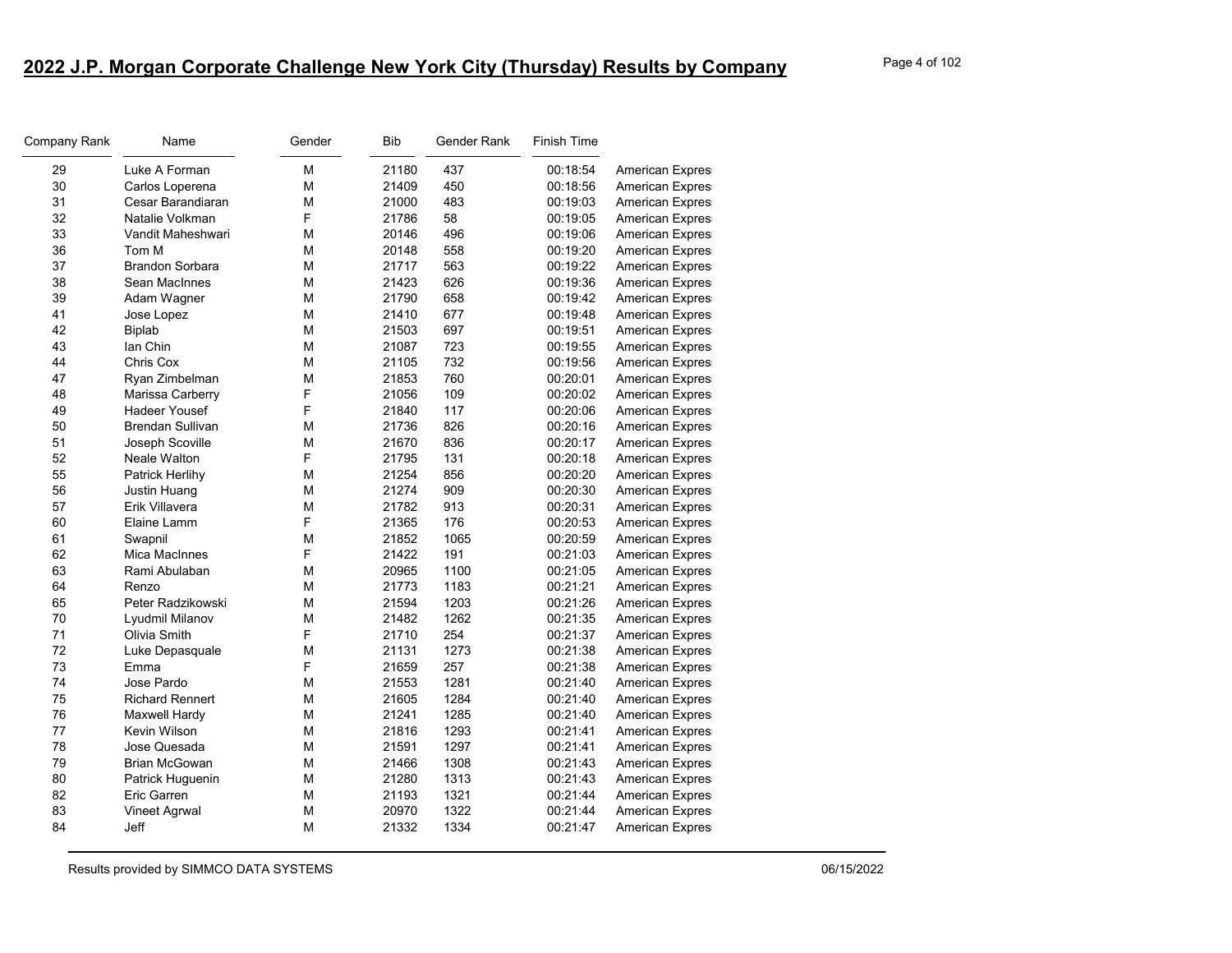| Company Rank | Name                  | Gender | <b>Bib</b> | Gender Rank | <b>Finish Time</b> |                        |
|--------------|-----------------------|--------|------------|-------------|--------------------|------------------------|
| 86           | Eileen Daly           | F      | 21113      | 288         | 00:21:52           | American Expres        |
| 87           | Megan Safino          | F      | 21637      | 294         | 00:21:53           | American Expres        |
| 88           | Eva Fishner           | F      | 21175      | 298         | 00:21:55           | American Expres        |
| 89           | <b>Scott McIntyre</b> | М      | 21468      | 1385        | 00:21:58           | <b>American Expres</b> |
| 90           | Olajuwon Jimoh        | М      | 31523      | 1423        | 00:22:06           | American Expres        |
| 91           | <b>Tild Maligati</b>  | M      | 21436      | 1453        | 00:22:11           | American Expres        |
| 93           | Laura Cupelli         | F      | 21109      | 338         | 00:22:13           | American Expres        |
| 95           | Zachary Herzog        | M      | 21257      | 1475        | 00:22:13           | American Expres        |
| 96           | James                 | M      | 21044      | 1490        | 00:22:15           | American Expres        |
| 98           | Jenna Rochman         | F      | 21620      | 365         | 00:22:25           | <b>American Expres</b> |
| 100          | Laura Wolf            | F      | 21819      | 369         | 00:22:27           | American Expres        |
| 103          | Dalton Skach          | M      | 21706      | 1624        | 00:22:37           | American Expres        |
| 104          | Alex Flax             | М      | 21176      | 1641        | 00:22:39           | American Expres        |
| 105          | Gina Enriquez         | F      | 21024      | 398         | 00:22:40           | American Expres        |
| 106          | Raymond Joabar        | M      | 21302      | 1647        | 00:22:40           | American Expres        |
| 107          | Stefan Hennessey      | М      | 21251      | 1682        | 00:22:45           | American Expres        |
| 110          | philip norman         | M      | 21528      | 1698        | 00:22:47           | American Expres        |
| 112          | Dane Gailitis         | М      | 21183      | 1711        | 00:22:50           | American Expres        |
| 113          | Satyan Mantan         | M      | 21443      | 1724        | 00:22:52           | American Expres        |
| 115          | Jose Zegarra          | M      | 21845      | 1759        | 00:22:58           | American Expres        |
| 117          | Eddie Chen            | М      | 21077      | 1762        | 00:22:58           | American Expres        |
| 118          | Patrick Vesey         | М      | 21780      | 1765        | 00:22:59           | American Expres        |
| 119          | Paris Lingard         | M      | 21402      | 1769        | 00:23:01           | American Expres        |
| 120          | Andrea Jimenez        | F      | 21300      | 472         | 00:23:07           | American Expres        |
| 121          | Kathy Davidson        | F      | 20125      | 473         | 00:23:07           | American Expres        |
| 122          | Danielle Martin       | М      | 21450      | 1806        | 00:23:10           | American Expres        |
| 123          | Alfredo Della Monica  | M      | 21127      | 1817        | 00:23:12           | American Expres        |
| 124          | Alana McDonald        | F      | 21464      | 498         | 00:23:18           | American Expres        |
| 125          | Monique               | F      | 21720      | 504         | 00:23:20           | American Expres        |
| 128          | Rosalind              | F      | 21233      | 532         | 00:23:27           | American Expres        |
| 130          | Christopher Duck      | М      | 20127      | 1885        | 00:23:28           | American Expres        |
| 133          | Jaclyn Leighton       | F      | 21386      | 543         | 00:23:31           | American Expres        |
| 134          | <b>Justin Garren</b>  | M      | 21194      | 1910        | 00:23:32           | American Expres        |
| 136          | Mark Caputo           | M      | 21055      | 1935        | 00:23:38           | American Expres        |
| 137          | Jake Lachman          | М      | 21358      | 1942        | 00:23:39           | American Expres        |
| 140          | <b>Fabian Andres</b>  | M      | 20978      | 1988        | 00:23:48           | American Expres        |
| 143          | Nathan Sutlief        | M      | 31514      | 2011        | 00:23:52           | American Expres        |
| 145          | adolfony              | M      | 21609      | 2020        | 00:23:54           | American Expres        |
| 148          | Joseph Guida          | M      | 31509      | 2067        | 00:24:02           | American Expres        |
| 149          | JT                    | M      | 21645      | 2086        | 00:24:06           | American Expres        |
| 150          | Nancy Chan            | F      | 21069      | 648         | 00:24:14           | American Expres        |
| 152          | Nejdet Ucan           | M      | 21768      | 2186        | 00:24:24           | <b>American Expres</b> |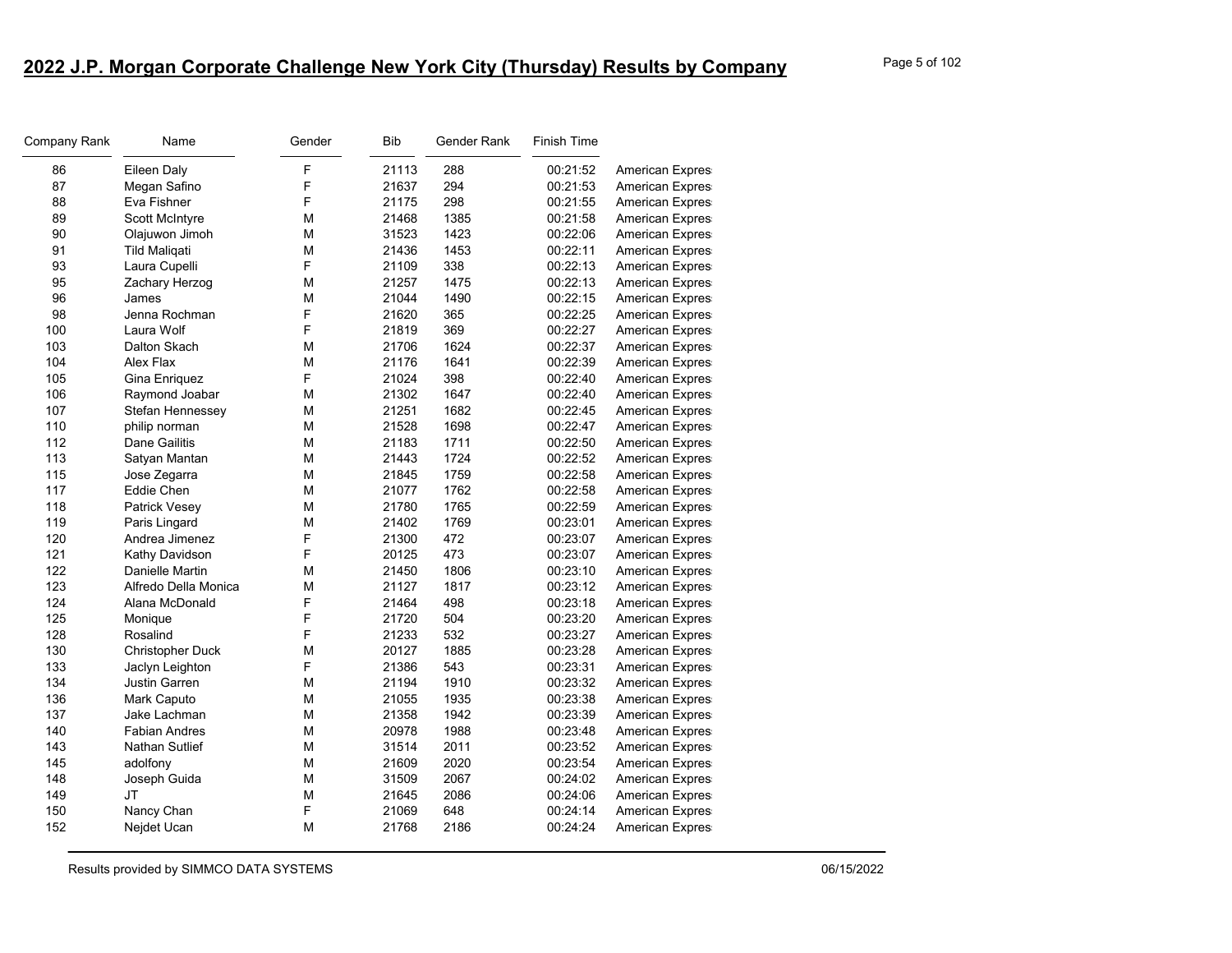| F<br>681<br>153<br>Julia Nolin<br>21525<br>00:24:24<br>American Expres<br>F<br>154<br>21284<br>684<br>Quinn Hurley<br>00:24:25<br>American Expres<br>F<br>155<br>Samantha Melnick<br>687<br>21476<br>00:24:25<br>American Expres<br>158<br>Daniel ONeill<br>M<br>21542<br>2221<br>00:24:31<br><b>American Expres</b><br>F<br>159<br>707<br>Elisha Aquino<br>20980<br>00:24:32<br>American Expres<br>F<br>730<br>161<br>21133<br>00:24:38<br>Kelly DiBenedetto<br>American Expres<br>F<br>163<br>740<br>Rachel Yogev<br>21839<br>00:24:43<br>American Expres<br>F<br>164<br>749<br>Rogan McCally<br>21458<br>00:24:49<br>American Expres<br>169<br>M<br>21842<br>2353<br>Joseph Yu<br>00:24:57<br>American Expres<br>M<br>170<br>21221<br>2360<br><b>American Expres</b><br>Cory Gringer<br>00:24:59<br>F<br>172<br>21805<br>813<br>00:25:09<br>Jolie Wehrung<br>American Expres<br>F<br>824<br>173<br>20971<br>00:25:14<br>Thalia Aguirre<br>American Expres<br>F<br>831<br>176<br>Leslie Dong<br>21140<br>00:25:15<br>American Expres<br>177<br>M<br>2479<br>Max K<br>20143<br>00:25:20<br>American Expres<br>178<br>M<br>21285<br>2511<br>00:25:25<br>John Husted-Sherman<br>American Expres<br>179<br>F<br><b>Natalie Saunders</b><br>21660<br>867<br>00:25:28<br>American Expres<br>F<br>181<br>21036<br>894<br>00:25:37<br><b>Brivia Bobby</b><br>American Expres<br>182<br>М<br>2598<br>00:25:37<br>Jeffry Calderon<br>21052<br>American Expres<br>183<br>21211<br>Andrew Gorham<br>М<br>2603<br>00:25:38<br>American Expres<br>186<br>M<br>2610<br><b>Travis Leveque</b><br>21392<br>00:25:39<br>American Expres<br>187<br>Steven Pichardo<br>М<br>21573<br>2616<br>00:25:40<br><b>American Expres</b><br>188<br>М<br>21599<br>2618<br>00:25:41<br>American Expres<br>Ravi Rampatsingh<br>M<br>2627<br>189<br>20968<br>00:25:42<br><b>American Expres</b><br>Sachin Agarwal<br>192<br>2653<br>М<br>21384<br>00:25:46<br><b>Tyler Lee</b><br>American Expres<br>194<br>2665<br>Shaival Shah<br>М<br>21684<br>00:25:49<br>American Expres<br>195<br>2671<br>00:25:50<br>Andre Nehorayoff<br>М<br>21516<br><b>American Expres</b><br>197<br>M<br>21367<br>2693<br>Luis L<br>00:25:54<br>American Expres<br>F<br>198<br>21622<br>945<br>00:25:56<br>American Expres<br>Maria<br>F<br>200<br>21521<br>984<br>MaiVi Nguyen<br>00:26:08<br><b>American Expres</b> |                 |
|-------------------------------------------------------------------------------------------------------------------------------------------------------------------------------------------------------------------------------------------------------------------------------------------------------------------------------------------------------------------------------------------------------------------------------------------------------------------------------------------------------------------------------------------------------------------------------------------------------------------------------------------------------------------------------------------------------------------------------------------------------------------------------------------------------------------------------------------------------------------------------------------------------------------------------------------------------------------------------------------------------------------------------------------------------------------------------------------------------------------------------------------------------------------------------------------------------------------------------------------------------------------------------------------------------------------------------------------------------------------------------------------------------------------------------------------------------------------------------------------------------------------------------------------------------------------------------------------------------------------------------------------------------------------------------------------------------------------------------------------------------------------------------------------------------------------------------------------------------------------------------------------------------------------------------------------------------------------------------------------------------------------------------------------------------------------------------------------------------------------------------------------------------------------------------------------------------------------------------------------------------------------------------------------------------------------------------------------------------------------|-----------------|
|                                                                                                                                                                                                                                                                                                                                                                                                                                                                                                                                                                                                                                                                                                                                                                                                                                                                                                                                                                                                                                                                                                                                                                                                                                                                                                                                                                                                                                                                                                                                                                                                                                                                                                                                                                                                                                                                                                                                                                                                                                                                                                                                                                                                                                                                                                                                                                   |                 |
|                                                                                                                                                                                                                                                                                                                                                                                                                                                                                                                                                                                                                                                                                                                                                                                                                                                                                                                                                                                                                                                                                                                                                                                                                                                                                                                                                                                                                                                                                                                                                                                                                                                                                                                                                                                                                                                                                                                                                                                                                                                                                                                                                                                                                                                                                                                                                                   |                 |
|                                                                                                                                                                                                                                                                                                                                                                                                                                                                                                                                                                                                                                                                                                                                                                                                                                                                                                                                                                                                                                                                                                                                                                                                                                                                                                                                                                                                                                                                                                                                                                                                                                                                                                                                                                                                                                                                                                                                                                                                                                                                                                                                                                                                                                                                                                                                                                   |                 |
|                                                                                                                                                                                                                                                                                                                                                                                                                                                                                                                                                                                                                                                                                                                                                                                                                                                                                                                                                                                                                                                                                                                                                                                                                                                                                                                                                                                                                                                                                                                                                                                                                                                                                                                                                                                                                                                                                                                                                                                                                                                                                                                                                                                                                                                                                                                                                                   |                 |
|                                                                                                                                                                                                                                                                                                                                                                                                                                                                                                                                                                                                                                                                                                                                                                                                                                                                                                                                                                                                                                                                                                                                                                                                                                                                                                                                                                                                                                                                                                                                                                                                                                                                                                                                                                                                                                                                                                                                                                                                                                                                                                                                                                                                                                                                                                                                                                   |                 |
|                                                                                                                                                                                                                                                                                                                                                                                                                                                                                                                                                                                                                                                                                                                                                                                                                                                                                                                                                                                                                                                                                                                                                                                                                                                                                                                                                                                                                                                                                                                                                                                                                                                                                                                                                                                                                                                                                                                                                                                                                                                                                                                                                                                                                                                                                                                                                                   |                 |
|                                                                                                                                                                                                                                                                                                                                                                                                                                                                                                                                                                                                                                                                                                                                                                                                                                                                                                                                                                                                                                                                                                                                                                                                                                                                                                                                                                                                                                                                                                                                                                                                                                                                                                                                                                                                                                                                                                                                                                                                                                                                                                                                                                                                                                                                                                                                                                   |                 |
|                                                                                                                                                                                                                                                                                                                                                                                                                                                                                                                                                                                                                                                                                                                                                                                                                                                                                                                                                                                                                                                                                                                                                                                                                                                                                                                                                                                                                                                                                                                                                                                                                                                                                                                                                                                                                                                                                                                                                                                                                                                                                                                                                                                                                                                                                                                                                                   |                 |
|                                                                                                                                                                                                                                                                                                                                                                                                                                                                                                                                                                                                                                                                                                                                                                                                                                                                                                                                                                                                                                                                                                                                                                                                                                                                                                                                                                                                                                                                                                                                                                                                                                                                                                                                                                                                                                                                                                                                                                                                                                                                                                                                                                                                                                                                                                                                                                   |                 |
|                                                                                                                                                                                                                                                                                                                                                                                                                                                                                                                                                                                                                                                                                                                                                                                                                                                                                                                                                                                                                                                                                                                                                                                                                                                                                                                                                                                                                                                                                                                                                                                                                                                                                                                                                                                                                                                                                                                                                                                                                                                                                                                                                                                                                                                                                                                                                                   |                 |
|                                                                                                                                                                                                                                                                                                                                                                                                                                                                                                                                                                                                                                                                                                                                                                                                                                                                                                                                                                                                                                                                                                                                                                                                                                                                                                                                                                                                                                                                                                                                                                                                                                                                                                                                                                                                                                                                                                                                                                                                                                                                                                                                                                                                                                                                                                                                                                   |                 |
|                                                                                                                                                                                                                                                                                                                                                                                                                                                                                                                                                                                                                                                                                                                                                                                                                                                                                                                                                                                                                                                                                                                                                                                                                                                                                                                                                                                                                                                                                                                                                                                                                                                                                                                                                                                                                                                                                                                                                                                                                                                                                                                                                                                                                                                                                                                                                                   |                 |
|                                                                                                                                                                                                                                                                                                                                                                                                                                                                                                                                                                                                                                                                                                                                                                                                                                                                                                                                                                                                                                                                                                                                                                                                                                                                                                                                                                                                                                                                                                                                                                                                                                                                                                                                                                                                                                                                                                                                                                                                                                                                                                                                                                                                                                                                                                                                                                   |                 |
|                                                                                                                                                                                                                                                                                                                                                                                                                                                                                                                                                                                                                                                                                                                                                                                                                                                                                                                                                                                                                                                                                                                                                                                                                                                                                                                                                                                                                                                                                                                                                                                                                                                                                                                                                                                                                                                                                                                                                                                                                                                                                                                                                                                                                                                                                                                                                                   |                 |
|                                                                                                                                                                                                                                                                                                                                                                                                                                                                                                                                                                                                                                                                                                                                                                                                                                                                                                                                                                                                                                                                                                                                                                                                                                                                                                                                                                                                                                                                                                                                                                                                                                                                                                                                                                                                                                                                                                                                                                                                                                                                                                                                                                                                                                                                                                                                                                   |                 |
|                                                                                                                                                                                                                                                                                                                                                                                                                                                                                                                                                                                                                                                                                                                                                                                                                                                                                                                                                                                                                                                                                                                                                                                                                                                                                                                                                                                                                                                                                                                                                                                                                                                                                                                                                                                                                                                                                                                                                                                                                                                                                                                                                                                                                                                                                                                                                                   |                 |
|                                                                                                                                                                                                                                                                                                                                                                                                                                                                                                                                                                                                                                                                                                                                                                                                                                                                                                                                                                                                                                                                                                                                                                                                                                                                                                                                                                                                                                                                                                                                                                                                                                                                                                                                                                                                                                                                                                                                                                                                                                                                                                                                                                                                                                                                                                                                                                   |                 |
|                                                                                                                                                                                                                                                                                                                                                                                                                                                                                                                                                                                                                                                                                                                                                                                                                                                                                                                                                                                                                                                                                                                                                                                                                                                                                                                                                                                                                                                                                                                                                                                                                                                                                                                                                                                                                                                                                                                                                                                                                                                                                                                                                                                                                                                                                                                                                                   |                 |
|                                                                                                                                                                                                                                                                                                                                                                                                                                                                                                                                                                                                                                                                                                                                                                                                                                                                                                                                                                                                                                                                                                                                                                                                                                                                                                                                                                                                                                                                                                                                                                                                                                                                                                                                                                                                                                                                                                                                                                                                                                                                                                                                                                                                                                                                                                                                                                   |                 |
|                                                                                                                                                                                                                                                                                                                                                                                                                                                                                                                                                                                                                                                                                                                                                                                                                                                                                                                                                                                                                                                                                                                                                                                                                                                                                                                                                                                                                                                                                                                                                                                                                                                                                                                                                                                                                                                                                                                                                                                                                                                                                                                                                                                                                                                                                                                                                                   |                 |
|                                                                                                                                                                                                                                                                                                                                                                                                                                                                                                                                                                                                                                                                                                                                                                                                                                                                                                                                                                                                                                                                                                                                                                                                                                                                                                                                                                                                                                                                                                                                                                                                                                                                                                                                                                                                                                                                                                                                                                                                                                                                                                                                                                                                                                                                                                                                                                   |                 |
|                                                                                                                                                                                                                                                                                                                                                                                                                                                                                                                                                                                                                                                                                                                                                                                                                                                                                                                                                                                                                                                                                                                                                                                                                                                                                                                                                                                                                                                                                                                                                                                                                                                                                                                                                                                                                                                                                                                                                                                                                                                                                                                                                                                                                                                                                                                                                                   |                 |
|                                                                                                                                                                                                                                                                                                                                                                                                                                                                                                                                                                                                                                                                                                                                                                                                                                                                                                                                                                                                                                                                                                                                                                                                                                                                                                                                                                                                                                                                                                                                                                                                                                                                                                                                                                                                                                                                                                                                                                                                                                                                                                                                                                                                                                                                                                                                                                   |                 |
|                                                                                                                                                                                                                                                                                                                                                                                                                                                                                                                                                                                                                                                                                                                                                                                                                                                                                                                                                                                                                                                                                                                                                                                                                                                                                                                                                                                                                                                                                                                                                                                                                                                                                                                                                                                                                                                                                                                                                                                                                                                                                                                                                                                                                                                                                                                                                                   |                 |
|                                                                                                                                                                                                                                                                                                                                                                                                                                                                                                                                                                                                                                                                                                                                                                                                                                                                                                                                                                                                                                                                                                                                                                                                                                                                                                                                                                                                                                                                                                                                                                                                                                                                                                                                                                                                                                                                                                                                                                                                                                                                                                                                                                                                                                                                                                                                                                   |                 |
|                                                                                                                                                                                                                                                                                                                                                                                                                                                                                                                                                                                                                                                                                                                                                                                                                                                                                                                                                                                                                                                                                                                                                                                                                                                                                                                                                                                                                                                                                                                                                                                                                                                                                                                                                                                                                                                                                                                                                                                                                                                                                                                                                                                                                                                                                                                                                                   |                 |
|                                                                                                                                                                                                                                                                                                                                                                                                                                                                                                                                                                                                                                                                                                                                                                                                                                                                                                                                                                                                                                                                                                                                                                                                                                                                                                                                                                                                                                                                                                                                                                                                                                                                                                                                                                                                                                                                                                                                                                                                                                                                                                                                                                                                                                                                                                                                                                   |                 |
|                                                                                                                                                                                                                                                                                                                                                                                                                                                                                                                                                                                                                                                                                                                                                                                                                                                                                                                                                                                                                                                                                                                                                                                                                                                                                                                                                                                                                                                                                                                                                                                                                                                                                                                                                                                                                                                                                                                                                                                                                                                                                                                                                                                                                                                                                                                                                                   |                 |
|                                                                                                                                                                                                                                                                                                                                                                                                                                                                                                                                                                                                                                                                                                                                                                                                                                                                                                                                                                                                                                                                                                                                                                                                                                                                                                                                                                                                                                                                                                                                                                                                                                                                                                                                                                                                                                                                                                                                                                                                                                                                                                                                                                                                                                                                                                                                                                   |                 |
| 202<br>M<br>21235<br>2790<br>00:26:15<br><b>Andrew Hally</b>                                                                                                                                                                                                                                                                                                                                                                                                                                                                                                                                                                                                                                                                                                                                                                                                                                                                                                                                                                                                                                                                                                                                                                                                                                                                                                                                                                                                                                                                                                                                                                                                                                                                                                                                                                                                                                                                                                                                                                                                                                                                                                                                                                                                                                                                                                      | American Expres |
| F<br>204<br>21614<br>1007<br>00:26:16<br>American Expres<br>ana r                                                                                                                                                                                                                                                                                                                                                                                                                                                                                                                                                                                                                                                                                                                                                                                                                                                                                                                                                                                                                                                                                                                                                                                                                                                                                                                                                                                                                                                                                                                                                                                                                                                                                                                                                                                                                                                                                                                                                                                                                                                                                                                                                                                                                                                                                                 |                 |
| 205<br>2798<br>Matt Ryan<br>М<br>21632<br>00:26:17<br><b>American Expres</b>                                                                                                                                                                                                                                                                                                                                                                                                                                                                                                                                                                                                                                                                                                                                                                                                                                                                                                                                                                                                                                                                                                                                                                                                                                                                                                                                                                                                                                                                                                                                                                                                                                                                                                                                                                                                                                                                                                                                                                                                                                                                                                                                                                                                                                                                                      |                 |
| F<br>206<br>Selina Liu<br>21405<br>1017<br>00:26:19<br>American Expres                                                                                                                                                                                                                                                                                                                                                                                                                                                                                                                                                                                                                                                                                                                                                                                                                                                                                                                                                                                                                                                                                                                                                                                                                                                                                                                                                                                                                                                                                                                                                                                                                                                                                                                                                                                                                                                                                                                                                                                                                                                                                                                                                                                                                                                                                            |                 |
| 207<br>M<br>2851<br><b>Andrew Roberts</b><br>21616<br>00:26:28<br>American Expres                                                                                                                                                                                                                                                                                                                                                                                                                                                                                                                                                                                                                                                                                                                                                                                                                                                                                                                                                                                                                                                                                                                                                                                                                                                                                                                                                                                                                                                                                                                                                                                                                                                                                                                                                                                                                                                                                                                                                                                                                                                                                                                                                                                                                                                                                 |                 |
| 209<br>2912<br>Kai Brinker<br>М<br>21042<br>00:26:40<br><b>American Expres</b>                                                                                                                                                                                                                                                                                                                                                                                                                                                                                                                                                                                                                                                                                                                                                                                                                                                                                                                                                                                                                                                                                                                                                                                                                                                                                                                                                                                                                                                                                                                                                                                                                                                                                                                                                                                                                                                                                                                                                                                                                                                                                                                                                                                                                                                                                    |                 |
| 210<br>M<br>2919<br><b>Carter Elton</b><br>21160<br>00:26:41<br>American Expres                                                                                                                                                                                                                                                                                                                                                                                                                                                                                                                                                                                                                                                                                                                                                                                                                                                                                                                                                                                                                                                                                                                                                                                                                                                                                                                                                                                                                                                                                                                                                                                                                                                                                                                                                                                                                                                                                                                                                                                                                                                                                                                                                                                                                                                                                   |                 |
| 213<br>M<br>2938<br>ravijain<br>21292<br>00:26:45<br>American Expres                                                                                                                                                                                                                                                                                                                                                                                                                                                                                                                                                                                                                                                                                                                                                                                                                                                                                                                                                                                                                                                                                                                                                                                                                                                                                                                                                                                                                                                                                                                                                                                                                                                                                                                                                                                                                                                                                                                                                                                                                                                                                                                                                                                                                                                                                              |                 |
| 214<br>M<br>2944<br>Michael Dovi<br>21144<br>00:26:46<br><b>American Expres</b>                                                                                                                                                                                                                                                                                                                                                                                                                                                                                                                                                                                                                                                                                                                                                                                                                                                                                                                                                                                                                                                                                                                                                                                                                                                                                                                                                                                                                                                                                                                                                                                                                                                                                                                                                                                                                                                                                                                                                                                                                                                                                                                                                                                                                                                                                   |                 |
| 215<br><b>Matthew Huebner</b><br>M<br>21278<br>2973<br>00:26:49<br><b>American Expres</b>                                                                                                                                                                                                                                                                                                                                                                                                                                                                                                                                                                                                                                                                                                                                                                                                                                                                                                                                                                                                                                                                                                                                                                                                                                                                                                                                                                                                                                                                                                                                                                                                                                                                                                                                                                                                                                                                                                                                                                                                                                                                                                                                                                                                                                                                         |                 |
| F<br>216<br>1112<br>Lauren Femia<br>21170<br>00:26:54<br>American Expres                                                                                                                                                                                                                                                                                                                                                                                                                                                                                                                                                                                                                                                                                                                                                                                                                                                                                                                                                                                                                                                                                                                                                                                                                                                                                                                                                                                                                                                                                                                                                                                                                                                                                                                                                                                                                                                                                                                                                                                                                                                                                                                                                                                                                                                                                          |                 |
| F<br>217<br>1128<br>Jessica Huber<br>21277<br>00:26:59<br>American Expres                                                                                                                                                                                                                                                                                                                                                                                                                                                                                                                                                                                                                                                                                                                                                                                                                                                                                                                                                                                                                                                                                                                                                                                                                                                                                                                                                                                                                                                                                                                                                                                                                                                                                                                                                                                                                                                                                                                                                                                                                                                                                                                                                                                                                                                                                         |                 |
| 3041<br>218<br>M<br>21433<br>Daniel Major<br>00:26:59<br><b>American Expres</b>                                                                                                                                                                                                                                                                                                                                                                                                                                                                                                                                                                                                                                                                                                                                                                                                                                                                                                                                                                                                                                                                                                                                                                                                                                                                                                                                                                                                                                                                                                                                                                                                                                                                                                                                                                                                                                                                                                                                                                                                                                                                                                                                                                                                                                                                                   |                 |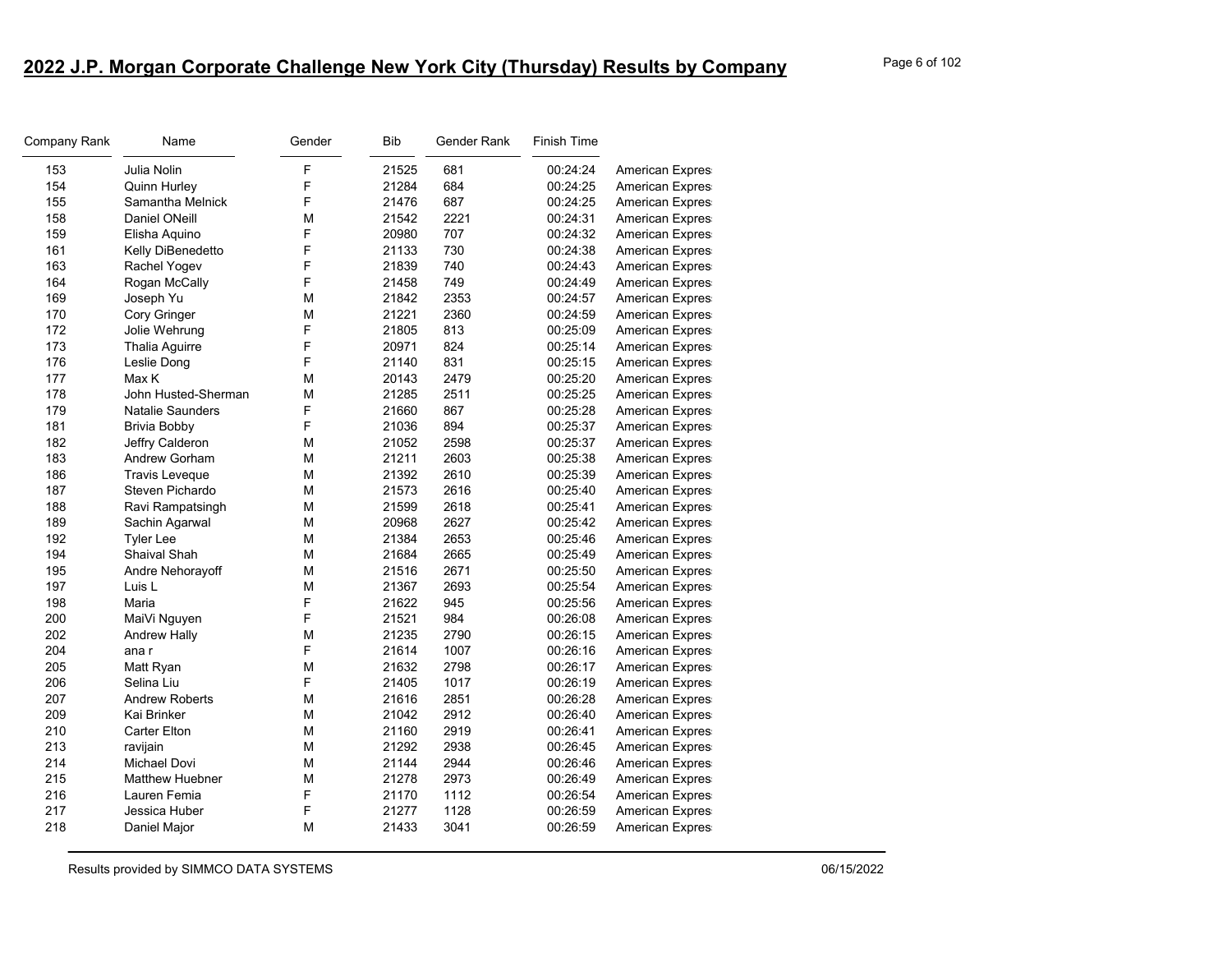| Company Rank | Name                           | Gender | Bib   | Gender Rank | <b>Finish Time</b> |                        |
|--------------|--------------------------------|--------|-------|-------------|--------------------|------------------------|
| 221          | Sudeep Kumar                   | М      | 21735 | 3091        | 00:27:09           | <b>American Expres</b> |
| 225          | Alexander Brodette             | М      | 21043 | 3138        | 00:27:19           | American Expres        |
| 227          | Julianne Ortmann               | F      | 21545 | 1213        | 00:27:22           | American Expres        |
| 228          | Alfredo Silva                  | М      | 21699 | 3155        | 00:27:23           | <b>American Expres</b> |
| 229          | Monika Camus                   | F      | 21054 | 1225        | 00:27:24           | American Expres        |
| 230          | Hari                           | М      | 21425 | 3193        | 00:27:29           | American Expres        |
| 231          | Teona                          | F      | 21502 | 1246        | 00:27:31           | <b>American Expres</b> |
| 233          | Natalie Garner                 | F      | 21191 | 1301        | 00:27:42           | <b>American Expres</b> |
| 236          | Nancy Bednarz                  | F      | 21015 | 1339        | 00:27:54           | American Expres        |
| 238          | <b>Christine Panagotopulos</b> | F      | 21550 | 1345        | 00:27:56           | <b>American Expres</b> |
| 240          | Aaron Aihini                   | М      | 20974 | 3375        | 00:28:06           | <b>American Expres</b> |
| 241          | Justy                          | М      | 21618 | 3380        | 00:28:06           | American Expres        |
| 242          | Srimanta Kumar Sahu            | M      | 21638 | 3396        | 00:28:09           | <b>American Expres</b> |
| 243          | Anna Miller                    | F      | 21484 | 1384        | 00:28:10           | <b>American Expres</b> |
| 246          | Jenixie                        | F      | 21607 | 1392        | 00:28:12           | <b>American Expres</b> |
| 248          | Stephen Makwinski              | М      | 21434 | 3442        | 00:28:18           | <b>American Expres</b> |
| 249          | Kaitlyn Slinkard               | F      | 21709 | 1414        | 00:28:21           | <b>American Expres</b> |
| 251          | Katie Oppenheim                | F      | 21543 | 1442        | 00:28:29           | <b>American Expres</b> |
| 252          | Anubhav Bairathi               | М      | 20115 | 3499        | 00:28:30           | American Expres        |
| 253          | Madi Burkart                   | F      | 21049 | 1446        | 00:28:30           | <b>American Expres</b> |
| 255          | Kathy Odds                     | F      | 21536 | 1459        | 00:28:34           | <b>American Expres</b> |
| 257          | Eajan Hsu                      | F      | 21269 | 1462        | 00:28:34           | American Expres        |
| 258          | Wilson Wang                    | М      | 21799 | 3538        | 00:28:35           | <b>American Expres</b> |
| 262          | abhishek sarma                 | M      | 21658 | 3662        | 00:29:01           | <b>American Expres</b> |
| 263          | Tenzin T                       | М      | 21746 | 3715        | 00:29:10           | <b>American Expres</b> |
| 264          | Deborah Roseboro               | F      | 21626 | 1638        | 00:29:30           | American Expres        |
| 266          | Kim                            | F      | 21457 | 1651        | 00:29:33           | <b>American Expres</b> |
| 269          | <b>Rachel Finkelstein</b>      | F      | 21173 | 1660        | 00:29:36           | <b>American Expres</b> |
| 270          | Clark Janifer                  | М      | 21295 | 3857        | 00:29:37           | American Expres        |
| 271          | Pamela Nishida                 | F      | 21523 | 1674        | 00:29:39           | <b>American Expres</b> |
| 272          | Queenie Gao                    | F      | 21186 | 1677        | 00:29:39           | <b>American Expres</b> |
| 275          | <b>Jason Rhodes</b>            | М      | 21610 | 3923        | 00:29:52           | <b>American Expres</b> |
| 276          | Leila Garcia                   | F      | 21188 | 1743        | 00:30:04           | <b>American Expres</b> |
| 279          | Hrvoje Marco Jemersic          | M      | 21296 | 4000        | 00:30:09           | <b>American Expres</b> |
| 280          | Pawan Kumar                    | М      | 21352 | 4010        | 00:30:12           | <b>American Expres</b> |
| 285          | <b>Tyler Conti</b>             | М      | 31518 | 4191        | 00:30:48           | American Expres        |
| 288          | Daniel Sam                     | M      | 21647 | 4198        | 00:30:49           | <b>American Expres</b> |
| 290          | edward starishevsky            | М      | 21725 | 4222        | 00:30:55           | <b>American Expres</b> |
| 291          | Alwyn the Great                | М      | 21255 | 4229        | 00:30:56           | American Expres        |
| 293          | Nimiksha Mahajan               | F      | 21428 | 1891        | 00:30:58           | <b>American Expres</b> |
| 297          | Rohan Bawa                     | M      | 21011 | 4412        | 00:31:31           | <b>American Expres</b> |
| 298          | Jenifer Zanzonico              | F      | 21844 | 1990        | 00:31:31           | <b>American Expres</b> |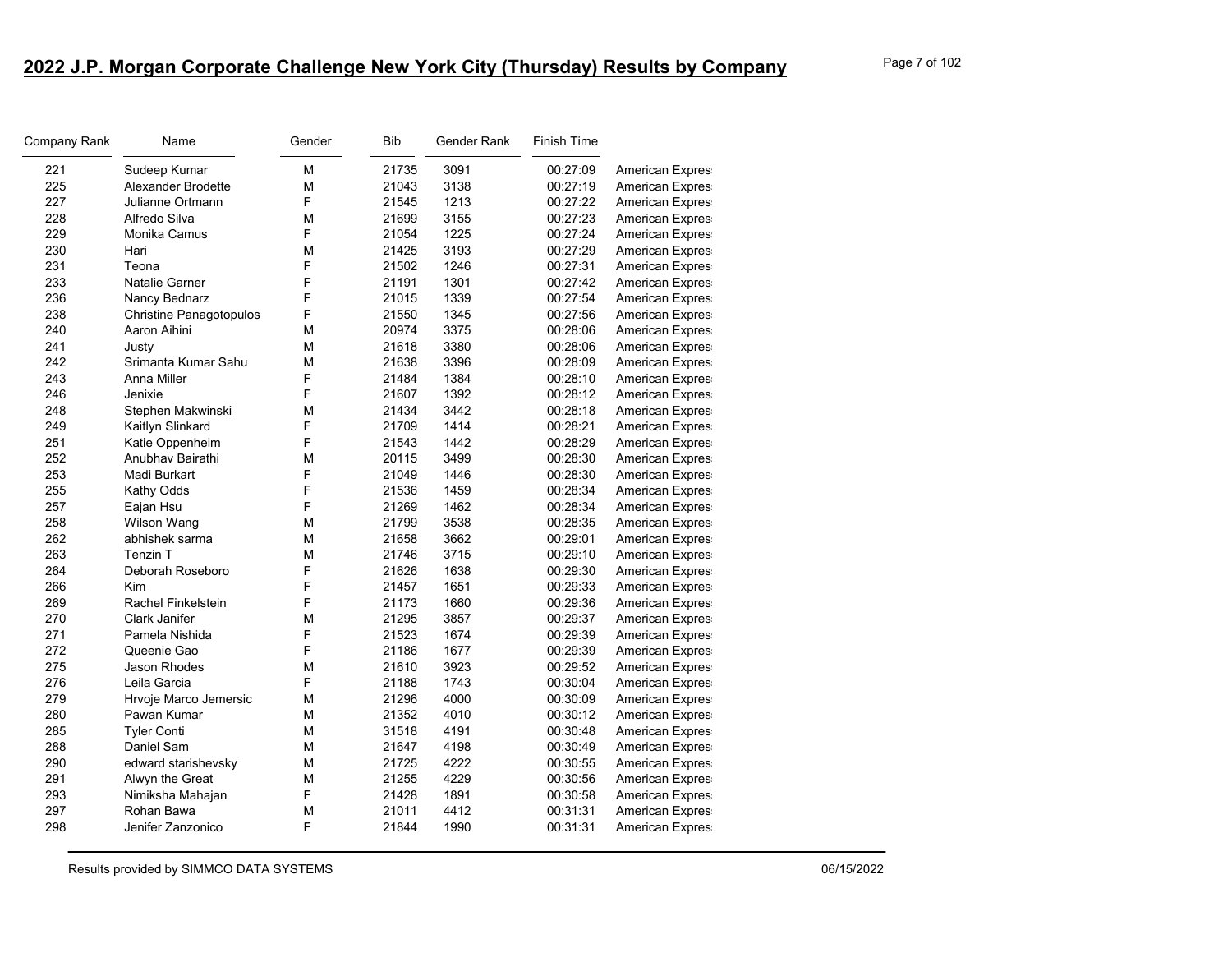| Company Rank | Name                      | Gender | <b>Bib</b> | Gender Rank | Finish Time |                        |
|--------------|---------------------------|--------|------------|-------------|-------------|------------------------|
| 299          | Lauren Mulligan           | F      | 21504      | 1994        | 00:31:32    | American Expres        |
| 300          | Andy Buchta               | M      | 21047      | 4428        | 00:31:35    | American Expres        |
| 302          | <b>Baal Surujpaul</b>     | M      | 21739      | 4449        | 00:31:39    | American Expres        |
| 305          | Vicky Li                  | F      | 21398      | 2051        | 00:31:55    | American Expres        |
| 306          | <b>Scott Connell</b>      | M      | 21102      | 4547        | 00:32:02    | American Expres        |
| 308          | Hildebeast                | M      | 21260      | 4577        | 00:32:09    | American Expres        |
| 309          | Sayantika Sarkar          | F      | 21657      | 2095        | 00:32:09    | American Expres        |
| 310          | Rachel                    | F      | 21164      | 2096        | 00:32:10    | American Expres        |
| 312          | rajesh kumar              | M      | 21353      | 4605        | 00:32:15    | American Expres        |
| 313          | Adaobi Ukabam             | F      | 21770      | 2119        | 00:32:19    | American Expres        |
| 314          | Kelly Espinoza            | F      | 21165      | 2146        | 00:32:31    | American Expres        |
| 315          | Barron                    | M      | 21115      | 4671        | 00:32:32    | American Expres        |
| 316          | Marissa Vergara           | F      | 21779      | 2151        | 00:32:34    | American Expres        |
| 319          | Yuan Cheng                | F      | 21082      | 2188        | 00:32:49    | American Expres        |
| 323          | Ken McCarthy              | М      | 21460      | 4878        | 00:33:23    | American Expres        |
| 325          | Roohani Wadhwa            | F      | 21789      | 2378        | 00:33:55    | <b>American Expres</b> |
| 326          | <b>Madeline Ringuette</b> | F      | 21613      | 2391        | 00:34:00    | American Expres        |
| 327          | Ally                      | F      | 21596      | 2407        | 00:34:03    | American Expres        |
| 329          | <b>Tiffany Taylor</b>     | F      | 21747      | 2470        | 00:34:17    | American Expres        |
| 330          | Zoe Langdon               | F      | 21368      | 2538        | 00:34:42    | American Expres        |
| 331          | Teresa Mello              | F      | 21475      | 2555        | 00:34:49    | American Expres        |
| 333          | Jess Lee                  | F      | 21382      | 2559        | 00:34:50    | American Expres        |
| 335          | Karol                     | F      | 21629      | 2565        | 00:34:52    | American Expres        |
| 336          | sol                       | F      | 21338      | 2575        | 00:34:57    | American Expres        |
| 337          | Lina                      | F      | 21444      | 2594        | 00:35:00    | American Expres        |
| 339          | <b>Brian Clark</b>        | М      | 21096      | 5281        | 00:35:15    | American Expres        |
| 343          | Jeremy Botwinick          | М      | 21039      | 5302        | 00:35:22    | American Expres        |
| 344          | Sam Moon                  | M      | 21496      | 5303        | 00:35:23    | American Expres        |
| 351          | Apsara Hanagandi          | F      | 21237      | 2745        | 00:36:08    | American Expres        |
| 352          | Juliana Dutan             | F      | 21153      | 2747        | 00:36:09    | <b>American Expres</b> |
| 353          | Varunie                   | F      | 20994      | 2752        | 00:36:10    | <b>American Expres</b> |
| 354          | Ashish Kumar              | M      | 21351      | 5559        | 00:37:08    | American Expres        |
| 355          | Samih Auti                | М      | 20988      | 5605        | 00:37:26    | <b>American Expres</b> |
| 356          | Nina                      | F      | 21656      | 3000        | 00:37:53    | <b>American Expres</b> |
| 357          | Aprajita                  | F      | 20157      | 3020        | 00:38:05    | <b>American Expres</b> |
| 361          | Gajalakshmi Ganesh        | F      | 21185      | 3111        | 00:38:41    | American Expres        |
| 362          | Angela Vuong              | F      | 21788      | 3127        | 00:38:48    | American Expres        |
| 364          | Michael Hailu             | M      | 21234      | 5850        | 00:39:17    | <b>American Expres</b> |
| 367          | AB                        | M      | 21025      | 5938        | 00:40:09    | <b>American Expres</b> |
| 369          | John Noonan               | M      | 21526      | 5966        | 00:40:27    | American Expres        |
| 373          | Garima C                  | F      | 21070      | 3386        | 00:41:17    | American Expres        |
| 377          | <b>Brian Carini</b>       | M      | 21058      | 6074        | 00:41:59    | <b>American Expres</b> |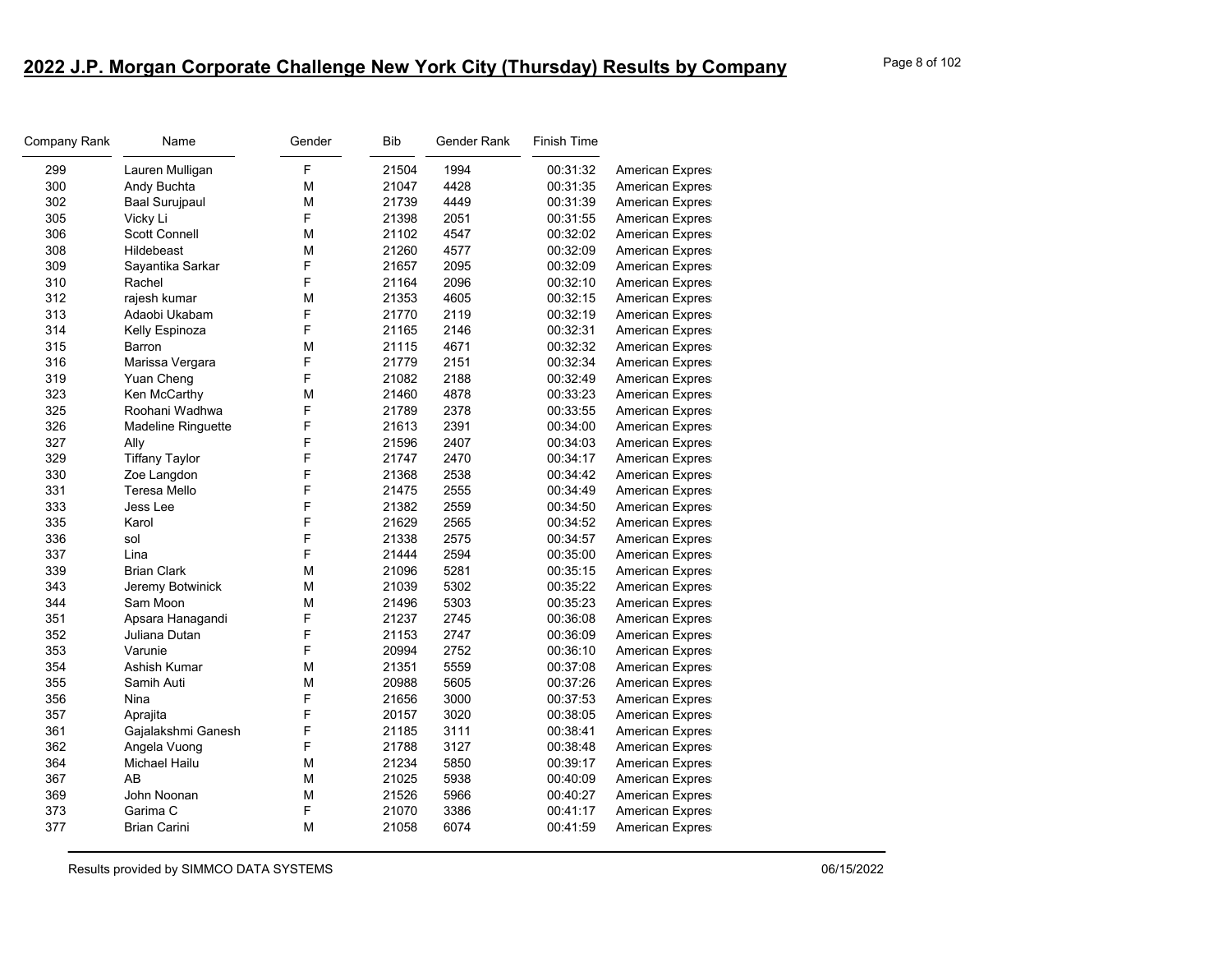| Company Rank            | Name                      | Gender | <b>Bib</b> | Gender Rank | Finish Time |                        |
|-------------------------|---------------------------|--------|------------|-------------|-------------|------------------------|
| 378                     | Alvin Eburuoh             | M      | 21158      | 6126        | 00:42:42    | <b>American Expres</b> |
| 379                     | Meghan Ghosh              | F      | 21200      | 3572        | 00:43:23    | <b>American Expres</b> |
| 380                     | <b>Cameron Stark</b>      | F      | 21726      | 3587        | 00:43:35    | American Expres        |
| 381                     | Amy Huang                 | F      | 21271      | 3588        | 00:43:36    | <b>American Expres</b> |
| 385                     | Geraldine Grullon         | F      | 21222      | 3644        | 00:44:19    | <b>American Expres</b> |
| 387                     | Amar Juneja               | M      | 21313      | 6271        | 00:44:51    | <b>American Expres</b> |
| 390                     | <b>Isabelle Crowther</b>  | F      | 21107      | 3803        | 00:46:00    | <b>American Expres</b> |
| 393                     | Abhra Sen                 | M      | 21674      | 6350        | 00:46:30    | <b>American Expres</b> |
| 398                     | Shalu Chawla              | F      | 21075      | 3870        | 00:46:37    | <b>American Expres</b> |
| 403                     | Michelle Xia              | F      | 21829      | 3968        | 00:47:36    | <b>American Expres</b> |
| 406                     | Camilla Kummen            | F      | 21355      | 4013        | 00:48:01    | <b>American Expres</b> |
| 407                     | Anwesa Paul               | F      | 21557      | 4044        | 00:48:20    | <b>American Expres</b> |
| 409                     | <b>DANILO CARRION</b>     | M      | 21061      | 6461        | 00:48:49    | American Expres        |
| 410                     | AliceRonke                | F      | 21539      | 4108        | 00:49:11    | <b>American Expres</b> |
| 411                     | Fiona Woodmass            | F      | 21824      | 4111        | 00:49:12    | <b>American Expres</b> |
| 412                     | Nancy Ly                  | F      | 21418      | 4208        | 00:50:45    | American Expres        |
| 413                     | Xin Yang                  | F      | 20167      | 4211        | 00:50:46    | <b>American Expres</b> |
| 415                     | Angelique Caro            | F      | 21059      | 4265        | 00:51:34    | <b>American Expres</b> |
| 417                     | Audrey Endresen           | F      | 21162      | 4270        | 00:51:42    | American Expres        |
| 418                     | Elizabeth Tam             | F      | 21742      | 4286        | 00:52:01    | <b>American Expres</b> |
| 420                     | LINDITA ALIAJ             | F      | 20976      | 4359        | 00:53:57    | <b>American Expres</b> |
| 423                     | Nicky Sullivan            | M      | 21738      | 6783        | 01:14:23    | American Expres        |
| 1                       | Michael Molinari          | M      | 20170      | 146         | 00:17:04    | American Museur        |
| $\overline{\mathbf{c}}$ | Corey Smith               | M      | 21920      | 230         | 00:17:44    | American Museur        |
| 3                       | Zachary King              | M      | 21895      | 524         | 00:19:11    | American Museur        |
| 4                       | <b>Benjamin Marzolf</b>   | M      | 21901      | 598         | 00:19:31    | American Museur        |
| 5                       | Kristen Olson             | F      | 21906      | 138         | 00:20:23    | American Museur        |
| 6                       | Gilberto Oritz            | M      | 21907      | 939         | 00:20:35    | American Museur        |
| $\overline{7}$          | loretta                   | F      | 21919      | 165         | 00:20:46    | American Museur        |
| 8                       | <b>Bruno Melo</b>         | M      | 21903      | 1099        | 00:21:04    | American Museur        |
| 9                       | Kimi Chapelle             | F      | 21864      | 333         | 00:22:12    | American Museur        |
| 10                      | Devindra                  | M      | 21890      | 1513        | 00:22:20    | American Museur        |
| 11                      | Samantha Delle            | F      | 21870      | 363         | 00:22:23    | American Museur        |
| 12                      | Steven                    | М      | 21891      | 1617        | 00:22:36    | American Museur        |
| 13                      | <b>Desmond Duncan</b>     | M      | 21872      | 2226        | 00:24:33    | American Museur        |
| 14                      | Ron Demetrio              | M      | 21871      | 2478        | 00:25:20    | American Museur        |
| 15                      | Rayna Weingord            | F      | 21935      | 861         | 00:25:27    | American Museur        |
| 16                      | Antonio Chen              | M      | 21866      | 2624        | 00:25:42    | American Museur        |
| 17                      | Laura Moustakerski        | F      | 20171      | 911         | 00:25:44    | American Museur        |
| 18                      | Daniella Bardalez Gagliuf | F      | 21857      | 1022        | 00:26:21    | American Museur        |
| 19                      | Samuel Grunblatt          | M      | 21885      | 2826        | 00:26:22    | American Museur        |
| 21                      | Trini                     | M      | 21929      | 3061        | 00:27:02    | American Museur        |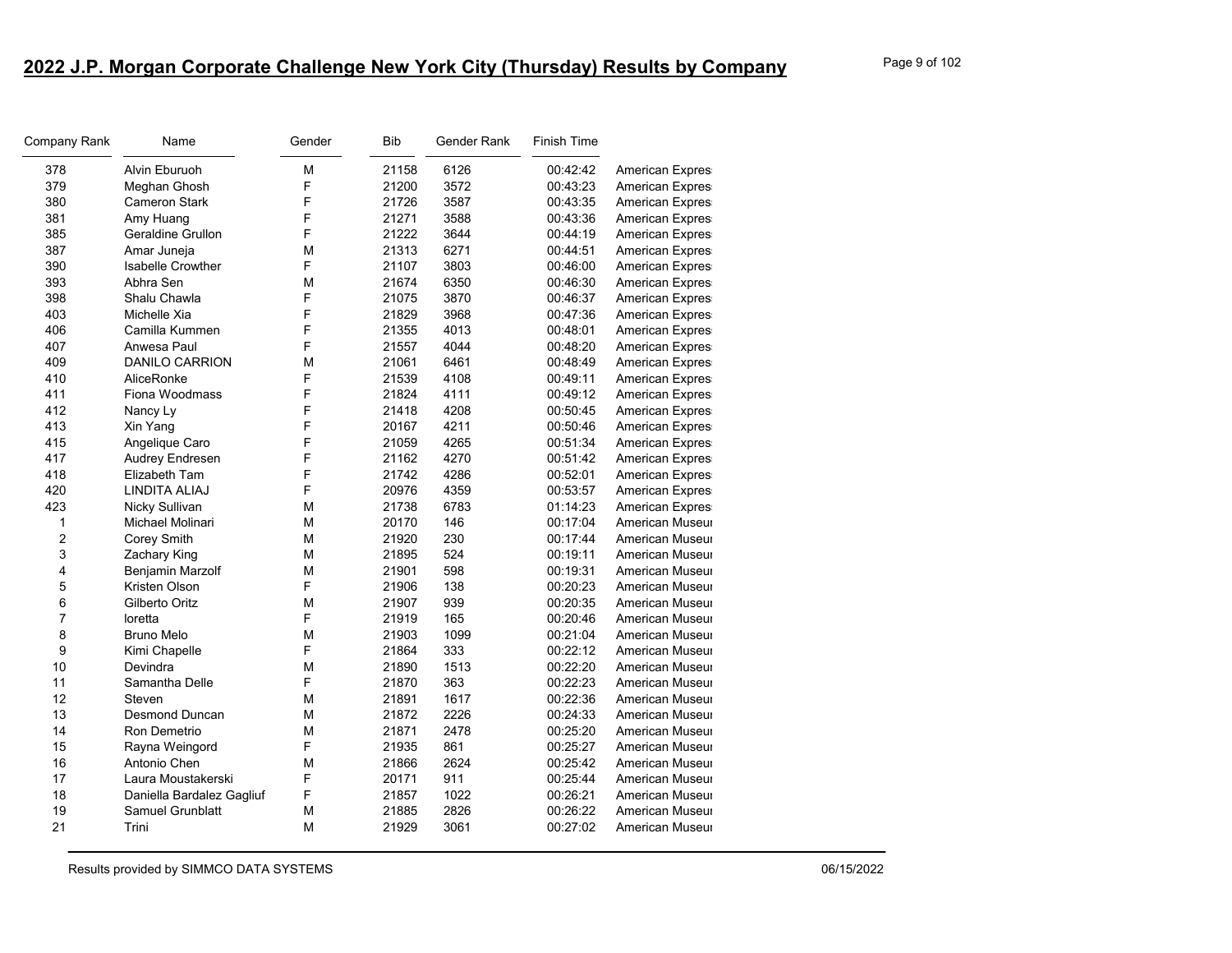| Company Rank            | Name                    | Gender | <b>Bib</b> | Gender Rank | <b>Finish Time</b> |                  |
|-------------------------|-------------------------|--------|------------|-------------|--------------------|------------------|
| 23                      | <b>Marlee Tavlin</b>    | F      | 21923      | 1319        | 00:27:47           | American Museur  |
| 25                      | Flavia B                | F      | 21859      | 1775        | 00:30:10           | American Museur  |
| 26                      | Roberto Lebron          | M      | 21897      | 4029        | 00:30:16           | American Museur  |
| 27                      | Rebecca Myers           | F      | 21905      | 1794        | 00:30:17           | American Museur  |
| 28                      | Anna Size               | F      | 21918      | 1847        | 00:30:38           | American Museur  |
| 29                      | Nelly Del pozo          | F      | 21869      | 2335        | 00:33:41           | American Museur  |
| 32                      | Lisa Rifkind            | F      | 21910      | 2704        | 00:35:53           | American Museur  |
| 36                      | Michelle Campbell       | F      | 21862      | 3251        | 00:39:58           | American Museur  |
| 38                      | TiffanyRose Kennedy     | F      | 21893      | 3696        | 00:44:56           | American Museur  |
| 39                      | Amelia Lee              | F      | 21898      | 3703        | 00:44:58           | American Museur  |
| 40                      | <b>ANNIE THOMPSON</b>   | F      | 21927      | 3720        | 00:45:14           | American Museur  |
| 42                      | Jennifer Cwiok          | F      | 21867      | 3784        | 00:45:49           | American Museur  |
| 44                      | <b>Ariel Schiff</b>     | F      | 21915      | 3888        | 00:46:48           | American Museur  |
| 45                      | Eleanor Hoeger          | F      | 21887      | 3933        | 00:47:13           | American Museur  |
| 51                      | Beula                   | M      | 21925      | 6402        | 00:47:39           | American Museur  |
| 53                      | Aaron Goodman           | M      | 21882      | 6404        | 00:47:42           | American Museur  |
| 54                      | <b>Rosemary Grosse</b>  | F      | 21884      | 4167        | 00:50:05           | American Museur  |
| 56                      | Kat                     | F      | 21855      | 4282        | 00:51:53           | American Museur  |
| 57                      | Dean Markosian          | M      | 21900      | 6736        | 01:04:25           | American Museur  |
| 1                       | Ilan Sasson             | M      | 21963      | 865         | 00:20:22           | Anchin           |
| $\overline{\mathbf{c}}$ | Jason                   | M      | 21944      | 936         | 00:20:34           | Anchin           |
| 3                       | nicole carbone          | F      | 21945      | 170         | 00:20:48           | Anchin           |
| 4                       | <b>Chris Noble</b>      | M      | 21959      | 1216        | 00:21:28           | Anchin           |
| 6                       | Anthony Bracco          | M      | 21943      | 2096        | 00:24:08           | Anchin           |
| $\overline{7}$          | Michael Alexander       | M      | 21939      | 2104        | 00:24:10           | Anchin           |
| 8                       | <b>DANIEL LEE</b>       | M      | 21955      | 2105        | 00:24:10           | Anchin           |
| 9                       | Kimberly Elardo         | F      | 21950      | 661         | 00:24:18           | Anchin           |
| 11                      | Luke Dougan             | M      | 20173      | 2204        | 00:24:28           | Anchin           |
| 12                      | Josh Kaseff             | M      | 21954      | 2363        | 00:24:59           | Anchin           |
| 13                      | Laura                   | F      | 21965      | 937         | 00:25:52           | Anchin           |
| 14                      | Rebecca Long            | F      | 21956      | 1175        | 00:27:11           | Anchin           |
| 16                      | Greg Wank               | M      | 21964      | 3143        | 00:27:20           | Anchin           |
| 18                      | Natalie Bolon           | F      | 21941      | 1390        | 00:28:12           | Anchin           |
| 19                      | Yonette M Anderson      | F      | 21940      | 2712        | 00:35:56           | Anchin           |
| 1                       | <b>Richard Kim</b>      | М      | 21978      | 481         | 00:19:02           | Anchorage Capita |
| 2                       | Max Lipkin              | M      | 21979      | 517         | 00:19:10           | Anchorage Capita |
| 3                       | Craig Cannon            | M      | 21968      | 561         | 00:19:22           | Anchorage Capita |
| 4                       | Jason Kantwerg          | M      | 21976      | 730         | 00:19:56           | Anchorage Capita |
| 5                       | <b>Thibault Gournay</b> | M      | 21973      | 745         | 00:19:58           | Anchorage Capita |
| 6                       | Emily                   | F      | 21967      | 108         | 00:20:01           | Anchorage Capita |
| 8                       | Sean Gallahue           | M      | 21971      | 964         | 00:20:39           | Anchorage Capita |
| 9                       | Scott Plaxin            | M      | 21985      | 1754        | 00:22:57           | Anchorage Capita |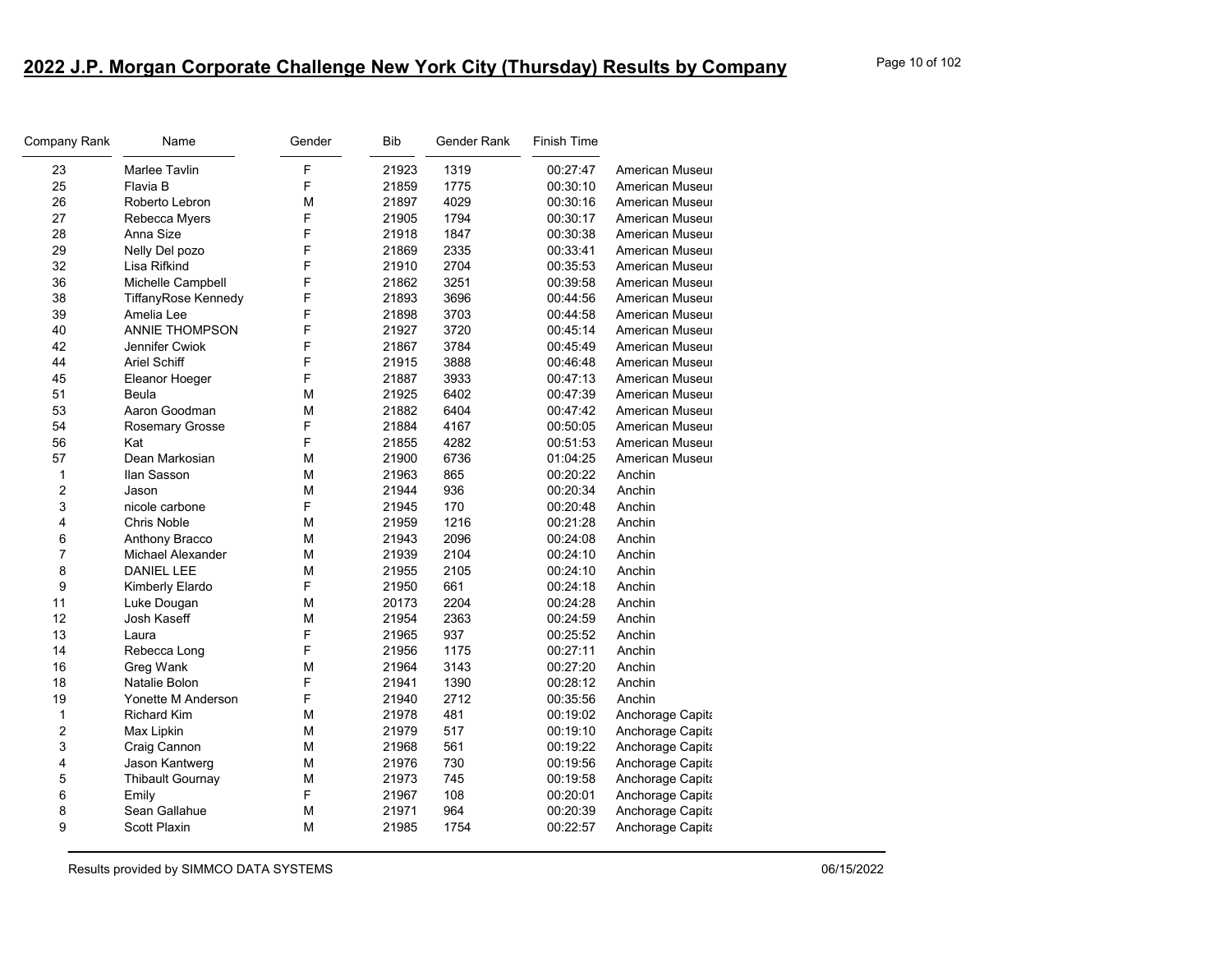| Company Rank   | Name                    | Gender | <b>Bib</b> | Gender Rank | <b>Finish Time</b> |                  |
|----------------|-------------------------|--------|------------|-------------|--------------------|------------------|
| 10             | Chris Monin             | M      | 21983      | 2147        | 00:24:17           | Anchorage Capita |
| 12             | Claire Jiao             | F      | 21975      | 1081        | 00:26:41           | Anchorage Capita |
| 13             | <b>Tracy Parrinello</b> | F      | 21984      | 1167        | 00:27:09           | Anchorage Capita |
| 14             | <b>Curtis Hardwick</b>  | M      | 21974      | 3280        | 00:27:45           | Anchorage Capita |
| $\mathbf{1}$   | Chris Banafato          | М      | 20176      | 23          | 00:14:42           | Angelo Gordon    |
| 2              | <b>Brendan Canese</b>   | М      | 20178      | 50          | 00:15:48           | Angelo Gordon    |
| 3              | <b>Garrett Collins</b>  | M      | 22004      | 88          | 00:16:28           | Angelo Gordon    |
| 4              | Spencer                 | М      | 22018      | 161         | 00:17:16           | Angelo Gordon    |
| 5              | Aman                    | M      | 21987      | 256         | 00:17:55           | Angelo Gordon    |
| 6              | <b>Ben Miller</b>       | M      | 22037      | 469         | 00:19:01           | Angelo Gordon    |
| $\overline{7}$ | Pierce Cote             | M      | 22005      | 543         | 00:19:17           | Angelo Gordon    |
| 8              | Jacquelyn Clifford      | F      | 22003      | 74          | 00:19:28           | Angelo Gordon    |
| 10             | Stephen Wax             | M      | 22062      | 768         | 00:20:03           | Angelo Gordon    |
| 12             | John Sandlin            | M      | 22051      | 803         | 00:20:09           | Angelo Gordon    |
| 13             | Kristen Carmichael      | F      | 22000      | 151         | 00:20:35           | Angelo Gordon    |
| 14             | <b>Emily Boldt</b>      | F      | 21995      | 201         | 00:21:08           | Angelo Gordon    |
| 15             | Mark Moeskops           | M      | 22038      | 1161        | 00:21:17           | Angelo Gordon    |
| 16             | Patrick OMeara          | М      | 22044      | 1185        | 00:21:21           | Angelo Gordon    |
| 17             | lan Jennings            | M      | 22021      | 1188        | 00:21:22           | Angelo Gordon    |
| 18             | Charlie                 | M      | 21993      | 1254        | 00:21:34           | Angelo Gordon    |
| 19             | <b>JEFF FRANK</b>       | M      | 22012      | 1312        | 00:21:43           | Angelo Gordon    |
| 20             | <b>Taylor Galbraith</b> | M      | 22013      | 1419        | 00:22:05           | Angelo Gordon    |
| 21             | <b>Matthew Weaver</b>   | М      | 22063      | 1529        | 00:22:21           | Angelo Gordon    |
| 23             | Adriel Mckenzie         | M      | 22035      | 1691        | 00:22:47           | Angelo Gordon    |
| 24             | Noelle Kotelly          | F      | 22025      | 421         | 00:22:48           | Angelo Gordon    |
| 26             | <b>JD HAAR</b>          | M      | 22016      | 1793        | 00:23:06           | Angelo Gordon    |
| 27             | Ariela Frenkel          | F      | 20181      | 517         | 00:23:23           | Angelo Gordon    |
| 28             | Jacey Cottingham        | F      | 22006      | 549         | 00:23:34           | Angelo Gordon    |
| 29             | <b>JENNAK</b>           | F      | 22024      | 585         | 00:23:45           | Angelo Gordon    |
| 30             | Andrew DiBenedetto      | M      | 22008      | 2167        | 00:24:20           | Angelo Gordon    |
| 33             | <b>Garrett Potter</b>   | М      | 22046      | 2412        | 00:25:07           | Angelo Gordon    |
| 35             | Evan Yeom               | M      | 22067      | 2440        | 00:25:14           | Angelo Gordon    |
| 36             | <b>Christian Blanke</b> | М      | 21994      | 2450        | 00:25:16           | Angelo Gordon    |
| 38             | Adel Botar              | F      | 21996      | 858         | 00:25:26           | Angelo Gordon    |
| 39             | Nicholas Wilson         | М      | 22065      | 2730        | 00:26:03           | Angelo Gordon    |
| 40             | Keith Lau               | М      | 22028      | 2957        | 00:26:47           | Angelo Gordon    |
| 42             | Adam Mudaj              | M      | 22041      | 3129        | 00:27:17           | Angelo Gordon    |
| 43             | Diane Y.                | F      | 22066      | 1212        | 00:27:21           | Angelo Gordon    |
| 44             | Julia Delcarson         | F      | 22007      | 1216        | 00:27:23           | Angelo Gordon    |
| 45             | Anne-Marie McGivney     | F      | 22034      | 1703        | 00:29:49           | Angelo Gordon    |
| 46             | Amanda Casillas         | F      | 22001      | 1776        | 00:30:10           | Angelo Gordon    |
| 54             | Uriel Sprecher          | M      | 22054      | 5304        | 00:35:23           | Angelo Gordon    |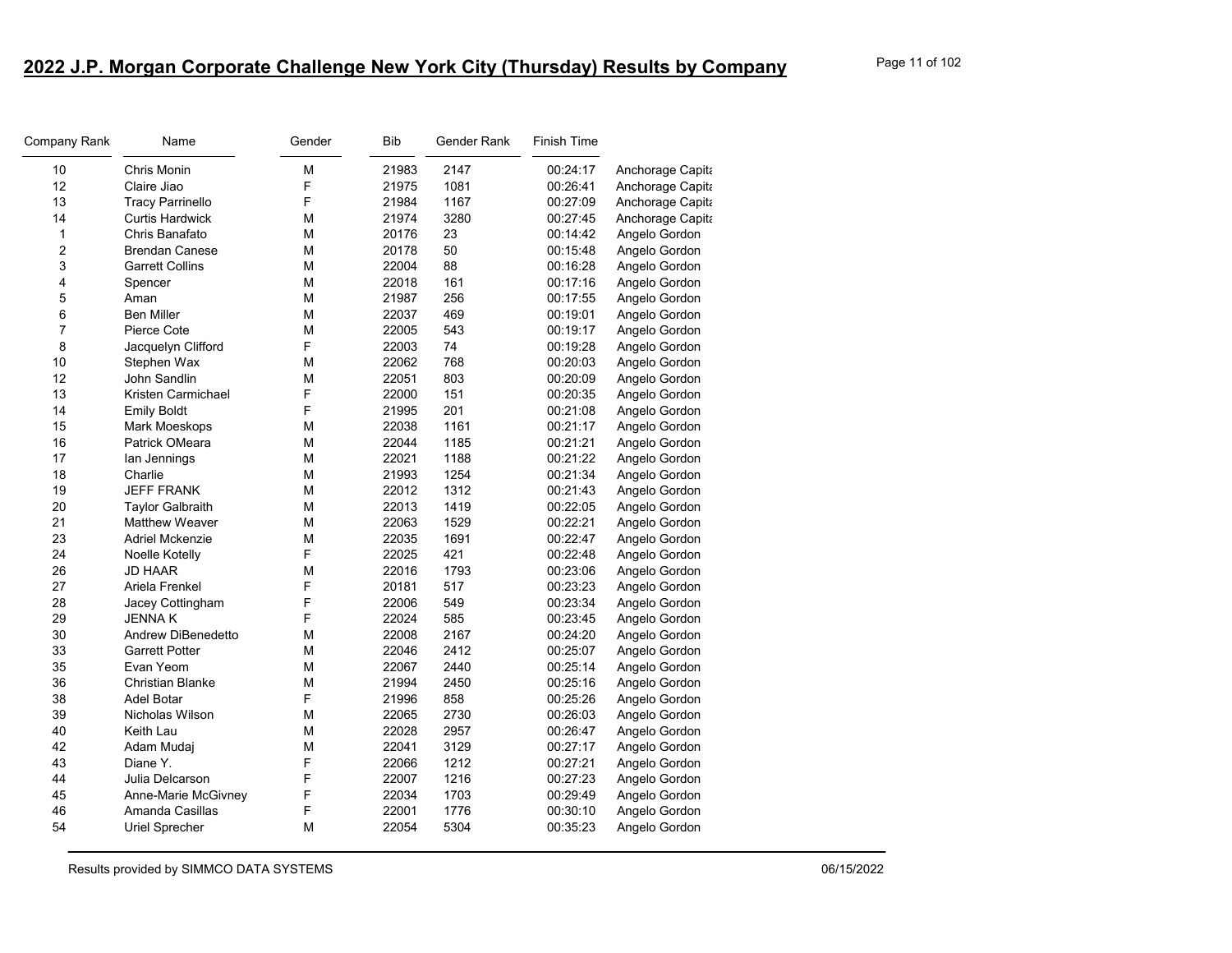| Company Rank            | Name                     | Gender | <b>Bib</b> | Gender Rank | Finish Time |                       |
|-------------------------|--------------------------|--------|------------|-------------|-------------|-----------------------|
| 1                       | Corey Morenz             | M      | 20187      | 74          | 00:16:13    | <b>AON</b>            |
| $\overline{\mathbf{c}}$ | <b>Francis Schissler</b> | M      | 22129      | 99          | 00:16:38    | <b>AON</b>            |
| 3                       | Tim Ni                   | M      | 20188      | 120         | 00:16:48    | <b>AON</b>            |
| 4                       | Madeleine Stanish        | F      | 22136      | 54          | 00:19:01    | <b>AON</b>            |
| 5                       | Erika Bonnist            | F      | 20185      | 97          | 00:19:51    | <b>AON</b>            |
| 6                       | <b>Brayden Seely</b>     | M      | 22130      | 734         | 00:19:56    | <b>AON</b>            |
| $\overline{7}$          | <b>Thalia Santacruz</b>  | F      | 22128      | 141         | 00:20:26    | <b>AON</b>            |
| 8                       | Sean Connelly            | M      | 22079      | 965         | 00:20:39    | <b>AON</b>            |
| 10                      | Joseph Tappe             | M      | 22140      | 1038        | 00:20:54    | <b>AON</b>            |
| 11                      | David Kennedy            | M      | 22097      | 1058        | 00:20:58    | <b>AON</b>            |
| 13                      | David Fenster            | M      | 22085      | 1259        | 00:21:35    | <b>AON</b>            |
| 14                      | Jacqueline Redes         | F      | 22123      | 297         | 00:21:54    | <b>AON</b>            |
| 15                      | Caitlin Henderson        | F      | 22092      | 515         | 00:23:23    | <b>AON</b>            |
| 16                      | Erik Bagin               | M      | 22071      | 2071        | 00:24:03    | <b>AON</b>            |
| 17                      | Sophia Janes             | F      | 22095      | 649         | 00:24:14    | <b>AON</b>            |
| 18                      | shalaka                  | F      | 22141      | 652         | 00:24:15    | <b>AON</b>            |
| 20                      | Nick West                | M      | 22146      | 2312        | 00:24:51    | <b>AON</b>            |
| 22                      | peter Healy              | M      | 22091      | 2463        | 00:25:17    | <b>AON</b>            |
| 23                      | Gina Ciorciari           | F      | 22076      | 843         | 00:25:20    | <b>AON</b>            |
| 25                      | Michael Seto             | M      | 22132      | 2580        | 00:25:35    | <b>AON</b>            |
| 27                      | Alba Alonso              | F      | 22096      | 1062        | 00:26:37    | <b>AON</b>            |
| 30                      | Alan Chern               | M      | 22075      | 3632        | 00:28:56    | <b>AON</b>            |
| 31                      | <b>Bryan Colhoun</b>     | M      | 20186      | 3840        | 00:29:33    | <b>AON</b>            |
| 35                      | Imtiaz Khan              | M      | 22100      | 3996        | 00:30:09    | <b>AON</b>            |
| 36                      | Kelsey Rowland           | F      | 22127      | 1874        | 00:30:52    | <b>AON</b>            |
| 38                      | Berta                    | F      | 22069      | 2458        | 00:34:15    | <b>AON</b>            |
| 39                      | Marjerie Rosales         | F      | 22125      | 2471        | 00:34:17    | <b>AON</b>            |
| 40                      | Mary Torrejon            | F      | 22142      | 2482        | 00:34:22    | <b>AON</b>            |
| 41                      | Michelle Engelbrecht     | F      | 22083      | 2609        | 00:35:11    | <b>AON</b>            |
| 43                      | Ellen Plattman           | F      | 22119      | 3302        | 00:40:29    | <b>AON</b>            |
| 49                      | Alexis Vitali            | F      | 22144      | 3945        | 00:47:17    | <b>AON</b>            |
| 50                      | Erika Fulep              | F      | 22087      | 4045        | 00:48:22    | <b>AON</b>            |
| 51                      | Carolyn Radle            | F      | 22120      | 4047        | 00:48:23    | <b>AON</b>            |
| 52                      | Paulina Reczelewska      | F      | 22122      | 4187        | 00:50:28    | <b>AON</b>            |
| 53                      | <b>ITSRYANK</b>          | M      | 22101      | 6512        | 00:50:28    | <b>AON</b>            |
| $\mathbf{1}$            | Ben Freeman              | М      | 22153      | 367         | 00:18:36    | Aperture Investor     |
| 2                       | James OConnor            | M      | 22157      | 888         | 00:20:25    | Aperture Investor     |
| 4                       | Lexi Minneo              | F      | 22156      | 708         | 00:24:32    | Aperture Investor     |
| 5                       | Andrew Weymann           | М      | 22159      | 2298        | 00:24:48    | Aperture Investor     |
| 7                       | Eder Jean-Michel         | M      | 22154      | 3616        | 00:28:51    | Aperture Investor     |
| 1                       | Michael Bielik           | M      | 20189      | 90          | 00:16:29    | APG Asset Mana        |
| $\overline{2}$          | Chris Martin             | M      | 22172      | 228         | 00:17:44    | <b>APG Asset Mana</b> |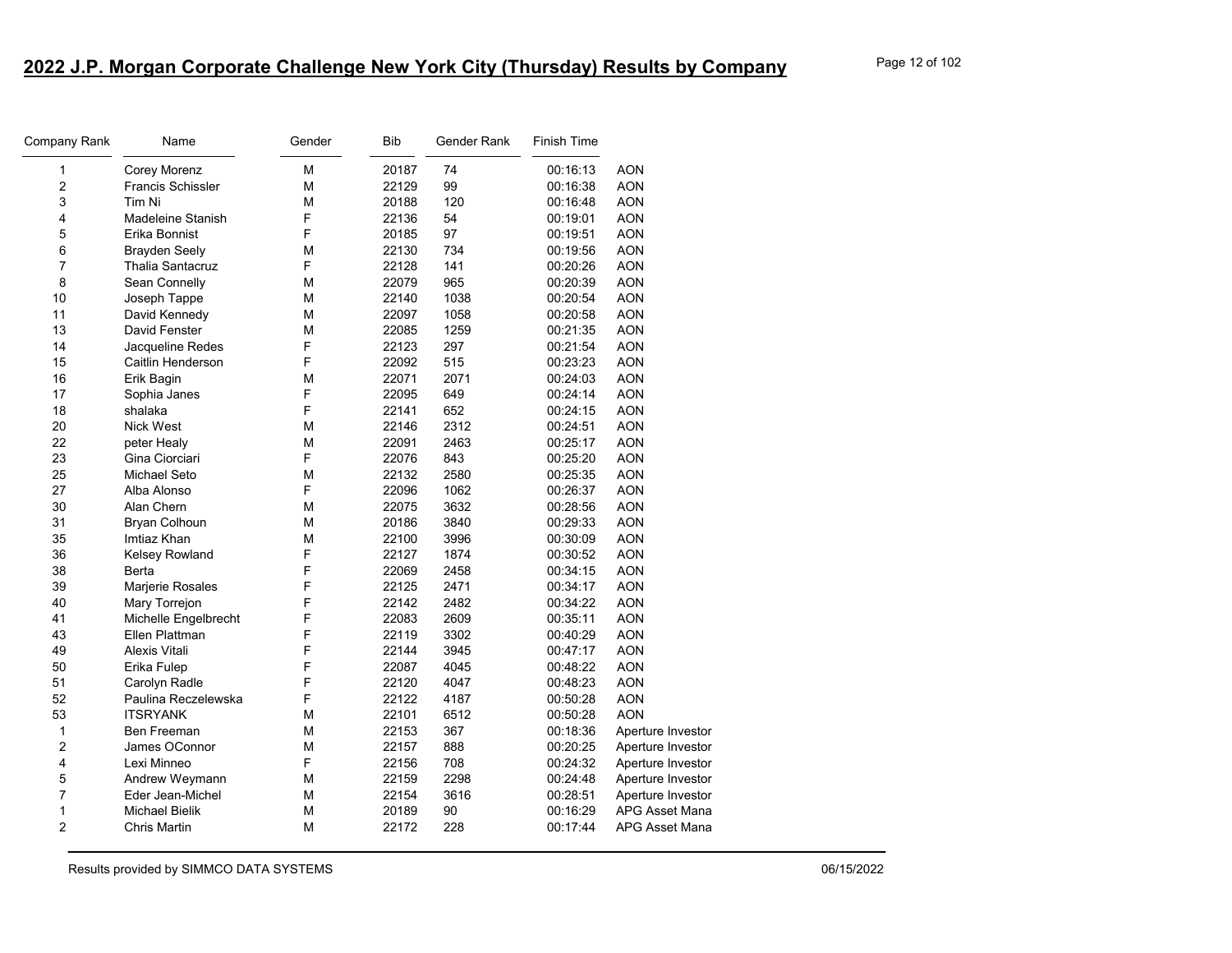| Company Rank   | Name                      | Gender | <b>Bib</b> | Gender Rank | Finish Time |                       |
|----------------|---------------------------|--------|------------|-------------|-------------|-----------------------|
| 3              | <b>JOHN LIANG</b>         | М      | 22170      | 1638        | 00:22:39    | <b>APG Asset Mana</b> |
| 4              | Matilde Segarra           | F      | 22175      | 560         | 00:23:37    | APG Asset Mana        |
| 5              | <b>Chris Franck</b>       | M      | 22164      | 2006        | 00:23:51    | <b>APG Asset Mana</b> |
| 6              | Johnny Tran               | М      | 22176      | 2027        | 00:23:56    | APG Asset Mana        |
| $\overline{7}$ | <b>BenHearns</b>          | M      | 22167      | 2727        | 00:26:02    | <b>APG Asset Mana</b> |
| 17             | Jocelyn Waga              | F      | 22178      | 3712        | 00:45:04    | <b>APG Asset Mana</b> |
| 1              | Jonathan Brickman         | M      | 22186      | 335         | 00:18:26    | Apple Bank            |
| 2              | <b>Christian Soellner</b> | М      | 22259      | 410         | 00:18:45    | Apple Bank            |
| 3              | PETER DONNELLY            | M      | 22201      | 535         | 00:19:14    | Apple Bank            |
| 4              | Paul Nameck               | M      | 22240      | 702         | 00:19:51    | Apple Bank            |
| 5              | <b>Vincent Shum</b>       | M      | 22257      | 901         | 00:20:28    | Apple Bank            |
| 6              | <b>EDGAR CASTRO</b>       | M      | 22190      | 997         | 00:20:46    | Apple Bank            |
| 7              | <b>Samuel Streeter</b>    | M      | 22262      | 1366        | 00:21:53    | Apple Bank            |
| 8              | Dmitriy Khegay            | M      | 22221      | 1379        | 00:21:57    | Apple Bank            |
| 9              | <b>DENNIS</b>             | M      | 22235      | 1576        | 00:22:29    | Apple Bank            |
| 10             | Paula LequericaSternberg  | F      | 22227      | 391         | 00:22:36    | Apple Bank            |
| 11             | <b>Matthew Glaeser</b>    | M      | 22211      | 1661        | 00:22:42    | Apple Bank            |
| 13             | Joseph Falci              | M      | 22205      | 1973        | 00:23:45    | Apple Bank            |
| 14             | William Galatioto         | M      | 22208      | 2203        | 00:24:27    | Apple Bank            |
| 15             | <b>Amiel Carty</b>        | M      | 22189      | 2722        | 00:26:01    | Apple Bank            |
| 16             | Dmitry Kristal            | M      | 22223      | 2792        | 00:26:16    | Apple Bank            |
| 18             | Michael James             | M      | 22218      | 3590        | 00:28:46    | Apple Bank            |
| 19             | S Ekert                   | М      | 22203      | 3598        | 00:28:47    | Apple Bank            |
| 20             | Rafael Fernandez          | M      | 22207      | 4106        | 00:30:29    | Apple Bank            |
| 21             | Miruna Serman             | F      | 22254      | 1871        | 00:30:51    | Apple Bank            |
| 23             | Robert Sovatsky           | М      | 22260      | 4624        | 00:32:20    | Apple Bank            |
| 25             | danekqua slaughter        | F      | 22258      | 2148        | 00:32:31    | Apple Bank            |
| 26             | Sheroz                    | M      | 22238      | 5025        | 00:34:01    | Apple Bank            |
| 27             | Jenny Pena                | F      | 22242      | 2942        | 00:37:26    | Apple Bank            |
| 29             | Kelly Ghrael              | F      | 22210      | 3442        | 00:41:46    | Apple Bank            |
| 30             | Craig Malek               | M      | 22234      | 6108        | 00:42:30    | Apple Bank            |
| 31             | Rowena                    | F      | 22268      | 3503        | 00:42:35    | Apple Bank            |
| 32             | Ron Ziegler               | M      | 22270      | 6135        | 00:42:50    | Apple Bank            |
| 33             | Claudia Chavez            | F      | 22193      | 3535        | 00:42:52    | Apple Bank            |
| 34             | <b>Carlos Cabrales</b>    | M      | 22187      | 6154        | 00:43:02    | Apple Bank            |
| 35             | Rhonda Nieves             | F      | 22241      | 3557        | 00:43:06    | Apple Bank            |
| 36             | Tamuion                   | F      | 22269      | 3610        | 00:43:50    | Apple Bank            |
| 38             | Gina                      | F      | 22263      | 3640        | 00:44:14    | Apple Bank            |
| 40             | Jim Matera                | M      | 22237      | 6243        | 00:44:21    | Apple Bank            |
| 41             | Roosh                     | M      | 22255      | 6255        | 00:44:34    | Apple Bank            |
| 42             | <b>Madison Plummer</b>    | F      | 22243      | 3743        | 00:45:29    | Apple Bank            |
| 43             | Kat Catterson             | F      | 22191      | 3832        | 00:46:14    | Apple Bank            |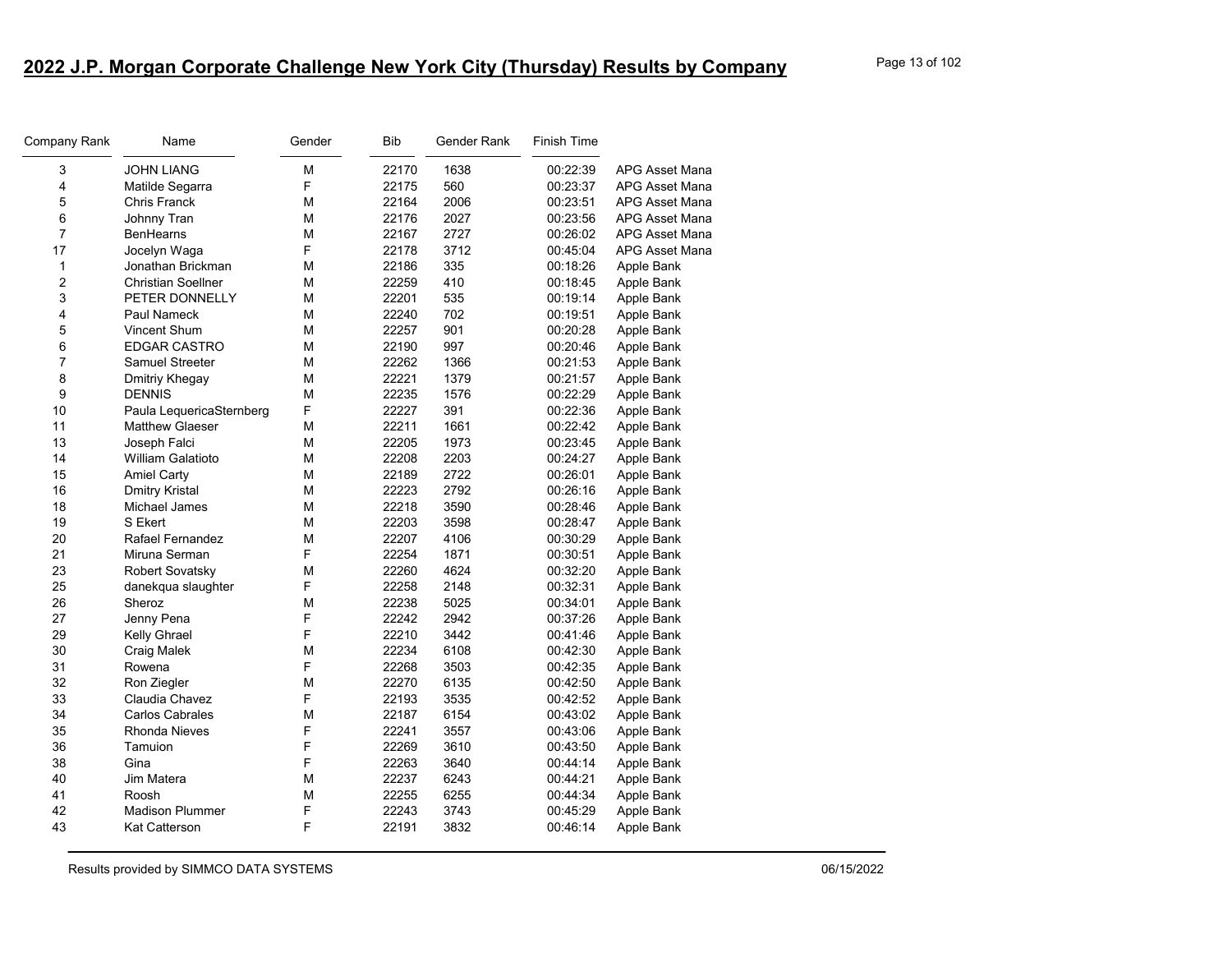| Company Rank            | Name                      | Gender | Bib   | Gender Rank | Finish Time |                  |
|-------------------------|---------------------------|--------|-------|-------------|-------------|------------------|
| 48                      | Gordon Levy               | М      | 22228 | 6498        | 00:49:54    | Apple Bank       |
| 1                       | <b>BATMAN Paterno</b>     | М      | 20193 | 128         | 00:16:55    | Arcadis          |
| 2                       | Samuel Alter              | M      | 20192 | 145         | 00:17:04    | Arcadis          |
| 3                       | Ade Balogun               | M      | 22273 | 987         | 00:20:44    | Arcadis          |
| 4                       | Loretta Kwong             | F      | 22283 | 387         | 00:22:33    | Arcadis          |
| 5                       | popcorn                   | F      | 22275 | 554         | 00:23:34    | Arcadis          |
| 6                       | langston jones            | M      | 22282 | 2028        | 00:23:56    | Arcadis          |
| $\overline{7}$          | Vicki Chou                | F      | 22276 | 844         | 00:25:20    | Arcadis          |
| 9                       | Alex Francisco            | M      | 22279 | 3551        | 00:28:38    | Arcadis          |
| 1                       | Lawrence Portuese         | M      | 22306 | 206         | 00:17:39    | Arch Insurance ( |
| 2                       | <b>Matt Sisto</b>         | M      | 22309 | 659         | 00:19:42    | Arch Insurance ( |
| 3                       | Bari Handwerger           | F      | 22292 | 264         | 00:21:40    | Arch Insurance ( |
| 5                       | <b>Tony Spinella</b>      | M      | 22311 | 1652        | 00:22:41    | Arch Insurance ( |
| 6                       | Alexander Choy            | M      | 22286 | 1800        | 00:23:09    | Arch Insurance ( |
| 7                       | <b>Andie Minicus</b>      | М      | 22300 | 1891        | 00:23:29    | Arch Insurance ( |
| 9                       | Peter Danza               | M      | 22289 | 5936        | 00:40:08    | Arch Insurance ( |
| 10                      | MWongArch                 | М      | 22315 | 6231        | 00:44:10    | Arch Insurance ( |
| $\mathbf{1}$            | John Cahill               | M      | 22318 | 597         | 00:19:31    | Archdiocese of N |
| $\overline{c}$          | Kathleen McGowan          | F      | 22327 | 76          | 00:19:32    | Archdiocese of N |
| 1                       | Sarah DeLeo               | F      | 22320 | 1882        | 00:30:54    | Archdiocese of N |
| 1                       | Yoni Perlysky             | M      | 22341 | 771         | 00:20:03    | Asante Capital G |
| 1                       | Andrew Conway             | M      | 22334 | 1168        | 00:21:19    | Asante Capital G |
| 1                       | <b>Griffin Henley</b>     | M      | 22335 | 1289        | 00:21:40    | Asante Capital G |
| 1                       | Fraser Janse van Rensburg | М      | 22338 | 1406        | 00:22:03    | Asante Capital G |
| 1                       | Cory Osetkowski           | М      | 22340 | 2193        | 00:24:26    | Asante Capital G |
| $\overline{c}$          | Jamie Ngo                 | F      | 20194 | 3729        | 00:45:24    | Asante Capital G |
| 1                       | Austin de Buhr            | M      | 22343 | 1200        | 00:21:26    | Ashmore Investm  |
| $\overline{\mathbf{c}}$ | George Grunebaum          | M      | 22344 | 2072        | 00:24:03    | Ashmore Investm  |
| 3                       | Wesley Lee                | M      | 22346 | 4661        | 00:32:29    | Ashmore Investm  |
| 1                       | Carl                      | M      | 22357 | 615         | 00:19:34    | <b>ASME</b>      |
| $\overline{c}$          | Nicole Gomez              | F      | 22354 | 81          | 00:19:34    | <b>ASME</b>      |
| 3                       | Kerry Meehan              | M      | 22361 | 1073        | 00:21:00    | <b>ASME</b>      |
| 4                       | lana                      | F      | 22348 | 189         | 00:21:03    | <b>ASME</b>      |
| 5                       | Carlton Ramcharran        | M      | 22368 | 2188        | 00:24:25    | <b>ASME</b>      |
| 6                       | <b>Oliver Martinez</b>    | M      | 22359 | 2310        | 00:24:51    | <b>ASME</b>      |
| 8                       | Gergana Gancheva          | F      | 22353 | 771         | 00:24:55    | ASME             |
| 9                       | Dorian Folie              | M      | 22352 | 3355        | 00:28:00    | <b>ASME</b>      |
| 10                      | Tom Meehan                | M      | 22362 | 3619        | 00:28:52    | <b>ASME</b>      |
| 12                      | Wil Haywood               | M      | 22355 | 4036        | 00:30:19    | <b>ASME</b>      |
| 14                      | Michelle Pagano           | F      | 22366 | 4001        | 00:47:55    | <b>ASME</b>      |
| 15                      | Shari Chappell            | F      | 22350 | 4094        | 00:48:59    | <b>ASME</b>      |
| 16                      | Liz Farrell               | F      | 22351 | 4095        | 00:48:59    | <b>ASME</b>      |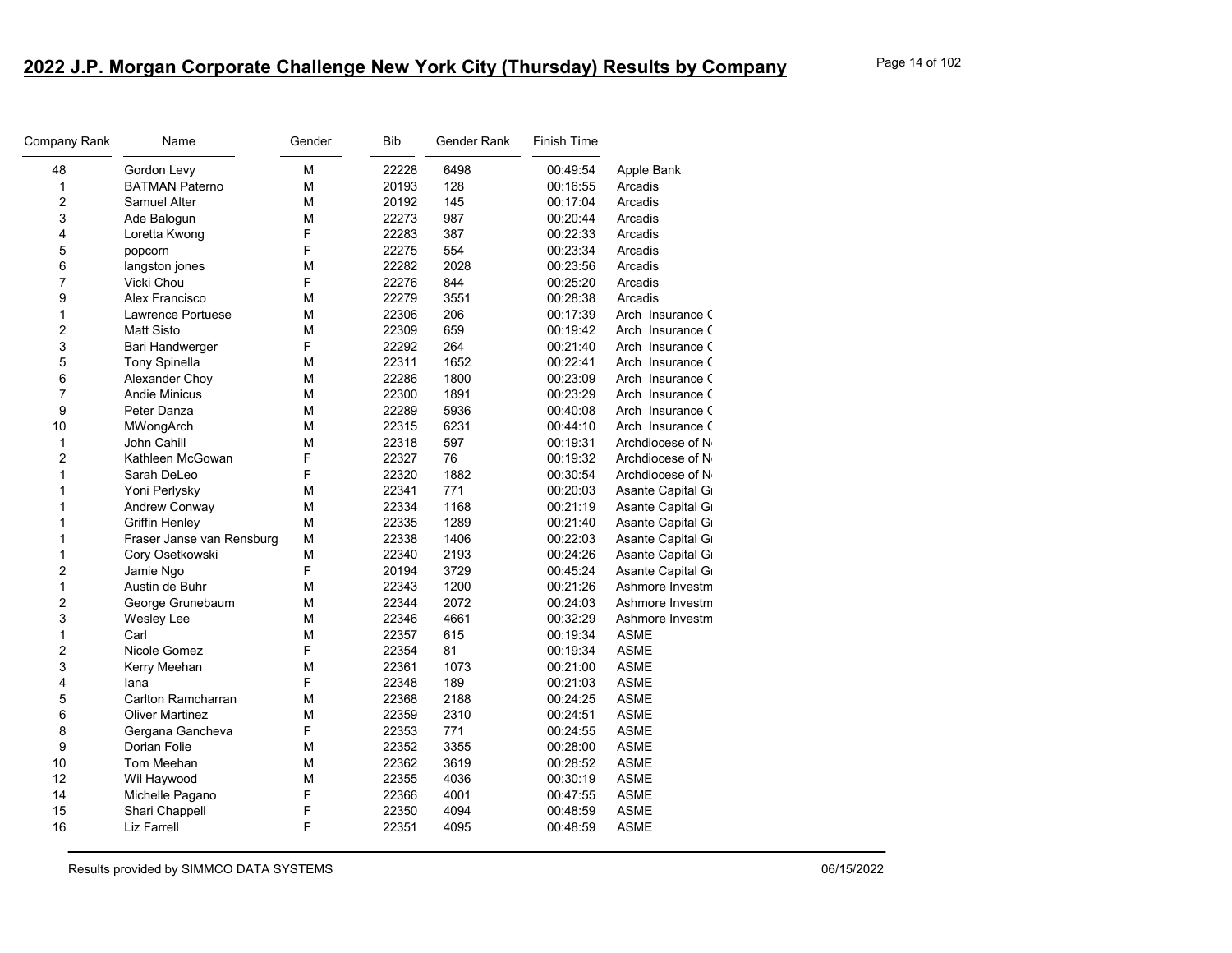| Company Rank            | Name                   | Gender | <b>Bib</b> | Gender Rank | <b>Finish Time</b> |                         |
|-------------------------|------------------------|--------|------------|-------------|--------------------|-------------------------|
| 1                       | Kristoffer Mack        | М      | 20195      | 52          | 00:15:51           | <b>Athyrium Capital</b> |
| $\overline{\mathbf{c}}$ | Michael OBrien         | M      | 20196      | 55          | 00:15:55           | <b>Athyrium Capital</b> |
| 3                       | samuel helfaer         | M      | 22372      | 388         | 00:18:41           | <b>Athyrium Capital</b> |
| 4                       | April Pun              | F      | 22376      | 98          | 00:19:51           | <b>Athyrium Capital</b> |
| 5                       | Laurent Hermouet       | М      | 22373      | 1056        | 00:20:57           | <b>Athyrium Capital</b> |
| 6                       | <b>Justin Summers</b>  | М      | 22378      | 1418        | 00:22:04           | <b>Athyrium Capital</b> |
| 7                       | Andrew Hyman           | М      | 22374      | 3258        | 00:27:41           | <b>Athyrium Capital</b> |
| 1                       | doug Mongiardo         | М      | 22383      | 902         | 00:20:28           | <b>Baillie Gifford</b>  |
| $\overline{\mathbf{c}}$ | Dave Bujnowski         | М      | 22380      | 1465        | 00:22:12           | <b>Baillie Gifford</b>  |
| 3                       | James Mancino          | М      | 22382      | 1700        | 00:22:48           | <b>Baillie Gifford</b>  |
| 4                       | Ryan Oliveira          | М      | 22384      | 2822        | 00:26:22           | <b>Baillie Gifford</b>  |
| 1                       | Jack Marzulli          | М      | 20199      | 63          | 00:16:02           | Bain and Compar         |
| 2                       | Kevin Cullen           | М      | 22393      | 134         | 00:16:58           | Bain and Compar         |
| 3                       | Aaron Souza            | М      | 22408      | 222         | 00:17:43           | Bain and Compar         |
| 4                       | Michael Shao           | M      | 20200      | 235         | 00:17:47           | Bain and Compar         |
| 5                       | Jonathan Garzon        | М      | 22395      | 385         | 00:18:40           | Bain and Compar         |
| 6                       | <b>Reinhard Nann</b>   | М      | 22403      | 425         | 00:18:50           | Bain and Compar         |
| $\overline{7}$          | Arman Ramezani         | М      | 22405      | 918         | 00:20:32           | Bain and Compar         |
| 8                       | Sophie Allan           | F      | 22387      | 147         | 00:20:34           | Bain and Compar         |
| 10                      | Carlo Chiesa           | М      | 22390      | 1122        | 00:21:09           | Bain and Compar         |
| 11                      | Michelle Mohr          | F      | 22402      | 225         | 00:21:20           | Bain and Compar         |
| 12                      | Victoria Meyer         | F      | 22401      | 252         | 00:21:36           | Bain and Compar         |
| 13                      | Ben                    | М      | 22396      | 1417        | 00:22:04           | Bain and Compar         |
| 15                      | <b>Tyler Clark</b>     | M      | 22391      | 3511        | 00:28:31           | Bain and Compar         |
| 17                      | Jessica De Suza        | F      | 22394      | 1488        | 00:28:44           | Bain and Compar         |
| 1                       | <b>Trevor Mauck</b>    | М      | 20201      | 89          | 00:16:28           | Baker McKenzie I        |
| $\overline{c}$          | David Pope             | М      | 20203      | 638         | 00:19:39           | Baker McKenzie I        |
| 3                       | Joshua Nixt            | M      | 22425      | 776         | 00:20:04           | Baker McKenzie I        |
| 4                       | Jacob Kaplan           | М      | 22423      | 1390        | 00:21:59           | Baker McKenzie I        |
| 5                       | Amir-Kia Waxman        | М      | 22432      | 1426        | 00:22:07           | Baker McKenzie I        |
| 6                       | <b>Tess Cavanaugh</b>  | F      | 22416      | 492         | 00:23:13           | Baker McKenzie I        |
| $\overline{7}$          | Paulina Timmer         | F      | 22431      | 521         | 00:23:23           | Baker McKenzie I        |
| 8                       | Rovindra Budhu         | М      | 22414      | 2049        | 00:23:58           | Baker McKenzie I        |
| 9                       | SUMMERGONmad           | Χ      | 22419      | 4           | 00:24:55           | Baker McKenzie          |
| 10                      | <b>Carlton Tarpley</b> | F      | 22429      | 777         | 00:24:56           | Baker McKenzie I        |
| 13                      | Eric M                 | М      | 22424      | 3340        | 00:27:57           | Baker McKenzie I        |
| 15                      | Jarrett Kalish         | М      | 22422      | 4302        | 00:31:07           | Baker McKenzie I        |
| 1                       | Joseph Hoffman         | M      | 20205      | 20          | 00:14:32           | <b>Barclays</b>         |
| $\overline{c}$          | Daniil Blinov          | М      | 20204      | 86          | 00:16:22           | <b>Barclays</b>         |
| 3                       | Nicholas Parks         | М      | 20207      | 103         | 00:16:40           | <b>Barclays</b>         |
| 4                       | Matt McShea            | М      | 22486      | 199         | 00:17:38           | <b>Barclays</b>         |
| 5                       | Elijah Fishel          | М      | 22460      | 343         | 00:18:28           | Barclays                |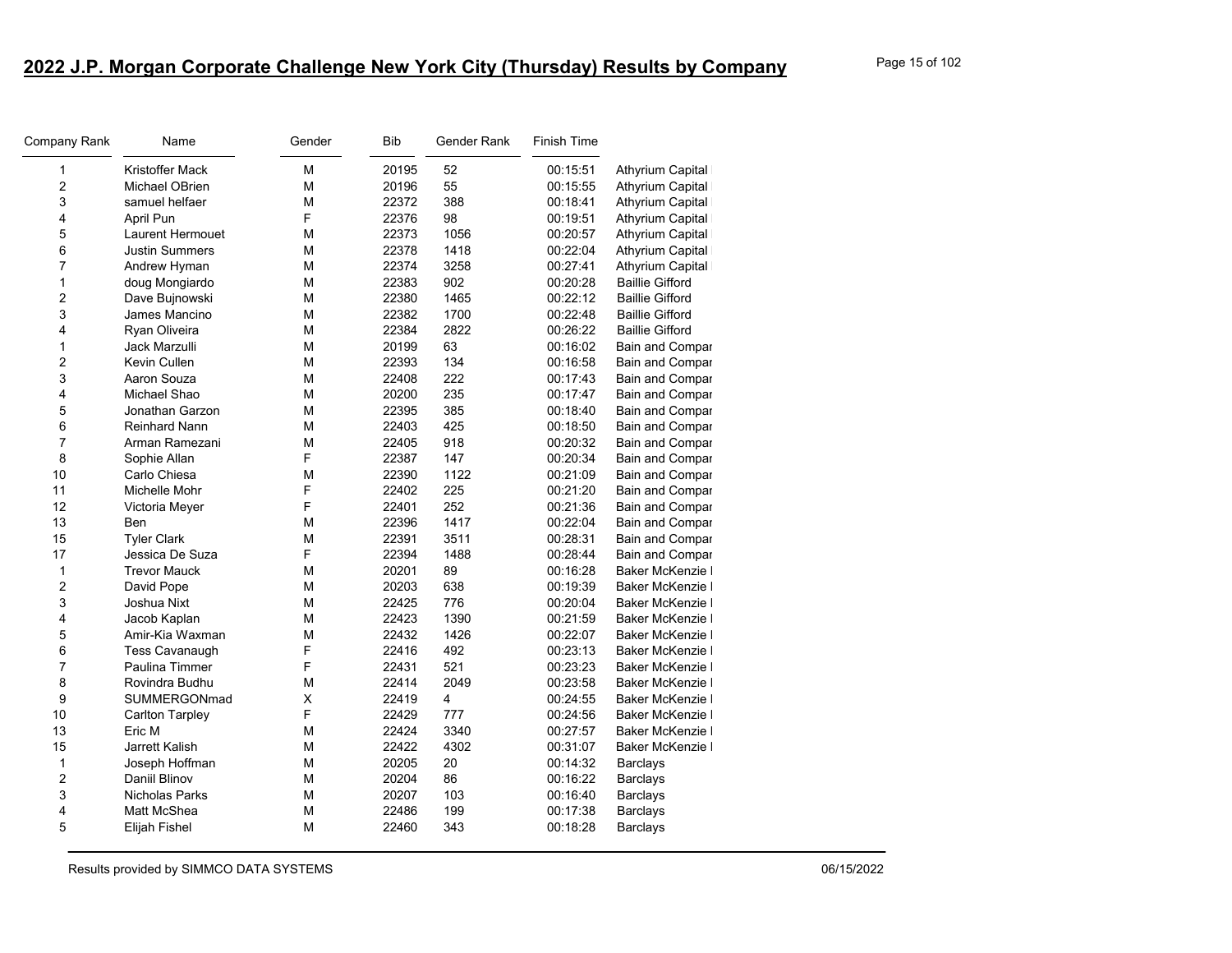| Company Rank | Name                      | Gender                                                                                | <b>Bib</b> | Gender Rank | Finish Time |                          |
|--------------|---------------------------|---------------------------------------------------------------------------------------|------------|-------------|-------------|--------------------------|
| 6            | Miranda McKay             | F                                                                                     | 20206      | 36          | 00:18:31    | <b>Barclays</b>          |
| 7            | Louis Smith               | M                                                                                     | 22505      | 582         | 00:19:27    | <b>Barclays</b>          |
| 8            | <b>Matthew Kristof</b>    | М                                                                                     | 22479      | 644         | 00:19:40    | Barclays                 |
| 9            | <b>Christine Lee</b>      | F                                                                                     | 22480      | 100         | 00:19:53    | Barclays                 |
| 10           | Alexander Johnson         | M                                                                                     | 22477      | 748         | 00:19:59    | <b>Barclays</b>          |
| 12           | Alessio Fikre             | M                                                                                     | 22459      | 800         | 00:20:09    | <b>Barclays</b>          |
| 13           | Kyle Hawkins              | M                                                                                     | 22470      | 821         | 00:20:14    | <b>Barclays</b>          |
| 14           | Shuang Zhou               | M                                                                                     | 20209      | 893         | 00:20:27    | Barclays                 |
| 15           | <b>Tommy Babos</b>        | M                                                                                     | 22439      | 914         | 00:20:31    | <b>Barclays</b>          |
| 16           | Mark Zhang                | M                                                                                     | 22520      | 1053        | 00:20:57    | <b>Barclays</b>          |
| 17           | Noah Drapacz              | $\mathsf{M}% _{T}=\mathsf{M}_{T}\!\left( a,b\right) ,\ \mathsf{M}_{T}=\mathsf{M}_{T}$ | 22456      | 1197        | 00:21:25    | <b>Barclays</b>          |
| 18           | <b>Carsten Schwarting</b> | M                                                                                     | 22503      | 1238        | 00:21:32    | <b>Barclays</b>          |
| 19           | Puru Bhagat               | M                                                                                     | 22445      | 1383        | 00:21:58    | <b>Barclays</b>          |
| 20           | <b>Stuart Bernstein</b>   | M                                                                                     | 22444      | 1464        | 00:22:12    | <b>Barclays</b>          |
| 21           | Natasha Chandler          | F                                                                                     | 22452      | 399         | 00:22:40    | <b>Barclays</b>          |
| 22           | Tom C                     | M                                                                                     | 22451      | 1651        | 00:22:41    | Barclays                 |
| 23           | <b>Alex Cintron</b>       | M                                                                                     | 22453      | 1679        | 00:22:44    | Barclays                 |
| 26           | <b>Vincent Gillick</b>    | M                                                                                     | 22468      | 1985        | 00:23:48    | <b>Barclays</b>          |
| 27           | <b>Nick Nicolaides</b>    | $\mathsf{M}% _{T}=\mathsf{M}_{T}\!\left( a,b\right) ,\ \mathsf{M}_{T}=\mathsf{M}_{T}$ | 22490      | 2003        | 00:23:50    | <b>Barclays</b>          |
| 28           | <b>Harry Perley</b>       | М                                                                                     | 22494      | 2050        | 00:23:59    | <b>Barclays</b>          |
| 30           | Zak Ziaullah              | M                                                                                     | 22521      | 2169        | 00:24:21    | <b>Barclays</b>          |
| 31           | Jimmy Liong               | M                                                                                     | 22482      | 2220        | 00:24:31    | <b>Barclays</b>          |
| 33           | Satish Samayamantula      | М                                                                                     | 22502      | 2347        | 00:24:56    | <b>Barclays</b>          |
| 35           | Joey                      | M                                                                                     | 22514      | 2367        | 00:25:01    | Barclays                 |
| 36           | Weilin Fu                 | M                                                                                     | 22464      | 2390        | 00:25:04    | Barclays                 |
| 37           | Ashish Ranjan             | M                                                                                     | 22499      | 2467        | 00:25:18    | <b>Barclays</b>          |
| 38           | Jenny Aitken              | F                                                                                     | 22434      | 839         | 00:25:18    | <b>Barclays</b>          |
| 39           | Luke Power                | M                                                                                     | 22496      | 2515        | 00:25:26    | Barclays                 |
| 41           | <b>Brittany Jordan</b>    | F                                                                                     | 22478      | 939         | 00:25:53    | <b>Barclays</b>          |
| 42           | Jim O Keeffe              | M                                                                                     | 22491      | 2770        | 00:26:11    | <b>Barclays</b>          |
| 44           | Praneel Narshi            | M                                                                                     | 22489      | 2948        | 00:26:46    | <b>Barclays</b>          |
| 45           | Umesh Vishwakarma         | M                                                                                     | 22513      | 2953        | 00:26:47    | <b>Barclays</b>          |
| 46           | Abdulbasit Surti          | M                                                                                     | 22510      | 3465        | 00:28:23    | <b>Barclays</b>          |
| 49           | <b>Michael Fried</b>      | M                                                                                     | 22463      | 4125        | 00:30:33    | <b>Barclays</b>          |
| 50           | Crystal Hu                | F                                                                                     | 22472      | 1945        | 00:31:18    | <b>Barclays</b>          |
| 53           | Piyush P                  | М                                                                                     | 22497      | 4744        | 00:32:48    | <b>Barclays</b>          |
| 54           | Fatema                    | F                                                                                     | 22487      | 2184        | 00:32:48    | Barclays                 |
| 60           | Nina Callahan             | F                                                                                     | 22449      | 4857        | 01:14:05    | <b>Barclays</b>          |
| 4            | Mabeth Vicera             | F                                                                                     | 22525      | 3940        | 00:47:15    | <b>Barrett Asset Mar</b> |
| 1            | Sasha Gifford             | F                                                                                     | 20213      | 22          | 00:17:38    | <b>Bellevue Hospital</b> |
| 2            | Kai-Siang Low             | M                                                                                     | 22565      | 536         | 00:19:14    | <b>Bellevue Hospital</b> |
| 3            | Duncan                    | М                                                                                     | 20212      | 819         | 00:20:13    | Bellevue Hospital        |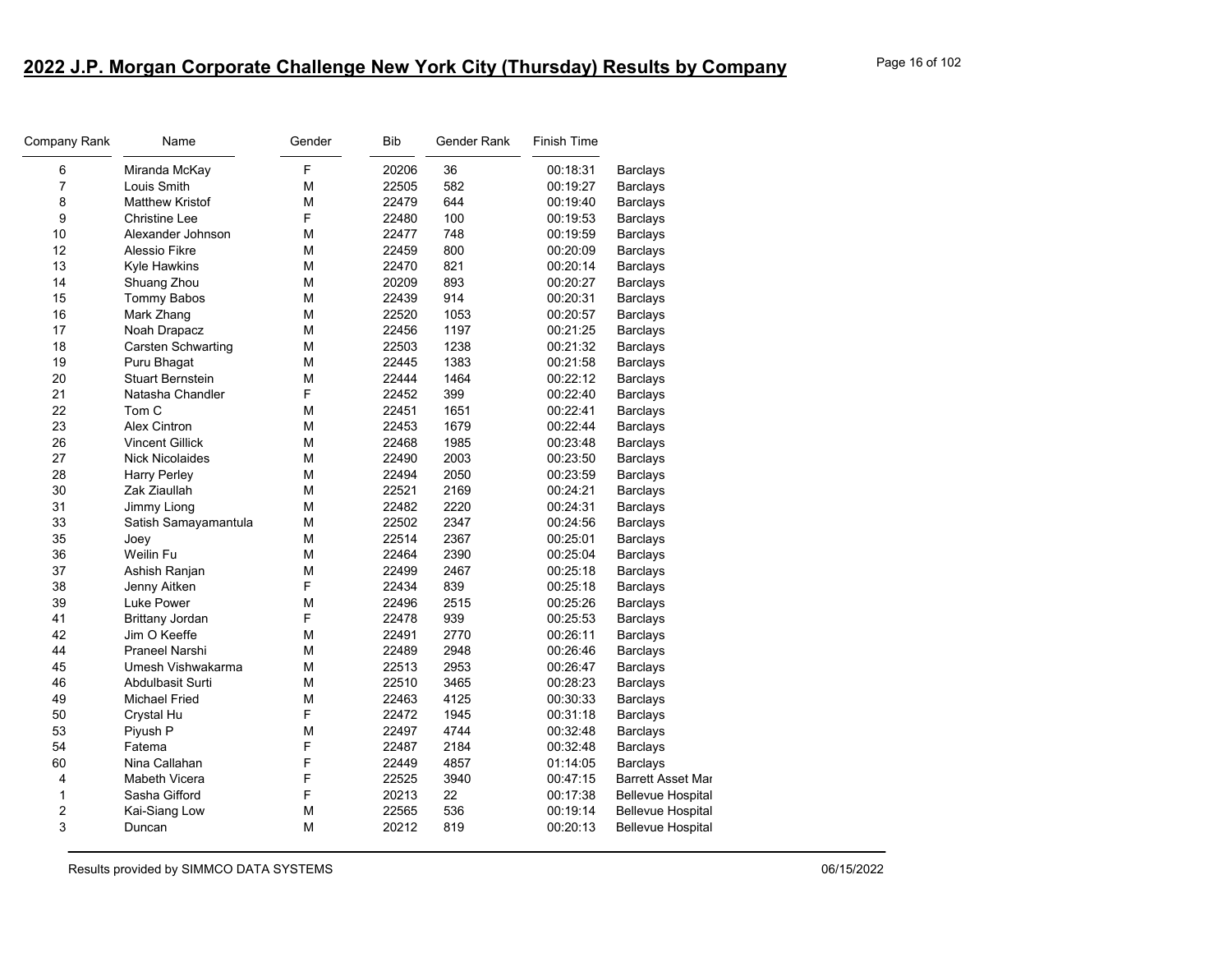| Company Rank   | Name                    | Gender | Bib   | Gender Rank | Finish Time |                          |
|----------------|-------------------------|--------|-------|-------------|-------------|--------------------------|
| 4              | sarah comrie            | F      | 22547 | 130         | 00:20:17    | <b>Bellevue Hospital</b> |
| 5              | Will Will               | M      | 22588 | 890         | 00:20:26    | <b>Bellevue Hospital</b> |
| 6              | olga andrianova         | F      | 22532 | 181         | 00:20:54    | <b>Bellevue Hospital</b> |
| 7              | Vanessa Morais-Cardinal | F      | 22571 | 308         | 00:21:58    | <b>Bellevue Hospital</b> |
| 8              | Abigail Sohn            | F      | 31506 | 317         | 00:22:01    | <b>Bellevue Hospital</b> |
| 10             | Fredrick                | M      | 22540 | 1963        | 00:23:43    | <b>Bellevue Hospital</b> |
| 11             | Jossy Duarte            | F      | 22557 | 697         | 00:24:28    | <b>Bellevue Hospital</b> |
| 12             | G Lowe                  | F      | 22566 | 718         | 00:24:34    | <b>Bellevue Hospital</b> |
| 13             | Hancheir                | F      | 22575 | 720         | 00:24:34    | <b>Bellevue Hospital</b> |
| 14             | Maggie Ewen             | F      | 22550 | 734         | 00:24:40    | <b>Bellevue Hospital</b> |
| 15             | Jennifer MacDonald      | F      | 22568 | 1012        | 00:26:17    | <b>Bellevue Hospital</b> |
| 18             | Ellen Jordan            | F      | 22560 | 1071        | 00:26:39    | <b>Bellevue Hospital</b> |
| 19             | Ee Tay                  | F      | 22582 | 1268        | 00:27:35    | <b>Bellevue Hospital</b> |
| 20             | Clarence                | M      | 22533 | 3326        | 00:27:54    | <b>Bellevue Hospital</b> |
| 21             | Yanique Clarke          | F      | 22546 | 1545        | 00:29:00    | <b>Bellevue Hospital</b> |
| 22             | Aldeena Braggs          | F      | 22538 | 1623        | 00:29:25    | <b>Bellevue Hospital</b> |
| 23             | Clyde Gilmore           | M      | 22553 | 4150        | 00:30:38    | <b>Bellevue Hospital</b> |
| 25             | Xiaofeng wang           | F      | 22586 | 1979        | 00:31:27    | <b>Bellevue Hospital</b> |
| 26             | CHANEL HAPPY DAY        | F      | 22555 | 2130        | 00:32:22    | <b>Bellevue Hospital</b> |
| 31             | Lupe                    | F      | 22552 | 3037        | 00:38:13    | <b>Bellevue Hospital</b> |
| 32             | Mary Ann Tsourounakis   | F      | 22584 | 3457        | 00:41:58    | <b>Bellevue Hospital</b> |
| 33             | Kisha S                 | F      | 22576 | 3528        | 00:42:49    | <b>Bellevue Hospital</b> |
| 36             | Cynthia Plummer-Short   | F      | 22574 | 3634        | 00:44:10    | <b>Bellevue Hospital</b> |
| 37             | <b>Bill Short</b>       | M      | 22579 | 6232        | 00:44:10    | <b>Bellevue Hospital</b> |
| 39             | Aretha LOgan            | F      | 22564 | 3775        | 00:45:48    | <b>Bellevue Hospital</b> |
| 40             | <b>Bazemore</b>         | F      | 22536 | 3781        | 00:45:49    | <b>Bellevue Hospital</b> |
| 43             | <b>Pulkit Taunk</b>     | M      | 22581 | 6452        | 00:48:36    | <b>Bellevue Hospital</b> |
| 46             | Nikki Barney            | F      | 22535 | 4365        | 00:54:05    | <b>Bellevue Hospital</b> |
| 48             | Angelica Almader-Ruiz   | F      | 22529 | 4368        | 00:54:06    | <b>Bellevue Hospital</b> |
| 1              | John Stansel            | M      | 20214 | 33          | 00:15:06    | <b>Berenberg Capita</b>  |
| 2              | Yi Han Goh              | M      | 22595 | 96          | 00:16:33    | <b>Berenberg Capita</b>  |
| 4              | Megan Jones             | F      | 22597 | 569         | 00:23:42    | <b>Berenberg Capita</b>  |
| 5              | Elaine Kim              | F      | 22598 | 1273        | 00:27:35    | <b>Berenberg Capita</b>  |
| 6              | Yi Ri                   | M      | 22604 | 3390        | 00:28:08    | <b>Berenberg Capita</b>  |
| $\overline{7}$ | Ron Hall                | M      | 22596 | 4743        | 00:32:47    | <b>Berenberg Capita</b>  |
| 1              | Walpert                 | M      | 20216 | 70          | 00:16:10    | <b>BlockFi</b>           |
| 2              | Colin Smith             | M      | 22631 | 283         | 00:18:06    | <b>BlockFi</b>           |
| 3              | Darryn Kupratis         | M      | 22619 | 972         | 00:20:40    | <b>BlockFi</b>           |
| 5              | Megan Crowell           | F      | 22611 | 261         | 00:21:40    | <b>BlockFi</b>           |
| 6              | David Spack             | M      | 22632 | 1314        | 00:21:43    | <b>BlockFi</b>           |
| 7              | Robert Loban            | M      | 22621 | 1335        | 00:21:47    | <b>BlockFi</b>           |
| 8              | Suzanne Abribat         | F      | 22607 | 318         | 00:22:02    | <b>BlockFi</b>           |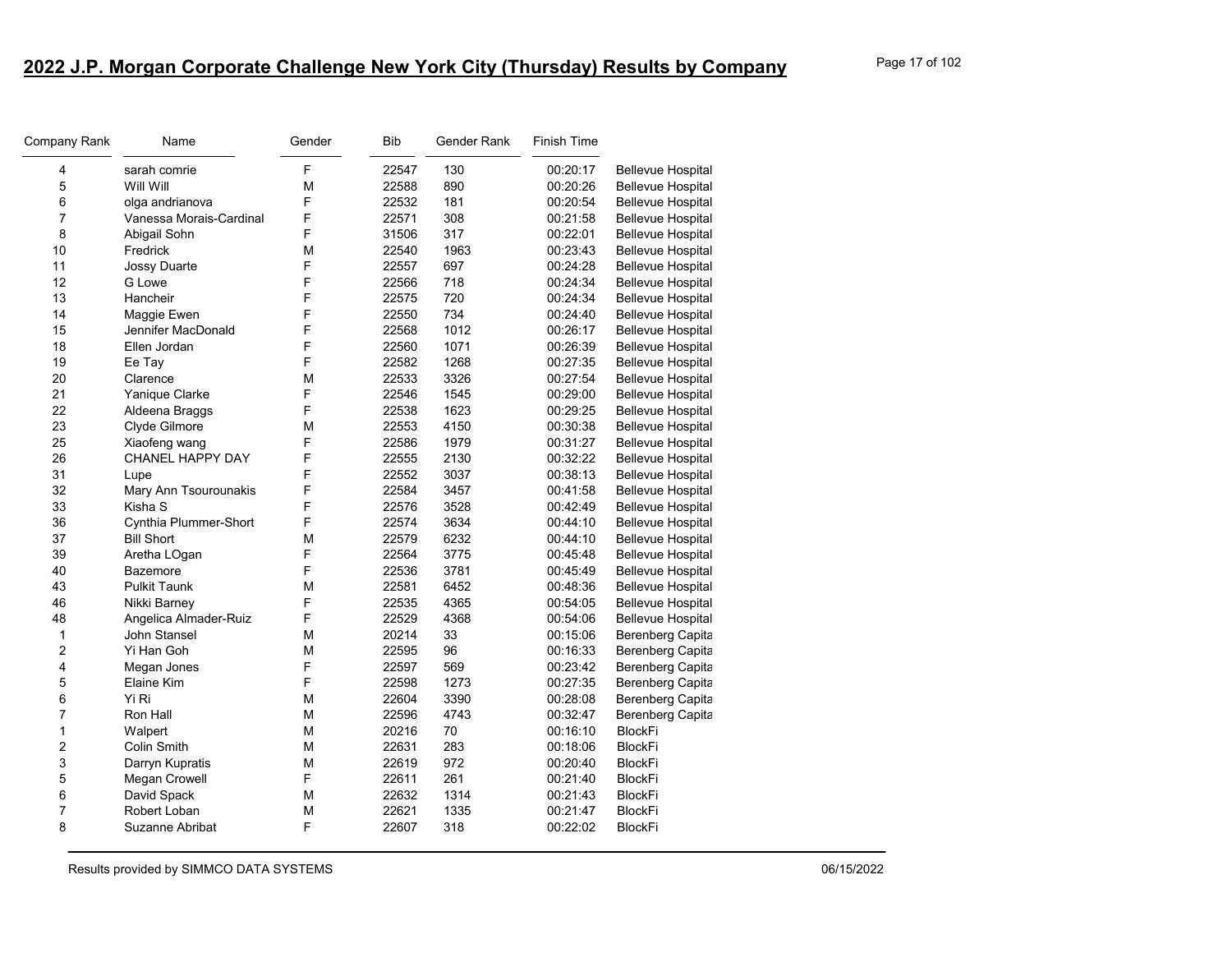| Company Rank     | Name                    | Gender | <b>Bib</b> | Gender Rank | Finish Time |                        |
|------------------|-------------------------|--------|------------|-------------|-------------|------------------------|
| 10               | J Wilkinson             | M      | 22634      | 1757        | 00:22:58    | <b>BlockFi</b>         |
| 11               | Ryan Sharkey            | М      | 22629      | 2629        | 00:25:42    | <b>BlockFi</b>         |
| 13               | Zalika Headley          | F      | 22615      | 1291        | 00:27:39    | <b>BlockFi</b>         |
| 15               | Yichi Zhang             | F      | 22638      | 2143        | 00:32:30    | <b>BlockFi</b>         |
| 16               | Bryan Sherwood          | M      | 22630      | 6064        | 00:41:49    | <b>BlockFi</b>         |
| $\mathbf{1}$     | <b>Nathaniel Adams</b>  | M      | 20217      | 117         | 00:16:47    | <b>BlueRock Therap</b> |
| $\boldsymbol{2}$ | Stefan Irion            | М      | 22649      | 137         | 00:16:59    | <b>BlueRock Therap</b> |
| 3                | Lev Starikov            | М      | 20218      | 165         | 00:17:19    | <b>BlueRock Therap</b> |
| $\overline{4}$   | <b>Tyler Will</b>       | М      | 20219      | 365         | 00:18:35    | <b>BlueRock Therap</b> |
| 5                | <b>Gregory Lallos</b>   | М      | 22650      | 714         | 00:19:53    | <b>BlueRock Therap</b> |
| 6                | Kevin Michael           | М      | 22653      | 944         | 00:20:36    | <b>BlueRock Therap</b> |
| $\overline{7}$   | Haley C                 | F      | 22641      | 352         | 00:22:20    | <b>BlueRock Therap</b> |
| 8                | Conor McAuliffe         | М      | 22652      | 1677        | 00:22:44    | <b>BlueRock Therap</b> |
| 9                | Elizabeth Pereira       | F      | 22655      | 633         | 00:24:04    | <b>BlueRock Therap</b> |
| 10               | Tom Cutia               | М      | 22642      | 2498        | 00:25:24    | <b>BlueRock Therap</b> |
| 11               | Chew-Li Soh             | F      | 22657      | 938         | 00:25:52    | <b>BlueRock Therap</b> |
| 12               | <b>Thomas Hudzik</b>    | М      | 22647      | 3058        | 00:27:01    | <b>BlueRock Therap</b> |
| 13               | Lucas Harvey            | М      | 22645      | 5492        | 00:36:39    | <b>BlueRock Therap</b> |
| 17               | Cloe Grace              | F      | 22644      | 4177        | 00:50:17    | <b>BlueRock Therap</b> |
| $\mathbf{1}$     | Michael Moffitt         | М      | 20237      | 16          | 00:14:27    | BNY Mellon   Per       |
| $\boldsymbol{2}$ | Cody Mainc              | М      | 22864      | 872         | 00:20:23    | BNY Mellon   Per       |
| 3                | Seth Baerson            | М      | 22845      | 1193        | 00:21:23    | BNY Mellon   Per       |
| $\overline{4}$   | Steven Odierna          | М      | 22872      | 1411        | 00:22:04    | BNY Mellon   Per       |
| 5                | Gouri Mukherjee         | М      | 20238      | 1633        | 00:22:38    | BNY Mellon   Per       |
| 6                | Kenneth Hahn            | M      | 22859      | 1658        | 00:22:42    | BNY Mellon   Per       |
| $\overline{7}$   | Duncan Gwynn            | М      | 22858      | 1863        | 00:23:23    | BNY Mellon   Per       |
| 8                | Victor Nieves BNYM      | M      | 22870      | 1881        | 00:23:28    | BNY Mellon   Per       |
| 9                | <b>Taylor Odell</b>     | F      | 22871      | 588         | 00:23:45    | BNY Mellon   Per       |
| 10               | Thao                    | F      | 22876      | 755         | 00:24:50    | BNY Mellon   Per       |
| 11               | Mark Bluman             | М      | 22847      | 2339        | 00:24:55    | BNY Mellon   Per       |
| 12               | Sergio Leon             | М      | 22862      | 2358        | 00:24:59    | BNY Mellon   Per       |
| 13               | Rosario Pucci           | M      | 22877      | 2473        | 00:25:19    | BNY Mellon   Per       |
| 14               | <b>Brian Greenstein</b> | М      | 22856      | 2683        | 00:25:52    | BNY Mellon   Per       |
| 15               | Alex Perez              | М      | 22875      | 2843        | 00:26:26    | BNY Mellon   Per       |
| 16               | <b>Tom Roberts</b>      | М      | 22880      | 3125        | 00:27:15    | BNY Mellon   Per       |
| 18               | <b>Yannira Quinones</b> | F      | 22878      | 1533        | 00:28:56    | BNY Mellon   Per       |
| 19               | Amber Doreen            | F      | 22848      | 1807        | 00:30:21    | BNY Mellon   Per       |
| 21               | Andrea Rojas            | F      | 22881      | 2007        | 00:31:36    | BNY Mellon   Per       |
| 22               | <b>Phil LoGiudice</b>   | M      | 22863      | 4599        | 00:32:14    | BNY Mellon   Per       |
| 23               | <b>Thais Tuitt</b>      | F      | 22886      | 2457        | 00:34:14    | BNY Mellon   Per       |
| 27               | Jinank Parekh           | M      | 22873      | 5540        | 00:37:03    | BNY Mellon   Per       |
| 28               | Ann                     | F      | 22852      | 3306        | 00:40:30    | BNY Mellon   Per       |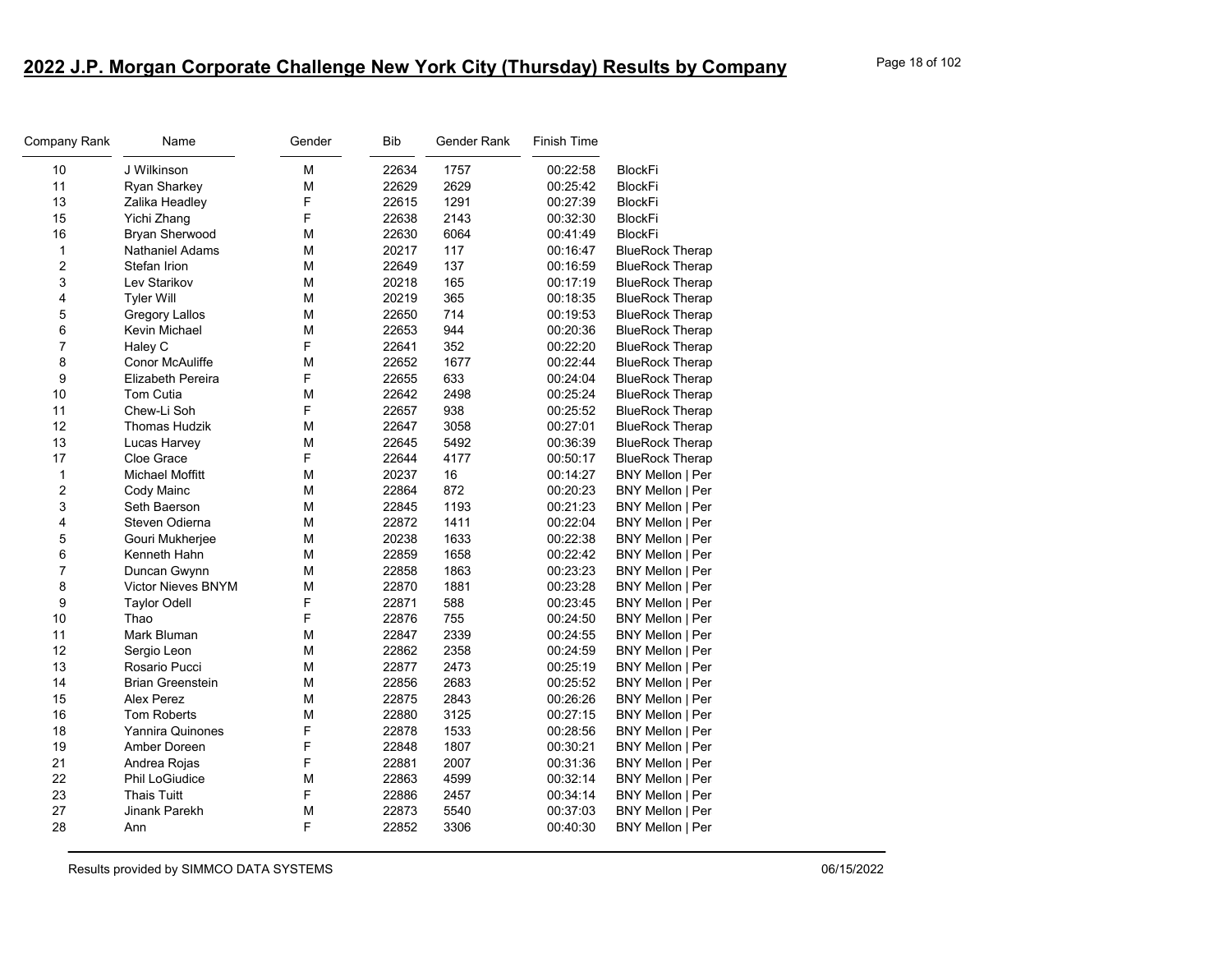| Company Rank     | Name                   | Gender | <b>Bib</b> | Gender Rank | <b>Finish Time</b> |                          |
|------------------|------------------------|--------|------------|-------------|--------------------|--------------------------|
| 31               | <b>Melanie Stevens</b> | F      | 22884      | 4079        | 00:48:46           | BNY Mellon   Per         |
| 33               | <b>Jesal Patel</b>     | F      | 22874      | 4871        | 01:19:49           | BNY Mellon   Per         |
| $\mathbf{1}$     | Cole Pinney            | M      | 22897      | 1723        | 00:22:52           | <b>Boston Properties</b> |
| $\overline{2}$   | Paula Vassallo         | F      | 22901      | 1765        | 00:30:08           | <b>Boston Properties</b> |
| 6                | Susannah Shaw          | F      | 22899      | 3723        | 00:45:15           | <b>Boston Properties</b> |
| 9                | Kendra                 | F      | 22902      | 4226        | 00:51:00           | <b>Boston Properties</b> |
| 11               | <b>Tracy Benitez</b>   | F      | 22891      | 4488        | 00:57:21           | <b>Boston Properties</b> |
| $\mathbf{1}$     | Alexander Ulianov      | М      | 22908      | 989         | 00:20:44           | <b>Brighthouse Final</b> |
| $\mathbf{1}$     | <b>Brian Howson</b>    | М      | 22919      | 166         | 00:17:20           | Brown Brothers H         |
| $\boldsymbol{2}$ | <b>Brandon Taylor</b>  | М      | 22930      | 486         | 00:19:03           | Brown Brothers H         |
| 3                | Alvaro De La Fuente    | М      | 22913      | 594         | 00:19:30           | Brown Brothers F         |
| $\overline{4}$   | <b>Will Troy</b>       | M      | 22931      | 625         | 00:19:36           | Brown Brothers H         |
| 5                | Rich Hoffmann          | М      | 22918      | 1491        | 00:22:15           | Brown Brothers H         |
| 6                | James Nolan            | M      | 22923      | 2342        | 00:24:56           | Brown Brothers H         |
| 11               | VSan                   | M      | 22926      | 5496        | 00:36:40           | Brown Brothers <b>H</b>  |
| $\mathbf{1}$     | Craig Batchelor        | М      | 20244      | 32          | 00:15:05           | <b>Burford Capital</b>   |
| $\overline{c}$   | Daniel Mendes          | М      | 20245      | 35          | 00:15:14           | <b>Burford Capital</b>   |
| 3                | Caroline               | F      | 31501      | 224         | 00:21:19           | <b>Burford Capital</b>   |
| 4                | Sean Zhou              | M      | 22941      | 1869        | 00:23:24           | <b>Burford Capital</b>   |
| 5                | Ilya Podolskiy         | М      | 22939      | 1895        | 00:23:30           | <b>Burford Capital</b>   |
| 6                | Liz Bigham             | F      | 22934      | 689         | 00:24:25           | <b>Burford Capital</b>   |
| $\overline{7}$   | Guggymom               | F      | 22937      | 792         | 00:25:01           | <b>Burford Capital</b>   |
| $\mathbf{1}$     | Justin Griffith        | M      | 20246      | 184         | 00:17:29           | Cadian Capital           |
| $\overline{c}$   | Martin Zahariev        | М      | 20247      | 218         | 00:17:42           | Cadian Capital           |
| 3                | Justin Yeung           | М      | 22945      | 1697        | 00:22:47           | Cadian Capital           |
| 4                | <b>Martin Vulliez</b>  | M      | 22943      | 1904        | 00:23:31           | Cadian Capital           |
| 5                | <b>Tricia Vulliez</b>  | F      | 22944      | 645         | 00:24:13           | Cadian Capital           |
| $\mathbf{1}$     | Alexander Kim          | M      | 20248      | 26          | 00:14:51           | Cain International       |
| $\overline{c}$   | Jacob Sigel            | М      | 22955      | 1002        | 00:20:47           | Cain Internationa        |
| 3                | Nicholas Franklin      | M      | 22950      | 1615        | 00:22:35           | Cain International       |
| 4                | Alexa Rose Baviello    | F      | 22947      | 506         | 00:23:20           | Cain Internationa        |
| $\overline{7}$   | <b>Zachary Aries</b>   | М      | 22946      | 2237        | 00:24:35           | Cain International       |
| 9                | Ellen Brunsberg        | F      | 22949      | 1412        | 00:28:21           | Cain International       |
| 10               | Eric Poretsky          | M      | 22952      | 3750        | 00:29:17           | Cain International       |
| $\mathbf{1}$     | Jordan Greiff          | М      | 22964      | 345         | 00:18:28           | Campbell Lutyens         |
| $\overline{2}$   | <b>Matthew Nitto</b>   | M      | 22967      | 921         | 00:20:32           | Campbell Lutyen:         |
| 3                | <b>Hemal Patel</b>     | M      | 20250      | 1108        | 00:21:07           | Campbell Lutyen:         |
| 4                | Alex Jerez-Fernandez   | F      | 22965      | 1276        | 00:27:36           | Campbell Lutyens         |
| 6                | Lena Cheyne            | F      | 22962      | 3216        | 00:39:40           | Campbell Lutyens         |
| $\mathbf{1}$     | John McElroy           | M      | 20253      | 11          | 00:14:05           | Carta                    |
| $\overline{2}$   | Adam Meffert-Sierra    | M      | 20254      | 40          | 00:15:28           | Carta                    |
| 3                | Daniel Gladstone       | M      | 20251      | 238         | 00:17:48           | Carta                    |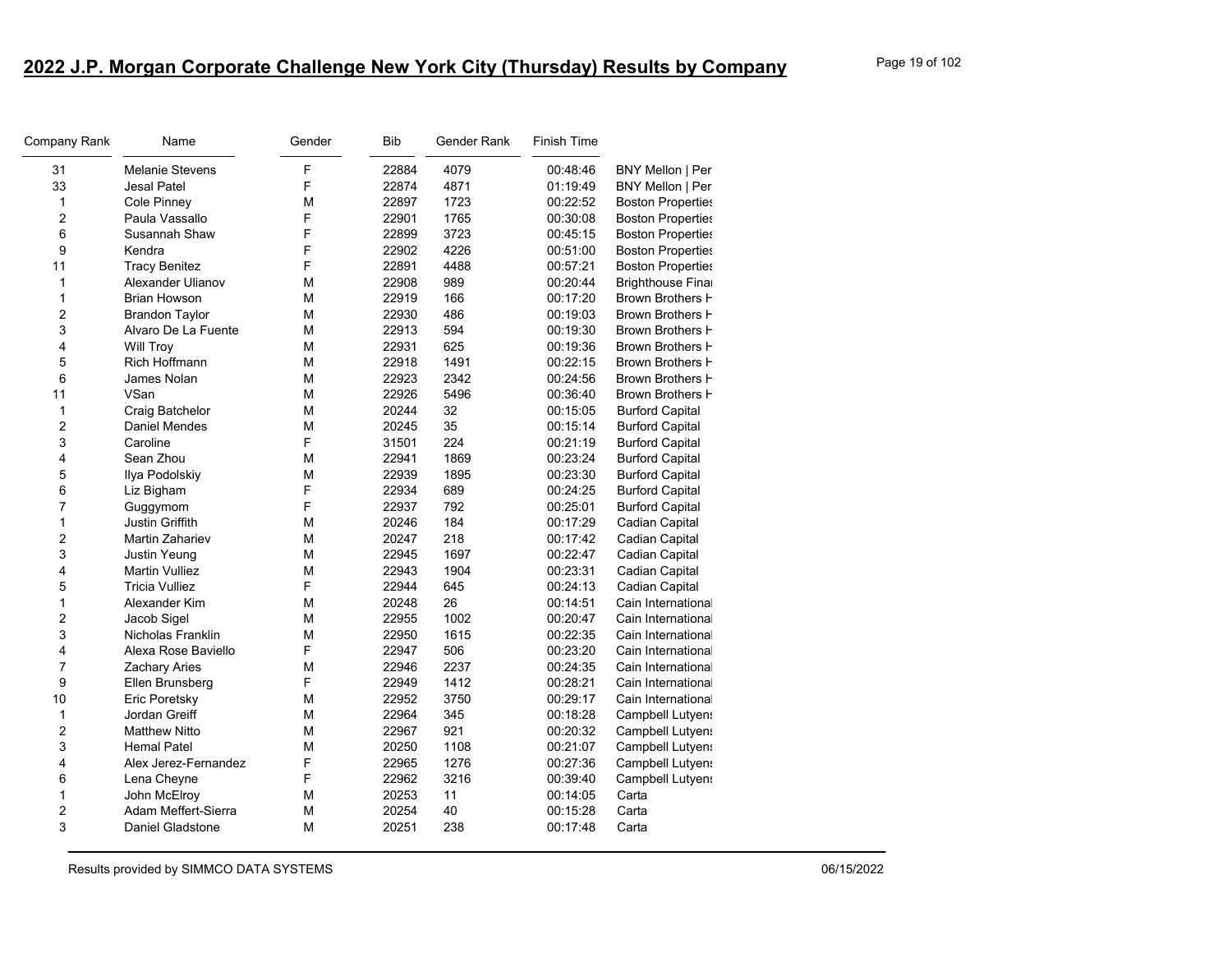| Company Rank            | Name                   | Gender | Bib   | Gender Rank | <b>Finish Time</b> |                         |
|-------------------------|------------------------|--------|-------|-------------|--------------------|-------------------------|
| 5                       | Dom                    | М      | 22973 | 435         | 00:18:54           | Carta                   |
| 7                       | Xiang Zheng            | M      | 22981 | 1667        | 00:22:42           | Carta                   |
| 8                       | Melissa Marovich       | F      | 22976 | 1275        | 00:27:35           | Carta                   |
| $\mathbf{1}$            | Ari Herman             | M      | 22985 | 566         | 00:19:24           | Casdin Capital N'       |
| 4                       | Zainab Bakrin          | F      | 22982 | 2218        | 00:32:57           | Casdin Capital N'       |
| 5                       | Aina von Essen         | F      | 22987 | 2301        | 00:33:27           | Casdin Capital N'       |
| 1                       | <b>Christian Bell</b>  | M      | 22992 | 289         | 00:18:10           | Cauldwell Wingat        |
| $\overline{c}$          | <b>Brendan Bell</b>    | M      | 22991 | 324         | 00:18:21           | Cauldwell Wingat        |
| 3                       | Shaun OSullivan        | M      | 23011 | 1019        | 00:20:50           | Cauldwell Wingat        |
| 5                       | Amy Schreiber          | F      | 23016 | 241         | 00:21:30           | Cauldwell Wingat        |
| $\overline{7}$          | Damian DeCandia        | M      | 22996 | 1609        | 00:22:35           | <b>Cauldwell Wingat</b> |
| 10                      | Andrew Baranello       | М      | 22990 | 2486        | 00:25:21           | <b>Cauldwell Wingat</b> |
| 11                      | George Brisita         | M      | 22995 | 2577        | 00:25:34           | Cauldwell Wingat        |
| 12                      | Aline Theodorakis      | F      | 23019 | 903         | 00:25:42           | Cauldwell Wingat        |
| 15                      | <b>Justin Weisman</b>  | M      | 23020 | 2837        | 00:26:25           | Cauldwell Wingat        |
| 16                      | Mireya Montiel         | F      | 23007 | 1617        | 00:29:24           | Cauldwell Wingat        |
| 17                      | Sam Pallickal          | М      | 23012 | 4645        | 00:32:25           | Cauldwell Wingat        |
| 20                      | Jesus Garcia           | М      | 22999 | 6293        | 00:45:29           | Cauldwell Wingat        |
| 23                      | Jason OKeefe           | M      | 23009 | 6344        | 00:46:23           | <b>Cauldwell Wingat</b> |
| 28                      | <b>Clifford Aikens</b> | М      | 22988 | 6474        | 00:49:09           | Cauldwell Wingat        |
| $\mathbf{1}$            | Jesse Alvarado         | M      | 23022 | 784         | 00:20:06           | CBIZ MHM, LLC           |
| $\overline{\mathbf{c}}$ | Stephen Laurie         | М      | 23031 | 1047        | 00:20:56           | CBIZ MHM, LLC           |
| 3                       | Eric Seaman            | М      | 23036 | 1226        | 00:21:30           | CBIZ MHM, LLC           |
| 5                       | Ken Lee                | М      | 23032 | 3298        | 00:27:49           | CBIZ MHM, LLC           |
| 6                       | Max Schenkman          | М      | 23035 | 4130        | 00:30:34           | CBIZ MHM, LLC           |
| 1                       | <b>Bret Cuatto</b>     | M      | 23039 | 982         | 00:20:42           | CenterBook Partr        |
| $\overline{2}$          | Kellogg Hamann         | М      | 23042 | 1296        | 00:21:41           | CenterBook Partr        |
| 1                       | Jim Cooper             | M      | 20257 | 80          | 00:16:20           | <b>Centerview Partn</b> |
| 3                       | Danny Smith            | М      | 23087 | 157         | 00:17:11           | Centerview Partn        |
| 6                       | <b>Tiger Gao</b>       | M      | 23062 | 912         | 00:20:30           | <b>Centerview Partn</b> |
| 9                       | Jim Speedy Karol       | М      | 23066 | 1136        | 00:21:12           | <b>Centerview Partn</b> |
| 14                      | Kate Berardino         | F      | 23050 | 1072        | 00:26:39           | <b>Centerview Partn</b> |
| 15                      | Daniela Redden         | F      | 23079 | 1076        | 00:26:40           | <b>Centerview Partn</b> |
| 16                      | Matt Wei               | M      | 23095 | 4563        | 00:32:05           | <b>Centerview Partn</b> |
| 1                       | <b>Gabriel Streche</b> | М      | 23119 | 739         | 00:19:58           | Centiva Capital, L      |
| $\overline{c}$          | Dan Zhou               | M      | 23123 | 787         | 00:20:07           | Centiva Capital, L      |
| 3                       | Will Nicholson         | M      | 23114 | 1101        | 00:21:06           | Centiva Capital, L      |
| 4                       | Karim Abbadi           | М      | 23097 | 1231        | 00:21:31           | Centiva Capital, L      |
| 6                       | Michelle OKeeffe       | F      | 23115 | 265         | 00:21:42           | Centiva Capital, L      |
| $\overline{7}$          | Adam Johnson           | M      | 23105 | 1306        | 00:21:42           | Centiva Capital, L      |
| 8                       | Igor Muravchik         | М      | 23110 | 1315        | 00:21:44           | Centiva Capital, L      |
| 9                       | David Zhang            | М      | 23122 | 1371        | 00:21:55           | Centiva Capital, L      |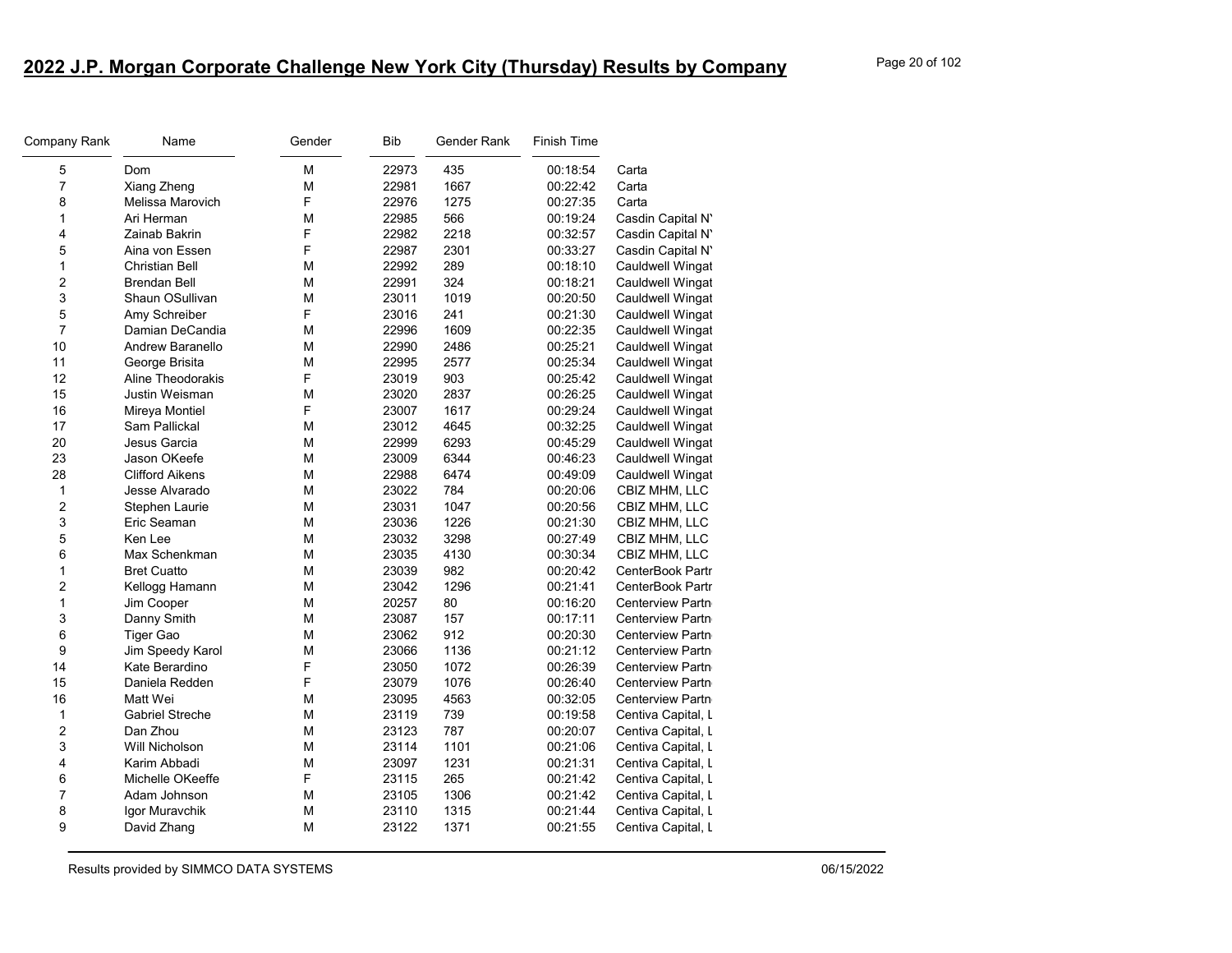| Company Rank            | Name                    | Gender | <b>Bib</b> | Gender Rank | <b>Finish Time</b> |                         |
|-------------------------|-------------------------|--------|------------|-------------|--------------------|-------------------------|
| 10                      | <b>Gregory Dunn</b>     | M      | 23102      | 1405        | 00:22:03           | Centiva Capital, L      |
| 11                      | Alena Nia               | F      | 23113      | 375         | 00:22:29           | Centiva Capital, L      |
| 12                      | Jim Ha                  | M      | 23104      | 1613        | 00:22:35           | Centiva Capital, L      |
| 13                      | Anne Marie DeVito       | F      | 23101      | 394         | 00:22:36           | Centiva Capital, L      |
| 14                      | Daniel Clark            | M      | 23099      | 1629        | 00:22:37           | Centiva Capital, L      |
| 15                      | Weipeng Shao            | M      | 23118      | 1710        | 00:22:49           | Centiva Capital, L      |
| 17                      | Santhosh Bandreddi      | М      | 23098      | 2791        | 00:26:16           | Centiva Capital, L      |
| 18                      | Sud Yeleswarapu         | M      | 23121      | 3100        | 00:27:11           | Centiva Capital, L      |
| 20                      | Odette Kabi             | F      | 23106      | 2236        | 00:33:01           | Centiva Capital, L      |
| $\mathbf{1}$            | <b>Gabriel Sanders</b>  | М      | 23169      | 82          | 00:16:20           | Central Park Con        |
| $\overline{2}$          | Leo Flores              | M      | 23137      | 467         | 00:19:00           | Central Park Con        |
| $\overline{\mathbf{4}}$ | Rafael Mejía hidalgo    | М      | 23157      | 1215        | 00:21:28           | Central Park Con        |
| 5                       | Jonathan                | M      | 23129      | 1565        | 00:22:28           | <b>Central Park Con</b> |
| $\overline{7}$          | Sheila McMenamin        | F      | 23155      | 496         | 00:23:15           | Central Park Con        |
| 9                       | <b>Trung Truong</b>     | М      | 23178      | 2053        | 00:23:59           | Central Park Con        |
| 10                      | Ryan Schmidt            | М      | 23170      | 2081        | 00:24:04           | Central Park Con        |
| 11                      | <b>Bryan Oettel</b>     | М      | 23161      | 2376        | 00:25:02           | Central Park Con        |
| 12                      | <b>Michael Gonzales</b> | M      | 32718      | 2567        | 00:25:33           | Central Park Con        |
| 13                      | sean springstead        | M      | 23173      | 2622        | 00:25:41           | Central Park Con        |
| 15                      | Lauren Ullrich          | F      | 23179      | 1015        | 00:26:19           | <b>Central Park Con</b> |
| 16                      | Kat Brady               | F      | 23125      | 1150        | 00:27:05           | Central Park Con        |
| 17                      | Valentina Salcedo       | F      | 23167      | 1179        | 00:27:13           | Central Park Con        |
| 18                      | John Surico             | M      | 23175      | 3418        | 00:28:13           | <b>Central Park Con</b> |
| 23                      | Mary Linehan            | F      | 23150      | 3450        | 00:41:54           | Central Park Con        |
| 28                      | <b>DAISY LEGARE</b>     | F      | 23149      | 4385        | 00:54:28           | <b>Central Park Con</b> |
| 32                      | Sharnee Queen Drayton   | F      | 23134      | 4754        | 01:05:51           | Central Park Con        |
| $\mathbf{1}$            | Joe Sweet               | М      | 23190      | 1768        | 00:23:01           | Chain IQ US, Inc.       |
| $\overline{c}$          | Wonjoon Jang            | М      | 23186      | 3478        | 00:28:27           | Chain IQ US, Inc.       |
| 1                       | Paul Ughetta            | M      | 23203      | 356         | 00:18:31           | Chubb NYC Toas          |
| $\mathbf{1}$            | david tomolonius        | М      | 23202      | 1151        | 00:21:15           | Chubb NYC Toas          |
| $\mathbf{1}$            | Andrew                  | M      | 23199      | 1859        | 00:23:22           | Chubb NYC Toas          |
| $\mathbf{1}$            | <b>Patrick Bauer</b>    | M      | 23192      | 2416        | 00:25:08           | Chubb NYC Toas          |
| $\overline{c}$          | Tim LaVelle             | M      | 23196      | 5733        | 00:38:22           | Chubb NYC Toas          |
| $\mathbf{1}$            | Shelby Grant            | M      | 23195      | 6088        | 00:42:09           | Chubb NYC Toas          |
| 1                       | Leo Shvartsman          | М      | 23260      | 83          | 00:16:21           | <b>CIBC</b>             |
| $\overline{c}$          | <b>Tyler Bailey</b>     | M      | 23206      | 337         | 00:18:26           | <b>CIBC</b>             |
| $\mathfrak{S}$          | Josh D                  | М      | 20260      | 656         | 00:19:41           | <b>CIBC</b>             |
| 4                       | Kevin Chou              | M      | 23210      | 809         | 00:20:10           | <b>CIBC</b>             |
| 6                       | Jason Lee               | M      | 23231      | 1041        | 00:20:55           | <b>CIBC</b>             |
| 8                       | Jacob Perman            | М      | 23253      | 1190        | 00:21:23           | <b>CIBC</b>             |
| 10                      | <b>Timothy Zhang</b>    | M      | 23269      | 1272        | 00:21:38           | <b>CIBC</b>             |
| 11                      | <b>Terry Wilson</b>     | M      | 23267      | 1282        | 00:21:40           | <b>CIBC</b>             |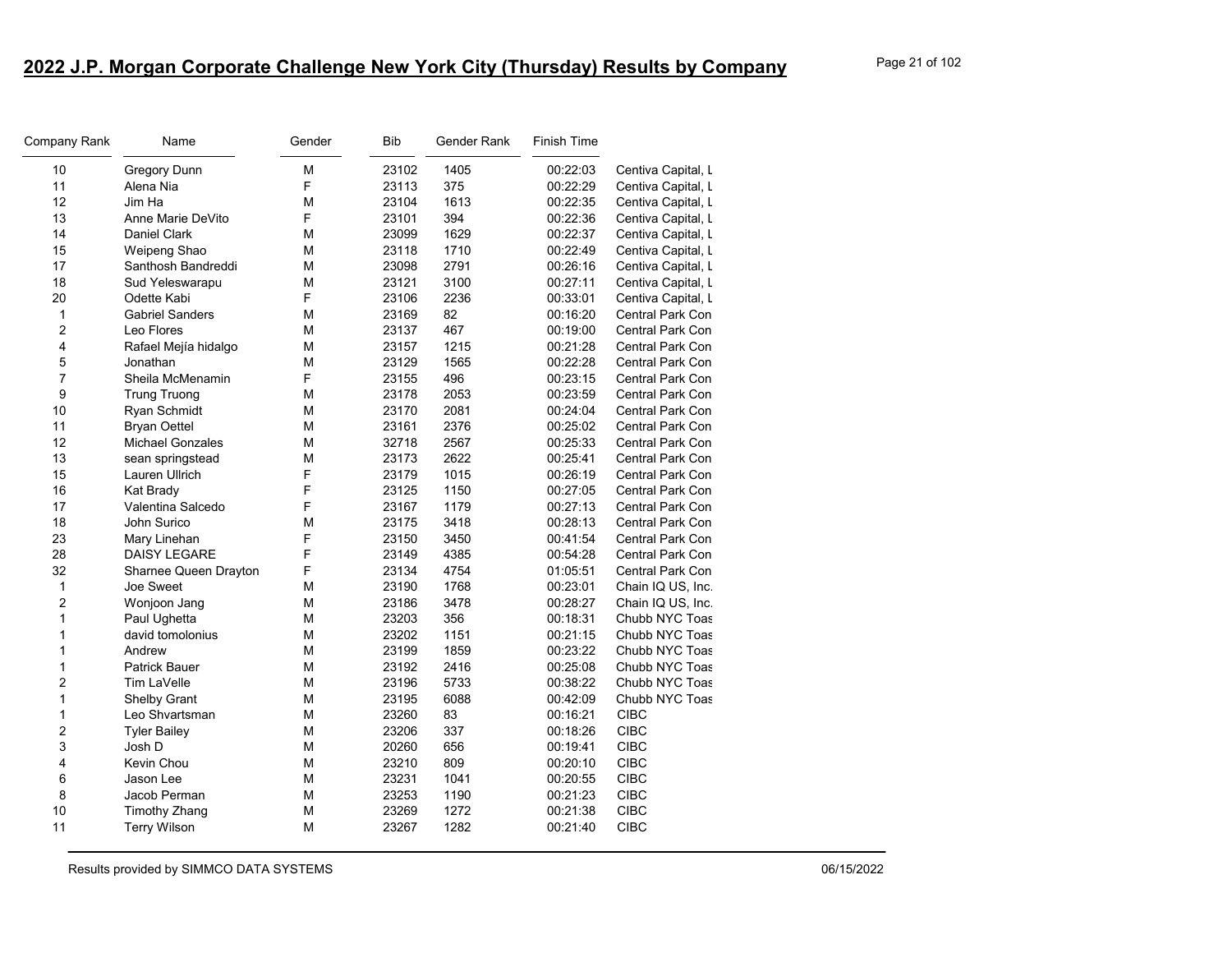| Company Rank   | Name                    | Gender | <b>Bib</b> | Gender Rank | <b>Finish Time</b> |                        |
|----------------|-------------------------|--------|------------|-------------|--------------------|------------------------|
| 12             | Rahil Valiani           | М      | 23264      | 1291        | 00:21:41           | <b>CIBC</b>            |
| 13             | Liam Connell            | М      | 23211      | 1295        | 00:21:41           | <b>CIBC</b>            |
| 14             | Frank Palladino         | М      | 23252      | 1345        | 00:21:49           | <b>CIBC</b>            |
| 16             | Arden Majewski          | М      | 23234      | 1421        | 00:22:05           | <b>CIBC</b>            |
| 17             | David Williams          | М      | 23266      | 1440        | 00:22:09           | <b>CIBC</b>            |
| 18             | <b>Milt Bonellos</b>    | М      | 23208      | 1467        | 00:22:13           | <b>CIBC</b>            |
| 21             | Alexander Jacobs        | М      | 23225      | 1640        | 00:22:39           | <b>CIBC</b>            |
| 23             | Samantha Tung           | F      | 23262      | 584         | 00:23:45           | <b>CIBC</b>            |
| 24             | S Fajardo               | М      | 23218      | 2555        | 00:25:31           | <b>CIBC</b>            |
| 25             | lan Jones               | М      | 23228      | 2997        | 00:26:52           | <b>CIBC</b>            |
| 26             | <b>Kwaku Ntoso</b>      | М      | 23247      | 3054        | 00:27:01           | <b>CIBC</b>            |
| 27             | Daniela Urias           | F      | 23263      | 1141        | 00:27:02           | <b>CIBC</b>            |
| 28             | Jay Elkins              | М      | 23217      | 3156        | 00:27:23           | <b>CIBC</b>            |
| 29             | JT Zhang                | М      | 23268      | 3158        | 00:27:23           | <b>CIBC</b>            |
| 33             | Goldie Feldman          | F      | 23220      | 1420        | 00:28:23           | <b>CIBC</b>            |
| 34             | Diana Wathika           | F      | 23265      | 1464        | 00:28:35           | <b>CIBC</b>            |
| 35             | Keith Faria             | M      | 23219      | 3880        | 00:29:43           | <b>CIBC</b>            |
| 37             | Michelle Jaen           | F      | 23226      | 1798        | 00:30:18           | <b>CIBC</b>            |
| 38             | Andrea                  | F      | 23255      | 2006        | 00:31:35           | <b>CIBC</b>            |
| 39             | Calina                  | F      | 23248      | 2502        | 00:34:30           | <b>CIBC</b>            |
| 41             | <b>Matthew Genovesi</b> | M      | 20261      | 5453        | 00:36:16           | <b>CIBC</b>            |
| 42             | Noni Georges            | F      | 23222      | 3237        | 00:39:50           | <b>CIBC</b>            |
| 43             | Suresh Maruboina        | М      | 23239      | 6029        | 00:41:17           | <b>CIBC</b>            |
| $\mathbf{1}$   | David Walker            | M      | 20265      | 249         | 00:17:51           | <b>CIFC Asset Mana</b> |
| $\overline{2}$ | Emma Gilboux            | F      | 23275      | 38          | 00:18:34           | <b>CIFC Asset Mana</b> |
| 3              | Michael Nespola         | М      | 23283      | 389         | 00:18:41           | <b>CIFC Asset Mana</b> |
| $\overline{4}$ | Louis Sacks             | М      | 23286      | 424         | 00:18:50           | <b>CIFC Asset Mana</b> |
| 5              | Bernie Hsu              | М      | 20263      | 463         | 00:18:59           | <b>CIFC Asset Mana</b> |
| 6              | <b>Thomas White</b>     | М      | 23291      | 706         | 00:19:52           | <b>CIFC Asset Mana</b> |
| 8              | John Merva              | М      | 23281      | 1294        | 00:21:41           | <b>CIFC Asset Mana</b> |
| 9              | <b>Caroline Redmond</b> | F      | 23285      | 310         | 00:21:59           | <b>CIFC Asset Mana</b> |
| 10             | Chris Wu                | М      | 23292      | 1928        | 00:23:35           | <b>CIFC Asset Mana</b> |
| 11             | James Frey              | М      | 23274      | 2430        | 00:25:12           | <b>CIFC Asset Mana</b> |
| 12             | Julia Lima              | F      | 23278      | 1034        | 00:26:25           | <b>CIFC Asset Mana</b> |
| 14             | <b>Jamison Murcott</b>  | F      | 23282      | 1152        | 00:27:06           | <b>CIFC Asset Mana</b> |
| 16             | Gregory Shamalov        | M      | 23287      | 4040        | 00:30:19           | <b>CIFC Asset Mana</b> |
| 17             | <b>Brian</b>            | М      | 23284      | 6200        | 00:43:45           | <b>CIFC Asset Mana</b> |
| 18             | <b>Sarah Torruellas</b> | F      | 23290      | 3719        | 00:45:13           | <b>CIFC Asset Mana</b> |
| 20             | <b>Bob</b>              | М      | 23280      | 6282        | 00:45:15           | <b>CIFC Asset Mana</b> |
| $\mathbf{1}$   | CerroTHESavage          | M      | 23314      | 2685        | 00:25:52           | Citnalta Construc      |
| $\overline{c}$ | Gladys Lo-Young         | F      | 23320      | 1001        | 00:26:13           | Citnalta Construc      |
| 5              | Jack Czyzewski          | М      | 23316      | 3733        | 00:29:14           | Citnalta Construc      |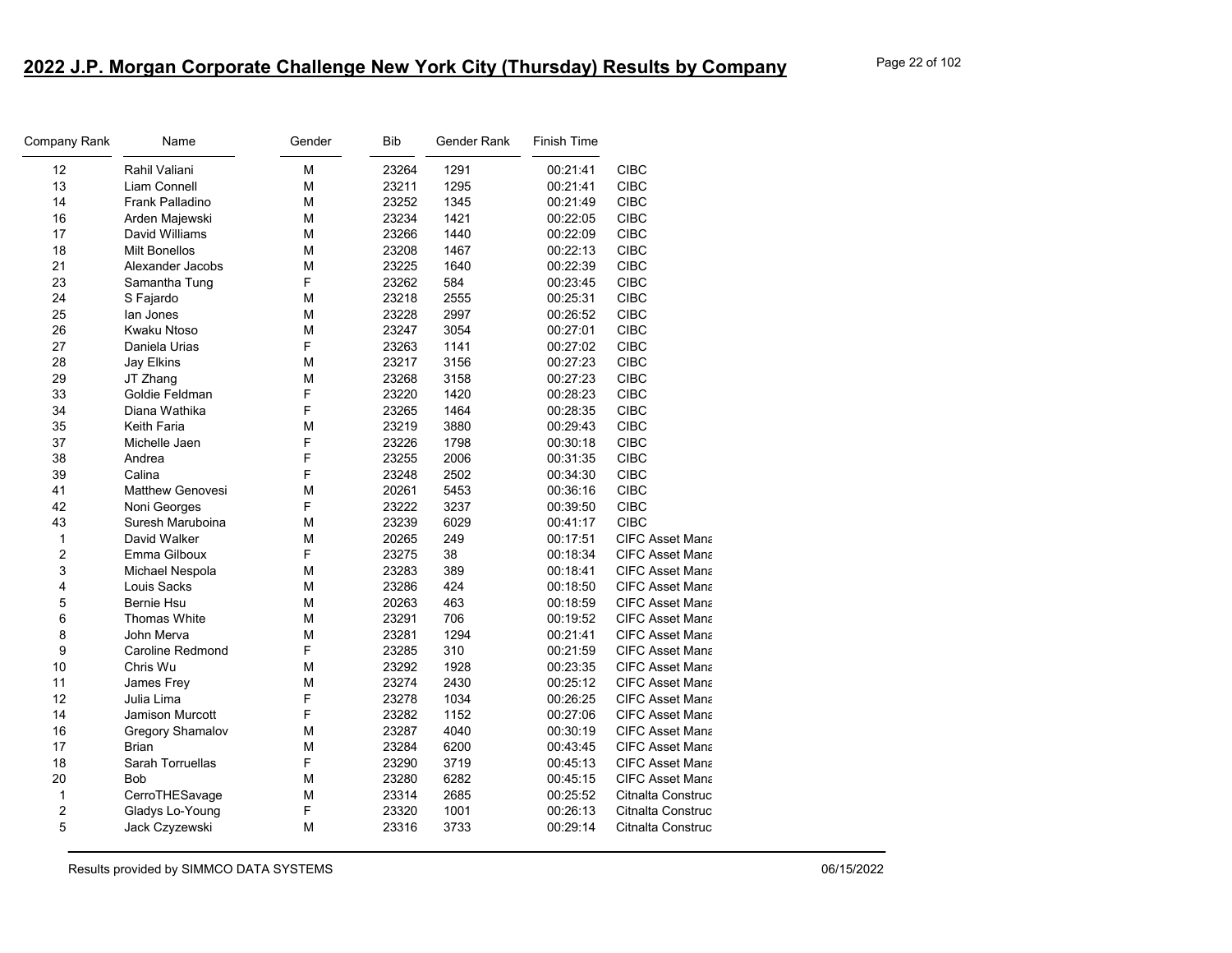| Company Rank   | Name                    | Gender | <b>Bib</b> | Gender Rank | <b>Finish Time</b> |                    |
|----------------|-------------------------|--------|------------|-------------|--------------------|--------------------|
| 6              | Danielle Arcuri         | F      | 23310      | 1848        | 00:30:38           | Citnalta Construc  |
| $\overline{7}$ | <b>Frank Arcuri</b>     | M      | 23311      | 4846        | 00:33:14           | Citnalta Construc  |
| 10             | <b>MARY BLANDO</b>      | F      | 23313      | 3453        | 00:41:56           | Citnalta Construc  |
| 11             | Lisa Levanti            | F      | 23319      | 3458        | 00:42:00           | Citnalta Construc  |
| $\mathbf{1}$   | Joel Tafur Arellano     | M      | 23343      | 125         | 00:16:52           | Citrin Coopermar   |
| $\overline{c}$ | Tommy Burkhard          | M      | 23325      | 1115        | 00:21:08           | Citrin Coopermar   |
| 3              | Paul Stagias            | M      | 23342      | 1341        | 00:21:47           | Citrin Coopermar   |
| 4              | Nichol Chiarella        | F      | 23326      | 519         | 00:23:23           | Citrin Coopermar   |
| 5              | Mueed Kumandan          | М      | 23335      | 2273        | 00:24:43           | Citrin Coopermar   |
| 6              | Jed Balido              | М      | 23323      | 2664        | 00:25:49           | Citrin Coopermar   |
| $\overline{7}$ | blake boshnack          | M      | 20267      | 3173        | 00:27:26           | Citrin Coopermar   |
| 8              | <b>Tony Nunez</b>       | M      | 23339      | 3215        | 00:27:33           | Citrin Coopermar   |
| 10             | Alex Berkovich          | M      | 23324      | 3744        | 00:29:16           | Citrin Coopermar   |
| 11             | Stacey Genna            | F      | 23332      | 1601        | 00:29:18           | Citrin Coopermar   |
| 12             | Victoria McEwan         | F      | 23337      | 1668        | 00:29:37           | Citrin Coopermar   |
| 14             | Julissa Figuereo        | F      | 23330      | 2655        | 00:35:33           | Citrin Coopermar   |
| 1              | Thomas Kearney          | M      | 23390      | 1141        | 00:21:13           | Clifford Chance L  |
| $\overline{c}$ | Harry Kritzer           | М      | 23398      | 2095        | 00:24:08           | Clifford Chance L  |
| $\mathbf{1}$   | Joe Bylebyl             | M      | 20272      | 49          | 00:15:46           | Colgate-Palmoliv   |
| $\mathbf{1}$   | <b>Brooke Cramblitt</b> | F      | 23449      | 45          | 00:18:48           | Colgate-Palmoliv   |
| $\mathbf{1}$   | Christopher Snell       | M      | 20276      | 667         | 00:19:44           | Colgate-Palmoliv   |
| $\mathbf{1}$   | kevin sweeney           | M      | 23477      | 860         | 00:20:21           | Colgate-Palmoliv   |
| $\mathbf{1}$   | Pavel Nouel             | М      | 23465      | 967         | 00:20:39           | Colgate-Palmoliv   |
| $\mathbf{1}$   | Paulo Bacarin           | M      | 23445      | 1462        | 00:22:12           | Colgate-Palmoliv   |
| $\mathbf{1}$   | Eduardo Bermudez        | M      | 23446      | 1551        | 00:22:25           | Colgate-Palmoliv   |
| $\mathbf{1}$   | Patricia Vendikos       | F      | 23479      | 806         | 00:25:07           | Colgate-Palmoliv   |
| $\mathbf{1}$   | Arthur                  | M      | 23473      | 2433        | 00:25:12           | Colgate-Palmoliv   |
| $\mathbf{1}$   | Yi Wang                 | F      | 23481      | 994         | 00:26:11           | Colgate-Palmoliv   |
| $\mathbf{1}$   | Victor Zapata           | M      | 23484      | 3289        | 00:27:47           | Colgate-Palmoliv   |
| $\mathbf{1}$   | Sarah El Fil            | F      | 20273      | 1599        | 00:29:18           | Colgate-Palmoliv   |
| $\mathbf{1}$   | <b>Brandon Resnick</b>  | M      | 20280      | 73          | 00:16:13           | Coller Capital (Ne |
| $\overline{c}$ | Megan Leeds             | F      | 20278      | 70          | 00:19:23           | Coller Capital (Ne |
| 4              | Andrew Li               | M      | 20279      | 1198        | 00:21:25           | Coller Capital (Ne |
| 5              | <b>Holly Artz</b>       | F      | 23486      | 499         | 00:23:18           | Coller Capital (Ne |
| 6              | Alexa Sullivan          | F      | 23489      | 602         | 00:23:50           | Coller Capital (Ne |
| 2              | Mathew Ward             | М      | 23519      | 661         | 00:19:42           | Commerzbank No     |
| 3              | Thomas Zeibig           | M      | 20282      | 769         | 00:20:03           | Commerzbank No     |
| 4              | James Matarese          | M      | 23504      | 948         | 00:20:37           | Commerzbank No     |
| 5              | Philipp Horch           | M      | 23498      | 1264        | 00:21:35           | Commerzbank No     |
| 6              | Cho Yeung               | М      | 23521      | 1393        | 00:22:00           | Commerzbank Ne     |
| 7              | <b>Bill Donohue</b>     | M      | 23496      | 1635        | 00:22:38           | Commerzbank No     |
| 8              | donny pinto             | M      | 23507      | 2139        | 00:24:16           | Commerzbank No     |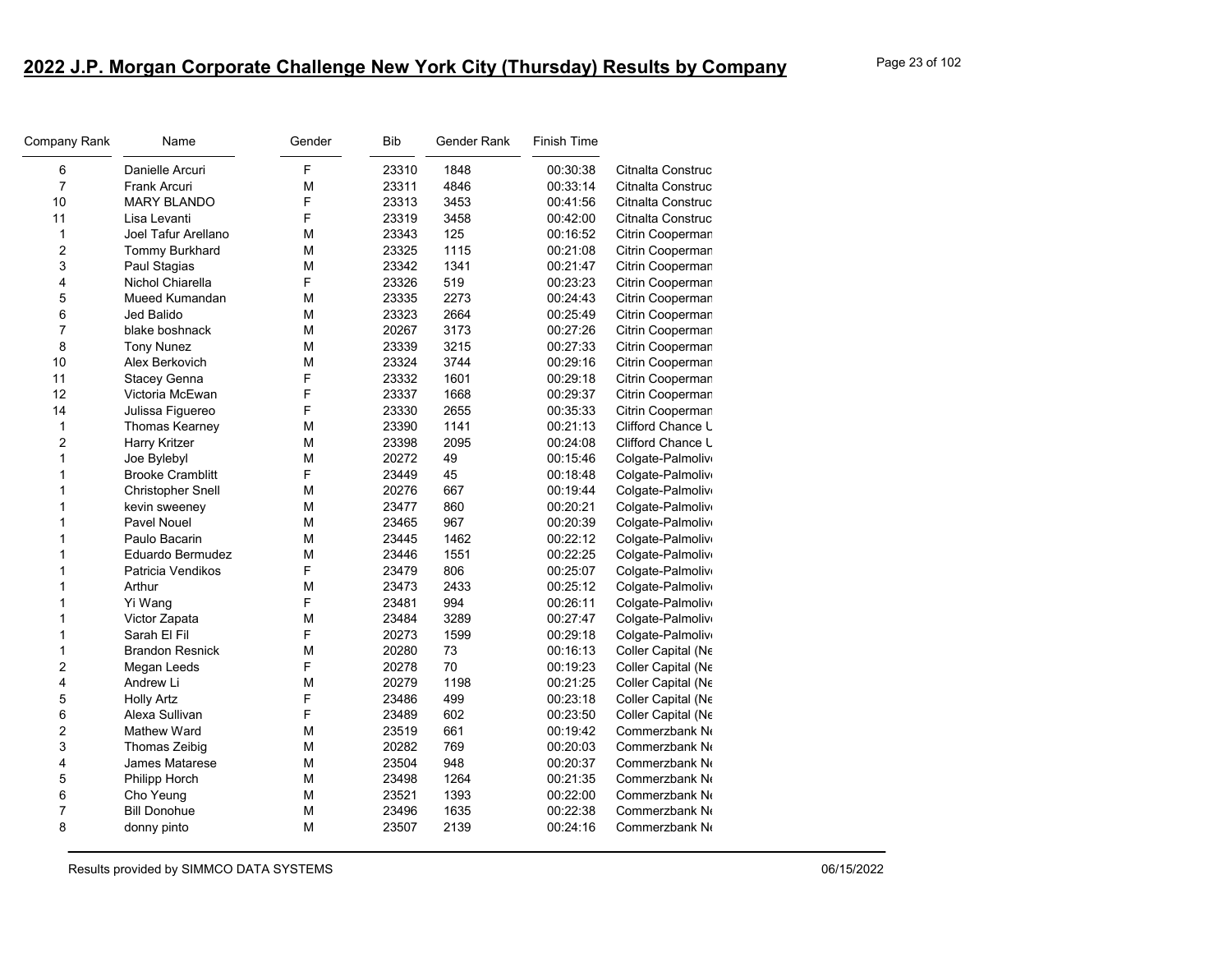| Company Rank   | Name                  | Gender | <b>Bib</b> | Gender Rank | <b>Finish Time</b> |                        |
|----------------|-----------------------|--------|------------|-------------|--------------------|------------------------|
| 9              | Catalino Andes        | M      | 23490      | 2299        | 00:24:48           | Commerzbank No         |
| 10             | JenZ                  | F      | 23522      | 803         | 00:25:07           | Commerzbank No         |
| 11             | <b>Till Rosin</b>     | M      | 23509      | 2686        | 00:25:53           | Commerzbank No         |
| 12             | ee                    | M      | 23497      | 2910        | 00:26:39           | Commerzbank No         |
| 15             | Josh R                | М      | 23508      | 3209        | 00:27:32           | Commerzbank No         |
| 16             | Shakir M              | M      | 23503      | 3634        | 00:28:56           | Commerzbank No         |
| 17             | Jeff Kobrinsky        | M      | 23501      | 5197        | 00:34:48           | Commerzbank No         |
| 18             | Ken Cheung            | M      | 23492      | 5244        | 00:35:03           | Commerzbank No         |
| 19             | Steven Servidio       | M      | 23513      | 5866        | 00:39:30           | Commerzbank No         |
| 23             | Vito Spina            | М      | 23515      | 6040        | 00:41:29           | Commerzbank No         |
| 25             | <b>JACKIE</b>         | F      | 23511      | 3883        | 00:46:47           | Commerzbank No         |
| 26             | <b>Stever</b>         | F      | 23516      | 3884        | 00:46:47           | Commerzbank No         |
| 1              | Scott Easey           | M      | 20005      | 4           | 00:13:35           | Commonwealth E         |
| $\overline{c}$ | Jayson Poulton        | M      | 23537      | 589         | 00:19:29           | Commonwealth E         |
| 3              | Julien Colomb         | M      | 23524      | 767         | 00:20:03           | Commonwealth E         |
| 4              | K K                   | F      | 23532      | 116         | 00:20:06           | Commonwealth E         |
| 5              | <b>Dylan Morris</b>   | M      | 23534      | 802         | 00:20:09           | Commonwealth E         |
| 6              | Gavin Smyth           | М      | 23540      | 1409        | 00:22:03           | Commonwealth E         |
| $\overline{7}$ | James Turnbull        | M      | 23543      | 1489        | 00:22:15           | Commonwealth E         |
| 8              | Ismail Siddiqui       | M      | 23538      | 2138        | 00:24:15           | Commonwealth E         |
| 9              | Calvin Cheng          | M      | 23523      | 2362        | 00:24:59           | Commonwealth E         |
| 10             | Patrick Pisapia       | M      | 23536      | 2710        | 00:25:56           | Commonwealth E         |
| 12             | Caroline              | F      | 23535      | 1343        | 00:27:56           | Commonwealth E         |
| 13             | Samantha Dudbridge    | F      | 23528      | 1399        | 00:28:14           | Commonwealth E         |
| 14             | Jessica Lyons         | F      | 23533      | 1447        | 00:28:30           | Commonwealth E         |
| 15             | Avo                   | М      | 23544      | 3668        | 00:29:01           | Commonwealth E         |
| 16             | Jeffrey Sun           | М      | 23541      | 4636        | 00:32:22           | Commonwealth E         |
| 17             | Teresa Costa          | F      | 23525      | 2394        | 00:34:00           | Commonwealth E         |
| $\mathbf{1}$   | Melanie Crocco        | F      | 23547      | 137         | 00:20:23           | Community Prese        |
| 2              | James Millard         | M      | 23557      | 915         | 00:20:31           | <b>Community Prese</b> |
| 3              | <b>William Byrnes</b> | M      | 23546      | 1270        | 00:21:37           | <b>Community Prese</b> |
| 5              | <b>Steve Getz</b>     | M      | 23552      | 3563        | 00:28:40           | <b>Community Prese</b> |
| 6              | Ehi Uwa               | M      | 23564      | 3899        | 00:29:47           | <b>Community Prese</b> |
| 8              | <b>Brandie</b>        | F      | 23558      | 2631        | 00:35:22           | Community Prese        |
| 10             | Alvin Mui             | M      | 23560      | 5944        | 00:40:13           | Community Prese        |
| 12             | <b>Brian W Smith</b>  | М      | 23563      | 6110        | 00:42:31           | Community Prese        |
| $\mathbf{1}$   | Drew Jackson          | M      | 20284      | 95          | 00:16:32           | Cooley LLP             |
| 2              | Yoana Setzer          | F      | 23568      | 72          | 00:19:27           | Cooley LLP             |
| 3              | Christine Zhao        | F      | 23570      | 172         | 00:20:50           | Cooley LLP             |
| 4              | Veronica Rusu         | F      | 23567      | 203         | 00:21:08           | Cooley LLP             |
| 5              | Scott Dodge           | М      | 23565      | 1969        | 00:23:44           | Cooley LLP             |
| 1              | <b>JING CHU</b>       | F      | 20285      | 25          | 00:18:03           | Cosentini Associa      |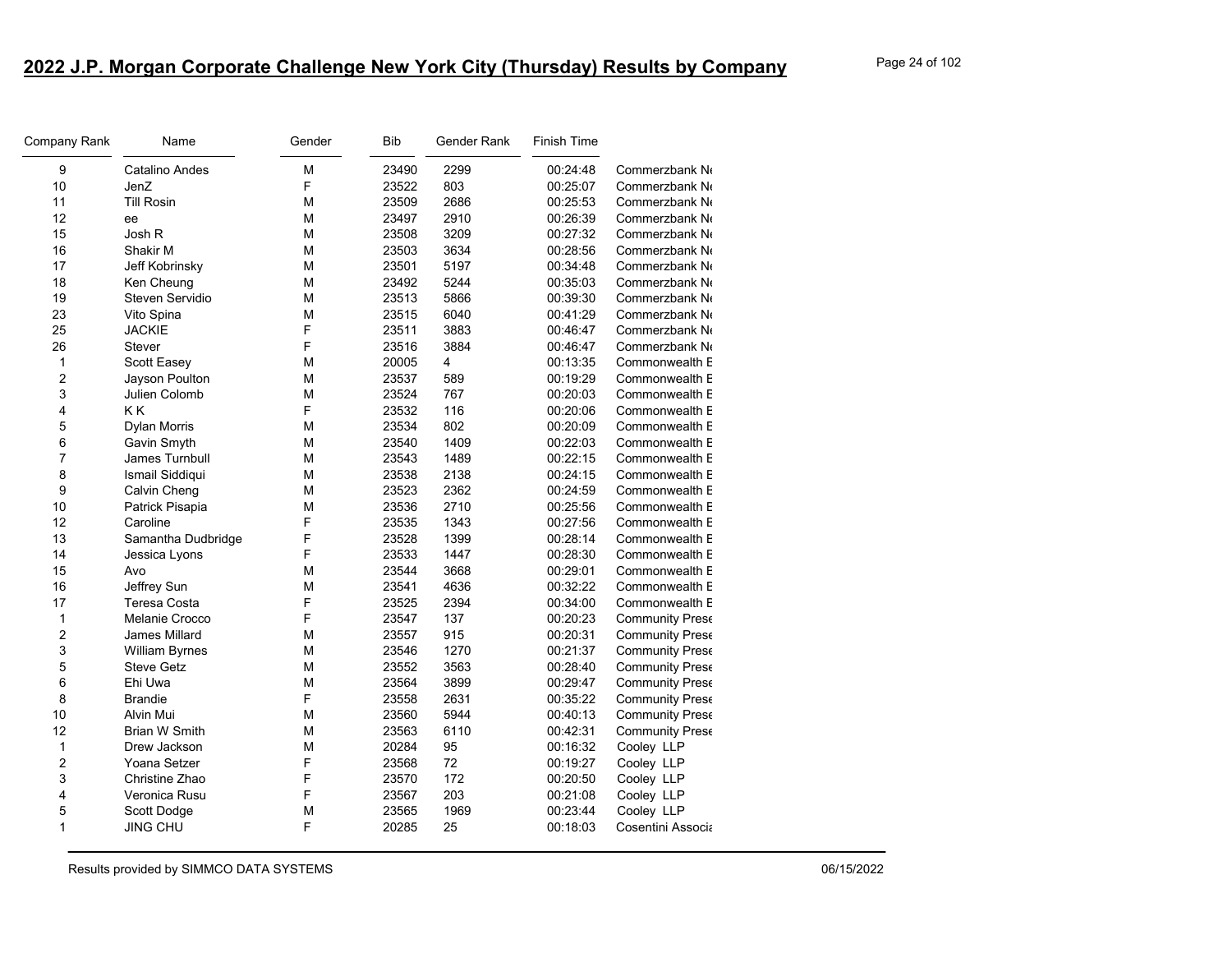| Company Rank            | Name                        | Gender | <b>Bib</b> | Gender Rank | <b>Finish Time</b> |                        |
|-------------------------|-----------------------------|--------|------------|-------------|--------------------|------------------------|
| 2                       | Rafal Chudzik               | M      | 23576      | 373         | 00:18:36           | Cosentini Associa      |
| 3                       | Yusi Jin                    | М      | 23585      | 559         | 00:19:21           | Cosentini Associa      |
| 4                       | <b>Clifford Keeling</b>     | М      | 23586      | 953         | 00:20:38           | Cosentini Associa      |
| 6                       | Alex Koroglu                | M      | 23588      | 1144        | 00:21:13           | Cosentini Associa      |
| $\overline{7}$          | <b>Isabel Centra</b>        | F      | 23575      | 213         | 00:21:14           | Cosentini Associa      |
| 8                       | Maggie Brownson             | F      | 23573      | 292         | 00:21:53           | Cosentini Associa      |
| 9                       | Chris DiLeo                 | M      | 23580      | 1493        | 00:22:16           | Cosentini Associa      |
| 10                      | <b>James Budries</b>        | M      | 23574      | 1927        | 00:23:35           | Cosentini Associa      |
| $\mathbf{1}$            | Andrew Morgan               | M      | 23610      | 700         | 00:19:51           | Council on Foreig      |
| $\overline{c}$          | <b>Eric Spector</b>         | M      | 23614      | 731         | 00:19:56           | Council on Foreig      |
| 3                       | Marcelo Agudo               | M      | 23597      | 1202        | 00:21:26           | Council on Foreic      |
| $\overline{7}$          | Jessica Thomas              | F      | 23616      | 904         | 00:25:42           | Council on Foreic      |
| 8                       | Sam Platt                   | M      | 23611      | 2756        | 00:26:07           | Council on Foreig      |
| 9                       | Meaghan Fulco               | F      | 23604      | 1132        | 00:26:59           | Council on Foreig      |
| $\mathbf{1}$            | Nicholas Rojek              | M      | 23631      | 300         | 00:18:14           | <b>COWI Consulting</b> |
| $\overline{2}$          | Dominic Kruszewski          | M      | 23628      | 881         | 00:20:24           | <b>COWI Consulting</b> |
| 4                       | Seth Greenberg              | M      | 23626      | 1531        | 00:22:22           | <b>COWI Consulting</b> |
| 5                       | Aaron Fink                  | М      | 23624      | 1646        | 00:22:40           | <b>COWI Consulting</b> |
| 6                       | Elissa Velez                | M      | 23633      | 2630        | 00:25:42           | <b>COWI Consulting</b> |
| $\overline{7}$          | Yoonho Kim                  | M      | 23627      | 2927        | 00:26:42           | <b>COWI Consulting</b> |
| 9                       | Nancy Zhou                  | F      | 23634      | 1600        | 00:29:18           | <b>COWI Consulting</b> |
| 10                      | Nina de Witt                | F      | 23623      | 1667        | 00:29:37           | <b>COWI Consulting</b> |
| 11                      | <b>Edith Coco</b>           | F      | 23622      | 1782        | 00:30:12           | <b>COWI Consulting</b> |
| 12                      | Georgii Bocharov            | M      | 23619      | 4183        | 00:30:46           | <b>COWI Consulting</b> |
| 13                      | Praveen                     | М      | 23629      | 5017        | 00:33:59           | <b>COWI Consulting</b> |
| 1                       | Glenn                       | M      | 23635      | 2383        | 00:25:03           | <b>CQ Hotels</b>       |
| $\overline{c}$          | <b>Harrinson Estrella</b>   | M      | 23639      | 2521        | 00:25:27           | <b>CQ Hotels</b>       |
| 3                       | Lisbeth De Jesus            | F      | 23637      | 866         | 00:25:28           | <b>CQ Hotels</b>       |
| 4                       | <b>Rich Doctor Calderon</b> | М      | 23636      | 3287        | 00:27:46           | <b>CQ Hotels</b>       |
| 5                       | <b>Edward Maynard</b>       | M      | 23645      | 4093        | 00:30:27           | <b>CQ Hotels</b>       |
| 7                       | Fatima-Zahra Moubchir       | F      | 23646      | 3993        | 00:47:50           | <b>CQ Hotels</b>       |
| 8                       | Leslie Kolancian            | F      | 23643      | 4188        | 00:50:28           | <b>CQ Hotels</b>       |
| 10                      | Anisia Tierney              | F      | 23648      | 4251        | 00:51:23           | <b>CQ Hotels</b>       |
| 12                      | <b>BIGTEE</b>               | M      | 20286      | 6574        | 00:52:56           | CQ Hotels              |
| 13                      | <b>Chris Espinal</b>        | M      | 23638      | 6588        | 00:53:31           | <b>CQ Hotels</b>       |
| 14                      | Dean Okanome                | М      | 23647      | 6590        | 00:53:32           | <b>CQ Hotels</b>       |
| 16                      | <b>Frank Volpe</b>          | M      | 23649      | 6592        | 00:53:34           | <b>CQ Hotels</b>       |
| 1                       | Connor O'Neill              | M      | 20289      | 17          | 00:14:27           | Cravath, Swaine        |
| $\overline{\mathbf{c}}$ | Retley Locke                | M      | 20288      | 34          | 00:15:13           | Cravath, Swaine        |
| 3                       | <b>Chris Doherty</b>        | M      | 23657      | 156         | 00:17:11           | Cravath, Swaine        |
| 4                       | <b>Teddy Zoellner</b>       | M      | 23700      | 189         | 00:17:32           | Cravath, Swaine        |
| 6                       | Geoffrey Xiao               | M      | 23698      | 270         | 00:18:00           | Cravath, Swaine        |
|                         |                             |        |            |             |                    |                        |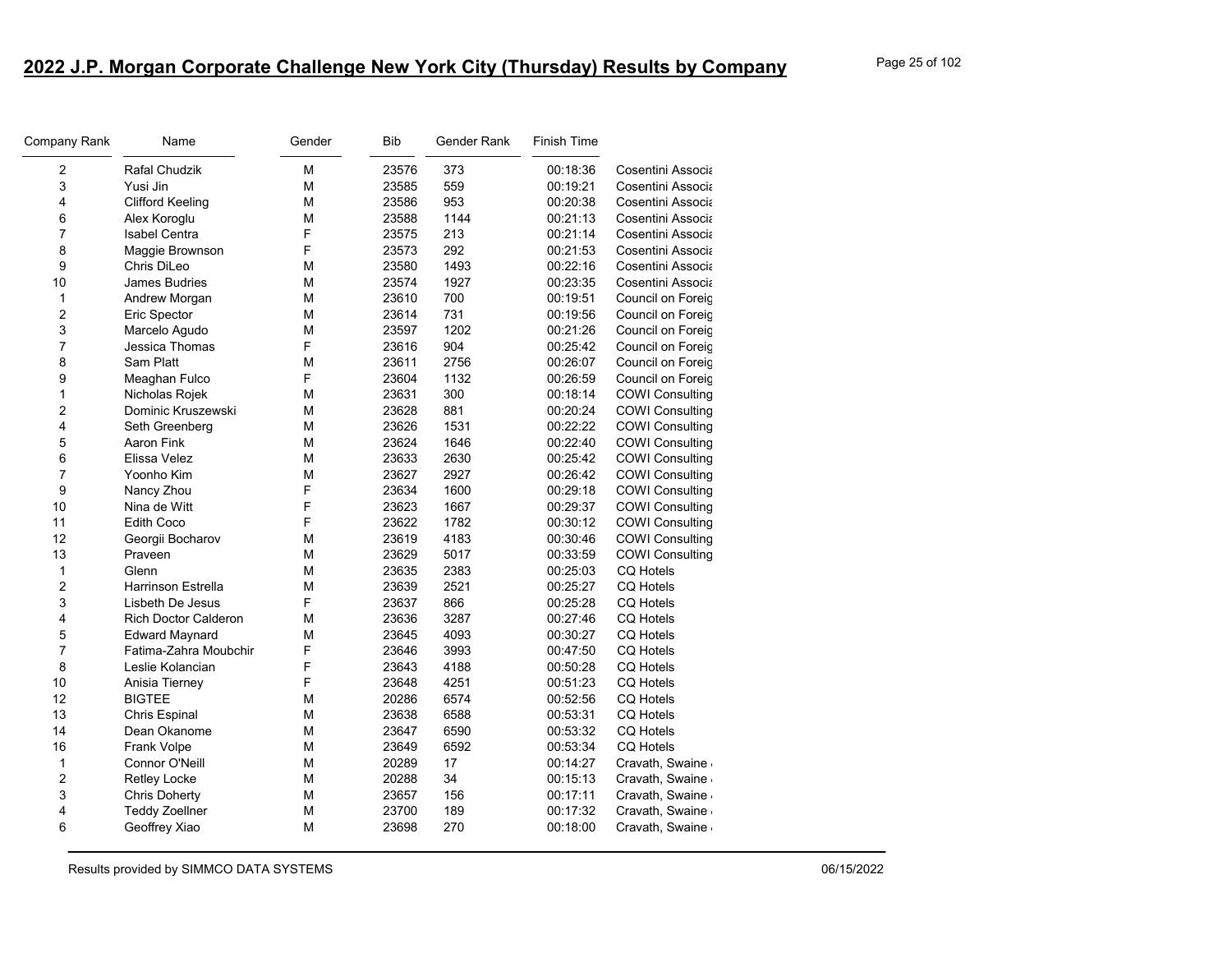| Company Rank   | Name                    | Gender | Bib   | Gender Rank | <b>Finish Time</b> |                   |
|----------------|-------------------------|--------|-------|-------------|--------------------|-------------------|
| $\overline{7}$ | Louis Morledge          | M      | 23672 | 705         | 00:19:52           | Cravath, Swaine   |
| 8              | <b>Andrew Snell</b>     | М      | 23686 | 794         | 00:20:08           | Cravath, Swaine   |
| 9              | <b>Tyler Windsor</b>    | М      | 23695 | 904         | 00:20:29           | Cravath, Swaine   |
| 10             | <b>Hendrick Salomon</b> | M      | 23681 | 926         | 00:20:33           | Cravath, Swaine   |
| 11             | Favio Cesar Yepes       | М      | 23699 | 1063        | 00:20:58           | Cravath, Swaine   |
| 12             | Roman Herman Jr.        | М      | 23663 | 1081        | 00:21:01           | Cravath, Swaine   |
| 13             | Stephanie Palma         | F      | 23674 | 340         | 00:22:13           | Cravath, Swaine   |
| 15             | <b>B</b> Howard         | М      | 23664 | 1953        | 00:23:40           | Cravath, Swaine   |
| 16             | Safeena Mecklai         | F      | 23670 | 596         | 00:23:49           | Cravath, Swaine   |
| 17             | <b>River Veloz</b>      | М      | 23690 | 2148        | 00:24:17           | Cravath, Swaine   |
| 18             | Olivia Kittle           | F      | 23665 | 699         | 00:24:29           | Cravath, Swaine   |
| 19             | <b>Brian Budnick</b>    | M      | 23651 | 2472        | 00:25:19           | Cravath, Swaine   |
| 20             | John Butterfield        | M      | 23652 | 2523        | 00:25:27           | Cravath, Swaine   |
| 23             | Diego Betancourt        | M      | 23650 | 2849        | 00:26:28           | Cravath, Swaine   |
| 25             | Linda Park              | F      | 23676 | 1211        | 00:27:21           | Cravath, Swaine   |
| 26             | Abhilasha Gokulan       | F      | 23660 | 1340        | 00:27:55           | Cravath, Swaine   |
| 29             | Dina Rule               | F      | 23680 | 2345        | 00:33:44           | Cravath, Swaine   |
| 30             | Anna Sogol              | F      | 23687 | 3511        | 00:42:39           | Cravath, Swaine   |
| 31             | Mackenzie Korf          | X      | 23667 | 12          | 00:42:41           | Cravath, Swaine   |
| 32             | Junaid Inam             | M      | 20287 | 6148        | 00:42:57           | Cravath, Swaine   |
| 33             | Diane Konsky            | F      | 23666 | 3725        | 00:45:16           | Cravath, Swaine   |
| 34             | Veera                   | F      | 23694 | 4162        | 00:50:03           | Cravath, Swaine   |
| $\mathbf{1}$   | Alejandro Espitia       | М      | 20290 | 8           | 00:13:55           | Credit Agricole C |
| $\overline{2}$ | Felipe Machado          | M      | 20292 | 24          | 00:14:43           | Credit Agricole C |
| 3              | <b>Chris Breslin</b>    | М      | 23706 | 29          | 00:14:57           | Credit Agricole C |
| 4              | Xander Piedra           | М      | 20293 | 127         | 00:16:53           | Credit Agricole C |
| 5              | Kevin VETIER            | M      | 20294 | 149         | 00:17:07           | Credit Agricole C |
| 6              | <b>Lionel Prunier</b>   | M      | 23746 | 168         | 00:17:20           | Credit Agricole C |
| 8              | Diego Maguina           | М      | 23738 | 460         | 00:18:58           | Credit Agricole C |
| 9              | Lucy Kohlhoff           | F      | 20291 | 55          | 00:19:01           | Credit Agricole C |
| 10             | Logan Willits           | M      | 23762 | 596         | 00:19:30           | Credit Agricole C |
| 11             | jerome michel           | М      | 23741 | 863         | 00:20:21           | Credit Agricole C |
| 12             | Carlos Galindo          | M      | 23722 | 933         | 00:20:34           | Credit Agricole C |
| 13             | Ivy Trzebucki           | F      | 23757 | 179         | 00:20:53           | Credit Agricole C |
| 14             | Antoine Jounet          | М      | 23736 | 1128        | 00:21:10           | Credit Agricole C |
| 16             | Stan Varin              | M      | 23758 | 1299        | 00:21:42           | Credit Agricole C |
| 17             | Hamza                   | M      | 23734 | 1307        | 00:21:42           | Credit Agricole C |
| 19             | <b>RS</b>               | М      | 23752 | 1483        | 00:22:14           | Credit Agricole C |
| 21             | Mathieu Jean            | M      | 23735 | 1694        | 00:22:47           | Credit Agricole C |
| 22             | matthieu liatard        | М      | 23737 | 1701        | 00:22:48           | Credit Agricole C |
| 23             | Kelly Chang             | М      | 23713 | 1763        | 00:22:58           | Credit Agricole C |
| 24             | Aydan                   | М      | 23709 | 1958        | 00:23:41           | Credit Agricole C |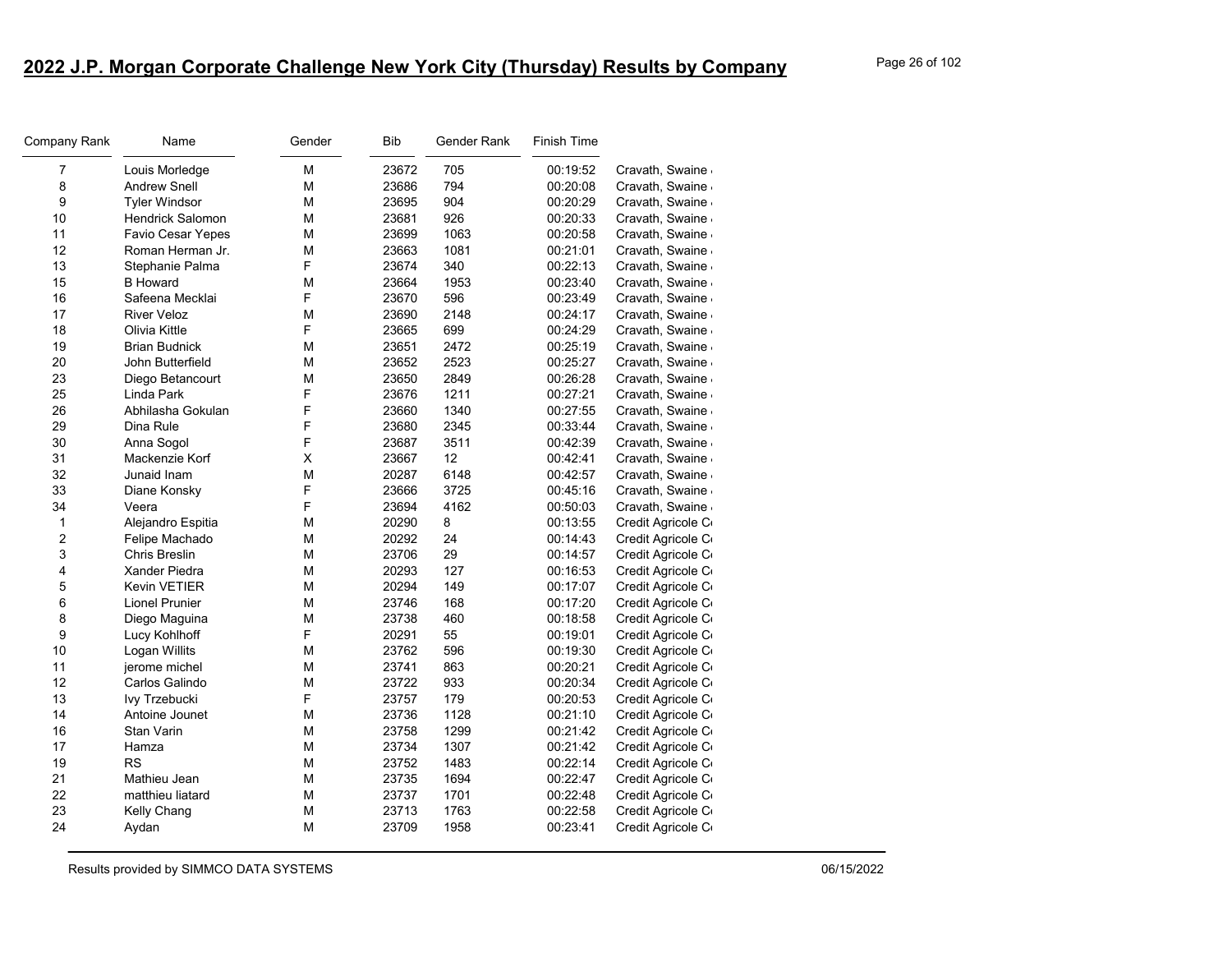| Company Rank   | Name                     | Gender | <b>Bib</b> | Gender Rank | <b>Finish Time</b> |                   |
|----------------|--------------------------|--------|------------|-------------|--------------------|-------------------|
| 25             | Carla Seifer             | F      | 23753      | 650         | 00:24:14           | Credit Agricole C |
| 27             | <b>Kristine Bonner</b>   | F      | 23704      | 711         | 00:24:33           | Credit Agricole C |
| 28             | Nayana Douangphoutha     | F      | 23719      | 782         | 00:24:58           | Credit Agricole C |
| 29             | Cristina Guillen         | F      | 23727      | 789         | 00:25:00           | Credit Agricole C |
| 31             | micahel wong             | M      | 23763      | 2548        | 00:25:30           | Credit Agricole C |
| 32             | Vadim Vinokur            | М      | 23760      | 2752        | 00:26:06           | Credit Agricole C |
| 33             | <b>Photis Gotzorides</b> | M      | 23725      | 2771        | 00:26:11           | Credit Agricole C |
| 41             | Ken McGrory              | M      | 23740      | 3464        | 00:28:23           | Credit Agricole C |
| 42             | <b>Clemence Girard</b>   | F      | 23724      | 1421        | 00:28:23           | Credit Agricole C |
| 43             | Joao Alberto Guimaraes   | М      | 23728      | 3699        | 00:29:07           | Credit Agricole C |
| 45             | Gordon Yip               | M      | 23764      | 5135        | 00:34:34           | Credit Agricole C |
| 46             | Benjamin Huang           | М      | 23732      | 5183        | 00:34:44           | Credit Agricole C |
| 47             | David T                  | M      | 23756      | 5323        | 00:35:31           | Credit Agricole C |
| 48             | Guillaume Collet         | M      | 23715      | 6459        | 00:48:47           | Credit Agricole C |
| 49             | Camille Hernandez        | F      | 23729      | 4084        | 00:48:54           | Credit Agricole C |
| 50             | Adrienne Chan            | F      | 23712      | 4089        | 00:48:57           | Credit Agricole C |
| 51             | Eugene Oh                | М      | 23744      | 6470        | 00:48:58           | Credit Agricole C |
| $\mathbf{1}$   | John Hughes              | M      | 20296      | 5           | 00:13:36           | Criteo            |
| $\overline{2}$ | Arash Noori              | М      | 20297      | 31          | 00:15:01           | Criteo            |
| 5              | Mariah Brown             | F      | 23766      | 1589        | 00:29:11           | Criteo            |
| $\mathbf{1}$   | Casey Gould              | М      | 23783      | 585         | 00:19:28           | Crown Media Far   |
| $\overline{2}$ | Lauren Shaw              | F      | 23798      | 192         | 00:21:06           | Crown Media Far   |
| 6              | Nick Barra               | М      | 23780      | 2343        | 00:24:56           | Crown Media Far   |
| $\overline{7}$ | <b>Tommy Macri</b>       | M      | 23792      | 2539        | 00:25:29           | Crown Media Far   |
| 10             | Autumn Von Der Stuck     | F      | 23799      | 1090        | 00:26:45           | Crown Media Far   |
| 12             | Amber Landry             | F      | 23791      | 1253        | 00:27:32           | Crown Media Far   |
| $\mathbf{1}$   | Steve Friedman           | M      | 20298      | 77          | 00:16:16           | Darsana Capital I |
| $\mathbf{1}$   | <b>Tyler Lonsdale</b>    | М      | 20300      | 46          | 00:15:32           | Davidson Kempn    |
| $\overline{2}$ | Daniel Rudder            | M      | 23827      | 160         | 00:17:15           | Davidson Kempn    |
| 3              | Adam Pfefer              | М      | 23822      | 846         | 00:20:18           | Davidson Kempn    |
| $\overline{4}$ | Yehuda Biber             | М      | 23805      | 900         | 00:20:28           | Davidson Kempn    |
| 9              | Alejandro Rivero         | M      | 23826      | 2494        | 00:25:23           | Davidson Kempn    |
| 10             | <b>Will Yelsits</b>      | M      | 23832      | 2517        | 00:25:26           | Davidson Kempn    |
| 11             | Shuly Leviant            | F      | 23814      | 979         | 00:26:07           | Davidson Kempn    |
| 12             | <b>Travis Troyer</b>     | M      | 23831      | 2759        | 00:26:08           | Davidson Kempn    |
| 13             | Megan Gregory            | F      | 23809      | 1504        | 00:28:47           | Davidson Kempn    |
| 15             | Ashmit Kukreja           | М      | 23812      | 4045        | 00:30:20           | Davidson Kempn    |
| 18             | Stephanie Tafaghodi      | F      | 23828      | 2524        | 00:34:39           | Davidson Kempn    |
| 20             | Parker Rappaport         | М      | 23824      | 6084        | 00:42:05           | Davidson Kempn    |
| $\mathbf{1}$   | Jim Pastore              | M      | 20305      | 84          | 00:16:21           | Debevoise & Plin  |
| $\overline{c}$ | <b>Kip Gilbert</b>       | М      | 23848      | 171         | 00:17:22           | Debevoise & Plin  |
| 3              | <b>Stephen Petraeus</b>  | М      | 23892      | 251         | 00:17:53           | Debevoise & Plin  |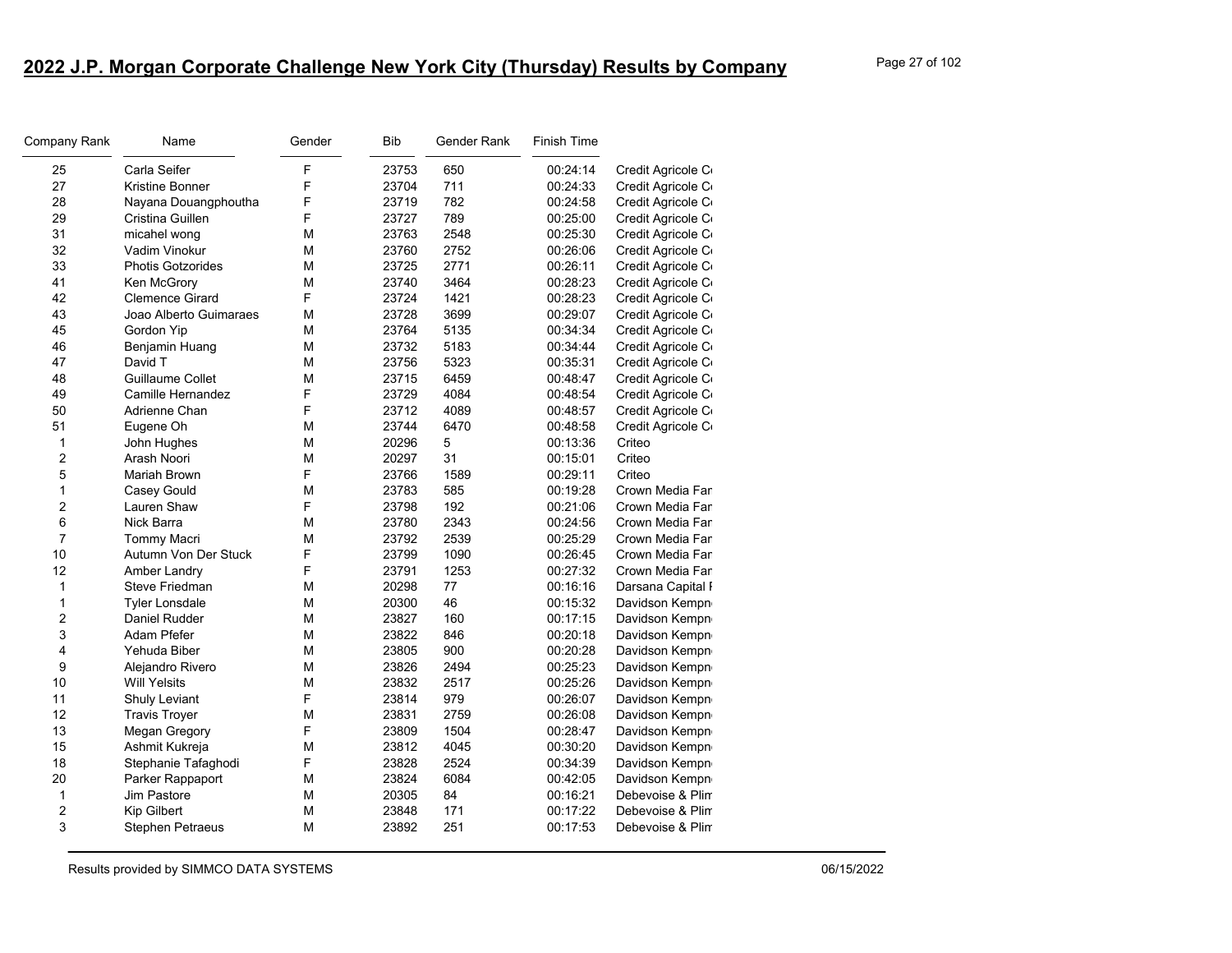| Company Rank   | Name                      | Gender | <b>Bib</b> | Gender Rank | Finish Time |                  |
|----------------|---------------------------|--------|------------|-------------|-------------|------------------|
| 4              | Chaim Lapp                | М      | 23871      | 369         | 00:18:36    | Debevoise & Plin |
| 5              | Scott Caravello           | M      | 23839      | 372         | 00:18:36    | Debevoise & Plin |
| 6              | Eric Carlson              | M      | 23840      | 381         | 00:18:39    | Debevoise & Plin |
| $\overline{7}$ | Michael Ronca             | М      | 23898      | 442         | 00:18:55    | Debevoise & Plin |
| 8              | Daniel Jaret              | M      | 23864      | 647         | 00:19:40    | Debevoise & Plin |
| 9              | Mary Beth Hogan           | F      | 23859      | 182         | 00:20:54    | Debevoise & Plin |
| 10             | Venice Naidoo             | М      | 23886      | 1080        | 00:21:01    | Debevoise & Plin |
| 11             | Jon Ricottilli            | M      | 23896      | 1217        | 00:21:28    | Debevoise & Plin |
| 12             | <b>Hillary Hubley</b>     | F      | 23861      | 260         | 00:21:39    | Debevoise & Plin |
| 13             | Sabrina Otness            | F      | 23889      | 273         | 00:21:45    | Debevoise & Plin |
| 14             | <b>Christopher Tahbaz</b> | M      | 23908      | 1605        | 00:22:34    | Debevoise & Plin |
| 15             | Taylor                    | F      | 23887      | 494         | 00:23:13    | Debevoise & Plin |
| 17             | James Tai                 | М      | 23909      | 2008        | 00:23:51    | Debevoise & Plin |
| 18             | Mayna Legoute             | F      | 23872      | 628         | 00:24:01    | Debevoise & Plin |
| 20             | Katrina Kaczynski         | F      | 23867      | 816         | 00:25:11    | Debevoise & Plin |
| 21             | Rebecca Marshall          | F      | 23880      | 819         | 00:25:11    | Debevoise & Plin |
| 22             | Alexa Lopez               | F      | 23877      | 1122        | 00:26:56    | Debevoise & Plin |
| 24             | Shira Huberfeld           | F      | 23860      | 1247        | 00:27:31    | Debevoise & Plin |
| 25             | Erik Andren               | M      | 23834      | 3335        | 00:27:56    | Debevoise & Plin |
| 26             | Mike Snypes               | М      | 23906      | 3351        | 00:27:59    | Debevoise & Plin |
| 27             | Dana ""Deluxe"" Jones     | F      | 23865      | 1524        | 00:28:54    | Debevoise & Plin |
| 28             | Xiaoxia Lin               | F      | 23875      | 1573        | 00:29:06    | Debevoise & Plin |
| 29             | Christopher Hoarty        | М      | 23858      | 3763        | 00:29:19    | Debevoise & Plin |
| 31             | Johnny Flash Lugo         | M      | 23879      | 3874        | 00:29:42    | Debevoise & Plin |
| 35             | Laura Thomas              | F      | 23911      | 2469        | 00:34:17    | Debevoise & Plin |
| 38             | Malina Welman             | F      | 23918      | 3381        | 00:41:14    | Debevoise & Plin |
| 39             | Ciera Foreman             | F      | 23846      | 3389        | 00:41:21    | Debevoise & Plin |
| 40             | Douglas Ehresman          | М      | 23844      | 6068        | 00:41:54    | Debevoise & Plin |
| $\mathbf{1}$   | Janet Okogbaa             | F      | 23931      | 160         | 00:20:41    | Deep Track Capit |
| $\mathbf{1}$   | Nir Messafi               | М      | 23930      | 1020        | 00:20:50    | Deep Track Capit |
| $\mathbf{1}$   | Rebecca Luse              | F      | 23929      | 434         | 00:22:53    | Deep Track Capit |
| 1              | C Burns                   | F      | 23945      | 19          | 00:17:16    | <b>DELOITTE</b>  |
| $\overline{c}$ | Vanessa Pinho             | F      | 24039      | 20          | 00:17:28    | <b>DELOITTE</b>  |
| 3              | Scott Gockowski           | M      | 23986      | 242         | 00:17:50    | <b>DELOITTE</b>  |
| 4              | Molly Bankuti             | F      | 23938      | 32          | 00:18:22    | <b>DELOITTE</b>  |
| 6              | Alec Maxwell              | М      | 24021      | 477         | 00:19:02    | <b>DELOITTE</b>  |
| $\overline{7}$ | Ryu                       | M      | 24029      | 478         | 00:19:02    | <b>DELOITTE</b>  |
| 8              | DEBJYOTI DEY              | М      | 23963      | 504         | 00:19:07    | <b>DELOITTE</b>  |
| 9              | Lizzie Fitzpatrick        | F      | 23975      | 85          | 00:19:42    | <b>DELOITTE</b>  |
| 10             | Diana                     | F      | 24056      | 126         | 00:20:14    | <b>DELOITTE</b>  |
| 12             | Megan Rich                | F      | 24046      | 154         | 00:20:37    | <b>DELOITTE</b>  |
| 13             | <b>Jack Ward</b>          | M      | 24077      | 1043        | 00:20:56    | <b>DELOITTE</b>  |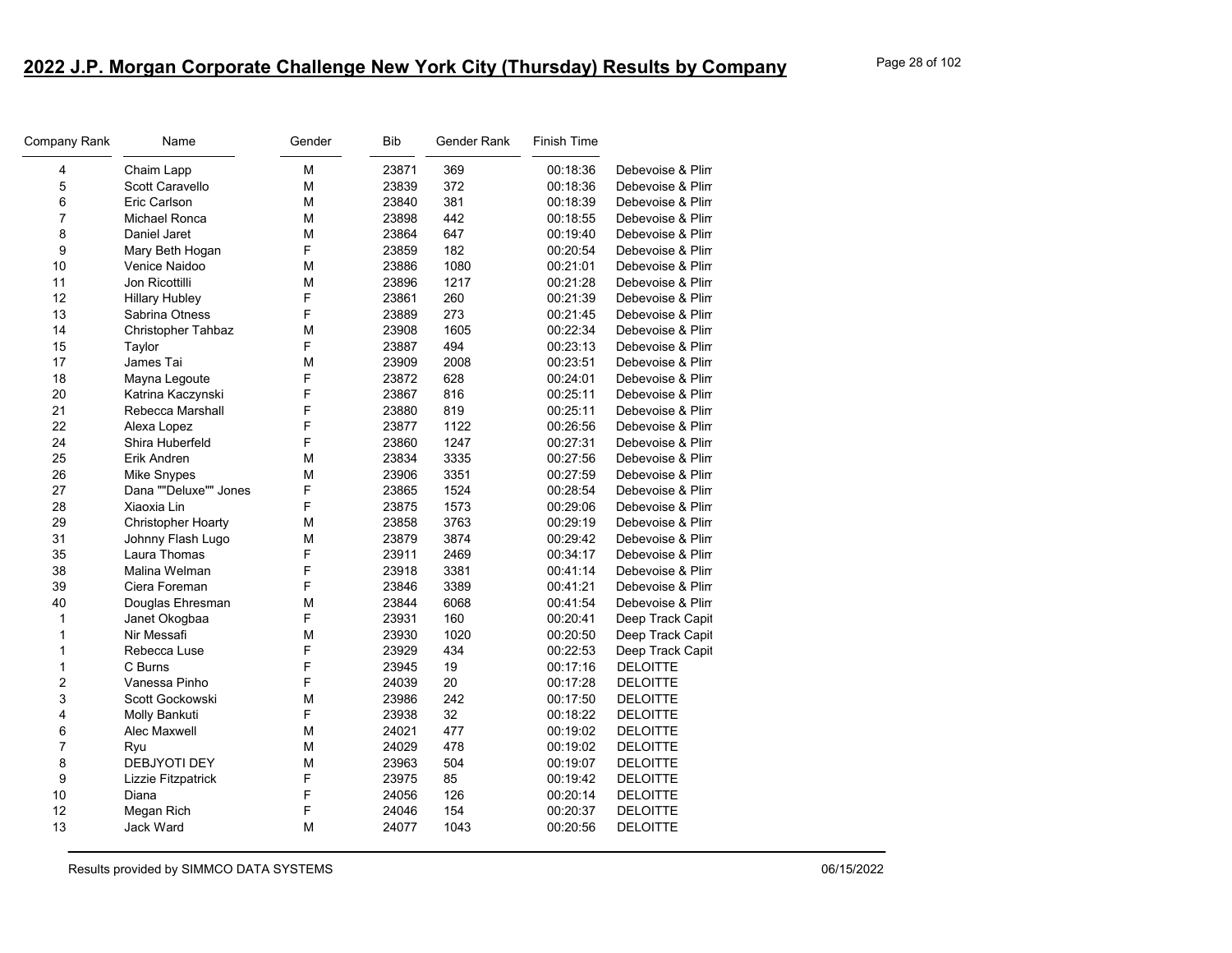| Company Rank | Name                        | Gender | <b>Bib</b> | Gender Rank | <b>Finish Time</b> |                 |
|--------------|-----------------------------|--------|------------|-------------|--------------------|-----------------|
| 14           | Juan                        | М      | 24070      | 1177        | 00:21:20           | <b>DELOITTE</b> |
| 15           | Jason                       | М      | 23961      | 1263        | 00:21:35           | <b>DELOITTE</b> |
| 16           | Alfredo Sakar               | М      | 24052      | 1319        | 00:21:44           | <b>DELOITTE</b> |
| 18           | Kristopher Corley           | M      | 23954      | 1348        | 00:21:49           | <b>DELOITTE</b> |
| 19           | <b>Christopher Carberry</b> | М      | 23947      | 1445        | 00:22:10           | <b>DELOITTE</b> |
| 20           | Adam Kia                    | М      | 24002      | 1459        | 00:22:11           | <b>DELOITTE</b> |
| 21           | <b>Mark Hammerschmidt</b>   | М      | 23990      | 1532        | 00:22:22           | <b>DELOITTE</b> |
| 22           | Harrison Bridge             | M      | 23943      | 1549        | 00:22:25           | <b>DELOITTE</b> |
| 23           | Ben Polinsky                | М      | 24040      | 1595        | 00:22:32           | <b>DELOITTE</b> |
| 24           | Barbara McCarthy            | М      | 24022      | 1663        | 00:22:42           | <b>DELOITTE</b> |
| 25           | <b>Rob Stewart</b>          | M      | 24062      | 1672        | 00:22:43           | <b>DELOITTE</b> |
| 26           | james selden                | М      | 24055      | 1689        | 00:22:46           | <b>DELOITTE</b> |
| 27           | Gina Passariello            | F      | 24038      | 431         | 00:22:51           | <b>DELOITTE</b> |
| 28           | Shota Fujioka               | M      | 23981      | 1849        | 00:23:20           | <b>DELOITTE</b> |
| 29           | <b>Connor Murphy</b>        | M      | 24027      | 1864        | 00:23:23           | <b>DELOITTE</b> |
| 30           | <b>Matthew Schenk</b>       | М      | 24053      | 1907        | 00:23:31           | <b>DELOITTE</b> |
| 33           | Matt Fxm                    | М      | 23979      | 2182        | 00:24:24           | <b>DELOITTE</b> |
| 34           | <b>MOLLY NIU</b>            | F      | 24033      | 706         | 00:24:31           | <b>DELOITTE</b> |
| 35           | <b>Rachel Duplantis</b>     | F      | 23968      | 739         | 00:24:43           | <b>DELOITTE</b> |
| 40           | Sean Kirschner              | М      | 24006      | 2549        | 00:25:30           | <b>DELOITTE</b> |
| 41           | Gianni Layten               | М      | 24009      | 2550        | 00:25:30           | <b>DELOITTE</b> |
| 42           | <b>Brendan Yue</b>          | М      | 24086      | 2571        | 00:25:33           | <b>DELOITTE</b> |
| 43           | Anthony M                   | М      | 24020      | 2689        | 00:25:53           | <b>DELOITTE</b> |
| 44           | Tony Zhou                   | M      | 24089      | 2707        | 00:25:56           | <b>DELOITTE</b> |
| 45           | <b>Melanie Curtis</b>       | F      | 23956      | 1013        | 00:26:17           | <b>DELOITTE</b> |
| 47           | Alexandra La Fata           | F      | 24008      | 1088        | 00:26:45           | <b>DELOITTE</b> |
| 49           | Yui Takeda                  | F      | 24067      | 1111        | 00:26:54           | <b>DELOITTE</b> |
| 50           | Qinrui Ding                 | F      | 23966      | 1136        | 00:27:00           | <b>DELOITTE</b> |
| 51           | WJL                         | M      | 24011      | 3064        | 00:27:02           | <b>DELOITTE</b> |
| 53           | Eileen Oldfield             | F      | 24035      | 1157        | 00:27:07           | <b>DELOITTE</b> |
| 54           | <b>Benjamin Elmore</b>      | M      | 23970      | 3085        | 00:27:07           | <b>DELOITTE</b> |
| 55           | Ke Jiang                    | F      | 23996      | 1160        | 00:27:07           | <b>DELOITTE</b> |
| 56           | Matt Galek                  | M      | 23983      | 3210        | 00:27:32           | <b>DELOITTE</b> |
| 57           | alw95                       | F      | 24078      | 1257        | 00:27:33           | <b>DELOITTE</b> |
| 58           | Muus Voskamp                | F      | 24075      | 1316        | 00:27:45           | <b>DELOITTE</b> |
| 59           | <b>Ilse Roefs</b>           | F      | 24047      | 1351        | 00:27:58           | <b>DELOITTE</b> |
| 60           | Annie Adams                 | F      | 23934      | 1356        | 00:27:59           | <b>DELOITTE</b> |
| 62           | Jay                         | M      | 23998      | 3443        | 00:28:18           | <b>DELOITTE</b> |
| 63           | Yongwen Cao                 | F      | 23946      | 1430        | 00:28:27           | <b>DELOITTE</b> |
| 64           | Matt Dickenson              | M      | 23964      | 3609        | 00:28:50           | <b>DELOITTE</b> |
| 67           | NachoNow                    | M      | 24034      | 4057        | 00:30:21           | <b>DELOITTE</b> |
| 68           | <b>JJ Gonzalez</b>          | M      | 23987      | 4149        | 00:30:37           | <b>DELOITTE</b> |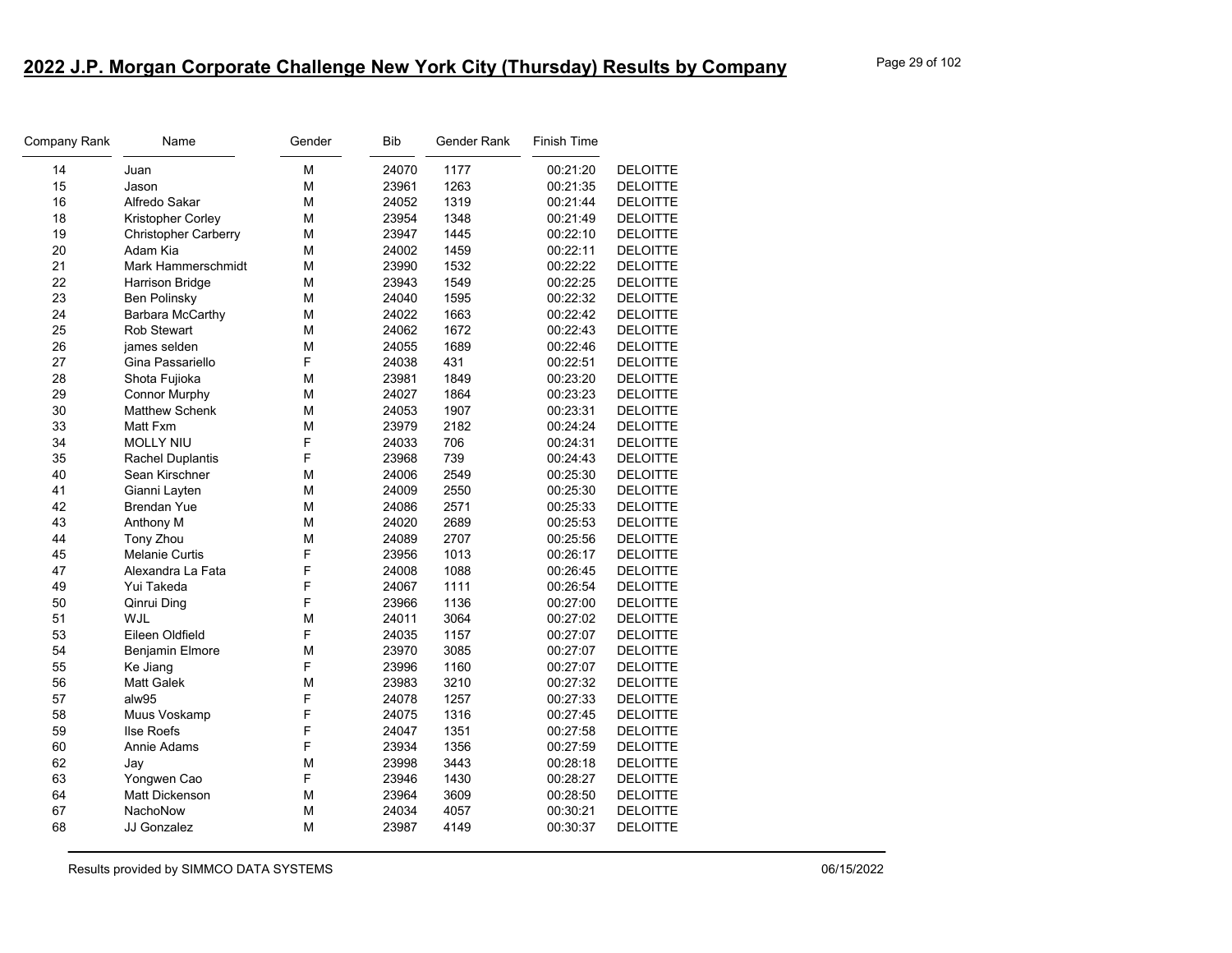| Company Rank | Name                     | Gender | <b>Bib</b> | Gender Rank | <b>Finish Time</b> |                     |
|--------------|--------------------------|--------|------------|-------------|--------------------|---------------------|
| 69           | Moses Lim                | М      | 24015      | 4354        | 00:31:19           | <b>DELOITTE</b>     |
| 70           | Jill G                   | F      | 23988      | 2076        | 00:32:02           | <b>DELOITTE</b>     |
| 71           | Sam Hammer               | М      | 23989      | 4588        | 00:32:11           | <b>DELOITTE</b>     |
| 74           | Hiroshi Valdera          | М      | 24072      | 5006        | 00:33:56           | <b>DELOITTE</b>     |
| 77           | Macy Parana              | F      | 24036      | 2519        | 00:34:37           | <b>DELOITTE</b>     |
| 79           | <b>Stephenie Edwards</b> | F      | 23969      | 2671        | 00:35:41           | <b>DELOITTE</b>     |
| 80           | Kasey Nguyen             | F      | 24032      | 2821        | 00:36:37           | <b>DELOITTE</b>     |
| 81           | Rebecca D'Agostino       | F      | 23957      | 2843        | 00:36:51           | <b>DELOITTE</b>     |
| 82           | Christopher Fedorczyk    | М      | 23974      | 5844        | 00:39:14           | <b>DELOITTE</b>     |
| 85           | Jasmin Munoz             | F      | 24026      | 3576        | 00:43:24           | <b>DELOITTE</b>     |
| 86           | Kimberly De La Santa     | F      | 23958      | 3581        | 00:43:30           | <b>DELOITTE</b>     |
| 89           | Gayatri Kapur            | F      | 24000      | 3625        | 00:44:01           | <b>DELOITTE</b>     |
| 91           | Jing Wang                | F      | 24076      | 3659        | 00:44:28           | <b>DELOITTE</b>     |
| 94           | Bill                     | М      | 23977      | 6308        | 00:45:47           | <b>DELOITTE</b>     |
| 99           | Stephanie                | F      | 23936      | 3798        | 00:45:59           | <b>DELOITTE</b>     |
| 101          | Jason Z                  | M      | 24088      | 6551        | 00:51:46           | <b>DELOITTE</b>     |
| 102          | Astha Bhandari           | F      | 20306      | 4280        | 00:51:50           | <b>DELOITTE</b>     |
| 1            | Connor Ryan              | M      | 24120      | 104         | 00:16:41           | <b>DFIN</b>         |
| $\mathbf{1}$ | Matt Leibman             | М      | 20308      | 203         | 00:17:38           | <b>DFIN</b>         |
| $\mathbf{1}$ | Daniel Klem              | М      | 24111      | 395         | 00:18:42           | <b>DFIN</b>         |
| 1            | <b>Colin Keating</b>     | M      | 24109      | 613         | 00:19:34           | <b>DFIN</b>         |
| $\mathbf{1}$ | Faezeh Evans             | F      | 24099      | 112         | 00:20:03           | <b>DFIN</b>         |
| $\mathbf{1}$ | Tom Jakubowski           | М      | 24107      | 795         | 00:20:08           | <b>DFIN</b>         |
| 1            | <b>Annie Hall</b>        | F      | 24104      | 127         | 00:20:15           | <b>DFIN</b>         |
| $\mathbf{1}$ | Mario Lopez              | М      | 24112      | 1029        | 00:20:53           | <b>DFIN</b>         |
| $\mathbf{1}$ | Craig Clay               | М      | 20307      | 1230        | 00:21:31           | <b>DFIN</b>         |
| $\mathbf{1}$ | Ned Gannon               | M      | 24101      | 1831        | 00:23:16           | <b>DFIN</b>         |
| $\mathbf{1}$ | <b>Beryl Silver</b>      | F      | 24121      | 1145        | 00:27:03           | <b>DFIN</b>         |
| 1            | Tina Alonzo              | F      | 24094      | 1735        | 00:30:02           | <b>DFIN</b>         |
| $\mathbf{1}$ | bryan garabo             | М      | 24102      | 5954        | 00:40:18           | <b>DFIN</b>         |
| $\mathbf{1}$ | James Hayes              | М      | 24105      | 6016        | 00:41:03           | <b>DFIN</b>         |
| $\mathbf{1}$ | <b>Bridget Hughes</b>    | F      | 24106      | 3897        | 00:46:54           | <b>DFIN</b>         |
| $\mathbf{1}$ | Glenny Cabrera           | F      | 24097      | 4234        | 00:51:05           | <b>DFIN</b>         |
| $\mathbf{1}$ | <b>LARCHER</b>           | F      | 24095      | 4397        | 00:54:40           | <b>DFIN</b>         |
| 1            | <b>Ryan Sacks</b>        | М      | 24132      | 480         | 00:19:02           | <b>DISH Media</b>   |
| 3            | Jen Geers                | F      | 24126      | 1185        | 00:27:13           | <b>DISH Media</b>   |
| $\mathbf{1}$ | Andreas K Hundven        | M      | 24146      | 250         | 00:17:52           | <b>DNB New York</b> |
| 1            | Stian Evja               | М      | 24143      | 271         | 00:18:00           | <b>DNB New York</b> |
| $\mathbf{1}$ | Paul                     | М      | 24166      | 394         | 00:18:42           | <b>DNB New York</b> |
| $\mathbf{1}$ | Viktoriya Mikhelzon      | F      | 24153      | 152         | 00:20:36           | <b>DNB New York</b> |
| 1            | Daniel Wessner           | M      | 24170      | 1044        | 00:20:56           | <b>DNB New York</b> |
| $\mathbf{1}$ | Eric Hernandez           | М      | 24145      | 1735        | 00:22:54           | <b>DNB New York</b> |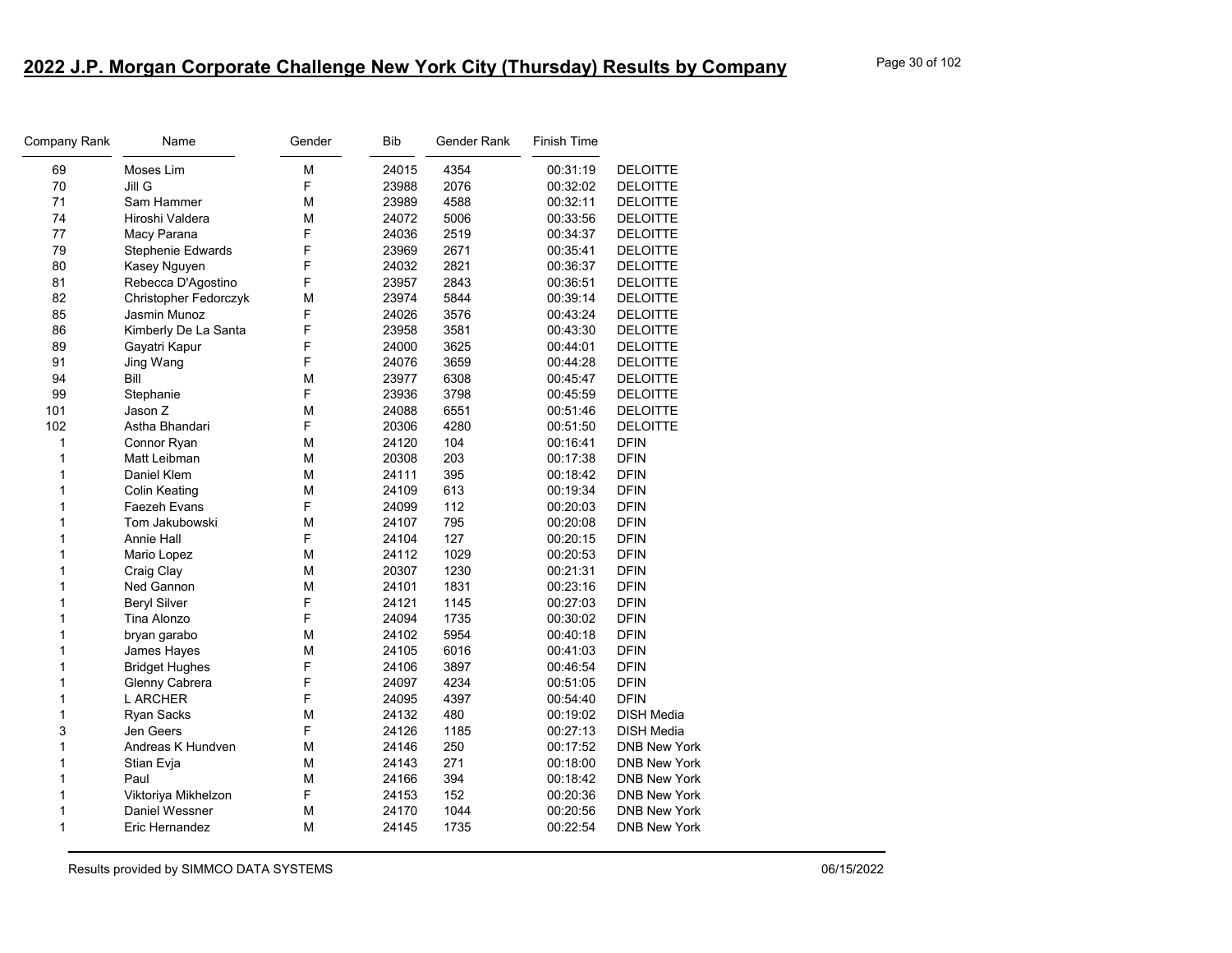| Company Rank            | Name                     | Gender | Bib   | Gender Rank | <b>Finish Time</b> |                     |
|-------------------------|--------------------------|--------|-------|-------------|--------------------|---------------------|
| 1                       | Kristoffer Braaten       | M      | 24137 | 1862        | 00:23:23           | <b>DNB New York</b> |
| 1                       | Michael Ortega           | M      | 24156 | 2230        | 00:24:33           | <b>DNB New York</b> |
| 1                       | Steve Danna              | M      | 24141 | 2857        | 00:26:29           | <b>DNB New York</b> |
| 1                       | Ron Brannon              | M      | 24138 | 4497        | 00:31:51           | <b>DNB New York</b> |
| 1                       | may                      | F      | 24144 | 2429        | 00:34:08           | <b>DNB New York</b> |
| 1                       | <b>DRod</b>              | M      | 24160 | 5943        | 00:40:13           | <b>DNB New York</b> |
| 2                       | Sarah Kuang              | F      | 24149 | 3284        | 00:40:18           | <b>DNB New York</b> |
| 1                       | Ola                      | M      | 24164 | 6355        | 00:46:34           | <b>DNB New York</b> |
| 1                       | Jerry                    | M      | 24185 | 1030        | 00:20:53           | Droit Financial Te  |
| 1                       | Simon Hatch              | M      | 24177 | 1124        | 00:21:09           | Droit Financial Te  |
| 1                       | <b>Blythe Barber</b>     | М      | 24171 | 1568        | 00:22:28           | Droit Financial Te  |
| 1                       | Gavriel Loria            | M      | 24181 | 2047        | 00:23:58           | Droit Financial Te  |
| 1                       | Kenny Zee                | М      | 24184 | 2165        | 00:24:20           | Droit Financial Te  |
| 1                       | Alex Richelsen           | М      | 24182 | 2239        | 00:24:35           | Droit Financial Te  |
| 1                       | wkolk                    | M      | 24179 | 2751        | 00:26:06           | Droit Financial Te  |
| 1                       | David Guetta             | M      | 24175 | 3866        | 00:29:40           | Droit Financial Te  |
| 1                       | <b>Sherry Kurisinkal</b> | M      | 24180 | 6521        | 00:50:54           | Droit Financial Te  |
| 2                       | Sarah Colgrove           | F      | 24173 | 4219        | 00:50:56           | Droit Financial Te  |
| 1                       | Parker Timmerman         | M      | 20311 | 37          | 00:15:20           | <b>Dropbox</b>      |
| 2                       | Elizabeth Henry          | F      | 24192 | 83          | 00:19:38           | <b>Dropbox</b>      |
| 3                       | Keith Frost              | M      | 24190 | 862         | 00:20:21           | <b>Dropbox</b>      |
| 4                       | Sam G                    | М      | 24191 | 1062        | 00:20:58           | Dropbox             |
| 5                       | Jeanne Brown             | F      | 24188 | 208         | 00:21:11           | <b>Dropbox</b>      |
| 6                       | Natalie Breitbach        | F      | 24187 | 280         | 00:21:47           | Dropbox             |
| $\overline{7}$          | Alex Pelan               | М      | 24194 | 1538        | 00:22:23           | <b>Dropbox</b>      |
| 10                      | <b>Dillon Zhang</b>      | М      | 24195 | 5541        | 00:37:03           | <b>Dropbox</b>      |
| $\mathbf{1}$            | Alec Rhodes              | M      | 24233 | 415         | 00:18:47           | <b>DTCC</b>         |
| $\overline{\mathbf{c}}$ | Jason Fabrikant          | M      | 24210 | 482         | 00:19:02           | <b>DTCC</b>         |
| 3                       | Shyam Krishnaswamy       | M      | 24217 | 927         | 00:20:33           | <b>DTCC</b>         |
| 4                       | Vanina lordanova         | F      | 24214 | 205         | 00:21:09           | <b>DTCC</b>         |
| 5                       | <b>Tina Boullianne</b>   | F      | 24202 | 286         | 00:21:51           | <b>DTCC</b>         |
| 8                       | Pranisha Rai             | F      | 24231 | 382         | 00:22:30           | <b>DTCC</b>         |
| 9                       | <b>Tom Price</b>         | М      | 24230 | 1717        | 00:22:51           | <b>DTCC</b>         |
| 10                      | Reynaldo Bartolome       | M      | 24199 | 1785        | 00:23:05           | <b>DTCC</b>         |
| 11                      | Christopher Ahlberg      | M      | 24196 | 1794        | 00:23:07           | <b>DTCC</b>         |
| 13                      | Conor Zhang              | M      | 24245 | 2068        | 00:24:02           | <b>DTCC</b>         |
| 14                      | Kautul Patel             | M      | 24229 | 2904        | 00:26:38           | <b>DTCC</b>         |
| 15                      | Crede Mtisi              | M      | 24223 | 3069        | 00:27:03           | <b>DTCC</b>         |
| 17                      | Raquel Solomon           | F      | 24239 | 1518        | 00:28:53           | <b>DTCC</b>         |
| 20                      | Valeria Carro            | F      | 24206 | 1579        | 00:29:09           | <b>DTCC</b>         |
| 21                      | demos siokis             | M      | 24237 | 4077        | 00:30:25           | <b>DTCC</b>         |
| 22                      | Jean Lamadieu            | M      | 24219 | 4152        | 00:30:38           | <b>DTCC</b>         |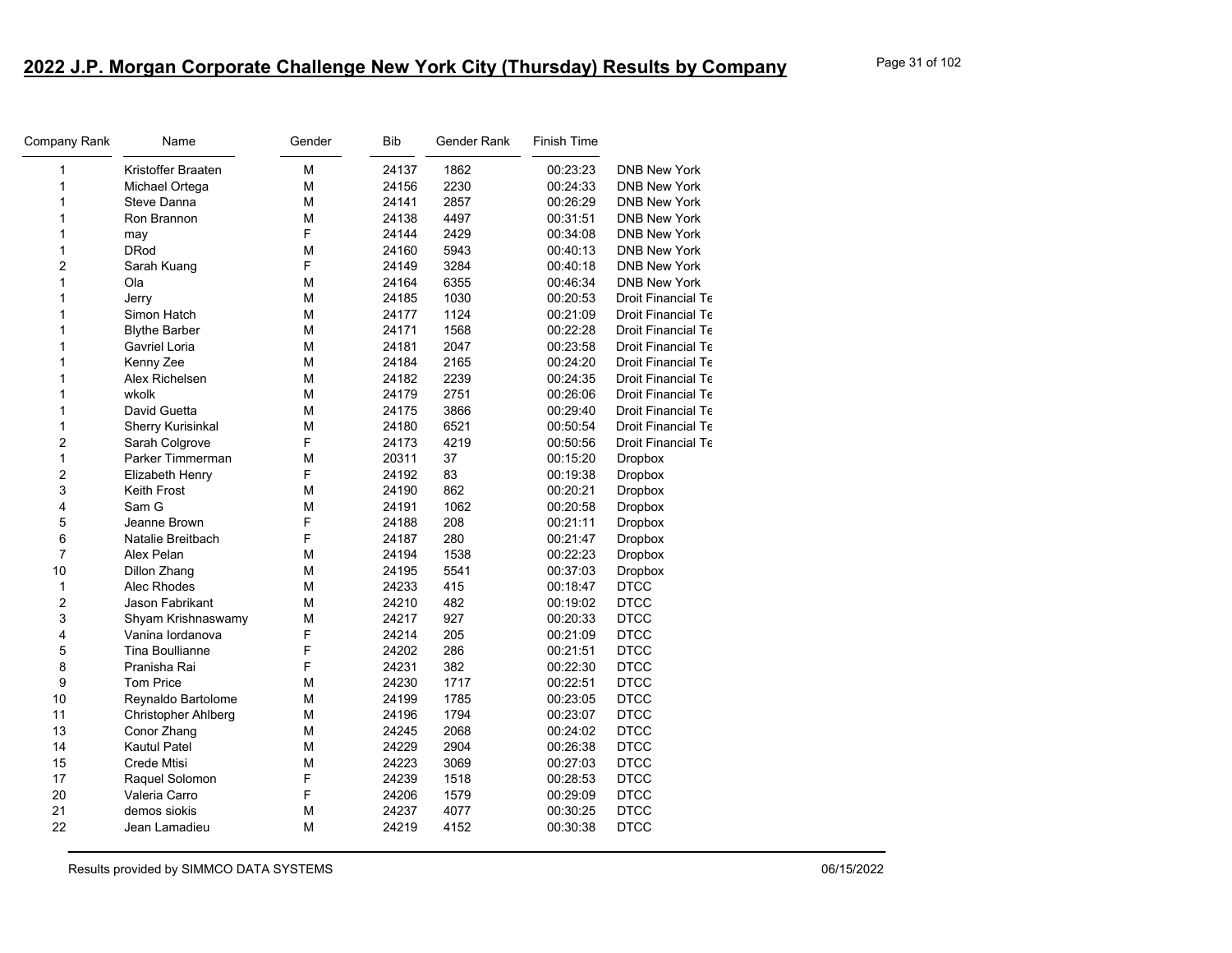| Company Rank   | Name                         | Gender | <b>Bib</b> | Gender Rank | <b>Finish Time</b> |                         |
|----------------|------------------------------|--------|------------|-------------|--------------------|-------------------------|
| 23             | Joseph La Ferlita            | M      | 24218      | 4189        | 00:30:47           | <b>DTCC</b>             |
| 24             | Kwame Anokye                 | M      | 24198      | 4261        | 00:31:00           | <b>DTCC</b>             |
| 25             | Ada Deng                     | F      | 24209      | 2009        | 00:31:36           | <b>DTCC</b>             |
| 27             | Efrain Hernandez             | M      | 24213      | 4701        | 00:32:38           | <b>DTCC</b>             |
| 28             | <b>Frederic Smith</b>        | М      | 24238      | 4804        | 00:33:01           | <b>DTCC</b>             |
| 29             | Alan Bendel                  | M      | 24200      | 5829        | 00:39:04           | <b>DTCC</b>             |
| 30             | Mel                          | F      | 24242      | 4122        | 00:49:20           | <b>DTCC</b>             |
| 1              | <b>HOWIE MEUSE</b>           | М      | 24252      | 544         | 00:19:18           | E-J Electric Instal     |
| 1              | Timothy A Quinn              | M      | 24258      | 682         | 00:19:49           | E-J Electric Instal     |
| 1              | <b>RYAN QUINN</b>            | М      | 24255      | 1512        | 00:22:20           | E-J Electric Instal     |
| 2              | Patrick Quinn                | M      | 24254      | 1515        | 00:22:20           | E-J Electric Instal     |
| 1              | Daniil Stepanov              | M      | 24262      | 1743        | 00:22:56           | E-J Electric Instal     |
| 1              | Sarah Quinn                  | F      | 24256      | 1408        | 00:28:19           | E-J Electric Instal     |
| 2              | Joseph Mendez                | M      | 24251      | 3455        | 00:28:21           | E-J Electric Instal     |
| 3              | <b>Timothy Quinn</b>         | M      | 24257      | 3458        | 00:28:21           | E-J Electric Instal     |
| 2              | Mike Hayes                   | М      | 24267      | 1092        | 00:21:03           | Eastdil Secured         |
| 3              | Sam Kleinick                 | M      | 24269      | 2836        | 00:26:24           | <b>Eastdil Secured</b>  |
| 1              | <b>Andrew Yang</b>           | М      | 20313      | 30          | 00:14:59           | Echo Street Capit       |
| 3              | Paul Tasnady                 | M      | 24283      | 418         | 00:18:48           | Echo Street Capi        |
| 5              | Yoni Ginor                   | M      | 24274      | 1087        | 00:21:02           | Echo Street Capit       |
| 6              | Baoser                       | M      | 24271      | 1600        | 00:22:33           | Echo Street Capit       |
| 7              | <b>Courtney Posner</b>       | F      | 24280      | 676         | 00:24:23           | Echo Street Capit       |
| 1              | <b>Billy Kenny</b>           | M      | 24294      | 339         | 00:18:27           | <b>Ehrenkranz Partn</b> |
| 2              | Joshua Whitehurst            | M      | 24304      | 837         | 00:20:17           | Ehrenkranz Partn        |
| 1              | <b>Michael Greenfield</b>    | M      | 20314      | 1208        | 00:21:27           | EKBLOM AND P            |
| 2              | Neil Ekblom Jr               | М      | 24309      | 1654        | 00:22:41           | EKBLOM AND P            |
| 3              | kim carnesi                  | F      | 24306      | 973         | 00:26:05           | EKBLOM AND P            |
| 5              | Margaret Ekblom              | F      | 24307      | 1851        | 00:30:41           | EKBLOM AND P            |
| $\overline{7}$ | Riki Ghosh                   | М      | 24311      | 6379        | 00:47:06           | EKBLOM AND P            |
| 8              | <b>Frances Hanson Ekblom</b> | F      | 24312      | 4168        | 00:50:08           | EKBLOM AND P            |
| 9              | Neil Ekblom                  | M      | 24308      | 6509        | 00:50:24           | EKBLOM AND P/           |
| 1              | Deniz Guven                  | M      | 20315      | 135         | 00:16:59           | <b>EME Consulting I</b> |
| 2              | Arnie Mok                    | M      | 24325      | 825         | 00:20:16           | <b>EME Consulting I</b> |
| $\overline{7}$ | Adam DeSio                   | M      | 24317      | 2632        | 00:25:43           | <b>EME Consulting I</b> |
| 8              | David Zurmuhl                | М      | 24334      | 2767        | 00:26:10           | <b>EME Consulting I</b> |
| 9              | Erik Neumann                 | M      | 24327      | 2774        | 00:26:12           | <b>EME Consulting I</b> |
| 10             | Tessa Meischeid              | F      | 24324      | 1905        | 00:31:03           | <b>EME Consulting I</b> |
| 13             | <b>Neville Burrows</b>       | M      | 24314      | 4553        | 00:32:03           | <b>EME Consulting I</b> |
| 16             | Markoosha                    | М      | 24330      | 5847        | 00:39:16           | <b>EME Consulting I</b> |
| 19             | Larisa Schitikova            | F      | 24332      | 3680        | 00:44:46           | <b>EME Consulting I</b> |
| $\mathbf{1}$   | Abanoub Boulis               | M      | 24342      | 2116        | 00:24:12           | EnTech Engineer         |
| 2              | Mike Hershey                 | М      | 24343      | 2379        | 00:25:02           | EnTech Engineer         |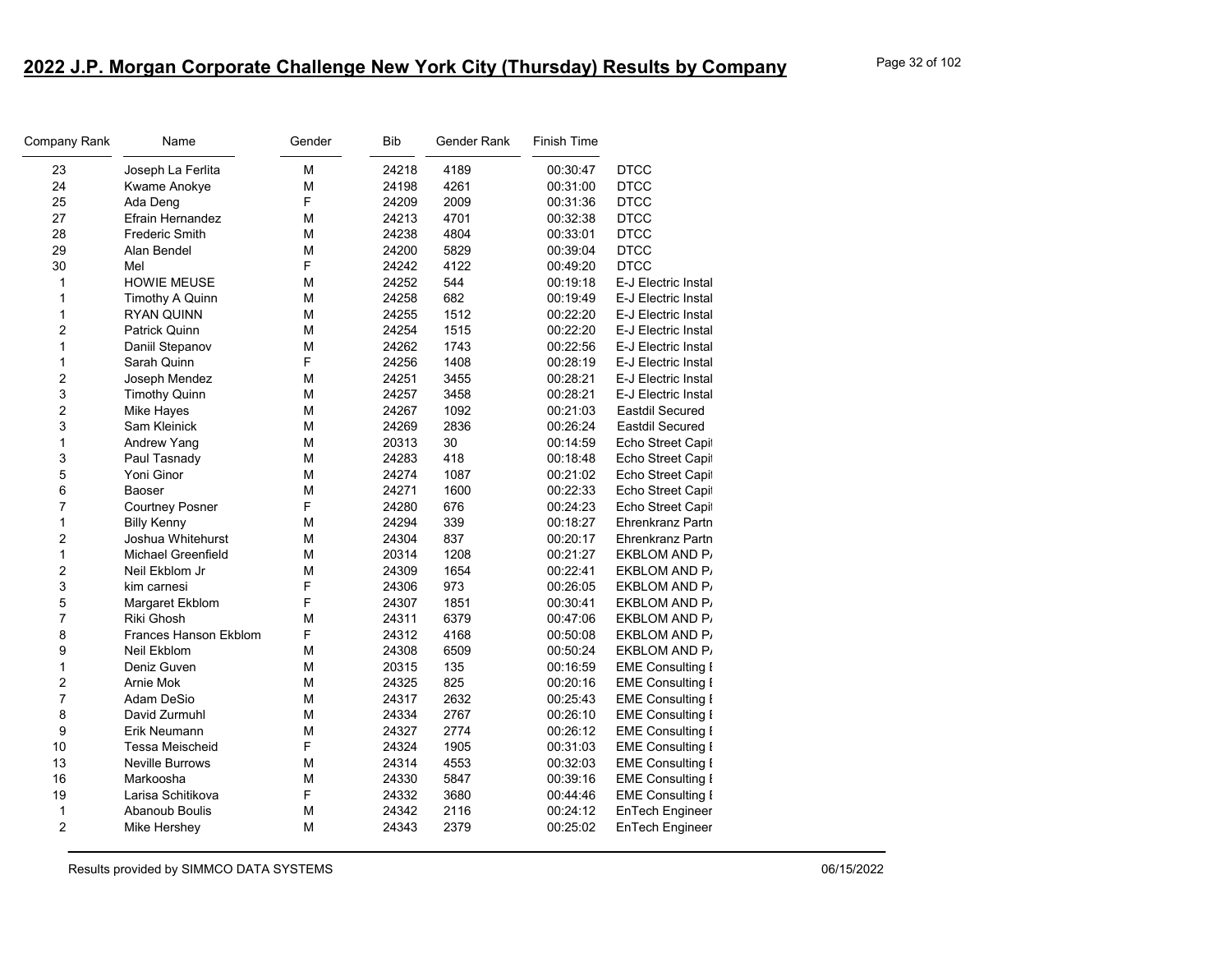| Company Rank   | Name                     | Gender | Bib   | Gender Rank    | <b>Finish Time</b> |                        |
|----------------|--------------------------|--------|-------|----------------|--------------------|------------------------|
| 5              | Megan Salazar            | F      | 24346 | 1639           | 00:29:30           | EnTech Engineer        |
| $\overline{7}$ | Menghong Wang            | F      | 24350 | 1710           | 00:29:51           | <b>EnTech Engineer</b> |
| 8              | Mana Sazegara            | F      | 24347 | 2226           | 00:32:59           | EnTech Engineer        |
| 10             | Saeedeh Rezaei           | F      | 24345 | 2783           | 00:36:22           | <b>EnTech Engineer</b> |
| $\mathbf{1}$   | Betty Zhong              | F      | 24365 | 660            | 00:24:18           | Environmental De       |
| 2              | Carolyn Compas           | F      | 24354 | 1682           | 00:29:41           | Environmental De       |
| 5              | Samuel Kuruvilla         | М      | 24359 | 6229           | 00:44:08           | Environmental De       |
| $\overline{c}$ | Eduardo Quiroga          | М      | 24388 | 2276           | 00:24:43           | Epstein Becker G       |
| 3              | <b>Allison Ness</b>      | F      | 24385 | 822            | 00:25:12           | Epstein Becker G       |
| 4              | <b>Christopher Shur</b>  | М      | 24392 | 2508           | 00:25:25           | Epstein Becker G       |
| 5              | Jessica Hajdukiewicz     | F      | 24374 | 885            | 00:25:33           | Epstein Becker G       |
| $\overline{7}$ | Olivia Plinio            | F      | 24387 | 1310           | 00:27:45           | Epstein Becker G       |
| 8              | David Clark              | М      | 24368 | 3694           | 00:29:06           | Epstein Becker G       |
| 9              | Wil                      | М      | 24394 | 4272           | 00:31:01           | Epstein Becker G       |
| 10             | John Nam                 | М      | 24382 | 4572           | 00:32:08           | Epstein Becker G       |
| 14             | Zoe Leid                 | F      | 24376 | 4372           | 00:54:17           | Epstein Becker G       |
| 17             | Carmen Montijo           | F      | 24381 | 4407           | 00:54:56           | Epstein Becker G       |
| 18             | CMarmonHalm              | F      | 24380 | 4408           | 00:54:57           | Epstein Becker G       |
| $\mathbf{1}$   | <b>Hunter Gowans</b>     | F      | 24399 | 15             | 00:17:01           | <b>ERM: Environmer</b> |
| 2              | <b>Andrew Radcliff</b>   | М      | 20322 | 229            | 00:17:44           | <b>ERM: Environmer</b> |
| 3              | Paulina Kosykh           | F      | 24400 | 40             | 00:18:42           | <b>ERM: Environmer</b> |
| 4              | Michael Wong             | М      | 24404 | 516            | 00:19:10           | <b>ERM: Environmer</b> |
| 5              | Megan Conner             | F      | 24397 | 111            | 00:20:03           | <b>ERM: Environmer</b> |
| 6              | lan Lew                  | М      | 24401 | 1084           | 00:21:02           | <b>ERM: Environmer</b> |
| $\overline{7}$ | Doni Murphy              | F      | 20321 | 194            | 00:21:07           | <b>ERM: Environmer</b> |
| 8              | Tatiana Bradley          | F      | 24395 | 562            | 00:23:38           | <b>ERM: Environmer</b> |
| 9              | <b>Andrew Budsock</b>    | M      | 24396 | 2051           | 00:23:59           | <b>ERM: Environmer</b> |
| 10             | Rayna Stern              | F      | 24403 | 879            | 00:25:32           | <b>ERM: Environmer</b> |
| 11             | John Fleming             | М      | 24398 | 2566           | 00:25:33           | <b>ERM: Environmer</b> |
| $\mathbf{1}$   | Joe Kanaszka             | М      | 31621 | 5871           | 00:39:33           | Erste Group Banl       |
| 1              | caitlin phillips         | F      | 20329 | $\overline{4}$ | 00:14:45           | <b>Estee Lauder</b>    |
| 2              | Joshua Oldrid            | M      | 24537 | 190            | 00:17:32           | Estee Lauder           |
| 3              | Michael DiLeva           | М      | 24452 | 306            | 00:18:17           | Estee Lauder           |
| 4              | <b>Michael Gutierrez</b> | M      | 24486 | 488            | 00:19:04           | <b>Estee Lauder</b>    |
| 5              | Lauren Fontana           | F      | 20325 | 64             | 00:19:12           | Estee Lauder           |
| 6              | A Beberus                | F      | 24420 | 106            | 00:19:58           | <b>Estee Lauder</b>    |
| $\overline{7}$ | Eduardo Figueroa         | M      | 24466 | 917            | 00:20:32           | Estee Lauder           |
| 8              | Tim Gray                 | М      | 24482 | 979            | 00:20:41           | <b>Estee Lauder</b>    |
| 9              | Sean Haley               | М      | 24487 | 1072           | 00:21:00           | Estee Lauder           |
| 11             | Ashwin Mallya            | М      | 24521 | 1346           | 00:21:49           | Estee Lauder           |
| 12             | Sagi Baron               | М      | 24417 | 1361           | 00:21:52           | <b>Estee Lauder</b>    |
| 13             | <b>Monica Cortez</b>     | F      | 24442 | 343            | 00:22:14           | Estee Lauder           |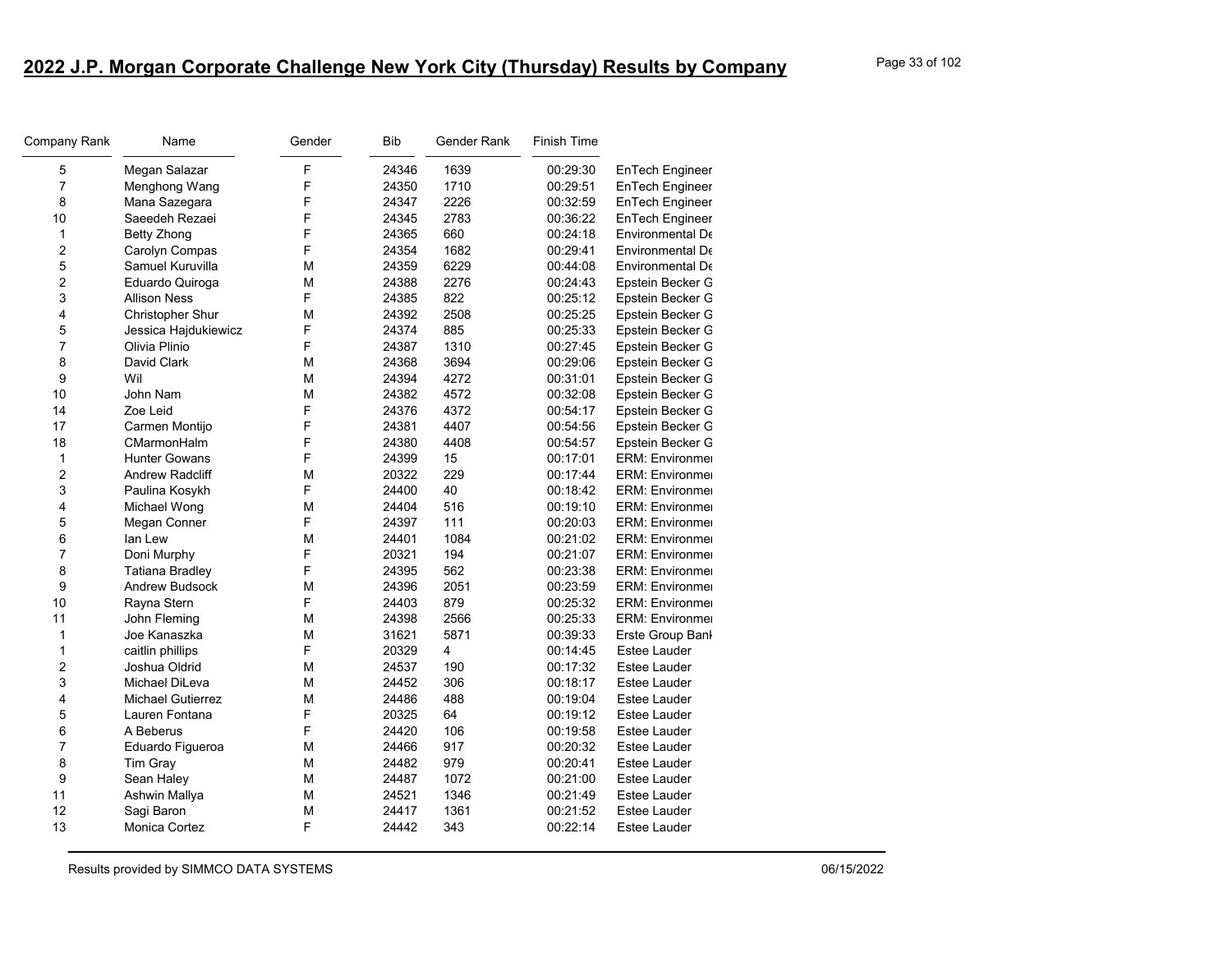| Company Rank   | Name                         | Gender | Bib   | Gender Rank | <b>Finish Time</b> |                           |
|----------------|------------------------------|--------|-------|-------------|--------------------|---------------------------|
| 14             | Grace Lowden                 | F      | 24518 | 351         | 00:22:18           | Estee Lauder              |
| 15             | Katie Jansen                 | F      | 24497 | 356         | 00:22:21           | Estee Lauder              |
| 18             | <b>Mitchell Novotny</b>      | М      | 24535 | 1614        | 00:22:35           | Estee Lauder              |
| 19             | John Restel                  | М      | 24551 | 1692        | 00:22:47           | Estee Lauder              |
| 20             | De                           | М      | 24512 | 1726        | 00:22:52           | <b>Estee Lauder</b>       |
| 21             | Doug Jensen                  | М      | 24500 | 1809        | 00:23:11           | Estee Lauder              |
| 22             | Kevin Glass-Krelic           | М      | 24476 | 1850        | 00:23:20           | Estee Lauder              |
| 23             | <b>Chandler Cates-Wessel</b> | F      | 24431 | 558         | 00:23:35           | Estee Lauder              |
| 24             | Santiago Eichelmann          | М      | 24458 | 1996        | 00:23:49           | Estee Lauder              |
| 26             | <b>Charmaine Pek</b>         | F      | 24545 | 626         | 00:23:59           | Estee Lauder              |
| 28             | Ale Espinosa                 | F      | 24460 | 664         | 00:24:19           | Estee Lauder              |
| 29             | Tom Fellenbaum               | M      | 24465 | 2257        | 00:24:39           | Estee Lauder              |
| 31             | Joanne Kim                   | F      | 24505 | 810         | 00:25:09           | Estee Lauder              |
| 33             | Mary Kate                    | F      | 24423 | 1043        | 00:26:28           | Estee Lauder              |
| 34             | <b>Emily Hilts</b>           | F      | 24491 | 1047        | 00:26:29           | Estee Lauder              |
| 35             | Nathan B                     | М      | 24421 | 2863        | 00:26:30           | Estee Lauder              |
| 36             | <b>Emily Gamza</b>           | F      | 24475 | 1130        | 00:26:59           | Estee Lauder              |
| 38             | <b>LEANDRO CABRERA</b>       | М      | 24428 | 3194        | 00:27:29           | Estee Lauder              |
| 40             | <b>Hazel Godoy</b>           | F      | 24477 | 1461        | 00:28:34           | Estee Lauder              |
| 41             | Robin Hohlweck               | F      | 24492 | 1481        | 00:28:39           | Estee Lauder              |
| 42             | Setareh Parvin               | F      | 24542 | 1509        | 00:28:50           | Estee Lauder              |
| 45             | <b>Hollis Schwanz</b>        | F      | 24560 | 1597        | 00:29:16           | Estee Lauder              |
| 47             | Sachin Basmatkar             | М      | 24418 | 3960        | 00:30:00           | Estee Lauder              |
| 49             | Lauren McGovern              | F      | 24528 | 1803        | 00:30:20           | Estee Lauder              |
| 50             | Pat Massiah                  | М      | 24525 | 4046        | 00:30:20           | Estee Lauder              |
| 52             | Danika Jensen                | F      | 24499 | 1852        | 00:30:41           | Estee Lauder              |
| 53             | Ananth Narayanan             | М      | 20328 | 4420        | 00:31:32           | <b>Estee Lauder</b>       |
| 57             | Erin Schmitt                 | F      | 24559 | 2299        | 00:33:25           | Estee Lauder              |
| 58             | Subbarao Guddati             | М      | 24485 | 4917        | 00:33:36           | Estee Lauder              |
| 59             | Mathieu Raynaud              | М      | 24549 | 4938        | 00:33:40           | Estee Lauder              |
| 63             | Godfred Yemofio              | М      | 24593 | 4962        | 00:33:46           | Estee Lauder              |
| 65             | <b>Altaf Sharif</b>          | М      | 24565 | 5038        | 00:34:06           | Estee Lauder              |
| 66             | Taylor McCallum              | F      | 24526 | 2601        | 00:35:03           | Estee Lauder              |
| 68             | Mercy Diaz                   | F      | 24451 | 3106        | 00:38:38           | Estee Lauder              |
| 69             | HappyJehee                   | F      | 24504 | 3376        | 00:41:13           | Estee Lauder              |
| 71             | Sagar Patil                  | М      | 24544 | 6295        | 00:45:32           | Estee Lauder              |
| 1              | Jonas Lobe                   | М      | 24598 | 244         | 00:17:50           | <b>Everberg Capital</b>   |
| $\overline{2}$ | <b>Chris Theodoridis</b>     | M      | 24600 | 246         | 00:17:51           | <b>Everberg Capital</b>   |
| $\mathbf{1}$   | Thomas Meyer                 | М      | 20332 | 848         | 00:20:19           | First Eagle Invest        |
| $\overline{2}$ | <b>Brendan Maasz</b>         | М      | 24619 | 1095        | 00:21:04           | First Eagle Invest        |
| 3              | Maria Cappelli               | F      | 24604 | 195         | 00:21:07           | First Eagle Invest        |
| 4              | Remie Brazee                 | F      | 24602 | 207         | 00:21:10           | <b>First Eagle Invest</b> |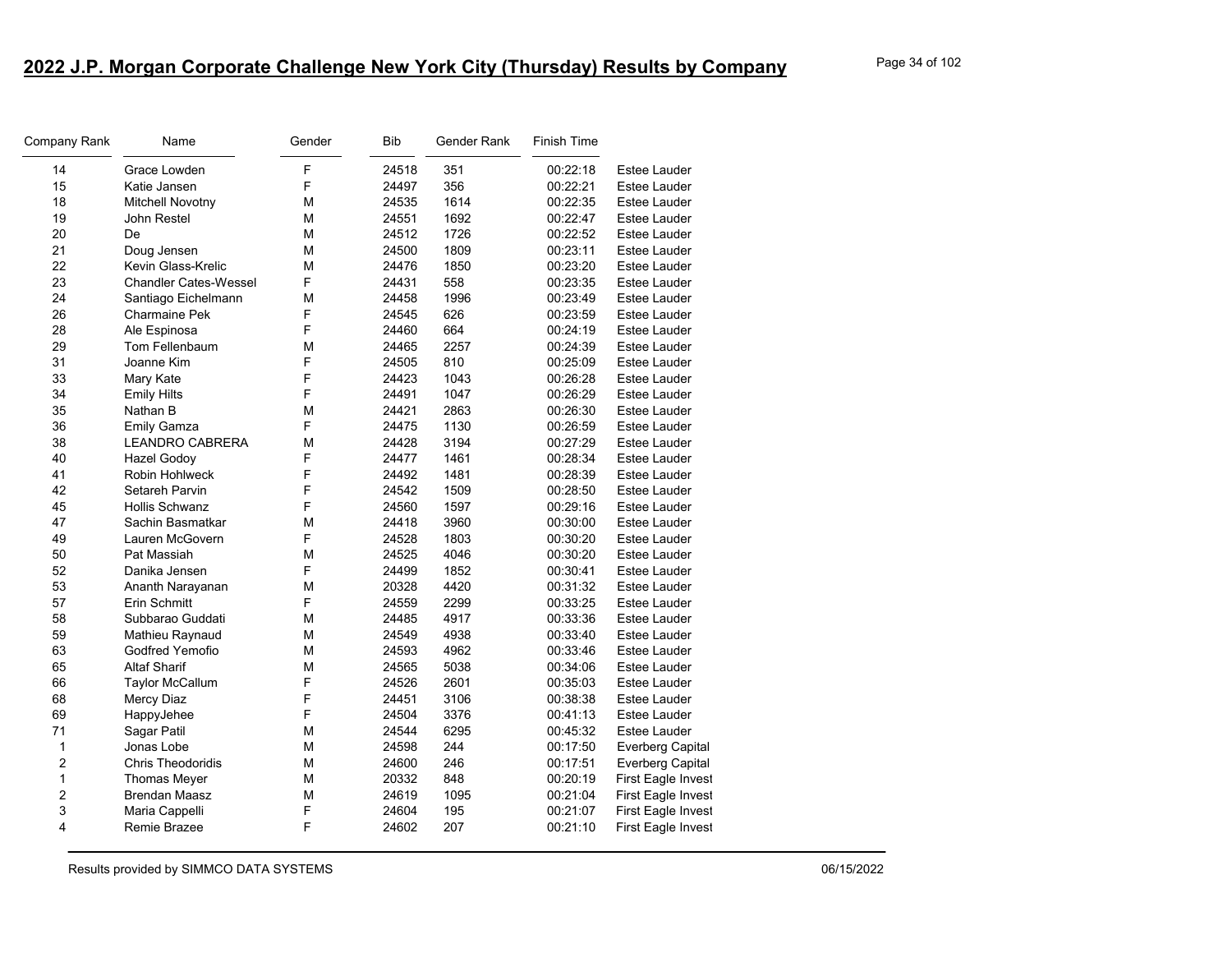| Company Rank   | Name                       | Gender | Bib   | Gender Rank | <b>Finish Time</b> |                    |
|----------------|----------------------------|--------|-------|-------------|--------------------|--------------------|
| 5              | Daniel Koorbusch           | М      | 24615 | 1350        | 00:21:49           | First Eagle Invest |
| 6              | Craig Hawkins              | M      | 24612 | 2818        | 00:26:21           | First Eagle Invest |
| 9              | Ramon Jimenez              | М      | 24613 | 3318        | 00:27:53           | First Eagle Invest |
| 10             | Vipul                      | М      | 20335 | 3626        | 00:28:54           | First Eagle Invest |
| 11             | Colleen Levine             | F      | 24618 | 1528        | 00:28:55           | First Eagle Invest |
| 12             | Andy Wong                  | М      | 24631 | 3905        | 00:29:48           | First Eagle Invest |
| 13             | Jody Yen                   | F      | 24632 | 1926        | 00:31:12           | First Eagle Invest |
| 14             | Michelle Fu                | F      | 24608 | 2269        | 00:33:14           | First Eagle Invest |
| 15             | Nidhi Joshi                | F      | 24614 | 2421        | 00:34:06           | First Eagle Invest |
| 16             | Aaron Bennett              | М      | 24601 | 5224        | 00:34:57           | First Eagle Invest |
| 18             | Kevin Erdman               | М      | 24606 | 5272        | 00:35:12           | First Eagle Invest |
| 19             | Sarah                      | F      | 24628 | 2612        | 00:35:13           | First Eagle Invest |
| 20             | <b>Tricia Larkin</b>       | F      | 24617 | 4217        | 00:50:51           | First Eagle Invest |
| $\overline{2}$ | Stephen Locorriere         | М      | 24649 | 678         | 00:19:48           | First Manhattan C  |
| 5              | Eric Beardsley             | М      | 24637 | 845         | 00:20:18           | First Manhattan C  |
| 6              | <b>Adam Schwartz</b>       | М      | 24654 | 870         | 00:20:22           | First Manhattan C  |
| 8              | J Mattiello                | М      | 24650 | 1518        | 00:22:20           | First Manhattan C  |
| 10             | <b>JACQUELINE THIBAULT</b> | F      | 24655 | 880         | 00:25:32           | First Manhattan C  |
| 11             | Miriam Podkolzin           | F      | 24652 | 1432        | 00:28:27           | First Manhattan C  |
| 12             | Alisa Cohen                | F      | 24643 | 1472        | 00:28:37           | First Manhattan C  |
| 13             | Nadia Abdulghani           | F      | 24634 | 1935        | 00:31:17           | First Manhattan C  |
| 14             | <b>Wendy Mullen</b>        | F      | 24651 | 2256        | 00:33:06           | First Manhattan C  |
| 15             | Karen Dileone              | F      | 24645 | 3235        | 00:39:50           | First Manhattan C  |
| $\mathbf{1}$   | Craig Jahnke               | м      | 24708 | 175         | 00:17:25           | First Republic Ba  |
| 1              | Dominick Mignano           | М      | 20340 | 253         | 00:17:54           | First Republic Ba  |
| 1              | <b>Nick Stankes</b>        | М      | 24775 | 280         | 00:18:04           | First Republic Ba  |
| $\mathbf 1$    | <b>Brian Moroz</b>         | М      | 24736 | 434         | 00:18:54           | First Republic Ba  |
| 1              | Jamael                     | М      | 24779 | 487         | 00:19:04           | First Republic Ba  |
| 1              | <b>Victor Dussartre</b>    | М      | 24682 | 492         | 00:19:05           | First Republic Ba  |
| 1              | Colin Moran                | М      | 20341 | 703         | 00:19:51           | First Republic Ba  |
| 1              | Mike OKeefe                | М      | 24741 | 715         | 00:19:53           | First Republic Ba  |
| 1              | Jose Garcia                | M      | 24690 | 733         | 00:19:56           | First Republic Ba  |
| 1              | <b>Bradly McCue</b>        | М      | 24732 | 829         | 00:20:16           | First Republic Ba  |
| 1              | Connor Secora              | M      | 24763 | 840         | 00:20:18           | First Republic Ba  |
| 1              | Monica                     | F      | 24709 | 164         | 00:20:45           | First Republic Ba  |
| 1              | <b>Robert Weiss</b>        | М      | 24786 | 1008        | 00:20:47           | First Republic Ba  |
| 1              | <b>Ryan Malloy</b>         | М      | 24727 | 1109        | 00:21:07           | First Republic Ba  |
| 1              | Jeannine Bruin             | F      | 24667 | 215         | 00:21:14           | First Republic Ba  |
| 1              | Alex Gumas                 | М      | 24701 | 1241        | 00:21:32           | First Republic Ba  |
| 1              | Nemecio                    | М      | 24749 | 1852        | 00:23:21           | First Republic Ba  |
| 1              | Kyle Van Natta             | M      | 24782 | 1995        | 00:23:49           | First Republic Ba  |
| 1              | <b>Steve Partland</b>      | М      | 24745 | 2326        | 00:24:54           | First Republic Ba  |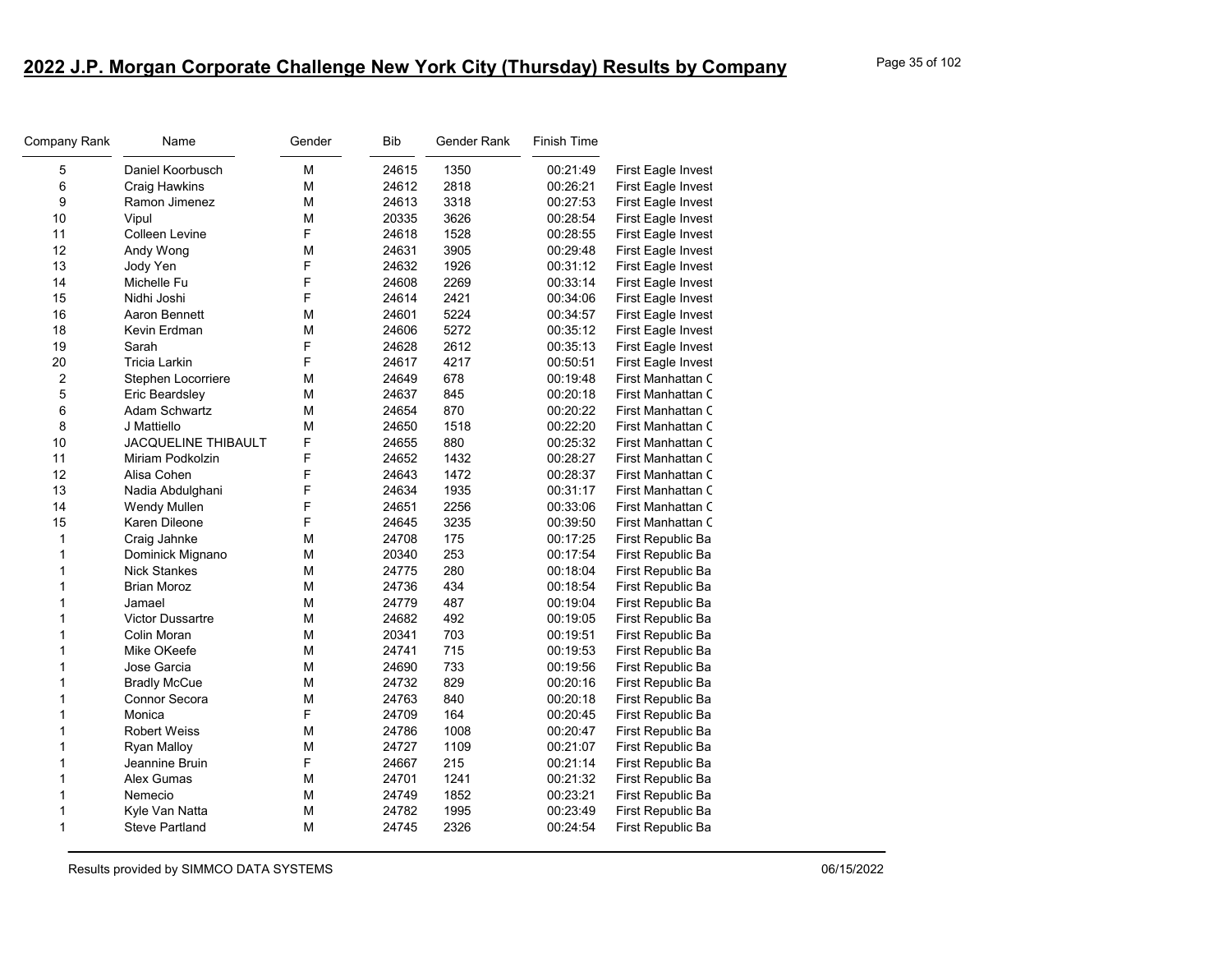| Company Rank            | Name                    | Gender | <b>Bib</b> | Gender Rank | <b>Finish Time</b> |                       |
|-------------------------|-------------------------|--------|------------|-------------|--------------------|-----------------------|
| 1                       | Andrew Damato           | M      | 24675      | 2350        | 00:24:57           | First Republic Ba     |
| 1                       | Jason Koh               | M      | 24715      | 2488        | 00:25:21           | First Republic Ba     |
| 1                       | John Gavey              | M      | 24691      | 2491        | 00:25:22           | First Republic Ba     |
| $\overline{c}$          | <b>Emily Yellen</b>     | F      | 24792      | 856         | 00:25:24           | First Republic Ba     |
| 1                       | Daniel Wittekind        | M      | 24789      | 2832        | 00:26:23           | First Republic Ba     |
| 2                       | Connor Carey            | M      | 24670      | 2906        | 00:26:38           | First Republic Ba     |
| $\mathbf{1}$            | <b>Thoams Hood</b>      | M      | 24702      | 2928        | 00:26:42           | First Republic Ba     |
| 1                       | Alicia Guida            | F      | 24699      | 1118        | 00:26:56           | First Republic Ba     |
| 1                       | Danika Gamino           | F      | 24689      | 1127        | 00:26:59           | First Republic Ba     |
| 1                       | Chris T                 | М      | 24781      | 3296        | 00:27:49           | First Republic Ba     |
| 1                       | <b>Stevens Derozier</b> | M      | 24678      | 3407        | 00:28:11           | First Republic Ba     |
| 1                       | Marc Silber             | M      | 24766      | 3422        | 00:28:14           | First Republic Ba     |
| 1                       | <b>Bridges</b>          | M      | 24666      | 3755        | 00:29:18           | First Republic Ba     |
| $\mathbf{1}$            | <b>Bryan Peters</b>     | M      | 24747      | 4128        | 00:30:33           | First Republic Ba     |
| 1                       | Vincent Zappola         | M      | 24795      | 4399        | 00:31:28           | First Republic Ba     |
| 1                       | Ricky Lam               | M      | 24720      | 4723        | 00:32:44           | First Republic Ba     |
| $\mathbf{1}$            | A Sami                  | M      | 24760      | 5035        | 00:34:05           | First Republic Ba     |
| 1                       | Jacintha                | F      | 24698      | 2816        | 00:36:36           | First Republic Ba     |
| 1                       | Anil Kumar              | M      | 24716      | 5965        | 00:40:27           | First Republic Ba     |
| 1                       | Ada Huang               | F      | 24704      | 3507        | 00:42:36           | First Republic Ba     |
| 1                       | Connie Caserta          | F      | 24671      | 3936        | 00:47:14           | First Republic Ba     |
| $\overline{\mathbf{c}}$ | Weina Jiang             | F      | 24710      | 3943        | 00:47:16           | First Republic Ba     |
| $\overline{c}$          | Alexandra Panessa       | F      | 24744      | 3961        | 00:47:31           | First Republic Ba     |
| $\overline{\mathbf{c}}$ | Melissa Julien          | F      | 24713      | 4002        | 00:47:57           | First Republic Ba     |
| 3                       | Paige B                 | F      | 24660      | 4003        | 00:47:57           | First Republic Ba     |
| $\overline{c}$          | celenia Terrero         | F      | 20343      | 4034        | 00:48:12           | First Republic Ba     |
| 3                       | Zahura Alam             | F      | 24657      | 4035        | 00:48:12           | First Republic Ba     |
| 1                       | Jennifer Portillo       | F      | 24751      | 4165        | 00:50:05           | First Republic Ba     |
| $\overline{\mathbf{c}}$ | Denise Price            | F      | 24753      | 4166        | 00:50:05           | First Republic Ba     |
| $\mathbf{1}$            | Christine Leo           | F      | 24806      | 1240        | 00:27:28           | FloQast               |
| $\overline{c}$          | Annie Whelan            | F      | 24810      | 1241        | 00:27:29           | FloQast               |
| 4                       | <b>KJ Neish</b>         | M      | 24807      | 3417        | 00:28:12           | FloQast               |
| 5                       | Roshan                  | M      | 24805      | 3424        | 00:28:15           | FloQast               |
| $\mathbf{1}$            | Shannon Sara            | F      | 24824      | 242         | 00:21:30           | Fred Alger Mana       |
| $\overline{\mathbf{c}}$ | <b>Winston Chia</b>     | M      | 24814      | 1706        | 00:22:49           | Fred Alger Manag      |
| 4                       | Scott Anderson          | M      | 24811      | 2022        | 00:23:54           | Fred Alger Mana       |
| 5                       | Claire Chamberlin       | F      | 24813      | 722         | 00:24:34           | Fred Alger Mana       |
| 8                       | Rudy Majid              | M      | 24820      | 3516        | 00:28:32           | Fred Alger Mana       |
| 9                       | Ted                     | M      | 24817      | 4312        | 00:31:11           | Fred Alger Mana       |
| 1                       | Sean Lange              | М      | 20348      | 118         | 00:16:47           | FTI Consulting        |
| 2                       | <b>Andrew Dougherty</b> | M      | 24846      | 192         | 00:17:33           | FTI Consulting        |
| 3                       | John Branisa            | M      | 20346      | 349         | 00:18:29           | <b>FTI Consulting</b> |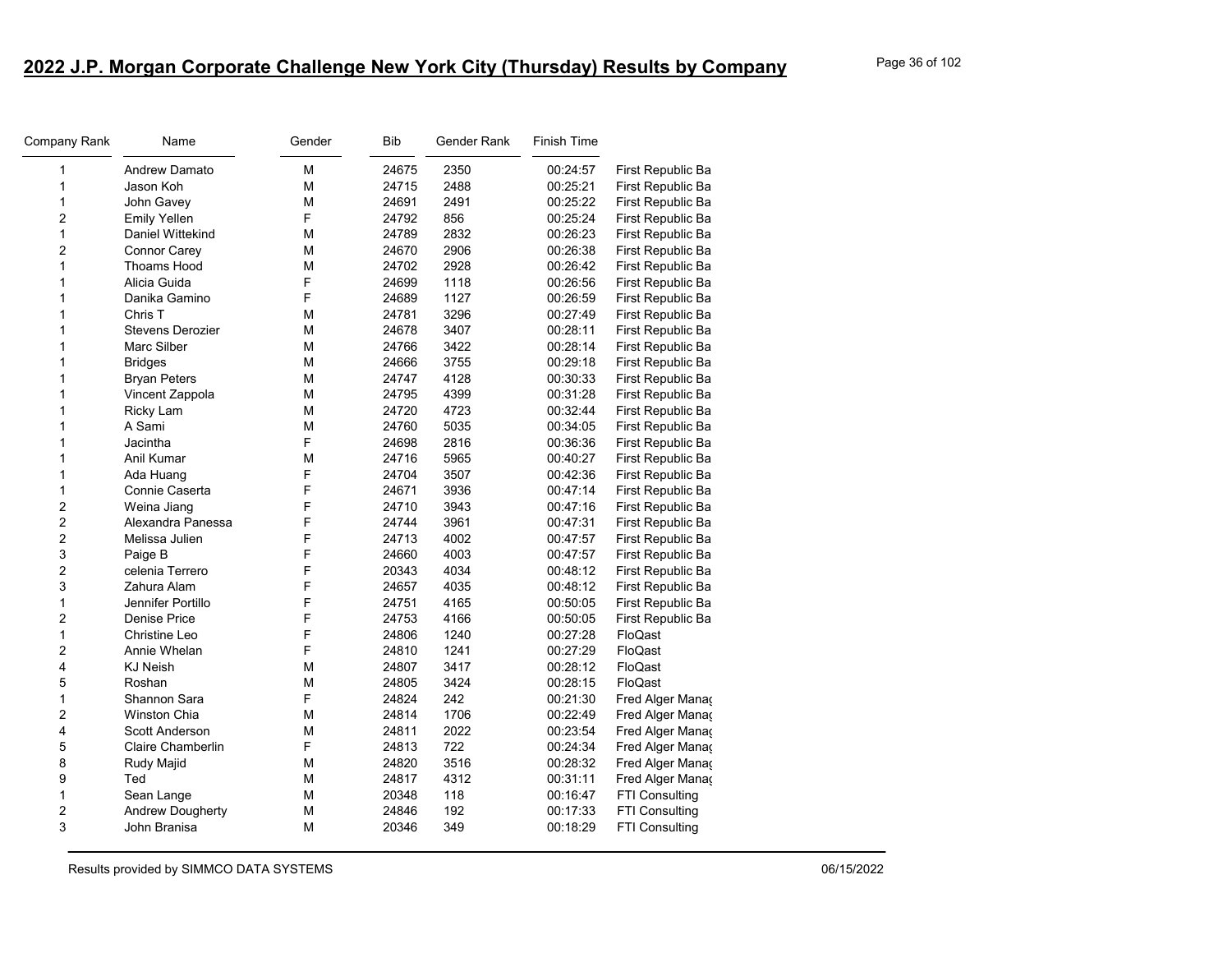| Company Rank   | Name                    | Gender | Bib   | Gender Rank    | <b>Finish Time</b> |                        |
|----------------|-------------------------|--------|-------|----------------|--------------------|------------------------|
| 4              | Theo Waque              | М      | 24926 | 571            | 00:19:25           | FTI Consulting         |
| 5              | Chris Cavallo           | M      | 24837 | 616            | 00:19:34           | FTI Consulting         |
| 6              | <b>Thomas Becker</b>    | M      | 24829 | 835            | 00:20:17           | FTI Consulting         |
| $\overline{7}$ | Scott Friedland         | М      | 24853 | 857            | 00:20:20           | FTI Consulting         |
| 8              | Olivia Hemmerich        | F      | 24861 | 144            | 00:20:29           | FTI Consulting         |
| 9              | Josh Kite               | М      | 24874 | 985            | 00:20:43           | FTI Consulting         |
| 10             | Caroline Koenig         | F      | 24877 | 180            | 00:20:53           | <b>FTI Consulting</b>  |
| 11             | Hillary                 | F      | 24893 | 196            | 00:21:07           | FTI Consulting         |
| 13             | Sophia Haska            | F      | 24859 | 218            | 00:21:16           | FTI Consulting         |
| 14             | <b>Brian Fox</b>        | М      | 24852 | 1162           | 00:21:18           | FTI Consulting         |
| 15             | Maddie Stenger          | X      | 24918 | $\overline{2}$ | 00:21:35           | FTI Consulting         |
| 16             | Julian Mossop           | М      | 24897 | 1327           | 00:21:45           | FTI Consulting         |
| 17             | <b>Michelle Vives</b>   | F      | 20350 | 322            | 00:22:04           | FTI Consulting         |
| 19             | Adriana Villasenor      | F      | 24922 | 438            | 00:22:55           | FTI Consulting         |
| 20             | Jessica Broadbent       | F      | 24833 | 444            | 00:22:57           | FTI Consulting         |
| 21             | <b>Katie Harris</b>     | F      | 24858 | 618            | 00:23:56           | FTI Consulting         |
| 22             | Courtney Berry          | F      | 24830 | 620            | 00:23:57           | FTI Consulting         |
| 23             | Li Liu                  | F      | 24887 | 698            | 00:24:28           | FTI Consulting         |
| 24             | Caroline Kugler         | F      | 24879 | 807            | 00:25:07           | FTI Consulting         |
| 25             | Ashalata Shettigar      | F      | 24914 | 877            | 00:25:31           | <b>FTI Consulting</b>  |
| 26             | Kamil Wojtczuk          | M      | 24931 | 2611           | 00:25:40           | FTI Consulting         |
| 28             | Richard                 | М      | 24838 | 2804           | 00:26:18           | FTI Consulting         |
| 30             | <b>Bhavik Patel</b>     | М      | 24905 | 2917           | 00:26:40           | FTI Consulting         |
| 31             | James Condon            | М      | 24841 | 2924           | 00:26:42           | FTI Consulting         |
| 32             | Lindsay Kunkle          | F      | 24880 | 1082           | 00:26:42           | FTI Consulting         |
| 34             | Karina Voronich         | F      | 24923 | 1382           | 00:28:09           | FTI Consulting         |
| 35             | Joey                    | М      | 24835 | 3403           | 00:28:10           | FTI Consulting         |
| 36             | Feroz                   | М      | 24871 | 3412           | 00:28:12           | FTI Consulting         |
| 38             | Phillip Kenny           | M      | 24870 | 3935           | 00:29:55           | FTI Consulting         |
| 43             | Munir Jiwani            | М      | 24868 | 4647           | 00:32:25           | FTI Consulting         |
| 44             | Luis Flores             | M      | 24851 | 5165           | 00:34:41           | FTI Consulting         |
| 45             | David Greenberg         | М      | 24857 | 5477           | 00:36:29           | FTI Consulting         |
| 48             | Kaitlin Enright         | F      | 24847 | 2867           | 00:37:03           | FTI Consulting         |
| 50             | Tania Henriques         | F      | 20347 | 2991           | 00:37:48           | FTI Consulting         |
| 52             | <b>Millie Dent</b>      | F      | 24844 | 3858           | 00:46:29           | FTI Consulting         |
| 54             | Marley MacDougall       | F      | 24891 | 3865           | 00:46:36           | <b>FTI Consulting</b>  |
| 55             | <b>Grace Chilton</b>    | F      | 24840 | 3875           | 00:46:40           | FTI Consulting         |
| 57             | Leidy Fernandez         | F      | 24848 | 4136           | 00:49:30           | <b>FTI Consulting</b>  |
| 59             | <b>Matt Witchey</b>     | М      | 24930 | 6485           | 00:49:32           | <b>FTI Consulting</b>  |
| $\mathbf{1}$   | Marc Fernandez          | М      | 24935 | 366            | 00:18:36           | <b>Gannett Fleming</b> |
| 1              | Ashwini Karanth         | F      | 24938 | 91             | 00:19:45           | <b>Gannett Fleming</b> |
| $\mathbf{1}$   | <b>Austin Steinmetz</b> | М      | 24944 | 854            | 00:20:20           | <b>Gannett Fleming</b> |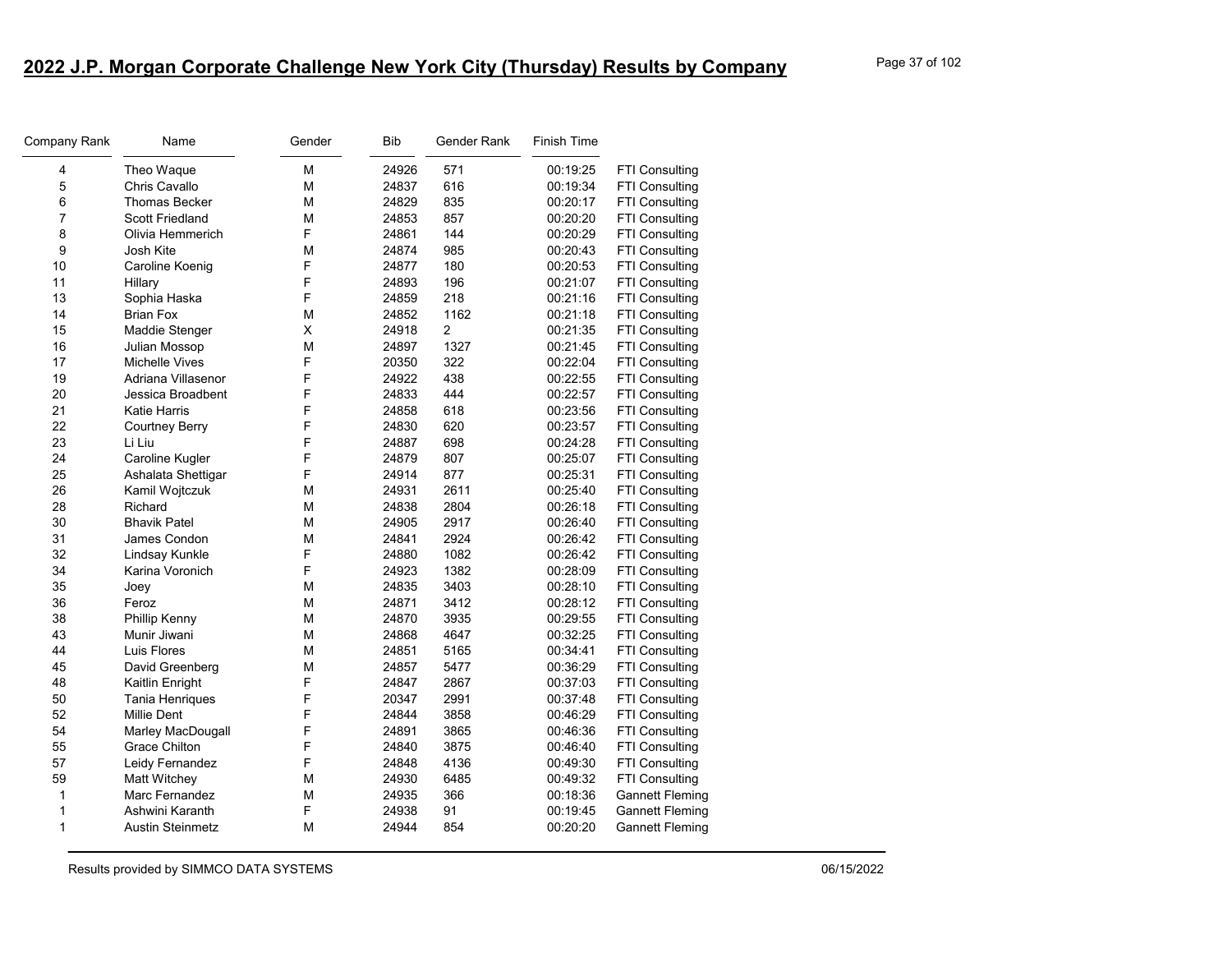| <b>Company Rank</b> | Name                   | Gender | <b>Bib</b> | Gender Rank | <b>Finish Time</b> |                        |
|---------------------|------------------------|--------|------------|-------------|--------------------|------------------------|
| 1                   | Tommy                  | М      | 24939      | 2021        | 00:23:54           | <b>Gannett Fleming</b> |
| 1                   | <b>Tate Smith</b>      | М      | 24943      | 2324        | 00:24:54           | <b>Gannett Fleming</b> |
| $\mathbf 1$         | Kaitlin Murphy         | F      | 24941      | 1084        | 00:26:43           | <b>Gannett Fleming</b> |
| $\mathbf{1}$        | Evelyn Escalante       | F      | 24933      | 4115        | 00:49:14           | <b>Gannett Fleming</b> |
| 2                   | Boris G                | М      | 24936      | 6476        | 00:49:16           | <b>Gannett Fleming</b> |
| $\mathbf{1}$        | <b>Mark Rieder</b>     | М      | 20352      | 266         | 00:17:58           | <b>GIC</b>             |
| 1                   | <b>RIck Schock</b>     | М      | 24960      | 676         | 00:19:48           | <b>GIC</b>             |
| $\mathbf{1}$        | <b>Rob Sanders</b>     | M      | 24959      | 1148        | 00:21:14           | <b>GIC</b>             |
| $\mathbf{1}$        | Marco Lucente          | М      | 24957      | 2971        | 00:26:49           | <b>GIC</b>             |
| 1                   | Rock Zhou              | М      | 24963      | 5333        | 00:35:34           | <b>GIC</b>             |
| $\mathbf{1}$        | Sean Koh               | M      | 24954      | 5792        | 00:38:51           | <b>GIC</b>             |
| $\mathbf{1}$        | <b>Theo Bartlett</b>   | М      | 20354      | 72          | 00:16:12           | Global Infrastruct     |
| $\overline{c}$      | <b>Grant Haskins</b>   | М      | 20356      | 87          | 00:16:24           | Global Infrastruct     |
| 3                   | Anna Peyton Malizia    | F      | 24982      | 50          | 00:18:57           | Global Infrastruct     |
| 4                   | <b>Tess Murray</b>     | F      | 24984      | 121         | 00:20:10           | Global Infrastruct     |
| 5                   | Parker Hayes           | М      | 24975      | 834         | 00:20:17           | Global Infrastruct     |
| $\overline{7}$      | Nicole Hantman         | F      | 20355      | 419         | 00:22:48           | Global Infrastruct     |
| 12                  | Sarah Ashley           | F      | 20353      | 901         | 00:25:40           | Global Infrastruct     |
| 15                  | Gretchen Cashman       | F      | 24966      | 1611        | 00:29:21           | Global Infrastruct     |
| $\mathbf{1}$        | Jason Kulig            | М      | 20375      | 43          | 00:15:31           | Goldman Sachs          |
| $\boldsymbol{2}$    | Suzanne Dannheim       | F      | 20364      | 8           | 00:16:11           | Goldman Sachs          |
| 3                   | Arie Blum              | М      | 20360      | 81          | 00:16:20           | Goldman Sachs          |
| 4                   | <b>Richard Damant</b>  | М      | 20363      | 97          | 00:16:35           | Goldman Sachs          |
| 5                   | Andreas Hailu          | M      | 20372      | 116         | 00:16:47           | Goldman Sachs          |
| 6                   | Nicholas Maher         | М      | 20378      | 129         | 00:16:55           | <b>Goldman Sachs</b>   |
| $\overline{7}$      | sylvieevarts           | F      | 20366      | 14          | 00:16:56           | Goldman Sachs          |
| 8                   | <b>Patrick Burke</b>   | M      | 20361      | 138         | 00:17:00           | Goldman Sachs          |
| 9                   | Luke McCarthy          | M      | 20380      | 144         | 00:17:03           | Goldman Sachs          |
| 10                  | Aidan Cohane           | М      | 20362      | 177         | 00:17:26           | Goldman Sachs          |
| 11                  | John Councill          | М      | 25059      | 178         | 00:17:27           | <b>Goldman Sachs</b>   |
| 13                  | Sebastian Gruhn        | М      | 20371      | 290         | 00:18:10           | Goldman Sachs          |
| 14                  | Nav                    | М      | 25116      | 303         | 00:18:16           | Goldman Sachs          |
| 15                  | Cole Fiorita           | М      | 20367      | 307         | 00:18:17           | Goldman Sachs          |
| 16                  | Nicolette St Lawrence  | F      | 20384      | 30          | 00:18:20           | Goldman Sachs          |
| 18                  | Michael Shanahan       | М      | 25277      | 351         | 00:18:29           | <b>Goldman Sachs</b>   |
| 19                  | tom johnson            | М      | 25152      | 352         | 00:18:30           | Goldman Sachs          |
| 20                  | Niccolo Lamanna        | М      | 20376      | 371         | 00:18:36           | Goldman Sachs          |
| 21                  | <b>Vivek Pal</b>       | М      | 20381      | 401         | 00:18:43           | Goldman Sachs          |
| 22                  | <b>Matt Addessi</b>    | М      | 24991      | 428         | 00:18:52           | Goldman Sachs          |
| 23                  | Jesse Sherwood         | М      | 25280      | 439         | 00:18:55           | Goldman Sachs          |
| 24                  | Serena Saari           | F      | 25265      | 48          | 00:18:56           | Goldman Sachs          |
| 25                  | <b>Brendan Fischer</b> | М      | 25090      | 518         | 00:19:10           | Goldman Sachs          |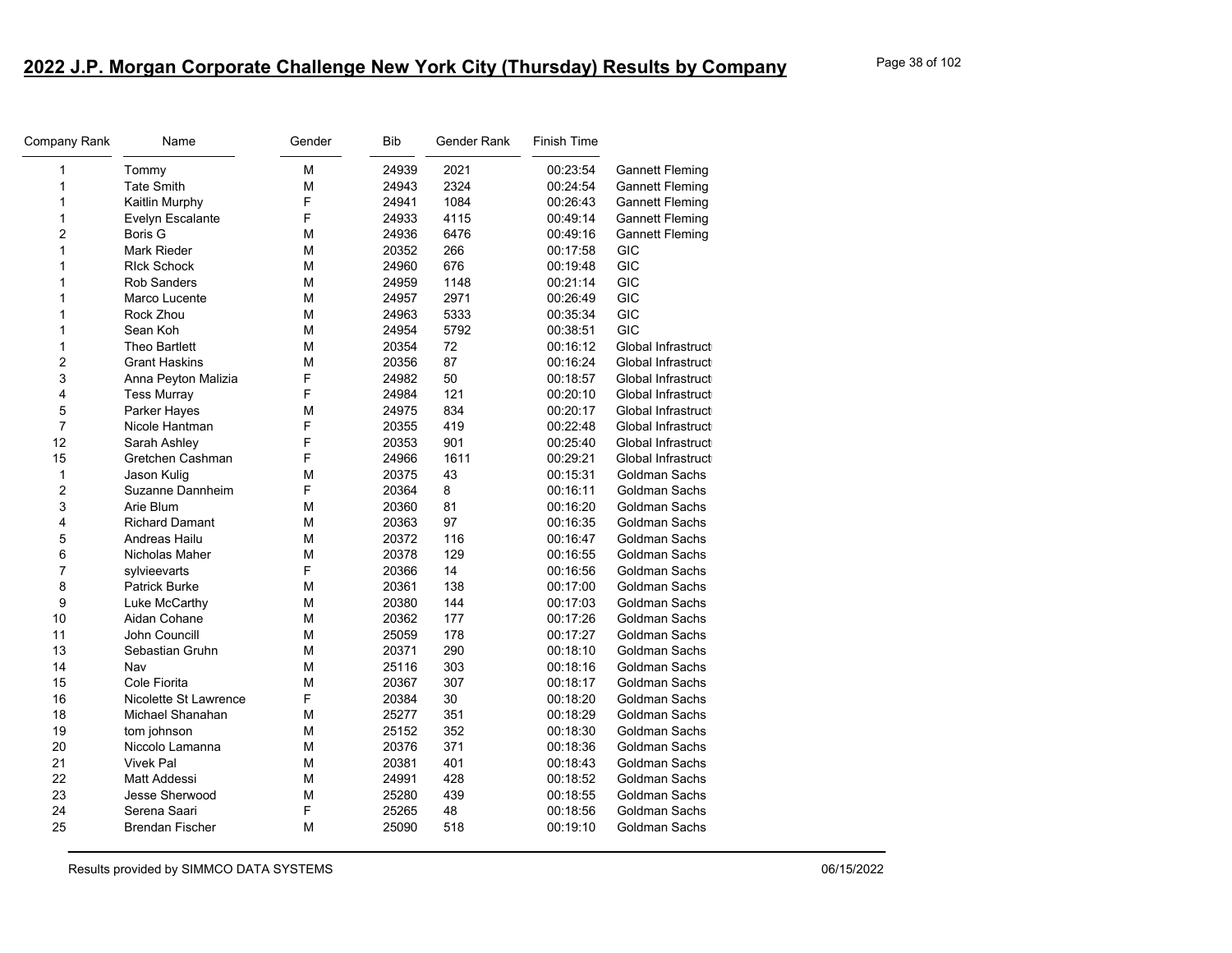| Company Rank | Name                 | Gender | Bib   | Gender Rank | Finish Time |                      |
|--------------|----------------------|--------|-------|-------------|-------------|----------------------|
| 26           | Ivan Camponogara     | М      | 25032 | 570         | 00:19:25    | <b>Goldman Sachs</b> |
| 27           | John Mulvey          | M      | 25218 | 621         | 00:19:35    | Goldman Sachs        |
| 28           | Graham Robertson     | М      | 25256 | 657         | 00:19:41    | <b>Goldman Sachs</b> |
| 29           | Lauren Laurune       | F      | 25172 | 88          | 00:19:45    | <b>Goldman Sachs</b> |
| 30           | Grant Benson         | М      | 25014 | 690         | 00:19:50    | Goldman Sachs        |
| 31           | Ojas Patel           | М      | 25229 | 699         | 00:19:51    | Goldman Sachs        |
| 32           | Bogdan Vioreanu      | М      | 25324 | 701         | 00:19:51    | Goldman Sachs        |
| 34           | Varun Singh          | М      | 25288 | 721         | 00:19:55    | Goldman Sachs        |
| 36           | Chris Cole           | М      | 25053 | 743         | 00:19:58    | Goldman Sachs        |
| 37           | <b>Chris Droukas</b> | М      | 25076 | 752         | 00:20:00    | <b>Goldman Sachs</b> |
| 38           | Shashwat Saxena      | М      | 25267 | 758         | 00:20:01    | Goldman Sachs        |
| 39           | Seyi M.              | М      | 25216 | 777         | 00:20:04    | Goldman Sachs        |
| 40           | Nate Lindsey         | М      | 25185 | 791         | 00:20:08    | Goldman Sachs        |
| 42           | Riccardo Gasparotto  | М      | 25098 | 867         | 00:20:22    | Goldman Sachs        |
| 43           | Alexander Csik       | М      | 25061 | 897         | 00:20:27    | Goldman Sachs        |
| 44           | Shawn Honaryar       | М      | 25141 | 930         | 00:20:33    | Goldman Sachs        |
| 45           | Jean Zambrano        | М      | 25344 | 942         | 00:20:36    | <b>Goldman Sachs</b> |
| 46           | Spencer Henry        | М      | 25131 | 943         | 00:20:36    | Goldman Sachs        |
| 47           | Michael Moorby       | М      | 25213 | 945         | 00:20:36    | Goldman Sachs        |
| 49           | Danny Concepcion     | М      | 25054 | 976         | 00:20:41    | Goldman Sachs        |
| 50           | Motoki Mizoguchi     | М      | 25210 | 1018        | 00:20:50    | Goldman Sachs        |
| 51           | Jiang Qiu            | M      | 25247 | 1027        | 00:20:52    | Goldman Sachs        |
| 52           | Relly                | F      | 25335 | 210         | 00:21:13    | Goldman Sachs        |
| 53           | <b>Emily Yin</b>     | F      | 25340 | 222         | 00:21:18    | Goldman Sachs        |
| 54           | Emily Hashimoto      | F      | 25124 | 234         | 00:21:26    | Goldman Sachs        |
| 55           | Ferghil ORourke      | М      | 25225 | 1207        | 00:21:27    | Goldman Sachs        |
| 57           | Liam Harnett         | М      | 25121 | 1218        | 00:21:28    | Goldman Sachs        |
| 58           | Javier Valle         | М      | 25316 | 1277        | 00:21:39    | Goldman Sachs        |
| 59           | Andy                 | М      | 25327 | 1382        | 00:21:58    | Goldman Sachs        |
| 60           | Selin Selman         | F      | 25274 | 327         | 00:22:07    | Goldman Sachs        |
| 61           | Colin Wells          | M      | 25333 | 1427        | 00:22:07    | Goldman Sachs        |
| 62           | Jared Davis          | М      | 25065 | 1450        | 00:22:10    | Goldman Sachs        |
| 63           | Vince Vangaever      | М      | 25319 | 1458        | 00:22:11    | Goldman Sachs        |
| 64           | Christine Zvoma      | F      | 25350 | 339         | 00:22:13    | Goldman Sachs        |
| 65           | Carlos Polanco       | М      | 25242 | 1477        | 00:22:14    | Goldman Sachs        |
| 66           | Gabby Wang           | F      | 25331 | 367         | 00:22:26    | Goldman Sachs        |
| 68           | Morgan Ferrell       | F      | 25089 | 370         | 00:22:27    | Goldman Sachs        |
| 70           | Mohit                | М      | 24992 | 1608        | 00:22:34    | Goldman Sachs        |
| 72           | D Em                 | М      | 25082 | 1625        | 00:22:37    | Goldman Sachs        |
| 73           | bogen velarde        | М      | 20385 | 1639        | 00:22:39    | Goldman Sachs        |
| 74           | Hua-Ming Lee         | М      | 25175 | 1666        | 00:22:42    | Goldman Sachs        |
| 75           | leo herskovich       | М      | 25134 | 1687        | 00:22:46    | Goldman Sachs        |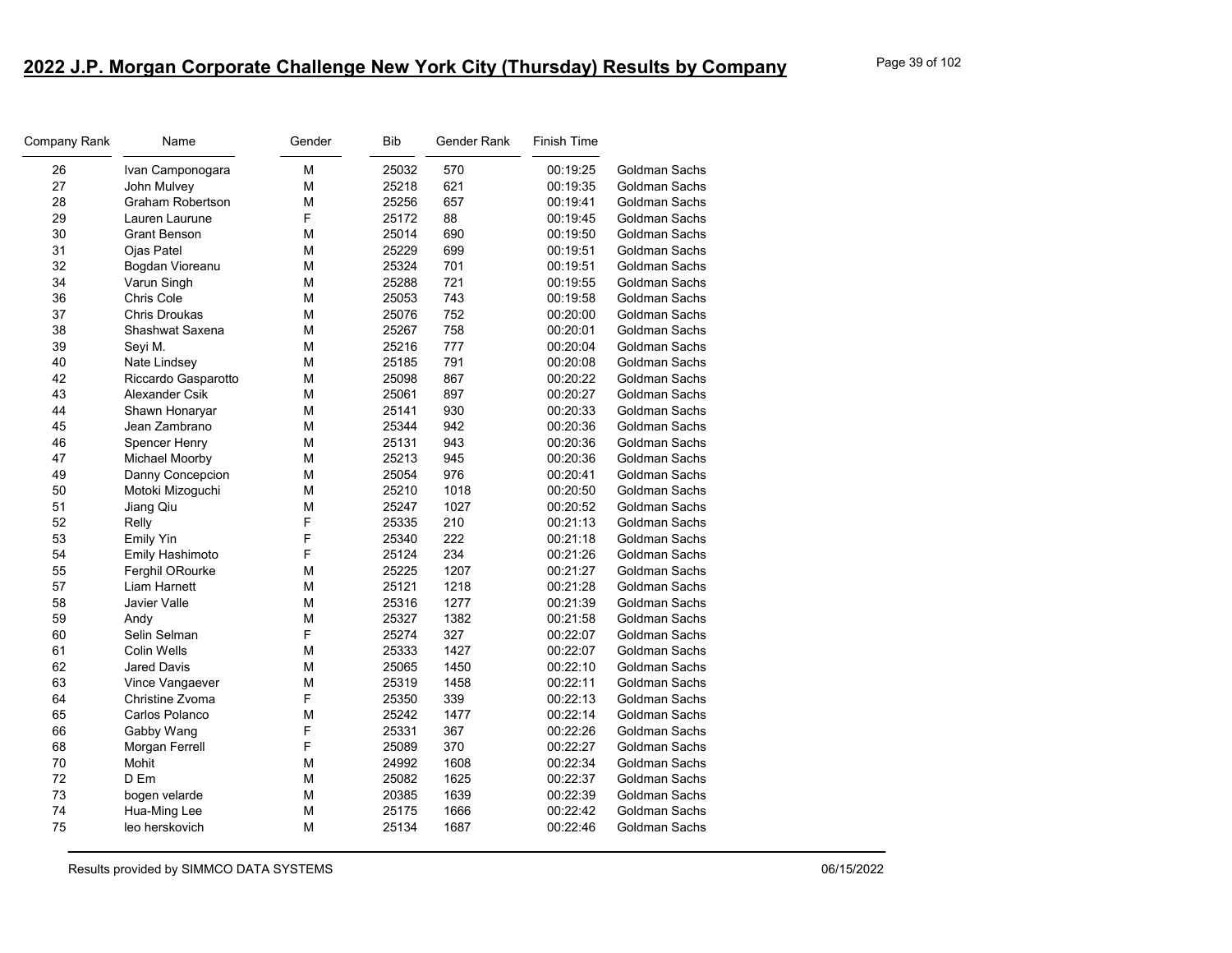| Company Rank | Name                     | Gender | <b>Bib</b> | Gender Rank | <b>Finish Time</b> |                      |
|--------------|--------------------------|--------|------------|-------------|--------------------|----------------------|
| 77           | Morgan Hankamer          | F      | 25118      | 453         | 00:23:02           | Goldman Sachs        |
| 79           | Alexandria Absey         | F      | 24989      | 474         | 00:23:07           | Goldman Sachs        |
| 80           | Susan Lee                | F      | 25177      | 475         | 00:23:09           | Goldman Sachs        |
| 81           | Oona Ryle                | F      | 25263      | 479         | 00:23:10           | Goldman Sachs        |
| 83           | <b>Matthew Harris</b>    | м      | 25123      | 1818        | 00:23:13           | Goldman Sachs        |
| 84           | Claudia Sola             | F      | 25292      | 495         | 00:23:14           | Goldman Sachs        |
| 85           | Zane                     | М      | 25345      | 1842        | 00:23:17           | Goldman Sachs        |
| 86           | Elaine Kanak             | F      | 25155      | 534         | 00:23:27           | Goldman Sachs        |
| 87           | Caroline Peterson        | F      | 25237      | 545         | 00:23:31           | Goldman Sachs        |
| 88           | Xiangfei Qi              | F      | 25246      | 556         | 00:23:35           | Goldman Sachs        |
| 90           | Michael Huber            | М      | 25146      | 1964        | 00:23:43           | Goldman Sachs        |
| 91           | Jenna Heinemeyer         | F      | 25128      | 592         | 00:23:47           | Goldman Sachs        |
| 92           | Ryan Rosich              | М      | 25259      | 1987        | 00:23:48           | Goldman Sachs        |
| 93           | Ying Cheng               | F      | 25046      | 603         | 00:23:50           | Goldman Sachs        |
| 94           | Michael Ayele            | м      | 25003      | 2005        | 00:23:51           | Goldman Sachs        |
| 95           | Sergey Kraytman          | м      | 25167      | 2106        | 00:24:10           | Goldman Sachs        |
| 98           | Fiona Henderson          | F      | 25129      | 694         | 00:24:28           | Goldman Sachs        |
| 99           | dmileto                  | F      | 25206      | 695         | 00:24:28           | Goldman Sachs        |
| 102          | Aaron Springer           | М      | 25296      | 2227        | 00:24:33           | Goldman Sachs        |
| 103          | David Sohn               | М      | 25291      | 2255        | 00:24:39           | Goldman Sachs        |
| 104          | Megan Grip               | F      | 25113      | 748         | 00:24:47           | Goldman Sachs        |
| 105          | Omar Fayez               | М      | 25086      | 2314        | 00:24:52           | Goldman Sachs        |
| 106          | <b>Adrian Bryant</b>     | М      | 25029      | 2354        | 00:24:57           | Goldman Sachs        |
| 109          | Aahana Chatterjee        | F      | 25043      | 812         | 00:25:09           | Goldman Sachs        |
| 111          | Sergei Markov            | м      | 25199      | 2505        | 00:25:25           | Goldman Sachs        |
| 112          | Anthony                  | м      | 25084      | 2519        | 00:25:27           | Goldman Sachs        |
| 113          | <b>Isabella Arias</b>    | F      | 25000      | 977         | 00:26:07           | Goldman Sachs        |
| 115          | <b>Manuel Ruiz-Ramos</b> | М      | 25262      | 2820        | 00:26:22           | Goldman Sachs        |
| 116          | Katherine Cullinan       | F      | 25062      | 1028        | 00:26:23           | Goldman Sachs        |
| 117          | Olivia DAnna             | F      | 25064      | 1049        | 00:26:30           | Goldman Sachs        |
| 118          | Casper La                | м      | 25169      | 2940        | 00:26:45           | Goldman Sachs        |
| 119          | Rajeev Pillutla          | М      | 25240      | 3050        | 00:27:00           | Goldman Sachs        |
| 121          | Chelsea Fossett          | F      | 25094      | 1170        | 00:27:10           | Goldman Sachs        |
| 122          | Lauren Klotz             | F      | 25166      | 1208        | 00:27:19           | Goldman Sachs        |
| 123          | <b>Stuart Burkhoff</b>   | м      | 25030      | 3146        | 00:27:21           | Goldman Sachs        |
| 125          | <b>Katie Grant</b>       | F      | 25105      | 1281        | 00:27:37           | Goldman Sachs        |
| 126          | Saurabh Jain             | М      | 25149      | 3276        | 00:27:44           | Goldman Sachs        |
| 127          | Sarah Capasso            | F      | 25033      | 1321        | 00:27:48           | Goldman Sachs        |
| 129          | Claire Xu                | F      | 25338      | 1372        | 00:28:04           | <b>Goldman Sachs</b> |
| 132          | Jennifer Avicolli        | F      | 25002      | 1413        | 00:28:21           | <b>Goldman Sachs</b> |
| 133          | Lucy Walton              | F      | 25326      | 1440        | 00:28:28           | Goldman Sachs        |
| 134          | Lindsay Lewis            | F      | 25182      | 1469        | 00:28:37           | Goldman Sachs        |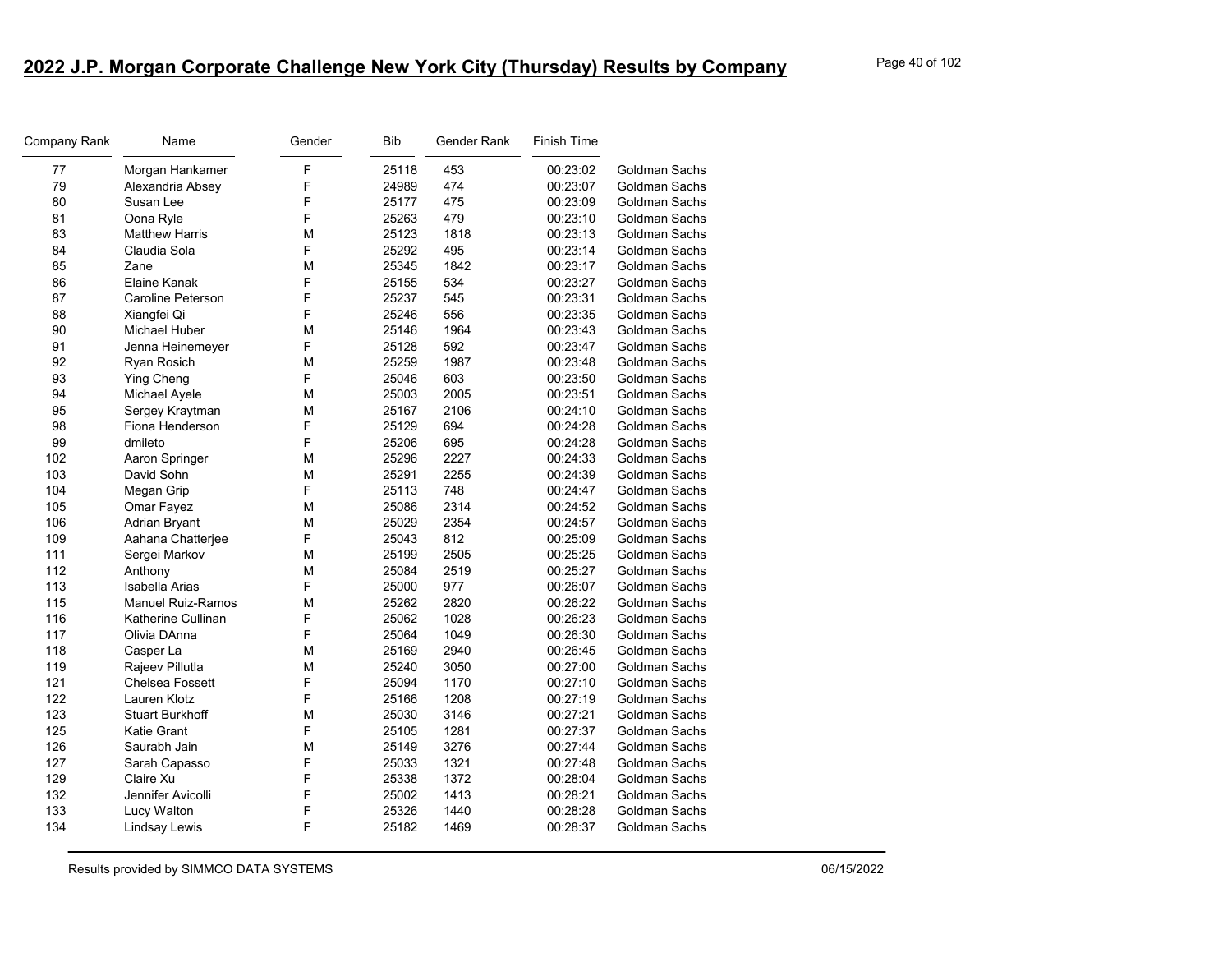| Company Rank | Name                          | Gender | Bib   | Gender Rank    | <b>Finish Time</b> |                        |
|--------------|-------------------------------|--------|-------|----------------|--------------------|------------------------|
| 137          | Mikhail Krel                  | М      | 25168 | 3607           | 00:28:49           | Goldman Sachs          |
| 139          | Mich Caspary                  | М      | 25036 | 3653           | 00:28:59           | Goldman Sachs          |
| 140          | Nicole Vento                  | F      | 25320 | 1564           | 00:29:04           | Goldman Sachs          |
| 142          | Maciej Piotrowski             | М      | 25241 | 3777           | 00:29:21           | Goldman Sachs          |
| 144          | Zak Benarroch                 | М      | 25012 | 4009           | 00:30:11           | Goldman Sachs          |
| 145          | <b>Stephen Pierce</b>         | М      | 25239 | 4069           | 00:30:24           | Goldman Sachs          |
| 146          | Nick Dean                     | M      | 25067 | 4141           | 00:30:36           | Goldman Sachs          |
| 149          | Kevin Tom                     | М      | 25310 | 4258           | 00:30:59           | Goldman Sachs          |
| 151          | Dionne F                      | F      | 25096 | 2022           | 00:31:42           | Goldman Sachs          |
| 155          | Jake Martino                  | M      | 25201 | 4825           | 00:33:06           | Goldman Sachs          |
| 157          | <b>Tharinee Charintranont</b> | F      | 25040 | 2522           | 00:34:37           | Goldman Sachs          |
| 158          | Prachi Bansal                 | F      | 25006 | 3004           | 00:37:55           | Goldman Sachs          |
| 159          | Avneet                        | F      | 25220 | 3175           | 00:39:15           | Goldman Sachs          |
| 160          | Satin Tashnizi                | F      | 25304 | 3183           | 00:39:21           | Goldman Sachs          |
| 163          | <b>WJBLAI</b>                 | М      | 25170 | 6405           | 00:47:43           | Goldman Sachs          |
| 164          | Kelly Hunter                  | F      | 25148 | 4110           | 00:49:12           | Goldman Sachs          |
| 166          | <b>Brandon Perkins</b>        | M      | 25235 | 6606           | 00:54:32           | Goldman Sachs          |
| 167          | <b>Scott Miller</b>           | М      | 25207 | 6790           | 01:23:54           | Goldman Sachs          |
| 1            | <b>Bobby Sokolich</b>         | М      | 25358 | 1774           | 00:23:02           | <b>GQG Partners</b>    |
| 2            | EJ Blanchfield                | F      | 25351 | 759            | 00:24:52           | <b>GQG Partners</b>    |
| 3            | Salvatore DiGangi             | M      | 25353 | 3306           | 00:27:50           | <b>GQG Partners</b>    |
| 4            | Laura Wiley                   | F      | 25360 | 1886           | 00:30:56           | <b>GQG Partners</b>    |
| 6            | Renato Danieletto             | М      | 25352 | 4262           | 00:31:00           | <b>GQG Partners</b>    |
| 1            | Hiroshi Hamazaki              | М      | 25362 | 695            | 00:19:51           | Gresham Investn        |
| 2            | Scott Klipper                 | M      | 25363 | 1581           | 00:22:30           | Gresham Investn        |
| 3            | Adam Gehrie                   | М      | 25361 | 2228           | 00:24:33           | Gresham Investn        |
| 1            | Sean Swift                    | M      | 20389 | $\overline{2}$ | 00:13:05           | <b>GSR Services US</b> |
| 1            | Christy Jadevaia              | F      | 20388 | 11             | 00:16:33           | <b>GSR Services US</b> |
| 1            | Alex Taaffe                   | М      | 20390 | 458            | 00:18:58           | <b>GSR Services US</b> |
| 1            | Jessi                         | F      | 25393 | 481            | 00:23:11           | <b>GSR Services US</b> |
| 1            | Christina Kievit              | F      | 25391 | 570            | 00:23:43           | <b>GSR Services US</b> |
| 1            | Kyle Fan                      | М      | 25386 | 2270           | 00:24:42           | <b>GSR Services US</b> |
| 1            | Jillian Luicci                | F      | 25396 | 757            | 00:24:51           | <b>GSR Services US</b> |
| 1            | Jiho Hwang                    | М      | 25389 | 2382           | 00:25:03           | <b>GSR Services US</b> |
| 1            | <b>Kyle Croce</b>             | М      | 25385 | 3238           | 00:27:36           | <b>GSR Services US</b> |
| 1            | Michael Sanchez               | М      | 25397 | 3292           | 00:27:47           | <b>GSR Services US</b> |
| 1            | Philipe Carvalho              | M      | 25384 | 3337           | 00:27:56           | <b>GSR Services US</b> |
| 1            | <b>Haley Tole</b>             | F      | 25398 | 1438           | 00:28:28           | <b>GSR Services US</b> |
| 1            | Kelly Zhang                   | М      | 25453 | 193            | 00:17:34           | H.I.G. Capital         |
| 2            | Quinn                         | M      | 25416 | 347            | 00:18:28           | H.I.G. Capital         |
| 3            | Sam                           | М      | 25419 | 554            | 00:19:19           | H.I.G. Capital         |
| 4            | David Indelicato              | М      | 25426 | 971            | 00:20:40           | H.I.G. Capital         |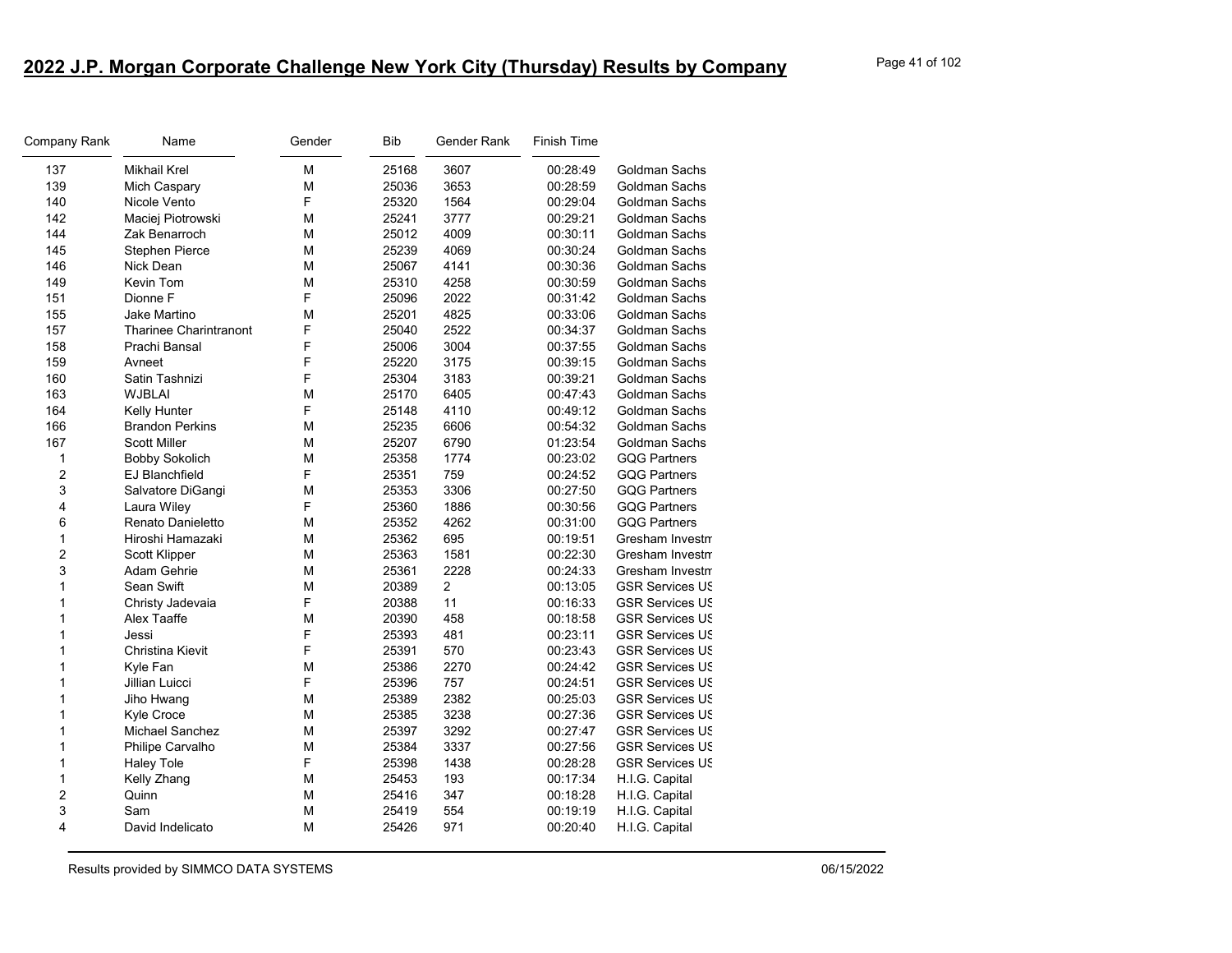| Company Rank   | Name                     | Gender | <b>Bib</b> | Gender Rank | Finish Time |                   |
|----------------|--------------------------|--------|------------|-------------|-------------|-------------------|
| 5              | Karim Yacoub             | M      | 25451      | 1071        | 00:21:00    | H.I.G. Capital    |
| 6              | <b>Brian Chueh</b>       | M      | 25405      | 1292        | 00:21:41    | H.I.G. Capital    |
| $\overline{7}$ | Graham Duncan            | M      | 25409      | 1514        | 00:22:20    | H.I.G. Capital    |
| 8              | Robert Kuckhoff          | M      | 25431      | 1631        | 00:22:37    | H.I.G. Capital    |
| $\mathbf{1}$   | Orren Fox                | M      | 25458      | 374         | 00:18:37    | Harry Jho LLC     |
| $\overline{c}$ | Karl Fey                 | M      | 25457      | 2384        | 00:25:03    | Harry Jho LLC     |
| 6              | Caleb McDaniel           | M      | 25466      | 5892        | 00:39:44    | Harry Jho LLC     |
| 12             | Julien Esposito          | M      | 25456      | 6510        | 00:50:26    | Harry Jho LLC     |
| $\mathbf{1}$   | Andrew Watson            | M      | 20396      | 188         | 00:17:31    | <b>HDR</b>        |
| $\overline{c}$ | James Szydlik            | M      | 20395      | 212         | 00:17:41    | <b>HDR</b>        |
| 3              | Anton Matievski          | M      | 25496      | 239         | 00:17:48    | <b>HDR</b>        |
| 4              | Liam Tobin               | M      | 25508      | 402         | 00:18:43    | <b>HDR</b>        |
| 5              | <b>Mark Richter</b>      | M      | 25505      | 1237        | 00:21:31    | <b>HDR</b>        |
| $\,6\,$        | Glenn Greenberg          | M      | 25488      | 1239        | 00:21:32    | <b>HDR</b>        |
| $\overline{7}$ | Nathaniel Woerner        | М      | 25510      | 1331        | 00:21:46    | <b>HDR</b>        |
| 8              | Duygu Doyrangol          | F      | 25483      | 321         | 00:22:03    | <b>HDR</b>        |
| 9              | Justin Finnigan          | M      | 25484      | 1468        | 00:22:13    | <b>HDR</b>        |
| 10             | Liz Stoppelmann          | M      | 25507      | 1537        | 00:22:22    | <b>HDR</b>        |
| 11             | Meghan Broderick         | F      | 25478      | 583         | 00:23:45    | <b>HDR</b>        |
| 12             | <b>Richard Semenick</b>  | M      | 25506      | 2057        | 00:23:59    | <b>HDR</b>        |
| 16             | Elizabeth Fleming        | F      | 25485      | 772         | 00:24:55    | <b>HDR</b>        |
| 20             | Eleni Giannakopoulou     | F      | 25487      | 1063        | 00:26:37    | <b>HDR</b>        |
| 22             | Julianna Caruso          | F      | 25481      | 1120        | 00:26:56    | <b>HDR</b>        |
| 25             | <b>Elizabeth Pierson</b> | F      | 25503      | 1685        | 00:29:44    | <b>HDR</b>        |
| 26             | Lauren Kennedy           | F      | 25491      | 1934        | 00:31:16    | <b>HDR</b>        |
| 27             | Guinevere Ngau           | F      | 25500      | 2621        | 00:35:19    | <b>HDR</b>        |
| 28             | AYANA J                  | F      | 25490      | 2862        | 00:37:01    | <b>HDR</b>        |
| 29             | Lauren Cagnassola        | F      | 25479      | 3788        | 00:45:52    | <b>HDR</b>        |
| 1              | Adam Kalikow             | M      | 25536      | 461         | 00:18:58    | <b>HelloFresh</b> |
| $\overline{c}$ | Josh Olken               | M      | 25548      | 583         | 00:19:28    | <b>HelloFresh</b> |
| 3              | <b>Emily Schwed</b>      | F      | 25560      | 77          | 00:19:33    | <b>HelloFresh</b> |
| $\,6$          | Caitlyn Pabst            | F      | 25549      | 187         | 00:20:58    | <b>HelloFresh</b> |
| 7              | Jacob Krempel            | M      | 25540      | 1669        | 00:22:43    | HelloFresh        |
| 8              | Taha Mokfi               | M      | 25545      | 1792        | 00:23:06    | <b>HelloFresh</b> |
| 9              | Nathan Pfaff             | M      | 25552      | 1851        | 00:23:21    | HelloFresh        |
| 10             | Eddie Campbell           | M      | 25517      | 1975        | 00:23:45    | HelloFresh        |
| 11             | <b>Hemish Dave</b>       | M      | 25522      | 2004        | 00:23:51    | <b>HelloFresh</b> |
| 12             | Kait Levin               | F      | 25541      | 608         | 00:23:52    | HelloFresh        |
| 13             | Lucas McBroom            | M      | 25543      | 2018        | 00:23:53    | <b>HelloFresh</b> |
| 15             | Pedro Medina             | M      | 25544      | 2265        | 00:24:42    | HelloFresh        |
| 16             | Alex Sullivan            | F      | 25563      | 875         | 00:25:31    | HelloFresh        |
| 17             | Meghan Dillon            | F      | 25524      | 884         | 00:25:33    | <b>HelloFresh</b> |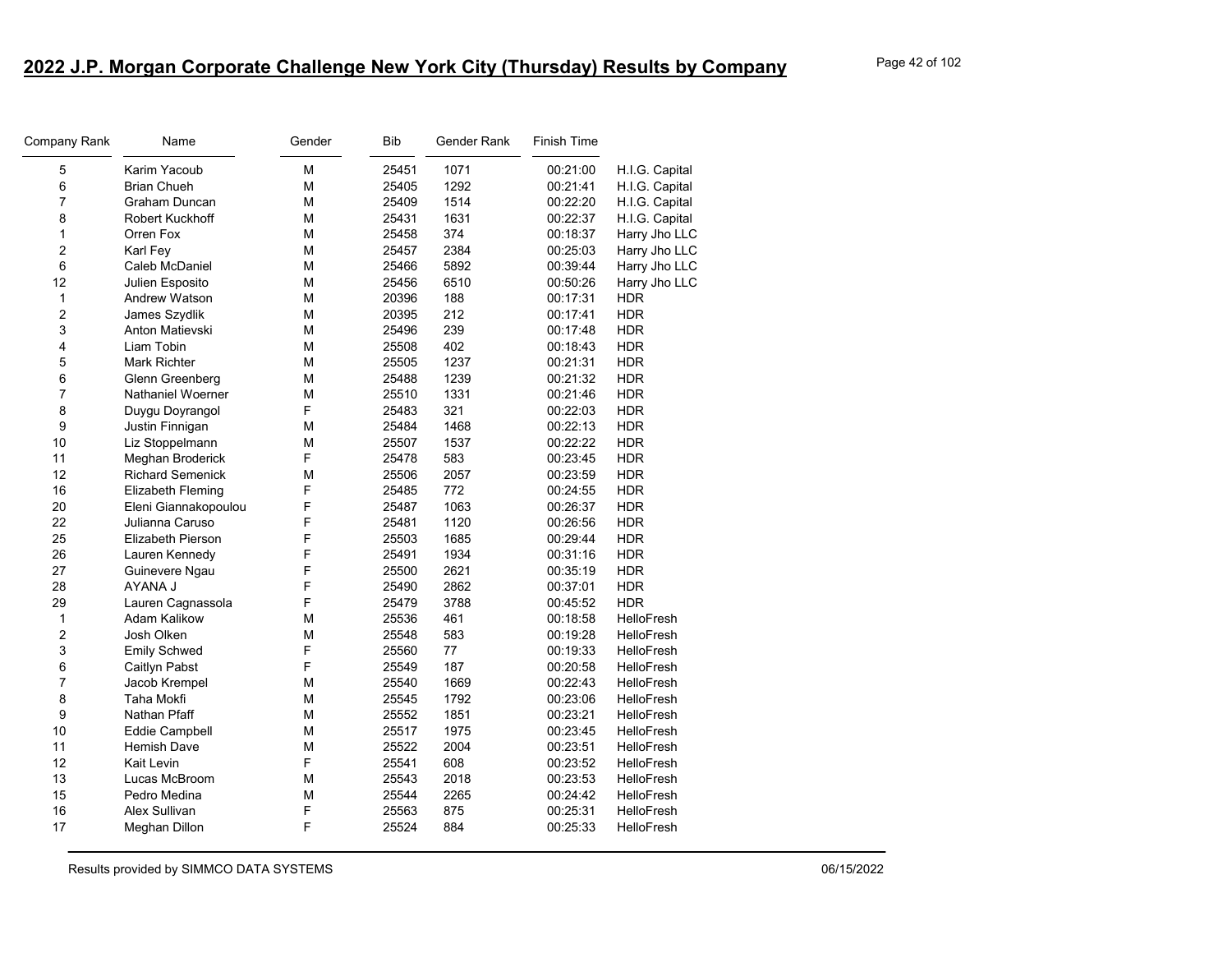| Company Rank   | Name                    | Gender | <b>Bib</b> | Gender Rank | <b>Finish Time</b> |                           |
|----------------|-------------------------|--------|------------|-------------|--------------------|---------------------------|
| 18             | Cheyenne Sanchez        | F      | 25559      | 1368        | 00:28:03           | HelloFresh                |
| 19             | Amy Iwanowicz           | F      | 25534      | 1778        | 00:30:10           | <b>HelloFresh</b>         |
| $\mathbf{1}$   | matthew barboni         | М      | 25581      | 416         | 00:18:48           | <b>Hill International</b> |
| 1              | <b>Robert Grabel</b>    | М      | 25583      | 605         | 00:19:33           | Hill International        |
| 1              | Alexios Prekas          | M      | 25588      | 2560        | 00:25:32           | Hill International        |
| 1              | SHIVANI TAMBE           | F      | 25592      | 1769        | 00:30:09           | Hill International        |
| 1              | Larry Peifer            | М      | 25605      | 508         | 00:19:07           | <b>HLW</b> Internationa   |
| $\overline{2}$ | <b>James Petras</b>     | M      | 25606      | 609         | 00:19:33           | <b>HLW</b> Internationa   |
| 3              | Jeffrey Wong            | M      | 25613      | 801         | 00:20:09           | <b>HLW</b> Internationa   |
| 5              | Benjamin Oberstein      | M      | 25604      | 1210        | 00:21:27           | <b>HLW</b> Internationa   |
| 6              | Danny Sweeney           | М      | 25609      | 1492        | 00:22:16           | <b>HLW</b> Internationa   |
| $\overline{7}$ | Julien Gonzalez         | F      | 25597      | 463         | 00:23:05           | <b>HLW</b> Internationa   |
| 8              | Srushti Nehete          | F      | 25603      | 647         | 00:24:14           | <b>HLW</b> Internationa   |
| 11             | Guido Tenaglia          | M      | 25610      | 2593        | 00:25:36           | <b>HLW</b> Internationa   |
| 12             | Nan Cao                 | F      | 25595      | 951         | 00:25:59           | <b>HLW</b> Internationa   |
| 13             | Bharti Kodnani          | F      | 25600      | 987         | 00:26:09           | <b>HLW</b> Internationa   |
| 14             | <b>Belinda Silverne</b> | F      | 25608      | 1407        | 00:28:19           | <b>HLW</b> Internationa   |
| 16             | Jungeun Kim             | F      | 25599      | 2040        | 00:31:52           | <b>HLW</b> Internationa   |
| 17             | <b>Scott Herrick</b>    | M      | 25598      | 4586        | 00:32:10           | <b>HLW</b> Internationa   |
| 18             | Jessica Tseng           | F      | 25612      | 2454        | 00:34:14           | <b>HLW</b> Internationa   |
| 19             | Martin Tenecela         | М      | 25611      | 5108        | 00:34:27           | <b>HLW</b> Internationa   |
| 20             | anibette mansilla diaz  | F      | 25601      | 2509        | 00:34:34           | <b>HLW</b> Internationa   |
| 1              | Peter Wang              | М      | 25632      | 479         | 00:19:02           | HNTB NY                   |
| $\overline{c}$ | Colin T                 | Χ      | 25631      | 1           | 00:19:31           | HNTB NY                   |
| 3              | Amy Pokora              | F      | 25624      | 118         | 00:20:07           | HNTB NY                   |
| 4              | <b>Robert Dall</b>      | М      | 25617      | 895         | 00:20:27           | HNTB NY                   |
| 5              | Justin Steinhouse       | M      | 25630      | 1571        | 00:22:29           | HNTB NY                   |
| 6              | Eric Kelly              | М      | 25621      | 1747        | 00:22:56           | HNTB NY                   |
| $\overline{7}$ | Jennifer Judge          | F      | 25620      | 455         | 00:23:03           | HNTB NY                   |
| 8              | Rob Royall              | M      | 25626      | 1912        | 00:23:32           | HNTB NY                   |
| 10             | <b>Terry Cheung</b>     | М      | 25615      | 2637        | 00:25:44           | HNTB NY                   |
| 11             | Kenneth Wasserman       | M      | 25633      | 2711        | 00:25:56           | <b>HNTB NY</b>            |
| 12             | Jeremy Sass             | М      | 25627      | 2868        | 00:26:31           | HNTB NY                   |
| 13             | Daniel Crnkovich        | M      | 25616      | 3068        | 00:27:03           | HNTB NY                   |
| 14             | Stephanie Chen          | F      | 25614      | 2344        | 00:33:43           | <b>HNTB NY</b>            |
| 1              | Dan King                | М      | 20399      | 92          | 00:16:31           | Hudson Bay Capi           |
| $\overline{c}$ | Julia D                 | F      | 25640      | 59          | 00:19:07           | Hudson Bay Capi           |
| 3              | Abhishek Bhutra         | М      | 25638      | 1135        | 00:21:12           | Hudson Bay Capi           |
| 4              | Prem Itharat            | M      | 25646      | 1163        | 00:21:18           | Hudson Bay Capi           |
| 5              | Chad Hage               | M      | 25643      | 1611        | 00:22:35           | Hudson Bay Capi           |
| 8              | Ted M                   | М      | 25649      | 1989        | 00:23:48           | Hudson Bay Capi           |
| 10             | Jonathan Hoffman        | M      | 25644      | 2484        | 00:25:21           | Hudson Bay Capi           |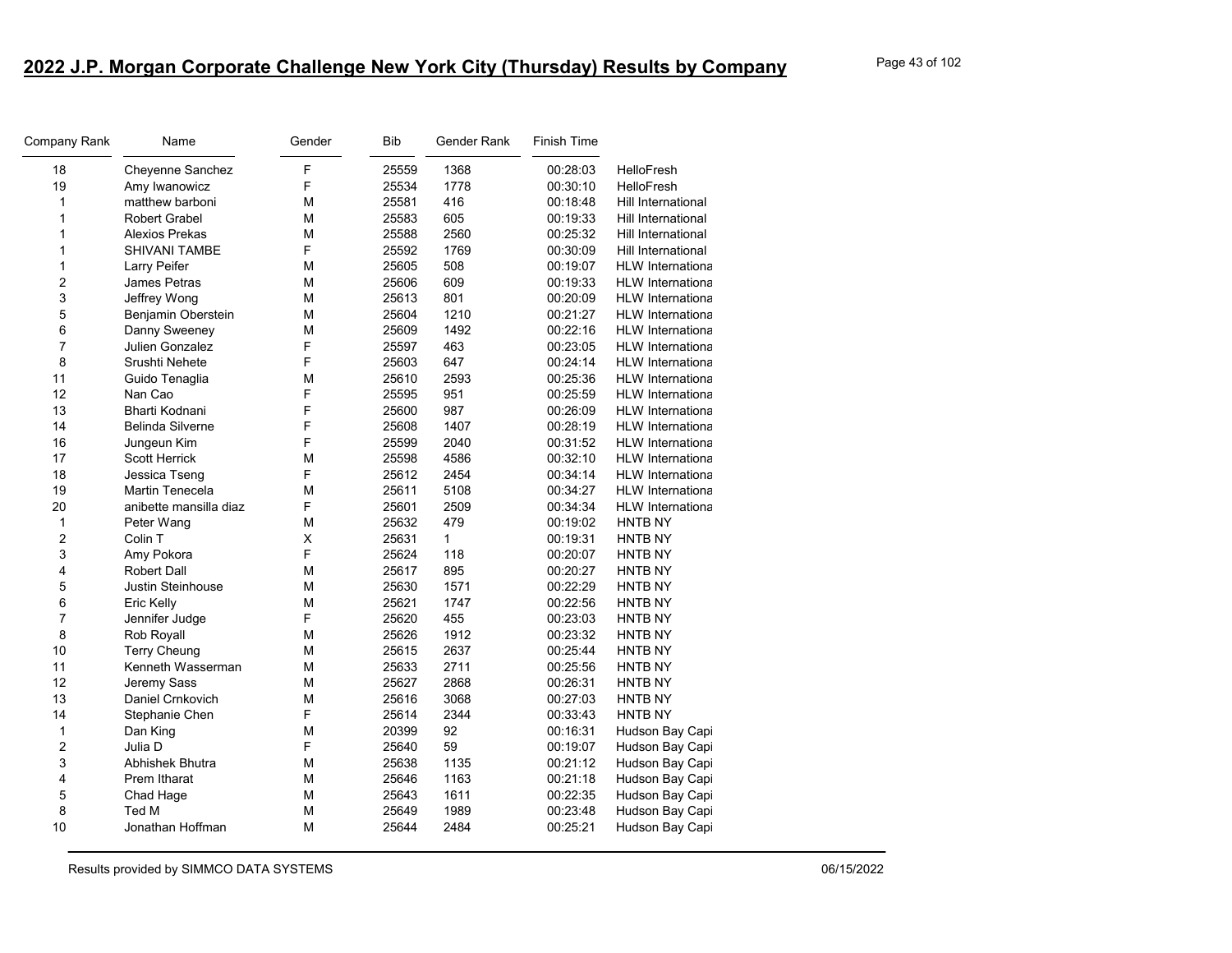| Company Rank   | Name                    | Gender | <b>Bib</b> | Gender Rank | <b>Finish Time</b> |                       |
|----------------|-------------------------|--------|------------|-------------|--------------------|-----------------------|
| 11             | <b>Brendan Albee</b>    | M      | 25636      | 2937        | 00:26:45           | Hudson Bay Capi       |
| 12             | Chuin Tham              | M      | 25655      | 3368        | 00:28:04           | Hudson Bay Capi       |
| 13             | Manalika Ringshia       | F      | 25650      | 1753        | 00:30:06           | Hudson Bay Capi       |
| 15             | Shilpi                  | F      | 25653      | 2890        | 00:37:09           | Hudson Bay Capi       |
| $\mathbf{1}$   | Brandon Brown           | M      | 25663      | 42          | 00:15:31           | <b>Hunton Andrews</b> |
| 2              | Christopher Adan        | M      | 25659      | 386         | 00:18:40           | <b>Hunton Andrews</b> |
| 3              | Greg Bruno              | M      | 25664      | 431         | 00:18:52           | <b>Hunton Andrews</b> |
| 4              | <b>Matthew Olsen</b>    | M      | 25686      | 476         | 00:19:02           | <b>Hunton Andrews</b> |
| 5              | <b>Patrick Buttner</b>  | М      | 25665      | 681         | 00:19:49           | <b>Hunton Andrews</b> |
| 6              | Adam Solomon            | М      | 25692      | 960         | 00:20:39           | <b>Hunton Andrews</b> |
| $\overline{7}$ | Kevin Small             | M      | 25691      | 1309        | 00:21:43           | <b>Hunton Andrews</b> |
| 8              | <b>Mattew Hayes</b>     | M      | 25678      | 1770        | 00:23:01           | <b>Hunton Andrews</b> |
| 9              | Matthew Kugler          | М      | 25683      | 1979        | 00:23:46           | Hunton Andrews        |
| 10             | Aasees Kaur             | F      | 25682      | 753         | 00:24:49           | <b>Hunton Andrews</b> |
| 11             | Jonathan Adorno         | M      | 25660      | 3201        | 00:27:30           | <b>Hunton Andrews</b> |
| 12             | Carolina Guerra         | F      | 25675      | 1389        | 00:28:11           | <b>Hunton Andrews</b> |
| 14             | <b>Rhea Thakore</b>     | F      | 25694      | 2533        | 00:34:41           | <b>Hunton Andrews</b> |
| 21             | Diane Larmon            | F      | 25684      | 3748        | 00:45:30           | <b>Hunton Andrews</b> |
| 23             | Jamila Gieseler         | F      | 25673      | 4288        | 00:52:09           | <b>Hunton Andrews</b> |
| 24             | Luz Acevedo             | F      | 25658      | 4443        | 00:56:05           | Hunton Andrews        |
| 1              | Owen Scrivener          | M      | 20400      | 53          | 00:15:52           | <b>IFM Investors</b>  |
| 3              | Henry Stevenson         | M      | 25710      | 268         | 00:17:59           | <b>IFM Investors</b>  |
| 4              | <b>Steven Levine</b>    | М      | 25704      | 529         | 00:19:12           | <b>IFM Investors</b>  |
| 6              | Gian-Carlo Peressutti   | M      | 25706      | 1169        | 00:21:19           | <b>IFM Investors</b>  |
| 9              | <b>Matt Seltzer</b>     | M      | 25708      | 1636        | 00:22:38           | <b>IFM Investors</b>  |
| 11             | xuling zhang            | F      | 25711      | 483         | 00:23:11           | <b>IFM Investors</b>  |
| 12             | Emma Zhao               | F      | 25712      | 489         | 00:23:12           | <b>IFM Investors</b>  |
| 13             | Kevin MacKinnon         | M      | 25705      | 1917        | 00:23:33           | <b>IFM Investors</b>  |
| 1              | Peter Boodell           | M      | 25719      | 1452        | 00:22:10           | Indus Capital Par     |
| 5              | Anh Do                  | F      | 25723      | 1295        | 00:27:41           | Indus Capital Par     |
| 6              | Jim Shannon             | M      | 25729      | 3686        | 00:29:05           | Indus Capital Par     |
| $\overline{7}$ | Jimmie                  | M      | 25727      | 4669        | 00:32:32           | Indus Capital Par     |
| 8              | Allie Devito            | F      | 25722      | 2776        | 00:36:18           | Indus Capital Par     |
| 9              | Patrick McCurdy         | M      | 25725      | 5462        | 00:36:22           | Indus Capital Par     |
| 10             | Jami Kush               | M      | 25724      | 5851        | 00:39:21           | Indus Capital Par     |
| 1              | Ona Koehler             | F      | 25750      | 157         | 00:20:39           | Insider Intelligenc   |
| 2              | Olivia Hill             | F      | 25749      | 295         | 00:21:54           | Insider Intelligenc   |
| 4              | Haydn Melia             | M      | 25752      | 1435        | 00:22:08           | Insider Intelligenc   |
| 5              | Caitlin Cahalan         | F      | 25741      | 422         | 00:22:48           | Insider Intelligenc   |
| 6              | Stevie Dodman           | М      | 25744      | 2640        | 00:25:44           | Insider Intelligenc   |
| 8              | Eunice C.               | F      | 25743      | 926         | 00:25:47           | Insider Intelligenc   |
| 9              | <b>Caroline Fulford</b> | F      | 25746      | 1198        | 00:27:17           | Insider Intelligenc   |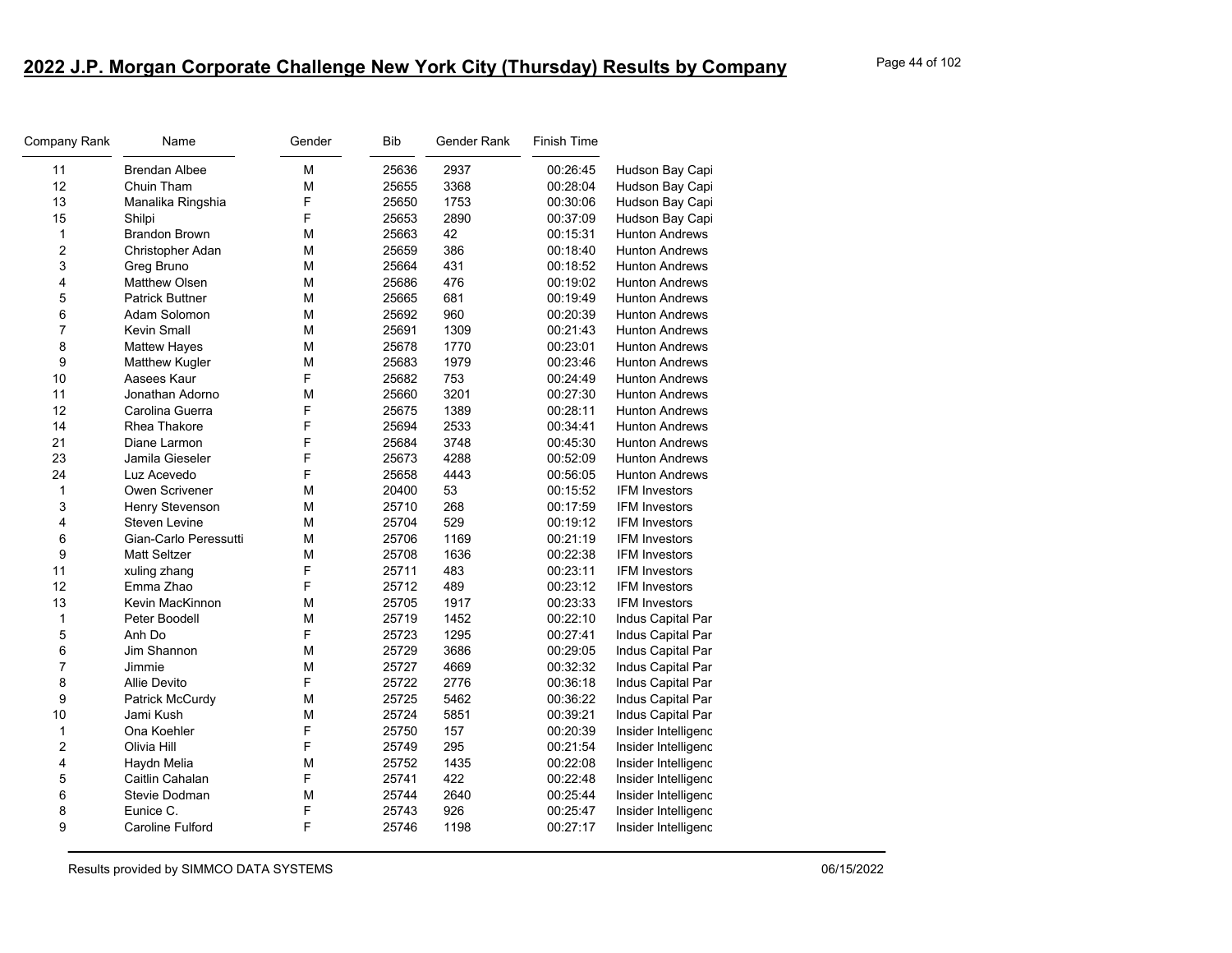| Company Rank | Name                      | Gender | <b>Bib</b> | Gender Rank | <b>Finish Time</b> |                     |
|--------------|---------------------------|--------|------------|-------------|--------------------|---------------------|
| 10           | Katie Hamblin             | F      | 25748      | 1324        | 00:27:48           | Insider Intelligenc |
| 12           | Helen Goldman             | F      | 25747      | 1692        | 00:29:47           | Insider Intelligenc |
| 13           | <b>Matthias Braun</b>     | м      | 25740      | 4035        | 00:30:18           | Insider Intelligenc |
| 14           | Raymond Chan              | M      | 25742      | 4800        | 00:33:00           | Insider Intelligenc |
| 1            | Michael Schwab            | M      | 25874      | 169         | 00:17:20           | Intercontinental E  |
| 3            | <b>Richard Vito Smith</b> | M      | 25879      | 293         | 00:18:13           | Intercontinental E  |
| 4            | Kevin Mulcahy             | M      | 25846      | 446         | 00:18:56           | Intercontinental E  |
| 5            | Michael Habibian          | м      | 25803      | 696         | 00:19:51           | Intercontinental E  |
| 6            | Stephan                   | M      | 25772      | 751         | 00:19:59           | Intercontinental E  |
| 8            | Christopher Coyne         | M      | 25781      | 808         | 00:20:10           | Intercontinental E  |
| 9            | <b>Phillip Shafer</b>     | M      | 25875      | 883         | 00:20:24           | Intercontinental E  |
| 11           | Harry Forman              | M      | 25795      | 1036        | 00:20:54           | Intercontinental E  |
| 12           | Alec Arakelian            | М      | 25759      | 1057        | 00:20:57           | Intercontinental E  |
| 13           | Rohitashav Agarwal        | M      | 20403      | 1120        | 00:21:09           | Intercontinental E  |
| 14           | Lakshman Rup              | M      | 25869      | 1160        | 00:21:17           | Intercontinental E  |
| 15           | dyno-mike                 | М      | 25904      | 1201        | 00:21:26           | Intercontinental E  |
| 16           | Chris Roback              | M      | 25865      | 1251        | 00:21:33           | Intercontinental E  |
| 17           | David Zhang               | М      | 25913      | 1278        | 00:21:39           | Intercontinental E  |
| 18           | Yevgeny Yankov            | M      | 25910      | 1280        | 00:21:39           | Intercontinental E  |
| 19           | Jamie Williams            | F      | 25903      | 349         | 00:22:17           | Intercontinental E  |
| 20           | <b>Zoheb Khalid</b>       | М      | 25821      | 1528        | 00:22:21           | Intercontinental E  |
| 21           | <b>Marshal Fulford</b>    | М      | 25796      | 1535        | 00:22:22           | Intercontinental E  |
| 22           | Benjamin Schneider        | M      | 25873      | 1572        | 00:22:29           | Intercontinental E  |
| 23           | Grace DeWald              | F      | 25785      | 377         | 00:22:30           | Intercontinental E  |
| 24           | Tom Yao                   | M      | 25911      | 1587        | 00:22:31           | Intercontinental E  |
| 26           | Croyle                    | м      | 25782      | 1703        | 00:22:48           | Intercontinental E  |
| 27           | Jack Bilello              | M      | 25767      | 1744        | 00:22:56           | Intercontinental E  |
| 28           | Malorie Han               | F      | 25805      | 466         | 00:23:05           | Intercontinental E  |
| 29           | Ramesh Penmetcha          | M      | 25857      | 1868        | 00:23:24           | Intercontinental E  |
| 31           | Stephen                   | M      | 25804      | 1888        | 00:23:29           | Intercontinental E  |
| 32           | <b>Tim Eakins</b>         | М      | 25789      | 1908        | 00:23:32           | Intercontinental E  |
| 33           | Stephen Chan              | M      | 25774      | 1983        | 00:23:47           | Intercontinental E  |
| 34           | Alexandre Chorine         | M      | 25777      | 2033        | 00:23:57           | Intercontinental E  |
| 35           | <b>Bennet Tierney</b>     | М      | 25890      | 2101        | 00:24:10           | Intercontinental E  |
| 36           | Nicole Manziak            | F      | 25839      | 654         | 00:24:15           | Intercontinental E  |
| 38           | Job Ikama                 | M      | 25811      | 2236        | 00:24:35           | Intercontinental E  |
| 39           | Annabel Tidmus            | F      | 25889      | 863         | 00:25:27           | Intercontinental E  |
| 40           | <b>Scott Weaver</b>       | M      | 25901      | 2601        | 00:25:38           | Intercontinental E  |
| 41           | Himanshu Tanwar           | M      | 25886      | 2670        | 00:25:50           | Intercontinental E  |
| 42           | Stacy Tan                 | F      | 25885      | 953         | 00:25:59           | Intercontinental E  |
| 43           | Kevin Lee                 | M      | 25829      | 2838        | 00:26:25           | Intercontinental E  |
| 44           | Darren Ward               | M      | 25900      | 2855        | 00:26:29           | Intercontinental E  |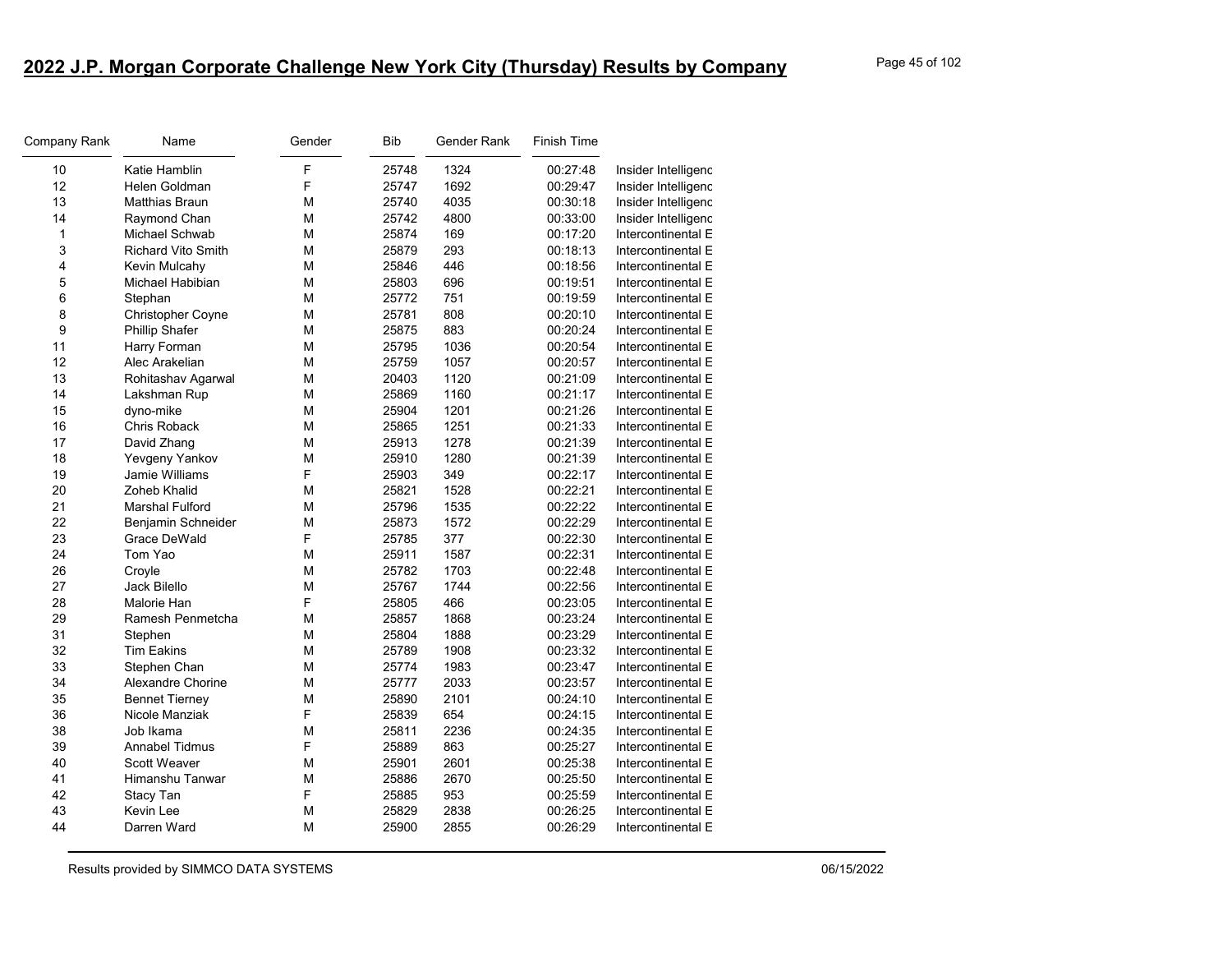| Company Rank | Name                    | Gender | <b>Bib</b> | Gender Rank | <b>Finish Time</b> |                    |
|--------------|-------------------------|--------|------------|-------------|--------------------|--------------------|
| 45           | Sandeep Gill            | F      | 25798      | 1055        | 00:26:34           | Intercontinental E |
| 46           | Frank DeGarcia          | M      | 25784      | 2907        | 00:26:38           | Intercontinental E |
| 47           | Cheryl Chillemi         | F      | 25776      | 1073        | 00:26:39           | Intercontinental E |
| 48           | Sebastian Bell          | M      | 25765      | 2984        | 00:26:50           | Intercontinental E |
| 49           | Mani                    | м      | 25812      | 3011        | 00:26:55           | Intercontinental E |
| 50           | Sal Carollo             | М      | 25773      | 3024        | 00:26:57           | Intercontinental E |
| 51           | Paul Dorfman            | M      | 25787      | 3025        | 00:26:57           | Intercontinental E |
| 52           | Macho Macho Man         | M      | 25834      | 3244        | 00:27:38           | Intercontinental E |
| 53           | Prathamesh              | M      | 25861      | 3260        | 00:27:41           | Intercontinental E |
| 54           | Vikas Rao               | M      | 25862      | 3312        | 00:27:52           | Intercontinental E |
| 55           | Jen Accomando           | F      | 25754      | 1474        | 00:28:38           | Intercontinental E |
| 57           | Shruthi Obulreddigari   | F      | 25853      | 1566        | 00:29:04           | Intercontinental E |
| 58           | antigona cane           | F      | 25770      | 1568        | 00:29:05           | Intercontinental E |
| 61           | Luis Martinez           | М      | 25840      | 3966        | 00:30:00           | Intercontinental E |
| 65           | Scott Bishop            | M      | 25768      | 4337        | 00:31:15           | Intercontinental E |
| 66           | <b>BROOKE JONES</b>     | M      | 25819      | 4376        | 00:31:24           | Intercontinental E |
| 67           | <b>KK</b>               | M      | 25823      | 4477        | 00:31:46           | Intercontinental E |
| 68           | <b>Kumar Banik</b>      | M      | 25762      | 4665        | 00:32:30           | Intercontinental E |
| 70           | <b>Utkarsh</b>          | M      | 25778      | 4957        | 00:33:45           | Intercontinental E |
| 72           | Aru                     | F      | 25800      | 2513        | 00:34:36           | Intercontinental E |
| 73           | Rajesh Manickam         | M      | 25837      | 5144        | 00:34:37           | Intercontinental E |
| 75           | Heng Wu                 | М      | 25905      | 5239        | 00:35:02           | Intercontinental E |
| 76           | <b>Fitzgerald Mills</b> | M      | 25844      | 5656        | 00:37:39           | Intercontinental E |
| 77           | Claudie Jean            | F      | 25816      | 3044        | 00:38:15           | Intercontinental E |
| 78           | Jack Albagli            | M      | 25756      | 5904        | 00:39:50           | Intercontinental E |
| 79           | Louis Xu                | м      | 25908      | 5972        | 00:40:31           | Intercontinental E |
| 80           | Wenhan Sun              | М      | 25881      | 5976        | 00:40:33           | Intercontinental E |
| 82           | Deepak Krishna Nayak    | M      | 25849      | 6002        | 00:40:53           | Intercontinental E |
| 83           | Srinivas Alluri         | M      | 25757      | 6129        | 00:42:44           | Intercontinental E |
| 85           | Samita Mankotia         | F      | 20406      | 3876        | 00:46:43           | Intercontinental E |
| 86           | Padmavathy Govindaraju  | F      | 25802      | 3877        | 00:46:43           | Intercontinental E |
| 87           | Mustafa Erim            | M      | 25791      | 6447        | 00:48:31           | Intercontinental E |
| 88           | Lu Li                   | F      | 25830      | 4062        | 00:48:32           | Intercontinental E |
| 90           | Louis Gehring           | M      | 25797      | 6483        | 00:49:28           | Intercontinental E |
| 1            | Gary Lee                | M      | 25925      | 1013        | 00:20:49           | Interpublic Group  |
| 2            | Jonathan Schwarz        | м      | 25932      | 1300        | 00:21:42           | Interpublic Group  |
| 4            | Ahmed Halaweh           | M      | 25921      | 5190        | 00:34:46           | Interpublic Group  |
| 5            | Allison                 | F      | 25931      | 3880        | 00:46:45           | Interpublic Group  |
| 6            | My Linh Nguyen          | F      | 25929      | 3892        | 00:46:50           | Interpublic Group  |
| 1            | Laszlo Lajtai           | M      | 20412      | 110         | 00:16:44           | <b>ION Trading</b> |
| 2            | Jungjae Park            | м      | 25965      | 147         | 00:17:05           | ION Trading        |
| 3            | Angus Shennan           | M      | 20414      | 158         | 00:17:13           | <b>ION Trading</b> |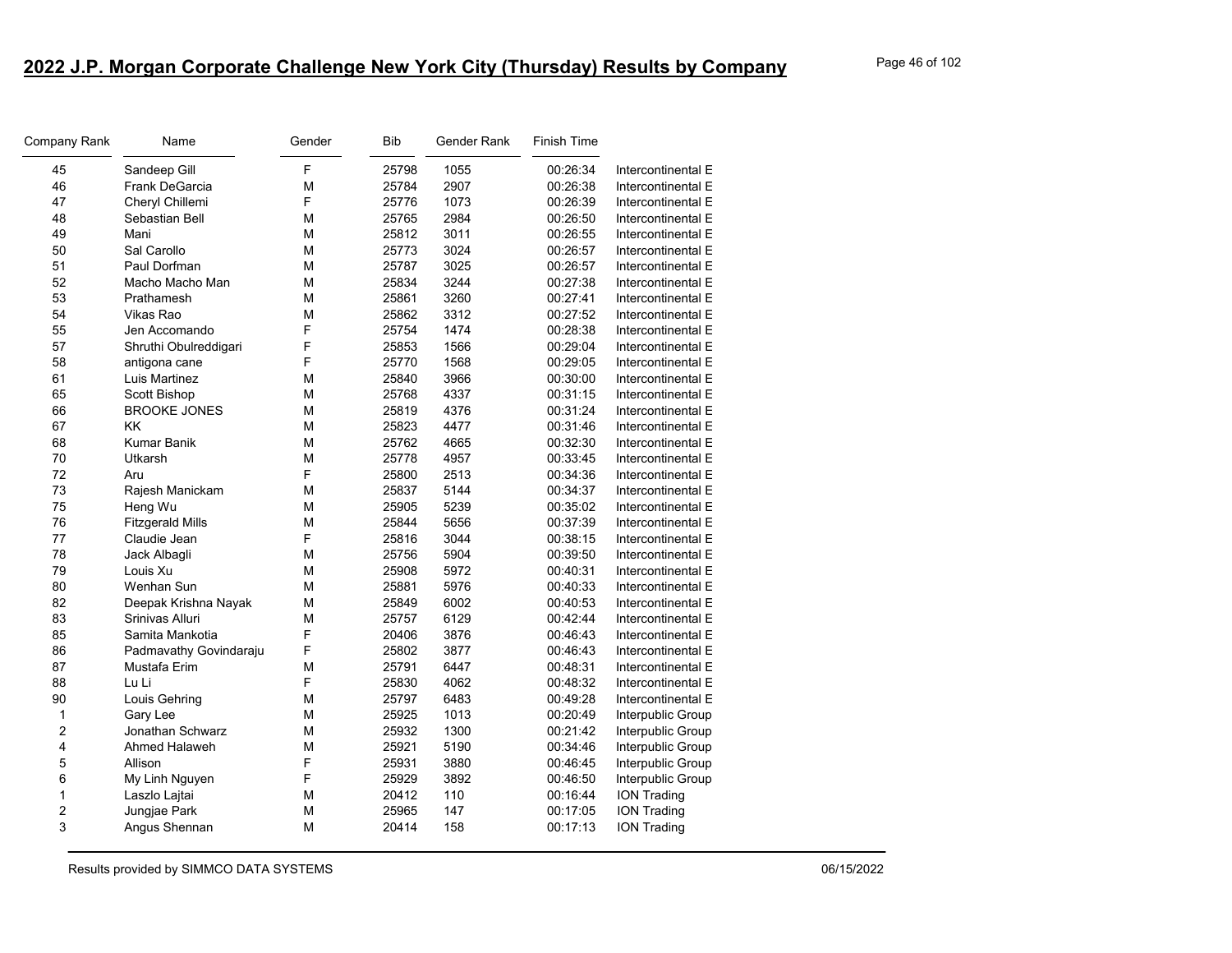| Company Rank     | Name                   | Gender | <b>Bib</b> | Gender Rank | <b>Finish Time</b> |                    |
|------------------|------------------------|--------|------------|-------------|--------------------|--------------------|
| 4                | <b>Dillon Curtis</b>   | M      | 25945      | 164         | 00:17:19           | <b>ION Trading</b> |
| 6                | AJ Mueller             | M      | 25962      | 584         | 00:19:28           | <b>ION Trading</b> |
| 7                | Jogen Mehta            | M      | 20413      | 799         | 00:20:09           | <b>ION Trading</b> |
| 8                | Cassie Christman       | F      | 25942      | 122         | 00:20:10           | <b>ION Trading</b> |
| $\boldsymbol{9}$ | giulio comellini       | M      | 25944      | 1525        | 00:22:21           | <b>ION Trading</b> |
| 10               | <b>Matthew Dengler</b> | M      | 25946      | 1731        | 00:22:54           | <b>ION Trading</b> |
| 12               | Menashe Dickman        | M      | 25947      | 2386        | 00:25:03           | <b>ION Trading</b> |
| 13               | <b>Andrew Vitelli</b>  | M      | 25978      | 2903        | 00:26:38           | <b>ION Trading</b> |
| 15               | <b>Hal Stucker</b>     | М      | 25972      | 4529        | 00:31:57           | <b>ION Trading</b> |
| 17               | EM                     | F      | 25959      | 2614        | 00:35:14           | <b>ION Trading</b> |
| 18               | Anant Aditya           | M      | 25935      | 5416        | 00:36:04           | <b>ION Trading</b> |
| 20               | Sasha                  | F      | 25970      | 3396        | 00:41:25           | <b>ION Trading</b> |
| 1                | <b>Andrew Grasso</b>   | M      | 20419      | 7           | 00:13:45           | Jane Street        |
| $\overline{c}$   | <b>Kevin Connors</b>   | M      | 20416      | 15          | 00:14:24           | Jane Street        |
| 3                | <b>Todd Lubin</b>      | М      | 20422      | 28          | 00:14:54           | <b>Jane Street</b> |
| 5                | Yinghao Li             | M      | 26026      | 98          | 00:16:36           | <b>Jane Street</b> |
| 6                | <b>Robert Hunt</b>     | M      | 20421      | 115         | 00:16:46           | <b>Jane Street</b> |
| $\overline{7}$   | Benjamin Ulrich        | M      | 26060      | 159         | 00:17:13           | <b>Jane Street</b> |
| 8                | Calvin Hayes           | M      | 26012      | 172         | 00:17:23           | Jane Street        |
| 9                | Adi                    | M      | 26051      | 198         | 00:17:38           | <b>Jane Street</b> |
| 10               | Eric Sporkin           | M      | 20423      | 248         | 00:17:51           | <b>Jane Street</b> |
| 11               | Alex Johnson           | М      | 26017      | 318         | 00:18:20           | Jane Street        |
| 12               | Eric Hagberg           | M      | 26009      | 393         | 00:18:42           | <b>Jane Street</b> |
| 13               | Michelle Campeau       | F      | 25986      | 42          | 00:18:43           | <b>Jane Street</b> |
| 15               | Adam Midvidy           | М      | 26032      | 452         | 00:18:56           | <b>Jane Street</b> |
| 16               | Kevin Fang             | M      | 25998      | 593         | 00:19:30           | <b>Jane Street</b> |
| 17               | Sam Singer             | M      | 26050      | 606         | 00:19:33           | Jane Street        |
| 18               | Raz Tirosh             | M      | 26056      | 712         | 00:19:52           | <b>Jane Street</b> |
| 19               | Kareem Morris          | M      | 26034      | 719         | 00:19:54           | <b>Jane Street</b> |
| 20               | <b>Ariel Tian</b>      | F      | 26054      | 102         | 00:19:57           | <b>Jane Street</b> |
| 21               | Morgan OBrien          | F      | 26037      | 105         | 00:19:58           | <b>Jane Street</b> |
| 22               | Michael Nazario        | M      | 26035      | 869         | 00:20:22           | <b>Jane Street</b> |
| 23               | <b>Andrew Garcia</b>   | M      | 26004      | 873         | 00:20:23           | <b>Jane Street</b> |
| 24               | <b>Scott Crowley</b>   | M      | 25992      | 922         | 00:20:32           | <b>Jane Street</b> |
| 25               | <b>MWEISS</b>          | F      | 26064      | 186         | 00:20:58           | Jane Street        |
| 26               | Alex Wang              | М      | 26062      | 1088        | 00:21:02           | <b>Jane Street</b> |
| 27               | Allen Guo              | M      | 26008      | 1167        | 00:21:19           | <b>Jane Street</b> |
| 28               | Steven Tobar           | M      | 26057      | 1219        | 00:21:28           | <b>Jane Street</b> |
| 29               | Jackie Fusco           | F      | 26002      | 266         | 00:21:42           | <b>Jane Street</b> |
| 30               | Aaron Tievsky          | M      | 26055      | 1714        | 00:22:50           | Jane Street        |
| 31               | Yiming Li              | М      | 26025      | 1758        | 00:22:58           | Jane Street        |
| 33               | harman                 | M      | 26022      | 1839        | 00:23:17           | <b>Jane Street</b> |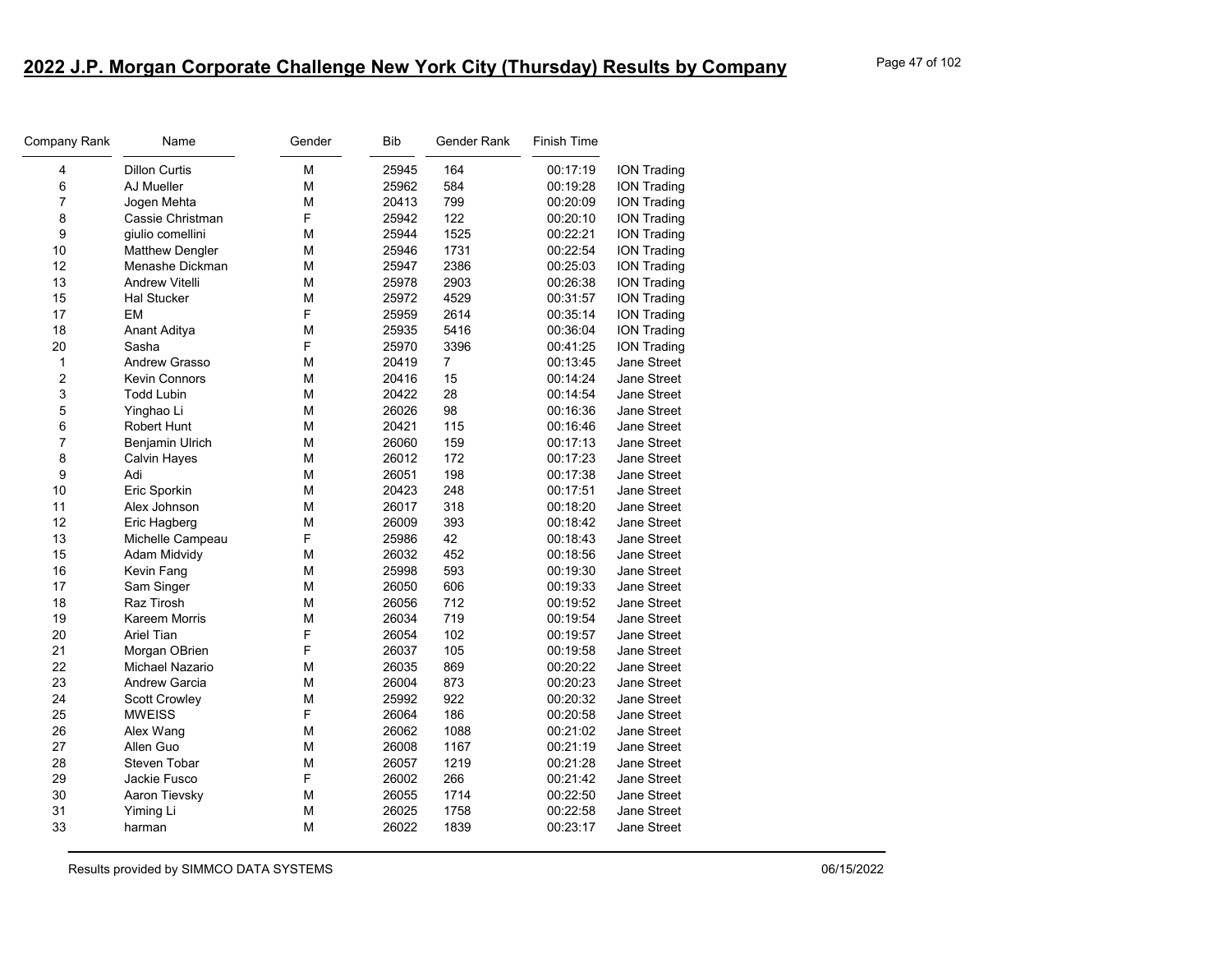| Company Rank            | Name                     | Gender | <b>Bib</b> | Gender Rank | <b>Finish Time</b> |                    |
|-------------------------|--------------------------|--------|------------|-------------|--------------------|--------------------|
| 34                      | Kristin Scudder          | F      | 26046      | 513         | 00:23:22           | <b>Jane Street</b> |
| 36                      | Raj Balgobin             | М      | 25984      | 2012        | 00:23:52           | <b>Jane Street</b> |
| 38                      | Konstantin Shvaykowski   | М      | 26048      | 2269        | 00:24:42           | <b>Jane Street</b> |
| 39                      | <b>Bruno Macias</b>      | М      | 26027      | 2333        | 00:24:55           | <b>Jane Street</b> |
| 40                      | nick                     | M      | 26045      | 2475        | 00:25:20           | Jane Street        |
| 41                      | lan Freeman              | М      | 25999      | 2528        | 00:25:28           | Jane Street        |
| 43                      | Angela Hurt              | F      | 26015      | 972         | 00:26:05           | Jane Street        |
| 44                      | Cam Jones                | М      | 26019      | 2777        | 00:26:12           | <b>Jane Street</b> |
| 45                      | David Talamas            | М      | 26052      | 2778        | 00:26:12           | <b>Jane Street</b> |
| 46                      | Mike                     | M      | 26043      | 2847        | 00:26:27           | Jane Street        |
| 47                      | Mark Genovesi            | М      | 26005      | 2977        | 00:26:49           | <b>Jane Street</b> |
| 49                      | <b>Khalin Mcgirt</b>     | М      | 26030      | 3122        | 00:27:15           | Jane Street        |
| 53                      | Stephen Hui              | M      | 26014      | 4542        | 00:32:00           | <b>Jane Street</b> |
| 54                      | Gwendolyn Gilbert-Snyder | F      | 26006      | 2106        | 00:32:13           | <b>Jane Street</b> |
| 55                      | Maneo Choudhury          | М      | 25990      | 5883        | 00:39:39           | <b>Jane Street</b> |
| 57                      | JessCochran              | F      | 25991      | 3667        | 00:44:38           | Jane Street        |
| 1                       | Lee Goldblatt            | М      | 20440      | 22          | 00:14:41           | JPMorgan Chase     |
| 2                       | Liam nelliganN           | М      | 26690      | 51          | 00:15:49           | JPMorgan Chase     |
| 3                       | David Gettemy            | М      | 20439      | 56          | 00:15:55           | JPMorgan Chase     |
| $\overline{\mathbf{4}}$ | <b>Bradley Garfield</b>  | M      | 32556      | 61          | 00:16:01           | JPMorgan Chase     |
| 5                       | <b>Matthew Watkins</b>   | M      | 20470      | 71          | 00:16:12           | JPMorgan Chase     |
| 6                       | scorina                  | M      | 26237      | 76          | 00:16:16           | JPMorgan Chase     |
| 7                       | <b>JOHN AHN</b>          | M      | 31607      | 79          | 00:16:18           | JPMorgan Chase     |
| 8                       | Laura Verdi              | F      | 26979      | 10          | 00:16:26           | JPMorgan Chase     |
| 9                       | Jonathan Rogerson        | M      | 20456      | 91          | 00:16:30           | JPMorgan Chase     |
| 10                      | David de Boltz           | М      | 20433      | 121         | 00:16:50           | JPMorgan Chase     |
| 11                      | Zachary Denny            | М      | 26277      | 126         | 00:16:53           | JPMorgan Chase     |
| 12                      | WillGarrity              | M      | 26356      | 152         | 00:17:08           | JPMorgan Chase     |
| 13                      | <b>Thomas Basey</b>      | M      | 20425      | 163         | 00:17:17           | JPMorgan Chase     |
| 14                      | Howie Edelstein          | M      | 26304      | 179         | 00:17:27           | JPMorgan Chase     |
| 15                      | John Clem                | М      | 26225      | 187         | 00:17:30           | JPMorgan Chase     |
| 16                      | <b>TJ Tucke</b>          | M      | 26964      | 197         | 00:17:38           | JPMorgan Chase     |
| 17                      | <b>Ryan Mullaly</b>      | М      | 26677      | 200         | 00:17:38           | JPMorgan Chase     |
| 18                      | Dan DiBartolo            | M      | 26289      | 207         | 00:17:39           | JPMorgan Chase     |
| 19                      | Ravi Pola                | M      | 20454      | 208         | 00:17:40           | JPMorgan Chase     |
| 20                      | Justin Fernandez         | М      | 26322      | 211         | 00:17:40           | JPMorgan Chase     |
| 21                      | Sung-Min Hong            | M      | 26443      | 217         | 00:17:42           | JPMorgan Chase     |
| 22                      | <b>Brandon Bertolino</b> | М      | 26137      | 227         | 00:17:44           | JPMorgan Chase     |
| 23                      | Becca                    | F      | 20462      | 24          | 00:17:52           | JPMorgan Chase     |
| 24                      | Miguel Ramon             | М      | 26794      | 252         | 00:17:53           | JPMorgan Chase     |
| 25                      | <b>Steve Tuekam</b>      | М      | 26965      | 260         | 00:17:56           | JPMorgan Chase     |
| 26                      | Faizan Chaudhry          | М      | 26202      | 265         | 00:17:57           | JPMorgan Chase     |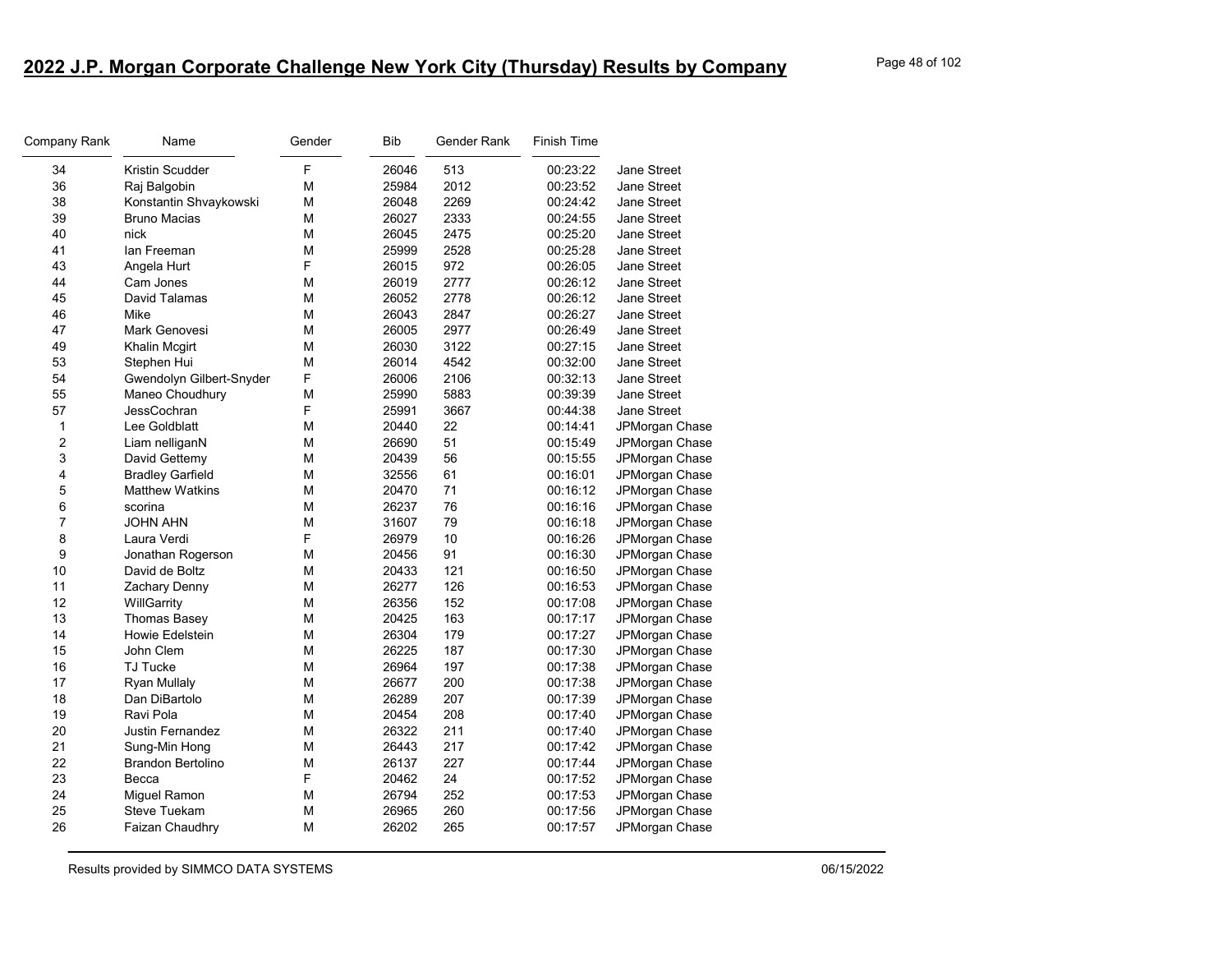| Company Rank | Name                         | Gender | Bib   | Gender Rank | <b>Finish Time</b> |                       |
|--------------|------------------------------|--------|-------|-------------|--------------------|-----------------------|
| 27           | Francesco Maulini            | M      | 26624 | 285         | 00:18:07           | JPMorgan Chase        |
| 28           | <b>Phillip Brill Edwards</b> | M      | 20429 | 292         | 00:18:12           | JPMorgan Chase        |
| 29           | <b>Spencer Schiller</b>      | M      | 26859 | 304         | 00:18:16           | JPMorgan Chase        |
| 30           | Andre Bogle                  | M      | 26147 | 305         | 00:18:17           | <b>JPMorgan Chase</b> |
| 31           | James OSullivan              | М      | 26728 | 311         | 00:18:18           | JPMorgan Chase        |
| 32           | Mike Russo                   | M      | 20458 | 312         | 00:18:19           | JPMorgan Chase        |
| 33           | <b>Matthew Eberhardt</b>     | M      | 26303 | 314         | 00:18:19           | JPMorgan Chase        |
| 34           | hongliang zhang              | M      | 27048 | 336         | 00:18:26           | JPMorgan Chase        |
| 35           | Josh Veloso                  | M      | 26978 | 350         | 00:18:29           | JPMorgan Chase        |
| 36           | Adrian Wander                | M      | 26991 | 355         | 00:18:31           | JPMorgan Chase        |
| 37           | <b>Christian Paltzer</b>     | M      | 26735 | 361         | 00:18:33           | JPMorgan Chase        |
| 38           | Dana Sevely                  | F      | 26875 | 39          | 00:18:35           | JPMorgan Chase        |
| 39           | Alex Weiner                  | M      | 20471 | 376         | 00:18:38           | JPMorgan Chase        |
| 40           | Tony G                       | M      | 26384 | 405         | 00:18:44           | JPMorgan Chase        |
| 41           | Joseph OConnor               | М      | 26714 | 412         | 00:18:46           | JPMorgan Chase        |
| 42           | Mike Pollock                 | M      | 26772 | 413         | 00:18:46           | JPMorgan Chase        |
| 43           | <b>Addison Muir</b>          | M      | 26676 | 417         | 00:18:48           | JPMorgan Chase        |
| 44           | Rodrigo Simoes               | M      | 26891 | 419         | 00:18:48           | JPMorgan Chase        |
| 45           | Kenneth Wong                 | M      | 27022 | 422         | 00:18:50           | JPMorgan Chase        |
| 46           | Peter J Medina               | М      | 26641 | 426         | 00:18:51           | JPMorgan Chase        |
| 48           | <b>Reilly Walsh</b>          | M      | 26990 | 443         | 00:18:55           | JPMorgan Chase        |
| 49           | Victor Fidel                 | M      | 26326 | 447         | 00:18:56           | JPMorgan Chase        |
| 50           | Vincent Arrunategui          | М      | 26105 | 456         | 00:18:58           | JPMorgan Chase        |
| 51           | Zach Forster                 | M      | 26334 | 471         | 00:19:01           | JPMorgan Chase        |
| 53           | Fawzi Kawash                 | М      | 26487 | 512         | 00:19:08           | JPMorgan Chase        |
| 54           | Collin Brunnock              | M      | 26163 | 515         | 00:19:10           | JPMorgan Chase        |
| 55           | Ronan OComhrai               | M      | 26712 | 527         | 00:19:12           | JPMorgan Chase        |
| 56           | Andrew Jacobsen              | М      | 26458 | 530         | 00:19:13           | JPMorgan Chase        |
| 58           | Melissa Krieger              | F      | 26517 | 66          | 00:19:14           | JPMorgan Chase        |
| 59           | Zoltan Laszlo                | М      | 26544 | 537         | 00:19:14           | JPMorgan Chase        |
| 60           | Jason Sandolo                | M      | 26849 | 545         | 00:19:18           | JPMorgan Chase        |
| 61           | Santiago Pazmino             | M      | 26755 | 565         | 00:19:24           | JPMorgan Chase        |
| 62           | Lee Bellows                  | M      | 20426 | 573         | 00:19:25           | JPMorgan Chase        |
| 63           | Lautaro Santillan            | M      | 26851 | 580         | 00:19:27           | JPMorgan Chase        |
| 64           | Scott Sorrillo               | М      | 26908 | 587         | 00:19:29           | JPMorgan Chase        |
| 66           | Alexander Manser             | M      | 26612 | 608         | 00:19:33           | JPMorgan Chase        |
| 68           | <b>Will Nunez</b>            | M      | 20451 | 610         | 00:19:33           | JPMorgan Chase        |
| 69           | Victor Delgado               | М      | 26274 | 612         | 00:19:33           | JPMorgan Chase        |
| 70           | Quentin Sherman              | M      | 26885 | 617         | 00:19:34           | JPMorgan Chase        |
| 71           | <b>Bilal Hyder</b>           | M      | 26451 | 618         | 00:19:34           | JPMorgan Chase        |
| 72           | Wayne Tam                    | М      | 26929 | 620         | 00:19:35           | JPMorgan Chase        |
| 73           | Dominic Myers                | M      | 26683 | 637         | 00:19:38           | JPMorgan Chase        |
|              |                              |        |       |             |                    |                       |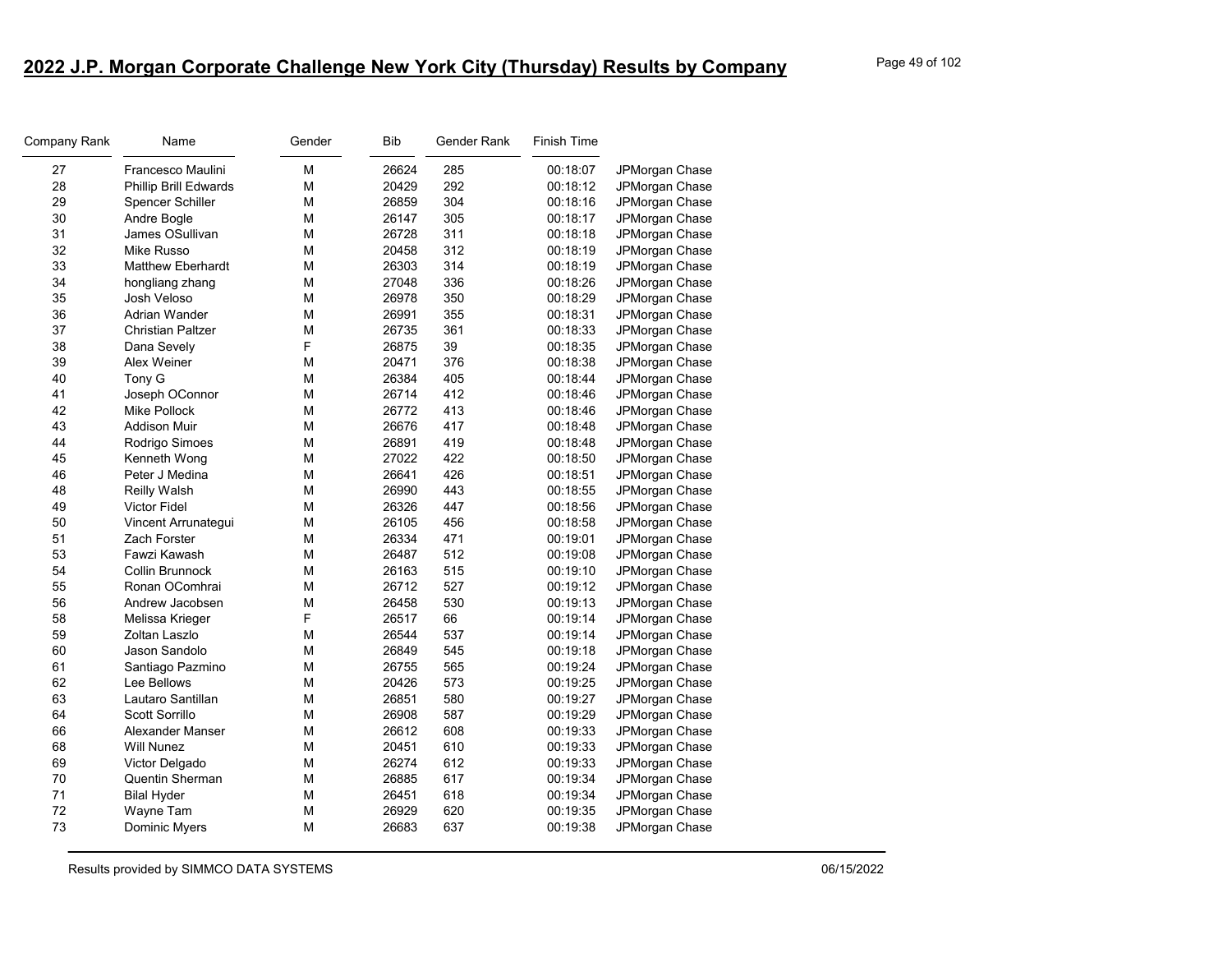| 74<br><b>Nathan Brunner</b><br>М<br>26162<br>652<br>00:19:40<br>JPMorgan Chase<br>75<br>М<br>684<br>Nelson Armijos<br>26101<br>00:19:49<br>709<br>76<br>М<br>Gabriel Mieleszko<br>26656<br>00:19:52<br>JPMorgan Chase<br>724<br>77<br>Raphael Dufour<br>м<br>26299<br>00:19:55<br>F<br>103<br>78<br>Lexi<br>26198<br>00:19:57<br>762<br>81<br><b>Brian Platt</b><br>м<br>26771<br>00:20:02<br>JPMorgan Chase<br>774<br>82<br>Kevin Gill<br>м<br>26370<br>00:20:04<br>83<br>М<br>783<br>26906<br>00:20:06<br>Richard<br>788<br>84<br>М<br>00:20:07<br>Jake Cavanagh<br>26190<br>JPMorgan Chase<br>790<br>85<br>Zac Ward<br>м<br>26997<br>00:20:08<br>JPMorgan Chase<br>M<br>811<br>86<br>Scott Buitekant<br>26167<br>00:20:11<br>F<br>87<br>125<br>Kyla Christian<br>26219<br>00:20:14<br>JPMorgan Chase<br>853<br>88<br>М<br>26349<br>00:20:20<br>Eric Gaaserud<br>JPMorgan Chase<br>89<br>868<br>М<br>26285<br>00:20:22<br>JPMorgan Chase<br>Dan Devroye<br>90<br>м<br>20427<br>874<br>Andrew Beytagh<br>00:20:23<br>JPMorgan Chase<br>885<br>92<br><b>Jordan Lewis</b><br>м<br>26566<br>00:20:25<br>JPMorgan Chase<br>F<br>94<br>26493<br>143<br>Lucy Kemp<br>00:20:29<br>F<br>95<br>26664<br>145<br>Carly Mitchell<br>00:20:29<br>F<br>150<br>97<br>Celia Martzolf<br>26621<br>00:20:35<br>JPMorgan Chase<br>F<br>153<br>98<br><b>Madison Mohn</b><br>26670<br>00:20:37<br>JPMorgan Chase<br>F<br>99<br>155<br>Lisa Qu<br>26784<br>00:20:38<br>F<br>156<br>100<br>Kristina Herb<br>26427<br>00:20:38<br>JPMorgan Chase<br>961<br>101<br>м<br>26530<br>00:20:39<br>CJ Kusovski<br>JPMorgan Chase<br>102<br>26313<br>966<br>Willy the Viking<br>М<br>00:20:39<br>JPMorgan Chase<br>М<br>988<br>104<br>Brian W<br>27012<br>00:20:44<br>JPMorgan Chase<br>995<br>105<br><b>Brad Taylor</b><br>м<br>26939<br>00:20:45<br>JPMorgan Chase<br>F<br>106<br>167<br><b>Alexis Neustatter</b><br>26693<br>JPMorgan Chase<br>00:20:46<br>1007<br>107<br>М<br>00:20:47<br>Eric Chan<br>26195<br>JPMorgan Chase<br>1039<br>108<br>М<br>26108<br>00:20:55<br>James Austin<br>JPMorgan Chase<br>Aidan F<br>109<br>М<br>26332<br>1050<br>00:20:57<br>112<br>M<br>26622<br>1082<br>Sam Mason<br>00:21:01<br>F<br>190<br>113<br>Julie Hillsamer<br>26433<br>00:21:03<br>JPMorgan Chase<br>F<br>198<br>115<br>Hanna Watkins<br>27001<br>00:21:08<br>JPMorgan Chase<br>116<br>M<br>20436<br>1112<br>Robert Feibelman<br>00:21:08<br>JPMorgan Chase<br>117<br>М<br>20461<br>Chris Skoldberg<br>1134<br>00:21:12<br>JPMorgan Chase<br>119<br>Ruben Diaz<br>М<br>26288<br>1157<br>00:21:16<br>JPMorgan Chase<br>120<br>26871<br>1172<br>Adam Sell<br>М<br>00:21:19<br>JPMorgan Chase<br>121<br>М<br>26424<br>1184<br>00:21:21<br>William Heming<br>1213<br>124<br>Joshua Zachem<br>М<br>27038<br>00:21:27<br>JPMorgan Chase<br>1223<br>125<br><b>Andrew Hastings</b><br>м<br>26417<br>00:21:29<br>1225<br>126<br>М<br>26344<br>Daniel Fridman<br>00:21:30<br>JPMorgan Chase | Company Rank | Name          | Gender | Bib   | Gender Rank | Finish Time |                |
|-------------------------------------------------------------------------------------------------------------------------------------------------------------------------------------------------------------------------------------------------------------------------------------------------------------------------------------------------------------------------------------------------------------------------------------------------------------------------------------------------------------------------------------------------------------------------------------------------------------------------------------------------------------------------------------------------------------------------------------------------------------------------------------------------------------------------------------------------------------------------------------------------------------------------------------------------------------------------------------------------------------------------------------------------------------------------------------------------------------------------------------------------------------------------------------------------------------------------------------------------------------------------------------------------------------------------------------------------------------------------------------------------------------------------------------------------------------------------------------------------------------------------------------------------------------------------------------------------------------------------------------------------------------------------------------------------------------------------------------------------------------------------------------------------------------------------------------------------------------------------------------------------------------------------------------------------------------------------------------------------------------------------------------------------------------------------------------------------------------------------------------------------------------------------------------------------------------------------------------------------------------------------------------------------------------------------------------------------------------------------------------------------------------------------------------------------------------------------------------------------------------------------------------------------------------------------------------------------------------------------------------------------------------------------------------------------------------------------------------------------------------------------------------------------------------------------------------------------------------------------------------------------------------------------------------------------------|--------------|---------------|--------|-------|-------------|-------------|----------------|
|                                                                                                                                                                                                                                                                                                                                                                                                                                                                                                                                                                                                                                                                                                                                                                                                                                                                                                                                                                                                                                                                                                                                                                                                                                                                                                                                                                                                                                                                                                                                                                                                                                                                                                                                                                                                                                                                                                                                                                                                                                                                                                                                                                                                                                                                                                                                                                                                                                                                                                                                                                                                                                                                                                                                                                                                                                                                                                                                                       |              |               |        |       |             |             |                |
|                                                                                                                                                                                                                                                                                                                                                                                                                                                                                                                                                                                                                                                                                                                                                                                                                                                                                                                                                                                                                                                                                                                                                                                                                                                                                                                                                                                                                                                                                                                                                                                                                                                                                                                                                                                                                                                                                                                                                                                                                                                                                                                                                                                                                                                                                                                                                                                                                                                                                                                                                                                                                                                                                                                                                                                                                                                                                                                                                       |              |               |        |       |             |             | JPMorgan Chase |
|                                                                                                                                                                                                                                                                                                                                                                                                                                                                                                                                                                                                                                                                                                                                                                                                                                                                                                                                                                                                                                                                                                                                                                                                                                                                                                                                                                                                                                                                                                                                                                                                                                                                                                                                                                                                                                                                                                                                                                                                                                                                                                                                                                                                                                                                                                                                                                                                                                                                                                                                                                                                                                                                                                                                                                                                                                                                                                                                                       |              |               |        |       |             |             |                |
|                                                                                                                                                                                                                                                                                                                                                                                                                                                                                                                                                                                                                                                                                                                                                                                                                                                                                                                                                                                                                                                                                                                                                                                                                                                                                                                                                                                                                                                                                                                                                                                                                                                                                                                                                                                                                                                                                                                                                                                                                                                                                                                                                                                                                                                                                                                                                                                                                                                                                                                                                                                                                                                                                                                                                                                                                                                                                                                                                       |              |               |        |       |             |             | JPMorgan Chase |
|                                                                                                                                                                                                                                                                                                                                                                                                                                                                                                                                                                                                                                                                                                                                                                                                                                                                                                                                                                                                                                                                                                                                                                                                                                                                                                                                                                                                                                                                                                                                                                                                                                                                                                                                                                                                                                                                                                                                                                                                                                                                                                                                                                                                                                                                                                                                                                                                                                                                                                                                                                                                                                                                                                                                                                                                                                                                                                                                                       |              |               |        |       |             |             | JPMorgan Chase |
|                                                                                                                                                                                                                                                                                                                                                                                                                                                                                                                                                                                                                                                                                                                                                                                                                                                                                                                                                                                                                                                                                                                                                                                                                                                                                                                                                                                                                                                                                                                                                                                                                                                                                                                                                                                                                                                                                                                                                                                                                                                                                                                                                                                                                                                                                                                                                                                                                                                                                                                                                                                                                                                                                                                                                                                                                                                                                                                                                       |              |               |        |       |             |             |                |
|                                                                                                                                                                                                                                                                                                                                                                                                                                                                                                                                                                                                                                                                                                                                                                                                                                                                                                                                                                                                                                                                                                                                                                                                                                                                                                                                                                                                                                                                                                                                                                                                                                                                                                                                                                                                                                                                                                                                                                                                                                                                                                                                                                                                                                                                                                                                                                                                                                                                                                                                                                                                                                                                                                                                                                                                                                                                                                                                                       |              |               |        |       |             |             | JPMorgan Chase |
|                                                                                                                                                                                                                                                                                                                                                                                                                                                                                                                                                                                                                                                                                                                                                                                                                                                                                                                                                                                                                                                                                                                                                                                                                                                                                                                                                                                                                                                                                                                                                                                                                                                                                                                                                                                                                                                                                                                                                                                                                                                                                                                                                                                                                                                                                                                                                                                                                                                                                                                                                                                                                                                                                                                                                                                                                                                                                                                                                       |              |               |        |       |             |             | JPMorgan Chase |
|                                                                                                                                                                                                                                                                                                                                                                                                                                                                                                                                                                                                                                                                                                                                                                                                                                                                                                                                                                                                                                                                                                                                                                                                                                                                                                                                                                                                                                                                                                                                                                                                                                                                                                                                                                                                                                                                                                                                                                                                                                                                                                                                                                                                                                                                                                                                                                                                                                                                                                                                                                                                                                                                                                                                                                                                                                                                                                                                                       |              |               |        |       |             |             |                |
|                                                                                                                                                                                                                                                                                                                                                                                                                                                                                                                                                                                                                                                                                                                                                                                                                                                                                                                                                                                                                                                                                                                                                                                                                                                                                                                                                                                                                                                                                                                                                                                                                                                                                                                                                                                                                                                                                                                                                                                                                                                                                                                                                                                                                                                                                                                                                                                                                                                                                                                                                                                                                                                                                                                                                                                                                                                                                                                                                       |              |               |        |       |             |             |                |
|                                                                                                                                                                                                                                                                                                                                                                                                                                                                                                                                                                                                                                                                                                                                                                                                                                                                                                                                                                                                                                                                                                                                                                                                                                                                                                                                                                                                                                                                                                                                                                                                                                                                                                                                                                                                                                                                                                                                                                                                                                                                                                                                                                                                                                                                                                                                                                                                                                                                                                                                                                                                                                                                                                                                                                                                                                                                                                                                                       |              |               |        |       |             |             | JPMorgan Chase |
|                                                                                                                                                                                                                                                                                                                                                                                                                                                                                                                                                                                                                                                                                                                                                                                                                                                                                                                                                                                                                                                                                                                                                                                                                                                                                                                                                                                                                                                                                                                                                                                                                                                                                                                                                                                                                                                                                                                                                                                                                                                                                                                                                                                                                                                                                                                                                                                                                                                                                                                                                                                                                                                                                                                                                                                                                                                                                                                                                       |              |               |        |       |             |             |                |
|                                                                                                                                                                                                                                                                                                                                                                                                                                                                                                                                                                                                                                                                                                                                                                                                                                                                                                                                                                                                                                                                                                                                                                                                                                                                                                                                                                                                                                                                                                                                                                                                                                                                                                                                                                                                                                                                                                                                                                                                                                                                                                                                                                                                                                                                                                                                                                                                                                                                                                                                                                                                                                                                                                                                                                                                                                                                                                                                                       |              |               |        |       |             |             |                |
|                                                                                                                                                                                                                                                                                                                                                                                                                                                                                                                                                                                                                                                                                                                                                                                                                                                                                                                                                                                                                                                                                                                                                                                                                                                                                                                                                                                                                                                                                                                                                                                                                                                                                                                                                                                                                                                                                                                                                                                                                                                                                                                                                                                                                                                                                                                                                                                                                                                                                                                                                                                                                                                                                                                                                                                                                                                                                                                                                       |              |               |        |       |             |             |                |
|                                                                                                                                                                                                                                                                                                                                                                                                                                                                                                                                                                                                                                                                                                                                                                                                                                                                                                                                                                                                                                                                                                                                                                                                                                                                                                                                                                                                                                                                                                                                                                                                                                                                                                                                                                                                                                                                                                                                                                                                                                                                                                                                                                                                                                                                                                                                                                                                                                                                                                                                                                                                                                                                                                                                                                                                                                                                                                                                                       |              |               |        |       |             |             |                |
|                                                                                                                                                                                                                                                                                                                                                                                                                                                                                                                                                                                                                                                                                                                                                                                                                                                                                                                                                                                                                                                                                                                                                                                                                                                                                                                                                                                                                                                                                                                                                                                                                                                                                                                                                                                                                                                                                                                                                                                                                                                                                                                                                                                                                                                                                                                                                                                                                                                                                                                                                                                                                                                                                                                                                                                                                                                                                                                                                       |              |               |        |       |             |             |                |
|                                                                                                                                                                                                                                                                                                                                                                                                                                                                                                                                                                                                                                                                                                                                                                                                                                                                                                                                                                                                                                                                                                                                                                                                                                                                                                                                                                                                                                                                                                                                                                                                                                                                                                                                                                                                                                                                                                                                                                                                                                                                                                                                                                                                                                                                                                                                                                                                                                                                                                                                                                                                                                                                                                                                                                                                                                                                                                                                                       |              |               |        |       |             |             | JPMorgan Chase |
|                                                                                                                                                                                                                                                                                                                                                                                                                                                                                                                                                                                                                                                                                                                                                                                                                                                                                                                                                                                                                                                                                                                                                                                                                                                                                                                                                                                                                                                                                                                                                                                                                                                                                                                                                                                                                                                                                                                                                                                                                                                                                                                                                                                                                                                                                                                                                                                                                                                                                                                                                                                                                                                                                                                                                                                                                                                                                                                                                       |              |               |        |       |             |             | JPMorgan Chase |
|                                                                                                                                                                                                                                                                                                                                                                                                                                                                                                                                                                                                                                                                                                                                                                                                                                                                                                                                                                                                                                                                                                                                                                                                                                                                                                                                                                                                                                                                                                                                                                                                                                                                                                                                                                                                                                                                                                                                                                                                                                                                                                                                                                                                                                                                                                                                                                                                                                                                                                                                                                                                                                                                                                                                                                                                                                                                                                                                                       |              |               |        |       |             |             |                |
|                                                                                                                                                                                                                                                                                                                                                                                                                                                                                                                                                                                                                                                                                                                                                                                                                                                                                                                                                                                                                                                                                                                                                                                                                                                                                                                                                                                                                                                                                                                                                                                                                                                                                                                                                                                                                                                                                                                                                                                                                                                                                                                                                                                                                                                                                                                                                                                                                                                                                                                                                                                                                                                                                                                                                                                                                                                                                                                                                       |              |               |        |       |             |             |                |
|                                                                                                                                                                                                                                                                                                                                                                                                                                                                                                                                                                                                                                                                                                                                                                                                                                                                                                                                                                                                                                                                                                                                                                                                                                                                                                                                                                                                                                                                                                                                                                                                                                                                                                                                                                                                                                                                                                                                                                                                                                                                                                                                                                                                                                                                                                                                                                                                                                                                                                                                                                                                                                                                                                                                                                                                                                                                                                                                                       |              |               |        |       |             |             | JPMorgan Chase |
|                                                                                                                                                                                                                                                                                                                                                                                                                                                                                                                                                                                                                                                                                                                                                                                                                                                                                                                                                                                                                                                                                                                                                                                                                                                                                                                                                                                                                                                                                                                                                                                                                                                                                                                                                                                                                                                                                                                                                                                                                                                                                                                                                                                                                                                                                                                                                                                                                                                                                                                                                                                                                                                                                                                                                                                                                                                                                                                                                       |              |               |        |       |             |             |                |
|                                                                                                                                                                                                                                                                                                                                                                                                                                                                                                                                                                                                                                                                                                                                                                                                                                                                                                                                                                                                                                                                                                                                                                                                                                                                                                                                                                                                                                                                                                                                                                                                                                                                                                                                                                                                                                                                                                                                                                                                                                                                                                                                                                                                                                                                                                                                                                                                                                                                                                                                                                                                                                                                                                                                                                                                                                                                                                                                                       |              |               |        |       |             |             |                |
|                                                                                                                                                                                                                                                                                                                                                                                                                                                                                                                                                                                                                                                                                                                                                                                                                                                                                                                                                                                                                                                                                                                                                                                                                                                                                                                                                                                                                                                                                                                                                                                                                                                                                                                                                                                                                                                                                                                                                                                                                                                                                                                                                                                                                                                                                                                                                                                                                                                                                                                                                                                                                                                                                                                                                                                                                                                                                                                                                       |              |               |        |       |             |             |                |
|                                                                                                                                                                                                                                                                                                                                                                                                                                                                                                                                                                                                                                                                                                                                                                                                                                                                                                                                                                                                                                                                                                                                                                                                                                                                                                                                                                                                                                                                                                                                                                                                                                                                                                                                                                                                                                                                                                                                                                                                                                                                                                                                                                                                                                                                                                                                                                                                                                                                                                                                                                                                                                                                                                                                                                                                                                                                                                                                                       |              |               |        |       |             |             |                |
|                                                                                                                                                                                                                                                                                                                                                                                                                                                                                                                                                                                                                                                                                                                                                                                                                                                                                                                                                                                                                                                                                                                                                                                                                                                                                                                                                                                                                                                                                                                                                                                                                                                                                                                                                                                                                                                                                                                                                                                                                                                                                                                                                                                                                                                                                                                                                                                                                                                                                                                                                                                                                                                                                                                                                                                                                                                                                                                                                       |              |               |        |       |             |             |                |
|                                                                                                                                                                                                                                                                                                                                                                                                                                                                                                                                                                                                                                                                                                                                                                                                                                                                                                                                                                                                                                                                                                                                                                                                                                                                                                                                                                                                                                                                                                                                                                                                                                                                                                                                                                                                                                                                                                                                                                                                                                                                                                                                                                                                                                                                                                                                                                                                                                                                                                                                                                                                                                                                                                                                                                                                                                                                                                                                                       |              |               |        |       |             |             |                |
|                                                                                                                                                                                                                                                                                                                                                                                                                                                                                                                                                                                                                                                                                                                                                                                                                                                                                                                                                                                                                                                                                                                                                                                                                                                                                                                                                                                                                                                                                                                                                                                                                                                                                                                                                                                                                                                                                                                                                                                                                                                                                                                                                                                                                                                                                                                                                                                                                                                                                                                                                                                                                                                                                                                                                                                                                                                                                                                                                       |              |               |        |       |             |             |                |
|                                                                                                                                                                                                                                                                                                                                                                                                                                                                                                                                                                                                                                                                                                                                                                                                                                                                                                                                                                                                                                                                                                                                                                                                                                                                                                                                                                                                                                                                                                                                                                                                                                                                                                                                                                                                                                                                                                                                                                                                                                                                                                                                                                                                                                                                                                                                                                                                                                                                                                                                                                                                                                                                                                                                                                                                                                                                                                                                                       |              |               |        |       |             |             |                |
|                                                                                                                                                                                                                                                                                                                                                                                                                                                                                                                                                                                                                                                                                                                                                                                                                                                                                                                                                                                                                                                                                                                                                                                                                                                                                                                                                                                                                                                                                                                                                                                                                                                                                                                                                                                                                                                                                                                                                                                                                                                                                                                                                                                                                                                                                                                                                                                                                                                                                                                                                                                                                                                                                                                                                                                                                                                                                                                                                       |              |               |        |       |             |             | JPMorgan Chase |
|                                                                                                                                                                                                                                                                                                                                                                                                                                                                                                                                                                                                                                                                                                                                                                                                                                                                                                                                                                                                                                                                                                                                                                                                                                                                                                                                                                                                                                                                                                                                                                                                                                                                                                                                                                                                                                                                                                                                                                                                                                                                                                                                                                                                                                                                                                                                                                                                                                                                                                                                                                                                                                                                                                                                                                                                                                                                                                                                                       |              |               |        |       |             |             | JPMorgan Chase |
|                                                                                                                                                                                                                                                                                                                                                                                                                                                                                                                                                                                                                                                                                                                                                                                                                                                                                                                                                                                                                                                                                                                                                                                                                                                                                                                                                                                                                                                                                                                                                                                                                                                                                                                                                                                                                                                                                                                                                                                                                                                                                                                                                                                                                                                                                                                                                                                                                                                                                                                                                                                                                                                                                                                                                                                                                                                                                                                                                       |              |               |        |       |             |             |                |
|                                                                                                                                                                                                                                                                                                                                                                                                                                                                                                                                                                                                                                                                                                                                                                                                                                                                                                                                                                                                                                                                                                                                                                                                                                                                                                                                                                                                                                                                                                                                                                                                                                                                                                                                                                                                                                                                                                                                                                                                                                                                                                                                                                                                                                                                                                                                                                                                                                                                                                                                                                                                                                                                                                                                                                                                                                                                                                                                                       |              |               |        |       |             |             |                |
|                                                                                                                                                                                                                                                                                                                                                                                                                                                                                                                                                                                                                                                                                                                                                                                                                                                                                                                                                                                                                                                                                                                                                                                                                                                                                                                                                                                                                                                                                                                                                                                                                                                                                                                                                                                                                                                                                                                                                                                                                                                                                                                                                                                                                                                                                                                                                                                                                                                                                                                                                                                                                                                                                                                                                                                                                                                                                                                                                       |              |               |        |       |             |             |                |
|                                                                                                                                                                                                                                                                                                                                                                                                                                                                                                                                                                                                                                                                                                                                                                                                                                                                                                                                                                                                                                                                                                                                                                                                                                                                                                                                                                                                                                                                                                                                                                                                                                                                                                                                                                                                                                                                                                                                                                                                                                                                                                                                                                                                                                                                                                                                                                                                                                                                                                                                                                                                                                                                                                                                                                                                                                                                                                                                                       |              |               |        |       |             |             |                |
|                                                                                                                                                                                                                                                                                                                                                                                                                                                                                                                                                                                                                                                                                                                                                                                                                                                                                                                                                                                                                                                                                                                                                                                                                                                                                                                                                                                                                                                                                                                                                                                                                                                                                                                                                                                                                                                                                                                                                                                                                                                                                                                                                                                                                                                                                                                                                                                                                                                                                                                                                                                                                                                                                                                                                                                                                                                                                                                                                       |              |               |        |       |             |             |                |
|                                                                                                                                                                                                                                                                                                                                                                                                                                                                                                                                                                                                                                                                                                                                                                                                                                                                                                                                                                                                                                                                                                                                                                                                                                                                                                                                                                                                                                                                                                                                                                                                                                                                                                                                                                                                                                                                                                                                                                                                                                                                                                                                                                                                                                                                                                                                                                                                                                                                                                                                                                                                                                                                                                                                                                                                                                                                                                                                                       |              |               |        |       |             |             |                |
|                                                                                                                                                                                                                                                                                                                                                                                                                                                                                                                                                                                                                                                                                                                                                                                                                                                                                                                                                                                                                                                                                                                                                                                                                                                                                                                                                                                                                                                                                                                                                                                                                                                                                                                                                                                                                                                                                                                                                                                                                                                                                                                                                                                                                                                                                                                                                                                                                                                                                                                                                                                                                                                                                                                                                                                                                                                                                                                                                       |              |               |        |       |             |             | JPMorgan Chase |
|                                                                                                                                                                                                                                                                                                                                                                                                                                                                                                                                                                                                                                                                                                                                                                                                                                                                                                                                                                                                                                                                                                                                                                                                                                                                                                                                                                                                                                                                                                                                                                                                                                                                                                                                                                                                                                                                                                                                                                                                                                                                                                                                                                                                                                                                                                                                                                                                                                                                                                                                                                                                                                                                                                                                                                                                                                                                                                                                                       |              |               |        |       |             |             |                |
|                                                                                                                                                                                                                                                                                                                                                                                                                                                                                                                                                                                                                                                                                                                                                                                                                                                                                                                                                                                                                                                                                                                                                                                                                                                                                                                                                                                                                                                                                                                                                                                                                                                                                                                                                                                                                                                                                                                                                                                                                                                                                                                                                                                                                                                                                                                                                                                                                                                                                                                                                                                                                                                                                                                                                                                                                                                                                                                                                       |              |               |        |       |             |             | JPMorgan Chase |
|                                                                                                                                                                                                                                                                                                                                                                                                                                                                                                                                                                                                                                                                                                                                                                                                                                                                                                                                                                                                                                                                                                                                                                                                                                                                                                                                                                                                                                                                                                                                                                                                                                                                                                                                                                                                                                                                                                                                                                                                                                                                                                                                                                                                                                                                                                                                                                                                                                                                                                                                                                                                                                                                                                                                                                                                                                                                                                                                                       |              |               |        |       |             |             |                |
|                                                                                                                                                                                                                                                                                                                                                                                                                                                                                                                                                                                                                                                                                                                                                                                                                                                                                                                                                                                                                                                                                                                                                                                                                                                                                                                                                                                                                                                                                                                                                                                                                                                                                                                                                                                                                                                                                                                                                                                                                                                                                                                                                                                                                                                                                                                                                                                                                                                                                                                                                                                                                                                                                                                                                                                                                                                                                                                                                       | 127          | Jake Donofrio | м      | 26295 | 1260        | 00:21:35    | JPMorgan Chase |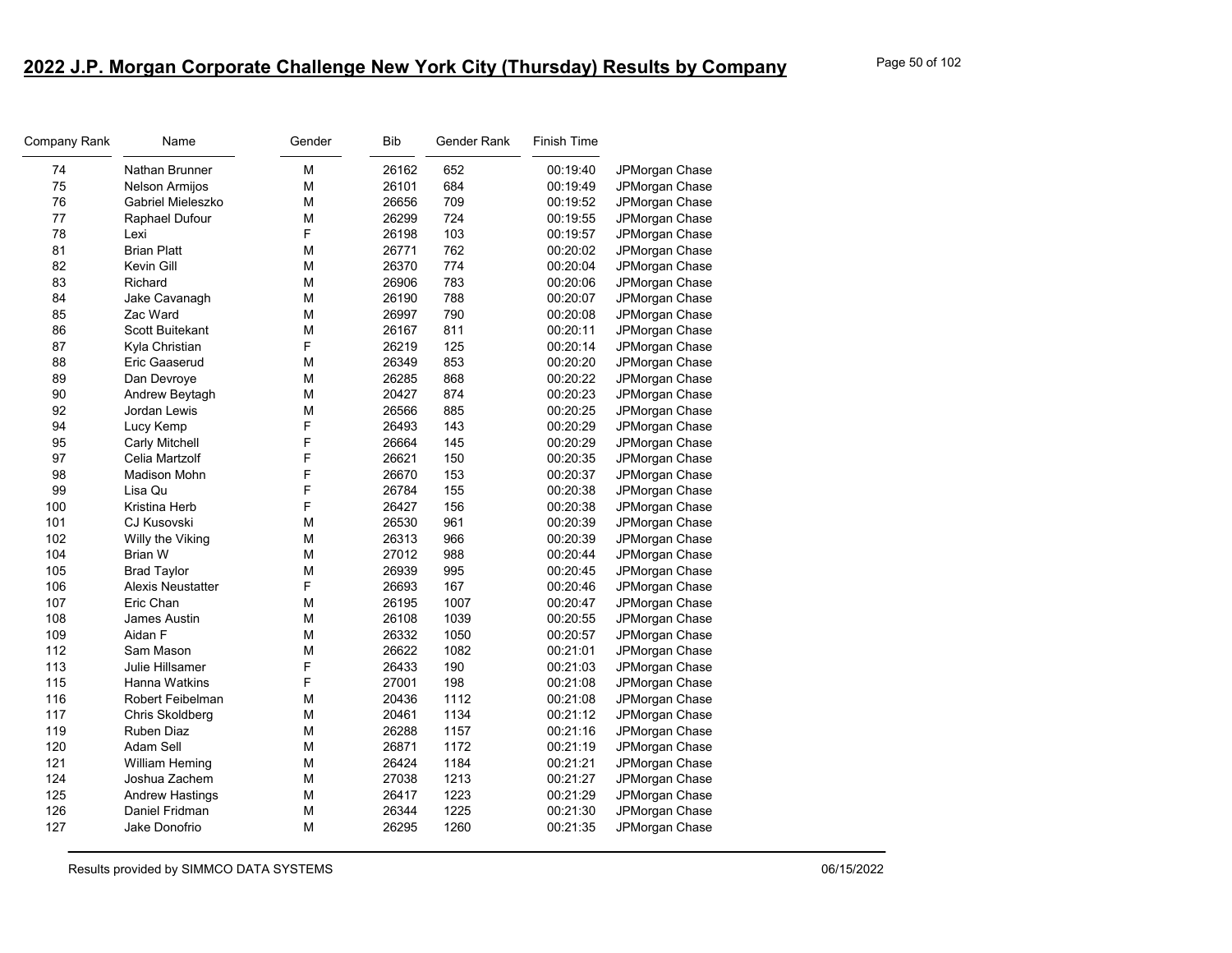| Company Rank   | Name                    | Gender | <b>Bib</b> | Gender Rank | <b>Finish Time</b> |                |
|----------------|-------------------------|--------|------------|-------------|--------------------|----------------|
| 128            | Patrick Hollinger       | M      | 26438      | 1261        | 00:21:35           | JPMorgan Chase |
| 129            | Marc Lanni              | M      | 26541      | 1275        | 00:21:38           | JPMorgan Chase |
| 130            | STEPHEN TYRRELL         | M      | 26969      | 1276        | 00:21:38           | JPMorgan Chase |
| 132            | Shilpa Muralidaran      | F      | 26680      | 272         | 00:21:44           | JPMorgan Chase |
| 135            | Davide Pini             | M      | 26769      | 1333        | 00:21:46           | JPMorgan Chase |
| 136            | Sergey Kim              | M      | 26503      | 1337        | 00:21:47           | JPMorgan Chase |
| 137            | <b>Blair Davis</b>      | M      | 20432      | 1343        | 00:21:48           | JPMorgan Chase |
| 138            | Jonathan                | M      | 26895      | 1352        | 00:21:50           | JPMorgan Chase |
| 139            | Maya Greenfield         | F      | 26390      | 290         | 00:21:52           | JPMorgan Chase |
| 141            | Arben Cukaj             | M      | 26249      | 1378        | 00:21:56           | JPMorgan Chase |
| 142            | <b>Daniel Hastings</b>  | М      | 26418      | 1386        | 00:21:58           | JPMorgan Chase |
| 143            | Laura Goettelmann       | F      | 26379      | 313         | 00:21:59           | JPMorgan Chase |
| 144            | Joseph Fusco            | M      | 26347      | 1395        | 00:22:00           | JPMorgan Chase |
| 146            | <b>Brendan Reynolds</b> | М      | 26811      | 1433        | 00:22:08           | JPMorgan Chase |
| 147            | J K                     | M      | 26478      | 1442        | 00:22:09           | JPMorgan Chase |
| 148            | George Mathew           | М      | 26623      | 1444        | 00:22:09           | JPMorgan Chase |
| 149            | <b>Ben Hatch</b>        | M      | 26419      | 1469        | 00:22:13           | JPMorgan Chase |
| 151            | <b>Axel Calmet</b>      | M      | 26180      | 1481        | 00:22:14           | JPMorgan Chase |
| 152            | Matthew Roldan          | М      | 26823      | 1495        | 00:22:16           | JPMorgan Chase |
| 1              | Ilya Goldberg           | M      | 26380      | 1553        | 00:22:25           | JPMorgan Chase |
| 3              | Mike Quinn              | M      | 26788      | 1569        | 00:22:28           | JPMorgan Chase |
| 4              | <b>Steven Rudkin</b>    | M      | 26837      | 1579        | 00:22:29           | JPMorgan Chase |
| 5              | <b>CHRISTINA BURCK</b>  | F      | 26169      | 384         | 00:22:31           | JPMorgan Chase |
| 6              | Ewok - RogueRun         | M      | 26501      | 1597        | 00:22:32           | JPMorgan Chase |
| $\overline{7}$ | <b>Martin Gross</b>     | M      | 26394      | 1598        | 00:22:32           | JPMorgan Chase |
| 8              | <b>Tim Avrutik</b>      | M      | 26109      | 1606        | 00:22:34           | JPMorgan Chase |
| 9              | Keegan Ball             | M      | 26121      | 1626        | 00:22:37           | JPMorgan Chase |
| 13             | Kalle                   | M      | 26535      | 1684        | 00:22:45           | JPMorgan Chase |
| 14             | Samantha Young          | F      | 27034      | 414         | 00:22:46           | JPMorgan Chase |
| 15             | Adrian Hui              | M      | 26447      | 1719        | 00:22:51           | JPMorgan Chase |
| 16             | Kevin Lombard           | М      | 26586      | 1741        | 00:22:55           | JPMorgan Chase |
| 18             | Lakshmi Ranganathan     | M      | 26798      | 1764        | 00:22:59           | JPMorgan Chase |
| 20             | Drew Melanson           | M      | 26646      | 1788        | 00:23:05           | JPMorgan Chase |
| 21             | Stephen McGee           | M      | 26630      | 1801        | 00:23:09           | JPMorgan Chase |
| 22             | Angie Vlattas           | F      | 26982      | 484         | 00:23:11           | JPMorgan Chase |
| 23             | Joachim Fainberg        | М      | 26314      | 1813        | 00:23:11           | JPMorgan Chase |
| 24             | Marcus Imbert           | M      | 26453      | 1815        | 00:23:12           | JPMorgan Chase |
| 25             | Alina Shestiaeva        | F      | 26887      | 493         | 00:23:13           | JPMorgan Chase |
| 27             | Robert M Melchionni     | M      | 26647      | 1835        | 00:23:16           | JPMorgan Chase |
| 28             | Benjamin Chin           | M      | 26215      | 1847        | 00:23:19           | JPMorgan Chase |
| 32             | Anna Kantha             | F      | 26480      | 528         | 00:23:26           | JPMorgan Chase |
| 34             | Angelo Lisboa           | M      | 26578      | 1896        | 00:23:30           | JPMorgan Chase |
|                |                         |        |            |             |                    |                |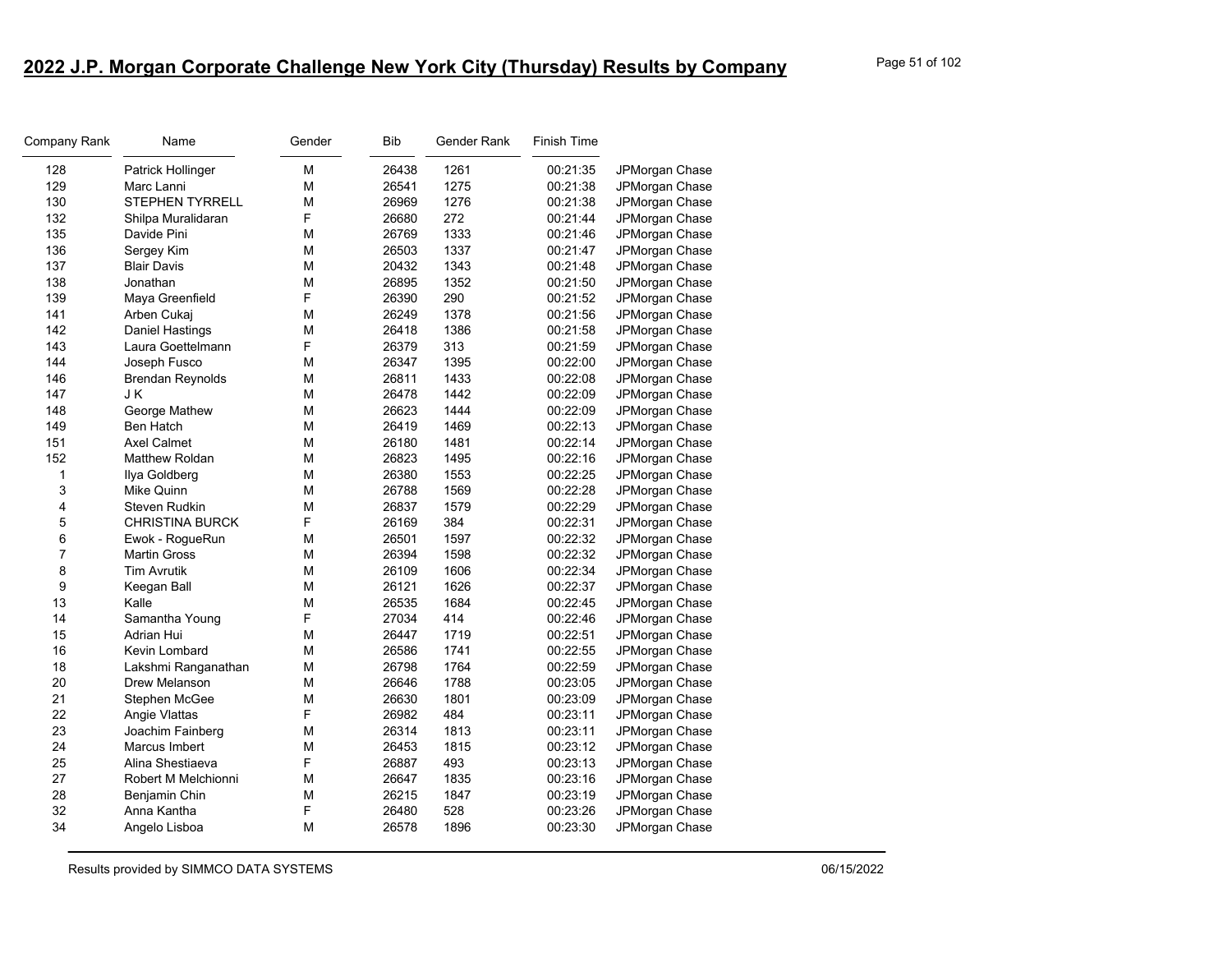| Company Rank | Name                    | Gender | Bib   | Gender Rank | <b>Finish Time</b> |                |
|--------------|-------------------------|--------|-------|-------------|--------------------|----------------|
| 35           | Aleksei Kudriavtcev     | M      | 26524 | 1920        | 00:23:34           | JPMorgan Chase |
| 36           | Jessica Waring          | F      | 26998 | 550         | 00:23:34           | JPMorgan Chase |
| 37           | Mehul Shah              | M      | 26877 | 1922        | 00:23:35           | JPMorgan Chase |
| 38           | <b>Garrett Faralli</b>  | M      | 26317 | 1930        | 00:23:36           | JPMorgan Chase |
| 39           | Sophia Sciabica         | F      | 26865 | 567         | 00:23:41           | JPMorgan Chase |
| 41           | Jackie Ho               | F      | 26434 | 611         | 00:23:53           | JPMorgan Chase |
| 43           | Vignesh Sundaram        | M      | 26926 | 2032        | 00:23:56           | JPMorgan Chase |
| 44           | Kevin Jiang             | M      | 26467 | 2042        | 00:23:58           | JPMorgan Chase |
| 45           | Pradeep                 | M      | 26209 | 2045        | 00:23:58           | JPMorgan Chase |
| 47           | <b>Charles Wick</b>     | М      | 27010 | 2073        | 00:24:03           | JPMorgan Chase |
| 48           | Joseph Stufano          | M      | 26921 | 2076        | 00:24:03           | JPMorgan Chase |
| 49           | Tom SA                  | M      | 26918 | 2084        | 00:24:05           | JPMorgan Chase |
| 50           | Amy Su                  | F      | 26923 | 635         | 00:24:06           | JPMorgan Chase |
| 53           | Roe Ola                 | M      | 26720 | 2162        | 00:24:19           | JPMorgan Chase |
| 54           | Juan Pazmino            | M      | 26754 | 2171        | 00:24:21           | JPMorgan Chase |
| 55           | <b>Arturo Contreras</b> | М      | 26234 | 2181        | 00:24:24           | JPMorgan Chase |
| 56           | Sandeep Bhandari        | M      | 26142 | 2187        | 00:24:24           | JPMorgan Chase |
| 57           | Jason Howard            | М      | 26444 | 2189        | 00:24:25           | JPMorgan Chase |
| 58           | Liam Rowe               | M      | 20457 | 2200        | 00:24:27           | JPMorgan Chase |
| 61           | Nicole Hausman          | F      | 26421 | 705         | 00:24:31           | JPMorgan Chase |
| 62           | <b>Steve Berry</b>      | M      | 26136 | 2218        | 00:24:31           | JPMorgan Chase |
| 63           | brittany tacopino       | F      | 26927 | 709         | 00:24:32           | JPMorgan Chase |
| 64           | Jackie Williams         | F      | 27013 | 716         | 00:24:34           | JPMorgan Chase |
| 66           | Ryan Norton             | M      | 26707 | 2233        | 00:24:34           | JPMorgan Chase |
| 67           | Neil Banbury            | М      | 26122 | 2247        | 00:24:37           | JPMorgan Chase |
| 69           | Marty ODay              | M      | 26715 | 2281        | 00:24:45           | JPMorgan Chase |
| 70           | <b>Shloke Mittal</b>    | M      | 26666 | 2311        | 00:24:51           | JPMorgan Chase |
| 71           | <b>Chris Sprules</b>    | М      | 26913 | 2313        | 00:24:51           | JPMorgan Chase |
| 73           | Jonathan Mazur          | M      | 26625 | 2334        | 00:24:55           | JPMorgan Chase |
| 75           | Shreya Chary            | F      | 26201 | 781         | 00:24:58           | JPMorgan Chase |
| 76           | Ibrahim Saeed           | M      | 26840 | 2356        | 00:24:58           | JPMorgan Chase |
| 77           | Nicole Freemyer         | F      | 26341 | 786         | 00:24:59           | JPMorgan Chase |
| 78           | Nhi Tran                | F      | 26954 | 791         | 00:25:01           | JPMorgan Chase |
| 79           | Michael Catchpole       | M      | 26187 | 2375        | 00:25:02           | JPMorgan Chase |
| 80           | Jeff Carpenter          | М      | 26185 | 2378        | 00:25:02           | JPMorgan Chase |
| 81           | Frances Liberman        | F      | 26570 | 797         | 00:25:03           | JPMorgan Chase |
| 82           | Olivier Fortineau       | M      | 26335 | 2388        | 00:25:03           | JPMorgan Chase |
| 83           | Jon Rosner              | M      | 26832 | 2389        | 00:25:04           | JPMorgan Chase |
| 84           | <b>Rinkesh Patel</b>    | M      | 26747 | 2410        | 00:25:07           | JPMorgan Chase |
| 85           | <b>Ankit Patel</b>      | М      | 26743 | 2423        | 00:25:11           | JPMorgan Chase |
| 86           | <b>Ed Enders</b>        | M      | 26308 | 2435        | 00:25:13           | JPMorgan Chase |
| 87           | <b>TPruess</b>          | F      | 26779 | 826         | 00:25:15           | JPMorgan Chase |
|              |                         |        |       |             |                    |                |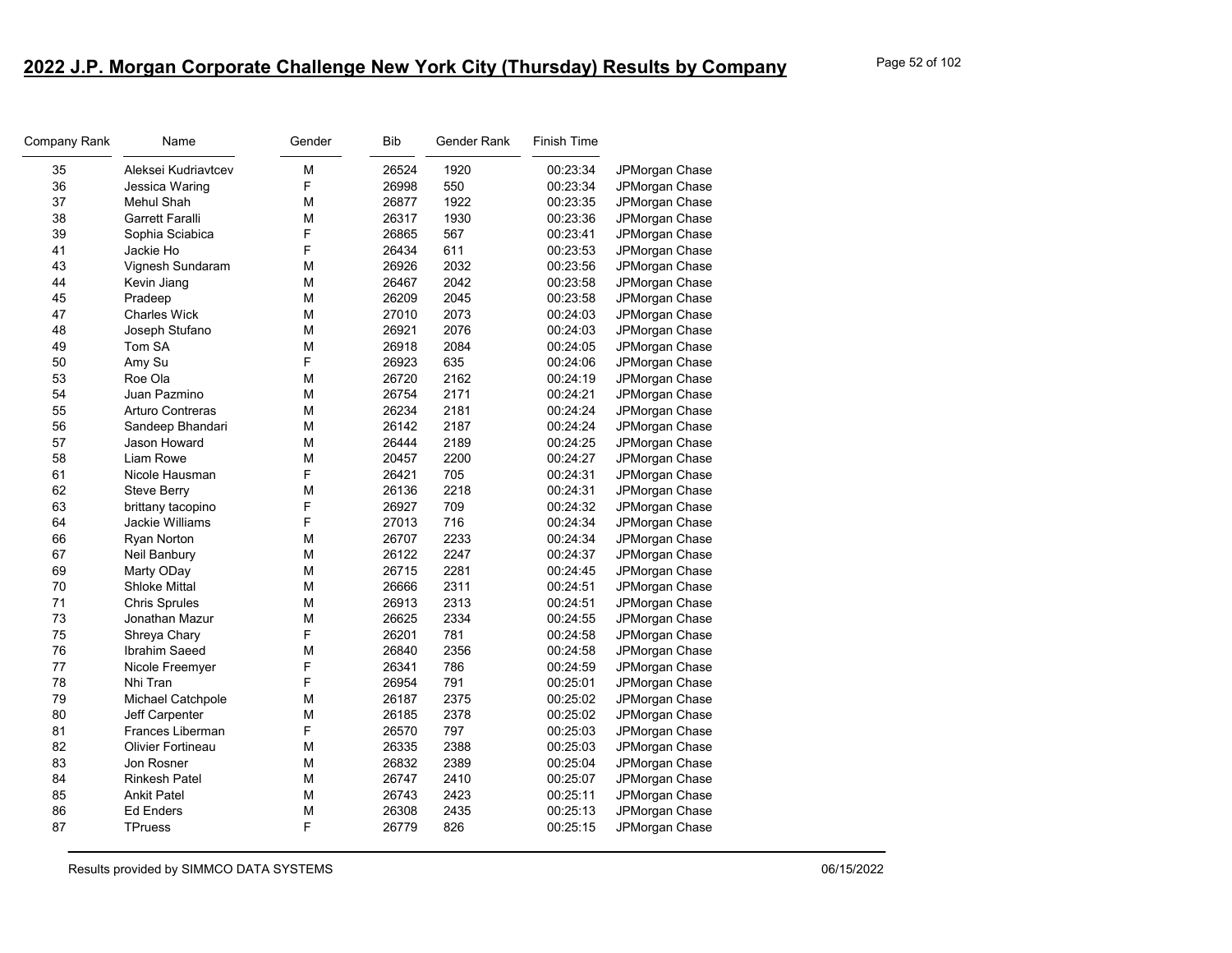| <b>Company Rank</b> | Name                     | Gender | Bib   | Gender Rank | <b>Finish Time</b> |                |
|---------------------|--------------------------|--------|-------|-------------|--------------------|----------------|
| 88                  | Evan Turner              | М      | 26966 | 2445        | 00:25:15           | JPMorgan Chase |
| 90                  | Sue                      | F      | 26268 | 834         | 00:25:17           | JPMorgan Chase |
| 91                  | <b>Barb Millott</b>      | F      | 26662 | 838         | 00:25:18           | JPMorgan Chase |
| 92                  | Yiding Li                | M      | 26568 | 2468        | 00:25:18           | JPMorgan Chase |
| 93                  | Andy Man                 | М      | 26604 | 2471        | 00:25:19           | JPMorgan Chase |
| 95                  | Jaimie Kirkwood          | F      | 20446 | 853         | 00:25:24           | JPMorgan Chase |
| 97                  | Abhishek Prabhu          | M      | 26776 | 2510        | 00:25:25           | JPMorgan Chase |
| 99                  | Victoria Webb            | F      | 27002 | 873         | 00:25:30           | JPMorgan Chase |
| 101                 | Noah S                   | М      | 26892 | 2552        | 00:25:30           | JPMorgan Chase |
| 102                 | Wayne Saldanha           | М      | 26843 | 2591        | 00:25:36           | JPMorgan Chase |
| 104                 | Ola Kiadii               | М      | 26499 | 2605        | 00:25:38           | JPMorgan Chase |
| 107                 | Jesse Zeng               | М      | 27045 | 2626        | 00:25:42           | JPMorgan Chase |
| 110                 | <b>Filip Bortkiewicz</b> | М      | 26148 | 2666        | 00:25:49           | JPMorgan Chase |
| 111                 | Jason Van                | M      | 20466 | 2669        | 00:25:50           | JPMorgan Chase |
| 112                 | Dennis Ren               | М      | 20455 | 2728        | 00:26:03           | JPMorgan Chase |
| 113                 | Eric Donovan             | М      | 26296 | 2738        | 00:26:04           | JPMorgan Chase |
| 114                 | Jane Biondi              | F      | 26144 | 964         | 00:26:04           | JPMorgan Chase |
| 117                 | Rohit                    | M      | 26378 | 2742        | 00:26:05           | JPMorgan Chase |
| 118                 | Neelam                   | F      | 26746 | 971         | 00:26:05           | JPMorgan Chase |
| 119                 | Angelica Casali          | F      | 20431 | 975         | 00:26:06           | JPMorgan Chase |
| 123                 | Angela Deering           | F      | 26271 | 995         | 00:26:12           | JPMorgan Chase |
| 124                 | Lauren French            | F      | 26343 | 996         | 00:26:12           | JPMorgan Chase |
| 125                 | Santosh Sreenivasan      | М      | 26914 | 2786        | 00:26:14           | JPMorgan Chase |
| 126                 | Maura Sullivan           | F      | 31704 | 1010        | 00:26:17           | JPMorgan Chase |
| 127                 | <b>Brandon Clare</b>     | M      | 26223 | 2808        | 00:26:19           | JPMorgan Chase |
| 130                 | Athena Papamanolis       | F      | 26738 | 1033        | 00:26:25           | JPMorgan Chase |
| 132                 | Margaret Zheng           | F      | 27055 | 1048        | 00:26:30           | JPMorgan Chase |
| 133                 | Michael Rosenberg        | М      | 26831 | 2880        | 00:26:34           | JPMorgan Chase |
| 136                 | <b>Neil Eisenstadt</b>   | М      | 20435 | 2901        | 00:26:38           | JPMorgan Chase |
| 137                 | madhukar kuntamukkala    | М      | 26527 | 2902        | 00:26:38           | JPMorgan Chase |
| 138                 | A.J. Manna               | М      | 26610 | 2920        | 00:26:41           | JPMorgan Chase |
| 139                 | <b>Frank Traineau</b>    | М      | 26952 | 2952        | 00:26:47           | JPMorgan Chase |
| 141                 | Anthony Romano           | М      | 26824 | 2958        | 00:26:48           | JPMorgan Chase |
| 142                 | Stephen Tse              | M      | 26963 | 2959        | 00:26:48           | JPMorgan Chase |
| 143                 | Oleksandr Lytvyn         | М      | 26593 | 2967        | 00:26:48           | JPMorgan Chase |
| 144                 | Karen Coyle              | F      | 26245 | 1110        | 00:26:53           | JPMorgan Chase |
| 145                 | Allen Shalam             | M      | 26879 | 3016        | 00:26:56           | JPMorgan Chase |
| 146                 | William Irusta           | M      | 26454 | 3032        | 00:26:58           | JPMorgan Chase |
| 147                 | Georgiy Zhikharev        | M      | 27056 | 3083        | 00:27:06           | JPMorgan Chase |
| 148                 | <b>Nealy Griffith</b>    | F      | 26393 | 1161        | 00:27:07           | JPMorgan Chase |
| 149                 | Sheri Weingarten         | F      | 27005 | 1165        | 00:27:08           | JPMorgan Chase |
| 150                 | Rachel seitenbach        | F      | 26869 | 1166        | 00:27:08           | JPMorgan Chase |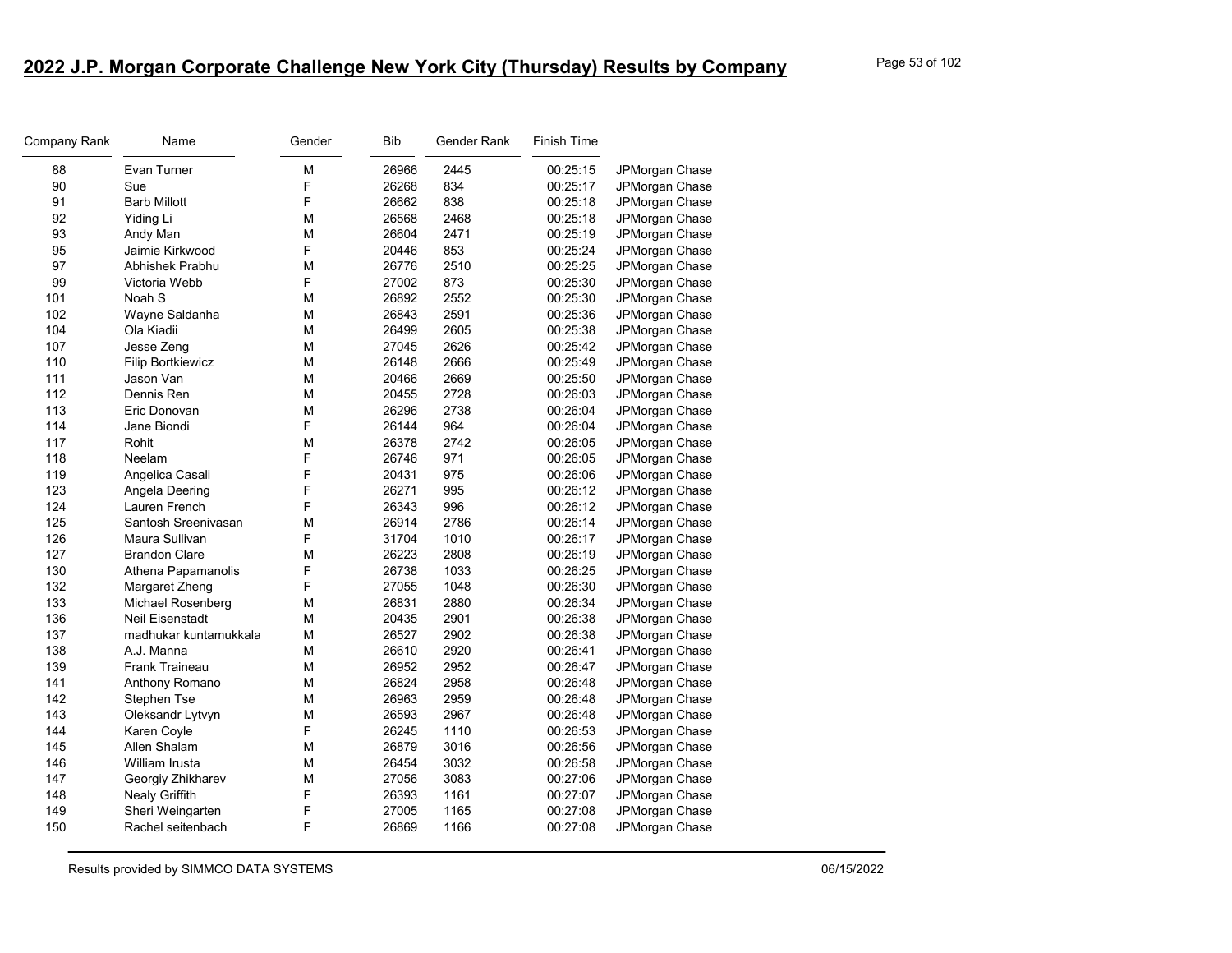| Company Rank | Name                    | Gender      | <b>Bib</b> | Gender Rank | <b>Finish Time</b> |                |
|--------------|-------------------------|-------------|------------|-------------|--------------------|----------------|
| 152          | Nam                     | $\mathsf F$ | 20459      | 1176        | 00:27:11           | JPMorgan Chase |
| 154          | Sonia Pandya            | $\mathsf F$ | 26736      | 1193        | 00:27:16           | JPMorgan Chase |
| 155          | Monique Lopez           | $\mathsf F$ | 26588      | 1221        | 00:27:24           | JPMorgan Chase |
| 156          | Ravi Shah               | M           | 26878      | 3179        | 00:27:27           | JPMorgan Chase |
| 158          | Molly                   | F           | 26796      | 1259        | 00:27:34           | JPMorgan Chase |
| 159          | <b>William Phillips</b> | M           | 26765      | 3234        | 00:27:36           | JPMorgan Chase |
| 160          | Jordan Rauch            | M           | 26800      | 3237        | 00:27:36           | JPMorgan Chase |
| 161          | Minzhi Meng             | F           | 26650      | 1285        | 00:27:37           | JPMorgan Chase |
| 162          | <b>Eric Potthast</b>    | M           | 26775      | 3248        | 00:27:39           | JPMorgan Chase |
| 165          | Max Darrington          | M           | 26262      | 3278        | 00:27:45           | JPMorgan Chase |
| 168          | Monika Krupinski        | F           | 26522      | 1335        | 00:27:52           | JPMorgan Chase |
| 170          | Jonathan Lando          | M           | 26537      | 3333        | 00:27:56           | JPMorgan Chase |
| 171          | Manali Singhal          | F           | 26894      | 1354        | 00:27:59           | JPMorgan Chase |
| 172          | P Zapata                | M           | 27042      | 3360        | 00:28:01           | JPMorgan Chase |
| 177          | Joe Parascondola        | M           | 26740      | 3466        | 00:28:23           | JPMorgan Chase |
| 179          | Zach Raetzman           | M           | 26789      | 3473        | 00:28:25           | JPMorgan Chase |
| 180          | <b>Yilun Zhang</b>      | M           | 27051      | 3528        | 00:28:34           | JPMorgan Chase |
| 181          | Glenn Hill              | M           | 26431      | 3530        | 00:28:34           | JPMorgan Chase |
| 182          | Anda                    | $\mathsf F$ | 26399      | 1473        | 00:28:37           | JPMorgan Chase |
| 186          | Gabriella Tolotta       | $\mathsf F$ | 26949      | 1495        | 00:28:45           | JPMorgan Chase |
| 189          | Liz HD                  | F           | 26414      | 1514        | 00:28:51           | JPMorgan Chase |
| 407          | Arlinda Berdynaj        | F           | 4385       | 1549        | 00:29:00           | JPMorgan Chase |
| 190          | Jennifer Levine         | F           | 26563      | 1550        | 00:29:01           | JPMorgan Chase |
| 191          | Seth Kornbluth          | M           | 26512      | 3664        | 00:29:01           | JPMorgan Chase |
| 193          | Jason Premuh            | M           | 26532      | 3671        | 00:29:02           | JPMorgan Chase |
| 194          | Emily Kunsman           | $\mathsf F$ | 26526      | 1557        | 00:29:02           | JPMorgan Chase |
| 195          | jenny rajan             | F           | 26791      | 1577        | 00:29:08           | JPMorgan Chase |
| 196          | Yogesh Bhade            | M           | 26139      | 3710        | 00:29:09           | JPMorgan Chase |
| 203          | Adam Elbaz              | M           | 26307      | 3794        | 00:29:26           | JPMorgan Chase |
| 208          | Liza Calderon           | $\mathsf F$ | 26178      | 1694        | 00:29:47           | JPMorgan Chase |
| 210          | Jenna                   | F           | 26685      | 1705        | 00:29:49           | JPMorgan Chase |
| 211          | Ed                      | M           | 27020      | 3914        | 00:29:50           | JPMorgan Chase |
| 213          | Rahul Dani              | M           | 26258      | 3919        | 00:29:51           | JPMorgan Chase |
| 214          | Steven Tsao             | M           | 26961      | 3934        | 00:29:55           | JPMorgan Chase |
| 215          | Robin Bailey            | M           | 26115      | 3939        | 00:29:56           | JPMorgan Chase |
| 216          | Robert Hansen           | M           | 26406      | 3972        | 00:30:03           | JPMorgan Chase |
| 217          | Emily Chan              | F           | 26194      | 1791        | 00:30:15           | JPMorgan Chase |
| 218          | Ivan Simic              | M           | 26890      | 4027        | 00:30:16           | JPMorgan Chase |
| 219          | yes                     | F           | 26149      | 1800        | 00:30:19           | JPMorgan Chase |
| 220          | Vishal Modi             | M           | 26669      | 4082        | 00:30:26           | JPMorgan Chase |
| 223          | Akash Bajaj             | M           | 26117      | 4252        | 00:30:59           | JPMorgan Chase |
| 224          | Heena Patel             | F           | 26744      | 1912        | 00:31:05           | JPMorgan Chase |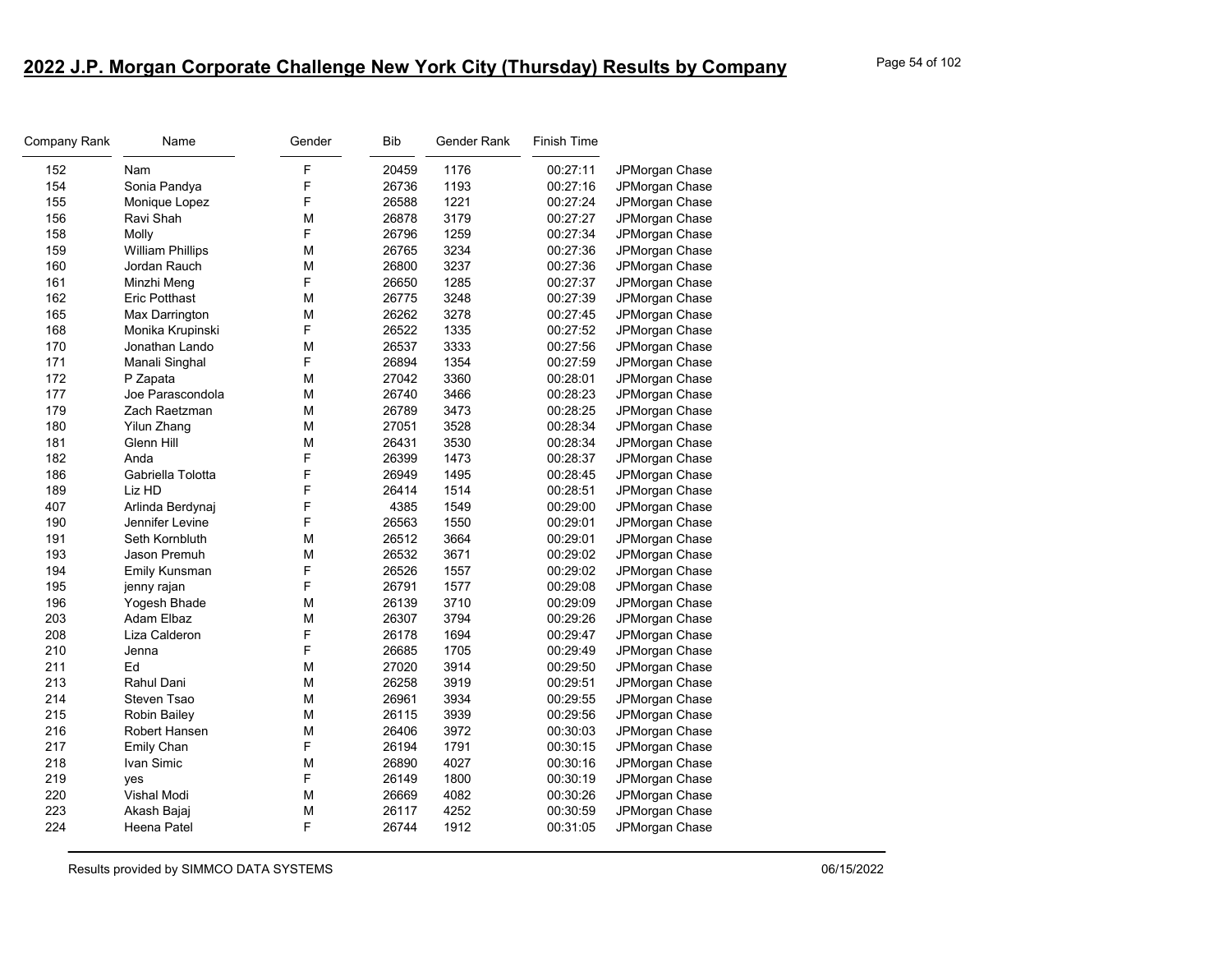| Company Rank | Name                     | Gender | Bib   | Gender Rank | <b>Finish Time</b> |                |
|--------------|--------------------------|--------|-------|-------------|--------------------|----------------|
| 225          | TaiTanium                | F      | 26795 | 1914        | 00:31:06           | JPMorgan Chase |
| 226          | April Margarella         | F      | 26615 | 1930        | 00:31:13           | JPMorgan Chase |
| 227          | Frank Tango              | М      | 26933 | 4347        | 00:31:17           | JPMorgan Chase |
| 229          | Michael Proctor          | M      | 26778 | 4368        | 00:31:21           | JPMorgan Chase |
| 230          | Conghui Wei              | F      | 27003 | 1959        | 00:31:22           | JPMorgan Chase |
| 231          | Mallikarjun Burri Nikhil | M      | 26170 | 4381        | 00:31:24           | JPMorgan Chase |
| 233          | Sean McGinley            | M      | 26631 | 4403        | 00:31:29           | JPMorgan Chase |
| 234          | Cloudlou                 | M      | 26153 | 4444        | 00:31:38           | JPMorgan Chase |
| 236          | David Campbell           | M      | 26181 | 4464        | 00:31:43           | JPMorgan Chase |
| 240          | Lizzie OConnor           | F      | 26713 | 2046        | 00:31:53           | JPMorgan Chase |
| 241          | Geisha Curet             | F      | 26250 | 2057        | 00:31:56           | JPMorgan Chase |
| 242          | Hank WANG                | M      | 26994 | 4554        | 00:32:03           | JPMorgan Chase |
| 244          | Vera Nyajure             | F      | 26710 | 2109        | 00:32:13           | JPMorgan Chase |
| 246          | Yaj                      | M      | 26893 | 4598        | 00:32:14           | JPMorgan Chase |
| 249          | <b>Matthew Sammond</b>   | М      | 26846 | 4676        | 00:32:32           | JPMorgan Chase |
| 250          | Shobhit Tandon           | М      | 26932 | 4698        | 00:32:38           | JPMorgan Chase |
| 253          | john bertuccelli         | M      | 26138 | 4759        | 00:32:53           | JPMorgan Chase |
| 254          | <b>Howard Maleton</b>    | M      | 26599 | 4761        | 00:32:53           | JPMorgan Chase |
| 257          | Michael Weitman          | M      | 27007 | 4784        | 00:32:57           | JPMorgan Chase |
| 261          | Jeffrey Jacob            | М      | 26457 | 4830        | 00:33:08           | JPMorgan Chase |
| 262          | <b>ABNY</b>              | M      | 26140 | 4832        | 00:33:09           | JPMorgan Chase |
| 264          | Shayna McCarthy          | F      | 26628 | 2273        | 00:33:16           | JPMorgan Chase |
| 265          | Danielle Midulla         | F      | 26655 | 2277        | 00:33:16           | JPMorgan Chase |
| 266          | Vishnu Reddy             | M      | 26805 | 4861        | 00:33:20           | JPMorgan Chase |
| 267          | <b>Brooke Cantone</b>    | F      | 26183 | 2310        | 00:33:31           | JPMorgan Chase |
| 269          | Sabrina Zapata           | F      | 27043 | 2316        | 00:33:34           | JPMorgan Chase |
| 271          | <b>Akshay Pitale</b>     | M      | 26770 | 4964        | 00:33:47           | JPMorgan Chase |
| 272          | Agnes Defreitas          | F      | 26272 | 2362        | 00:33:49           | JPMorgan Chase |
| 273          | <b>Ted Mertens</b>       | М      | 26652 | 4999        | 00:33:55           | JPMorgan Chase |
| 276          | Pravesh Bajpai           | M      | 26118 | 5074        | 00:34:18           | JPMorgan Chase |
| 281          | Yi Ma                    | F      | 26594 | 2548        | 00:34:46           | JPMorgan Chase |
| 282          | <b>Bonnie Wong</b>       | F      | 27019 | 2551        | 00:34:47           | JPMorgan Chase |
| 283          | Beatriz Vianna           | F      | 26981 | 2552        | 00:34:47           | JPMorgan Chase |
| 284          | Inna Geller              | F      | 26362 | 2554        | 00:34:48           | JPMorgan Chase |
| 285          | joseph hawry             | M      | 26422 | 5235        | 00:35:00           | JPMorgan Chase |
| 289          | Casey Smyth              | F      | 26903 | 2619        | 00:35:18           | JPMorgan Chase |
| 294          | Elizabeth Dominguez      | F      | 26294 | 2768        | 00:36:15           | JPMorgan Chase |
| 297          | Rashmi Subbarao          | F      | 26924 | 2814        | 00:36:35           | JPMorgan Chase |
| 298          | Junping Chen             | F      | 26211 | 2818        | 00:36:36           | JPMorgan Chase |
| 300          | Josephine Romano         | F      | 26825 | 2854        | 00:36:56           | JPMorgan Chase |
| 301          | David Chan               | M      | 26193 | 5532        | 00:36:58           | JPMorgan Chase |
| 302          | Carlos Handal            | M      | 26403 | 5544        | 00:37:04           | JPMorgan Chase |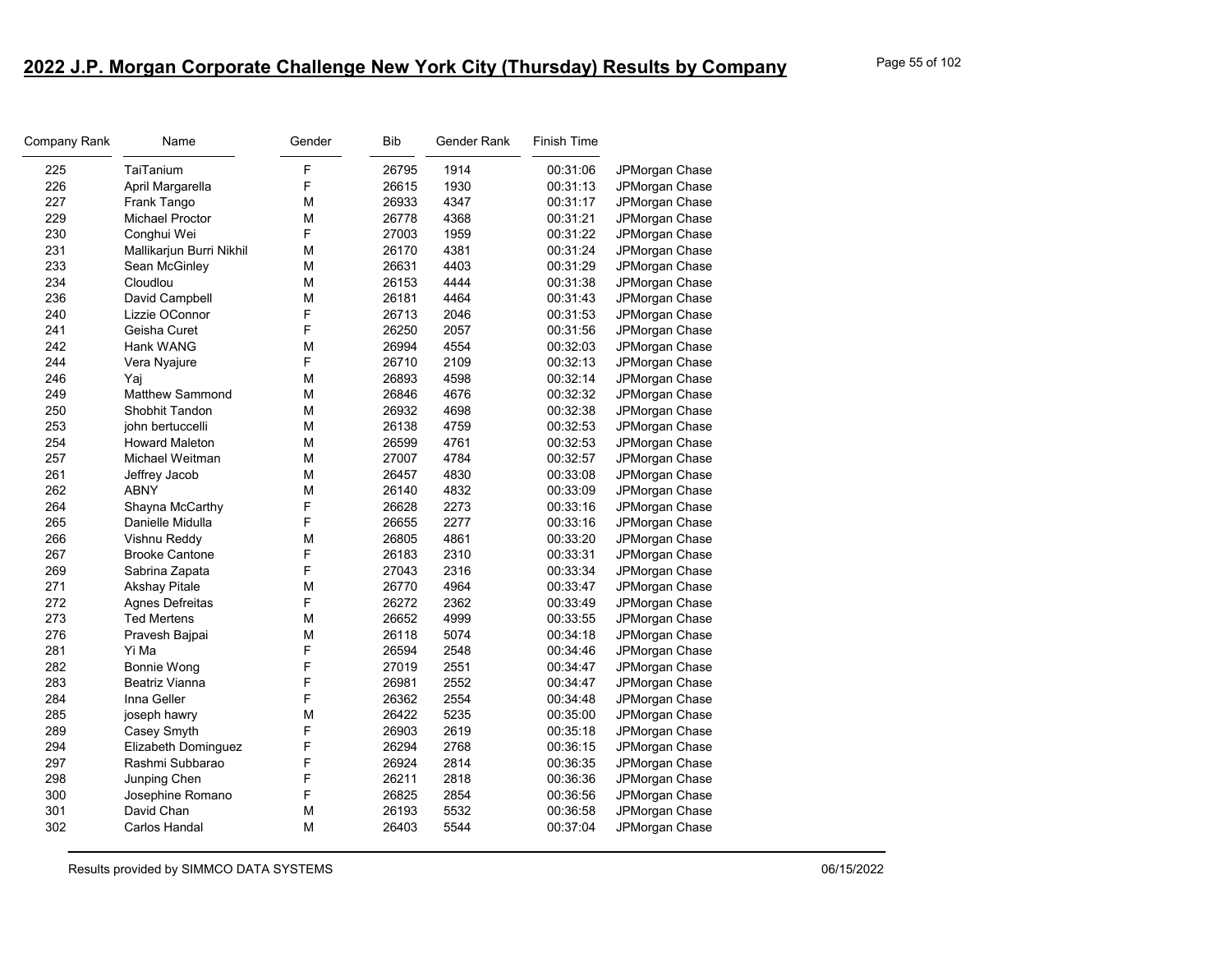| Company Rank | Name                        | Gender | <b>Bib</b> | Gender Rank | <b>Finish Time</b> |                  |
|--------------|-----------------------------|--------|------------|-------------|--------------------|------------------|
| 307          | Jose Sosa                   | M      | 26909      | 5630        | 00:37:32           | JPMorgan Chase   |
| 308          | Viral Badheka               | M      | 26113      | 5640        | 00:37:35           | JPMorgan Chase   |
| 309          | Mandar Lipare               | M      | 26575      | 5647        | 00:37:37           | JPMorgan Chase   |
| 312          | <b>Theodore Kontopoulos</b> | M      | 26511      | 5665        | 00:37:45           | JPMorgan Chase   |
| 313          | <b>Matias Ringel</b>        | M      | 26814      | 5730        | 00:38:21           | JPMorgan Chase   |
| 314          | Belen                       | F      | 27024      | 3055        | 00:38:22           | JPMorgan Chase   |
| 315          | Madalina Bal                | F      | 26119      | 3060        | 00:38:24           | JPMorgan Chase   |
| 321          | Casey Fitzgerald            | M      | 26330      | 5812        | 00:38:59           | JPMorgan Chase   |
| 326          | <b>Tejas Patel</b>          | M      | 26750      | 5884        | 00:39:41           | JPMorgan Chase   |
| 328          | <b>Bharani</b>              | M      | 26801      | 5886        | 00:39:42           | JPMorgan Chase   |
| 329          | George Lee                  | М      | 26555      | 5939        | 00:40:10           | JPMorgan Chase   |
| 331          | Injada Hasko                | F      | 26415      | 3278        | 00:40:11           | JPMorgan Chase   |
| 332          | Robert Kravantka            | M      | 26515      | 5962        | 00:40:23           | JPMorgan Chase   |
| 333          | Denis Kochedykov            | M      | 26509      | 6035        | 00:41:23           | JPMorgan Chase   |
| 334          | Ariane Guinhouya            | F      | 26396      | 3392        | 00:41:23           | JPMorgan Chase   |
| 337          | Therese Ngo                 | F      | 26699      | 3440        | 00:41:46           | JPMorgan Chase   |
| 340          | Michele Blair               | F      | 26145      | 3476        | 00:42:11           | JPMorgan Chase   |
| 342          | Rakesh Mittal               | М      | 26665      | 6098        | 00:42:21           | JPMorgan Chase   |
| 351          | AB                          | M      | 26166      | 6195        | 00:43:39           | JPMorgan Chase   |
| 352          | Daniel Lee                  | M      | 26553      | 6205        | 00:43:49           | JPMorgan Chase   |
| 354          | Tom                         | M      | 26391      | 6207        | 00:43:51           | JPMorgan Chase   |
| 355          | Pablo Astwood               | M      | 26106      | 6249        | 00:44:28           | JPMorgan Chase   |
| 356          | <b>Rich Bautista</b>        | М      | 26126      | 6254        | 00:44:32           | JPMorgan Chase   |
| 360          | Joseph Clarke               | M      | 26224      | 6279        | 00:45:09           | JPMorgan Chase   |
| 369          | Steven Wendeborn            | M      | 27008      | 6366        | 00:46:58           | JPMorgan Chase   |
| 375          | Alexa Sparano               | F      | 26911      | 4024        | 00:48:06           | JPMorgan Chase   |
| 380          | Laura Smallhouse            | F      | 26898      | 4032        | 00:48:10           | JPMorgan Chase   |
| 381          | Lisette Soltura             | F      | 26905      | 4057        | 00:48:29           | JPMorgan Chase   |
| 384          | <b>Tracy Diec</b>           | F      | 26290      | 4128        | 00:49:25           | JPMorgan Chase   |
| 388          | Sarah Brody                 | F      | 26157      | 4192        | 00:50:34           | JPMorgan Chase   |
| 391          | Lenur Yusupov               | М      | 27037      | 6522        | 00:50:57           | JPMorgan Chase   |
| 393          | Paul Mango                  | M      | 26607      | 6525        | 00:50:59           | JPMorgan Chase   |
| 395          | Lisa Marie Perez            | F      | 26759      | 4293        | 00:52:16           | JPMorgan Chase   |
| 401          | Ivo Stoyanov                | M      | 26919      | 6578        | 00:53:10           | JPMorgan Chase   |
| 403          | N David                     | F      | 26264      | 4591        | 01:00:35           | JPMorgan Chase   |
| 406          | Jason Yum                   | М      | 27036      | 6780        | 01:11:32           | JPMorgan Chase   |
| 1            | Jason Warner                | M      | 26999      | 1521        | 00:22:21           | JPMorgan Chase   |
| 3            | Christopher Lem             | M      | 27071      | 1552        | 00:22:25           | K2 Venture.Capit |
| 4            | <b>Michael Gigante</b>      | M      | 27069      | 2275        | 00:24:43           | K2 Venture.Capit |
| 5            | Felix Zhan                  | M      | 27088      | 2322        | 00:24:53           | K2 Venture.Capit |
| 8            | George Wu                   | М      | 27081      | 5511        | 00:36:48           | K2 Venture.Capit |
| 9            | Shirley Wu                  | F      | 27082      | 2839        | 00:36:49           | K2 Venture.Capit |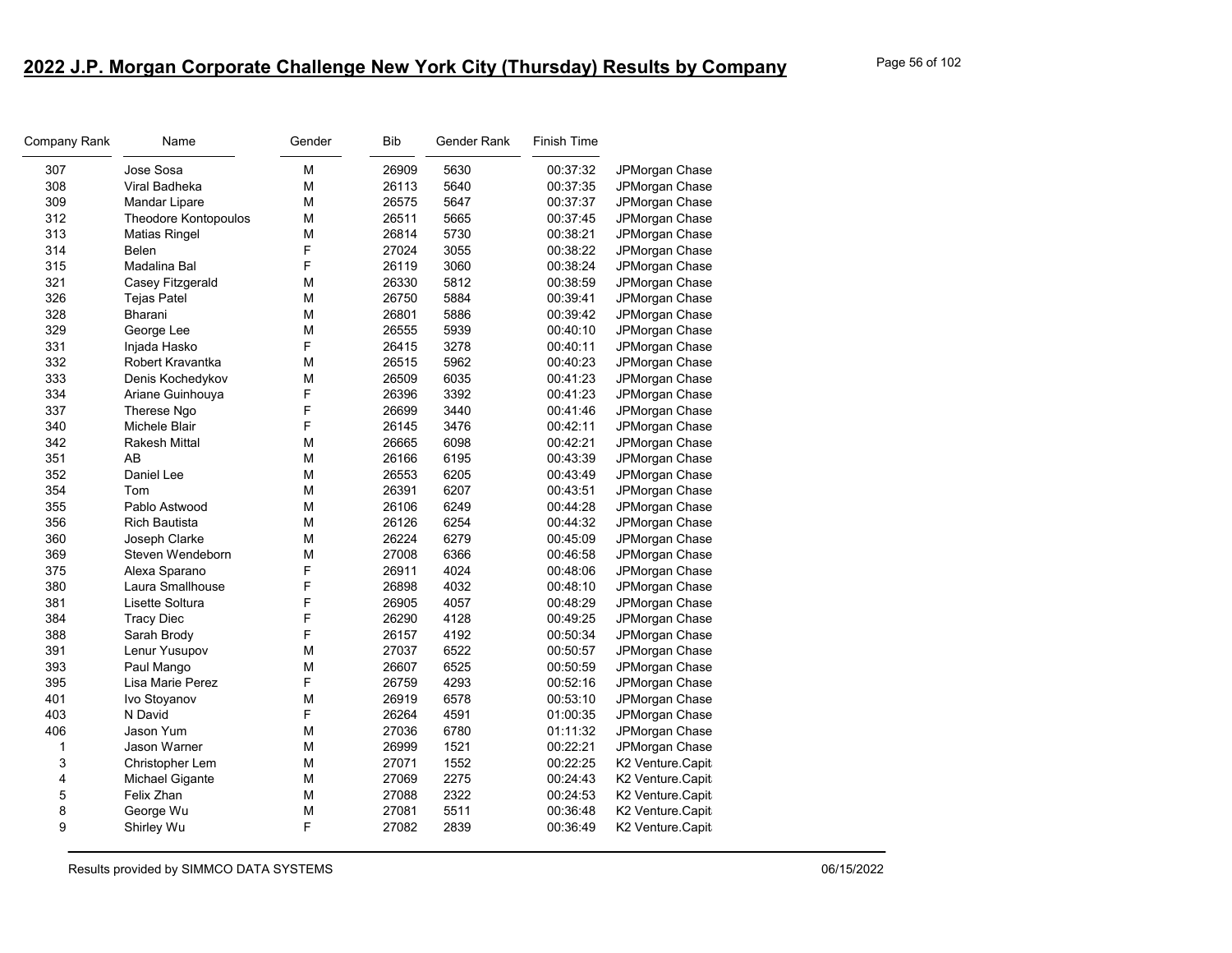| Company Rank   | Name                        | Gender | Bib   | Gender Rank | Finish Time |                    |
|----------------|-----------------------------|--------|-------|-------------|-------------|--------------------|
| 10             | Mark Xu                     | М      | 27084 | 5521        | 00:36:52    | K2 Venture.Capit   |
| 12             | George X                    | M      | 20474 | 5523        | 00:36:52    | K2 Venture.Capit   |
| 16             | John Ingram                 | M      | 27070 | 6244        | 00:44:23    | K2 Venture.Capit   |
| 17             | Peter Shokry                | М      | 27079 | 6247        | 00:44:25    | K2 Venture.Capit   |
| 1              | <b>Kevin Daly</b>           | М      | 20475 | 329         | 00:18:23    | Kashable LLC       |
| 3              | CesarC                      | М      | 27091 | 1855        | 00:23:22    | Kashable LLC       |
| 4              | Chunwing                    | М      | 27114 | 2319        | 00:24:52    | Kashable LLC       |
| $\overline{7}$ | taewon kim                  | M      | 20476 | 3405        | 00:28:10    | Kashable LLC       |
| 9              | Mike Lim                    | М      | 27100 | 3799        | 00:29:27    | Kashable LLC       |
| 14             | Ryan Mullen                 | М      | 27102 | 5887        | 00:39:42    | Kashable LLC       |
| 16             | Katie OBook                 | F      | 27104 | 3482        | 00:42:14    | Kashable LLC       |
| 20             | Daniel Kim                  | М      | 27099 | 6548        | 00:51:42    | Kashable LLC       |
| 21             | ronnie hidalgo              | М      | 27097 | 6600        | 00:54:16    | Kashable LLC       |
| 22             | <b>Christie Christopher</b> | F      | 27093 | 4381        | 00:54:23    | Kashable LLC       |
| 25             | Tarik Johnson               | M      | 27098 | 6651        | 00:57:09    | Kashable LLC       |
| 26             | Amanda Nobile               | F      | 27103 | 4487        | 00:57:15    | Kashable LLC       |
| 1              | AI G                        | М      | 27121 | 980         | 00:20:42    | Kilpatrick Townse  |
| $\overline{c}$ | Barry Benjamin              | М      | 27119 | 1755        | 00:22:57    | Kilpatrick Townse  |
| 3              | Marc Lieberstein            | М      | 27122 | 2079        | 00:24:03    | Kilpatrick Townse  |
| 4              | Sherri Caspi-Pfisterer      | F      | 27120 | 745         | 00:24:46    | Kilpatrick Townse  |
| 5              | Jennifer Waitman            | F      | 27126 | 1854        | 00:30:42    | Kilpatrick Townse  |
| 6              | Natalie W Lu                | F      | 27123 | 2416        | 00:34:05    | Kilpatrick Townse  |
| 1              | Ruairidh Henderson          | М      | 27148 | 886         | 00:20:25    | Klarna             |
| $\overline{c}$ | Oliver Murphy               | М      | 27158 | 887         | 00:20:25    | Klarna             |
| 3              | Andrew Kampf                | M      | 27149 | 1428        | 00:22:07    | Klarna             |
| 4              | Paige Graham                | F      | 27143 | 332         | 00:22:10    | Klarna             |
| 6              | Annie Ruth Schall           | F      | 27166 | 379         | 00:22:30    | Klarna             |
| $\overline{7}$ | Natalia                     | F      | 27163 | 424         | 00:22:49    | Klarna             |
| 8              | Paul Sabordo                | М      | 27165 | 2103        | 00:24:10    | Klarna             |
| 13             | Anya Angarsky               | F      | 27129 | 1177        | 00:27:12    | Klarna             |
| 14             | <b>Ben Vance</b>            | М      | 27177 | 3836        | 00:29:33    | Klarna             |
| 1              | Mark OShea                  | М      | 27194 | 214         | 00:17:41    | Known Global LL    |
| 3              | Rovner                      | М      | 27196 | 1253        | 00:21:34    | Known Global LL    |
| 4              | Ngawang Tsetan              | М      | 27199 | 1686        | 00:22:46    | Known Global LL    |
| 5              | Daniel Nazareth             | M      | 27193 | 2069        | 00:24:02    | Known Global LL    |
| 6              | Summer Snyder               | F      | 27198 | 821         | 00:25:12    | Known Global LL    |
| $\overline{7}$ | Vicky                       | F      | 27184 | 3418        | 00:41:36    | Known Global LL    |
| 3              | Snowy Ding                  | F      | 27201 | 516         | 00:23:23    | <b>KraneShares</b> |
| 4              | <b>JAMES MAUND</b>          | M      | 27207 | 1901        | 00:23:31    | <b>KraneShares</b> |
| 5              | Aakash Sharma               | М      | 27213 | 4419        | 00:31:32    | KraneShares        |
| 6              | <b>Yssan Phillips</b>       | F      | 27211 | 2943        | 00:37:26    | KraneShares        |
| $\mathbf{1}$   | Dominick Tocci              | М      | 20480 | 75          | 00:16:15    | Kroll              |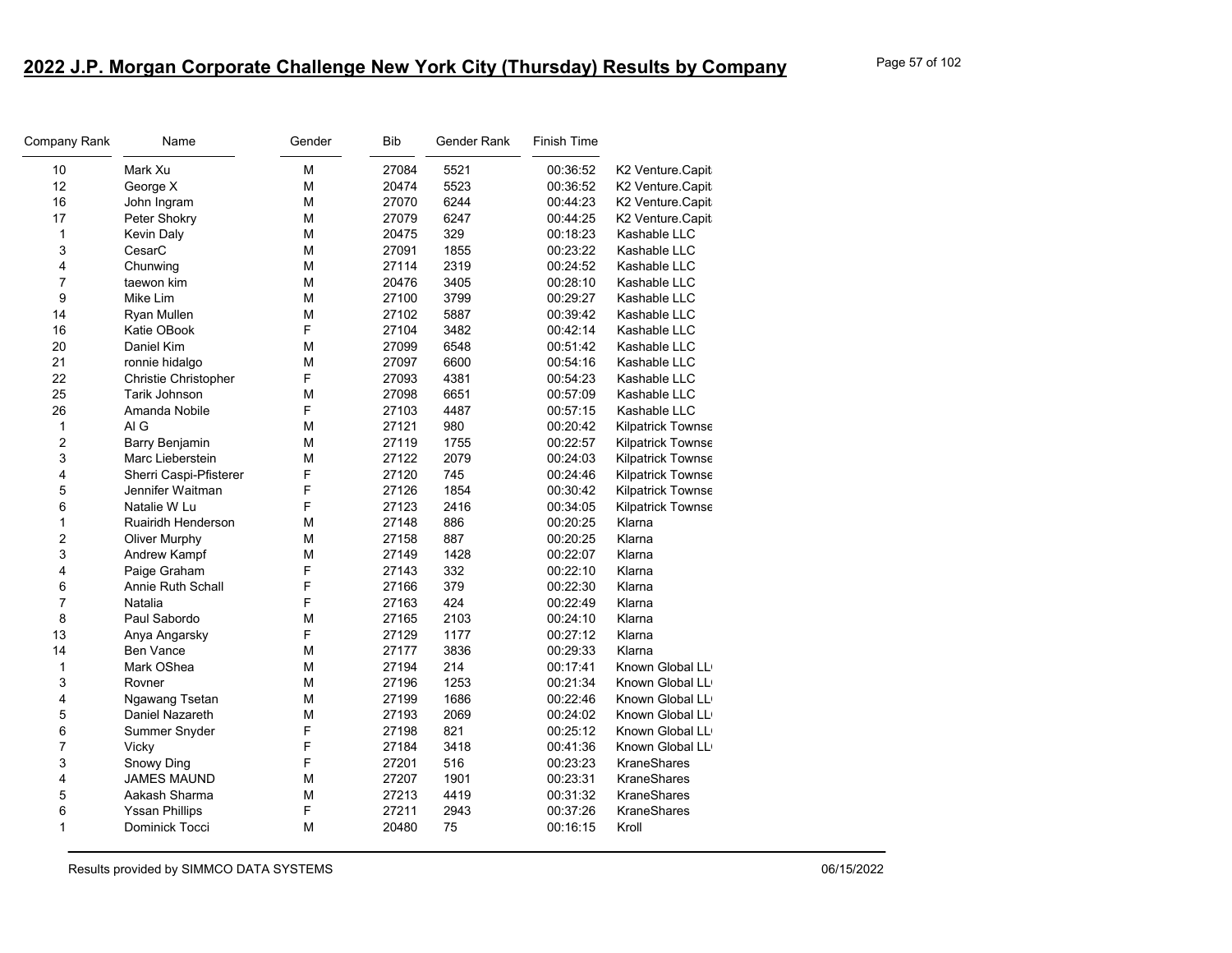| Company Rank   | Name                       | Gender | Bib   | Gender Rank | <b>Finish Time</b> |                   |
|----------------|----------------------------|--------|-------|-------------|--------------------|-------------------|
| 1              | <b>Tyler Falish</b>        | М      | 27228 | 274         | 00:18:01           | Kroll             |
| 1              | Shaw Speer                 | M      | 27280 | 362         | 00:18:34           | Kroll             |
| 1              | Danny Mitchell             | M      | 27256 | 627         | 00:19:36           | Kroll             |
| 1              | John Vannorsdall           | M      | 27284 | 708         | 00:19:52           | Kroll             |
| 1              | Senan Lonergan             | M      | 27251 | 828         | 00:20:16           | Kroll             |
| 1              | <b>Dylan Walters</b>       | M      | 27287 | 1139        | 00:21:13           | Kroll             |
| 1              | Ryan Vyskocil              | M      | 27286 | 1154        | 00:21:16           | Kroll             |
| 1              | Shannon Nolan              | F      | 27260 | 441         | 00:22:56           | Kroll             |
| 1              | Michael Timpone            | М      | 27283 | 2150        | 00:24:17           | Kroll             |
| 1              | Ed Forman                  | M      | 27231 | 2210        | 00:24:29           | Kroll             |
| 1              | <b>Richard Plansky</b>     | М      | 27268 | 2244        | 00:24:36           | Kroll             |
| 1              | Alex Friedman              | M      | 27234 | 2316        | 00:24:52           | Kroll             |
| 1              | Greg Chianetta             | М      | 27224 | 2404        | 00:25:06           | Kroll             |
| 1              | Angela Cerro               | F      | 27223 | 823         | 00:25:14           | Kroll             |
| 1              | Coach P                    | M      | 27246 | 2758        | 00:26:08           | Kroll             |
| 1              | Gary Pasha                 | М      | 27265 | 2964        | 00:26:48           | Kroll             |
| $\overline{c}$ | Samantha Zois              | F      | 27292 | 1252        | 00:27:32           | Kroll             |
| 1              | Jeanette Ashley            | F      | 27217 | 1631        | 00:29:28           | Kroll             |
| 1              | Mackenzie Dugan            | F      | 27226 | 1991        | 00:31:31           | Kroll             |
| 1              | Gerhald Pasabangi          | M      | 27264 | 4479        | 00:31:46           | Kroll             |
| 1              | Christian Rivera           | М      | 27271 | 4545        | 00:32:02           | Kroll             |
| 1              | Yes                        | F      | 27277 | 2424        | 00:34:06           | Kroll             |
| 1              | <b>Ambar Nicole</b>        | F      | 27259 | 2707        | 00:35:54           | Kroll             |
| 1              | <b>Christine Feliciano</b> | F      | 27230 | 2901        | 00:37:11           | Kroll             |
| 1              | Rohany Tejada              | F      | 27282 | 3529        | 00:42:51           | Kroll             |
| 1              | Elizabeth Kay              | F      | 27244 | 3597        | 00:43:40           | Kroll             |
| 1              | James Park                 | M      | 27263 | 6493        | 00:49:41           | Kroll             |
| 1              | Eric Gonzalez              | М      | 27294 | 2070        | 00:24:02           | L Design Studio,  |
| 4              | Yao Xu                     | M      | 27299 | 5864        | 00:39:29           | L Design Studio,  |
| 6              | Muge Wang                  | F      | 27298 | 3707        | 00:45:01           | L Design Studio,  |
| $\overline{c}$ | tyler rice                 | М      | 27307 | 1093        | 00:21:03           | L&L Holding Com   |
| 3              | David Orowitz              | M      | 27306 | 1211        | 00:21:27           | L&L Holding Com   |
| 5              | <b>Ronald Gentile</b>      | M      | 27303 | 2029        | 00:23:56           | L&L Holding Com   |
| 6              | Tom Arevalo                | M      | 27300 | 2111        | 00:24:12           | L&L Holding Com   |
| 9              | Stephanie King-Gottwald    | F      | 27304 | 4290        | 00:52:10           | L&L Holding Com   |
| 1              | Pierre-Hubert Catteloin    | М      | 27311 | 380         | 00:18:39           | Lactalis Americar |
| $\overline{c}$ | Dan Akhmetshin             | M      | 27309 | 1221        | 00:21:28           | Lactalis Americar |
| 3              | Sarah Wolk                 | F      | 27313 | 373         | 00:22:28           | Lactalis Americar |
| 4              | Helena Bertin              | F      | 27310 | 480         | 00:23:11           | Lactalis Americar |
| 5              | Laure Menke                | F      | 27312 | 1327        | 00:27:49           | Lactalis Americar |
| 1              | Theo Zhang                 | M      | 20482 | 62          | 00:16:02           | Leeds Equity Par  |
| $\overline{c}$ | <b>Jack Marous</b>         | M      | 27320 | 340         | 00:18:27           | Leeds Equity Par  |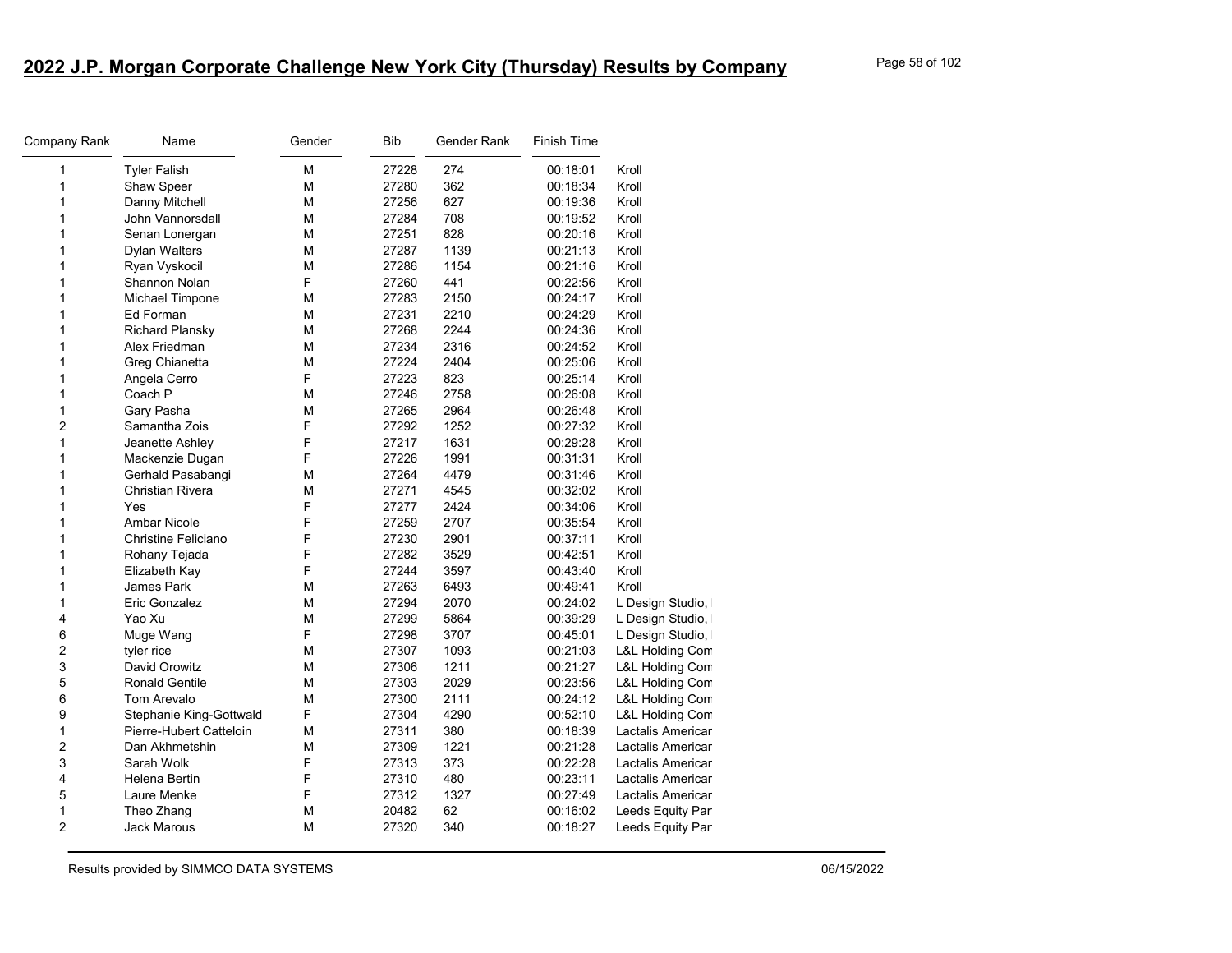| Company Rank            | Name                    | Gender | <b>Bib</b> | Gender Rank | <b>Finish Time</b> |                     |
|-------------------------|-------------------------|--------|------------|-------------|--------------------|---------------------|
| 3                       | David Neverson          | М      | 27321      | 1098        | 00:21:04           | Leeds Equity Par    |
| 5                       | <b>Hudson Boles</b>     | M      | 27314      | 1394        | 00:22:00           | Leeds Equity Par    |
| $\mathbf{1}$            | Charlie Karazia         | M      | 20484      | 66          | 00:16:07           | LEFRAK ORGAN        |
| $\overline{c}$          | Gerard                  | M      | 27329      | 662         | 00:19:43           | LEFRAK ORGAN        |
| 3                       | Angelo Shambilides      | М      | 27345      | 952         | 00:20:38           | LEFRAK ORGAN        |
| 4                       | Dima                    | M      | 27332      | 957         | 00:20:38           | LEFRAK ORGAN        |
| 5                       | Scott Murry             | M      | 27341      | 1509        | 00:22:19           | LEFRAK ORGAN        |
| 6                       | Ahjin Cho               | M      | 27326      | 2815        | 00:26:21           | LEFRAK ORGAN        |
| $\overline{7}$          | Glaser                  | М      | 27335      | 2913        | 00:26:40           | LEFRAK ORGAN        |
| 8                       | <b>Timothy Lam</b>      | M      | 27339      | 3043        | 00:27:00           | LEFRAK ORGAN        |
| 9                       | MissSchwa               | F      | 27344      | 1223        | 00:27:24           | LEFRAK ORGAN        |
| 10                      | David Thom              | M      | 27348      | 4384        | 00:31:25           | <b>LEFRAK ORGAN</b> |
| 12                      | Simon Ho                | М      | 27337      | 4855        | 00:33:18           | LEFRAK ORGAN        |
| 13                      | Tom Frawley             | M      | 27334      | 5099        | 00:34:23           | LEFRAK ORGAN        |
| 14                      | <b>Katty Martinez</b>   | F      | 27340      | 2664        | 00:35:36           | <b>LEFRAK ORGAN</b> |
| 15                      | Mr Jackie Smith         | M      | 27346      | 5885        | 00:39:42           | <b>LEFRAK ORGAN</b> |
| 16                      | Camille Beza            | F      | 27324      | 3415        | 00:41:35           | LEFRAK ORGAN        |
| 18                      | Adrian Dragaj           | М      | 27333      | 6577        | 00:53:10           | LEFRAK ORGAN        |
| $\mathbf{1}$            | John Holyoke            | M      | 27359      | 884         | 00:20:24           | Lincoln Center for  |
| 2                       | Darren Robertson        | M      | 27368      | 1316        | 00:21:44           | Lincoln Center for  |
| 4                       | Silvia Adam Reig        | F      | 27351      | 962         | 00:26:02           | Lincoln Center for  |
| 5                       | <b>Kate Courter</b>     | F      | 27357      | 3740        | 00:45:28           | Lincoln Center for  |
| 6                       | Eva Jacobs              | F      | 27360      | 3744        | 00:45:29           | Lincoln Center for  |
| $\mathbf{1}$            | John Marvin             | M      | 20487      | 6           | 00:13:45           | Lindsay Goldberg    |
| 2                       | Rahul Agarwal           | M      | 20486      | 445         | 00:18:56           | Lindsay Goldberg    |
| 3                       | <b>Emily Roehr</b>      | F      | 27391      | 341         | 00:22:14           | Lindsay Goldberg    |
| $\overline{7}$          | <b>Richard Yee</b>      | M      | 27396      | 2117        | 00:24:12           | Lindsay Goldberg    |
| 8                       | ALEJANDRO VASQUEZ       | M      | 27395      | 2422        | 00:25:11           | Lindsay Goldberg    |
| 1                       | Alix Cohen              | F      | 20488      | 9           | 00:16:15           | Linkedin            |
| $\overline{\mathbf{c}}$ | <b>Philip Straessle</b> | M      | 20489      | 191         | 00:17:33           | Linkedin            |
| 3                       | Elaine Bentivegna       | F      | 27400      | 581         | 00:23:45           | Linkedin            |
| 4                       | Danielle Kavanagh-Smith | F      | 27402      | 1164        | 00:27:08           | Linkedin            |
| 5                       | Yuliya Averbukh         | F      | 27398      | 1329        | 00:27:51           | Linkedin            |
| $\mathbf{1}$            | Nolan Bouchane          | M      | 20492      | 140         | 00:17:00           | Linklaters LLP      |
| 2                       | Josh Feit               | М      | 27412      | 278         | 00:18:04           | Linklaters LLP      |
| 3                       | Alejandro Gordano       | M      | 27415      | 636         | 00:19:38           | Linklaters LLP      |
| 4                       | Nicholas Vislocky       | M      | 27433      | 649         | 00:19:40           | Linklaters LLP      |
| 5                       | Juan Mata               | M      | 27424      | 1035        | 00:20:54           | Linklaters LLP      |
| 6                       | Lauren Schnoebelen      | F      | 27431      | 345         | 00:22:15           | Linklaters LLP      |
| 7                       | Manuel José Eyzaguirre  | M      | 27411      | 1931        | 00:23:37           | Linklaters LLP      |
| 8                       | <b>Marina Esteves</b>   | F      | 20493      | 692         | 00:24:26           | Linklaters LLP      |
| 9                       | <b>Tyler Holt</b>       | M      | 27416      | 2676        | 00:25:51           | Linklaters LLP      |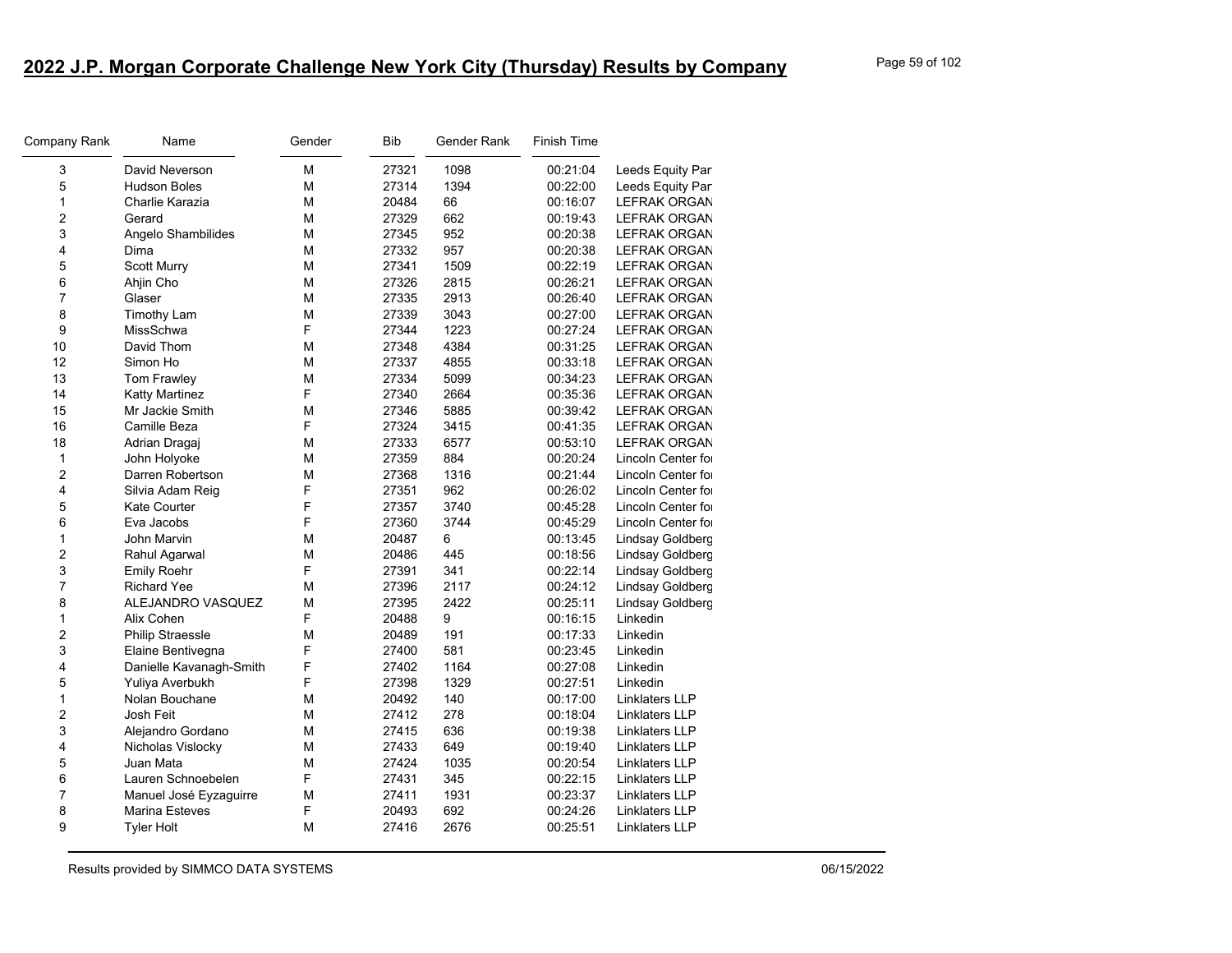| Company Rank   | Name                  | Gender | <b>Bib</b> | Gender Rank | <b>Finish Time</b> |                       |
|----------------|-----------------------|--------|------------|-------------|--------------------|-----------------------|
| 10             | KR                    | F      | 27430      | 1052        | 00:26:33           | Linklaters LLP        |
| 12             | Mia Cooper            | F      | 27408      | 1727        | 00:29:58           | <b>Linklaters LLP</b> |
| 13             | Alfredo Hwang         | М      | 27417      | 4961        | 00:33:46           | Linklaters LLP        |
| 16             | <b>Yardly Dorcely</b> | F      | 27410      | 4015        | 00:48:03           | Linklaters LLP        |
| $\mathbf{1}$   | John Traugott         | M      | 20496      | 48          | 00:15:44           | LionTree              |
| 3              | David Farber          | М      | 27439      | 798         | 00:20:09           | LionTree              |
| 4              | <b>Michael Kot</b>    | M      | 27441      | 1336        | 00:21:47           | LionTree              |
| 5              | Ashley Behrendt       | F      | 20495      | 306         | 00:21:57           | LionTree              |
| 6              | Ford Haeuser          | М      | 27440      | 1925        | 00:23:35           | LionTree              |
| 8              | Leah Wenger           | F      | 27447      | 1116        | 00:26:55           | LionTree              |
| 9              | Grace Watson          | F      | 27446      | 1119        | 00:26:56           | LionTree              |
| 10             | Jessica Xu            | F      | 27448      | 1129        | 00:26:59           | LionTree              |
| $\mathbf{1}$   | <b>James Atkins</b>   | М      | 27449      | 231         | 00:17:45           | Lippincott            |
| $\overline{2}$ | <b>Michael Guerin</b> | M      | 27456      | 459         | 00:18:58           | Lippincott            |
| 3              | Amy Sun               | F      | 27472      | 89          | 00:19:45           | Lippincott            |
| 4              | Sarah Wallack         | F      | 27473      | 90          | 00:19:45           | Lippincott            |
| 5              | Michael Desopo        | М      | 27453      | 1110        | 00:21:08           | Lippincott            |
| $\overline{7}$ | Jack Stiuso           | M      | 27471      | 1159        | 00:21:17           | Lippincott            |
| 8              | Josh Benchimol        | M      | 27451      | 1443        | 00:22:09           | Lippincott            |
| 9              | Emilie Tremblay       | F      | 20498      | 348         | 00:22:17           | Lippincott            |
| 10             | Michelle Edelson      | F      | 27454      | 500         | 00:23:18           | Lippincott            |
| 13             | Anne-Sophie Woolnough | F      | 27475      | 929         | 00:25:49           | Lippincott            |
| 14             | Devin Sager           | M      | 27468      | 2992        | 00:26:51           | Lippincott            |
| 15             | Rachel Loucks         | F      | 27461      | 1277        | 00:27:36           | Lippincott            |
| 17             | Andrea Lynch          | F      | 27462      | 2025        | 00:31:43           | Lippincott            |
| $\mathbf{1}$   | Kyle Paul             | М      | 27493      | 315         | 00:18:19           | LM Cohen CPA 8        |
| 3              | <b>RALPH KASSIN</b>   | М      | 27488      | 2594        | 00:25:36           | LM Cohen CPA 8        |
| 4              | deanna li             | F      | 27489      | 1144        | 00:27:02           | LM Cohen CPA 8        |
| 5              | Ali Basrai            | М      | 27477      | 3481        | 00:28:27           | LM Cohen CPA 8        |
| 6              | Rachel Grinberg       | F      | 27485      | 1475        | 00:28:38           | LM Cohen CPA 8        |
| $\overline{7}$ | Joe Tika              | М      | 27499      | 4373        | 00:31:23           | LM Cohen CPA 8        |
| 8              | Reuel                 | M      | 27491      | 4612        | 00:32:17           | LM Cohen CPA 8        |
| 9              | Lourdes Salzmann      | F      | 27496      | 3110        | 00:38:41           | LM Cohen CPA 8        |
| 10             | Byron Loja            | M      | 27490      | 5773        | 00:38:43           | LM Cohen CPA 8        |
| 11             | Jim Hahn              | M      | 27486      | 5790        | 00:38:50           | LM Cohen CPA 8        |
| 12             | Lsamson               | F      | 27497      | 3285        | 00:40:20           | LM Cohen CPA 8        |
| 13             | Dominick Papandrea    | M      | 27492      | 6540        | 00:51:25           | LM Cohen CPA 8        |
| 14             | Miu Wong              | F      | 27500      | 4259        | 00:51:26           | LM Cohen CPA 8        |
| 15             | Jeffrey Gold          | М      | 27483      | 6542        | 00:51:26           | LM Cohen CPA 8        |
| 1              | Naomi Truax           | F      | 27510      | 12          | 00:16:43           | Loeb nyc              |
| 2              | <b>Andrew Bein</b>    | М      | 27502      | 255         | 00:17:55           | Loeb nyc              |
| 3              | <b>Tyler Lasicki</b>  | М      | 27506      | 368         | 00:18:36           | Loeb nyc              |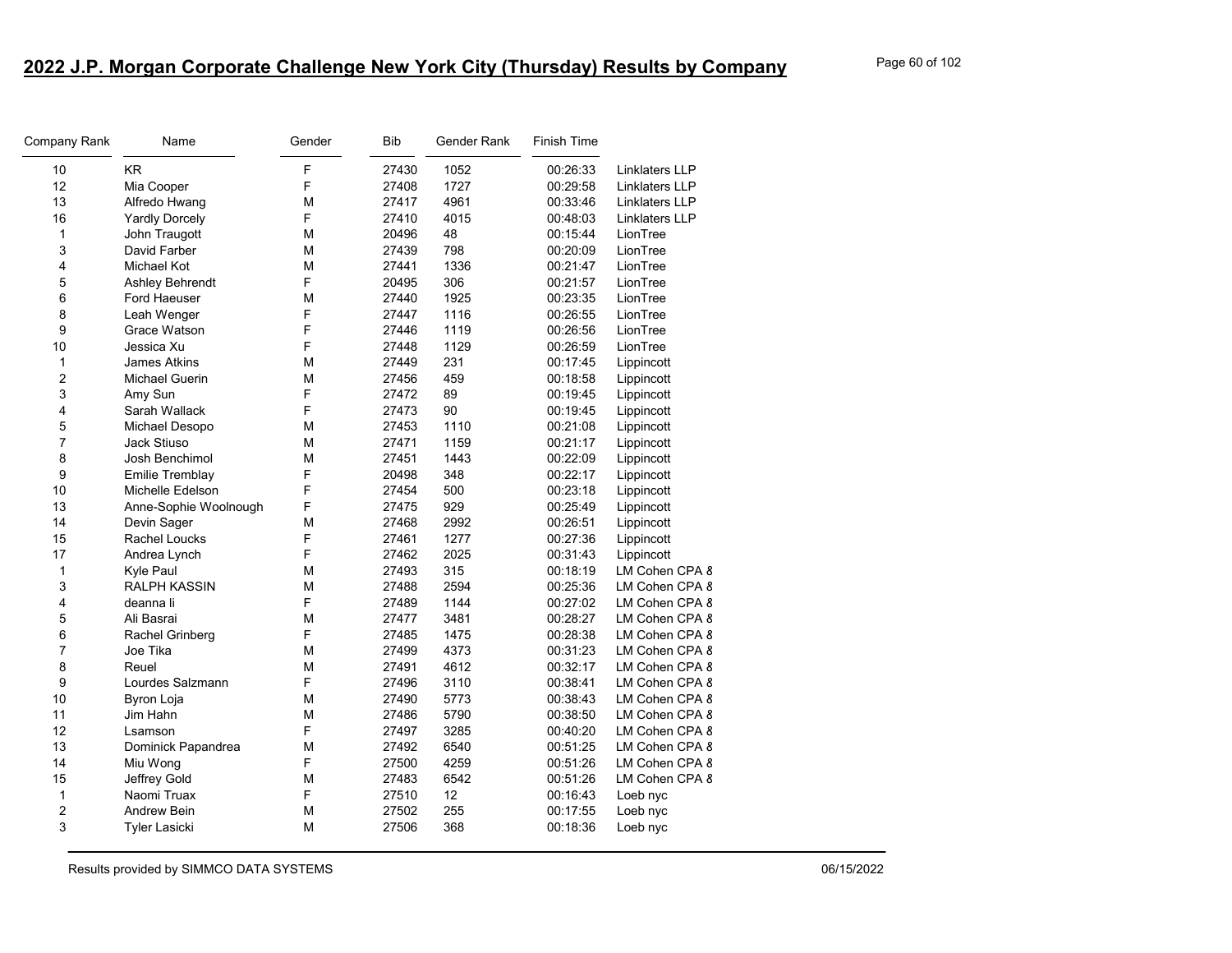| Company Rank            | Name                    | Gender | <b>Bib</b> | Gender Rank | Finish Time |                  |
|-------------------------|-------------------------|--------|------------|-------------|-------------|------------------|
| 4                       | Seth Applebaum          | M      | 27501      | 383         | 00:18:40    | Loeb nyc         |
| 6                       | Noah                    | M      | 27509      | 1882        | 00:23:28    | Loeb nyc         |
| $\overline{7}$          | Emma Galasso            | F      | 27504      | 576         | 00:23:44    | Loeb nyc         |
| 8                       | <b>Tyler Meyer</b>      | M      | 27507      | 3177        | 00:27:27    | Loeb nyc         |
| 9                       | Gazay                   | F      | 27505      | 2295        | 00:33:23    | Loeb nyc         |
| 10                      | <b>Kaitlin Price</b>    | F      | 27508      | 2296        | 00:33:23    | Loeb nyc         |
| $\mathbf{1}$            | Mike Tewksbury          | M      | 27525      | 934         | 00:20:34    | Loews Corporatic |
| $\mathbf{1}$            | Jaro Krett              | М      | 27517      | 1126        | 00:21:10    | Loews Corporatic |
| $\mathbf{1}$            | Shanth Subbiah          | M      | 27524      | 1301        | 00:21:42    | Loews Corporatic |
| $\mathbf{1}$            | Matt Eisenman           | М      | 27514      | 1402        | 00:22:02    | Loews Corporatic |
| $\mathbf{1}$            | <b>Michael Oliver</b>   | M      | 27520      | 3986        | 00:30:06    | Loews Corporatic |
| $\mathbf{1}$            | ryan miller             | М      | 27519      | 5625        | 00:37:31    | Loews Corporatic |
| 1                       | Eli Engelman            | M      | 27528      | 903         | 00:20:29    | Lukka, Inc.      |
| $\boldsymbol{2}$        | Jimmy                   | M      | 27532      | 1480        | 00:22:14    | Lukka, Inc.      |
| $\mathsf 3$             | <b>Meredith James</b>   | F      | 27529      | 344         | 00:22:14    | Lukka, Inc.      |
| 4                       | Olya Veramchuk          | F      | 27534      | 828         | 00:25:15    | Lukka, Inc.      |
| 5                       | Rachel Walker           | F      | 27535      | 1117        | 00:26:56    | Lukka, Inc.      |
| 6                       | Ashish Sanwal           | M      | 27531      | 3089        | 00:27:08    | Lukka, Inc.      |
| $\mathbf{1}$            | Laurie Monti            | F      | 20503      | 17          | 00:17:08    | LVMH Mov't Hen   |
| 3                       | marion bekhouche        | F      | 27547      | 61          | 00:19:10    | LVMH Mov't Hen   |
| $\overline{\mathbf{4}}$ | <b>Clement Budin</b>    | M      | 27549      | 532         | 00:19:13    | LVMH Mov't Hen   |
| 5                       | Mary Pascoe             | F      | 27599      | 133         | 00:20:19    | LVMH Mov't Hen   |
| 6                       | Anastasia Zemanek       | F      | 27633      | 220         | 00:21:17    | LVMH Mov't Hen   |
| $\overline{7}$          | Kyle Pelchy             | М      | 27601      | 1396        | 00:22:01    | LVMH Mov't Hen   |
| 8                       | Maximillian Tam         | М      | 27619      | 1542        | 00:22:24    | LVMH Mov't Hen   |
| 9                       | Alexandra               | F      | 27606      | 468         | 00:23:05    | LVMH Mov't Hen   |
| 10                      | SYDNEYSOLON             | F      | 27614      | 535         | 00:23:27    | LVMH Mov't Hen   |
| 11                      | Alexandra Alessi        | F      | 27538      | 580         | 00:23:44    | LVMH Mov't Hen   |
| 14                      | brittany Uhal           | F      | 27624      | 959         | 00:26:02    | LVMH Mov't Hen   |
| 16                      | Mariana Montoya         | F      | 27592      | 1103        | 00:26:50    | LVMH Mov't Hen   |
| 17                      | Sara Anderson           | F      | 27541      | 1265        | 00:27:34    | LVMH Mov't Hen   |
| 19                      | Rachelle Grierson       | F      | 27564      | 1375        | 00:28:06    | LVMH Mov't Hen   |
| 20                      | Fatima Asis             | F      | 27543      | 1480        | 00:28:39    | LVMH Mov't Hen   |
| 21                      | Josias Lemuel           | M      | 27579      | 4424        | 00:31:33    | LVMH Mov't Hen   |
| 23                      | Kimberly Faul           | F      | 27556      | 2342        | 00:33:42    | LVMH Mov't Hen   |
| 24                      | Carolina D QUINN        | F      | 27555      | 2359        | 00:33:49    | LVMH Mov't Hen   |
| 25                      | Greta Perezcasas        | F      | 27604      | 2389        | 00:33:59    | LVMH Mov't Hen   |
| 27                      | <b>Arlenis Martinez</b> | F      | 27589      | 2622        | 00:35:19    | LVMH Mov't Hen   |
| 30                      | Jahnia Murphy           | F      | 27594      | 3024        | 00:38:07    | LVMH Mov't Hen   |
| 35                      | Bianca Balcaen          | F      | 27544      | 4246        | 00:51:18    | LVMH Mov't Hen   |
| $\mathbf{1}$            | Richard Lee             | M      | 27650      | 440         | 00:18:55    | MacKay Shields   |
| $\overline{2}$          | Anthony Sneag           | М      | 27656      | 2055        | 00:23:59    | MacKay Shields   |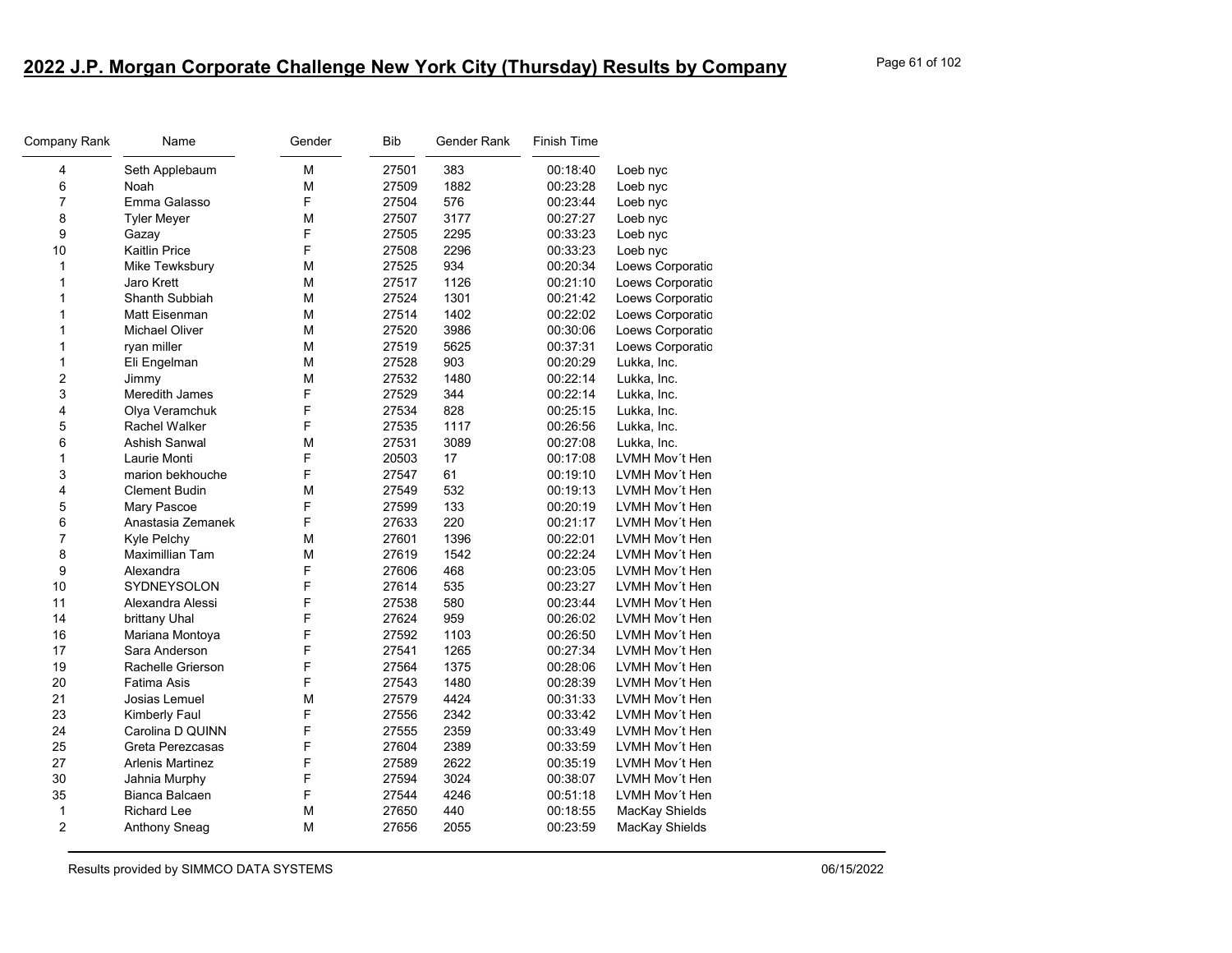| Company Rank     | Name                        | Gender | <b>Bib</b> | Gender Rank | <b>Finish Time</b> |                   |
|------------------|-----------------------------|--------|------------|-------------|--------------------|-------------------|
| 3                | Shefali Vohra               | F      | 27660      | 900         | 00:25:39           | MacKay Shields    |
| 4                | <b>Matthew Hershfield</b>   | М      | 27649      | 2995        | 00:26:51           | MacKay Shields    |
| $\overline{7}$   | Erion Taka                  | М      | 27658      | 3678        | 00:29:03           | MacKay Shields    |
| 8                | Juan Ascencio               | М      | 27644      | 3886        | 00:29:44           | MacKay Shields    |
| 11               | Rajeswara Ayyagari          | M      | 27645      | 6302        | 00:45:39           | MacKay Shields    |
| 12               | Monica Acevedo              | F      | 27642      | 4244        | 00:51:14           | MacKay Shields    |
| 13               | Tanya Garzon                | F      | 27648      | 4256        | 00:51:25           | MacKay Shields    |
| $\mathbf{1}$     | Neal Wellington             | М      | 27698      | 1603        | 00:22:34           | MACRO, A Savill   |
| $\overline{c}$   | Conrad Harron               | M      | 27707      | 464         | 00:18:59           | Madison Internati |
| 3                | Yehuda Hecht                | М      | 27708      | 727         | 00:19:55           | Madison Internati |
| 4                | Gabe Caporaso               | М      | 27701      | 891         | 00:20:26           | Madison Internati |
| 6                | Justus Otto                 | М      | 20505      | 1487        | 00:22:15           | Madison Internati |
| $\overline{7}$   | Michael Chen                | M      | 27702      | 1557        | 00:22:25           | Madison Internati |
| 9                | Yumeng Ji                   | F      | 27711      | 445         | 00:22:58           | Madison Internati |
| 10               | Christina Pamphilis         | F      | 27716      | 497         | 00:23:17           | Madison Internati |
| $\boldsymbol{2}$ | Mike Senay                  | М      | 27771      | 581         | 00:19:27           | Madison Square    |
| 3                | Jacob Garcia-Quezada        | M      | 27740      | 646         | 00:19:40           | Madison Square    |
| 4                | <b>Matthew Greenlaw</b>     | M      | 27742      | 951         | 00:20:38           | Madison Square    |
| 5                | <b>Dimitrios Misantonis</b> | M      | 27756      | 1091        | 00:21:03           | Madison Square    |
| 6                | <b>KE</b>                   | M      | 27734      | 1403        | 00:22:02           | Madison Square    |
| $\overline{7}$   | Melinda Smith               | F      | 27773      | 328         | 00:22:07           | Madison Square    |
| 8                | <b>Courtney Connors</b>     | F      | 27729      | 362         | 00:22:23           | Madison Square    |
| 9                | Madison Rozynek             | F      | 27766      | 366         | 00:22:25           | Madison Square    |
| 10               | Sara Baran                  | F      | 27721      | 409         | 00:22:44           | Madison Square    |
| 11               | Courtney Aiello             | F      | 27718      | 410         | 00:22:44           | Madison Square    |
| 13               | Jetmir Shala                | М      | 27772      | 1970        | 00:23:44           | Madison Square    |
| 14               | Stephanie Webber            | F      | 27777      | 746         | 00:24:46           | Madison Square    |
| 15               | Kaly Des Vignes             | F      | 27732      | 747         | 00:24:46           | Madison Square    |
| 17               | Erin Felix                  | F      | 27736      | 814         | 00:25:10           | Madison Square    |
| 19               | Emma                        | F      | 27768      | 832         | 00:25:16           | Madison Square    |
| 21               | Juan Valdez                 | M      | 27776      | 3063        | 00:27:02           | Madison Square    |
| 22               | Veronica Grigg              | F      | 27743      | 1249        | 00:27:32           | Madison Square    |
| 23               | Kristen Mauro               | F      | 27753      | 1305        | 00:27:43           | Madison Square    |
| 24               | <b>Brittany Sonera</b>      | F      | 27774      | 1306        | 00:27:43           | Madison Square    |
| 25               | Anna M.                     | F      | 27751      | 1532        | 00:28:56           | Madison Square    |
| 26               | <b>Andrew Bristow</b>       | M      | 27724      | 4512        | 00:31:53           | Madison Square    |
| 27               | <b>Audrey Georges</b>       | F      | 27741      | 2206        | 00:32:55           | Madison Square    |
| 28               | <b>Irvin Martinez</b>       | M      | 27752      | 5478        | 00:36:29           | Madison Square    |
| 29               | <b>JOYCE ORTIZ</b>          | F      | 27761      | 3182        | 00:39:20           | Madison Square    |
| 30               | <b>Tanice Quiroz</b>        | F      | 27763      | 3437        | 00:41:46           | Madison Square    |
| 33               | Faye McLaughlin Lagares     | F      | 27755      | 3702        | 00:44:57           | Madison Square    |
| 34               | Sally Rivera Hanna          | F      | 27744      | 4294        | 00:52:17           | Madison Square    |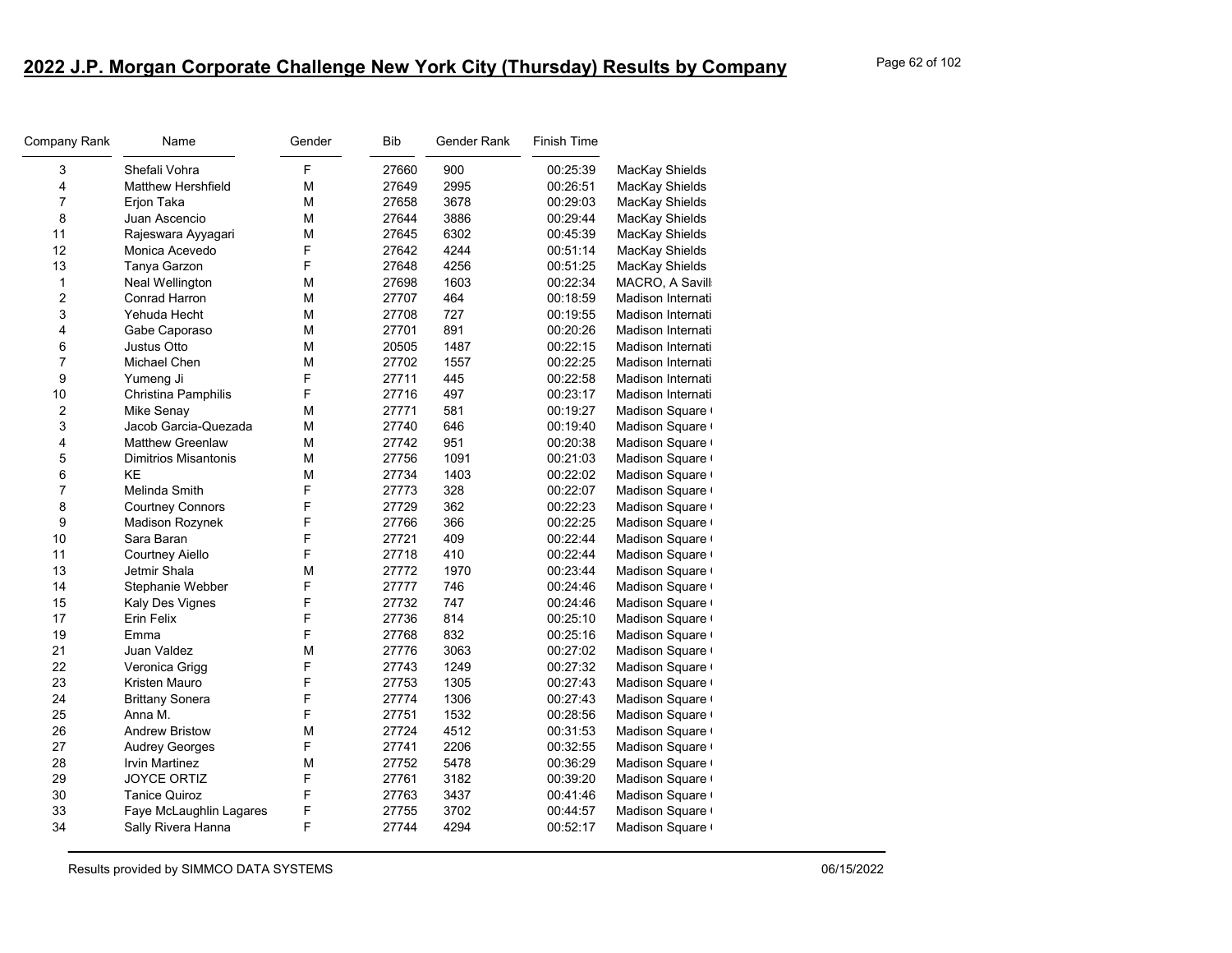| Company Rank   | Name                    | Gender | <b>Bib</b> | Gender Rank | Finish Time |                  |
|----------------|-------------------------|--------|------------|-------------|-------------|------------------|
| 1              | Nick Woodcock           | М      | 27795      | 789         | 00:20:07    | Man              |
| 2              | Connor Cronin           | M      | 27782      | 1031        | 00:20:53    | Man              |
| 3              | <b>Greg Bird</b>        | M      | 27780      | 1070        | 00:20:59    | Man              |
| 4              | Jens Foehrenbach        | М      | 27785      | 1756        | 00:22:57    | Man              |
| 6              | Fabiana Monteleone      | F      | 27788      | 3403        | 00:41:29    | Man              |
| 2              | Cyrus Sabouri           | M      | 27839      | 935         | 00:20:34    | Mastercard       |
| 4              | <b>Bret Deasy</b>       | M      | 27804      | 1290        | 00:21:41    | Mastercard       |
| 5              | Nicole Tevere           | F      | 27848      | 268         | 00:21:43    | Mastercard       |
| 6              | Marco Talabacu          | М      | 27847      | 1317        | 00:21:44    | Mastercard       |
| $\overline{7}$ | Pablo Alvarez           | M      | 27798      | 1375        | 00:21:55    | Mastercard       |
| 8              | JP Klein                | M      | 27820      | 1422        | 00:22:06    | Mastercard       |
| 9              | Sarah Leventhal         | F      | 27823      | 451         | 00:23:02    | Mastercard       |
| 10             | Maddie Blake            | F      | 27800      | 456         | 00:23:03    | Mastercard       |
| 11             | Ethan Gans              | M      | 27809      | 2031        | 00:23:56    | Mastercard       |
| 12             | Kristie Kaufmann        | F      | 27817      | 621         | 00:23:58    | Mastercard       |
| 13             | Jerry Stonehouse        | M      | 27846      | 2048        | 00:23:58    | Mastercard       |
| 14             | Nicolas Katz            | М      | 27816      | 2229        | 00:24:33    | Mastercard       |
| 16             | DJ Lumbard              | M      | 27824      | 2279        | 00:24:44    | Mastercard       |
| 17             | <b>Will Garrity</b>     | M      | 27810      | 2283        | 00:24:45    | Mastercard       |
| 19             | Chelsea Jalbert         | F      | 27814      | 890         | 00:25:36    | Mastercard       |
| 21             | Anyel Arslanian         | F      | 27799      | 898         | 00:25:39    | Mastercard       |
| 22             | Vivian Shiu             | F      | 27841      | 936         | 00:25:51    | Mastercard       |
| 23             | Jessica Farrell         | F      | 27807      | 965         | 00:26:04    | Mastercard       |
| 24             | Nicole Waibel           | F      | 27851      | 989         | 00:26:09    | Mastercard       |
| 27             | Kristen Metropoulos     | F      | 27828      | 1023        | 00:26:22    | Mastercard       |
| 28             | Sherry Chen             | F      | 20510      | 1092        | 00:26:46    | Mastercard       |
| 29             | Vijayalakshmi Natarajan | F      | 27830      | 1189        | 00:27:15    | Mastercard       |
| 30             | Kaye Kirschner          | F      | 27819      | 1439        | 00:28:28    | Mastercard       |
| 31             | Jenna Laezza            | F      | 27822      | 1455        | 00:28:32    | Mastercard       |
| 34             | Jessica Zhang           | F      | 27853      | 2132        | 00:32:23    | Mastercard       |
| 35             | Fu Luo                  | M      | 27825      | 4638        | 00:32:23    | Mastercard       |
| 37             | Sowmya Srinivasan       | F      | 27843      | 2456        | 00:34:14    | Mastercard       |
| 40             | <b>Juan Funes</b>       | M      | 27808      | 5418        | 00:36:05    | Mastercard       |
| 41             | Mahin Rahaman           | F      | 27836      | 2891        | 00:37:10    | Mastercard       |
| 44             | Sima Parekh             | F      | 27835      | 4158        | 00:49:55    | Mastercard       |
| 1              | Alexander Brett         | М      | 27854      | 489         | 00:19:04    | MayTech Global ∣ |
| 1              | <b>Thomas Rouse</b>     | M      | 27857      | 1616        | 00:22:35    | MayTech Global   |
| 2              | Phil Haas               | М      | 27873      | 408         | 00:18:45    | Mazars USA       |
| 3              | John Ohannessian        | M      | 20511      | 511         | 00:19:08    | Mazars USA       |
| 4              | <b>Michael Maher</b>    | М      | 27883      | 567         | 00:19:24    | Mazars USA       |
| 5              | Joshua Keil             | M      | 27877      | 579         | 00:19:27    | Mazars USA       |
| 6              | Taylor Noe              | F      | 27885      | 95          | 00:19:49    | Mazars USA       |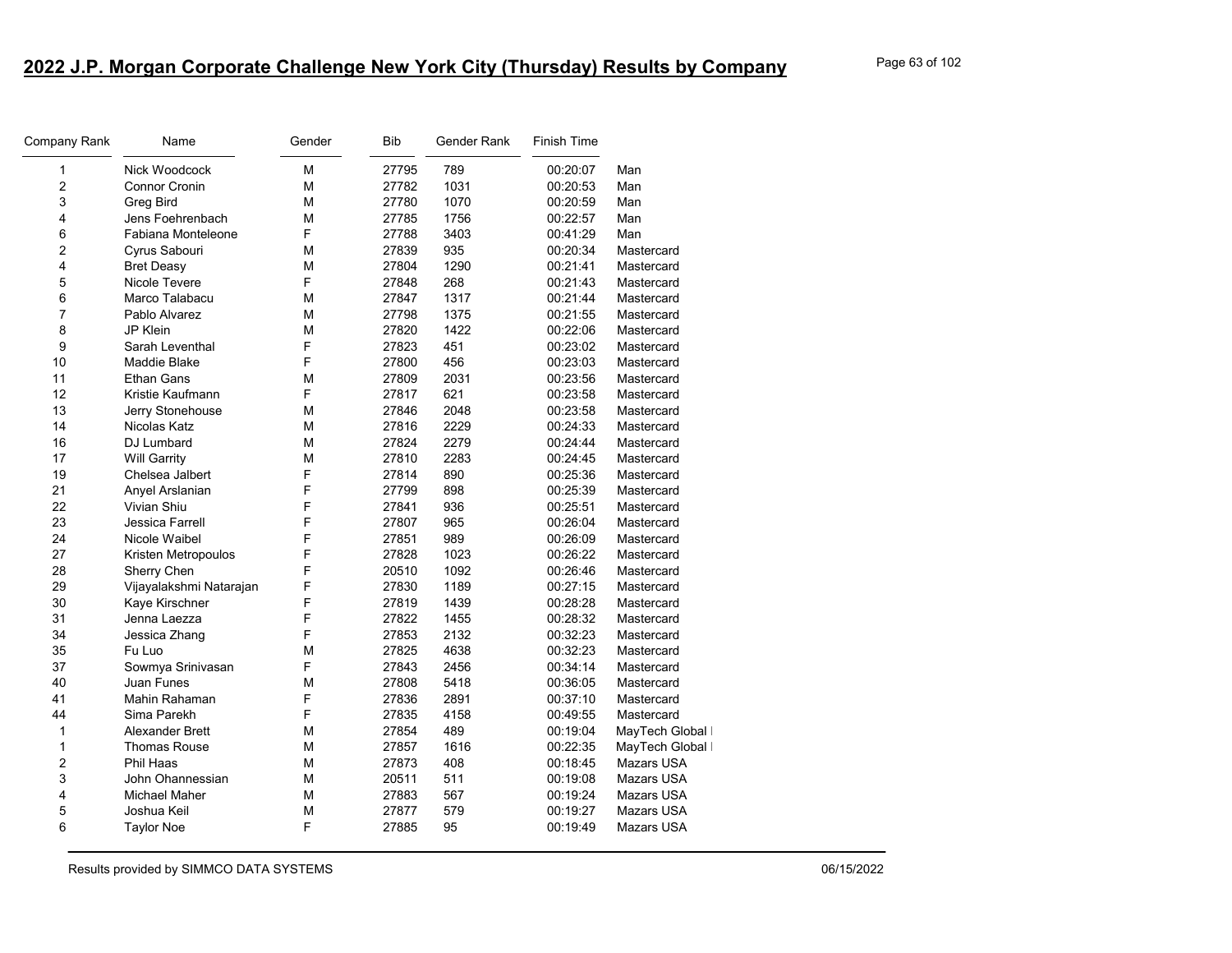| Company Rank   | Name                         | Gender | <b>Bib</b> | Gender Rank    | <b>Finish Time</b> |                   |
|----------------|------------------------------|--------|------------|----------------|--------------------|-------------------|
| 7              | Manon Pietri                 | F      | 27888      | 140            | 00:20:26           | Mazars USA        |
| 8              | <b>Matthew Krohmer</b>       | M      | 27879      | 932            | 00:20:33           | Mazars USA        |
| 9              | <b>Christopher Schreiber</b> | M      | 27891      | 975            | 00:20:41           | <b>Mazars USA</b> |
| 10             | Pierre Razzo                 | M      | 27889      | 1274           | 00:21:38           | Mazars USA        |
| 11             | Caroline Brown               | F      | 27861      | 258            | 00:21:39           | Mazars USA        |
| 12             | Kyle Wissel                  | M      | 27899      | 1545           | 00:22:24           | Mazars USA        |
| 13             | Elodie DUGELAY               | F      | 27867      | 372            | 00:22:28           | Mazars USA        |
| 15             | Gary Litvak                  | M      | 27882      | 2113           | 00:24:12           | <b>Mazars USA</b> |
| 16             | Adam Liebman                 | М      | 27881      | 2253           | 00:24:39           | <b>Mazars USA</b> |
| 17             | jose                         | М      | 27897      | 2513           | 00:25:25           | Mazars USA        |
| 18             | <b>IAN ERNST</b>             | M      | 27869      | 3165           | 00:27:24           | Mazars USA        |
| 21             | Abimael Amador               | M      | 27858      | 4523           | 00:31:56           | Mazars USA        |
| 23             | Raphy Soussan                | M      | 27896      | 4683           | 00:32:34           | Mazars USA        |
| 25             | <b>FLORIE BOURREL HELEIN</b> | F      | 27860      | 2534           | 00:34:41           | Mazars USA        |
| 30             | <b>Fatima Anwar Jenkins</b>  | F      | 27859      | 3530           | 00:42:52           | Mazars USA        |
| 31             | Pascale                      | F      | 27875      | 3533           | 00:42:52           | Mazars USA        |
| 32             | Daniel Pfeiffer              | M      | 27887      | 6408           | 00:47:45           | <b>Mazars USA</b> |
| 34             | Ariel Smertenko              | M      | 27894      | 6478           | 00:49:18           | Mazars USA        |
| 35             | <b>Emily Lewton</b>          | F      | 27880      | 4127           | 00:49:25           | <b>Mazars USA</b> |
| $\mathbf{1}$   | <b>Elise Ramirez</b>         | F      | 20520      | $\overline{2}$ | 00:14:17           | Memorial Sloan K  |
| $\overline{2}$ | ANA JOHNSON                  | F      | 20516      | 3              | 00:14:31           | Memorial Sloan K  |
| 3              | David Sewell                 | М      | 20521      | 25             | 00:14:48           | Memorial Sloan K  |
| 5              | Eric Aliotta                 | M      | 27918      | 254            | 00:17:55           | Memorial Sloan K  |
| 6              | Joshua Allen-Dicker          | M      | 27919      | 299            | 00:18:14           | Memorial Sloan K  |
| $\overline{7}$ | Ronn Callada                 | M      | 20515      | 302            | 00:18:15           | Memorial Sloan K  |
| 8              | Molly Klima                  | F      | 20517      | 35             | 00:18:29           | Memorial Sloan K  |
| 9              | <b>Natalie Paul</b>          | F      | 20519      | 56             | 00:19:02           | Memorial Sloan k  |
| 10             | Mimi Zhang                   | F      | 28033      | 101            | 00:19:56           | Memorial Sloan K  |
| 11             | Yanming Zhang                | М      | 28034      | 755            | 00:20:00           | Memorial Sloan K  |
| 12             | Shannon Hopkins              | F      | 27973      | 193            | 00:21:06           | Memorial Sloan K  |
| 14             | Christian Czmielewski        | M      | 27942      | 1235           | 00:21:31           | Memorial Sloan K  |
| 15             | Leslie Ballantyne            | F      | 27924      | 248            | 00:21:34           | Memorial Sloan K  |
| 16             | Ryan Chen                    | М      | 27936      | 1384           | 00:21:58           | Memorial Sloan K  |
| 17             | <b>Taylor Higgins</b>        | F      | 27970      | 316            | 00:22:01           | Memorial Sloan K  |
| 18             | Igor Katsyv                  | М      | 27979      | 1510           | 00:22:20           | Memorial Sloan K  |
| 19             | <b>Brianna Dayer</b>         | F      | 27944      | 383            | 00:22:31           | Memorial Sloan K  |
| 20             | Andrea Carrera               | F      | 27934      | 401            | 00:22:40           | Memorial Sloan k  |
| 22             | Konstantinos Linos           | М      | 27990      | 1707           | 00:22:49           | Memorial Sloan K  |
| 23             | <b>Brian Sa</b>              | M      | 28012      | 1722           | 00:22:52           | Memorial Sloan K  |
| 24             | Kaitlin Walsh                | F      | 28022      | 440            | 00:22:56           | Memorial Sloan K  |
| 25             | William Herkelrath           | F      | 27967      | 446            | 00:22:58           | Memorial Sloan K  |
| 26             | <b>Alvin Yatco</b>           | M      | 28029      | 1775           | 00:23:02           | Memorial Sloan K  |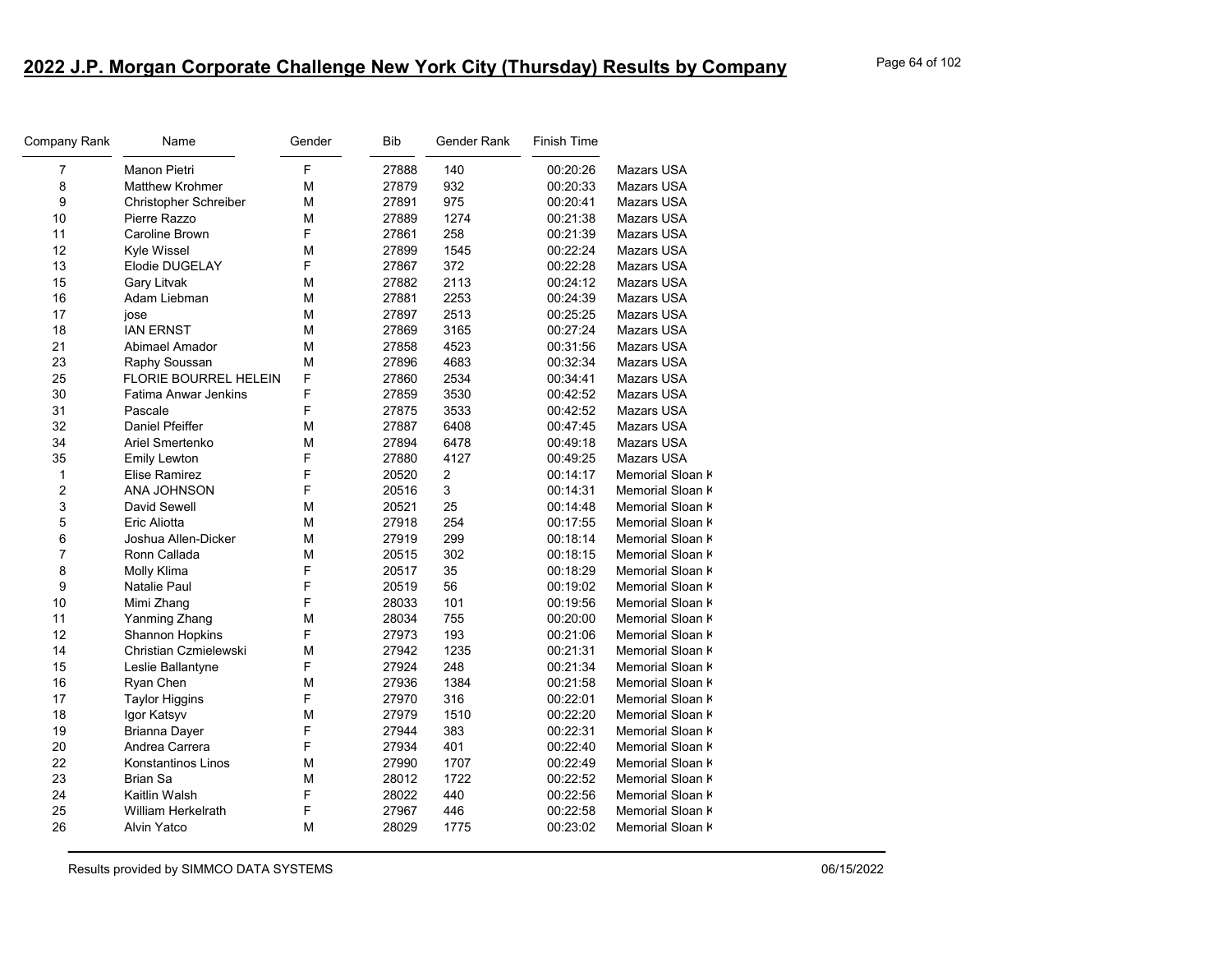| F<br>28000<br>27<br>Kali Pfaff<br>508<br>00:23:20<br>Memorial Sloan K<br>28<br>28021<br>1980<br>Joseph Wallins<br>М<br>00:23:46<br>Memorial Sloan K<br>29<br>Zandtastic<br>М<br>28008<br>1997<br>00:23:49<br>Memorial Sloan K<br>F<br>30<br>Katie Cavalli<br>28014<br>605<br>00:23:51<br>Memorial Sloan K<br>F<br>32<br>27931<br>644<br>00:24:12<br>Memorial Sloan K<br>Suzanne Bush<br>34<br>F<br>27954<br>Lisa Fitzgerald<br>670<br>00:24:22<br>Memorial Sloan k<br>F<br>35<br><b>Jael Russell</b><br>28011<br>671<br>00:24:22<br>Memorial Sloan K<br>F<br>36<br>Jennifer Calin<br>27932<br>688<br>00:24:25<br>Memorial Sloan K<br>F<br>37<br>27971<br>710<br>Joanna Hildebrant<br>00:24:33<br>Memorial Sloan K<br>F<br>38<br>713<br><b>Hillary Esposito</b><br>27953<br>00:24:33<br>Memorial Sloan K<br>F<br>733<br>39<br>27927<br>00:24:40<br>Memorial Sloan K<br>Jillian Beltrano<br>40<br>28004<br>2259<br><b>Walter Ramos</b><br>M<br>00:24:40<br>Memorial Sloan K<br>41<br>2401<br>Danny Wu<br>M<br>28027<br>00:25:06<br>Memorial Sloan K<br>42<br>M<br>27991<br>2443<br>Jamie Dean Lipschitz<br>00:25:15<br>Memorial Sloan K<br>43<br>F<br>27951<br>842<br>00:25:20<br>Memorial Sloan K<br>Liz Encarnacion<br>F<br>44<br>28018<br>849<br>00:25:22<br>Memorial Sloan K<br><b>Bridgette Thom</b><br>F<br>45<br>28024<br>862<br>Amy Whitley<br>00:25:27<br>Memorial Sloan K<br>47<br>27996<br>2724<br>Anup C. Mokashi<br>М<br>00:26:01<br>Memorial Sloan K<br>49<br>Shai Ahmed<br>М<br>27917<br>2757<br>Memorial Sloan K<br>00:26:07<br>51<br><b>Richard Do</b><br>M<br>27949<br>2956<br>00:26:47<br>Memorial Sloan K<br>F<br>52<br>27960<br>1124<br>Memorial Sloan K<br>Rebecca Green<br>00:26:57<br>F<br>53<br>27993<br>1186<br>00:27:14<br>Memorial Sloan K<br>Qingyan Ma<br>F<br>54<br>28001<br>00:27:26<br>Marissa Prezzano<br>1232<br>Memorial Sloan K<br>F<br>55<br>Lisa Gosman<br>27956<br>1367<br>00:28:02<br>Memorial Sloan K<br>56<br>28031<br>3592<br>00:28:46<br>Vincent Yuen<br>М<br>Memorial Sloan K<br>59<br>M<br>27933<br>3655<br>00:28:59<br>Memorial Sloan K<br>Icarpio<br>F<br>62<br>1725<br><b>Hudad Asfaw</b><br>27923<br>00:29:57<br>Memorial Sloan K<br>F<br>63<br>Aviva Reschke<br>28005<br>1813<br>00:30:23<br>Memorial Sloan K<br>F<br>65<br>27986<br>1918<br>Kyla Lafond<br>00:31:07<br>Memorial Sloan K<br>F<br>67<br>27978<br>2066<br>Tanashree Kalghatgi<br>00:31:59<br>Memorial Sloan K<br>F<br>68<br>28002<br>2261<br>Ayanna Prince<br>00:33:10<br>Memorial Sloan K<br>69<br><b>Noel Collo</b><br>27940<br>5138<br>М<br>00:34:35<br>Memorial Sloan K<br>F<br>70<br>Samantha Villafane<br>28019<br>2701<br>00:35:52<br>Memorial Sloan K<br>F<br>71<br>Laura Antoine<br>27920<br>2838<br>00:36:49<br>Memorial Sloan K<br>F<br>73<br>2964<br>Enid<br>28013<br>00:37:34<br>Memorial Sloan K<br>74<br><b>Bill DelGrosso</b><br>27948<br>5941<br>М<br>00:40:10<br>Memorial Sloan K<br>F<br>75<br>Karen Granville<br>27959<br>3347<br>Memorial Sloan K<br>00:41:02<br>F<br>76<br><b>T</b> Wilkins<br>28026<br>3348<br>00:41:03<br>Memorial Sloan K<br>78<br>F<br>27976<br>3502<br>00:42:32<br>Memorial Sloan k<br>Angela Job<br>79<br>M<br>JG<br>27961<br>6119<br>00:42:37<br>Memorial Sloan K<br>80<br>Katie OConnell<br>F<br>27997<br>3514<br>00:42:42<br>Memorial Sloan K<br>F<br>81<br>Nicole Ysabel Marcelino<br>27994<br>3516<br>00:42:43<br>Memorial Sloan K | Company Rank | Name | Gender | <b>Bib</b> | Gender Rank | <b>Finish Time</b> |  |
|-----------------------------------------------------------------------------------------------------------------------------------------------------------------------------------------------------------------------------------------------------------------------------------------------------------------------------------------------------------------------------------------------------------------------------------------------------------------------------------------------------------------------------------------------------------------------------------------------------------------------------------------------------------------------------------------------------------------------------------------------------------------------------------------------------------------------------------------------------------------------------------------------------------------------------------------------------------------------------------------------------------------------------------------------------------------------------------------------------------------------------------------------------------------------------------------------------------------------------------------------------------------------------------------------------------------------------------------------------------------------------------------------------------------------------------------------------------------------------------------------------------------------------------------------------------------------------------------------------------------------------------------------------------------------------------------------------------------------------------------------------------------------------------------------------------------------------------------------------------------------------------------------------------------------------------------------------------------------------------------------------------------------------------------------------------------------------------------------------------------------------------------------------------------------------------------------------------------------------------------------------------------------------------------------------------------------------------------------------------------------------------------------------------------------------------------------------------------------------------------------------------------------------------------------------------------------------------------------------------------------------------------------------------------------------------------------------------------------------------------------------------------------------------------------------------------------------------------------------------------------------------------------------------------------------------------------------------------------------------------------------------------------------------------------------------------------------------------------------------------------------------------------------------------------------------------------------------------------------------------------------------------------------------------------------------------------------------------------------------------------------------------------------|--------------|------|--------|------------|-------------|--------------------|--|
|                                                                                                                                                                                                                                                                                                                                                                                                                                                                                                                                                                                                                                                                                                                                                                                                                                                                                                                                                                                                                                                                                                                                                                                                                                                                                                                                                                                                                                                                                                                                                                                                                                                                                                                                                                                                                                                                                                                                                                                                                                                                                                                                                                                                                                                                                                                                                                                                                                                                                                                                                                                                                                                                                                                                                                                                                                                                                                                                                                                                                                                                                                                                                                                                                                                                                                                                                                                                     |              |      |        |            |             |                    |  |
|                                                                                                                                                                                                                                                                                                                                                                                                                                                                                                                                                                                                                                                                                                                                                                                                                                                                                                                                                                                                                                                                                                                                                                                                                                                                                                                                                                                                                                                                                                                                                                                                                                                                                                                                                                                                                                                                                                                                                                                                                                                                                                                                                                                                                                                                                                                                                                                                                                                                                                                                                                                                                                                                                                                                                                                                                                                                                                                                                                                                                                                                                                                                                                                                                                                                                                                                                                                                     |              |      |        |            |             |                    |  |
|                                                                                                                                                                                                                                                                                                                                                                                                                                                                                                                                                                                                                                                                                                                                                                                                                                                                                                                                                                                                                                                                                                                                                                                                                                                                                                                                                                                                                                                                                                                                                                                                                                                                                                                                                                                                                                                                                                                                                                                                                                                                                                                                                                                                                                                                                                                                                                                                                                                                                                                                                                                                                                                                                                                                                                                                                                                                                                                                                                                                                                                                                                                                                                                                                                                                                                                                                                                                     |              |      |        |            |             |                    |  |
|                                                                                                                                                                                                                                                                                                                                                                                                                                                                                                                                                                                                                                                                                                                                                                                                                                                                                                                                                                                                                                                                                                                                                                                                                                                                                                                                                                                                                                                                                                                                                                                                                                                                                                                                                                                                                                                                                                                                                                                                                                                                                                                                                                                                                                                                                                                                                                                                                                                                                                                                                                                                                                                                                                                                                                                                                                                                                                                                                                                                                                                                                                                                                                                                                                                                                                                                                                                                     |              |      |        |            |             |                    |  |
|                                                                                                                                                                                                                                                                                                                                                                                                                                                                                                                                                                                                                                                                                                                                                                                                                                                                                                                                                                                                                                                                                                                                                                                                                                                                                                                                                                                                                                                                                                                                                                                                                                                                                                                                                                                                                                                                                                                                                                                                                                                                                                                                                                                                                                                                                                                                                                                                                                                                                                                                                                                                                                                                                                                                                                                                                                                                                                                                                                                                                                                                                                                                                                                                                                                                                                                                                                                                     |              |      |        |            |             |                    |  |
|                                                                                                                                                                                                                                                                                                                                                                                                                                                                                                                                                                                                                                                                                                                                                                                                                                                                                                                                                                                                                                                                                                                                                                                                                                                                                                                                                                                                                                                                                                                                                                                                                                                                                                                                                                                                                                                                                                                                                                                                                                                                                                                                                                                                                                                                                                                                                                                                                                                                                                                                                                                                                                                                                                                                                                                                                                                                                                                                                                                                                                                                                                                                                                                                                                                                                                                                                                                                     |              |      |        |            |             |                    |  |
|                                                                                                                                                                                                                                                                                                                                                                                                                                                                                                                                                                                                                                                                                                                                                                                                                                                                                                                                                                                                                                                                                                                                                                                                                                                                                                                                                                                                                                                                                                                                                                                                                                                                                                                                                                                                                                                                                                                                                                                                                                                                                                                                                                                                                                                                                                                                                                                                                                                                                                                                                                                                                                                                                                                                                                                                                                                                                                                                                                                                                                                                                                                                                                                                                                                                                                                                                                                                     |              |      |        |            |             |                    |  |
|                                                                                                                                                                                                                                                                                                                                                                                                                                                                                                                                                                                                                                                                                                                                                                                                                                                                                                                                                                                                                                                                                                                                                                                                                                                                                                                                                                                                                                                                                                                                                                                                                                                                                                                                                                                                                                                                                                                                                                                                                                                                                                                                                                                                                                                                                                                                                                                                                                                                                                                                                                                                                                                                                                                                                                                                                                                                                                                                                                                                                                                                                                                                                                                                                                                                                                                                                                                                     |              |      |        |            |             |                    |  |
|                                                                                                                                                                                                                                                                                                                                                                                                                                                                                                                                                                                                                                                                                                                                                                                                                                                                                                                                                                                                                                                                                                                                                                                                                                                                                                                                                                                                                                                                                                                                                                                                                                                                                                                                                                                                                                                                                                                                                                                                                                                                                                                                                                                                                                                                                                                                                                                                                                                                                                                                                                                                                                                                                                                                                                                                                                                                                                                                                                                                                                                                                                                                                                                                                                                                                                                                                                                                     |              |      |        |            |             |                    |  |
|                                                                                                                                                                                                                                                                                                                                                                                                                                                                                                                                                                                                                                                                                                                                                                                                                                                                                                                                                                                                                                                                                                                                                                                                                                                                                                                                                                                                                                                                                                                                                                                                                                                                                                                                                                                                                                                                                                                                                                                                                                                                                                                                                                                                                                                                                                                                                                                                                                                                                                                                                                                                                                                                                                                                                                                                                                                                                                                                                                                                                                                                                                                                                                                                                                                                                                                                                                                                     |              |      |        |            |             |                    |  |
|                                                                                                                                                                                                                                                                                                                                                                                                                                                                                                                                                                                                                                                                                                                                                                                                                                                                                                                                                                                                                                                                                                                                                                                                                                                                                                                                                                                                                                                                                                                                                                                                                                                                                                                                                                                                                                                                                                                                                                                                                                                                                                                                                                                                                                                                                                                                                                                                                                                                                                                                                                                                                                                                                                                                                                                                                                                                                                                                                                                                                                                                                                                                                                                                                                                                                                                                                                                                     |              |      |        |            |             |                    |  |
|                                                                                                                                                                                                                                                                                                                                                                                                                                                                                                                                                                                                                                                                                                                                                                                                                                                                                                                                                                                                                                                                                                                                                                                                                                                                                                                                                                                                                                                                                                                                                                                                                                                                                                                                                                                                                                                                                                                                                                                                                                                                                                                                                                                                                                                                                                                                                                                                                                                                                                                                                                                                                                                                                                                                                                                                                                                                                                                                                                                                                                                                                                                                                                                                                                                                                                                                                                                                     |              |      |        |            |             |                    |  |
|                                                                                                                                                                                                                                                                                                                                                                                                                                                                                                                                                                                                                                                                                                                                                                                                                                                                                                                                                                                                                                                                                                                                                                                                                                                                                                                                                                                                                                                                                                                                                                                                                                                                                                                                                                                                                                                                                                                                                                                                                                                                                                                                                                                                                                                                                                                                                                                                                                                                                                                                                                                                                                                                                                                                                                                                                                                                                                                                                                                                                                                                                                                                                                                                                                                                                                                                                                                                     |              |      |        |            |             |                    |  |
|                                                                                                                                                                                                                                                                                                                                                                                                                                                                                                                                                                                                                                                                                                                                                                                                                                                                                                                                                                                                                                                                                                                                                                                                                                                                                                                                                                                                                                                                                                                                                                                                                                                                                                                                                                                                                                                                                                                                                                                                                                                                                                                                                                                                                                                                                                                                                                                                                                                                                                                                                                                                                                                                                                                                                                                                                                                                                                                                                                                                                                                                                                                                                                                                                                                                                                                                                                                                     |              |      |        |            |             |                    |  |
|                                                                                                                                                                                                                                                                                                                                                                                                                                                                                                                                                                                                                                                                                                                                                                                                                                                                                                                                                                                                                                                                                                                                                                                                                                                                                                                                                                                                                                                                                                                                                                                                                                                                                                                                                                                                                                                                                                                                                                                                                                                                                                                                                                                                                                                                                                                                                                                                                                                                                                                                                                                                                                                                                                                                                                                                                                                                                                                                                                                                                                                                                                                                                                                                                                                                                                                                                                                                     |              |      |        |            |             |                    |  |
|                                                                                                                                                                                                                                                                                                                                                                                                                                                                                                                                                                                                                                                                                                                                                                                                                                                                                                                                                                                                                                                                                                                                                                                                                                                                                                                                                                                                                                                                                                                                                                                                                                                                                                                                                                                                                                                                                                                                                                                                                                                                                                                                                                                                                                                                                                                                                                                                                                                                                                                                                                                                                                                                                                                                                                                                                                                                                                                                                                                                                                                                                                                                                                                                                                                                                                                                                                                                     |              |      |        |            |             |                    |  |
|                                                                                                                                                                                                                                                                                                                                                                                                                                                                                                                                                                                                                                                                                                                                                                                                                                                                                                                                                                                                                                                                                                                                                                                                                                                                                                                                                                                                                                                                                                                                                                                                                                                                                                                                                                                                                                                                                                                                                                                                                                                                                                                                                                                                                                                                                                                                                                                                                                                                                                                                                                                                                                                                                                                                                                                                                                                                                                                                                                                                                                                                                                                                                                                                                                                                                                                                                                                                     |              |      |        |            |             |                    |  |
|                                                                                                                                                                                                                                                                                                                                                                                                                                                                                                                                                                                                                                                                                                                                                                                                                                                                                                                                                                                                                                                                                                                                                                                                                                                                                                                                                                                                                                                                                                                                                                                                                                                                                                                                                                                                                                                                                                                                                                                                                                                                                                                                                                                                                                                                                                                                                                                                                                                                                                                                                                                                                                                                                                                                                                                                                                                                                                                                                                                                                                                                                                                                                                                                                                                                                                                                                                                                     |              |      |        |            |             |                    |  |
|                                                                                                                                                                                                                                                                                                                                                                                                                                                                                                                                                                                                                                                                                                                                                                                                                                                                                                                                                                                                                                                                                                                                                                                                                                                                                                                                                                                                                                                                                                                                                                                                                                                                                                                                                                                                                                                                                                                                                                                                                                                                                                                                                                                                                                                                                                                                                                                                                                                                                                                                                                                                                                                                                                                                                                                                                                                                                                                                                                                                                                                                                                                                                                                                                                                                                                                                                                                                     |              |      |        |            |             |                    |  |
|                                                                                                                                                                                                                                                                                                                                                                                                                                                                                                                                                                                                                                                                                                                                                                                                                                                                                                                                                                                                                                                                                                                                                                                                                                                                                                                                                                                                                                                                                                                                                                                                                                                                                                                                                                                                                                                                                                                                                                                                                                                                                                                                                                                                                                                                                                                                                                                                                                                                                                                                                                                                                                                                                                                                                                                                                                                                                                                                                                                                                                                                                                                                                                                                                                                                                                                                                                                                     |              |      |        |            |             |                    |  |
|                                                                                                                                                                                                                                                                                                                                                                                                                                                                                                                                                                                                                                                                                                                                                                                                                                                                                                                                                                                                                                                                                                                                                                                                                                                                                                                                                                                                                                                                                                                                                                                                                                                                                                                                                                                                                                                                                                                                                                                                                                                                                                                                                                                                                                                                                                                                                                                                                                                                                                                                                                                                                                                                                                                                                                                                                                                                                                                                                                                                                                                                                                                                                                                                                                                                                                                                                                                                     |              |      |        |            |             |                    |  |
|                                                                                                                                                                                                                                                                                                                                                                                                                                                                                                                                                                                                                                                                                                                                                                                                                                                                                                                                                                                                                                                                                                                                                                                                                                                                                                                                                                                                                                                                                                                                                                                                                                                                                                                                                                                                                                                                                                                                                                                                                                                                                                                                                                                                                                                                                                                                                                                                                                                                                                                                                                                                                                                                                                                                                                                                                                                                                                                                                                                                                                                                                                                                                                                                                                                                                                                                                                                                     |              |      |        |            |             |                    |  |
|                                                                                                                                                                                                                                                                                                                                                                                                                                                                                                                                                                                                                                                                                                                                                                                                                                                                                                                                                                                                                                                                                                                                                                                                                                                                                                                                                                                                                                                                                                                                                                                                                                                                                                                                                                                                                                                                                                                                                                                                                                                                                                                                                                                                                                                                                                                                                                                                                                                                                                                                                                                                                                                                                                                                                                                                                                                                                                                                                                                                                                                                                                                                                                                                                                                                                                                                                                                                     |              |      |        |            |             |                    |  |
|                                                                                                                                                                                                                                                                                                                                                                                                                                                                                                                                                                                                                                                                                                                                                                                                                                                                                                                                                                                                                                                                                                                                                                                                                                                                                                                                                                                                                                                                                                                                                                                                                                                                                                                                                                                                                                                                                                                                                                                                                                                                                                                                                                                                                                                                                                                                                                                                                                                                                                                                                                                                                                                                                                                                                                                                                                                                                                                                                                                                                                                                                                                                                                                                                                                                                                                                                                                                     |              |      |        |            |             |                    |  |
|                                                                                                                                                                                                                                                                                                                                                                                                                                                                                                                                                                                                                                                                                                                                                                                                                                                                                                                                                                                                                                                                                                                                                                                                                                                                                                                                                                                                                                                                                                                                                                                                                                                                                                                                                                                                                                                                                                                                                                                                                                                                                                                                                                                                                                                                                                                                                                                                                                                                                                                                                                                                                                                                                                                                                                                                                                                                                                                                                                                                                                                                                                                                                                                                                                                                                                                                                                                                     |              |      |        |            |             |                    |  |
|                                                                                                                                                                                                                                                                                                                                                                                                                                                                                                                                                                                                                                                                                                                                                                                                                                                                                                                                                                                                                                                                                                                                                                                                                                                                                                                                                                                                                                                                                                                                                                                                                                                                                                                                                                                                                                                                                                                                                                                                                                                                                                                                                                                                                                                                                                                                                                                                                                                                                                                                                                                                                                                                                                                                                                                                                                                                                                                                                                                                                                                                                                                                                                                                                                                                                                                                                                                                     |              |      |        |            |             |                    |  |
|                                                                                                                                                                                                                                                                                                                                                                                                                                                                                                                                                                                                                                                                                                                                                                                                                                                                                                                                                                                                                                                                                                                                                                                                                                                                                                                                                                                                                                                                                                                                                                                                                                                                                                                                                                                                                                                                                                                                                                                                                                                                                                                                                                                                                                                                                                                                                                                                                                                                                                                                                                                                                                                                                                                                                                                                                                                                                                                                                                                                                                                                                                                                                                                                                                                                                                                                                                                                     |              |      |        |            |             |                    |  |
|                                                                                                                                                                                                                                                                                                                                                                                                                                                                                                                                                                                                                                                                                                                                                                                                                                                                                                                                                                                                                                                                                                                                                                                                                                                                                                                                                                                                                                                                                                                                                                                                                                                                                                                                                                                                                                                                                                                                                                                                                                                                                                                                                                                                                                                                                                                                                                                                                                                                                                                                                                                                                                                                                                                                                                                                                                                                                                                                                                                                                                                                                                                                                                                                                                                                                                                                                                                                     |              |      |        |            |             |                    |  |
|                                                                                                                                                                                                                                                                                                                                                                                                                                                                                                                                                                                                                                                                                                                                                                                                                                                                                                                                                                                                                                                                                                                                                                                                                                                                                                                                                                                                                                                                                                                                                                                                                                                                                                                                                                                                                                                                                                                                                                                                                                                                                                                                                                                                                                                                                                                                                                                                                                                                                                                                                                                                                                                                                                                                                                                                                                                                                                                                                                                                                                                                                                                                                                                                                                                                                                                                                                                                     |              |      |        |            |             |                    |  |
|                                                                                                                                                                                                                                                                                                                                                                                                                                                                                                                                                                                                                                                                                                                                                                                                                                                                                                                                                                                                                                                                                                                                                                                                                                                                                                                                                                                                                                                                                                                                                                                                                                                                                                                                                                                                                                                                                                                                                                                                                                                                                                                                                                                                                                                                                                                                                                                                                                                                                                                                                                                                                                                                                                                                                                                                                                                                                                                                                                                                                                                                                                                                                                                                                                                                                                                                                                                                     |              |      |        |            |             |                    |  |
|                                                                                                                                                                                                                                                                                                                                                                                                                                                                                                                                                                                                                                                                                                                                                                                                                                                                                                                                                                                                                                                                                                                                                                                                                                                                                                                                                                                                                                                                                                                                                                                                                                                                                                                                                                                                                                                                                                                                                                                                                                                                                                                                                                                                                                                                                                                                                                                                                                                                                                                                                                                                                                                                                                                                                                                                                                                                                                                                                                                                                                                                                                                                                                                                                                                                                                                                                                                                     |              |      |        |            |             |                    |  |
|                                                                                                                                                                                                                                                                                                                                                                                                                                                                                                                                                                                                                                                                                                                                                                                                                                                                                                                                                                                                                                                                                                                                                                                                                                                                                                                                                                                                                                                                                                                                                                                                                                                                                                                                                                                                                                                                                                                                                                                                                                                                                                                                                                                                                                                                                                                                                                                                                                                                                                                                                                                                                                                                                                                                                                                                                                                                                                                                                                                                                                                                                                                                                                                                                                                                                                                                                                                                     |              |      |        |            |             |                    |  |
|                                                                                                                                                                                                                                                                                                                                                                                                                                                                                                                                                                                                                                                                                                                                                                                                                                                                                                                                                                                                                                                                                                                                                                                                                                                                                                                                                                                                                                                                                                                                                                                                                                                                                                                                                                                                                                                                                                                                                                                                                                                                                                                                                                                                                                                                                                                                                                                                                                                                                                                                                                                                                                                                                                                                                                                                                                                                                                                                                                                                                                                                                                                                                                                                                                                                                                                                                                                                     |              |      |        |            |             |                    |  |
|                                                                                                                                                                                                                                                                                                                                                                                                                                                                                                                                                                                                                                                                                                                                                                                                                                                                                                                                                                                                                                                                                                                                                                                                                                                                                                                                                                                                                                                                                                                                                                                                                                                                                                                                                                                                                                                                                                                                                                                                                                                                                                                                                                                                                                                                                                                                                                                                                                                                                                                                                                                                                                                                                                                                                                                                                                                                                                                                                                                                                                                                                                                                                                                                                                                                                                                                                                                                     |              |      |        |            |             |                    |  |
|                                                                                                                                                                                                                                                                                                                                                                                                                                                                                                                                                                                                                                                                                                                                                                                                                                                                                                                                                                                                                                                                                                                                                                                                                                                                                                                                                                                                                                                                                                                                                                                                                                                                                                                                                                                                                                                                                                                                                                                                                                                                                                                                                                                                                                                                                                                                                                                                                                                                                                                                                                                                                                                                                                                                                                                                                                                                                                                                                                                                                                                                                                                                                                                                                                                                                                                                                                                                     |              |      |        |            |             |                    |  |
|                                                                                                                                                                                                                                                                                                                                                                                                                                                                                                                                                                                                                                                                                                                                                                                                                                                                                                                                                                                                                                                                                                                                                                                                                                                                                                                                                                                                                                                                                                                                                                                                                                                                                                                                                                                                                                                                                                                                                                                                                                                                                                                                                                                                                                                                                                                                                                                                                                                                                                                                                                                                                                                                                                                                                                                                                                                                                                                                                                                                                                                                                                                                                                                                                                                                                                                                                                                                     |              |      |        |            |             |                    |  |
|                                                                                                                                                                                                                                                                                                                                                                                                                                                                                                                                                                                                                                                                                                                                                                                                                                                                                                                                                                                                                                                                                                                                                                                                                                                                                                                                                                                                                                                                                                                                                                                                                                                                                                                                                                                                                                                                                                                                                                                                                                                                                                                                                                                                                                                                                                                                                                                                                                                                                                                                                                                                                                                                                                                                                                                                                                                                                                                                                                                                                                                                                                                                                                                                                                                                                                                                                                                                     |              |      |        |            |             |                    |  |
|                                                                                                                                                                                                                                                                                                                                                                                                                                                                                                                                                                                                                                                                                                                                                                                                                                                                                                                                                                                                                                                                                                                                                                                                                                                                                                                                                                                                                                                                                                                                                                                                                                                                                                                                                                                                                                                                                                                                                                                                                                                                                                                                                                                                                                                                                                                                                                                                                                                                                                                                                                                                                                                                                                                                                                                                                                                                                                                                                                                                                                                                                                                                                                                                                                                                                                                                                                                                     |              |      |        |            |             |                    |  |
|                                                                                                                                                                                                                                                                                                                                                                                                                                                                                                                                                                                                                                                                                                                                                                                                                                                                                                                                                                                                                                                                                                                                                                                                                                                                                                                                                                                                                                                                                                                                                                                                                                                                                                                                                                                                                                                                                                                                                                                                                                                                                                                                                                                                                                                                                                                                                                                                                                                                                                                                                                                                                                                                                                                                                                                                                                                                                                                                                                                                                                                                                                                                                                                                                                                                                                                                                                                                     |              |      |        |            |             |                    |  |
|                                                                                                                                                                                                                                                                                                                                                                                                                                                                                                                                                                                                                                                                                                                                                                                                                                                                                                                                                                                                                                                                                                                                                                                                                                                                                                                                                                                                                                                                                                                                                                                                                                                                                                                                                                                                                                                                                                                                                                                                                                                                                                                                                                                                                                                                                                                                                                                                                                                                                                                                                                                                                                                                                                                                                                                                                                                                                                                                                                                                                                                                                                                                                                                                                                                                                                                                                                                                     |              |      |        |            |             |                    |  |
|                                                                                                                                                                                                                                                                                                                                                                                                                                                                                                                                                                                                                                                                                                                                                                                                                                                                                                                                                                                                                                                                                                                                                                                                                                                                                                                                                                                                                                                                                                                                                                                                                                                                                                                                                                                                                                                                                                                                                                                                                                                                                                                                                                                                                                                                                                                                                                                                                                                                                                                                                                                                                                                                                                                                                                                                                                                                                                                                                                                                                                                                                                                                                                                                                                                                                                                                                                                                     |              |      |        |            |             |                    |  |
|                                                                                                                                                                                                                                                                                                                                                                                                                                                                                                                                                                                                                                                                                                                                                                                                                                                                                                                                                                                                                                                                                                                                                                                                                                                                                                                                                                                                                                                                                                                                                                                                                                                                                                                                                                                                                                                                                                                                                                                                                                                                                                                                                                                                                                                                                                                                                                                                                                                                                                                                                                                                                                                                                                                                                                                                                                                                                                                                                                                                                                                                                                                                                                                                                                                                                                                                                                                                     |              |      |        |            |             |                    |  |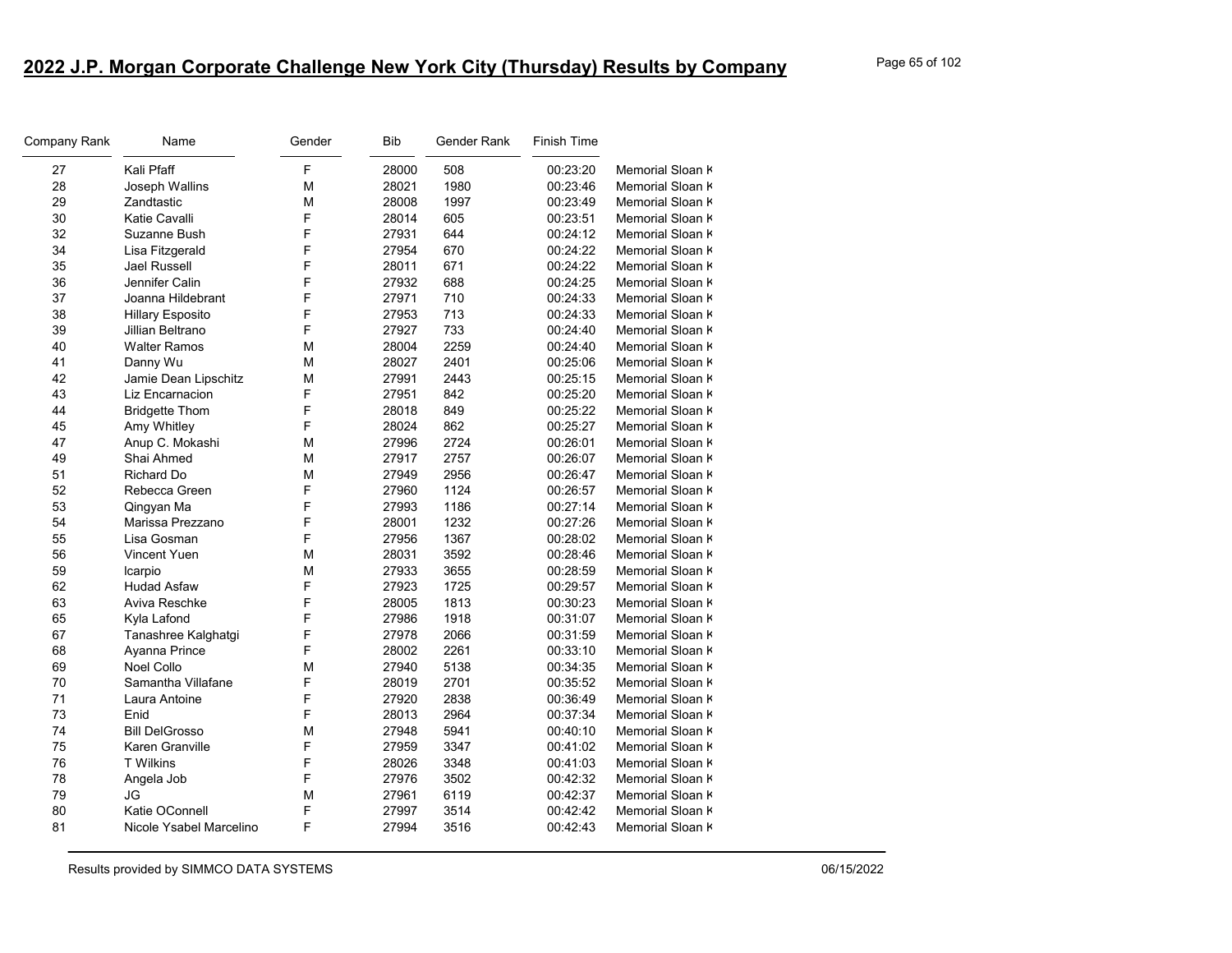| Company Rank     | Name                   | Gender | <b>Bib</b> | Gender Rank | Finish Time |                    |
|------------------|------------------------|--------|------------|-------------|-------------|--------------------|
| 84               | Melissa Dallal         | F      | 27943      | 3926        | 00:47:10    | Memorial Sloan K   |
| 89               | Renata Boodram         | F      | 20514      | 4531        | 00:58:33    | Memorial Sloan k   |
| $\mathbf{1}$     | agalsim                | М      | 20524      | 123         | 00:16:51    | MetroPlusHealth    |
| $\boldsymbol{2}$ | Ozzie Aquino           | M      | 20523      | 547         | 00:19:18    | MetroPlusHealth    |
| 3                | Kevin King             | М      | 28047      | 1269        | 00:21:37    | MetroPlusHealth    |
| 4                | Mike Gi                | М      | 28041      | 1504        | 00:22:18    | MetroPlusHealth    |
| 5                | John Zabelny           | M      | 28053      | 1845        | 00:23:18    | MetroPlusHealth    |
| $\,6$            | Ruby                   | F      | 28048      | 721         | 00:24:34    | MetroPlusHealth    |
| $\overline{7}$   | Samantha Greenberg     | F      | 28042      | 762         | 00:24:53    | MetroPlusHealth    |
| 10               | Sass                   | F      | 28044      | 1380        | 00:28:08    | MetroPlusHealth    |
| 11               | Carlos Cabrera         | М      | 28038      | 4230        | 00:30:56    | MetroPlusHealth    |
| 12               | Rosario Ceron          | F      | 28039      | 2272        | 00:33:15    | MetroPlusHealth    |
| 13               | Arun Natarajan         | M      | 28050      | 5464        | 00:36:23    | MetroPlusHealth    |
| 14               | Katherine              | F      | 28036      | 3192        | 00:39:26    | MetroPlusHealth    |
| 15               | Jennifer Jean-Baptiste | F      | 28045      | 3861        | 00:46:31    | MetroPlusHealth    |
| $\boldsymbol{2}$ | <b>Trancea Roberts</b> | F      | 28067      | 226         | 00:21:20    | Metropolitan Com   |
| 3                | Jim Liu                | M      | 28061      | 1725        | 00:22:52    | Metropolitan Com   |
| 4                | alexrosen              | М      | 28068      | 1734        | 00:22:54    | Metropolitan Com   |
| 5                | D Teets                | M      | 28072      | 1959        | 00:23:41    | Metropolitan Con   |
| 6                | Adrian Wright          | M      | 28076      | 2158        | 00:24:18    | Metropolitan Com   |
| 8                | Janet Ho               | F      | 28060      | 1341        | 00:27:55    | Metropolitan Com   |
| 12               | Natalia Valenti        | F      | 28073      | 3039        | 00:38:14    | Metropolitan Com   |
| 15               | <b>Claire Smith</b>    | F      | 28071      | 3921        | 00:47:08    | Metropolitan Com   |
| 16               | Rocky                  | F      | 28057      | 4198        | 00:50:39    | Metropolitan Con   |
| $\mathbf{1}$     | Ben Noble              | М      | 20526      | 27          | 00:14:52    | MFA Financial, In  |
| $\overline{c}$   | craig knutson          | M      | 28087      | 569         | 00:19:24    | MFA Financial, In  |
| 3                | <b>Connor Kistler</b>  | М      | 28086      | 631         | 00:19:37    | MFA Financial, In  |
| 4                | Patrick Murnen         | M      | 28091      | 645         | 00:19:40    | MFA Financial, In  |
| 5                | Will Donovan           | M      | 28082      | 974         | 00:20:41    | MFA Financial, In  |
| 6                | Jinesh Sheth           | М      | 28094      | 977         | 00:20:41    | MFA Financial, In  |
| $\overline{7}$   | Joshua Bender          | М      | 28078      | 1164        | 00:21:18    | MFA Financial, In  |
| 8                | <b>Thais Bordon</b>    | F      | 28079      | 827         | 00:25:15    | MFA Financial, In  |
| 11               | John W. Elliott        | М      | 28083      | 3570        | 00:28:42    | MFA Financial, In  |
| 13               | Mei Lin                | F      | 28088      | 2298        | 00:33:24    | MFA Financial, In  |
| 16               | susan yu               | F      | 28097      | 3344        | 00:41:01    | MFA Financial, In  |
| 18               | Sara Renee Green       | F      | 28084      | 4072        | 00:48:41    | MFA Financial, In  |
| $\mathbf{1}$     | Jack Zhou              | M      | 20527      | 100         | 00:16:38    | Mill Hill Capital  |
| 1                | David Meneret          | М      | 28102      | 281         | 00:18:04    | Mill Hill Capital  |
| 1                | Jacob Apik             | M      | 28098      | 1501        | 00:22:17    | Mill Hill Capital  |
| $\mathbf{1}$     | Andrew Beer            | M      | 28099      | 2983        | 00:26:50    | Mill Hill Capital  |
| 2                | Daisuke Soejima        | М      | 28118      | 2212        | 00:24:29    | Mitsubishi Interna |
| 3                | Shoji Murata           | M      | 28112      | 2702        | 00:25:55    | Mitsubishi Interna |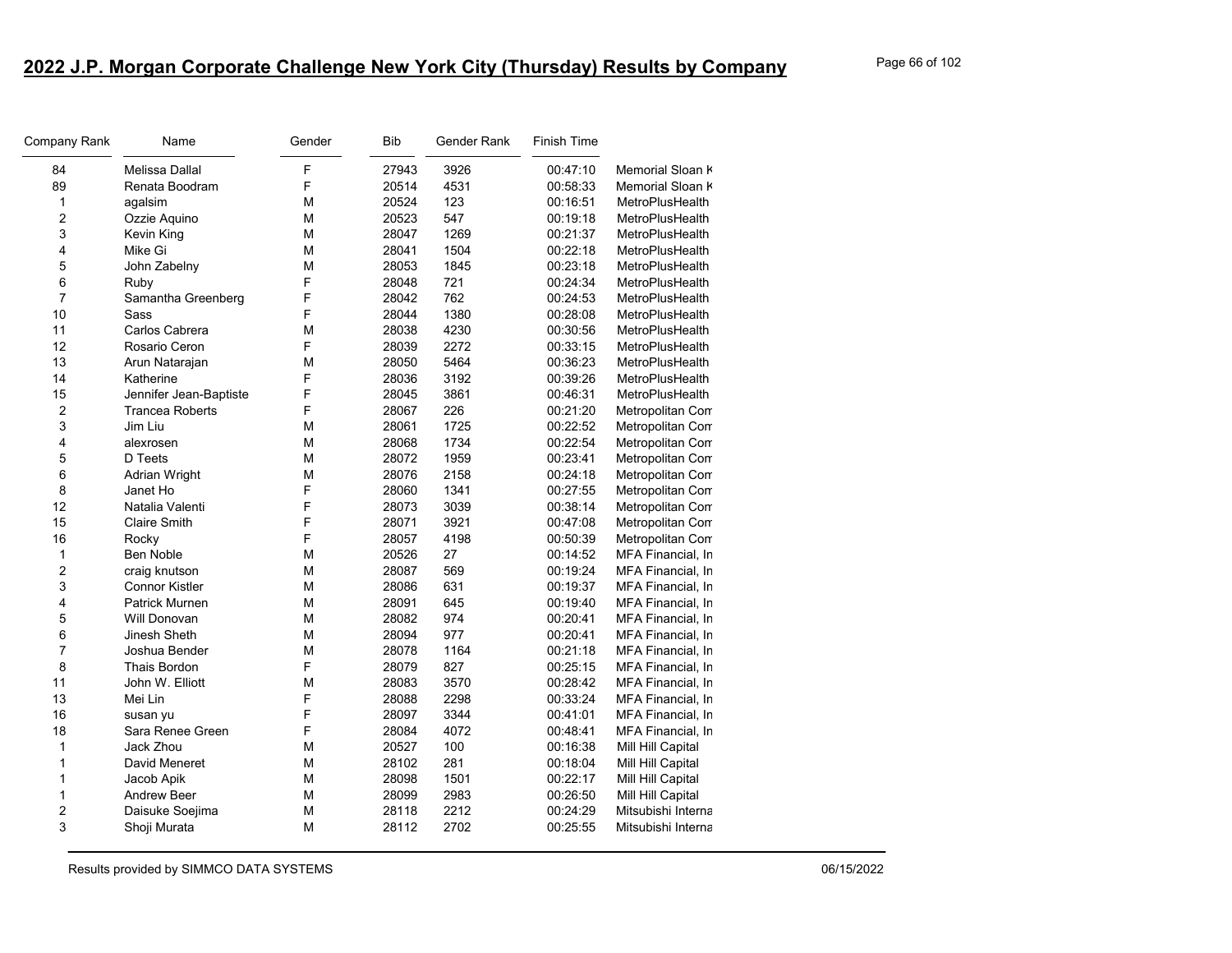| Company Rank   | Name                    | Gender | <b>Bib</b> | Gender Rank | Finish Time |                    |
|----------------|-------------------------|--------|------------|-------------|-------------|--------------------|
| 4              | Tetsuya                 | M      | 28116      | 2955        | 00:26:47    | Mitsubishi Interna |
| 5              | Junko Harada            | F      | 28106      | 2788        | 00:36:24    | Mitsubishi Interna |
| $\overline{7}$ | Karenbeatrice Porcher   | F      | 28114      | 3313        | 00:40:35    | Mitsubishi Interna |
| 8              | sarah colon             | F      | 28105      | 3807        | 00:46:02    | Mitsubishi Interna |
| 9              | Frances Shields Dedeian | F      | 28117      | 3810        | 00:46:03    | Mitsubishi Interna |
| 11             | Mehnaz Chowdhury        | F      | 28104      | 4245        | 00:51:14    | Mitsubishi Interna |
| $\mathbf{1}$   | Fausto                  | M      | 28141      | 284         | 00:18:07    | MongoDB Inc        |
| 2              | Rob                     | M      | 28133      | 308         | 00:18:18    | MongoDB Inc        |
| 3              | James Wahlin            | M      | 28151      | 370         | 00:18:36    | MongoDB Inc        |
| 4              | <b>Eric Milkie</b>      | M      | 28143      | 396         | 00:18:43    | MongoDB Inc        |
| 5              | Nicholas Doell          | М      | 28130      | 550         | 00:19:19    | MongoDB Inc        |
| 6              | Levi Adair              | М      | 28120      | 553         | 00:19:19    | MongoDB Inc        |
| $\overline{7}$ | sambam                  | M      | 28142      | 679         | 00:19:49    | MongoDB Inc        |
| 8              | Charlie Xu              | M      | 28153      | 892         | 00:20:26    | MongoDB Inc        |
| 9              | Lana Kikic              | F      | 28139      | 185         | 00:20:56    | MongoDB Inc        |
| 10             | David Daly              | M      | 28128      | 1060        | 00:20:58    | MongoDB Inc        |
| 11             | Sammy Attia             | F      | 28123      | 217         | 00:21:16    | MongoDB Inc        |
| 12             | Kyle Suarez             | M      | 28148      | 1488        | 00:22:15    | MongoDB Inc        |
| 13             | Jeff Allen              | M      | 28121      | 1500        | 00:22:17    | MongoDB Inc        |
| 14             | Mihai Andrei            | M      | 28122      | 1511        | 00:22:20    | MongoDB Inc        |
| 15             | James Leddy             | M      | 28140      | 1574        | 00:22:29    | MongoDB Inc        |
| 16             | <b>Geoff Mishkin</b>    | M      | 28144      | 1688        | 00:22:46    | MongoDB Inc        |
| 17             | Jason Gorsky            | М      | 28135      | 1728        | 00:22:52    | MongoDB Inc        |
| 18             | GeoffS                  | M      | 28147      | 1761        | 00:22:58    | MongoDB Inc        |
| 20             | Chris C                 | M      | 28125      | 1803        | 00:23:09    | MongoDB Inc        |
| 24             | David                   | M      | 28138      | 2743        | 00:26:05    | MongoDB Inc        |
| 26             | David Percy             | M      | 28145      | 2814        | 00:26:21    | MongoDB Inc        |
| 27             | Asya Kamsky             | F      | 28137      | 1411        | 00:28:21    | MongoDB Inc        |
| 28             | Valeria Tiourina        | F      | 28149      | 1449        | 00:28:31    | MongoDB Inc        |
| 30             | Peter Gravelle          | M      | 28136      | 3938        | 00:29:56    | MongoDB Inc        |
| 1              | Jack Myers              | M      | 20534      | 108         | 00:16:43    | Moodys             |
| $\mathbf{1}$   | Elise Molinaro          | F      | 28197      | 63          | 00:19:12    | Moodys             |
| $\overline{c}$ | <b>Brian Schoenfeld</b> | M      | 28213      | 533         | 00:19:13    | Moodys             |
| 3              | <b>Kevin Reimers</b>    | M      | 28207      | 538         | 00:19:15    | Moodys             |
| 1              | Tong Xu                 | F      | 28226      | 146         | 00:20:32    | Moodys             |
| 1              | <b>Conor Alwell</b>     | M      | 28157      | 1156        | 00:21:16    | Moodys             |
| 1              | Jennifer Brennan        | F      | 28159      | 243         | 00:21:30    | Moodys             |
| 1              | Doug Ryker              | M      | 28209      | 1232        | 00:21:31    | Moodys             |
| 1              | <b>Ethan Steinberg</b>  | M      | 28218      | 1267        | 00:21:37    | Moodys             |
| 1              | Ilya K                  | M      | 28185      | 1324        | 00:21:45    | Moodys             |
| 1              | Samantha Askin          | F      | 28158      | 282         | 00:21:48    | Moodys             |
| 1              | Yes                     | M      | 28188      | 1534        | 00:22:22    | Moodys             |
|                |                         |        |            |             |             |                    |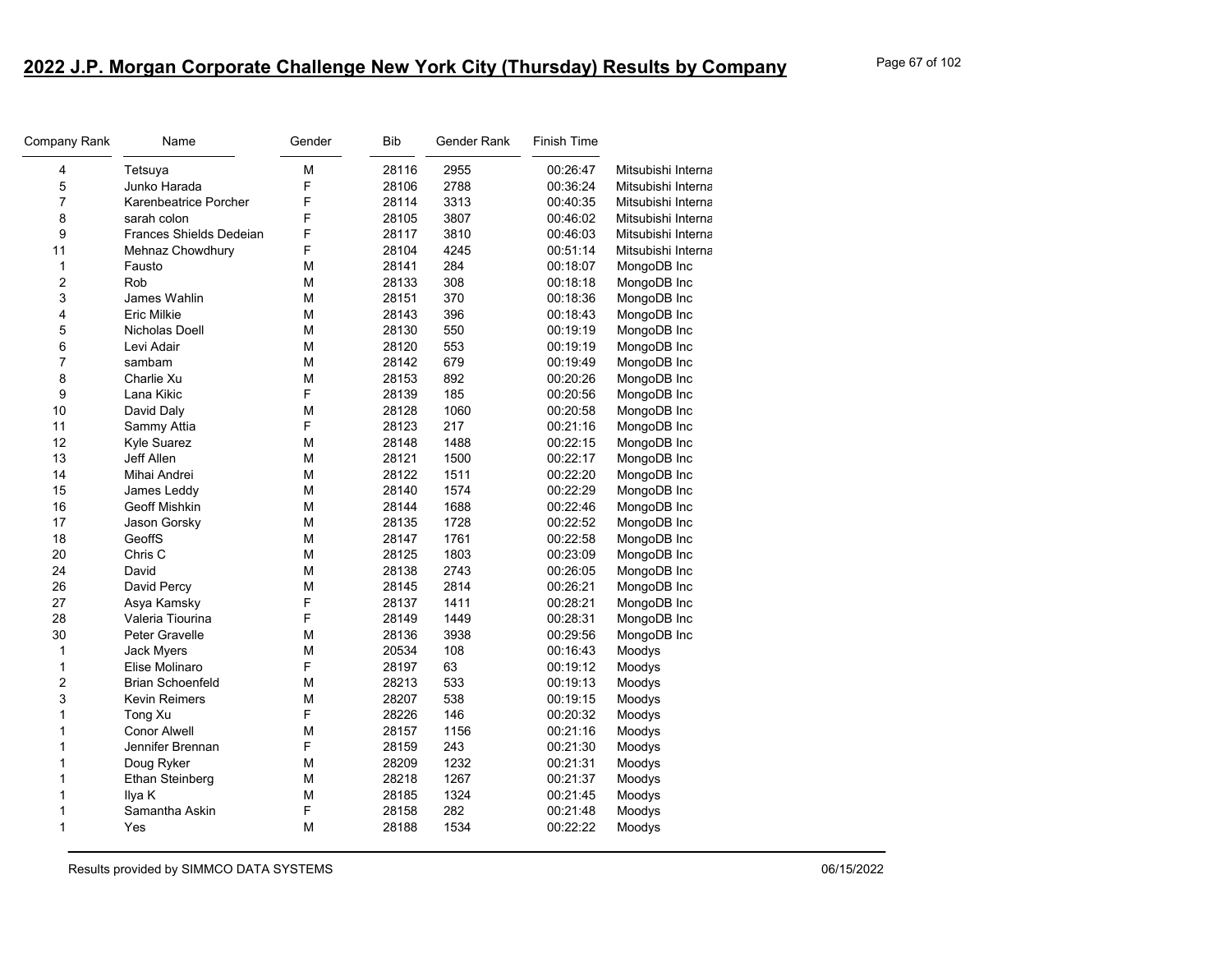| Company Rank            | Name                    | Gender | Bib   | Gender Rank | Finish Time |                  |
|-------------------------|-------------------------|--------|-------|-------------|-------------|------------------|
| 1                       | Shachar Gonen           | M      | 28180 | 1540        | 00:22:23    | Moodys           |
| 1                       | Lou Hernandez           | M      | 28183 | 1558        | 00:22:26    | Moodys           |
| 1                       | <b>Neal Epstein</b>     | M      | 28174 | 1602        | 00:22:33    | Moodys           |
| 1                       | <b>Alison Heslin</b>    | F      | 20530 | 412         | 00:22:46    | Moodys           |
| 1                       | Samantha Talucci        | F      | 28219 | 442         | 00:22:57    | Moodys           |
| 1                       | Kristen Setevage        | F      | 28214 | 488         | 00:23:12    | Moodys           |
| 2                       | M West                  | М      | 20536 | 1822        | 00:23:14    | Moodys           |
| 1                       | Andrew Lem              | M      | 28187 | 1946        | 00:23:40    | Moodys           |
| 1                       | Michael Agranoff        | M      | 28154 | 2013        | 00:23:52    | Moodys           |
| 1                       | Erika Bruce             | F      | 28161 | 616         | 00:23:55    | Moodys           |
| 1                       | Abby Pyenson            | F      | 28205 | 636         | 00:24:07    | Moodys           |
| 1                       | <b>Adam Rice</b>        | М      | 28208 | 2219        | 00:24:31    | Moodys           |
| 1                       | Swami                   | M      | 28223 | 2306        | 00:24:50    | Moodys           |
| 1                       | Ana Rayes               | F      | 28206 | 794         | 00:25:02    | Moodys           |
| 1                       | Sarah Santucci          | F      | 28212 | 872         | 00:25:29    | Moodys           |
| $\overline{c}$          | Karmjeet Singh          | M      | 28216 | 2546        | 00:25:30    | Moodys           |
| $\mathbf{1}$            | Yi Gu                   | F      | 28181 | 1376        | 00:28:06    | Moodys           |
| 1                       | Yunie Chang             | F      | 28165 | 1819        | 00:30:25    | Moodys           |
| 1                       | Neha Sankhe             | F      | 20535 | 2028        | 00:31:47    | Moodys           |
| 1                       | Arti Modgil             | F      | 20533 | 2623        | 00:35:20    | Moodys           |
| 1                       | Akon                    | М      | 28155 | 5606        | 00:37:26    | Moodys           |
| $\overline{c}$          | Dexter East             | M      | 28171 | 5877        | 00:39:34    | Moodys           |
| $\mathbf{1}$            | <b>Blake Woon</b>       | М      | 28225 | 6585        | 00:53:24    | Moodys           |
| 1                       | Shota Iyobe             | M      | 28235 | 282         | 00:18:04    | Moon Rabbit      |
| 3                       | Brandon Alvarado        | M      | 28230 | 505         | 00:19:07    | Moon Rabbit      |
| 4                       | Jason Kim               | М      | 28236 | 1485        | 00:22:14    | Moon Rabbit      |
| 5                       | Sal Salvaggio           | M      | 28240 | 2235        | 00:24:35    | Moon Rabbit      |
| 6                       | <b>Matt Stewart</b>     | М      | 28241 | 2330        | 00:24:54    | Moon Rabbit      |
| $\overline{7}$          | T-Money                 | M      | 28237 | 6234        | 00:44:12    | Moon Rabbit      |
| $\boldsymbol{9}$        | Sheila Diloné           | F      | 28232 | 4055        | 00:48:29    | Moon Rabbit      |
| 1                       | Francis Nassau          | M      | 20541 | 107         | 00:16:43    | Moore Capital Ma |
| 2                       | Daniel Fingleton        | M      | 20540 | 294         | 00:18:13    | Moore Capital Ma |
| 4                       | Andrey Alawi            | М      | 20539 | 387         | 00:18:40    | Moore Capital Ma |
| 5                       | Nalini Rubenstein       | F      | 28255 | 478         | 00:23:10    | Moore Capital Ma |
| 8                       | mark hannafey           | M      | 28249 | 4398        | 00:31:28    | Moore Capital Ma |
| 10                      | Anna Russell            | F      | 28256 | 2910        | 00:37:15    | Moore Capital Ma |
| $\mathbf{1}$            | <b>Thomas Tarantino</b> | M      | 20573 | 19          | 00:14:29    | Morgan Stanley   |
| $\overline{\mathbf{c}}$ | Alysia Dusseau          | F      | 20004 | 5           | 00:15:28    | Morgan Stanley   |
| 3                       | James Hickok            | M      | 20561 | 47          | 00:15:36    | Morgan Stanley   |
| 5                       | Ben Hermann             | M      | 20559 | 93          | 00:16:31    | Morgan Stanley   |
| 6                       | Peter Flemming          | M      | 20557 | 102         | 00:16:40    | Morgan Stanley   |
| $\overline{7}$          | Kento Kaijima           | M      | 20563 | 106         | 00:16:42    | Morgan Stanley   |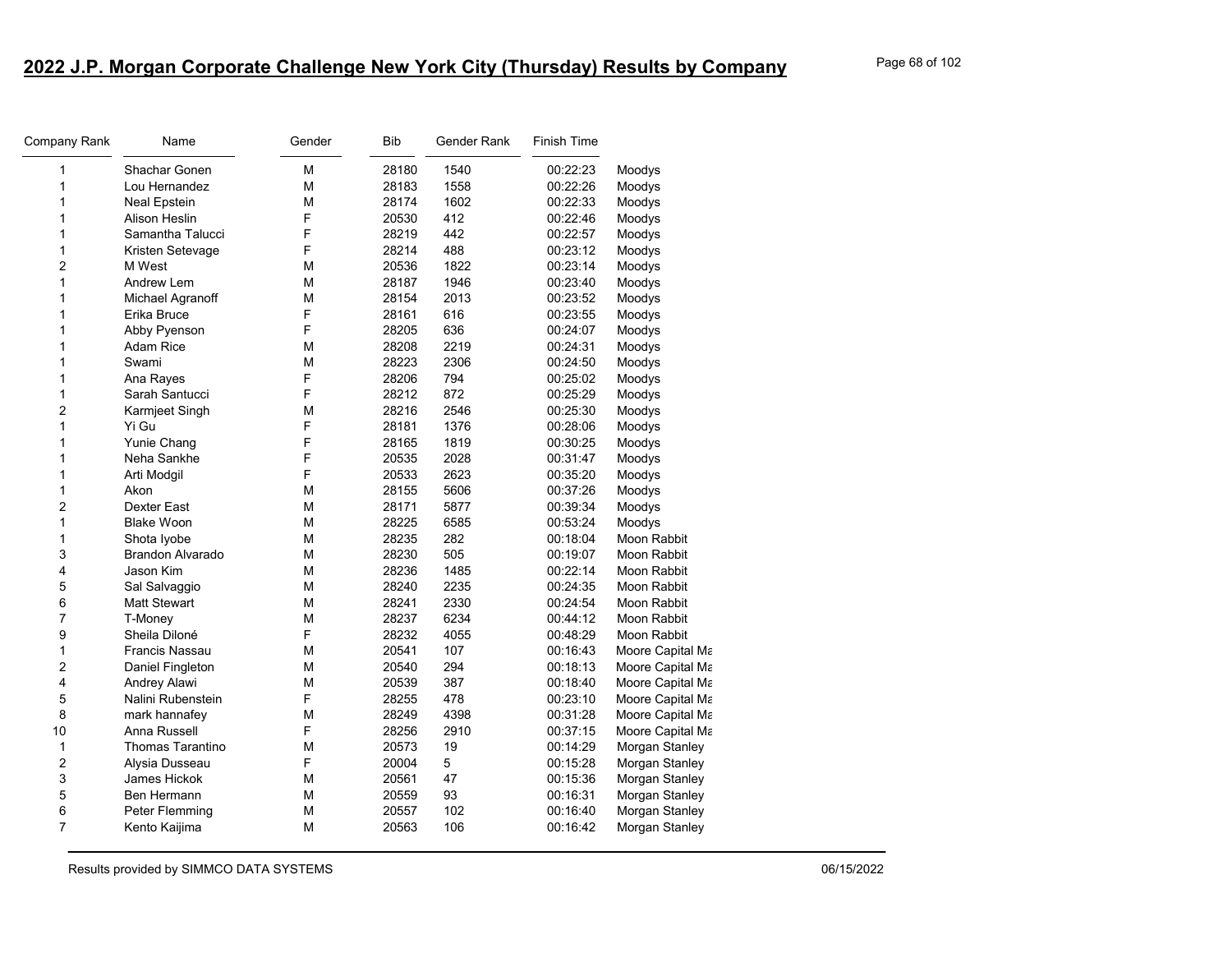| Company Rank     | Name                        | Gender | <b>Bib</b> | Gender Rank | <b>Finish Time</b> |                |
|------------------|-----------------------------|--------|------------|-------------|--------------------|----------------|
| 8                | Mike Kendrick               | М      | 20564      | 112         | 00:16:45           | Morgan Stanley |
| $\boldsymbol{9}$ | Kevin Ivanov                | М      | 20562      | 114         | 00:16:46           | Morgan Stanley |
| 10               | Clayton Read                | М      | 28690      | 234         | 00:17:46           | Morgan Stanley |
| 11               | Gio Del Toro                | М      | 28376      | 237         | 00:17:48           | Morgan Stanley |
| 12               | Ramzi Abu Jazar             | М      | 28259      | 240         | 00:17:49           | Morgan Stanley |
| 13               | Andrew Glockenmeier         | М      | 28447      | 245         | 00:17:50           | Morgan Stanley |
| 14               | Jake Spagnola               | м      | 28748      | 261         | 00:17:57           | Morgan Stanley |
| 15               | <b>Chad Nuckols</b>         | М      | 28642      | 272         | 00:18:00           | Morgan Stanley |
| 17               | Adam Arochas                | М      | 28277      | 297         | 00:18:14           | Morgan Stanley |
| 18               | Will                        | М      | 28335      | 309         | 00:18:18           | Morgan Stanley |
| 19               | Alexander Collyer           | М      | 20550      | 319         | 00:18:20           | Morgan Stanley |
| 20               | Max Correa                  | М      | 28350      | 321         | 00:18:21           | Morgan Stanley |
| 21               | Daniel Diaz                 | М      | 28381      | 334         | 00:18:25           | Morgan Stanley |
| 22               | <b>Brennan Kelly</b>        | М      | 28514      | 348         | 00:18:29           | Morgan Stanley |
| 23               | James Henderson             | М      | 20558      | 354         | 00:18:31           | Morgan Stanley |
| 24               | Joseph McVeigh              | М      | 28593      | 392         | 00:18:41           | Morgan Stanley |
| 25               | Darshan                     | М      | 28634      | 397         | 00:18:43           | Morgan Stanley |
| 26               | <b>Brady Marotta</b>        | М      | 28577      | 403         | 00:18:43           | Morgan Stanley |
| 27               | Monika Chuda                | F      | 20549      | 52          | 00:18:58           | Morgan Stanley |
| 28               | <b>Brennan Halkidis</b>     | М      | 28471      | 470         | 00:19:01           | Morgan Stanley |
| 29               | <b>Jose Ramon Gutierrez</b> | М      | 28467      | 472         | 00:19:01           | Morgan Stanley |
| 30               | <b>Shay Grimley</b>         | M      | 28461      | 498         | 00:19:06           | Morgan Stanley |
| 31               | Austin S                    | М      | 28722      | 513         | 00:19:09           | Morgan Stanley |
| 32               | Charlie Bashford-Chuchla    | M      | 28293      | 525         | 00:19:11           | Morgan Stanley |
| 33               | Evelyn                      | F      | 20543      | 65          | 00:19:13           | Morgan Stanley |
| 34               | Joseph Estrada              | М      | 28408      | 531         | 00:19:13           | Morgan Stanley |
| 35               | Ali Wasserman               | F      | 28794      | 68          | 00:19:15           | Morgan Stanley |
| 36               | Nora Barry                  | F      | 28292      | 69          | 00:19:15           | Morgan Stanley |
| 37               | Nikhil Kulkarni             | М      | 28531      | 552         | 00:19:19           | Morgan Stanley |
| 38               | Sally Shin                  | F      | 28737      | 71          | 00:19:24           | Morgan Stanley |
| 39               | Michael Tamburro            | М      | 28759      | 577         | 00:19:26           | Morgan Stanley |
| 40               | Kevin Wu                    | M      | 28809      | 595         | 00:19:30           | Morgan Stanley |
| 41               | Anthony Segna               | М      | 28732      | 614         | 00:19:34           | Morgan Stanley |
| 42               | Will Bae                    | M      | 28284      | 622         | 00:19:35           | Morgan Stanley |
| 43               | Shannon Hynes               | F      | 28488      | 86          | 00:19:43           | Morgan Stanley |
| 44               | William Khan                | М      | 28517      | 666         | 00:19:44           | Morgan Stanley |
| 45               | Robert Goeren               | М      | 28449      | 680         | 00:19:49           | Morgan Stanley |
| 48               | Mike Shinske                | М      | 28738      | 692         | 00:19:50           | Morgan Stanley |
| 49               | Michael Sroga               | М      | 28749      | 710         | 00:19:52           | Morgan Stanley |
| 50               | Reid Wilson                 | M      | 28803      | 754         | 00:20:00           | Morgan Stanley |
| 51               | Alan Cheng                  | М      | 28339      | 770         | 00:20:03           | Morgan Stanley |
| 52               | Sally Lim                   | F      | 28552      | 123         | 00:20:11           | Morgan Stanley |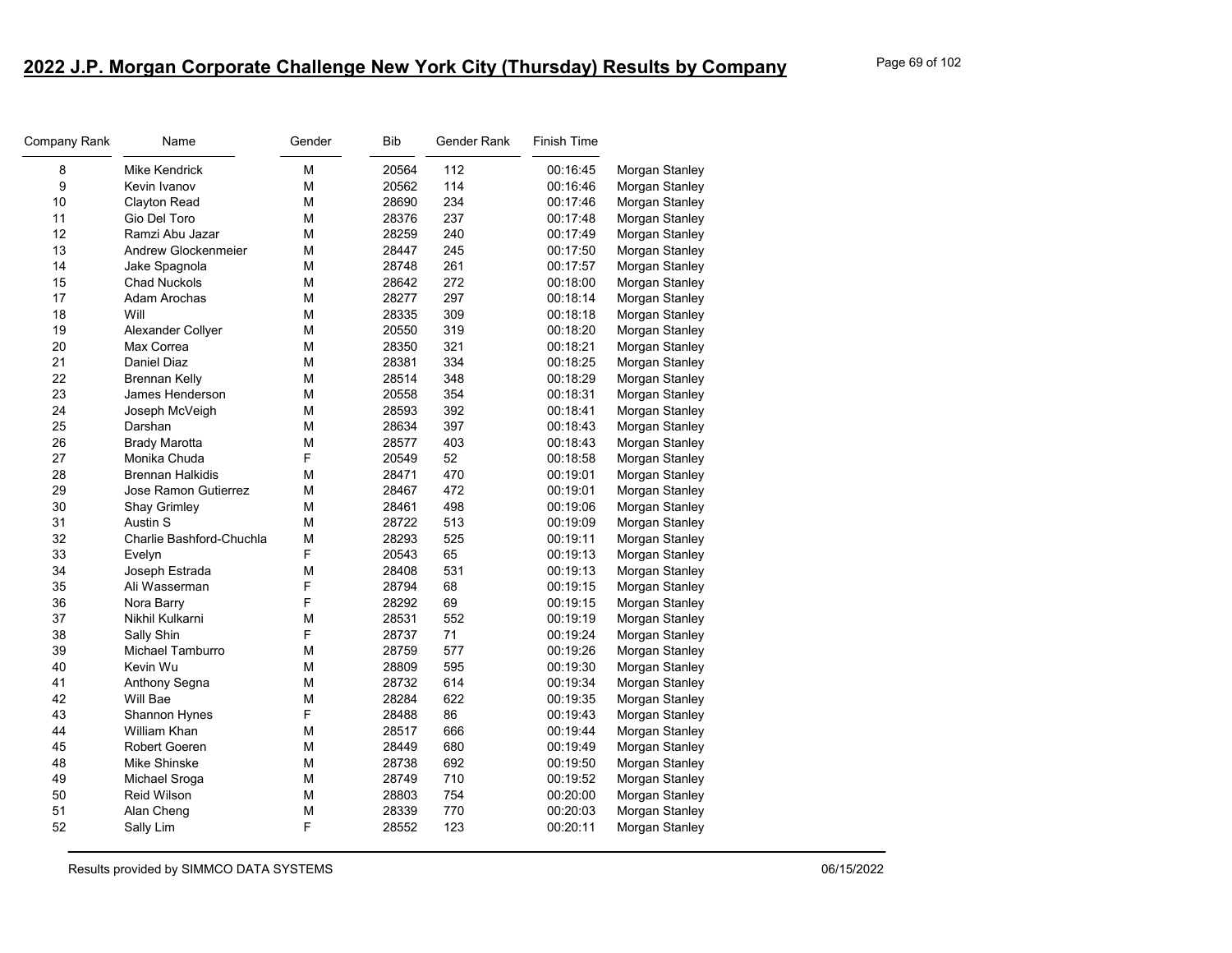| Company Rank | Name                   | Gender | <b>Bib</b> | Gender Rank | <b>Finish Time</b> |                |
|--------------|------------------------|--------|------------|-------------|--------------------|----------------|
| 53           | Matt McKee             | M      | 28588      | 813         | 00:20:11           | Morgan Stanley |
| 54           | Matthew Mineaux Nigro  | M      | 28603      | 815         | 00:20:12           | Morgan Stanley |
| 55           | David Wu               | M      | 28808      | 816         | 00:20:12           | Morgan Stanley |
| 56           | Logan Scott            | M      | 28730      | 871         | 00:20:23           | Morgan Stanley |
| 57           | Asit Sangode           | M      | 28717      | 877         | 00:20:23           | Morgan Stanley |
| 58           | Vin Mangiere           | M      | 28573      | 878         | 00:20:23           | Morgan Stanley |
| 59           | Phillipa Hetherington  | F      | 28481      | 139         | 00:20:25           | Morgan Stanley |
| 60           | Ryan Magee             | М      | 28569      | 924         | 00:20:33           | Morgan Stanley |
| 61           | <b>Matt Moros</b>      | M      | 28616      | 929         | 00:20:33           | Morgan Stanley |
| 62           | Sadiq Keshwani         | M      | 28516      | 931         | 00:20:33           | Morgan Stanley |
| 63           | Andrew Heath           | M      | 28478      | 938         | 00:20:34           | Morgan Stanley |
| 65           | Julian Mansilla        | M      | 28574      | 949         | 00:20:37           | Morgan Stanley |
| 66           | Andrew Joyce           | M      | 28504      | 950         | 00:20:37           | Morgan Stanley |
| 68           | Lauren Petrone         | F      | 28671      | 161         | 00:20:41           | Morgan Stanley |
| 69           | Takumi Sakamoto        | M      | 28713      | 984         | 00:20:43           | Morgan Stanley |
| 71           | James Schories         | М      | 28724      | 1016        | 00:20:50           | Morgan Stanley |
| 72           | Jeronimo del Villlar   | M      | 28377      | 1026        | 00:20:52           | Morgan Stanley |
| 74           | James Coton            | M      | 28352      | 1034        | 00:20:54           | Morgan Stanley |
| 75           | Mike Romano            | M      | 28705      | 1104        | 00:21:07           | Morgan Stanley |
| 76           | Alex McKirgan          | M      | 28590      | 1130        | 00:21:10           | Morgan Stanley |
| 77           | <b>Conor Ward</b>      | M      | 28793      | 1145        | 00:21:14           | Morgan Stanley |
| 78           | <b>Martial Ren</b>     | M      | 28693      | 1150        | 00:21:14           | Morgan Stanley |
| 79           | Michael Rigney         | M      | 28697      | 1158        | 00:21:16           | Morgan Stanley |
| 80           | Lydia Jacewicz         | F      | 28494      | 219         | 00:21:17           | Morgan Stanley |
| 82           | <b>Bryan Ejiofor</b>   | M      | 28396      | 1171        | 00:21:19           | Morgan Stanley |
| 83           | Andrew Hearon          | M      | 28477      | 1173        | 00:21:19           | Morgan Stanley |
| 84           | <b>ADRIEN SOUCHERE</b> | M      | 28747      | 1178        | 00:21:20           | Morgan Stanley |
| 85           | Alexander Liang        | M      | 28550      | 1179        | 00:21:20           | Morgan Stanley |
| 86           | Joe Yatsinko           | M      | 28816      | 1189        | 00:21:23           | Morgan Stanley |
| 88           | Joe Logan              | M      | 28558      | 1204        | 00:21:26           | Morgan Stanley |
| 89           | Ethan                  | M      | 28451      | 1212        | 00:21:27           | Morgan Stanley |
| 90           | Tyler Beckingham       | M      | 28295      | 1243        | 00:21:32           | Morgan Stanley |
| 91           | Kevin Yang             | M      | 28814      | 1246        | 00:21:32           | Morgan Stanley |
| 93           | Aqua Janat             | F      | 28497      | 249         | 00:21:34           | Morgan Stanley |
| 94           | Patrick Wu             | M      | 28810      | 1271        | 00:21:38           | Morgan Stanley |
| 95           | Kevin Mazo             | M      | 28582      | 1286        | 00:21:40           | Morgan Stanley |
| 96           | Paul Murphy            | М      | 28625      | 1288        | 00:21:40           | Morgan Stanley |
| 98           | Claire McPeak          | F      | 28591      | 267         | 00:21:42           | Morgan Stanley |
| 99           | GeorgeS                | M      | 28753      | 1318        | 00:21:44           | Morgan Stanley |
| 100          | Erin Byrne             | F      | 28322      | 276         | 00:21:46           | Morgan Stanley |
| 101          | Katherine Buck         | M      | 28319      | 1328        | 00:21:46           | Morgan Stanley |
| 102          | Harrison Kashkin       | M      | 28510      | 1349        | 00:21:49           | Morgan Stanley |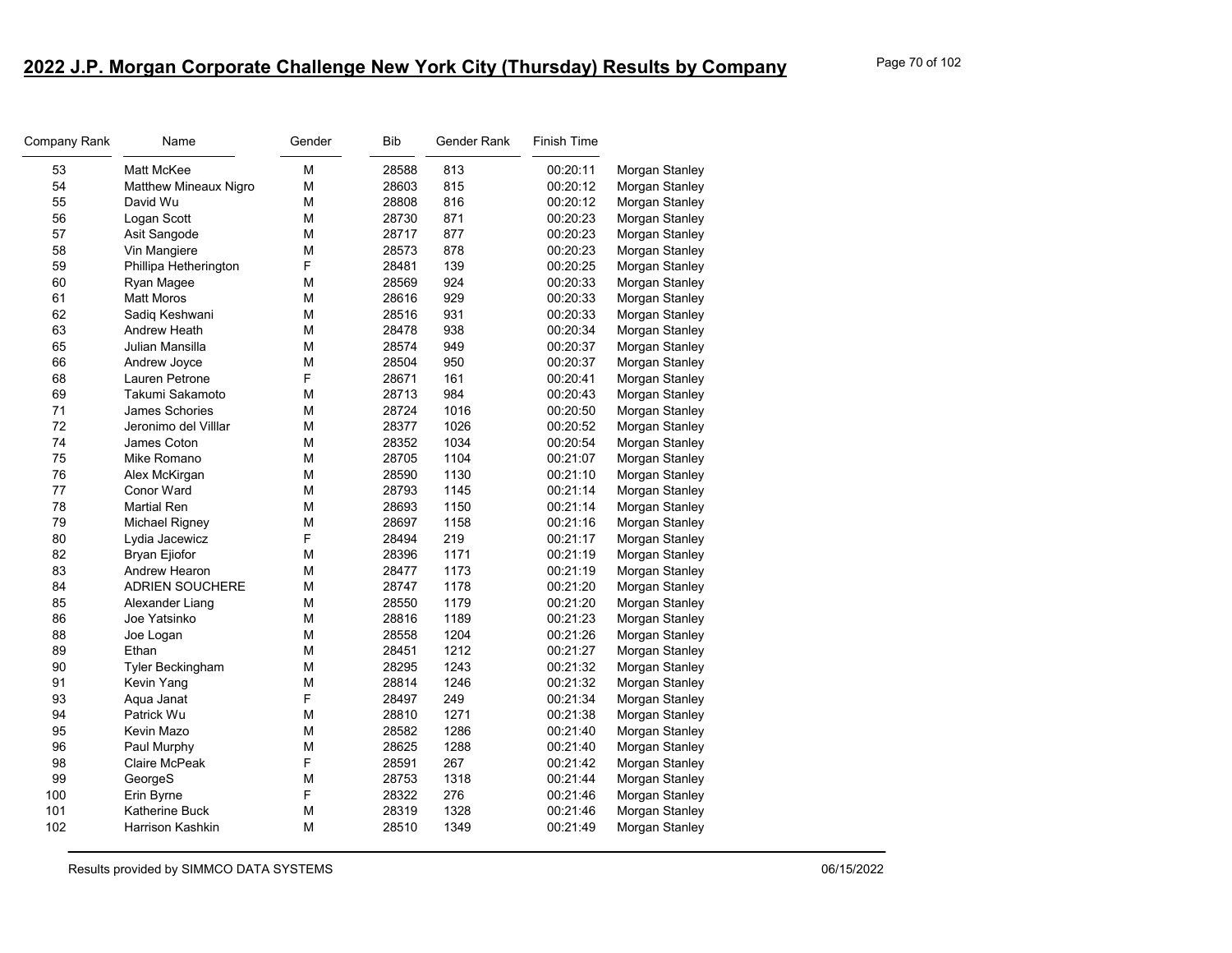| Company Rank | Name                         | Gender | <b>Bib</b> | Gender Rank | <b>Finish Time</b> |                |
|--------------|------------------------------|--------|------------|-------------|--------------------|----------------|
| 103          | Cindy Lindenbaum             | F      | 28553      | 283         | 00:21:50           | Morgan Stanley |
| 104          | Dustin Winkelman             | М      | 28804      | 1381        | 00:21:57           | Morgan Stanley |
| 106          | <b>Charlie Bennett</b>       | М      | 28297      | 1401        | 00:22:02           | Morgan Stanley |
| 107          | Shantanu Kundu               | М      | 28532      | 1424        | 00:22:06           | Morgan Stanley |
| 108          | Anna Bagley                  | F      | 28285      | 326         | 00:22:06           | Morgan Stanley |
| 109          | Antoine Levy-Lambert         | М      | 28548      | 1441        | 00:22:09           | Morgan Stanley |
| 110          | Jordan Davis                 | М      | 28370      | 1476        | 00:22:14           | Morgan Stanley |
| 112          | Sean Marcantonio             | М      | 28575      | 1497        | 00:22:16           | Morgan Stanley |
| 113          | Keith Fortmiller             | M      | 28423      | 1522        | 00:22:21           | Morgan Stanley |
| 115          | Robert Jankowski             | M      | 28498      | 1526        | 00:22:21           | Morgan Stanley |
| 116          | <b>Brett Humphreys</b>       | М      | 28487      | 1533        | 00:22:22           | Morgan Stanley |
| 117          | Kelly He                     | F      | 28476      | 364         | 00:22:24           | Morgan Stanley |
| 118          | <b>Bobby Singh</b>           | М      | 28740      | 1544        | 00:22:24           | Morgan Stanley |
| 119          | Mary M Flaherty              | F      | 28416      | 380         | 00:22:30           | Morgan Stanley |
| 121          | Sergey Voznyuk               | M      | 28789      | 1620        | 00:22:36           | Morgan Stanley |
| 124          | Igor Nepomnyashchiy          | M      | 28637      | 1680        | 00:22:44           | Morgan Stanley |
| 125          | Christopher Lee              | М      | 28542      | 1708        | 00:22:49           | Morgan Stanley |
| 127          | Derny                        | M      | 28418      | 1739        | 00:22:54           | Morgan Stanley |
| 128          | Yuheng Jin                   | M      | 28502      | 1766        | 00:22:59           | Morgan Stanley |
| 129          | Dina Curatolo                | F      | 28364      | 452         | 00:23:02           | Morgan Stanley |
| 131          | Janet Leibowitz              | F      | 28547      | 462         | 00:23:05           | Morgan Stanley |
| 133          | Matt Sanchez                 | М      | 28716      | 1805        | 00:23:10           | Morgan Stanley |
| 135          | Jim Grech                    | М      | 28458      | 1825        | 00:23:14           | Morgan Stanley |
| 137          | Roberto Battistuzzi          | M      | 28294      | 1857        | 00:23:22           | Morgan Stanley |
| 138          | Valeria DAndrea              | F      | 28366      | 512         | 00:23:22           | Morgan Stanley |
| 139          | Marisa Acosta                | F      | 28260      | 520         | 00:23:23           | Morgan Stanley |
| 140          | Alisa Margulies              | F      | 28576      | 526         | 00:23:26           | Morgan Stanley |
| 141          | Karen Costagliola            | F      | 28351      | 541         | 00:23:30           | Morgan Stanley |
| 142          | Anastasiia Skripkina         | F      | 28742      | 546         | 00:23:31           | Morgan Stanley |
| 143          | L Szeto                      | М      | 28756      | 1914        | 00:23:32           | Morgan Stanley |
| 144          | Alejandro Schwed             | М      | 28729      | 1916        | 00:23:33           | Morgan Stanley |
| 145          | <b>Madeline Endres</b>       | F      | 28400      | 553         | 00:23:34           | Morgan Stanley |
| 147          | Sydney Robinson              | М      | 28701      | 1936        | 00:23:38           | Morgan Stanley |
| 148          | Jennifer Gallino             | F      | 28433      | 566         | 00:23:41           | Morgan Stanley |
| 149          | Iris Gong                    | F      | 28452      | 594         | 00:23:48           | Morgan Stanley |
| 150          | <b>Patrick Davis</b>         | М      | 28371      | 2017        | 00:23:53           | Morgan Stanley |
| 151          | <b>Tiffany Ausby-Frazier</b> | F      | 28280      | 617         | 00:23:56           | Morgan Stanley |
| 153          | Will Mon                     | М      | 28608      | 2063        | 00:24:01           | Morgan Stanley |
| 154          | Praveen Maddela              | М      | 28568      | 2089        | 00:24:07           | Morgan Stanley |
| 155          | Alicia An                    | F      | 28273      | 651         | 00:24:15           | Morgan Stanley |
| 156          | Takara McDermott             | F      | 28585      | 655         | 00:24:15           | Morgan Stanley |
| 159          | <b>Brandon Ma</b>            | М      | 28563      | 2215        | 00:24:30           | Morgan Stanley |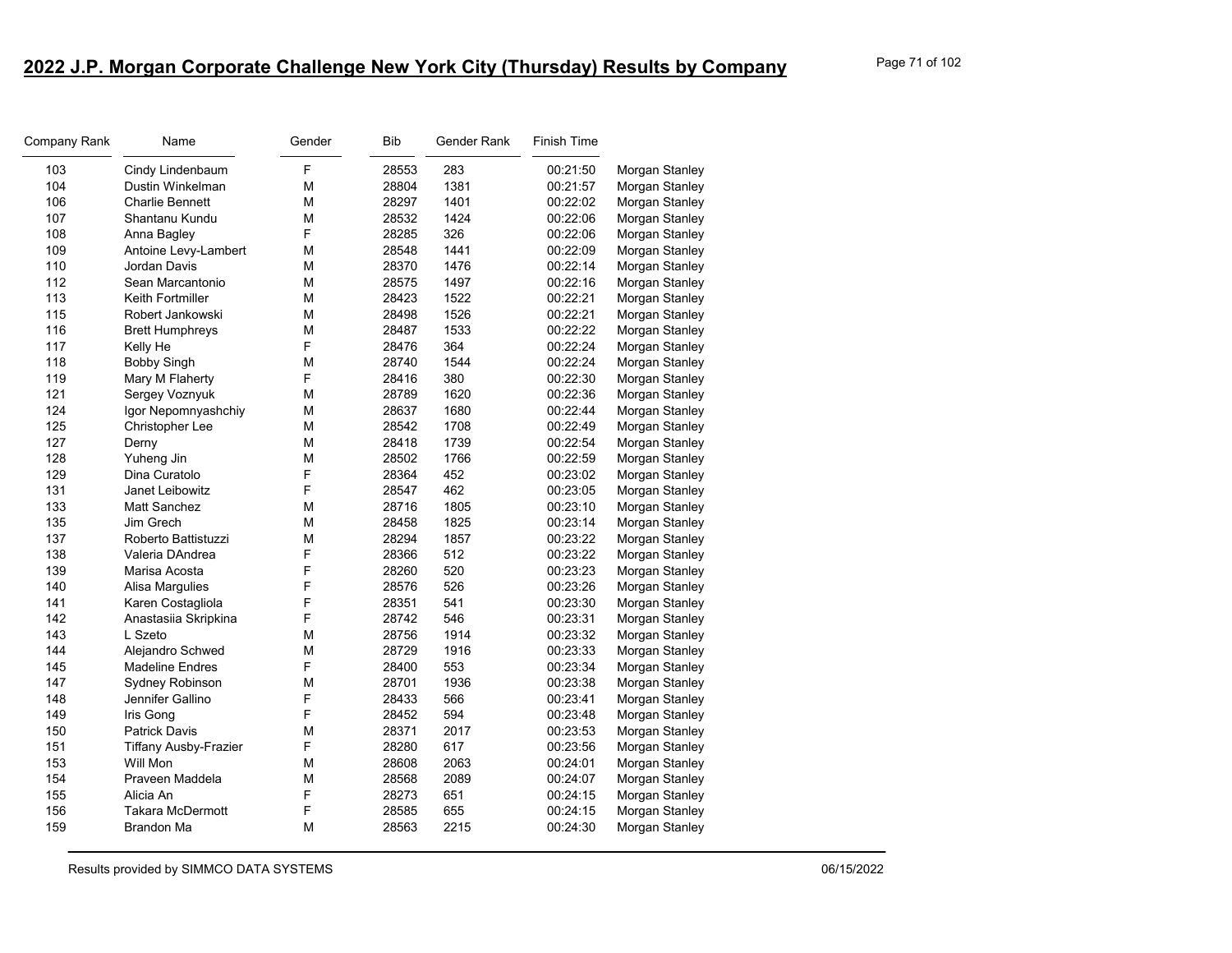| Page 72 of 102 |  |  |
|----------------|--|--|
|                |  |  |

| Company Rank | Name                      | Gender | <b>Bib</b> | Gender Rank | <b>Finish Time</b> |                |
|--------------|---------------------------|--------|------------|-------------|--------------------|----------------|
| 160          | Jake Enenbach             | M      | 28401      | 2238        | 00:24:35           | Morgan Stanley |
| 161          | Alisha Gryniewicz Melende | F      | 28463      | 727         | 00:24:38           | Morgan Stanley |
| 162          | Matthew Berthoud          | М      | 28300      | 2261        | 00:24:40           | Morgan Stanley |
| 163          | Rikin Pandya              | М      | 28658      | 2272        | 00:24:43           | Morgan Stanley |
| 164          | Eileen Begg               | F      | 28296      | 754         | 00:24:50           | Morgan Stanley |
| 165          | Nelson Urdaneta           | М      | 28778      | 2320        | 00:24:53           | Morgan Stanley |
| 166          | Christie DeVercelly       | F      | 28379      | 764         | 00:24:53           | Morgan Stanley |
| 168          | Rachel DeVercelly         | F      | 28380      | 766         | 00:24:54           | Morgan Stanley |
| 169          | <b>Andrew Ecoff</b>       | М      | 28391      | 2329        | 00:24:54           | Morgan Stanley |
| 172          | Georgia Fox               | F      | 28424      | 804         | 00:25:07           | Morgan Stanley |
| 175          | <b>Michael Schwartz</b>   | M      | 28728      | 2493        | 00:25:23           | Morgan Stanley |
| 176          | Min Kim                   | М      | 28522      | 2501        | 00:25:24           | Morgan Stanley |
| 177          | Jasyu                     | М      | 20576      | 2509        | 00:25:25           | Morgan Stanley |
| 179          | Ziyan Jiang               | М      | 28501      | 2530        | 00:25:28           | Morgan Stanley |
| 180          | Aidan Bond                | М      | 20545      | 2554        | 00:25:31           | Morgan Stanley |
| 181          | Abhinav Bhargava          | М      | 28302      | 2556        | 00:25:31           | Morgan Stanley |
| 182          | Peter Ma                  | M      | 28565      | 2557        | 00:25:31           | Morgan Stanley |
| 183          | Aaron Scribner            | М      | 28731      | 2596        | 00:25:37           | Morgan Stanley |
| 184          | Melanie Schnoll Begun     | F      | 28723      | 914         | 00:25:45           | Morgan Stanley |
| 185          | Morgan Grunat             | F      | 28462      | 916         | 00:25:45           | Morgan Stanley |
| 186          | Michael Ionescu           | М      | 28489      | 2655        | 00:25:46           | Morgan Stanley |
| 187          | James Fulton              | М      | 28429      | 2668        | 00:25:50           | Morgan Stanley |
| 188          | yan cao                   | F      | 20547      | 935         | 00:25:50           | Morgan Stanley |
| 190          | Joel Urena                | М      | 28779      | 2731        | 00:26:03           | Morgan Stanley |
| 191          | <b>Hezron Mogere</b>      | М      | 28606      | 2755        | 00:26:07           | Morgan Stanley |
| 192          | Kerline Dieudonne         | F      | 28382      | 983         | 00:26:08           | Morgan Stanley |
| 193          | Oded Z                    | М      | 28820      | 2794        | 00:26:16           | Morgan Stanley |
| 195          | Abhinav Arora             | М      | 28278      | 2828        | 00:26:23           | Morgan Stanley |
| 196          | Thomas Meehan             | М      | 28594      | 2830        | 00:26:23           | Morgan Stanley |
| 198          | Jenny Hu                  | F      | 28484      | 1042        | 00:26:28           | Morgan Stanley |
| 199          | Gary Chen                 | М      | 28337      | 2860        | 00:26:30           | Morgan Stanley |
| 201          | Sophia Yu                 | F      | 28818      | 1075        | 00:26:40           | Morgan Stanley |
| 203          | <b>MARKARP</b>            | М      | 28509      | 2999        | 00:26:53           | Morgan Stanley |
| 205          | Joseph Eppedio            | M      | 28403      | 3067        | 00:27:02           | Morgan Stanley |
| 206          | Venkatesh Nagarajan       | M      | 28631      | 3105        | 00:27:12           | Morgan Stanley |
| 207          | Arjun Sabharwal           | М      | 28711      | 3120        | 00:27:14           | Morgan Stanley |
| 209          | Erin Crawford             | F      | 28356      | 1209        | 00:27:20           | Morgan Stanley |
| 210          | Leo Ramirez               | М      | 28687      | 3154        | 00:27:23           | Morgan Stanley |
| 211          | Daniela Moreno Gomez      | F      | 28613      | 1266        | 00:27:34           | Morgan Stanley |
| 213          | Sandra Morgan             | F      | 28615      | 1274        | 00:27:35           | Morgan Stanley |
| 214          | Jon Silverman             | М      | 28739      | 3236        | 00:27:36           | Morgan Stanley |
| 215          | Diego                     | М      | 28464      | 3253        | 00:27:40           | Morgan Stanley |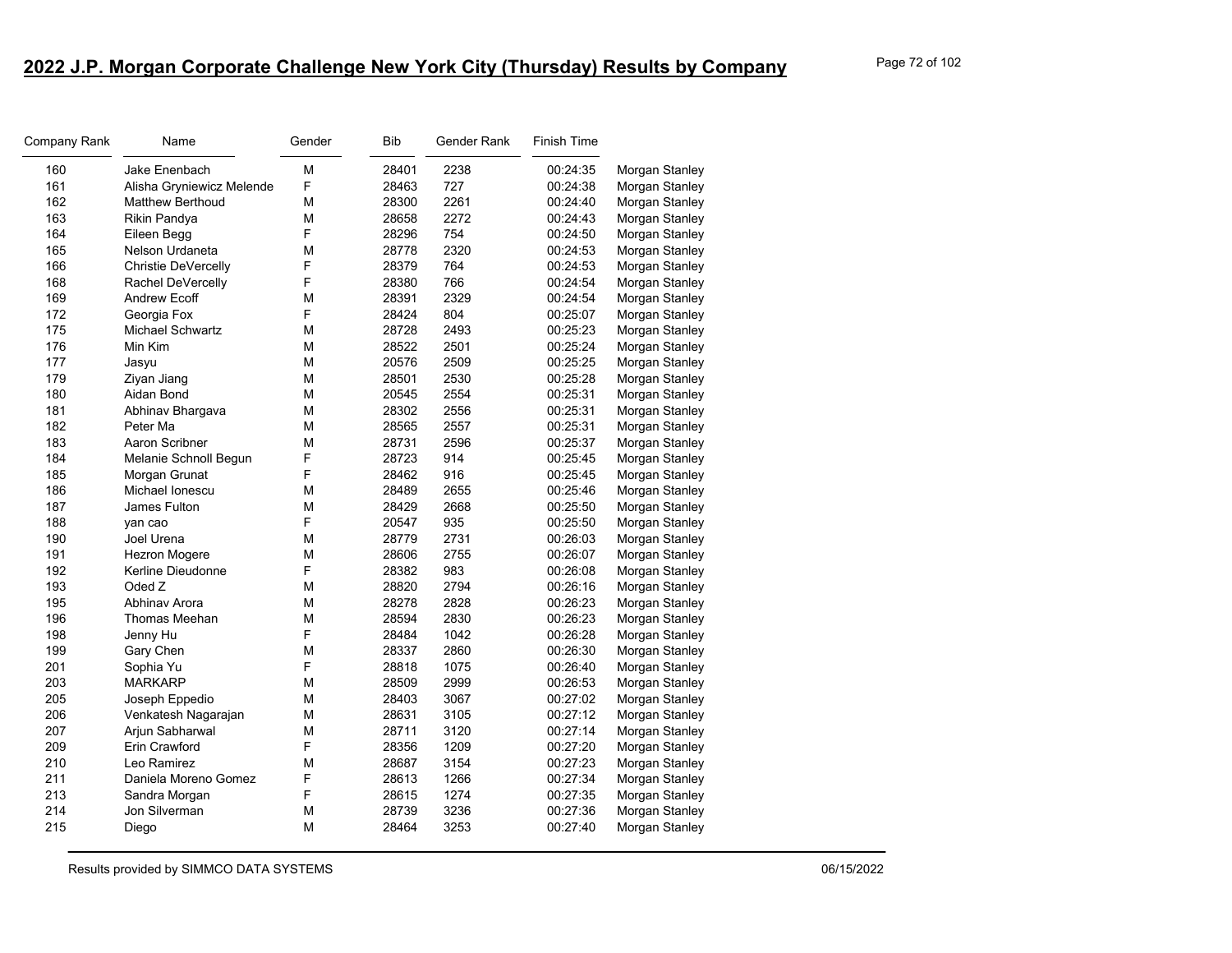| Company Rank | Name                     | Gender | <b>Bib</b> | Gender Rank | Finish Time |                |
|--------------|--------------------------|--------|------------|-------------|-------------|----------------|
| 219          | Emma Jorgensen           | F      | 28503      | 1304        | 00:27:42    | Morgan Stanley |
| 221          | Dmitri Soubbotin         | M      | 28746      | 3357        | 00:28:00    | Morgan Stanley |
| 226          | Jenny Cepeda             | F      | 28334      | 1398        | 00:28:14    | Morgan Stanley |
| 228          | <b>Madeline Propis</b>   | F      | 28681      | 1426        | 00:28:25    | Morgan Stanley |
| 229          | Rose Li                  | F      | 20568      | 1428        | 00:28:25    | Morgan Stanley |
| 230          | <b>Andrew Wilson</b>     | М      | 28802      | 3486        | 00:28:28    | Morgan Stanley |
| 232          | Michael Lanzieri         | М      | 28537      | 3561        | 00:28:40    | Morgan Stanley |
| 233          | Kaitlin Elliott          | F      | 28397      | 1486        | 00:28:41    | Morgan Stanley |
| 238          | Michelle Chyr            | F      | 28345      | 1561        | 00:29:03    | Morgan Stanley |
| 239          | Anastassiya Ghahramani   | F      | 28441      | 1563        | 00:29:04    | Morgan Stanley |
| 240          | <b>Phillip Sherry</b>    | M      | 28735      | 3712        | 00:29:09    | Morgan Stanley |
| 241          | Jahana Reingold          | F      | 28692      | 1624        | 00:29:26    | Morgan Stanley |
| 242          | Brianna Hui              | F      | 28486      | 1627        | 00:29:27    | Morgan Stanley |
| 243          | Jimish Mody              | M      | 28604      | 3830        | 00:29:32    | Morgan Stanley |
| 244          | Kasie Favazza            | F      | 28412      | 1675        | 00:29:39    | Morgan Stanley |
| 245          | <b>Marshall Davidson</b> | М      | 28369      | 3863        | 00:29:40    | Morgan Stanley |
| 246          | Kevin Liu                | М      | 28555      | 3865        | 00:29:40    | Morgan Stanley |
| 247          | Joseph Maiullo           | М      | 28571      | 3885        | 00:29:44    | Morgan Stanley |
| 248          | Vivien Zhou              | F      | 28828      | 1711        | 00:29:51    | Morgan Stanley |
| 250          | <b>Shante Blackwell</b>  | F      | 28308      | 1737        | 00:30:02    | Morgan Stanley |
| 251          | Vaibhav Pendse           | М      | 28668      | 3987        | 00:30:06    | Morgan Stanley |
| 254          | Brenny De La Cruz        | F      | 28373      | 1790        | 00:30:14    | Morgan Stanley |
| 255          | Richa                    | F      | 28679      | 1810        | 00:30:22    | Morgan Stanley |
| 257          | Medha Ranka              | F      | 28689      | 1834        | 00:30:30    | Morgan Stanley |
| 258          | <b>Michael Pollack</b>   | М      | 28677      | 4136        | 00:30:35    | Morgan Stanley |
| 261          | Shreyash Paliwal         | M      | 28656      | 4243        | 00:30:57    | Morgan Stanley |
| 262          | Prakash Venkataraman     | M      | 28784      | 4323        | 00:31:13    | Morgan Stanley |
| 263          | friedonion               | M      | 28551      | 4365        | 00:31:20    | Morgan Stanley |
| 269          | Geovany Martinez         | М      | 28580      | 4687        | 00:32:35    | Morgan Stanley |
| 270          | <b>Mudit Gogia</b>       | М      | 28450      | 4776        | 00:32:56    | Morgan Stanley |
| 271          | <b>Richard Cavuoto</b>   | М      | 28333      | 4777        | 00:32:56    | Morgan Stanley |
| 275          | Winnie Wu                | F      | 28811      | 2305        | 00:33:29    | Morgan Stanley |
| 277          | Victor Camino            | М      | 28326      | 4948        | 00:33:43    | Morgan Stanley |
| 278          | <b>Arthur Peltz</b>      | М      | 28666      | 5024        | 00:34:01    | Morgan Stanley |
| 280          | Jeff Preston             | М      | 28680      | 5041        | 00:34:07    | Morgan Stanley |
| 281          | <b>Brian Quilter</b>     | М      | 28684      | 5079        | 00:34:20    | Morgan Stanley |
| 282          | Pablo                    | M      | 28715      | 5216        | 00:34:54    | Morgan Stanley |
| 283          | Mariam R                 | F      | 28709      | 2674        | 00:35:41    | Morgan Stanley |
| 286          | Ana Banegas              | F      | 28288      | 2756        | 00:36:11    | Morgan Stanley |
| 288          | Julie P                  | F      | 28678      | 2763        | 00:36:13    | Morgan Stanley |
| 289          | Abul Farah               | M      | 28635      | 5473        | 00:36:28    | Morgan Stanley |
| 291          | Marie Catillaz           | F      | 28332      | 2905        | 00:37:12    | Morgan Stanley |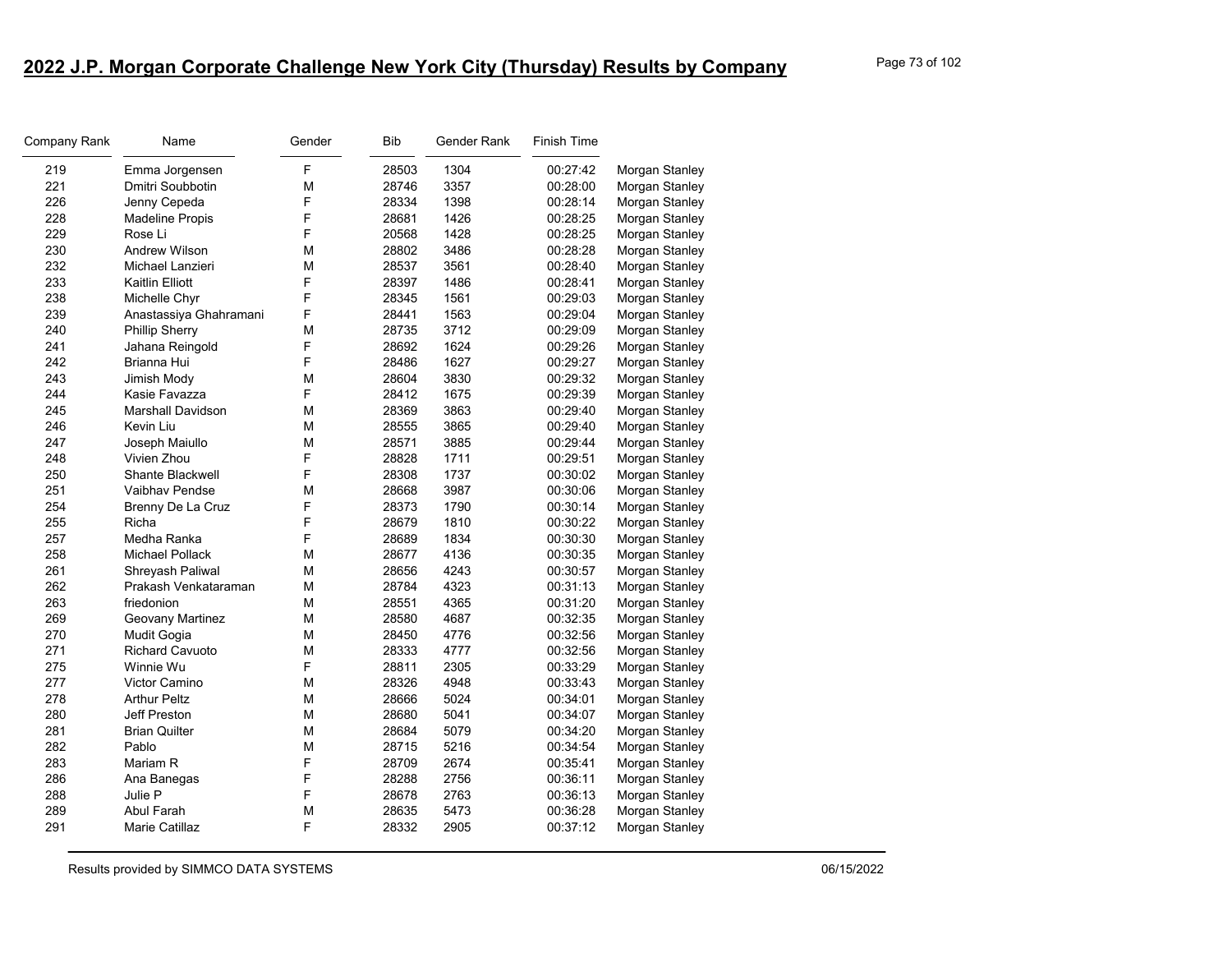| Company Rank            | Name                      | Gender | <b>Bib</b> | Gender Rank | <b>Finish Time</b> |                           |
|-------------------------|---------------------------|--------|------------|-------------|--------------------|---------------------------|
| 293                     | Igor Ryklis               | М      | 28710      | 5648        | 00:37:37           | Morgan Stanley            |
| 295                     | Melissa Blount            | F      | 28309      | 3010        | 00:38:00           | Morgan Stanley            |
| 297                     | Anjali Menon              | F      | 28598      | 3128        | 00:38:48           | Morgan Stanley            |
| 300                     | <b>Thomas Andrews</b>     | М      | 28275      | 6021        | 00:41:07           | Morgan Stanley            |
| 302                     | Fumi Lediju               | F      | 28541      | 3379        | 00:41:14           | Morgan Stanley            |
| 308                     | Nicole Best               | F      | 28301      | 3893        | 00:46:51           | Morgan Stanley            |
| 309                     | Alla Train                | F      | 28772      | 3906        | 00:46:59           | Morgan Stanley            |
| 310                     | <b>Brian Garbow</b>       | М      | 28436      | 6412        | 00:47:49           | Morgan Stanley            |
| 312                     | rebecca chirevas          | F      | 28342      | 4212        | 00:50:46           | Morgan Stanley            |
| 313                     | Brennan Jablonski         | М      | 28492      | 6565        | 00:52:32           | Morgan Stanley            |
| 316                     | Teresa Lee                | F      | 28546      | 4479        | 00:57:00           | Morgan Stanley            |
| 317                     | <b>Christine Bond</b>     | F      | 28311      | 4480        | 00:57:02           | Morgan Stanley            |
| 318                     | Sabrina Zavarelli         | F      | 28821      | 4685        | 01:03:48           | Morgan Stanley            |
| 1                       | Griffin Robertson         | М      | 28844      | 429         | 00:18:52           | Mutual of America         |
| $\overline{\mathbf{c}}$ | <b>Bernard Nery</b>       | М      | 28842      | 759         | 00:20:01           | <b>Mutual of America</b>  |
| 3                       | Stephanie Gil             | F      | 28835      | 406         | 00:22:43           | Mutual of America         |
| 4                       | Carlos Toribio            | М      | 28845      | 1808        | 00:23:10           | <b>Mutual of America</b>  |
| 5                       | Kira Doyle                | F      | 28831      | 615         | 00:23:55           | <b>Mutual of America</b>  |
| $\overline{7}$          | Edward Kahn               | М      | 28837      | 2638        | 00:25:44           | <b>Mutual of America</b>  |
| 8                       | <b>Alison Miller</b>      | F      | 28840      | 1289        | 00:27:39           | <b>Mutual of America</b>  |
| 9                       | Michelle Yu               | F      | 28847      | 1334        | 00:27:52           | <b>Mutual of America</b>  |
| 10                      | Marc Franklin             | М      | 28834      | 3317        | 00:27:53           | <b>Mutual of America</b>  |
| 11                      | Jaime Figueroa            | М      | 28833      | 3902        | 00:29:47           | <b>Mutual of America</b>  |
| 12                      | David Lynch               | М      | 28839      | 3982        | 00:30:04           | <b>Mutual of America</b>  |
| $\mathbf{1}$            | Dean Kim                  | М      | 28853      | 650         | 00:19:40           | <b>National Australia</b> |
| 2                       | Edward de Jager           | М      | 28849      | 2543        | 00:25:29           | <b>National Australia</b> |
| 3                       | peter jolly               | М      | 28850      | 2993        | 00:26:51           | <b>National Australia</b> |
| 4                       | <b>Trish Lloyd</b>        | F      | 28854      | 3809        | 00:46:03           | <b>National Australia</b> |
| $\overline{c}$          | <b>Brendan May</b>        | М      | 28871      | 2709        | 00:25:56           | NetRoadshow               |
| 5                       | Zhaleh Sarduy             | F      | 28876      | 4347        | 00:53:37           | NetRoadshow               |
| $\mathbf{1}$            | Philip Morgan             | М      | 20581      | 68          | 00:16:09           | New Mountain Ca           |
| 1                       | lan Baker                 | М      | 20579      | 101         | 00:16:38           | New Mountain Ca           |
| 1                       | Scott Justin              | М      | 20580      | 279         | 00:18:04           | New Mountain Ca           |
| 1                       | <b>Scott DeBenedittis</b> | М      | 28880      | 1909        | 00:23:32           | New Mountain Ca           |
| 1                       | Alyssa Reinke             | F      | 28892      | 691         | 00:24:26           | New Mountain Ca           |
| 1                       | Katherine Cruceta         | F      | 28903      | 148         | 00:20:34           | New York City Ho          |
| $\overline{c}$          | Kevin Egan                | М      | 28905      | 1555        | 00:22:25           | New York City Ho          |
| 3                       | Roger Marin               | М      | 28908      | 1906        | 00:23:31           | New York City Ho          |
| 5                       | Andre Cirilo              | М      | 28902      | 6569        | 00:52:47           | New York City Ho          |
| 6                       | Ramon Lugo                | М      | 28907      | 6571        | 00:52:54           | New York City Ho          |
| 1                       | Zach Stuart               | М      | 28930      | 1140        | 00:21:13           | New York Jets             |
| 1                       | Michael Peralta           | М      | 28972      | 78          | 00:16:16           | New York Life Ins         |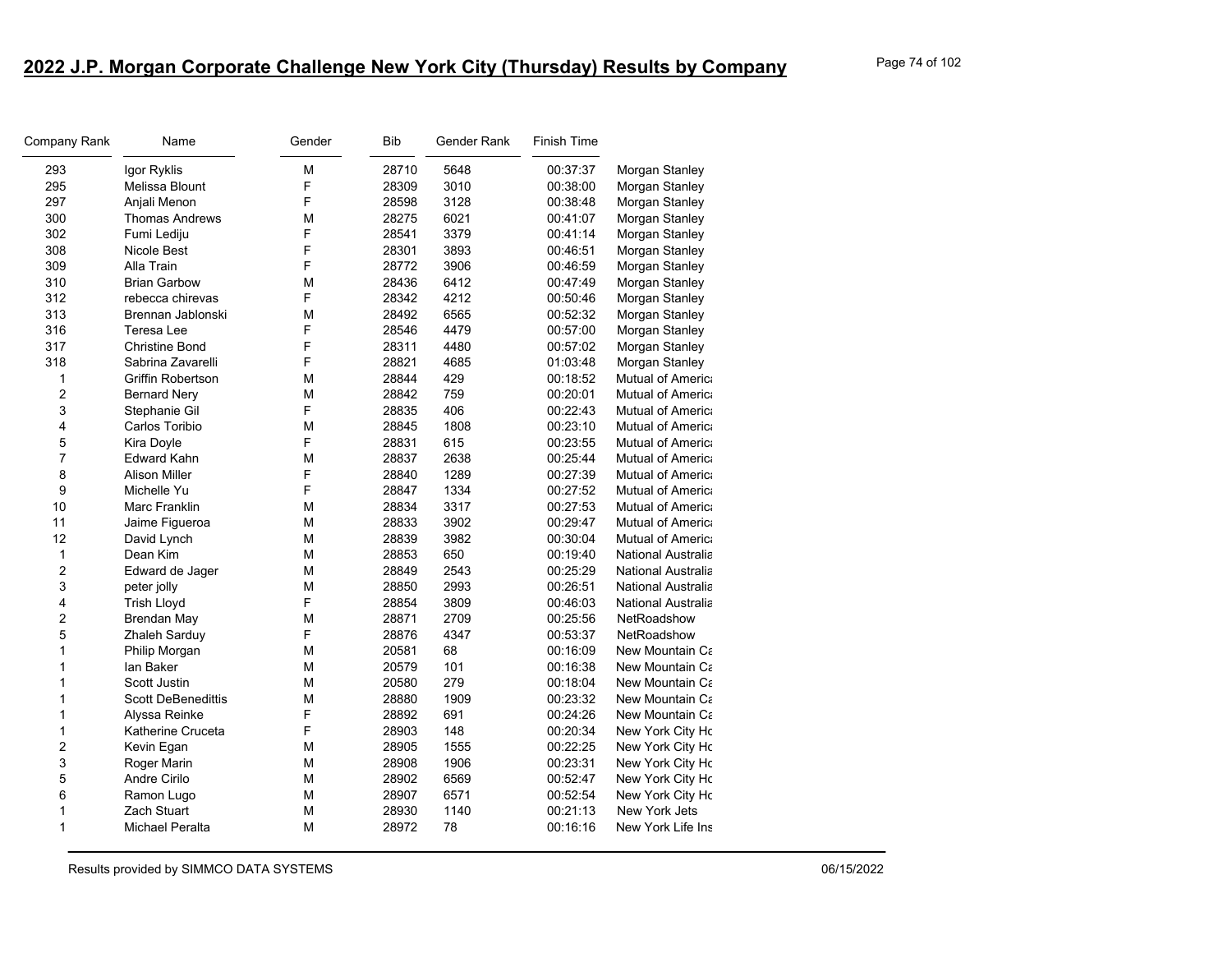| Company Rank   | Name                   | Gender | Bib   | Gender Rank  | <b>Finish Time</b> |                          |
|----------------|------------------------|--------|-------|--------------|--------------------|--------------------------|
| 1              | Eddy Wong              | М      | 28991 | 746          | 00:19:58           | New York Life Ins        |
| 1              | <b>Crystal Ovalles</b> | F      | 28969 | 135          | 00:20:21           | New York Life Ins        |
| 1              | Peter Rothe            | М      | 28983 | 906          | 00:20:29           | New York Life Ins        |
| 1              | Nicole Daly            | F      | 28941 | 169          | 00:20:48           | New York Life Ins        |
| 1              | Hunter Hughes          | М      | 28954 | 1061         | 00:20:58           | New York Life Ins        |
| 1              | Ray Higgins            | М      | 28953 | 1367         | 00:21:54           | New York Life Ins        |
| 1              | Jeremie Fredj          | М      | 28946 | 1400         | 00:22:02           | New York Life Ins        |
| 1              | Rob Alexander          | М      | 28931 | 1498         | 00:22:16           | New York Life Ins        |
| 1              | <b>ERIK PEDERSEN</b>   | М      | 28971 | 1506         | 00:22:18           | New York Life Ins        |
| 1              | Dan Dempsey            | М      | 28943 | 1841         | 00:23:17           | New York Life Ins        |
| 1              | Clare Dempsey          | F      | 28942 | 524          | 00:23:25           | New York Life Ins        |
| 1              | Ning Xue               | М      | 28993 | 2014         | 00:23:53           | New York Life Ins        |
| 2              | Xiaolong Yang          | М      | 28995 | 2015         | 00:23:53           | New York Life Ins        |
| 1              | Meg Mulry              | F      | 28965 | 656          | 00:24:16           | New York Life Ins        |
| 1              | Reynaldo Mite          | М      | 28962 | 2205         | 00:24:28           | New York Life Ins        |
| 1              | marta hansen           | F      | 28952 | 712          | 00:24:33           | New York Life Ins        |
| 1              | Mak Asada              | M      | 28932 | 2288         | 00:24:46           | New York Life Ins        |
| 1              | Natalie Cooper         | F      | 28940 | 893          | 00:25:37           | New York Life Ins        |
| 1              | aboobmasta             | М      | 28956 | 2976         | 00:26:49           | New York Life Ins        |
| $\mathbf{1}$   | Shuai Yang             | F      | 28994 | 1218         | 00:27:23           | New York Life Ins        |
| 3              | Alexis Gabion          | F      | 28947 | 1229         | 00:27:25           | New York Life Ins        |
| 1              | Oksana                 | F      | 28938 | 1283         | 00:27:37           | New York Life Ins        |
| 1              | Khari Parson           | M      | 28970 | 3737         | 00:29:15           | New York Life Ins        |
| 1              | <b>Rich Rogers</b>     | М      | 28981 | 4240         | 00:30:57           | New York Life Ins        |
| 1              | lisa bai               | F      | 28933 | 2618         | 00:35:17           | New York Life Ins        |
| 2              | Michael Lombardi       | М      | 28958 | 5563         | 00:37:08           | New York Life Ins        |
| 1              | <b>Suzanne Collins</b> | F      | 28939 | 3093         | 00:38:36           | New York Life Ins        |
| 1              | <b>Steve Funk</b>      | М      | 29003 | 358          | 00:18:32           | <b>Newlight Partners</b> |
| $\overline{2}$ | Ali Gray               | F      | 29005 | 73           | 00:19:28           | <b>Newlight Partners</b> |
| 5              | Heather Goldman        | F      | 29004 | 470          | 00:23:06           | <b>Newlight Partners</b> |
| 6              | <b>DST</b>             | М      | 29011 | 2286         | 00:24:46           | <b>Newlight Partners</b> |
| 7              | Eileen Huang           | F      | 29007 | 1245         | 00:27:30           | <b>Newlight Partners</b> |
| 8              | Greg Kegeles           | М      | 29008 | 3728         | 00:29:13           | <b>Newlight Partners</b> |
| 10             | Lyana Fernandez        | F      | 29002 | 2690         | 00:35:46           | <b>Newlight Partners</b> |
| 1              | Cecilia Davis-Hayes    | F      | 29047 | $\mathbf{1}$ | 00:14:17           | NewYork-Presbyt          |
| 2              | <b>Brendan Sheehy</b>  | М      | 29136 | 109          | 00:16:43           | NewYork-Presbyt          |
| 3              | Peyton Cramer          | F      | 20585 | 27           | 00:18:12           | NewYork-Presbyt          |
| 4              | Jim Yee                | М      | 29155 | 805          | 00:20:10           | NewYork-Presbyt          |
| 5              | Kathleen Crowley       | F      | 29042 | 245          | 00:21:32           | NewYork-Presbyt          |
| 6              | Michela Mosso          | F      | 29108 | 334          | 00:22:12           | NewYork-Presbyt          |
| $\overline{7}$ | Courtney Clavette      | F      | 29037 | 335          | 00:22:12           | NewYork-Presbyt          |
| 8              | Jesse Mazor            | M      | 29102 | 1696         | 00:22:47           | NewYork-Presbyt          |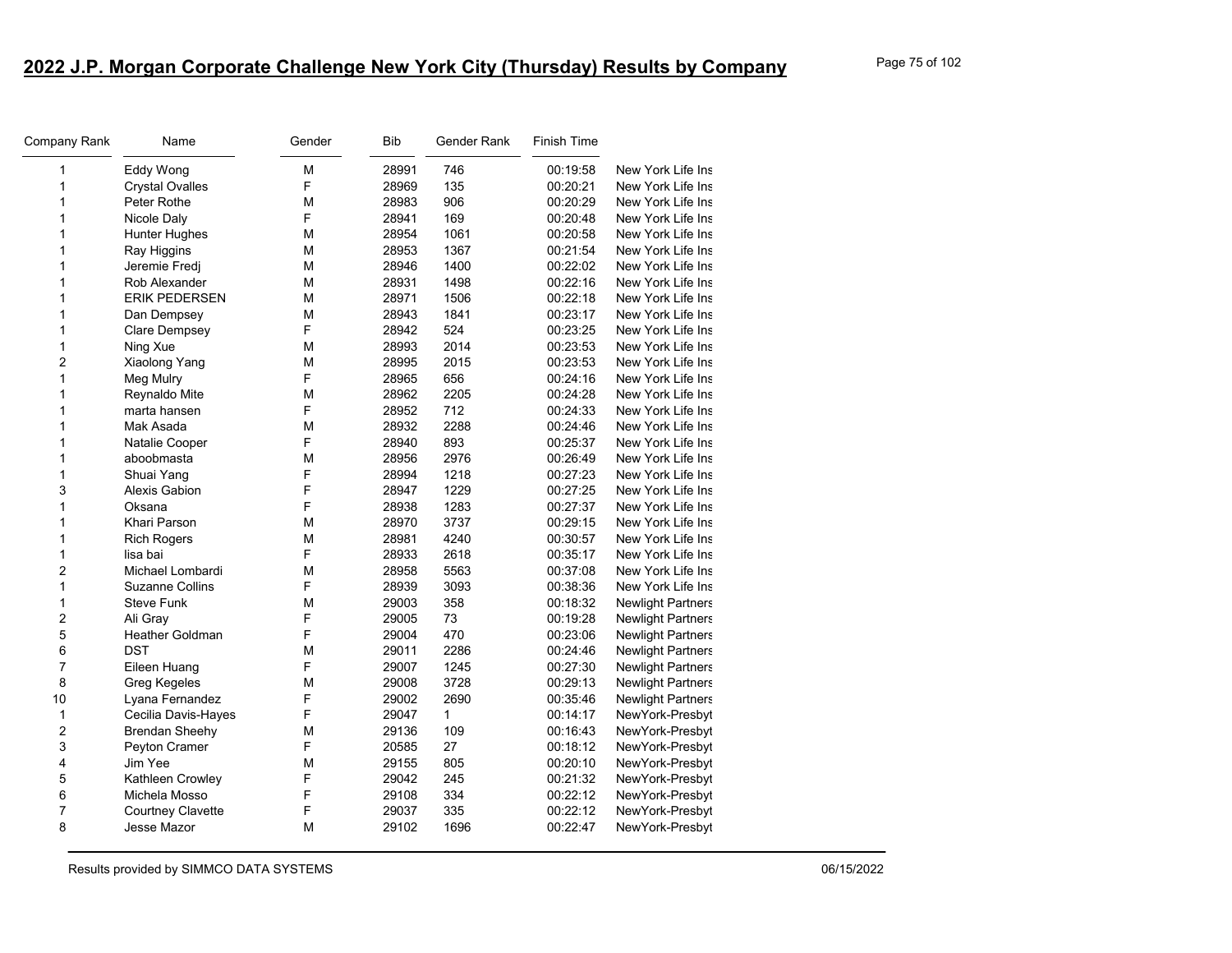| Name                    | Gender | <b>Bib</b> | Gender Rank | Finish Time |                 |
|-------------------------|--------|------------|-------------|-------------|-----------------|
| Ayleen Solis            | F      | 29141      | 423         | 00:22:48    | NewYork-Presbyt |
| Wally                   | M      | 29028      | 1913        | 00:23:32    | NewYork-Presbyt |
| Ralph Khawly            | M      | 29077      | 1921        | 00:23:34    | NewYork-Presbyt |
| Janel Joaquin           | F      | 29074      | 568         | 00:23:42    | NewYork-Presbyt |
| Rishi Neeranjun         | М      | 29111      | 1977        | 00:23:45    | NewYork-Presbyt |
| Caitlin Villano         | F      | 29150      | 609         | 00:23:53    | NewYork-Presbyt |
| John Martinez           | M      | 29100      | 2123        | 00:24:13    | NewYork-Presbyt |
| Megan Graap             | F      | 29064      | 744         | 00:24:45    | NewYork-Presbyt |
| Johanna Schisler        | F      | 29133      | 750         | 00:24:49    | NewYork-Presbyt |
| Holly Ream              | F      | 29124      | 765         | 00:24:53    | NewYork-Presbyt |
| Ibrahim Hegazy          | M      | 29069      | 2391        | 00:25:04    | NewYork-Presbyt |
| Ali Baig                | M      | 29016      | 2396        | 00:25:05    | NewYork-Presbyt |
| <b>Tommy Colon</b>      | M      | 29039      | 2643        | 00:25:44    | NewYork-Presbyt |
| <b>Stanley Noel</b>     | M      | 29114      | 2806        | 00:26:19    | NewYork-Presbyt |
| <b>Yueming Zhang</b>    | F      | 29160      | 1067        | 00:26:38    | NewYork-Presbyt |
| Chung Last              | F      | 29091      | 1149        | 00:27:05    | NewYork-Presbyt |
| Janis Meadow            | F      | 29105      | 1182        | 00:27:13    | NewYork-Presbyt |
| Arianna Dinelli         | F      | 29049      | 1234        | 00:27:26    | NewYork-Presbyt |
| Laura Cole              | F      | 29038      | 1239        | 00:27:27    | NewYork-Presbyt |
| Alejandra Marin         | F      | 29099      | 1314        | 00:27:45    | NewYork-Presbyt |
| Leo Bodden              | M      | 29026      | 3299        | 00:27:49    | NewYork-Presbyt |
| Angela Karafazli        | F      | 29076      | 1483        | 00:28:40    | NewYork-Presbyt |
| SandyDunn               | F      | 29051      | 1529        | 00:28:55    | NewYork-Presbyt |
| Jovana Ciric            | F      | 29035      | 1551        | 00:29:01    | NewYork-Presbyt |
| Mel J                   | F      | 29075      | 1578        | 00:29:08    | NewYork-Presbyt |
| Remi Malamud            | F      | 29098      | 1658        | 00:29:35    | NewYork-Presbyt |
| Camille BautistaFryer   |        | 29020      | 1664        | 00:29:36    | NewYork-Presbyt |
| <b>Lily Rawks</b>       | F      | 29046      | 1686        | 00:29:44    | NewYork-Presbyt |
| Allie Lohrer            | F      | 29096      | 1758        | 00:30:07    | NewYork-Presbyt |
| Kathryn McDougal        | F      | 29103      | 1766        | 00:30:09    | NewYork-Presbyt |
| Kia Cherry              | F      | 29033      | 1783        | 00:30:13    | NewYork-Presbyt |
| <b>Michael McMillin</b> | M      | 29104      | 4098        | 00:30:28    | NewYork-Presbyt |
| Jed Golden              | M      | 29062      | 4101        | 00:30:28    | NewYork-Presbyt |
| Anne Ernest             | F      | 29053      | 2012        | 00:31:38    | NewYork-Presbyt |
| Hazelin Ngan            | F      | 29113      | 2061        | 00:31:58    | NewYork-Presbyt |
| <b>Dustin Wessells</b>  | м      | 29153      | 4749        | 00:32:49    | NewYork-Presbyt |
| Mariely                 | F      | 29144      | 2204        | 00:32:52    | NewYork-Presbyt |
| TA                      | F      | 29014      | 2283        | 00:33:19    | NewYork-Presbyt |
| Katie Schimanski        | F      | 29132      | 2506        | 00:34:31    | NewYork-Presbyt |
| Azhlee Costa            | F      | 29041      | 2567        | 00:34:53    | NewYork-Presbyt |
| Rosario Baldeon         | F      | 29017      | 2568        | 00:34:53    | NewYork-Presbyt |
| <b>Katie Towers</b>     | F      | 29145      | 2576        | 00:34:57    | NewYork-Presbyt |
|                         |        | F          |             |             |                 |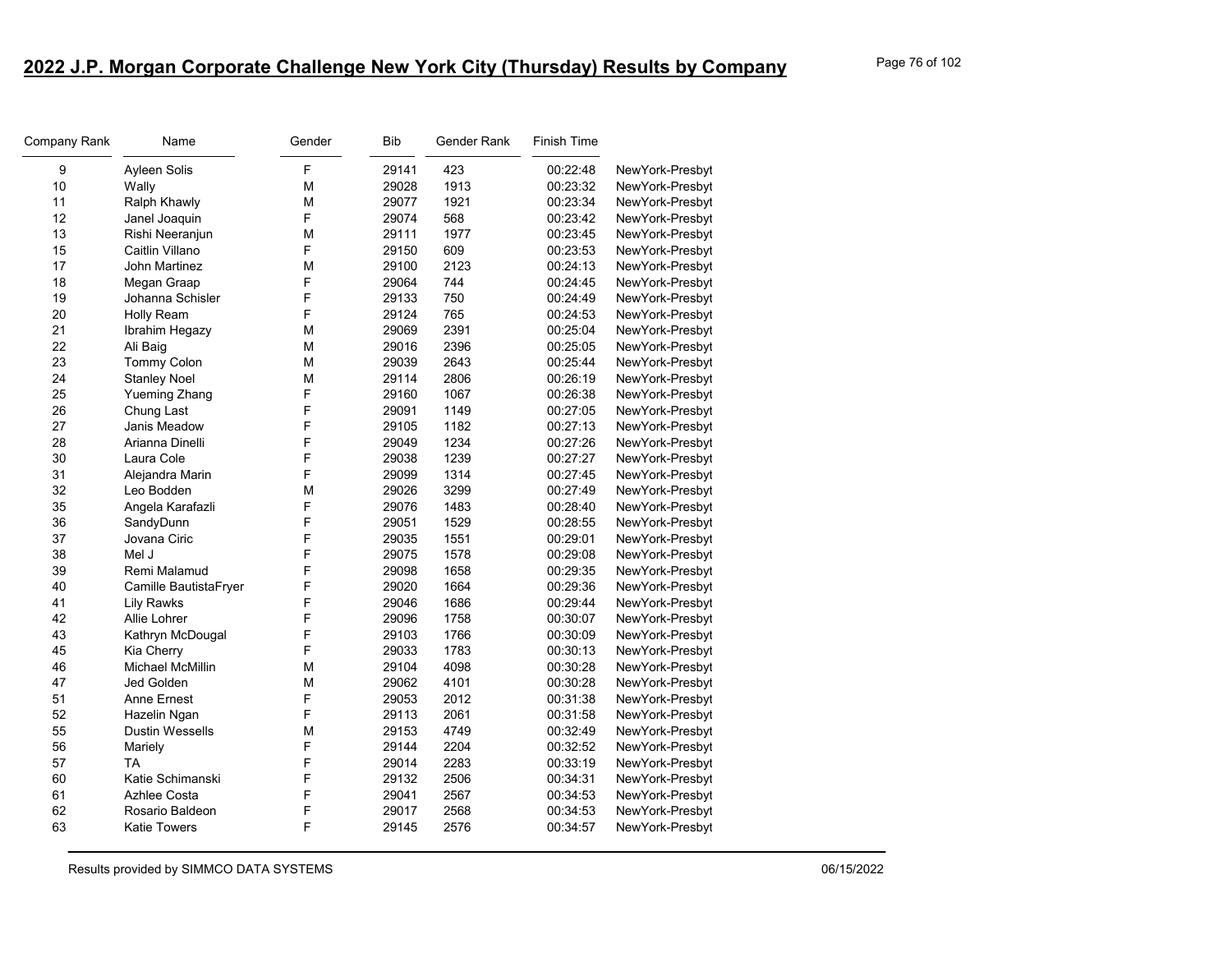| Company Rank            | Name                     | Gender | <b>Bib</b> | Gender Rank | Finish Time |                       |
|-------------------------|--------------------------|--------|------------|-------------|-------------|-----------------------|
| 64                      | Sherrie San Juan         | F      | 29130      | 2582        | 00:34:58    | NewYork-Presbyt       |
| 65                      | Kate Kim                 | F      | 29078      | 2672        | 00:35:41    | NewYork-Presbyt       |
| 66                      | <b>Tiffany Li</b>        | F      | 29095      | 2678        | 00:35:43    | NewYork-Presbyt       |
| 67                      | Sebastien Belhomme       | M      | 29021      | 5501        | 00:36:44    | NewYork-Presbyt       |
| 68                      | Venkata Kolla            | M      | 29081      | 5503        | 00:36:44    | NewYork-Presbyt       |
| 70                      | Judieth                  | F      | 29119      | 2977        | 00:37:44    | NewYork-Presbyt       |
| 71                      | <b>Esther Hsu</b>        | F      | 29071      | 3279        | 00:40:13    | NewYork-Presbyt       |
| 72                      | Jennifer Rocha           | F      | 29127      | 3560        | 00:43:10    | NewYork-Presbyt       |
| 73                      | Awilda Shabazz           | F      | 29135      | 3574        | 00:43:23    | NewYork-Presbyt       |
| 76                      | Rhoda Redulla            | F      | 29125      | 3767        | 00:45:44    | NewYork-Presbyt       |
| 77                      | Terri Corgan Conway      | F      | 29040      | 3812        | 00:46:04    | NewYork-Presbyt       |
| 78                      | Frankie Hamilton         | M      | 29067      | 6357        | 00:46:36    | NewYork-Presbyt       |
| 79                      | Monique Reefer           | F      | 29126      | 4070        | 00:48:40    | NewYork-Presbyt       |
| 81                      | Sher Sher                | F      | 29059      | 4227        | 00:51:01    | NewYork-Presbyt       |
| 83                      | Yolanda Chaires          | F      | 29030      | 4232        | 00:51:03    | NewYork-Presbyt       |
| 84                      | BossMama                 | F      | 29052      | 4233        | 00:51:03    | NewYork-Presbyt       |
| 1                       | James Variano            | M      | 29173      | 896         | 00:20:27    | <b>NFA New York</b>   |
| 1                       | Michael Jan              | M      | 29165      | 2056        | 00:23:59    | <b>NFA New York</b>   |
| 1                       | Sean Ford                | M      | 29164      | 2197        | 00:24:26    | <b>NFA New York</b>   |
| 1                       | Sahar A                  | F      | 29161      | 908         | 00:25:43    | <b>NFA New York</b>   |
| $\mathbf{1}$            | <b>Stefany Morales</b>   | F      | 29169      | 2972        | 00:37:39    | <b>NFA New York</b>   |
| $\overline{\mathbf{c}}$ | Katherine Tolentino      | F      | 29172      | 4561        | 00:59:31    | <b>NFA New York</b>   |
| 3                       | Dahai Yu                 | M      | 29176      | 6673        | 00:59:34    | <b>NFA New York</b>   |
| 4                       | Jennice Chance           | F      | 29163      | 4570        | 00:59:41    | <b>NFA New York</b>   |
| 1                       | Robert Castriota         | M      | 29178      | 296         | 00:18:13    | NORD/LB               |
| $\overline{\mathbf{c}}$ | Scott Heyer              | M      | 29181      | 342         | 00:18:28    | NORD/LB               |
| 3                       | Katrin Kalberlah         | F      | 29182      | 724         | 00:24:36    | NORD/LB               |
| 4                       | Nancy Kui                | F      | 29183      | 1031        | 00:26:24    | NORD/LB               |
| 5                       | Leo Sun                  | M      | 29186      | 3583        | 00:28:44    | NORD/LB               |
| 6                       | Amy Zhao                 | F      | 29187      | 2879        | 00:37:06    | NORD/LB               |
| 8                       | Gloria Beloti-Fields     | F      | 29177      | 4147        | 00:49:45    | NORD/LB               |
| $\mathbf{1}$            | Erik Lindstrom           | M      | 20587      | 85          | 00:16:21    | Norges Bank Inve      |
| 2                       | Hans Christian Nordgaard | M      | 29194      | 851         | 00:20:19    | Norges Bank Inve      |
| 3                       | Michael Mazzola          | M      | 29193      | 1377        | 00:21:56    | Norges Bank Inve      |
| 4                       | Sara Foss                | F      | 29190      | 825         | 00:25:14    | Norges Bank Inve      |
| 5                       | Yvonne Silden Langlo     | F      | 29191      | 1436        | 00:28:27    | Norges Bank Inve      |
| $\mathbf{1}$            | Joel Blockowicz          | M      | 29196      | 812         | 00:20:11    | <b>Northern Trust</b> |
| 3                       | <b>Connery Mayer</b>     | M      | 29202      | 2064        | 00:24:01    | Northern Trust        |
| 4                       | Kei Sasaki               | M      | 29204      | 2143        | 00:24:16    | Northern Trust        |
| 5                       | Eric Chen                | M      | 29197      | 2250        | 00:24:38    | Northern Trust        |
| 7                       | John Hoffman             | M      | 29198      | 5476        | 00:36:29    | Northern Trust        |
| 8                       | Allie Loguercio          | F      | 29201      | 3631        | 00:44:07    | Northern Trust        |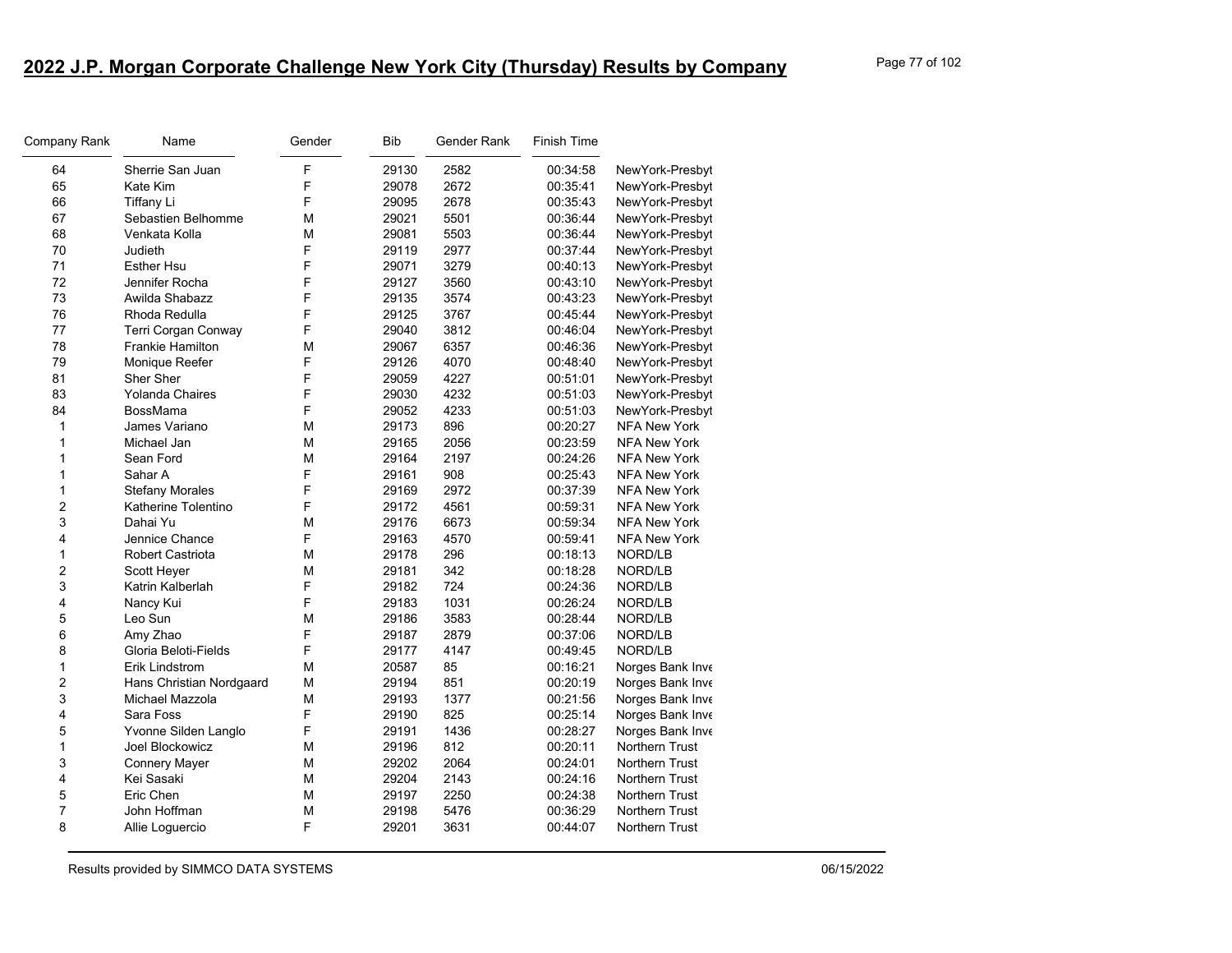| 9<br>M<br>James Schukal<br>29205<br>00:44:09<br>6230<br>Northern Trust<br>1<br>353<br>М<br>29208<br>00:18:30<br>Northleaf Capital<br><b>Nick Doktor</b><br>$\overline{c}$<br>F<br>29212<br>299<br>Sarah Sllverman<br>00:21:55<br><b>Northleaf Capital</b><br>$\mathbf{1}$<br>М<br>20227<br>10<br>Not specified<br>Arnaud Enjalbert<br>00:14:01<br>$\overline{2}$<br>60<br>М<br>20224<br>Kyle Cloukey<br>00:16:00<br>Not specified<br>3<br>20223<br>111<br>Martin C<br>М<br>00:16:45<br>Not specified<br>$\overline{\mathbf{4}}$<br>20222<br>119<br><b>Mark Burnett</b><br>М<br>00:16:48<br>Not specified<br>$\sqrt{5}$<br>151<br>М<br>20226<br>Ludovic de Beaucorps<br>00:17:07<br>Not specified<br>6<br>258<br>Michael Willhoft<br>М<br>22831<br>00:17:56<br>Not specified<br>$\overline{7}$<br>М<br>20230<br>330<br>Camille Lacroix<br>00:18:24<br>Not specified<br>9<br>F<br>41<br>Anna Abadias<br>22662<br>00:18:42<br>Not specified<br>F<br>10<br>57<br>Aurelie HOUEE<br>22729<br>00:19:03<br>Not specified<br>12<br>500<br>Kyle Strougo<br>М<br>22810<br>00:19:06<br>Not specified<br>13<br>22798<br>519<br>Raphael Salmon<br>М<br>00:19:10<br>Not specified<br>14<br><b>Florent Korelstein</b><br>М<br>22738<br>522<br>00:19:10<br>Not specified<br>F<br>22771<br>75<br>15<br><b>Pauline Montaldier</b><br>00:19:31<br>Not specified<br>16<br>М<br>22709<br>671<br>John Efthimiou<br>00:19:46<br>Not specified<br>17<br>Federico Rivero Solano<br>М<br>22793<br>749<br>00:19:59<br>Not specified<br>18<br>793<br>Nick Wu<br>М<br>22834<br>00:20:08<br>Not specified<br>20<br>940<br>Cedric Briancon<br>М<br>20221<br>00:20:35<br>Not specified<br>22<br>М<br>22667<br>1009<br>Jonathan Alves<br>00:20:47<br>Not specified<br>F<br>23<br>173<br>22717<br>00:20:50<br>delphine gaudiot<br>Not specified<br>25<br>Pallav Raj<br>М<br>20232<br>1116<br>00:21:08<br>Not specified<br>26<br>Remi Porzier<br>М<br>22788<br>1119<br>00:21:09<br>Not specified<br>27<br>М<br>22752<br>1123<br>Haoran<br>00:21:09<br>Not specified<br>28<br>KRZYSZTOF WECEL<br>22830<br>1131<br>М<br>00:21:12<br>Not specified<br>29<br>22732<br>1180<br>Matthieu Ivaldi<br>М<br>00:21:20<br>Not specified<br>F<br>30<br>22669<br>235<br>00:21:26<br><b>Pauline Balland</b><br>Not specified<br>32<br>22764<br>1303<br>00:21:42<br>Cyril Mbirko<br>М<br>Not specified<br>33<br>22762<br>John Matthews<br>М<br>1332<br>00:21:46<br>Not specified<br>34<br>Ardi Takaci<br>M<br>22814<br>1363<br>00:21:53<br>Not specified<br>35<br>1376<br><b>Arnault THIVEL</b><br>M<br>22817<br>00:21:55<br>Not specified<br>37<br>Advait Joshi<br>М<br>22735<br>1457<br>00:22:11<br>Not specified<br>F<br>39<br>350<br>marianne maurel<br>22763<br>00:22:17<br>Not specified<br>40<br>М<br>22808<br>1665<br>00:22:42<br><b>Christian Stewart</b><br>Not specified<br>41<br>Juan Pablo Velez Moeller<br>М<br>20235<br>1683<br>00:22:45<br>Not specified<br>42<br>M<br>22724<br>1727<br>Peter Greco<br>00:22:52<br>Not specified<br>F<br>43<br>22794<br>435<br>00:22:53<br>Darby Rose<br>Not specified<br>1736<br>44<br><b>Benoit LEBEGUE</b><br>22745<br>00:22:54<br>М<br>Not specified<br>45<br>М<br>22734<br>1777<br>00:23:03<br>Allen Johnson<br>Not specified<br>46<br>F<br>22792<br>465<br>00:23:05<br>Ella Ri<br>Not specified<br>F<br>49<br>525<br>Marie Laure Mong<br>22770<br>00:23:26<br>Not specified | Company Rank | Name | Gender | Bib | Gender Rank | <b>Finish Time</b> |  |
|-------------------------------------------------------------------------------------------------------------------------------------------------------------------------------------------------------------------------------------------------------------------------------------------------------------------------------------------------------------------------------------------------------------------------------------------------------------------------------------------------------------------------------------------------------------------------------------------------------------------------------------------------------------------------------------------------------------------------------------------------------------------------------------------------------------------------------------------------------------------------------------------------------------------------------------------------------------------------------------------------------------------------------------------------------------------------------------------------------------------------------------------------------------------------------------------------------------------------------------------------------------------------------------------------------------------------------------------------------------------------------------------------------------------------------------------------------------------------------------------------------------------------------------------------------------------------------------------------------------------------------------------------------------------------------------------------------------------------------------------------------------------------------------------------------------------------------------------------------------------------------------------------------------------------------------------------------------------------------------------------------------------------------------------------------------------------------------------------------------------------------------------------------------------------------------------------------------------------------------------------------------------------------------------------------------------------------------------------------------------------------------------------------------------------------------------------------------------------------------------------------------------------------------------------------------------------------------------------------------------------------------------------------------------------------------------------------------------------------------------------------------------------------------------------------------------------------------------------------------------------------------------------------------------------------------------------------------------------------------------------------------------------------------------------------------------------------------------------------------------------------------------------------------------------------------------------------------------------------------------------------------------------------------------------------------------------------------------------------------------------------|--------------|------|--------|-----|-------------|--------------------|--|
|                                                                                                                                                                                                                                                                                                                                                                                                                                                                                                                                                                                                                                                                                                                                                                                                                                                                                                                                                                                                                                                                                                                                                                                                                                                                                                                                                                                                                                                                                                                                                                                                                                                                                                                                                                                                                                                                                                                                                                                                                                                                                                                                                                                                                                                                                                                                                                                                                                                                                                                                                                                                                                                                                                                                                                                                                                                                                                                                                                                                                                                                                                                                                                                                                                                                                                                                                                               |              |      |        |     |             |                    |  |
|                                                                                                                                                                                                                                                                                                                                                                                                                                                                                                                                                                                                                                                                                                                                                                                                                                                                                                                                                                                                                                                                                                                                                                                                                                                                                                                                                                                                                                                                                                                                                                                                                                                                                                                                                                                                                                                                                                                                                                                                                                                                                                                                                                                                                                                                                                                                                                                                                                                                                                                                                                                                                                                                                                                                                                                                                                                                                                                                                                                                                                                                                                                                                                                                                                                                                                                                                                               |              |      |        |     |             |                    |  |
|                                                                                                                                                                                                                                                                                                                                                                                                                                                                                                                                                                                                                                                                                                                                                                                                                                                                                                                                                                                                                                                                                                                                                                                                                                                                                                                                                                                                                                                                                                                                                                                                                                                                                                                                                                                                                                                                                                                                                                                                                                                                                                                                                                                                                                                                                                                                                                                                                                                                                                                                                                                                                                                                                                                                                                                                                                                                                                                                                                                                                                                                                                                                                                                                                                                                                                                                                                               |              |      |        |     |             |                    |  |
|                                                                                                                                                                                                                                                                                                                                                                                                                                                                                                                                                                                                                                                                                                                                                                                                                                                                                                                                                                                                                                                                                                                                                                                                                                                                                                                                                                                                                                                                                                                                                                                                                                                                                                                                                                                                                                                                                                                                                                                                                                                                                                                                                                                                                                                                                                                                                                                                                                                                                                                                                                                                                                                                                                                                                                                                                                                                                                                                                                                                                                                                                                                                                                                                                                                                                                                                                                               |              |      |        |     |             |                    |  |
|                                                                                                                                                                                                                                                                                                                                                                                                                                                                                                                                                                                                                                                                                                                                                                                                                                                                                                                                                                                                                                                                                                                                                                                                                                                                                                                                                                                                                                                                                                                                                                                                                                                                                                                                                                                                                                                                                                                                                                                                                                                                                                                                                                                                                                                                                                                                                                                                                                                                                                                                                                                                                                                                                                                                                                                                                                                                                                                                                                                                                                                                                                                                                                                                                                                                                                                                                                               |              |      |        |     |             |                    |  |
|                                                                                                                                                                                                                                                                                                                                                                                                                                                                                                                                                                                                                                                                                                                                                                                                                                                                                                                                                                                                                                                                                                                                                                                                                                                                                                                                                                                                                                                                                                                                                                                                                                                                                                                                                                                                                                                                                                                                                                                                                                                                                                                                                                                                                                                                                                                                                                                                                                                                                                                                                                                                                                                                                                                                                                                                                                                                                                                                                                                                                                                                                                                                                                                                                                                                                                                                                                               |              |      |        |     |             |                    |  |
|                                                                                                                                                                                                                                                                                                                                                                                                                                                                                                                                                                                                                                                                                                                                                                                                                                                                                                                                                                                                                                                                                                                                                                                                                                                                                                                                                                                                                                                                                                                                                                                                                                                                                                                                                                                                                                                                                                                                                                                                                                                                                                                                                                                                                                                                                                                                                                                                                                                                                                                                                                                                                                                                                                                                                                                                                                                                                                                                                                                                                                                                                                                                                                                                                                                                                                                                                                               |              |      |        |     |             |                    |  |
|                                                                                                                                                                                                                                                                                                                                                                                                                                                                                                                                                                                                                                                                                                                                                                                                                                                                                                                                                                                                                                                                                                                                                                                                                                                                                                                                                                                                                                                                                                                                                                                                                                                                                                                                                                                                                                                                                                                                                                                                                                                                                                                                                                                                                                                                                                                                                                                                                                                                                                                                                                                                                                                                                                                                                                                                                                                                                                                                                                                                                                                                                                                                                                                                                                                                                                                                                                               |              |      |        |     |             |                    |  |
|                                                                                                                                                                                                                                                                                                                                                                                                                                                                                                                                                                                                                                                                                                                                                                                                                                                                                                                                                                                                                                                                                                                                                                                                                                                                                                                                                                                                                                                                                                                                                                                                                                                                                                                                                                                                                                                                                                                                                                                                                                                                                                                                                                                                                                                                                                                                                                                                                                                                                                                                                                                                                                                                                                                                                                                                                                                                                                                                                                                                                                                                                                                                                                                                                                                                                                                                                                               |              |      |        |     |             |                    |  |
|                                                                                                                                                                                                                                                                                                                                                                                                                                                                                                                                                                                                                                                                                                                                                                                                                                                                                                                                                                                                                                                                                                                                                                                                                                                                                                                                                                                                                                                                                                                                                                                                                                                                                                                                                                                                                                                                                                                                                                                                                                                                                                                                                                                                                                                                                                                                                                                                                                                                                                                                                                                                                                                                                                                                                                                                                                                                                                                                                                                                                                                                                                                                                                                                                                                                                                                                                                               |              |      |        |     |             |                    |  |
|                                                                                                                                                                                                                                                                                                                                                                                                                                                                                                                                                                                                                                                                                                                                                                                                                                                                                                                                                                                                                                                                                                                                                                                                                                                                                                                                                                                                                                                                                                                                                                                                                                                                                                                                                                                                                                                                                                                                                                                                                                                                                                                                                                                                                                                                                                                                                                                                                                                                                                                                                                                                                                                                                                                                                                                                                                                                                                                                                                                                                                                                                                                                                                                                                                                                                                                                                                               |              |      |        |     |             |                    |  |
|                                                                                                                                                                                                                                                                                                                                                                                                                                                                                                                                                                                                                                                                                                                                                                                                                                                                                                                                                                                                                                                                                                                                                                                                                                                                                                                                                                                                                                                                                                                                                                                                                                                                                                                                                                                                                                                                                                                                                                                                                                                                                                                                                                                                                                                                                                                                                                                                                                                                                                                                                                                                                                                                                                                                                                                                                                                                                                                                                                                                                                                                                                                                                                                                                                                                                                                                                                               |              |      |        |     |             |                    |  |
|                                                                                                                                                                                                                                                                                                                                                                                                                                                                                                                                                                                                                                                                                                                                                                                                                                                                                                                                                                                                                                                                                                                                                                                                                                                                                                                                                                                                                                                                                                                                                                                                                                                                                                                                                                                                                                                                                                                                                                                                                                                                                                                                                                                                                                                                                                                                                                                                                                                                                                                                                                                                                                                                                                                                                                                                                                                                                                                                                                                                                                                                                                                                                                                                                                                                                                                                                                               |              |      |        |     |             |                    |  |
|                                                                                                                                                                                                                                                                                                                                                                                                                                                                                                                                                                                                                                                                                                                                                                                                                                                                                                                                                                                                                                                                                                                                                                                                                                                                                                                                                                                                                                                                                                                                                                                                                                                                                                                                                                                                                                                                                                                                                                                                                                                                                                                                                                                                                                                                                                                                                                                                                                                                                                                                                                                                                                                                                                                                                                                                                                                                                                                                                                                                                                                                                                                                                                                                                                                                                                                                                                               |              |      |        |     |             |                    |  |
|                                                                                                                                                                                                                                                                                                                                                                                                                                                                                                                                                                                                                                                                                                                                                                                                                                                                                                                                                                                                                                                                                                                                                                                                                                                                                                                                                                                                                                                                                                                                                                                                                                                                                                                                                                                                                                                                                                                                                                                                                                                                                                                                                                                                                                                                                                                                                                                                                                                                                                                                                                                                                                                                                                                                                                                                                                                                                                                                                                                                                                                                                                                                                                                                                                                                                                                                                                               |              |      |        |     |             |                    |  |
|                                                                                                                                                                                                                                                                                                                                                                                                                                                                                                                                                                                                                                                                                                                                                                                                                                                                                                                                                                                                                                                                                                                                                                                                                                                                                                                                                                                                                                                                                                                                                                                                                                                                                                                                                                                                                                                                                                                                                                                                                                                                                                                                                                                                                                                                                                                                                                                                                                                                                                                                                                                                                                                                                                                                                                                                                                                                                                                                                                                                                                                                                                                                                                                                                                                                                                                                                                               |              |      |        |     |             |                    |  |
|                                                                                                                                                                                                                                                                                                                                                                                                                                                                                                                                                                                                                                                                                                                                                                                                                                                                                                                                                                                                                                                                                                                                                                                                                                                                                                                                                                                                                                                                                                                                                                                                                                                                                                                                                                                                                                                                                                                                                                                                                                                                                                                                                                                                                                                                                                                                                                                                                                                                                                                                                                                                                                                                                                                                                                                                                                                                                                                                                                                                                                                                                                                                                                                                                                                                                                                                                                               |              |      |        |     |             |                    |  |
|                                                                                                                                                                                                                                                                                                                                                                                                                                                                                                                                                                                                                                                                                                                                                                                                                                                                                                                                                                                                                                                                                                                                                                                                                                                                                                                                                                                                                                                                                                                                                                                                                                                                                                                                                                                                                                                                                                                                                                                                                                                                                                                                                                                                                                                                                                                                                                                                                                                                                                                                                                                                                                                                                                                                                                                                                                                                                                                                                                                                                                                                                                                                                                                                                                                                                                                                                                               |              |      |        |     |             |                    |  |
|                                                                                                                                                                                                                                                                                                                                                                                                                                                                                                                                                                                                                                                                                                                                                                                                                                                                                                                                                                                                                                                                                                                                                                                                                                                                                                                                                                                                                                                                                                                                                                                                                                                                                                                                                                                                                                                                                                                                                                                                                                                                                                                                                                                                                                                                                                                                                                                                                                                                                                                                                                                                                                                                                                                                                                                                                                                                                                                                                                                                                                                                                                                                                                                                                                                                                                                                                                               |              |      |        |     |             |                    |  |
|                                                                                                                                                                                                                                                                                                                                                                                                                                                                                                                                                                                                                                                                                                                                                                                                                                                                                                                                                                                                                                                                                                                                                                                                                                                                                                                                                                                                                                                                                                                                                                                                                                                                                                                                                                                                                                                                                                                                                                                                                                                                                                                                                                                                                                                                                                                                                                                                                                                                                                                                                                                                                                                                                                                                                                                                                                                                                                                                                                                                                                                                                                                                                                                                                                                                                                                                                                               |              |      |        |     |             |                    |  |
|                                                                                                                                                                                                                                                                                                                                                                                                                                                                                                                                                                                                                                                                                                                                                                                                                                                                                                                                                                                                                                                                                                                                                                                                                                                                                                                                                                                                                                                                                                                                                                                                                                                                                                                                                                                                                                                                                                                                                                                                                                                                                                                                                                                                                                                                                                                                                                                                                                                                                                                                                                                                                                                                                                                                                                                                                                                                                                                                                                                                                                                                                                                                                                                                                                                                                                                                                                               |              |      |        |     |             |                    |  |
|                                                                                                                                                                                                                                                                                                                                                                                                                                                                                                                                                                                                                                                                                                                                                                                                                                                                                                                                                                                                                                                                                                                                                                                                                                                                                                                                                                                                                                                                                                                                                                                                                                                                                                                                                                                                                                                                                                                                                                                                                                                                                                                                                                                                                                                                                                                                                                                                                                                                                                                                                                                                                                                                                                                                                                                                                                                                                                                                                                                                                                                                                                                                                                                                                                                                                                                                                                               |              |      |        |     |             |                    |  |
|                                                                                                                                                                                                                                                                                                                                                                                                                                                                                                                                                                                                                                                                                                                                                                                                                                                                                                                                                                                                                                                                                                                                                                                                                                                                                                                                                                                                                                                                                                                                                                                                                                                                                                                                                                                                                                                                                                                                                                                                                                                                                                                                                                                                                                                                                                                                                                                                                                                                                                                                                                                                                                                                                                                                                                                                                                                                                                                                                                                                                                                                                                                                                                                                                                                                                                                                                                               |              |      |        |     |             |                    |  |
|                                                                                                                                                                                                                                                                                                                                                                                                                                                                                                                                                                                                                                                                                                                                                                                                                                                                                                                                                                                                                                                                                                                                                                                                                                                                                                                                                                                                                                                                                                                                                                                                                                                                                                                                                                                                                                                                                                                                                                                                                                                                                                                                                                                                                                                                                                                                                                                                                                                                                                                                                                                                                                                                                                                                                                                                                                                                                                                                                                                                                                                                                                                                                                                                                                                                                                                                                                               |              |      |        |     |             |                    |  |
|                                                                                                                                                                                                                                                                                                                                                                                                                                                                                                                                                                                                                                                                                                                                                                                                                                                                                                                                                                                                                                                                                                                                                                                                                                                                                                                                                                                                                                                                                                                                                                                                                                                                                                                                                                                                                                                                                                                                                                                                                                                                                                                                                                                                                                                                                                                                                                                                                                                                                                                                                                                                                                                                                                                                                                                                                                                                                                                                                                                                                                                                                                                                                                                                                                                                                                                                                                               |              |      |        |     |             |                    |  |
|                                                                                                                                                                                                                                                                                                                                                                                                                                                                                                                                                                                                                                                                                                                                                                                                                                                                                                                                                                                                                                                                                                                                                                                                                                                                                                                                                                                                                                                                                                                                                                                                                                                                                                                                                                                                                                                                                                                                                                                                                                                                                                                                                                                                                                                                                                                                                                                                                                                                                                                                                                                                                                                                                                                                                                                                                                                                                                                                                                                                                                                                                                                                                                                                                                                                                                                                                                               |              |      |        |     |             |                    |  |
|                                                                                                                                                                                                                                                                                                                                                                                                                                                                                                                                                                                                                                                                                                                                                                                                                                                                                                                                                                                                                                                                                                                                                                                                                                                                                                                                                                                                                                                                                                                                                                                                                                                                                                                                                                                                                                                                                                                                                                                                                                                                                                                                                                                                                                                                                                                                                                                                                                                                                                                                                                                                                                                                                                                                                                                                                                                                                                                                                                                                                                                                                                                                                                                                                                                                                                                                                                               |              |      |        |     |             |                    |  |
|                                                                                                                                                                                                                                                                                                                                                                                                                                                                                                                                                                                                                                                                                                                                                                                                                                                                                                                                                                                                                                                                                                                                                                                                                                                                                                                                                                                                                                                                                                                                                                                                                                                                                                                                                                                                                                                                                                                                                                                                                                                                                                                                                                                                                                                                                                                                                                                                                                                                                                                                                                                                                                                                                                                                                                                                                                                                                                                                                                                                                                                                                                                                                                                                                                                                                                                                                                               |              |      |        |     |             |                    |  |
|                                                                                                                                                                                                                                                                                                                                                                                                                                                                                                                                                                                                                                                                                                                                                                                                                                                                                                                                                                                                                                                                                                                                                                                                                                                                                                                                                                                                                                                                                                                                                                                                                                                                                                                                                                                                                                                                                                                                                                                                                                                                                                                                                                                                                                                                                                                                                                                                                                                                                                                                                                                                                                                                                                                                                                                                                                                                                                                                                                                                                                                                                                                                                                                                                                                                                                                                                                               |              |      |        |     |             |                    |  |
|                                                                                                                                                                                                                                                                                                                                                                                                                                                                                                                                                                                                                                                                                                                                                                                                                                                                                                                                                                                                                                                                                                                                                                                                                                                                                                                                                                                                                                                                                                                                                                                                                                                                                                                                                                                                                                                                                                                                                                                                                                                                                                                                                                                                                                                                                                                                                                                                                                                                                                                                                                                                                                                                                                                                                                                                                                                                                                                                                                                                                                                                                                                                                                                                                                                                                                                                                                               |              |      |        |     |             |                    |  |
|                                                                                                                                                                                                                                                                                                                                                                                                                                                                                                                                                                                                                                                                                                                                                                                                                                                                                                                                                                                                                                                                                                                                                                                                                                                                                                                                                                                                                                                                                                                                                                                                                                                                                                                                                                                                                                                                                                                                                                                                                                                                                                                                                                                                                                                                                                                                                                                                                                                                                                                                                                                                                                                                                                                                                                                                                                                                                                                                                                                                                                                                                                                                                                                                                                                                                                                                                                               |              |      |        |     |             |                    |  |
|                                                                                                                                                                                                                                                                                                                                                                                                                                                                                                                                                                                                                                                                                                                                                                                                                                                                                                                                                                                                                                                                                                                                                                                                                                                                                                                                                                                                                                                                                                                                                                                                                                                                                                                                                                                                                                                                                                                                                                                                                                                                                                                                                                                                                                                                                                                                                                                                                                                                                                                                                                                                                                                                                                                                                                                                                                                                                                                                                                                                                                                                                                                                                                                                                                                                                                                                                                               |              |      |        |     |             |                    |  |
|                                                                                                                                                                                                                                                                                                                                                                                                                                                                                                                                                                                                                                                                                                                                                                                                                                                                                                                                                                                                                                                                                                                                                                                                                                                                                                                                                                                                                                                                                                                                                                                                                                                                                                                                                                                                                                                                                                                                                                                                                                                                                                                                                                                                                                                                                                                                                                                                                                                                                                                                                                                                                                                                                                                                                                                                                                                                                                                                                                                                                                                                                                                                                                                                                                                                                                                                                                               |              |      |        |     |             |                    |  |
|                                                                                                                                                                                                                                                                                                                                                                                                                                                                                                                                                                                                                                                                                                                                                                                                                                                                                                                                                                                                                                                                                                                                                                                                                                                                                                                                                                                                                                                                                                                                                                                                                                                                                                                                                                                                                                                                                                                                                                                                                                                                                                                                                                                                                                                                                                                                                                                                                                                                                                                                                                                                                                                                                                                                                                                                                                                                                                                                                                                                                                                                                                                                                                                                                                                                                                                                                                               |              |      |        |     |             |                    |  |
|                                                                                                                                                                                                                                                                                                                                                                                                                                                                                                                                                                                                                                                                                                                                                                                                                                                                                                                                                                                                                                                                                                                                                                                                                                                                                                                                                                                                                                                                                                                                                                                                                                                                                                                                                                                                                                                                                                                                                                                                                                                                                                                                                                                                                                                                                                                                                                                                                                                                                                                                                                                                                                                                                                                                                                                                                                                                                                                                                                                                                                                                                                                                                                                                                                                                                                                                                                               |              |      |        |     |             |                    |  |
|                                                                                                                                                                                                                                                                                                                                                                                                                                                                                                                                                                                                                                                                                                                                                                                                                                                                                                                                                                                                                                                                                                                                                                                                                                                                                                                                                                                                                                                                                                                                                                                                                                                                                                                                                                                                                                                                                                                                                                                                                                                                                                                                                                                                                                                                                                                                                                                                                                                                                                                                                                                                                                                                                                                                                                                                                                                                                                                                                                                                                                                                                                                                                                                                                                                                                                                                                                               |              |      |        |     |             |                    |  |
|                                                                                                                                                                                                                                                                                                                                                                                                                                                                                                                                                                                                                                                                                                                                                                                                                                                                                                                                                                                                                                                                                                                                                                                                                                                                                                                                                                                                                                                                                                                                                                                                                                                                                                                                                                                                                                                                                                                                                                                                                                                                                                                                                                                                                                                                                                                                                                                                                                                                                                                                                                                                                                                                                                                                                                                                                                                                                                                                                                                                                                                                                                                                                                                                                                                                                                                                                                               |              |      |        |     |             |                    |  |
|                                                                                                                                                                                                                                                                                                                                                                                                                                                                                                                                                                                                                                                                                                                                                                                                                                                                                                                                                                                                                                                                                                                                                                                                                                                                                                                                                                                                                                                                                                                                                                                                                                                                                                                                                                                                                                                                                                                                                                                                                                                                                                                                                                                                                                                                                                                                                                                                                                                                                                                                                                                                                                                                                                                                                                                                                                                                                                                                                                                                                                                                                                                                                                                                                                                                                                                                                                               |              |      |        |     |             |                    |  |
|                                                                                                                                                                                                                                                                                                                                                                                                                                                                                                                                                                                                                                                                                                                                                                                                                                                                                                                                                                                                                                                                                                                                                                                                                                                                                                                                                                                                                                                                                                                                                                                                                                                                                                                                                                                                                                                                                                                                                                                                                                                                                                                                                                                                                                                                                                                                                                                                                                                                                                                                                                                                                                                                                                                                                                                                                                                                                                                                                                                                                                                                                                                                                                                                                                                                                                                                                                               |              |      |        |     |             |                    |  |
|                                                                                                                                                                                                                                                                                                                                                                                                                                                                                                                                                                                                                                                                                                                                                                                                                                                                                                                                                                                                                                                                                                                                                                                                                                                                                                                                                                                                                                                                                                                                                                                                                                                                                                                                                                                                                                                                                                                                                                                                                                                                                                                                                                                                                                                                                                                                                                                                                                                                                                                                                                                                                                                                                                                                                                                                                                                                                                                                                                                                                                                                                                                                                                                                                                                                                                                                                                               |              |      |        |     |             |                    |  |
|                                                                                                                                                                                                                                                                                                                                                                                                                                                                                                                                                                                                                                                                                                                                                                                                                                                                                                                                                                                                                                                                                                                                                                                                                                                                                                                                                                                                                                                                                                                                                                                                                                                                                                                                                                                                                                                                                                                                                                                                                                                                                                                                                                                                                                                                                                                                                                                                                                                                                                                                                                                                                                                                                                                                                                                                                                                                                                                                                                                                                                                                                                                                                                                                                                                                                                                                                                               |              |      |        |     |             |                    |  |
|                                                                                                                                                                                                                                                                                                                                                                                                                                                                                                                                                                                                                                                                                                                                                                                                                                                                                                                                                                                                                                                                                                                                                                                                                                                                                                                                                                                                                                                                                                                                                                                                                                                                                                                                                                                                                                                                                                                                                                                                                                                                                                                                                                                                                                                                                                                                                                                                                                                                                                                                                                                                                                                                                                                                                                                                                                                                                                                                                                                                                                                                                                                                                                                                                                                                                                                                                                               |              |      |        |     |             |                    |  |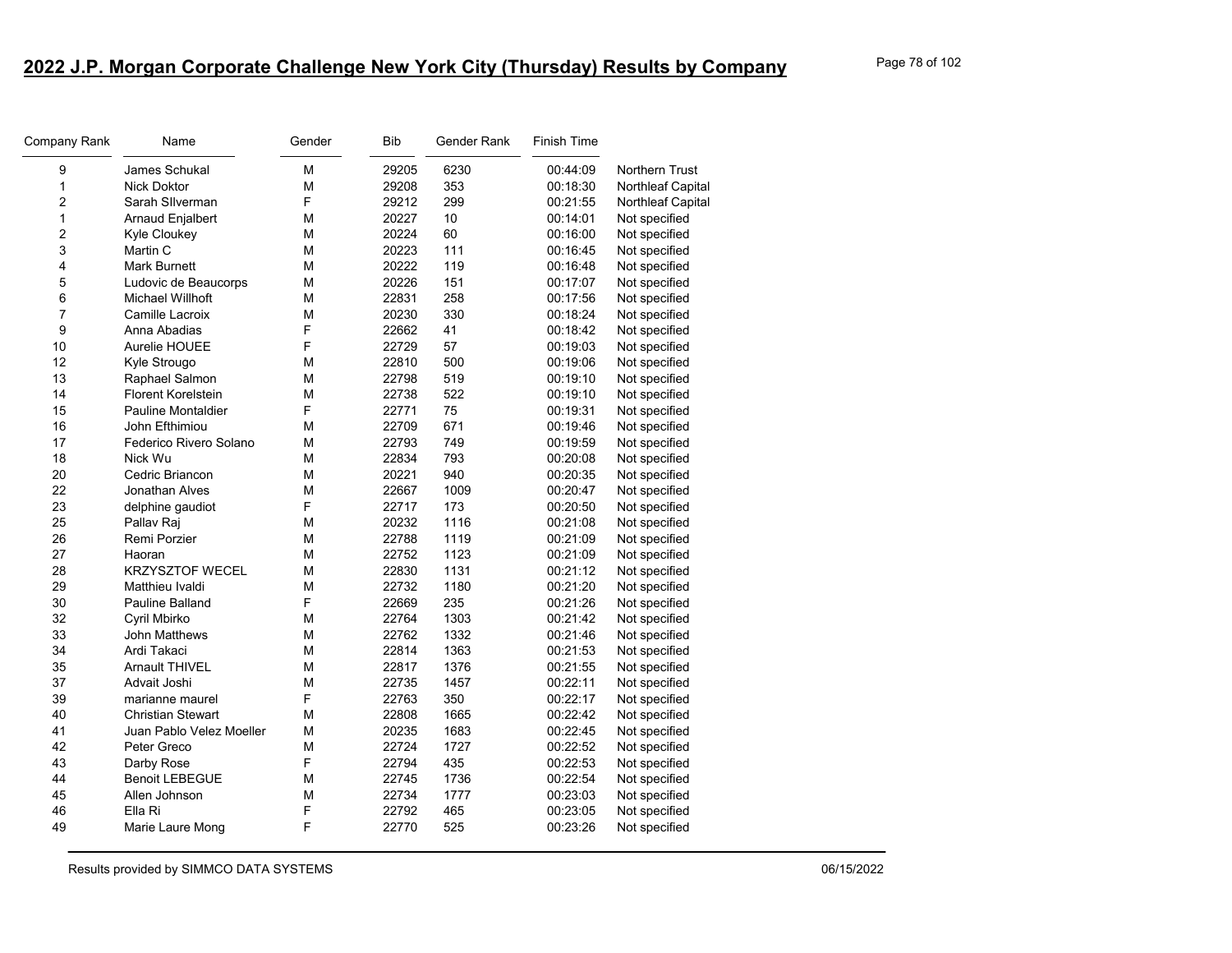| Company Rank | Name                      | Gender | <b>Bib</b> | Gender Rank | Finish Time |               |
|--------------|---------------------------|--------|------------|-------------|-------------|---------------|
| 51           | Akhil Muttreja            | м      | 22773      | 1943        | 00:23:39    | Not specified |
| 53           | Steve Xin                 | М      | 22836      | 1978        | 00:23:46    | Not specified |
| 54           | <b>JENNIFER DOWNING</b>   | F      | 22707      | 610         | 00:23:53    | Not specified |
| 55           | Luis                      | М      | 22686      | 2107        | 00:24:11    | Not specified |
| 57           | Gregory Garra             | М      | 22716      | 2173        | 00:24:22    | Not specified |
| 58           | Kumar Viswanathan         | M      | 22825      | 2191        | 00:24:26    | Not specified |
| 59           | <b>Tarun Singh</b>        | M      | 22803      | 2206        | 00:24:28    | Not specified |
| 60           | <b>Timothy Ong</b>        | M      | 22778      | 2271        | 00:24:43    | Not specified |
| 61           | Matteo Spiller            | м      | 22805      | 2282        | 00:24:45    | Not specified |
| 62           | Joe Rubin                 | М      | 22796      | 2291        | 00:24:47    | Not specified |
| 63           | Omar Chetouane            | М      | 22687      | 2317        | 00:24:52    | Not specified |
| 64           | Jagdeep Ahluwalia         | М      | 22664      | 2337        | 00:24:55    | Not specified |
| 66           | Ramji G                   | М      | 22722      | 2455        | 00:25:17    | Not specified |
| 67           | Andy Garcia               | М      | 22715      | 2470        | 00:25:19    | Not specified |
| 68           | <b>RITESH GOEL</b>        | м      | 22721      | 2476        | 00:25:20    | Not specified |
| 69           | Julie Yuan                | F      | 22841      | 883         | 00:25:33    | Not specified |
| 72           | James Waltenburg          | М      | 22826      | 2713        | 00:25:57    | Not specified |
| 73           | worhong yu                | М      | 22840      | 2718        | 00:25:58    | Not specified |
| 74           | Michelle Quilici Trujillo | F      | 22790      | 982         | 00:26:08    | Not specified |
| 75           | Benjamin Jourdan          | м      | 22736      | 2761        | 00:26:08    | Not specified |
| 76           | Vijay                     | М      | 22708      | 2890        | 00:26:36    | Not specified |
| 77           | <b>Boris Sterin</b>       | м      | 22807      | 2991        | 00:26:51    | Not specified |
| 80           | Stefano Locatelli         | М      | 22755      | 3026        | 00:26:57    | Not specified |
| 81           | CyrilK                    | М      | 22739      | 3060        | 00:27:02    | Not specified |
| 82           | Assane                    | м      | 22816      | 3379        | 00:28:06    | Not specified |
| 83           | Sandeep Loshali           | м      | 22757      | 3406        | 00:28:11    | Not specified |
| 86           | lakshmi akunuru           | F      | 22666      | 1435        | 00:28:27    | Not specified |
| 88           | Lubos Kubon               | М      | 22741      | 3603        | 00:28:48    | Not specified |
| 89           | Jennifer Glukhman         | F      | 22719      | 1586        | 00:29:10    | Not specified |
| 90           | <b>Iskender Dildaev</b>   | М      | 22705      | 3768        | 00:29:20    | Not specified |
| 93           | Stephanie Currie          | F      | 22698      | 1696        | 00:29:48    | Not specified |
| 94           | Sendilkumar Subramaniam   | м      | 22811      | 3936        | 00:29:55    | Not specified |
| 96           | Pragneshkumar Patel       | M      | 22781      | 4033        | 00:30:18    | Not specified |
| 97           | K Crisostomo              | F      | 22695      | 1821        | 00:30:27    | Not specified |
| 98           | <b>Teddy Tong</b>         | м      | 22819      | 4118        | 00:30:31    | Not specified |
| 99           | Grand Eng                 | м      | 22712      | 4332        | 00:31:14    | Not specified |
| 100          | natalie mckenzie          | F      | 22766      | 1933        | 00:31:15    | Not specified |
| 101          | Ziyu Liu                  | F      | 22754      | 1958        | 00:31:22    | Not specified |
| 104          | Charlotte BENAICHA-TANQ   | F      | 22672      | 2239        | 00:33:01    | Not specified |
| 105          | <b>DAGMARA WITEK</b>      | F      | 22833      | 2288        | 00:33:21    | Not specified |
| 106          | Joelle Savage             | F      | 22799      | 2291        | 00:33:21    | Not specified |
| 107          | Leon                      | М      | 22733      | 5026        | 00:34:01    | Not specified |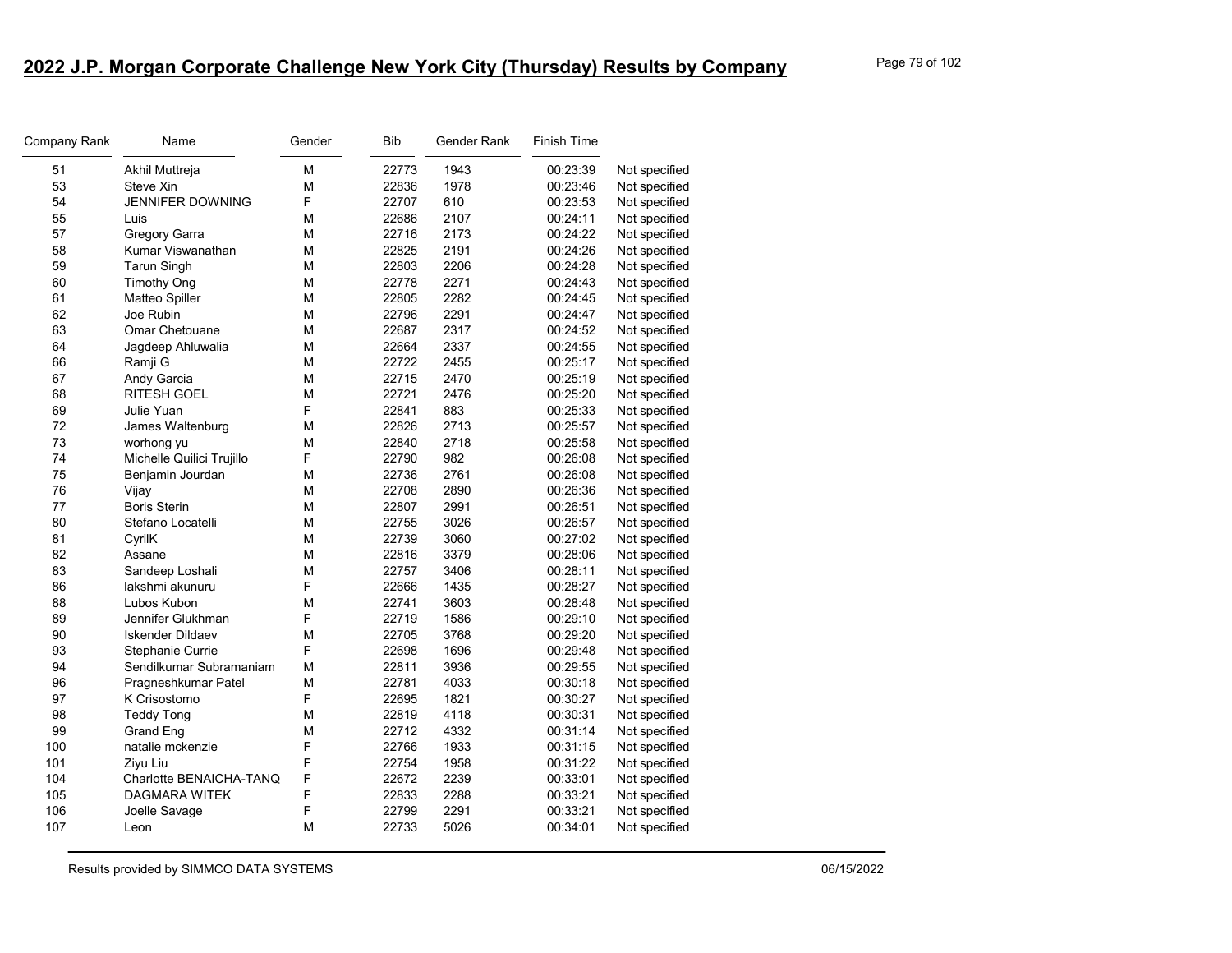| Company Rank   | Name                      | Gender | Bib   | Gender Rank | Finish Time |                  |
|----------------|---------------------------|--------|-------|-------------|-------------|------------------|
| 108            | Natalia Rosero            | F      | 22795 | 2440        | 00:34:10    | Not specified    |
| 109            | <b>LIONEL HARRIS</b>      | М      | 20229 | 5369        | 00:35:48    | Not specified    |
| 110            | <b>Allison Sirk</b>       | F      | 22804 | 2696        | 00:35:49    | Not specified    |
| 111            | Kaoutar Mohajiry          | F      | 22769 | 2888        | 00:37:09    | Not specified    |
| 113            | Anushka Poddar            | F      | 22787 | 3233        | 00:39:48    | Not specified    |
| 115            | Srinivas                  | М      | 22673 | 6024        | 00:41:08    | Not specified    |
| 120            | Shyam Patel               | М      | 22782 | 6418        | 00:47:54    | Not specified    |
| 121            | gurlekh plaha             | M      | 22786 | 6504        | 00:50:16    | Not specified    |
| 124            | <b>JC Lionti</b>          | М      | 22753 | 6553        | 00:51:48    | Not specified    |
| 127            | Maxwell Chin              | М      | 22690 | 6599        | 00:54:13    | Not specified    |
| 1              | Garrett Burger            | М      | 20589 | 12          | 00:14:10    | <b>NYC Parks</b> |
| 1              | Sean Quealy               | М      | 20596 | 173         | 00:17:24    | <b>NYC Parks</b> |
| 1              | Nate Grove                | M      | 29276 | 196         | 00:17:37    | <b>NYC Parks</b> |
| 1              | Jerrell Wisdom            | М      | 20597 | 202         | 00:17:38    | <b>NYC Parks</b> |
| 1              | Danny Su                  | М      | 29355 | 220         | 00:17:42    | <b>NYC Parks</b> |
| 1              | Emanuel                   | М      | 20595 | 420         | 00:18:49    | <b>NYC Parks</b> |
| 1              | Kyle Baldwin              | М      | 29233 | 468         | 00:19:00    | <b>NYC Parks</b> |
| 1              | Paul Fontana              | M      | 29272 | 619         | 00:19:34    | <b>NYC Parks</b> |
| 1              | <b>Adrian Hayes</b>       | M      | 29282 | 648         | 00:19:40    | <b>NYC Parks</b> |
| 1              | <b>Tyler Wilcox</b>       | М      | 29376 | 726         | 00:19:55    | <b>NYC Parks</b> |
| 1              | RMadera                   | М      | 29304 | 764         | 00:20:02    | <b>NYC Parks</b> |
| $\overline{2}$ | Pressman                  | М      | 29333 | 766         | 00:20:03    | <b>NYC Parks</b> |
| 1              | Christopher Chima         | М      | 29248 | 852         | 00:20:19    | <b>NYC Parks</b> |
| 1              | Hunter Zupnick            | М      | 29380 | 910         | 00:20:30    | <b>NYC Parks</b> |
| 1              | John Kilculllen           | М      | 29293 | 954         | 00:20:38    | <b>NYC Parks</b> |
| $\overline{c}$ | Ronald Lashley            | M      | 29297 | 958         | 00:20:38    | <b>NYC Parks</b> |
| 1              | Kip Stein                 | М      | 29353 | 986         | 00:20:44    | <b>NYC Parks</b> |
| 1              | <b>Israel Wertentheil</b> | М      | 29375 | 1045        | 00:20:56    | <b>NYC Parks</b> |
| 1              | David Hein                | М      | 29283 | 1152        | 00:21:15    | <b>NYC Parks</b> |
| 1              | Lauren Zuffante           | F      | 29379 | 232         | 00:21:25    | <b>NYC Parks</b> |
| 1              | Rory                      | F      | 29247 | 239         | 00:21:28    | <b>NYC Parks</b> |
| 1              | George Martinez           | M      | 29308 | 1370        | 00:21:55    | <b>NYC Parks</b> |
| 1              | <b>Karl Vetter</b>        | M      | 29372 | 1484        | 00:22:14    | <b>NYC Parks</b> |
| 1              | Nicholas Magilton         | M      | 29305 | 1577        | 00:22:29    | <b>NYC Parks</b> |
| $\overline{2}$ | <b>Parks Commissioner</b> | F      | 29251 | 381         | 00:22:30    | <b>NYC Parks</b> |
| 1              | <b>BMcG</b>               | F      | 29314 | 393         | 00:22:36    | <b>NYC Parks</b> |
| 1              | Joshua Young              | M      | 29377 | 1716        | 00:22:51    | <b>NYC Parks</b> |
| 1              | Jac                       | F      | 20594 | 437         | 00:22:53    | <b>NYC Parks</b> |
| 1              | Andre Mouzon              | М      | 29323 | 1753        | 00:22:57    | <b>NYC Parks</b> |
| 2              | K.Allen                   | F      | 29223 | 464         | 00:23:05    | <b>NYC Parks</b> |
| 1              | Sha                       | M      | 29335 | 1810        | 00:23:11    | <b>NYC Parks</b> |
| 1              | <b>Elizabeth Ernish</b>   | F      | 29267 | 487         | 00:23:12    | <b>NYC Parks</b> |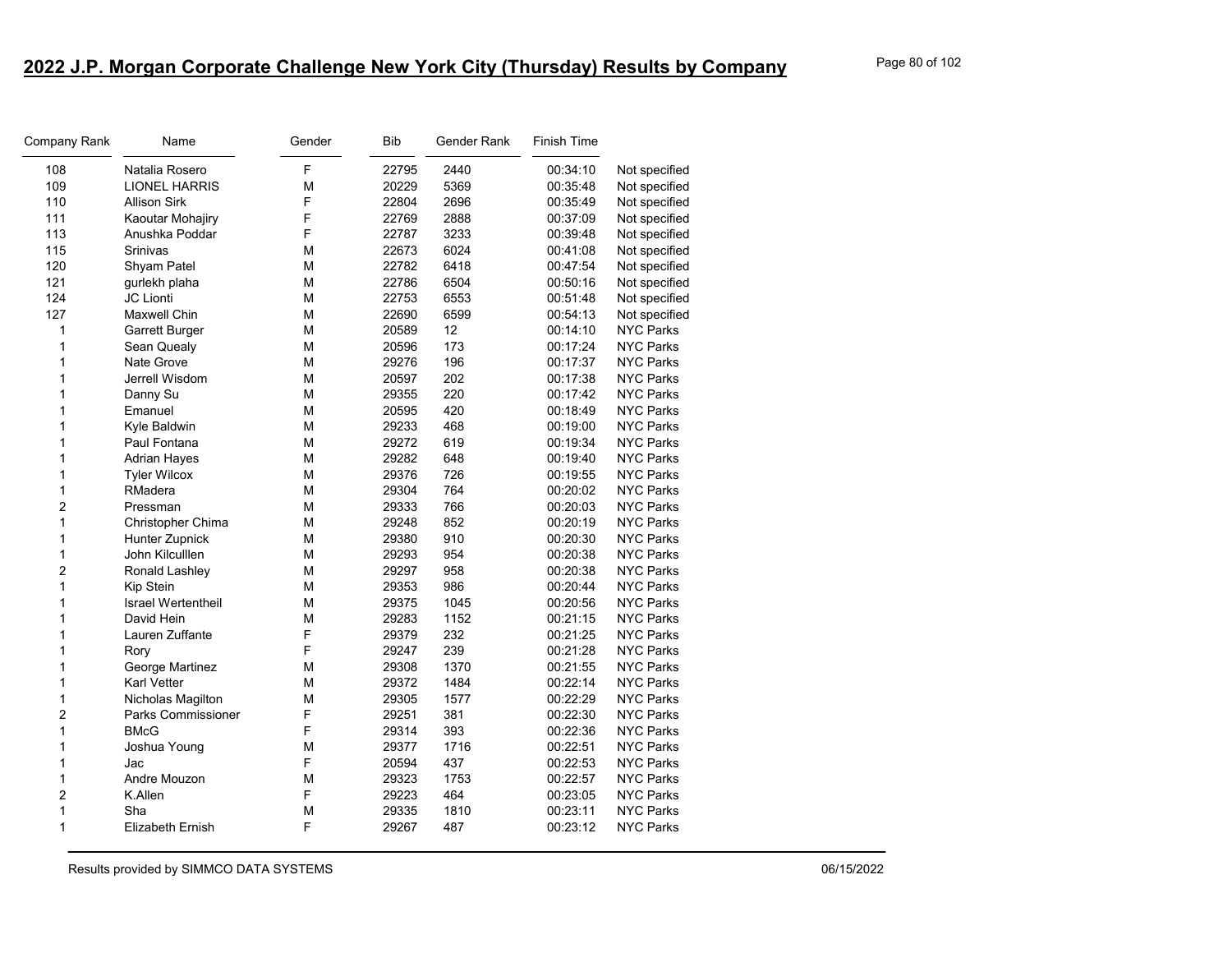| Company Rank   | Name                  | Gender | <b>Bib</b> | Gender Rank | Finish Time |                  |
|----------------|-----------------------|--------|------------|-------------|-------------|------------------|
| 1              | Patricia Perone       | F      | 29331      | 510         | 00:23:22    | <b>NYC Parks</b> |
| 1              | <b>Mark McCormack</b> | М      | 29313      | 1961        | 00:23:42    | <b>NYC Parks</b> |
| 1              | Joe Conforti          | М      | 20590      | 2118        | 00:24:12    | <b>NYC Parks</b> |
| 1              | Di Feng Tan           | М      | 29359      | 2211        | 00:24:29    | <b>NYC Parks</b> |
| 1              | K Bogle               | М      | 29237      | 2243        | 00:24:36    | <b>NYC Parks</b> |
| 1              | Paul Rube             | M      | 29342      | 2284        | 00:24:45    | <b>NYC Parks</b> |
| 1              | Alexander             | M      | 29279      | 2292        | 00:24:47    | <b>NYC Parks</b> |
| $\mathbf{1}$   | Narendra Paramanand   | M      | 29329      | 2340        | 00:24:56    | <b>NYC Parks</b> |
| 2              | Elizabeth Masella     | F      | 29310      | 773         | 00:24:56    | <b>NYC Parks</b> |
| 1              | Julia Bernhardt       | F      | 29235      | 830         | 00:25:15    | <b>NYC Parks</b> |
| 2              | Daniel Dajani         | M      | 29258      | 2449        | 00:25:16    | <b>NYC Parks</b> |
| $\mathbf{1}$   | <b>Emily Cardoza</b>  | F      | 29241      | 841         | 00:25:19    | <b>NYC Parks</b> |
| $\overline{c}$ | Cecilia Cho           | F      | 29249      | 846         | 00:25:21    | <b>NYC Parks</b> |
| 1              | Joseph Trimble        | M      | 29366      | 2490        | 00:25:22    | <b>NYC Parks</b> |
| 1              | Aurora Davis          | F      | 29259      | 864         | 00:25:28    | NYC Parks        |
| 1              | David Cuff            | M      | 29256      | 2623        | 00:25:41    | <b>NYC Parks</b> |
| $\overline{c}$ | Kari Bailey           | F      | 29232      | 920         | 00:25:46    | <b>NYC Parks</b> |
| $\mathbf 1$    | Marcha Johnson        | F      | 29291      | 957         | 00:26:01    | <b>NYC Parks</b> |
| 1              | Katerine Borrome      | F      | 29238      | 1079        | 00:26:41    | <b>NYC Parks</b> |
| 1              | Grace Tang            | F      | 29360      | 1108        | 00:26:53    | <b>NYC Parks</b> |
| 1              | <b>Ben Conable</b>    | M      | 29252      | 3051        | 00:27:00    | <b>NYC Parks</b> |
| 1              | Nat                   | F      | 29261      | 1148        | 00:27:05    | <b>NYC Parks</b> |
| 1              | Philip B Kunhardt IV  | M      | 29294      | 3170        | 00:27:25    | <b>NYC Parks</b> |
| 1              | Basia Nikonorow       | F      | 29327      | 1366        | 00:28:02    | <b>NYC Parks</b> |
| 1              | Sara R                | F      | 29337      | 1378        | 00:28:07    | <b>NYC Parks</b> |
| 1              | <b>Henry Torres</b>   | M      | 29364      | 3665        | 00:29:01    | <b>NYC Parks</b> |
| 1              | Sunny Corrao          | F      | 29254      | 1598        | 00:29:17    | <b>NYC Parks</b> |
| $\mathbf 1$    | Jonathan Martinez     | М      | 29309      | 3786        | 00:29:24    | <b>NYC Parks</b> |
| 2              | Kenneth Thompson      | М      | 29362      | 3789        | 00:29:24    | <b>NYC Parks</b> |
| 1              | Nora Donnelly         | F      | 29265      | 1724        | 00:29:57    | <b>NYC Parks</b> |
| 2              | Sara Thompson         | F      | 29363      | 1726        | 00:29:58    | <b>NYC Parks</b> |
| 3              | Alexander Brower      | M      | 29239      | 3951        | 00:29:58    | <b>NYC Parks</b> |
| 1              | Margaret Nelson       | F      | 29326      | 1889        | 00:30:57    | <b>NYC Parks</b> |
| 2              | Colleen Alderson      | F      | 29222      | 1894        | 00:30:59    | <b>NYC Parks</b> |
| 1              | <b>Ebony Harris</b>   | F      | 29281      | 2027        | 00:31:46    | NYC Parks        |
| 1              | Violette Rychlicki    | F      | 29344      | 2294        | 00:33:22    | <b>NYC Parks</b> |
| 1              | Elona Shehu           | F      | 29347      | 2474        | 00:34:18    | <b>NYC Parks</b> |
| 1              | Megan                 | F      | 29277      | 2516        | 00:34:36    | <b>NYC Parks</b> |
| 1              | Camila Vasquez        | F      | 29371      | 2584        | 00:34:58    | <b>NYC Parks</b> |
| 1              | Raven Simone          | F      | 29319      | 3076        | 00:38:29    | <b>NYC Parks</b> |
| 1              | Kristi Chaudhuri      | F      | 29246      | 3205        | 00:39:34    | <b>NYC Parks</b> |
| 1              | Georgina Cullman      | F      | 29257      | 3327        | 00:40:47    | <b>NYC Parks</b> |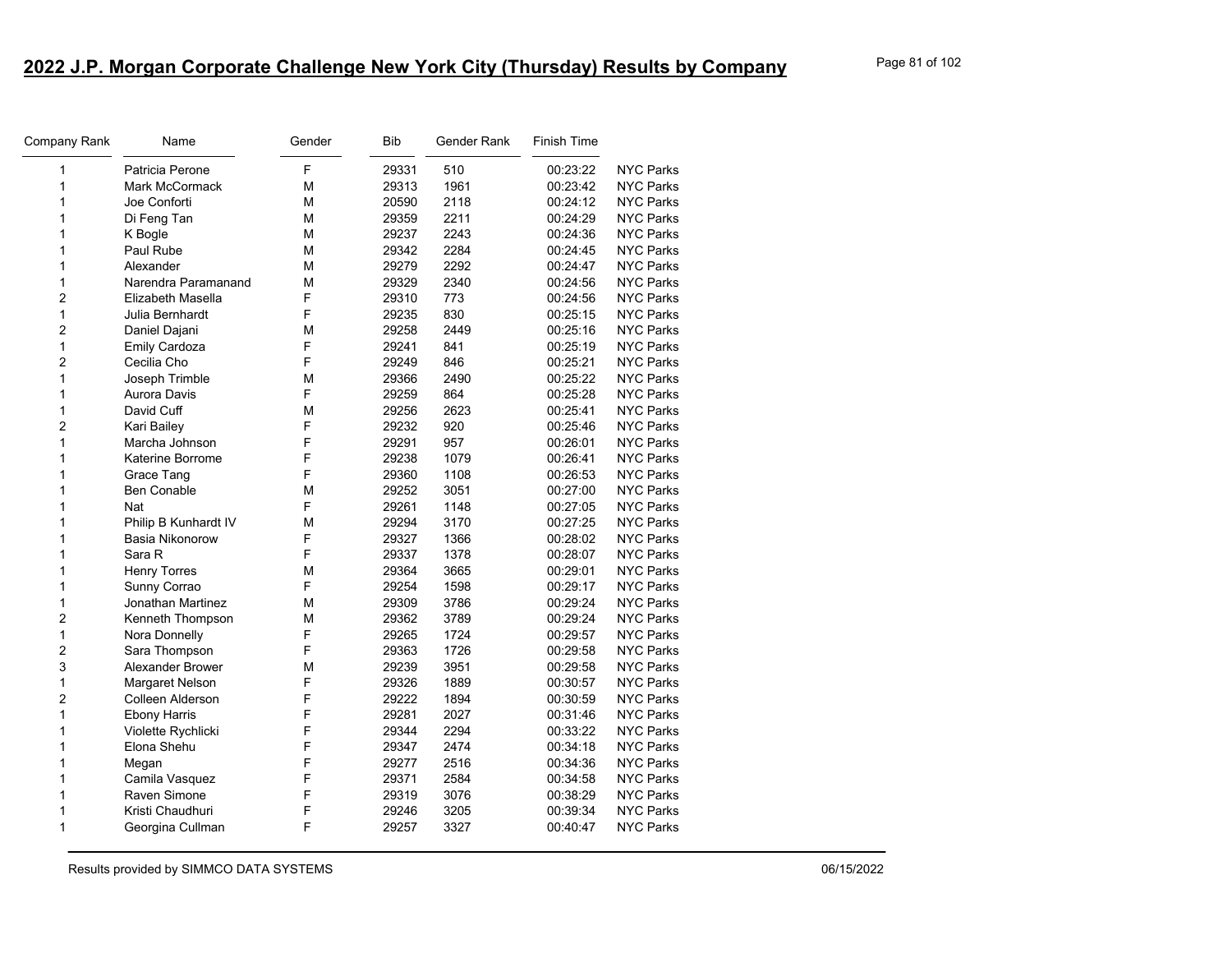| Company Rank            | Name                    | Gender | <b>Bib</b> | Gender Rank | Finish Time |                  |
|-------------------------|-------------------------|--------|------------|-------------|-------------|------------------|
| 1                       | Stefan Sucre            | M      | 29356      | 6059        | 00:41:45    | <b>NYC Parks</b> |
| $\mathbf{1}$            | Karen Roos              | F      | 29341      | 3491        | 00:42:24    | <b>NYC Parks</b> |
| $\mathbf{1}$            | Sarah Kuras             | F      | 29295      | 3972        | 00:47:37    | <b>NYC Parks</b> |
| 1                       | Michael Dedza           | M      | 29262      | 6492        | 00:49:41    | <b>NYC Parks</b> |
| 1                       | <b>ROXY</b>             | F      | 29350      | 4311        | 00:52:44    | <b>NYC Parks</b> |
| 1                       | <b>Whitney Talcott</b>  | M      | 29358      | 6612        | 00:54:41    | <b>NYC Parks</b> |
| $\overline{c}$          | Adrianne Weremchuk      | F      | 29374      | 4400        | 00:54:48    | <b>NYC Parks</b> |
| 4                       | Jayme                   | F      | 29299      | 4457        | 00:56:27    | <b>NYC Parks</b> |
| 1                       | Stacey Mangroo          | F      | 29306      | 4787        | 01:06:50    | <b>NYC Parks</b> |
| $\overline{c}$          | Maria Sanchez           | F      | 29345      | 4865        | 01:16:36    | <b>NYC Parks</b> |
| $\mathbf{1}$            | Sarah Schultz           | F      | 20599      | 6           | 00:15:48    | OfficeTogether   |
| $\overline{\mathbf{c}}$ | William Xiao            | М      | 29383      | 205         | 00:17:39    | OfficeTogether   |
| 3                       | Jacquelyn Wong          | F      | 29382      | 53          | 00:19:00    | OfficeTogether   |
| 4                       | Amy                     | F      | 29384      | 503         | 00:23:19    | OfficeTogether   |
| $\mathbf{1}$            | Ethan Boyer             | M      | 29386      | 167         | 00:17:20    | Oliver Wyman - N |
| $\boldsymbol{2}$        | Ludovic Cartigny        | М      | 29389      | 384         | 00:18:40    | Oliver Wyman - N |
| 3                       | <b>Jake Marrus</b>      | M      | 29398      | 1024        | 00:20:51    | Oliver Wyman - N |
| 4                       | Deepak Kollali          | M      | 29397      | 1048        | 00:20:56    | Oliver Wyman - N |
| 5                       | Apurva Nair             | М      | 29401      | 1224        | 00:21:29    | Oliver Wyman - N |
| 6                       | Seth Borden             | M      | 29385      | 1745        | 00:22:56    | Oliver Wyman - N |
| $\overline{7}$          | Liam Wolf               | M      | 29407      | 2034        | 00:23:57    | Oliver Wyman - N |
| 8                       | Don Creighton           | M      | 29390      | 2398        | 00:25:06    | Oliver Wyman - N |
| 10                      | Paul Cantwell           | М      | 29388      | 4330        | 00:31:14    | Oliver Wyman - N |
| 11                      | Noah Katcher            | M      | 29395      | 5275        | 00:35:12    | Oliver Wyman - N |
| $\mathbf{1}$            | Jacob Bauman            | M      | 31505      | 360         | 00:18:33    | Oppenheimer - TI |
| 2                       | Christopher Lazos       | M      | 31503      | 2170        | 00:24:21    | Oppenheimer - TI |
| 4                       | <b>Andrew Koris</b>     | M      | 31504      | 3997        | 00:30:09    | Oppenheimer - TI |
| 1                       | <b>Brendan E Ahern</b>  | M      | 29408      | 341         | 00:18:28    | Otterbourg P.C.  |
| $\overline{c}$          | <b>Frank Pecorelli</b>  | M      | 29423      | 1025        | 00:20:52    | Otterbourg P.C.  |
| 3                       | <b>Brendan Shaw</b>     | М      | 29425      | 1147        | 00:21:14    | Otterbourg P.C.  |
| 4                       | David Morse             | M      | 29421      | 1836        | 00:23:16    | Otterbourg P.C.  |
| 5                       | Gabi                    | F      | 29429      | 509         | 00:23:22    | Otterbourg P.C.  |
| 6                       | Mike Rich               | M      | 29424      | 2348        | 00:24:56    | Otterbourg P.C.  |
| $\overline{7}$          | Samantha Alfano         | F      | 29409      | 780         | 00:24:57    | Otterbourg P.C.  |
| 14                      | Sarah Hautzinger        | F      | 29416      | 3361        | 00:41:07    | Otterbourg P.C.  |
| 16                      | Donald N Gellert        | M      | 29415      | 6526        | 00:51:00    | Otterbourg P.C.  |
| 3                       | <b>Ben Halpin</b>       | M      | 29437      | 668         | 00:19:45    | Palladium Equity |
| 4                       | <b>Matthew Strabone</b> | M      | 29445      | 763         | 00:20:02    | Palladium Equity |
| 5                       | <b>Scott Kirschner</b>  | M      | 29440      | 1055        | 00:20:57    | Palladium Equity |
| 6                       | Sheena Shah             | F      | 29444      | 353         | 00:22:20    | Palladium Equity |
| 1                       | Gage Johnson            | M      | 29463      | 1096        | 00:21:04    | Paramount Group  |
| 3                       | Andrew Sgro             | M      | 29476      | 1132        | 00:21:12    | Paramount Grour  |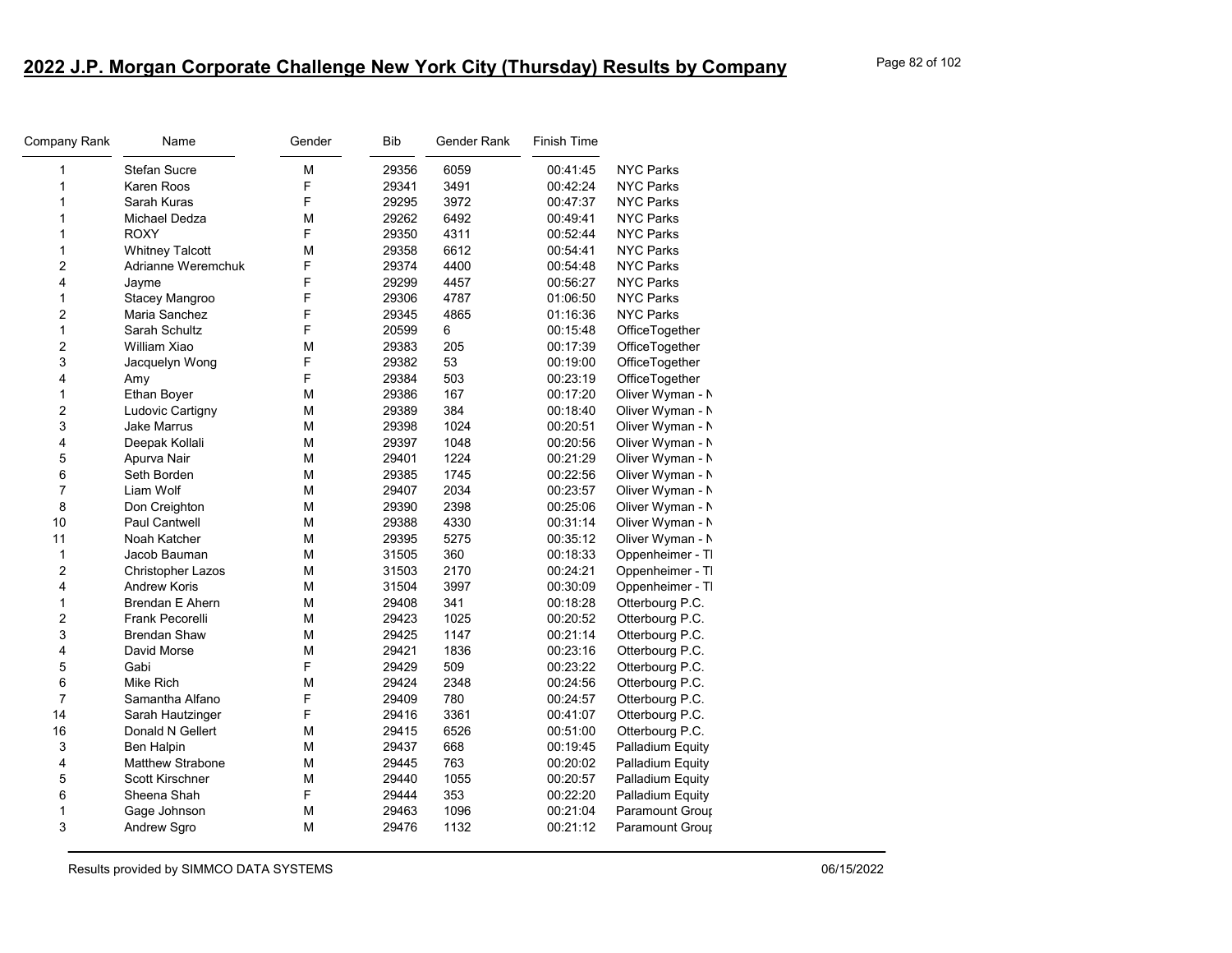| Company Rank   | Name                     | Gender | Bib   | Gender Rank | <b>Finish Time</b> |                         |
|----------------|--------------------------|--------|-------|-------------|--------------------|-------------------------|
| 4              | Melissa Graffeo          | F      | 29459 | 296         | 00:21:54           | Paramount Group         |
| 5              | <b>Matthew Martinez</b>  | M      | 29471 | 2474        | 00:25:20           | <b>Paramount Group</b>  |
| 6              | Peter Buffum             | М      | 29451 | 2503        | 00:25:24           | Paramount Group         |
| 11             | Mario Fulgieri           | M      | 29457 | 3956        | 00:29:59           | Paramount Group         |
| 12             | yes                      | M      | 29478 | 4054        | 00:30:21           | Paramount Grour         |
| 13             | TJ Ingino                | M      | 29461 | 4774        | 00:32:56           | Paramount Group         |
| 16             | Carla Rooney             | F      | 29475 | 2580        | 00:34:58           | Paramount Group         |
| 18             | Tom Hennessy             | M      | 29460 | 5512        | 00:36:49           | Paramount Group         |
| 19             | Chris Thompson           | M      | 29480 | 5543        | 00:37:03           | Paramount Group         |
| 28             | Laura Forde              | F      | 29456 | 4348        | 00:53:39           | Paramount Group         |
| 1              | <b>Jeff McDonnell</b>    | M      | 20602 | 14          | 00:14:16           | Partners Capital        |
| 3              | Samuel Diedrich          | М      | 29487 | 441         | 00:18:55           | <b>Partners Capital</b> |
| 4              | <b>Ben Newman</b>        | M      | 29491 | 490         | 00:19:04           | <b>Partners Capital</b> |
| 5              | Alex Gamza               | м      | 29488 | 1398        | 00:22:02           | <b>Partners Capital</b> |
| $\mathbf{1}$   | <b>Paul Saunders</b>     | M      | 29503 | 287         | 00:18:08           | Partners Group          |
| 2              | Daniel Locke             | M      | 29500 | 506         | 00:19:07           | Partners Group          |
| 3              | Julian Berard            | М      | 29494 | 707         | 00:19:52           | Partners Group          |
| 4              | lan Woon                 | M      | 29506 | 779         | 00:20:04           | Partners Group          |
| 5              | Chris Venditti           | м      | 29504 | 782         | 00:20:05           | <b>Partners Group</b>   |
| 7              | Jason Elkin              | M      | 29495 | 876         | 00:20:23           | Partners Group          |
| 8              | Erika Enriquez Domagas   | F      | 20603 | 458         | 00:23:03           | <b>Partners Group</b>   |
| 14             | <b>Brett Pearlman</b>    | M      | 29501 | 4201        | 00:30:50           | Partners Group          |
| 1              | <b>Matt McDevitt</b>     | M      | 20609 | 45          | 00:15:32           | Paul, Weiss             |
| 1              | Pietro Signoracci        | M      | 29530 | 148         | 00:17:05           | Paul, Weiss             |
| 1              | Dave Marshall            | M      | 29524 | 259         | 00:17:56           | Paul, Weiss             |
| 1              | Patrick Cordova          | M      | 29509 | 411         | 00:18:46           | Paul, Weiss             |
| 1              | Nicole Fischbein         | F      | 29516 | 238         | 00:21:27           | Paul, Weiss             |
| 1              | <b>Brooke Ridgway</b>    | F      | 29529 | 240         | 00:21:28           | Paul, Weiss             |
| 1              | Michael Strocko          | M      | 29532 | 1967        | 00:23:44           | Paul, Weiss             |
| 1              | Adam Fischer             | M      | 29517 | 2355        | 00:24:58           | Paul, Weiss             |
| 1              | Chris Coleman            | M      | 20607 | 3053        | 00:27:01           | Paul, Weiss             |
| 2              | Erika Detjen             | F      | 29512 | 2366        | 00:33:51           | Paul, Weiss             |
| 1              | <b>Matthieu Clochard</b> | м      | 29539 | 946         | 00:20:37           | Payoneer, Inc           |
| $\overline{2}$ | Michael Heffernan        | M      | 29542 | 1430        | 00:22:08           | Payoneer, Inc           |
| 4              | Daniel Agosto            | М      | 20610 | 1712        | 00:22:50           | Payoneer, Inc           |
| 5              | <b>Brian Andres</b>      | М      | 29537 | 2159        | 00:24:19           | Payoneer, Inc           |
| 6              | <b>Lidor Bushary</b>     | M      | 20611 | 3112        | 00:27:13           | Payoneer, Inc           |
| $\overline{7}$ | Victoria Chau            | F      | 29538 | 2415        | 00:34:05           | Payoneer, Inc           |
| 11             | Judy                     | F      | 29551 | 4164        | 00:50:04           | Payoneer, Inc           |
| 1              | Morey Wildes             | м      | 29564 | 1837        | 00:23:16           | Pearl Cohen             |
| 1              | Ross Linton              | м      | 29574 | 499         | 00:19:06           | Percent                 |
| $\overline{2}$ | Vadim Shteynberg         | м      | 29583 | 549         | 00:19:18           | Percent                 |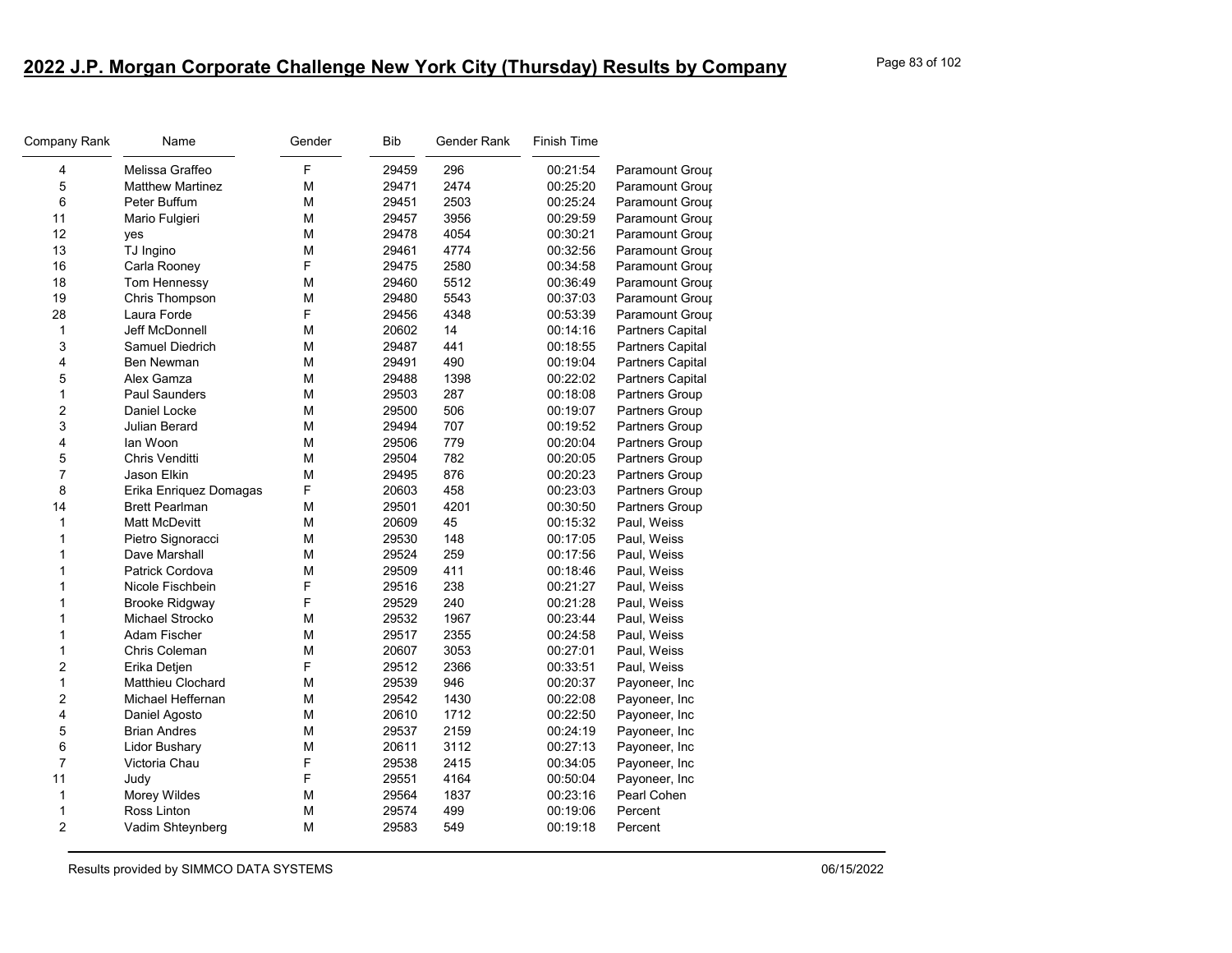| Company Rank            | Name                    | Gender | <b>Bib</b> | Gender Rank | <b>Finish Time</b> |                          |
|-------------------------|-------------------------|--------|------------|-------------|--------------------|--------------------------|
| 3                       | Richard Egan            | M      | 29568      | 807         | 00:20:10           | Percent                  |
| 4                       | Mike Kendrot            | M      | 29572      | 905         | 00:20:29           | Percent                  |
| $\overline{7}$          | Luis Mejia              | M      | 29577      | 1699        | 00:22:48           | Percent                  |
| 8                       | Claudia Zhang           | F      | 29585      | 723         | 00:24:35           | Percent                  |
| 9                       | Cristiano Mondolfo      | M      | 29578      | 2631        | 00:25:43           | Percent                  |
| 10                      | Seetal Meadows          | F      | 29576      | 1137        | 00:27:00           | Percent                  |
| 11                      | Charlie Lienau          | M      | 29573      | 3504        | 00:28:30           | Percent                  |
| 13                      | <b>Daniel DeMatos</b>   | M      | 29567      | 4104        | 00:30:29           | Percent                  |
| 14                      | Girish Tewani           | М      | 29584      | 5289        | 00:35:17           | Percent                  |
| 1                       | Ting                    | M      | 29634      | 38          | 00:15:25           | Perella Weinberg         |
| $\overline{2}$          | <b>Julian Garratt</b>   | M      | 29605      | 162         | 00:17:16           | Perella Weinberg         |
| 3                       | Kevin Avcilar           | М      | 29590      | 328         | 00:18:23           | Perella Weinberg         |
| 4                       | <b>Chad Porter</b>      | M      | 29620      | 331         | 00:18:25           | Perella Weinberg         |
| 5                       | Adam Hirsch             | М      | 29612      | 718         | 00:19:53           | Perella Weinberg         |
| 6                       | <b>Matthew Beede</b>    | M      | 29592      | 741         | 00:19:58           | Perella Weinberg         |
| 8                       | <b>Frank Ferrari</b>    | M      | 29601      | 889         | 00:20:25           | Perella Weinberg         |
| 9                       | <b>Alex Raines</b>      | М      | 29622      | 916         | 00:20:31           | Perella Weinberg         |
| 12                      | Ashley Mangan           | M      | 29616      | 1059        | 00:20:58           | Perella Weinberg         |
| 14                      | Drew Ackert             | M      | 29587      | 1329        | 00:21:46           | Perella Weinberg         |
| 16                      | John Gillig             | М      | 29607      | 1861        | 00:23:23           | Perella Weinberg         |
| 17                      | Josh C                  | M      | 29598      | 2035        | 00:23:57           | Perella Weinberg         |
| 18                      | Parsa Sobhani           | М      | 29629      | 2052        | 00:23:59           | Perella Weinberg         |
| 19                      | Michael Samila          | M      | 29626      | 2134        | 00:24:15           | Perella Weinberg         |
| 20                      | <b>MK Alisdairi</b>     | M      | 29588      | 2295        | 00:24:48           | Perella Weinberg         |
| 21                      | <b>Dustin Price</b>     | М      | 20615      | 2829        | 00:26:23           | Perella Weinberg         |
| 26                      | Calvin Rong             | M      | 29625      | 4797        | 00:32:59           | Perella Weinberg         |
| 27                      | Lizzie Reedy            | F      | 29624      | 2233        | 00:33:00           | Perella Weinberg         |
| 1                       | Young Hwang             | F      | 29640      | 601         | 00:23:50           | Peridot Financing        |
| $\overline{c}$          | Artjola Xhukellari      | F      | 29642      | 910         | 00:25:44           | <b>Peridot Financing</b> |
| 3                       | Jean-Franco Diaz        | М      | 29638      | 2699        | 00:25:54           | Peridot Financing        |
| $\mathbf{1}$            | Ju Young Yoon           | F      | 29654      | 110         | 00:20:02           | Perkins Eastman          |
| $\mathbf{1}$            | <b>Efthymios Mavris</b> | M      | 29650      | 1368        | 00:21:54           | <b>Perkins Eastman</b>   |
| 1                       | Shawn Basler            | М      | 29643      | 1918        | 00:23:34           | Perkins Eastman          |
| 1                       | Siu Tam                 | M      | 29652      | 3845        | 00:29:35           | Perkins Eastman          |
| $\mathbf{1}$            | <b>Stuart Lachs</b>     | М      | 29647      | 4181        | 00:30:45           | Perkins Eastman          |
| 1                       | <b>Todd Tuscher</b>     | M      | 29653      | 5204        | 00:34:50           | Perkins Eastman          |
| 1                       | <b>MAURICIO SAENZ</b>   | M      | 20619      | 58          | 00:15:58           | Philip Morris Inter      |
| $\overline{\mathbf{c}}$ | Vinudas Akde            | М      | 20618      | 132         | 00:16:57           | Philip Morris Inter      |
| 3                       | Nicolas Cuadros         | M      | 29660      | 503         | 00:19:07           | Philip Morris Inter      |
| 5                       | Lisa Moser              | F      | 29668      | 1158        | 00:27:07           | Philip Morris Inter      |
| 6                       | Joshua Townsend         | M      | 29673      | 3558        | 00:28:39           | Philip Morris Inter      |
| 9                       | <b>MP Cardona</b>       | F      | 29659      | 3113        | 00:38:41           | Philip Morris Inter      |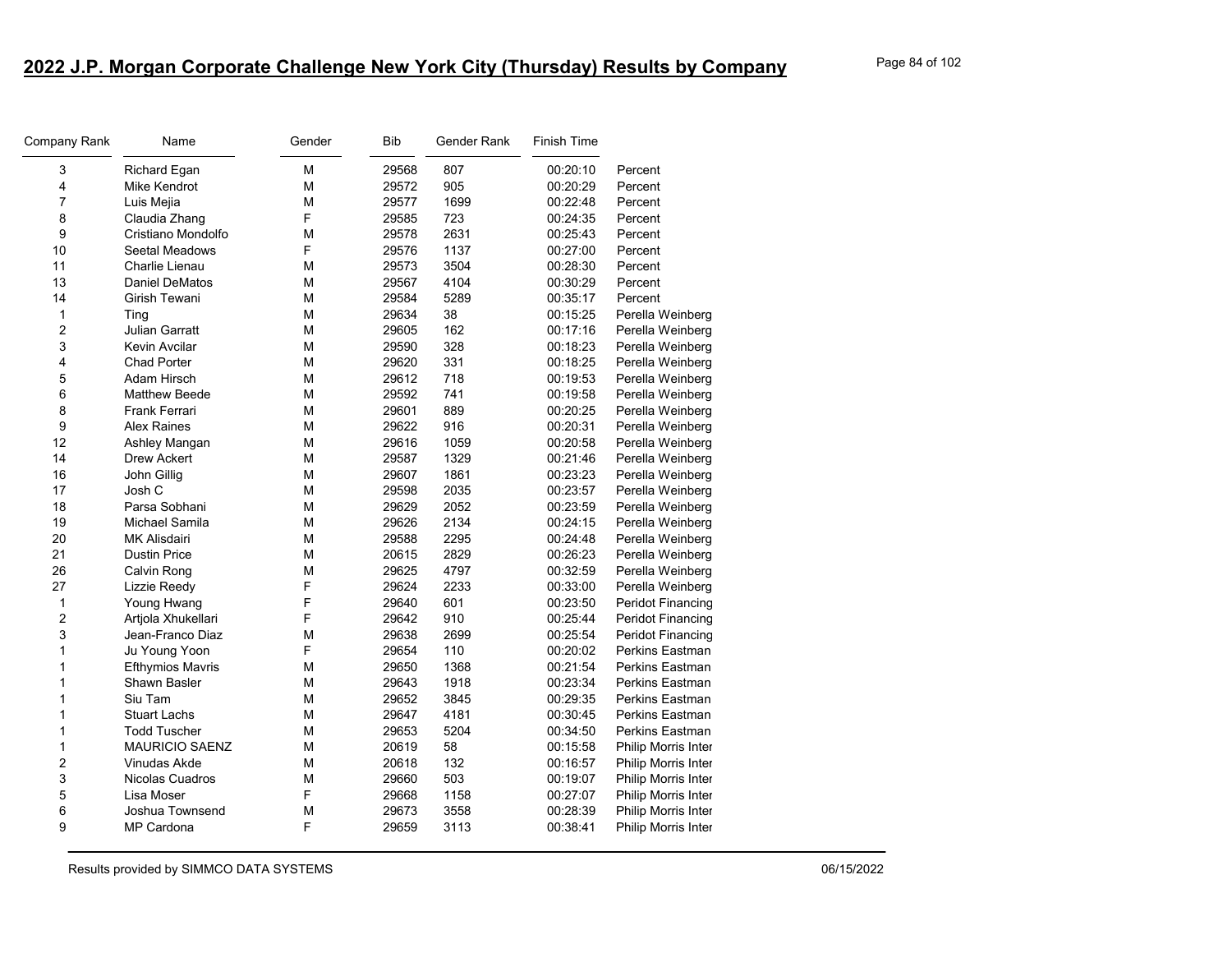| Company Rank            | Name                        | Gender | <b>Bib</b> | Gender Rank    | Finish Time |                     |
|-------------------------|-----------------------------|--------|------------|----------------|-------------|---------------------|
| 1                       | Henry Stauber               | M      | 29679      | 210            | 00:17:40    | PointState Capita   |
| $\overline{\mathbf{c}}$ | Jerry Ruggieri              | M      | 20620      | 223            | 00:17:43    | PointState Capita   |
| 3                       | Grigoriy Likhtin            | М      | 29674      | 880            | 00:20:24    | PointState Capita   |
| 4                       | Prom Vatanapradit           | М      | 29680      | 2426           | 00:25:11    | PointState Capita   |
| 5                       | no                          | М      | 29675      | 4228           | 00:30:55    | PointState Capita   |
| 1                       | Simon Douglas               | М      | 20622      | 39             | 00:15:26    | Protiviti Inc.      |
| $\overline{c}$          | <b>Rob Kunst</b>            | М      | 29693      | 359            | 00:18:32    | Protiviti Inc.      |
| 3                       | Jake Nemeth                 | M      | 29697      | 640            | 00:19:39    | Protiviti Inc.      |
| 4                       | <b>Bryce Gatto</b>          | M      | 29690      | 691            | 00:19:50    | Protiviti Inc.      |
| 5                       | Jacob Tarricone             | M      | 29707      | 735            | 00:19:56    | Protiviti Inc.      |
| 6                       | <b>Justin Mathew</b>        | М      | 29696      | 817            | 00:20:13    | Protiviti Inc.      |
| $\overline{7}$          | Ashleigh Sheerin            | F      | 29705      | 211            | 00:21:14    | Protiviti Inc.      |
| 8                       | <b>Juliet Yeomans</b>       | F      | 29709      | 256            | 00:21:38    | Protiviti Inc.      |
| 9                       | Olivia Poplawski            | F      | 29699      | 285            | 00:21:51    | Protiviti Inc.      |
| 10                      | Jelani Christopher          | M      | 29685      | 1358           | 00:21:51    | Protiviti Inc.      |
| 12                      | Erin Buckley                | F      | 29683      | 490            | 00:23:12    | Protiviti Inc.      |
| 13                      | <b>Christine LaRochelle</b> | F      | 29695      | 639            | 00:24:09    | Protiviti Inc.      |
| 14                      | <b>KELLY SAN MARTIN</b>     | F      | 29703      | 1032           | 00:26:25    | Protiviti Inc.      |
| 15                      | Joe Fuchs                   | M      | 29689      | 3078           | 00:27:05    | Protiviti Inc.      |
| 16                      | Jackie Sgobbo               | F      | 29704      | 1333           | 00:27:52    | Protiviti Inc.      |
| 19                      | Joshua Tagle                | М      | 29706      | 4991           | 00:33:54    | Protiviti Inc.      |
| 2                       | <b>Tyler Triscari</b>       | M      | 32001      | 2190           | 00:24:25    | <b>PROVIDENCE E</b> |
| 1                       | Jeff                        | M      | 20624      | 21             | 00:14:32    | PwC                 |
| $\overline{\mathbf{c}}$ | Dan Muenkel                 | M      | 20630      | 44             | 00:15:32    | PwC                 |
| 3                       | Caroline Ferri              | F      | 20625      | $\overline{7}$ | 00:15:49    | PwC                 |
| 4                       | <b>Vitaliy Los</b>          | М      | 20629      | 105            | 00:16:42    | PwC                 |
| 5                       | Paul LaCorte                | M      | 20627      | 130            | 00:16:56    | PwC                 |
| 6                       | Nicolette Sortisio          | F      | 20633      | 21             | 00:17:32    | PwC                 |
| $\overline{7}$          | Rob Hastings                | M      | 29760      | 264            | 00:17:57    | PwC                 |
| 8                       | Jinli Ma                    | М      | 29774      | 364            | 00:18:35    | PwC                 |
| 9                       | Kathryn Van de Weghe        | F      | 29803      | 47             | 00:18:52    | PwC                 |
| 11                      | Pascal Eberle               | M      | 29747      | 560            | 00:19:21    | PwC                 |
| 12                      | Rani                        | М      | 29807      | 663            | 00:19:43    | PwC                 |
| 13                      | Albert Tan                  | М      | 29798      | 780            | 00:20:05    | PwC                 |
| 14                      | <b>Michael Meyers</b>       | М      | 29778      | 898            | 00:20:27    | PwC                 |
| 15                      | <b>JAMES PUSTORINO</b>      | М      | 29788      | 973            | 00:20:40    | PwC                 |
| 16                      | <b>Brandon Robinson</b>     | M      | 29791      | 978            | 00:20:41    | PwC                 |
| 17                      | <b>Brian Whelan</b>         | М      | 29804      | 1176           | 00:21:20    | PwC                 |
| 18                      | Derek Duin                  | М      | 29746      | 1220           | 00:21:28    | PwC                 |
| 22                      | Nicky Bradley               | F      | 29737      | 314            | 00:22:00    | PwC                 |
| 23                      | Nate Shaw                   | М      | 29793      | 1392           | 00:22:00    | PwC                 |
| 24                      | <b>Matthew Blom</b>         | М      | 29733      | 1627           | 00:22:37    | PwC                 |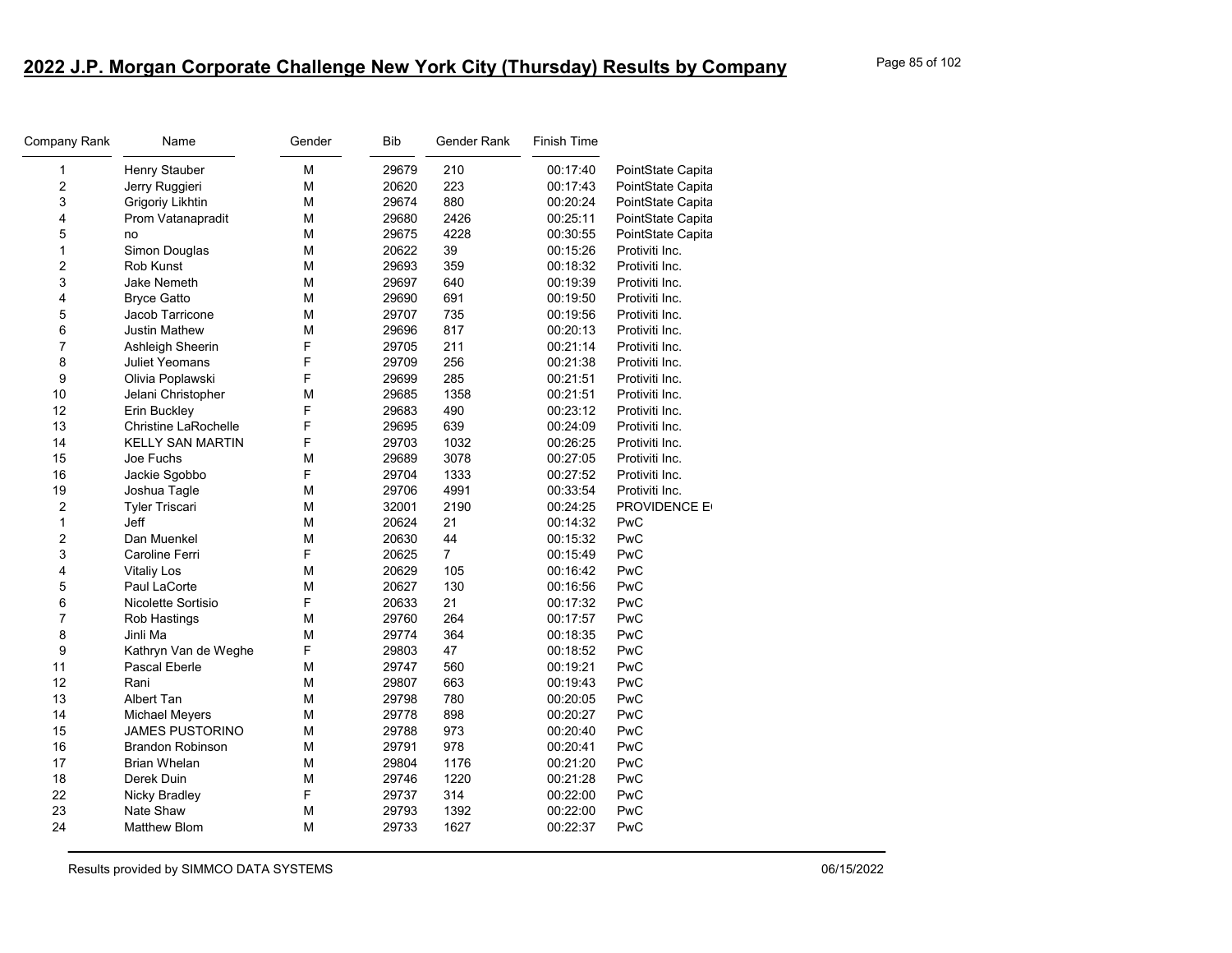| Company Rank   | Name                  | Gender | <b>Bib</b> | Gender Rank | Finish Time |                        |
|----------------|-----------------------|--------|------------|-------------|-------------|------------------------|
| 25             | Karim Zaouk           | M      | 29806      | 1773        | 00:23:02    | PwC                    |
| 29             | Anthony T             | M      | 29799      | 1941        | 00:23:39    | PwC                    |
| 30             | Oliver Goldstein      | М      | 29755      | 1956        | 00:23:41    | PwC                    |
| 31             | Mark Truchan          | М      | 29801      | 1957        | 00:23:41    | PwC                    |
| 32             | Dennis Gupta          | M      | 29757      | 2023        | 00:23:54    | PwC                    |
| 33             | Emily Flanagan        | F      | 29749      | 642         | 00:24:10    | PwC                    |
| 34             | <b>Jude Pierce</b>    | M      | 29786      | 2252        | 00:24:39    | PwC                    |
| 35             | Wazzup                | M      | 29741      | 2431        | 00:25:12    | PwC                    |
| 36             | Danielle Gendron      | F      | 29753      | 837         | 00:25:18    | PwC                    |
| 37             | Elyse Kluber          | F      | 29768      | 921         | 00:25:47    | PwC                    |
| 39             | Caroline              | F      | 29777      | 1058        | 00:26:35    | PwC                    |
| 40             | Katie Gustafson       | F      | 29758      | 1194        | 00:27:16    | PwC                    |
| 42             | Desi Otis             | F      | 29782      | 1278        | 00:27:36    | PwC                    |
| 43             | Fiona Loh             | F      | 29773      | 1451        | 00:28:31    | PwC                    |
| 45             | Christian Espinal     | М      | 29748      | 3823        | 00:29:30    | PwC                    |
| 46             | Elizabeth Gawrys      | F      | 29752      | 1809        | 00:30:22    | PwC                    |
| 47             | <b>Bhim</b>           | M      | 29766      | 4065        | 00:30:23    | PwC                    |
| 48             | Ross Crawford         | M      | 29742      | 4525        | 00:31:56    | PwC                    |
| 50             | Shiao Wu              | F      | 29805      | 2262        | 00:33:10    | PwC                    |
| 51             | Maytee                | F      | 29784      | 2699        | 00:35:50    | PwC                    |
| 52             | Gianna Beireis        | F      | 29730      | 3710        | 00:45:03    | PwC                    |
| 56             | Maud Boutolleau       | F      | 29736      | 4344        | 00:53:35    | PwC                    |
| 1              | Mike Jackman          | M      | 29824      | 462         | 00:18:58    | <b>QBE North Ameri</b> |
| $\overline{c}$ | <b>Adam Rawlins</b>   | M      | 29846      | 670         | 00:19:46    | <b>QBE North Ameri</b> |
| 4              | Kerry Dunn            | F      | 29818      | 331         | 00:22:10    | <b>QBE North Ameri</b> |
| 5              | Seth Kurpiel          | M      | 29828      | 1451        | 00:22:10    | QBE North Ameri        |
| 6              | <b>Milton Tran</b>    | М      | 29852      | 1655        | 00:22:41    | <b>QBE North Ameri</b> |
| 7              | Mark Pasko            | М      | 29841      | 1783        | 00:23:04    | <b>QBE North Ameri</b> |
| 8              | <b>Edward Zeng</b>    | М      | 29857      | 1826        | 00:23:15    | <b>QBE North Ameri</b> |
| 9              | Ryan Liang            | M      | 29831      | 1840        | 00:23:17    | <b>QBE North Ameri</b> |
| 10             | Mackenzie Parke       | F      | 29840      | 665         | 00:24:20    | <b>QBE North Ameri</b> |
| 11             | Ibrahim Patanwala     | М      | 29842      | 2232        | 00:24:34    | <b>QBE North Ameri</b> |
| 12             | Karl Kraus            | М      | 29826      | 3074        | 00:27:04    | <b>QBE North Ameri</b> |
| 13             | <b>Daniel Edwards</b> | M      | 29819      | 3197        | 00:27:30    | <b>QBE North Ameri</b> |
| 14             | Nelson Babilonia      | M      | 29809      | 4139        | 00:30:35    | <b>QBE North Ameri</b> |
| 15             | Declan Wright         | M      | 29855      | 4248        | 00:30:58    | <b>QBE North Ameri</b> |
| 21             | <b>MIchelle</b>       | F      | 29837      | 2860        | 00:36:59    | <b>QBE North Ameri</b> |
| 22             | Kimberli Dorn Ruecker | F      | 29817      | 3690        | 00:44:51    | <b>QBE North Ameri</b> |
| 24             | Robin                 | F      | 29848      | 4010        | 00:48:01    | <b>QBE North Ameri</b> |
| 25             | <b>Pinkal Pandu</b>   | M      | 29839      | 6425        | 00:48:01    | <b>QBE North Ameri</b> |
| 26             | Robert Cleary         | М      | 29816      | 6681        | 00:59:46    | <b>QBE North Ameri</b> |
| 1              | Socrates Ayvaliotis   | М      | 29876      | 601         | 00:19:32    | RailWorks Corpo        |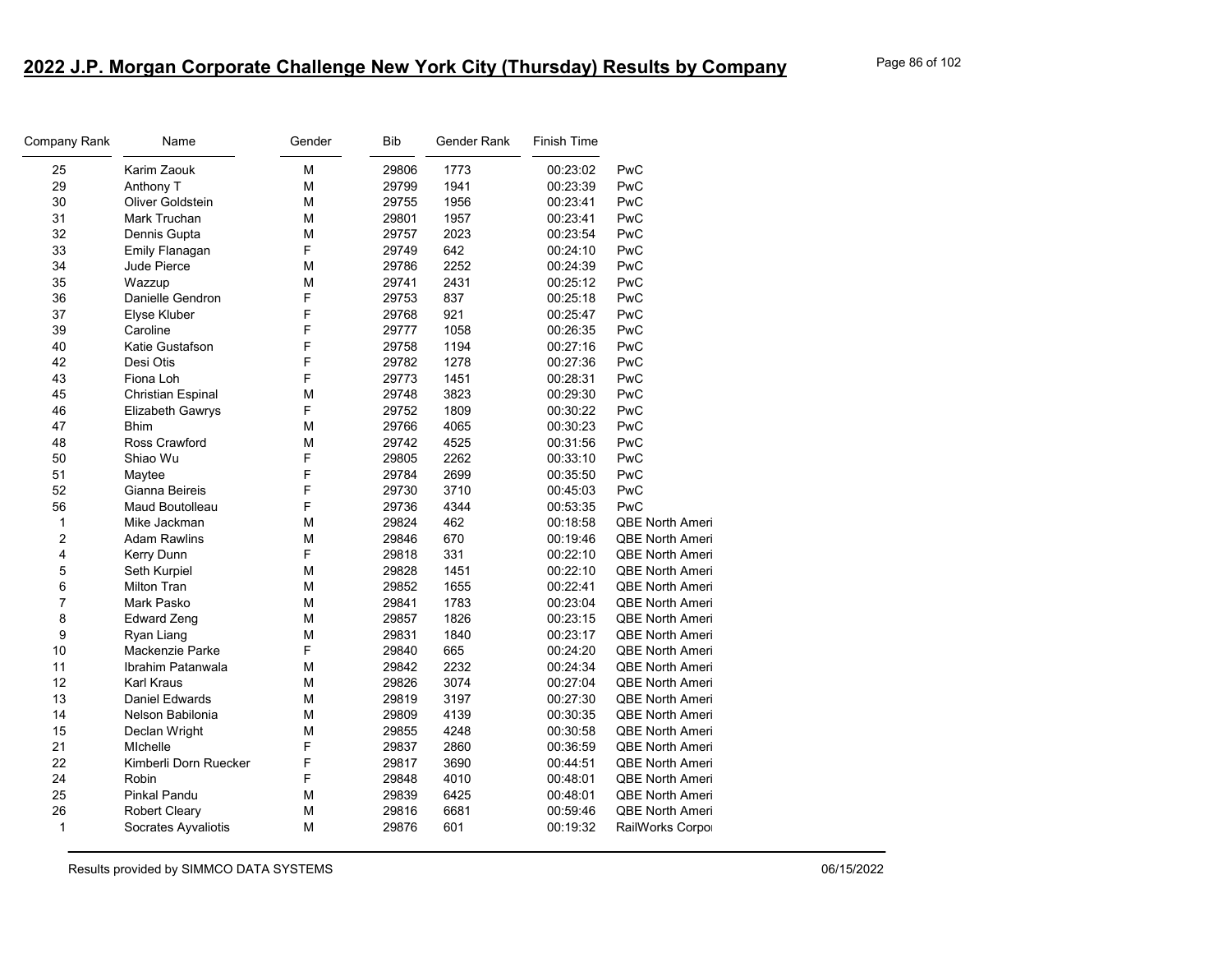| Company Rank   | Name                        | Gender | Bib   | Gender Rank | <b>Finish Time</b> |                   |
|----------------|-----------------------------|--------|-------|-------------|--------------------|-------------------|
| 2              | Paul Lopez                  | М      | 29896 | 1111        | 00:21:08           | RailWorks Corpo   |
| 3              | <b>Mitchel Groen</b>        | M      | 29889 | 1434        | 00:22:08           | RailWorks Corpo   |
| 4              | <b>Fernando Lares</b>       | М      | 29894 | 1554        | 00:22:25           | RailWorks Corpo   |
| 5              | <b>Christopher Smith</b>    | M      | 29915 | 1695        | 00:22:47           | RailWorks Corpo   |
| $\overline{7}$ | Steven Astone               | М      | 29875 | 3139        | 00:27:19           | RailWorks Corpo   |
| 8              | Danny Lora                  | М      | 29897 | 3163        | 00:27:24           | RailWorks Corpo   |
| 9              | Johnathan Rivera            | M      | 29912 | 4415        | 00:31:32           | RailWorks Corpo   |
| 12             | Danielle Kandybowicz        | F      | 29893 | 1999        | 00:31:33           | RailWorks Corpo   |
| 13             | LIz Sussman                 | F      | 29916 | 2195        | 00:32:50           | RailWorks Corpo   |
| 14             | Christopher Coleman         | М      | 29883 | 4755        | 00:32:52           | RailWorks Corpo   |
| 17             | Nick Bellantone             | М      | 29877 | 5590        | 00:37:19           | RailWorks Corpo   |
| 18             | Nathaniel Clouden           | M      | 29882 | 6134        | 00:42:48           | RailWorks Corpo   |
| 21             | <b>WAIEL HUSSEIN</b>        | М      | 29891 | 6217        | 00:43:58           | RailWorks Corpo   |
| 25             | Eric Daginella              | М      | 29886 | 6555        | 00:51:55           | RailWorks Corpo   |
| 1              | Marek Turzynski             | М      | 20635 | 183         | 00:17:29           | ROBERT A.M. ST    |
| 1              | Will Gridley                | M      | 29922 | 430         | 00:18:52           | ROBERT A.M. ST    |
| 1              | Michael G Johnson           | M      | 29925 | 564         | 00:19:22           | ROBERT A.M. ST    |
| 1              | Miguel Colina               | М      | 29918 | 792         | 00:20:08           | ROBERT A.M. ST    |
| 1              | George de Brigard           | М      | 29920 | 827         | 00:20:16           | ROBERT A.M. ST    |
| 1              | <b>Brian Fell</b>           | M      | 29921 | 970         | 00:20:40           | ROBERT A.M. ST    |
| 1              | lan Spencer                 | М      | 29933 | 1266        | 00:21:36           | ROBERT A.M. ST    |
| 1              | CHEN-HUAN LIAO              | М      | 29928 | 1649        | 00:22:41           | ROBERT A.M. ST    |
| 1              | <b>Teddy Planitzer</b>      | М      | 29930 | 1944        | 00:23:40           | ROBERT A.M. ST    |
| 1              | Indra Prasasto              | М      | 29931 | 2304        | 00:24:50           | ROBERT A.M. ST    |
| 1              | Sherry Wang                 | F      | 29935 | 758         | 00:24:51           | ROBERT A.M. ST    |
| 1              | <b>Christopher McIntire</b> | М      | 29929 | 2696        | 00:25:54           | ROBERT A.M. ST    |
| 1              | Amanda Kalbuadi             | F      | 29926 | 1027        | 00:26:23           | ROBERT A.M. ST    |
| 1              | Christine S                 | F      | 29932 | 1322        | 00:27:48           | ROBERT A.M. ST    |
| 1              | Chelsea Wu                  | F      | 29936 | 1326        | 00:27:48           | ROBERT A.M. ST    |
| 1              | Sarah Hoffman               | F      | 29923 | 3431        | 00:41:41           | ROBERT A.M. ST    |
| 1              | <b>Michael Anderson</b>     | М      | 29937 | 497         | 00:19:06           | Rockefeller Capit |
| 2              | Christina Klepper           | F      | 29953 | 80          | 00:19:34           | Rockefeller Capit |
| 3              | <b>Bradley Holmes</b>       | M      | 29949 | 858         | 00:20:20           | Rockefeller Capit |
| 4              | <b>Greg Stern</b>           | М      | 29972 | 879         | 00:20:24           | Rockefeller Capit |
| 6              | Jake Taylor                 | М      | 29973 | 1079        | 00:21:01           | Rockefeller Capit |
| 8              | Shannon Bergstrom           | F      | 29938 | 271         | 00:21:44           | Rockefeller Capit |
| 9              | John Devine                 | М      | 29944 | 1431        | 00:22:08           | Rockefeller Capit |
| 11             | Kristen Cahill              | F      | 29940 | 408         | 00:22:43           | Rockefeller Capit |
| 12             | Rebecca Mineo               | F      | 29964 | 417         | 00:22:47           | Rockefeller Capit |
| 13             | Scott Leu                   | M      | 29957 | 1781        | 00:23:04           | Rockefeller Capit |
| 14             | Sophia Song                 | F      | 29971 | 678         | 00:24:23           | Rockefeller Capit |
| 15             | Elizabeth Lasusa            | F      | 29955 | 682         | 00:24:25           | Rockefeller Capit |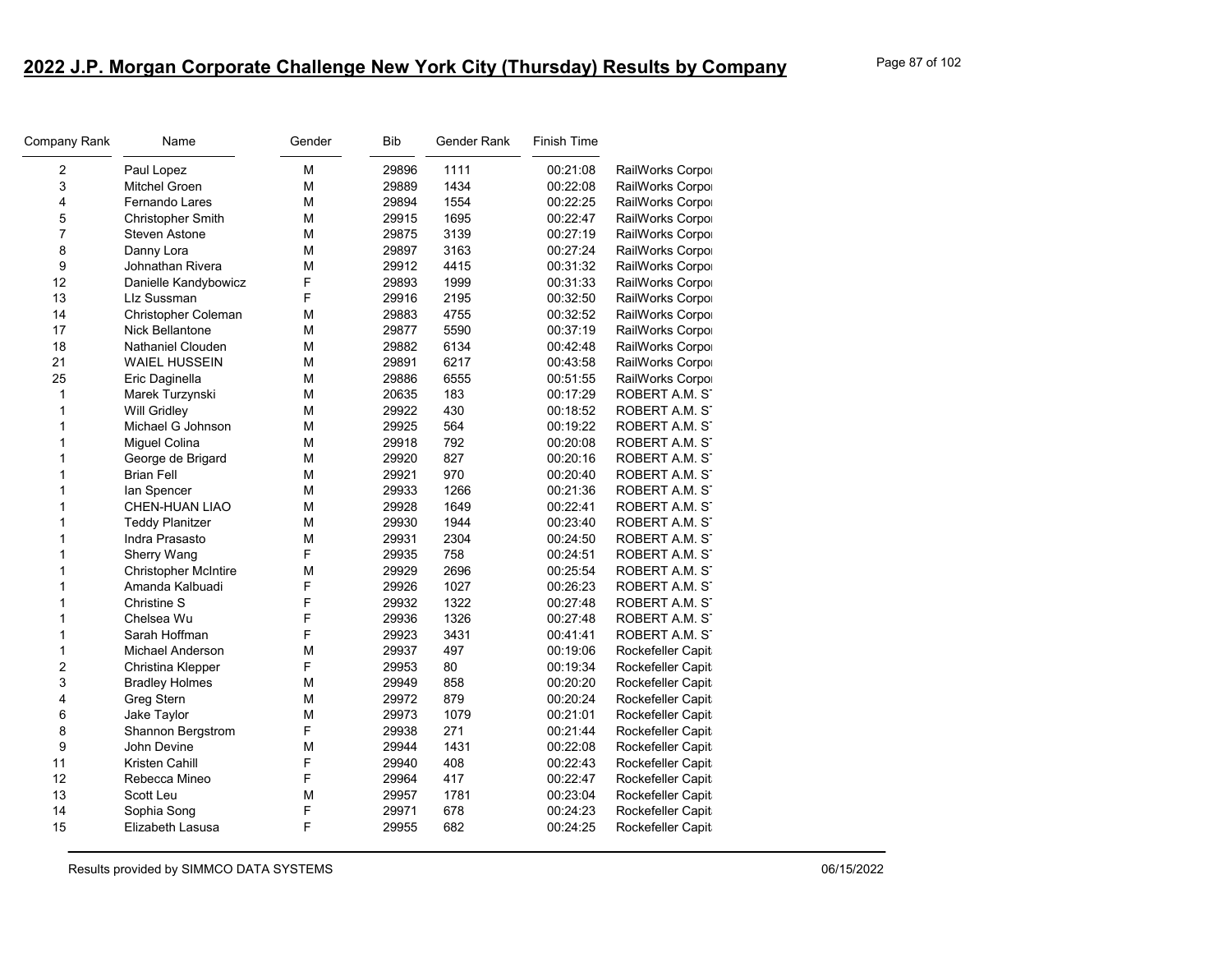| Company Rank   | Name                    | Gender | <b>Bib</b> | Gender Rank | <b>Finish Time</b> |                     |
|----------------|-------------------------|--------|------------|-------------|--------------------|---------------------|
| 16             | Christian Guma          | M      | 29948      | 2223        | 00:24:31           | Rockefeller Capit   |
| 17             | Jeffrey Ijaji           | M      | 29950      | 2673        | 00:25:50           | Rockefeller Capit   |
| 22             | Cynthia Burns           | F      | 29939      | 2681        | 00:35:44           | Rockefeller Capit   |
| 24             | Carlos Mejia            | M      | 29962      | 6272        | 00:44:52           | Rockefeller Capit   |
| $\mathbf{1}$   | Michael Barone          | M      | 29978      | 562         | 00:19:22           | Rockefeller Group   |
| 3              | Calvin Yan              | M      | 29991      | 2163        | 00:24:19           | Rockefeller Group   |
| 4              | SK                      | F      | 29985      | 1140        | 00:27:01           | Rockefeller Group   |
| $\overline{7}$ | <b>SGurnett</b>         | F      | 29984      | 2402        | 00:34:02           | Rockefeller Group   |
| 8              | Marlon L                | М      | 29987      | 5167        | 00:34:41           | Rockefeller Group   |
| 2              | Eileen Venedam          | F      | 30013      | 1228        | 00:27:25           | <b>Roland Foods</b> |
| $\overline{7}$ | Shihab Malek            | M      | 30006      | 4162        | 00:30:42           | <b>Roland Foods</b> |
| 8              | Maria Vityugova         | F      | 30014      | 1860        | 00:30:44           | <b>Roland Foods</b> |
| 10             | <b>Heather Klein</b>    | F      | 30002      | 3016        | 00:38:04           | <b>Roland Foods</b> |
| 16             | Jorge Diaz              | M      | 29996      | 6385        | 00:47:14           | <b>Roland Foods</b> |
| $\mathbf{1}$   | <b>Ben Williams</b>     | M      | 30031      | 1389        | 00:21:59           | Rosenberg & Est     |
| $\overline{c}$ | Justin Weitzman         | M      | 30030      | 1582        | 00:22:30           | Rosenberg & Esti    |
| 3              | Ethan Cohen             | M      | 30016      | 2522        | 00:25:27           | Rosenberg & Est     |
| 5              | Peter D Paris           | M      | 30022      | 3322        | 00:27:54           | Rosenberg & Est     |
| $\mathbf{1}$   | <b>Andre Estwick</b>    | M      | 30045      | 602         | 00:19:32           | RSM US LLP          |
| 2              | Kennedy Chinyamutangira | M      | 30039      | 624         | 00:19:36           | RSM US LLP          |
| 3              | Thomas Lee              | M      | 20639      | 633         | 00:19:37           | <b>RSM US LLP</b>   |
| 4              | <b>Harry Kelly</b>      | M      | 30052      | 796         | 00:20:08           | <b>RSM US LLP</b>   |
| 5              | Jack Rosenzweig         | M      | 30069      | 1192        | 00:21:23           | RSM US LLP          |
| 6              | David Bleiman           | M      | 20638      | 1252        | 00:21:33           | <b>RSM US LLP</b>   |
| 7              | Juan Villafrade         | M      | 30075      | 1353        | 00:21:50           | <b>RSM US LLP</b>   |
| 8              | Kevin Reilly            | M      | 30066      | 1357        | 00:21:51           | RSM US LLP          |
| 9              | John Harrington         | M      | 30049      | 1590        | 00:22:32           | <b>RSM US LLP</b>   |
| 10             | Drew Zaweski            | F      | 30082      | 477         | 00:23:10           | <b>RSM US LLP</b>   |
| 12             | <b>Bland Jewett</b>     | M      | 30050      | 2093        | 00:24:08           | RSM US LLP          |
| 13             | Ivy Chan                | F      | 30037      | 795         | 00:25:02           | RSM US LLP          |
| 14             | Chloe Cronin            | F      | 30040      | 817         | 00:25:11           | <b>RSM US LLP</b>   |
| 16             | LaBoss                  | F      | 30054      | 1123        | 00:26:57           | <b>RSM US LLP</b>   |
| 17             | Anna Santini            | F      | 30071      | 1135        | 00:27:00           | RSM US LLP          |
| 19             | Mo Gueye                | M      | 30046      | 3141        | 00:27:19           | <b>RSM US LLP</b>   |
| 20             | Tatiana Sukhareva       | F      | 30073      | 1309        | 00:27:44           | <b>RSM US LLP</b>   |
| 22             | Solange Piedra          | F      | 30065      | 1383        | 00:28:10           | RSM US LLP          |
| 23             | Daniel Abueg            | M      | 30032      | 4004        | 00:30:10           | <b>RSM US LLP</b>   |
| 26             | <b>Brian Lane</b>       | M      | 30055      | 5225        | 00:34:57           | <b>RSM US LLP</b>   |
| 28             | Jonathan                | M      | 30044      | 6261        | 00:44:39           | <b>RSM US LLP</b>   |
| 29             | Leah Bakst              | F      | 30034      | 3669        | 00:44:40           | RSM US LLP          |
| 30             | Kikiee                  | F      | 30064      | 3671        | 00:44:40           | <b>RSM US LLP</b>   |
| $\mathbf{1}$   | WRanney                 | M      | 30095      | 333         | 00:18:25           | Saratoga Investm    |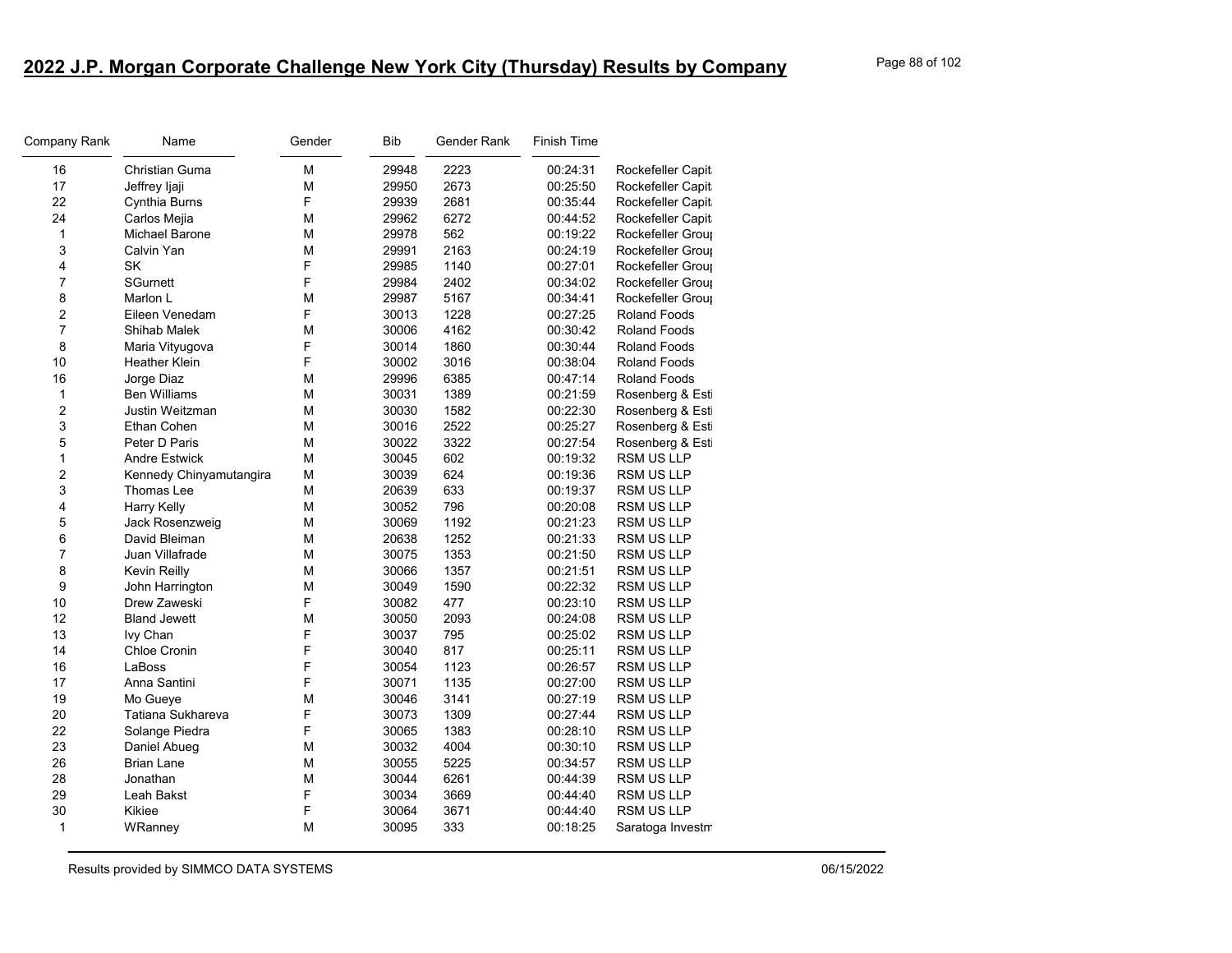| Company Rank            | Name                      | Gender | <b>Bib</b> | Gender Rank | Finish Time |                    |
|-------------------------|---------------------------|--------|------------|-------------|-------------|--------------------|
| 2                       | <b>John MACMURRAY</b>     | M      | 30093      | 378         | 00:18:39    | Saratoga Investm   |
| 3                       | MattD                     | M      | 30086      | 1499        | 00:22:16    | Saratoga Investm   |
| $\overline{\mathbf{4}}$ | Andrew Kirby              | М      | 30091      | 1610        | 00:22:35    | Saratoga Investm   |
| $\mathbf{1}$            | <b>Matthew Windmiller</b> | M      | 20642      | 181         | 00:17:28    | Savanna Real Es    |
| $\overline{c}$          | Ray Vecchione             | M      | 30107      | 630         | 00:19:37    | Savanna Real Es    |
| 3                       | Eric DeSimone             | M      | 30097      | 823         | 00:20:14    | Savanna Real Es    |
| 4                       | Casey Richardson          | M      | 20641      | 849         | 00:20:19    | Savanna Real Es    |
| 5                       | <b>Allie Cardew</b>       | F      | 20640      | 227         | 00:21:21    | Savanna Real Es    |
| 9                       | Angela Qiao               | F      | 30102      | 514         | 00:23:23    | Savanna Real Es    |
| 10                      | Andie Krefsky             | F      | 30098      | 590         | 00:23:46    | Savanna Real Es    |
| 12                      | Liza Rodiger              | F      | 30103      | 1087        | 00:26:44    | Savanna Real Es    |
| $\mathbf{1}$            | Thiago Vian               | M      | 30126      | 850         | 00:20:19    | Savills Inc        |
| $\overline{c}$          | <b>BradWolk</b>           | M      | 30127      | 1146        | 00:21:14    | Savills Inc        |
| 3                       | <b>Andrew Dzenis</b>      | M      | 30114      | 1447        | 00:22:10    | Savills Inc        |
| 4                       | Sam Mann                  | M      | 30119      | 2129        | 00:24:14    | Savills Inc        |
| 5                       | matthewbarlow             | M      | 30108      | 2174        | 00:24:22    | Savills Inc        |
| 6                       | Chris Marx                | M      | 30120      | 2296        | 00:24:48    | Savills Inc        |
| $\overline{7}$          | <b>Jarod Stern</b>        | М      | 30125      | 2414        | 00:25:08    | Savills Inc        |
| $\mathbf{1}$            | Samir Srivastava          | M      | 30172      | 694         | 00:19:51    | Schulte Roth & Z   |
| $\overline{c}$          | Ryan Arredondo            | M      | 30128      | 1279        | 00:21:39    | Schulte Roth & Z   |
| 3                       | David Malkin              | M      | 30158      | 1380        | 00:21:57    | Schulte Roth & Z   |
| 5                       | <b>Emily Pascale</b>      | F      | 30163      | 416         | 00:22:47    | Schulte Roth & Z   |
| $\overline{7}$          | Adam Kimelman             | М      | 30154      | 1789        | 00:23:05    | Schulte Roth & Z   |
| 9                       | Ryan Pfutzenreuter        | M      | 30164      | 2267        | 00:24:42    | Schulte Roth & Z   |
| 10                      | Joseph DArco              | M      | 30137      | 2368        | 00:25:01    | Schulte Roth & Z   |
| 12                      | Michelle Callender        | F      | 30134      | 919         | 00:25:46    | Schulte Roth & Z   |
| 14                      | Evan Miller               | M      | 30160      | 3002        | 00:26:53    | Schulte Roth & Z   |
| 16                      | Alex Borgen               | M      | 30130      | 3507        | 00:28:30    | Schulte Roth & Z   |
| 17                      | Sara Dixon                | F      | 30140      | 1954        | 00:31:21    | Schulte Roth & Z   |
| 24                      | Lauren Bidwell            | F      | 30129      | 3526        | 00:42:47    | Schulte Roth & Z   |
| 3                       | Paul Murphy               | M      | 30199      | 844         | 00:20:18    | Sentinel Capital F |
| 4                       | Felix Dai                 | M      | 30196      | 928         | 00:20:33    | Sentinel Capital F |
| 5                       | Owen Basham               | M      | 30192      | 1520        | 00:22:20    | Sentinel Capital F |
| 6                       | Jessica Basham            | F      | 30191      | 355         | 00:22:21    | Sentinel Capital F |
| 8                       | John Van Sickle           | М      | 30201      | 1721        | 00:22:52    | Sentinel Capital F |
| 9                       | Molly Van Sickle          | F      | 30202      | 436         | 00:22:53    | Sentinel Capital F |
| 10                      | James Coady               | M      | 30194      | 1955        | 00:23:41    | Sentinel Capital F |
| 11                      | <b>Trevor Anderson</b>    | M      | 30188      | 2654        | 00:25:46    | Sentinel Capital F |
| 12                      | Sandy Tam                 | F      | 30200      | 1884        | 00:30:55    | Sentinel Capital F |
| 2                       | <b>Mathias Roberts</b>    | М      | 30303      | 541         | 00:19:15    | Signature Bank     |
| 3                       | Anthony Falco             | M      | 30241      | 578         | 00:19:26    | Signature Bank     |
| 4                       | <b>Emily Verneuille</b>   | F      | 30322      | 84          | 00:19:39    | Signature Bank     |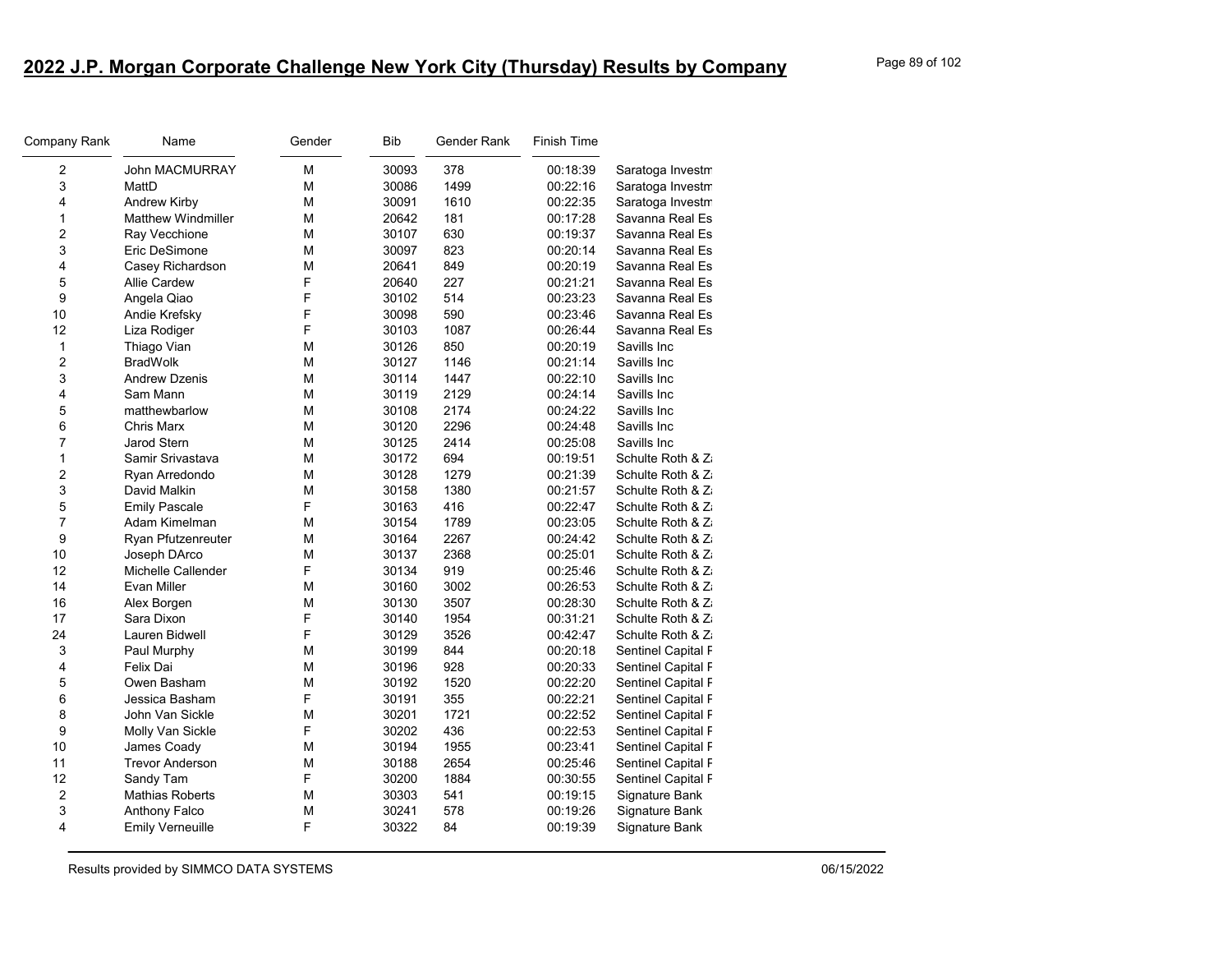| Company Rank     | Name                     | Gender | Bib   | Gender Rank | <b>Finish Time</b> |                          |
|------------------|--------------------------|--------|-------|-------------|--------------------|--------------------------|
| 5                | Javon Codrington         | М      | 30224 | 955         | 00:20:38           | Signature Bank           |
| 6                | <b>Howard Green</b>      | М      | 30255 | 1429        | 00:22:07           | Signature Bank           |
| $\overline{7}$   | Eric Barrios             | М      | 30214 | 1486        | 00:22:15           | Signature Bank           |
| 8                | Gregg morris             | М      | 30278 | 1517        | 00:22:20           | Signature Bank           |
| 9                | Deshawn Cole             | М      | 30226 | 1623        | 00:22:37           | Signature Bank           |
| 10               | Jay Young                | М      | 30330 | 1673        | 00:22:43           | Signature Bank           |
| 12               | David Wallock            | M      | 30326 | 1834        | 00:23:16           | Signature Bank           |
| 13               | Ben Bollaci              | М      | 30218 | 1856        | 00:23:22           | Signature Bank           |
| 15               | Allison Katz             | F      | 30265 | 531         | 00:23:27           | Signature Bank           |
| 16               | <b>KJM</b>               | F      | 30277 | 538         | 00:23:28           | Signature Bank           |
| 18               | Leeza Koval              | F      | 30266 | 683         | 00:24:25           | Signature Bank           |
| 19               | AL                       | М      | 30211 | 2394        | 00:25:05           | Signature Bank           |
| 20               | <b>Ronald Berkowitz</b>  | М      | 30217 | 2520        | 00:25:27           | Signature Bank           |
| 22               | Cody Gahol               | М      | 30248 | 2746        | 00:26:05           | Signature Bank           |
| 23               | <b>Benito Contreras</b>  | м      | 30228 | 2803        | 00:26:18           | Signature Bank           |
| 24               | <b>Nick</b>              | М      | 30213 | 3042        | 00:26:59           | Signature Bank           |
| 25               | Juan Esquilin            | М      | 30240 | 3052        | 00:27:01           | Signature Bank           |
| 26               | <b>Tiffany Francisco</b> | F      | 30246 | 1454        | 00:28:32           | Signature Bank           |
| 28               | <b>LILIAN PAREDES</b>    | F      | 30291 | 1610        | 00:29:21           | Signature Bank           |
| 29               | Liz Nikolaeva            | F      | 30281 | 1716        | 00:29:52           | Signature Bank           |
| 31               | <b>Willette Powell</b>   | F      | 30297 | 1906        | 00:31:03           | Signature Bank           |
| 32               | Versha Katwaroo          | F      | 30264 | 1942        | 00:31:18           | Signature Bank           |
| 33               | sejdo mamudoski          | М      | 30272 | 4476        | 00:31:46           | Signature Bank           |
| 35               | Ti-Jay Erikson           | M      | 30239 | 4651        | 00:32:26           | Signature Bank           |
| 36               | <b>Bridget</b>           | F      | 30220 | 2488        | 00:34:25           | Signature Bank           |
| 40               | Karen Perry-Taylor       | F      | 30293 | 3227        | 00:39:44           | Signature Bank           |
| 41               | Sasha Quintanilla        | F      | 30299 | 3402        | 00:41:28           | Signature Bank           |
| 45               | Susana Chan              | F      | 30222 | 3899        | 00:46:56           | Signature Bank           |
| 46               | Nilda leon               | F      | 30270 | 3956        | 00:47:28           | Signature Bank           |
| 47               | Debbie Diaz              | F      | 30237 | 3957        | 00:47:29           | Signature Bank           |
| 53               | <b>KESHIA COLLINS</b>    | F      | 30227 | 4299        | 00:52:23           | Signature Bank           |
| $\mathbf{1}$     | <b>Brian DeLay</b>       | м      | 30331 | 457         | 00:18:58           | <b>Sixpoint Partners</b> |
| $\overline{c}$   | Marc Schwartz            | М      | 30339 | 465         | 00:18:59           | <b>Sixpoint Partners</b> |
| 3                | Markus Schmalhofer       | М      | 30338 | 814         | 00:20:12           | <b>Sixpoint Partners</b> |
| 5                | Thomas Tartaglia         | м      | 30342 | 2708        | 00:25:56           | <b>Sixpoint Partners</b> |
| 1                | James Nealis             | М      | 30359 | 275         | 00:18:01           | Smartly.io               |
| $\overline{c}$   | Michael Kessler          | M      | 30354 | 454         | 00:18:58           | Smartly.io               |
| 3                | Carly Sinkin             | F      | 30363 | 881         | 00:25:32           | Smartly.io               |
| 1                | <b>Teddy Millot</b>      | М      | 20656 | 59          | 00:15:59           | Societe Generale         |
| $\boldsymbol{2}$ | Jurrie Reinders          | М      | 30458 | 150         | 00:17:07           | Societe Generale         |
| 3                | Jean-francois Amiot      | M      | 30369 | 213         | 00:17:41           | Societe Generale         |
| 4                | David Geraghty           | М      | 30402 | 221         | 00:17:42           | Societe Generale         |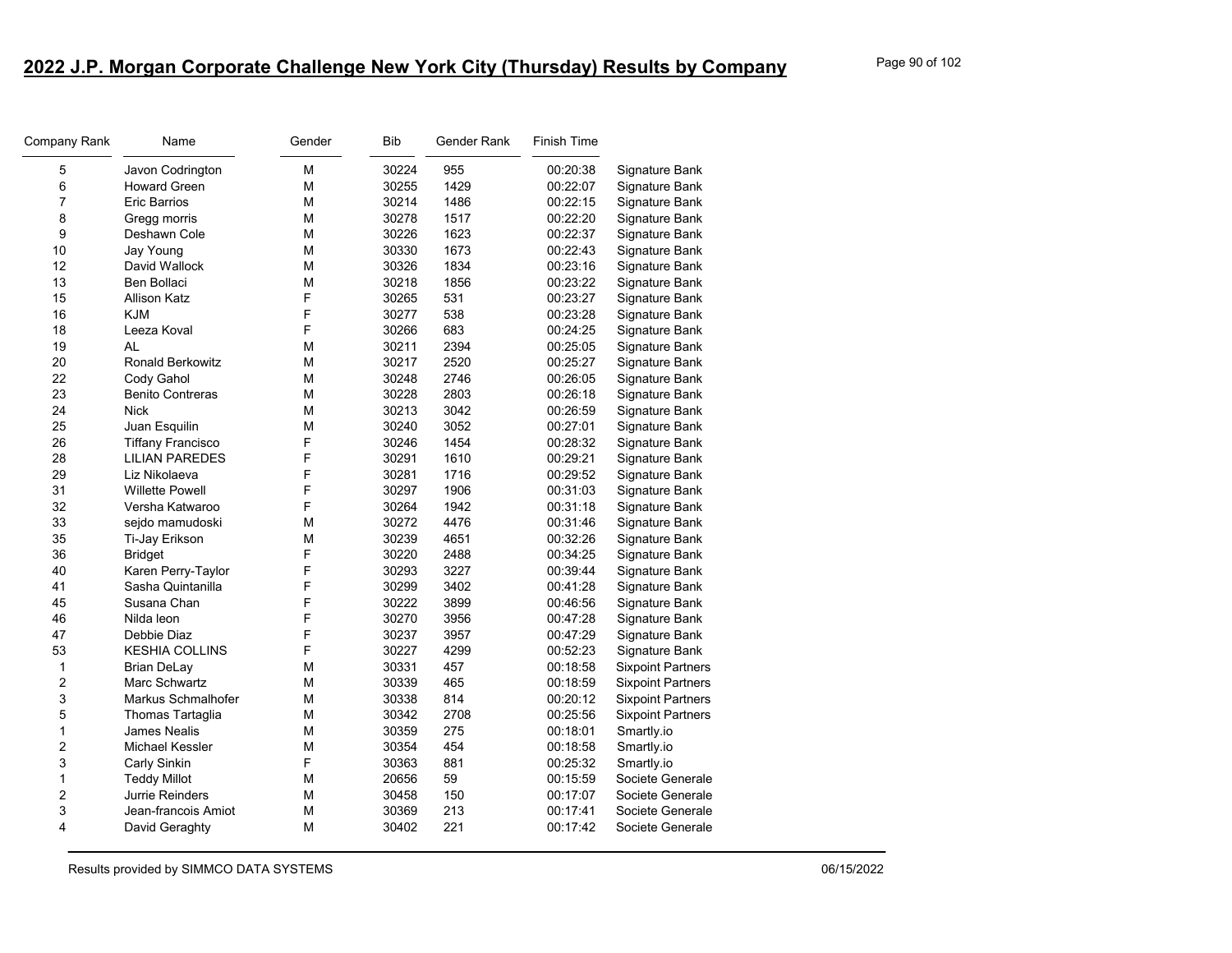| Company Rank | Name                     | Gender | Bib   | Gender Rank | <b>Finish Time</b> |                  |
|--------------|--------------------------|--------|-------|-------------|--------------------|------------------|
| $\,$ 5 $\,$  | Alex Dognon              | М      | 30395 | 377         | 00:18:39           | Societe Generale |
| 6            | Remi Desreumaux          | M      | 30393 | 444         | 00:18:55           | Societe Generale |
| 7            | Benjamin Roy             | M      | 30464 | 455         | 00:18:58           | Societe Generale |
| 8            | <b>Gabriel Nieto</b>     | М      | 30444 | 509         | 00:19:07           | Societe Generale |
| 9            | Laurent Ren              | M      | 30459 | 576         | 00:19:26           | Societe Generale |
| 10           | Alex Hobbs               | М      | 30411 | 635         | 00:19:37           | Societe Generale |
| 12           | <b>Bilel Akrout</b>      | M      | 30366 | 737         | 00:19:57           | Societe Generale |
| 14           | <b>Matthew Rosales</b>   | М      | 30461 | 785         | 00:20:06           | Societe Generale |
| 15           | Thomas Luong             | M      | 30428 | 907         | 00:20:29           | Societe Generale |
| 16           | <b>Renaud Mialhe</b>     | М      | 30438 | 1012        | 00:20:48           | Societe Generale |
| 17           | Mickey Shah              | M      | 30467 | 1017        | 00:20:50           | Societe Generale |
| 18           | Andy Koza                | M      | 30420 | 1037        | 00:20:54           | Societe Generale |
| 19           | Reda                     | M      | 30376 | 1194        | 00:21:23           | Societe Generale |
| 20           | Chloe Tacconi            | F      | 20660 | 236         | 00:21:27           | Societe Generale |
| 21           | Val                      | F      | 30460 | 274         | 00:21:45           | Societe Generale |
| 22           | Stephen Connor           | F      | 30390 | 302         | 00:21:56           | Societe Generale |
| 23           | <b>HABIB AMAIRI</b>      | M      | 30368 | 1460        | 00:22:11           | Societe Generale |
| 24           | <b>Christian Poncet</b>  | M      | 30453 | 1466        | 00:22:13           | Societe Generale |
| 25           | Peri Yakar               | F      | 20661 | 357         | 00:22:22           | Societe Generale |
| 27           | Chang Zeng               | M      | 30483 | 1704        | 00:22:49           | Societe Generale |
| 28           | <b>Thomas Fulciniti</b>  | М      | 30400 | 1749        | 00:22:56           | Societe Generale |
| 29           | Seth M Glanzman          | М      | 30403 | 1787        | 00:23:05           | Societe Generale |
| 30           | <b>Thomas Laborderie</b> | M      | 30421 | 1804        | 00:23:10           | Societe Generale |
| 32           | <b>Brune Roumier</b>     | F      | 30463 | 530         | 00:23:26           | Societe Generale |
| 33           | <b>Andrew Thain</b>      | М      | 30473 | 1889        | 00:23:29           | Societe Generale |
| 35           | Neel Bhanap              | M      | 30378 | 1949        | 00:23:40           | Societe Generale |
| 36           | <b>Brian Chao</b>        | M      | 30382 | 2156        | 00:24:18           | Societe Generale |
| 38           | <b>ELENA GUTIERREZ</b>   | F      | 30406 | 768         | 00:24:54           | Societe Generale |
| 39           | John Murphy              | M      | 30441 | 2335        | 00:24:55           | Societe Generale |
| 40           | Ardi Petri               | M      | 20658 | 2346        | 00:24:56           | Societe Generale |
| 41           | Carly Diaz               | F      | 30394 | 784         | 00:24:58           | Societe Generale |
| 42           | Meghan Hom               | F      | 30412 | 785         | 00:24:58           | Societe Generale |
| 43           | Raymond Ko               | M      | 30419 | 2359        | 00:24:59           | Societe Generale |
| 47           | <b>Randall Kirk</b>      | M      | 30418 | 2754        | 00:26:06           | Societe Generale |
| 48           | Sruti Rana               | F      | 30457 | 1035        | 00:26:25           | Societe Generale |
| 49           | PHATTHANA SYHANATH       | M      | 30472 | 2846        | 00:26:27           | Societe Generale |
| 50           | Sahar Yousefnia          | F      | 30480 | 1107        | 00:26:53           | Societe Generale |
| 51           | Alok Sudhakar            | M      | 30471 | 3233        | 00:27:36           | Societe Generale |
| 52           | Jessica Chen             | F      | 30383 | 1280        | 00:27:37           | Societe Generale |
| 53           | Arun                     | F      | 30452 | 1403        | 00:28:16           | Societe Generale |
| 54           | Larry Hou                | M      | 30413 | 3433        | 00:28:16           | Societe Generale |
| 55           | Sikai Feng               | M      | 30398 | 3437        | 00:28:17           | Societe Generale |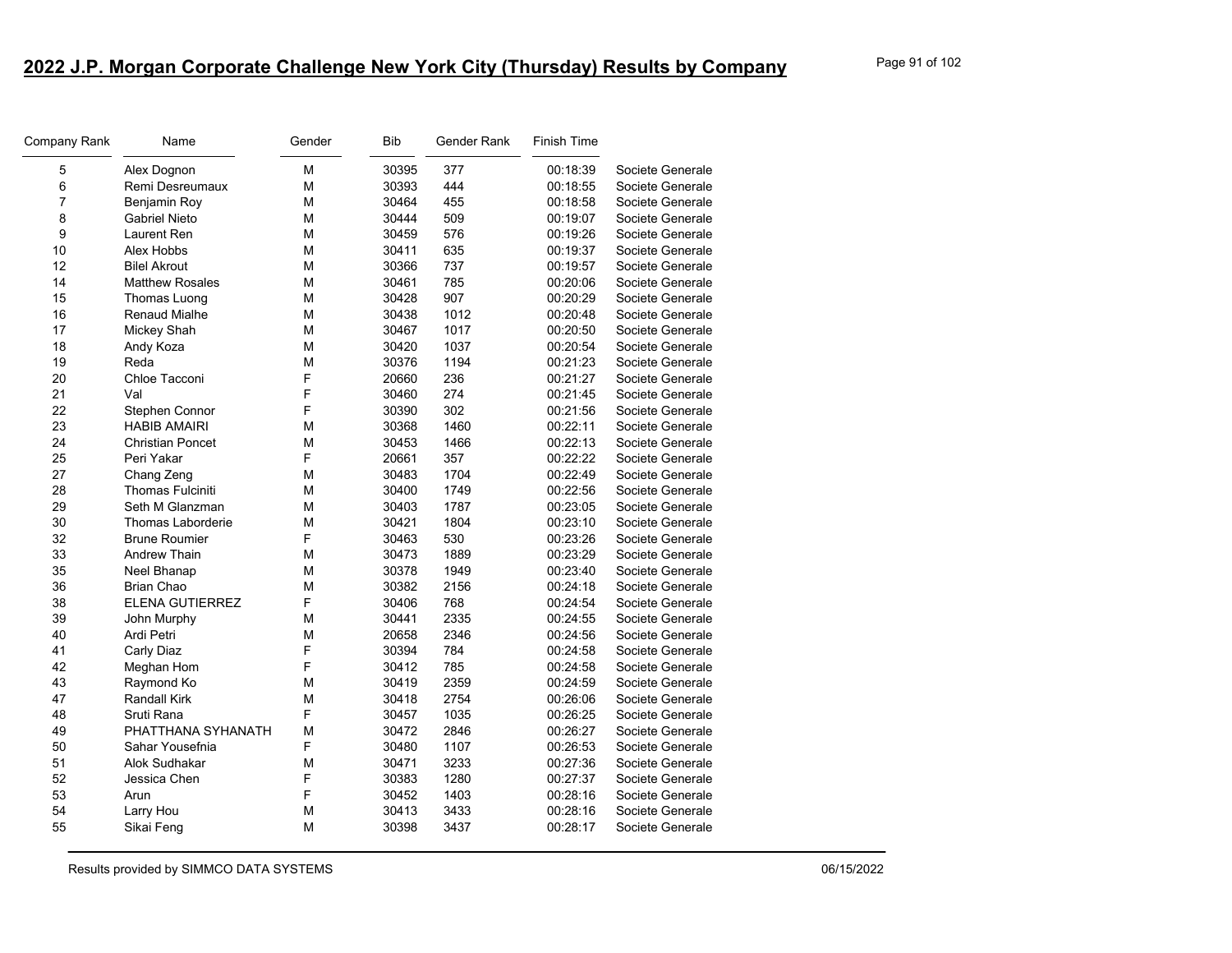| Company Rank   | Name                      | Gender | <b>Bib</b> | Gender Rank | <b>Finish Time</b> |                       |
|----------------|---------------------------|--------|------------|-------------|--------------------|-----------------------|
| 57             | <b>RN</b>                 | M      | 30443      | 3571        | 00:28:42           | Societe Generale      |
| 58             | RJ Gary                   | M      | 30401      | 3861        | 00:29:40           | Societe Generale      |
| 59             | Daniel An                 | M      | 30370      | 3969        | 00:30:01           | Societe Generale      |
| 61             | Aminata Cisse             | F      | 30388      | 2017        | 00:31:41           | Societe Generale      |
| 66             | Patricio Bernal           | М      | 30377      | 4853        | 00:33:18           | Societe Generale      |
| 67             | Sankari Rajaram           | F      | 30455      | 2321        | 00:33:38           | Societe Generale      |
| 69             | Alexandru Popescu         | M      | 20659      | 5310        | 00:35:25           | Societe Generale      |
| 70             | Yan Vuong                 | F      | 30476      | 2808        | 00:36:33           | Societe Generale      |
| 73             | Jerry                     | M      | 30456      | 6032        | 00:41:20           | Societe Generale      |
| 74             | mallik u                  | М      | 30475      | 6063        | 00:41:47           | Societe Generale      |
| 76             | <b>Corentin Gutierrez</b> | М      | 30405      | 6802        | 01:48:06           | Societe Generale      |
| 77             | Rahul Narayanan           | N      | 30442      | 1           | 01:48:06           | Societe Generale      |
| $\mathbf{1}$   | Frank Vivolo              | М      | 30494      | 1033        | 00:20:53           | Sodexo/Healthca       |
| $\overline{2}$ | Benjamin Huang            | М      | 30488      | 1713        | 00:22:50           | Sodexo/Healthca       |
| 3              | <b>Todd Zimmerman</b>     | M      | 30495      | 2592        | 00:25:36           | Sodexo/Healthca       |
| 4              | Brenda Hernandez          | F      | 30487      | 955         | 00:26:00           | Sodexo/Healthca       |
| 5              | Jay Hwang                 | M      | 30489      | 4405        | 00:31:30           | Sodexo/Healthca       |
| 8              | Amy Childress             | F      | 30485      | 3815        | 00:46:05           | Sodexo/Healthca       |
| 1              | <b>Brad Anglum</b>        | М      | 30497      | 628         | 00:19:36           | Sotheby's             |
| $\overline{c}$ | Nathan Smith              | М      | 30518      | 665         | 00:19:43           | Sotheby's             |
| 3              | Marah Smith               | F      | 30517      | 87          | 00:19:44           | Sotheby's             |
| 5              | Erik Berdinka             | М      | 30498      | 1114        | 00:21:08           | Sotheby's             |
| 6              | Patrick Steadman          | М      | 30520      | 1209        | 00:21:27           | Sotheby's             |
| $\overline{7}$ | Jennifer Susalis          | F      | 30521      | 303         | 00:21:56           | Sotheby's             |
| 8              | Alex Trosman              | М      | 30522      | 1425        | 00:22:07           | Sotheby's             |
| 9              | <b>Mollie Fox</b>         | F      | 30502      | 433         | 00:22:52           | Sotheby's             |
| 10             | <b>Melanie ODonnell</b>   | F      | 30515      | 439         | 00:22:55           | Sotheby's             |
| 11             | Anne Habecker             | F      | 30505      | 476         | 00:23:09           | Sotheby's             |
| 16             | <b>Emily Nice</b>         | F      | 30513      | 888         | 00:25:35           | Sotheby's             |
| 18             | Emily DeWan               | F      | 30501      | 1051        | 00:26:31           | Sotheby's             |
| 19             | Susan Lee                 | F      | 30510      | 1159        | 00:27:07           | Sotheby's             |
| 20             | Jacqueline Wein           | F      | 30523      | 1192        | 00:27:15           | Sotheby's             |
| 21             | Rebecca Lynn              | F      | 30511      | 1377        | 00:28:06           | Sotheby's             |
| 22             | Neil Solomon              | М      | 30519      | 3548        | 00:28:37           | Sotheby's             |
| 23             | Keith Lebel               | М      | 30509      | 3869        | 00:29:41           | Sotheby's             |
| 1              | <b>Russ Krivor</b>        | M      | 30531      | 742         | 00:19:58           | Sovereign Proper      |
| $\overline{c}$ | Katie Clarke              | F      | 30528      | 212         | 00:21:14           | Sovereign Proper      |
| 3              | Ryan Lang                 | M      | 30532      | 1153        | 00:21:15           | Sovereign Proper      |
| $\overline{2}$ | Charlie Stack             | М      | 20665      | 575         | 00:19:26           | <b>Spencer Stuart</b> |
| 3              | Dylan Clausen             | М      | 30545      | 687         | 00:19:50           | Spencer Stuart        |
| 5              | Matt Ungermah             | М      | 30578      | 744         | 00:19:58           | <b>Spencer Stuart</b> |
| $\overline{7}$ | Tim Ogle                  | М      | 30564      | 1186        | 00:21:22           | <b>Spencer Stuart</b> |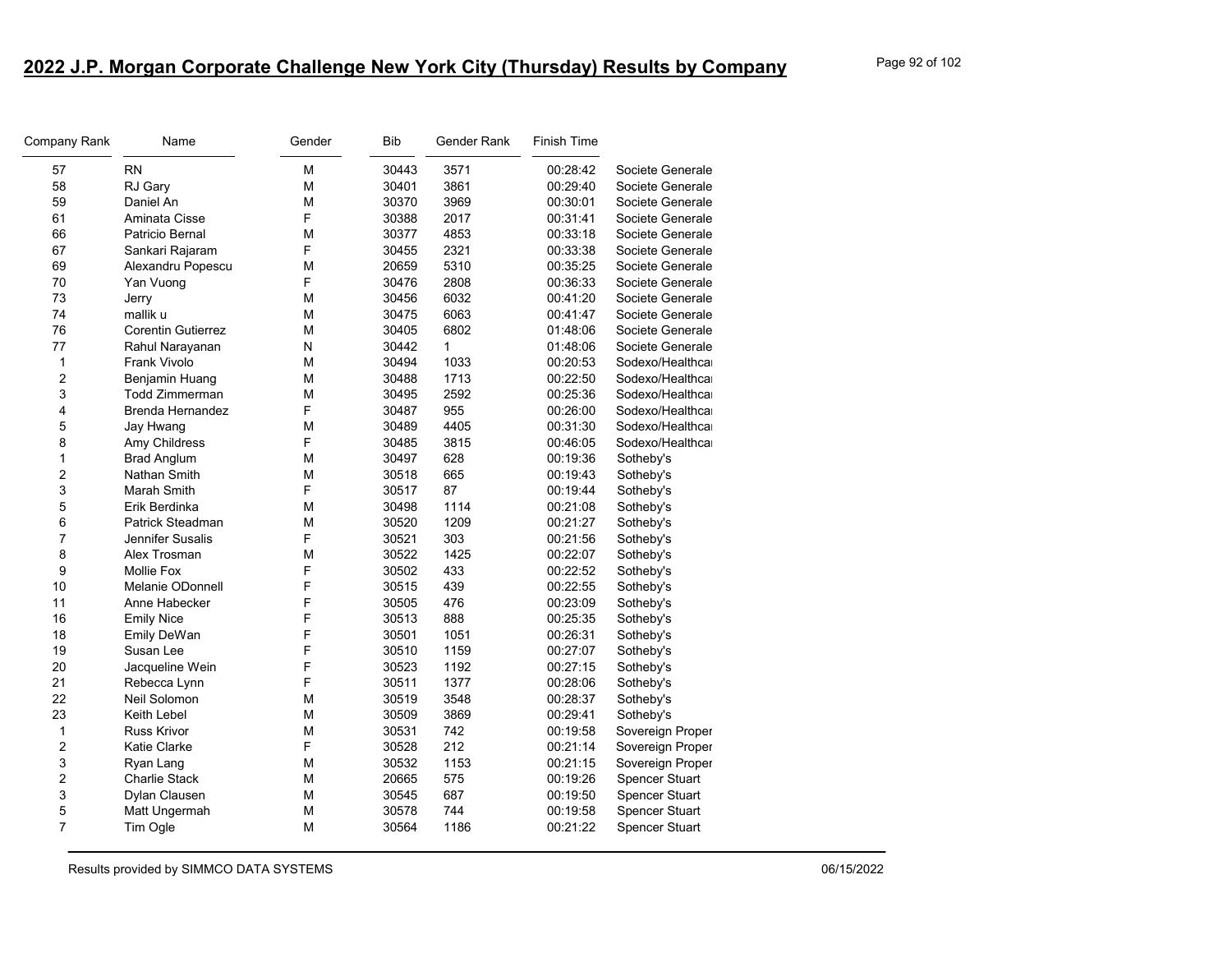| Company Rank   | Name                       | Gender | <b>Bib</b> | Gender Rank | Finish Time |                         |
|----------------|----------------------------|--------|------------|-------------|-------------|-------------------------|
| 8              | <b>Thomas Daniels</b>      | М      | 30546      | 1199        | 00:21:25    | Spencer Stuart          |
| 10             | Marie StClaire             | F      | 30574      | 247         | 00:21:32    | Spencer Stuart          |
| 11             | Eliza Denious              | F      | 30547      | 253         | 00:21:36    | Spencer Stuart          |
| 12             | Emma Vermylen              | F      | 30579      | 255         | 00:21:37    | Spencer Stuart          |
| 15             | Carolyn Rezende            | F      | 30570      | 325         | 00:22:05    | Spencer Stuart          |
| 16             | Robin Ostrov               | F      | 30565      | 374         | 00:22:28    | Spencer Stuart          |
| 19             | <b>Mark Nieves</b>         | М      | 30562      | 2256        | 00:24:39    | <b>Spencer Stuart</b>   |
| 20             | Ali Ashai                  | М      | 30536      | 2264        | 00:24:41    | Spencer Stuart          |
| 21             | <b>Bernhard Kickenweiz</b> | М      | 30556      | 2421        | 00:25:10    | Spencer Stuart          |
| 22             | Zeshae                     | М      | 30541      | 2885        | 00:26:35    | Spencer Stuart          |
| 24             | Julius Baltonado           | М      | 30539      | 3242        | 00:27:37    | Spencer Stuart          |
| 26             | Jeremy Gimbel              | M      | 30550      | 3428        | 00:28:15    | Spencer Stuart          |
| 31             | Ashleigh Guida             | F      | 30551      | 2154        | 00:32:34    | Spencer Stuart          |
| 34             | Alex Rossillo              | F      | 30571      | 3831        | 00:46:14    | <b>Spencer Stuart</b>   |
| 37             | Lainey Segel               | F      | 30573      | 4253        | 00:51:24    | Spencer Stuart          |
| 1              | Kyle Morgan                | М      | 30582      | 113         | 00:16:46    | Sperry Mitchell &       |
| 3              | Jacob Gallehdari           | M      | 30580      | 1117        | 00:21:08    | Sperry Mitchell &       |
| 5              | Diana Luong                | F      | 30581      | 2766        | 00:36:14    | Sperry Mitchell &       |
| 1              | <b>Amaury Darcet</b>       | M      | 20667      | 136         | 00:16:59    | <b>Squarepoint Ops</b>  |
| $\overline{c}$ | Mael Trean                 | М      | 30613      | 176         | 00:17:26    | Squarepoint Ops         |
| 3              | <b>CS</b>                  | M      | 30609      | 204         | 00:17:39    | <b>Squarepoint Ops</b>  |
| 5              | <b>Matt Emschwiller</b>    | М      | 20668      | 379         | 00:18:39    | <b>Squarepoint Ops</b>  |
| 6              | <b>Brian Finkelstein</b>   | М      | 30596      | 436         | 00:18:54    | Squarepoint Ops         |
| 7              | Aurele Galle               | M      | 30597      | 747         | 00:19:58    | Squarepoint Ops         |
| 8              | Fabien Cagnol              | M      | 30588      | 925         | 00:20:33    | <b>Squarepoint Ops</b>  |
| 9              | Siheng Chen                | М      | 30590      | 1105        | 00:21:07    | Squarepoint Ops         |
| 10             | Louis Guo                  | М      | 30599      | 1181        | 00:21:20    | Squarepoint Ops         |
| 11             | William Shikani            | M      | 30612      | 1619        | 00:22:36    | Squarepoint Ops         |
| 13             | Younghun Choi              | M      | 30594      | 1887        | 00:23:29    | <b>Squarepoint Ops</b>  |
| 14             | Eliza McDonald             | F      | 30604      | 668         | 00:24:21    | Squarepoint Ops         |
| 15             | Zhipeng Liu                | M      | 30603      | 2373        | 00:25:01    | Squarepoint Ops         |
| 16             | Ran Chen                   | F      | 30589      | 847         | 00:25:22    | Squarepoint Ops         |
| 17             | Nicolas Rieger             | М      | 30608      | 2542        | 00:25:29    | Squarepoint Ops         |
| 19             | Yugi Chen                  | F      | 30591      | 997         | 00:26:12    | Squarepoint Ops         |
| $\mathbf{1}$   | David Stern                | М      | 30631      | 466         | 00:19:00    | <b>Standard Charter</b> |
| 2              | Samuel Freedman            | М      | 30628      | 474         | 00:19:02    | <b>Standard Charter</b> |
| 3              | Jason Ng                   | M      | 20669      | 1155        | 00:21:16    | <b>Standard Charter</b> |
| 4              | Jeremy Amias               | M      | 30616      | 1326        | 00:21:45    | <b>Standard Charter</b> |
| 7              | James Woodley              | М      | 30654      | 2518        | 00:25:26    | <b>Standard Charter</b> |
| 9              | Louis Jacobs               | М      | 30634      | 2807        | 00:26:19    | <b>Standard Charter</b> |
| 10             | <b>MIchael Boree</b>       | М      | 30618      | 2972        | 00:26:49    | <b>Standard Charter</b> |
| 11             | Moh Moh Hlaing             | F      | 30633      | 1205        | 00:27:19    | <b>Standard Charter</b> |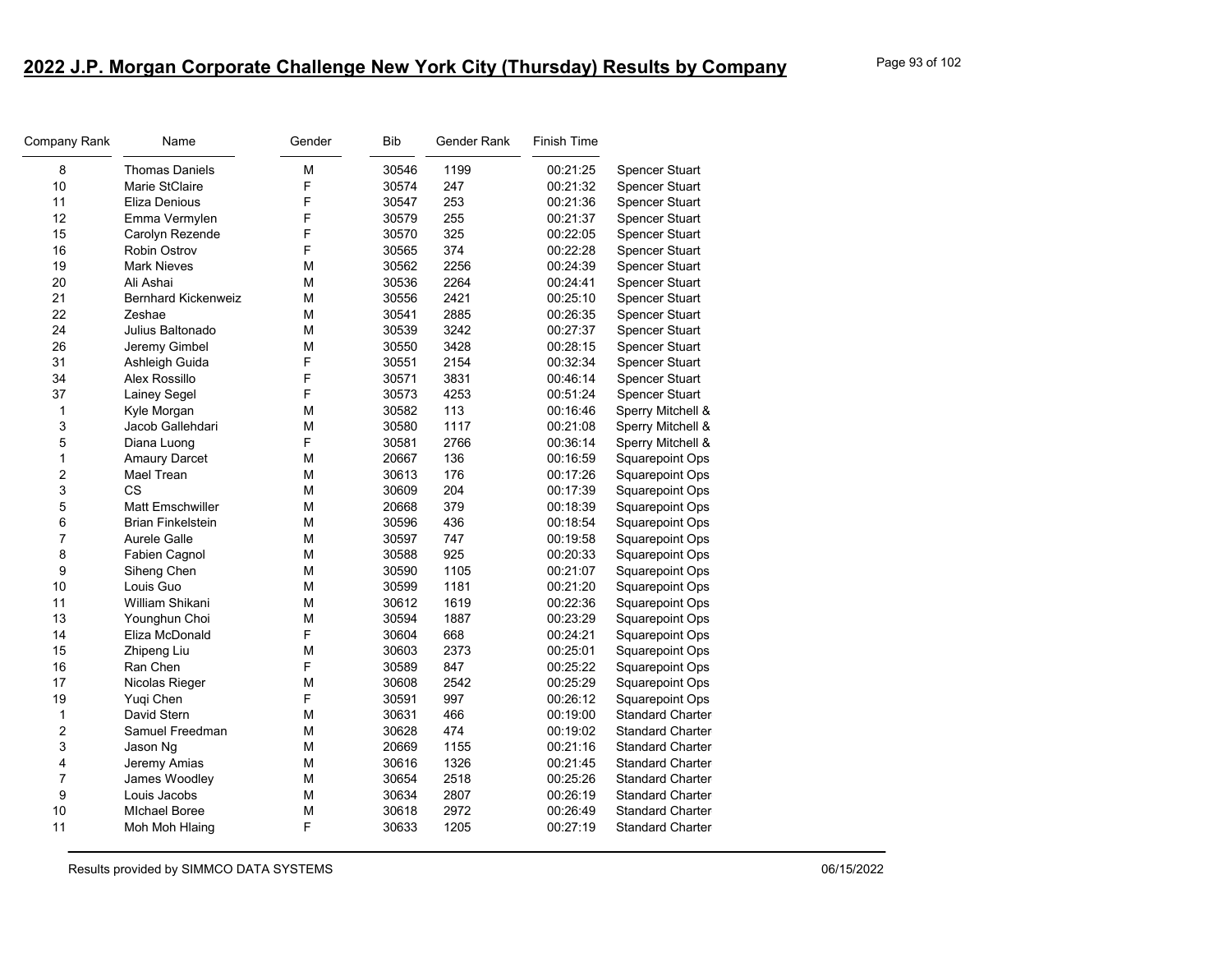| Company Rank   | Name                     | Gender | Bib   | Gender Rank | <b>Finish Time</b> |                         |
|----------------|--------------------------|--------|-------|-------------|--------------------|-------------------------|
| 12             | William Streep           | М      | 30649 | 3241        | 00:27:37           | <b>Standard Charter</b> |
| 13             | Dwight williams          | M      | 30653 | 3627        | 00:28:55           | <b>Standard Charter</b> |
| 14             | Suki                     | F      | 30621 | 1531        | 00:28:56           | <b>Standard Charter</b> |
| 16             | Cristina Fersedi         | F      | 30627 | 1953        | 00:31:21           | <b>Standard Charter</b> |
| 18             | Lissette Napp            | F      | 30640 | 2097        | 00:32:11           | <b>Standard Charter</b> |
| 19             | Minal Rana               | F      | 30643 | 2174        | 00:32:43           | <b>Standard Charter</b> |
| 20             | Fernando Silva           | M      | 30648 | 4721        | 00:32:43           | <b>Standard Charter</b> |
| 22             | Meghan Dunne             | F      | 30624 | 2182        | 00:32:46           | <b>Standard Charter</b> |
| 24             | Natasa Vucenovic         | F      | 30652 | 3388        | 00:41:20           | <b>Standard Charter</b> |
| 26             | Jeanet Guerron           | F      | 30630 | 3912        | 00:47:02           | <b>Standard Charter</b> |
| 27             | Karen Compeau            | F      | 30620 | 3917        | 00:47:06           | <b>Standard Charter</b> |
| 29             | Gladys Mero              | F      | 30638 | 3925        | 00:47:10           | <b>Standard Charter</b> |
| $\mathbf{1}$   | Chris Jacovino           | M      | 20670 | 225         | 00:17:43           | <b>Standard Motor F</b> |
| $\mathbf{1}$   | <b>Thomas Dobbins</b>    | M      | 30662 | 1637        | 00:22:39           | <b>Standard Motor F</b> |
| $\mathbf{1}$   | Lorrington Hamilton      | M      | 30666 | 2184        | 00:24:24           | <b>Standard Motor F</b> |
| $\mathbf{1}$   | <b>BRUNO MIJAT</b>       | M      | 30678 | 2415        | 00:25:08           | <b>Standard Motor F</b> |
| $\mathbf{1}$   | Jeffrey Yan              | M      | 30691 | 2642        | 00:25:44           | <b>Standard Motor F</b> |
| 1              | Joseph Thapa Magar       | M      | 30686 | 2970        | 00:26:49           | <b>Standard Motor F</b> |
| $\mathbf{1}$   | <b>CHI CHUM</b>          | M      | 30661 | 3989        | 00:30:07           | <b>Standard Motor F</b> |
| $\mathbf{1}$   | Aaron Shaffer            | M      | 30681 | 4080        | 00:30:26           | <b>Standard Motor F</b> |
| 1              | <b>Steve</b>             | M      | 30667 | 5917        | 00:39:58           | <b>Standard Motor F</b> |
| $\mathbf{1}$   | Dora Arenas              | F      | 30657 | 3626        | 00:44:03           | <b>Standard Motor F</b> |
| $\overline{c}$ | Aris Ventura             | F      | 30687 | 3629        | 00:44:05           | <b>Standard Motor F</b> |
| $\mathbf 1$    | Shaun Malcolm            | М      | 30675 | 6345        | 00:46:24           | <b>Standard Motor F</b> |
| 3              | Julianne Lanza           | F      | 30672 | 3889        | 00:46:48           | <b>Standard Motor F</b> |
| $\mathbf{1}$   | Robert Cavallo           | M      | 30660 | 6376        | 00:47:04           | <b>Standard Motor F</b> |
| $\mathbf{1}$   | Deborah Greenberg        | F      | 30664 | 3916        | 00:47:05           | <b>Standard Motor F</b> |
| $\mathbf{1}$   | <b>Brian Weekes</b>      | M      | 30688 | 6794        | 01:28:45           | <b>Standard Motor F</b> |
| $\mathbf{1}$   | David Avery              | M      | 30694 | 310         | 00:18:18           | Starr Insurance C       |
| $\overline{c}$ | <b>Charlie Armstrong</b> | M      | 30693 | 332         | 00:18:25           | Starr Insurance C       |
| 3              | Aaron Craft              | M      | 30707 | 475         | 00:19:02           | Starr Insurance C       |
| 4              | <b>Connor Murphy</b>     | M      | 30735 | 1127        | 00:21:10           | Starr Insurance C       |
| 6              | Vince Catenacci          | M      | 30705 | 1432        | 00:22:08           | Starr Insurance C       |
| $\overline{7}$ | Ali                      | M      | 30720 | 1593        | 00:22:32           | Starr Insurance C       |
| 8              | Arnie Spier              | M      | 30750 | 1599        | 00:22:33           | Starr Insurance C       |
| 9              | Rob Cruz                 | M      | 30708 | 1622        | 00:22:36           | Starr Insurance C       |
| 10             | Eliza Imburgia           | F      | 30721 | 407         | 00:22:43           | Starr Insurance C       |
| 12             | Jennifer Stineback       | F      | 30751 | 469         | 00:23:05           | Starr Insurance C       |
| 13             | Patrick McNamara         | М      | 30732 | 2054        | 00:23:59           | Starr Insurance C       |
| 14             | D-Slow                   | M      | 30699 | 2078        | 00:24:03           | Starr Insurance C       |
| 15             | Jamie Rosen              | F      | 30746 | 690         | 00:24:25           | Starr Insurance C       |
| 16             | Liz Pell                 | F      | 30741 | 852         | 00:25:23           | Starr Insurance C       |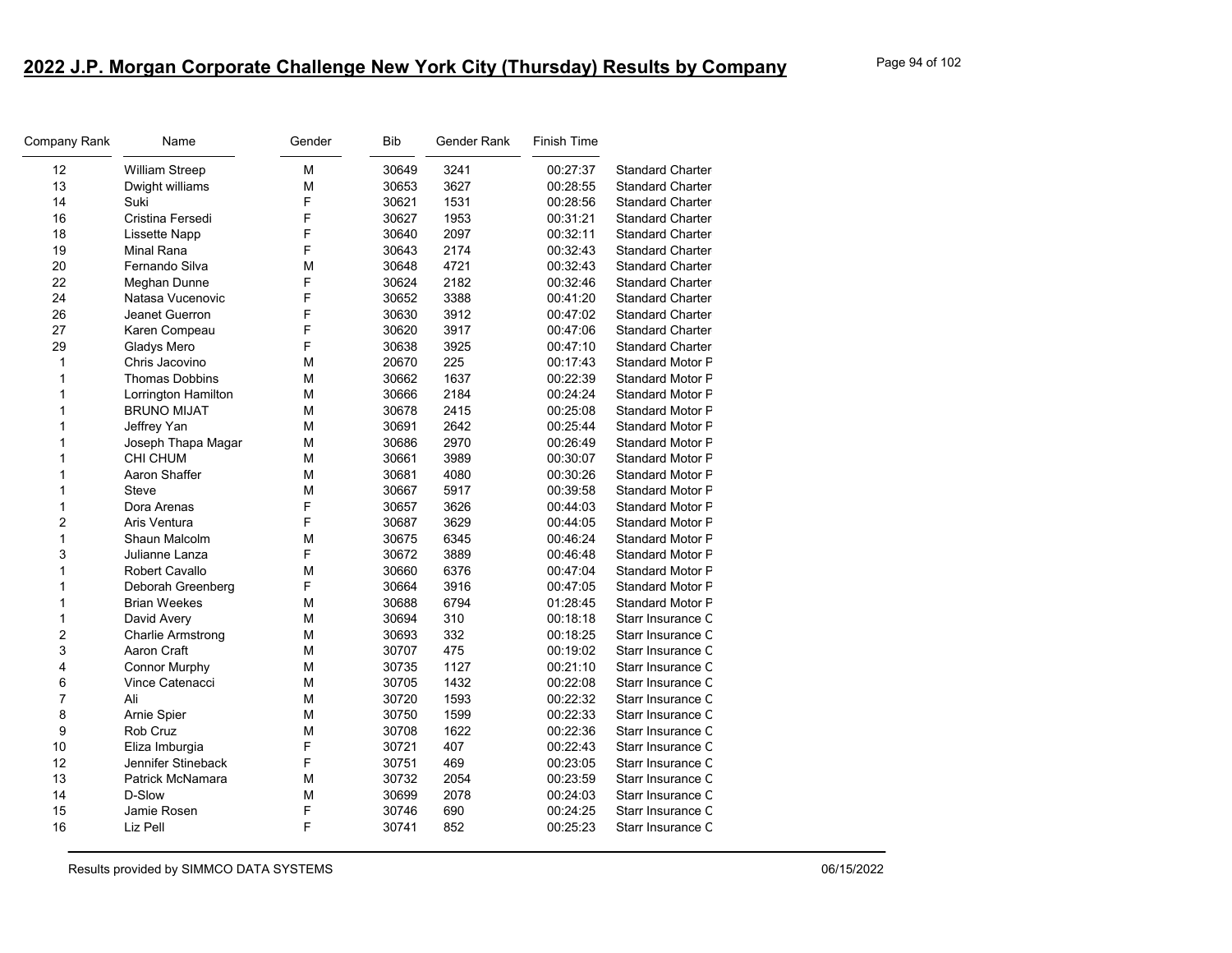| Company Rank            | Name                      | Gender | <b>Bib</b> | Gender Rank | <b>Finish Time</b> |                          |
|-------------------------|---------------------------|--------|------------|-------------|--------------------|--------------------------|
| 17                      | Joanne Veras              | F      | 30752      | 1044        | 00:26:28           | Starr Insurance C        |
| 18                      | Jessica Lerman            | F      | 30725      | 1045        | 00:26:29           | Starr Insurance C        |
| 19                      | Rosy G                    | F      | 30715      | 1066        | 00:26:38           | Starr Insurance C        |
| 21                      | william carroll           | M      | 30703      | 3095        | 00:27:10           | Starr Insurance C        |
| 22                      | Judd                      | M      | 30733      | 3114        | 00:27:14           | Starr Insurance C        |
| 23                      | Roberto Romero            | M      | 30745      | 3250        | 00:27:39           | Starr Insurance C        |
| 24                      | brian inselberg           | M      | 30722      | 3349        | 00:27:59           | Starr Insurance C        |
| 26                      | Colin Gormal              | M      | 30717      | 3525        | 00:28:33           | Starr Insurance C        |
| 27                      | <b>Tara Villoresi</b>     | F      | 30753      | 1482        | 00:28:40           | Starr Insurance C        |
| 28                      | ahoffman                  | М      | 30718      | 3945        | 00:29:57           | Starr Insurance C        |
| 30                      | Norman Filipczak          | M      | 30712      | 4107        | 00:30:29           | Starr Insurance C        |
| 31                      | Kathleen Mahony           | F      | 30731      | 1832        | 00:30:30           | Starr Insurance C        |
| 32                      | Juan Gonzalez-Diaz        | М      | 30716      | 4389        | 00:31:26           | Starr Insurance C        |
| 33                      | <b>Barry Pollack</b>      | M      | 30743      | 4392        | 00:31:27           | Starr Insurance C        |
| 35                      | John                      | M      | 30742      | 4602        | 00:32:14           | Starr Insurance C        |
| 37                      | <b>Jschivek</b>           | M      | 30748      | 4911        | 00:33:34           | Starr Insurance C        |
| 38                      | Grubes                    | M      | 30730      | 5061        | 00:34:13           | Starr Insurance C        |
| 40                      | Rick N                    | M      | 30736      | 5159        | 00:34:40           | Starr Insurance C        |
| 42                      | <b>LORNA SHEILA BROWN</b> | F      | 30698      | 2665        | 00:35:36           | Starr Insurance C        |
| 43                      | Theresa Rago              | F      | 30744      | 2667        | 00:35:37           | Starr Insurance C        |
| 44                      | Carmella Capitano         | F      | 30702      | 2940        | 00:37:24           | Starr Insurance C        |
| 48                      | jorge palomino            | M      | 30739      | 5718        | 00:38:14           | Starr Insurance C        |
| 50                      | Anette White              | F      | 30754      | 3248        | 00:39:57           | Starr Insurance C        |
| 52                      | Monica Freire             | F      | 30714      | 4236        | 00:51:05           | Starr Insurance C        |
| 55                      | <b>Ellen Elkins</b>       | F      | 30710      | 4238        | 00:51:07           | Starr Insurance C        |
| $\mathbf{1}$            | <b>Justin Burchett</b>    | M      | 20673      | 473         | 00:19:01           | <b>Stout Risius Ross</b> |
| 2                       | <b>Michael Brocious</b>   | M      | 30758      | 501         | 00:19:07           | <b>Stout Risius Ross</b> |
| $\overline{\mathbf{4}}$ | Tina Rambert              | F      | 30766      | 360         | 00:22:22           | <b>Stout Risius Ross</b> |
| 5                       | <b>Aziz Eltahch</b>       | M      | 30762      | 1562        | 00:22:27           | <b>Stout Risius Ross</b> |
| 6                       | Cole Dunn                 | M      | 30761      | 2135        | 00:24:15           | <b>Stout Risius Ross</b> |
| 7                       | Joel Cohen                | M      | 30760      | 2925        | 00:26:42           | <b>Stout Risius Ross</b> |
| 8                       | Manan Shah                | M      | 30769      | 4890        | 00:33:27           | <b>Stout Risius Ross</b> |
| $\mathbf{1}$            | Nicole Hadi               | F      | 30775      | 136         | 00:20:22           | Summit Health            |
| 3                       | Ken Ng                    | M      | 30779      | 2461        | 00:25:17           | Summit Health            |
| $\overline{\mathbf{4}}$ | Amy Truong                | F      | 30783      | 887         | 00:25:34           | Summit Health            |
| 5                       | <b>Haley Griffin</b>      | F      | 30774      | 1018        | 00:26:20           | Summit Health            |
| 6                       | Julissa Pio               | F      | 30781      | 1279        | 00:27:37           | Summit Health            |
| 7                       | Govind Singh              | M      | 30782      | 5808        | 00:38:57           | Summit Health            |
| $\mathbf{1}$            | David Crane               | M      | 30786      | 236         | 00:17:47           | Sycamore Partne          |
| $\mathbf{1}$            | Federico Trigo            | M      | 30796      | 675         | 00:19:47           | Sycamore Partne          |
| $\overline{c}$          | Jennifer Walker           | F      | 30797      | 94          | 00:19:48           | <b>Sycamore Partne</b>   |
| $\mathbf{1}$            | Dan Pierce                | M      | 30795      | 1536        | 00:22:22           | Sycamore Partne          |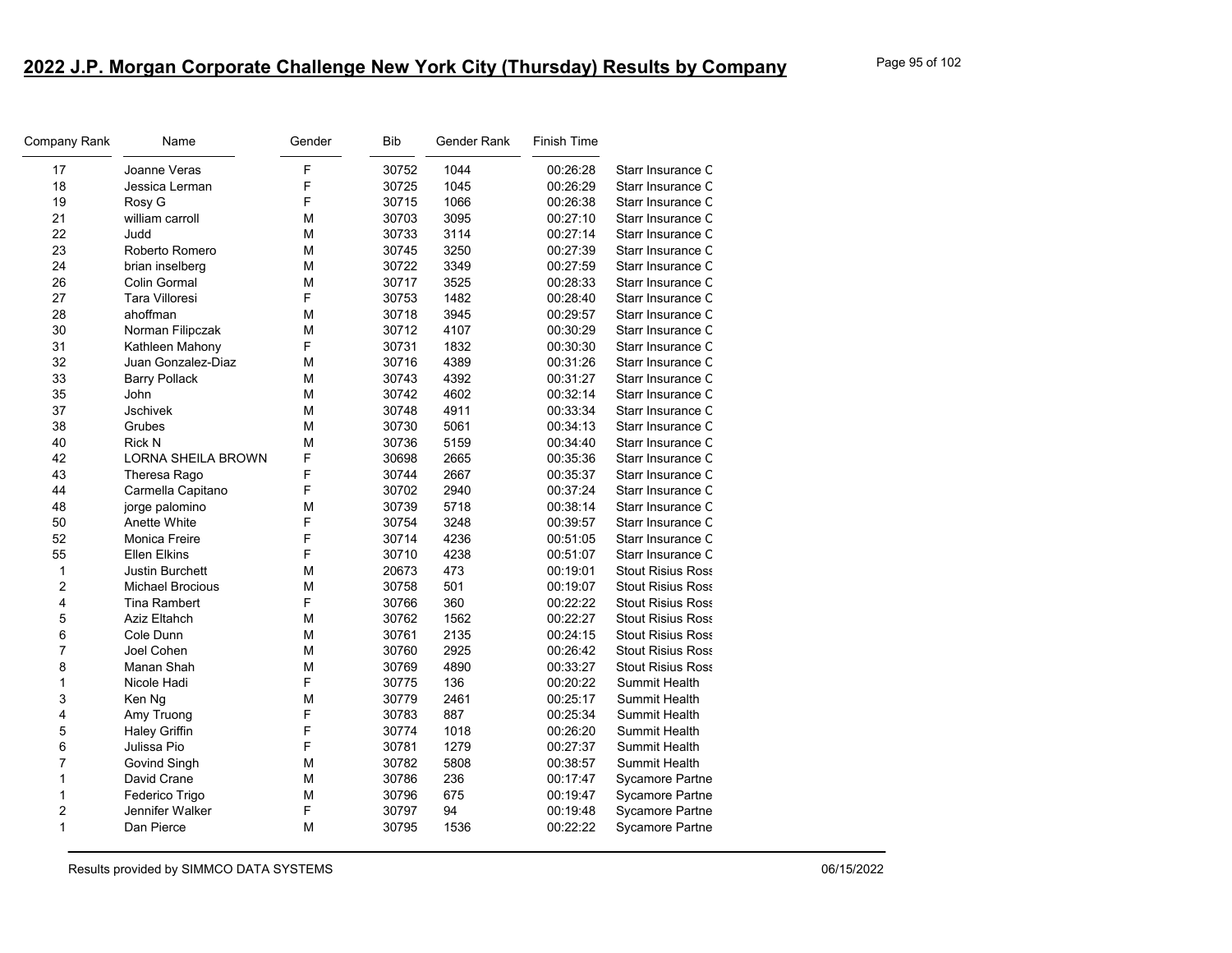| Company Rank            | Name                     | Gender | Bib   | Gender Rank | Finish Time |                        |
|-------------------------|--------------------------|--------|-------|-------------|-------------|------------------------|
| 1                       | John Ettinger            | М      | 30789 | 2100        | 00:24:09    | <b>Sycamore Partne</b> |
| 1                       | Ben Hart                 | М      | 30804 | 992         | 00:20:45    | Synpulse               |
| 1                       | Yannik James             | М      | 30806 | 1397        | 00:22:02    | Synpulse               |
| 1                       | Ryan Liren Chen          | М      | 30801 | 3921        | 00:29:51    | Synpulse               |
| 1                       | Sofia Argueta            | F      | 30799 | 2102        | 00:32:12    | Synpulse               |
| 3                       | <b>Matthew Mayor</b>     | М      | 30808 | 6037        | 00:41:25    | Synpulse               |
| 1                       | Timothy Li               | M      | 30823 | 1320        | 00:21:44    | Syska Hennessy         |
| $\overline{\mathbf{c}}$ | Kasteny Knutson          | F      | 30822 | 371         | 00:22:27    | Syska Hennessy         |
| 3                       | John DeBenedittis        | М      | 30816 | 1853        | 00:23:21    | Syska Hennessy         |
| 4                       | Ana Franzon              | F      | 30819 | 704         | 00:24:30    | Syska Hennessy         |
| 6                       | John Michlik             | M      | 30828 | 2936        | 00:26:44    | Syska Hennessy         |
| 8                       | Jason McKenna            | М      | 30827 | 4124        | 00:30:33    | Syska Hennessy         |
| 9                       | Noel Bolos               | М      | 30812 | 4746        | 00:32:48    | Syska Hennessy         |
| 10                      | Dempsey                  | М      | 30829 | 4766        | 00:32:54    | Syska Hennessy         |
| 11                      | Kamrul Hasan             | М      | 30820 | 5031        | 00:34:03    | Syska Hennessy         |
| 13                      | mimi                     | F      | 30814 | 4135        | 00:49:30    | Syska Hennessy         |
| 14                      | Angel E                  | M      | 20674 | 6801        | 01:43:20    | Syska Hennessy         |
| 15                      | Jamie Brennan            | F      | 30813 | 4884        | 01:43:20    | Syska Hennessy         |
| 16                      | Melissa Tello            | F      | 30835 | 4885        | 01:43:20    | Syska Hennessy         |
| $\boldsymbol{2}$        | Ethan Feldman            | М      | 30839 | 1642        | 00:22:40    | Talos                  |
| 4                       | <b>Brian Cleary</b>      | М      | 30838 | 2409        | 00:25:07    | Talos                  |
| 5                       | Conz                     | М      | 30840 | 2424        | 00:25:11    | Talos                  |
| 6                       | Casey Alexander          | М      | 30836 | 3014        | 00:26:56    | Talos                  |
| 7                       | Adam Krieg               | М      | 30842 | 3249        | 00:27:39    | Talos                  |
| 1                       | Robert Fazzaro           | М      | 30854 | 1046        | 00:20:56    | <b>Ted Moudis Asso</b> |
| 1                       | Daniel Vasconez          | M      | 30857 | 2458        | 00:25:17    | <b>Ted Moudis Asso</b> |
| 1                       | Andrew Barbera           | М      | 30850 | 2760        | 00:26:08    | <b>Ted Moudis Asso</b> |
| 1                       | Jamie Herenstein         | F      | 30855 | 1097        | 00:26:48    | <b>Ted Moudis Asso</b> |
| 2                       | Rachel Maffei            | F      | 30856 | 4065        | 00:48:33    | <b>Ted Moudis Asso</b> |
| 1                       | Derek Wolfgruber         | M      | 30861 | 750         | 00:19:59    | Teng Yue Partner       |
| 3                       | Sean Purcaro             | М      | 30859 | 2377        | 00:25:02    | Teng Yue Partner       |
| $\overline{2}$          | M Frances Leung          | F      | 30878 | 591         | 00:23:47    | The Andrew W. N        |
| 6                       | Casandra Hernandez Fahan | F      | 30873 | 1226        | 00:27:25    | The Andrew W. N        |
| 9                       | Kris Choe                | F      | 30868 | 1910        | 00:31:04    | The Andrew W. N        |
| 1                       | <b>Demian Gass</b>       | М      | 30896 | 124         | 00:16:52    | The Blackstone C       |
| 1                       | <b>Teresa Sweeney</b>    | F      | 20677 | 129         | 00:20:17    | The Blackstone C       |
| 1                       | Camilo Arias             | М      | 30891 | 969         | 00:20:40    | The Blackstone C       |
| 1                       | Mayank Mahajan           | М      | 30902 | 1233        | 00:21:31    | The Blackstone C       |
| 1                       | <b>Teddy Einsidler</b>   | М      | 30894 | 1516        | 00:22:20    | The Blackstone C       |
| 1                       | Thiago Vieira            | М      | 30905 | 2080        | 00:24:04    | The Blackstone C       |
| 1                       | <b>Blake Zenger</b>      | М      | 30907 | 2121        | 00:24:13    | The Blackstone C       |
| 1                       | Anna Onishchenko         | F      | 30903 | 1126        | 00:26:58    | The Blackstone C       |
|                         |                          |        |       |             |             |                        |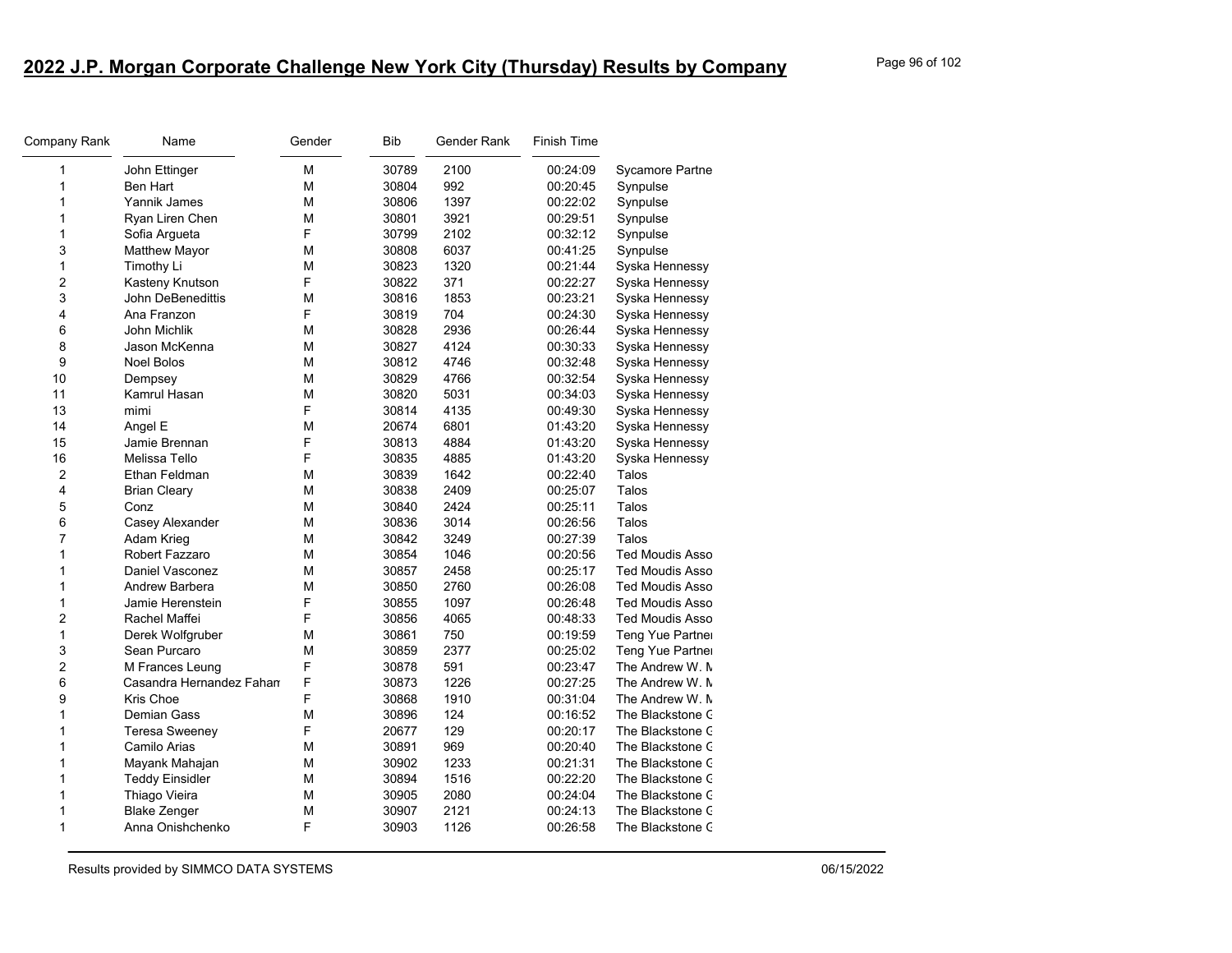| Company Rank     | Name                   | Gender | Bib   | Gender Rank | Finish Time |                           |
|------------------|------------------------|--------|-------|-------------|-------------|---------------------------|
| 1                | <b>Matthew Katz</b>    | M      | 30899 | 4472        | 00:31:45    | The Blackstone C          |
| 1                | George Koelle          | M      | 30918 | 664         | 00:19:43    | <b>The Frick Collecti</b> |
| 2                | Sara Wowkowych         | F      | 30933 | 277         | 00:21:46    | The Frick Collecti        |
| 3                | Rowan                  | F      | 30924 | 405         | 00:22:43    | The Frick Collecti        |
| 5                | Rebecca Leonard        | F      | 30919 | 625         | 00:23:59    | The Frick Collecti        |
| 6                | Tia Chapman            | F      | 30911 | 714         | 00:24:33    | The Frick Collecti        |
| 8                | <b>Bailey Keiger</b>   | F      | 30917 | 1061        | 00:26:36    | <b>The Frick Collecti</b> |
| 9                | Xavier Salomon         | М      | 30928 | 3142        | 00:27:20    | The Frick Collecti        |
| 10               | <b>Rachel Schwartz</b> | F      | 30929 | 1271        | 00:27:35    | The Frick Collecti        |
| 15               | Alexis Light           | F      | 30920 | 3538        | 00:42:55    | <b>The Frick Collecti</b> |
| 18               | Joe Jordan             | M      | 30916 | 6368        | 00:46:58    | The Frick Collecti        |
| 19               | Lindsay Taylor         | F      | 30930 | 3907        | 00:46:59    | The Frick Collecti        |
| 21               | Laura Gilbert          | F      | 30915 | 3910        | 00:47:00    | <b>The Frick Collecti</b> |
| $\mathbf{1}$     | Chris Vartanian        | M      | 30939 | 298         | 00:18:14    | The Gate                  |
| 4                | Sophia Pellettiere     | F      | 30937 | 741         | 00:24:43    | The Gate                  |
| 5                | Lisa Swan              | F      | 30938 | 2479        | 00:34:21    | The Gate                  |
| 1                | Mary Allen             | F      | 30940 | 43          | 00:18:47    | The Metropolitan          |
| 2                | Grace Mennell          | F      | 30964 | 107         | 00:19:59    | The Metropolitan          |
| 3                | Daniel Casanova        | M      | 20678 | 778         | 00:20:04    | The Metropolitan          |
| 4                | <b>Tim Dowse</b>       | M      | 30948 | 786         | 00:20:06    | The Metropolitan          |
| 6                | Elsie Alonso           | F      | 30941 | 175         | 00:20:51    | The Metropolitan          |
| 7                | Motoki Endo            | M      | 30949 | 1369        | 00:21:54    | The Metropolitan          |
| 8                | Stephen Shen           | M      | 30978 | 1372        | 00:21:55    | The Metropolitan          |
| 11               | Robyn Fleming          | F      | 30950 | 385         | 00:22:32    | The Metropolitan          |
| 12               | Masanobu Yamazaki      | M      | 30986 | 1601        | 00:22:33    | The Metropolitan          |
| 13               | Laura Barth            | F      | 30942 | 392         | 00:22:36    | The Metropolitan          |
| 14               | Sean Thomas            | M      | 30982 | 1662        | 00:22:42    | The Metropolitan          |
| 15               | <b>Brandon Painter</b> | M      | 30970 | 1776        | 00:23:03    | The Metropolitan          |
| 16               | Farrell McGoohan       | M      | 30963 | 1802        | 00:23:09    | The Metropolitan          |
| 17               | Julie Turgeon          | F      | 30984 | 634         | 00:24:05    | The Metropolitan          |
| 18               | <b>Richard Lee</b>     | M      | 30960 | 2110        | 00:24:12    | The Metropolitan          |
| 19               | Alexandra Dadisman     | F      | 30946 | 702         | 00:24:29    | The Metropolitan          |
| 20               | Indira Mokeeva         | F      | 30965 | 930         | 00:25:49    | The Metropolitan          |
| 21               | Lesley Ma              | F      | 30962 | 991         | 00:26:10    | The Metropolitan          |
| 22               | Crisne Lebron          | F      | 30959 | 1016        | 00:26:19    | The Metropolitan          |
| 23               | <b>Rita Murphy</b>     | F      | 30966 | 1270        | 00:27:35    | The Metropolitan          |
| 28               | Nicole Byrd            | F      | 30973 | 1496        | 00:28:45    | The Metropolitan          |
| 30               | Kayci Carlson          | F      | 30945 | 1715        | 00:29:51    | The Metropolitan          |
| 31               | Katie Sanderson        | F      | 30974 | 1717        | 00:29:52    | The Metropolitan          |
| 33               | Melissa Klein          | F      | 30956 | 3011        | 00:38:01    | The Metropolitan          |
| $\boldsymbol{2}$ | Matuya Brand           | F      | 30989 | 507         | 00:23:20    | <b>TIFIN NYC</b>          |
| 3                | Jen Lin                | F      | 30992 | 1258        | 00:27:33    | <b>TIFIN NYC</b>          |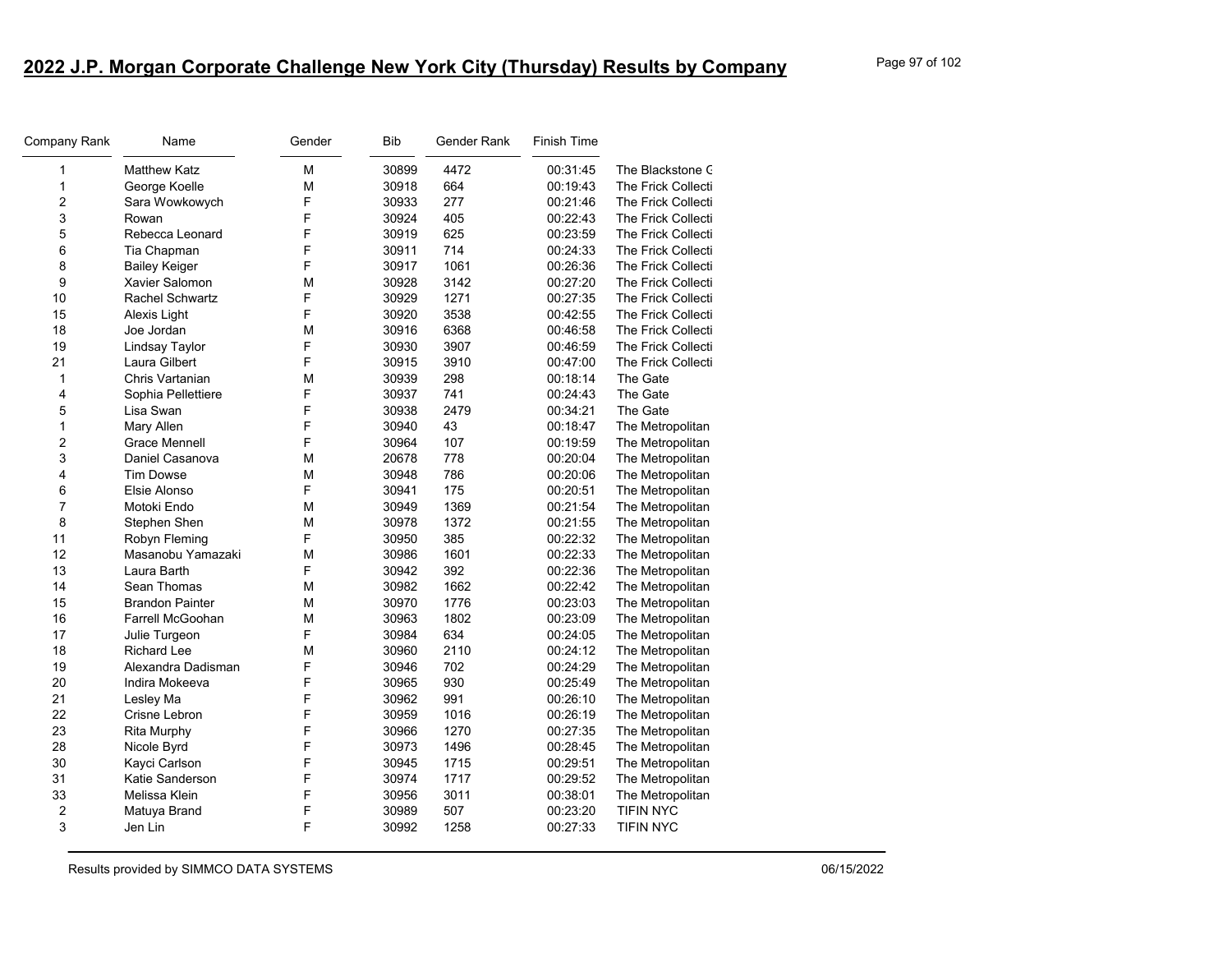| Company Rank   | Name                   | Gender | Bib   | Gender Rank | <b>Finish Time</b> |                          |
|----------------|------------------------|--------|-------|-------------|--------------------|--------------------------|
| 1              | <b>Brian McKnight</b>  | M      | 20680 | 64          | 00:16:03           | <b>Tocqueville Asset</b> |
| 2              | Peter Ostberg          | М      | 31003 | 494         | 00:19:05           | Tocqueville Asset        |
| 3              | Jean-Francois Coste    | М      | 31000 | 1523        | 00:22:21           | Tocqueville Asset        |
| 4              | Paul K                 | М      | 31001 | 1709        | 00:22:49           | Tocqueville Asset        |
| 5              | K                      | М      | 30999 | 2160        | 00:24:19           | Tocqueville Asset        |
| 6              | scott schlesinger      | М      | 31006 | 2207        | 00:24:28           | Tocqueville Asset        |
| $\overline{7}$ | John Petrides          | M      | 31005 | 2625        | 00:25:42           | <b>Tocqueville Asset</b> |
| 9              | <b>Michael Meltzer</b> | М      | 31002 | 6407        | 00:47:45           | Tocqueville Asset        |
| $\overline{c}$ | <b>Tessa Shore</b>     | F      | 31014 | 223         | 00:21:19           | Tortoise Investme        |
| 3              | <b>Andrew Pollack</b>  | М      | 31012 | 2179        | 00:24:23           | Tortoise Investme        |
| 1              | Guillaume BOUVET       | М      | 20682 | 65          | 00:16:04           | Tower Research           |
| 2              | <b>Olivier RICAUD</b>  | M      | 20683 | 170         | 00:17:21           | <b>Tower Research</b>    |
| 3              | Pierre-Alexandre Pont  | М      | 31055 | 209         | 00:17:40           | Tower Research           |
| 4              | <b>Austin Tuck</b>     | M      | 31064 | 276         | 00:18:02           | <b>Tower Research</b>    |
| 5              | Filip Simsa            | М      | 31062 | 323         | 00:18:21           | <b>Tower Research</b>    |
| 6              | <b>Fabrice E</b>       | М      | 31027 | 325         | 00:18:21           | <b>Tower Research</b>    |
| 9              | <b>Wolfgang Ruess</b>  | М      | 31058 | 611         | 00:19:33           | <b>Tower Research</b>    |
| 10             | Jason Hung             | М      | 31032 | 632         | 00:19:37           | <b>Tower Research</b>    |
| 11             | Aaron Playnick         | М      | 31054 | 685         | 00:19:49           | <b>Tower Research</b>    |
| 12             | Tom Keegan             | М      | 31041 | 711         | 00:19:52           | <b>Tower Research</b>    |
| 13             | Patrick Walsh          | M      | 31066 | 716         | 00:19:53           | <b>Tower Research</b>    |
| 14             | Roger Miu              | M      | 31050 | 831         | 00:20:16           | <b>Tower Research</b>    |
| 15             | <b>Bill Moller</b>     | М      | 31051 | 1118        | 00:21:08           | <b>Tower Research</b>    |
| 16             | Jeremy Grill           | М      | 31028 | 1138        | 00:21:12           | <b>Tower Research</b>    |
| 17             | <b>Harshad Kanhere</b> | M      | 31040 | 1166        | 00:21:18           | <b>Tower Research</b>    |
| 18             | <b>Robert Valenti</b>  | М      | 31065 | 1256        | 00:21:34           | <b>Tower Research</b>    |
| 20             | Saksham Sharma         | M      | 31061 | 1583        | 00:22:30           | <b>Tower Research</b>    |
| 21             | Krystal Gu             | F      | 31029 | 449         | 00:23:02           | <b>Tower Research</b>    |
| 23             | <b>Arpit Agrawal</b>   | М      | 31015 | 1821        | 00:23:13           | <b>Tower Research</b>    |
| 24             | Lyes Menas             | М      | 31049 | 1828        | 00:23:15           | <b>Tower Research</b>    |
| 25             | barthelemy caille      | М      | 31024 | 1947        | 00:23:40           | <b>Tower Research</b>    |
| 27             | Jamie Bray             | М      | 31023 | 2001        | 00:23:50           | <b>Tower Research</b>    |
| 28             | Yang Liu               | М      | 31047 | 2201        | 00:24:27           | <b>Tower Research</b>    |
| 29             | Donald Wehmann         | М      | 31067 | 2547        | 00:25:30           | <b>Tower Research</b>    |
| 31             | Ronna Cong             | F      | 31025 | 956         | 00:26:01           | <b>Tower Research</b>    |
| 32             | <b>Myrtille Roy</b>    | F      | 31057 | 981         | 00:26:08           | <b>Tower Research</b>    |
| 33             | Marc Amoyal            | M      | 31016 | 3080        | 00:27:06           | <b>Tower Research</b>    |
| 35             | Tristan                | М      | 31042 | 3191        | 00:27:29           | <b>Tower Research</b>    |
| 37             | Siddharth Bora         | М      | 31022 | 3815        | 00:29:29           | Tower Research           |
| 38             | Etrit Bardhi           | M      | 31018 | 3860        | 00:29:39           | <b>Tower Research</b>    |
| 40             | Deepanshu              | М      | 31037 | 4245        | 00:30:58           | <b>Tower Research</b>    |
| 44             | Lakshit Bhutani        | М      | 31021 | 5040        | 00:34:06           | <b>Tower Research</b>    |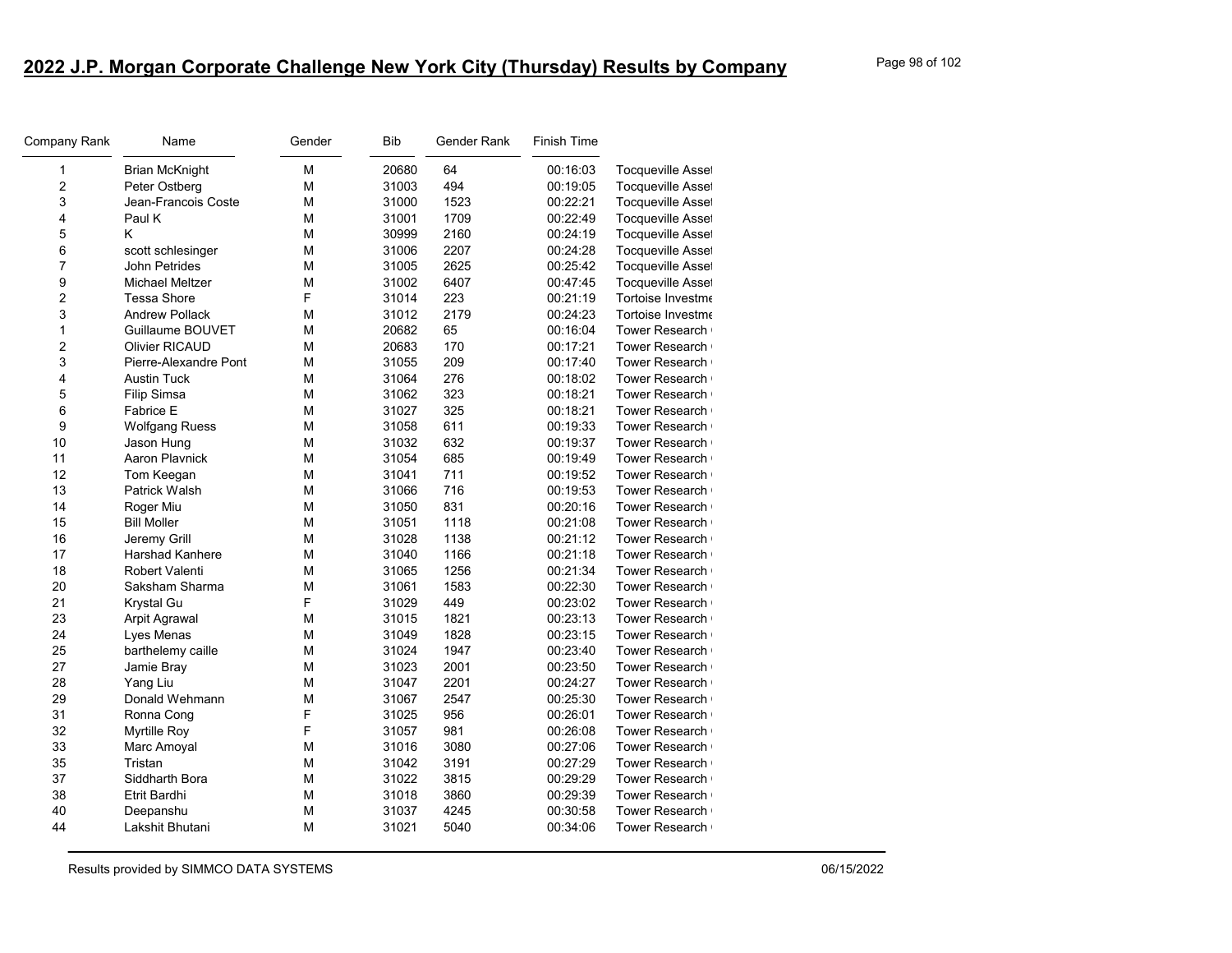| Company Rank            | Name                     | Gender | <b>Bib</b> | Gender Rank | <b>Finish Time</b> |                         |
|-------------------------|--------------------------|--------|------------|-------------|--------------------|-------------------------|
| 45                      | David R Berrios          | M      | 31020      | 5066        | 00:34:16           | Tower Research          |
| 47                      | Shashank Gupta           | M      | 31030      | 5551        | 00:37:06           | Tower Research          |
| 1                       | Duncan Seston            | M      | 31082      | 174         | 00:17:24           | TowerBrook Capi         |
| 1                       | Cesare Ancherani         | M      | 31071      | 728         | 00:19:56           | TowerBrook Capi         |
| 1                       | Lisa Shave               | F      | 31083      | 128         | 00:20:15           | TowerBrook Capi         |
| $\mathbf{1}$            | Alex Nisichenko          | M      | 31079      | 2698        | 00:25:54           | TowerBrook Capi         |
| $\overline{\mathbf{c}}$ | Romano                   | F      | 31080      | 1789        | 00:30:14           | TowerBrook Capi         |
| 1                       | Cely                     | F      | 31072      | 2949        | 00:37:29           | TowerBrook Capi         |
| 3                       | Zoe Rubin                | F      | 31081      | 2953        | 00:37:31           | TowerBrook Capi         |
| $\mathbf{1}$            | <b>Drew Crocitto</b>     | M      | 31086      | 1089        | 00:21:02           | Travelers               |
| $\overline{\mathbf{c}}$ | JS                       | F      | 31095      | 574         | 00:23:44           | <b>Travelers</b>        |
| 6                       | <b>Gregory Gilmore</b>   | M      | 31088      | 4764        | 00:32:54           | <b>Travelers</b>        |
| $\overline{7}$          | Hazel Ann Rose           | F      | 31093      | 2211        | 00:32:55           | Travelers               |
| 8                       | Sharon Lehr              | F      | 31091      | 3199        | 00:39:30           | Travelers               |
| 1                       | <b>Edward Ackerly</b>    | M      | 20684      | 133         | 00:16:58           | <b>UniCredit</b>        |
| $\overline{c}$          | Marcin Sadowski          | М      | 31122      | 155         | 00:17:09           | UniCredit               |
| 3                       | Alexandru Stoian         | M      | 31126      | 182         | 00:17:28           | UniCredit               |
| 4                       | <b>Thomas Petz</b>       | M      | 31117      | 295         | 00:18:13           | UniCredit               |
| 5                       | Benedetto Giannelli      | M      | 31109      | 551         | 00:19:19           | <b>UniCredit</b>        |
| 6                       | Dusan                    | M      | 31115      | 557         | 00:19:20           | <b>UniCredit</b>        |
| 8                       | <b>Christian Weindel</b> | M      | 20687      | 911         | 00:20:30           | <b>UniCredit</b>        |
| 9                       | Markus Brillinger        | M      | 31099      | 1227        | 00:21:31           | <b>UniCredit</b>        |
| 10                      | Michele Cioffi           | M      | 31102      | 1258        | 00:21:35           | UniCredit               |
| 11                      | <b>Barbara Wimmer</b>    | F      | 31131      | 329         | 00:22:07           | UniCredit               |
| 12                      | Enrico Ubaldi            | M      | 31130      | 1508        | 00:22:18           | UniCredit               |
| 13                      | Aleeeeeeeee              | M      | 20685      | 1539        | 00:22:23           | <b>UniCredit</b>        |
| 15                      | Fabio Della Malva        | M      | 31104      | 1865        | 00:23:23           | UniCredit               |
| 16                      | Mengyun Sun              | F      | 31127      | 868         | 00:25:28           | UniCredit               |
| 17                      | Dom Lisa                 | M      | 31114      | 3706        | 00:29:08           | <b>UniCredit</b>        |
| 18                      | Marina Dirindiaeva       | F      | 31106      | 1650        | 00:29:33           | UniCredit               |
| 19                      | Alex Pryce               | M      | 31120      | 4219        | 00:30:53           | <b>UniCredit</b>        |
| 21                      | Gaia Cherry              | F      | 31101      | 2173        | 00:32:42           | UniCredit               |
| 27                      | Lisa Sciarrino           | F      | 31124      | 3489        | 00:42:22           | UniCredit               |
| 28                      | FabioP                   | M      | 31118      | 6346        | 00:46:24           | <b>UniCredit</b>        |
| 1                       | <b>Russ</b>              | M      | 31150      | 514         | 00:19:10           | Verition Fund Ma        |
| $\overline{c}$          | Calvin Nguyen            | М      | 31142      | 523         | 00:19:11           | Verition Fund Ma        |
| 3                       | Sean He                  | M      | 31136      | 937         | 00:20:34           | <b>Verition Fund Ma</b> |
| 4                       | <b>Brian Townes</b>      | M      | 31148      | 1245        | 00:21:32           | Verition Fund Ma        |
| 6                       | Stan Liberman            | M      | 31141      | 2366        | 00:25:00           | Verition Fund Ma        |
| $\overline{7}$          | Jeff Kogan               | M      | 31139      | 2781        | 00:26:13           | Verition Fund Ma        |
| 1                       | <b>Andrew Witek</b>      | M      | 20690      | 233         | 00:17:46           | <b>Veterinary Emerg</b> |
| $\overline{2}$          | Ryan Freeman             | F      | 31158      | 33          | 00:18:24           | <b>Veterinary Emerg</b> |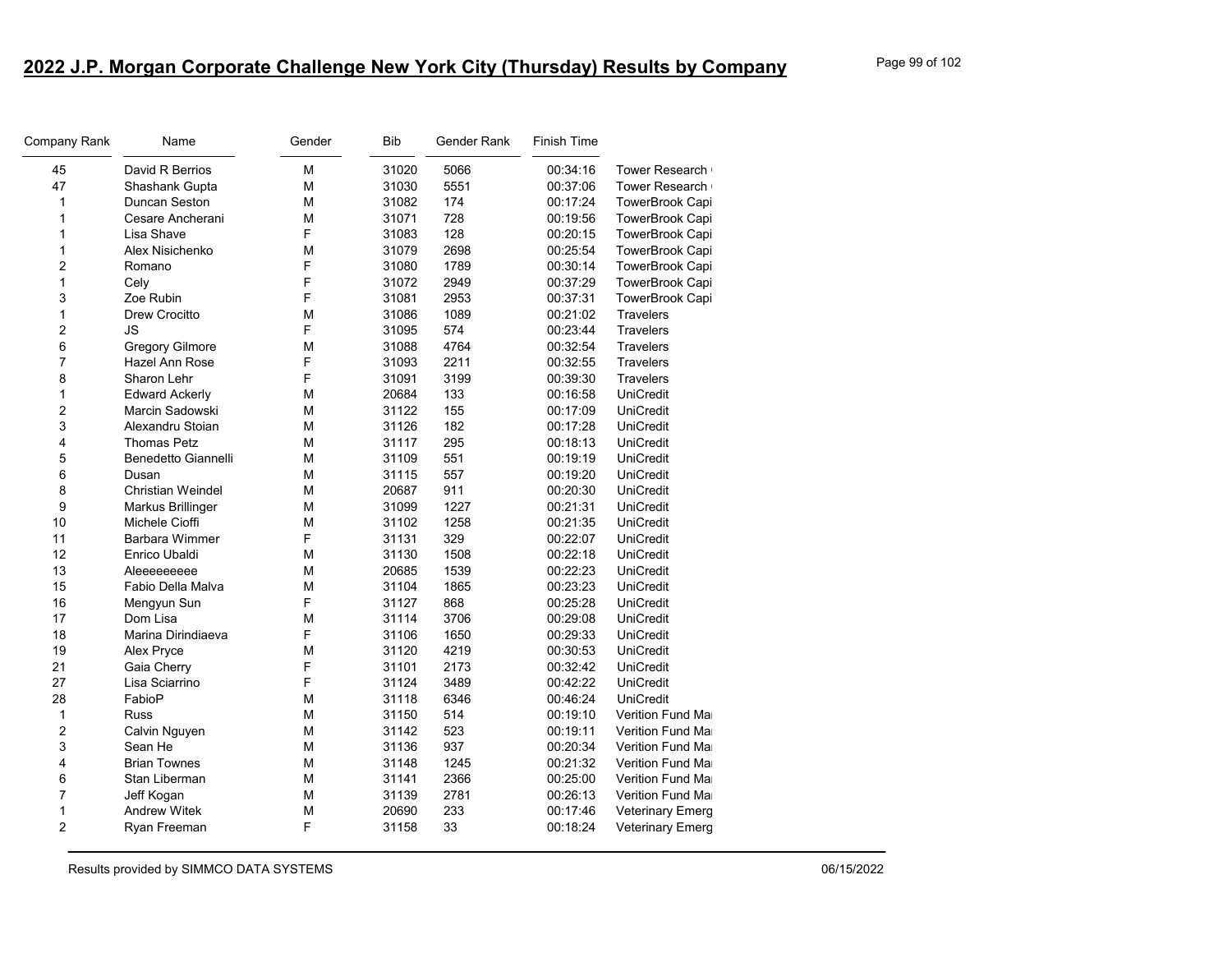| Company Rank            | Name                      | Gender | <b>Bib</b> | Gender Rank | Finish Time |                         |
|-------------------------|---------------------------|--------|------------|-------------|-------------|-------------------------|
| 3                       | Michele Goldberg          | F      | 31161      | 244         | 00:21:31    | <b>Veterinary Emerg</b> |
| 4                       | <b>Elizabeth Garrett</b>  | F      | 31160      | 728         | 00:24:38    | <b>Veterinary Emerg</b> |
| 6                       | <b>Brett Holloway VEG</b> | М      | 31163      | 3498        | 00:28:29    | <b>Veterinary Emerg</b> |
| $\overline{7}$          | Joanna Mstowska           | F      | 31170      | 1861        | 00:30:44    | <b>Veterinary Emerg</b> |
| 8                       | Diego Higuera             | M      | 20689      | 4635        | 00:32:22    | <b>Veterinary Emerg</b> |
| 10                      | Glennife Mena             | F      | 31168      | 4376        | 00:54:20    | <b>Veterinary Emerg</b> |
| $\mathbf{1}$            | <b>Bessie Zavidow</b>     | F      | 20691      | 28          | 00:18:16    | Viking Global Inve      |
| $\overline{\mathbf{c}}$ | Casey Zuccarello          | М      | 31194      | 375         | 00:18:38    | Viking Global Inve      |
| 3                       | Marina Chudnovsky         | F      | 31178      | 60          | 00:19:10    | Viking Global Inve      |
| 4                       | Marty Kahn                | M      | 31182      | 546         | 00:19:18    | Viking Global Inve      |
| 6                       | Frankie                   | M      | 31192      | 1175        | 00:21:19    | Viking Global Inve      |
| $\overline{7}$          | Christopher Mc Grath      | M      | 31188      | 1182        | 00:21:21    | Viking Global Inve      |
| 9                       | <b>Brian Clark</b>        | M      | 31179      | 1546        | 00:22:24    | Viking Global Inve      |
| 11                      | Svetoslav Minkov          | M      | 31189      | 2177        | 00:24:23    | Viking Global Inve      |
| 12                      | Matt Kopp                 | M      | 31184      | 3030        | 00:26:57    | Viking Global Inve      |
| 13                      | Helen Shen                | F      | 31193      | 1303        | 00:27:42    | Viking Global Inve      |
| 14                      | Scott Hendler             | M      | 31181      | 3505        | 00:28:30    | Viking Global Inve      |
| 17                      | William Lin               | M      | 31185      | 3778        | 00:29:22    | Viking Global Inve      |
| $\mathbf{1}$            | Nolan Crawford            | M      | 31203      | 316         | 00:18:19    | Visa, Inc.              |
| 2                       | Connor Borton             | M      | 31201      | 704         | 00:19:51    | Visa, Inc.              |
| 3                       | Austin Rae Haycox         | F      | 31207      | 183         | 00:20:55    | Visa, Inc.              |
| 4                       | Jenny Large               | F      | 31214      | 199         | 00:21:08    | Visa, Inc.              |
| 5                       | Navin Agarwal             | М      | 31195      | 1234        | 00:21:31    | Visa, Inc.              |
| $\overline{7}$          | John Blevin               | M      | 31199      | 1905        | 00:23:31    | Visa, Inc.              |
| 12                      | Erich Franken             | M      | 31206      | 2483        | 00:25:21    | Visa, Inc.              |
| 15                      | Angee Stonehouse          | F      | 31234      | 1286        | 00:27:38    | Visa, Inc.              |
| 16                      | <b>Todd Mazurek</b>       | M      | 31220      | 3313        | 00:27:52    | Visa, Inc.              |
| 17                      | Brian Marx                | M      | 31219      | 3660        | 00:29:01    | Visa, Inc.              |
| 18                      | Nicole S                  | F      | 31231      | 1626        | 00:29:26    | Visa, Inc.              |
| 21                      | Adwoa Boah                | F      | 31200      | 2716        | 00:35:57    | Visa, Inc.              |
| 22                      | Meg Omecene               | F      | 31223      | 3132        | 00:38:49    | Visa, Inc.              |
| 23                      | <b>Molly Battles</b>      | F      | 31197      | 3137        | 00:38:51    | Visa, Inc.              |
| $\mathbf{1}$            | Matt Clifford             | М      | 31250      | 651         | 00:19:40    | Vitech Systems C        |
| $\overline{c}$          | <b>Tyler Hintz</b>        | M      | 31259      | 674         | 00:19:47    | Vitech Systems C        |
| 1                       | Vincent Stanec            | M      | 31282      | 1069        | 00:20:59    | Vitech Systems C        |
| 1                       | Shiv                      | M      | 31276      | 1142        | 00:21:13    | Vitech Systems C        |
| 1                       | JJ                        | M      | 31262      | 1165        | 00:21:18    | Vitech Systems C        |
| 1                       | Michael DiMartino         | M      | 31255      | 1503        | 00:22:18    | Vitech Systems C        |
| 1                       | Alexander Ayzidor         | M      | 31242      | 1812        | 00:23:11    | Vitech Systems C        |
| 1                       | Amit Bathija              | М      | 31243      | 1911        | 00:23:32    | Vitech Systems C        |
| 1                       | Naveen Chauhan            | M      | 31249      | 2328        | 00:24:54    | Vitech Systems C        |
| 1                       | Melanie Newton            | F      | 31272      | 779         | 00:24:57    | Vitech Systems C        |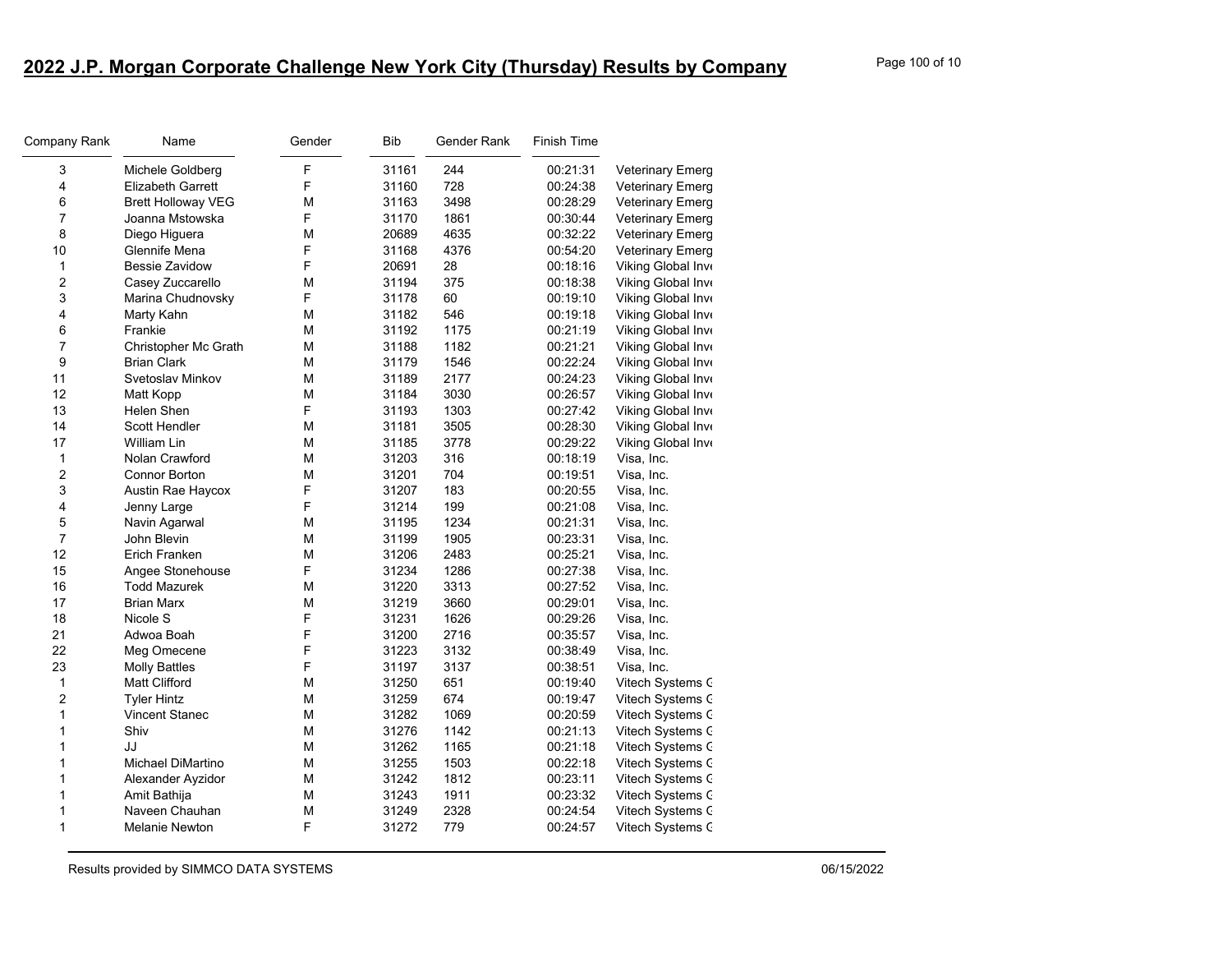| Company Rank   | Name                     | Gender | <b>Bib</b> | Gender Rank | <b>Finish Time</b> |                  |
|----------------|--------------------------|--------|------------|-------------|--------------------|------------------|
| 1              | Mary Davis               | F      | 31253      | 950         | 00:25:59           | Vitech Systems C |
| 1              | Ryan Stensgaard          | M      | 31284      | 2951        | 00:26:47           | Vitech Systems C |
| 1              | Stephanie Steinert       | F      | 31283      | 1256        | 00:27:33           | Vitech Systems C |
| 1              | Marie Giacinto           | F      | 31258      | 1337        | 00:27:53           | Vitech Systems C |
| 1              | Rachana Behera           | F      | 31244      | 1751        | 00:30:06           | Vitech Systems C |
| 1              | mcorrales                | М      | 31252      | 4350        | 00:31:18           | Vitech Systems C |
| $\mathbf{1}$   | Aashish Arora            | М      | 31240      | 5123        | 00:34:32           | Vitech Systems C |
| $\mathbf{1}$   | Ganesan Karuppasamy      | М      | 31263      | 5997        | 00:40:46           | Vitech Systems C |
| $\mathbf{1}$   | <b>GASPAR AZAMBUJA</b>   | M      | 31290      | 286         | 00:18:08           | Vornado Realty T |
| $\overline{c}$ | Audrey Wilson            | F      | 31337      | 62          | 00:19:11           | Vornado Realty T |
| 3              | Javier GIRALDO           | M      | 31302      | 1236        | 00:21:31           | Vornado Realty T |
| 4              | Jose Santos              | М      | 31324      | 1354        | 00:21:50           | Vornado Realty T |
| 5              | <b>Andrew Nyhuis</b>     | M      | 31317      | 2349        | 00:24:56           | Vornado Realty T |
| $\,6$          | <b>Mike Schnitt</b>      | М      | 31326      | 2504        | 00:25:25           | Vornado Realty T |
| $\overline{7}$ | Kyle Supran              | M      | 31330      | 2578        | 00:25:34           | Vornado Realty T |
| 8              | Lauryn Butler            | F      | 31293      | 891         | 00:25:36           | Vornado Realty T |
| 9              | <b>JEANETTE SAENZ</b>    | F      | 31323      | 942         | 00:25:54           | Vornado Realty T |
| 10             | David Perl               | M      | 31319      | 2874        | 00:26:33           | Vornado Realty T |
| 11             | <b>Blaise Lucas</b>      | M      | 31311      | 3018        | 00:26:56           | Vornado Realty T |
| 12             | <b>Andrew Del Priore</b> | М      | 31294      | 3023        | 00:26:57           | Vornado Realty T |
| 14             | Christian                | M      | 20694      | 3841        | 00:29:34           | Vornado Realty T |
| 15             | Kyle Nyhuis              | М      | 31318      | 3918        | 00:29:51           | Vornado Realty T |
| 16             | Marvin Johnson           | М      | 31307      | 4762        | 00:32:53           | Vornado Realty T |
| 20             | <b>Steve Brown</b>       | М      | 31292      | 6647        | 00:56:48           | Vornado Realty T |
| 21             | Joseph Iskaros           | M      | 31306      | 6660        | 00:57:39           | Vornado Realty T |
| $\mathbf{1}$   | Katherine Maddock        | F      | 31351      | 49          | 00:18:57           | Vv§rde Partners  |
| $\overline{4}$ | <b>BENJAMIN SAKHITAB</b> | M      | 31358      | 864         | 00:20:22           | Vv§rde Partners  |
| 5              | Monjur Hussan            | М      | 31348      | 919         | 00:20:32           | Vv§rde Partners  |
| 6              | Francisco Milone         | M      | 31353      | 991         | 00:20:44           | Vv§rde Partners  |
| 8              | Tiri Mukurazhizha        | М      | 31355      | 1339        | 00:21:47           | Vv§rde Partners  |
| 10             | maria mostajo            | M      | 31354      | 1560        | 00:22:26           | Vv§rde Partners  |
| 14             | Meredith Packer          | F      | 31356      | 1409        | 00:28:19           | Vv§rde Partners  |
| 18             | Victor Maso              | М      | 31352      | 4924        | 00:33:37           | Vv§rde Partners  |
| 1              | Mike Wright              | М      | 31382      | 592         | 00:19:30           | W.W. Norton & C  |
| $\overline{c}$ | Laura Dragonette         | F      | 31366      | 79          | 00:19:33           | W.W. Norton & C  |
| 3              | Erin Brown               | F      | 31364      | 124         | 00:20:12           | W.W. Norton & C  |
| 4              | <b>Andrew Sobel</b>      | М      | 31380      | 962         | 00:20:39           | W.W. Norton & C  |
| 5              | Kenneth Hansen           | M      | 31370      | 2496        | 00:25:24           | W.W. Norton & C  |
| 6              | Nadia Ghanie             | F      | 31368      | 1723        | 00:29:56           | W.W. Norton & C  |
| 9              | Allen Chen               | M      | 31365      | 6488        | 00:49:34           | W.W. Norton & C  |
| 2              | Laura Luo                | F      | 20696      | 46          | 00:18:50           | <b>WCAS</b>      |
| 3              | <b>ANTHONY THOMAS</b>    | M      | 31397      | 833         | 00:20:17           | <b>WCAS</b>      |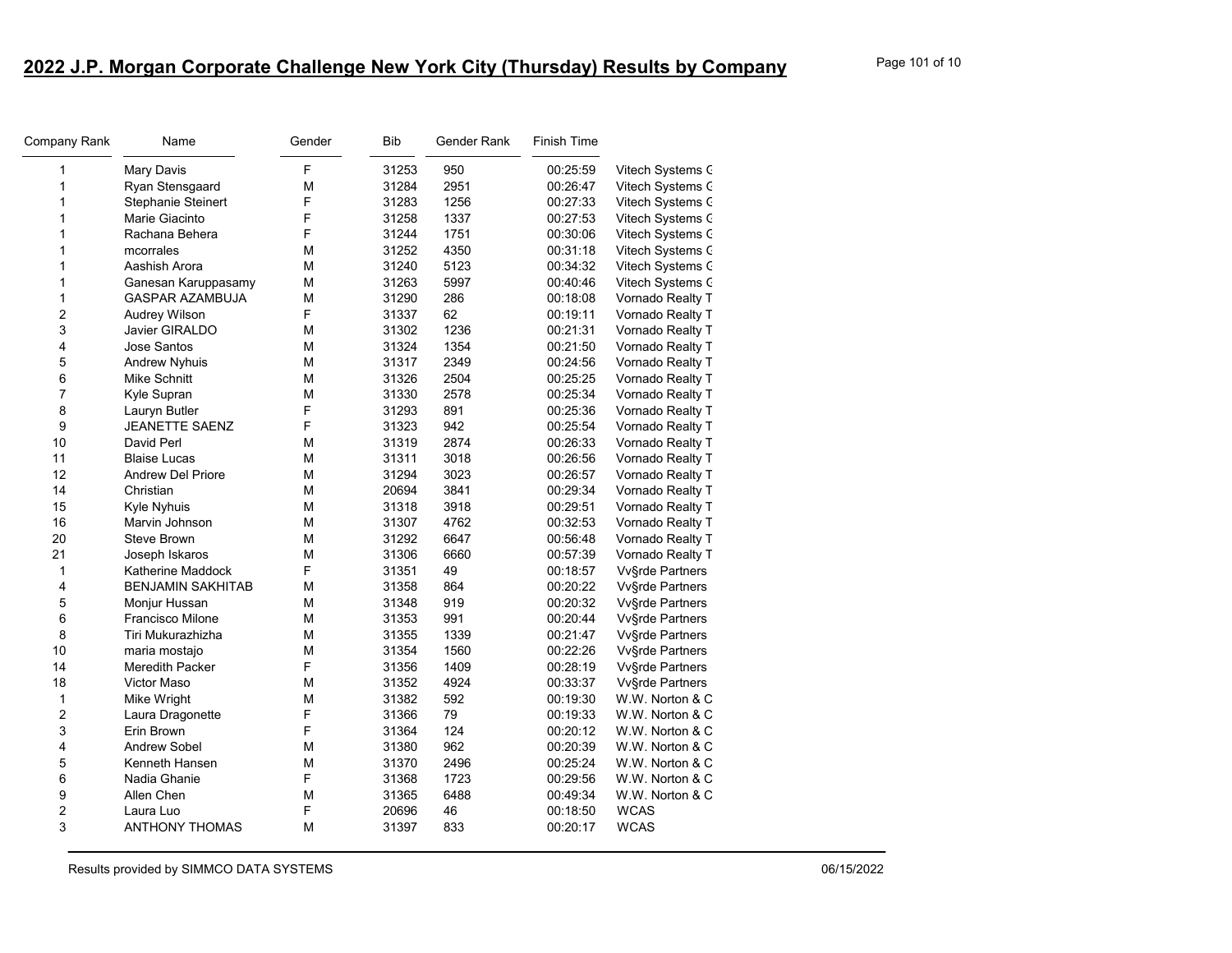| Company Rank | Name                    | Gender | Bib   | Gender Rank | <b>Finish Time</b> |                         |
|--------------|-------------------------|--------|-------|-------------|--------------------|-------------------------|
| 4            | Josh Owczarski          | M      | 31394 | 855         | 00:20:20           | <b>WCAS</b>             |
| 5            | John Velardo            | M      | 31399 | 1420        | 00:22:05           | <b>WCAS</b>             |
| 6            | Ali Alford              | F      | 31385 | 429         | 00:22:51           | <b>WCAS</b>             |
| 7            | <b>Tess Lanza</b>       | F      | 31389 | 565         | 00:23:41           | <b>WCAS</b>             |
| 9            | Siobhan O Carroll       | F      | 31393 | 1113        | 00:26:54           | <b>WCAS</b>             |
| 1            | Jacob Aubrecht          | M      | 31401 | 141         | 00:17:01           | <b>Weil Gotshal</b>     |
| 2            | Greg Michelena          | M      | 20699 | 143         | 00:17:02           | <b>Weil Gotshal</b>     |
| 3            | Alex Cohen              | M      | 31416 | 241         | 00:17:50           | <b>Weil Gotshal</b>     |
| 5            | William Berg            | M      | 31407 | 572         | 00:19:25           | <b>Weil Gotshal</b>     |
| 6            | <b>April Lewtak</b>     | F      | 20698 | 171         | 00:20:50           | Weil Gotshal            |
| 8            | <b>Brendan McNerney</b> | M      | 31439 | 1543        | 00:22:24           | <b>Weil Gotshal</b>     |
| 10           | Jamie Michael           | F      | 31440 | 396         | 00:22:37           | <b>Weil Gotshal</b>     |
| 13           | Kathleen Lee            | F      | 31434 | 859         | 00:25:26           | <b>Weil Gotshal</b>     |
| 15           | Philo                   | F      | 31455 | 944         | 00:25:55           | <b>Weil Gotshal</b>     |
| 16           | Grace Okoroafor         | F      | 31445 | 1050        | 00:26:31           | <b>Weil Gotshal</b>     |
| 17           | Jianing Zhao            | F      | 31469 | 1134        | 00:27:00           | <b>Weil Gotshal</b>     |
| 19           | John Arthur             | M      | 31447 | 3454        | 00:28:20           | <b>Weil Gotshal</b>     |
| 20           | Andi Ramsay             | F      | 31452 | 1415        | 00:28:22           | <b>Weil Gotshal</b>     |
| 21           | Jose Felix Montenegro   | M      | 31443 | 3635        | 00:28:56           | <b>Weil Gotshal</b>     |
| 25           | Joshua Mackinnon        | M      | 31437 | 5853        | 00:39:22           | Weil Gotshal            |
| 26           | Jules Bienenfeld        | M      | 31409 | 6076        | 00:42:00           | <b>Weil Gotshal</b>     |
| 27           | Juliet                  | F      | 31459 | 3571        | 00:43:20           | <b>Weil Gotshal</b>     |
| 30           | <b>Beverly Ruff</b>     | F      | 20700 | 3773        | 00:45:47           | <b>Weil Gotshal</b>     |
| 33           | Leigh Dannhauser        | F      | 31418 | 3989        | 00:47:47           | <b>Weil Gotshal</b>     |
| 36           | Katharine Pacoli        | F      | 31446 | 4041        | 00:48:18           | <b>Weil Gotshal</b>     |
| 43           | Sidy Traore             | M      | 31467 | 6579        | 00:53:15           | <b>Weil Gotshal</b>     |
| 1            | Erica Harper            | F      | 31474 | 1445        | 00:28:30           | <b>Wolters Kluwer N</b> |
| 2            | Jenny Edwards           | F      | 31473 | 1485        | 00:28:41           | <b>Wolters Kluwer N</b> |
| 3            | Tom Ramsden             | M      | 31477 | 6524        | 00:50:59           | <b>Wolters Kluwer N</b> |
| 4            | Kristen Burch           | F      | 31471 | 4225        | 00:51:00           | <b>Wolters Kluwer N</b> |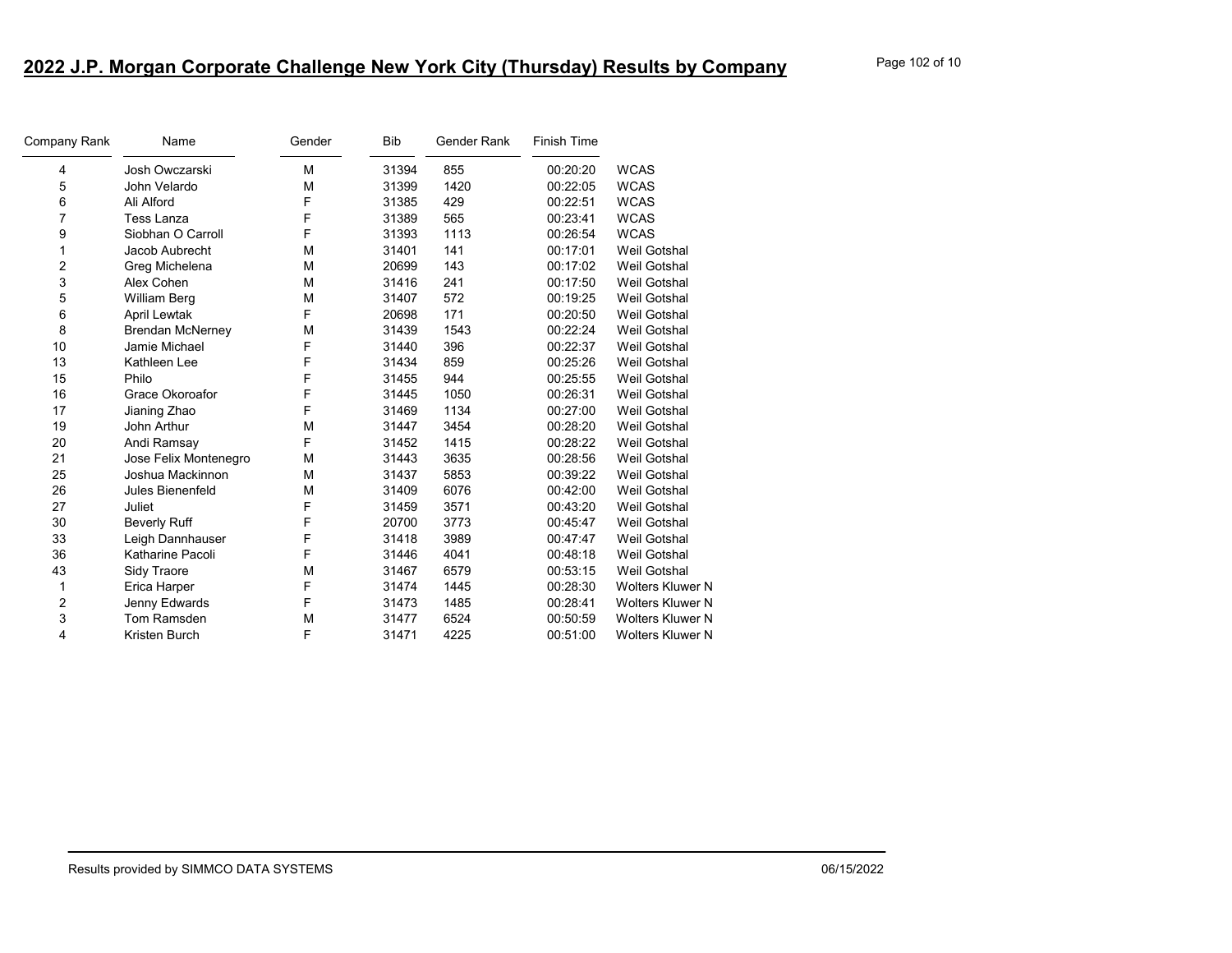## **2022 J.P. Morgan Corporate Challenge New York City (Thursday) Results** Page 1 of 102

| Local Rank     | Name                    | Gender | Bib   | Gender Rank    | <b>Finish Time</b> |                                               |
|----------------|-------------------------|--------|-------|----------------|--------------------|-----------------------------------------------|
| 1              | Kyle Merber             | M      | 20152 | $\mathbf{1}$   | 00:12:45           | <b>American Express</b>                       |
| 2              | Sean Swift              | M      | 20389 | 2              | 00:13:05           | <b>GSR Services USA LLC</b>                   |
| 3              | Jeremy Arthur           | М      | 20114 | 3              | 00:13:16           | <b>American Express</b>                       |
| 4              | Scott Easey             | M      | 20005 | 4              | 00:13:35           | Commonwealth Bank of Australia                |
| 5              | John Hughes             | M      | 20296 | 5              | 00:13:36           | Criteo                                        |
| 6              | John Marvin             | М      | 20487 | 6              | 00:13:45           | Lindsay Goldberg                              |
| $\overline{7}$ | Andrew Grasso           | M      | 20419 | $\overline{7}$ | 00:13:45           | Jane Street                                   |
| 8              | Alejandro Espitia       | M      | 20290 | 8              | 00:13:55           | Credit Agricole Corporate and Investment Bank |
| 9              | Sam Fourman             | М      | 20132 | 9              | 00:13:59           | <b>American Express</b>                       |
| 10             | <b>Arnaud Enjalbert</b> | M      | 20227 | 10             | 00:14:01           | Not specified                                 |
| 11             | John McElroy            | М      | 20253 | 11             | 00:14:05           | Carta                                         |
| 12             | Garrett Burger          | M      | 20589 | 12             | 00:14:10           | <b>NYC Parks</b>                              |
| 13             | Cole Fluehr             | M      | 20130 | 13             | 00:14:11           | <b>American Express</b>                       |
| 14             | Jeff McDonnell          | М      | 20602 | 14             | 00:14:16           | <b>Partners Capital</b>                       |
| 15             | Cecilia Davis-Hayes     | F      | 29047 | $\mathbf{1}$   | 00:14:17           | NewYork-Presbyterian                          |
| 16             | Elise Ramirez           | F      | 20520 | 2              | 00:14:17           | Memorial Sloan Kettering                      |
| 17             | <b>Kevin Connors</b>    | M      | 20416 | 15             | 00:14:24           | Jane Street                                   |
| 18             | Michael Moffitt         | M      | 20237 | 16             | 00:14:27           | <b>BNY Mellon   Pershing</b>                  |
| 19             | Connor O'Neill          | М      | 20289 | 17             | 00:14:27           | Cravath, Swaine & Moore LLP                   |
| 20             | <b>Bailey Choy</b>      | M      | 20119 | 18             | 00:14:28           | <b>American Express</b>                       |
| 21             | <b>Thomas Tarantino</b> | М      | 20573 | 19             | 00:14:29           | Morgan Stanley                                |
| 22             | ANA JOHNSON             | F      | 20516 | 3              | 00:14:31           | <b>Memorial Sloan Kettering</b>               |
| 23             | Joseph Hoffman          | M      | 20205 | 20             | 00:14:32           | <b>Barclays</b>                               |
| 24             | <b>Jeff</b>             | М      | 20624 | 21             | 00:14:32           | PwC                                           |
| 25             | Lee Goldblatt           | M      | 20440 | 22             | 00:14:41           | JPMorgan Chase                                |
| 26             | Chris Banafato          | М      | 20176 | 23             | 00:14:42           | Angelo Gordon                                 |
| 27             | Felipe Machado          | M      | 20292 | 24             | 00:14:43           | Credit Agricole Corporate and Investment Bank |
| 28             | caitlin phillips        | F      | 20329 | 4              | 00:14:45           | <b>Estee Lauder</b>                           |
| 29             | David Sewell            | М      | 20521 | 25             | 00:14:48           | <b>Memorial Sloan Kettering</b>               |
| 30             | Alexander Kim           | M      | 20248 | 26             | 00:14:51           | Cain International                            |
| 31             | Ben Noble               | M      | 20526 | 27             | 00:14:52           | MFA Financial, Inc.                           |
| 32             | <b>Todd Lubin</b>       | М      | 20422 | 28             | 00:14:54           | Jane Street                                   |
| 33             | <b>Chris Breslin</b>    | М      | 23706 | 29             | 00:14:57           | Credit Agricole Corporate and Investment Bank |
| 34             | Andrew Yang             | M      | 20313 | 30             | 00:14:59           | <b>Echo Street Capital</b>                    |
| 35             | Arash Noori             | M      | 20297 | 31             | 00:15:01           | Criteo                                        |
| 36             | Craig Batchelor         | М      | 20244 | 32             | 00:15:05           | <b>Burford Capital</b>                        |
| 37             | John Stansel            | M      | 20214 | 33             | 00:15:06           | <b>Berenberg Capital Markets LLC</b>          |
| 38             | <b>Retley Locke</b>     | М      | 20288 | 34             | 00:15:13           | Cravath, Swaine & Moore LLP                   |
| 39             | Daniel Mendes           | М      | 20245 | 35             | 00:15:14           | <b>Burford Capital</b>                        |
| 40             | Bowen Xuan              | M      | 20166 | 36             | 00:15:17           | <b>American Express</b>                       |
| 41             | Parker Timmerman        | M      | 20311 | 37             | 00:15:20           | <b>Dropbox</b>                                |
| 42             | Ting                    | М      | 29634 | 38             | 00:15:25           | Perella Weinberg Partners                     |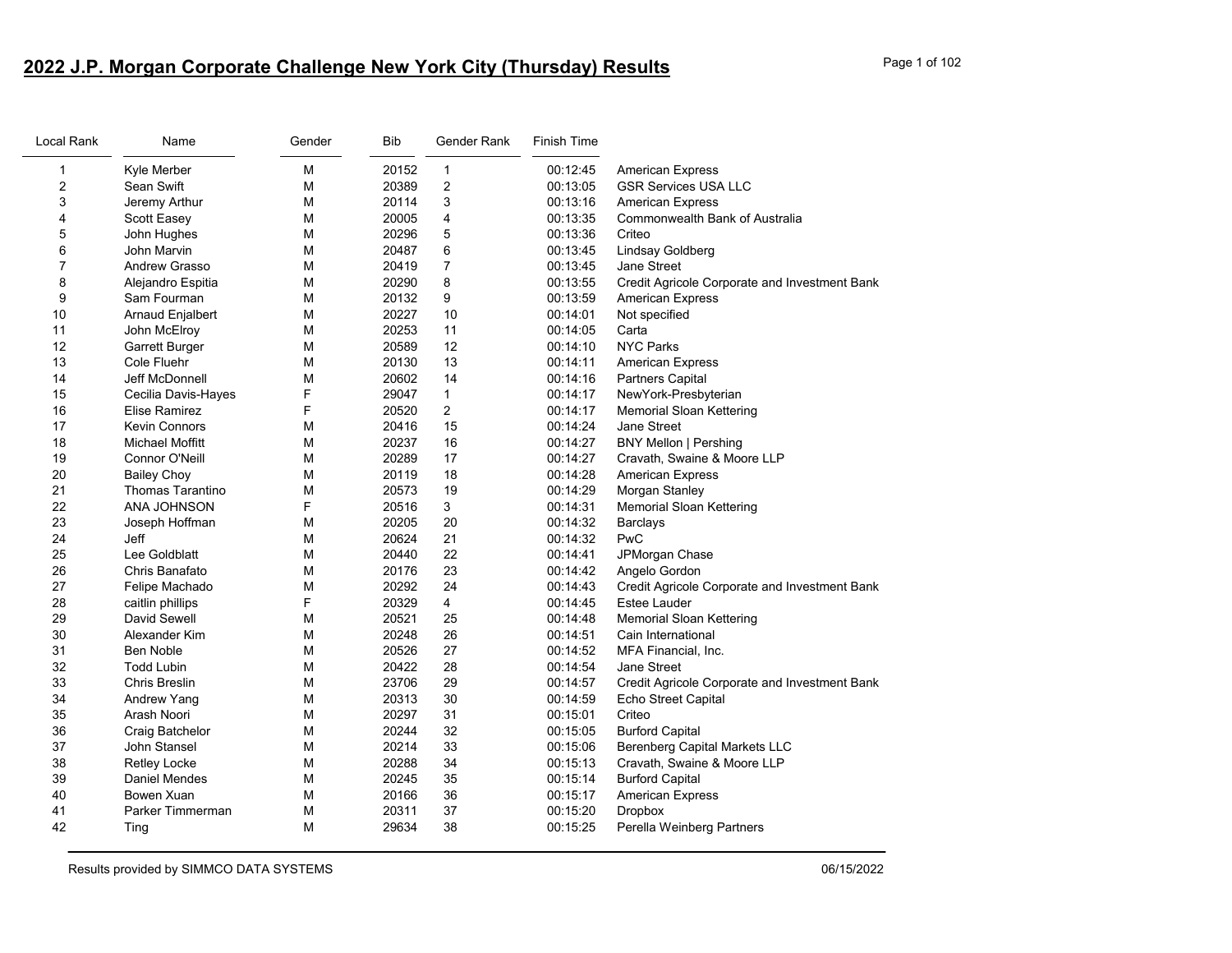## **2022 J.P. Morgan Corporate Challenge New York City (Thursday) Results** Page 2 of 102

| Local Rank | Name                    | Gender | Bib   | Gender Rank | Finish Time |                                        |
|------------|-------------------------|--------|-------|-------------|-------------|----------------------------------------|
| 43         | Simon Douglas           | M      | 20622 | 39          | 00:15:26    | Protiviti Inc.                         |
| 44         | Adam Meffert-Sierra     | M      | 20254 | 40          | 00:15:28    | Carta                                  |
| 45         | Alysia Dusseau          | F      | 20004 | 5           | 00:15:28    | Morgan Stanley                         |
| 46         | Stephen Cunningham      | M      | 20124 | 41          | 00:15:30    | <b>American Express</b>                |
| 47         | Brandon Brown           | м      | 25663 | 42          | 00:15:31    | <b>Hunton Andrews Kurth</b>            |
| 48         | Jason Kulig             | M      | 20375 | 43          | 00:15:31    | <b>Goldman Sachs</b>                   |
| 49         | Dan Muenkel             | M      | 20630 | 44          | 00:15:32    | PwC                                    |
| 50         | Matt McDevitt           | M      | 20609 | 45          | 00:15:32    | Paul, Weiss                            |
| 51         | <b>Tyler Lonsdale</b>   | M      | 20300 | 46          | 00:15:32    | Davidson Kempner Capital Management LP |
| 52         | James Hickok            | M      | 20561 | 47          | 00:15:36    | Morgan Stanley                         |
| 53         | John Traugott           | M      | 20496 | 48          | 00:15:44    | LionTree                               |
| 54         | Joe Bylebyl             | M      | 20272 | 49          | 00:15:46    | Colgate-Palmolive Company              |
| 55         | Sarah Schultz           | F      | 20599 | 6           | 00:15:48    | OfficeTogether                         |
| 56         | <b>Brendan Canese</b>   | M      | 20178 | 50          | 00:15:48    | Angelo Gordon                          |
| 57         | Caroline Ferri          | F      | 20625 | 7           | 00:15:49    | PwC                                    |
| 58         | Liam nelliganN          | M      | 26690 | 51          | 00:15:49    | JPMorgan Chase                         |
| 59         | Kristoffer Mack         | M      | 20195 | 52          | 00:15:51    | Athyrium Capital Management, LP        |
| 60         | Owen Scrivener          | M      | 20400 | 53          | 00:15:52    | <b>IFM Investors</b>                   |
| 61         | Michael OBrien          | M      | 20196 | 55          | 00:15:55    | Athyrium Capital Management, LP        |
| 62         | David Gettemy           | M      | 20439 | 56          | 00:15:55    | JPMorgan Chase                         |
| 63         | <b>MAURICIO SAENZ</b>   | M      | 20619 | 58          | 00:15:58    | Philip Morris International            |
| 64         | <b>Teddy Millot</b>     | M      | 20656 | 59          | 00:15:59    | Societe Generale                       |
| 65         | <b>Kyle Cloukey</b>     | M      | 20224 | 60          | 00:16:00    | Not specified                          |
| 66         | <b>Bradley Garfield</b> | M      | 32556 | 61          | 00:16:01    | JPMorgan Chase                         |
| 67         | Theo Zhang              | M      | 20482 | 62          | 00:16:02    | <b>Leeds Equity Partners</b>           |
| 68         | Jack Marzulli           | M      | 20199 | 63          | 00:16:02    | Bain and Company                       |
| 69         | Brian McKnight          | M      | 20680 | 64          | 00:16:03    | Tocqueville Asset Management           |
| 70         | Guillaume BOUVET        | M      | 20682 | 65          | 00:16:04    | Tower Research Capital LLC             |
| 71         | Charlie Karazia         | M      | 20484 | 66          | 00:16:07    | <b>LEFRAK ORGANIZATION</b>             |
| 72         | David Mendelsohn        | M      | 20151 | 67          | 00:16:09    | <b>American Express</b>                |
| 73         | Philip Morgan           | M      | 20581 | 68          | 00:16:09    | New Mountain Capital NY                |
| 74         | Nick Bienen-Esayian     | M      | 20117 | 69          | 00:16:10    | <b>American Express</b>                |
| 75         | Walpert                 | M      | 20216 | 70          | 00:16:10    | <b>BlockFi</b>                         |
| 76         | Suzanne Dannheim        | F      | 20364 | 8           | 00:16:11    | Goldman Sachs                          |
| 77         | <b>Matthew Watkins</b>  | M      | 20470 | 71          | 00:16:12    | JPMorgan Chase                         |
| 78         | Theo Bartlett           | M      | 20354 | 72          | 00:16:12    | <b>Global Infrastructure Partners</b>  |
| 79         | <b>Brandon Resnick</b>  | M      | 20280 | 73          | 00:16:13    | Coller Capital (New York)              |
| 80         | Corey Morenz            | M      | 20187 | 74          | 00:16:13    | <b>AON</b>                             |
| 81         | Alix Cohen              | F      | 20488 | 9           | 00:16:15    | Linkedin                               |
| 82         | Dominick Tocci          | M      | 20480 | 75          | 00:16:15    | Kroll                                  |
| 83         | scorina                 | M      | 26237 | 76          | 00:16:16    | JPMorgan Chase                         |
| 84         | Steve Friedman          | M      | 20298 | 77          | 00:16:16    | Darsana Capital Partners LP            |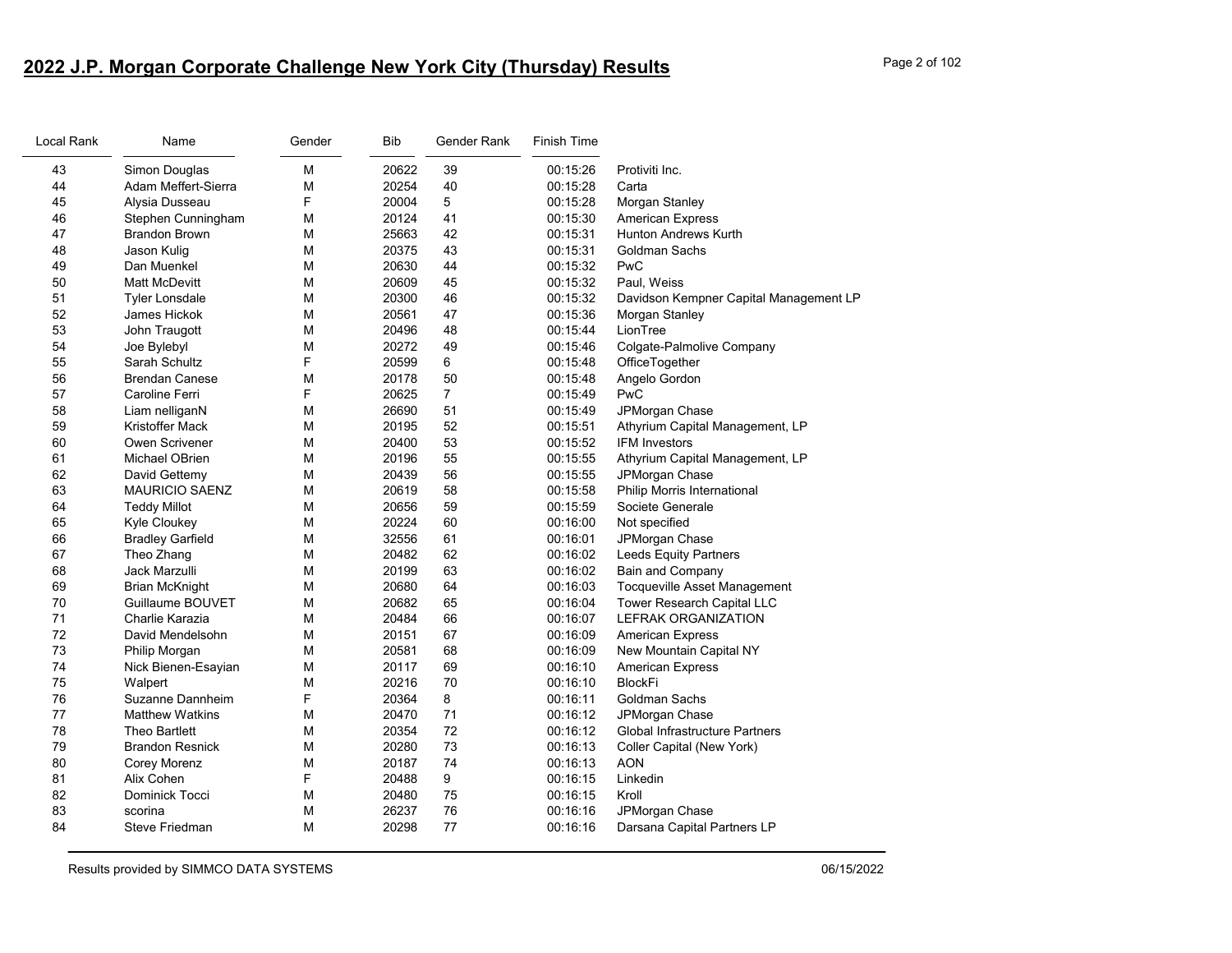# **2022 J.P. Morgan Corporate Challenge New York City (Thursday) Results** Page 3 of 102

| Local Rank | Name                     | Gender | Bib   | Gender Rank | Finish Time |                                      |
|------------|--------------------------|--------|-------|-------------|-------------|--------------------------------------|
| 85         | <b>Michael Peralta</b>   | М      | 28972 | 78          | 00:16:16    | New York Life Insurance Company      |
| 86         | <b>JOHN AHN</b>          | М      | 31607 | 79          | 00:16:18    | JPMorgan Chase                       |
| 87         | Jim Cooper               | М      | 20257 | 80          | 00:16:20    | <b>Centerview Partners</b>           |
| 88         | Arie Blum                | М      | 20360 | 81          | 00:16:20    | <b>Goldman Sachs</b>                 |
| 89         | <b>Gabriel Sanders</b>   | М      | 23169 | 82          | 00:16:20    | <b>Central Park Conservancy</b>      |
| 90         | Leo Shvartsman           | M      | 23260 | 83          | 00:16:21    | <b>CIBC</b>                          |
| 91         | Jim Pastore              | М      | 20305 | 84          | 00:16:21    | Debevoise & Plimpton LLP             |
| 92         | Erik Lindstrom           | M      | 20587 | 85          | 00:16:21    | Norges Bank Investment Management    |
| 93         | Daniil Blinov            | М      | 20204 | 86          | 00:16:22    | <b>Barclays</b>                      |
| 94         | <b>Grant Haskins</b>     | М      | 20356 | 87          | 00:16:24    | Global Infrastructure Partners       |
| 95         | Laura Verdi              | F      | 26979 | 10          | 00:16:26    | JPMorgan Chase                       |
| 96         | <b>Garrett Collins</b>   | M      | 22004 | 88          | 00:16:28    | Angelo Gordon                        |
| 97         | <b>Trevor Mauck</b>      | М      | 20201 | 89          | 00:16:28    | <b>Baker McKenzie LLP</b>            |
| 98         | <b>Michael Bielik</b>    | М      | 20189 | 90          | 00:16:29    | APG Asset Management US Inc.         |
| 99         | Jonathan Rogerson        | М      | 20456 | 91          | 00:16:30    | JPMorgan Chase                       |
| 100        | Dan King                 | М      | 20399 | 92          | 00:16:31    | Hudson Bay Capital Management LP     |
| 101        | Ben Hermann              | М      | 20559 | 93          | 00:16:31    | Morgan Stanley                       |
| 102        | Drew Jackson             | М      | 20284 | 95          | 00:16:32    | Cooley LLP                           |
| 103        | Christy Jadevaia         | F      | 20388 | 11          | 00:16:33    | <b>GSR Services USA LLC</b>          |
| 104        | Yi Han Goh               | М      | 22595 | 96          | 00:16:33    | <b>Berenberg Capital Markets LLC</b> |
| 105        | <b>Richard Damant</b>    | М      | 20363 | 97          | 00:16:35    | Goldman Sachs                        |
| 106        | Yinghao Li               | М      | 26026 | 98          | 00:16:36    | Jane Street                          |
| 107        | <b>Francis Schissler</b> | М      | 22129 | 99          | 00:16:38    | <b>AON</b>                           |
| 108        | Jack Zhou                | M      | 20527 | 100         | 00:16:38    | Mill Hill Capital                    |
| 109        | lan Baker                | M      | 20579 | 101         | 00:16:38    | New Mountain Capital NY              |
| 110        | Peter Flemming           | М      | 20557 | 102         | 00:16:40    | Morgan Stanley                       |
| 111        | Nicholas Parks           | М      | 20207 | 103         | 00:16:40    | <b>Barclays</b>                      |
| 112        | Connor Ryan              | М      | 24120 | 104         | 00:16:41    | <b>DFIN</b>                          |
| 113        | <b>Vitaliy Los</b>       | М      | 20629 | 105         | 00:16:42    | PwC                                  |
| 114        | Kento Kaijima            | М      | 20563 | 106         | 00:16:42    | Morgan Stanley                       |
| 115        | Francis Nassau           | М      | 20541 | 107         | 00:16:43    | Moore Capital Management, LLC        |
| 116        | Jack Myers               | М      | 20534 | 108         | 00:16:43    | Moodys                               |
| 117        | Naomi Truax              | F      | 27510 | 12          | 00:16:43    | Loeb nyc                             |
| 118        | <b>Brendan Sheehy</b>    | M      | 29136 | 109         | 00:16:43    | NewYork-Presbyterian                 |
| 119        | Laszlo Lajtai            | М      | 20412 | 110         | 00:16:44    | <b>ION Trading</b>                   |
| 120        | Martin C                 | М      | 20223 | 111         | 00:16:45    | Not specified                        |
| 121        | Mike Kendrick            | М      | 20564 | 112         | 00:16:45    | Morgan Stanley                       |
| 122        | Kyle Morgan              | М      | 30582 | 113         | 00:16:46    | Sperry Mitchell & Co                 |
| 123        | Kevin Ivanov             | M      | 20562 | 114         | 00:16:46    | Morgan Stanley                       |
| 124        | <b>Robert Hunt</b>       | М      | 20421 | 115         | 00:16:46    | Jane Street                          |
| 125        | Andreas Hailu            | М      | 20372 | 116         | 00:16:47    | Goldman Sachs                        |
| 126        | <b>Nathaniel Adams</b>   | М      | 20217 | 117         | 00:16:47    | <b>BlueRock Therapeutics</b>         |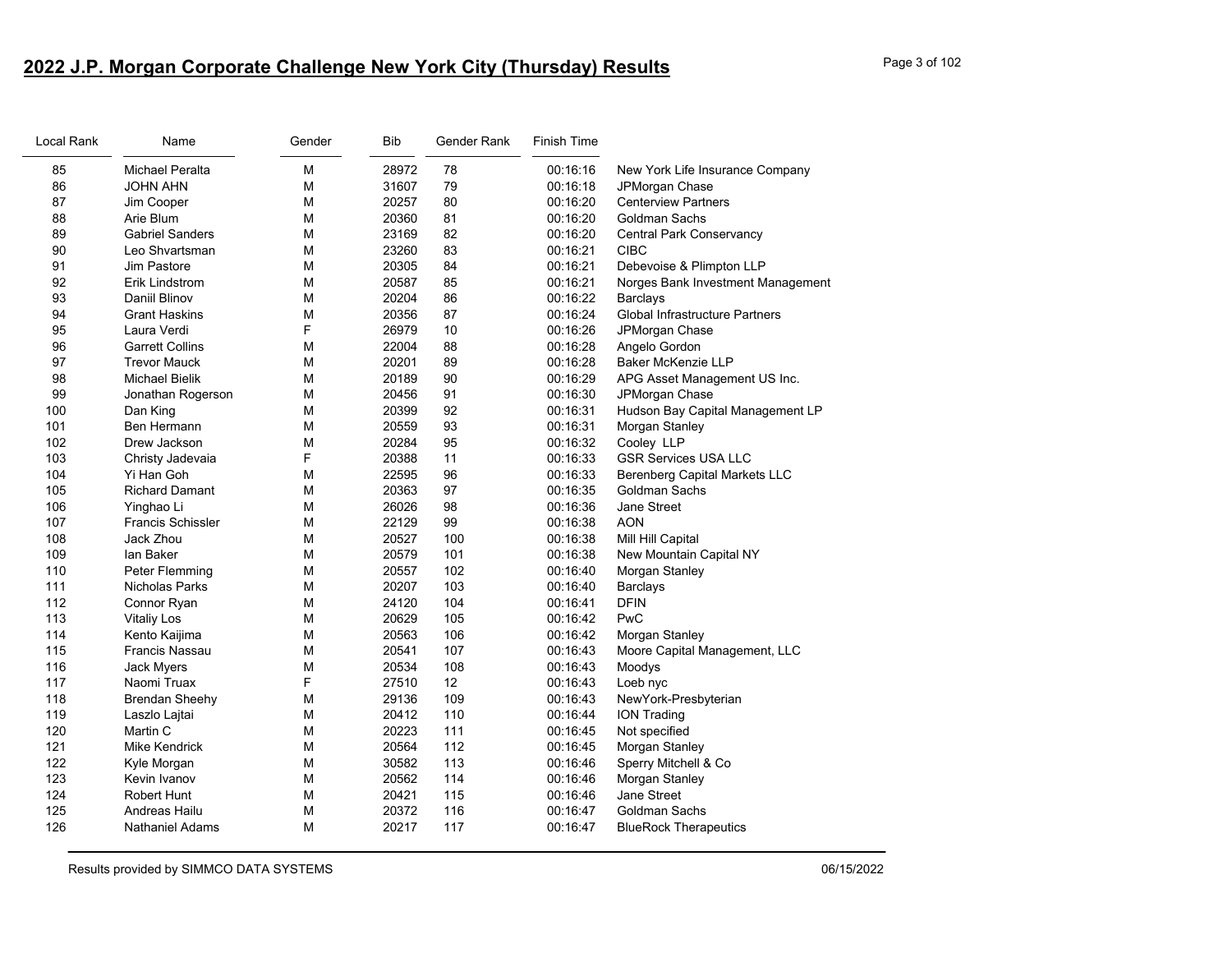# **2022 J.P. Morgan Corporate Challenge New York City (Thursday) Results** Page 4 of 102

| Local Rank | Name                  | Gender | Bib   | Gender Rank | <b>Finish Time</b> |                                                       |
|------------|-----------------------|--------|-------|-------------|--------------------|-------------------------------------------------------|
| 127        | Sean Lange            | М      | 20348 | 118         | 00:16:47           | FTI Consulting                                        |
| 128        | <b>Mark Burnett</b>   | М      | 20222 | 119         | 00:16:48           | Not specified                                         |
| 129        | Tim Ni                | М      | 20188 | 120         | 00:16:48           | AON                                                   |
| 130        | David de Boltz        | М      | 20433 | 121         | 00:16:50           | JPMorgan Chase                                        |
| 131        | Alexander Drennan     | М      | 21146 | 122         | 00:16:50           | <b>American Express</b>                               |
| 132        | agalsim               | М      | 20524 | 123         | 00:16:51           | MetroPlusHealth                                       |
| 133        | Demian Gass           | М      | 30896 | 124         | 00:16:52           | The Blackstone Group                                  |
| 134        | Joel Tafur Arellano   | М      | 23343 | 125         | 00:16:52           | Citrin Cooperman                                      |
| 135        | Zachary Denny         | М      | 26277 | 126         | 00:16:53           | JPMorgan Chase                                        |
| 136        | Xander Piedra         | М      | 20293 | 127         | 00:16:53           | Credit Agricole Corporate and Investment Bank         |
| 137        | <b>BATMAN Paterno</b> | М      | 20193 | 128         | 00:16:55           | Arcadis                                               |
| 138        | Nicholas Maher        | М      | 20378 | 129         | 00:16:55           | <b>Goldman Sachs</b>                                  |
| 139        | sylvieevarts          | F      | 20366 | 14          | 00:16:56           | Goldman Sachs                                         |
| 140        | Paul LaCorte          | M      | 20627 | 130         | 00:16:56           | PwC                                                   |
| 141        | Vinudas Akde          | М      | 20618 | 132         | 00:16:57           | Philip Morris International                           |
| 142        | <b>Edward Ackerly</b> | М      | 20684 | 133         | 00:16:58           | UniCredit                                             |
| 143        | Kevin Cullen          | М      | 22393 | 134         | 00:16:58           | <b>Bain and Company</b>                               |
| 144        | Deniz Guven           | M      | 20315 | 135         | 00:16:59           | EME Consulting Engineering and Architecture Group LLC |
| 145        | <b>Amaury Darcet</b>  | М      | 20667 | 136         | 00:16:59           | Squarepoint Ops LLC                                   |
| 146        | Stefan Irion          | М      | 22649 | 137         | 00:16:59           | <b>BlueRock Therapeutics</b>                          |
| 147        | <b>Patrick Burke</b>  | М      | 20361 | 138         | 00:17:00           | <b>Goldman Sachs</b>                                  |
| 148        | Jon Fox               | М      | 21181 | 139         | 00:17:00           | <b>American Express</b>                               |
| 149        | Nolan Bouchane        | М      | 20492 | 140         | 00:17:00           | <b>Linklaters LLP</b>                                 |
| 150        | <b>Hunter Gowans</b>  | F.     | 24399 | 15          | 00:17:01           | ERM: Environmental Resources Management               |
| 151        | Jacob Aubrecht        | М      | 31401 | 141         | 00:17:01           | <b>Weil Gotshal</b>                                   |
| 152        | John McLaughlin       | М      | 20109 | 142         | 00:17:02           | AllianceBernstein                                     |
| 153        | Greg Michelena        | М      | 20699 | 143         | 00:17:02           | Weil Gotshal                                          |
| 154        | Jane Manfred          | F      | 20147 | 16          | 00:17:02           | <b>American Express</b>                               |
| 155        | Luke McCarthy         | М      | 20380 | 144         | 00:17:03           | <b>Goldman Sachs</b>                                  |
| 156        | <b>Samuel Alter</b>   | М      | 20192 | 145         | 00:17:04           | Arcadis                                               |
| 157        | Michael Molinari      | М      | 20170 | 146         | 00:17:04           | American Museum of Natural History                    |
| 158        | Jungjae Park          | М      | 25965 | 147         | 00:17:05           | <b>ION Trading</b>                                    |
| 159        | Pietro Signoracci     | М      | 29530 | 148         | 00:17:05           | Paul, Weiss                                           |
| 160        | <b>Kevin VETIER</b>   | М      | 20294 | 149         | 00:17:07           | Credit Agricole Corporate and Investment Bank         |
| 161        | Jurrie Reinders       | М      | 30458 | 150         | 00:17:07           | Societe Generale                                      |
| 162        | Ludovic de Beaucorps  | М      | 20226 | 151         | 00:17:07           | Not specified                                         |
| 163        | WillGarrity           | М      | 26356 | 152         | 00:17:08           | JPMorgan Chase                                        |
| 164        | Dan Baker             | М      | 20116 | 153         | 00:17:08           | <b>American Express</b>                               |
| 165        | Laurie Monti          | F      | 20503 | $17$        | 00:17:08           | LVMH Mov't Hennessy Louis Vuitton Inc.                |
| 166        | Marcin Sadowski       | М      | 31122 | 155         | 00:17:09           | UniCredit                                             |
| 167        | Chris Doherty         | M      | 23657 | 156         | 00:17:11           | Cravath, Swaine & Moore LLP                           |
| 168        | Danny Smith           | М      | 23087 | 157         | 00:17:11           | <b>Centerview Partners</b>                            |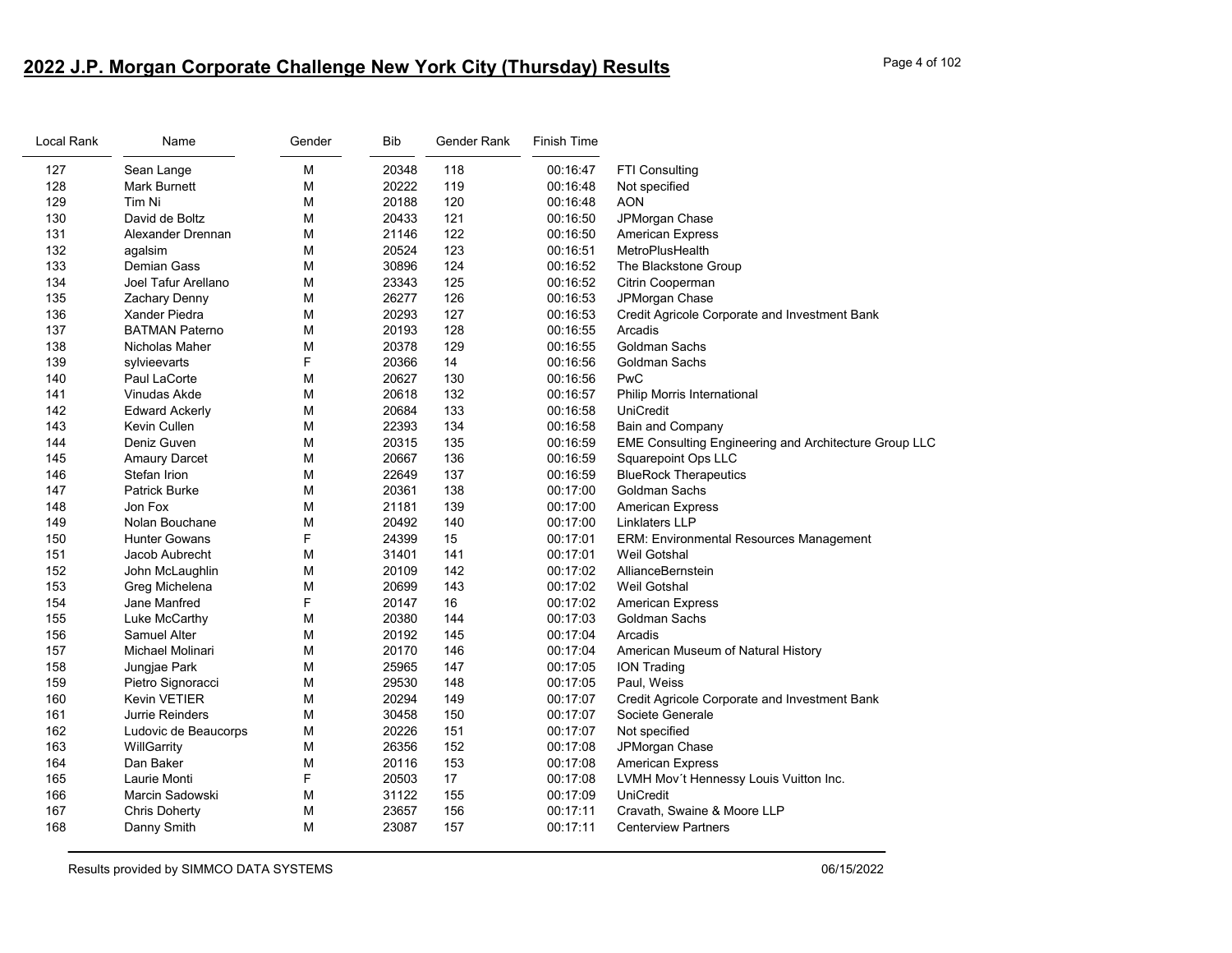# **2022 J.P. Morgan Corporate Challenge New York City (Thursday) Results** Page 5 of 102

| Local Rank | Name                      | Gender | <b>Bib</b> | Gender Rank | Finish Time |                                               |
|------------|---------------------------|--------|------------|-------------|-------------|-----------------------------------------------|
| 169        | Angus Shennan             | M      | 20414      | 158         | 00:17:13    | <b>ION Trading</b>                            |
| 170        | <b>Benjamin Ulrich</b>    | М      | 26060      | 159         | 00:17:13    | Jane Street                                   |
| 171        | Daniel Rudder             | M      | 23827      | 160         | 00:17:15    | Davidson Kempner Capital Management LP        |
| 172        | Spencer                   | M      | 22018      | 161         | 00:17:16    | Angelo Gordon                                 |
| 173        | C Burns                   | F      | 23945      | 19          | 00:17:16    | <b>DELOITTE</b>                               |
| 174        | <b>Julian Garratt</b>     | M      | 29605      | 162         | 00:17:16    | Perella Weinberg Partners                     |
| 175        | <b>Thomas Basey</b>       | M      | 20425      | 163         | 00:17:17    | JPMorgan Chase                                |
| 176        | <b>Dillon Curtis</b>      | М      | 25945      | 164         | 00:17:19    | <b>ION Trading</b>                            |
| 177        | Lev Starikov              | M      | 20218      | 165         | 00:17:19    | <b>BlueRock Therapeutics</b>                  |
| 178        | Brian Howson              | M      | 22919      | 166         | 00:17:20    | <b>Brown Brothers Harriman</b>                |
| 179        | <b>Ethan Boyer</b>        | M      | 29386      | 167         | 00:17:20    | Oliver Wyman - NYO                            |
| 180        | <b>Lionel Prunier</b>     | M      | 23746      | 168         | 00:17:20    | Credit Agricole Corporate and Investment Bank |
| 181        | Michael Schwab            | М      | 25874      | 169         | 00:17:20    | Intercontinental Exchange ICE NYSE            |
| 182        | <b>Olivier RICAUD</b>     | М      | 20683      | 170         | 00:17:21    | Tower Research Capital LLC                    |
| 183        | Kip Gilbert               | М      | 23848      | 171         | 00:17:22    | Debevoise & Plimpton LLP                      |
| 184        | <b>Calvin Hayes</b>       | M      | 26012      | 172         | 00:17:23    | Jane Street                                   |
| 185        | Sean Quealy               | M      | 20596      | 173         | 00:17:24    | <b>NYC Parks</b>                              |
| 186        | Duncan Seston             | M      | 31082      | 174         | 00:17:24    | <b>TowerBrook Capital Partners</b>            |
| 187        | Craig Jahnke              | M      | 24708      | 175         | 00:17:25    | First Republic Bank                           |
| 188        | Mael Trean                | M      | 30613      | 176         | 00:17:26    | Squarepoint Ops LLC                           |
| 189        | Aidan Cohane              | М      | 20362      | 177         | 00:17:26    | Goldman Sachs                                 |
| 190        | John Councill             | M      | 25059      | 178         | 00:17:27    | Goldman Sachs                                 |
| 191        | Howie Edelstein           | M      | 26304      | 179         | 00:17:27    | JPMorgan Chase                                |
| 192        | <b>Michael Land</b>       | М      | 20108      | 180         | 00:17:28    | AllianceBernstein                             |
| 193        | <b>Matthew Windmiller</b> | M      | 20642      | 181         | 00:17:28    | Savanna Real Estate Fund                      |
| 194        | Alexandru Stoian          | M      | 31126      | 182         | 00:17:28    | <b>UniCredit</b>                              |
| 195        | Vanessa Pinho             | F      | 24039      | 20          | 00:17:28    | <b>DELOITTE</b>                               |
| 196        | Marek Turzynski           | M      | 20635      | 183         | 00:17:29    | ROBERT A.M. STERN ARCHITECTS, LLP             |
| 197        | <b>Justin Griffith</b>    | M      | 20246      | 184         | 00:17:29    | Cadian Capital                                |
| 198        | John Clem                 | M      | 26225      | 187         | 00:17:30    | JPMorgan Chase                                |
| 199        | <b>Andrew Watson</b>      | M      | 20396      | 188         | 00:17:31    | <b>HDR</b>                                    |
| 200        | <b>Teddy Zoellner</b>     | M      | 23700      | 189         | 00:17:32    | Cravath, Swaine & Moore LLP                   |
| 201        | Nicolette Sortisio        | F      | 20633      | 21          | 00:17:32    | PwC                                           |
| 202        | Joshua Oldrid             | M      | 24537      | 190         | 00:17:32    | <b>Estee Lauder</b>                           |
| 203        | <b>Philip Straessle</b>   | M      | 20489      | 191         | 00:17:33    | Linkedin                                      |
| 204        | <b>Andrew Dougherty</b>   | M      | 24846      | 192         | 00:17:33    | FTI Consulting                                |
| 205        | Kelly Zhang               | М      | 25453      | 193         | 00:17:34    | H.I.G. Capital                                |
| 206        | <b>Nate Grove</b>         | М      | 29276      | 196         | 00:17:37    | <b>NYC Parks</b>                              |
| 207        | <b>TJ Tucke</b>           | M      | 26964      | 197         | 00:17:38    | JPMorgan Chase                                |
| 208        | Adi                       | M      | 26051      | 198         | 00:17:38    | Jane Street                                   |
| 209        | <b>Matt McShea</b>        | M      | 22486      | 199         | 00:17:38    | <b>Barclays</b>                               |
| 210        | Sasha Gifford             | F      | 20213      | 22          | 00:17:38    | <b>Bellevue Hospital Center</b>               |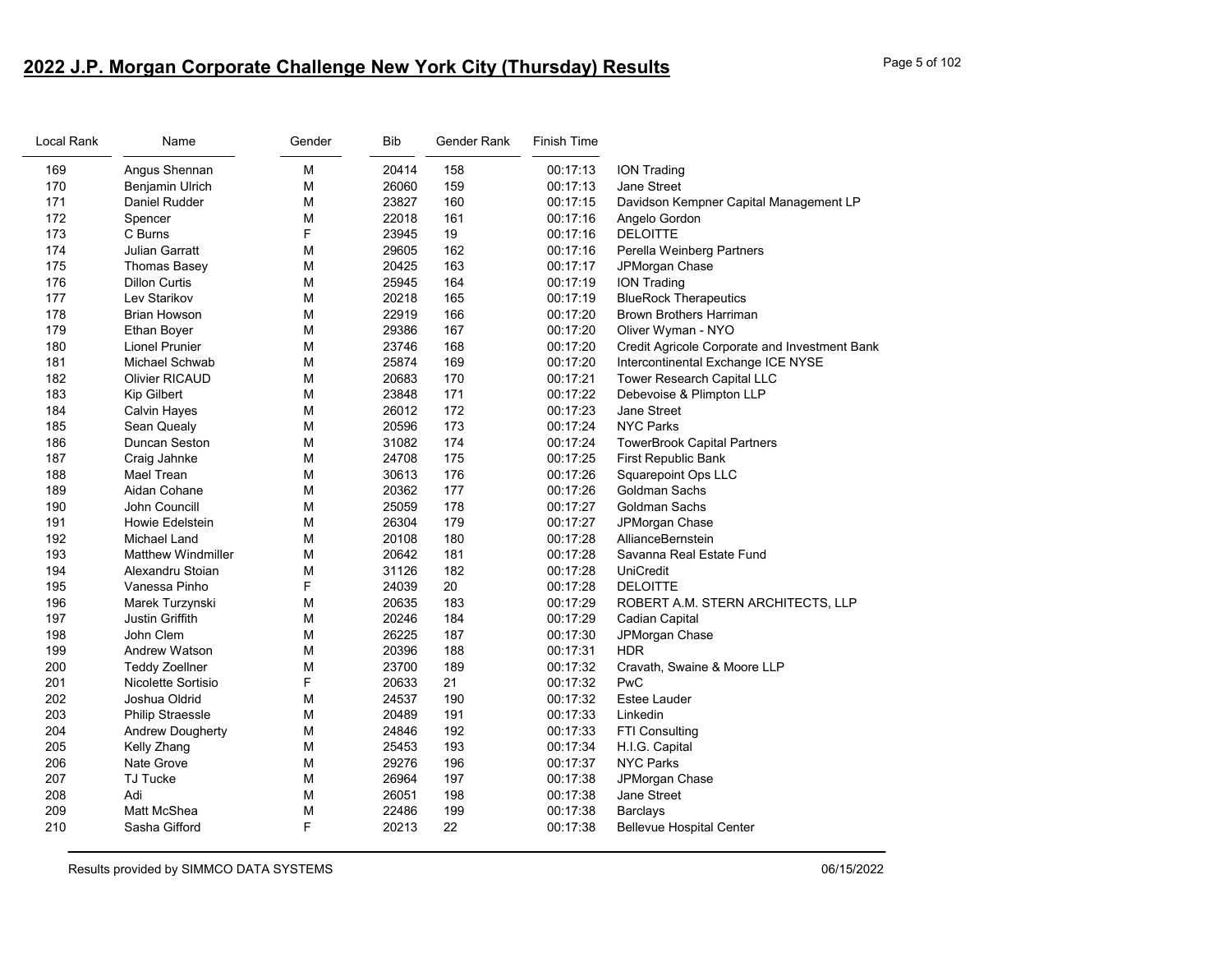# **2022 J.P. Morgan Corporate Challenge New York City (Thursday) Results** Page 6 of 102

| Name                     | Gender                                                                                                      | Bib                                  | Gender Rank                                                                                                                         | <b>Finish Time</b>                                                                                                         |                                                                                                          |
|--------------------------|-------------------------------------------------------------------------------------------------------------|--------------------------------------|-------------------------------------------------------------------------------------------------------------------------------------|----------------------------------------------------------------------------------------------------------------------------|----------------------------------------------------------------------------------------------------------|
|                          | M                                                                                                           | 26677                                |                                                                                                                                     |                                                                                                                            | JPMorgan Chase                                                                                           |
| Jerrell Wisdom           | M                                                                                                           | 20597                                | 202                                                                                                                                 | 00:17:38                                                                                                                   | <b>NYC Parks</b>                                                                                         |
| Matt Leibman             | M                                                                                                           | 20308                                | 203                                                                                                                                 | 00:17:38                                                                                                                   | <b>DFIN</b>                                                                                              |
| CS                       | M                                                                                                           | 30609                                | 204                                                                                                                                 | 00:17:39                                                                                                                   | <b>Squarepoint Ops LLC</b>                                                                               |
| William Xiao             | M                                                                                                           | 29383                                | 205                                                                                                                                 | 00:17:39                                                                                                                   | OfficeTogether                                                                                           |
| Lawrence Portuese        | М                                                                                                           | 22306                                | 206                                                                                                                                 | 00:17:39                                                                                                                   | Arch Insurance Group                                                                                     |
| Dan DiBartolo            | M                                                                                                           | 26289                                | 207                                                                                                                                 | 00:17:39                                                                                                                   | JPMorgan Chase                                                                                           |
| Ravi Pola                | M                                                                                                           | 20454                                | 208                                                                                                                                 | 00:17:40                                                                                                                   | JPMorgan Chase                                                                                           |
| Pierre-Alexandre Pont    | M                                                                                                           | 31055                                | 209                                                                                                                                 | 00:17:40                                                                                                                   | Tower Research Capital LLC                                                                               |
| Henry Stauber            | M                                                                                                           | 29679                                | 210                                                                                                                                 | 00:17:40                                                                                                                   | PointState Capital LP                                                                                    |
| Justin Fernandez         | М                                                                                                           | 26322                                | 211                                                                                                                                 | 00:17:40                                                                                                                   | JPMorgan Chase                                                                                           |
| James Szydlik            | M                                                                                                           | 20395                                | 212                                                                                                                                 | 00:17:41                                                                                                                   | <b>HDR</b>                                                                                               |
| Jean-francois Amiot      | M                                                                                                           | 30369                                | 213                                                                                                                                 | 00:17:41                                                                                                                   | Societe Generale                                                                                         |
| Mark OShea               | М                                                                                                           | 27194                                | 214                                                                                                                                 | 00:17:41                                                                                                                   | Known Global LLC                                                                                         |
| Patrick McCarthy         | M                                                                                                           | 21461                                | 215                                                                                                                                 | 00:17:42                                                                                                                   | <b>American Express</b>                                                                                  |
| Sung-Min Hong            | M                                                                                                           | 26443                                | 217                                                                                                                                 | 00:17:42                                                                                                                   | JPMorgan Chase                                                                                           |
| Martin Zahariev          | M                                                                                                           | 20247                                | 218                                                                                                                                 | 00:17:42                                                                                                                   | Cadian Capital                                                                                           |
| Danny Su                 | M                                                                                                           | 29355                                | 220                                                                                                                                 | 00:17:42                                                                                                                   | <b>NYC Parks</b>                                                                                         |
| David Geraghty           | M                                                                                                           | 30402                                | 221                                                                                                                                 | 00:17:42                                                                                                                   | Societe Generale                                                                                         |
| Aaron Souza              | M                                                                                                           | 22408                                | 222                                                                                                                                 | 00:17:43                                                                                                                   | Bain and Company                                                                                         |
| Jerry Ruggieri           | M                                                                                                           | 20620                                | 223                                                                                                                                 | 00:17:43                                                                                                                   | PointState Capital LP                                                                                    |
| camunar                  | M                                                                                                           | 21505                                |                                                                                                                                     | 00:17:43                                                                                                                   | <b>American Express</b>                                                                                  |
| Chris Jacovino           | м                                                                                                           | 20670                                | 225                                                                                                                                 | 00:17:43                                                                                                                   | <b>Standard Motor Products</b>                                                                           |
| Joe Mikhael              | M                                                                                                           | 20153                                |                                                                                                                                     | 00:17:43                                                                                                                   | <b>American Express</b>                                                                                  |
| <b>Brandon Bertolino</b> | M                                                                                                           | 26137                                | 227                                                                                                                                 | 00:17:44                                                                                                                   | JPMorgan Chase                                                                                           |
| <b>Chris Martin</b>      | M                                                                                                           | 22172                                |                                                                                                                                     | 00:17:44                                                                                                                   | APG Asset Management US Inc.                                                                             |
| <b>Andrew Radcliff</b>   | М                                                                                                           |                                      |                                                                                                                                     | 00:17:44                                                                                                                   | <b>ERM: Environmental Resources Management</b>                                                           |
| Corey Smith              | M                                                                                                           |                                      |                                                                                                                                     | 00:17:44                                                                                                                   | American Museum of Natural History                                                                       |
| <b>James Atkins</b>      |                                                                                                             |                                      |                                                                                                                                     |                                                                                                                            | Lippincott                                                                                               |
| <b>Andrew Witek</b>      |                                                                                                             |                                      |                                                                                                                                     | 00:17:46                                                                                                                   | Veterinary Emergency Group                                                                               |
|                          |                                                                                                             |                                      |                                                                                                                                     |                                                                                                                            | Morgan Stanley                                                                                           |
| Michael Shao             | M                                                                                                           |                                      |                                                                                                                                     | 00:17:47                                                                                                                   | <b>Bain and Company</b>                                                                                  |
| David Crane              |                                                                                                             |                                      |                                                                                                                                     | 00:17:47                                                                                                                   | <b>Sycamore Partners</b>                                                                                 |
| Gio Del Toro             | M                                                                                                           |                                      |                                                                                                                                     | 00:17:48                                                                                                                   | Morgan Stanley                                                                                           |
|                          |                                                                                                             |                                      |                                                                                                                                     |                                                                                                                            | Carta                                                                                                    |
|                          |                                                                                                             |                                      |                                                                                                                                     |                                                                                                                            | <b>HDR</b>                                                                                               |
|                          |                                                                                                             |                                      |                                                                                                                                     |                                                                                                                            | Morgan Stanley                                                                                           |
|                          |                                                                                                             |                                      |                                                                                                                                     |                                                                                                                            | Weil Gotshal                                                                                             |
| Scott Gockowski          | M                                                                                                           |                                      |                                                                                                                                     | 00:17:50                                                                                                                   | <b>DELOITTE</b>                                                                                          |
| Jonas Lobe               | M                                                                                                           |                                      |                                                                                                                                     |                                                                                                                            | <b>Everberg Capital</b>                                                                                  |
| Andrew Glockenmeier      | M                                                                                                           | 28447                                | 245                                                                                                                                 | 00:17:50                                                                                                                   | Morgan Stanley                                                                                           |
| <b>Chris Theodoridis</b> | M                                                                                                           |                                      | 246                                                                                                                                 |                                                                                                                            | Everberg Capital                                                                                         |
|                          | <b>Ryan Mullaly</b><br>Clayton Read<br>Daniel Gladstone<br>Anton Matievski<br>Ramzi Abu Jazar<br>Alex Cohen | M<br>M<br>M<br>M<br>M<br>M<br>M<br>M | 20322<br>21920<br>27449<br>20690<br>28690<br>20200<br>30786<br>28376<br>20251<br>25496<br>28259<br>31416<br>23986<br>24598<br>24600 | 200<br>224<br>226<br>228<br>229<br>230<br>231<br>233<br>234<br>235<br>236<br>237<br>238<br>239<br>240<br>241<br>242<br>244 | 00:17:38<br>00:17:45<br>00:17:46<br>00:17:48<br>00:17:48<br>00:17:49<br>00:17:50<br>00:17:50<br>00:17:51 |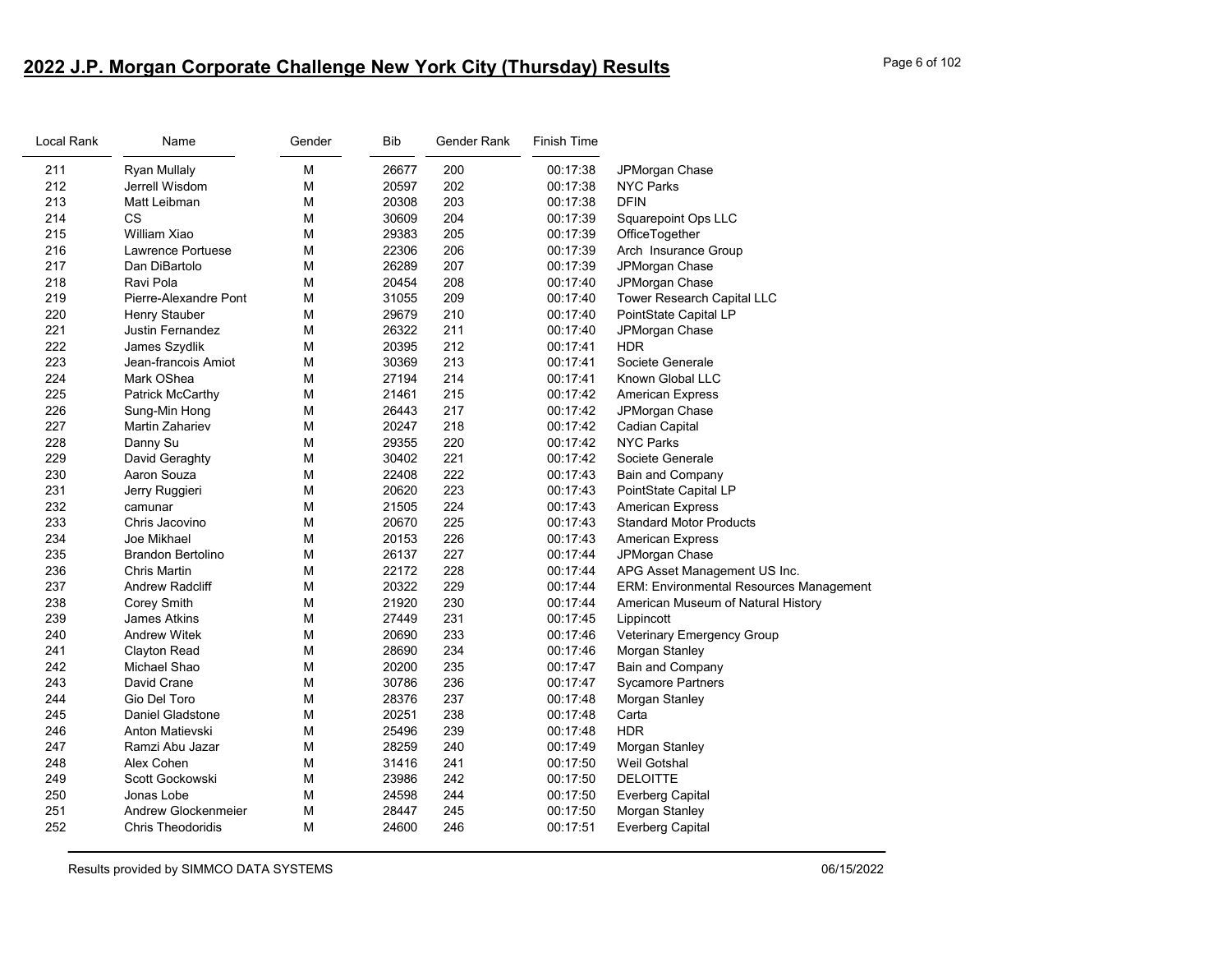| Local Rank | Name                    | Gender | Bib   | Gender Rank | Finish Time |                                             |
|------------|-------------------------|--------|-------|-------------|-------------|---------------------------------------------|
| 253        | Eric Sporkin            | M      | 20423 | 248         | 00:17:51    | Jane Street                                 |
| 254        | David Walker            | M      | 20265 | 249         | 00:17:51    | <b>CIFC Asset Management</b>                |
| 255        | Becca                   | F      | 20462 | 24          | 00:17:52    | JPMorgan Chase                              |
| 256        | Andreas K Hundven       | M      | 24146 | 250         | 00:17:52    | <b>DNB New York</b>                         |
| 257        | <b>Stephen Petraeus</b> | М      | 23892 | 251         | 00:17:53    | Debevoise & Plimpton LLP                    |
| 258        | Miguel Ramon            | M      | 26794 | 252         | 00:17:53    | JPMorgan Chase                              |
| 259        | Dominick Mignano        | M      | 20340 | 253         | 00:17:54    | First Republic Bank                         |
| 260        | Eric Aliotta            | M      | 27918 | 254         | 00:17:55    | <b>Memorial Sloan Kettering</b>             |
| 261        | <b>Andrew Bein</b>      | M      | 27502 | 255         | 00:17:55    | Loeb nyc                                    |
| 262        | Aman                    | М      | 21987 | 256         | 00:17:55    | Angelo Gordon                               |
| 263        | Peter Eddy              | M      | 20103 | 257         | 00:17:55    | Advent                                      |
| 264        | Michael Willhoft        | М      | 22831 | 258         | 00:17:56    | Not specified                               |
| 265        | Dave Marshall           | M      | 29524 | 259         | 00:17:56    | Paul, Weiss                                 |
| 266        | <b>Steve Tuekam</b>     | M      | 26965 | 260         | 00:17:56    | JPMorgan Chase                              |
| 267        | Jake Spagnola           | М      | 28748 | 261         | 00:17:57    | Morgan Stanley                              |
| 268        | Raiid Ahmed             | М      | 20972 | 262         | 00:17:57    | American Express                            |
| 269        | Rob Hastings            | M      | 29760 | 264         | 00:17:57    | PwC                                         |
| 270        | Faizan Chaudhry         | M      | 26202 | 265         | 00:17:57    | JPMorgan Chase                              |
| 271        | Mark Rieder             | M      | 20352 | 266         | 00:17:58    | <b>GIC</b>                                  |
| 272        | Niles Vu                | M      | 21787 | 267         | 00:17:59    | <b>American Express</b>                     |
| 273        | Henry Stevenson         | М      | 25710 | 268         | 00:17:59    | <b>IFM Investors</b>                        |
| 274        | Geoffrey Xiao           | М      | 23698 | 270         | 00:18:00    | Cravath, Swaine & Moore LLP                 |
| 275        | Stian Evja              | M      | 24143 | 271         | 00:18:00    | <b>DNB New York</b>                         |
| 276        | <b>Chad Nuckols</b>     | M      | 28642 | 272         | 00:18:00    | Morgan Stanley                              |
| 277        | Conner                  | M      | 21063 | 273         | 00:18:01    | <b>American Express</b>                     |
| 278        | <b>Tyler Falish</b>     | М      | 27228 | 274         | 00:18:01    | Kroll                                       |
| 279        | James Nealis            | М      | 30359 | 275         | 00:18:01    | Smartly.io                                  |
| 280        | <b>Austin Tuck</b>      | M      | 31064 | 276         | 00:18:02    | Tower Research Capital LLC                  |
| 281        | <b>JING CHU</b>         | F      | 20285 | 25          | 00:18:03    | Cosentini Associates                        |
| 282        | Josh Feit               | M      | 27412 | 278         | 00:18:04    | Linklaters LLP                              |
| 283        | Scott Justin            | M      | 20580 | 279         | 00:18:04    | New Mountain Capital NY                     |
| 284        | <b>Nick Stankes</b>     | М      | 24775 | 280         | 00:18:04    | First Republic Bank                         |
| 285        | David Meneret           | М      | 28102 | 281         | 00:18:04    | Mill Hill Capital                           |
| 286        | Shota Iyobe             | M      | 28235 | 282         | 00:18:04    | Moon Rabbit                                 |
| 287        | Colin Smith             | M      | 22631 | 283         | 00:18:06    | <b>BlockFi</b>                              |
| 288        | Fausto                  | М      | 28141 | 284         | 00:18:07    | MongoDB Inc                                 |
| 289        | Francesco Maulini       | М      | 26624 | 285         | 00:18:07    | JPMorgan Chase                              |
| 290        | <b>GASPAR AZAMBUJA</b>  | М      | 31290 | 286         | 00:18:08    | Vornado Realty Trust                        |
| 291        | Paul Saunders           | M      | 29503 | 287         | 00:18:08    | Partners Group                              |
| 292        | Deirdre Tracey          | F      | 20101 | 26          | 00:18:08    | Aaronson Rappaport Feinstein & Deutsch, LLP |
| 293        | <b>Christian Bell</b>   | M      | 22992 | 289         | 00:18:10    | Cauldwell Wingate                           |
| 294        | Sebastian Gruhn         | M      | 20371 | 290         | 00:18:10    | Goldman Sachs                               |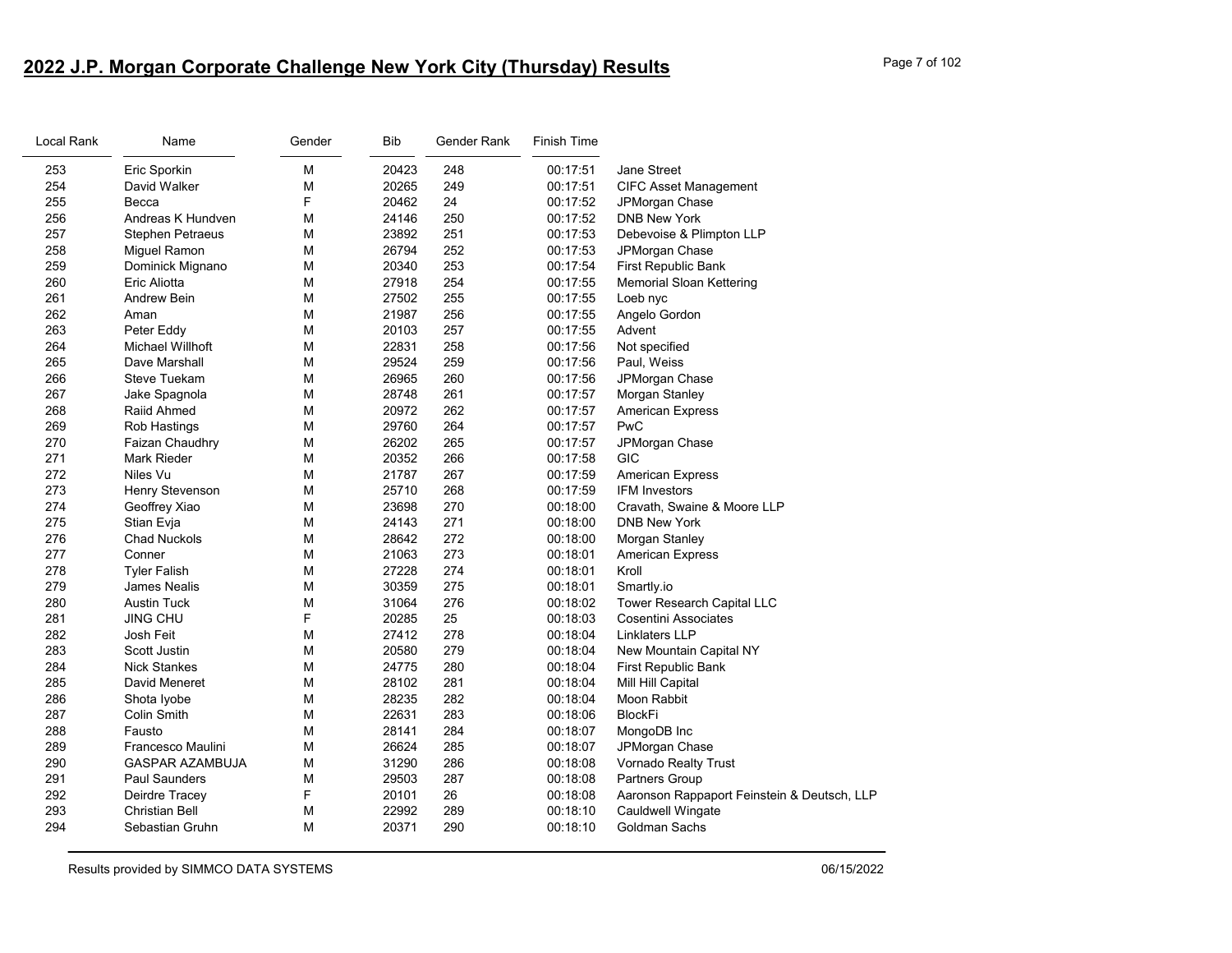# **2022 J.P. Morgan Corporate Challenge New York City (Thursday) Results** Page 8 of 102

| Local Rank | Name                         | Gender | Bib   | Gender Rank | <b>Finish Time</b> |                                    |
|------------|------------------------------|--------|-------|-------------|--------------------|------------------------------------|
| 295        | <b>Phillip Brill Edwards</b> | М      | 20429 | 292         | 00:18:12           | JPMorgan Chase                     |
| 296        | Peyton Cramer                | F      | 20585 | 27          | 00:18:12           | NewYork-Presbyterian               |
| 297        | <b>Richard Vito Smith</b>    | м      | 25879 | 293         | 00:18:13           | Intercontinental Exchange ICE NYSE |
| 298        | Daniel Fingleton             | M      | 20540 | 294         | 00:18:13           | Moore Capital Management, LLC      |
| 299        | <b>Thomas Petz</b>           | М      | 31117 | 295         | 00:18:13           | <b>UniCredit</b>                   |
| 300        | Robert Castriota             | М      | 29178 | 296         | 00:18:13           | NORD/LB                            |
| 301        | Adam Arochas                 | м      | 28277 | 297         | 00:18:14           | Morgan Stanley                     |
| 302        | Chris Vartanian              | M      | 30939 | 298         | 00:18:14           | The Gate                           |
| 303        | Joshua Allen-Dicker          | M      | 27919 | 299         | 00:18:14           | <b>Memorial Sloan Kettering</b>    |
| 304        | Nicholas Rojek               | м      | 23631 | 300         | 00:18:14           | COWI Consulting Inc.               |
| 305        | Ronn Callada                 | М      | 20515 | 302         | 00:18:15           | <b>Memorial Sloan Kettering</b>    |
| 306        | Nav                          | M      | 25116 | 303         | 00:18:16           | <b>Goldman Sachs</b>               |
| 307        | Bessie Zavidow               | F      | 20691 | 28          | 00:18:16           | <b>Viking Global Investors</b>     |
| 308        | <b>Spencer Schiller</b>      | M      | 26859 | 304         | 00:18:16           | JPMorgan Chase                     |
| 309        | Andre Bogle                  | м      | 26147 | 305         | 00:18:17           | JPMorgan Chase                     |
| 310        | Michael DiLeva               | М      | 24452 | 306         | 00:18:17           | <b>Estee Lauder</b>                |
| 311        | Cole Fiorita                 | М      | 20367 | 307         | 00:18:17           | Goldman Sachs                      |
| 312        | Rob                          | м      | 28133 | 308         | 00:18:18           | MongoDB Inc                        |
| 313        | Will                         | M      | 28335 | 309         | 00:18:18           | Morgan Stanley                     |
| 314        | David Avery                  | М      | 30694 | 310         | 00:18:18           | <b>Starr Insurance Companies</b>   |
| 315        | James OSullivan              | м      | 26728 | 311         | 00:18:18           | JPMorgan Chase                     |
| 316        | Mike Russo                   | М      | 20458 | 312         | 00:18:19           | JPMorgan Chase                     |
| 317        | <b>Matthew Eberhardt</b>     | м      | 26303 | 314         | 00:18:19           | JPMorgan Chase                     |
| 318        | Kyle Paul                    | M      | 27493 | 315         | 00:18:19           | LM Cohen CPA & Co.                 |
| 319        | Nolan Crawford               | м      | 31203 | 316         | 00:18:19           | Visa, Inc.                         |
| 320        | Alex Johnson                 | M      | 26017 | 318         | 00:18:20           | Jane Street                        |
| 321        | Alexander Collyer            | M      | 20550 | 319         | 00:18:20           | Morgan Stanley                     |
| 322        | Nicolette St Lawrence        | F      | 20384 | 30          | 00:18:20           | Goldman Sachs                      |
| 323        | Max Correa                   | М      | 28350 | 321         | 00:18:21           | Morgan Stanley                     |
| 324        | <b>Filip Simsa</b>           | м      | 31062 | 323         | 00:18:21           | Tower Research Capital LLC         |
| 325        | <b>Brendan Bell</b>          | М      | 22991 | 324         | 00:18:21           | Cauldwell Wingate                  |
| 326        | <b>Fabrice E</b>             | М      | 31027 | 325         | 00:18:21           | Tower Research Capital LLC         |
| 327        | Molly Bankuti                | F      | 23938 | 32          | 00:18:22           | <b>DELOITTE</b>                    |
| 328        | David Kanarek                | M      | 21316 | 327         | 00:18:22           | <b>American Express</b>            |
| 329        | Kevin Avcilar                | М      | 29590 | 328         | 00:18:23           | Perella Weinberg Partners          |
| 330        | <b>Kevin Daly</b>            | м      | 20475 | 329         | 00:18:23           | Kashable LLC                       |
| 331        | Ryan Freeman                 | F      | 31158 | 33          | 00:18:24           | Veterinary Emergency Group         |
| 332        | Camille Lacroix              | М      | 20230 | 330         | 00:18:24           | Not specified                      |
| 333        | <b>Chad Porter</b>           | М      | 29620 | 331         | 00:18:25           | Perella Weinberg Partners          |
| 334        | <b>Charlie Armstrong</b>     | м      | 30693 | 332         | 00:18:25           | <b>Starr Insurance Companies</b>   |
| 335        | WRanney                      | м      | 30095 | 333         | 00:18:25           | Saratoga Investment Corp.          |
| 336        | Daniel Diaz                  | м      | 28381 | 334         | 00:18:25           | Morgan Stanley                     |
|            |                              |        |       |             |                    |                                    |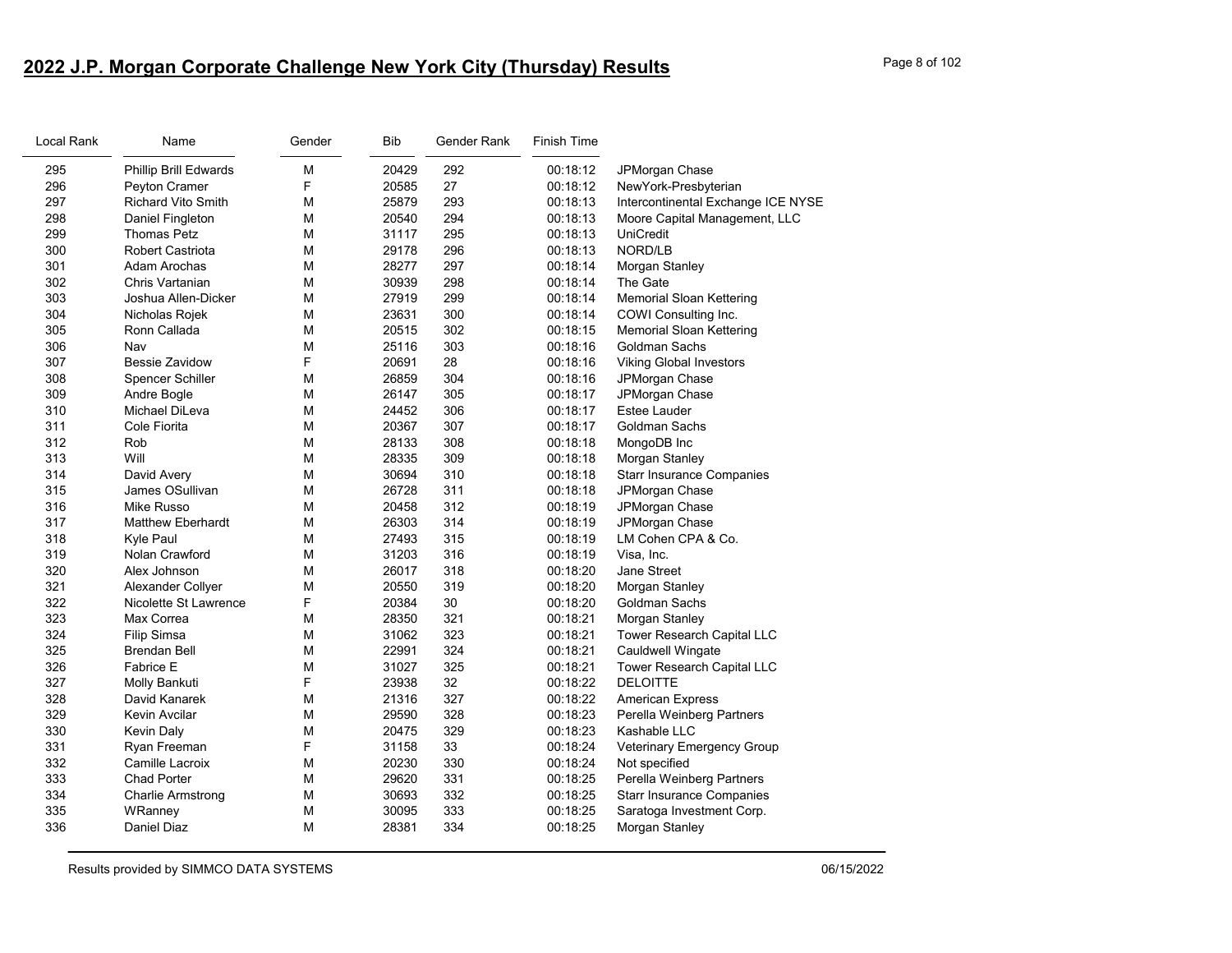| Local Rank | Name                     | Gender | <b>Bib</b> | Gender Rank | Finish Time |                                                |
|------------|--------------------------|--------|------------|-------------|-------------|------------------------------------------------|
| 337        | Jonathan Brickman        | M      | 22186      | 335         | 00:18:26    | Apple Bank                                     |
| 338        | hongliang zhang          | М      | 27048      | 336         | 00:18:26    | JPMorgan Chase                                 |
| 339        | <b>Tyler Bailey</b>      | М      | 23206      | 337         | 00:18:26    | <b>CIBC</b>                                    |
| 340        | <b>Billy Kenny</b>       | M      | 24294      | 339         | 00:18:27    | <b>Ehrenkranz Partners</b>                     |
| 341        | <b>Jack Marous</b>       | M      | 27320      | 340         | 00:18:27    | <b>Leeds Equity Partners</b>                   |
| 342        | <b>Brendan E Ahern</b>   | М      | 29408      | 341         | 00:18:28    | Otterbourg P.C.                                |
| 343        | Scott Heyer              | M      | 29181      | 342         | 00:18:28    | NORD/LB                                        |
| 344        | Elijah Fishel            | M      | 22460      | 343         | 00:18:28    | <b>Barclays</b>                                |
| 345        | Jordan Greiff            | М      | 22964      | 345         | 00:18:28    | Campbell Lutyens                               |
| 346        | Frank                    | М      | 21619      | 346         | 00:18:28    | <b>American Express</b>                        |
| 347        | Quinn                    | M      | 25416      | 347         | 00:18:28    | H.I.G. Capital                                 |
| 348        | <b>Brennan Kelly</b>     | М      | 28514      | 348         | 00:18:29    | Morgan Stanley                                 |
| 349        | John Branisa             | М      | 20346      | 349         | 00:18:29    | FTI Consulting                                 |
| 350        | Josh Veloso              | M      | 26978      | 350         | 00:18:29    | JPMorgan Chase                                 |
| 351        | Michael Shanahan         | M      | 25277      | 351         | 00:18:29    | Goldman Sachs                                  |
| 352        | Molly Klima              | F      | 20517      | 35          | 00:18:29    | <b>Memorial Sloan Kettering</b>                |
| 353        | tom johnson              | M      | 25152      | 352         | 00:18:30    | Goldman Sachs                                  |
| 354        | <b>Nick Doktor</b>       | M      | 29208      | 353         | 00:18:30    | <b>Northleaf Capital</b>                       |
| 355        | James Henderson          | М      | 20558      | 354         | 00:18:31    | Morgan Stanley                                 |
| 356        | Miranda McKay            | F      | 20206      | 36          | 00:18:31    | <b>Barclays</b>                                |
| 357        | Adrian Wander            | M      | 26991      | 355         | 00:18:31    | JPMorgan Chase                                 |
| 358        | Paul Ughetta             | M      | 23203      | 356         | 00:18:31    | Chubb NYC Toastmasters                         |
| 359        | Steve Funk               | М      | 29003      | 358         | 00:18:32    | <b>Newlight Partners</b>                       |
| 360        | Rob Kunst                | M      | 29693      | 359         | 00:18:32    | Protiviti Inc.                                 |
| 361        | Jacob Bauman             | M      | 31505      | 360         | 00:18:33    | Oppenheimer - The Lazos Group                  |
| 362        | <b>Christian Paltzer</b> | М      | 26735      | 361         | 00:18:33    | JPMorgan Chase                                 |
| 363        | Shaw Speer               | M      | 27280      | 362         | 00:18:34    | Kroll                                          |
| 364        | Emma Gilboux             | F      | 23275      | 38          | 00:18:34    | <b>CIFC Asset Management</b>                   |
| 365        | Jinli Ma                 | М      | 29774      | 364         | 00:18:35    | PwC                                            |
| 366        | Tyler Will               | М      | 20219      | 365         | 00:18:35    | <b>BlueRock Therapeutics</b>                   |
| 367        | Dana Sevely              | F      | 26875      | 39          | 00:18:35    | JPMorgan Chase                                 |
| 368        | Marc Fernandez           | М      | 24935      | 366         | 00:18:36    | Gannett Fleming Engineers and Architects, P.C. |
| 369        | Ben Freeman              | М      | 22153      | 367         | 00:18:36    | Aperture Investors                             |
| 370        | <b>Tyler Lasicki</b>     | M      | 27506      | 368         | 00:18:36    | Loeb nyc                                       |
| 371        | Chaim Lapp               | M      | 23871      | 369         | 00:18:36    | Debevoise & Plimpton LLP                       |
| 372        | James Wahlin             | М      | 28151      | 370         | 00:18:36    | MongoDB Inc                                    |
| 373        | Niccolo Lamanna          | M      | 20376      | 371         | 00:18:36    | Goldman Sachs                                  |
| 374        | Scott Caravello          | M      | 23839      | 372         | 00:18:36    | Debevoise & Plimpton LLP                       |
| 375        | Rafal Chudzik            | M      | 23576      | 373         | 00:18:36    | Cosentini Associates                           |
| 376        | Orren Fox                | М      | 25458      | 374         | 00:18:37    | Harry Jho LLC                                  |
| 377        | Casey Zuccarello         | М      | 31194      | 375         | 00:18:38    | Viking Global Investors                        |
| 378        | Alex Weiner              | М      | 20471      | 376         | 00:18:38    | JPMorgan Chase                                 |
|            |                          |        |            |             |             |                                                |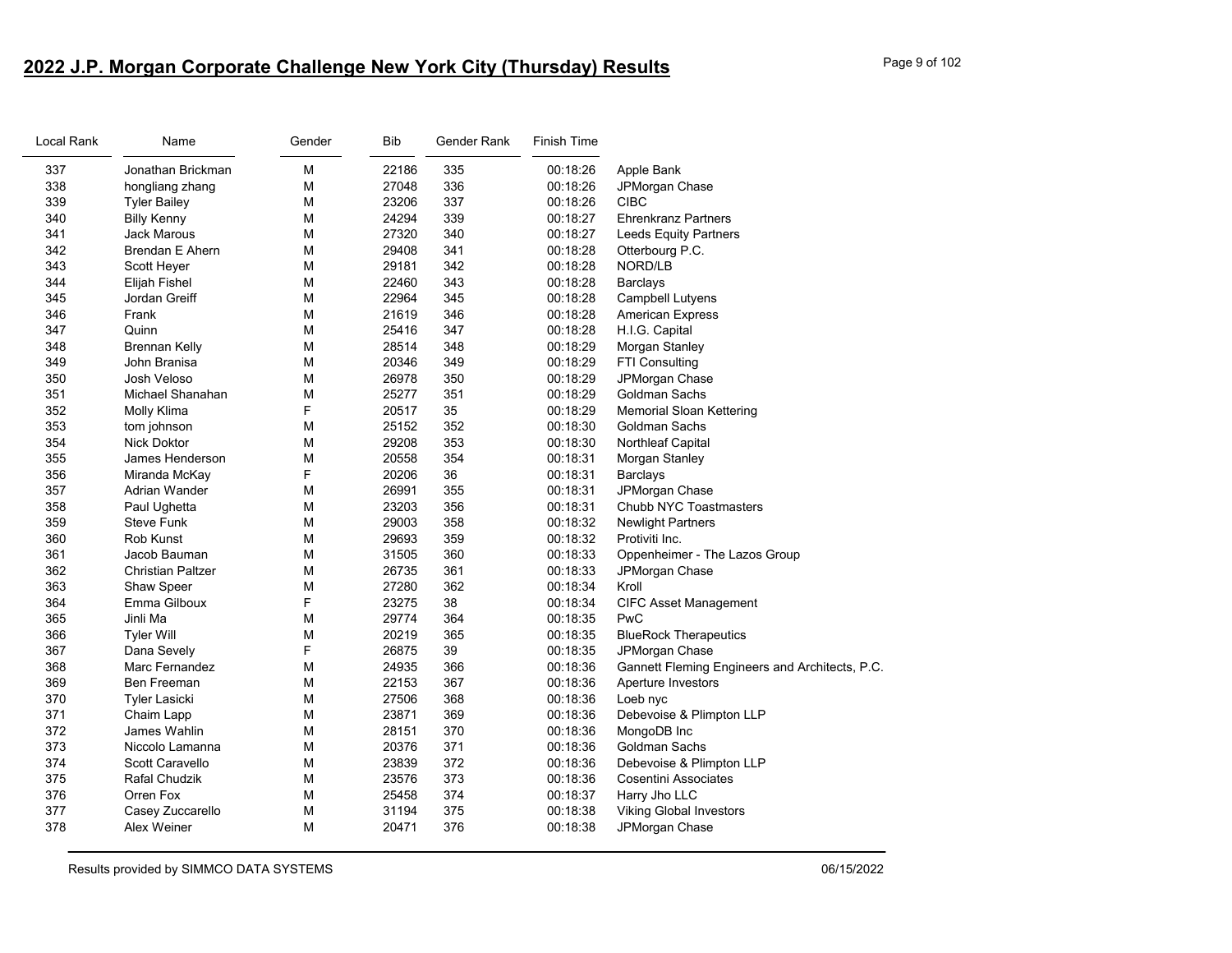# **2022 J.P. Morgan Corporate Challenge New York City (Thursday) Results** Page 10 of 102

| Local Rank | Name                      | Gender | <b>Bib</b> | Gender Rank | <b>Finish Time</b> |                                                |
|------------|---------------------------|--------|------------|-------------|--------------------|------------------------------------------------|
| 379        | Alex Dognon               | M      | 30395      | 377         | 00:18:39           | Societe Generale                               |
| 380        | <b>John MACMURRAY</b>     | М      | 30093      | 378         | 00:18:39           | Saratoga Investment Corp.                      |
| 381        | <b>Matt Emschwiller</b>   | M      | 20668      | 379         | 00:18:39           | <b>Squarepoint Ops LLC</b>                     |
| 382        | Pierre-Hubert Catteloin   | M      | 27311      | 380         | 00:18:39           | Lactalis American Group                        |
| 383        | Eric Carlson              | M      | 23840      | 381         | 00:18:39           | Debevoise & Plimpton LLP                       |
| 384        | Chris McArdle             | М      | 20959      | 382         | 00:18:40           | Alston & Bird, LLP                             |
| 385        | Seth Applebaum            | M      | 27501      | 383         | 00:18:40           | Loeb nyc                                       |
| 386        | Ludovic Cartigny          | M      | 29389      | 384         | 00:18:40           | Oliver Wyman - NYO                             |
| 387        | Jonathan Garzon           | М      | 22395      | 385         | 00:18:40           | Bain and Company                               |
| 388        | Christopher Adan          | M      | 25659      | 386         | 00:18:40           | Hunton Andrews Kurth                           |
| 389        | Andrey Alawi              | M      | 20539      | 387         | 00:18:40           | Moore Capital Management, LLC                  |
| 390        | samuel helfaer            | М      | 22372      | 388         | 00:18:41           | Athyrium Capital Management, LP                |
| 391        | Michael Nespola           | M      | 23283      | 389         | 00:18:41           | <b>CIFC Asset Management</b>                   |
| 392        | Joseph McVeigh            | M      | 28593      | 392         | 00:18:41           | Morgan Stanley                                 |
| 393        | Eric Hagberg              | M      | 26009      | 393         | 00:18:42           | Jane Street                                    |
| 394        | Paul                      | M      | 24166      | 394         | 00:18:42           | <b>DNB New York</b>                            |
| 395        | Paulina Kosykh            | F      | 24400      | 40          | 00:18:42           | <b>ERM: Environmental Resources Management</b> |
| 396        | Anna Abadias              | F      | 22662      | 41          | 00:18:42           | Not specified                                  |
| 397        | Daniel Klem               | M      | 24111      | 395         | 00:18:42           | <b>DFIN</b>                                    |
| 398        | Eric Milkie               | М      | 28143      | 396         | 00:18:43           | MongoDB Inc                                    |
| 399        | Darshan                   | M      | 28634      | 397         | 00:18:43           | Morgan Stanley                                 |
| 400        | <b>Timothy Moore</b>      | M      | 20155      | 399         | 00:18:43           | <b>American Express</b>                        |
| 401        | <b>Vivek Pal</b>          | M      | 20381      | 401         | 00:18:43           | Goldman Sachs                                  |
| 402        | Michelle Campeau          | F      | 25986      | 42          | 00:18:43           | Jane Street                                    |
| 403        | Liam Tobin                | M      | 25508      | 402         | 00:18:43           | <b>HDR</b>                                     |
| 404        | <b>Brady Marotta</b>      | M      | 28577      | 403         | 00:18:43           | Morgan Stanley                                 |
| 405        | Tony G                    | M      | 26384      | 405         | 00:18:44           | JPMorgan Chase                                 |
| 406        | <b>Andrew Silverberg</b>  | M      | 21700      | 406         | 00:18:44           | <b>American Express</b>                        |
| 407        | vivek saldanha            | М      | 21641      | 407         | 00:18:44           | <b>American Express</b>                        |
| 408        | Phil Haas                 | M      | 27873      | 408         | 00:18:45           | Mazars USA                                     |
| 409        | Massimo DAngelo           | M      | 20819      | 409         | 00:18:45           | Akerman LLP                                    |
| 410        | <b>Christian Soellner</b> | M      | 22259      | 410         | 00:18:45           | Apple Bank                                     |
| 411        | Patrick Cordova           | M      | 29509      | 411         | 00:18:46           | Paul, Weiss                                    |
| 412        | Joseph OConnor            | M      | 26714      | 412         | 00:18:46           | JPMorgan Chase                                 |
| 413        | Mike Pollock              | M      | 26772      | 413         | 00:18:46           | JPMorgan Chase                                 |
| 414        | Jordan H-J                | M      | 20854      | 414         | 00:18:47           | Alfred P. Sloan Foundation                     |
| 415        | <b>Mary Allen</b>         | F      | 30940      | 43          | 00:18:47           | The Metropolitan Museum of Art                 |
| 416        | Alec Rhodes               | M      | 24233      | 415         | 00:18:47           | <b>DTCC</b>                                    |
| 417        | matthew barboni           | M      | 25581      | 416         | 00:18:48           | Hill International                             |
| 418        | <b>Addison Muir</b>       | M      | 26676      | 417         | 00:18:48           | JPMorgan Chase                                 |
| 419        | Paul Tasnady              | M      | 24283      | 418         | 00:18:48           | Echo Street Capital                            |
| 420        | Rodrigo Simoes            | M      | 26891      | 419         | 00:18:48           | JPMorgan Chase                                 |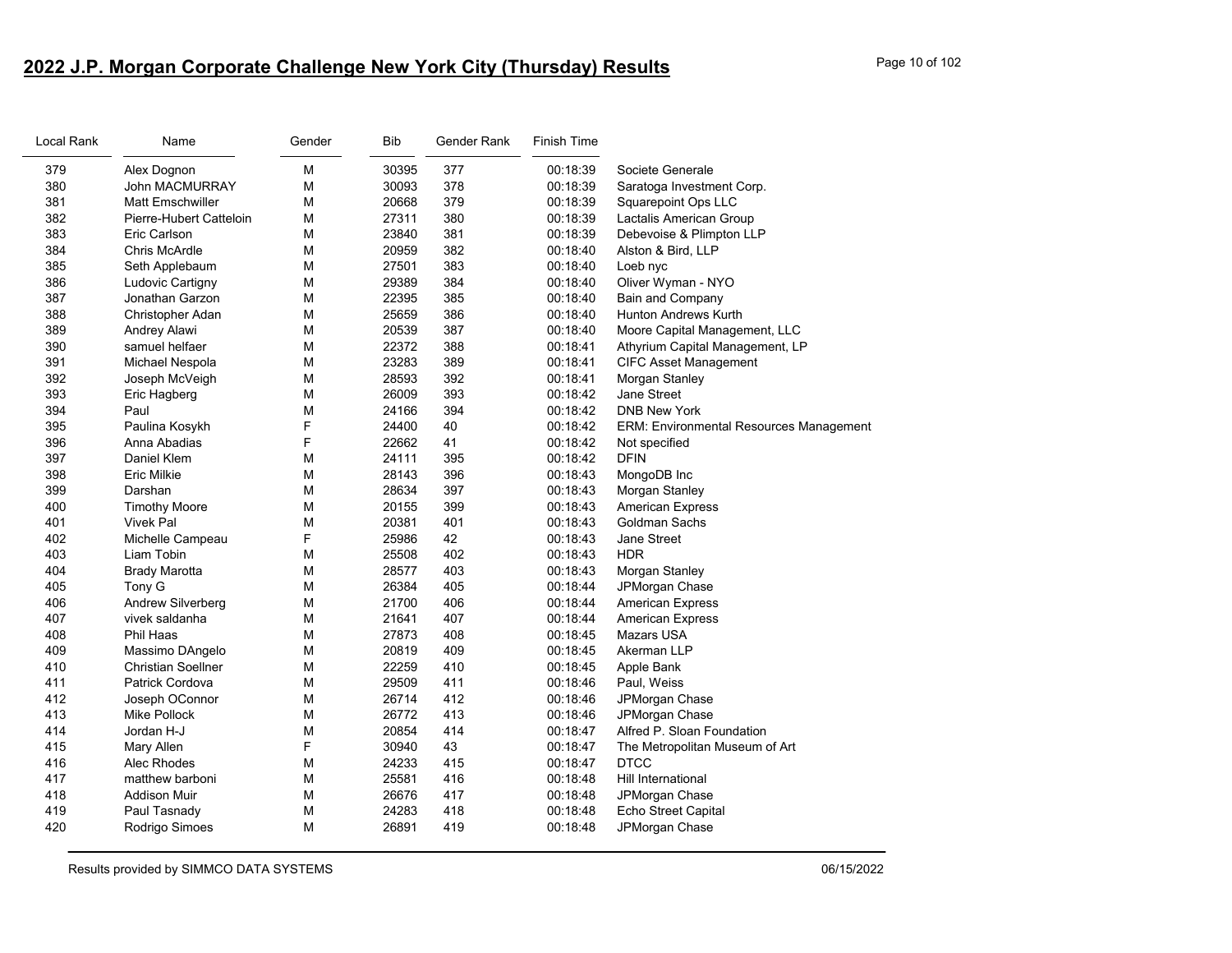# **2022 J.P. Morgan Corporate Challenge New York City (Thursday) Results** Page 11 of 102

| Local Rank | Name                     | Gender | <b>Bib</b> | Gender Rank | <b>Finish Time</b> |                                               |
|------------|--------------------------|--------|------------|-------------|--------------------|-----------------------------------------------|
| 421        | <b>Brooke Cramblitt</b>  | F      | 23449      | 45          | 00:18:48           | Colgate-Palmolive Company                     |
| 422        | Emanuel                  | M      | 20595      | 420         | 00:18:49           | <b>NYC Parks</b>                              |
| 423        | Kenneth Wong             | M      | 27022      | 422         | 00:18:50           | JPMorgan Chase                                |
| 424        | Laura Luo                | F      | 20696      | 46          | 00:18:50           | <b>WCAS</b>                                   |
| 425        | Louis Sacks              | М      | 23286      | 424         | 00:18:50           | <b>CIFC Asset Management</b>                  |
| 426        | Reinhard Nann            | M      | 22403      | 425         | 00:18:50           | <b>Bain and Company</b>                       |
| 427        | Peter J Medina           | M      | 26641      | 426         | 00:18:51           | JPMorgan Chase                                |
| 428        | David Haselkorn          | M      | 20876      | 427         | 00:18:52           | AllianceBernstein                             |
| 429        | Matt Addessi             | М      | 24991      | 428         | 00:18:52           | Goldman Sachs                                 |
| 430        | Griffin Robertson        | M      | 28844      | 429         | 00:18:52           | <b>Mutual of America</b>                      |
| 431        | Will Gridley             | M      | 29922      | 430         | 00:18:52           | ROBERT A.M. STERN ARCHITECTS, LLP             |
| 432        | Greg Bruno               | M      | 25664      | 431         | 00:18:52           | <b>Hunton Andrews Kurth</b>                   |
| 433        | Kathryn Van de Weghe     | F      | 29803      | 47          | 00:18:52           | PwC                                           |
| 434        | Jeffrey Taxe             | М      | 20162      | 433         | 00:18:53           | <b>American Express</b>                       |
| 435        | <b>Brian Moroz</b>       | М      | 24736      | 434         | 00:18:54           | First Republic Bank                           |
| 436        | Dom                      | M      | 22973      | 435         | 00:18:54           | Carta                                         |
| 437        | <b>Brian Finkelstein</b> | М      | 30596      | 436         | 00:18:54           | <b>Squarepoint Ops LLC</b>                    |
| 438        | Luke A Forman            | M      | 21180      | 437         | 00:18:54           | <b>American Express</b>                       |
| 439        | Jesse Sherwood           | М      | 25280      | 439         | 00:18:55           | Goldman Sachs                                 |
| 440        | <b>Richard Lee</b>       | M      | 27650      | 440         | 00:18:55           | MacKay Shields                                |
| 441        | Samuel Diedrich          | M      | 29487      | 441         | 00:18:55           | <b>Partners Capital</b>                       |
| 442        | Michael Ronca            | M      | 23898      | 442         | 00:18:55           | Debevoise & Plimpton LLP                      |
| 443        | Reilly Walsh             | М      | 26990      | 443         | 00:18:55           | JPMorgan Chase                                |
| 444        | Remi Desreumaux          | М      | 30393      | 444         | 00:18:55           | Societe Generale                              |
| 445        | Rahul Agarwal            | М      | 20486      | 445         | 00:18:56           | Lindsay Goldberg                              |
| 446        | Kevin Mulcahy            | М      | 25846      | 446         | 00:18:56           | Intercontinental Exchange ICE NYSE            |
| 447        | <b>Victor Fidel</b>      | M      | 26326      | 447         | 00:18:56           | JPMorgan Chase                                |
| 448        | Serena Saari             | F      | 25265      | 48          | 00:18:56           | Goldman Sachs                                 |
| 449        | Carlos Loperena          | М      | 21409      | 450         | 00:18:56           | <b>American Express</b>                       |
| 450        | <b>Steve Penaro</b>      | M      | 20960      | 451         | 00:18:56           | Alston & Bird, LLP                            |
| 451        | Adam Midvidy             | М      | 26032      | 452         | 00:18:56           | Jane Street                                   |
| 452        | Katherine Maddock        | F      | 31351      | 49          | 00:18:57           | <b>Vv</b> §rde Partners                       |
| 453        | Anna Peyton Malizia      | F      | 24982      | 50          | 00:18:57           | Global Infrastructure Partners                |
| 454        | Michael Kessler          | M      | 30354      | 454         | 00:18:58           | Smartly.io                                    |
| 455        | Benjamin Roy             | M      | 30464      | 455         | 00:18:58           | Societe Generale                              |
| 456        | Vincent Arrunategui      | М      | 26105      | 456         | 00:18:58           | JPMorgan Chase                                |
| 457        | <b>Brian DeLay</b>       | M      | 30331      | 457         | 00:18:58           | <b>Sixpoint Partners</b>                      |
| 458        | Alex Taaffe              | M      | 20390      | 458         | 00:18:58           | <b>GSR Services USA LLC</b>                   |
| 459        | <b>Michael Guerin</b>    | М      | 27456      | 459         | 00:18:58           | Lippincott                                    |
| 460        | Monika Chuda             | F      | 20549      | 52          | 00:18:58           | Morgan Stanley                                |
| 461        | Diego Maguina            | M      | 23738      | 460         | 00:18:58           | Credit Agricole Corporate and Investment Bank |
| 462        | <b>Adam Kalikow</b>      | М      | 25536      | 461         | 00:18:58           | <b>HelloFresh</b>                             |
|            |                          |        |            |             |                    |                                               |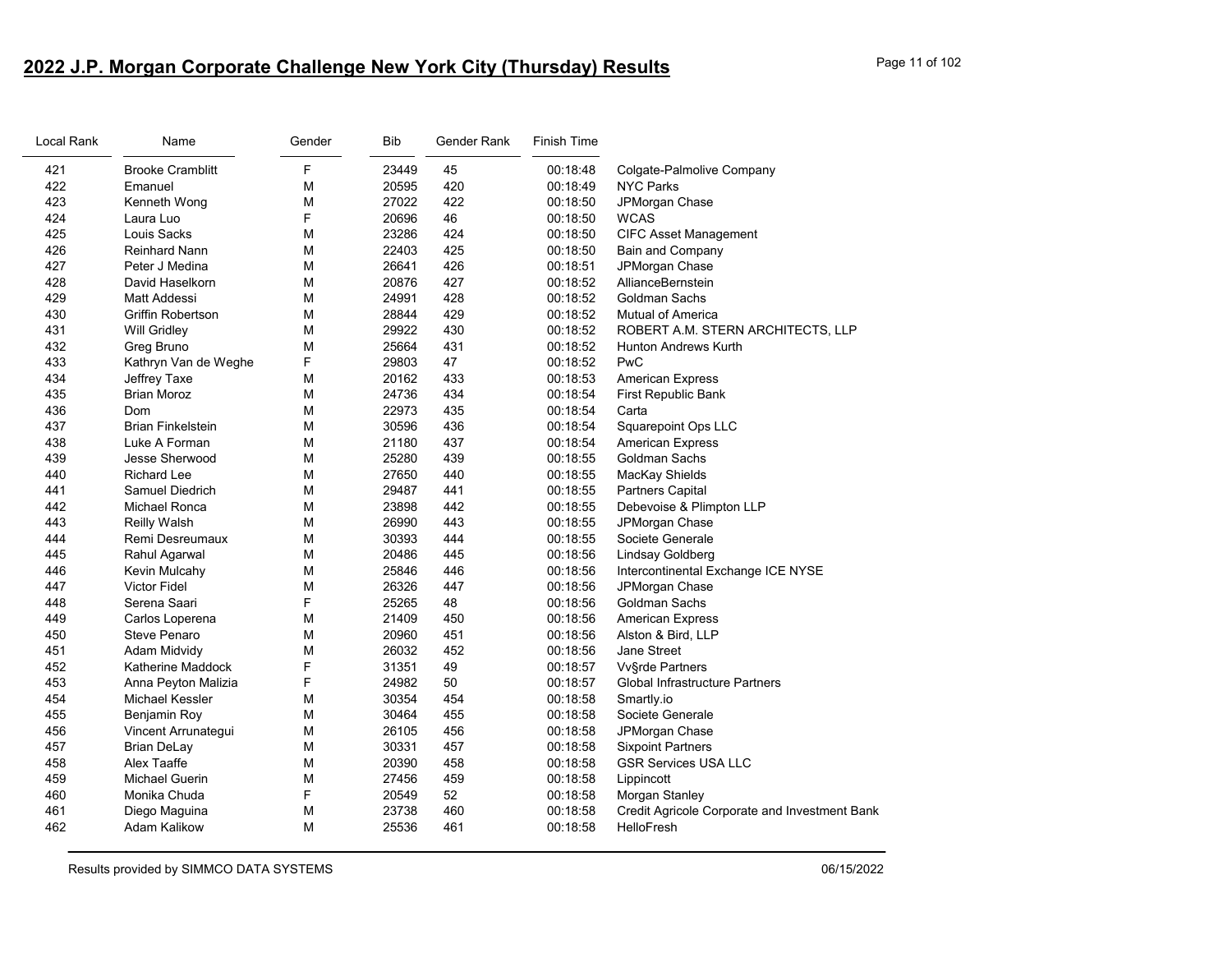# **2022 J.P. Morgan Corporate Challenge New York City (Thursday) Results** Page 12 of 102

| Local Rank | Name                     | Gender | Bib   | Gender Rank | Finish Time |                                               |
|------------|--------------------------|--------|-------|-------------|-------------|-----------------------------------------------|
| 463        | Mike Jackman             | M      | 29824 | 462         | 00:18:58    | <b>QBE North America</b>                      |
| 464        | <b>Bernie Hsu</b>        | M      | 20263 | 463         | 00:18:59    | <b>CIFC Asset Management</b>                  |
| 465        | Conrad Harron            | M      | 27707 | 464         | 00:18:59    | <b>Madison International Realty</b>           |
| 466        | Marc Schwartz            | M      | 30339 | 465         | 00:18:59    | <b>Sixpoint Partners</b>                      |
| 467        | David Stern              | M      | 30631 | 466         | 00:19:00    | <b>Standard Chartered</b>                     |
| 468        | Jacquelyn Wong           | F      | 29382 | 53          | 00:19:00    | OfficeTogether                                |
| 469        | Leo Flores               | M      | 23137 | 467         | 00:19:00    | <b>Central Park Conservancy</b>               |
| 470        | Kyle Baldwin             | M      | 29233 | 468         | 00:19:00    | <b>NYC Parks</b>                              |
| 471        | <b>Ben Miller</b>        | M      | 22037 | 469         | 00:19:01    | Angelo Gordon                                 |
| 472        | <b>Brennan Halkidis</b>  | M      | 28471 | 470         | 00:19:01    | Morgan Stanley                                |
| 473        | <b>Zach Forster</b>      | M      | 26334 | 471         | 00:19:01    | JPMorgan Chase                                |
| 474        | Jose Ramon Gutierrez     | M      | 28467 | 472         | 00:19:01    | Morgan Stanley                                |
| 475        | Madeleine Stanish        | F      | 22136 | 54          | 00:19:01    | <b>AON</b>                                    |
| 476        | Lucy Kohlhoff            | F      | 20291 | 55          | 00:19:01    | Credit Agricole Corporate and Investment Bank |
| 477        | <b>Justin Burchett</b>   | M      | 20673 | 473         | 00:19:01    | <b>Stout Risius Ross</b>                      |
| 478        | Samuel Freedman          | M      | 30628 | 474         | 00:19:02    | <b>Standard Chartered</b>                     |
| 479        | Aaron Craft              | M      | 30707 | 475         | 00:19:02    | <b>Starr Insurance Companies</b>              |
| 480        | <b>Matthew Olsen</b>     | M      | 25686 | 476         | 00:19:02    | Hunton Andrews Kurth                          |
| 481        | <b>Natalie Paul</b>      | F      | 20519 | 56          | 00:19:02    | <b>Memorial Sloan Kettering</b>               |
| 482        | Alec Maxwell             | M      | 24021 | 477         | 00:19:02    | <b>DELOITTE</b>                               |
| 483        | Ryu                      | M      | 24029 | 478         | 00:19:02    | <b>DELOITTE</b>                               |
| 484        | Peter Wang               | M      | 25632 | 479         | 00:19:02    | <b>HNTB NY</b>                                |
| 485        | <b>Ryan Sacks</b>        | M      | 24132 | 480         | 00:19:02    | <b>DISH Media</b>                             |
| 486        | <b>Richard Kim</b>       | M      | 21978 | 481         | 00:19:02    | Anchorage Capital Group, LLC                  |
| 487        | Jason Fabrikant          | M      | 24210 | 482         | 00:19:02    | <b>DTCC</b>                                   |
| 488        | Cesar Barandiaran        | M      | 21000 | 483         | 00:19:03    | <b>American Express</b>                       |
| 489        | Aurelie HOUEE            | F      | 22729 | 57          | 00:19:03    | Not specified                                 |
| 490        | <b>Brandon Taylor</b>    | M      | 22930 | 486         | 00:19:03    | <b>Brown Brothers Harriman</b>                |
| 491        | Jamael                   | M      | 24779 | 487         | 00:19:04    | First Republic Bank                           |
| 492        | <b>Michael Gutierrez</b> | M      | 24486 | 488         | 00:19:04    | Estee Lauder                                  |
| 493        | Alexander Brett          | M      | 27854 | 489         | 00:19:04    | MayTech Global Investements                   |
| 494        | <b>Ben Newman</b>        | M      | 29491 | 490         | 00:19:04    | <b>Partners Capital</b>                       |
| 495        | Natalie Volkman          | F      | 21786 | 58          | 00:19:05    | <b>American Express</b>                       |
| 496        | <b>Victor Dussartre</b>  | M      | 24682 | 492         | 00:19:05    | First Republic Bank                           |
| 497        | Peter Ostberg            | M      | 31003 | 494         | 00:19:05    | <b>Tocqueville Asset Management</b>           |
| 498        | Vandit Maheshwari        | M      | 20146 | 496         | 00:19:06    | <b>American Express</b>                       |
| 499        | <b>Michael Anderson</b>  | M      | 29937 | 497         | 00:19:06    | Rockefeller Capital Management                |
| 500        | <b>Shay Grimley</b>      | M      | 28461 | 498         | 00:19:06    | Morgan Stanley                                |
| 501        | Ross Linton              | M      | 29574 | 499         | 00:19:06    | Percent                                       |
| 502        | Kyle Strougo             | M      | 22810 | 500         | 00:19:06    | Not specified                                 |
| 503        | <b>Michael Brocious</b>  | M      | 30758 | 501         | 00:19:07    | <b>Stout Risius Ross</b>                      |
| 504        | Nicolas Cuadros          | M      | 29660 | 503         | 00:19:07    | Philip Morris International                   |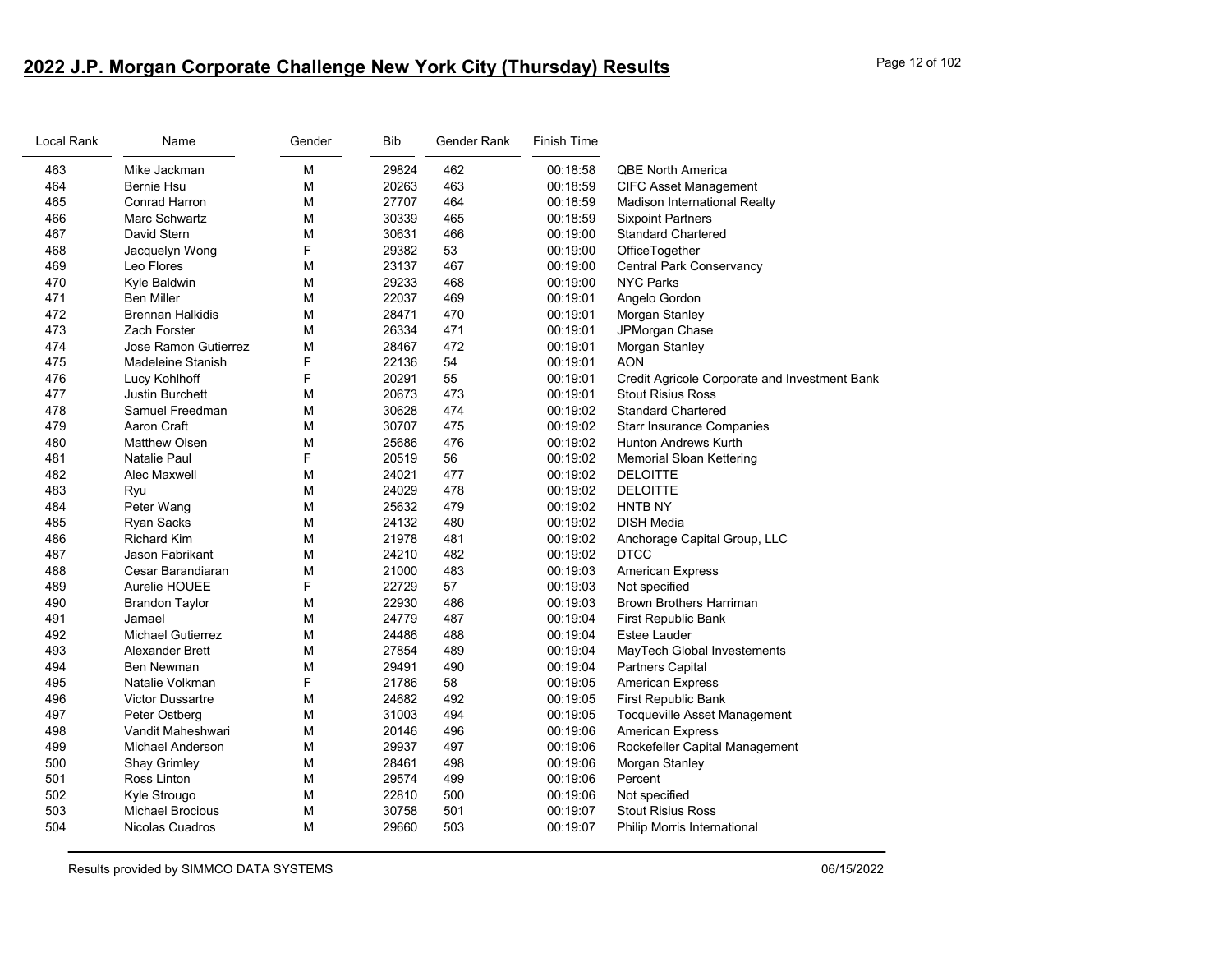# **2022 J.P. Morgan Corporate Challenge New York City (Thursday) Results** Page 13 of 102

| Local Rank | Name                      | Gender | <b>Bib</b> | Gender Rank | <b>Finish Time</b> |                                                |
|------------|---------------------------|--------|------------|-------------|--------------------|------------------------------------------------|
| 505        | <b>DEBJYOTI DEY</b>       | М      | 23963      | 504         | 00:19:07           | <b>DELOITTE</b>                                |
| 506        | <b>Brandon Alvarado</b>   | М      | 28230      | 505         | 00:19:07           | Moon Rabbit                                    |
| 507        | Daniel Locke              | М      | 29500      | 506         | 00:19:07           | Partners Group                                 |
| 508        | Larry Peifer              | М      | 25605      | 508         | 00:19:07           | <b>HLW</b> International                       |
| 509        | <b>Gabriel Nieto</b>      | М      | 30444      | 509         | 00:19:07           | Societe Generale                               |
| 510        | Julia D                   | F      | 25640      | 59          | 00:19:07           | Hudson Bay Capital Management LP               |
| 511        | Raymond J Berti           | М      | 20814      | 510         | 00:19:07           | Akerman LLP                                    |
| 512        | John Ohannessian          | М      | 20511      | 511         | 00:19:08           | <b>Mazars USA</b>                              |
| 513        | Fawzi Kawash              | М      | 26487      | 512         | 00:19:08           | JPMorgan Chase                                 |
| 514        | Austin S                  | М      | 28722      | 513         | 00:19:09           | Morgan Stanley                                 |
| 515        | Marina Chudnovsky         | F      | 31178      | 60          | 00:19:10           | <b>Viking Global Investors</b>                 |
| 516        | marion bekhouche          | F      | 27547      | 61          | 00:19:10           | LVMH Mov't Hennessy Louis Vuitton Inc.         |
| 517        | <b>Russ</b>               | М      | 31150      | 514         | 00:19:10           | Verition Fund Management                       |
| 518        | Collin Brunnock           | М      | 26163      | 515         | 00:19:10           | JPMorgan Chase                                 |
| 519        | Michael Wong              | М      | 24404      | 516         | 00:19:10           | <b>ERM: Environmental Resources Management</b> |
| 520        | Max Lipkin                | М      | 21979      | 517         | 00:19:10           | Anchorage Capital Group, LLC                   |
| 521        | <b>Brendan Fischer</b>    | М      | 25090      | 518         | 00:19:10           | <b>Goldman Sachs</b>                           |
| 522        | Raphael Salmon            | М      | 22798      | 519         | 00:19:10           | Not specified                                  |
| 523        | <b>Emmanuel Taveras</b>   | М      | 20809      | 520         | 00:19:10           | <b>AIG</b>                                     |
| 524        | <b>Florent Korelstein</b> | М      | 22738      | 522         | 00:19:10           | Not specified                                  |
| 525        | Calvin Nguyen             | М      | 31142      | 523         | 00:19:11           | Verition Fund Management                       |
| 526        | Zachary King              | М      | 21895      | 524         | 00:19:11           | American Museum of Natural History             |
| 527        | Audrey Wilson             | F      | 31337      | 62          | 00:19:11           | Vornado Realty Trust                           |
| 528        | Charlie Bashford-Chuchla  | М      | 28293      | 525         | 00:19:11           | Morgan Stanley                                 |
| 529        | Elise Molinaro            | F      | 28197      | 63          | 00:19:12           | Moodys                                         |
| 530        | Lauren Fontana            | F      | 20325      | 64          | 00:19:12           | Estee Lauder                                   |
| 531        | Ronan OComhrai            | M      | 26712      | 527         | 00:19:12           | JPMorgan Chase                                 |
| 532        | <b>Steven Levine</b>      | М      | 25704      | 529         | 00:19:12           | <b>IFM Investors</b>                           |
| 533        | Andrew Jacobsen           | М      | 26458      | 530         | 00:19:13           | JPMorgan Chase                                 |
| 534        | Evelyn                    | F      | 20543      | 65          | 00:19:13           | Morgan Stanley                                 |
| 535        | Joseph Estrada            | М      | 28408      | 531         | 00:19:13           | Morgan Stanley                                 |
| 536        | <b>Clement Budin</b>      | М      | 27549      | 532         | 00:19:13           | LVMH Mov't Hennessy Louis Vuitton Inc.         |
| 537        | Brian Schoenfeld          | М      | 28213      | 533         | 00:19:13           | Moodys                                         |
| 538        | Melissa Krieger           | F      | 26517      | 66          | 00:19:14           | JPMorgan Chase                                 |
| 539        | PETER DONNELLY            | М      | 22201      | 535         | 00:19:14           | Apple Bank                                     |
| 540        | Kai-Siang Low             | М      | 22565      | 536         | 00:19:14           | <b>Bellevue Hospital Center</b>                |
| 541        | Zoltan Laszlo             | М      | 26544      | 537         | 00:19:14           | JPMorgan Chase                                 |
| 542        | Ali Wasserman             | F      | 28794      | 68          | 00:19:15           | Morgan Stanley                                 |
| 543        | <b>Kevin Reimers</b>      | М      | 28207      | 538         | 00:19:15           | Moodys                                         |
| 544        | <b>Troy Prince</b>        | М      | 20758      | 539         | 00:19:15           | <b>Adaptive Financial Consulting</b>           |
| 545        | <b>Mathias Roberts</b>    | М      | 30303      | 541         | 00:19:15           | Signature Bank                                 |
| 546        | Nora Barry                | F      | 28292      | 69          | 00:19:15           | Morgan Stanley                                 |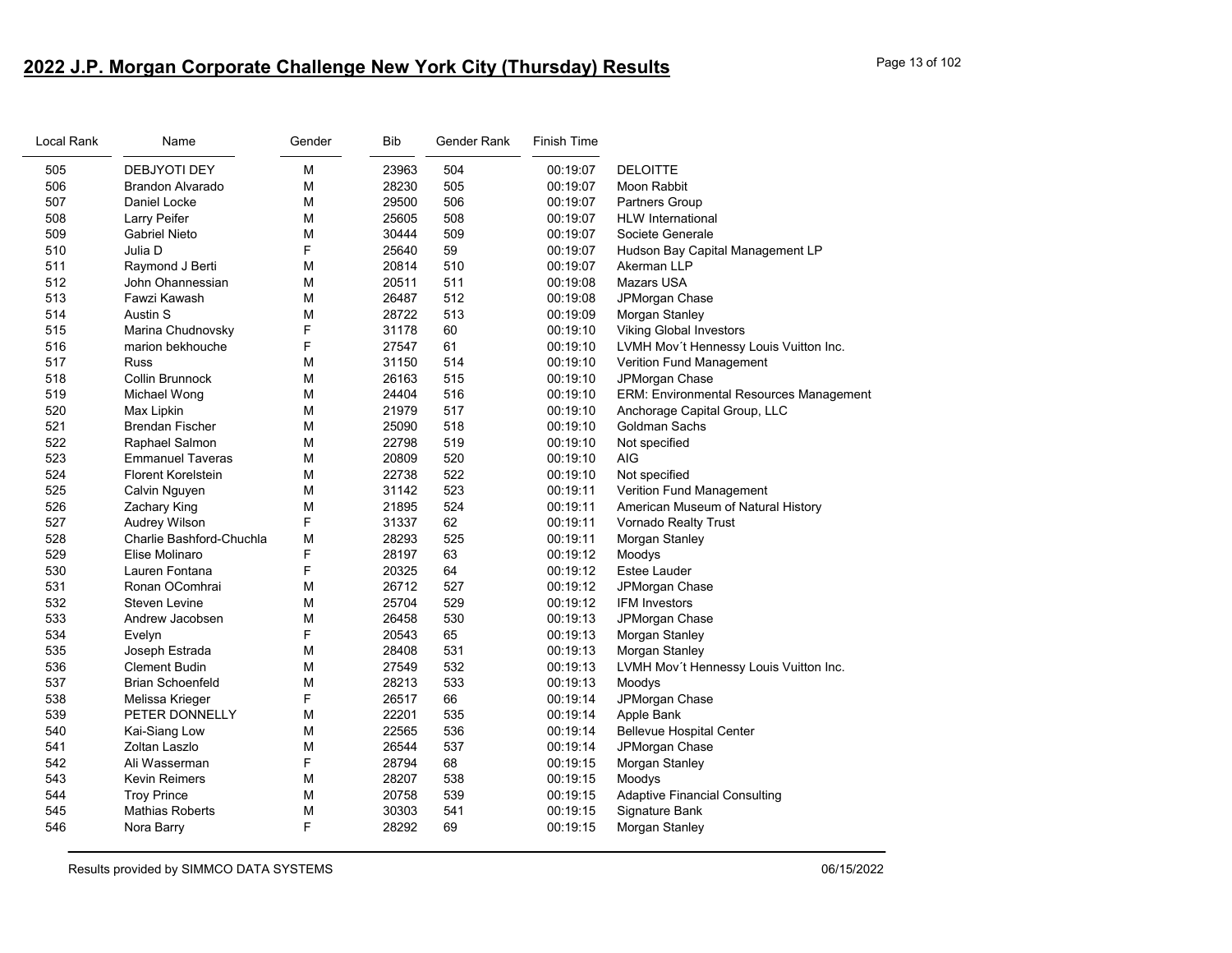# **2022 J.P. Morgan Corporate Challenge New York City (Thursday) Results** Page 14 of 102

| Name                   | Gender     | Bib   | Gender Rank | Finish Time |                                   |
|------------------------|------------|-------|-------------|-------------|-----------------------------------|
| Pierce Cote            | М          | 22005 | 543         | 00:19:17    | Angelo Gordon                     |
| <b>HOWIE MEUSE</b>     | М          | 24252 | 544         | 00:19:18    | E-J Electric Installation Co      |
| Jason Sandolo          | M          | 26849 | 545         | 00:19:18    | JPMorgan Chase                    |
|                        | М          | 31182 | 546         | 00:19:18    | <b>Viking Global Investors</b>    |
| Ozzie Aquino           | М          | 20523 | 547         | 00:19:18    | MetroPlusHealth                   |
| Vadim Shteynberg       | M          | 29583 | 549         | 00:19:18    | Percent                           |
| Nicholas Doell         | М          | 28130 | 550         | 00:19:19    | MongoDB Inc                       |
| Benedetto Giannelli    | M          | 31109 | 551         | 00:19:19    | <b>UniCredit</b>                  |
| Nikhil Kulkarni        | M          | 28531 | 552         | 00:19:19    | Morgan Stanley                    |
| Levi Adair             | М          | 28120 | 553         | 00:19:19    | MongoDB Inc                       |
| Sam                    | M          | 25419 | 554         | 00:19:19    | H.I.G. Capital                    |
| Marc Uy                | M          | 20907 | 555         | 00:19:20    | AllianceBernstein                 |
| Dusan                  | М          | 31115 | 557         | 00:19:20    | UniCredit                         |
| Tom M                  | M          | 20148 | 558         | 00:19:20    | <b>American Express</b>           |
| Yusi Jin               | М          | 23585 | 559         | 00:19:21    | <b>Cosentini Associates</b>       |
| Pascal Eberle          | M          | 29747 | 560         | 00:19:21    | <b>PwC</b>                        |
| Craig Cannon           | M          | 21968 | 561         | 00:19:22    | Anchorage Capital Group, LLC      |
| Michael Barone         | М          | 29978 | 562         | 00:19:22    | Rockefeller Group                 |
| <b>Brandon Sorbara</b> | M          | 21717 | 563         | 00:19:22    | <b>American Express</b>           |
| Michael G Johnson      | M          | 29925 | 564         | 00:19:22    | ROBERT A.M. STERN ARCHITECTS, LLP |
| Megan Leeds            | F          | 20278 | 70          | 00:19:23    | Coller Capital (New York)         |
| Sally Shin             | F          | 28737 | 71          | 00:19:24    | Morgan Stanley                    |
| Santiago Pazmino       | M          | 26755 | 565         | 00:19:24    | JPMorgan Chase                    |
| Ari Herman             | М          | 22985 | 566         | 00:19:24    | Casdin Capital NYC                |
| Michael Maher          | M          | 27883 | 567         | 00:19:24    | Mazars USA                        |
| craig knutson          | М          | 28087 | 569         | 00:19:24    | MFA Financial, Inc.               |
| Ivan Camponogara       | M          | 25032 | 570         | 00:19:25    | <b>Goldman Sachs</b>              |
| Theo Waque             | М          | 24926 | 571         | 00:19:25    | FTI Consulting                    |
| William Berg           | М          | 31407 | 572         | 00:19:25    | Weil Gotshal                      |
| Lee Bellows            | M          | 20426 | 573         | 00:19:25    | JPMorgan Chase                    |
| <b>Charlie Stack</b>   | М          | 20665 | 575         | 00:19:26    | <b>Spencer Stuart</b>             |
| Laurent Ren            | М          | 30459 | 576         | 00:19:26    | Societe Generale                  |
| Michael Tamburro       | M          | 28759 | 577         | 00:19:26    | Morgan Stanley                    |
| Anthony Falco          | M          | 30241 | 578         | 00:19:26    | Signature Bank                    |
| Joshua Keil            | М          | 27877 | 579         | 00:19:27    | <b>Mazars USA</b>                 |
| Lautaro Santillan      | М          | 26851 | 580         | 00:19:27    | JPMorgan Chase                    |
| Yoana Setzer           |            | 23568 |             | 00:19:27    | Cooley LLP                        |
| Mike Senay             | М          | 27771 | 581         | 00:19:27    | Madison Square Garden             |
| Louis Smith            | M          | 22505 | 582         | 00:19:27    | <b>Barclays</b>                   |
| Josh Olken             | M          | 25548 | 583         | 00:19:28    | HelloFresh                        |
| Ali Gray               | F          | 29005 | 73          | 00:19:28    | <b>Newlight Partners</b>          |
| AJ Mueller             | М          | 25962 | 584         | 00:19:28    | <b>ION Trading</b>                |
|                        | Marty Kahn | F     |             | 72          |                                   |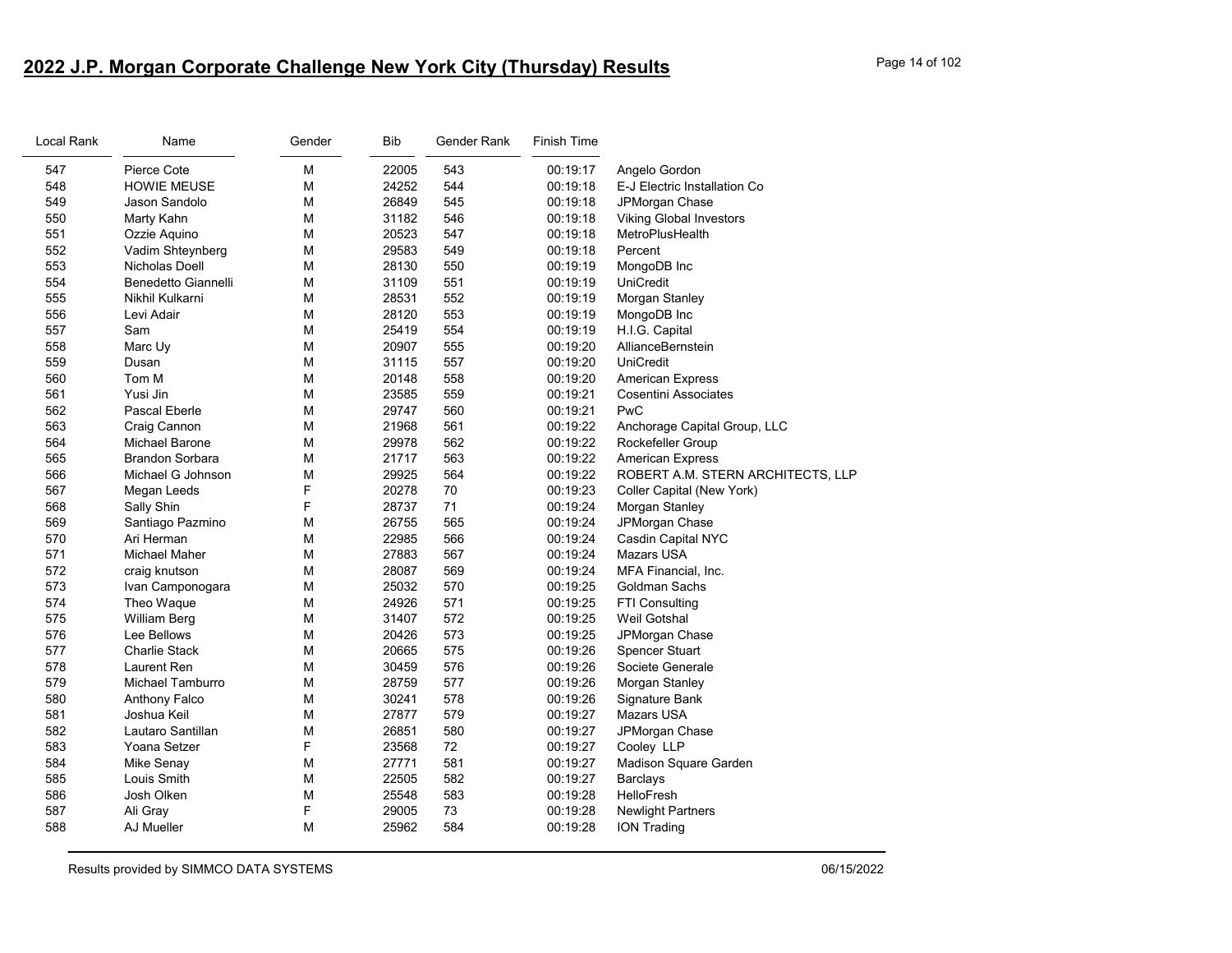# **2022 J.P. Morgan Corporate Challenge New York City (Thursday) Results** Page 15 of 102

| Local Rank | Name                      | Gender | Bib   | Gender Rank  | <b>Finish Time</b> |                                               |
|------------|---------------------------|--------|-------|--------------|--------------------|-----------------------------------------------|
| 589        | Casey Gould               | M      | 23783 | 585          | 00:19:28           | Crown Media Family Networks                   |
| 590        | Jacquelyn Clifford        | F      | 22003 | 74           | 00:19:28           | Angelo Gordon                                 |
| 591        | Scott Sorrillo            | М      | 26908 | 587          | 00:19:29           | JPMorgan Chase                                |
| 592        | Jayson Poulton            | M      | 23537 | 589          | 00:19:29           | Commonwealth Bank of Australia                |
| 593        | Mike Wright               | M      | 31382 | 592          | 00:19:30           | W.W. Norton & Company                         |
| 594        | Kevin Fang                | М      | 25998 | 593          | 00:19:30           | Jane Street                                   |
| 595        | Alvaro De La Fuente       | M      | 22913 | 594          | 00:19:30           | <b>Brown Brothers Harriman</b>                |
| 596        | Kevin Wu                  | M      | 28809 | 595          | 00:19:30           | Morgan Stanley                                |
| 597        | Logan Willits             | М      | 23762 | 596          | 00:19:30           | Credit Agricole Corporate and Investment Bank |
| 598        | John Cahill               | M      | 22318 | 597          | 00:19:31           | Archdiocese of New York                       |
| 599        | Colin T                   | X      | 25631 | $\mathbf{1}$ | 00:19:31           | <b>HNTB NY</b>                                |
| 600        | Benjamin Marzolf          | М      | 21901 | 598          | 00:19:31           | American Museum of Natural History            |
| 601        | <b>Pauline Montaldier</b> | F      | 22771 | 75           | 00:19:31           | Not specified                                 |
| 602        | <b>Thomas Kelly</b>       | M      | 20955 | 599          | 00:19:31           | Alston & Bird, LLP                            |
| 603        | Socrates Ayvaliotis       | M      | 29876 | 601          | 00:19:32           | <b>RailWorks Corporation</b>                  |
| 604        | <b>Andre Estwick</b>      | М      | 30045 | 602          | 00:19:32           | <b>RSM US LLP</b>                             |
| 605        | Kathleen McGowan          | F      | 22327 | 76           | 00:19:32           | Archdiocese of New York                       |
| 606        | Muting Ren                | M      | 20896 | 604          | 00:19:32           | AllianceBernstein                             |
| 607        | Robert Grabel             | М      | 25583 | 605          | 00:19:33           | Hill International                            |
| 608        | Sam Singer                | M      | 26050 | 606          | 00:19:33           | Jane Street                                   |
| 609        | <b>Emily Schwed</b>       | F      | 25560 | 77           | 00:19:33           | HelloFresh                                    |
| 610        | <b>Tony Deng</b>          | M      | 20933 | 607          | 00:19:33           | Alpha Wave Global                             |
| 611        | Alexander Manser          | М      | 26612 | 608          | 00:19:33           | JPMorgan Chase                                |
| 612        | James Petras              | M      | 25606 | 609          | 00:19:33           | <b>HLW</b> International                      |
| 613        | <b>Will Nunez</b>         | M      | 20451 | 610          | 00:19:33           | JPMorgan Chase                                |
| 614        | <b>Wolfgang Ruess</b>     | M      | 31058 | 611          | 00:19:33           | Tower Research Capital LLC                    |
| 615        | Laura Dragonette          | F      | 31366 | 79           | 00:19:33           | W.W. Norton & Company                         |
| 616        | Victor Delgado            | M      | 26274 | 612          | 00:19:33           | JPMorgan Chase                                |
| 617        | Christina Klepper         | F      | 29953 | 80           | 00:19:34           | Rockefeller Capital Management                |
| 618        | Colin Keating             | M      | 24109 | 613          | 00:19:34           | <b>DFIN</b>                                   |
| 619        | Anthony Segna             | М      | 28732 | 614          | 00:19:34           | Morgan Stanley                                |
| 620        | Carl                      | M      | 22357 | 615          | 00:19:34           | <b>ASME</b>                                   |
| 621        | Chris Cavallo             | М      | 24837 | 616          | 00:19:34           | <b>FTI Consulting</b>                         |
| 622        | <b>Quentin Sherman</b>    | М      | 26885 | 617          | 00:19:34           | JPMorgan Chase                                |
| 623        | Nicole Gomez              | F      | 22354 | 81           | 00:19:34           | <b>ASME</b>                                   |
| 624        | <b>Bilal Hyder</b>        | М      | 26451 | 618          | 00:19:34           | JPMorgan Chase                                |
| 625        | Paul Fontana              | М      | 29272 | 619          | 00:19:34           | <b>NYC Parks</b>                              |
| 626        | Wayne Tam                 | M      | 26929 | 620          | 00:19:35           | JPMorgan Chase                                |
| 627        | John Mulvey               | M      | 25218 | 621          | 00:19:35           | Goldman Sachs                                 |
| 628        | Will Bae                  | M      | 28284 | 622          | 00:19:35           | Morgan Stanley                                |
| 629        | Kennedy Chinyamutangira   | М      | 30039 | 624          | 00:19:36           | <b>RSM US LLP</b>                             |
| 630        | <b>Will Troy</b>          | М      | 22931 | 625          | 00:19:36           | <b>Brown Brothers Harriman</b>                |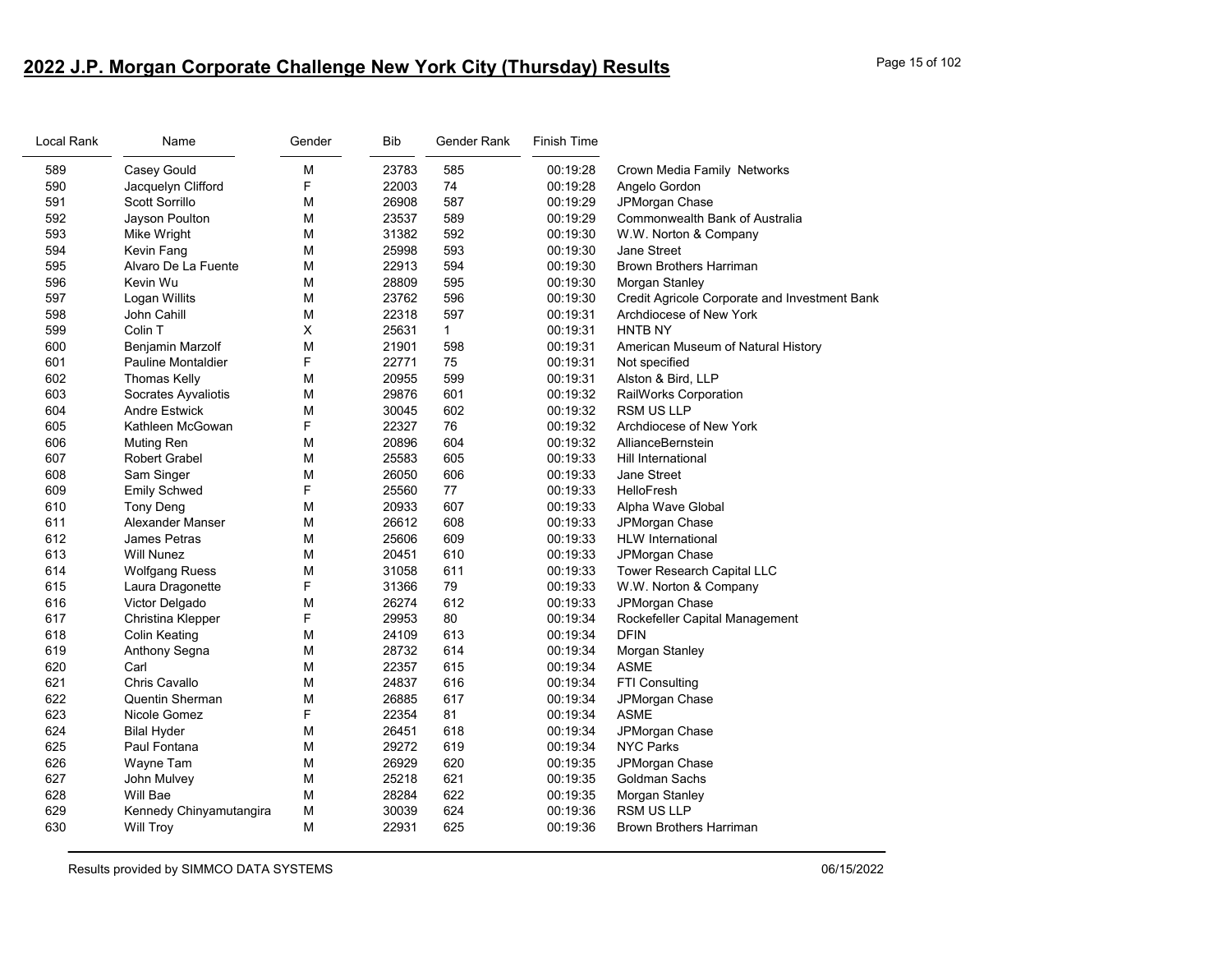# **2022 J.P. Morgan Corporate Challenge New York City (Thursday) Results** Page 16 of 102

| Local Rank | Name                     | Gender | Bib   | Gender Rank | <b>Finish Time</b> |                             |
|------------|--------------------------|--------|-------|-------------|--------------------|-----------------------------|
| 631        | Sean MacInnes            | М      | 21423 | 626         | 00:19:36           | <b>American Express</b>     |
| 632        | Danny Mitchell           | M      | 27256 | 627         | 00:19:36           | Kroll                       |
| 633        | <b>Brad Anglum</b>       | М      | 30497 | 628         | 00:19:36           | Sotheby's                   |
| 634        | Ray Vecchione            | M      | 30107 | 630         | 00:19:37           | Savanna Real Estate Fund    |
| 635        | <b>Connor Kistler</b>    | М      | 28086 | 631         | 00:19:37           | MFA Financial, Inc.         |
| 636        | Jason Hung               | М      | 31032 | 632         | 00:19:37           | Tower Research Capital LLC  |
| 637        | Thomas Lee               | M      | 20639 | 633         | 00:19:37           | <b>RSM US LLP</b>           |
| 638        | Alex Hobbs               | М      | 30411 | 635         | 00:19:37           | Societe Generale            |
| 639        | Alejandro Gordano        | М      | 27415 | 636         | 00:19:38           | Linklaters LLP              |
| 640        | Dominic Myers            | М      | 26683 | 637         | 00:19:38           | JPMorgan Chase              |
| 641        | Elizabeth Henry          | F      | 24192 | 83          | 00:19:38           | <b>Dropbox</b>              |
| 642        | David Pope               | M      | 20203 | 638         | 00:19:39           | <b>Baker McKenzie LLP</b>   |
| 643        | Jake Nemeth              | M      | 29697 | 640         | 00:19:39           | Protiviti Inc.              |
| 644        | <b>Emily Verneuille</b>  | F      | 30322 | 84          | 00:19:39           | Signature Bank              |
| 645        | <b>Matthew Kristof</b>   | M      | 22479 | 644         | 00:19:40           | <b>Barclays</b>             |
| 646        | <b>Patrick Murnen</b>    | М      | 28091 | 645         | 00:19:40           | MFA Financial, Inc.         |
| 647        | Jacob Garcia-Quezada     | M      | 27740 | 646         | 00:19:40           | Madison Square Garden       |
| 648        | Daniel Jaret             | M      | 23864 | 647         | 00:19:40           | Debevoise & Plimpton LLP    |
| 649        | <b>Adrian Hayes</b>      | М      | 29282 | 648         | 00:19:40           | <b>NYC Parks</b>            |
| 650        | Nicholas Vislocky        | М      | 27433 | 649         | 00:19:40           | <b>Linklaters LLP</b>       |
| 651        | Dean Kim                 | M      | 28853 | 650         | 00:19:40           | National Australia Bank     |
| 652        | <b>Matt Clifford</b>     | М      | 31250 | 651         | 00:19:40           | Vitech Systems Group        |
| 653        | <b>Nathan Brunner</b>    | М      | 26162 | 652         | 00:19:40           | JPMorgan Chase              |
| 654        | Josh D                   | М      | 20260 | 656         | 00:19:41           | <b>CIBC</b>                 |
| 655        | <b>Graham Robertson</b>  | М      | 25256 | 657         | 00:19:41           | Goldman Sachs               |
| 656        | Adam Wagner              | М      | 21790 | 658         | 00:19:42           | <b>American Express</b>     |
| 657        | <b>Matt Sisto</b>        | М      | 22309 | 659         | 00:19:42           | Arch Insurance Group        |
| 658        | Lizzie Fitzpatrick       | F      | 23975 | 85          | 00:19:42           | <b>DELOITTE</b>             |
| 659        | Nataniel Arabov          | M      | 20947 | 660         | 00:19:42           | Alston & Bird, LLP          |
| 660        | <b>Mathew Ward</b>       | M      | 23519 | 661         | 00:19:42           | <b>Commerzbank New York</b> |
| 661        | Gerard                   | М      | 27329 | 662         | 00:19:43           | <b>LEFRAK ORGANIZATION</b>  |
| 662        | Rani                     | M      | 29807 | 663         | 00:19:43           | PwC                         |
| 663        | Shannon Hynes            | F      | 28488 | 86          | 00:19:43           | Morgan Stanley              |
| 664        | George Koelle            | M      | 30918 | 664         | 00:19:43           | The Frick Collection        |
| 665        | Nathan Smith             | М      | 30518 | 665         | 00:19:43           | Sotheby's                   |
| 666        | William Khan             | M      | 28517 | 666         | 00:19:44           | Morgan Stanley              |
| 667        | <b>Marah Smith</b>       | F      | 30517 | 87          | 00:19:44           | Sotheby's                   |
| 668        | <b>Christopher Snell</b> | M      | 20276 | 667         | 00:19:44           | Colgate-Palmolive Company   |
| 669        | Lauren Laurune           | F      | 25172 | 88          | 00:19:45           | Goldman Sachs               |
| 670        | Ben Halpin               | М      | 29437 | 668         | 00:19:45           | Palladium Equity Partners   |
| 671        | Amy Sun                  | F      | 27472 | 89          | 00:19:45           | Lippincott                  |
| 672        | Sarah Wallack            | F      | 27473 | 90          | 00:19:45           | Lippincott                  |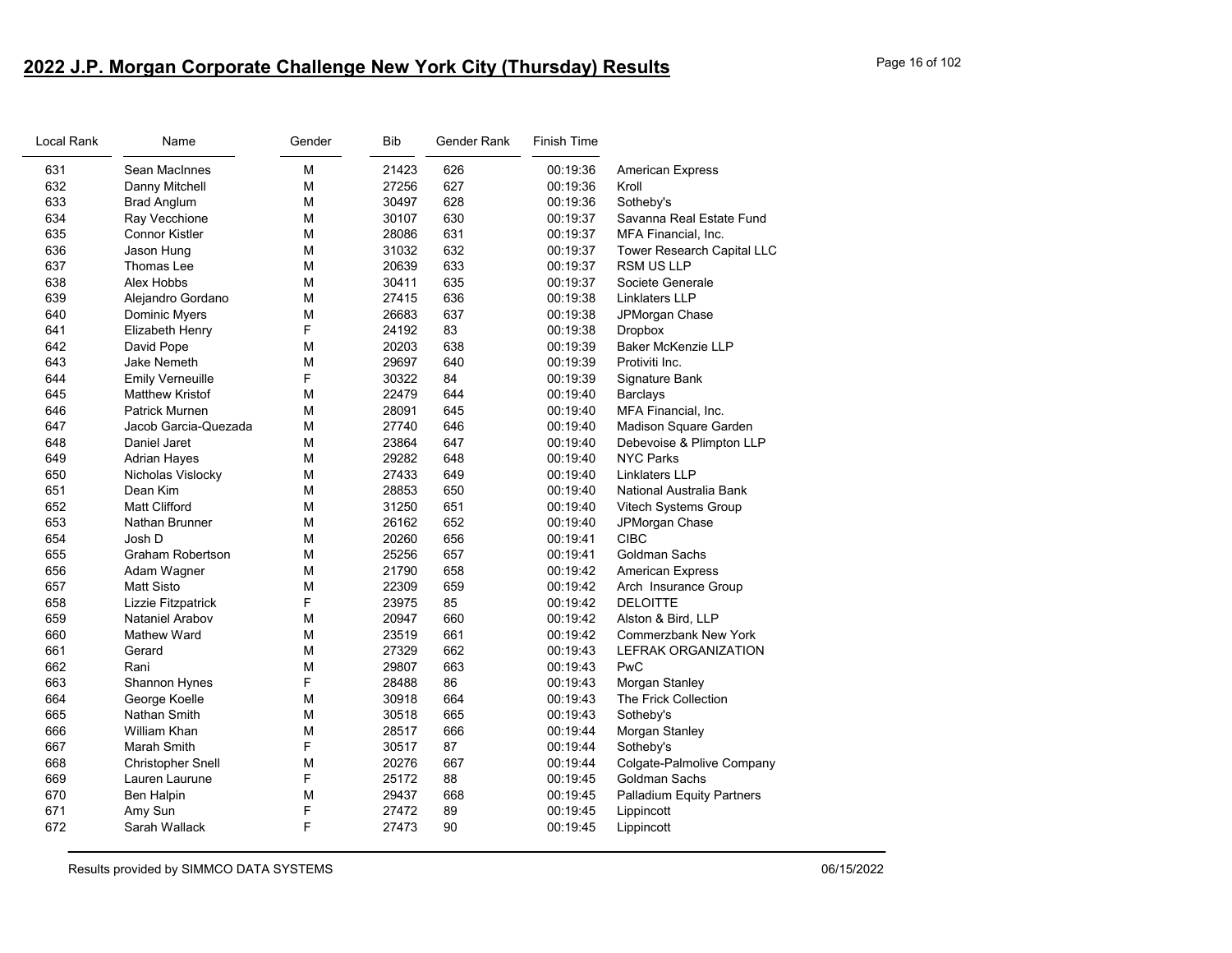# **2022 J.P. Morgan Corporate Challenge New York City (Thursday) Results** Page 17 of 102

| Local Rank | Name                   | Gender | <b>Bib</b> | Gender Rank | <b>Finish Time</b> |                                                |
|------------|------------------------|--------|------------|-------------|--------------------|------------------------------------------------|
| 673        | Ashwini Karanth        | F      | 24938      | 91          | 00:19:45           | Gannett Fleming Engineers and Architects, P.C. |
| 674        | <b>Adam Rawlins</b>    | М      | 29846      | 670         | 00:19:46           | <b>QBE North America</b>                       |
| 675        | John Efthimiou         | М      | 22709      | 671         | 00:19:46           | Not specified                                  |
| 676        | <b>Tyler Hintz</b>     | M      | 31259      | 674         | 00:19:47           | Vitech Systems Group                           |
| 677        | Federico Trigo         | М      | 30796      | 675         | 00:19:47           | <b>Sycamore Partners</b>                       |
| 678        | Jennifer Walker        | F      | 30797      | 94          | 00:19:48           | <b>Sycamore Partners</b>                       |
| 679        | <b>RIck Schock</b>     | M      | 24960      | 676         | 00:19:48           | <b>GIC</b>                                     |
| 680        | Jose Lopez             | М      | 21410      | 677         | 00:19:48           | <b>American Express</b>                        |
| 681        | Stephen Locorriere     | М      | 24649      | 678         | 00:19:48           | First Manhattan Co.                            |
| 682        | sambam                 | M      | 28142      | 679         | 00:19:49           | MongoDB Inc                                    |
| 683        | <b>Robert Goeren</b>   | M      | 28449      | 680         | 00:19:49           | Morgan Stanley                                 |
| 684        | <b>Patrick Buttner</b> | M      | 25665      | 681         | 00:19:49           | <b>Hunton Andrews Kurth</b>                    |
| 685        | Timothy A Quinn        | М      | 24258      | 682         | 00:19:49           | E-J Electric Installation Co                   |
| 686        | Nelson Armijos         | M      | 26101      | 684         | 00:19:49           | JPMorgan Chase                                 |
| 687        | Aaron Playnick         | M      | 31054      | 685         | 00:19:49           | Tower Research Capital LLC                     |
| 688        | <b>Taylor Noe</b>      | F      | 27885      | 95          | 00:19:49           | <b>Mazars USA</b>                              |
| 689        | Dylan Clausen          | M      | 30545      | 687         | 00:19:50           | <b>Spencer Stuart</b>                          |
| 690        | Grant Benson           | М      | 25014      | 690         | 00:19:50           | Goldman Sachs                                  |
| 691        | <b>Bryce Gatto</b>     | М      | 29690      | 691         | 00:19:50           | Protiviti Inc.                                 |
| 692        | Mike Shinske           | M      | 28738      | 692         | 00:19:50           | Morgan Stanley                                 |
| 693        | Erika Bonnist          | F      | 20185      | 97          | 00:19:51           | <b>AON</b>                                     |
| 694        | Samir Srivastava       | M      | 30172      | 694         | 00:19:51           | Schulte Roth & Zabel                           |
| 695        | Hiroshi Hamazaki       | М      | 25362      | 695         | 00:19:51           | Gresham Investment Management, LLC             |
| 696        | Michael Habibian       | M      | 25803      | 696         | 00:19:51           | Intercontinental Exchange ICE NYSE             |
| 697        | <b>Biplab</b>          | М      | 21503      | 697         | 00:19:51           | <b>American Express</b>                        |
| 698        | April Pun              | F      | 22376      | 98          | 00:19:51           | Athyrium Capital Management, LP                |
| 699        | Ojas Patel             | M      | 25229      | 699         | 00:19:51           | Goldman Sachs                                  |
| 700        | Andrew Morgan          | М      | 23610      | 700         | 00:19:51           | Council on Foreign Relations                   |
| 701        | Bogdan Vioreanu        | M      | 25324      | 701         | 00:19:51           | Goldman Sachs                                  |
| 702        | Paul Nameck            | M      | 22240      | 702         | 00:19:51           | Apple Bank                                     |
| 703        | Colin Moran            | M      | 20341      | 703         | 00:19:51           | First Republic Bank                            |
| 704        | <b>Connor Borton</b>   | М      | 31201      | 704         | 00:19:51           | Visa, Inc.                                     |
| 705        | Louis Morledge         | М      | 23672      | 705         | 00:19:52           | Cravath, Swaine & Moore LLP                    |
| 706        | <b>Thomas White</b>    | M      | 23291      | 706         | 00:19:52           | <b>CIFC Asset Management</b>                   |
| 707        | <b>Julian Berard</b>   | М      | 29494      | 707         | 00:19:52           | <b>Partners Group</b>                          |
| 708        | John Vannorsdall       | М      | 27284      | 708         | 00:19:52           | Kroll                                          |
| 709        | Gabriel Mieleszko      | M      | 26656      | 709         | 00:19:52           | JPMorgan Chase                                 |
| 710        | Michael Sroga          | М      | 28749      | 710         | 00:19:52           | Morgan Stanley                                 |
| 711        | Tom Keegan             | M      | 31041      | 711         | 00:19:52           | Tower Research Capital LLC                     |
| 712        | <b>Raz Tirosh</b>      | M      | 26056      | 712         | 00:19:52           | <b>Jane Street</b>                             |
| 713        | Christine Lee          | F      | 22480      | 100         | 00:19:53           | <b>Barclays</b>                                |
| 714        | <b>Gregory Lallos</b>  | M      | 22650      | 714         | 00:19:53           | <b>BlueRock Therapeutics</b>                   |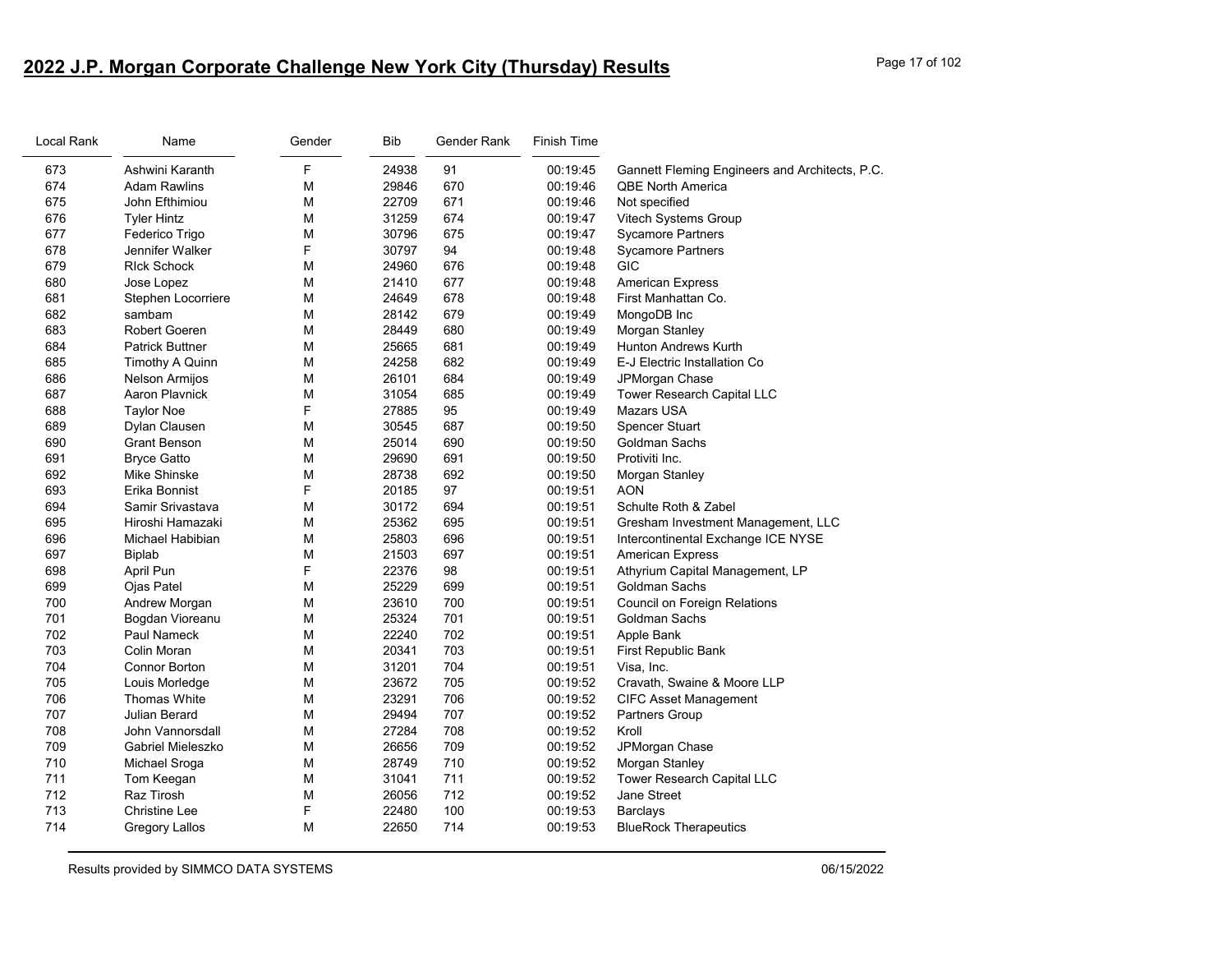# **2022 J.P. Morgan Corporate Challenge New York City (Thursday) Results** Page 18 of 102

| Local Rank | Name                    | Gender | <b>Bib</b> | Gender Rank | <b>Finish Time</b> |                                    |
|------------|-------------------------|--------|------------|-------------|--------------------|------------------------------------|
| 715        | Mike OKeefe             | M      | 24741      | 715         | 00:19:53           | <b>First Republic Bank</b>         |
| 716        | <b>Patrick Walsh</b>    | М      | 31066      | 716         | 00:19:53           | Tower Research Capital LLC         |
| 717        | Adam Hirsch             | М      | 29612      | 718         | 00:19:53           | Perella Weinberg Partners          |
| 718        | Kareem Morris           | M      | 26034      | 719         | 00:19:54           | Jane Street                        |
| 719        | Varun Singh             | M      | 25288      | 721         | 00:19:55           | Goldman Sachs                      |
| 720        | lan Chin                | M      | 21087      | 723         | 00:19:55           | <b>American Express</b>            |
| 721        | Raphael Dufour          | М      | 26299      | 724         | 00:19:55           | JPMorgan Chase                     |
| 722        | <b>Tyler Wilcox</b>     | М      | 29376      | 726         | 00:19:55           | <b>NYC Parks</b>                   |
| 723        | Yehuda Hecht            | M      | 27708      | 727         | 00:19:55           | Madison International Realty       |
| 724        | Cesare Ancherani        | М      | 31071      | 728         | 00:19:56           | <b>TowerBrook Capital Partners</b> |
| 725        | Jason Kantwerg          | M      | 21976      | 730         | 00:19:56           | Anchorage Capital Group, LLC       |
| 726        | <b>Eric Spector</b>     | М      | 23614      | 731         | 00:19:56           | Council on Foreign Relations       |
| 727        | Chris Cox               | М      | 21105      | 732         | 00:19:56           | <b>American Express</b>            |
| 728        | Mimi Zhang              | F      | 28033      | 101         | 00:19:56           | <b>Memorial Sloan Kettering</b>    |
| 729        | Jose Garcia             | М      | 24690      | 733         | 00:19:56           | First Republic Bank                |
| 730        | <b>Brayden Seely</b>    | М      | 22130      | 734         | 00:19:56           | AON                                |
| 731        | Jacob Tarricone         | M      | 29707      | 735         | 00:19:56           | Protiviti Inc.                     |
| 732        | <b>Ariel Tian</b>       | F      | 26054      | 102         | 00:19:57           | Jane Street                        |
| 733        | <b>Bilel Akrout</b>     | М      | 30366      | 737         | 00:19:57           | Societe Generale                   |
| 734        | Lexi                    | F      | 26198      | 103         | 00:19:57           | JPMorgan Chase                     |
| 735        | <b>Gabriel Streche</b>  | М      | 23119      | 739         | 00:19:58           | Centiva Capital, LP                |
| 736        | <b>Matthew Beede</b>    | М      | 29592      | 741         | 00:19:58           | Perella Weinberg Partners          |
| 737        | <b>Russ Krivor</b>      | M      | 30531      | 742         | 00:19:58           | Sovereign Properties               |
| 738        | Morgan OBrien           | F      | 26037      | 105         | 00:19:58           | Jane Street                        |
| 739        | Chris Cole              | М      | 25053      | 743         | 00:19:58           | <b>Goldman Sachs</b>               |
| 740        | Matt Ungermah           | М      | 30578      | 744         | 00:19:58           | Spencer Stuart                     |
| 741        | <b>Thibault Gournay</b> | M      | 21973      | 745         | 00:19:58           | Anchorage Capital Group, LLC       |
| 742        | Eddy Wong               | M      | 28991      | 746         | 00:19:58           | New York Life Insurance Company    |
| 743        | A Beberus               | F      | 24420      | 106         | 00:19:58           | <b>Estee Lauder</b>                |
| 744        | Aurele Galle            | M      | 30597      | 747         | 00:19:58           | Squarepoint Ops LLC                |
| 745        | Grace Mennell           | F      | 30964      | 107         | 00:19:59           | The Metropolitan Museum of Art     |
| 746        | Alexander Johnson       | М      | 22477      | 748         | 00:19:59           | <b>Barclays</b>                    |
| 747        | Federico Rivero Solano  | M      | 22793      | 749         | 00:19:59           | Not specified                      |
| 748        | Derek Wolfgruber        | M      | 30861      | 750         | 00:19:59           | Teng Yue Partners                  |
| 749        | Stephan                 | М      | 25772      | 751         | 00:19:59           | Intercontinental Exchange ICE NYSE |
| 750        | <b>Chris Droukas</b>    | M      | 25076      | 752         | 00:20:00           | Goldman Sachs                      |
| 751        | Reid Wilson             | М      | 28803      | 754         | 00:20:00           | Morgan Stanley                     |
| 752        | Yanming Zhang           | М      | 28034      | 755         | 00:20:00           | <b>Memorial Sloan Kettering</b>    |
| 753        | Shashwat Saxena         | M      | 25267      | 758         | 00:20:01           | <b>Goldman Sachs</b>               |
| 754        | Emily                   | F      | 21967      | 108         | 00:20:01           | Anchorage Capital Group, LLC       |
| 755        | <b>Bernard Nery</b>     | М      | 28842      | 759         | 00:20:01           | Mutual of America                  |
| 756        | Ryan Zimbelman          | M      | 21853      | 760         | 00:20:01           | <b>American Express</b>            |
|            |                         |        |            |             |                    |                                    |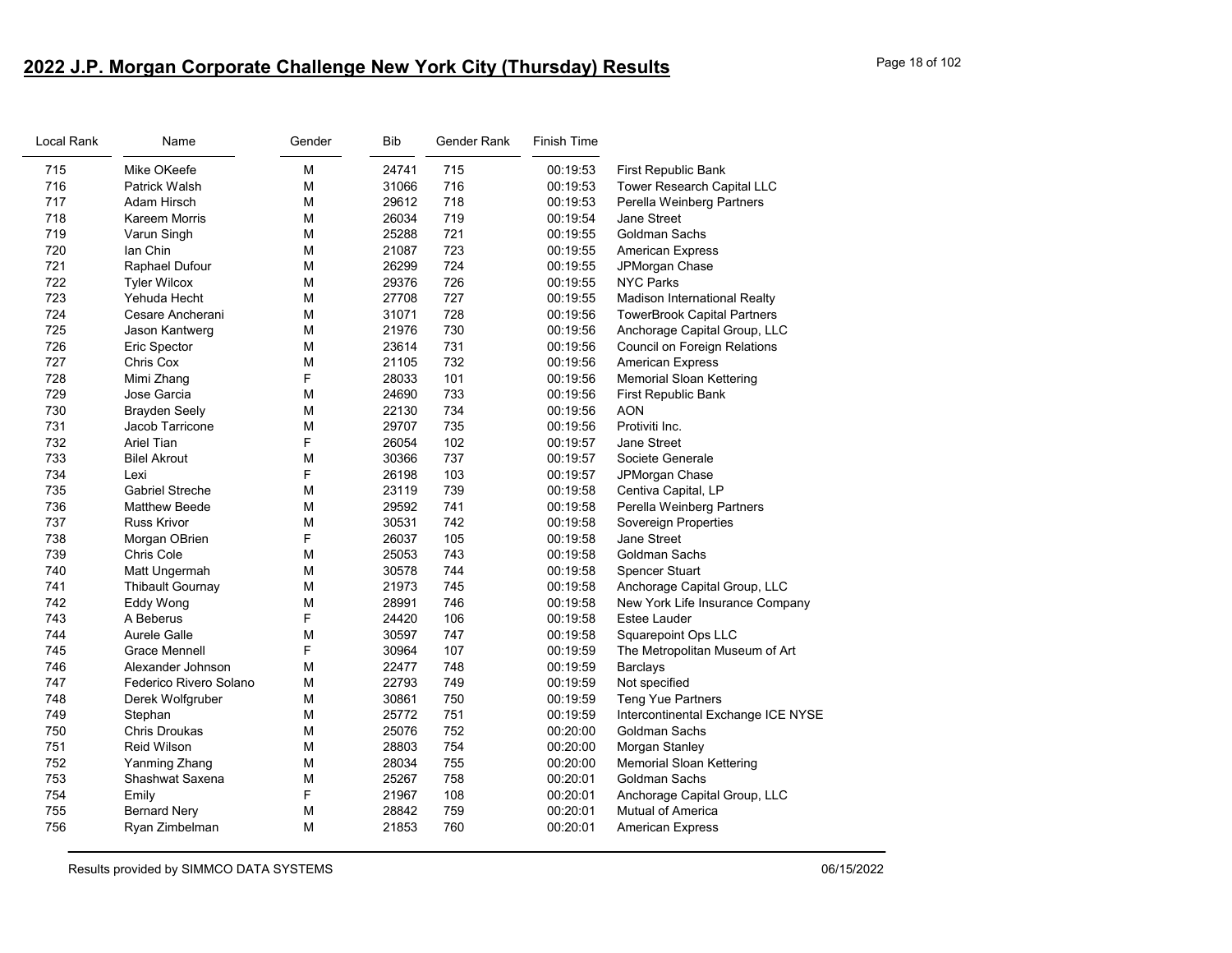# **2022 J.P. Morgan Corporate Challenge New York City (Thursday) Results** Page 19 of 102

| Local Rank | Name                    | Gender | <b>Bib</b> | Gender Rank | Finish Time |                                         |
|------------|-------------------------|--------|------------|-------------|-------------|-----------------------------------------|
| 757        | <b>Brian Platt</b>      | M      | 26771      | 762         | 00:20:02    | JPMorgan Chase                          |
| 758        | <b>Matthew Strabone</b> | M      | 29445      | 763         | 00:20:02    | <b>Palladium Equity Partners</b>        |
| 759        | Marissa Carberry        | F      | 21056      | 109         | 00:20:02    | <b>American Express</b>                 |
| 760        | Ju Young Yoon           | F      | 29654      | 110         | 00:20:02    | <b>Perkins Eastman</b>                  |
| 761        | RMadera                 | M      | 29304      | 764         | 00:20:02    | <b>NYC Parks</b>                        |
| 762        | Pressman                | M      | 29333      | 766         | 00:20:03    | <b>NYC Parks</b>                        |
| 763        | Megan Conner            | F      | 24397      | 111         | 00:20:03    | ERM: Environmental Resources Management |
| 764        | Faezeh Evans            | F      | 24099      | 112         | 00:20:03    | <b>DFIN</b>                             |
| 765        | Julien Colomb           | M      | 23524      | 767         | 00:20:03    | Commonwealth Bank of Australia          |
| 766        | Stephen Wax             | М      | 22062      | 768         | 00:20:03    | Angelo Gordon                           |
| 767        | Thomas Zeibig           | M      | 20282      | 769         | 00:20:03    | Commerzbank New York                    |
| 768        | Alan Cheng              | M      | 28339      | 770         | 00:20:03    | Morgan Stanley                          |
| 769        | Yoni Perlysky           | M      | 22341      | 771         | 00:20:03    | Asante Capital Group Advisors LLC       |
| 770        | Kevin Gill              | M      | 26370      | 774         | 00:20:04    | JPMorgan Chase                          |
| 771        | Joshua Nixt             | M      | 22425      | 776         | 00:20:04    | <b>Baker McKenzie LLP</b>               |
| 772        | Seyi M.                 | М      | 25216      | 777         | 00:20:04    | Goldman Sachs                           |
| 773        | Daniel Casanova         | M      | 20678      | 778         | 00:20:04    | The Metropolitan Museum of Art          |
| 774        | lan Woon                | M      | 29506      | 779         | 00:20:04    | Partners Group                          |
| 775        | Albert Tan              | М      | 29798      | 780         | 00:20:05    | PwC                                     |
| 776        | Chris Venditti          | M      | 29504      | 782         | 00:20:05    | Partners Group                          |
| 777        | KK                      | F      | 23532      | 116         | 00:20:06    | <b>Commonwealth Bank of Australia</b>   |
| 778        | Richard                 | M      | 26906      | 783         | 00:20:06    | JPMorgan Chase                          |
| 779        | <b>Hadeer Yousef</b>    | F      | 21840      | 117         | 00:20:06    | <b>American Express</b>                 |
| 780        | Jesse Alvarado          | M      | 23022      | 784         | 00:20:06    | CBIZ MHM, LLC                           |
| 781        | <b>Matthew Rosales</b>  | M      | 30461      | 785         | 00:20:06    | Societe Generale                        |
| 782        | <b>Tim Dowse</b>        | М      | 30948      | 786         | 00:20:06    | The Metropolitan Museum of Art          |
| 783        | Dan Zhou                | M      | 23123      | 787         | 00:20:07    | Centiva Capital, LP                     |
| 784        | Amy Pokora              | F      | 25624      | 118         | 00:20:07    | <b>HNTB NY</b>                          |
| 785        | Jake Cavanagh           | М      | 26190      | 788         | 00:20:07    | JPMorgan Chase                          |
| 786        | Nick Woodcock           | М      | 27795      | 789         | 00:20:07    | Man                                     |
| 787        | Zac Ward                | М      | 26997      | 790         | 00:20:08    | JPMorgan Chase                          |
| 788        | Nate Lindsey            | M      | 25185      | 791         | 00:20:08    | Goldman Sachs                           |
| 789        | Miguel Colina           | М      | 29918      | 792         | 00:20:08    | ROBERT A.M. STERN ARCHITECTS, LLP       |
| 790        | Nick Wu                 | M      | 22834      | 793         | 00:20:08    | Not specified                           |
| 791        | <b>Andrew Snell</b>     | M      | 23686      | 794         | 00:20:08    | Cravath, Swaine & Moore LLP             |
| 792        | Tom Jakubowski          | M      | 24107      | 795         | 00:20:08    | <b>DFIN</b>                             |
| 793        | <b>Harry Kelly</b>      | M      | 30052      | 796         | 00:20:08    | <b>RSM US LLP</b>                       |
| 794        | David Farber            | М      | 27439      | 798         | 00:20:09    | LionTree                                |
| 795        | Jogen Mehta             | M      | 20413      | 799         | 00:20:09    | <b>ION Trading</b>                      |
| 796        | Alessio Fikre           | M      | 22459      | 800         | 00:20:09    | <b>Barclays</b>                         |
| 797        | Jeffrey Wong            | M      | 25613      | 801         | 00:20:09    | <b>HLW</b> International                |
| 798        | Dylan Morris            | M      | 23534      | 802         | 00:20:09    | <b>Commonwealth Bank of Australia</b>   |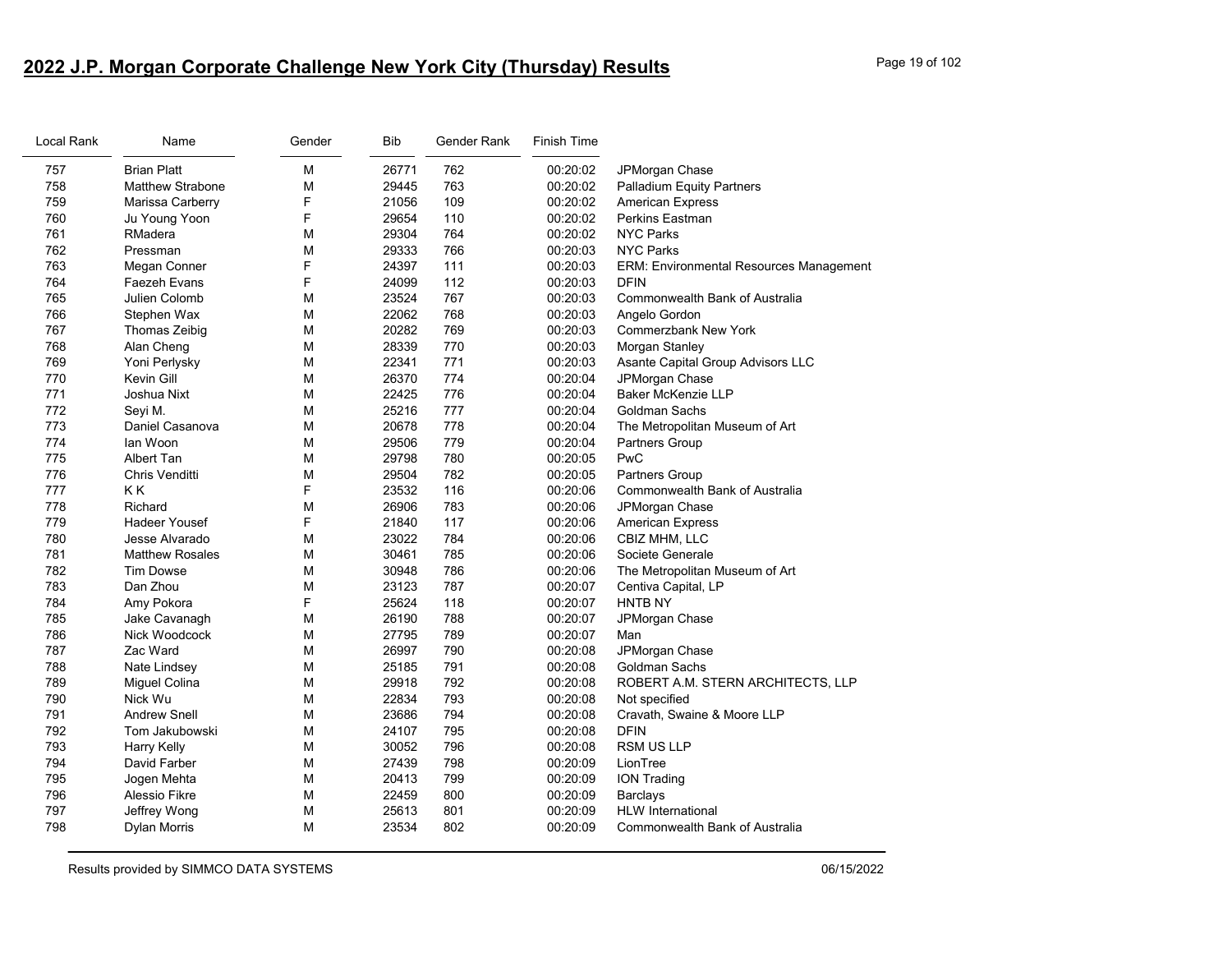# **2022 J.P. Morgan Corporate Challenge New York City (Thursday) Results** Page 20 of 102

| EME Consulting Engineering and Architecture Group LLC |
|-------------------------------------------------------|
|                                                       |
| ROBERT A.M. STERN ARCHITECTS, LLP                     |
|                                                       |
|                                                       |
|                                                       |
|                                                       |
|                                                       |
|                                                       |
|                                                       |
|                                                       |
|                                                       |
|                                                       |
|                                                       |
|                                                       |
|                                                       |
|                                                       |
|                                                       |
| Davidson Kempner Capital Management LP                |
|                                                       |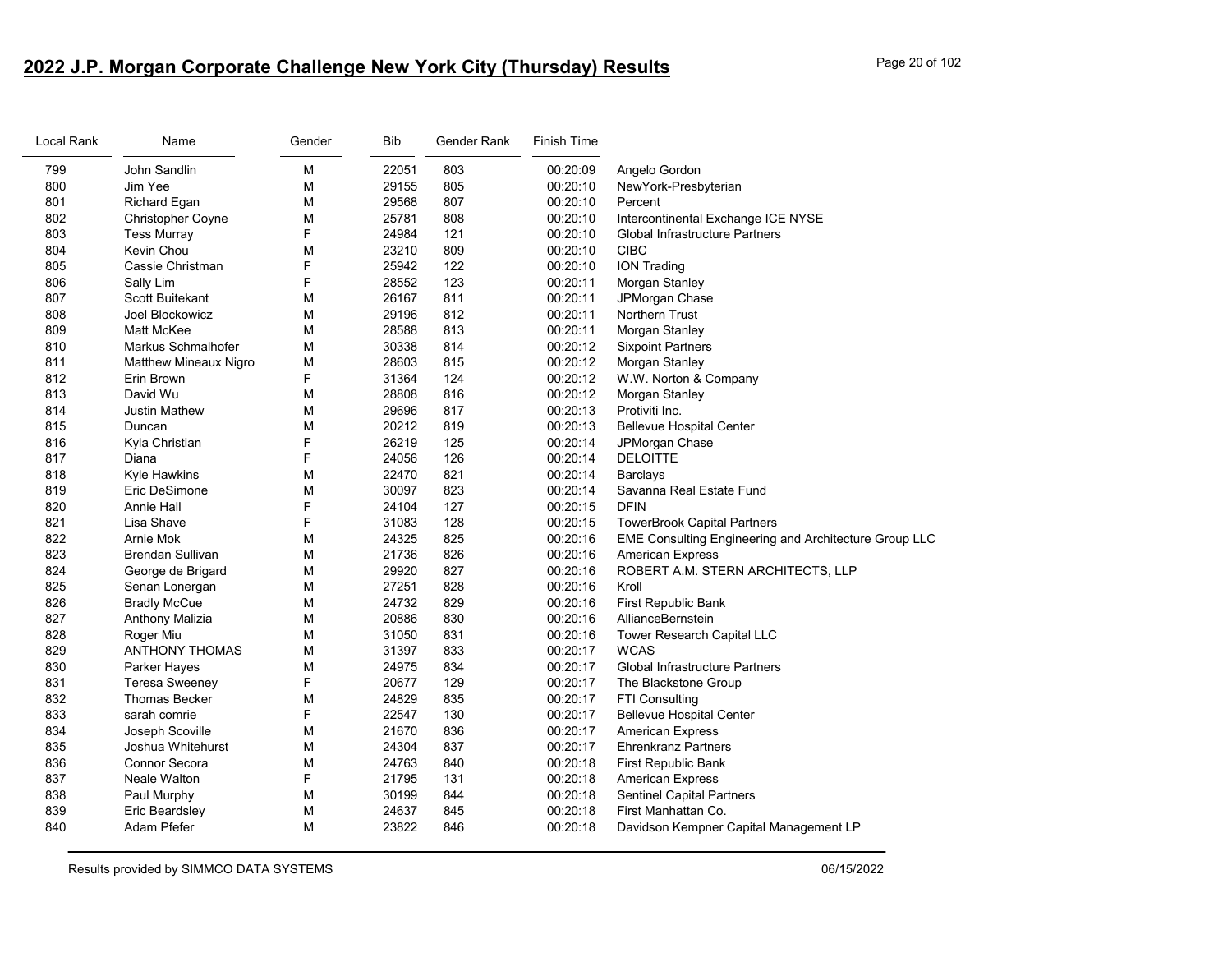# **2022 J.P. Morgan Corporate Challenge New York City (Thursday) Results** Page 21 of 102

| Local Rank | Name                     | Gender | Bib   | Gender Rank | <b>Finish Time</b> |                                                |
|------------|--------------------------|--------|-------|-------------|--------------------|------------------------------------------------|
| 841        | <b>Thomas Meyer</b>      | M      | 20332 | 848         | 00:20:19           | <b>First Eagle Investments</b>                 |
| 842        | Casey Richardson         | M      | 20641 | 849         | 00:20:19           | Savanna Real Estate Fund                       |
| 843        | Thiago Vian              | M      | 30126 | 850         | 00:20:19           | Savills Inc                                    |
| 844        | Hans Christian Nordgaard | М      | 29194 | 851         | 00:20:19           | Norges Bank Investment Management              |
| 845        | Mary Pascoe              | F      | 27599 | 133         | 00:20:19           | LVMH Mov't Hennessy Louis Vuitton Inc.         |
| 846        | Christopher Chima        | М      | 29248 | 852         | 00:20:19           | <b>NYC Parks</b>                               |
| 847        | Eric Gaaserud            | M      | 26349 | 853         | 00:20:20           | JPMorgan Chase                                 |
| 848        | <b>Austin Steinmetz</b>  | М      | 24944 | 854         | 00:20:20           | Gannett Fleming Engineers and Architects, P.C. |
| 849        | Josh Owczarski           | M      | 31394 | 855         | 00:20:20           | <b>WCAS</b>                                    |
| 850        | Patrick Herlihy          | М      | 21254 | 856         | 00:20:20           | <b>American Express</b>                        |
| 851        | <b>Scott Friedland</b>   | M      | 24853 | 857         | 00:20:20           | <b>FTI Consulting</b>                          |
| 852        | <b>Bradley Holmes</b>    | M      | 29949 | 858         | 00:20:20           | Rockefeller Capital Management                 |
| 853        | kevin sweeney            | М      | 23477 | 860         | 00:20:21           | Colgate-Palmolive Company                      |
| 854        | <b>Crystal Ovalles</b>   | F      | 28969 | 135         | 00:20:21           | New York Life Insurance Company                |
| 855        | Keith Frost              | M      | 24190 | 862         | 00:20:21           | <b>Dropbox</b>                                 |
| 856        | jerome michel            | M      | 23741 | 863         | 00:20:21           | Credit Agricole Corporate and Investment Bank  |
| 857        | <b>BENJAMIN SAKHITAB</b> | М      | 31358 | 864         | 00:20:22           | Vv§rde Partners                                |
| 858        | Nicole Hadi              | F      | 30775 | 136         | 00:20:22           | Summit Health                                  |
| 859        | Ilan Sasson              | М      | 21963 | 865         | 00:20:22           | Anchin                                         |
| 860        | Riccardo Gasparotto      | M      | 25098 | 867         | 00:20:22           | <b>Goldman Sachs</b>                           |
| 861        | Dan Devroye              | М      | 26285 | 868         | 00:20:22           | JPMorgan Chase                                 |
| 862        | Michael Nazario          | М      | 26035 | 869         | 00:20:22           | Jane Street                                    |
| 863        | Adam Schwartz            | М      | 24654 | 870         | 00:20:22           | First Manhattan Co.                            |
| 864        | Logan Scott              | M      | 28730 | 871         | 00:20:23           | Morgan Stanley                                 |
| 865        | Cody Mainc               | M      | 22864 | 872         | 00:20:23           | <b>BNY Mellon   Pershing</b>                   |
| 866        | <b>Andrew Garcia</b>     | М      | 26004 | 873         | 00:20:23           | Jane Street                                    |
| 867        | Andrew Beytagh           | М      | 20427 | 874         | 00:20:23           | JPMorgan Chase                                 |
| 868        | Jason Elkin              | М      | 29495 | 876         | 00:20:23           | Partners Group                                 |
| 869        | Melanie Crocco           | F      | 23547 | 137         | 00:20:23           | <b>Community Preservation Corporation</b>      |
| 870        | Kristen Olson            | F      | 21906 | 138         | 00:20:23           | American Museum of Natural History             |
| 871        | Asit Sangode             | М      | 28717 | 877         | 00:20:23           | Morgan Stanley                                 |
| 872        | Vin Mangiere             | М      | 28573 | 878         | 00:20:23           | Morgan Stanley                                 |
| 873        | <b>Greg Stern</b>        | М      | 29972 | 879         | 00:20:24           | Rockefeller Capital Management                 |
| 874        | Grigoriy Likhtin         | M      | 29674 | 880         | 00:20:24           | PointState Capital LP                          |
| 875        | Dominic Kruszewski       | М      | 23628 | 881         | 00:20:24           | COWI Consulting Inc.                           |
| 876        | <b>Phillip Shafer</b>    | М      | 25875 | 883         | 00:20:24           | Intercontinental Exchange ICE NYSE             |
| 877        | John Holyoke             | M      | 27359 | 884         | 00:20:24           | Lincoln Center for the Performing Arts         |
| 878        | Jordan Lewis             | M      | 26566 | 885         | 00:20:25           | JPMorgan Chase                                 |
| 879        | Ruairidh Henderson       | М      | 27148 | 886         | 00:20:25           | Klarna                                         |
| 880        | Oliver Murphy            | М      | 27158 | 887         | 00:20:25           | Klarna                                         |
| 881        | James OConnor            | M      | 22157 | 888         | 00:20:25           | Aperture Investors                             |
| 882        | <b>Frank Ferrari</b>     | M      | 29601 | 889         | 00:20:25           | Perella Weinberg Partners                      |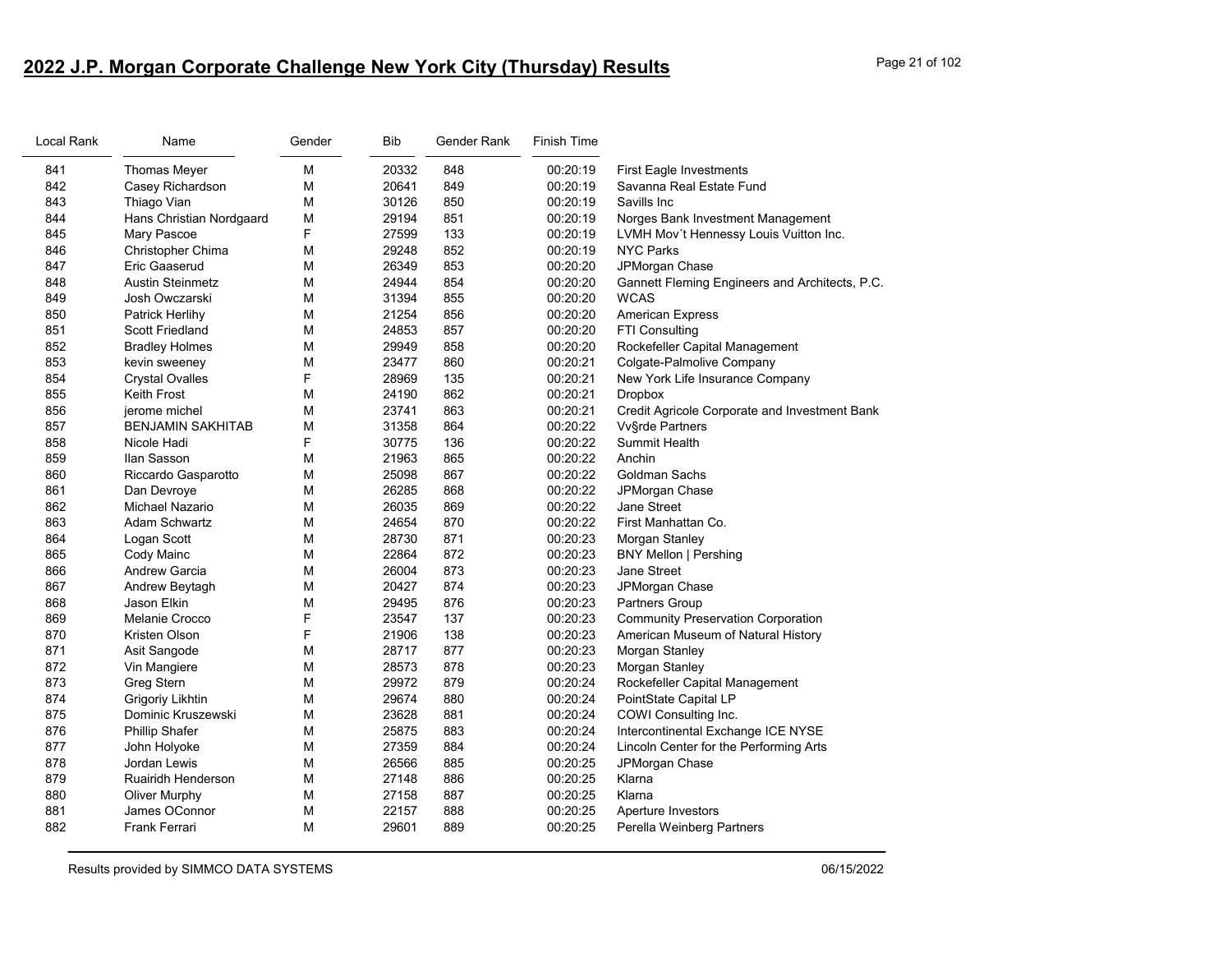# **2022 J.P. Morgan Corporate Challenge New York City (Thursday) Results** Page 22 of 102

| Local Rank | Name                    | Gender | <b>Bib</b> | Gender Rank | <b>Finish Time</b> |                                           |
|------------|-------------------------|--------|------------|-------------|--------------------|-------------------------------------------|
| 883        | Phillipa Hetherington   | F      | 28481      | 139         | 00:20:25           | Morgan Stanley                            |
| 884        | Manon Pietri            | F      | 27888      | 140         | 00:20:26           | Mazars USA                                |
| 885        | <b>Thalia Santacruz</b> | F      | 22128      | 141         | 00:20:26           | AON                                       |
| 886        | Will Will               | М      | 22588      | 890         | 00:20:26           | <b>Bellevue Hospital Center</b>           |
| 887        | Gabe Caporaso           | M      | 27701      | 891         | 00:20:26           | <b>Madison International Realty</b>       |
| 888        | Charlie Xu              | М      | 28153      | 892         | 00:20:26           | MongoDB Inc                               |
| 889        | Shuang Zhou             | М      | 20209      | 893         | 00:20:27           | Barclays                                  |
| 890        | <b>Robert Dall</b>      | М      | 25617      | 895         | 00:20:27           | HNTB NY                                   |
| 891        | James Variano           | М      | 29173      | 896         | 00:20:27           | <b>NFA New York</b>                       |
| 892        | Alexander Csik          | М      | 25061      | 897         | 00:20:27           | Goldman Sachs                             |
| 893        | Michael Meyers          | М      | 29778      | 898         | 00:20:27           | PwC                                       |
| 894        | Yehuda Biber            | М      | 23805      | 900         | 00:20:28           | Davidson Kempner Capital Management LP    |
| 895        | Vincent Shum            | М      | 22257      | 901         | 00:20:28           | Apple Bank                                |
| 896        | doug Mongiardo          | M      | 22383      | 902         | 00:20:28           | <b>Baillie Gifford</b>                    |
| 897        | Eli Engelman            | М      | 27528      | 903         | 00:20:29           | Lukka, Inc.                               |
| 898        | <b>Tyler Windsor</b>    | М      | 23695      | 904         | 00:20:29           | Cravath, Swaine & Moore LLP               |
| 899        | Lucy Kemp               | F      | 26493      | 143         | 00:20:29           | JPMorgan Chase                            |
| 900        | Mike Kendrot            | М      | 29572      | 905         | 00:20:29           | Percent                                   |
| 901        | Olivia Hemmerich        | F      | 24861      | 144         | 00:20:29           | <b>FTI Consulting</b>                     |
| 902        | Peter Rothe             | M      | 28983      | 906         | 00:20:29           | New York Life Insurance Company           |
| 903        | <b>Carly Mitchell</b>   | F      | 26664      | 145         | 00:20:29           | JPMorgan Chase                            |
| 904        | Thomas Luong            | М      | 30428      | 907         | 00:20:29           | Societe Generale                          |
| 905        | Justin Huang            | М      | 21274      | 909         | 00:20:30           | <b>American Express</b>                   |
| 906        | <b>Hunter Zupnick</b>   | М      | 29380      | 910         | 00:20:30           | <b>NYC Parks</b>                          |
| 907        | Christian Weindel       | М      | 20687      | 911         | 00:20:30           | <b>UniCredit</b>                          |
| 908        | Tiger Gao               | М      | 23062      | 912         | 00:20:30           | <b>Centerview Partners</b>                |
| 909        | Erik Villavera          | М      | 21782      | 913         | 00:20:31           | <b>American Express</b>                   |
| 910        | <b>Tommy Babos</b>      | M      | 22439      | 914         | 00:20:31           | <b>Barclays</b>                           |
| 911        | James Millard           | М      | 23557      | 915         | 00:20:31           | <b>Community Preservation Corporation</b> |
| 912        | <b>Alex Raines</b>      | M      | 29622      | 916         | 00:20:31           | Perella Weinberg Partners                 |
| 913        | Eduardo Figueroa        | M      | 24466      | 917         | 00:20:32           | Estee Lauder                              |
| 914        | Arman Ramezani          | М      | 22405      | 918         | 00:20:32           | <b>Bain and Company</b>                   |
| 915        | Monjur Hussan           | М      | 31348      | 919         | 00:20:32           | Vv§rde Partners                           |
| 916        | <b>Matthew Nitto</b>    | М      | 22967      | 921         | 00:20:32           | Campbell Lutyens                          |
| 917        | Tong Xu                 | F      | 28226      | 146         | 00:20:32           | Moodys                                    |
| 918        | <b>Scott Crowley</b>    | М      | 25992      | 922         | 00:20:32           | <b>Jane Street</b>                        |
| 919        | Ryan Magee              | М      | 28569      | 924         | 00:20:33           | Morgan Stanley                            |
| 920        | Fabien Cagnol           | M      | 30588      | 925         | 00:20:33           | Squarepoint Ops LLC                       |
| 921        | <b>Hendrick Salomon</b> | М      | 23681      | 926         | 00:20:33           | Cravath, Swaine & Moore LLP               |
| 922        | Shyam Krishnaswamy      | М      | 24217      | 927         | 00:20:33           | <b>DTCC</b>                               |
| 923        | Felix Dai               | М      | 30196      | 928         | 00:20:33           | <b>Sentinel Capital Partners</b>          |
| 924        | <b>Matt Moros</b>       | М      | 28616      | 929         | 00:20:33           | Morgan Stanley                            |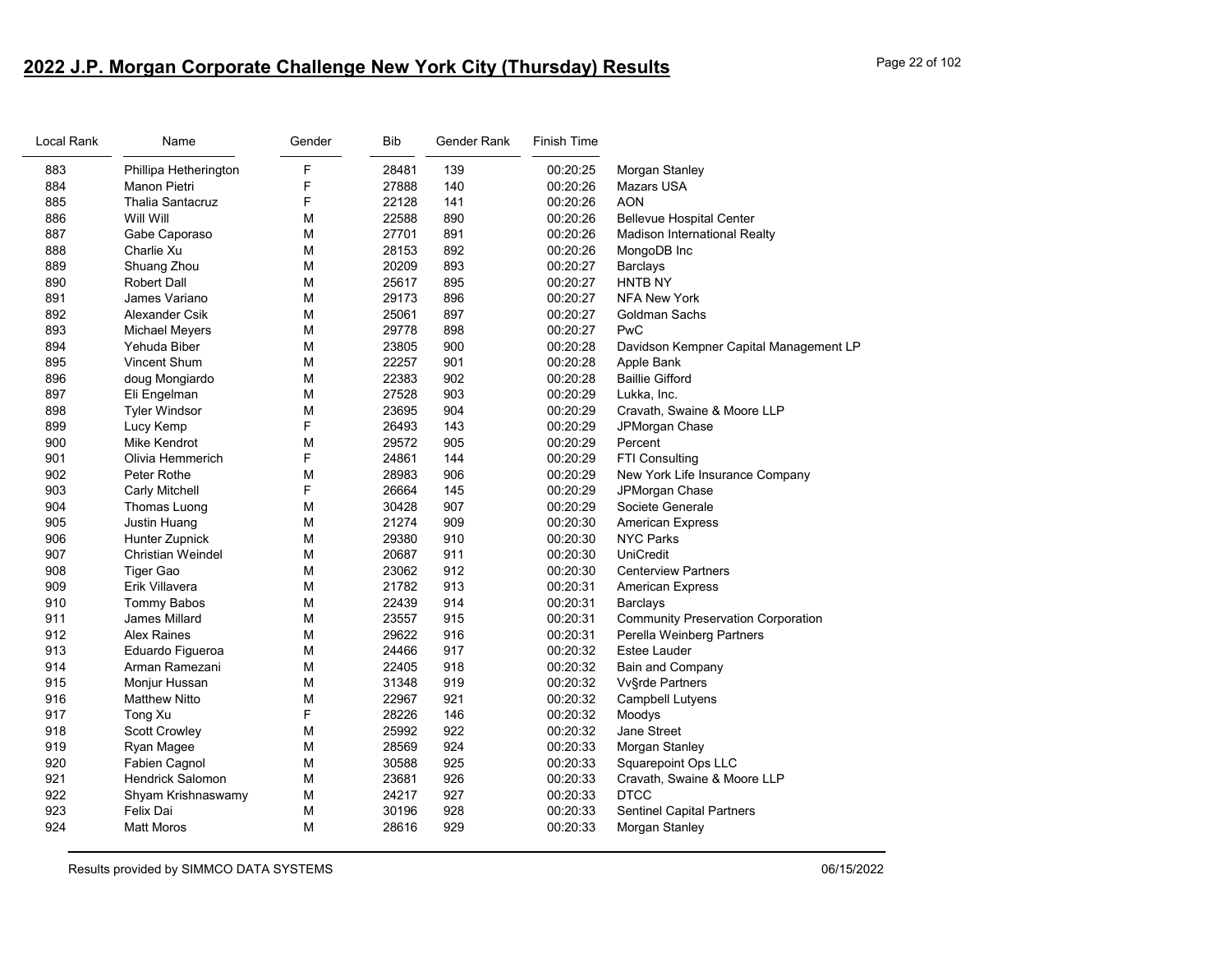# **2022 J.P. Morgan Corporate Challenge New York City (Thursday) Results** Page 23 of 102

| Local Rank | Name                     | Gender | <b>Bib</b> | Gender Rank | <b>Finish Time</b> |                                               |
|------------|--------------------------|--------|------------|-------------|--------------------|-----------------------------------------------|
| 925        | Shawn Honaryar           | М      | 25141      | 930         | 00:20:33           | Goldman Sachs                                 |
| 926        | Sadiq Keshwani           | М      | 28516      | 931         | 00:20:33           | Morgan Stanley                                |
| 927        | <b>Matthew Krohmer</b>   | М      | 27879      | 932         | 00:20:33           | Mazars USA                                    |
| 928        | Carlos Galindo           | М      | 23722      | 933         | 00:20:34           | Credit Agricole Corporate and Investment Bank |
| 929        | Mike Tewksbury           | М      | 27525      | 934         | 00:20:34           | Loews Corporation                             |
| 930        | Cyrus Sabouri            | М      | 27839      | 935         | 00:20:34           | Mastercard                                    |
| 931        | Jason                    | М      | 21944      | 936         | 00:20:34           | Anchin                                        |
| 932        | Sean He                  | М      | 31136      | 937         | 00:20:34           | Verition Fund Management                      |
| 933        | Sophie Allan             | F      | 22387      | 147         | 00:20:34           | <b>Bain and Company</b>                       |
| 934        | Katherine Cruceta        | F      | 28903      | 148         | 00:20:34           | New York City Housing Authority               |
| 935        | Andrew Heath             | М      | 28478      | 938         | 00:20:34           | Morgan Stanley                                |
| 936        | Gilberto Oritz           | М      | 21907      | 939         | 00:20:35           | American Museum of Natural History            |
| 937        | Cedric Briancon          | М      | 20221      | 940         | 00:20:35           | Not specified                                 |
| 938        | Celia Martzolf           | F      | 26621      | 150         | 00:20:35           | JPMorgan Chase                                |
| 939        | Kristen Carmichael       | F      | 22000      | 151         | 00:20:35           | Angelo Gordon                                 |
| 940        | Jean Zambrano            | М      | 25344      | 942         | 00:20:36           | Goldman Sachs                                 |
| 941        | Spencer Henry            | М      | 25131      | 943         | 00:20:36           | Goldman Sachs                                 |
| 942        | Kevin Michael            | М      | 22653      | 944         | 00:20:36           | <b>BlueRock Therapeutics</b>                  |
| 943        | Michael Moorby           | М      | 25213      | 945         | 00:20:36           | <b>Goldman Sachs</b>                          |
| 944        | Viktoriya Mikhelzon      | F      | 24153      | 152         | 00:20:36           | <b>DNB New York</b>                           |
| 945        | Madison Mohn             | F      | 26670      | 153         | 00:20:37           | JPMorgan Chase                                |
| 946        | <b>Matthieu Clochard</b> | М      | 29539      | 946         | 00:20:37           | Payoneer, Inc                                 |
| 947        | Cameron Mackintosh       | М      | 20706      | 947         | 00:20:37           | 1919 Investment Counsel                       |
| 948        | James Matarese           | М      | 23504      | 948         | 00:20:37           | <b>Commerzbank New York</b>                   |
| 949        | Julian Mansilla          | М      | 28574      | 949         | 00:20:37           | Morgan Stanley                                |
| 950        | Megan Rich               | F      | 24046      | 154         | 00:20:37           | <b>DELOITTE</b>                               |
| 951        | Andrew Joyce             | М      | 28504      | 950         | 00:20:37           | Morgan Stanley                                |
| 952        | <b>Matthew Greenlaw</b>  | М      | 27742      | 951         | 00:20:38           | Madison Square Garden                         |
| 953        | Angelo Shambilides       | М      | 27345      | 952         | 00:20:38           | <b>LEFRAK ORGANIZATION</b>                    |
| 954        | <b>Clifford Keeling</b>  | М      | 23586      | 953         | 00:20:38           | Cosentini Associates                          |
| 955        | John Kilculllen          | М      | 29293      | 954         | 00:20:38           | <b>NYC Parks</b>                              |
| 956        | Javon Codrington         | М      | 30224      | 955         | 00:20:38           | Signature Bank                                |
| 957        | Lisa Qu                  | F      | 26784      | 155         | 00:20:38           | JPMorgan Chase                                |
| 958        | Kristina Herb            | F      | 26427      | 156         | 00:20:38           | JPMorgan Chase                                |
| 959        | Dima                     | M      | 27332      | 957         | 00:20:38           | <b>LEFRAK ORGANIZATION</b>                    |
| 960        | Ronald Lashley           | М      | 29297      | 958         | 00:20:38           | <b>NYC Parks</b>                              |
| 961        | Adam Solomon             | М      | 25692      | 960         | 00:20:39           | Hunton Andrews Kurth                          |
| 962        | Ona Koehler              | F      | 25750      | 157         | 00:20:39           | Insider Intelligence                          |
| 963        | <b>CJ Kusovski</b>       | М      | 26530      | 961         | 00:20:39           | JPMorgan Chase                                |
| 964        | <b>Andrew Sobel</b>      | М      | 31380      | 962         | 00:20:39           | W.W. Norton & Company                         |
| 965        | Sean Gallahue            | М      | 21971      | 964         | 00:20:39           | Anchorage Capital Group, LLC                  |
| 966        | Sean Connelly            | М      | 22079      | 965         | 00:20:39           | <b>AON</b>                                    |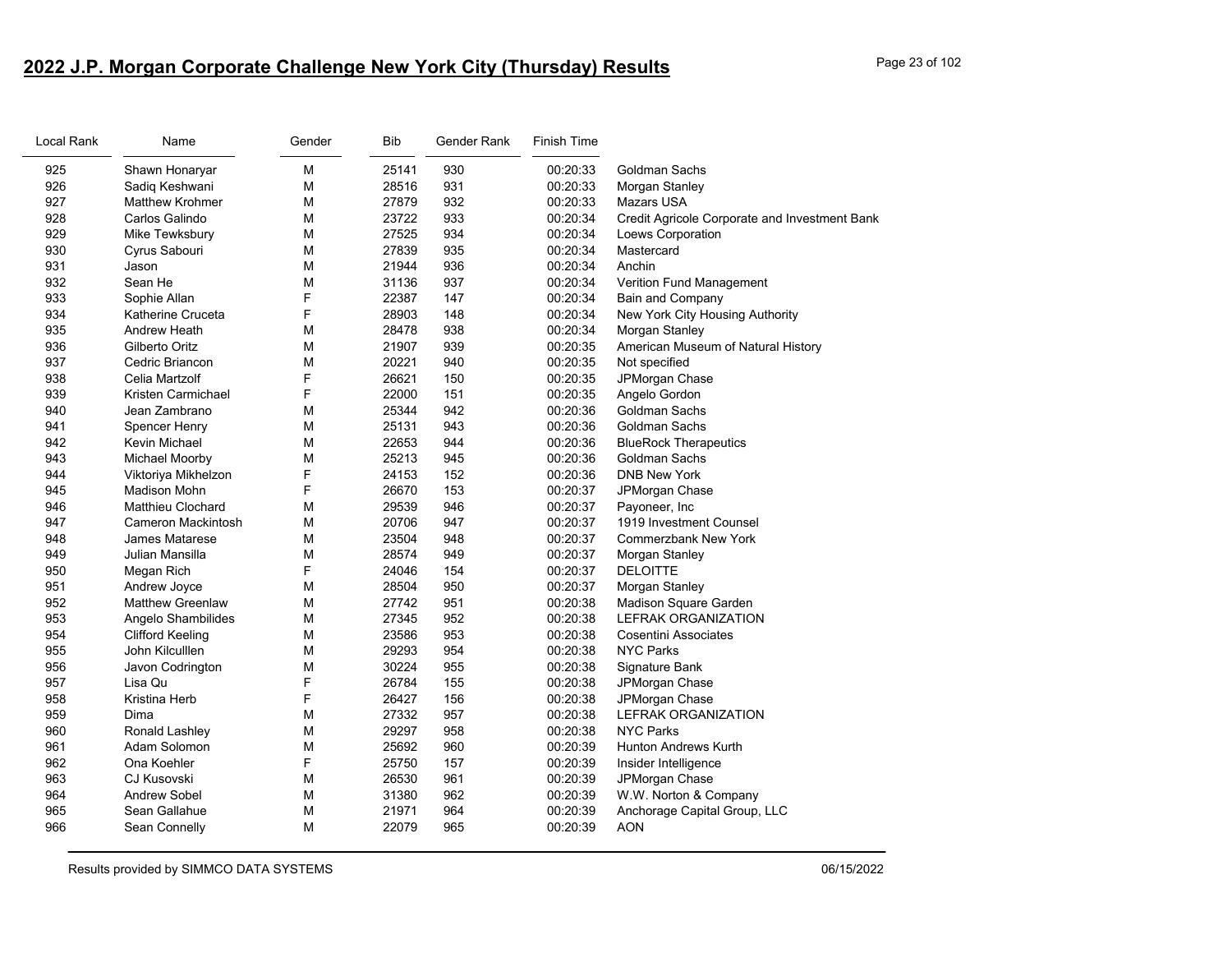# **2022 J.P. Morgan Corporate Challenge New York City (Thursday) Results** Page 24 of 102

| Local Rank | Name                     | Gender | <b>Bib</b> | Gender Rank | <b>Finish Time</b> |                                    |
|------------|--------------------------|--------|------------|-------------|--------------------|------------------------------------|
| 967        | Willy the Viking         | M      | 26313      | 966         | 00:20:39           | JPMorgan Chase                     |
| 968        | Pavel Nouel              | M      | 23465      | 967         | 00:20:39           | Colgate-Palmolive Company          |
| 969        | Camilo Arias             | M      | 30891      | 969         | 00:20:40           | The Blackstone Group               |
| 970        | <b>Brian Fell</b>        | M      | 29921      | 970         | 00:20:40           | ROBERT A.M. STERN ARCHITECTS, LLP  |
| 971        | David Indelicato         | M      | 25426      | 971         | 00:20:40           | H.I.G. Capital                     |
| 972        | Darryn Kupratis          | M      | 22619      | 972         | 00:20:40           | <b>BlockFi</b>                     |
| 973        | <b>JAMES PUSTORINO</b>   | M      | 29788      | 973         | 00:20:40           | PwC                                |
| 974        | Will Donovan             | M      | 28082      | 974         | 00:20:41           | MFA Financial, Inc.                |
| 975        | Christopher Schreiber    | M      | 27891      | 975         | 00:20:41           | <b>Mazars USA</b>                  |
| 976        | Janet Okogbaa            | F      | 23931      | 160         | 00:20:41           | Deep Track Capital                 |
| 977        | Danny Concepcion         | M      | 25054      | 976         | 00:20:41           | Goldman Sachs                      |
| 978        | Lauren Petrone           | F      | 28671      | 161         | 00:20:41           | Morgan Stanley                     |
| 979        | Jinesh Sheth             | M      | 28094      | 977         | 00:20:41           | MFA Financial, Inc.                |
| 980        | <b>Brandon Robinson</b>  | M      | 29791      | 978         | 00:20:41           | PwC                                |
| 981        | Tim Gray                 | M      | 24482      | 979         | 00:20:41           | <b>Estee Lauder</b>                |
| 982        | AI G                     | M      | 27121      | 980         | 00:20:42           | <b>Kilpatrick Townsend</b>         |
| 983        | <b>Bret Cuatto</b>       | M      | 23039      | 982         | 00:20:42           | <b>CenterBook Partners</b>         |
| 984        | Takumi Sakamoto          | M      | 28713      | 984         | 00:20:43           | Morgan Stanley                     |
| 985        | Josh Kite                | M      | 24874      | 985         | 00:20:43           | FTI Consulting                     |
| 986        | Kip Stein                | M      | 29353      | 986         | 00:20:44           | <b>NYC Parks</b>                   |
| 987        | Ade Balogun              | M      | 22273      | 987         | 00:20:44           | Arcadis                            |
| 988        | <b>Brian W</b>           | M      | 27012      | 988         | 00:20:44           | JPMorgan Chase                     |
| 989        | Alexander Ulianov        | M      | 22908      | 989         | 00:20:44           | <b>Brighthouse Financial NY</b>    |
| 990        | Francisco Milone         | M      | 31353      | 991         | 00:20:44           | <b>Vv</b> §rde Partners            |
| 991        | <b>Ben Hart</b>          | M      | 30804      | 992         | 00:20:45           | Synpulse                           |
| 992        | <b>Adam Salter</b>       | M      | 20767      | 994         | 00:20:45           | Advent                             |
| 993        | <b>Brad Taylor</b>       | M      | 26939      | 995         | 00:20:45           | JPMorgan Chase                     |
| 994        | Monica                   | F      | 24709      | 164         | 00:20:45           | First Republic Bank                |
| 995        | <b>EDGAR CASTRO</b>      | M      | 22190      | 997         | 00:20:46           | Apple Bank                         |
| 996        | loretta                  | F      | 21919      | 165         | 00:20:46           | American Museum of Natural History |
| 997        | Robyn Sass               | F      | 20900      | 166         | 00:20:46           | AllianceBernstein                  |
| 998        | <b>Alexis Neustatter</b> | F      | 26693      | 167         | 00:20:46           | JPMorgan Chase                     |
| 999        | Jacob Sigel              | M      | 22955      | 1002        | 00:20:47           | Cain International                 |
| 1000       | Eric Chan                | M      | 26195      | 1007        | 00:20:47           | JPMorgan Chase                     |
| 1001       | <b>Robert Weiss</b>      | M      | 24786      | 1008        | 00:20:47           | First Republic Bank                |
| 1002       | Jonathan Alves           | M      | 22667      | 1009        | 00:20:47           | Not specified                      |
| 1003       | <b>Troy Doll</b>         | M      | 20949      | 1010        | 00:20:47           | Alston & Bird, LLP                 |
| 1004       | Nicole Daly              | F      | 28941      | 169         | 00:20:48           | New York Life Insurance Company    |
| 1005       | nicole carbone           | F      | 21945      | 170         | 00:20:48           | Anchin                             |
| 1006       | <b>Renaud Mialhe</b>     | M      | 30438      | 1012        | 00:20:48           | Societe Generale                   |
| 1007       | Gary Lee                 | M      | 25925      | 1013        | 00:20:49           | Interpublic Group (IPG)            |
| 1008       | April Lewtak             | F      | 20698      | 171         | 00:20:50           | Weil Gotshal                       |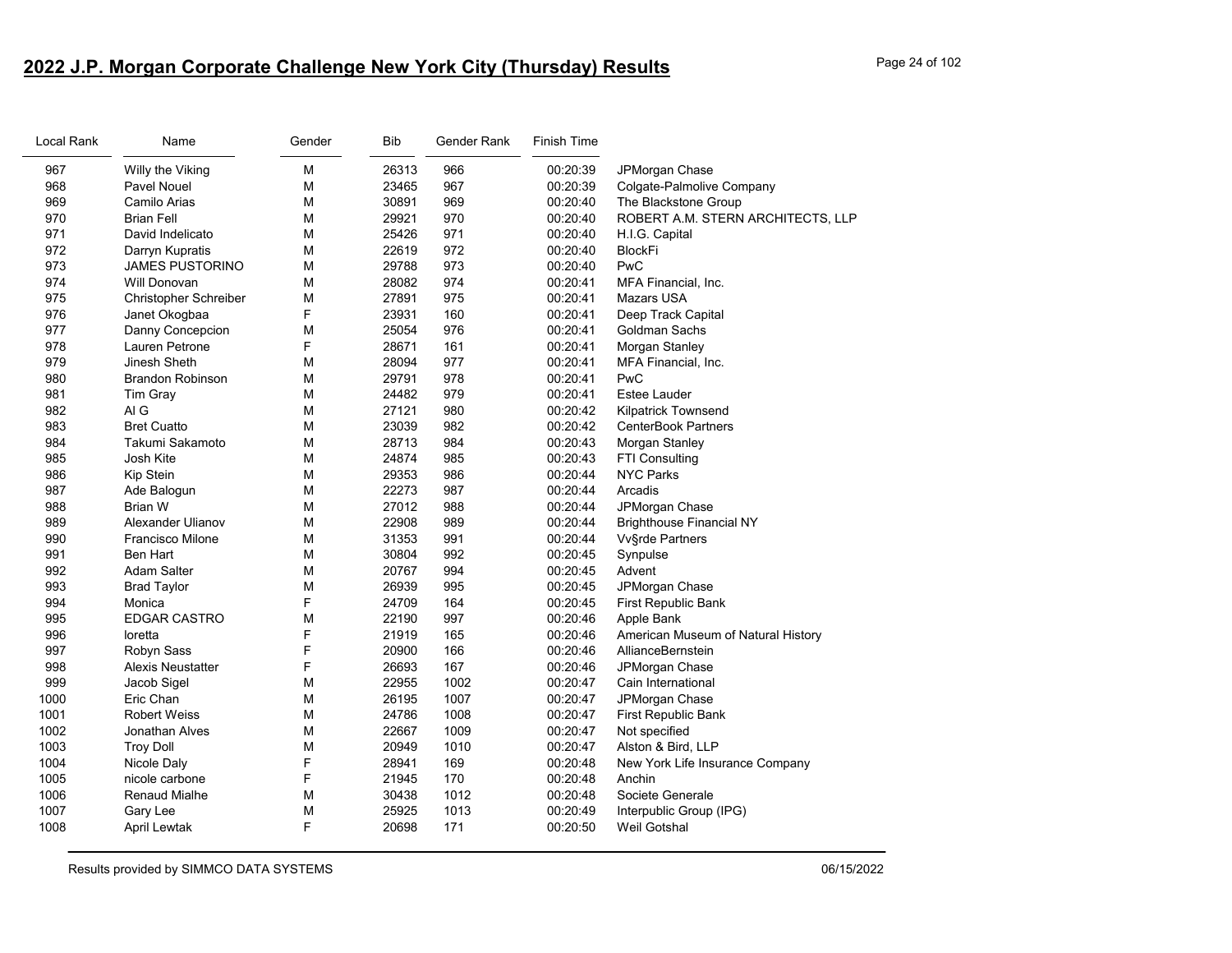# **2022 J.P. Morgan Corporate Challenge New York City (Thursday) Results** Page 25 of 102

| Local Rank | Name                      | Gender | <b>Bib</b> | Gender Rank | <b>Finish Time</b> |                                               |
|------------|---------------------------|--------|------------|-------------|--------------------|-----------------------------------------------|
| 1009       | Christine Zhao            | F      | 23570      | 172         | 00:20:50           | Cooley LLP                                    |
| 1010       | James Schories            | М      | 28724      | 1016        | 00:20:50           | Morgan Stanley                                |
| 1011       | Mickey Shah               | М      | 30467      | 1017        | 00:20:50           | Societe Generale                              |
| 1012       | Motoki Mizoguchi          | M      | 25210      | 1018        | 00:20:50           | Goldman Sachs                                 |
| 1013       | delphine gaudiot          | F      | 22717      | 173         | 00:20:50           | Not specified                                 |
| 1014       | Shaun OSullivan           | М      | 23011      | 1019        | 00:20:50           | Cauldwell Wingate                             |
| 1015       | Nir Messafi               | M      | 23930      | 1020        | 00:20:50           | Deep Track Capital                            |
| 1016       | <b>Jake Marrus</b>        | M      | 29398      | 1024        | 00:20:51           | Oliver Wyman - NYO                            |
| 1017       | Elsie Alonso              | F      | 30941      | 175         | 00:20:51           | The Metropolitan Museum of Art                |
| 1018       | Frank Pecorelli           | М      | 29423      | 1025        | 00:20:52           | Otterbourg P.C.                               |
| 1019       | Jeronimo del Villlar      | M      | 28377      | 1026        | 00:20:52           | Morgan Stanley                                |
| 1020       | Jiang Qiu                 | М      | 25247      | 1027        | 00:20:52           | Goldman Sachs                                 |
| 1021       | Mario Lopez               | М      | 24112      | 1029        | 00:20:53           | <b>DFIN</b>                                   |
| 1022       | Elaine Lamm               | F      | 21365      | 176         | 00:20:53           | <b>American Express</b>                       |
| 1023       | Jerry                     | M      | 24185      | 1030        | 00:20:53           | Droit Financial Technologies, LLC             |
| 1024       | <b>Connor Cronin</b>      | M      | 27782      | 1031        | 00:20:53           | Man                                           |
| 1025       | lvy Trzebucki             | F      | 23757      | 179         | 00:20:53           | Credit Agricole Corporate and Investment Bank |
| 1026       | Josh Reis                 | M      | 20759      | 1032        | 00:20:53           | <b>Adaptive Financial Consulting</b>          |
| 1027       | Frank Vivolo              | М      | 30494      | 1033        | 00:20:53           | Sodexo/Healthcare                             |
| 1028       | Caroline Koenig           | F      | 24877      | 180         | 00:20:53           | FTI Consulting                                |
| 1029       | James Coton               | M      | 28352      | 1034        | 00:20:54           | Morgan Stanley                                |
| 1030       | Juan Mata                 | M      | 27424      | 1035        | 00:20:54           | <b>Linklaters LLP</b>                         |
| 1031       | olga andrianova           | F      | 22532      | 181         | 00:20:54           | <b>Bellevue Hospital Center</b>               |
| 1032       | Harry Forman              | M      | 25795      | 1036        | 00:20:54           | Intercontinental Exchange ICE NYSE            |
| 1033       | Mary Beth Hogan           | F      | 23859      | 182         | 00:20:54           | Debevoise & Plimpton LLP                      |
| 1034       | Andy Koza                 | M      | 30420      | 1037        | 00:20:54           | Societe Generale                              |
| 1035       | Joseph Tappe              | M      | 22140      | 1038        | 00:20:54           | <b>AON</b>                                    |
| 1036       | James Austin              | M      | 26108      | 1039        | 00:20:55           | JPMorgan Chase                                |
| 1037       | Jason Lee                 | М      | 23231      | 1041        | 00:20:55           | <b>CIBC</b>                                   |
| 1038       | Austin Rae Haycox         | F      | 31207      | 183         | 00:20:55           | Visa, Inc.                                    |
| 1039       | Jack Ward                 | M      | 24077      | 1043        | 00:20:56           | <b>DELOITTE</b>                               |
| 1040       | Daniel Wessner            | M      | 24170      | 1044        | 00:20:56           | <b>DNB New York</b>                           |
| 1041       | <b>Israel Wertentheil</b> | М      | 29375      | 1045        | 00:20:56           | <b>NYC Parks</b>                              |
| 1042       | Robert Fazzaro            | М      | 30854      | 1046        | 00:20:56           | <b>Ted Moudis Associates NY</b>               |
| 1043       | Lana Kikic                | F      | 28139      | 185         | 00:20:56           | MongoDB Inc                                   |
| 1044       | Stephen Laurie            | M      | 23031      | 1047        | 00:20:56           | CBIZ MHM, LLC                                 |
| 1045       | Deepak Kollali            | M      | 29397      | 1048        | 00:20:56           | Oliver Wyman - NYO                            |
| 1046       | Aidan F                   | M      | 26332      | 1050        | 00:20:57           | JPMorgan Chase                                |
| 1047       | Ciaran Brennan            | M      | 20752      | 1051        | 00:20:57           | <b>Adaptive Financial Consulting</b>          |
| 1048       | Mark Zhang                | М      | 22520      | 1053        | 00:20:57           | Barclays                                      |
| 1049       | <b>Scott Kirschner</b>    | М      | 29440      | 1055        | 00:20:57           | <b>Palladium Equity Partners</b>              |
| 1050       | <b>Laurent Hermouet</b>   | М      | 22373      | 1056        | 00:20:57           | Athyrium Capital Management, LP               |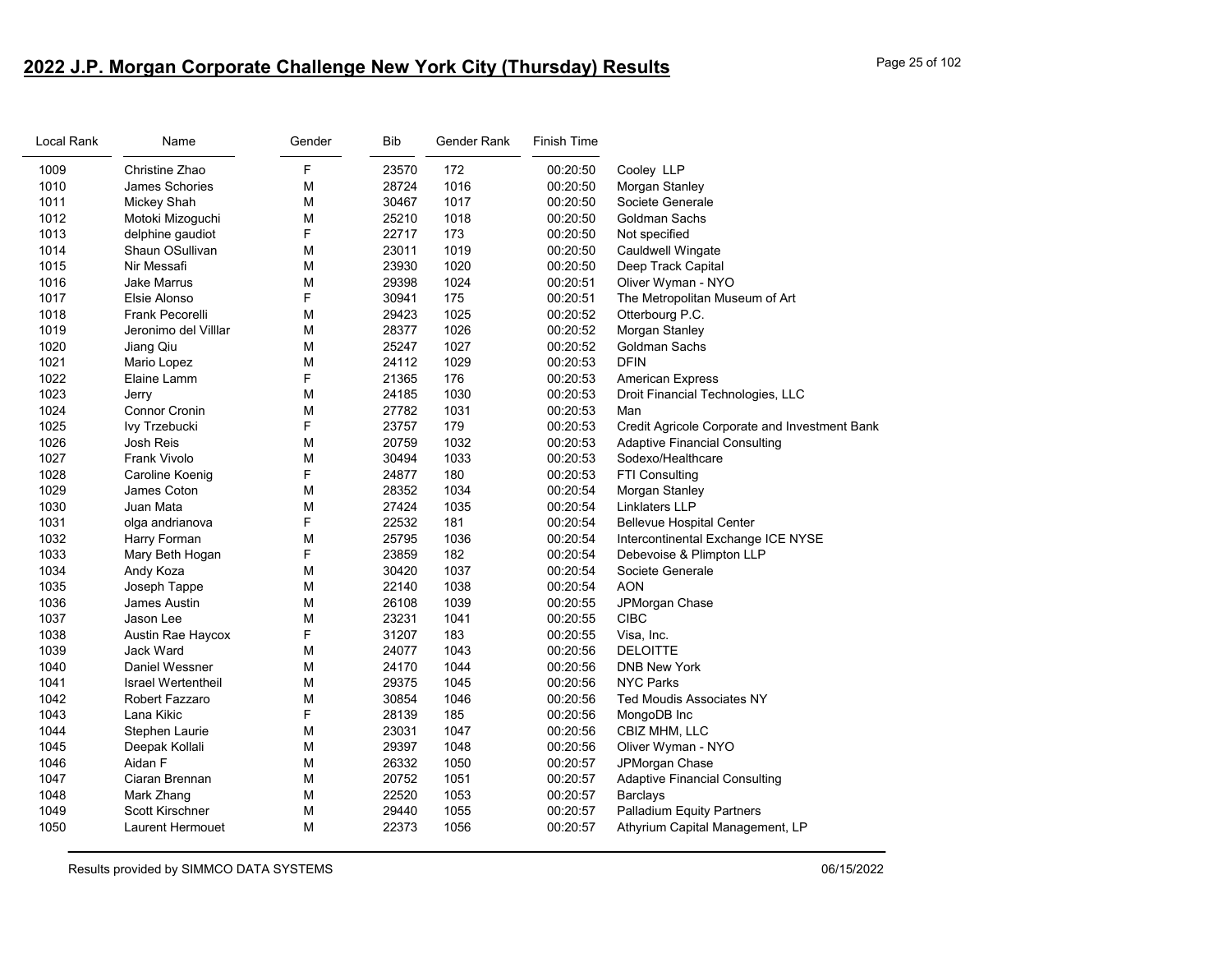# **2022 J.P. Morgan Corporate Challenge New York City (Thursday) Results** Page 26 of 102

| Local Rank | Name                        | Gender | <b>Bib</b> | Gender Rank | <b>Finish Time</b> |                                                |
|------------|-----------------------------|--------|------------|-------------|--------------------|------------------------------------------------|
| 1051       | Alec Arakelian              | M      | 25759      | 1057        | 00:20:57           | Intercontinental Exchange ICE NYSE             |
| 1052       | David Kennedy               | M      | 22097      | 1058        | 00:20:58           | <b>AON</b>                                     |
| 1053       | Ashley Mangan               | M      | 29616      | 1059        | 00:20:58           | Perella Weinberg Partners                      |
| 1054       | David Daly                  | M      | 28128      | 1060        | 00:20:58           | MongoDB Inc                                    |
| 1055       | <b>Hunter Hughes</b>        | M      | 28954      | 1061        | 00:20:58           | New York Life Insurance Company                |
| 1056       | Sam G                       | M      | 24191      | 1062        | 00:20:58           | <b>Dropbox</b>                                 |
| 1057       | <b>MWEISS</b>               | F      | 26064      | 186         | 00:20:58           | Jane Street                                    |
| 1058       | Favio Cesar Yepes           | M      | 23699      | 1063        | 00:20:58           | Cravath, Swaine & Moore LLP                    |
| 1059       | Caitlyn Pabst               | F      | 25549      | 187         | 00:20:58           | <b>HelloFresh</b>                              |
| 1060       | Swapnil                     | M      | 21852      | 1065        | 00:20:59           | <b>American Express</b>                        |
| 1061       | <b>Vincent Stanec</b>       | M      | 31282      | 1069        | 00:20:59           | Vitech Systems Group                           |
| 1062       | Greg Bird                   | M      | 27780      | 1070        | 00:20:59           | Man                                            |
| 1063       | Karim Yacoub                | M      | 25451      | 1071        | 00:21:00           | H.I.G. Capital                                 |
| 1064       | Sean Haley                  | M      | 24487      | 1072        | 00:21:00           | <b>Estee Lauder</b>                            |
| 1065       | Kerry Meehan                | M      | 22361      | 1073        | 00:21:00           | <b>ASME</b>                                    |
| 1066       | Jake Taylor                 | м      | 29973      | 1079        | 00:21:01           | Rockefeller Capital Management                 |
| 1067       | Venice Naidoo               | M      | 23886      | 1080        | 00:21:01           | Debevoise & Plimpton LLP                       |
| 1068       | Roman Herman Jr.            | M      | 23663      | 1081        | 00:21:01           | Cravath, Swaine & Moore LLP                    |
| 1069       | Sam Mason                   | M      | 26622      | 1082        | 00:21:01           | JPMorgan Chase                                 |
| 1070       | lan Lew                     | M      | 24401      | 1084        | 00:21:02           | <b>ERM: Environmental Resources Management</b> |
| 1071       | David Lundberg              | M      | 20786      | 1085        | 00:21:02           | Aflac Global Investments                       |
| 1072       | Yoni Ginor                  | M      | 24274      | 1087        | 00:21:02           | Echo Street Capital                            |
| 1073       | Alex Wang                   | M      | 26062      | 1088        | 00:21:02           | Jane Street                                    |
| 1074       | Drew Crocitto               | M      | 31086      | 1089        | 00:21:02           | Travelers                                      |
| 1075       | lana                        | F      | 22348      | 189         | 00:21:03           | <b>ASME</b>                                    |
| 1076       | <b>Dimitrios Misantonis</b> | M      | 27756      | 1091        | 00:21:03           | Madison Square Garden                          |
| 1077       | Julie Hillsamer             | F      | 26433      | 190         | 00:21:03           | JPMorgan Chase                                 |
| 1078       | Mike Hayes                  | M      | 24267      | 1092        | 00:21:03           | <b>Eastdil Secured</b>                         |
| 1079       | tyler rice                  | M      | 27307      | 1093        | 00:21:03           | <b>L&amp;L Holding Company</b>                 |
| 1080       | Mica MacInnes               | F      | 21422      | 191         | 00:21:03           | <b>American Express</b>                        |
| 1081       | <b>Brendan Maasz</b>        | M      | 24619      | 1095        | 00:21:04           | <b>First Eagle Investments</b>                 |
| 1082       | Gage Johnson                | M      | 29463      | 1096        | 00:21:04           | Paramount Group, Inc.                          |
| 1083       | David Neverson              | M      | 27321      | 1098        | 00:21:04           | <b>Leeds Equity Partners</b>                   |
| 1084       | <b>Bruno Melo</b>           | M      | 21903      | 1099        | 00:21:04           | American Museum of Natural History             |
| 1085       | Rami Abulaban               | M      | 20965      | 1100        | 00:21:05           | <b>American Express</b>                        |
| 1086       | Will Nicholson              | M      | 23114      | 1101        | 00:21:06           | Centiva Capital, LP                            |
| 1087       | Lauren Shaw                 | F      | 23798      | 192         | 00:21:06           | Crown Media Family Networks                    |
| 1088       | <b>Shannon Hopkins</b>      | F      | 27973      | 193         | 00:21:06           | <b>Memorial Sloan Kettering</b>                |
| 1089       | Mike Romano                 | M      | 28705      | 1104        | 00:21:07           | Morgan Stanley                                 |
| 1090       | Doni Murphy                 | F      | 20321      | 194         | 00:21:07           | <b>ERM: Environmental Resources Management</b> |
| 1091       | Siheng Chen                 | M      | 30590      | 1105        | 00:21:07           | <b>Squarepoint Ops LLC</b>                     |
| 1092       | Maria Cappelli              | F      | 24604      | 195         | 00:21:07           | <b>First Eagle Investments</b>                 |
|            |                             |        |            |             |                    |                                                |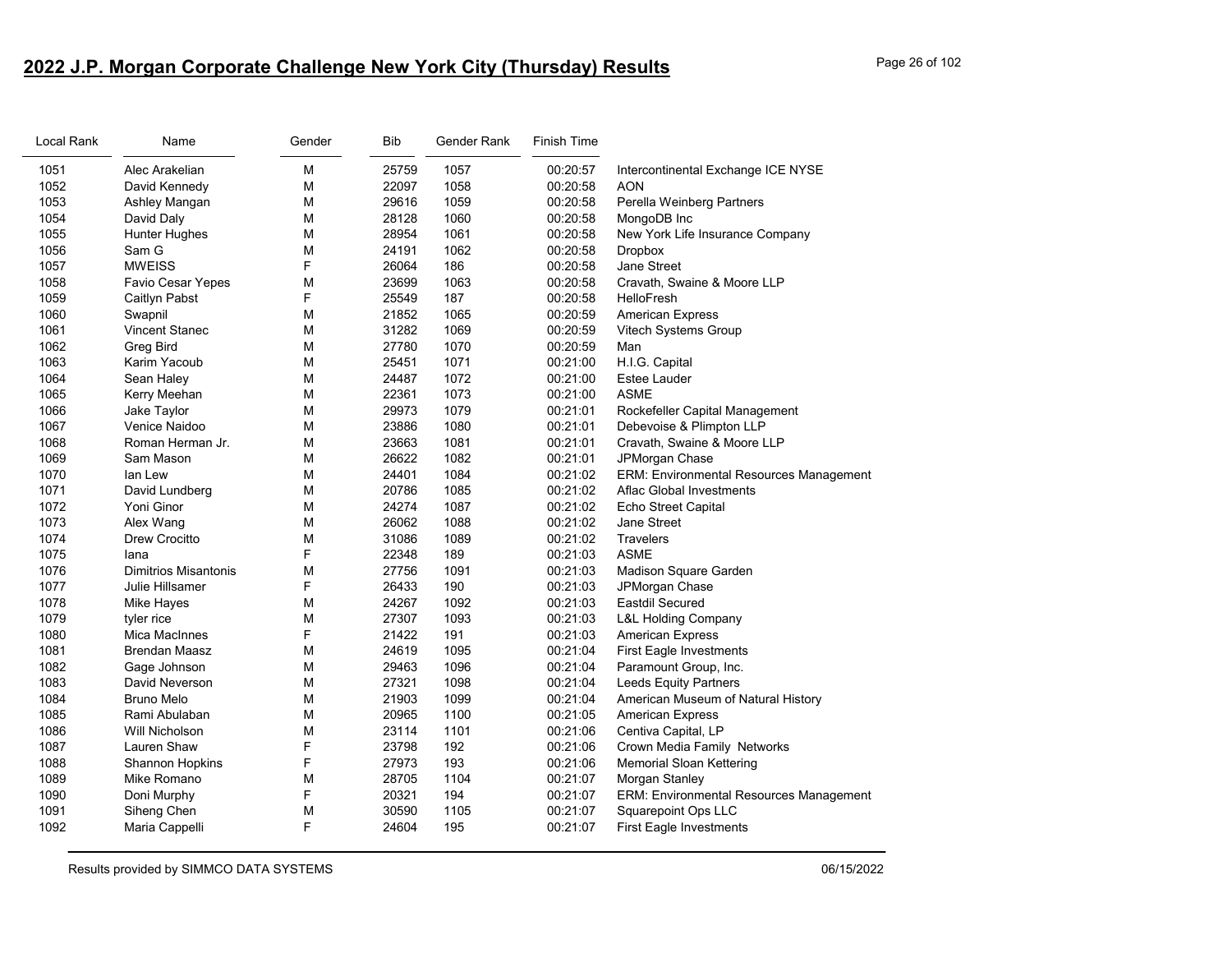# **2022 J.P. Morgan Corporate Challenge New York City (Thursday) Results** Page 27 of 102

| Local Rank | Name                   | Gender | Bib   | Gender Rank | Finish Time |                                               |
|------------|------------------------|--------|-------|-------------|-------------|-----------------------------------------------|
| 1093       | <b>Hemal Patel</b>     | М      | 20250 | 1108        | 00:21:07    | Campbell Lutyens                              |
| 1094       | <b>Ryan Malloy</b>     | M      | 24727 | 1109        | 00:21:07    | First Republic Bank                           |
| 1095       | Hillary                | F      | 24893 | 196         | 00:21:07    | FTI Consulting                                |
| 1096       | Hanna Watkins          | F      | 27001 | 198         | 00:21:08    | JPMorgan Chase                                |
| 1097       | Michael Desopo         | M      | 27453 | 1110        | 00:21:08    | Lippincott                                    |
| 1098       | Jenny Large            | F      | 31214 | 199         | 00:21:08    | Visa, Inc.                                    |
| 1099       | Paul Lopez             | M      | 29896 | 1111        | 00:21:08    | RailWorks Corporation                         |
| 1100       | Robert Feibelman       | M      | 20436 | 1112        | 00:21:08    | JPMorgan Chase                                |
| 1101       | Erik Berdinka          | M      | 30498 | 1114        | 00:21:08    | Sotheby's                                     |
| 1102       | <b>Emily Boldt</b>     | F.     | 21995 | 201         | 00:21:08    | Angelo Gordon                                 |
| 1103       | Tommy Burkhard         | M      | 23325 | 1115        | 00:21:08    | Citrin Cooperman                              |
| 1104       | Pallav Raj             | M      | 20232 | 1116        | 00:21:08    | Not specified                                 |
| 1105       | Veronica Rusu          | F      | 23567 | 203         | 00:21:08    | Cooley LLP                                    |
| 1106       | Jacob Gallehdari       | М      | 30580 | 1117        | 00:21:08    | Sperry Mitchell & Co                          |
| 1107       | <b>Bill Moller</b>     | М      | 31051 | 1118        | 00:21:08    | Tower Research Capital LLC                    |
| 1108       | Vanina lordanova       | F.     | 24214 | 205         | 00:21:09    | <b>DTCC</b>                                   |
| 1109       | Remi Porzier           | M      | 22788 | 1119        | 00:21:09    | Not specified                                 |
| 1110       | Rohitashav Agarwal     | М      | 20403 | 1120        | 00:21:09    | Intercontinental Exchange ICE NYSE            |
| 1111       | Carlo Chiesa           | М      | 22390 | 1122        | 00:21:09    | Bain and Company                              |
| 1112       | Haoran                 | М      | 22752 | 1123        | 00:21:09    | Not specified                                 |
| 1113       | Simon Hatch            | M      | 24177 | 1124        | 00:21:09    | Droit Financial Technologies, LLC             |
| 1114       | Jaro Krett             | M      | 27517 | 1126        | 00:21:10    | Loews Corporation                             |
| 1115       | <b>Connor Murphy</b>   | М      | 30735 | 1127        | 00:21:10    | <b>Starr Insurance Companies</b>              |
| 1116       | Antoine Jounet         | M      | 23736 | 1128        | 00:21:10    | Credit Agricole Corporate and Investment Bank |
| 1117       | Alex McKirgan          | M      | 28590 | 1130        | 00:21:10    | Morgan Stanley                                |
| 1118       | Remie Brazee           | F      | 24602 | 207         | 00:21:10    | <b>First Eagle Investments</b>                |
| 1119       | Jeanne Brown           | F      | 24188 | 208         | 00:21:11    | <b>Dropbox</b>                                |
| 1120       | <b>KRZYSZTOF WECEL</b> | М      | 22830 | 1131        | 00:21:12    | Not specified                                 |
| 1121       | Andrew Sgro            | M      | 29476 | 1132        | 00:21:12    | Paramount Group, Inc.                         |
| 1122       | Lorenzo Borgogni       | M      | 20815 | 1133        | 00:21:12    | Akerman LLP                                   |
| 1123       | Chris Skoldberg        | М      | 20461 | 1134        | 00:21:12    | JPMorgan Chase                                |
| 1124       | Abhishek Bhutra        | M      | 25638 | 1135        | 00:21:12    | Hudson Bay Capital Management LP              |
| 1125       | Jim Speedy Karol       | М      | 23066 | 1136        | 00:21:12    | <b>Centerview Partners</b>                    |
| 1126       | Jeremy Grill           | М      | 31028 | 1138        | 00:21:12    | Tower Research Capital LLC                    |
| 1127       | Relly                  | F      | 25335 | 210         | 00:21:13    | <b>Goldman Sachs</b>                          |
| 1128       | <b>Dylan Walters</b>   | М      | 27287 | 1139        | 00:21:13    | Kroll                                         |
| 1129       | Zach Stuart            | М      | 28930 | 1140        | 00:21:13    | New York Jets                                 |
| 1130       | Thomas Kearney         | М      | 23390 | 1141        | 00:21:13    | Clifford Chance US LLP                        |
| 1131       | Shiv                   | M      | 31276 | 1142        | 00:21:13    | Vitech Systems Group                          |
| 1132       | Alex Koroglu           | M      | 23588 | 1144        | 00:21:13    | <b>Cosentini Associates</b>                   |
| 1133       | Conor Ward             | м      | 28793 | 1145        | 00:21:14    | Morgan Stanley                                |
| 1134       | <b>BradWolk</b>        | М      | 30127 | 1146        | 00:21:14    | Savills Inc                                   |
|            |                        |        |       |             |             |                                               |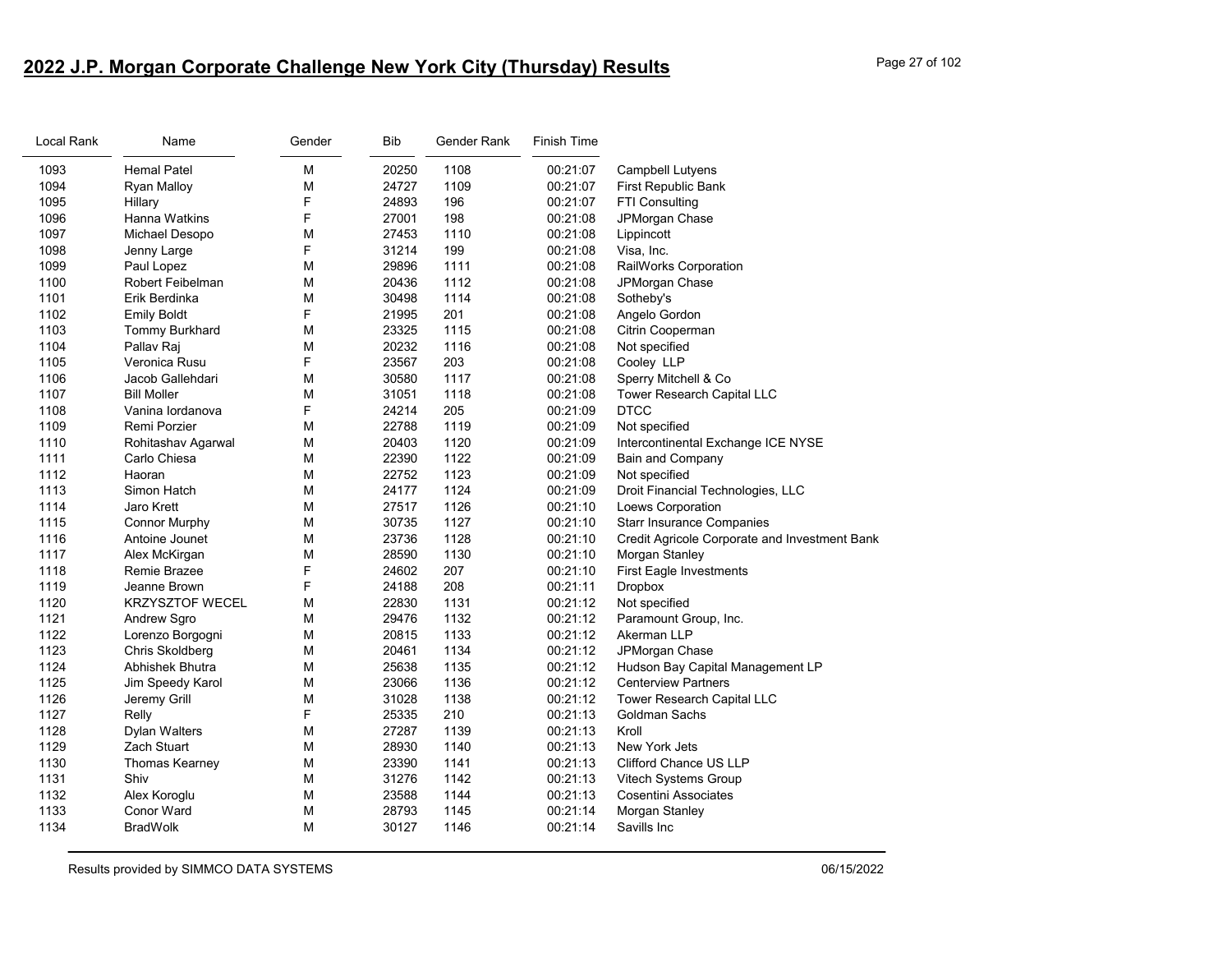# **2022 J.P. Morgan Corporate Challenge New York City (Thursday) Results** Page 28 of 102

| Local Rank | Name                   | Gender | <b>Bib</b> | Gender Rank | Finish Time |                                        |
|------------|------------------------|--------|------------|-------------|-------------|----------------------------------------|
| 1135       | <b>Brendan Shaw</b>    | М      | 29425      | 1147        | 00:21:14    | Otterbourg P.C.                        |
| 1136       | Ashleigh Sheerin       | F      | 29705      | 211         | 00:21:14    | Protiviti Inc.                         |
| 1137       | <b>Rob Sanders</b>     | М      | 24959      | 1148        | 00:21:14    | GIC                                    |
| 1138       | <b>Martial Ren</b>     | М      | 28693      | 1150        | 00:21:14    | Morgan Stanley                         |
| 1139       | Katie Clarke           | F      | 30528      | 212         | 00:21:14    | Sovereign Properties                   |
| 1140       | <b>Isabel Centra</b>   | F      | 23575      | 213         | 00:21:14    | <b>Cosentini Associates</b>            |
| 1141       | Jeannine Bruin         | F      | 24667      | 215         | 00:21:14    | First Republic Bank                    |
| 1142       | david tomolonius       | M      | 23202      | 1151        | 00:21:15    | Chubb NYC Toastmasters                 |
| 1143       | David Hein             | М      | 29283      | 1152        | 00:21:15    | <b>NYC Parks</b>                       |
| 1144       | Ryan Lang              | М      | 30532      | 1153        | 00:21:15    | Sovereign Properties                   |
| 1145       | Sammy Attia            | F      | 28123      | 217         | 00:21:16    | MongoDB Inc                            |
| 1146       | Ryan Vyskocil          | M      | 27286      | 1154        | 00:21:16    | Kroll                                  |
| 1147       | Jason Ng               | М      | 20669      | 1155        | 00:21:16    | <b>Standard Chartered</b>              |
| 1148       | <b>Conor Alwell</b>    | M      | 28157      | 1156        | 00:21:16    | Moodys                                 |
| 1149       | Sophia Haska           | F      | 24859      | 218         | 00:21:16    | FTI Consulting                         |
| 1150       | Ruben Diaz             | М      | 26288      | 1157        | 00:21:16    | JPMorgan Chase                         |
| 1151       | <b>Michael Rigney</b>  | M      | 28697      | 1158        | 00:21:16    | Morgan Stanley                         |
| 1152       | Lydia Jacewicz         | F      | 28494      | 219         | 00:21:17    | Morgan Stanley                         |
| 1153       | <b>Jack Stiuso</b>     | М      | 27471      | 1159        | 00:21:17    | Lippincott                             |
| 1154       | Anastasia Zemanek      | F      | 27633      | 220         | 00:21:17    | LVMH Mov't Hennessy Louis Vuitton Inc. |
| 1155       | Lakshman Rup           | M      | 25869      | 1160        | 00:21:17    | Intercontinental Exchange ICE NYSE     |
| 1156       | Mark Moeskops          | М      | 22038      | 1161        | 00:21:17    | Angelo Gordon                          |
| 1157       | <b>Brian Fox</b>       | M      | 24852      | 1162        | 00:21:18    | <b>FTI Consulting</b>                  |
| 1158       | Prem Itharat           | М      | 25646      | 1163        | 00:21:18    | Hudson Bay Capital Management LP       |
| 1159       | <b>Emily Yin</b>       | F      | 25340      | 222         | 00:21:18    | Goldman Sachs                          |
| 1160       | Joshua Bender          | М      | 28078      | 1164        | 00:21:18    | MFA Financial, Inc.                    |
| 1161       | JJ                     | М      | 31262      | 1165        | 00:21:18    | Vitech Systems Group                   |
| 1162       | <b>Harshad Kanhere</b> | M      | 31040      | 1166        | 00:21:18    | Tower Research Capital LLC             |
| 1163       | Allen Guo              | М      | 26008      | 1167        | 00:21:19    | Jane Street                            |
| 1164       | Andrew Conway          | М      | 22334      | 1168        | 00:21:19    | Asante Capital Group Advisors LLC      |
| 1165       | Gian-Carlo Peressutti  | М      | 25706      | 1169        | 00:21:19    | <b>IFM Investors</b>                   |
| 1166       | Bryan Ejiofor          | М      | 28396      | 1171        | 00:21:19    | Morgan Stanley                         |
| 1167       | Adam Sell              | M      | 26871      | 1172        | 00:21:19    | JPMorgan Chase                         |
| 1168       | Andrew Hearon          | M      | 28477      | 1173        | 00:21:19    | Morgan Stanley                         |
| 1169       | <b>Tessa Shore</b>     | F      | 31014      | 223         | 00:21:19    | <b>Tortoise Investment Management</b>  |
| 1170       | Frankie                | М      | 31192      | 1175        | 00:21:19    | <b>Viking Global Investors</b>         |
| 1171       | Caroline               | F      | 31501      | 224         | 00:21:19    | <b>Burford Capital</b>                 |
| 1172       | <b>Brian Whelan</b>    | М      | 29804      | 1176        | 00:21:20    | PwC                                    |
| 1173       | Michelle Mohr          | F      | 22402      | 225         | 00:21:20    | Bain and Company                       |
| 1174       | Juan                   | М      | 24070      | 1177        | 00:21:20    | <b>DELOITTE</b>                        |
| 1175       | <b>Trancea Roberts</b> | F      | 28067      | 226         | 00:21:20    | Metropolitan Commercial Bank NYC       |
| 1176       | <b>ADRIEN SOUCHERE</b> | М      | 28747      | 1178        | 00:21:20    | Morgan Stanley                         |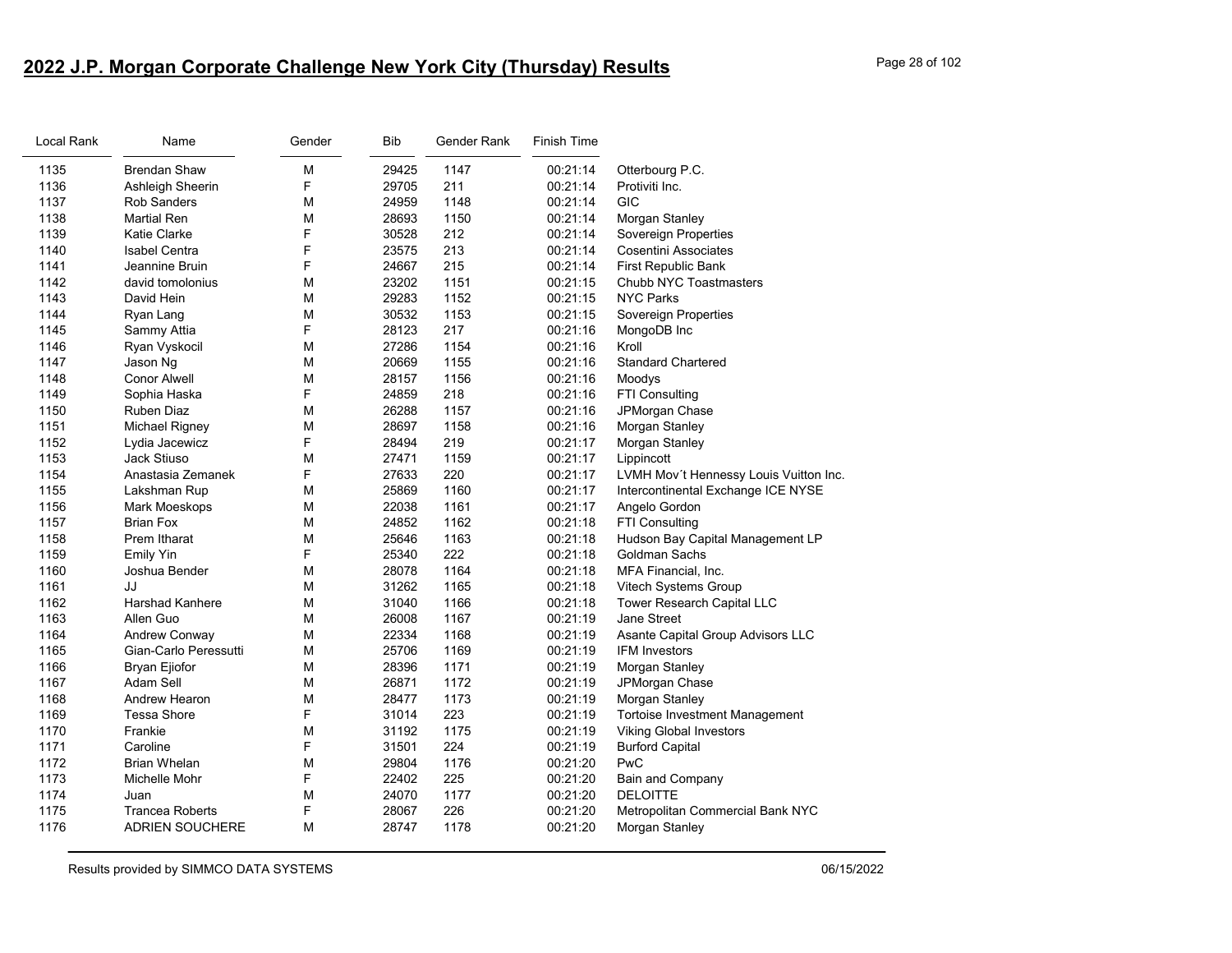# **2022 J.P. Morgan Corporate Challenge New York City (Thursday) Results** Page 29 of 102

| Local Rank | Name                      | Gender | <b>Bib</b> | Gender Rank | Finish Time |                                    |
|------------|---------------------------|--------|------------|-------------|-------------|------------------------------------|
| 1177       | Alexander Liang           | M      | 28550      | 1179        | 00:21:20    | Morgan Stanley                     |
| 1178       | Matthieu Ivaldi           | М      | 22732      | 1180        | 00:21:20    | Not specified                      |
| 1179       | Louis Guo                 | M      | 30599      | 1181        | 00:21:20    | Squarepoint Ops LLC                |
| 1180       | Christopher Mc Grath      | M      | 31188      | 1182        | 00:21:21    | <b>Viking Global Investors</b>     |
| 1181       | Renzo                     | М      | 21773      | 1183        | 00:21:21    | <b>American Express</b>            |
| 1182       | William Heming            | M      | 26424      | 1184        | 00:21:21    | JPMorgan Chase                     |
| 1183       | Patrick OMeara            | M      | 22044      | 1185        | 00:21:21    | Angelo Gordon                      |
| 1184       | <b>Allie Cardew</b>       | F      | 20640      | 227         | 00:21:21    | Savanna Real Estate Fund           |
| 1185       | Tim Ogle                  | М      | 30564      | 1186        | 00:21:22    | <b>Spencer Stuart</b>              |
| 1186       | lan Jennings              | M      | 22021      | 1188        | 00:21:22    | Angelo Gordon                      |
| 1187       | Joe Yatsinko              | M      | 28816      | 1189        | 00:21:23    | Morgan Stanley                     |
| 1188       | Jacob Perman              | M      | 23253      | 1190        | 00:21:23    | <b>CIBC</b>                        |
| 1189       | Seaton White              | M      | 20945      | 1191        | 00:21:23    | Alpha Wave Global                  |
| 1190       | Jack Rosenzweig           | M      | 30069      | 1192        | 00:21:23    | <b>RSM US LLP</b>                  |
| 1191       | Seth Baerson              | M      | 22845      | 1193        | 00:21:23    | <b>BNY Mellon   Pershing</b>       |
| 1192       | Reda                      | М      | 30376      | 1194        | 00:21:23    | Societe Generale                   |
| 1193       | Noah Drapacz              | M      | 22456      | 1197        | 00:21:25    | <b>Barclays</b>                    |
| 1194       | Lauren Zuffante           | F      | 29379      | 232         | 00:21:25    | <b>NYC Parks</b>                   |
| 1195       | Andrew Li                 | М      | 20279      | 1198        | 00:21:25    | Coller Capital (New York)          |
| 1196       | <b>Thomas Daniels</b>     | M      | 30546      | 1199        | 00:21:25    | <b>Spencer Stuart</b>              |
| 1197       | Austin de Buhr            | M      | 22343      | 1200        | 00:21:26    | Ashmore Investment Management      |
| 1198       | dyno-mike                 | М      | 25904      | 1201        | 00:21:26    | Intercontinental Exchange ICE NYSE |
| 1199       | Marcelo Agudo             | M      | 23597      | 1202        | 00:21:26    | Council on Foreign Relations       |
| 1200       | Peter Radzikowski         | M      | 21594      | 1203        | 00:21:26    | <b>American Express</b>            |
| 1201       | Joe Logan                 | M      | 28558      | 1204        | 00:21:26    | Morgan Stanley                     |
| 1202       | Emily Hashimoto           | F      | 25124      | 234         | 00:21:26    | Goldman Sachs                      |
| 1203       | <b>Pauline Balland</b>    | F      | 22669      | 235         | 00:21:26    | Not specified                      |
| 1204       | Chloe Tacconi             | F      | 20660      | 236         | 00:21:27    | Societe Generale                   |
| 1205       | Ferghil ORourke           | M      | 25225      | 1207        | 00:21:27    | Goldman Sachs                      |
| 1206       | <b>Michael Greenfield</b> | M      | 20314      | 1208        | 00:21:27    | EKBLOM AND PARTNERS, LLP           |
| 1207       | Patrick Steadman          | M      | 30520      | 1209        | 00:21:27    | Sotheby's                          |
| 1208       | Benjamin Oberstein        | M      | 25604      | 1210        | 00:21:27    | <b>HLW</b> International           |
| 1209       | David Orowitz             | M      | 27306      | 1211        | 00:21:27    | <b>L&amp;L Holding Company</b>     |
| 1210       | Ethan                     | М      | 28451      | 1212        | 00:21:27    | Morgan Stanley                     |
| 1211       | Nicole Fischbein          | F      | 29516      | 238         | 00:21:27    | Paul, Weiss                        |
| 1212       | Joshua Zachem             | M      | 27038      | 1213        | 00:21:27    | JPMorgan Chase                     |
| 1213       | Rafael Mejía hidalgo      | М      | 23157      | 1215        | 00:21:28    | <b>Central Park Conservancy</b>    |
| 1214       | Chris Noble               | M      | 21959      | 1216        | 00:21:28    | Anchin                             |
| 1215       | Rory                      | F      | 29247      | 239         | 00:21:28    | <b>NYC Parks</b>                   |
| 1216       | Jon Ricottilli            | M      | 23896      | 1217        | 00:21:28    | Debevoise & Plimpton LLP           |
| 1217       | <b>Brooke Ridgway</b>     | F      | 29529      | 240         | 00:21:28    | Paul, Weiss                        |
| 1218       | Liam Harnett              | M      | 25121      | 1218        | 00:21:28    | <b>Goldman Sachs</b>               |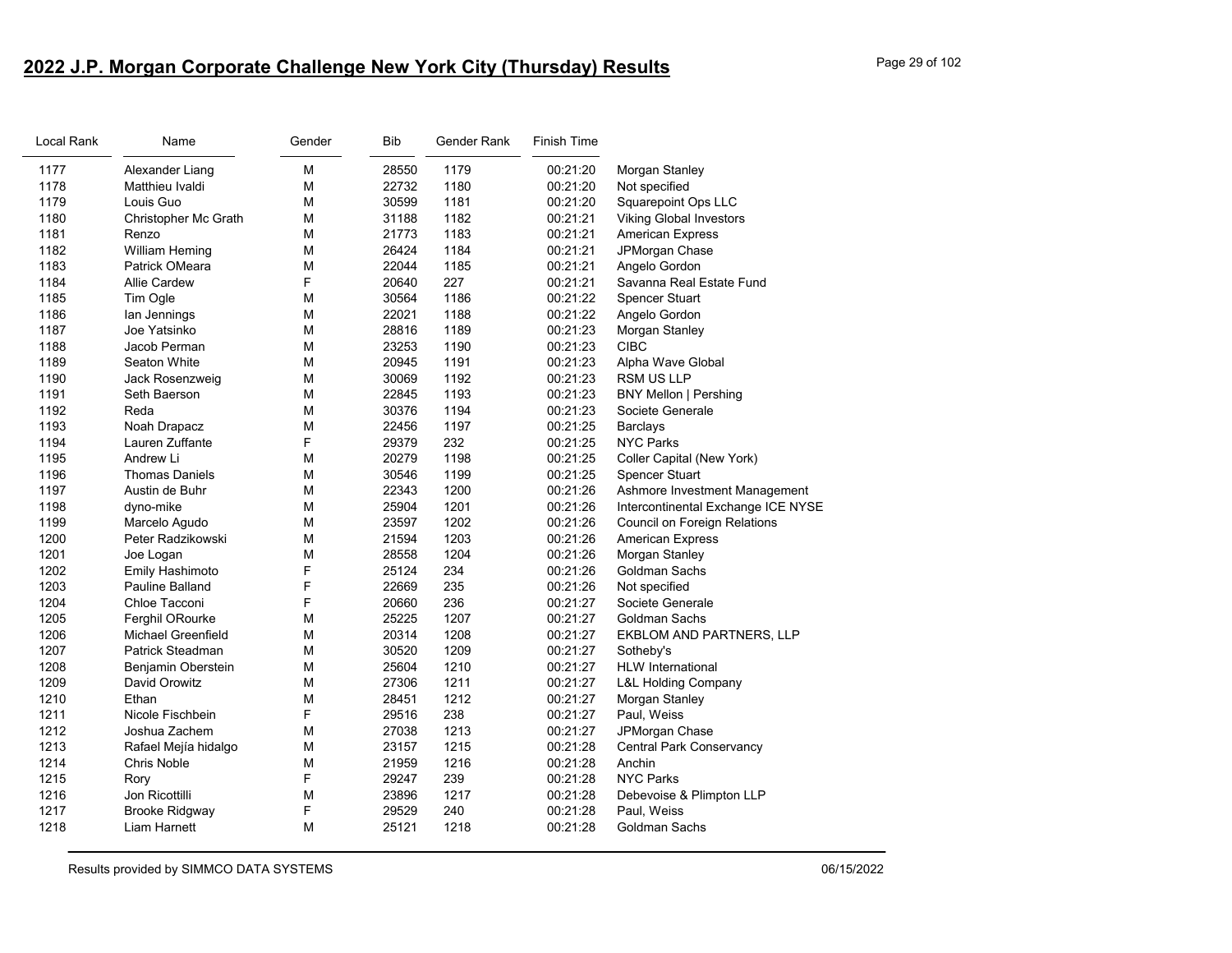# **2022 J.P. Morgan Corporate Challenge New York City (Thursday) Results** Page 30 of 102

| Local Rank | Name                      | Gender | Bib   | Gender Rank    | Finish Time |                                    |
|------------|---------------------------|--------|-------|----------------|-------------|------------------------------------|
| 1219       | Steven Tobar              | М      | 26057 | 1219           | 00:21:28    | <b>Jane Street</b>                 |
| 1220       | Derek Duin                | M      | 29746 | 1220           | 00:21:28    | PwC                                |
| 1221       | Dan Akhmetshin            | M      | 27309 | 1221           | 00:21:28    | Lactalis American Group            |
| 1222       | <b>Andrew Hastings</b>    | M      | 26417 | 1223           | 00:21:29    | JPMorgan Chase                     |
| 1223       | Apurva Nair               | M      | 29401 | 1224           | 00:21:29    | Oliver Wyman - NYO                 |
| 1224       | Amy Schreiber             | F      | 23016 | 241            | 00:21:30    | Cauldwell Wingate                  |
| 1225       | Shannon Sara              | F      | 24824 | 242            | 00:21:30    | Fred Alger Management              |
| 1226       | Daniel Fridman            | M      | 26344 | 1225           | 00:21:30    | JPMorgan Chase                     |
| 1227       | Jennifer Brennan          | F      | 28159 | 243            | 00:21:30    | Moodys                             |
| 1228       | Eric Seaman               | M      | 23036 | 1226           | 00:21:30    | CBIZ MHM, LLC                      |
| 1229       | Markus Brillinger         | М      | 31099 | 1227           | 00:21:31    | <b>UniCredit</b>                   |
| 1230       | Craig Clay                | М      | 20307 | 1230           | 00:21:31    | <b>DFIN</b>                        |
| 1231       | Karim Abbadi              | M      | 23097 | 1231           | 00:21:31    | Centiva Capital, LP                |
| 1232       | Doug Ryker                | М      | 28209 | 1232           | 00:21:31    | Moodys                             |
| 1233       | Mayank Mahajan            | M      | 30902 | 1233           | 00:21:31    | The Blackstone Group               |
| 1234       | Navin Agarwal             | М      | 31195 | 1234           | 00:21:31    | Visa, Inc.                         |
| 1235       | Christian Czmielewski     | M      | 27942 | 1235           | 00:21:31    | Memorial Sloan Kettering           |
| 1236       | Javier GIRALDO            | М      | 31302 | 1236           | 00:21:31    | Vornado Realty Trust               |
| 1237       | Michele Goldberg          | F      | 31161 | 244            | 00:21:31    | Veterinary Emergency Group         |
| 1238       | Mark Richter              | M      | 25505 | 1237           | 00:21:31    | HDR                                |
| 1239       | Kathleen Crowley          | F      | 29042 | 245            | 00:21:32    | NewYork-Presbyterian               |
| 1240       | <b>Carsten Schwarting</b> | M      | 22503 | 1238           | 00:21:32    | <b>Barclays</b>                    |
| 1241       | Glenn Greenberg           | М      | 25488 | 1239           | 00:21:32    | <b>HDR</b>                         |
| 1242       | Alex Gumas                | M      | 24701 | 1241           | 00:21:32    | First Republic Bank                |
| 1243       | Marie StClaire            | F      | 30574 | 247            | 00:21:32    | <b>Spencer Stuart</b>              |
| 1244       | <b>Tyler Beckingham</b>   | М      | 28295 | 1243           | 00:21:32    | Morgan Stanley                     |
| 1245       | <b>Brian Townes</b>       | M      | 31148 | 1245           | 00:21:32    | Verition Fund Management           |
| 1246       | Kevin Yang                | М      | 28814 | 1246           | 00:21:32    | Morgan Stanley                     |
| 1247       | Chris Roback              | M      | 25865 | 1251           | 00:21:33    | Intercontinental Exchange ICE NYSE |
| 1248       | David Bleiman             | M      | 20638 | 1252           | 00:21:33    | <b>RSM US LLP</b>                  |
| 1249       | Leslie Ballantyne         | F      | 27924 | 248            | 00:21:34    | <b>Memorial Sloan Kettering</b>    |
| 1250       | Rovner                    | М      | 27196 | 1253           | 00:21:34    | Known Global LLC                   |
| 1251       | Charlie                   | M      | 21993 | 1254           | 00:21:34    | Angelo Gordon                      |
| 1252       | Aqua Janat                | F      | 28497 | 249            | 00:21:34    | Morgan Stanley                     |
| 1253       | Robert Valenti            | M      | 31065 | 1256           | 00:21:34    | Tower Research Capital LLC         |
| 1254       | Christina Schoeller       | F      | 20742 | 250            | 00:21:34    | Activate Consulting                |
| 1255       | Michele Cioffi            | M      | 31102 | 1258           | 00:21:35    | UniCredit                          |
| 1256       | David Fenster             | М      | 22085 | 1259           | 00:21:35    | <b>AON</b>                         |
| 1257       | Jake Donofrio             | M      | 26295 | 1260           | 00:21:35    | JPMorgan Chase                     |
| 1258       | Maddie Stenger            | X      | 24918 | $\overline{2}$ | 00:21:35    | FTI Consulting                     |
| 1259       | Patrick Hollinger         | M      | 26438 | 1261           | 00:21:35    | JPMorgan Chase                     |
| 1260       | Lyudmil Milanov           | M      | 21482 | 1262           | 00:21:35    | <b>American Express</b>            |
|            |                           |        |       |                |             |                                    |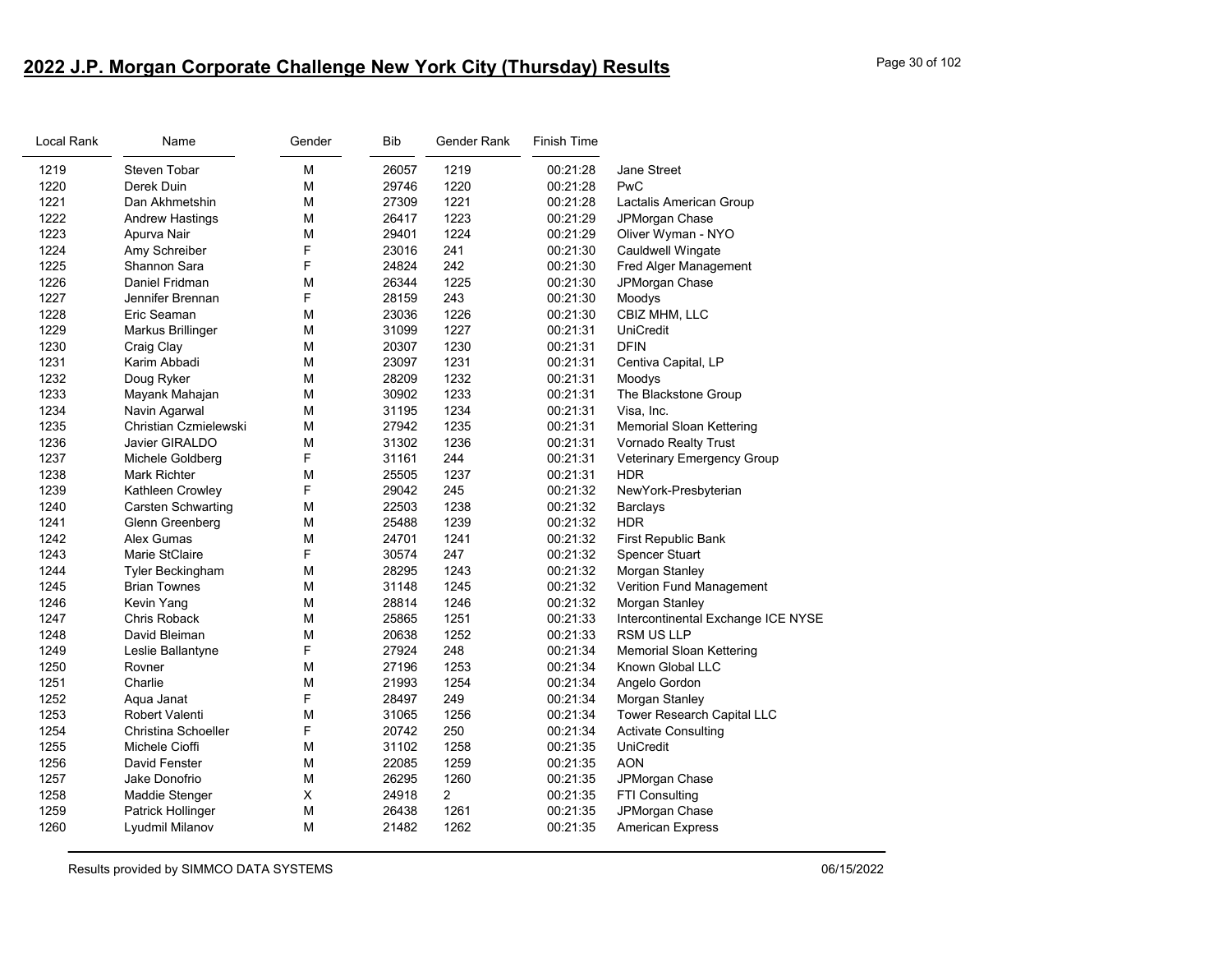# **2022 J.P. Morgan Corporate Challenge New York City (Thursday) Results** Page 31 of 102

| Local Rank | Name                   | Gender | <b>Bib</b> | Gender Rank | <b>Finish Time</b> |                                               |
|------------|------------------------|--------|------------|-------------|--------------------|-----------------------------------------------|
| 1261       | Jason                  | M      | 23961      | 1263        | 00:21:35           | <b>DELOITTE</b>                               |
| 1262       | Philipp Horch          | M      | 23498      | 1264        | 00:21:35           | <b>Commerzbank New York</b>                   |
| 1263       | Victoria Meyer         | F      | 22401      | 252         | 00:21:36           | Bain and Company                              |
| 1264       | lan Spencer            | M      | 29933      | 1266        | 00:21:36           | ROBERT A.M. STERN ARCHITECTS, LLP             |
| 1265       | Eliza Denious          | F      | 30547      | 253         | 00:21:36           | <b>Spencer Stuart</b>                         |
| 1266       | <b>Ethan Steinberg</b> | M      | 28218      | 1267        | 00:21:37           | Moodys                                        |
| 1267       | Olivia Smith           | F      | 21710      | 254         | 00:21:37           | <b>American Express</b>                       |
| 1268       | Kevin King             | M      | 28047      | 1269        | 00:21:37           | MetroPlusHealth                               |
| 1269       | <b>William Byrnes</b>  | M      | 23546      | 1270        | 00:21:37           | <b>Community Preservation Corporation</b>     |
| 1270       | Emma Vermylen          | F      | 30579      | 255         | 00:21:37           | Spencer Stuart                                |
| 1271       | Patrick Wu             | M      | 28810      | 1271        | 00:21:38           | Morgan Stanley                                |
| 1272       | Juliet Yeomans         | F      | 29709      | 256         | 00:21:38           | Protiviti Inc.                                |
| 1273       | <b>Timothy Zhang</b>   | M      | 23269      | 1272        | 00:21:38           | <b>CIBC</b>                                   |
| 1274       | Luke Depasquale        | M      | 21131      | 1273        | 00:21:38           | <b>American Express</b>                       |
| 1275       | Pierre Razzo           | М      | 27889      | 1274        | 00:21:38           | Mazars USA                                    |
| 1276       | Marc Lanni             | М      | 26541      | 1275        | 00:21:38           | JPMorgan Chase                                |
| 1277       | <b>STEPHEN TYRRELL</b> | M      | 26969      | 1276        | 00:21:38           | JPMorgan Chase                                |
| 1278       | Emma                   | F      | 21659      | 257         | 00:21:38           | <b>American Express</b>                       |
| 1279       | Javier Valle           | M      | 25316      | 1277        | 00:21:39           | Goldman Sachs                                 |
| 1280       | Caroline Brown         | F      | 27861      | 258         | 00:21:39           | Mazars USA                                    |
| 1281       | David Zhang            | M      | 25913      | 1278        | 00:21:39           | Intercontinental Exchange ICE NYSE            |
| 1282       | Ryan Arredondo         | M      | 30128      | 1279        | 00:21:39           | Schulte Roth & Zabel                          |
| 1283       | Yevgeny Yankov         | M      | 25910      | 1280        | 00:21:39           | Intercontinental Exchange ICE NYSE            |
| 1284       | <b>Hillary Hubley</b>  | F      | 23861      | 260         | 00:21:39           | Debevoise & Plimpton LLP                      |
| 1285       | Megan Crowell          | F      | 22611      | 261         | 00:21:40           | <b>BlockFi</b>                                |
| 1286       | Jose Pardo             | M      | 21553      | 1281        | 00:21:40           | <b>American Express</b>                       |
| 1287       | <b>Terry Wilson</b>    | М      | 23267      | 1282        | 00:21:40           | <b>CIBC</b>                                   |
| 1288       | <b>Richard Rennert</b> | M      | 21605      | 1284        | 00:21:40           | <b>American Express</b>                       |
| 1289       | Maxwell Hardy          | M      | 21241      | 1285        | 00:21:40           | <b>American Express</b>                       |
| 1290       | Kevin Mazo             | M      | 28582      | 1286        | 00:21:40           | Morgan Stanley                                |
| 1291       | Bari Handwerger        | F      | 22292      | 264         | 00:21:40           | Arch Insurance Group                          |
| 1292       | Paul Murphy            | М      | 28625      | 1288        | 00:21:40           | Morgan Stanley                                |
| 1293       | <b>Griffin Henley</b>  | M      | 22335      | 1289        | 00:21:40           | Asante Capital Group Advisors LLC             |
| 1294       | <b>Bret Deasy</b>      | M      | 27804      | 1290        | 00:21:41           | Mastercard                                    |
| 1295       | Rahil Valiani          | М      | 23264      | 1291        | 00:21:41           | <b>CIBC</b>                                   |
| 1296       | <b>Brian Chueh</b>     | М      | 25405      | 1292        | 00:21:41           | H.I.G. Capital                                |
| 1297       | Kevin Wilson           | М      | 21816      | 1293        | 00:21:41           | <b>American Express</b>                       |
| 1298       | John Merva             | M      | 23281      | 1294        | 00:21:41           | <b>CIFC Asset Management</b>                  |
| 1299       | Liam Connell           | М      | 23211      | 1295        | 00:21:41           | <b>CIBC</b>                                   |
| 1300       | Kellogg Hamann         | M      | 23042      | 1296        | 00:21:41           | <b>CenterBook Partners</b>                    |
| 1301       | Jose Quesada           | М      | 21591      | 1297        | 00:21:41           | <b>American Express</b>                       |
| 1302       | <b>Stan Varin</b>      | М      | 23758      | 1299        | 00:21:42           | Credit Agricole Corporate and Investment Bank |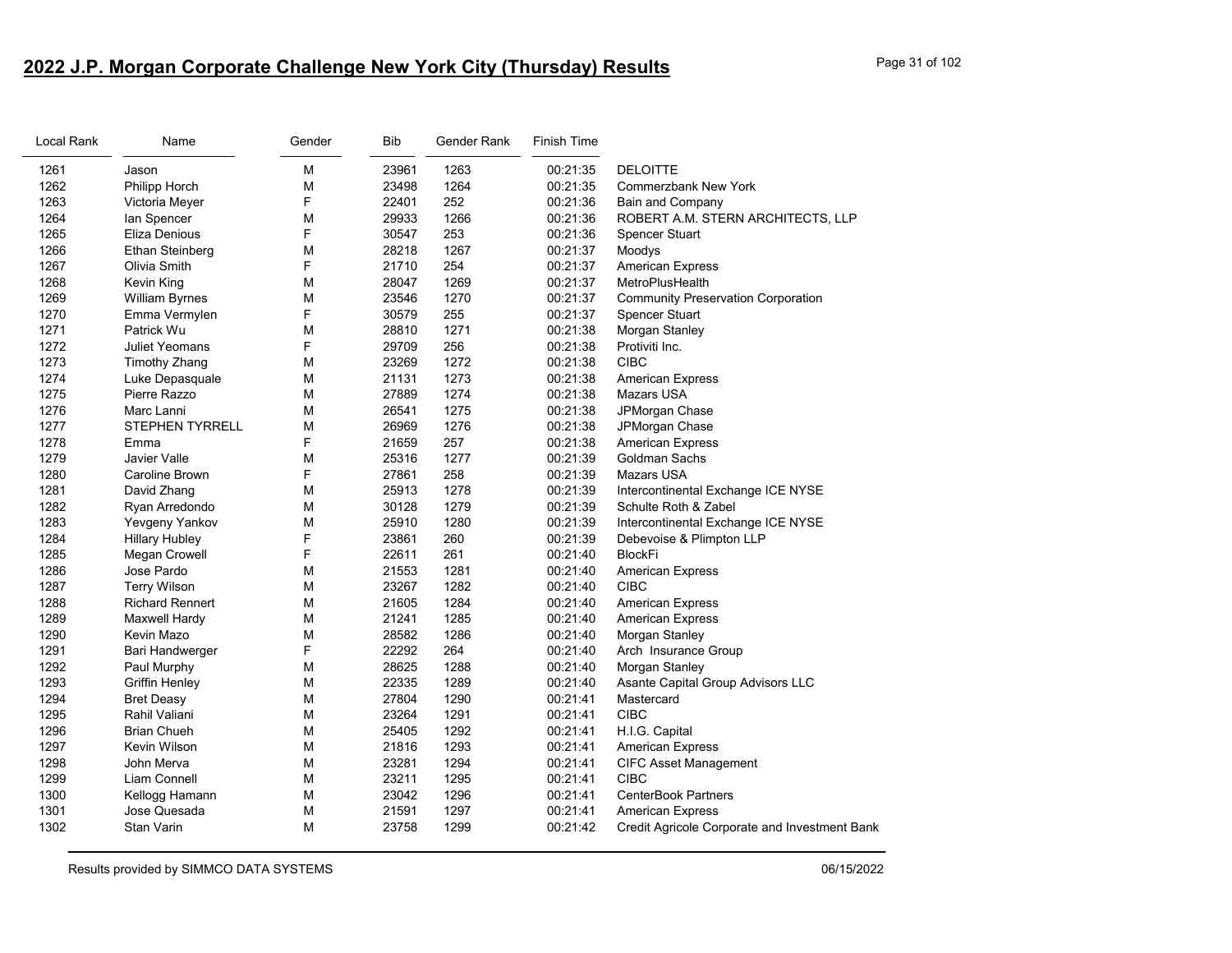# **2022 J.P. Morgan Corporate Challenge New York City (Thursday) Results** Page 32 of 102

| Local Rank | Name                     | Gender | Bib   | Gender Rank | Finish Time |                                               |
|------------|--------------------------|--------|-------|-------------|-------------|-----------------------------------------------|
| 1303       | Michelle OKeeffe         | F      | 23115 | 265         | 00:21:42    | Centiva Capital, LP                           |
| 1304       | Jonathan Schwarz         | M      | 25932 | 1300        | 00:21:42    | Interpublic Group (IPG)                       |
| 1305       | Shanth Subbiah           | М      | 27524 | 1301        | 00:21:42    | Loews Corporation                             |
| 1306       | Cyril Mbirko             | M      | 22764 | 1303        | 00:21:42    | Not specified                                 |
| 1307       | Adam Johnson             | М      | 23105 | 1306        | 00:21:42    | Centiva Capital, LP                           |
| 1308       | Jackie Fusco             | F      | 26002 | 266         | 00:21:42    | Jane Street                                   |
| 1309       | Claire McPeak            | F      | 28591 | 267         | 00:21:42    | Morgan Stanley                                |
| 1310       | Hamza                    | М      | 23734 | 1307        | 00:21:42    | Credit Agricole Corporate and Investment Bank |
| 1311       | <b>Brian McGowan</b>     | M      | 21466 | 1308        | 00:21:43    | <b>American Express</b>                       |
| 1312       | Nicole Tevere            | F.     | 27848 | 268         | 00:21:43    | Mastercard                                    |
| 1313       | <b>Kevin Small</b>       | М      | 25691 | 1309        | 00:21:43    | Hunton Andrews Kurth                          |
| 1314       | <b>JEFF FRANK</b>        | М      | 22012 | 1312        | 00:21:43    | Angelo Gordon                                 |
| 1315       | Patrick Huguenin         | М      | 21280 | 1313        | 00:21:43    | American Express                              |
| 1316       | David Spack              | М      | 22632 | 1314        | 00:21:43    | BlockFi                                       |
| 1317       | Igor Muravchik           | M      | 23110 | 1315        | 00:21:44    | Centiva Capital, LP                           |
| 1318       | Darren Robertson         | М      | 27368 | 1316        | 00:21:44    | Lincoln Center for the Performing Arts        |
| 1319       | Marco Talabacu           | М      | 27847 | 1317        | 00:21:44    | Mastercard                                    |
| 1320       | GeorgeS                  | М      | 28753 | 1318        | 00:21:44    | Morgan Stanley                                |
| 1321       | Alfredo Sakar            | M      | 24052 | 1319        | 00:21:44    | <b>DELOITTE</b>                               |
| 1322       | Timothy Li               | М      | 30823 | 1320        | 00:21:44    | Syska Hennessy Group                          |
| 1323       | Eric Garren              | М      | 21193 | 1321        | 00:21:44    | <b>American Express</b>                       |
| 1324       | Vineet Agrwal            | М      | 20970 | 1322        | 00:21:44    | <b>American Express</b>                       |
| 1325       | Shannon Bergstrom        | F      | 29938 | 271         | 00:21:44    | Rockefeller Capital Management                |
| 1326       | Shilpa Muralidaran       | F      | 26680 | 272         | 00:21:44    | JPMorgan Chase                                |
| 1327       | Ilya K                   | М      | 28185 | 1324        | 00:21:45    | Moodys                                        |
| 1328       | Sabrina Otness           | F      | 23889 | 273         | 00:21:45    | Debevoise & Plimpton LLP                      |
| 1329       | Val                      | F      | 30460 | 274         | 00:21:45    | Societe Generale                              |
| 1330       | Jeremy Amias             | М      | 30616 | 1326        | 00:21:45    | <b>Standard Chartered</b>                     |
| 1331       | Julian Mossop            | М      | 24897 | 1327        | 00:21:45    | FTI Consulting                                |
| 1332       | Erin Byrne               | F.     | 28322 | 276         | 00:21:46    | Morgan Stanley                                |
| 1333       | Katherine Buck           | M      | 28319 | 1328        | 00:21:46    | Morgan Stanley                                |
| 1334       | <b>Drew Ackert</b>       | M      | 29587 | 1329        | 00:21:46    | Perella Weinberg Partners                     |
| 1335       | Sara Wowkowych           | F      | 30933 | 277         | 00:21:46    | The Frick Collection                          |
| 1336       | <b>Nathaniel Woerner</b> | M      | 25510 | 1331        | 00:21:46    | <b>HDR</b>                                    |
| 1337       | <b>John Matthews</b>     | М      | 22762 | 1332        | 00:21:46    | Not specified                                 |
| 1338       | Davide Pini              | М      | 26769 | 1333        | 00:21:46    | JPMorgan Chase                                |
| 1339       | Jeff                     | M      | 21332 | 1334        | 00:21:47    | <b>American Express</b>                       |
| 1340       | Natalie Breitbach        | F      | 24187 | 280         | 00:21:47    | <b>Dropbox</b>                                |
| 1341       | Robert Loban             | М      | 22621 | 1335        | 00:21:47    | <b>BlockFi</b>                                |
| 1342       | Michael Kot              | М      | 27441 | 1336        | 00:21:47    | LionTree                                      |
| 1343       | Sergey Kim               | M      | 26503 | 1337        | 00:21:47    | JPMorgan Chase                                |
| 1344       | Tiri Mukurazhizha        | М      | 31355 | 1339        | 00:21:47    | Vv§rde Partners                               |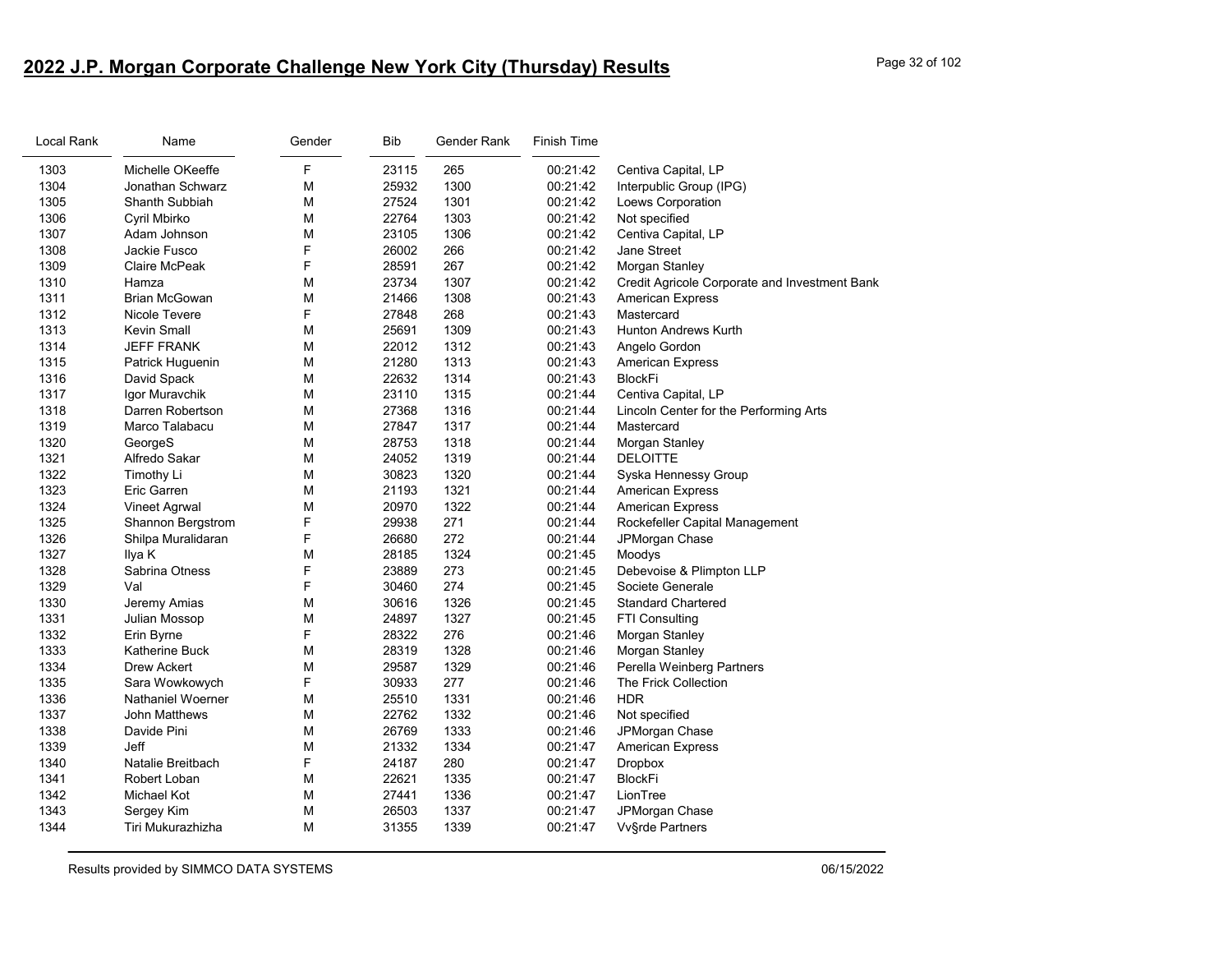# **2022 J.P. Morgan Corporate Challenge New York City (Thursday) Results** Page 33 of 102

| Local Rank | Name                    | Gender | <b>Bib</b> | Gender Rank | Finish Time |                                             |
|------------|-------------------------|--------|------------|-------------|-------------|---------------------------------------------|
| 1345       | Paul Stagias            | М      | 23342      | 1341        | 00:21:47    | Citrin Cooperman                            |
| 1346       | <b>Blair Davis</b>      | М      | 20432      | 1343        | 00:21:48    | JPMorgan Chase                              |
| 1347       | Samantha Askin          | F      | 28158      | 282         | 00:21:48    | Moodys                                      |
| 1348       | Frank Palladino         | М      | 23252      | 1345        | 00:21:49    | <b>CIBC</b>                                 |
| 1349       | Ashwin Mallya           | М      | 24521      | 1346        | 00:21:49    | Estee Lauder                                |
| 1350       | Kristopher Corley       | М      | 23954      | 1348        | 00:21:49    | <b>DELOITTE</b>                             |
| 1351       | <b>Harrison Kashkin</b> | М      | 28510      | 1349        | 00:21:49    | Morgan Stanley                              |
| 1352       | Daniel Koorbusch        | M      | 24615      | 1350        | 00:21:49    | <b>First Eagle Investments</b>              |
| 1353       | Cindy Lindenbaum        | F.     | 28553      | 283         | 00:21:50    | Morgan Stanley                              |
| 1354       | Jonathan                | М      | 26895      | 1352        | 00:21:50    | JPMorgan Chase                              |
| 1355       | Juan Villafrade         | М      | 30075      | 1353        | 00:21:50    | <b>RSM US LLP</b>                           |
| 1356       | Jose Santos             | M      | 31324      | 1354        | 00:21:50    | Vornado Realty Trust                        |
| 1357       | Olivia Poplawski        | F      | 29699      | 285         | 00:21:51    | Protiviti Inc.                              |
| 1358       | <b>Chris Corliss</b>    | M      | 20762      | 1355        | 00:21:51    | Advent                                      |
| 1359       | Tina Boullianne         | F      | 24202      | 286         | 00:21:51    | <b>DTCC</b>                                 |
| 1360       | Kevin Reilly            | М      | 30066      | 1357        | 00:21:51    | RSM US LLP                                  |
| 1361       | Jelani Christopher      | M      | 29685      | 1358        | 00:21:51    | Protiviti Inc.                              |
| 1362       | Eileen Daly             | F      | 21113      | 288         | 00:21:52    | <b>American Express</b>                     |
| 1363       | Maya Greenfield         | F      | 26390      | 290         | 00:21:52    | JPMorgan Chase                              |
| 1364       | Rupa Banik              | F      | 20711      | 291         | 00:21:52    | Aaronson Rappaport Feinstein & Deutsch, LLP |
| 1365       | Sagi Baron              | M      | 24417      | 1361        | 00:21:52    | Estee Lauder                                |
| 1366       | Maggie Brownson         | F      | 23573      | 292         | 00:21:53    | Cosentini Associates                        |
| 1367       | Ardi Takaci             | М      | 22814      | 1363        | 00:21:53    | Not specified                               |
| 1368       | <b>Samuel Streeter</b>  | М      | 22262      | 1366        | 00:21:53    | Apple Bank                                  |
| 1369       | Megan Safino            | F      | 21637      | 294         | 00:21:53    | <b>American Express</b>                     |
| 1370       | Olivia Hill             | F      | 25749      | 295         | 00:21:54    | Insider Intelligence                        |
| 1371       | Ray Higgins             | M      | 28953      | 1367        | 00:21:54    | New York Life Insurance Company             |
| 1372       | Melissa Graffeo         | F      | 29459      | 296         | 00:21:54    | Paramount Group, Inc.                       |
| 1373       | Jacqueline Redes        | F      | 22123      | 297         | 00:21:54    | AON                                         |
| 1374       | <b>Efthymios Mavris</b> | М      | 29650      | 1368        | 00:21:54    | <b>Perkins Eastman</b>                      |
| 1375       | Motoki Endo             | М      | 30949      | 1369        | 00:21:54    | The Metropolitan Museum of Art              |
| 1376       | George Martinez         | М      | 29308      | 1370        | 00:21:55    | <b>NYC Parks</b>                            |
| 1377       | Eva Fishner             | F      | 21175      | 298         | 00:21:55    | American Express                            |
| 1378       | Sarah Sllverman         | F      | 29212      | 299         | 00:21:55    | Northleaf Capital                           |
| 1379       | David Zhang             | М      | 23122      | 1371        | 00:21:55    | Centiva Capital, LP                         |
| 1380       | Stephen Shen            | М      | 30978      | 1372        | 00:21:55    | The Metropolitan Museum of Art              |
| 1381       | Pablo Alvarez           | М      | 27798      | 1375        | 00:21:55    | Mastercard                                  |
| 1382       | <b>Arnault THIVEL</b>   | М      | 22817      | 1376        | 00:21:55    | Not specified                               |
| 1383       | Michael Mazzola         | M      | 29193      | 1377        | 00:21:56    | Norges Bank Investment Management           |
| 1384       | Arben Cukaj             | М      | 26249      | 1378        | 00:21:56    | JPMorgan Chase                              |
| 1385       | Stephen Connor          | F      | 30390      | 302         | 00:21:56    | Societe Generale                            |
| 1386       | <b>Jennifer Susalis</b> | F      | 30521      | 303         | 00:21:56    | Sotheby's                                   |
|            |                         |        |            |             |             |                                             |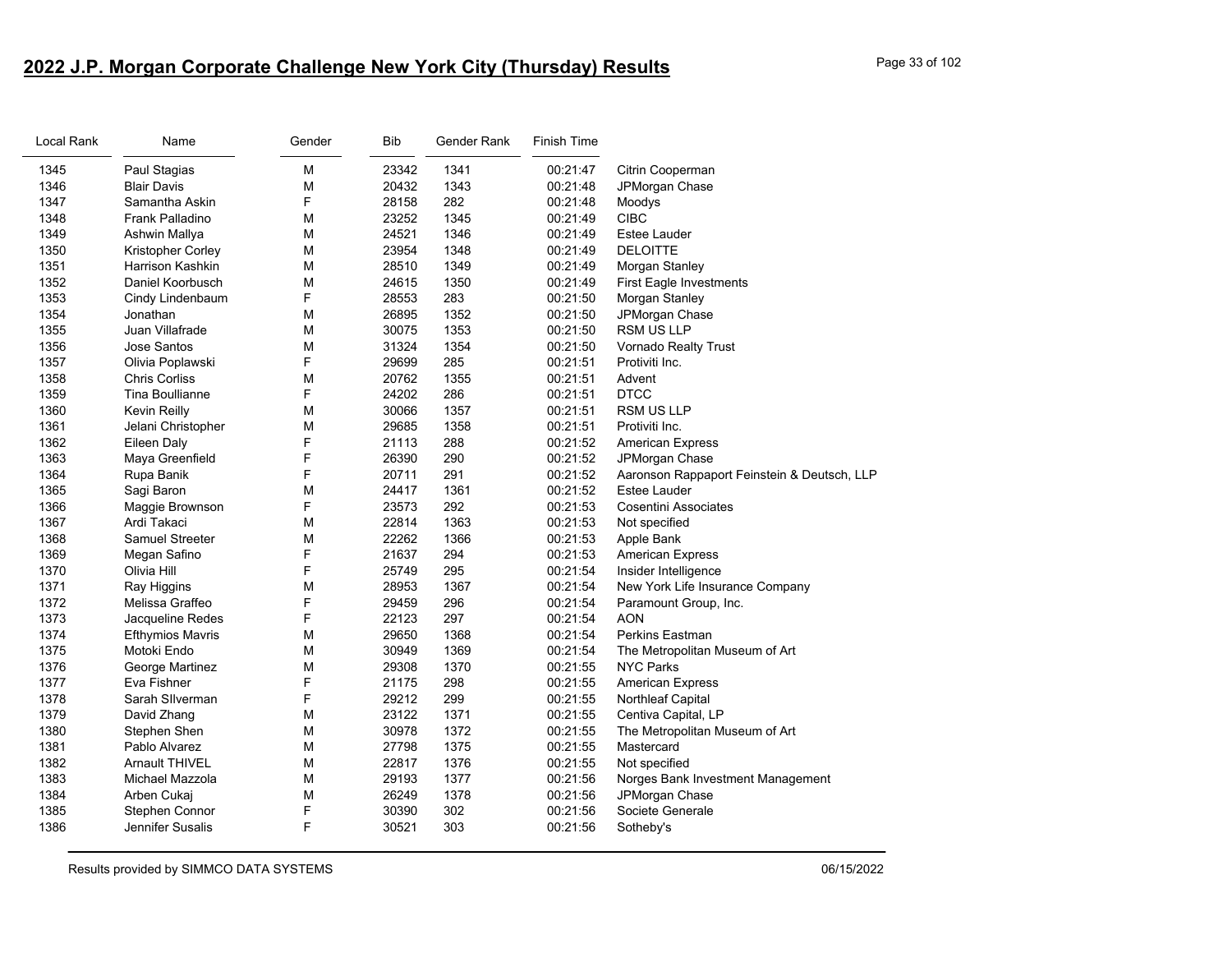# **2022 J.P. Morgan Corporate Challenge New York City (Thursday) Results** Page 34 of 102

| Local Rank | Name                      | Gender | Bib   | Gender Rank | Finish Time |                                        |
|------------|---------------------------|--------|-------|-------------|-------------|----------------------------------------|
| 1387       | Dmitriy Khegay            | М      | 22221 | 1379        | 00:21:57    | Apple Bank                             |
| 1388       | David Malkin              | М      | 30158 | 1380        | 00:21:57    | Schulte Roth & Zabel                   |
| 1389       | Ashley Behrendt           | F      | 20495 | 306         | 00:21:57    | LionTree                               |
| 1390       | Dustin Winkelman          | M      | 28804 | 1381        | 00:21:57    | Morgan Stanley                         |
| 1391       | Andy                      | М      | 25327 | 1382        | 00:21:58    | Goldman Sachs                          |
| 1392       | Puru Bhagat               | M      | 22445 | 1383        | 00:21:58    | Barclays                               |
| 1393       | Victoria Lloyd-Williams   | F      | 20923 | 307         | 00:21:58    | Alpha Dashers                          |
| 1394       | Ryan Chen                 | M      | 27936 | 1384        | 00:21:58    | <b>Memorial Sloan Kettering</b>        |
| 1395       | <b>Scott McIntyre</b>     | М      | 21468 | 1385        | 00:21:58    | <b>American Express</b>                |
| 1396       | Daniel Hastings           | М      | 26418 | 1386        | 00:21:58    | JPMorgan Chase                         |
| 1397       | Vanessa Morais-Cardinal   | F      | 22571 | 308         | 00:21:58    | <b>Bellevue Hospital Center</b>        |
| 1398       | Caroline Redmond          | F      | 23285 | 310         | 00:21:59    | <b>CIFC Asset Management</b>           |
| 1399       | <b>Ben Williams</b>       | М      | 30031 | 1389        | 00:21:59    | Rosenberg & Estis, P.C.                |
| 1400       | Jacob Kaplan              | M      | 22423 | 1390        | 00:21:59    | <b>Baker McKenzie LLP</b>              |
| 1401       | Laura Goettelmann         | F      | 26379 | 313         | 00:21:59    | JPMorgan Chase                         |
| 1402       | Nicky Bradley             | F      | 29737 | 314         | 00:22:00    | PwC                                    |
| 1403       | Nate Shaw                 | M      | 29793 | 1392        | 00:22:00    | PwC                                    |
| 1404       | Cho Yeung                 | M      | 23521 | 1393        | 00:22:00    | <b>Commerzbank New York</b>            |
| 1405       | <b>Hudson Boles</b>       | M      | 27314 | 1394        | 00:22:00    | Leeds Equity Partners                  |
| 1406       | Joseph Fusco              | M      | 26347 | 1395        | 00:22:00    | JPMorgan Chase                         |
| 1407       | <b>Taylor Higgins</b>     | F      | 27970 | 316         | 00:22:01    | <b>Memorial Sloan Kettering</b>        |
| 1408       | Kyle Pelchy               | М      | 27601 | 1396        | 00:22:01    | LVMH Mov't Hennessy Louis Vuitton Inc. |
| 1409       | Abigail Sohn              | F      | 31506 | 317         | 00:22:01    | <b>Bellevue Hospital Center</b>        |
| 1410       | Yannik James              | M      | 30806 | 1397        | 00:22:02    | Synpulse                               |
| 1411       | Suzanne Abribat           | F      | 22607 | 318         | 00:22:02    | <b>BlockFi</b>                         |
| 1412       | Alex Gamza                | M      | 29488 | 1398        | 00:22:02    | <b>Partners Capital</b>                |
| 1413       | <b>Alexander Coulard</b>  | M      | 20866 | 1399        | 00:22:02    | AllianceBernstein                      |
| 1414       | Jeremie Fredj             | M      | 28946 | 1400        | 00:22:02    | New York Life Insurance Company        |
| 1415       | <b>Charlie Bennett</b>    | M      | 28297 | 1401        | 00:22:02    | Morgan Stanley                         |
| 1416       | Matt Eisenman             | M      | 27514 | 1402        | 00:22:02    | Loews Corporation                      |
| 1417       | KE                        | М      | 27734 | 1403        | 00:22:02    | Madison Square Garden                  |
| 1418       | <b>Gregory Dunn</b>       | M      | 23102 | 1405        | 00:22:03    | Centiva Capital, LP                    |
| 1419       | Fraser Janse van Rensburg | M      | 22338 | 1406        | 00:22:03    | Asante Capital Group Advisors LLC      |
| 1420       | Gavin Smyth               | M      | 23540 | 1409        | 00:22:03    | <b>Commonwealth Bank of Australia</b>  |
| 1421       | Duygu Doyrangol           | F      | 25483 | 321         | 00:22:03    | <b>HDR</b>                             |
| 1422       | <b>Michelle Vives</b>     | F      | 20350 | 322         | 00:22:04    | FTI Consulting                         |
| 1423       | Steven Odierna            | M      | 22872 | 1411        | 00:22:04    | <b>BNY Mellon   Pershing</b>           |
| 1424       | lan McEneaney             | М      | 20707 | 1415        | 00:22:04    | 1919 Investment Counsel                |
| 1425       | Adam Falk                 | М      | 20853 | 1416        | 00:22:04    | Alfred P. Sloan Foundation             |
| 1426       | Ben                       | M      | 22396 | 1417        | 00:22:04    | Bain and Company                       |
| 1427       | <b>Justin Summers</b>     | М      | 22378 | 1418        | 00:22:04    | Athyrium Capital Management, LP        |
| 1428       | <b>Taylor Galbraith</b>   | М      | 22013 | 1419        | 00:22:05    | Angelo Gordon                          |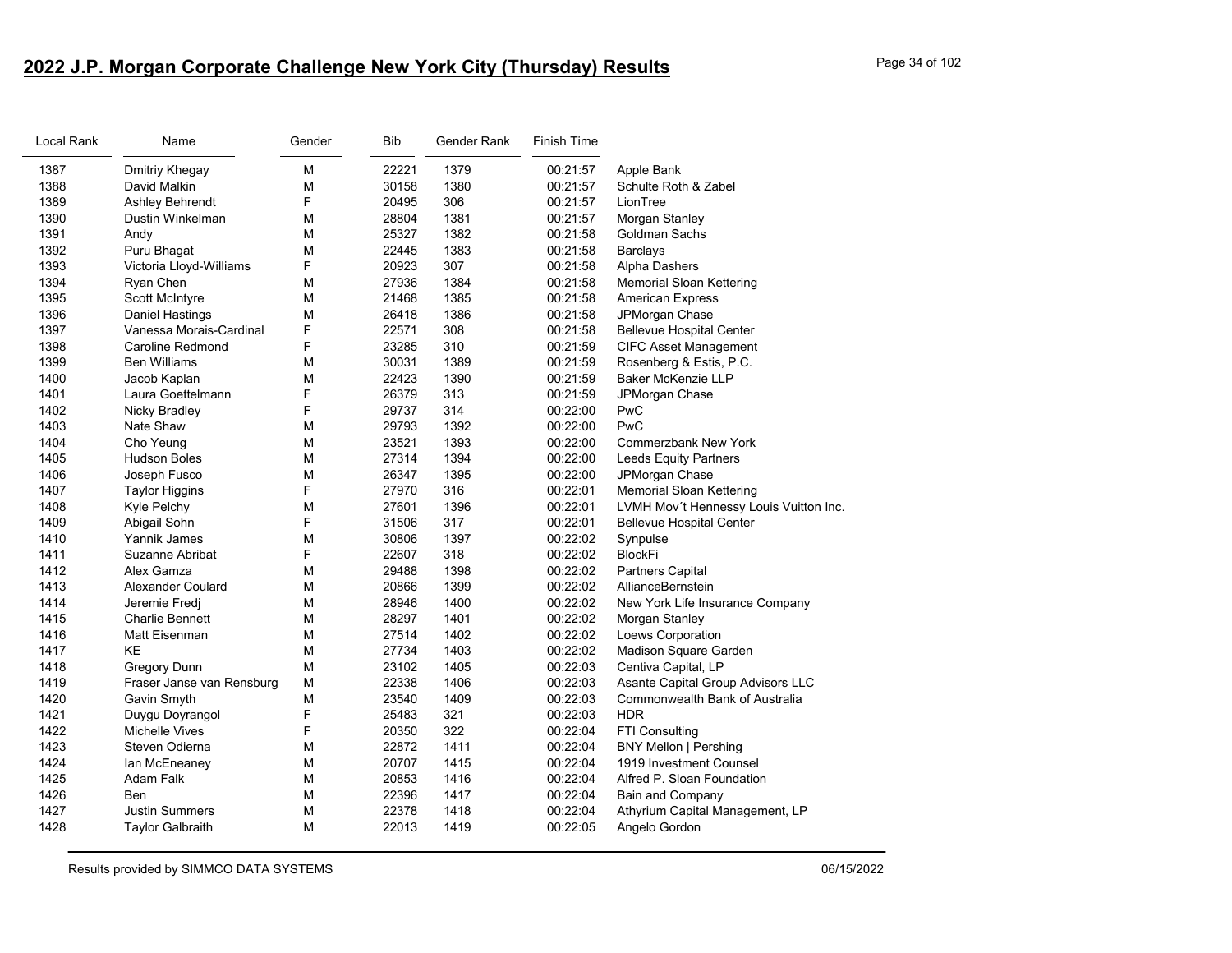# **2022 J.P. Morgan Corporate Challenge New York City (Thursday) Results** Page 35 of 102

| Local Rank | Name                        | Gender | Bib   | Gender Rank | Finish Time |                                    |
|------------|-----------------------------|--------|-------|-------------|-------------|------------------------------------|
| 1429       | John Velardo                | M      | 31399 | 1420        | 00:22:05    | <b>WCAS</b>                        |
| 1430       | Carolyn Rezende             | F      | 30570 | 325         | 00:22:05    | Spencer Stuart                     |
| 1431       | Arden Majewski              | М      | 23234 | 1421        | 00:22:05    | <b>CIBC</b>                        |
| 1432       | JP Klein                    | M      | 27820 | 1422        | 00:22:06    | Mastercard                         |
| 1433       | Olajuwon Jimoh              | M      | 31523 | 1423        | 00:22:06    | <b>American Express</b>            |
| 1434       | Shantanu Kundu              | М      | 28532 | 1424        | 00:22:06    | Morgan Stanley                     |
| 1435       | Anna Bagley                 | F      | 28285 | 326         | 00:22:06    | Morgan Stanley                     |
| 1436       | Selin Selman                | F      | 25274 | 327         | 00:22:07    | Goldman Sachs                      |
| 1437       | Alex Trosman                | M      | 30522 | 1425        | 00:22:07    | Sotheby's                          |
| 1438       | Amir-Kia Waxman             | M      | 22432 | 1426        | 00:22:07    | <b>Baker McKenzie LLP</b>          |
| 1439       | Colin Wells                 | M      | 25333 | 1427        | 00:22:07    | Goldman Sachs                      |
| 1440       | Melinda Smith               | F      | 27773 | 328         | 00:22:07    | Madison Square Garden              |
| 1441       | Barbara Wimmer              | F      | 31131 | 329         | 00:22:07    | <b>UniCredit</b>                   |
| 1442       | Andrew Kampf                | M      | 27149 | 1428        | 00:22:07    | Klarna                             |
| 1443       | <b>Howard Green</b>         | M      | 30255 | 1429        | 00:22:07    | Signature Bank                     |
| 1444       | Michael Heffernan           | M      | 29542 | 1430        | 00:22:08    | Payoneer, Inc                      |
| 1445       | John Devine                 | M      | 29944 | 1431        | 00:22:08    | Rockefeller Capital Management     |
| 1446       | Vince Catenacci             | M      | 30705 | 1432        | 00:22:08    | <b>Starr Insurance Companies</b>   |
| 1447       | <b>Brendan Reynolds</b>     | М      | 26811 | 1433        | 00:22:08    | JPMorgan Chase                     |
| 1448       | <b>Mitchel Groen</b>        | M      | 29889 | 1434        | 00:22:08    | RailWorks Corporation              |
| 1449       | Haydn Melia                 | M      | 25752 | 1435        | 00:22:08    | Insider Intelligence               |
| 1450       | David Williams              | М      | 23266 | 1440        | 00:22:09    | <b>CIBC</b>                        |
| 1451       | Antoine Levy-Lambert        | M      | 28548 | 1441        | 00:22:09    | Morgan Stanley                     |
| 1452       | JΚ                          | M      | 26478 | 1442        | 00:22:09    | JPMorgan Chase                     |
| 1453       | Josh Benchimol              | М      | 27451 | 1443        | 00:22:09    | Lippincott                         |
| 1454       | George Mathew               | M      | 26623 | 1444        | 00:22:09    | JPMorgan Chase                     |
| 1455       | <b>Christopher Carberry</b> | М      | 23947 | 1445        | 00:22:10    | <b>DELOITTE</b>                    |
| 1456       | <b>Andrew Dzenis</b>        | М      | 30114 | 1447        | 00:22:10    | Savills Inc                        |
| 1457       | Jonathon Croston            | M      | 20932 | 1449        | 00:22:10    | Alpha Wave Global                  |
| 1458       | Kerry Dunn                  | F      | 29818 | 331         | 00:22:10    | <b>QBE North America</b>           |
| 1459       | Jared Davis                 | M      | 25065 | 1450        | 00:22:10    | Goldman Sachs                      |
| 1460       | Seth Kurpiel                | М      | 29828 | 1451        | 00:22:10    | <b>QBE North America</b>           |
| 1461       | Peter Boodell               | M      | 25719 | 1452        | 00:22:10    | Indus Capital Partners, LLC        |
| 1462       | Paige Graham                | F      | 27143 | 332         | 00:22:10    | Klarna                             |
| 1463       | <b>Tild Maligati</b>        | М      | 21436 | 1453        | 00:22:11    | <b>American Express</b>            |
| 1464       | Advait Joshi                | М      | 22735 | 1457        | 00:22:11    | Not specified                      |
| 1465       | Vince Vangaever             | M      | 25319 | 1458        | 00:22:11    | Goldman Sachs                      |
| 1466       | Adam Kia                    | M      | 24002 | 1459        | 00:22:11    | <b>DELOITTE</b>                    |
| 1467       | <b>HABIB AMAIRI</b>         | М      | 30368 | 1460        | 00:22:11    | Societe Generale                   |
| 1468       | Paulo Bacarin               | M      | 23445 | 1462        | 00:22:12    | Colgate-Palmolive Company          |
| 1469       | <b>Stuart Bernstein</b>     | M      | 22444 | 1464        | 00:22:12    | <b>Barclays</b>                    |
| 1470       | Kimi Chapelle               | F      | 21864 | 333         | 00:22:12    | American Museum of Natural History |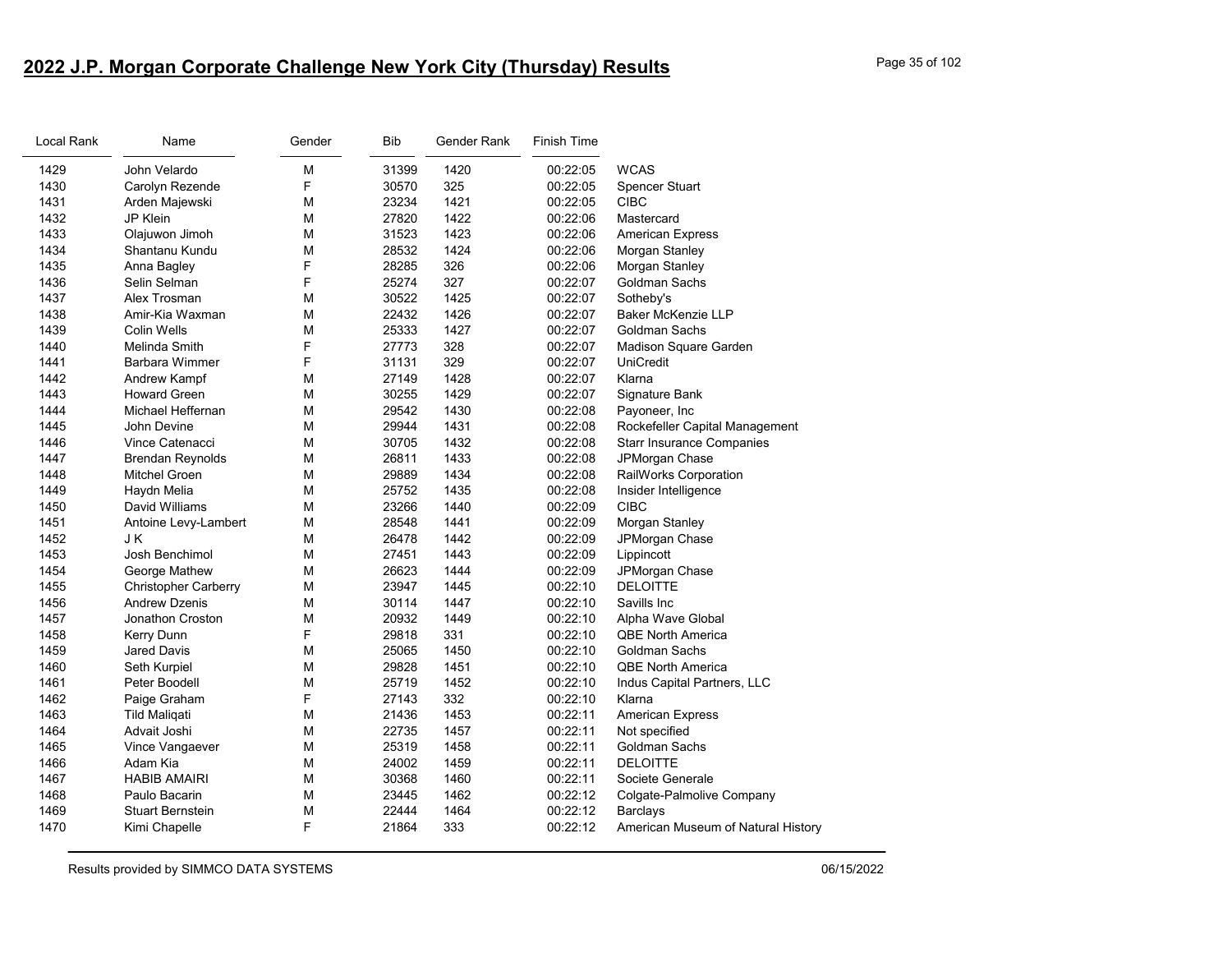# **2022 J.P. Morgan Corporate Challenge New York City (Thursday) Results** Page 36 of 102

| Local Rank | Name                     | Gender | <b>Bib</b> | Gender Rank | <b>Finish Time</b> |                                               |
|------------|--------------------------|--------|------------|-------------|--------------------|-----------------------------------------------|
| 1471       | Dave Bujnowski           | M      | 22380      | 1465        | 00:22:12           | <b>Baillie Gifford</b>                        |
| 1472       | Michela Mosso            | F      | 29108      | 334         | 00:22:12           | NewYork-Presbyterian                          |
| 1473       | <b>Courtney Clavette</b> | F      | 29037      | 335         | 00:22:12           | NewYork-Presbyterian                          |
| 1474       | <b>Christian Poncet</b>  | M      | 30453      | 1466        | 00:22:13           | Societe Generale                              |
| 1475       | <b>Milt Bonellos</b>     | M      | 23208      | 1467        | 00:22:13           | <b>CIBC</b>                                   |
| 1476       | Justin Finnigan          | M      | 25484      | 1468        | 00:22:13           | <b>HDR</b>                                    |
| 1477       | <b>Ben Hatch</b>         | M      | 26419      | 1469        | 00:22:13           | JPMorgan Chase                                |
| 1478       | Laura Cupelli            | F      | 21109      | 338         | 00:22:13           | <b>American Express</b>                       |
| 1479       | Christine Zvoma          | F      | 25350      | 339         | 00:22:13           | Goldman Sachs                                 |
| 1480       | Stephanie Palma          | F      | 23674      | 340         | 00:22:13           | Cravath, Swaine & Moore LLP                   |
| 1481       | Zachary Herzog           | M      | 21257      | 1475        | 00:22:13           | American Express                              |
| 1482       | <b>Emily Roehr</b>       | F      | 27391      | 341         | 00:22:14           | Lindsay Goldberg                              |
| 1483       | Jordan Davis             | M      | 28370      | 1476        | 00:22:14           | Morgan Stanley                                |
| 1484       | <b>Monica Cortez</b>     | F      | 24442      | 343         | 00:22:14           | <b>Estee Lauder</b>                           |
| 1485       | Carlos Polanco           | M      | 25242      | 1477        | 00:22:14           | Goldman Sachs                                 |
| 1486       | Jimmy                    | M      | 27532      | 1480        | 00:22:14           | Lukka, Inc.                                   |
| 1487       | <b>Axel Calmet</b>       | M      | 26180      | 1481        | 00:22:14           | JPMorgan Chase                                |
| 1488       | Meredith James           | F      | 27529      | 344         | 00:22:14           | Lukka, Inc.                                   |
| 1489       | <b>RS</b>                | M      | 23752      | 1483        | 00:22:14           | Credit Agricole Corporate and Investment Bank |
| 1490       | <b>Karl Vetter</b>       | M      | 29372      | 1484        | 00:22:14           | <b>NYC Parks</b>                              |
| 1491       | Jason Kim                | М      | 28236      | 1485        | 00:22:14           | Moon Rabbit                                   |
| 1492       | Lauren Schnoebelen       | F      | 27431      | 345         | 00:22:15           | <b>Linklaters LLP</b>                         |
| 1493       | Eric Barrios             | М      | 30214      | 1486        | 00:22:15           | Signature Bank                                |
| 1494       | Justus Otto              | М      | 20505      | 1487        | 00:22:15           | Madison International Realty                  |
| 1495       | Kyle Suarez              | M      | 28148      | 1488        | 00:22:15           | MongoDB Inc                                   |
| 1496       | James Turnbull           | M      | 23543      | 1489        | 00:22:15           | Commonwealth Bank of Australia                |
| 1497       | James                    | М      | 21044      | 1490        | 00:22:15           | <b>American Express</b>                       |
| 1498       | <b>Rich Hoffmann</b>     | M      | 22918      | 1491        | 00:22:15           | <b>Brown Brothers Harriman</b>                |
| 1499       | Danny Sweeney            | M      | 25609      | 1492        | 00:22:16           | <b>HLW</b> International                      |
| 1500       | Chris DiLeo              | М      | 23580      | 1493        | 00:22:16           | <b>Cosentini Associates</b>                   |
| 1501       | <b>Matthew Roldan</b>    | M      | 26823      | 1495        | 00:22:16           | JPMorgan Chase                                |
| 1502       | Sean Marcantonio         | M      | 28575      | 1497        | 00:22:16           | Morgan Stanley                                |
| 1503       | Rob Alexander            | М      | 28931      | 1498        | 00:22:16           | New York Life Insurance Company               |
| 1504       | MattD                    | М      | 30086      | 1499        | 00:22:16           | Saratoga Investment Corp.                     |
| 1505       | <b>Emilie Tremblay</b>   | F      | 20498      | 348         | 00:22:17           | Lippincott                                    |
| 1506       | Jamie Williams           | F      | 25903      | 349         | 00:22:17           | Intercontinental Exchange ICE NYSE            |
| 1507       | Jeff Allen               | M      | 28121      | 1500        | 00:22:17           | MongoDB Inc                                   |
| 1508       | Jacob Apik               | M      | 28098      | 1501        | 00:22:17           | Mill Hill Capital                             |
| 1509       | marianne maurel          | F      | 22763      | 350         | 00:22:17           | Not specified                                 |
| 1510       | Michael DiMartino        | M      | 31255      | 1503        | 00:22:18           | <b>Vitech Systems Group</b>                   |
| 1511       | Grace Lowden             | F      | 24518      | 351         | 00:22:18           | <b>Estee Lauder</b>                           |
| 1512       | Mike Gi                  | М      | 28041      | 1504        | 00:22:18           | MetroPlusHealth                               |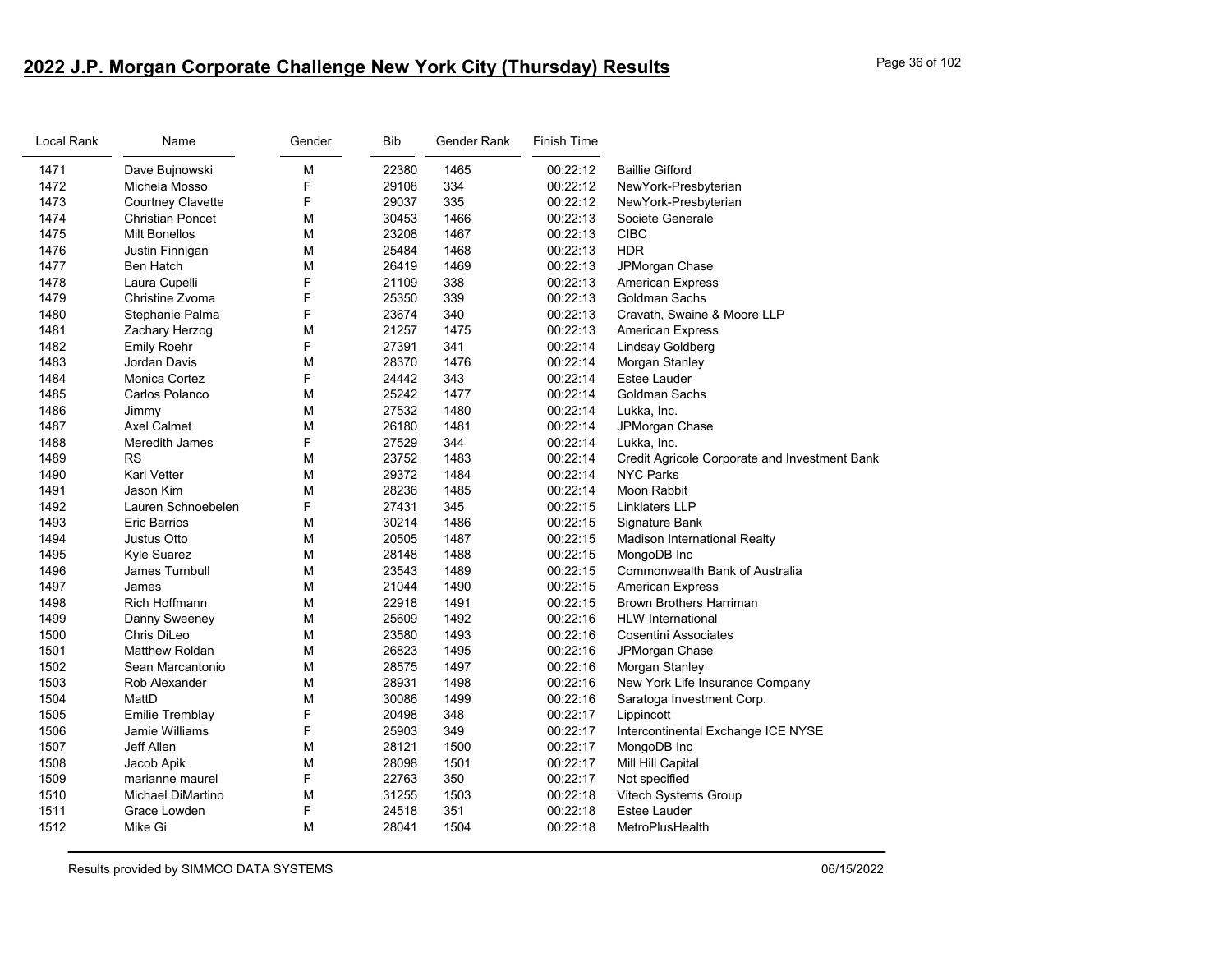# **2022 J.P. Morgan Corporate Challenge New York City (Thursday) Results** Page 37 of 102

| Local Rank | Name                    | Gender | <b>Bib</b> | Gender Rank | <b>Finish Time</b> |                                        |
|------------|-------------------------|--------|------------|-------------|--------------------|----------------------------------------|
| 1513       | <b>ERIK PEDERSEN</b>    | М      | 28971      | 1506        | 00:22:18           | New York Life Insurance Company        |
| 1514       | Enrico Ubaldi           | М      | 31130      | 1508        | 00:22:18           | UniCredit                              |
| 1515       | <b>Scott Murry</b>      | м      | 27341      | 1509        | 00:22:19           | <b>LEFRAK ORGANIZATION</b>             |
| 1516       | Igor Katsyv             | M      | 27979      | 1510        | 00:22:20           | Memorial Sloan Kettering               |
| 1517       | Mihai Andrei            | М      | 28122      | 1511        | 00:22:20           | MongoDB Inc                            |
| 1518       | <b>RYAN QUINN</b>       | м      | 24255      | 1512        | 00:22:20           | E-J Electric Installation Co           |
| 1519       | Haley C                 | F      | 22641      | 352         | 00:22:20           | <b>BlueRock Therapeutics</b>           |
| 1520       | Devindra                | м      | 21890      | 1513        | 00:22:20           | American Museum of Natural History     |
| 1521       | Graham Duncan           | м      | 25409      | 1514        | 00:22:20           | H.I.G. Capital                         |
| 1522       | <b>Patrick Quinn</b>    | М      | 24254      | 1515        | 00:22:20           | E-J Electric Installation Co           |
| 1523       | <b>Teddy Einsidler</b>  | М      | 30894      | 1516        | 00:22:20           | The Blackstone Group                   |
| 1524       | Sheena Shah             | F      | 29444      | 353         | 00:22:20           | <b>Palladium Equity Partners</b>       |
| 1525       | Gregg morris            | м      | 30278      | 1517        | 00:22:20           | Signature Bank                         |
| 1526       | J Mattiello             | м      | 24650      | 1518        | 00:22:20           | First Manhattan Co.                    |
| 1527       | Owen Basham             | М      | 30192      | 1520        | 00:22:20           | <b>Sentinel Capital Partners</b>       |
| 1528       | Jason Warner            | м      | 26999      | 1521        | 00:22:21           | JPMorgan Chase - Thursday June 2       |
| 1529       | Keith Fortmiller        | M      | 28423      | 1522        | 00:22:21           | Morgan Stanley                         |
| 1530       | Jessica Basham          | F      | 30191      | 355         | 00:22:21           | Sentinel Capital Partners              |
| 1531       | Jean-Francois Coste     | М      | 31000      | 1523        | 00:22:21           | <b>Tocqueville Asset Management</b>    |
| 1532       | giulio comellini        | М      | 25944      | 1525        | 00:22:21           | <b>ION Trading</b>                     |
| 1533       | Robert Jankowski        | М      | 28498      | 1526        | 00:22:21           | Morgan Stanley                         |
| 1534       | Zoheb Khalid            | м      | 25821      | 1528        | 00:22:21           | Intercontinental Exchange ICE NYSE     |
| 1535       | <b>Matthew Weaver</b>   | м      | 22063      | 1529        | 00:22:21           | Angelo Gordon                          |
| 1536       | Katie Jansen            | F      | 24497      | 356         | 00:22:21           | Estee Lauder                           |
| 1537       | Seth Greenberg          | М      | 23626      | 1531        | 00:22:22           | COWI Consulting Inc.                   |
| 1538       | Mark Hammerschmidt      | М      | 23990      | 1532        | 00:22:22           | <b>DELOITTE</b>                        |
| 1539       | Peri Yakar              | F      | 20661      | 357         | 00:22:22           | Societe Generale                       |
| 1540       | <b>Brett Humphreys</b>  | м      | 28487      | 1533        | 00:22:22           | Morgan Stanley                         |
| 1541       | Yes                     | М      | 28188      | 1534        | 00:22:22           | Moodys                                 |
| 1542       | <b>Marshal Fulford</b>  | M      | 25796      | 1535        | 00:22:22           | Intercontinental Exchange ICE NYSE     |
| 1543       | <b>Tina Rambert</b>     | F      | 30766      | 360         | 00:22:22           | <b>Stout Risius Ross</b>               |
| 1544       | Dan Pierce              | М      | 30795      | 1536        | 00:22:22           | <b>Sycamore Partners</b>               |
| 1545       | Liz Stoppelmann         | М      | 25507      | 1537        | 00:22:22           | <b>HDR</b>                             |
| 1546       | <b>Courtney Connors</b> | F      | 27729      | 362         | 00:22:23           | Madison Square Garden                  |
| 1547       | Alex Pelan              | М      | 24194      | 1538        | 00:22:23           | <b>Dropbox</b>                         |
| 1548       | Aleeeeeeee              | м      | 20685      | 1539        | 00:22:23           | UniCredit                              |
| 1549       | Samantha Delle          | F      | 21870      | 363         | 00:22:23           | American Museum of Natural History     |
| 1550       | Shachar Gonen           | М      | 28180      | 1540        | 00:22:23           | Moodys                                 |
| 1551       | Kelly He                | F      | 28476      | 364         | 00:22:24           | Morgan Stanley                         |
| 1552       | Maximillian Tam         | М      | 27619      | 1542        | 00:22:24           | LVMH Mov't Hennessy Louis Vuitton Inc. |
| 1553       | <b>Brendan McNerney</b> | М      | 31439      | 1543        | 00:22:24           | Weil Gotshal                           |
| 1554       | <b>Bobby Singh</b>      | М      | 28740      | 1544        | 00:22:24           | Morgan Stanley                         |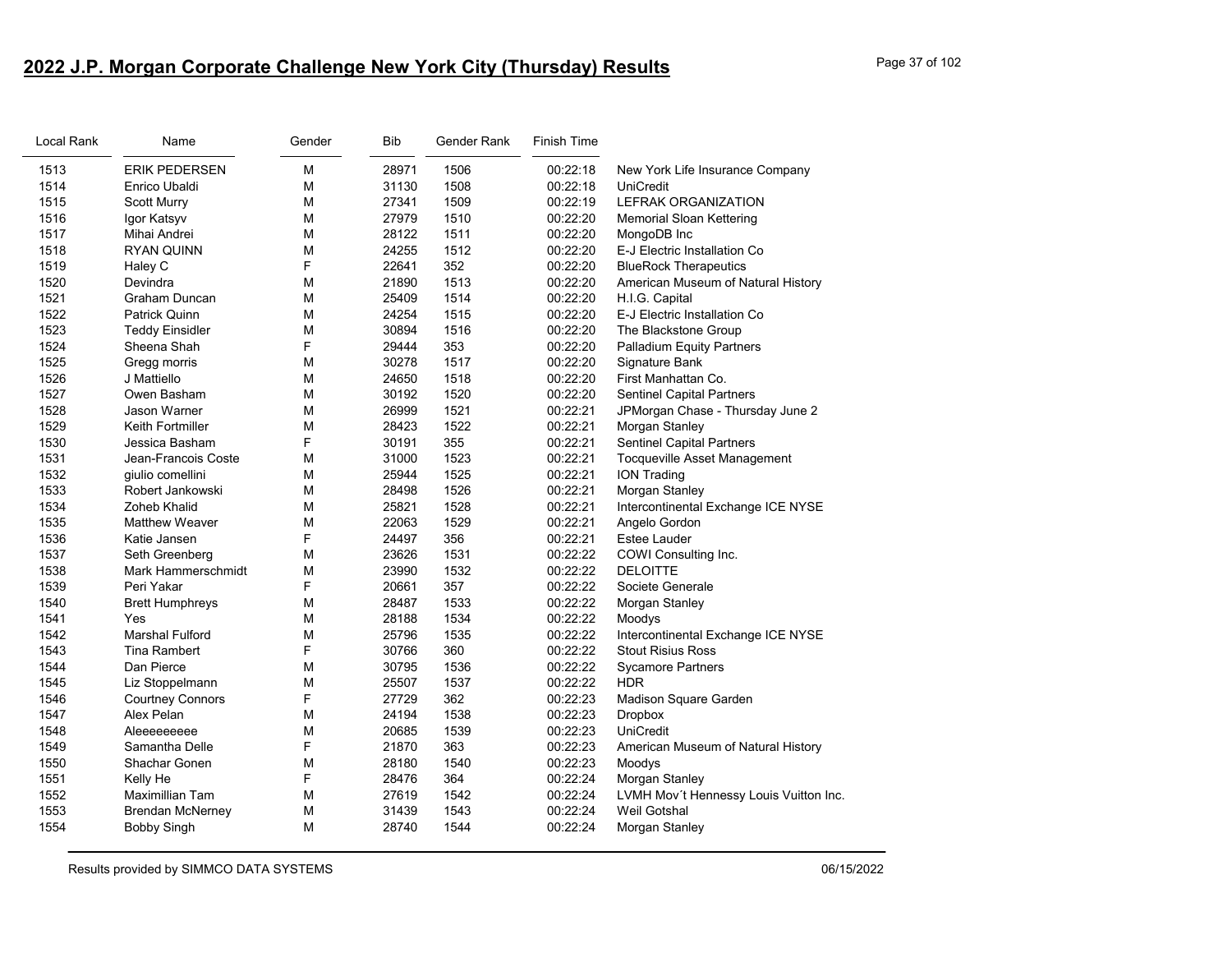# **2022 J.P. Morgan Corporate Challenge New York City (Thursday) Results** Page 38 of 102

| Local Rank | Name                      | Gender | <b>Bib</b> | Gender Rank | <b>Finish Time</b> |                                    |
|------------|---------------------------|--------|------------|-------------|--------------------|------------------------------------|
| 1555       | Kyle Wissel               | M      | 27899      | 1545        | 00:22:24           | <b>Mazars USA</b>                  |
| 1556       | <b>Brian Clark</b>        | М      | 31179      | 1546        | 00:22:24           | <b>Viking Global Investors</b>     |
| 1557       | Jenna Rochman             | F      | 21620      | 365         | 00:22:25           | <b>American Express</b>            |
| 1558       | Harrison Bridge           | M      | 23943      | 1549        | 00:22:25           | <b>DELOITTE</b>                    |
| 1559       | Eduardo Bermudez          | М      | 23446      | 1551        | 00:22:25           | Colgate-Palmolive Company          |
| 1560       | Madison Rozynek           | F      | 27766      | 366         | 00:22:25           | Madison Square Garden              |
| 1561       | Christopher Lem           | М      | 27071      | 1552        | 00:22:25           | K2 Venture.Capital                 |
| 1562       | Ilya Goldberg             | М      | 26380      | 1553        | 00:22:25           | JPMorgan Chase                     |
| 1563       | Fernando Lares            | M      | 29894      | 1554        | 00:22:25           | RailWorks Corporation              |
| 1564       | Kevin Egan                | M      | 28905      | 1555        | 00:22:25           | New York City Housing Authority    |
| 1565       | Michael Chen              | М      | 27702      | 1557        | 00:22:25           | Madison International Realty       |
| 1566       | Gabby Wang                | F      | 25331      | 367         | 00:22:26           | Goldman Sachs                      |
| 1567       | Lou Hernandez             | M      | 28183      | 1558        | 00:22:26           | Moodys                             |
| 1568       | maria mostajo             | M      | 31354      | 1560        | 00:22:26           | <b>Vv</b> §rde Partners            |
| 1569       | Aziz Eltahch              | M      | 30762      | 1562        | 00:22:27           | <b>Stout Risius Ross</b>           |
| 1570       | Laura Wolf                | F      | 21819      | 369         | 00:22:27           | <b>American Express</b>            |
| 1571       | Morgan Ferrell            | F      | 25089      | 370         | 00:22:27           | Goldman Sachs                      |
| 1572       | Kasteny Knutson           | F      | 30822      | 371         | 00:22:27           | Syska Hennessy Group               |
| 1573       | Jonathan                  | M      | 23129      | 1565        | 00:22:28           | <b>Central Park Conservancy</b>    |
| 1574       | Elodie DUGELAY            | F      | 27867      | 372         | 00:22:28           | <b>Mazars USA</b>                  |
| 1575       | <b>Blythe Barber</b>      | M      | 24171      | 1568        | 00:22:28           | Droit Financial Technologies, LLC  |
| 1576       | Mike Quinn                | M      | 26788      | 1569        | 00:22:28           | JPMorgan Chase                     |
| 1577       | Sarah Wolk                | F      | 27313      | 373         | 00:22:28           | Lactalis American Group            |
| 1578       | <b>Robin Ostrov</b>       | F      | 30565      | 374         | 00:22:28           | <b>Spencer Stuart</b>              |
| 1579       | Justin Steinhouse         | М      | 25630      | 1571        | 00:22:29           | HNTB NY                            |
| 1580       | Benjamin Schneider        | М      | 25873      | 1572        | 00:22:29           | Intercontinental Exchange ICE NYSE |
| 1581       | James Leddy               | M      | 28140      | 1574        | 00:22:29           | MongoDB Inc                        |
| 1582       | Alena Nia                 | F      | 23113      | 375         | 00:22:29           | Centiva Capital, LP                |
| 1583       | <b>DENNIS</b>             | М      | 22235      | 1576        | 00:22:29           | Apple Bank                         |
| 1584       | Nicholas Magilton         | М      | 29305      | 1577        | 00:22:29           | <b>NYC Parks</b>                   |
| 1585       | Steven Rudkin             | M      | 26837      | 1579        | 00:22:29           | JPMorgan Chase                     |
| 1586       | Scott Klipper             | M      | 25363      | 1581        | 00:22:30           | Gresham Investment Management, LLC |
| 1587       | <b>Grace DeWald</b>       | F      | 25785      | 377         | 00:22:30           | Intercontinental Exchange ICE NYSE |
| 1588       | Annie Ruth Schall         | F      | 27166      | 379         | 00:22:30           | Klarna                             |
| 1589       | Justin Weitzman           | М      | 30030      | 1582        | 00:22:30           | Rosenberg & Estis, P.C.            |
| 1590       | Mary M Flaherty           | F      | 28416      | 380         | 00:22:30           | Morgan Stanley                     |
| 1591       | <b>Parks Commissioner</b> | F      | 29251      | 381         | 00:22:30           | <b>NYC Parks</b>                   |
| 1592       | Saksham Sharma            | M      | 31061      | 1583        | 00:22:30           | Tower Research Capital LLC         |
| 1593       | Pranisha Rai              | F      | 24231      | 382         | 00:22:30           | <b>DTCC</b>                        |
| 1594       | Tom Yao                   | M      | 25911      | 1587        | 00:22:31           | Intercontinental Exchange ICE NYSE |
| 1595       | <b>Brianna Dayer</b>      | F      | 27944      | 383         | 00:22:31           | <b>Memorial Sloan Kettering</b>    |
| 1596       | <b>CHRISTINA BURCK</b>    | F      | 26169      | 384         | 00:22:31           | JPMorgan Chase                     |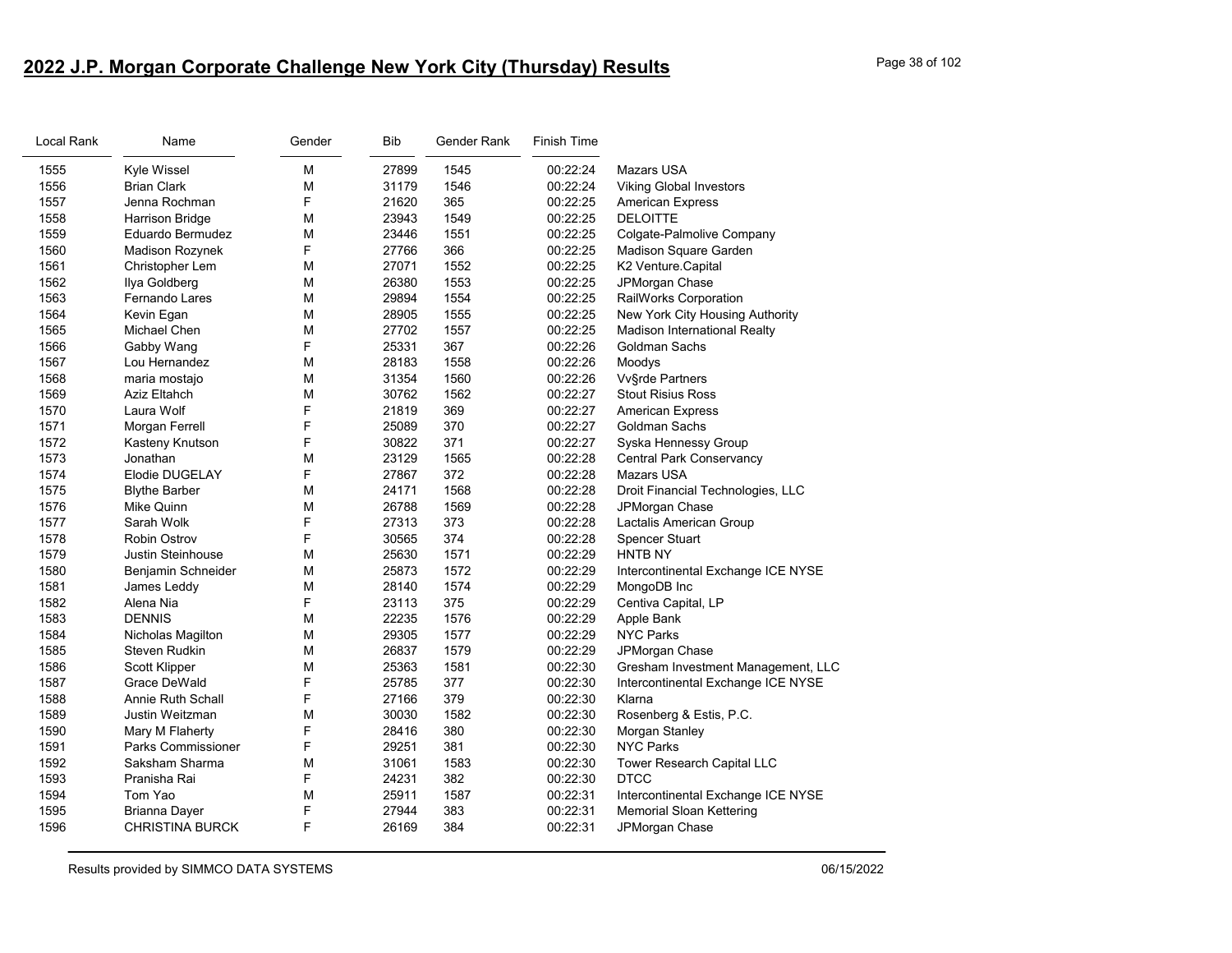# **2022 J.P. Morgan Corporate Challenge New York City (Thursday) Results** Page 39 of 102

| Local Rank | Name                     | Gender | <b>Bib</b> | Gender Rank | <b>Finish Time</b> |                                    |
|------------|--------------------------|--------|------------|-------------|--------------------|------------------------------------|
| 1597       | Robyn Fleming            | F      | 30950      | 385         | 00:22:32           | The Metropolitan Museum of Art     |
| 1598       | John Harrington          | M      | 30049      | 1590        | 00:22:32           | <b>RSM US LLP</b>                  |
| 1599       | Ali                      | М      | 30720      | 1593        | 00:22:32           | <b>Starr Insurance Companies</b>   |
| 1600       | <b>Ben Polinsky</b>      | M      | 24040      | 1595        | 00:22:32           | <b>DELOITTE</b>                    |
| 1601       | Ewok - RogueRun          | M      | 26501      | 1597        | 00:22:32           | JPMorgan Chase                     |
| 1602       | <b>Martin Gross</b>      | M      | 26394      | 1598        | 00:22:32           | JPMorgan Chase                     |
| 1603       | Arnie Spier              | M      | 30750      | 1599        | 00:22:33           | <b>Starr Insurance Companies</b>   |
| 1604       | Loretta Kwong            | F      | 22283      | 387         | 00:22:33           | Arcadis                            |
| 1605       | Baoser                   | М      | 24271      | 1600        | 00:22:33           | Echo Street Capital                |
| 1606       | Masanobu Yamazaki        | M      | 30986      | 1601        | 00:22:33           | The Metropolitan Museum of Art     |
| 1607       | <b>Neal Epstein</b>      | М      | 28174      | 1602        | 00:22:33           | Moodys                             |
| 1608       | <b>Neal Wellington</b>   | М      | 27698      | 1603        | 00:22:34           | MACRO, A Savills Company           |
| 1609       | Christopher Tahbaz       | М      | 23908      | 1605        | 00:22:34           | Debevoise & Plimpton LLP           |
| 1610       | <b>Tim Avrutik</b>       | M      | 26109      | 1606        | 00:22:34           | JPMorgan Chase                     |
| 1611       | Mohit                    | M      | 24992      | 1608        | 00:22:34           | Goldman Sachs                      |
| 1612       | Damian DeCandia          | М      | 22996      | 1609        | 00:22:35           | Cauldwell Wingate                  |
| 1613       | <b>Andrew Kirby</b>      | М      | 30091      | 1610        | 00:22:35           | Saratoga Investment Corp.          |
| 1614       | Chad Hage                | M      | 25643      | 1611        | 00:22:35           | Hudson Bay Capital Management LP   |
| 1615       | Jim Ha                   | M      | 23104      | 1613        | 00:22:35           | Centiva Capital, LP                |
| 1616       | Mitchell Novotny         | M      | 24535      | 1614        | 00:22:35           | <b>Estee Lauder</b>                |
| 1617       | Nicholas Franklin        | M      | 22950      | 1615        | 00:22:35           | Cain International                 |
| 1618       | <b>Thomas Rouse</b>      | M      | 27857      | 1616        | 00:22:35           | MayTech Global Investements        |
| 1619       | Steven                   | M      | 21891      | 1617        | 00:22:36           | American Museum of Natural History |
| 1620       | Paula LequericaSternberg | F      | 22227      | 391         | 00:22:36           | Apple Bank                         |
| 1621       | Laura Barth              | F      | 30942      | 392         | 00:22:36           | The Metropolitan Museum of Art     |
| 1622       | <b>BMcG</b>              | F      | 29314      | 393         | 00:22:36           | <b>NYC Parks</b>                   |
| 1623       | William Shikani          | M      | 30612      | 1619        | 00:22:36           | <b>Squarepoint Ops LLC</b>         |
| 1624       | Sergey Voznyuk           | M      | 28789      | 1620        | 00:22:36           | Morgan Stanley                     |
| 1625       | Anne Marie DeVito        | F      | 23101      | 394         | 00:22:36           | Centiva Capital, LP                |
| 1626       | Rob Cruz                 | М      | 30708      | 1622        | 00:22:36           | <b>Starr Insurance Companies</b>   |
| 1627       | Deshawn Cole             | M      | 30226      | 1623        | 00:22:37           | Signature Bank                     |
| 1628       | Dalton Skach             | М      | 21706      | 1624        | 00:22:37           | <b>American Express</b>            |
| 1629       | D Em                     | M      | 25082      | 1625        | 00:22:37           | Goldman Sachs                      |
| 1630       | Keegan Ball              | М      | 26121      | 1626        | 00:22:37           | JPMorgan Chase                     |
| 1631       | <b>Matthew Blom</b>      | М      | 29733      | 1627        | 00:22:37           | PwC                                |
| 1632       | Jamie Michael            | F      | 31440      | 396         | 00:22:37           | Weil Gotshal                       |
| 1633       | <b>Daniel Clark</b>      | М      | 23099      | 1629        | 00:22:37           | Centiva Capital, LP                |
| 1634       | Robert Kuckhoff          | М      | 25431      | 1631        | 00:22:37           | H.I.G. Capital                     |
| 1635       | Gouri Mukherjee          | М      | 20238      | 1633        | 00:22:38           | <b>BNY Mellon   Pershing</b>       |
| 1636       | <b>Bill Donohue</b>      | М      | 23496      | 1635        | 00:22:38           | <b>Commerzbank New York</b>        |
| 1637       | <b>Matt Seltzer</b>      | M      | 25708      | 1636        | 00:22:38           | <b>IFM Investors</b>               |
| 1638       | <b>Thomas Dobbins</b>    | M      | 30662      | 1637        | 00:22:39           | <b>Standard Motor Products</b>     |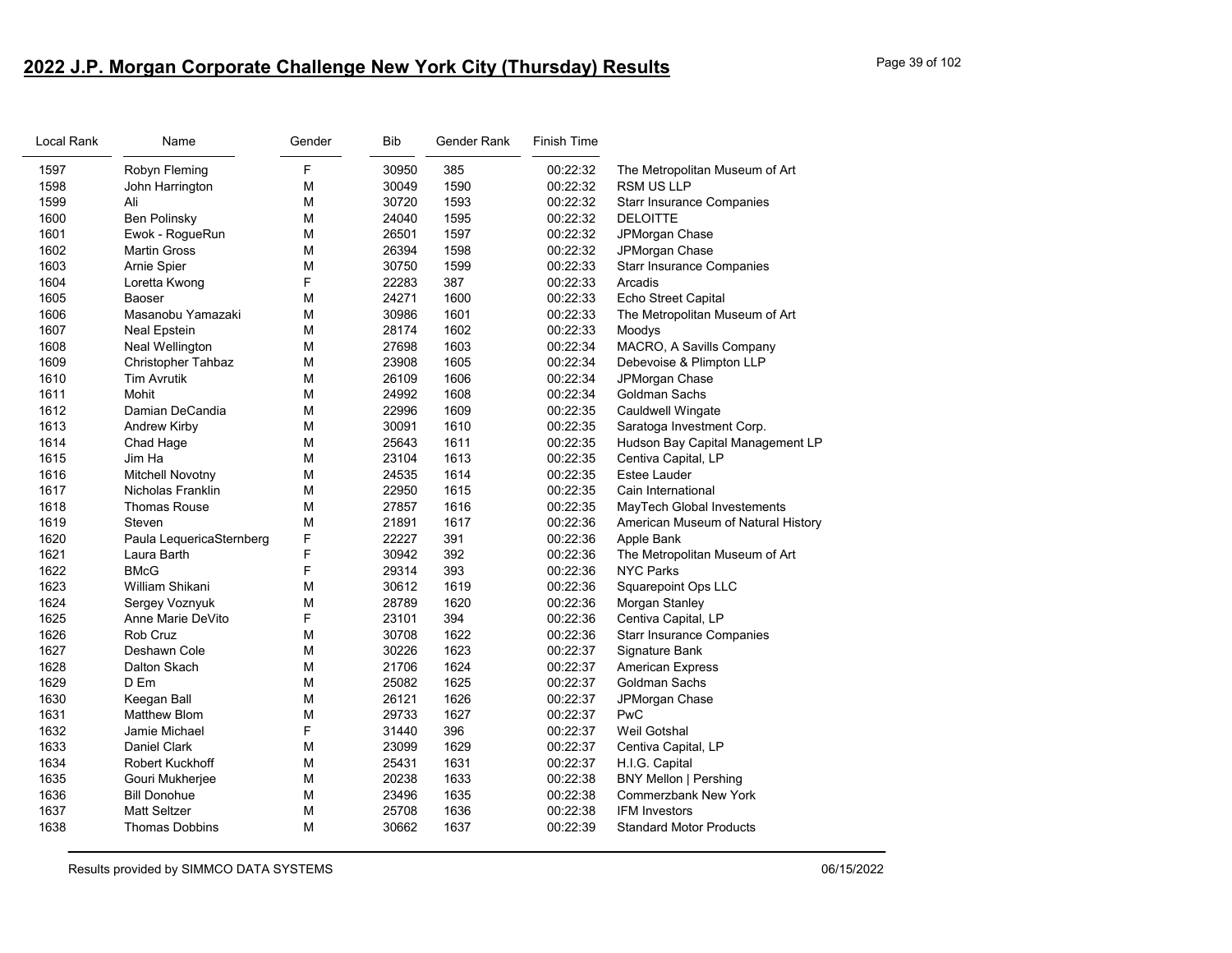# **2022 J.P. Morgan Corporate Challenge New York City (Thursday) Results** Page 40 of 102

| Local Rank | Name                     | Gender | Bib   | Gender Rank | Finish Time |                                   |
|------------|--------------------------|--------|-------|-------------|-------------|-----------------------------------|
| 1639       | <b>JOHN LIANG</b>        | М      | 22170 | 1638        | 00:22:39    | APG Asset Management US Inc.      |
| 1640       | bogen velarde            | М      | 20385 | 1639        | 00:22:39    | Goldman Sachs                     |
| 1641       | Alexander Jacobs         | M      | 23225 | 1640        | 00:22:39    | <b>CIBC</b>                       |
| 1642       | Alex Flax                | М      | 21176 | 1641        | 00:22:39    | <b>American Express</b>           |
| 1643       | Ethan Feldman            | M      | 30839 | 1642        | 00:22:40    | Talos                             |
| 1644       | Gina Enriquez            | F      | 21024 | 398         | 00:22:40    | <b>American Express</b>           |
| 1645       | Natasha Chandler         | F      | 22452 | 399         | 00:22:40    | <b>Barclays</b>                   |
| 1646       | Andrea Carrera           | F      | 27934 | 401         | 00:22:40    | <b>Memorial Sloan Kettering</b>   |
| 1647       | Aaron Fink               | M      | 23624 | 1646        | 00:22:40    | COWI Consulting Inc.              |
| 1648       | Raymond Joabar           | М      | 21302 | 1647        | 00:22:40    | <b>American Express</b>           |
| 1649       | <b>CHEN-HUAN LIAO</b>    | M      | 29928 | 1649        | 00:22:41    | ROBERT A.M. STERN ARCHITECTS, LLP |
| 1650       | Tom C                    | M      | 22451 | 1651        | 00:22:41    | Barclays                          |
| 1651       | <b>Tony Spinella</b>     | М      | 22311 | 1652        | 00:22:41    | Arch Insurance Group              |
| 1652       | Neil Ekblom Jr           | M      | 24309 | 1654        | 00:22:41    | EKBLOM AND PARTNERS, LLP          |
| 1653       | <b>Milton Tran</b>       | М      | 29852 | 1655        | 00:22:41    | <b>QBE North America</b>          |
| 1654       | Kenneth Hahn             | М      | 22859 | 1658        | 00:22:42    | <b>BNY Mellon   Pershing</b>      |
| 1655       | <b>Matthew Glaeser</b>   | М      | 22211 | 1661        | 00:22:42    | Apple Bank                        |
| 1656       | Sean Thomas              | M      | 30982 | 1662        | 00:22:42    | The Metropolitan Museum of Art    |
| 1657       | Barbara McCarthy         | M      | 24022 | 1663        | 00:22:42    | <b>DELOITTE</b>                   |
| 1658       | <b>Christian Stewart</b> | М      | 22808 | 1665        | 00:22:42    | Not specified                     |
| 1659       | Hua-Ming Lee             | M      | 25175 | 1666        | 00:22:42    | <b>Goldman Sachs</b>              |
| 1660       | Xiang Zheng              | М      | 22981 | 1667        | 00:22:42    | Carta                             |
| 1661       | Jacob Krempel            | М      | 25540 | 1669        | 00:22:43    | <b>HelloFresh</b>                 |
| 1662       | Rowan                    | F      | 30924 | 405         | 00:22:43    | The Frick Collection              |
| 1663       | Stephanie Gil            | F      | 28835 | 406         | 00:22:43    | <b>Mutual of America</b>          |
| 1664       | Eliza Imburgia           | F      | 30721 | 407         | 00:22:43    | <b>Starr Insurance Companies</b>  |
| 1665       | <b>Rob Stewart</b>       | M      | 24062 | 1672        | 00:22:43    | <b>DELOITTE</b>                   |
| 1666       | Kristen Cahill           | F      | 29940 | 408         | 00:22:43    | Rockefeller Capital Management    |
| 1667       | Jay Young                | М      | 30330 | 1673        | 00:22:43    | Signature Bank                    |
| 1668       | Sara Baran               | F      | 27721 | 409         | 00:22:44    | Madison Square Garden             |
| 1669       | <b>Courtney Aiello</b>   | F      | 27718 | 410         | 00:22:44    | Madison Square Garden             |
| 1670       | <b>Conor McAuliffe</b>   | M      | 22652 | 1677        | 00:22:44    | <b>BlueRock Therapeutics</b>      |
| 1671       | <b>Alex Cintron</b>      | M      | 22453 | 1679        | 00:22:44    | Barclays                          |
| 1672       | Igor Nepomnyashchiy      | M      | 28637 | 1680        | 00:22:44    | Morgan Stanley                    |
| 1673       | Stefan Hennessey         | М      | 21251 | 1682        | 00:22:45    | <b>American Express</b>           |
| 1674       | Juan Pablo Velez Moeller | М      | 20235 | 1683        | 00:22:45    | Not specified                     |
| 1675       | Kalle                    | M      | 26535 | 1684        | 00:22:45    | JPMorgan Chase                    |
| 1676       | Ngawang Tsetan           | М      | 27199 | 1686        | 00:22:46    | Known Global LLC                  |
| 1677       | leo herskovich           | М      | 25134 | 1687        | 00:22:46    | Goldman Sachs                     |
| 1678       | <b>Geoff Mishkin</b>     | М      | 28144 | 1688        | 00:22:46    | MongoDB Inc                       |
| 1679       | Alison Heslin            | F      | 20530 | 412         | 00:22:46    | Moodys                            |
| 1680       | Samantha Young           | F      | 27034 | 414         | 00:22:46    | JPMorgan Chase                    |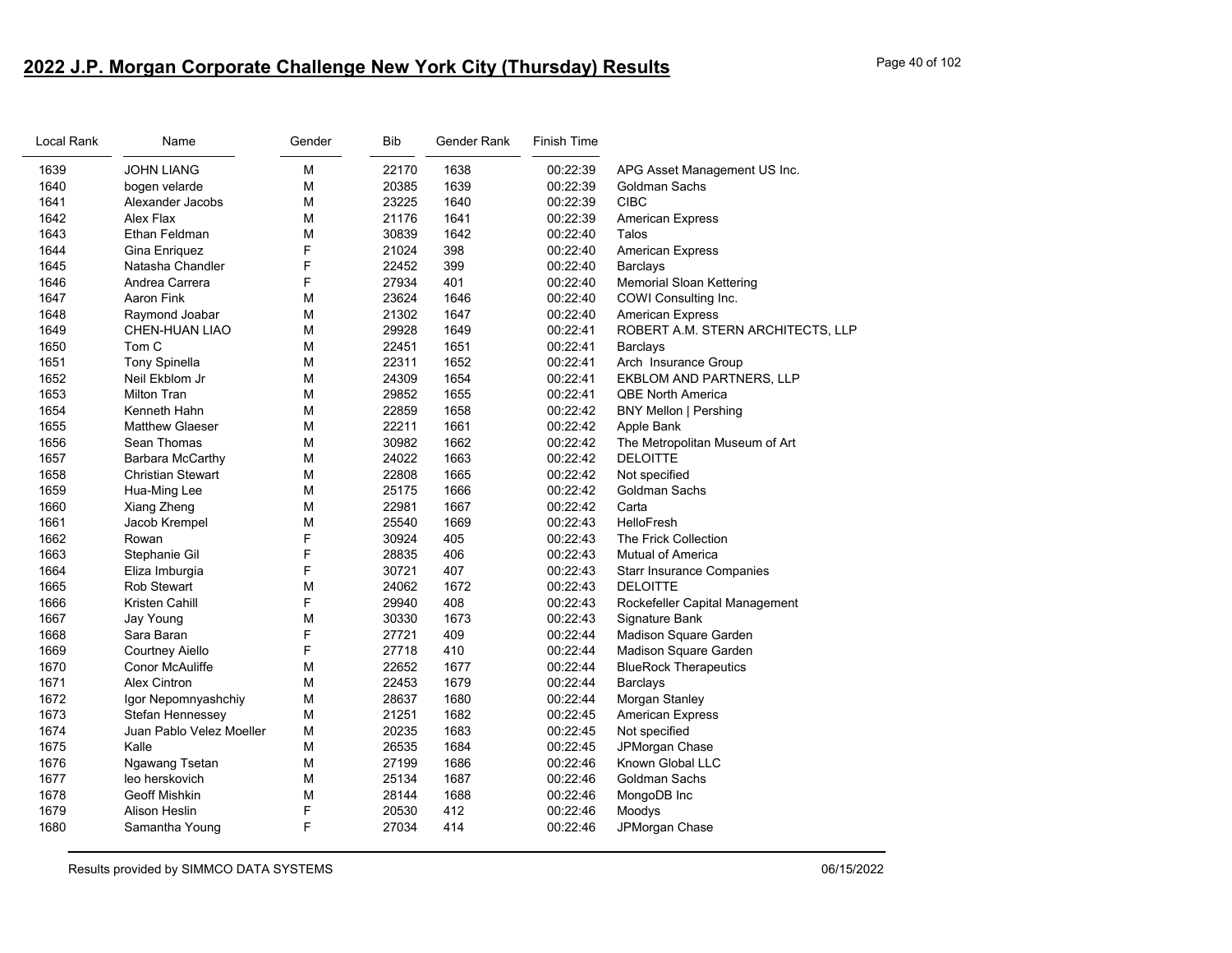# **2022 J.P. Morgan Corporate Challenge New York City (Thursday) Results** Page 41 of 102

| Local Rank | Name                      | Gender | Bib   | Gender Rank | <b>Finish Time</b> |                                               |
|------------|---------------------------|--------|-------|-------------|--------------------|-----------------------------------------------|
| 1681       | james selden              | М      | 24055 | 1689        | 00:22:46           | <b>DELOITTE</b>                               |
| 1682       | <b>Adriel Mckenzie</b>    | M      | 22035 | 1691        | 00:22:47           | Angelo Gordon                                 |
| 1683       | John Restel               | M      | 24551 | 1692        | 00:22:47           | Estee Lauder                                  |
| 1684       | <b>Emily Pascale</b>      | F      | 30163 | 416         | 00:22:47           | Schulte Roth & Zabel                          |
| 1685       | Rebecca Mineo             | F      | 29964 | 417         | 00:22:47           | Rockefeller Capital Management                |
| 1686       | Mathieu Jean              | M      | 23735 | 1694        | 00:22:47           | Credit Agricole Corporate and Investment Bank |
| 1687       | <b>Christopher Smith</b>  | М      | 29915 | 1695        | 00:22:47           | RailWorks Corporation                         |
| 1688       | Jesse Mazor               | M      | 29102 | 1696        | 00:22:47           | NewYork-Presbyterian                          |
| 1689       | Justin Yeung              | M      | 22945 | 1697        | 00:22:47           | <b>Cadian Capital</b>                         |
| 1690       | philip norman             | M      | 21528 | 1698        | 00:22:47           | <b>American Express</b>                       |
| 1691       | Nicole Hantman            | F      | 20355 | 419         | 00:22:48           | Global Infrastructure Partners                |
| 1692       | Luis Mejia                | M      | 29577 | 1699        | 00:22:48           | Percent                                       |
| 1693       | Noelle Kotelly            | F      | 22025 | 421         | 00:22:48           | Angelo Gordon                                 |
| 1694       | Caitlin Cahalan           | F      | 25741 | 422         | 00:22:48           | Insider Intelligence                          |
| 1695       | Ayleen Solis              | F      | 29141 | 423         | 00:22:48           | NewYork-Presbyterian                          |
| 1696       | James Mancino             | M      | 22382 | 1700        | 00:22:48           | <b>Baillie Gifford</b>                        |
| 1697       | matthieu liatard          | М      | 23737 | 1701        | 00:22:48           | Credit Agricole Corporate and Investment Bank |
| 1698       | Croyle                    | M      | 25782 | 1703        | 00:22:48           | Intercontinental Exchange ICE NYSE            |
| 1699       | Chang Zeng                | M      | 30483 | 1704        | 00:22:49           | Societe Generale                              |
| 1700       | Natalia                   | F      | 27163 | 424         | 00:22:49           | Klarna                                        |
| 1701       | <b>Winston Chia</b>       | М      | 24814 | 1706        | 00:22:49           | Fred Alger Management                         |
| 1702       | <b>Konstantinos Linos</b> | M      | 27990 | 1707        | 00:22:49           | <b>Memorial Sloan Kettering</b>               |
| 1703       | Christopher Lee           | М      | 28542 | 1708        | 00:22:49           | Morgan Stanley                                |
| 1704       | Paul K                    | M      | 31001 | 1709        | 00:22:49           | <b>Tocqueville Asset Management</b>           |
| 1705       | Weipeng Shao              | M      | 23118 | 1710        | 00:22:49           | Centiva Capital, LP                           |
| 1706       | Dane Gailitis             | М      | 21183 | 1711        | 00:22:50           | <b>American Express</b>                       |
| 1707       | Daniel Agosto             | M      | 20610 | 1712        | 00:22:50           | Payoneer, Inc                                 |
| 1708       | Benjamin Huang            | M      | 30488 | 1713        | 00:22:50           | Sodexo/Healthcare                             |
| 1709       | Aaron Tievsky             | M      | 26055 | 1714        | 00:22:50           | <b>Jane Street</b>                            |
| 1710       | Joshua Young              | M      | 29377 | 1716        | 00:22:51           | <b>NYC Parks</b>                              |
| 1711       | <b>Tom Price</b>          | M      | 24230 | 1717        | 00:22:51           | <b>DTCC</b>                                   |
| 1712       | Ali Alford                | F      | 31385 | 429         | 00:22:51           | <b>WCAS</b>                                   |
| 1713       | Adrian Hui                | M      | 26447 | 1719        | 00:22:51           | JPMorgan Chase                                |
| 1714       | Gina Passariello          | F      | 24038 | 431         | 00:22:51           | <b>DELOITTE</b>                               |
| 1715       | John Van Sickle           | M      | 30201 | 1721        | 00:22:52           | <b>Sentinel Capital Partners</b>              |
| 1716       | <b>Brian Sa</b>           | M      | 28012 | 1722        | 00:22:52           | <b>Memorial Sloan Kettering</b>               |
| 1717       | Cole Pinney               | M      | 22897 | 1723        | 00:22:52           | <b>Boston Properties</b>                      |
| 1718       | Satyan Mantan             | M      | 21443 | 1724        | 00:22:52           | <b>American Express</b>                       |
| 1719       | Mollie Fox                | F      | 30502 | 433         | 00:22:52           | Sotheby's                                     |
| 1720       | Jim Liu                   | M      | 28061 | 1725        | 00:22:52           | Metropolitan Commercial Bank NYC              |
| 1721       | De                        | M      | 24512 | 1726        | 00:22:52           | <b>Estee Lauder</b>                           |
| 1722       | Peter Greco               | M      | 22724 | 1727        | 00:22:52           | Not specified                                 |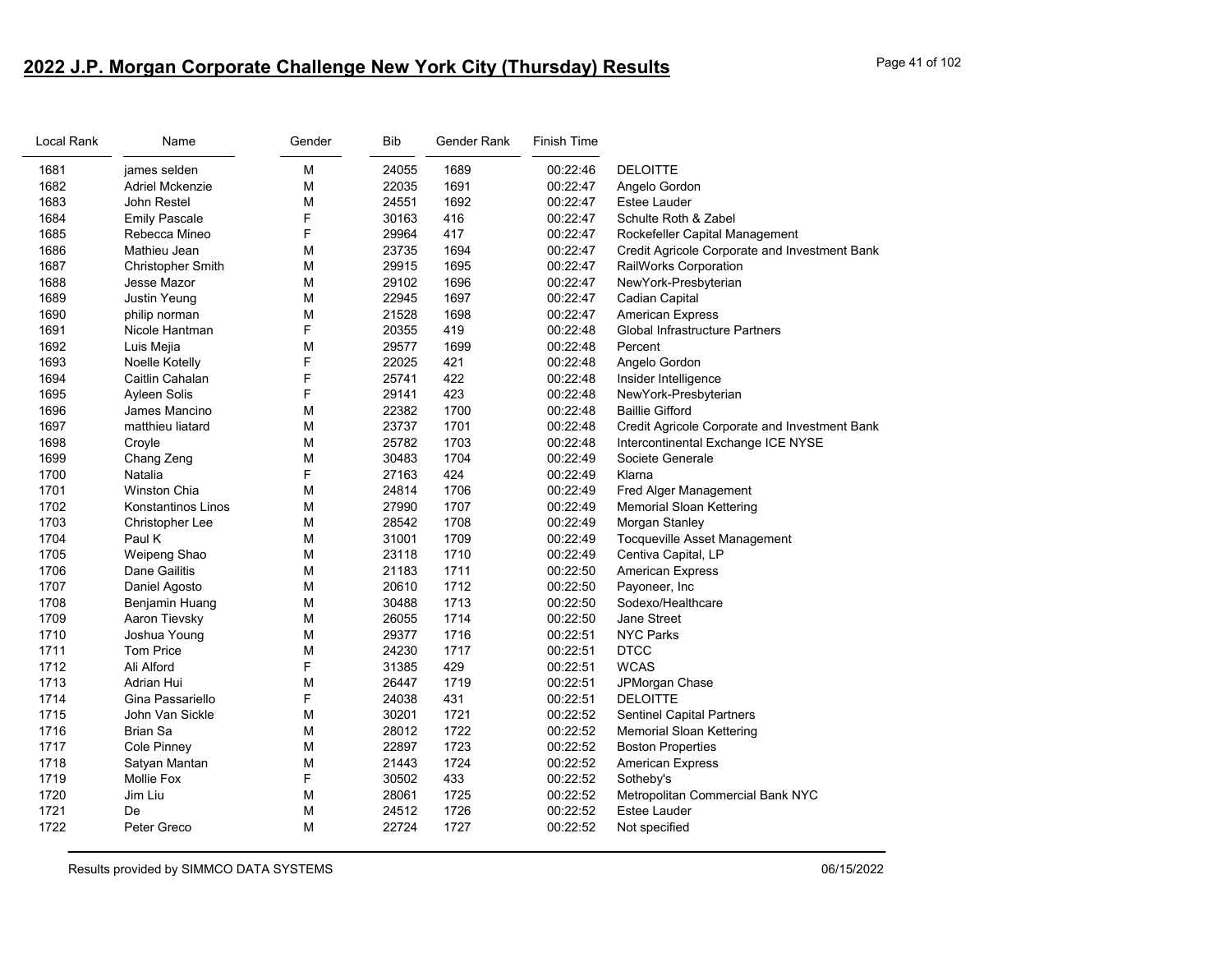# **2022 J.P. Morgan Corporate Challenge New York City (Thursday) Results** Page 42 of 102

| Local Rank | Name                      | Gender | <b>Bib</b> | Gender Rank | <b>Finish Time</b> |                                               |
|------------|---------------------------|--------|------------|-------------|--------------------|-----------------------------------------------|
| 1723       | Jason Gorsky              | M      | 28135      | 1728        | 00:22:52           | MongoDB Inc                                   |
| 1724       | Rebecca Luse              | F      | 23929      | 434         | 00:22:53           | Deep Track Capital                            |
| 1725       | Darby Rose                | F      | 22794      | 435         | 00:22:53           | Not specified                                 |
| 1726       | Molly Van Sickle          | F      | 30202      | 436         | 00:22:53           | <b>Sentinel Capital Partners</b>              |
| 1727       | Jac                       | F      | 20594      | 437         | 00:22:53           | <b>NYC Parks</b>                              |
| 1728       | <b>Matthew Dengler</b>    | M      | 25946      | 1731        | 00:22:54           | <b>ION Trading</b>                            |
| 1729       | alexrosen                 | М      | 28068      | 1734        | 00:22:54           | Metropolitan Commercial Bank NYC              |
| 1730       | Eric Hernandez            | M      | 24145      | 1735        | 00:22:54           | <b>DNB New York</b>                           |
| 1731       | <b>Benoit LEBEGUE</b>     | М      | 22745      | 1736        | 00:22:54           | Not specified                                 |
| 1732       | Derny                     | M      | 28418      | 1739        | 00:22:54           | Morgan Stanley                                |
| 1733       | Adriana Villasenor        | F      | 24922      | 438         | 00:22:55           | <b>FTI Consulting</b>                         |
| 1734       | Melanie ODonnell          | F      | 30515      | 439         | 00:22:55           | Sotheby's                                     |
| 1735       | Kevin Lombard             | M      | 26586      | 1741        | 00:22:55           | JPMorgan Chase                                |
| 1736       | Daniil Stepanov           | М      | 24262      | 1743        | 00:22:56           | E-J Electric Installation Co                  |
| 1737       | Jack Bilello              | M      | 25767      | 1744        | 00:22:56           | Intercontinental Exchange ICE NYSE            |
| 1738       | Seth Borden               | M      | 29385      | 1745        | 00:22:56           | Oliver Wyman - NYO                            |
| 1739       | Eric Kelly                | M      | 25621      | 1747        | 00:22:56           | <b>HNTB NY</b>                                |
| 1740       | Thomas Fulciniti          | M      | 30400      | 1749        | 00:22:56           | Societe Generale                              |
| 1741       | Kaitlin Walsh             | F      | 28022      | 440         | 00:22:56           | Memorial Sloan Kettering                      |
| 1742       | Shannon Nolan             | F      | 27260      | 441         | 00:22:56           | Kroll                                         |
| 1743       | <b>Christian Daher</b>    | М      | 20914      | 1752        | 00:22:57           | Alpha Dashers                                 |
| 1744       | Samantha Talucci          | F      | 28219      | 442         | 00:22:57           | Moodys                                        |
| 1745       | Andre Mouzon              | M      | 29323      | 1753        | 00:22:57           | <b>NYC Parks</b>                              |
| 1746       | <b>Scott Plaxin</b>       | М      | 21985      | 1754        | 00:22:57           | Anchorage Capital Group, LLC                  |
| 1747       | Barry Benjamin            | M      | 27119      | 1755        | 00:22:57           | Kilpatrick Townsend                           |
| 1748       | Jessica Broadbent         | F      | 24833      | 444         | 00:22:57           | FTI Consulting                                |
| 1749       | Jens Foehrenbach          | М      | 27785      | 1756        | 00:22:57           | Man                                           |
| 1750       | J Wilkinson               | M      | 22634      | 1757        | 00:22:58           | <b>BlockFi</b>                                |
| 1751       | Yiming Li                 | М      | 26025      | 1758        | 00:22:58           | Jane Street                                   |
| 1752       | Yumeng Ji                 | F      | 27711      | 445         | 00:22:58           | Madison International Realty                  |
| 1753       | Jose Zegarra              | M      | 21845      | 1759        | 00:22:58           | <b>American Express</b>                       |
| 1754       | GeoffS                    | M      | 28147      | 1761        | 00:22:58           | MongoDB Inc                                   |
| 1755       | <b>Eddie Chen</b>         | M      | 21077      | 1762        | 00:22:58           | <b>American Express</b>                       |
| 1756       | <b>William Herkelrath</b> | F      | 27967      | 446         | 00:22:58           | Memorial Sloan Kettering                      |
| 1757       | Kelly Chang               | М      | 23713      | 1763        | 00:22:58           | Credit Agricole Corporate and Investment Bank |
| 1758       | Lakshmi Ranganathan       | M      | 26798      | 1764        | 00:22:59           | JPMorgan Chase                                |
| 1759       | <b>Patrick Vesey</b>      | M      | 21780      | 1765        | 00:22:59           | <b>American Express</b>                       |
| 1760       | Yuheng Jin                | М      | 28502      | 1766        | 00:22:59           | Morgan Stanley                                |
| 1761       | Joe Sweet                 | М      | 23190      | 1768        | 00:23:01           | Chain IQ US, Inc. NY                          |
| 1762       | Paris Lingard             | M      | 21402      | 1769        | 00:23:01           | <b>American Express</b>                       |
| 1763       | <b>Mattew Hayes</b>       | М      | 25678      | 1770        | 00:23:01           | <b>Hunton Andrews Kurth</b>                   |
| 1764       | Krystal Gu                | F      | 31029      | 449         | 00:23:02           | Tower Research Capital LLC                    |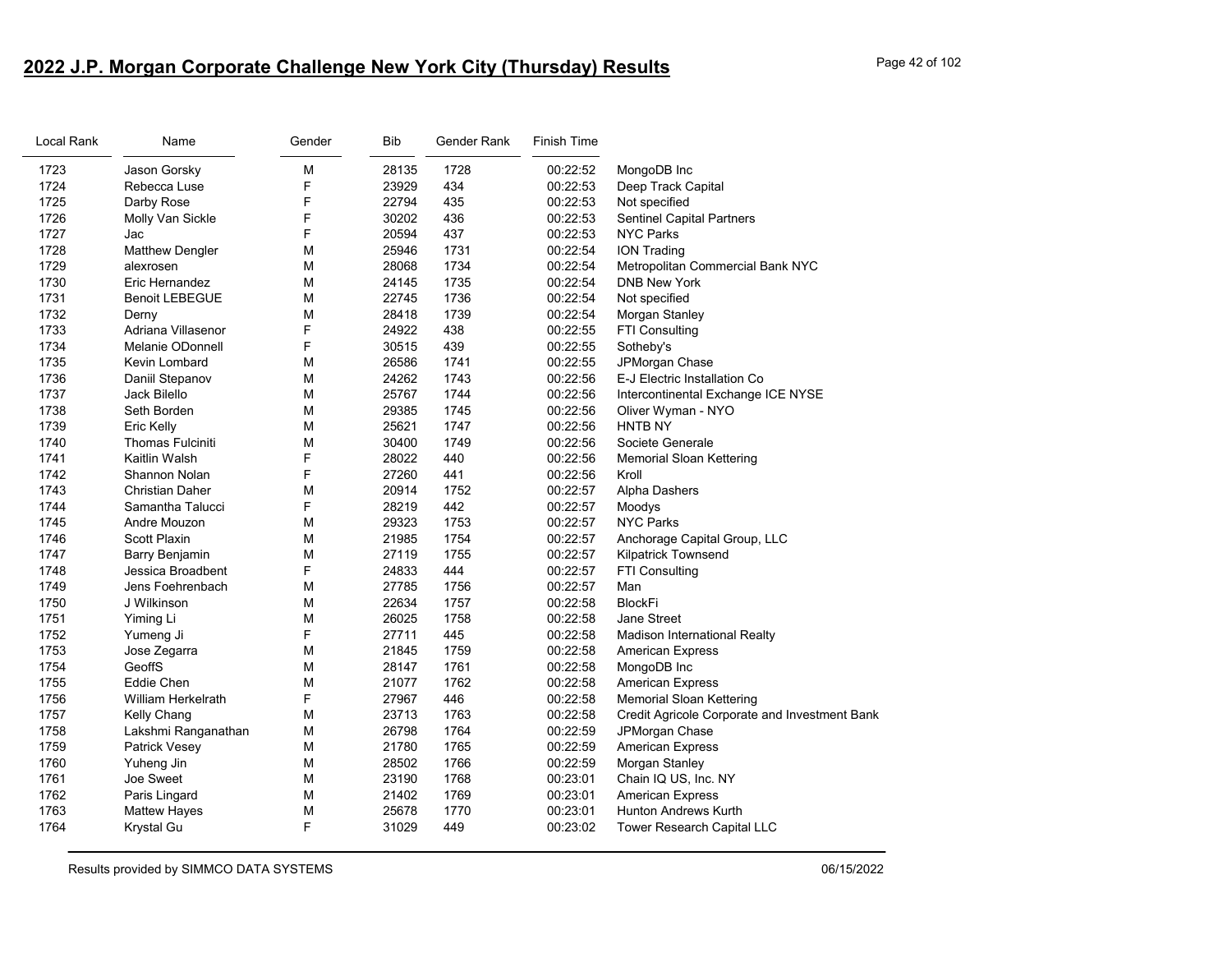# **2022 J.P. Morgan Corporate Challenge New York City (Thursday) Results** Page 43 of 102

| Local Rank | Name                       | Gender | <b>Bib</b> | Gender Rank | <b>Finish Time</b> |                                        |
|------------|----------------------------|--------|------------|-------------|--------------------|----------------------------------------|
| 1765       | Sarah Leventhal            | F      | 27823      | 451         | 00:23:02           | Mastercard                             |
| 1766       | Dina Curatolo              | F      | 28364      | 452         | 00:23:02           | Morgan Stanley                         |
| 1767       | Morgan Hankamer            | F      | 25118      | 453         | 00:23:02           | Goldman Sachs                          |
| 1768       | Karim Zaouk                | M      | 29806      | 1773        | 00:23:02           | PwC                                    |
| 1769       | <b>Bobby Sokolich</b>      | M      | 25358      | 1774        | 00:23:02           | <b>GQG Partners</b>                    |
| 1770       | <b>Alvin Yatco</b>         | M      | 28029      | 1775        | 00:23:02           | Memorial Sloan Kettering               |
| 1771       | <b>Brandon Painter</b>     | M      | 30970      | 1776        | 00:23:03           | The Metropolitan Museum of Art         |
| 1772       | Allen Johnson              | M      | 22734      | 1777        | 00:23:03           | Not specified                          |
| 1773       | Jennifer Judge             | F      | 25620      | 455         | 00:23:03           | <b>HNTB NY</b>                         |
| 1774       | <b>Maddie Blake</b>        | F      | 27800      | 456         | 00:23:03           | Mastercard                             |
| 1775       | Erika Enriquez Domagas     | F      | 20603      | 458         | 00:23:03           | <b>Partners Group</b>                  |
| 1776       | Scott Leu                  | M      | 29957      | 1781        | 00:23:04           | Rockefeller Capital Management         |
| 1777       | Mark Pasko                 | M      | 29841      | 1783        | 00:23:04           | <b>QBE North America</b>               |
| 1778       | Janet Leibowitz            | F      | 28547      | 462         | 00:23:05           | Morgan Stanley                         |
| 1779       | Reynaldo Bartolome         | M      | 24199      | 1785        | 00:23:05           | <b>DTCC</b>                            |
| 1780       | Julien Gonzalez            | F      | 25597      | 463         | 00:23:05           | <b>HLW</b> International               |
| 1781       | K.Allen                    | F      | 29223      | 464         | 00:23:05           | <b>NYC Parks</b>                       |
| 1782       | Ella Ri                    | F      | 22792      | 465         | 00:23:05           | Not specified                          |
| 1783       | Malorie Han                | F      | 25805      | 466         | 00:23:05           | Intercontinental Exchange ICE NYSE     |
| 1784       | Seth M Glanzman            | M      | 30403      | 1787        | 00:23:05           | Societe Generale                       |
| 1785       | Drew Melanson              | M      | 26646      | 1788        | 00:23:05           | JPMorgan Chase                         |
| 1786       | Adam Kimelman              | M      | 30154      | 1789        | 00:23:05           | Schulte Roth & Zabel                   |
| 1787       | Alexandra                  | F      | 27606      | 468         | 00:23:05           | LVMH Mov't Hennessy Louis Vuitton Inc. |
| 1788       | Jennifer Stineback         | F      | 30751      | 469         | 00:23:05           | <b>Starr Insurance Companies</b>       |
| 1789       | <b>Heather Goldman</b>     | F      | 29004      | 470         | 00:23:06           | <b>Newlight Partners</b>               |
| 1790       | Taha Mokfi                 | M      | 25545      | 1792        | 00:23:06           | <b>HelloFresh</b>                      |
| 1791       | <b>JD HAAR</b>             | M      | 22016      | 1793        | 00:23:06           | Angelo Gordon                          |
| 1792       | Andrea Jimenez             | F      | 21300      | 472         | 00:23:07           | <b>American Express</b>                |
| 1793       | <b>Christopher Ahlberg</b> | M      | 24196      | 1794        | 00:23:07           | <b>DTCC</b>                            |
| 1794       | Kathy Davidson             | F      | 20125      | 473         | 00:23:07           | American Express                       |
| 1795       | Alexandria Absey           | F      | 24989      | 474         | 00:23:07           | Goldman Sachs                          |
| 1796       | Alexander Choy             | M      | 22286      | 1800        | 00:23:09           | Arch Insurance Group                   |
| 1797       | Stephen McGee              | M      | 26630      | 1801        | 00:23:09           | JPMorgan Chase                         |
| 1798       | Susan Lee                  | F      | 25177      | 475         | 00:23:09           | <b>Goldman Sachs</b>                   |
| 1799       | Farrell McGoohan           | M      | 30963      | 1802        | 00:23:09           | The Metropolitan Museum of Art         |
| 1800       | Anne Habecker              | F      | 30505      | 476         | 00:23:09           | Sotheby's                              |
| 1801       | Chris C                    | M      | 28125      | 1803        | 00:23:09           | MongoDB Inc                            |
| 1802       | <b>Thomas Laborderie</b>   | M      | 30421      | 1804        | 00:23:10           | Societe Generale                       |
| 1803       | Drew Zaweski               | F      | 30082      | 477         | 00:23:10           | <b>RSM US LLP</b>                      |
| 1804       | <b>Matt Sanchez</b>        | M      | 28716      | 1805        | 00:23:10           | Morgan Stanley                         |
| 1805       | Danielle Martin            | M      | 21450      | 1806        | 00:23:10           | <b>American Express</b>                |
| 1806       | Nalini Rubenstein          | F      | 28255      | 478         | 00:23:10           | Moore Capital Management, LLC          |
|            |                            |        |            |             |                    |                                        |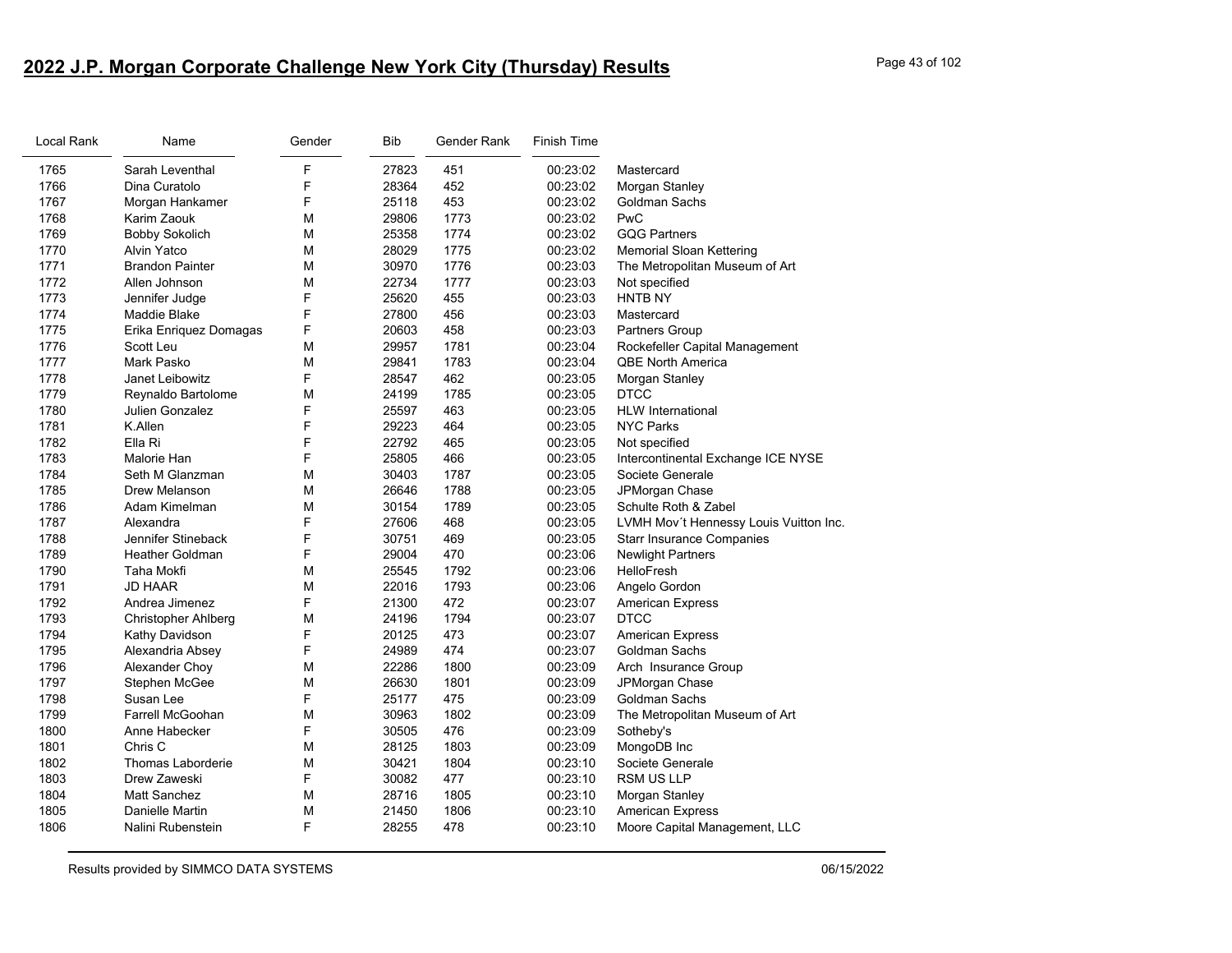# **2022 J.P. Morgan Corporate Challenge New York City (Thursday) Results** Page 44 of 102

| Local Rank | Name                    | Gender | <b>Bib</b> | Gender Rank | <b>Finish Time</b> |                                   |
|------------|-------------------------|--------|------------|-------------|--------------------|-----------------------------------|
| 1807       | Carlos Toribio          | M      | 28845      | 1808        | 00:23:10           | Mutual of America                 |
| 1808       | Oona Ryle               | F      | 25263      | 479         | 00:23:10           | Goldman Sachs                     |
| 1809       | Doug Jensen             | M      | 24500      | 1809        | 00:23:11           | Estee Lauder                      |
| 1810       | <b>Helena Bertin</b>    | F      | 27310      | 480         | 00:23:11           | Lactalis American Group           |
| 1811       | Jessi                   | F      | 25393      | 481         | 00:23:11           | <b>GSR Services USA LLC</b>       |
| 1812       | Sha                     | M      | 29335      | 1810        | 00:23:11           | <b>NYC Parks</b>                  |
| 1813       | xuling zhang            | F      | 25711      | 483         | 00:23:11           | <b>IFM Investors</b>              |
| 1814       | Angie Vlattas           | F      | 26982      | 484         | 00:23:11           | JPMorgan Chase                    |
| 1815       | Alexander Ayzidor       | M      | 31242      | 1812        | 00:23:11           | Vitech Systems Group              |
| 1816       | Joachim Fainberg        | М      | 26314      | 1813        | 00:23:11           | JPMorgan Chase                    |
| 1817       | <b>Elizabeth Ernish</b> | F      | 29267      | 487         | 00:23:12           | <b>NYC Parks</b>                  |
| 1818       | Marcus Imbert           | M      | 26453      | 1815        | 00:23:12           | JPMorgan Chase                    |
| 1819       | Kristen Setevage        | F      | 28214      | 488         | 00:23:12           | Moodys                            |
| 1820       | Emma Zhao               | F      | 25712      | 489         | 00:23:12           | <b>IFM Investors</b>              |
| 1821       | Erin Buckley            | F      | 29683      | 490         | 00:23:12           | Protiviti Inc.                    |
| 1822       | Alfredo Della Monica    | M      | 21127      | 1817        | 00:23:12           | <b>American Express</b>           |
| 1823       | <b>Tess Cavanaugh</b>   | F      | 22416      | 492         | 00:23:13           | <b>Baker McKenzie LLP</b>         |
| 1824       | <b>Matthew Harris</b>   | M      | 25123      | 1818        | 00:23:13           | Goldman Sachs                     |
| 1825       | Alina Shestiaeva        | F      | 26887      | 493         | 00:23:13           | JPMorgan Chase                    |
| 1826       | Taylor                  | F      | 23887      | 494         | 00:23:13           | Debevoise & Plimpton LLP          |
| 1827       | Arpit Agrawal           | M      | 31015      | 1821        | 00:23:13           | Tower Research Capital LLC        |
| 1828       | M West                  | M      | 20536      | 1822        | 00:23:14           | Moodys                            |
| 1829       | Jim Grech               | M      | 28458      | 1825        | 00:23:14           | Morgan Stanley                    |
| 1830       | Claudia Sola            | F      | 25292      | 495         | 00:23:14           | Goldman Sachs                     |
| 1831       | <b>Edward Zeng</b>      | М      | 29857      | 1826        | 00:23:15           | <b>QBE North America</b>          |
| 1832       | Sheila McMenamin        | F      | 23155      | 496         | 00:23:15           | <b>Central Park Conservancy</b>   |
| 1833       | Lyes Menas              | М      | 31049      | 1828        | 00:23:15           | <b>Tower Research Capital LLC</b> |
| 1834       | Ned Gannon              | M      | 24101      | 1831        | 00:23:16           | <b>DFIN</b>                       |
| 1835       | David Wallock           | М      | 30326      | 1834        | 00:23:16           | Signature Bank                    |
| 1836       | Robert M Melchionni     | М      | 26647      | 1835        | 00:23:16           | JPMorgan Chase                    |
| 1837       | David Morse             | M      | 29421      | 1836        | 00:23:16           | Otterbourg P.C.                   |
| 1838       | <b>Morey Wildes</b>     | М      | 29564      | 1837        | 00:23:16           | Pearl Cohen                       |
| 1839       | harman                  | М      | 26022      | 1839        | 00:23:17           | <b>Jane Street</b>                |
| 1840       | Christina Pamphilis     | F      | 27716      | 497         | 00:23:17           | Madison International Realty      |
| 1841       | Ryan Liang              | М      | 29831      | 1840        | 00:23:17           | <b>QBE North America</b>          |
| 1842       | Dan Dempsey             | М      | 28943      | 1841        | 00:23:17           | New York Life Insurance Company   |
| 1843       | Zane                    | M      | 25345      | 1842        | 00:23:17           | Goldman Sachs                     |
| 1844       | Alana McDonald          | F      | 21464      | 498         | 00:23:18           | <b>American Express</b>           |
| 1845       | <b>Holly Artz</b>       | F      | 23486      | 499         | 00:23:18           | Coller Capital (New York)         |
| 1846       | Michelle Edelson        | F      | 27454      | 500         | 00:23:18           | Lippincott                        |
| 1847       | John Zabelny            | M      | 28053      | 1845        | 00:23:18           | MetroPlusHealth                   |
| 1848       | Benjamin Chin           | M      | 26215      | 1847        | 00:23:19           | JPMorgan Chase                    |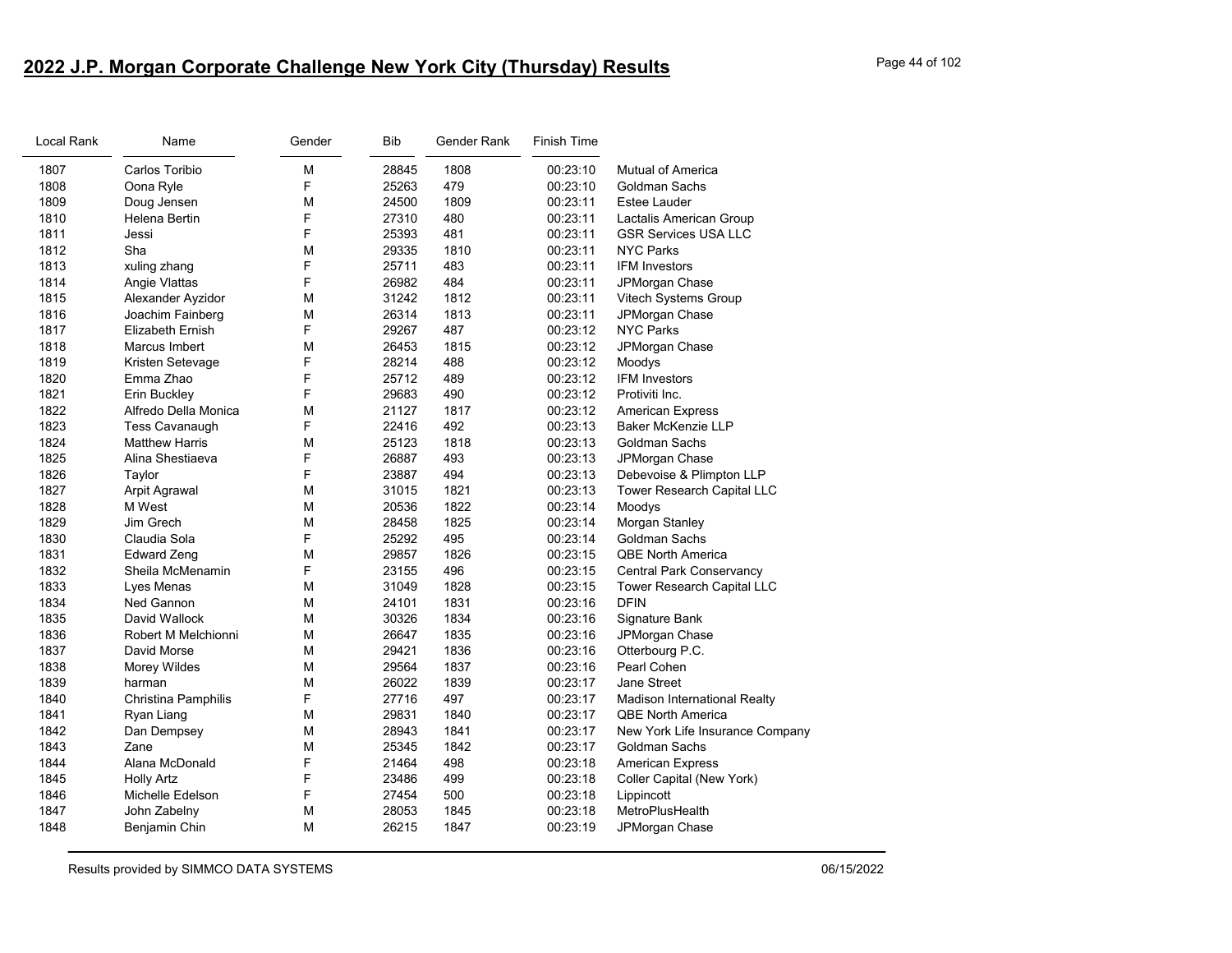# **2022 J.P. Morgan Corporate Challenge New York City (Thursday) Results** Page 45 of 102

| Local Rank | Name                 | Gender | <b>Bib</b> | Gender Rank | Finish Time |                                        |
|------------|----------------------|--------|------------|-------------|-------------|----------------------------------------|
| 1849       | Amy                  | F      | 29384      | 503         | 00:23:19    | OfficeTogether                         |
| 1850       | Shota Fujioka        | M      | 23981      | 1849        | 00:23:20    | <b>DELOITTE</b>                        |
| 1851       | Monique              | F      | 21720      | 504         | 00:23:20    | <b>American Express</b>                |
| 1852       | Kevin Glass-Krelic   | M      | 24476      | 1850        | 00:23:20    | Estee Lauder                           |
| 1853       | Alexa Rose Baviello  | F      | 22947      | 506         | 00:23:20    | Cain International                     |
| 1854       | Matuya Brand         | F      | 30989      | 507         | 00:23:20    | <b>TIFIN NYC</b>                       |
| 1855       | Kali Pfaff           | F      | 28000      | 508         | 00:23:20    | <b>Memorial Sloan Kettering</b>        |
| 1856       | Nathan Pfaff         | M      | 25552      | 1851        | 00:23:21    | <b>HelloFresh</b>                      |
| 1857       | Nemecio              | M      | 24749      | 1852        | 00:23:21    | First Republic Bank                    |
| 1858       | John DeBenedittis    | M      | 30816      | 1853        | 00:23:21    | Syska Hennessy Group                   |
| 1859       | Gabi                 | F      | 29429      | 509         | 00:23:22    | Otterbourg P.C.                        |
| 1860       | Patricia Perone      | F      | 29331      | 510         | 00:23:22    | <b>NYC Parks</b>                       |
| 1861       | CesarC               | M      | 27091      | 1855        | 00:23:22    | Kashable LLC                           |
| 1862       | Ben Bollaci          | M      | 30218      | 1856        | 00:23:22    | Signature Bank                         |
| 1863       | Roberto Battistuzzi  | M      | 28294      | 1857        | 00:23:22    | Morgan Stanley                         |
| 1864       | Valeria DAndrea      | F      | 28366      | 512         | 00:23:22    | Morgan Stanley                         |
| 1865       | Kristin Scudder      | F      | 26046      | 513         | 00:23:22    | <b>Jane Street</b>                     |
| 1866       | Andrew               | M      | 23199      | 1859        | 00:23:22    | Chubb NYC Toastmasters                 |
| 1867       | Angela Qiao          | F      | 30102      | 514         | 00:23:23    | Savanna Real Estate Fund               |
| 1868       | John Gillig          | M      | 29607      | 1861        | 00:23:23    | Perella Weinberg Partners              |
| 1869       | Kristoffer Braaten   | М      | 24137      | 1862        | 00:23:23    | <b>DNB New York</b>                    |
| 1870       | Duncan Gwynn         | M      | 22858      | 1863        | 00:23:23    | <b>BNY Mellon   Pershing</b>           |
| 1871       | <b>Connor Murphy</b> | М      | 24027      | 1864        | 00:23:23    | <b>DELOITTE</b>                        |
| 1872       | Caitlin Henderson    | F      | 22092      | 515         | 00:23:23    | <b>AON</b>                             |
| 1873       | Snowy Ding           | F      | 27201      | 516         | 00:23:23    | <b>KraneShares</b>                     |
| 1874       | Fabio Della Malva    | M      | 31104      | 1865        | 00:23:23    | <b>UniCredit</b>                       |
| 1875       | Ariela Frenkel       | F      | 20181      | 517         | 00:23:23    | Angelo Gordon                          |
| 1876       | Nichol Chiarella     | F      | 23326      | 519         | 00:23:23    | Citrin Cooperman                       |
| 1877       | Marisa Acosta        | F      | 28260      | 520         | 00:23:23    | Morgan Stanley                         |
| 1878       | Paulina Timmer       | F      | 22431      | 521         | 00:23:23    | <b>Baker McKenzie LLP</b>              |
| 1879       | Ramesh Penmetcha     | M      | 25857      | 1868        | 00:23:24    | Intercontinental Exchange ICE NYSE     |
| 1880       | Sean Zhou            | M      | 22941      | 1869        | 00:23:24    | <b>Burford Capital</b>                 |
| 1881       | Clare Dempsey        | F      | 28942      | 524         | 00:23:25    | New York Life Insurance Company        |
| 1882       | Marie Laure Mong     | F      | 22770      | 525         | 00:23:26    | Not specified                          |
| 1883       | Alisa Margulies      | F      | 28576      | 526         | 00:23:26    | Morgan Stanley                         |
| 1884       | Anna Kantha          | F      | 26480      | 528         | 00:23:26    | JPMorgan Chase                         |
| 1885       | <b>Brune Roumier</b> | F      | 30463      | 530         | 00:23:26    | Societe Generale                       |
| 1886       | <b>Allison Katz</b>  | F      | 30265      | 531         | 00:23:27    | Signature Bank                         |
| 1887       | Rosalind             | F      | 21233      | 532         | 00:23:27    | <b>American Express</b>                |
| 1888       | Elaine Kanak         | F      | 25155      | 534         | 00:23:27    | Goldman Sachs                          |
| 1889       | <b>SYDNEYSOLON</b>   | F      | 27614      | 535         | 00:23:27    | LVMH Mov't Hennessy Louis Vuitton Inc. |
| 1890       | Maura Herbertson     | F      | 20878      | 536         | 00:23:27    | AllianceBernstein                      |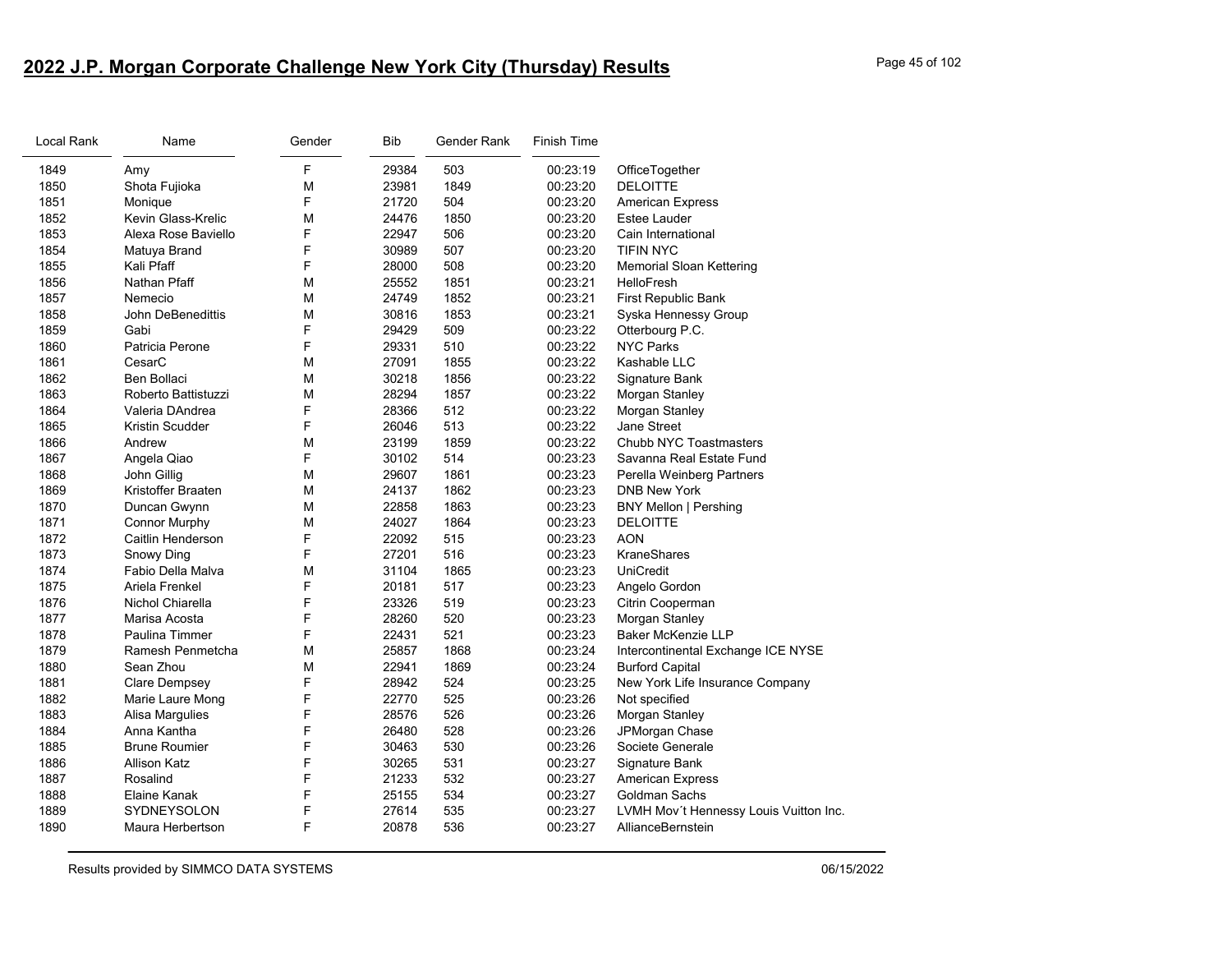# **2022 J.P. Morgan Corporate Challenge New York City (Thursday) Results** Page 46 of 102

| Local Rank | Name                      | Gender | <b>Bib</b> | Gender Rank | <b>Finish Time</b> |                                      |
|------------|---------------------------|--------|------------|-------------|--------------------|--------------------------------------|
| 1891       | <b>Victor Nieves BNYM</b> | M      | 22870      | 1881        | 00:23:28           | <b>BNY Mellon   Pershing</b>         |
| 1892       | Noah                      | M      | 27509      | 1882        | 00:23:28           | Loeb nyc                             |
| 1893       | <b>Matt Thomas</b>        | M      | 20761      | 1883        | 00:23:28           | <b>Adaptive Financial Consulting</b> |
| 1894       | <b>KJM</b>                | F      | 30277      | 538         | 00:23:28           | Signature Bank                       |
| 1895       | <b>Christopher Duck</b>   | M      | 20127      | 1885        | 00:23:28           | <b>American Express</b>              |
| 1896       | Younghun Choi             | M      | 30594      | 1887        | 00:23:29           | <b>Squarepoint Ops LLC</b>           |
| 1897       | Stephen                   | M      | 25804      | 1888        | 00:23:29           | Intercontinental Exchange ICE NYSE   |
| 1898       | <b>Andrew Thain</b>       | M      | 30473      | 1889        | 00:23:29           | Societe Generale                     |
| 1899       | <b>Andie Minicus</b>      | M      | 22300      | 1891        | 00:23:29           | Arch Insurance Group                 |
| 1900       | Ilya Podolskiy            | M      | 22939      | 1895        | 00:23:30           | <b>Burford Capital</b>               |
| 1901       | Angelo Lisboa             | M      | 26578      | 1896        | 00:23:30           | JPMorgan Chase                       |
| 1902       | Karen Costagliola         | F      | 28351      | 541         | 00:23:30           | Morgan Stanley                       |
| 1903       | <b>JAMES MAUND</b>        | M      | 27207      | 1901        | 00:23:31           | <b>KraneShares</b>                   |
| 1904       | <b>Chris Somers</b>       | M      | 20769      | 1902        | 00:23:31           | Advent                               |
| 1905       | <b>Martin Vulliez</b>     | M      | 22943      | 1904        | 00:23:31           | Cadian Capital                       |
| 1906       | Jaclyn Leighton           | F      | 21386      | 543         | 00:23:31           | <b>American Express</b>              |
| 1907       | John Blevin               | M      | 31199      | 1905        | 00:23:31           | Visa, Inc.                           |
| 1908       | Roger Marin               | M      | 28908      | 1906        | 00:23:31           | New York City Housing Authority      |
| 1909       | Caroline Peterson         | F      | 25237      | 545         | 00:23:31           | Goldman Sachs                        |
| 1910       | Anastasiia Skripkina      | F      | 28742      | 546         | 00:23:31           | Morgan Stanley                       |
| 1911       | <b>Matthew Schenk</b>     | M      | 24053      | 1907        | 00:23:31           | <b>DELOITTE</b>                      |
| 1912       | <b>Tim Eakins</b>         | M      | 25789      | 1908        | 00:23:32           | Intercontinental Exchange ICE NYSE   |
| 1913       | <b>Scott DeBenedittis</b> | M      | 28880      | 1909        | 00:23:32           | New Mountain Capital NY              |
| 1914       | <b>Justin Garren</b>      | M      | 21194      | 1910        | 00:23:32           | <b>American Express</b>              |
| 1915       | Amit Bathija              | M      | 31243      | 1911        | 00:23:32           | Vitech Systems Group                 |
| 1916       | <b>Rob Royall</b>         | M      | 25626      | 1912        | 00:23:32           | HNTB NY                              |
| 1917       | Wally                     | M      | 29028      | 1913        | 00:23:32           | NewYork-Presbyterian                 |
| 1918       | L Szeto                   | M      | 28756      | 1914        | 00:23:32           | Morgan Stanley                       |
| 1919       | Alejandro Schwed          | M      | 28729      | 1916        | 00:23:33           | Morgan Stanley                       |
| 1920       | Kevin MacKinnon           | M      | 25705      | 1917        | 00:23:33           | <b>IFM Investors</b>                 |
| 1921       | Shawn Basler              | M      | 29643      | 1918        | 00:23:34           | Perkins Eastman                      |
| 1922       | Jacey Cottingham          | F      | 22006      | 549         | 00:23:34           | Angelo Gordon                        |
| 1923       | Aleksei Kudriavtcev       | M      | 26524      | 1920        | 00:23:34           | JPMorgan Chase                       |
| 1924       | Jessica Waring            | F      | 26998      | 550         | 00:23:34           | JPMorgan Chase                       |
| 1925       | <b>Madeline Endres</b>    | F      | 28400      | 553         | 00:23:34           | Morgan Stanley                       |
| 1926       | popcorn                   | F      | 22275      | 554         | 00:23:34           | Arcadis                              |
| 1927       | Ralph Khawly              | M      | 29077      | 1921        | 00:23:34           | NewYork-Presbyterian                 |
| 1928       | Mehul Shah                | M      | 26877      | 1922        | 00:23:35           | JPMorgan Chase                       |
| 1929       | Xiangfei Qi               | F      | 25246      | 556         | 00:23:35           | Goldman Sachs                        |
| 1930       | <b>Ford Haeuser</b>       | M      | 27440      | 1925        | 00:23:35           | LionTree                             |
| 1931       | <b>James Budries</b>      | M      | 23574      | 1927        | 00:23:35           | Cosentini Associates                 |
| 1932       | Chris Wu                  | M      | 23292      | 1928        | 00:23:35           | <b>CIFC Asset Management</b>         |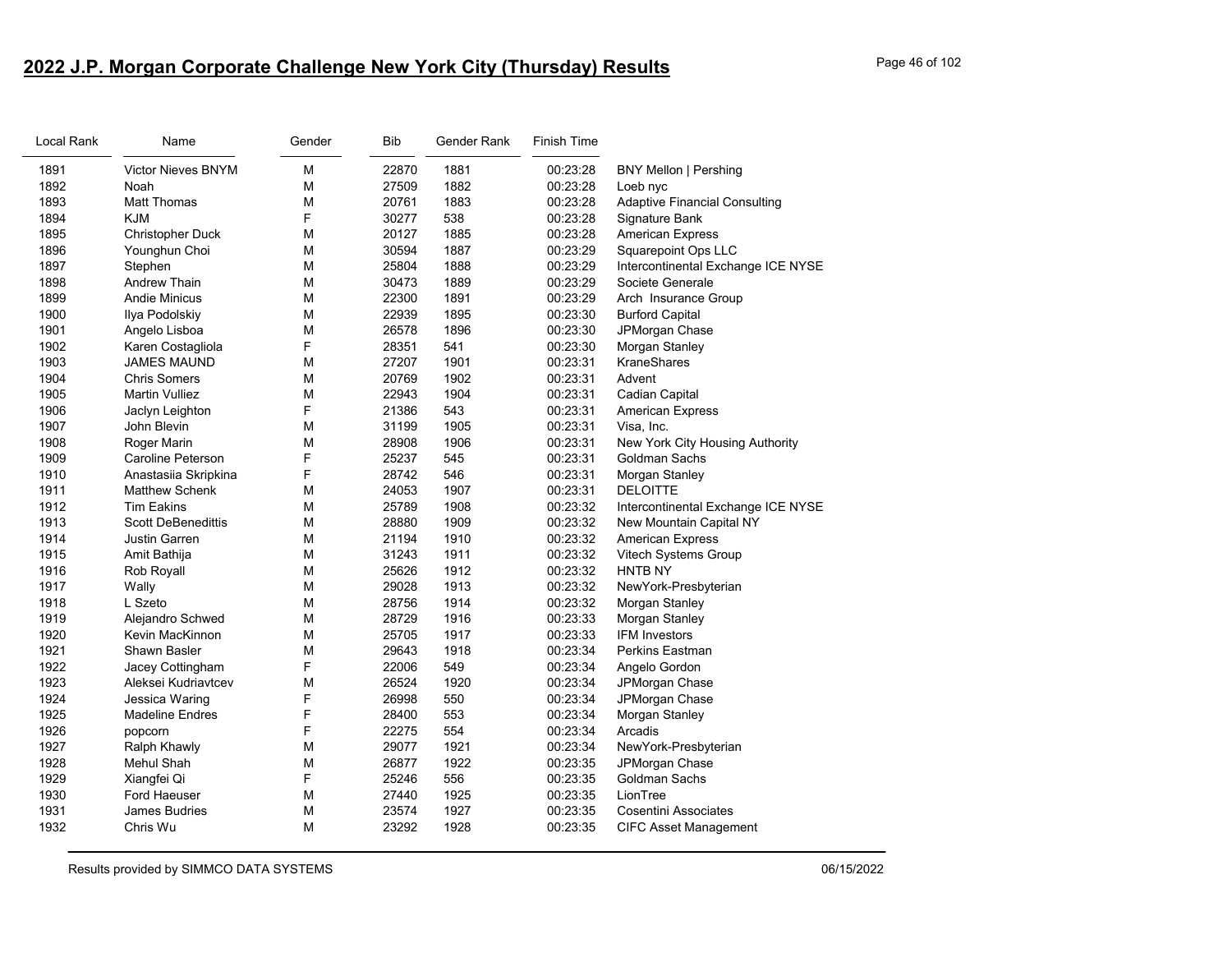# 2022 J.P. Morgan Corporate Challenge New York City (Thursday) Results

| Page 47 of 102 |  |  |  |
|----------------|--|--|--|
|----------------|--|--|--|

| Local Rank | Name                         | Gender | <b>Bib</b> | Gender Rank | Finish Time |                                                |
|------------|------------------------------|--------|------------|-------------|-------------|------------------------------------------------|
| 1933       | <b>Chandler Cates-Wessel</b> | F      | 24431      | 558         | 00:23:35    | <b>Estee Lauder</b>                            |
| 1934       | Laura DeLuca                 | F      | 20795      | 559         | 00:23:35    | <b>AIG</b>                                     |
| 1935       | Garrett Faralli              | M      | 26317      | 1930        | 00:23:36    | JPMorgan Chase                                 |
| 1936       | Manuel José Eyzaguirre       | M      | 27411      | 1931        | 00:23:37    | Linklaters LLP                                 |
| 1937       | Matilde Segarra              | F      | 22175      | 560         | 00:23:37    | APG Asset Management US Inc.                   |
| 1938       | Mark Caputo                  | M      | 21055      | 1935        | 00:23:38    | <b>American Express</b>                        |
| 1939       | Sydney Robinson              | M      | 28701      | 1936        | 00:23:38    | Morgan Stanley                                 |
| 1940       | <b>Phoebe Gould</b>          | F      | 20733      | 561         | 00:23:38    | <b>Activate Consulting</b>                     |
| 1941       | <b>Tatiana Bradley</b>       | F      | 24395      | 562         | 00:23:38    | <b>ERM: Environmental Resources Management</b> |
| 1942       | Anthony T                    | M      | 29799      | 1941        | 00:23:39    | PwC                                            |
| 1943       | Jake Lachman                 | M      | 21358      | 1942        | 00:23:39    | <b>American Express</b>                        |
| 1944       | Akhil Muttreja               | M      | 22773      | 1943        | 00:23:39    | Not specified                                  |
| 1945       | Teddy Planitzer              | М      | 29930      | 1944        | 00:23:40    | ROBERT A.M. STERN ARCHITECTS, LLP              |
| 1946       | Andrew Lem                   | M      | 28187      | 1946        | 00:23:40    | Moodys                                         |
| 1947       | barthelemy caille            | М      | 31024      | 1947        | 00:23:40    | Tower Research Capital LLC                     |
| 1948       | Neel Bhanap                  | М      | 30378      | 1949        | 00:23:40    | Societe Generale                               |
| 1949       | <b>B</b> Howard              | M      | 23664      | 1953        | 00:23:40    | Cravath, Swaine & Moore LLP                    |
| 1950       | Tess Lanza                   | F      | 31389      | 565         | 00:23:41    | <b>WCAS</b>                                    |
| 1951       | James Coady                  | M      | 30194      | 1955        | 00:23:41    | <b>Sentinel Capital Partners</b>               |
| 1952       | Jennifer Gallino             | F      | 28433      | 566         | 00:23:41    | Morgan Stanley                                 |
| 1953       | Oliver Goldstein             | M      | 29755      | 1956        | 00:23:41    | PwC                                            |
| 1954       | Mark Truchan                 | M      | 29801      | 1957        | 00:23:41    | PwC                                            |
| 1955       | Sophia Sciabica              | F      | 26865      | 567         | 00:23:41    | JPMorgan Chase                                 |
| 1956       | Aydan                        | M      | 23709      | 1958        | 00:23:41    | Credit Agricole Corporate and Investment Bank  |
| 1957       | D Teets                      | M      | 28072      | 1959        | 00:23:41    | Metropolitan Commercial Bank NYC               |
| 1958       | Janel Joaquin                | F      | 29074      | 568         | 00:23:42    | NewYork-Presbyterian                           |
| 1959       | Megan Jones                  | F      | 22597      | 569         | 00:23:42    | <b>Berenberg Capital Markets LLC</b>           |
| 1960       | <b>Mark McCormack</b>        | M      | 29313      | 1961        | 00:23:42    | <b>NYC Parks</b>                               |
| 1961       | Fredrick                     | M      | 22540      | 1963        | 00:23:43    | <b>Bellevue Hospital Center</b>                |
| 1962       | Christina Kievit             | F      | 25391      | 570         | 00:23:43    | <b>GSR Services USA LLC</b>                    |
| 1963       | Michael Huber                | M      | 25146      | 1964        | 00:23:43    | Goldman Sachs                                  |
| 1964       | JS                           | F      | 31095      | 574         | 00:23:44    | <b>Travelers</b>                               |
| 1965       | Emma Galasso                 | F      | 27504      | 576         | 00:23:44    | Loeb nyc                                       |
| 1966       | Michael Strocko              | M      | 29532      | 1967        | 00:23:44    | Paul, Weiss                                    |
| 1967       | Scott Dodge                  | M      | 23565      | 1969        | 00:23:44    | Cooley LLP                                     |
| 1968       | Alexandra Alessi             | F      | 27538      | 580         | 00:23:44    | LVMH Mov't Hennessy Louis Vuitton Inc.         |
| 1969       | Jetmir Shala                 | M      | 27772      | 1970        | 00:23:44    | Madison Square Garden                          |
| 1970       | Elaine Bentivegna            | F      | 27400      | 581         | 00:23:45    | Linkedin                                       |
| 1971       | Kristyna Burkova             | F      | 20712      | 582         | 00:23:45    | Aaronson Rappaport Feinstein & Deutsch, LLP    |
| 1972       | Meghan Broderick             | F      | 25478      | 583         | 00:23:45    | <b>HDR</b>                                     |
| 1973       | Joseph Falci                 | M      | 22205      | 1973        | 00:23:45    | Apple Bank                                     |
| 1974       | Samantha Tung                | F      | 23262      | 584         | 00:23:45    | <b>CIBC</b>                                    |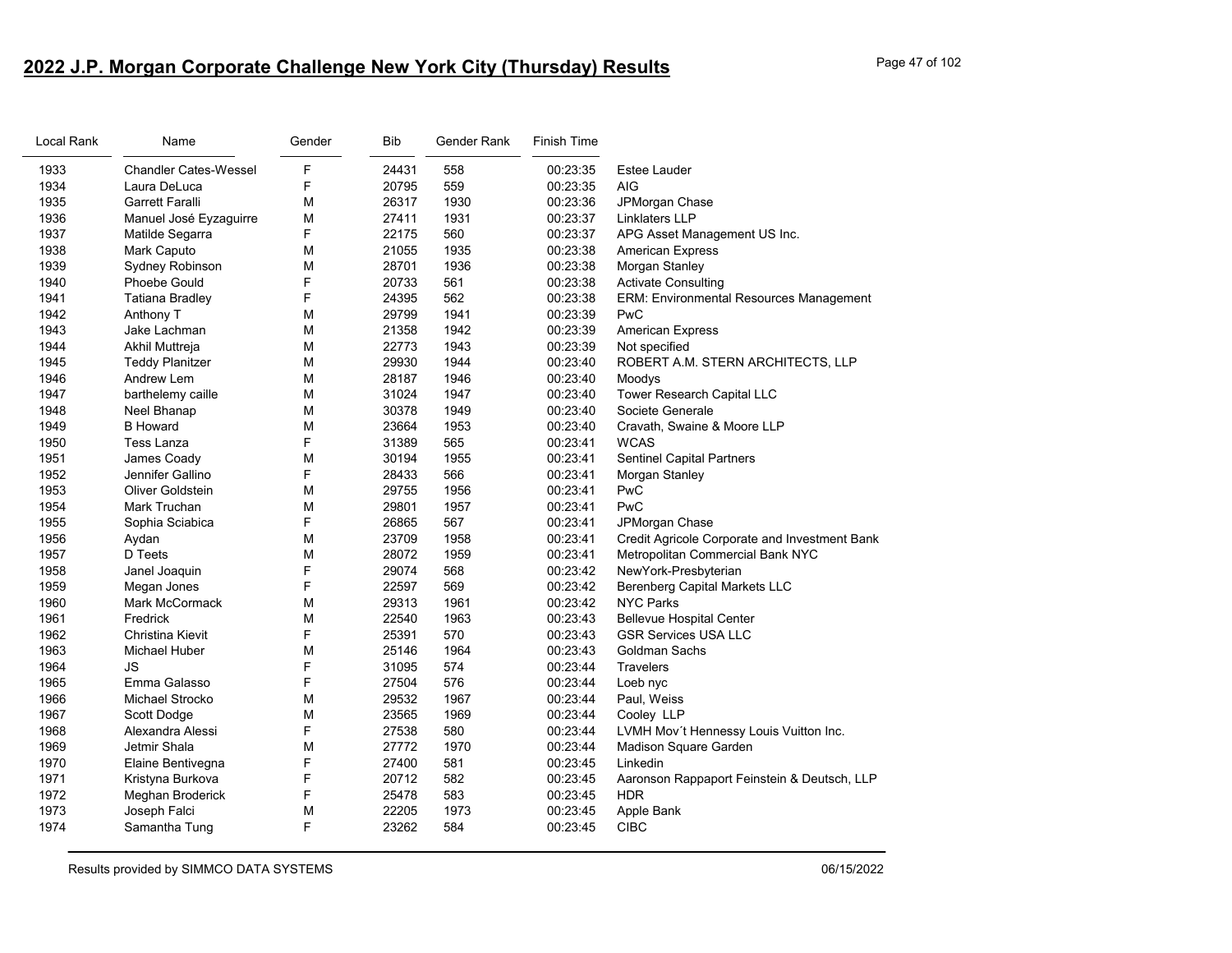# **2022 J.P. Morgan Corporate Challenge New York City (Thursday) Results** Page 48 of 102

| Local Rank | Name                   | Gender | <b>Bib</b> | Gender Rank | <b>Finish Time</b> |                                    |
|------------|------------------------|--------|------------|-------------|--------------------|------------------------------------|
| 1975       | <b>JENNAK</b>          | F      | 22024      | 585         | 00:23:45           | Angelo Gordon                      |
| 1976       | <b>Eddie Campbell</b>  | М      | 25517      | 1975        | 00:23:45           | HelloFresh                         |
| 1977       | ryan oden              | М      | 20891      | 1976        | 00:23:45           | AllianceBernstein                  |
| 1978       | Katelyn Francese       | F      | 20774      | 587         | 00:23:45           | Aetna, A CVS Health Company        |
| 1979       | <b>Taylor Odell</b>    | F      | 22871      | 588         | 00:23:45           | <b>BNY Mellon   Pershing</b>       |
| 1980       | Rishi Neeranjun        | М      | 29111      | 1977        | 00:23:45           | NewYork-Presbyterian               |
| 1981       | Steve Xin              | М      | 22836      | 1978        | 00:23:46           | Not specified                      |
| 1982       | Cara Vitale            | F      | 20909      | 589         | 00:23:46           | AllianceBernstein                  |
| 1983       | <b>Matthew Kugler</b>  | М      | 25683      | 1979        | 00:23:46           | <b>Hunton Andrews Kurth</b>        |
| 1984       | Andie Krefsky          | F      | 30098      | 590         | 00:23:46           | Savanna Real Estate Fund           |
| 1985       | Joseph Wallins         | М      | 28021      | 1980        | 00:23:46           | Memorial Sloan Kettering           |
| 1986       | M Frances Leung        | F      | 30878      | 591         | 00:23:47           | The Andrew W. Mellon Foundation    |
| 1987       | Jenna Heinemeyer       | F      | 25128      | 592         | 00:23:47           | Goldman Sachs                      |
| 1988       | Stephen Chan           | м      | 25774      | 1983        | 00:23:47           | Intercontinental Exchange ICE NYSE |
| 1989       | <b>Vincent Gillick</b> | М      | 22468      | 1985        | 00:23:48           | Barclays                           |
| 1990       | Ryan Rosich            | М      | 25259      | 1987        | 00:23:48           | Goldman Sachs                      |
| 1991       | <b>Fabian Andres</b>   | М      | 20978      | 1988        | 00:23:48           | <b>American Express</b>            |
| 1992       | Ted M                  | м      | 25649      | 1989        | 00:23:48           | Hudson Bay Capital Management LP   |
| 1993       | Iris Gong              | F      | 28452      | 594         | 00:23:48           | Morgan Stanley                     |
| 1994       | Kyle Van Natta         | М      | 24782      | 1995        | 00:23:49           | First Republic Bank                |
| 1995       | Santiago Eichelmann    | M      | 24458      | 1996        | 00:23:49           | <b>Estee Lauder</b>                |
| 1996       | Safeena Mecklai        | F      | 23670      | 596         | 00:23:49           | Cravath, Swaine & Moore LLP        |
| 1997       | Zandtastic             | м      | 28008      | 1997        | 00:23:49           | Memorial Sloan Kettering           |
| 1998       | Justine                | F      | 20741      | 598         | 00:23:49           | <b>Activate Consulting</b>         |
| 1999       | Jamie Bray             | M      | 31023      | 2001        | 00:23:50           | Tower Research Capital LLC         |
| 2000       | Young Hwang            | F      | 29640      | 601         | 00:23:50           | <b>Peridot Financing</b>           |
| 2001       | Alexa Sullivan         | F      | 23489      | 602         | 00:23:50           | Coller Capital (New York)          |
| 2002       | <b>Ying Cheng</b>      | F      | 25046      | 603         | 00:23:50           | Goldman Sachs                      |
| 2003       | <b>Nick Nicolaides</b> | м      | 22490      | 2003        | 00:23:50           | <b>Barclays</b>                    |
| 2004       | <b>Hemish Dave</b>     | м      | 25522      | 2004        | 00:23:51           | <b>HelloFresh</b>                  |
| 2005       | Michael Ayele          | M      | 25003      | 2005        | 00:23:51           | Goldman Sachs                      |
| 2006       | <b>Chris Franck</b>    | М      | 22164      | 2006        | 00:23:51           | APG Asset Management US Inc.       |
| 2007       | Katie Cavalli          | F      | 28014      | 605         | 00:23:51           | <b>Memorial Sloan Kettering</b>    |
| 2008       | James Tai              | м      | 23909      | 2008        | 00:23:51           | Debevoise & Plimpton LLP           |
| 2009       | Nathan Sutlief         | М      | 31514      | 2011        | 00:23:52           | <b>American Express</b>            |
| 2010       | Raj Balgobin           | М      | 25984      | 2012        | 00:23:52           | <b>Jane Street</b>                 |
| 2011       | Michael Agranoff       | М      | 28154      | 2013        | 00:23:52           | Moodys                             |
| 2012       | Kait Levin             | F      | 25541      | 608         | 00:23:52           | HelloFresh                         |
| 2013       | Caitlin Villano        | F      | 29150      | 609         | 00:23:53           | NewYork-Presbyterian               |
| 2014       | Ning Xue               | М      | 28993      | 2014        | 00:23:53           | New York Life Insurance Company    |
| 2015       | JENNIFER DOWNING       | F      | 22707      | 610         | 00:23:53           | Not specified                      |
| 2016       | Xiaolong Yang          | м      | 28995      | 2015        | 00:23:53           | New York Life Insurance Company    |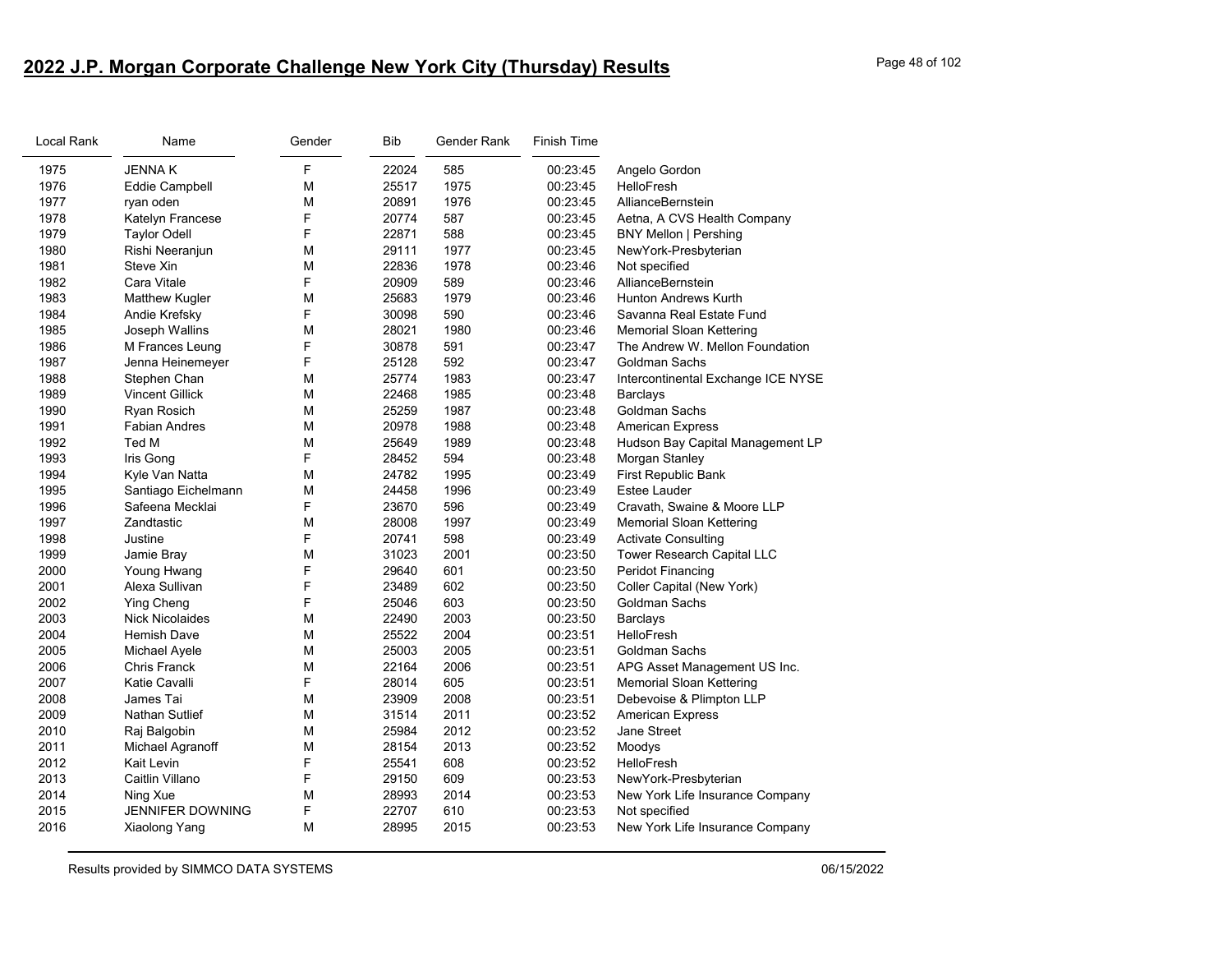# **2022 J.P. Morgan Corporate Challenge New York City (Thursday) Results** Page 49 of 102

| Local Rank | Name                    | Gender | Bib   | Gender Rank | <b>Finish Time</b> |                                                |
|------------|-------------------------|--------|-------|-------------|--------------------|------------------------------------------------|
| 2017       | Jackie Ho               | F      | 26434 | 611         | 00:23:53           | JPMorgan Chase                                 |
| 2018       | <b>Patrick Davis</b>    | М      | 28371 | 2017        | 00:23:53           | Morgan Stanley                                 |
| 2019       | Lucas McBroom           | М      | 25543 | 2018        | 00:23:53           | HelloFresh                                     |
| 2020       | adolfony                | M      | 21609 | 2020        | 00:23:54           | <b>American Express</b>                        |
| 2021       | Tommy                   | М      | 24939 | 2021        | 00:23:54           | Gannett Fleming Engineers and Architects, P.C. |
| 2022       | <b>Scott Anderson</b>   | М      | 24811 | 2022        | 00:23:54           | Fred Alger Management                          |
| 2023       | Dennis Gupta            | M      | 29757 | 2023        | 00:23:54           | PwC                                            |
| 2024       | Kira Doyle              | F      | 28831 | 615         | 00:23:55           | <b>Mutual of America</b>                       |
| 2025       | Erika Bruce             | F      | 28161 | 616         | 00:23:55           | Moodys                                         |
| 2026       | Johnny Tran             | М      | 22176 | 2027        | 00:23:56           | APG Asset Management US Inc.                   |
| 2027       | langston jones          | М      | 22282 | 2028        | 00:23:56           | Arcadis                                        |
| 2028       | <b>Ronald Gentile</b>   | М      | 27303 | 2029        | 00:23:56           | <b>L&amp;L Holding Company</b>                 |
| 2029       | Tiffany Ausby-Frazier   | F      | 28280 | 617         | 00:23:56           | Morgan Stanley                                 |
| 2030       | <b>Katie Harris</b>     | F      | 24858 | 618         | 00:23:56           | FTI Consulting                                 |
| 2031       | <b>Ethan Gans</b>       | М      | 27809 | 2031        | 00:23:56           | Mastercard                                     |
| 2032       | Vignesh Sundaram        | М      | 26926 | 2032        | 00:23:56           | JPMorgan Chase                                 |
| 2033       | Alexandre Chorine       | M      | 25777 | 2033        | 00:23:57           | Intercontinental Exchange ICE NYSE             |
| 2034       | Liam Wolf               | M      | 29407 | 2034        | 00:23:57           | Oliver Wyman - NYO                             |
| 2035       | Josh C                  | М      | 29598 | 2035        | 00:23:57           | Perella Weinberg Partners                      |
| 2036       | <b>Courtney Berry</b>   | F      | 24830 | 620         | 00:23:57           | FTI Consulting                                 |
| 2037       | Kevin Jiang             | М      | 26467 | 2042        | 00:23:58           | JPMorgan Chase                                 |
| 2038       | Kristie Kaufmann        | F      | 27817 | 621         | 00:23:58           | Mastercard                                     |
| 2039       | Pradeep                 | М      | 26209 | 2045        | 00:23:58           | JPMorgan Chase                                 |
| 2040       | christina dookwah       | F      | 20796 | 623         | 00:23:58           | AIG                                            |
| 2041       | Gavriel Loria           | М      | 24181 | 2047        | 00:23:58           | Droit Financial Technologies, LLC              |
| 2042       | Jerry Stonehouse        | М      | 27846 | 2048        | 00:23:58           | Mastercard                                     |
| 2043       | Rovindra Budhu          | M      | 22414 | 2049        | 00:23:58           | <b>Baker McKenzie LLP</b>                      |
| 2044       | <b>Harry Perley</b>     | М      | 22494 | 2050        | 00:23:59           | Barclays                                       |
| 2045       | <b>Andrew Budsock</b>   | М      | 24396 | 2051        | 00:23:59           | ERM: Environmental Resources Management        |
| 2046       | Parsa Sobhani           | М      | 29629 | 2052        | 00:23:59           | Perella Weinberg Partners                      |
| 2047       | <b>Trung Truong</b>     | М      | 23178 | 2053        | 00:23:59           | <b>Central Park Conservancy</b>                |
| 2048       | Patrick McNamara        | M      | 30732 | 2054        | 00:23:59           | <b>Starr Insurance Companies</b>               |
| 2049       | Anthony Sneag           | М      | 27656 | 2055        | 00:23:59           | MacKay Shields                                 |
| 2050       | Rebecca Leonard         | F      | 30919 | 625         | 00:23:59           | The Frick Collection                           |
| 2051       | Michael Jan             | М      | 29165 | 2056        | 00:23:59           | <b>NFA New York</b>                            |
| 2052       | <b>Charmaine Pek</b>    | F      | 24545 | 626         | 00:23:59           | Estee Lauder                                   |
| 2053       | <b>Richard Semenick</b> | М      | 25506 | 2057        | 00:23:59           | <b>HDR</b>                                     |
| 2054       | Will Mon                | М      | 28608 | 2063        | 00:24:01           | Morgan Stanley                                 |
| 2055       | <b>Connery Mayer</b>    | M      | 29202 | 2064        | 00:24:01           | Northern Trust                                 |
| 2056       | Mayna Legoute           | F      | 23872 | 628         | 00:24:01           | Debevoise & Plimpton LLP                       |
| 2057       | Joseph Guida            | М      | 31509 | 2067        | 00:24:02           | <b>American Express</b>                        |
| 2058       | Conor Zhang             | M      | 24245 | 2068        | 00:24:02           | <b>DTCC</b>                                    |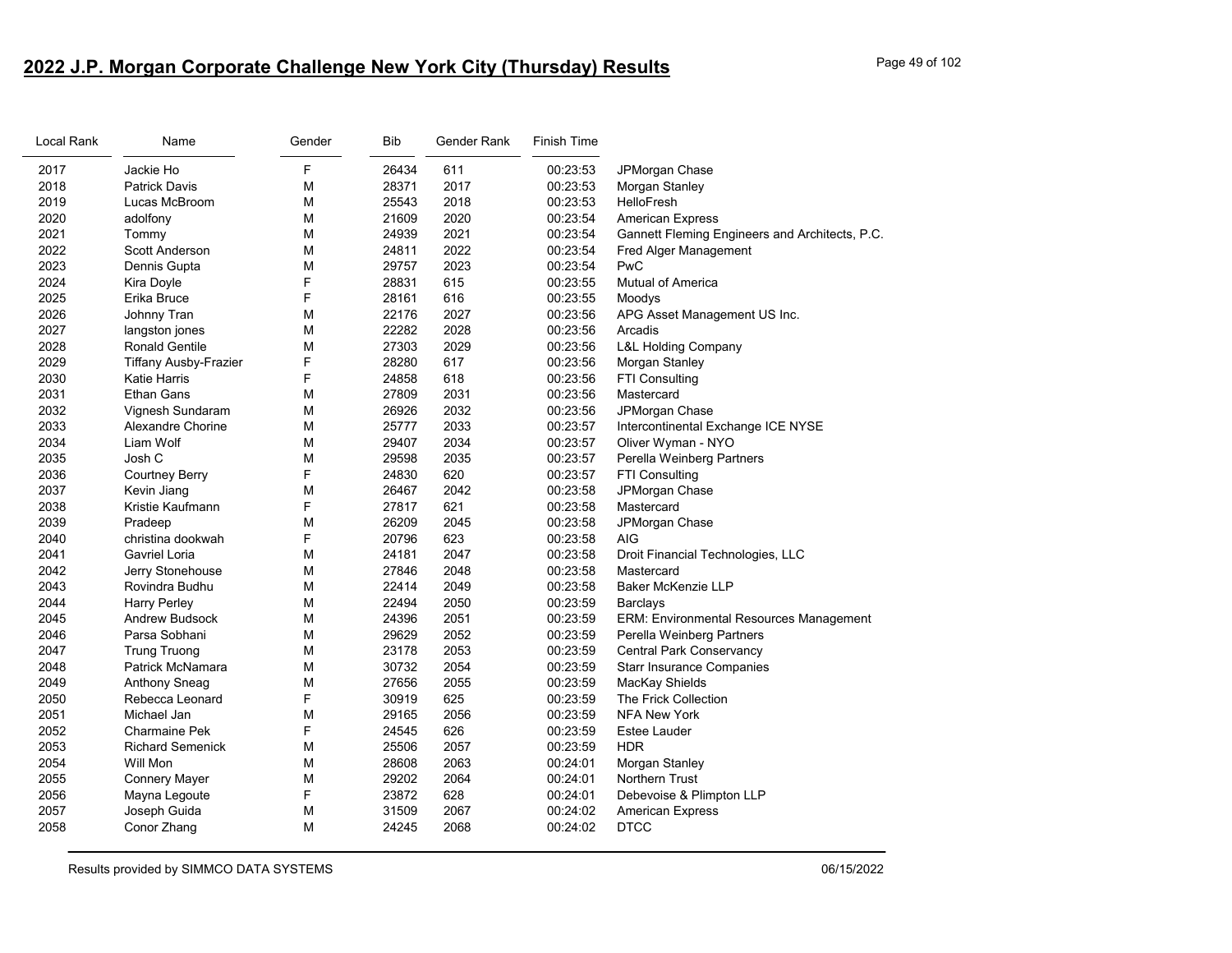# **2022 J.P. Morgan Corporate Challenge New York City (Thursday) Results** Page 50 of 102

| Local Rank | Name                        | Gender | <b>Bib</b> | Gender Rank | Finish Time |                                    |
|------------|-----------------------------|--------|------------|-------------|-------------|------------------------------------|
| 2059       | Daniel Nazareth             | M      | 27193      | 2069        | 00:24:02    | Known Global LLC                   |
| 2060       | Eric Gonzalez               | M      | 27294      | 2070        | 00:24:02    | L Design Studio, LLC               |
| 2061       | Erik Bagin                  | M      | 22071      | 2071        | 00:24:03    | AON                                |
| 2062       | George Grunebaum            | M      | 22344      | 2072        | 00:24:03    | Ashmore Investment Management      |
| 2063       | <b>Charles Wick</b>         | M      | 27010      | 2073        | 00:24:03    | JPMorgan Chase                     |
| 2064       | Joseph Stufano              | M      | 26921      | 2076        | 00:24:03    | JPMorgan Chase                     |
| 2065       | D-Slow                      | M      | 30699      | 2078        | 00:24:03    | <b>Starr Insurance Companies</b>   |
| 2066       | Marc Lieberstein            | M      | 27122      | 2079        | 00:24:03    | <b>Kilpatrick Townsend</b>         |
| 2067       | Thiago Vieira               | M      | 30905      | 2080        | 00:24:04    | The Blackstone Group               |
| 2068       | Ryan Schmidt                | M      | 23170      | 2081        | 00:24:04    | <b>Central Park Conservancy</b>    |
| 2069       | Elizabeth Pereira           | F      | 22655      | 633         | 00:24:04    | <b>BlueRock Therapeutics</b>       |
| 2070       | Julie Turgeon               | F      | 30984      | 634         | 00:24:05    | The Metropolitan Museum of Art     |
| 2071       | Tom SA                      | M      | 26918      | 2084        | 00:24:05    | JPMorgan Chase                     |
| 2072       | Amy Su                      | F      | 26923      | 635         | 00:24:06    | JPMorgan Chase                     |
| 2073       | <b>JT</b>                   | M      | 21645      | 2086        | 00:24:06    | <b>American Express</b>            |
| 2074       | Abby Pyenson                | F      | 28205      | 636         | 00:24:07    | Moodys                             |
| 2075       | Praveen Maddela             | M      | 28568      | 2089        | 00:24:07    | Morgan Stanley                     |
| 2076       | <b>Ted Pantaleev</b>        | M      | 20806      | 2092        | 00:24:07    | AIG                                |
| 2077       | <b>Bland Jewett</b>         | M      | 30050      | 2093        | 00:24:08    | RSM US LLP                         |
| 2078       | Harry Kritzer               | M      | 23398      | 2095        | 00:24:08    | Clifford Chance US LLP             |
| 2079       | Anthony Bracco              | M      | 21943      | 2096        | 00:24:08    | Anchin                             |
| 2080       | John Ettinger               | M      | 30789      | 2100        | 00:24:09    | <b>Sycamore Partners</b>           |
| 2081       | <b>Christine LaRochelle</b> | F      | 29695      | 639         | 00:24:09    | Protiviti Inc.                     |
| 2082       | <b>Bennet Tierney</b>       | M      | 25890      | 2101        | 00:24:10    | Intercontinental Exchange ICE NYSE |
| 2083       | Paul Sabordo                | M      | 27165      | 2103        | 00:24:10    | Klarna                             |
| 2084       | Emily Flanagan              | F      | 29749      | 642         | 00:24:10    | PwC                                |
| 2085       | <b>Michael Alexander</b>    | M      | 21939      | 2104        | 00:24:10    | Anchin                             |
| 2086       | <b>DANIEL LEE</b>           | M      | 21955      | 2105        | 00:24:10    | Anchin                             |
| 2087       | Sergey Kraytman             | M      | 25167      | 2106        | 00:24:10    | Goldman Sachs                      |
| 2088       | Luis                        | M      | 22686      | 2107        | 00:24:11    | Not specified                      |
| 2089       | <b>Richard Lee</b>          | M      | 30960      | 2110        | 00:24:12    | The Metropolitan Museum of Art     |
| 2090       | <b>Tom Arevalo</b>          | M      | 27300      | 2111        | 00:24:12    | <b>L&amp;L Holding Company</b>     |
| 2091       | Gary Litvak                 | M      | 27882      | 2113        | 00:24:12    | Mazars USA                         |
| 2092       | Suzanne Bush                | F      | 27931      | 644         | 00:24:12    | Memorial Sloan Kettering           |
| 2093       | Abanoub Boulis              | M      | 24342      | 2116        | 00:24:12    | <b>EnTech Engineering PC</b>       |
| 2094       | <b>Richard Yee</b>          | M      | 27396      | 2117        | 00:24:12    | Lindsay Goldberg                   |
| 2095       | Joe Conforti                | M      | 20590      | 2118        | 00:24:12    | <b>NYC Parks</b>                   |
| 2096       | <b>Blake Zenger</b>         | M      | 30907      | 2121        | 00:24:13    | The Blackstone Group               |
| 2097       | <b>John Martinez</b>        | M      | 29100      | 2123        | 00:24:13    | NewYork-Presbyterian               |
| 2098       | <b>Tricia Vulliez</b>       | F      | 22944      | 645         | 00:24:13    | Cadian Capital                     |
| 2099       | Srushti Nehete              | F      | 25603      | 647         | 00:24:14    | <b>HLW</b> International           |
| 2100       | Nancy Chan                  | F      | 21069      | 648         | 00:24:14    | <b>American Express</b>            |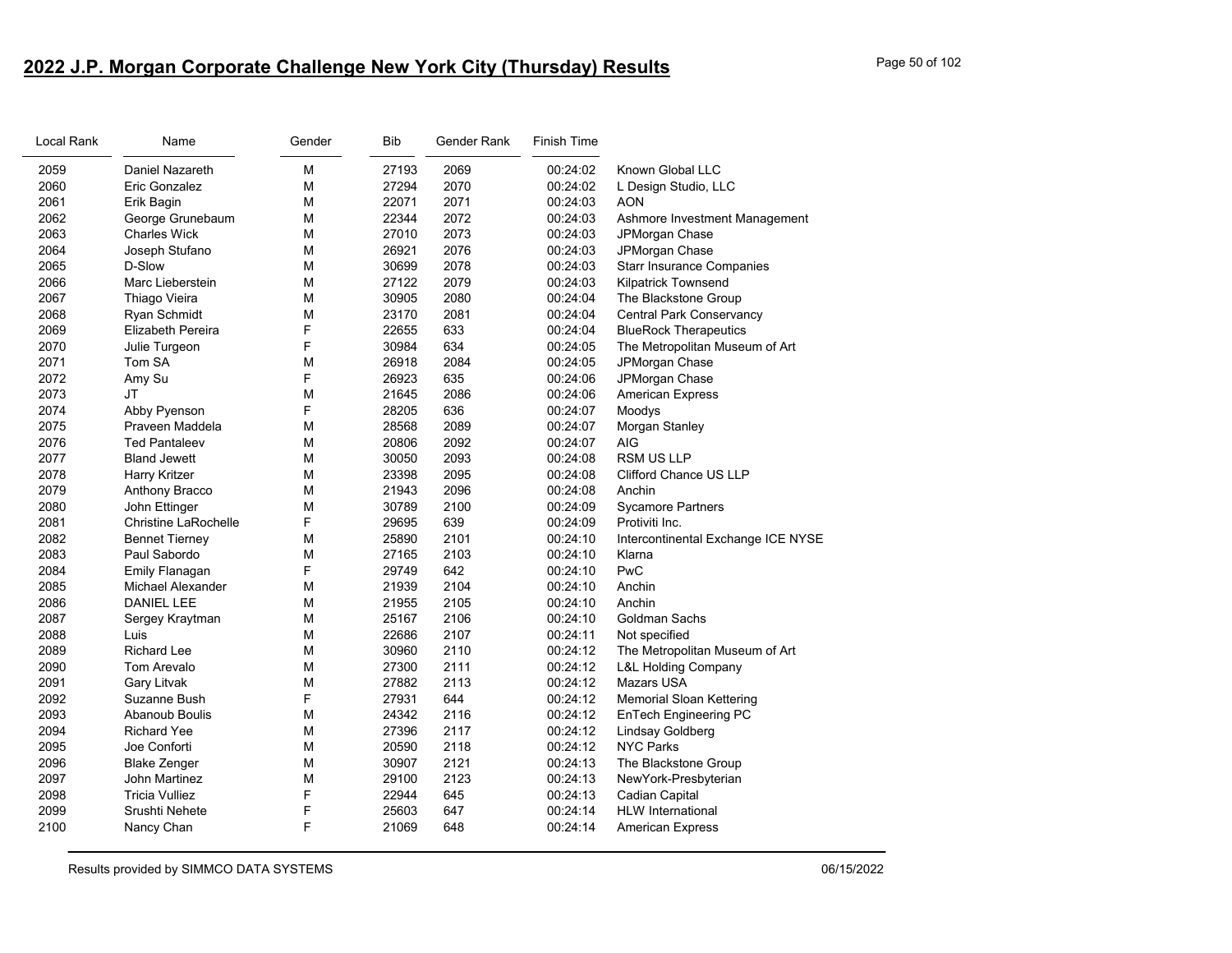# **2022 J.P. Morgan Corporate Challenge New York City (Thursday) Results** Page 51 of 102

| F<br>2101<br>Sophia Janes<br>22095<br>649<br>00:24:14<br><b>AON</b><br>F<br>2102<br>650<br>Carla Seifer<br>23753<br>00:24:14<br>Credit Agricole Corporate and Investment Bank<br>2103<br>30119<br>2129<br>Sam Mann<br>М<br>00:24:14<br>Savills Inc<br>2104<br>Michael Samila<br>M<br>29626<br>2134<br>00:24:15<br>Perella Weinberg Partners<br>2105<br>М<br>30761<br>2135<br>00:24:15<br>Cole Dunn<br><b>Stout Risius Ross</b><br>F<br>2106<br>28273<br>Alicia An<br>651<br>00:24:15<br>Morgan Stanley<br>F<br>2107<br>22141<br>652<br>00:24:15<br><b>AON</b><br>shalaka<br>23538<br>2138<br>00:24:15<br>2108<br>Ismail Siddiqui<br>M<br><b>Commonwealth Bank of Australia</b><br>F<br>25839<br>2109<br>Nicole Manziak<br>654<br>00:24:15<br>Intercontinental Exchange ICE NYSE<br>F<br>2110<br>655<br>Takara McDermott<br>28585<br>00:24:15<br>Morgan Stanley<br>2111<br>23507<br>2139<br><b>Commerzbank New York</b><br>М<br>00:24:16<br>donny pinto<br>F<br>2112<br>28965<br>00:24:16<br>New York Life Insurance Company<br>656<br>Meg Mulry<br>2113<br>Kei Sasaki<br>M<br>29204<br>2143<br>00:24:16<br><b>Northern Trust</b><br>2114<br>Chris Monin<br>М<br>21983<br>2147<br>00:24:17<br>Anchorage Capital Group, LLC<br>2115<br>M<br>Cravath, Swaine & Moore LLP<br><b>River Veloz</b><br>23690<br>2148<br>00:24:17<br>2116<br>М<br>27283<br>2150<br>00:24:17<br>Kroll<br>Michael Timpone<br>F<br>24365<br>660<br>2117<br>00:24:18<br><b>Environmental Defense Fund</b><br>Betty Zhong<br>M<br>2156<br>2118<br>Brian Chao<br>30382<br>00:24:18<br>Societe Generale<br>F<br>2119<br>21950<br>661<br>00:24:18<br>Anchin<br>Kimberly Elardo<br>M<br>2120<br>28076<br>2158<br>00:24:18<br>Metropolitan Commercial Bank NYC<br>Adrian Wright<br>2121<br>29537<br>2159<br>00:24:19<br><b>Brian Andres</b><br>М<br>Payoneer, Inc<br>2122<br>Κ<br>М<br>30999<br>2160<br>00:24:19<br>Tocqueville Asset Management<br>F<br>2123<br>Ale Espinosa<br>24460<br>664<br>00:24:19<br>Estee Lauder<br>2124<br>Roe Ola<br>M<br>26720<br>2162<br>00:24:19<br>JPMorgan Chase<br>2125<br>29991<br>Calvin Yan<br>М<br>2163<br>00:24:19<br>Rockefeller Group<br>2126<br>24184<br>Kenny Zee<br>М<br>2165<br>00:24:20<br>Droit Financial Technologies, LLC<br>F<br>2127<br>29840<br>00:24:20<br>Mackenzie Parke<br>665<br><b>QBE North America</b><br>2128<br>Andrew DiBenedetto<br>М<br>22008<br>2167<br>00:24:20<br>Angelo Gordon<br>2129<br>22521<br>Zak Ziaullah<br>М<br>2169<br>00:24:21<br>Barclays<br>2130<br>M<br>31503<br>2170<br>Oppenheimer - The Lazos Group<br>00:24:21<br><b>Christopher Lazos</b><br>2131<br>Juan Pazmino<br>M<br>26754<br>2171<br>00:24:21<br>JPMorgan Chase<br>F<br>Squarepoint Ops LLC<br>2132<br>Eliza McDonald<br>30604<br>668<br>00:24:21<br>F<br>2133<br>670<br>Lisa Fitzgerald<br>27954<br>00:24:22<br><b>Memorial Sloan Kettering</b><br>F<br>2134<br>671<br>00:24:22<br>Jael Russell<br>28011<br><b>Memorial Sloan Kettering</b><br>M<br>22716<br>2135<br>Gregory Garra<br>2173<br>00:24:22<br>Not specified<br>M<br>2136<br>matthewbarlow<br>30108<br>2174<br>00:24:22<br>Savills Inc<br>2137<br>Svetoslav Minkov<br>М<br>31189<br>2177<br>00:24:23<br><b>Viking Global Investors</b><br>M<br>2138<br><b>Andrew Pollack</b><br>31012<br>2179<br>00:24:23<br><b>Tortoise Investment Management</b><br>F<br>2139<br>24280<br>676<br>00:24:23<br><b>Echo Street Capital</b><br><b>Courtney Posner</b><br>2140<br>Steven Vella<br>М<br>20790<br>2180<br>00:24:23<br>Aflac Global Investments<br>F<br>2141<br>Sophia Song<br>29971<br>678<br>00:24:23<br>Rockefeller Capital Management<br>2142<br><b>Arturo Contreras</b><br>26234<br>2181<br>м<br>00:24:24<br>JPMorgan Chase | Local Rank | Name | Gender | <b>Bib</b> | Gender Rank | <b>Finish Time</b> |  |
|-------------------------------------------------------------------------------------------------------------------------------------------------------------------------------------------------------------------------------------------------------------------------------------------------------------------------------------------------------------------------------------------------------------------------------------------------------------------------------------------------------------------------------------------------------------------------------------------------------------------------------------------------------------------------------------------------------------------------------------------------------------------------------------------------------------------------------------------------------------------------------------------------------------------------------------------------------------------------------------------------------------------------------------------------------------------------------------------------------------------------------------------------------------------------------------------------------------------------------------------------------------------------------------------------------------------------------------------------------------------------------------------------------------------------------------------------------------------------------------------------------------------------------------------------------------------------------------------------------------------------------------------------------------------------------------------------------------------------------------------------------------------------------------------------------------------------------------------------------------------------------------------------------------------------------------------------------------------------------------------------------------------------------------------------------------------------------------------------------------------------------------------------------------------------------------------------------------------------------------------------------------------------------------------------------------------------------------------------------------------------------------------------------------------------------------------------------------------------------------------------------------------------------------------------------------------------------------------------------------------------------------------------------------------------------------------------------------------------------------------------------------------------------------------------------------------------------------------------------------------------------------------------------------------------------------------------------------------------------------------------------------------------------------------------------------------------------------------------------------------------------------------------------------------------------------------------------------------------------------------------------------------------------------------------------------------------------------------------------------------------------------------------------------------------------------------------------------------------------------------------------------------------------------------------------------------------------------------------------------------------------------------------------------------------------------------------|------------|------|--------|------------|-------------|--------------------|--|
|                                                                                                                                                                                                                                                                                                                                                                                                                                                                                                                                                                                                                                                                                                                                                                                                                                                                                                                                                                                                                                                                                                                                                                                                                                                                                                                                                                                                                                                                                                                                                                                                                                                                                                                                                                                                                                                                                                                                                                                                                                                                                                                                                                                                                                                                                                                                                                                                                                                                                                                                                                                                                                                                                                                                                                                                                                                                                                                                                                                                                                                                                                                                                                                                                                                                                                                                                                                                                                                                                                                                                                                                                                                                                                 |            |      |        |            |             |                    |  |
|                                                                                                                                                                                                                                                                                                                                                                                                                                                                                                                                                                                                                                                                                                                                                                                                                                                                                                                                                                                                                                                                                                                                                                                                                                                                                                                                                                                                                                                                                                                                                                                                                                                                                                                                                                                                                                                                                                                                                                                                                                                                                                                                                                                                                                                                                                                                                                                                                                                                                                                                                                                                                                                                                                                                                                                                                                                                                                                                                                                                                                                                                                                                                                                                                                                                                                                                                                                                                                                                                                                                                                                                                                                                                                 |            |      |        |            |             |                    |  |
|                                                                                                                                                                                                                                                                                                                                                                                                                                                                                                                                                                                                                                                                                                                                                                                                                                                                                                                                                                                                                                                                                                                                                                                                                                                                                                                                                                                                                                                                                                                                                                                                                                                                                                                                                                                                                                                                                                                                                                                                                                                                                                                                                                                                                                                                                                                                                                                                                                                                                                                                                                                                                                                                                                                                                                                                                                                                                                                                                                                                                                                                                                                                                                                                                                                                                                                                                                                                                                                                                                                                                                                                                                                                                                 |            |      |        |            |             |                    |  |
|                                                                                                                                                                                                                                                                                                                                                                                                                                                                                                                                                                                                                                                                                                                                                                                                                                                                                                                                                                                                                                                                                                                                                                                                                                                                                                                                                                                                                                                                                                                                                                                                                                                                                                                                                                                                                                                                                                                                                                                                                                                                                                                                                                                                                                                                                                                                                                                                                                                                                                                                                                                                                                                                                                                                                                                                                                                                                                                                                                                                                                                                                                                                                                                                                                                                                                                                                                                                                                                                                                                                                                                                                                                                                                 |            |      |        |            |             |                    |  |
|                                                                                                                                                                                                                                                                                                                                                                                                                                                                                                                                                                                                                                                                                                                                                                                                                                                                                                                                                                                                                                                                                                                                                                                                                                                                                                                                                                                                                                                                                                                                                                                                                                                                                                                                                                                                                                                                                                                                                                                                                                                                                                                                                                                                                                                                                                                                                                                                                                                                                                                                                                                                                                                                                                                                                                                                                                                                                                                                                                                                                                                                                                                                                                                                                                                                                                                                                                                                                                                                                                                                                                                                                                                                                                 |            |      |        |            |             |                    |  |
|                                                                                                                                                                                                                                                                                                                                                                                                                                                                                                                                                                                                                                                                                                                                                                                                                                                                                                                                                                                                                                                                                                                                                                                                                                                                                                                                                                                                                                                                                                                                                                                                                                                                                                                                                                                                                                                                                                                                                                                                                                                                                                                                                                                                                                                                                                                                                                                                                                                                                                                                                                                                                                                                                                                                                                                                                                                                                                                                                                                                                                                                                                                                                                                                                                                                                                                                                                                                                                                                                                                                                                                                                                                                                                 |            |      |        |            |             |                    |  |
|                                                                                                                                                                                                                                                                                                                                                                                                                                                                                                                                                                                                                                                                                                                                                                                                                                                                                                                                                                                                                                                                                                                                                                                                                                                                                                                                                                                                                                                                                                                                                                                                                                                                                                                                                                                                                                                                                                                                                                                                                                                                                                                                                                                                                                                                                                                                                                                                                                                                                                                                                                                                                                                                                                                                                                                                                                                                                                                                                                                                                                                                                                                                                                                                                                                                                                                                                                                                                                                                                                                                                                                                                                                                                                 |            |      |        |            |             |                    |  |
|                                                                                                                                                                                                                                                                                                                                                                                                                                                                                                                                                                                                                                                                                                                                                                                                                                                                                                                                                                                                                                                                                                                                                                                                                                                                                                                                                                                                                                                                                                                                                                                                                                                                                                                                                                                                                                                                                                                                                                                                                                                                                                                                                                                                                                                                                                                                                                                                                                                                                                                                                                                                                                                                                                                                                                                                                                                                                                                                                                                                                                                                                                                                                                                                                                                                                                                                                                                                                                                                                                                                                                                                                                                                                                 |            |      |        |            |             |                    |  |
|                                                                                                                                                                                                                                                                                                                                                                                                                                                                                                                                                                                                                                                                                                                                                                                                                                                                                                                                                                                                                                                                                                                                                                                                                                                                                                                                                                                                                                                                                                                                                                                                                                                                                                                                                                                                                                                                                                                                                                                                                                                                                                                                                                                                                                                                                                                                                                                                                                                                                                                                                                                                                                                                                                                                                                                                                                                                                                                                                                                                                                                                                                                                                                                                                                                                                                                                                                                                                                                                                                                                                                                                                                                                                                 |            |      |        |            |             |                    |  |
|                                                                                                                                                                                                                                                                                                                                                                                                                                                                                                                                                                                                                                                                                                                                                                                                                                                                                                                                                                                                                                                                                                                                                                                                                                                                                                                                                                                                                                                                                                                                                                                                                                                                                                                                                                                                                                                                                                                                                                                                                                                                                                                                                                                                                                                                                                                                                                                                                                                                                                                                                                                                                                                                                                                                                                                                                                                                                                                                                                                                                                                                                                                                                                                                                                                                                                                                                                                                                                                                                                                                                                                                                                                                                                 |            |      |        |            |             |                    |  |
|                                                                                                                                                                                                                                                                                                                                                                                                                                                                                                                                                                                                                                                                                                                                                                                                                                                                                                                                                                                                                                                                                                                                                                                                                                                                                                                                                                                                                                                                                                                                                                                                                                                                                                                                                                                                                                                                                                                                                                                                                                                                                                                                                                                                                                                                                                                                                                                                                                                                                                                                                                                                                                                                                                                                                                                                                                                                                                                                                                                                                                                                                                                                                                                                                                                                                                                                                                                                                                                                                                                                                                                                                                                                                                 |            |      |        |            |             |                    |  |
|                                                                                                                                                                                                                                                                                                                                                                                                                                                                                                                                                                                                                                                                                                                                                                                                                                                                                                                                                                                                                                                                                                                                                                                                                                                                                                                                                                                                                                                                                                                                                                                                                                                                                                                                                                                                                                                                                                                                                                                                                                                                                                                                                                                                                                                                                                                                                                                                                                                                                                                                                                                                                                                                                                                                                                                                                                                                                                                                                                                                                                                                                                                                                                                                                                                                                                                                                                                                                                                                                                                                                                                                                                                                                                 |            |      |        |            |             |                    |  |
|                                                                                                                                                                                                                                                                                                                                                                                                                                                                                                                                                                                                                                                                                                                                                                                                                                                                                                                                                                                                                                                                                                                                                                                                                                                                                                                                                                                                                                                                                                                                                                                                                                                                                                                                                                                                                                                                                                                                                                                                                                                                                                                                                                                                                                                                                                                                                                                                                                                                                                                                                                                                                                                                                                                                                                                                                                                                                                                                                                                                                                                                                                                                                                                                                                                                                                                                                                                                                                                                                                                                                                                                                                                                                                 |            |      |        |            |             |                    |  |
|                                                                                                                                                                                                                                                                                                                                                                                                                                                                                                                                                                                                                                                                                                                                                                                                                                                                                                                                                                                                                                                                                                                                                                                                                                                                                                                                                                                                                                                                                                                                                                                                                                                                                                                                                                                                                                                                                                                                                                                                                                                                                                                                                                                                                                                                                                                                                                                                                                                                                                                                                                                                                                                                                                                                                                                                                                                                                                                                                                                                                                                                                                                                                                                                                                                                                                                                                                                                                                                                                                                                                                                                                                                                                                 |            |      |        |            |             |                    |  |
|                                                                                                                                                                                                                                                                                                                                                                                                                                                                                                                                                                                                                                                                                                                                                                                                                                                                                                                                                                                                                                                                                                                                                                                                                                                                                                                                                                                                                                                                                                                                                                                                                                                                                                                                                                                                                                                                                                                                                                                                                                                                                                                                                                                                                                                                                                                                                                                                                                                                                                                                                                                                                                                                                                                                                                                                                                                                                                                                                                                                                                                                                                                                                                                                                                                                                                                                                                                                                                                                                                                                                                                                                                                                                                 |            |      |        |            |             |                    |  |
|                                                                                                                                                                                                                                                                                                                                                                                                                                                                                                                                                                                                                                                                                                                                                                                                                                                                                                                                                                                                                                                                                                                                                                                                                                                                                                                                                                                                                                                                                                                                                                                                                                                                                                                                                                                                                                                                                                                                                                                                                                                                                                                                                                                                                                                                                                                                                                                                                                                                                                                                                                                                                                                                                                                                                                                                                                                                                                                                                                                                                                                                                                                                                                                                                                                                                                                                                                                                                                                                                                                                                                                                                                                                                                 |            |      |        |            |             |                    |  |
|                                                                                                                                                                                                                                                                                                                                                                                                                                                                                                                                                                                                                                                                                                                                                                                                                                                                                                                                                                                                                                                                                                                                                                                                                                                                                                                                                                                                                                                                                                                                                                                                                                                                                                                                                                                                                                                                                                                                                                                                                                                                                                                                                                                                                                                                                                                                                                                                                                                                                                                                                                                                                                                                                                                                                                                                                                                                                                                                                                                                                                                                                                                                                                                                                                                                                                                                                                                                                                                                                                                                                                                                                                                                                                 |            |      |        |            |             |                    |  |
|                                                                                                                                                                                                                                                                                                                                                                                                                                                                                                                                                                                                                                                                                                                                                                                                                                                                                                                                                                                                                                                                                                                                                                                                                                                                                                                                                                                                                                                                                                                                                                                                                                                                                                                                                                                                                                                                                                                                                                                                                                                                                                                                                                                                                                                                                                                                                                                                                                                                                                                                                                                                                                                                                                                                                                                                                                                                                                                                                                                                                                                                                                                                                                                                                                                                                                                                                                                                                                                                                                                                                                                                                                                                                                 |            |      |        |            |             |                    |  |
|                                                                                                                                                                                                                                                                                                                                                                                                                                                                                                                                                                                                                                                                                                                                                                                                                                                                                                                                                                                                                                                                                                                                                                                                                                                                                                                                                                                                                                                                                                                                                                                                                                                                                                                                                                                                                                                                                                                                                                                                                                                                                                                                                                                                                                                                                                                                                                                                                                                                                                                                                                                                                                                                                                                                                                                                                                                                                                                                                                                                                                                                                                                                                                                                                                                                                                                                                                                                                                                                                                                                                                                                                                                                                                 |            |      |        |            |             |                    |  |
|                                                                                                                                                                                                                                                                                                                                                                                                                                                                                                                                                                                                                                                                                                                                                                                                                                                                                                                                                                                                                                                                                                                                                                                                                                                                                                                                                                                                                                                                                                                                                                                                                                                                                                                                                                                                                                                                                                                                                                                                                                                                                                                                                                                                                                                                                                                                                                                                                                                                                                                                                                                                                                                                                                                                                                                                                                                                                                                                                                                                                                                                                                                                                                                                                                                                                                                                                                                                                                                                                                                                                                                                                                                                                                 |            |      |        |            |             |                    |  |
|                                                                                                                                                                                                                                                                                                                                                                                                                                                                                                                                                                                                                                                                                                                                                                                                                                                                                                                                                                                                                                                                                                                                                                                                                                                                                                                                                                                                                                                                                                                                                                                                                                                                                                                                                                                                                                                                                                                                                                                                                                                                                                                                                                                                                                                                                                                                                                                                                                                                                                                                                                                                                                                                                                                                                                                                                                                                                                                                                                                                                                                                                                                                                                                                                                                                                                                                                                                                                                                                                                                                                                                                                                                                                                 |            |      |        |            |             |                    |  |
|                                                                                                                                                                                                                                                                                                                                                                                                                                                                                                                                                                                                                                                                                                                                                                                                                                                                                                                                                                                                                                                                                                                                                                                                                                                                                                                                                                                                                                                                                                                                                                                                                                                                                                                                                                                                                                                                                                                                                                                                                                                                                                                                                                                                                                                                                                                                                                                                                                                                                                                                                                                                                                                                                                                                                                                                                                                                                                                                                                                                                                                                                                                                                                                                                                                                                                                                                                                                                                                                                                                                                                                                                                                                                                 |            |      |        |            |             |                    |  |
|                                                                                                                                                                                                                                                                                                                                                                                                                                                                                                                                                                                                                                                                                                                                                                                                                                                                                                                                                                                                                                                                                                                                                                                                                                                                                                                                                                                                                                                                                                                                                                                                                                                                                                                                                                                                                                                                                                                                                                                                                                                                                                                                                                                                                                                                                                                                                                                                                                                                                                                                                                                                                                                                                                                                                                                                                                                                                                                                                                                                                                                                                                                                                                                                                                                                                                                                                                                                                                                                                                                                                                                                                                                                                                 |            |      |        |            |             |                    |  |
|                                                                                                                                                                                                                                                                                                                                                                                                                                                                                                                                                                                                                                                                                                                                                                                                                                                                                                                                                                                                                                                                                                                                                                                                                                                                                                                                                                                                                                                                                                                                                                                                                                                                                                                                                                                                                                                                                                                                                                                                                                                                                                                                                                                                                                                                                                                                                                                                                                                                                                                                                                                                                                                                                                                                                                                                                                                                                                                                                                                                                                                                                                                                                                                                                                                                                                                                                                                                                                                                                                                                                                                                                                                                                                 |            |      |        |            |             |                    |  |
|                                                                                                                                                                                                                                                                                                                                                                                                                                                                                                                                                                                                                                                                                                                                                                                                                                                                                                                                                                                                                                                                                                                                                                                                                                                                                                                                                                                                                                                                                                                                                                                                                                                                                                                                                                                                                                                                                                                                                                                                                                                                                                                                                                                                                                                                                                                                                                                                                                                                                                                                                                                                                                                                                                                                                                                                                                                                                                                                                                                                                                                                                                                                                                                                                                                                                                                                                                                                                                                                                                                                                                                                                                                                                                 |            |      |        |            |             |                    |  |
|                                                                                                                                                                                                                                                                                                                                                                                                                                                                                                                                                                                                                                                                                                                                                                                                                                                                                                                                                                                                                                                                                                                                                                                                                                                                                                                                                                                                                                                                                                                                                                                                                                                                                                                                                                                                                                                                                                                                                                                                                                                                                                                                                                                                                                                                                                                                                                                                                                                                                                                                                                                                                                                                                                                                                                                                                                                                                                                                                                                                                                                                                                                                                                                                                                                                                                                                                                                                                                                                                                                                                                                                                                                                                                 |            |      |        |            |             |                    |  |
|                                                                                                                                                                                                                                                                                                                                                                                                                                                                                                                                                                                                                                                                                                                                                                                                                                                                                                                                                                                                                                                                                                                                                                                                                                                                                                                                                                                                                                                                                                                                                                                                                                                                                                                                                                                                                                                                                                                                                                                                                                                                                                                                                                                                                                                                                                                                                                                                                                                                                                                                                                                                                                                                                                                                                                                                                                                                                                                                                                                                                                                                                                                                                                                                                                                                                                                                                                                                                                                                                                                                                                                                                                                                                                 |            |      |        |            |             |                    |  |
|                                                                                                                                                                                                                                                                                                                                                                                                                                                                                                                                                                                                                                                                                                                                                                                                                                                                                                                                                                                                                                                                                                                                                                                                                                                                                                                                                                                                                                                                                                                                                                                                                                                                                                                                                                                                                                                                                                                                                                                                                                                                                                                                                                                                                                                                                                                                                                                                                                                                                                                                                                                                                                                                                                                                                                                                                                                                                                                                                                                                                                                                                                                                                                                                                                                                                                                                                                                                                                                                                                                                                                                                                                                                                                 |            |      |        |            |             |                    |  |
|                                                                                                                                                                                                                                                                                                                                                                                                                                                                                                                                                                                                                                                                                                                                                                                                                                                                                                                                                                                                                                                                                                                                                                                                                                                                                                                                                                                                                                                                                                                                                                                                                                                                                                                                                                                                                                                                                                                                                                                                                                                                                                                                                                                                                                                                                                                                                                                                                                                                                                                                                                                                                                                                                                                                                                                                                                                                                                                                                                                                                                                                                                                                                                                                                                                                                                                                                                                                                                                                                                                                                                                                                                                                                                 |            |      |        |            |             |                    |  |
|                                                                                                                                                                                                                                                                                                                                                                                                                                                                                                                                                                                                                                                                                                                                                                                                                                                                                                                                                                                                                                                                                                                                                                                                                                                                                                                                                                                                                                                                                                                                                                                                                                                                                                                                                                                                                                                                                                                                                                                                                                                                                                                                                                                                                                                                                                                                                                                                                                                                                                                                                                                                                                                                                                                                                                                                                                                                                                                                                                                                                                                                                                                                                                                                                                                                                                                                                                                                                                                                                                                                                                                                                                                                                                 |            |      |        |            |             |                    |  |
|                                                                                                                                                                                                                                                                                                                                                                                                                                                                                                                                                                                                                                                                                                                                                                                                                                                                                                                                                                                                                                                                                                                                                                                                                                                                                                                                                                                                                                                                                                                                                                                                                                                                                                                                                                                                                                                                                                                                                                                                                                                                                                                                                                                                                                                                                                                                                                                                                                                                                                                                                                                                                                                                                                                                                                                                                                                                                                                                                                                                                                                                                                                                                                                                                                                                                                                                                                                                                                                                                                                                                                                                                                                                                                 |            |      |        |            |             |                    |  |
|                                                                                                                                                                                                                                                                                                                                                                                                                                                                                                                                                                                                                                                                                                                                                                                                                                                                                                                                                                                                                                                                                                                                                                                                                                                                                                                                                                                                                                                                                                                                                                                                                                                                                                                                                                                                                                                                                                                                                                                                                                                                                                                                                                                                                                                                                                                                                                                                                                                                                                                                                                                                                                                                                                                                                                                                                                                                                                                                                                                                                                                                                                                                                                                                                                                                                                                                                                                                                                                                                                                                                                                                                                                                                                 |            |      |        |            |             |                    |  |
|                                                                                                                                                                                                                                                                                                                                                                                                                                                                                                                                                                                                                                                                                                                                                                                                                                                                                                                                                                                                                                                                                                                                                                                                                                                                                                                                                                                                                                                                                                                                                                                                                                                                                                                                                                                                                                                                                                                                                                                                                                                                                                                                                                                                                                                                                                                                                                                                                                                                                                                                                                                                                                                                                                                                                                                                                                                                                                                                                                                                                                                                                                                                                                                                                                                                                                                                                                                                                                                                                                                                                                                                                                                                                                 |            |      |        |            |             |                    |  |
|                                                                                                                                                                                                                                                                                                                                                                                                                                                                                                                                                                                                                                                                                                                                                                                                                                                                                                                                                                                                                                                                                                                                                                                                                                                                                                                                                                                                                                                                                                                                                                                                                                                                                                                                                                                                                                                                                                                                                                                                                                                                                                                                                                                                                                                                                                                                                                                                                                                                                                                                                                                                                                                                                                                                                                                                                                                                                                                                                                                                                                                                                                                                                                                                                                                                                                                                                                                                                                                                                                                                                                                                                                                                                                 |            |      |        |            |             |                    |  |
|                                                                                                                                                                                                                                                                                                                                                                                                                                                                                                                                                                                                                                                                                                                                                                                                                                                                                                                                                                                                                                                                                                                                                                                                                                                                                                                                                                                                                                                                                                                                                                                                                                                                                                                                                                                                                                                                                                                                                                                                                                                                                                                                                                                                                                                                                                                                                                                                                                                                                                                                                                                                                                                                                                                                                                                                                                                                                                                                                                                                                                                                                                                                                                                                                                                                                                                                                                                                                                                                                                                                                                                                                                                                                                 |            |      |        |            |             |                    |  |
|                                                                                                                                                                                                                                                                                                                                                                                                                                                                                                                                                                                                                                                                                                                                                                                                                                                                                                                                                                                                                                                                                                                                                                                                                                                                                                                                                                                                                                                                                                                                                                                                                                                                                                                                                                                                                                                                                                                                                                                                                                                                                                                                                                                                                                                                                                                                                                                                                                                                                                                                                                                                                                                                                                                                                                                                                                                                                                                                                                                                                                                                                                                                                                                                                                                                                                                                                                                                                                                                                                                                                                                                                                                                                                 |            |      |        |            |             |                    |  |
|                                                                                                                                                                                                                                                                                                                                                                                                                                                                                                                                                                                                                                                                                                                                                                                                                                                                                                                                                                                                                                                                                                                                                                                                                                                                                                                                                                                                                                                                                                                                                                                                                                                                                                                                                                                                                                                                                                                                                                                                                                                                                                                                                                                                                                                                                                                                                                                                                                                                                                                                                                                                                                                                                                                                                                                                                                                                                                                                                                                                                                                                                                                                                                                                                                                                                                                                                                                                                                                                                                                                                                                                                                                                                                 |            |      |        |            |             |                    |  |
|                                                                                                                                                                                                                                                                                                                                                                                                                                                                                                                                                                                                                                                                                                                                                                                                                                                                                                                                                                                                                                                                                                                                                                                                                                                                                                                                                                                                                                                                                                                                                                                                                                                                                                                                                                                                                                                                                                                                                                                                                                                                                                                                                                                                                                                                                                                                                                                                                                                                                                                                                                                                                                                                                                                                                                                                                                                                                                                                                                                                                                                                                                                                                                                                                                                                                                                                                                                                                                                                                                                                                                                                                                                                                                 |            |      |        |            |             |                    |  |
|                                                                                                                                                                                                                                                                                                                                                                                                                                                                                                                                                                                                                                                                                                                                                                                                                                                                                                                                                                                                                                                                                                                                                                                                                                                                                                                                                                                                                                                                                                                                                                                                                                                                                                                                                                                                                                                                                                                                                                                                                                                                                                                                                                                                                                                                                                                                                                                                                                                                                                                                                                                                                                                                                                                                                                                                                                                                                                                                                                                                                                                                                                                                                                                                                                                                                                                                                                                                                                                                                                                                                                                                                                                                                                 |            |      |        |            |             |                    |  |
|                                                                                                                                                                                                                                                                                                                                                                                                                                                                                                                                                                                                                                                                                                                                                                                                                                                                                                                                                                                                                                                                                                                                                                                                                                                                                                                                                                                                                                                                                                                                                                                                                                                                                                                                                                                                                                                                                                                                                                                                                                                                                                                                                                                                                                                                                                                                                                                                                                                                                                                                                                                                                                                                                                                                                                                                                                                                                                                                                                                                                                                                                                                                                                                                                                                                                                                                                                                                                                                                                                                                                                                                                                                                                                 |            |      |        |            |             |                    |  |
|                                                                                                                                                                                                                                                                                                                                                                                                                                                                                                                                                                                                                                                                                                                                                                                                                                                                                                                                                                                                                                                                                                                                                                                                                                                                                                                                                                                                                                                                                                                                                                                                                                                                                                                                                                                                                                                                                                                                                                                                                                                                                                                                                                                                                                                                                                                                                                                                                                                                                                                                                                                                                                                                                                                                                                                                                                                                                                                                                                                                                                                                                                                                                                                                                                                                                                                                                                                                                                                                                                                                                                                                                                                                                                 |            |      |        |            |             |                    |  |
|                                                                                                                                                                                                                                                                                                                                                                                                                                                                                                                                                                                                                                                                                                                                                                                                                                                                                                                                                                                                                                                                                                                                                                                                                                                                                                                                                                                                                                                                                                                                                                                                                                                                                                                                                                                                                                                                                                                                                                                                                                                                                                                                                                                                                                                                                                                                                                                                                                                                                                                                                                                                                                                                                                                                                                                                                                                                                                                                                                                                                                                                                                                                                                                                                                                                                                                                                                                                                                                                                                                                                                                                                                                                                                 |            |      |        |            |             |                    |  |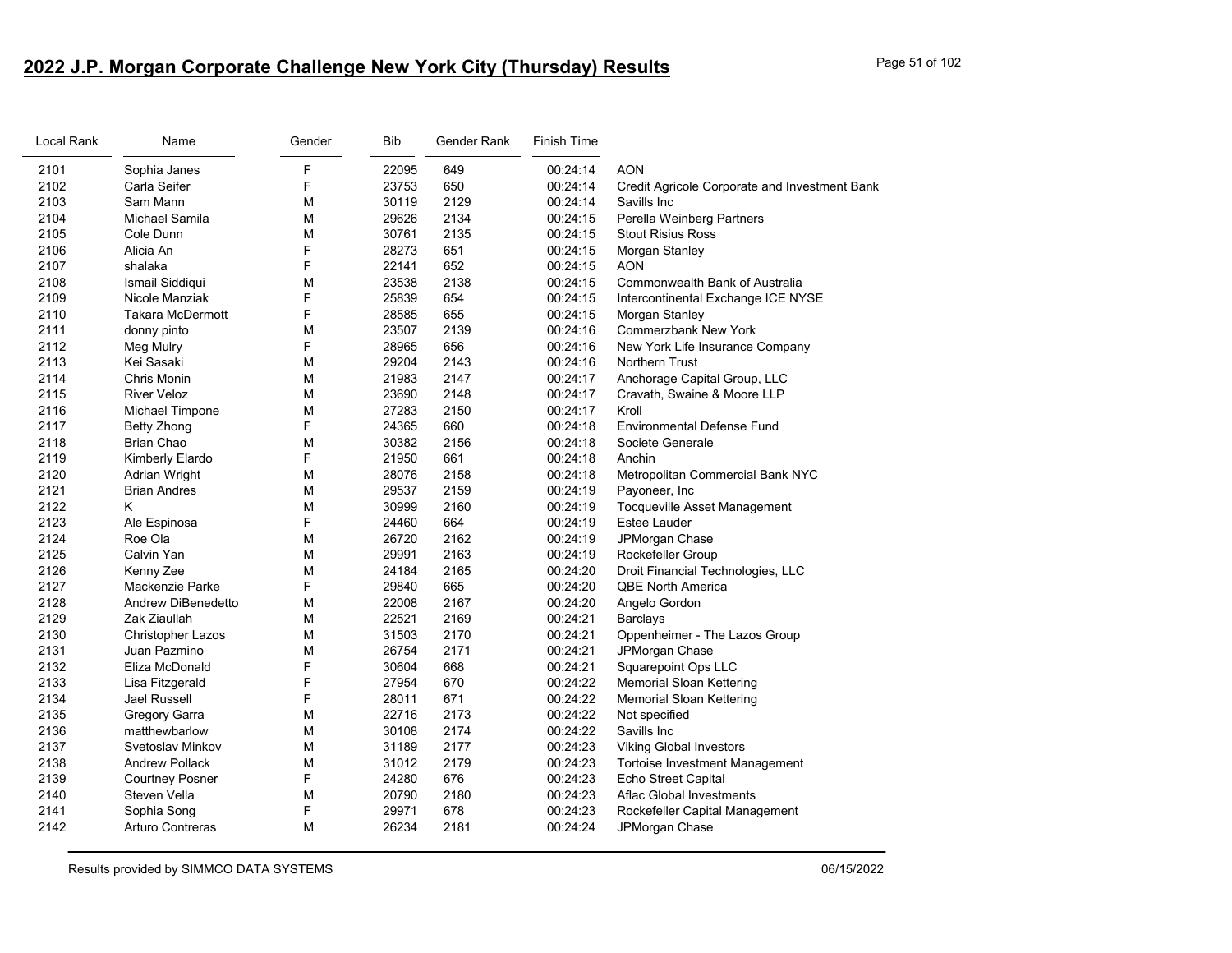# **2022 J.P. Morgan Corporate Challenge New York City (Thursday) Results** Page 52 of 102

| Local Rank | Name                     | Gender | <b>Bib</b> | Gender Rank | <b>Finish Time</b> |                                      |
|------------|--------------------------|--------|------------|-------------|--------------------|--------------------------------------|
| 2143       | Matt Fxm                 | M      | 23979      | 2182        | 00:24:24           | <b>DELOITTE</b>                      |
| 2144       | Lorrington Hamilton      | M      | 30666      | 2184        | 00:24:24           | <b>Standard Motor Products</b>       |
| 2145       | Nejdet Ucan              | M      | 21768      | 2186        | 00:24:24           | <b>American Express</b>              |
| 2146       | Julia Nolin              | F      | 21525      | 681         | 00:24:24           | <b>American Express</b>              |
| 2147       | Sandeep Bhandari         | M      | 26142      | 2187        | 00:24:24           | JPMorgan Chase                       |
| 2148       | Elizabeth Lasusa         | F      | 29955      | 682         | 00:24:25           | Rockefeller Capital Management       |
| 2149       | Leeza Koval              | F      | 30266      | 683         | 00:24:25           | Signature Bank                       |
| 2150       | Quinn Hurley             | F      | 21284      | 684         | 00:24:25           | <b>American Express</b>              |
| 2151       | Carlton Ramcharran       | M      | 22368      | 2188        | 00:24:25           | <b>ASME</b>                          |
| 2152       | Jason Howard             | M      | 26444      | 2189        | 00:24:25           | JPMorgan Chase                       |
| 2153       | Samantha Melnick         | F      | 21476      | 687         | 00:24:25           | <b>American Express</b>              |
| 2154       | Jennifer Calin           | F      | 27932      | 688         | 00:24:25           | Memorial Sloan Kettering             |
| 2155       | Liz Bigham               | F      | 22934      | 689         | 00:24:25           | <b>Burford Capital</b>               |
| 2156       | <b>Tyler Triscari</b>    | M      | 32001      | 2190        | 00:24:25           | PROVIDENCE EQUITY                    |
| 2157       | Jamie Rosen              | F      | 30746      | 690         | 00:24:25           | <b>Starr Insurance Companies</b>     |
| 2158       | Kumar Viswanathan        | M      | 22825      | 2191        | 00:24:26           | Not specified                        |
| 2159       | Cory Osetkowski          | M      | 22340      | 2193        | 00:24:26           | Asante Capital Group Advisors LLC    |
| 2160       | Alyssa Reinke            | F      | 28892      | 691         | 00:24:26           | New Mountain Capital NY              |
| 2161       | <b>Marina Esteves</b>    | F      | 20493      | 692         | 00:24:26           | <b>Linklaters LLP</b>                |
| 2162       | Sean Ford                | M      | 29164      | 2197        | 00:24:26           | <b>NFA New York</b>                  |
| 2163       | Liam Rowe                | M      | 20457      | 2200        | 00:24:27           | JPMorgan Chase                       |
| 2164       | Yang Liu                 | M      | 31047      | 2201        | 00:24:27           | Tower Research Capital LLC           |
| 2165       | <b>William Galatioto</b> | M      | 22208      | 2203        | 00:24:27           | Apple Bank                           |
| 2166       | Luke Dougan              | M      | 20173      | 2204        | 00:24:28           | Anchin                               |
| 2167       | Reynaldo Mite            | M      | 28962      | 2205        | 00:24:28           | New York Life Insurance Company      |
| 2168       | Fiona Henderson          | F      | 25129      | 694         | 00:24:28           | Goldman Sachs                        |
| 2169       | dmileto                  | F      | 25206      | 695         | 00:24:28           | Goldman Sachs                        |
| 2170       | <b>Tarun Singh</b>       | M      | 22803      | 2206        | 00:24:28           | Not specified                        |
| 2171       | Jossy Duarte             | F      | 22557      | 697         | 00:24:28           | <b>Bellevue Hospital Center</b>      |
| 2172       | scott schlesinger        | M      | 31006      | 2207        | 00:24:28           | Tocqueville Asset Management         |
| 2173       | Li Liu                   | F      | 24887      | 698         | 00:24:28           | FTI Consulting                       |
| 2174       | Olivia Kittle            | F      | 23665      | 699         | 00:24:29           | Cravath, Swaine & Moore LLP          |
| 2175       | Ed Forman                | M      | 27231      | 2210        | 00:24:29           | Kroll                                |
| 2176       | Di Feng Tan              | M      | 29359      | 2211        | 00:24:29           | <b>NYC Parks</b>                     |
| 2177       | Daisuke Soejima          | M      | 28118      | 2212        | 00:24:29           | Mitsubishi International Corporation |
| 2178       | Alexandra Dadisman       | F      | 30946      | 702         | 00:24:29           | The Metropolitan Museum of Art       |
| 2179       | <b>Brandon Ma</b>        | M      | 28563      | 2215        | 00:24:30           | Morgan Stanley                       |
| 2180       | Ana Franzon              | F      | 30819      | 704         | 00:24:30           | Syska Hennessy Group                 |
| 2181       | Nicole Hausman           | F      | 26421      | 705         | 00:24:31           | JPMorgan Chase                       |
| 2182       | <b>Steve Berry</b>       | M      | 26136      | 2218        | 00:24:31           | JPMorgan Chase                       |
| 2183       | <b>Adam Rice</b>         | M      | 28208      | 2219        | 00:24:31           | Moodys                               |
| 2184       | Jimmy Liong              | M      | 22482      | 2220        | 00:24:31           | <b>Barclays</b>                      |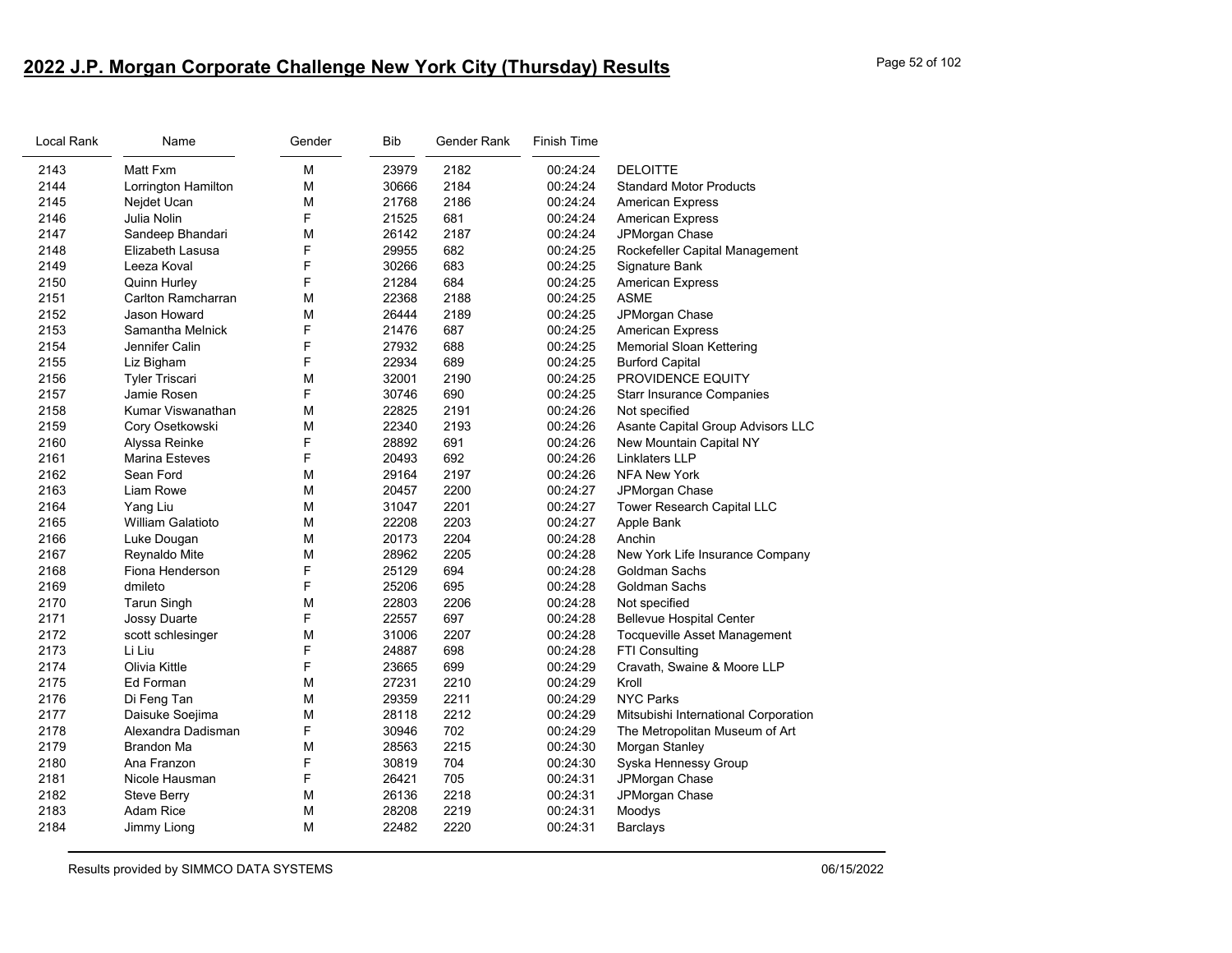# **2022 J.P. Morgan Corporate Challenge New York City (Thursday) Results** Page 53 of 102

| Local Rank | Name                      | Gender | <b>Bib</b> | Gender Rank | <b>Finish Time</b> |                                               |
|------------|---------------------------|--------|------------|-------------|--------------------|-----------------------------------------------|
| 2185       | <b>Daniel ONeill</b>      | М      | 21542      | 2221        | 00:24:31           | <b>American Express</b>                       |
| 2186       | Christian Guma            | М      | 29948      | 2223        | 00:24:31           | Rockefeller Capital Management                |
| 2187       | <b>MOLLY NIU</b>          | F      | 24033      | 706         | 00:24:31           | <b>DELOITTE</b>                               |
| 2188       | Elisha Aquino             | F      | 20980      | 707         | 00:24:32           | <b>American Express</b>                       |
| 2189       | Lexi Minneo               | F      | 22156      | 708         | 00:24:32           | Aperture Investors                            |
| 2190       | brittany tacopino         | F      | 26927      | 709         | 00:24:32           | JPMorgan Chase                                |
| 2191       | Joanna Hildebrant         | F      | 27971      | 710         | 00:24:33           | Memorial Sloan Kettering                      |
| 2192       | Kristine Bonner           | F      | 23704      | 711         | 00:24:33           | Credit Agricole Corporate and Investment Bank |
| 2193       | Desmond Duncan            | М      | 21872      | 2226        | 00:24:33           | American Museum of Natural History            |
| 2194       | Aaron Springer            | М      | 25296      | 2227        | 00:24:33           | Goldman Sachs                                 |
| 2195       | Adam Gehrie               | M      | 25361      | 2228        | 00:24:33           | Gresham Investment Management, LLC            |
| 2196       | marta hansen              | F      | 28952      | 712         | 00:24:33           | New York Life Insurance Company               |
| 2197       | <b>Hillary Esposito</b>   | F      | 27953      | 713         | 00:24:33           | Memorial Sloan Kettering                      |
| 2198       | Tia Chapman               | F      | 30911      | 714         | 00:24:33           | The Frick Collection                          |
| 2199       | Nicolas Katz              | М      | 27816      | 2229        | 00:24:33           | Mastercard                                    |
| 2200       | Michael Ortega            | М      | 24156      | 2230        | 00:24:33           | <b>DNB New York</b>                           |
| 2201       | Jackie Williams           | F      | 27013      | 716         | 00:24:34           | JPMorgan Chase                                |
| 2202       | G Lowe                    | F      | 22566      | 718         | 00:24:34           | <b>Bellevue Hospital Center</b>               |
| 2203       | Hancheir                  | F      | 22575      | 720         | 00:24:34           | <b>Bellevue Hospital Center</b>               |
| 2204       | Ruby                      | F      | 28048      | 721         | 00:24:34           | MetroPlusHealth                               |
| 2205       | Claire Chamberlin         | F      | 24813      | 722         | 00:24:34           | Fred Alger Management                         |
| 2206       | Ibrahim Patanwala         | М      | 29842      | 2232        | 00:24:34           | <b>QBE North America</b>                      |
| 2207       | Ryan Norton               | М      | 26707      | 2233        | 00:24:34           | JPMorgan Chase                                |
| 2208       | Sal Salvaggio             | М      | 28240      | 2235        | 00:24:35           | Moon Rabbit                                   |
| 2209       | Job Ikama                 | М      | 25811      | 2236        | 00:24:35           | Intercontinental Exchange ICE NYSE            |
| 2210       | Zachary Aries             | М      | 22946      | 2237        | 00:24:35           | Cain International                            |
| 2211       | Jake Enenbach             | М      | 28401      | 2238        | 00:24:35           | Morgan Stanley                                |
| 2212       | Alex Richelsen            | М      | 24182      | 2239        | 00:24:35           | Droit Financial Technologies, LLC             |
| 2213       | Claudia Zhang             | F      | 29585      | 723         | 00:24:35           | Percent                                       |
| 2214       | K Bogle                   | м      | 29237      | 2243        | 00:24:36           | <b>NYC Parks</b>                              |
| 2215       | <b>Richard Plansky</b>    | М      | 27268      | 2244        | 00:24:36           | Kroll                                         |
| 2216       | Katrin Kalberlah          | F      | 29182      | 724         | 00:24:36           | NORD/LB                                       |
| 2217       | Neil Banbury              | М      | 26122      | 2247        | 00:24:37           | JPMorgan Chase                                |
| 2218       | Alisha Gryniewicz Melende | F      | 28463      | 727         | 00:24:38           | Morgan Stanley                                |
| 2219       | <b>Elizabeth Garrett</b>  | F      | 31160      | 728         | 00:24:38           | <b>Veterinary Emergency Group</b>             |
| 2220       | Eric Chen                 | М      | 29197      | 2250        | 00:24:38           | Northern Trust                                |
| 2221       | Kelly DiBenedetto         | F      | 21133      | 730         | 00:24:38           | American Express                              |
| 2222       | Jude Pierce               | М      | 29786      | 2252        | 00:24:39           | PwC                                           |
| 2223       | Adam Liebman              | М      | 27881      | 2253        | 00:24:39           | <b>Mazars USA</b>                             |
| 2224       | Saku P Nousiainen         | М      | 20857      | 2254        | 00:24:39           | Alfred P. Sloan Foundation                    |
| 2225       | David Sohn                | М      | 25291      | 2255        | 00:24:39           | Goldman Sachs                                 |
| 2226       | <b>Mark Nieves</b>        | М      | 30562      | 2256        | 00:24:39           | <b>Spencer Stuart</b>                         |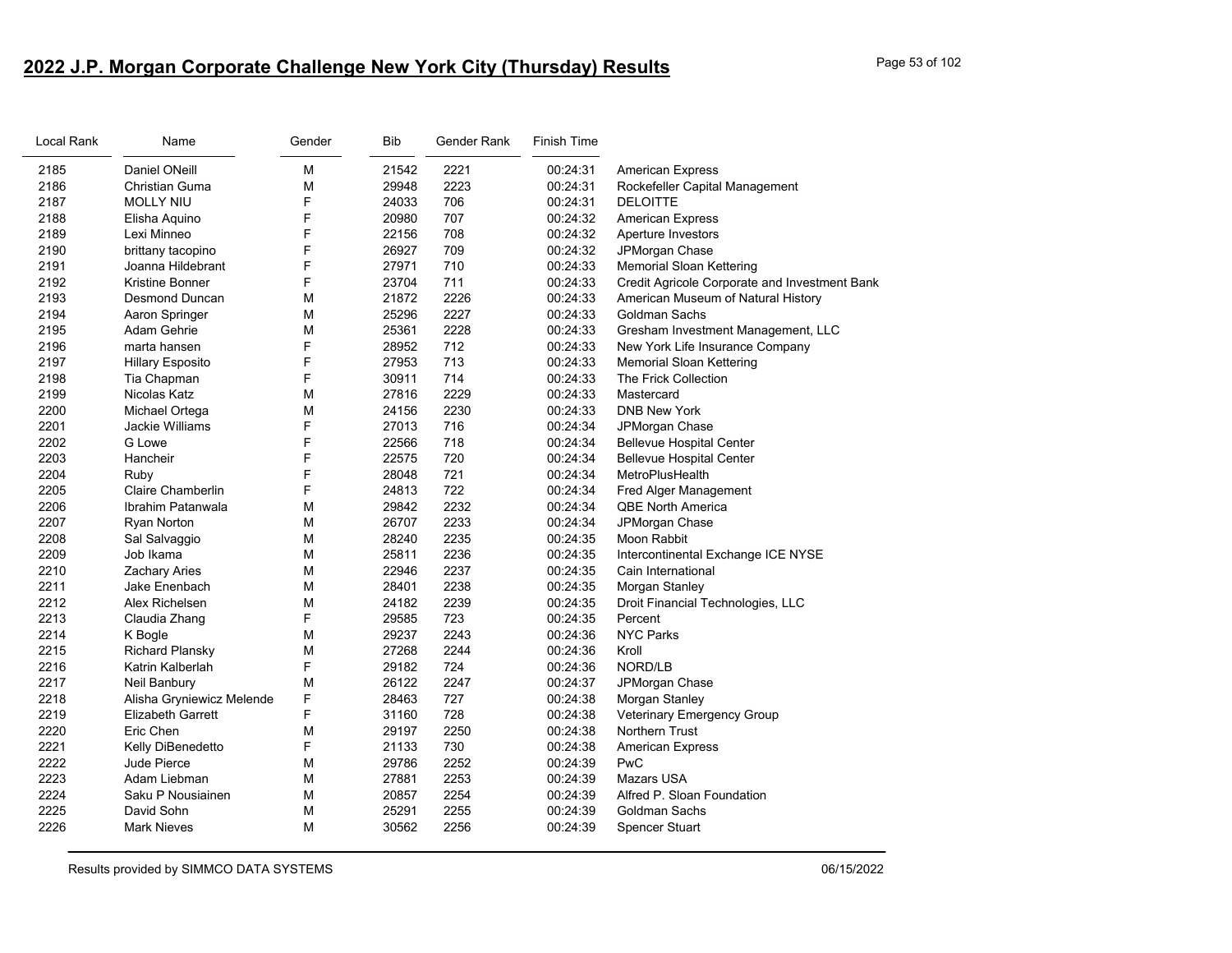# **2022 J.P. Morgan Corporate Challenge New York City (Thursday) Results** Page 54 of 102

| Local Rank | Name                    | Gender | <b>Bib</b> | Gender Rank | <b>Finish Time</b> |                                   |
|------------|-------------------------|--------|------------|-------------|--------------------|-----------------------------------|
| 2227       | Tom Fellenbaum          | М      | 24465      | 2257        | 00:24:39           | Estee Lauder                      |
| 2228       | Jillian Beltrano        | F      | 27927      | 733         | 00:24:40           | <b>Memorial Sloan Kettering</b>   |
| 2229       | <b>Walter Ramos</b>     | M      | 28004      | 2259        | 00:24:40           | Memorial Sloan Kettering          |
| 2230       | <b>Matthew Berthoud</b> | M      | 28300      | 2261        | 00:24:40           | Morgan Stanley                    |
| 2231       | Maggie Ewen             | F      | 22550      | 734         | 00:24:40           | <b>Bellevue Hospital Center</b>   |
| 2232       | Ali Ashai               | М      | 30536      | 2264        | 00:24:41           | <b>Spencer Stuart</b>             |
| 2233       | Pedro Medina            | M      | 25544      | 2265        | 00:24:42           | <b>HelloFresh</b>                 |
| 2234       | Ryan Pfutzenreuter      | M      | 30164      | 2267        | 00:24:42           | Schulte Roth & Zabel              |
| 2235       | Konstantin Shvaykowski  | M      | 26048      | 2269        | 00:24:42           | Jane Street                       |
| 2236       | Kyle Fan                | M      | 25386      | 2270        | 00:24:42           | <b>GSR Services USA LLC</b>       |
| 2237       | <b>Timothy Ong</b>      | M      | 22778      | 2271        | 00:24:43           | Not specified                     |
| 2238       | Rikin Pandya            | M      | 28658      | 2272        | 00:24:43           | Morgan Stanley                    |
| 2239       | Mueed Kumandan          | M      | 23335      | 2273        | 00:24:43           | Citrin Cooperman                  |
| 2240       | <b>Rachel Duplantis</b> | F      | 23968      | 739         | 00:24:43           | <b>DELOITTE</b>                   |
| 2241       | <b>Michael Gigante</b>  | M      | 27069      | 2275        | 00:24:43           | K2 Venture.Capital                |
| 2242       | Eduardo Quiroga         | M      | 24388      | 2276        | 00:24:43           | Epstein Becker Green              |
| 2243       | Rachel Yogev            | F      | 21839      | 740         | 00:24:43           | <b>American Express</b>           |
| 2244       | Sophia Pellettiere      | F      | 30937      | 741         | 00:24:43           | The Gate                          |
| 2245       | DJ Lumbard              | M      | 27824      | 2279        | 00:24:44           | Mastercard                        |
| 2246       | Marty ODay              | M      | 26715      | 2281        | 00:24:45           | JPMorgan Chase                    |
| 2247       | Matteo Spiller          | M      | 22805      | 2282        | 00:24:45           | Not specified                     |
| 2248       | Megan Graap             | F      | 29064      | 744         | 00:24:45           | NewYork-Presbyterian              |
| 2249       | <b>Will Garrity</b>     | M      | 27810      | 2283        | 00:24:45           | Mastercard                        |
| 2250       | Paul Rube               | M      | 29342      | 2284        | 00:24:45           | <b>NYC Parks</b>                  |
| 2251       | Sherri Caspi-Pfisterer  | F      | 27120      | 745         | 00:24:46           | <b>Kilpatrick Townsend</b>        |
| 2252       | <b>DST</b>              | M      | 29011      | 2286        | 00:24:46           | <b>Newlight Partners</b>          |
| 2253       | Mak Asada               | M      | 28932      | 2288        | 00:24:46           | New York Life Insurance Company   |
| 2254       | Stephanie Webber        | F      | 27777      | 746         | 00:24:46           | Madison Square Garden             |
| 2255       | Kaly Des Vignes         | F      | 27732      | 747         | 00:24:46           | Madison Square Garden             |
| 2256       | Joe Rubin               | M      | 22796      | 2291        | 00:24:47           | Not specified                     |
| 2257       | Alexander               | M      | 29279      | 2292        | 00:24:47           | <b>NYC Parks</b>                  |
| 2258       | Megan Grip              | F      | 25113      | 748         | 00:24:47           | Goldman Sachs                     |
| 2259       | MK Alisdairi            | M      | 29588      | 2295        | 00:24:48           | Perella Weinberg Partners         |
| 2260       | Chris Marx              | M      | 30120      | 2296        | 00:24:48           | Savills Inc                       |
| 2261       | Andrew Weymann          | M      | 22159      | 2298        | 00:24:48           | Aperture Investors                |
| 2262       | Catalino Andes          | M      | 23490      | 2299        | 00:24:48           | <b>Commerzbank New York</b>       |
| 2263       | Rogan McCally           | F      | 21458      | 749         | 00:24:49           | <b>American Express</b>           |
| 2264       | Johanna Schisler        | F      | 29133      | 750         | 00:24:49           | NewYork-Presbyterian              |
| 2265       | Aasees Kaur             | F      | 25682      | 753         | 00:24:49           | <b>Hunton Andrews Kurth</b>       |
| 2266       | Eileen Begg             | F      | 28296      | 754         | 00:24:50           | Morgan Stanley                    |
| 2267       | Indra Prasasto          | M      | 29931      | 2304        | 00:24:50           | ROBERT A.M. STERN ARCHITECTS, LLP |
| 2268       | Swami                   | M      | 28223      | 2306        | 00:24:50           | Moodys                            |
|            |                         |        |            |             |                    |                                   |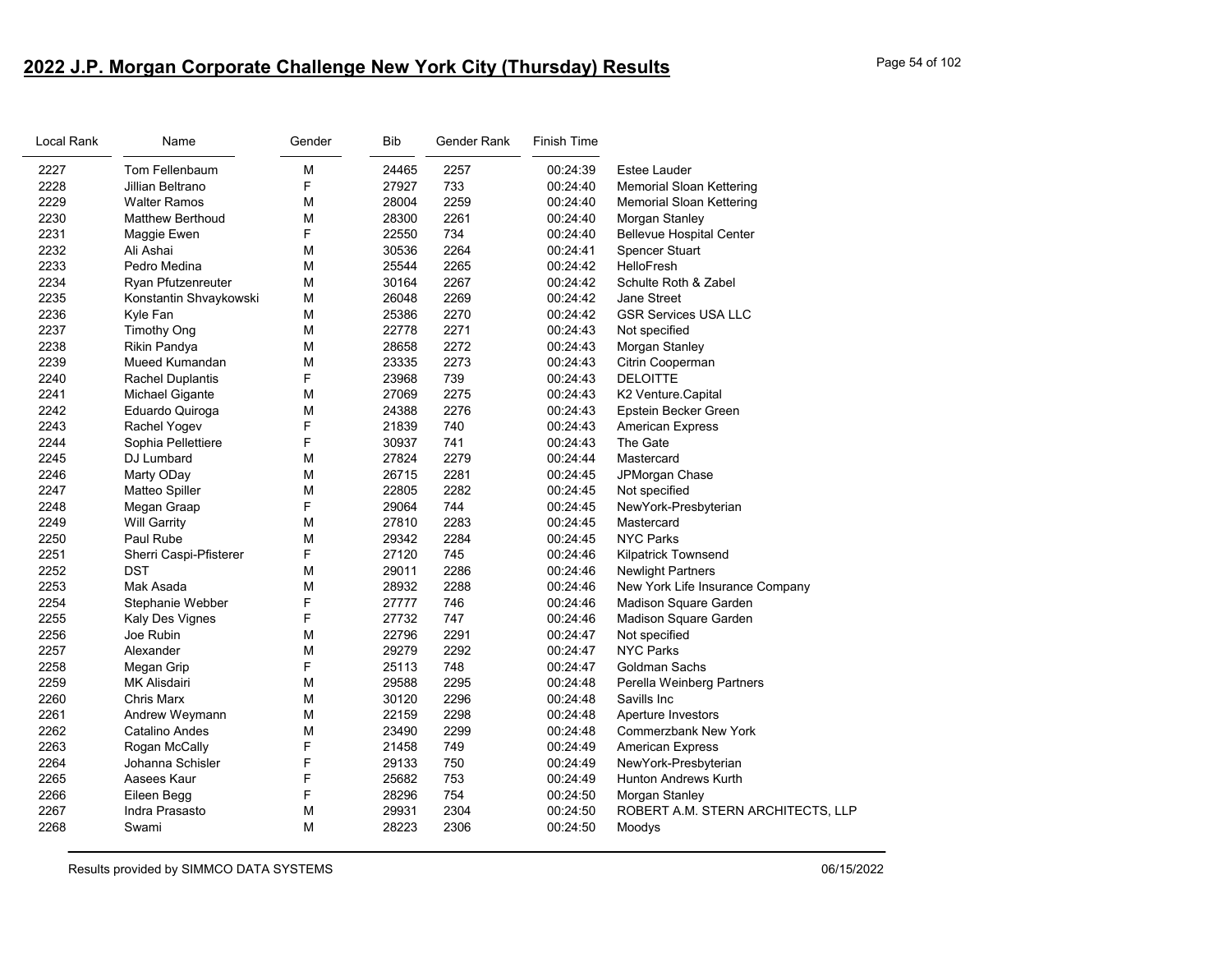# **2022 J.P. Morgan Corporate Challenge New York City (Thursday) Results** Page 55 of 102

| Local Rank | Name                   | Gender | <b>Bib</b> | Gender Rank    | <b>Finish Time</b> |                                                |
|------------|------------------------|--------|------------|----------------|--------------------|------------------------------------------------|
| 2269       | Thao                   | F      | 22876      | 755            | 00:24:50           | <b>BNY Mellon   Pershing</b>                   |
| 2270       | <b>Oliver Martinez</b> | М      | 22359      | 2310           | 00:24:51           | <b>ASME</b>                                    |
| 2271       | Jillian Luicci         | F      | 25396      | 757            | 00:24:51           | <b>GSR Services USA LLC</b>                    |
| 2272       | <b>Shloke Mittal</b>   | М      | 26666      | 2311           | 00:24:51           | JPMorgan Chase                                 |
| 2273       | Nick West              | М      | 22146      | 2312           | 00:24:51           | <b>AON</b>                                     |
| 2274       | <b>Chris Sprules</b>   | М      | 26913      | 2313           | 00:24:51           | JPMorgan Chase                                 |
| 2275       | Sherry Wang            | F      | 29935      | 758            | 00:24:51           | ROBERT A.M. STERN ARCHITECTS, LLP              |
| 2276       | Omar Fayez             | M      | 25086      | 2314           | 00:24:52           | Goldman Sachs                                  |
| 2277       | <b>EJ Blanchfield</b>  | F      | 25351      | 759            | 00:24:52           | <b>GQG Partners</b>                            |
| 2278       | Alex Friedman          | M      | 27234      | 2316           | 00:24:52           | Kroll                                          |
| 2279       | <b>Omar Chetouane</b>  | М      | 22687      | 2317           | 00:24:52           | Not specified                                  |
| 2280       | Matt Chen              | М      | 20864      | 2318           | 00:24:52           | AllianceBernstein                              |
| 2281       | Chunwing               | М      | 27114      | 2319           | 00:24:52           | Kashable LLC                                   |
| 2282       | Nelson Urdaneta        | М      | 28778      | 2320           | 00:24:53           | Morgan Stanley                                 |
| 2283       | Samantha Greenberg     | F      | 28042      | 762            | 00:24:53           | MetroPlusHealth                                |
| 2284       | Christie DeVercelly    | F      | 28379      | 764            | 00:24:53           | Morgan Stanley                                 |
| 2285       | Felix Zhan             | М      | 27088      | 2322           | 00:24:53           | K2 Venture.Capital                             |
| 2286       | <b>Holly Ream</b>      | F      | 29124      | 765            | 00:24:53           | NewYork-Presbyterian                           |
| 2287       | <b>Tate Smith</b>      | М      | 24943      | 2324           | 00:24:54           | Gannett Fleming Engineers and Architects, P.C. |
| 2288       | Rachel DeVercelly      | F      | 28380      | 766            | 00:24:54           | Morgan Stanley                                 |
| 2289       | ELENA GUTIERREZ        | F      | 30406      | 768            | 00:24:54           | Societe Generale                               |
| 2290       | <b>Steve Partland</b>  | М      | 24745      | 2326           | 00:24:54           | First Republic Bank                            |
| 2291       | Naveen Chauhan         | М      | 31249      | 2328           | 00:24:54           | Vitech Systems Group                           |
| 2292       | <b>Andrew Ecoff</b>    | М      | 28391      | 2329           | 00:24:54           | Morgan Stanley                                 |
| 2293       | <b>Matt Stewart</b>    | М      | 28241      | 2330           | 00:24:54           | Moon Rabbit                                    |
| 2294       | Gergana Gancheva       | F      | 22353      | 771            | 00:24:55           | <b>ASME</b>                                    |
| 2295       | <b>Bruno Macias</b>    | М      | 26027      | 2333           | 00:24:55           | Jane Street                                    |
| 2296       | Jonathan Mazur         | М      | 26625      | 2334           | 00:24:55           | JPMorgan Chase                                 |
| 2297       | John Murphy            | М      | 30441      | 2335           | 00:24:55           | Societe Generale                               |
| 2298       | Jagdeep Ahluwalia      | М      | 22664      | 2337           | 00:24:55           | Not specified                                  |
| 2299       | SUMMERGONmad           | X      | 22419      | $\overline{4}$ | 00:24:55           | Baker McKenzie LLP                             |
| 2300       | Mark Bluman            | М      | 22847      | 2339           | 00:24:55           | <b>BNY Mellon   Pershing</b>                   |
| 2301       | Elizabeth Fleming      | F      | 25485      | 772            | 00:24:55           | <b>HDR</b>                                     |
| 2302       | Narendra Paramanand    | M      | 29329      | 2340           | 00:24:56           | <b>NYC Parks</b>                               |
| 2303       | James Nolan            | М      | 22923      | 2342           | 00:24:56           | <b>Brown Brothers Harriman</b>                 |
| 2304       | Nick Barra             | M      | 23780      | 2343           | 00:24:56           | Crown Media Family Networks                    |
| 2305       | Elizabeth Masella      | F      | 29310      | 773            | 00:24:56           | <b>NYC Parks</b>                               |
| 2306       | Ardi Petri             | M      | 20658      | 2346           | 00:24:56           | Societe Generale                               |
| 2307       | Satish Samayamantula   | М      | 22502      | 2347           | 00:24:56           | Barclays                                       |
| 2308       | Mike Rich              | М      | 29424      | 2348           | 00:24:56           | Otterbourg P.C.                                |
| 2309       | <b>Carlton Tarpley</b> | F      | 22429      | 777            | 00:24:56           | Baker McKenzie LLP                             |
| 2310       | <b>Andrew Nyhuis</b>   | М      | 31317      | 2349           | 00:24:56           | Vornado Realty Trust                           |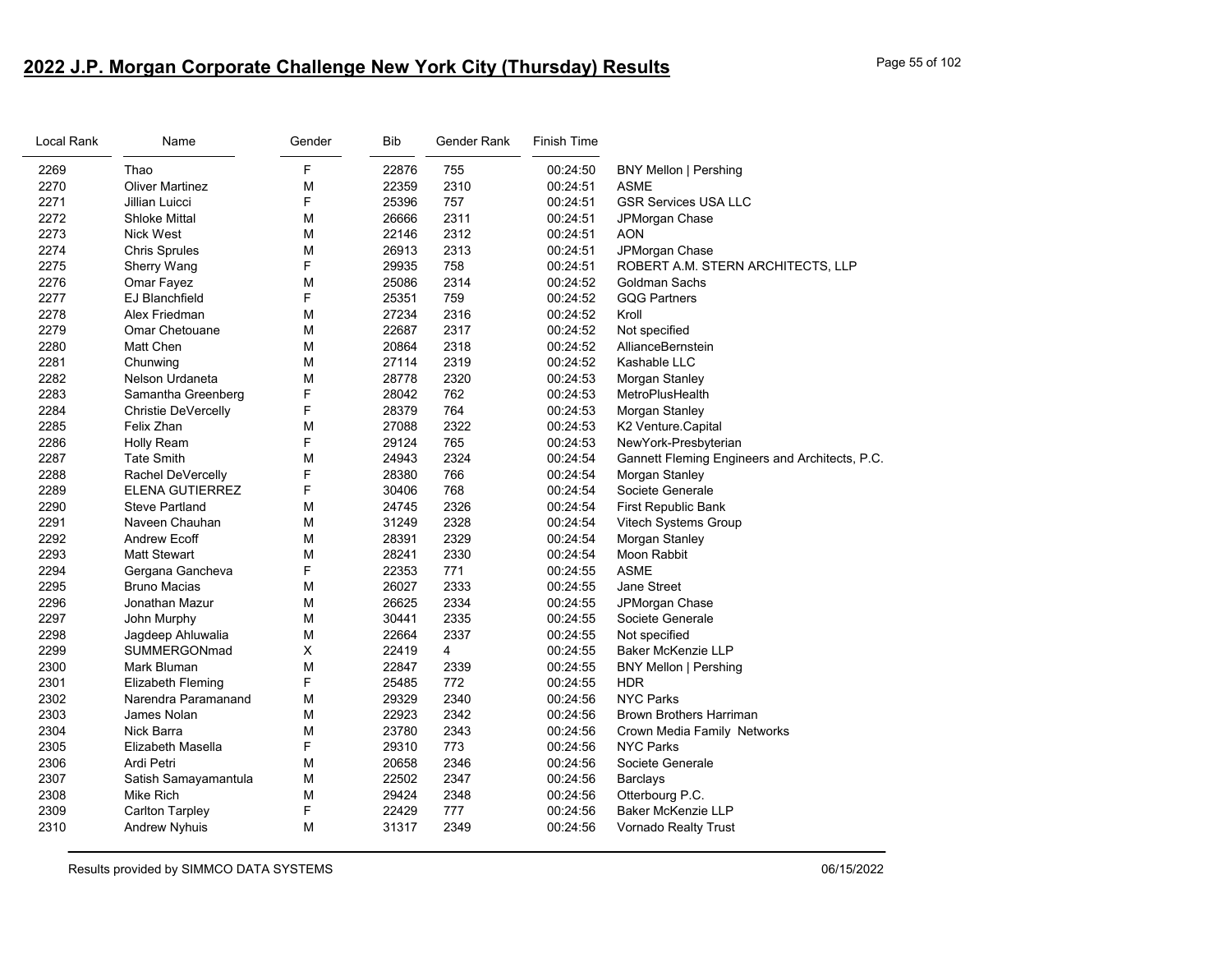# **2022 J.P. Morgan Corporate Challenge New York City (Thursday) Results** Page 56 of 102

| Local Rank | Name                     | Gender | Bib   | Gender Rank | Finish Time |                                               |
|------------|--------------------------|--------|-------|-------------|-------------|-----------------------------------------------|
| 2311       | <b>Andrew Damato</b>     | M      | 24675 | 2350        | 00:24:57    | First Republic Bank                           |
| 2312       | Melanie Newton           | F      | 31272 | 779         | 00:24:57    | Vitech Systems Group                          |
| 2313       | Joseph Yu                | м      | 21842 | 2353        | 00:24:57    | <b>American Express</b>                       |
| 2314       | Samantha Alfano          | F      | 29409 | 780         | 00:24:57    | Otterbourg P.C.                               |
| 2315       | Adrian Bryant            | М      | 25029 | 2354        | 00:24:57    | Goldman Sachs                                 |
| 2316       | Shreya Chary             | F      | 26201 | 781         | 00:24:58    | JPMorgan Chase                                |
| 2317       | Adam Fischer             | M      | 29517 | 2355        | 00:24:58    | Paul, Weiss                                   |
| 2318       | Nayana Douangphoutha     | F      | 23719 | 782         | 00:24:58    | Credit Agricole Corporate and Investment Bank |
| 2319       | Carly Diaz               | F      | 30394 | 784         | 00:24:58    | Societe Generale                              |
| 2320       | Ibrahim Saeed            | м      | 26840 | 2356        | 00:24:58    | JPMorgan Chase                                |
| 2321       | Meghan Hom               | F      | 30412 | 785         | 00:24:58    | Societe Generale                              |
| 2322       | Sergio Leon              | М      | 22862 | 2358        | 00:24:59    | <b>BNY Mellon   Pershing</b>                  |
| 2323       | Nicole Freemyer          | F      | 26341 | 786         | 00:24:59    | JPMorgan Chase                                |
| 2324       | Raymond Ko               | M      | 30419 | 2359        | 00:24:59    | Societe Generale                              |
| 2325       | Cory Gringer             | М      | 21221 | 2360        | 00:24:59    | <b>American Express</b>                       |
| 2326       | Calvin Cheng             | М      | 23523 | 2362        | 00:24:59    | Commonwealth Bank of Australia                |
| 2327       | Josh Kaseff              | М      | 21954 | 2363        | 00:24:59    | Anchin                                        |
| 2328       | Catherine Daly           | F      | 20763 | 787         | 00:25:00    | Advent                                        |
| 2329       | Cristina Guillen         | F      | 23727 | 789         | 00:25:00    | Credit Agricole Corporate and Investment Bank |
| 2330       | Stan Liberman            | м      | 31141 | 2366        | 00:25:00    | Verition Fund Management                      |
| 2331       | Joey                     | М      | 22514 | 2367        | 00:25:01    | Barclays                                      |
| 2332       | Joseph DArco             | М      | 30137 | 2368        | 00:25:01    | Schulte Roth & Zabel                          |
| 2333       | Nhi Tran                 | F      | 26954 | 791         | 00:25:01    | JPMorgan Chase                                |
| 2334       | Guggymom                 | F      | 22937 | 792         | 00:25:01    | <b>Burford Capital</b>                        |
| 2335       | Zhipeng Liu              | M      | 30603 | 2373        | 00:25:01    | <b>Squarepoint Ops LLC</b>                    |
| 2336       | Michael Catchpole        | М      | 26187 | 2375        | 00:25:02    | JPMorgan Chase                                |
| 2337       | <b>Bryan Oettel</b>      | М      | 23161 | 2376        | 00:25:02    | <b>Central Park Conservancy</b>               |
| 2338       | Sean Purcaro             | М      | 30859 | 2377        | 00:25:02    | <b>Teng Yue Partners</b>                      |
| 2339       | Jeff Carpenter           | м      | 26185 | 2378        | 00:25:02    | JPMorgan Chase                                |
| 2340       | Ana Rayes                | F      | 28206 | 794         | 00:25:02    | Moodys                                        |
| 2341       | Mike Hershey             | M      | 24343 | 2379        | 00:25:02    | EnTech Engineering PC                         |
| 2342       | Ivy Chan                 | F      | 30037 | 795         | 00:25:02    | <b>RSM US LLP</b>                             |
| 2343       | Jiho Hwang               | М      | 25389 | 2382        | 00:25:03    | <b>GSR Services USA LLC</b>                   |
| 2344       | Glenn                    | М      | 23635 | 2383        | 00:25:03    | <b>CQ Hotels</b>                              |
| 2345       | Karl Fey                 | M      | 25457 | 2384        | 00:25:03    | Harry Jho LLC                                 |
| 2346       | Menashe Dickman          | м      | 25947 | 2386        | 00:25:03    | <b>ION Trading</b>                            |
| 2347       | Frances Liberman         | F      | 26570 | 797         | 00:25:03    | JPMorgan Chase                                |
| 2348       | <b>Olivier Fortineau</b> | М      | 26335 | 2388        | 00:25:03    | JPMorgan Chase                                |
| 2349       | Jon Rosner               | М      | 26832 | 2389        | 00:25:04    | JPMorgan Chase                                |
| 2350       | Weilin Fu                | М      | 22464 | 2390        | 00:25:04    | Barclays                                      |
| 2351       | Ibrahim Hegazy           | М      | 29069 | 2391        | 00:25:04    | NewYork-Presbyterian                          |
| 2352       | <b>AL</b>                | м      | 30211 | 2394        | 00:25:05    | Signature Bank                                |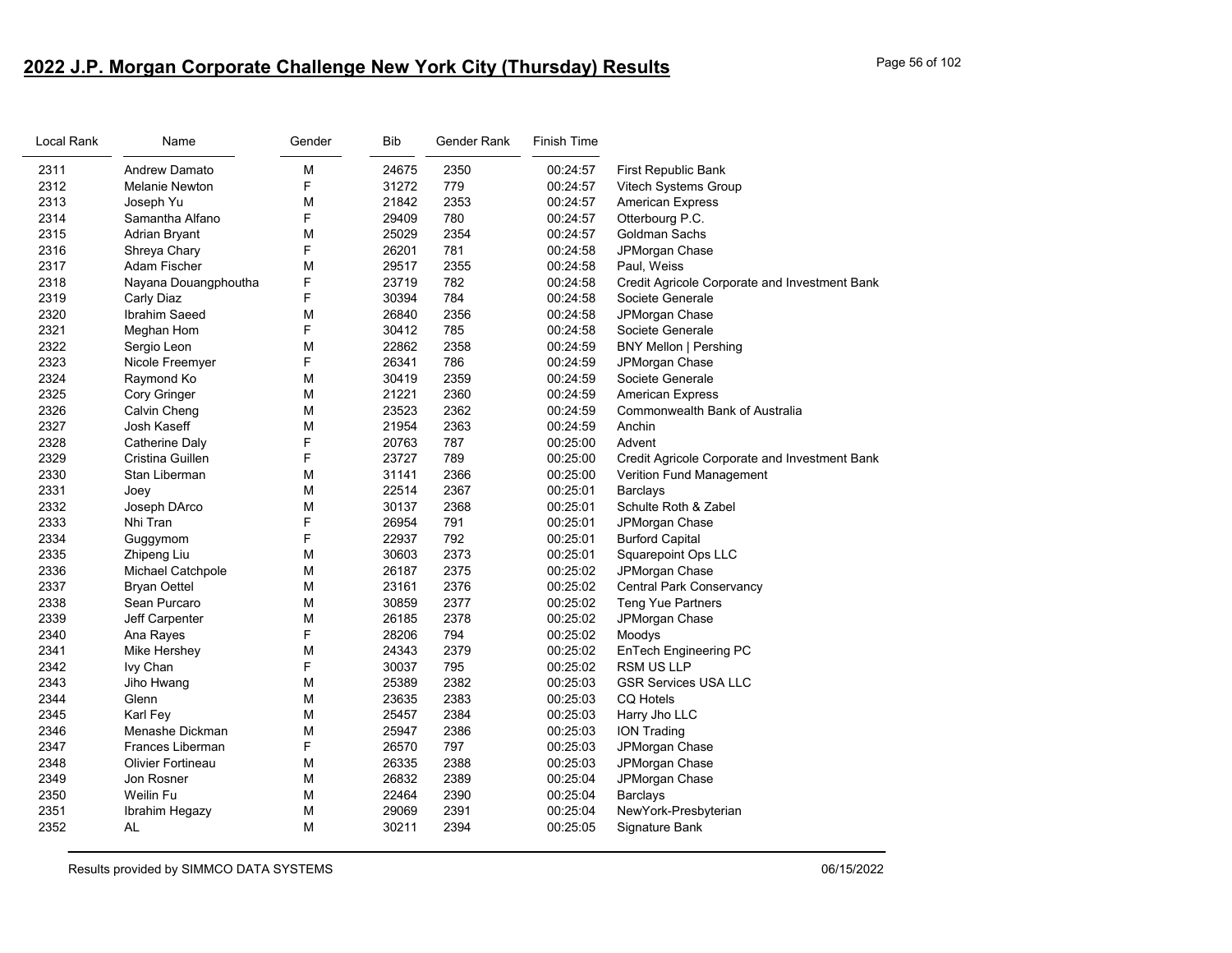# **2022 J.P. Morgan Corporate Challenge New York City (Thursday) Results** Page 57 of 102

| Local Rank | Name                       | Gender | <b>Bib</b> | Gender Rank | <b>Finish Time</b> |                                   |
|------------|----------------------------|--------|------------|-------------|--------------------|-----------------------------------|
| 2353       | Ali Baig                   | M      | 29016      | 2396        | 00:25:05           | NewYork-Presbyterian              |
| 2354       | Don Creighton              | M      | 29390      | 2398        | 00:25:06           | Oliver Wyman - NYO                |
| 2355       | Danny Wu                   | M      | 28027      | 2401        | 00:25:06           | <b>Memorial Sloan Kettering</b>   |
| 2356       | Greg Chianetta             | M      | 27224      | 2404        | 00:25:06           | Kroll                             |
| 2357       | JenZ                       | F      | 23522      | 803         | 00:25:07           | <b>Commerzbank New York</b>       |
| 2358       | Georgia Fox                | F      | 28424      | 804         | 00:25:07           | Morgan Stanley                    |
| 2359       | <b>Brian Cleary</b>        | M      | 30838      | 2409        | 00:25:07           | Talos                             |
| 2360       | <b>Rinkesh Patel</b>       | M      | 26747      | 2410        | 00:25:07           | JPMorgan Chase                    |
| 2361       | <b>Garrett Potter</b>      | M      | 22046      | 2412        | 00:25:07           | Angelo Gordon                     |
| 2362       | Patricia Vendikos          | F      | 23479      | 806         | 00:25:07           | Colgate-Palmolive Company         |
| 2363       | Caroline Kugler            | F      | 24879      | 807         | 00:25:07           | FTI Consulting                    |
| 2364       | Jarod Stern                | M      | 30125      | 2414        | 00:25:08           | Savills Inc                       |
| 2365       | <b>BRUNO MIJAT</b>         | M      | 30678      | 2415        | 00:25:08           | <b>Standard Motor Products</b>    |
| 2366       | <b>Patrick Bauer</b>       | M      | 23192      | 2416        | 00:25:08           | Chubb NYC Toastmasters            |
| 2367       | Joanne Kim                 | F      | 24505      | 810         | 00:25:09           | Estee Lauder                      |
| 2368       | Aahana Chatterjee          | F      | 25043      | 812         | 00:25:09           | Goldman Sachs                     |
| 2369       | Jolie Wehrung              | F      | 21805      | 813         | 00:25:09           | <b>American Express</b>           |
| 2370       | Erin Felix                 | F      | 27736      | 814         | 00:25:10           | Madison Square Garden             |
| 2371       | <b>Bernhard Kickenweiz</b> | M      | 30556      | 2421        | 00:25:10           | Spencer Stuart                    |
| 2372       | ALEJANDRO VASQUEZ          | M      | 27395      | 2422        | 00:25:11           | Lindsay Goldberg                  |
| 2373       | <b>Ankit Patel</b>         | M      | 26743      | 2423        | 00:25:11           | JPMorgan Chase                    |
| 2374       | Conz                       | M      | 30840      | 2424        | 00:25:11           | Talos                             |
| 2375       | Chia JY                    | M      | 20930      | 2425        | 00:25:11           | Alpha Wave Global                 |
| 2376       | Katrina Kaczynski          | F      | 23867      | 816         | 00:25:11           | Debevoise & Plimpton LLP          |
| 2377       | Chloe Cronin               | F      | 30040      | 817         | 00:25:11           | RSM US LLP                        |
| 2378       | Prom Vatanapradit          | M      | 29680      | 2426        | 00:25:11           | PointState Capital LP             |
| 2379       | Rebecca Marshall           | F      | 23880      | 819         | 00:25:11           | Debevoise & Plimpton LLP          |
| 2380       | Summer Snyder              | F      | 27198      | 821         | 00:25:12           | Known Global LLC                  |
| 2381       | James Frey                 | M      | 23274      | 2430        | 00:25:12           | <b>CIFC Asset Management</b>      |
| 2382       | Wazzup                     | M      | 29741      | 2431        | 00:25:12           | PwC                               |
| 2383       | <b>Allison Ness</b>        | F      | 24385      | 822         | 00:25:12           | Epstein Becker Green              |
| 2384       | Arthur                     | M      | 23473      | 2433        | 00:25:12           | Colgate-Palmolive Company         |
| 2385       | <b>Ed Enders</b>           | M      | 26308      | 2435        | 00:25:13           | JPMorgan Chase                    |
| 2386       | Angela Cerro               | F      | 27223      | 823         | 00:25:14           | Kroll                             |
| 2387       | Thalia Aguirre             | F      | 20971      | 824         | 00:25:14           | <b>American Express</b>           |
| 2388       | Evan Yeom                  | M      | 22067      | 2440        | 00:25:14           | Angelo Gordon                     |
| 2389       | Sara Foss                  | F      | 29190      | 825         | 00:25:14           | Norges Bank Investment Management |
| 2390       | <b>TPruess</b>             | F      | 26779      | 826         | 00:25:15           | JPMorgan Chase                    |
| 2391       | <b>Thais Bordon</b>        | F      | 28079      | 827         | 00:25:15           | MFA Financial, Inc.               |
| 2392       | Olya Veramchuk             | F      | 27534      | 828         | 00:25:15           | Lukka, Inc.                       |
| 2393       | Jamie Dean Lipschitz       | M      | 27991      | 2443        | 00:25:15           | <b>Memorial Sloan Kettering</b>   |
| 2394       | Julia Bernhardt            | F      | 29235      | 830         | 00:25:15           | <b>NYC Parks</b>                  |
|            |                            |        |            |             |                    |                                   |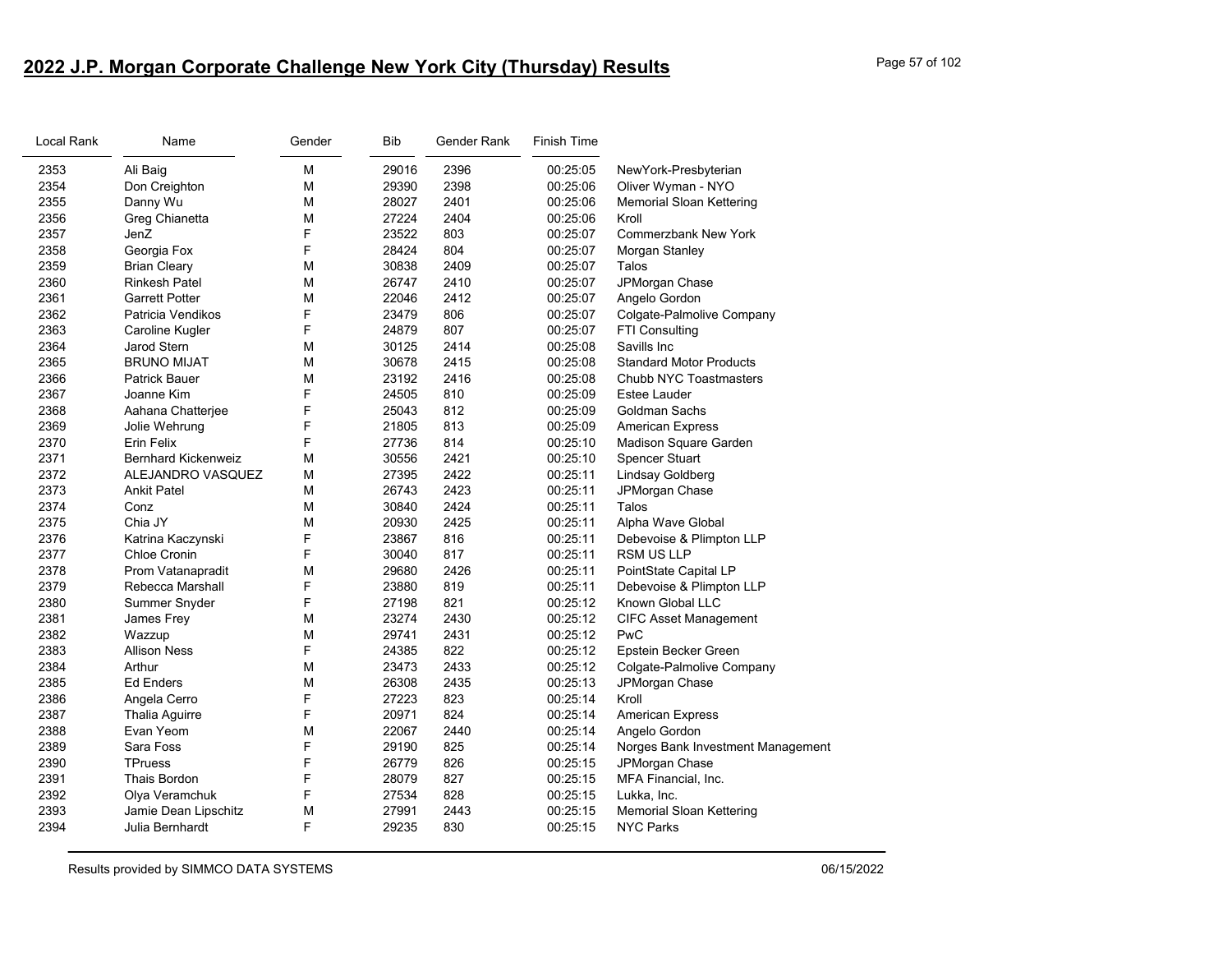# **2022 J.P. Morgan Corporate Challenge New York City (Thursday) Results** Page 58 of 102

| Local Rank | Name                     | Gender | Bib   | Gender Rank | <b>Finish Time</b> |                                        |
|------------|--------------------------|--------|-------|-------------|--------------------|----------------------------------------|
| 2395       | Evan Turner              | M      | 26966 | 2445        | 00:25:15           | JPMorgan Chase                         |
| 2396       | Leslie Dong              | F      | 21140 | 831         | 00:25:15           | <b>American Express</b>                |
| 2397       | Emma                     | F      | 27768 | 832         | 00:25:16           | Madison Square Garden                  |
| 2398       | Daniel Dajani            | M      | 29258 | 2449        | 00:25:16           | <b>NYC Parks</b>                       |
| 2399       | <b>Christian Blanke</b>  | M      | 21994 | 2450        | 00:25:16           | Angelo Gordon                          |
| 2400       | <b>Matthew Steinberg</b> | M      | 20845 | 2452        | 00:25:16           | Akerman LLP                            |
| 2401       | Ramji G                  | M      | 22722 | 2455        | 00:25:17           | Not specified                          |
| 2402       | Daniel Vasconez          | M      | 30857 | 2458        | 00:25:17           | <b>Ted Moudis Associates NY</b>        |
| 2403       | Ken Ng                   | M      | 30779 | 2461        | 00:25:17           | Summit Health                          |
| 2404       | Sue                      | F      | 26268 | 834         | 00:25:17           | JPMorgan Chase                         |
| 2405       | peter Healy              | M      | 22091 | 2463        | 00:25:17           | <b>AON</b>                             |
| 2406       | Danielle Gendron         | F      | 29753 | 837         | 00:25:18           | PwC                                    |
| 2407       | <b>Barb Millott</b>      | F      | 26662 | 838         | 00:25:18           | JPMorgan Chase                         |
| 2408       | Ashish Ranjan            | M      | 22499 | 2467        | 00:25:18           | Barclays                               |
| 2409       | Yiding Li                | M      | 26568 | 2468        | 00:25:18           | JPMorgan Chase                         |
| 2410       | Jenny Aitken             | F      | 22434 | 839         | 00:25:18           | <b>Barclays</b>                        |
| 2411       | Andy Garcia              | M      | 22715 | 2470        | 00:25:19           | Not specified                          |
| 2412       | Andy Man                 | M      | 26604 | 2471        | 00:25:19           | JPMorgan Chase                         |
| 2413       | <b>Brian Budnick</b>     | M      | 23651 | 2472        | 00:25:19           | Cravath, Swaine & Moore LLP            |
| 2414       | Rosario Pucci            | M      | 22877 | 2473        | 00:25:19           | <b>BNY Mellon   Pershing</b>           |
| 2415       | <b>Emily Cardoza</b>     | F      | 29241 | 841         | 00:25:19           | <b>NYC Parks</b>                       |
| 2416       | Liz Encarnacion          | F      | 27951 | 842         | 00:25:20           | Memorial Sloan Kettering               |
| 2417       | Gina Ciorciari           | F      | 22076 | 843         | 00:25:20           | <b>AON</b>                             |
| 2418       | <b>Matthew Martinez</b>  | M      | 29471 | 2474        | 00:25:20           | Paramount Group, Inc.                  |
| 2419       | nick                     | М      | 26045 | 2475        | 00:25:20           | Jane Street                            |
| 2420       | <b>RITESH GOEL</b>       | M      | 22721 | 2476        | 00:25:20           | Not specified                          |
| 2421       | Ron Demetrio             | M      | 21871 | 2478        | 00:25:20           | American Museum of Natural History     |
| 2422       | Max K                    | M      | 20143 | 2479        | 00:25:20           | <b>American Express</b>                |
| 2423       | Vicki Chou               | F      | 22276 | 844         | 00:25:20           | Arcadis                                |
| 2424       | Erich Franken            | M      | 31206 | 2483        | 00:25:21           | Visa, Inc.                             |
| 2425       | Jonathan Hoffman         | M      | 25644 | 2484        | 00:25:21           | Hudson Bay Capital Management LP       |
| 2426       | Cecilia Cho              | F      | 29249 | 846         | 00:25:21           | <b>NYC Parks</b>                       |
| 2427       | Andrew Baranello         | M      | 22990 | 2486        | 00:25:21           | <b>Cauldwell Wingate</b>               |
| 2428       | Jason Koh                | M      | 24715 | 2488        | 00:25:21           | First Republic Bank                    |
| 2429       | Ran Chen                 | F      | 30589 | 847         | 00:25:22           | Squarepoint Ops LLC                    |
| 2430       | Joseph Trimble           | M      | 29366 | 2490        | 00:25:22           | <b>NYC Parks</b>                       |
| 2431       | <b>Bridgette Thom</b>    | F      | 28018 | 849         | 00:25:22           | <b>Memorial Sloan Kettering</b>        |
| 2432       | John Gavey               | M      | 24691 | 2491        | 00:25:22           | <b>First Republic Bank</b>             |
| 2433       | Reshma Ballie McGowan    | F      | 20701 | 850         | 00:25:23           | 1919 Investment Counsel                |
| 2434       | Liz Pell                 | F      | 30741 | 852         | 00:25:23           | <b>Starr Insurance Companies</b>       |
| 2435       | <b>Michael Schwartz</b>  | M      | 28728 | 2493        | 00:25:23           | Morgan Stanley                         |
| 2436       | Alejandro Rivero         | M      | 23826 | 2494        | 00:25:23           | Davidson Kempner Capital Management LP |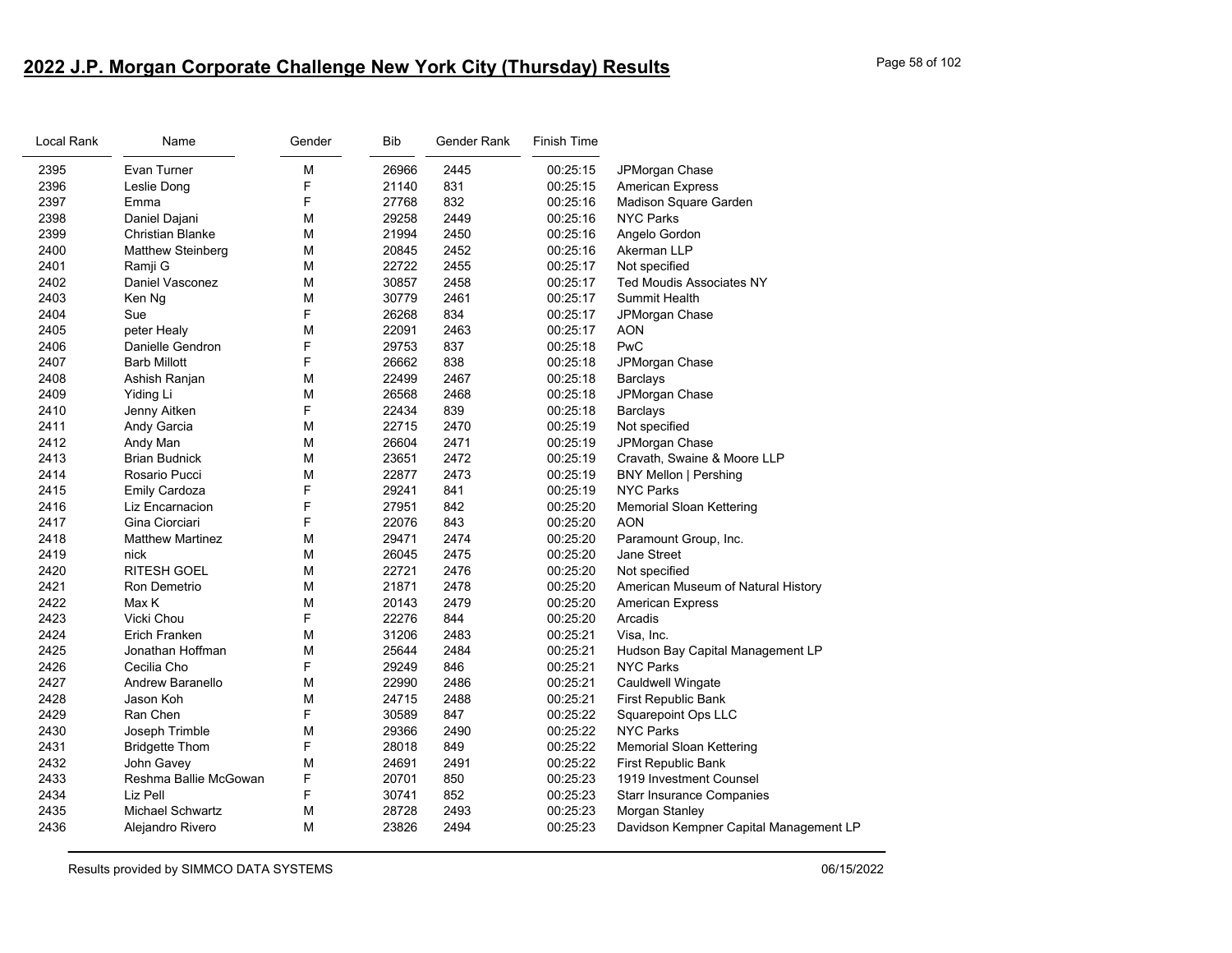# **2022 J.P. Morgan Corporate Challenge New York City (Thursday) Results** Page 59 of 102

| Local Rank | Name                      | Gender | <b>Bib</b> | Gender Rank | Finish Time |                                               |
|------------|---------------------------|--------|------------|-------------|-------------|-----------------------------------------------|
| 2437       | Jaimie Kirkwood           | F      | 20446      | 853         | 00:25:24    | JPMorgan Chase                                |
| 2438       | Kenneth Hansen            | M      | 31370      | 2496        | 00:25:24    | W.W. Norton & Company                         |
| 2439       | Tom Cutia                 | м      | 22642      | 2498        | 00:25:24    | <b>BlueRock Therapeutics</b>                  |
| 2440       | Min Kim                   | М      | 28522      | 2501        | 00:25:24    | Morgan Stanley                                |
| 2441       | Peter Buffum              | М      | 29451      | 2503        | 00:25:24    | Paramount Group, Inc.                         |
| 2442       | <b>Emily Yellen</b>       | F      | 24792      | 856         | 00:25:24    | First Republic Bank                           |
| 2443       | Mike Schnitt              | M      | 31326      | 2504        | 00:25:25    | Vornado Realty Trust                          |
| 2444       | Sergei Markov             | М      | 25199      | 2505        | 00:25:25    | Goldman Sachs                                 |
| 2445       | Christopher Shur          | М      | 24392      | 2508        | 00:25:25    | Epstein Becker Green                          |
| 2446       | Jasyu                     | М      | 20576      | 2509        | 00:25:25    | Morgan Stanley                                |
| 2447       | Abhishek Prabhu           | М      | 26776      | 2510        | 00:25:25    | JPMorgan Chase                                |
| 2448       | John Husted-Sherman       | М      | 21285      | 2511        | 00:25:25    | American Express                              |
| 2449       | jose                      | м      | 27897      | 2513        | 00:25:25    | Mazars USA                                    |
| 2450       | Luke Power                | M      | 22496      | 2515        | 00:25:26    | <b>Barclays</b>                               |
| 2451       | Adel Botar                | F      | 21996      | 858         | 00:25:26    | Angelo Gordon                                 |
| 2452       | Kathleen Lee              | F      | 31434      | 859         | 00:25:26    | Weil Gotshal                                  |
| 2453       | <b>Will Yelsits</b>       | M      | 23832      | 2517        | 00:25:26    | Davidson Kempner Capital Management LP        |
| 2454       | James Woodley             | М      | 30654      | 2518        | 00:25:26    | <b>Standard Chartered</b>                     |
| 2455       | Anthony                   | М      | 25084      | 2519        | 00:25:27    | Goldman Sachs                                 |
| 2456       | <b>Ronald Berkowitz</b>   | M      | 30217      | 2520        | 00:25:27    | Signature Bank                                |
| 2457       | <b>Harrinson Estrella</b> | М      | 23639      | 2521        | 00:25:27    | <b>CQ Hotels</b>                              |
| 2458       | Ethan Cohen               | М      | 30016      | 2522        | 00:25:27    | Rosenberg & Estis, P.C.                       |
| 2459       | John Butterfield          | M      | 23652      | 2523        | 00:25:27    | Cravath, Swaine & Moore LLP                   |
| 2460       | Rayna Weingord            | F      | 21935      | 861         | 00:25:27    | American Museum of Natural History            |
| 2461       | Amy Whitley               | F      | 28024      | 862         | 00:25:27    | Memorial Sloan Kettering                      |
| 2462       | <b>Annabel Tidmus</b>     | F      | 25889      | 863         | 00:25:27    | Intercontinental Exchange ICE NYSE            |
| 2463       | lan Freeman               | М      | 25999      | 2528        | 00:25:28    | <b>Jane Street</b>                            |
| 2464       | Ziyan Jiang               | М      | 28501      | 2530        | 00:25:28    | Morgan Stanley                                |
| 2465       | <b>Aurora Davis</b>       | F      | 29259      | 864         | 00:25:28    | <b>NYC Parks</b>                              |
| 2466       | Lisbeth De Jesus          | F      | 23637      | 866         | 00:25:28    | <b>CQ Hotels</b>                              |
| 2467       | <b>Natalie Saunders</b>   | F      | 21660      | 867         | 00:25:28    | <b>American Express</b>                       |
| 2468       | Mengyun Sun               | F      | 31127      | 868         | 00:25:28    | <b>UniCredit</b>                              |
| 2469       | Tara Popernik             | F      | 20893      | 871         | 00:25:29    | AllianceBernstein                             |
| 2470       | <b>Tommy Macri</b>        | M      | 23792      | 2539        | 00:25:29    | Crown Media Family Networks                   |
| 2471       | Nicolas Rieger            | M      | 30608      | 2542        | 00:25:29    | <b>Squarepoint Ops LLC</b>                    |
| 2472       | Edward de Jager           | М      | 28849      | 2543        | 00:25:29    | National Australia Bank                       |
| 2473       | Sarah Santucci            | F      | 28212      | 872         | 00:25:29    | Moodys                                        |
| 2474       | Karmjeet Singh            | М      | 28216      | 2546        | 00:25:30    | Moodys                                        |
| 2475       | Donald Wehmann            | М      | 31067      | 2547        | 00:25:30    | <b>Tower Research Capital LLC</b>             |
| 2476       | micahel wong              | M      | 23763      | 2548        | 00:25:30    | Credit Agricole Corporate and Investment Bank |
| 2477       | Sean Kirschner            | М      | 24006      | 2549        | 00:25:30    | <b>DELOITTE</b>                               |
| 2478       | Gianni Layten             | М      | 24009      | 2550        | 00:25:30    | <b>DELOITTE</b>                               |
|            |                           |        |            |             |             |                                               |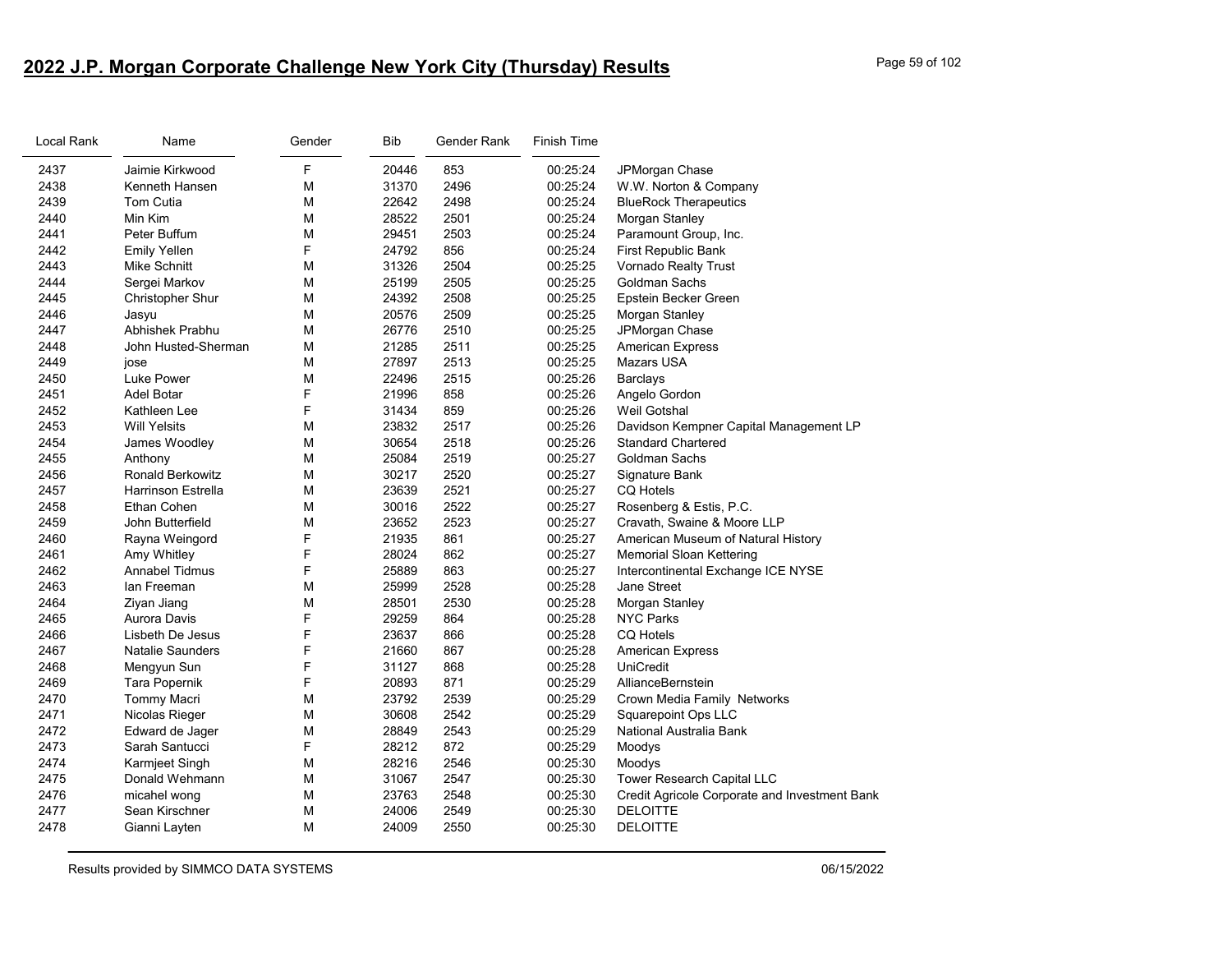# **2022 J.P. Morgan Corporate Challenge New York City (Thursday) Results** Page 60 of 102

| Local Rank | Name                    | Gender | Bib   | Gender Rank | <b>Finish Time</b> |                                                |
|------------|-------------------------|--------|-------|-------------|--------------------|------------------------------------------------|
| 2479       | Victoria Webb           | F      | 27002 | 873         | 00:25:30           | JPMorgan Chase                                 |
| 2480       | Noah S                  | М      | 26892 | 2552        | 00:25:30           | JPMorgan Chase                                 |
| 2481       | Aidan Bond              | М      | 20545 | 2554        | 00:25:31           | Morgan Stanley                                 |
| 2482       | <b>Alex Sullivan</b>    | F      | 25563 | 875         | 00:25:31           | HelloFresh                                     |
| 2483       | Ashalata Shettigar      | F      | 24914 | 877         | 00:25:31           | FTI Consulting                                 |
| 2484       | S Fajardo               | М      | 23218 | 2555        | 00:25:31           | CIBC                                           |
| 2485       | Abhinav Bhargava        | M      | 28302 | 2556        | 00:25:31           | Morgan Stanley                                 |
| 2486       | Peter Ma                | М      | 28565 | 2557        | 00:25:31           | Morgan Stanley                                 |
| 2487       | Rayna Stern             | F      | 24403 | 879         | 00:25:32           | <b>ERM: Environmental Resources Management</b> |
| 2488       | JACQUELINE THIBAULT     | F      | 24655 | 880         | 00:25:32           | First Manhattan Co.                            |
| 2489       | Carly Sinkin            | F      | 30363 | 881         | 00:25:32           | Smartly.io                                     |
| 2490       | Alexios Prekas          | М      | 25588 | 2560        | 00:25:32           | Hill International                             |
| 2491       | John Fleming            | М      | 24398 | 2566        | 00:25:33           | <b>ERM: Environmental Resources Management</b> |
| 2492       | <b>Michael Gonzales</b> | M      | 32718 | 2567        | 00:25:33           | <b>Central Park Conservancy</b>                |
| 2493       | Julie Yuan              | F      | 22841 | 883         | 00:25:33           | Not specified                                  |
| 2494       | Meghan Dillon           | F      | 25524 | 884         | 00:25:33           | HelloFresh                                     |
| 2495       | <b>Brendan Yue</b>      | M      | 24086 | 2571        | 00:25:33           | <b>DELOITTE</b>                                |
| 2496       | Jessica Hajdukiewicz    | F      | 24374 | 885         | 00:25:33           | Epstein Becker Green                           |
| 2497       | Amy Truong              | F      | 30783 | 887         | 00:25:34           | Summit Health                                  |
| 2498       | George Brisita          | М      | 22995 | 2577        | 00:25:34           | Cauldwell Wingate                              |
| 2499       | Kyle Supran             | М      | 31330 | 2578        | 00:25:34           | Vornado Realty Trust                           |
| 2500       | <b>Michael Seto</b>     | М      | 22132 | 2580        | 00:25:35           | AON                                            |
| 2501       | <b>Emily Nice</b>       | F      | 30513 | 888         | 00:25:35           | Sotheby's                                      |
| 2502       | Chelsea Jalbert         | F      | 27814 | 890         | 00:25:36           | Mastercard                                     |
| 2503       | Lauryn Butler           | F      | 31293 | 891         | 00:25:36           | Vornado Realty Trust                           |
| 2504       | Wayne Saldanha          | М      | 26843 | 2591        | 00:25:36           | JPMorgan Chase                                 |
| 2505       | <b>Todd Zimmerman</b>   | M      | 30495 | 2592        | 00:25:36           | Sodexo/Healthcare                              |
| 2506       | Guido Tenaglia          | М      | 25610 | 2593        | 00:25:36           | <b>HLW</b> International                       |
| 2507       | <b>RALPH KASSIN</b>     | М      | 27488 | 2594        | 00:25:36           | LM Cohen CPA & Co.                             |
| 2508       | Anoop SINGH             | М      | 20768 | 2595        | 00:25:37           | Advent                                         |
| 2509       | Natalie Cooper          | F      | 28940 | 893         | 00:25:37           | New York Life Insurance Company                |
| 2510       | Brivia Bobby            | F      | 21036 | 894         | 00:25:37           | <b>American Express</b>                        |
| 2511       | Aaron Scribner          | М      | 28731 | 2596        | 00:25:37           | Morgan Stanley                                 |
| 2512       | Jeffry Calderon         | M      | 21052 | 2598        | 00:25:37           | <b>American Express</b>                        |
| 2513       | Scott Weaver            | М      | 25901 | 2601        | 00:25:38           | Intercontinental Exchange ICE NYSE             |
| 2514       | <b>Andrew Gorham</b>    | М      | 21211 | 2603        | 00:25:38           | American Express                               |
| 2515       | Ola Kiadii              | М      | 26499 | 2605        | 00:25:38           | JPMorgan Chase                                 |
| 2516       | Anyel Arslanian         | F      | 27799 | 898         | 00:25:39           | Mastercard                                     |
| 2517       | Shefali Vohra           | F      | 27660 | 900         | 00:25:39           | MacKay Shields                                 |
| 2518       | Travis Leveque          | М      | 21392 | 2610        | 00:25:39           | <b>American Express</b>                        |
| 2519       | Kamil Wojtczuk          | М      | 24931 | 2611        | 00:25:40           | <b>FTI Consulting</b>                          |
| 2520       | Sarah Ashley            | F      | 20353 | 901         | 00:25:40           | Global Infrastructure Partners                 |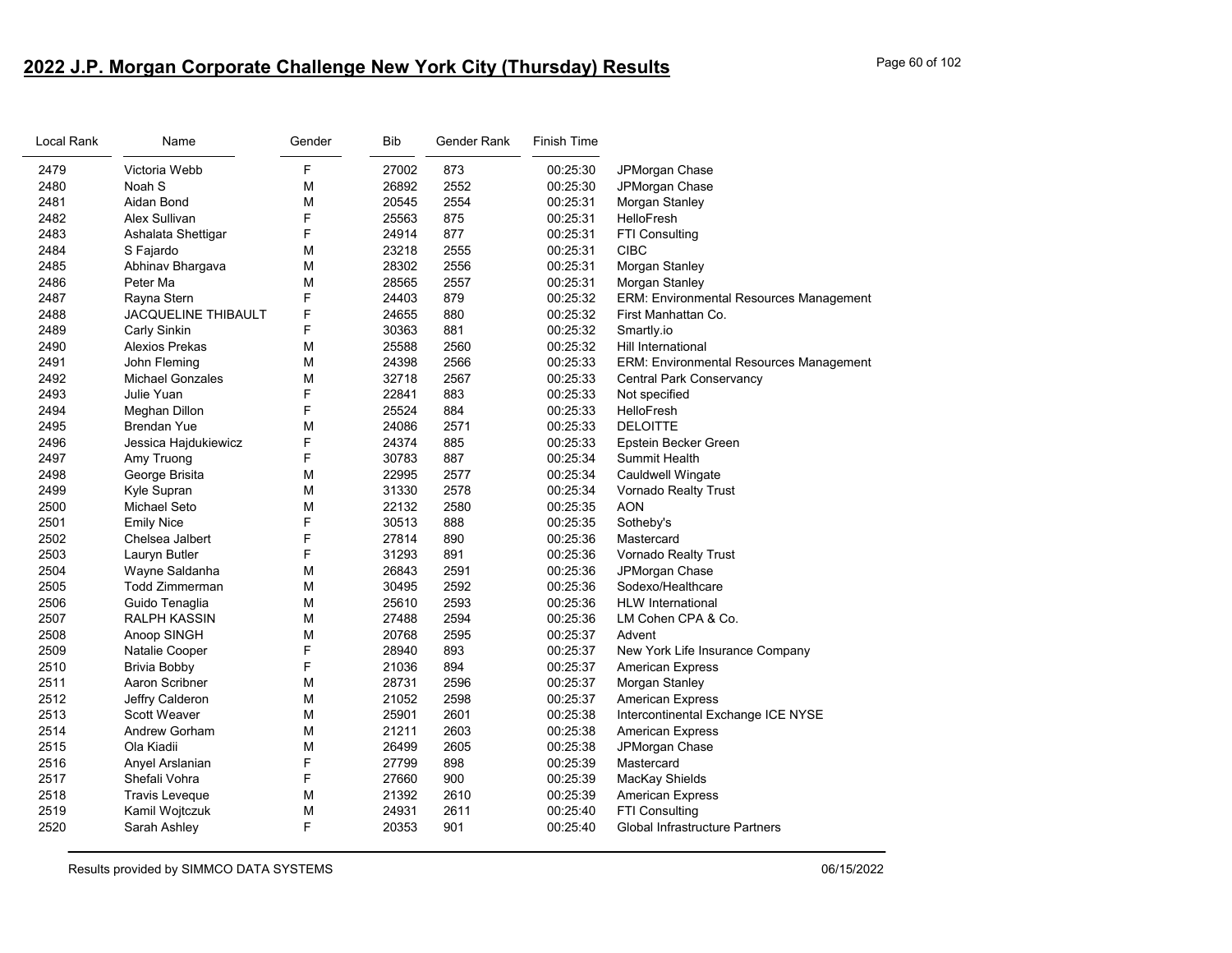# **2022 J.P. Morgan Corporate Challenge New York City (Thursday) Results** Page 61 of 102

| Local Rank | Name                     | Gender | Bib   | Gender Rank | Finish Time |                                                       |
|------------|--------------------------|--------|-------|-------------|-------------|-------------------------------------------------------|
| 2521       | Steven Pichardo          | M      | 21573 | 2616        | 00:25:40    | <b>American Express</b>                               |
| 2522       | Ravi Rampatsingh         | M      | 21599 | 2618        | 00:25:41    | <b>American Express</b>                               |
| 2523       | sean springstead         | M      | 23173 | 2622        | 00:25:41    | Central Park Conservancy                              |
| 2524       | David Cuff               | M      | 29256 | 2623        | 00:25:41    | <b>NYC Parks</b>                                      |
| 2525       | Antonio Chen             | M      | 21866 | 2624        | 00:25:42    | American Museum of Natural History                    |
| 2526       | John Petrides            | M      | 31005 | 2625        | 00:25:42    | <b>Tocqueville Asset Management</b>                   |
| 2527       | Aline Theodorakis        | F      | 23019 | 903         | 00:25:42    | Cauldwell Wingate                                     |
| 2528       | Jessica Thomas           | F      | 23616 | 904         | 00:25:42    | Council on Foreign Relations                          |
| 2529       | Janie Chu                | F      | 20913 | 905         | 00:25:42    | Alpha Dashers                                         |
| 2530       | Jesse Zeng               | M      | 27045 | 2626        | 00:25:42    | JPMorgan Chase                                        |
| 2531       | Sachin Agarwal           | M      | 20968 | 2627        | 00:25:42    | <b>American Express</b>                               |
| 2532       | <b>Ryan Sharkey</b>      | M      | 22629 | 2629        | 00:25:42    | <b>BlockFi</b>                                        |
| 2533       | Elissa Velez             | M      | 23633 | 2630        | 00:25:42    | COWI Consulting Inc.                                  |
| 2534       | Cristiano Mondolfo       | M      | 29578 | 2631        | 00:25:43    | Percent                                               |
| 2535       | Adam DeSio               | M      | 24317 | 2632        | 00:25:43    | EME Consulting Engineering and Architecture Group LLC |
| 2536       | Sahar A                  | F      | 29161 | 908         | 00:25:43    | NFA New York                                          |
| 2537       | <b>Terry Cheung</b>      | M      | 25615 | 2637        | 00:25:44    | HNTB NY                                               |
| 2538       | <b>Edward Kahn</b>       | M      | 28837 | 2638        | 00:25:44    | <b>Mutual of America</b>                              |
| 2539       | Stevie Dodman            | M      | 25744 | 2640        | 00:25:44    | Insider Intelligence                                  |
| 2540       | Artjola Xhukellari       | F      | 29642 | 910         | 00:25:44    | Peridot Financing                                     |
| 2541       | Jeffrey Yan              | M      | 30691 | 2642        | 00:25:44    | <b>Standard Motor Products</b>                        |
| 2542       | Tommy Colon              | M      | 29039 | 2643        | 00:25:44    | NewYork-Presbyterian                                  |
| 2543       | Laura Moustakerski       | F      | 20171 | 911         | 00:25:44    | American Museum of Natural History                    |
| 2544       | Melanie Schnoll Begun    | F      | 28723 | 914         | 00:25:45    | Morgan Stanley                                        |
| 2545       | Morgan Grunat            | F      | 28462 | 916         | 00:25:45    | Morgan Stanley                                        |
| 2546       | <b>Tyler Lee</b>         | M      | 21384 | 2653        | 00:25:46    | <b>American Express</b>                               |
| 2547       | <b>Trevor Anderson</b>   | M      | 30188 | 2654        | 00:25:46    | <b>Sentinel Capital Partners</b>                      |
| 2548       | Michelle Callender       | F      | 30134 | 919         | 00:25:46    | Schulte Roth & Zabel                                  |
| 2549       | Michael Ionescu          | M      | 28489 | 2655        | 00:25:46    | Morgan Stanley                                        |
| 2550       | Kari Bailey              | F      | 29232 | 920         | 00:25:46    | <b>NYC Parks</b>                                      |
| 2551       | Elyse Kluber             | F      | 29768 | 921         | 00:25:47    | PwC                                                   |
| 2552       | Eunice C.                | F      | 25743 | 926         | 00:25:47    | Insider Intelligence                                  |
| 2553       | Jed Balido               | M      | 23323 | 2664        | 00:25:49    | Citrin Cooperman                                      |
| 2554       | Anne-Sophie Woolnough    | F      | 27475 | 929         | 00:25:49    | Lippincott                                            |
| 2555       | Indira Mokeeva           | F      | 30965 | 930         | 00:25:49    | The Metropolitan Museum of Art                        |
| 2556       | Shaival Shah             | M      | 21684 | 2665        | 00:25:49    | <b>American Express</b>                               |
| 2557       | <b>Filip Bortkiewicz</b> | M      | 26148 | 2666        | 00:25:49    | JPMorgan Chase                                        |
| 2558       | James Fulton             | M      | 28429 | 2668        | 00:25:50    | Morgan Stanley                                        |
| 2559       | Jason Van                | M      | 20466 | 2669        | 00:25:50    | JPMorgan Chase                                        |
| 2560       | Himanshu Tanwar          | M      | 25886 | 2670        | 00:25:50    | Intercontinental Exchange ICE NYSE                    |
| 2561       | Andre Nehorayoff         | M      | 21516 | 2671        | 00:25:50    | <b>American Express</b>                               |
| 2562       | Jeffrey ljaji            | M      | 29950 | 2673        | 00:25:50    | Rockefeller Capital Management                        |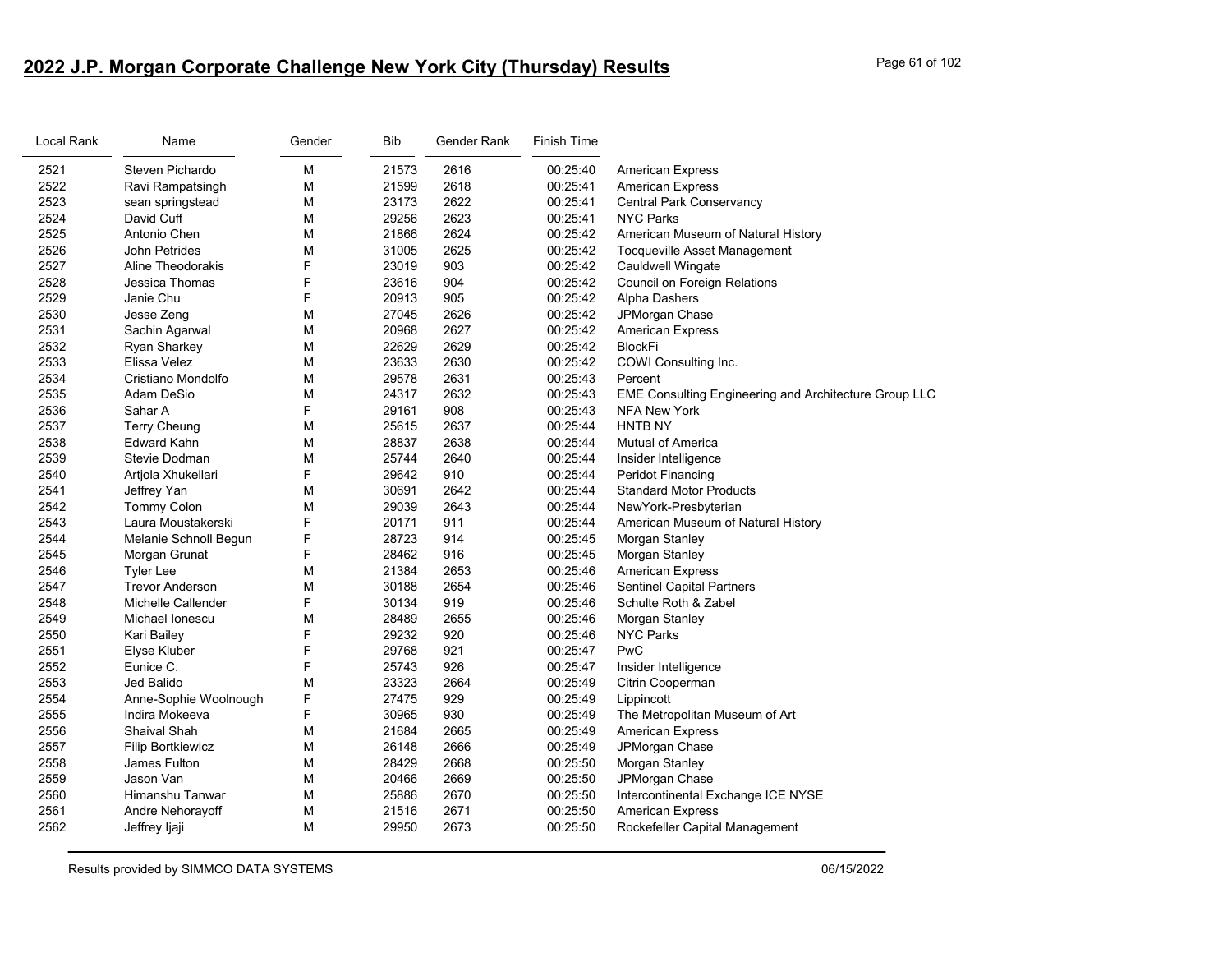# **2022 J.P. Morgan Corporate Challenge New York City (Thursday) Results** Page 62 of 102

| Local Rank | Name                        | Gender | <b>Bib</b> | Gender Rank | <b>Finish Time</b> |                                        |
|------------|-----------------------------|--------|------------|-------------|--------------------|----------------------------------------|
| 2563       | yan cao                     | F      | 20547      | 935         | 00:25:50           | Morgan Stanley                         |
| 2564       | Vivian Shiu                 | F      | 27841      | 936         | 00:25:51           | Mastercard                             |
| 2565       | <b>Tyler Holt</b>           | M      | 27416      | 2676        | 00:25:51           | Linklaters LLP                         |
| 2566       | <b>Brian Greenstein</b>     | М      | 22856      | 2683        | 00:25:52           | <b>BNY Mellon   Pershing</b>           |
| 2567       | Laura                       | F      | 21965      | 937         | 00:25:52           | Anchin                                 |
| 2568       | Chew-Li Soh                 | F      | 22657      | 938         | 00:25:52           | <b>BlueRock Therapeutics</b>           |
| 2569       | CerroTHESavage              | M      | 23314      | 2685        | 00:25:52           | <b>Citnalta Construction Corp</b>      |
| 2570       | <b>Till Rosin</b>           | M      | 23509      | 2686        | 00:25:53           | <b>Commerzbank New York</b>            |
| 2571       | <b>Brittany Jordan</b>      | F      | 22478      | 939         | 00:25:53           | Barclays                               |
| 2572       | Anthony M                   | M      | 24020      | 2689        | 00:25:53           | <b>DELOITTE</b>                        |
| 2573       | <b>JEANETTE SAENZ</b>       | F      | 31323      | 942         | 00:25:54           | Vornado Realty Trust                   |
| 2574       | Luis L                      | М      | 21367      | 2693        | 00:25:54           | <b>American Express</b>                |
| 2575       | <b>Christopher McIntire</b> | M      | 29929      | 2696        | 00:25:54           | ROBERT A.M. STERN ARCHITECTS, LLP      |
| 2576       | Alex Nisichenko             | М      | 31079      | 2698        | 00:25:54           | <b>TowerBrook Capital Partners</b>     |
| 2577       | Jean-Franco Diaz            | M      | 29638      | 2699        | 00:25:54           | Peridot Financing                      |
| 2578       | Shoji Murata                | M      | 28112      | 2702        | 00:25:55           | Mitsubishi International Corporation   |
| 2579       | Philo                       | F      | 31455      | 944         | 00:25:55           | Weil Gotshal                           |
| 2580       | Maria                       | F      | 21622      | 945         | 00:25:56           | American Express                       |
| 2581       | Tony Zhou                   | М      | 24089      | 2707        | 00:25:56           | <b>DELOITTE</b>                        |
| 2582       | Thomas Tartaglia            | M      | 30342      | 2708        | 00:25:56           | <b>Sixpoint Partners</b>               |
| 2583       | Brendan May                 | M      | 28871      | 2709        | 00:25:56           | NetRoadshow                            |
| 2584       | Patrick Pisapia             | М      | 23536      | 2710        | 00:25:56           | Commonwealth Bank of Australia         |
| 2585       | Kenneth Wasserman           | М      | 25633      | 2711        | 00:25:56           | <b>HNTB NY</b>                         |
| 2586       | James Waltenburg            | M      | 22826      | 2713        | 00:25:57           | Not specified                          |
| 2587       | worhong yu                  | M      | 22840      | 2718        | 00:25:58           | Not specified                          |
| 2588       | Mary Davis                  | F      | 31253      | 950         | 00:25:59           | Vitech Systems Group                   |
| 2589       | Nan Cao                     | F      | 25595      | 951         | 00:25:59           | <b>HLW</b> International               |
| 2590       | Stacy Tan                   | F      | 25885      | 953         | 00:25:59           | Intercontinental Exchange ICE NYSE     |
| 2591       | Brenda Hernandez            | F      | 30487      | 955         | 00:26:00           | Sodexo/Healthcare                      |
| 2592       | <b>Amiel Carty</b>          | M      | 22189      | 2722        | 00:26:01           | Apple Bank                             |
| 2593       | Ronna Cong                  | F      | 31025      | 956         | 00:26:01           | Tower Research Capital LLC             |
| 2594       | Marcha Johnson              | F      | 29291      | 957         | 00:26:01           | <b>NYC Parks</b>                       |
| 2595       | Anup C. Mokashi             | M      | 27996      | 2724        | 00:26:01           | <b>Memorial Sloan Kettering</b>        |
| 2596       | brittany Uhal               | F      | 27624      | 959         | 00:26:02           | LVMH Mov't Hennessy Louis Vuitton Inc. |
| 2597       | <b>BenHearns</b>            | М      | 22167      | 2727        | 00:26:02           | APG Asset Management US Inc.           |
| 2598       | Silvia Adam Reig            | F      | 27351      | 962         | 00:26:02           | Lincoln Center for the Performing Arts |
| 2599       | Dennis Ren                  | М      | 20455      | 2728        | 00:26:03           | JPMorgan Chase                         |
| 2600       | Nicholas Wilson             | М      | 22065      | 2730        | 00:26:03           | Angelo Gordon                          |
| 2601       | Joel Urena                  | M      | 28779      | 2731        | 00:26:03           | Morgan Stanley                         |
| 2602       | Eric Donovan                | М      | 26296      | 2738        | 00:26:04           | JPMorgan Chase                         |
| 2603       | Jane Biondi                 | F      | 26144      | 964         | 00:26:04           | JPMorgan Chase                         |
| 2604       | Jessica Farrell             | F      | 27807      | 965         | 00:26:04           | Mastercard                             |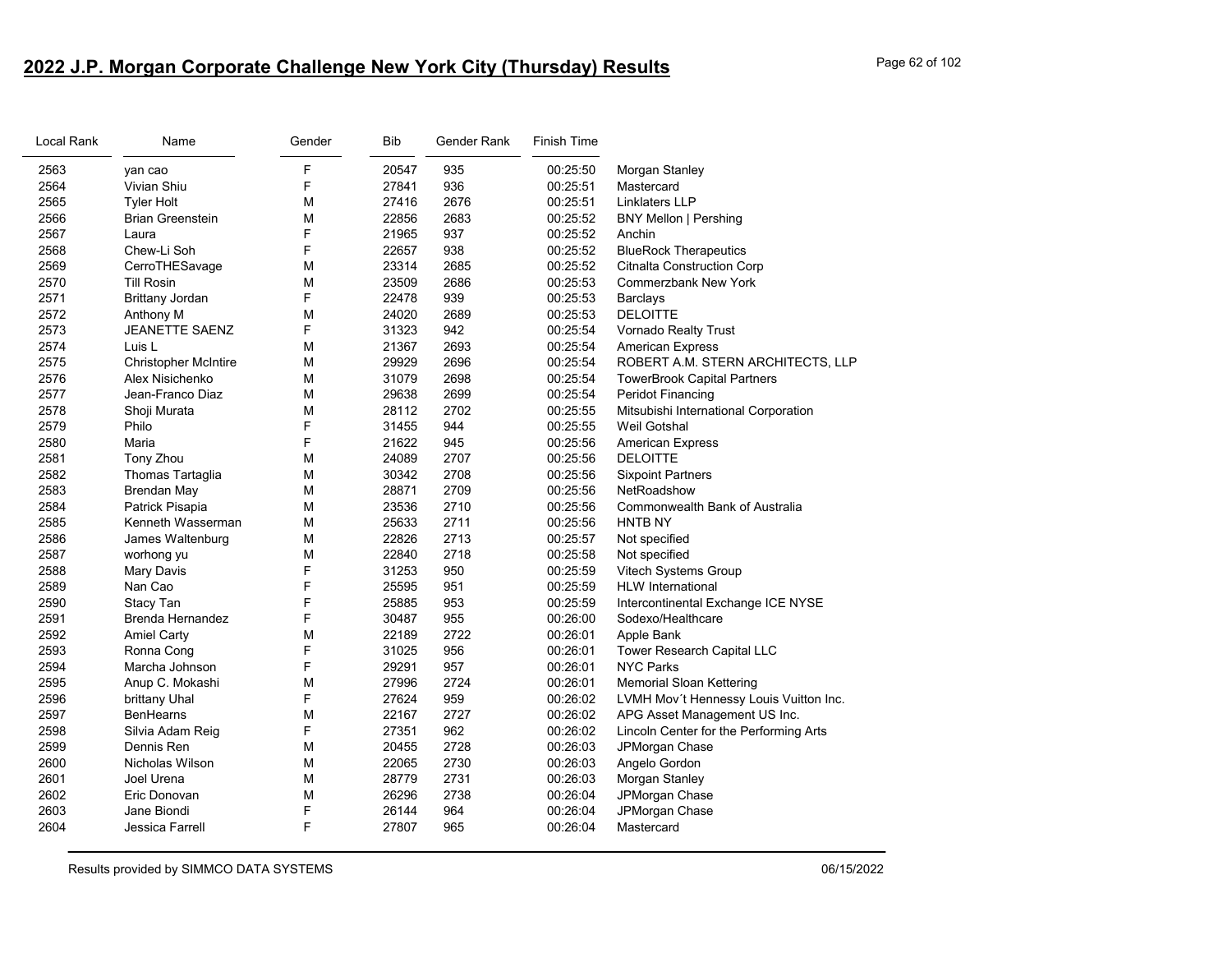# **2022 J.P. Morgan Corporate Challenge New York City (Thursday) Results** Page 63 of 102

| Local Rank | Name                      | Gender | Bib   | Gender Rank | <b>Finish Time</b> |                                                       |
|------------|---------------------------|--------|-------|-------------|--------------------|-------------------------------------------------------|
| 2605       | Rohit                     | M      | 26378 | 2742        | 00:26:05           | JPMorgan Chase                                        |
| 2606       | David                     | М      | 28138 | 2743        | 00:26:05           | MongoDB Inc                                           |
| 2607       | Cody Gahol                | М      | 30248 | 2746        | 00:26:05           | Signature Bank                                        |
| 2608       | Neelam                    | F      | 26746 | 971         | 00:26:05           | JPMorgan Chase                                        |
| 2609       | Angela Hurt               | F      | 26015 | 972         | 00:26:05           | <b>Jane Street</b>                                    |
| 2610       | kim carnesi               | F      | 24306 | 973         | 00:26:05           | EKBLOM AND PARTNERS, LLP                              |
| 2611       | wkolk                     | М      | 24179 | 2751        | 00:26:06           | Droit Financial Technologies, LLC                     |
| 2612       | Angelica Casali           | F      | 20431 | 975         | 00:26:06           | JPMorgan Chase                                        |
| 2613       | Vadim Vinokur             | M      | 23760 | 2752        | 00:26:06           | Credit Agricole Corporate and Investment Bank         |
| 2614       | <b>Randall Kirk</b>       | М      | 30418 | 2754        | 00:26:06           | Societe Generale                                      |
| 2615       | Isabella Arias            | F      | 25000 | 977         | 00:26:07           | Goldman Sachs                                         |
| 2616       | Hezron Mogere             | M      | 28606 | 2755        | 00:26:07           | Morgan Stanley                                        |
| 2617       | Shuly Leviant             | F      | 23814 | 979         | 00:26:07           | Davidson Kempner Capital Management LP                |
| 2618       | Sam Platt                 | М      | 23611 | 2756        | 00:26:07           | Council on Foreign Relations                          |
| 2619       | Shai Ahmed                | M      | 27917 | 2757        | 00:26:07           | <b>Memorial Sloan Kettering</b>                       |
| 2620       | Myrtille Roy              | F      | 31057 | 981         | 00:26:08           | Tower Research Capital LLC                            |
| 2621       | Michelle Quilici Trujillo | F      | 22790 | 982         | 00:26:08           | Not specified                                         |
| 2622       | Coach P                   | М      | 27246 | 2758        | 00:26:08           | Kroll                                                 |
| 2623       | Kerline Dieudonne         | F      | 28382 | 983         | 00:26:08           | Morgan Stanley                                        |
| 2624       | MaiVi Nguyen              | F      | 21521 | 984         | 00:26:08           | <b>American Express</b>                               |
| 2625       | <b>Travis Troyer</b>      | M      | 23831 | 2759        | 00:26:08           | Davidson Kempner Capital Management LP                |
| 2626       | Andrew Barbera            | M      | 30850 | 2760        | 00:26:08           | <b>Ted Moudis Associates NY</b>                       |
| 2627       | Benjamin Jourdan          | М      | 22736 | 2761        | 00:26:08           | Not specified                                         |
| 2628       | Bharti Kodnani            | F      | 25600 | 987         | 00:26:09           | <b>HLW</b> International                              |
| 2629       | Nicole Waibel             | F      | 27851 | 989         | 00:26:09           | Mastercard                                            |
| 2630       | Lesley Ma                 | F      | 30962 | 991         | 00:26:10           | The Metropolitan Museum of Art                        |
| 2631       | David Zurmuhl             | М      | 24334 | 2767        | 00:26:10           | EME Consulting Engineering and Architecture Group LLC |
| 2632       | Yi Wang                   | F      | 23481 | 994         | 00:26:11           | Colgate-Palmolive Company                             |
| 2633       | Jim O Keeffe              | M      | 22491 | 2770        | 00:26:11           | Barclays                                              |
| 2634       | <b>Photis Gotzorides</b>  | М      | 23725 | 2771        | 00:26:11           | Credit Agricole Corporate and Investment Bank         |
| 2635       | Erik Neumann              | М      | 24327 | 2774        | 00:26:12           | EME Consulting Engineering and Architecture Group LLC |
| 2636       | Cam Jones                 | M      | 26019 | 2777        | 00:26:12           | Jane Street                                           |
| 2637       | David Talamas             | М      | 26052 | 2778        | 00:26:12           | Jane Street                                           |
| 2638       | Angela Deering            | F      | 26271 | 995         | 00:26:12           | JPMorgan Chase                                        |
| 2639       | Lauren French             | F      | 26343 | 996         | 00:26:12           | JPMorgan Chase                                        |
| 2640       | Yuqi Chen                 | F      | 30591 | 997         | 00:26:12           | Squarepoint Ops LLC                                   |
| 2641       | Jeff Kogan                | М      | 31139 | 2781        | 00:26:13           | <b>Verition Fund Management</b>                       |
| 2642       | Gladys Lo-Young           | F      | 23320 | 1001        | 00:26:13           | <b>Citnalta Construction Corp</b>                     |
| 2643       | Santosh Sreenivasan       | M      | 26914 | 2786        | 00:26:14           | JPMorgan Chase                                        |
| 2644       | Andrew Hally              | M      | 21235 | 2790        | 00:26:15           | <b>American Express</b>                               |
| 2645       | Santhosh Bandreddi        | М      | 23098 | 2791        | 00:26:16           | Centiva Capital, LP                                   |
| 2646       | Dmitry Kristal            | M      | 22223 | 2792        | 00:26:16           | Apple Bank                                            |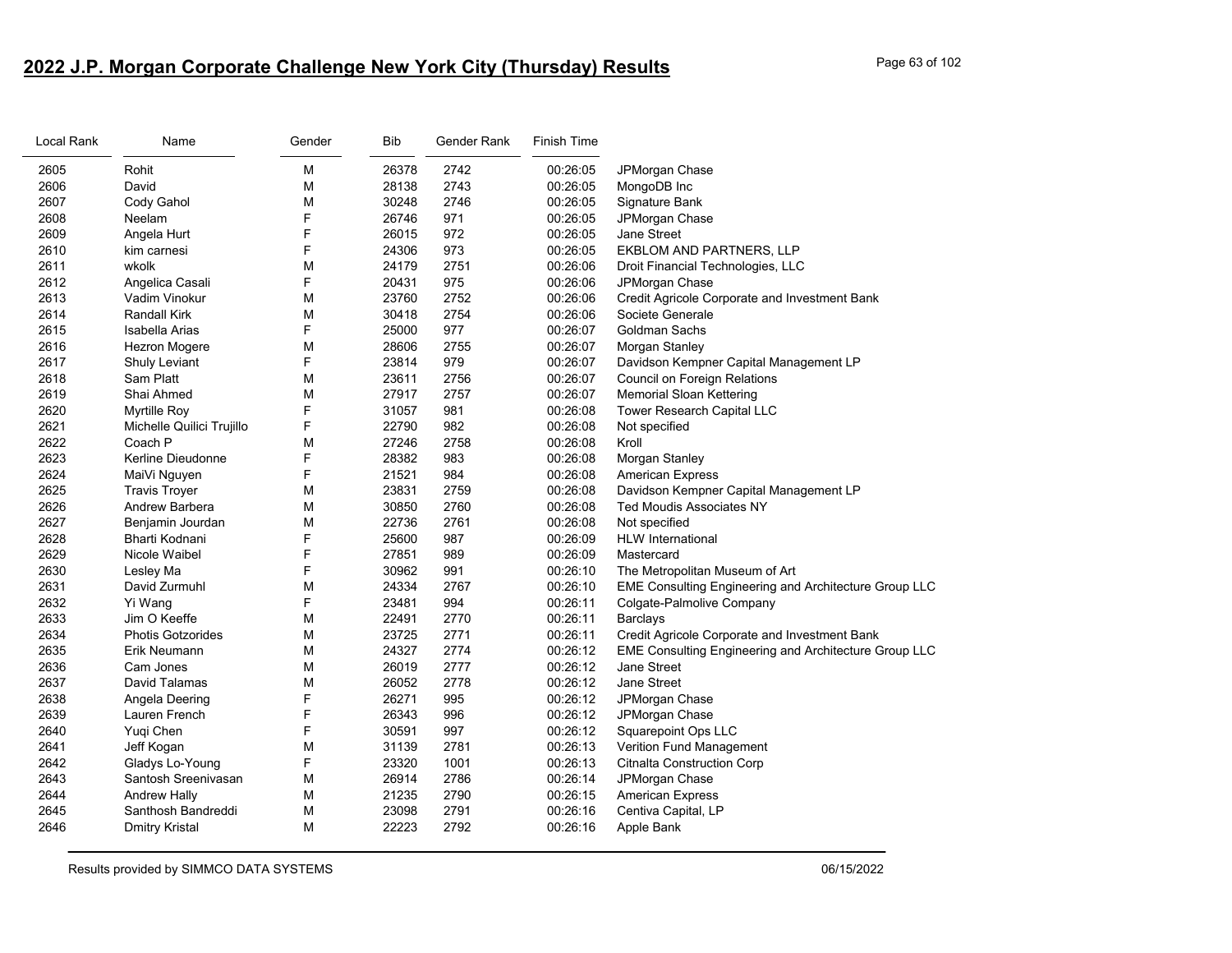# **2022 J.P. Morgan Corporate Challenge New York City (Thursday) Results** Page 64 of 102

| Local Rank | Name                      | Gender | <b>Bib</b> | Gender Rank | Finish Time |                                    |
|------------|---------------------------|--------|------------|-------------|-------------|------------------------------------|
| 2647       | ana r                     | F      | 21614      | 1007        | 00:26:16    | <b>American Express</b>            |
| 2648       | Oded Z                    | М      | 28820      | 2794        | 00:26:16    | Morgan Stanley                     |
| 2649       | Maura Sullivan            | F      | 31704      | 1010        | 00:26:17    | JPMorgan Chase                     |
| 2650       | Matt Ryan                 | M      | 21632      | 2798        | 00:26:17    | <b>American Express</b>            |
| 2651       | Jennifer MacDonald        | F      | 22568      | 1012        | 00:26:17    | <b>Bellevue Hospital Center</b>    |
| 2652       | <b>Melanie Curtis</b>     | F      | 23956      | 1013        | 00:26:17    | <b>DELOITTE</b>                    |
| 2653       | <b>Benito Contreras</b>   | M      | 30228      | 2803        | 00:26:18    | Signature Bank                     |
| 2654       | Richard                   | M      | 24838      | 2804        | 00:26:18    | <b>FTI Consulting</b>              |
| 2655       | Lauren Ullrich            | F      | 23179      | 1015        | 00:26:19    | <b>Central Park Conservancy</b>    |
| 2656       | <b>Stanley Noel</b>       | M      | 29114      | 2806        | 00:26:19    | NewYork-Presbyterian               |
| 2657       | Crisne Lebron             | F      | 30959      | 1016        | 00:26:19    | The Metropolitan Museum of Art     |
| 2658       | Louis Jacobs              | М      | 30634      | 2807        | 00:26:19    | <b>Standard Chartered</b>          |
| 2659       | <b>Brandon Clare</b>      | M      | 26223      | 2808        | 00.26:19    | JPMorgan Chase                     |
| 2660       | Selina Liu                | F      | 21405      | 1017        | 00:26:19    | <b>American Express</b>            |
| 2661       | <b>Haley Griffin</b>      | F      | 30774      | 1018        | 00:26:20    | <b>Summit Health</b>               |
| 2662       | David Percy               | М      | 28145      | 2814        | 00:26:21    | MongoDB Inc                        |
| 2663       | Ahjin Cho                 | M      | 27326      | 2815        | 00:26:21    | <b>LEFRAK ORGANIZATION</b>         |
| 2664       | <b>Craig Hawkins</b>      | M      | 24612      | 2818        | 00:26:21    | <b>First Eagle Investments</b>     |
| 2665       | Daniella Bardalez Gagliuf | F      | 21857      | 1022        | 00:26:21    | American Museum of Natural History |
| 2666       | <b>Manuel Ruiz-Ramos</b>  | M      | 25262      | 2820        | 00:26:22    | Goldman Sachs                      |
| 2667       | Ryan Oliveira             | M      | 22384      | 2822        | 00:26:22    | <b>Baillie Gifford</b>             |
| 2668       | Kristen Metropoulos       | F      | 27828      | 1023        | 00:26:22    | Mastercard                         |
| 2669       | Samuel Grunblatt          | M      | 21885      | 2826        | 00:26:22    | American Museum of Natural History |
| 2670       | Amanda Kalbuadi           | F      | 29926      | 1027        | 00:26:23    | ROBERT A.M. STERN ARCHITECTS, LLP  |
| 2671       | Abhinav Arora             | M      | 28278      | 2828        | 00:26:23    | Morgan Stanley                     |
| 2672       | <b>Dustin Price</b>       | M      | 20615      | 2829        | 00:26:23    | Perella Weinberg Partners          |
| 2673       | Katherine Cullinan        | F      | 25062      | 1028        | 00:26:23    | Goldman Sachs                      |
| 2674       | <b>Thomas Meehan</b>      | M      | 28594      | 2830        | 00:26:23    | Morgan Stanley                     |
| 2675       | Daniel Wittekind          | M      | 24789      | 2832        | 00:26:23    | First Republic Bank                |
| 2676       | Sam Kleinick              | M      | 24269      | 2836        | 00:26:24    | Eastdil Secured                    |
| 2677       | Nancy Kui                 | F      | 29183      | 1031        | 00:26:24    | NORD/LB                            |
| 2678       | <b>KELLY SAN MARTIN</b>   | F      | 29703      | 1032        | 00:26:25    | Protiviti Inc.                     |
| 2679       | Justin Weisman            | M      | 23020      | 2837        | 00:26:25    | Cauldwell Wingate                  |
| 2680       | Kevin Lee                 | M      | 25829      | 2838        | 00:26:25    | Intercontinental Exchange ICE NYSE |
| 2681       | Athena Papamanolis        | F      | 26738      | 1033        | 00:26:25    | JPMorgan Chase                     |
| 2682       | Julia Lima                | F      | 23278      | 1034        | 00:26:25    | <b>CIFC Asset Management</b>       |
| 2683       | Sruti Rana                | F      | 30457      | 1035        | 00:26:25    | Societe Generale                   |
| 2684       | <b>Alex Perez</b>         | M      | 22875      | 2843        | 00:26:26    | <b>BNY Mellon   Pershing</b>       |
| 2685       | PHATTHANA SYHANATH        | M      | 30472      | 2846        | 00:26:27    | Societe Generale                   |
| 2686       | Mike                      | M      | 26043      | 2847        | 00:26:27    | Jane Street                        |
| 2687       | Jenny Hu                  | F      | 28484      | 1042        | 00:26:28    | Morgan Stanley                     |
| 2688       | Diego Betancourt          | М      | 23650      | 2849        | 00:26:28    | Cravath, Swaine & Moore LLP        |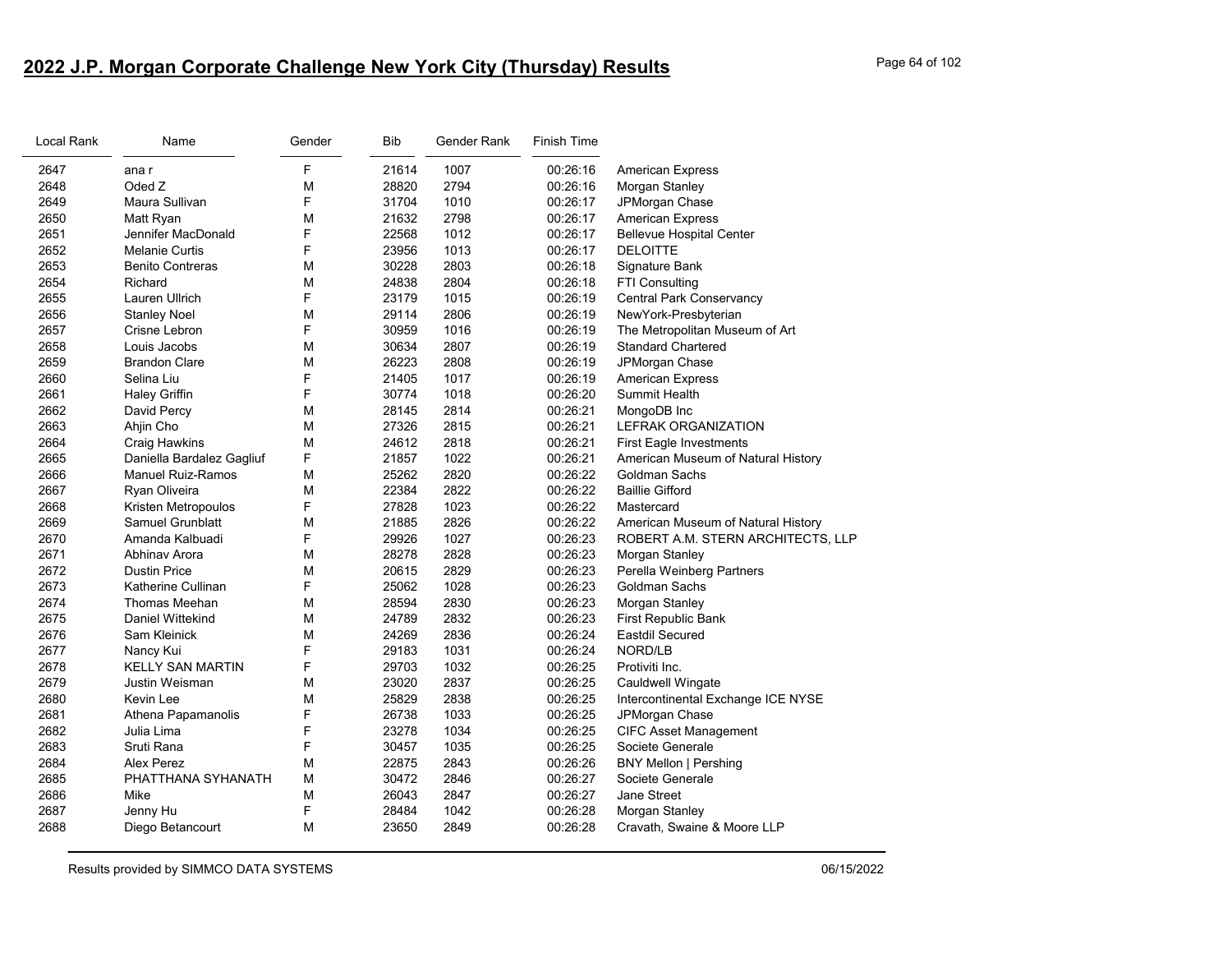# **2022 J.P. Morgan Corporate Challenge New York City (Thursday) Results** Page 65 of 102

| Local Rank | Name                     | Gender | <b>Bib</b> | Gender Rank | <b>Finish Time</b> |                                    |
|------------|--------------------------|--------|------------|-------------|--------------------|------------------------------------|
| 2689       | Mary Kate                | F      | 24423      | 1043        | 00:26:28           | <b>Estee Lauder</b>                |
| 2690       | <b>Andrew Roberts</b>    | M      | 21616      | 2851        | 00:26:28           | <b>American Express</b>            |
| 2691       | Joanne Veras             | F      | 30752      | 1044        | 00:26:28           | <b>Starr Insurance Companies</b>   |
| 2692       | Jessica Lerman           | F      | 30725      | 1045        | 00:26:29           | <b>Starr Insurance Companies</b>   |
| 2693       | Darren Ward              | M      | 25900      | 2855        | 00:26:29           | Intercontinental Exchange ICE NYSE |
| 2694       | Steve Danna              | M      | 24141      | 2857        | 00:26:29           | <b>DNB New York</b>                |
| 2695       | <b>Emily Hilts</b>       | F      | 24491      | 1047        | 00:26:29           | <b>Estee Lauder</b>                |
| 2696       | Gary Chen                | M      | 28337      | 2860        | 00:26:30           | Morgan Stanley                     |
| 2697       | Margaret Zheng           | F      | 27055      | 1048        | 00:26:30           | JPMorgan Chase                     |
| 2698       | Olivia DAnna             | F      | 25064      | 1049        | 00:26:30           | Goldman Sachs                      |
| 2699       | Nathan B                 | M      | 24421      | 2863        | 00:26:30           | Estee Lauder                       |
| 2700       | Grace Okoroafor          | F      | 31445      | 1050        | 00:26:31           | Weil Gotshal                       |
| 2701       | Emily DeWan              | F      | 30501      | 1051        | 00:26:31           | Sotheby's                          |
| 2702       | Jeremy Sass              | M      | 25627      | 2868        | 00:26:31           | <b>HNTB NY</b>                     |
| 2703       | <b>KR</b>                | F      | 27430      | 1052        | 00:26:33           | Linklaters LLP                     |
| 2704       | David Perl               | M      | 31319      | 2874        | 00:26:33           | Vornado Realty Trust               |
| 2705       | <b>Michael Rosenberg</b> | M      | 26831      | 2880        | 00:26:34           | JPMorgan Chase                     |
| 2706       | Sandeep Gill             | F      | 25798      | 1055        | 00:26:34           | Intercontinental Exchange ICE NYSE |
| 2707       | Caroline                 | F      | 29777      | 1058        | 00:26:35           | PwC                                |
| 2708       | Zeshae                   | M      | 30541      | 2885        | 00:26:35           | <b>Spencer Stuart</b>              |
| 2709       | <b>Bailey Keiger</b>     | F      | 30917      | 1061        | 00:26:36           | The Frick Collection               |
| 2710       | Vijay                    | M      | 22708      | 2890        | 00:26:36           | Not specified                      |
| 2711       | Alba Alonso              | F      | 22096      | 1062        | 00:26:37           | <b>AON</b>                         |
| 2712       | Eleni Giannakopoulou     | F      | 25487      | 1063        | 00:26:37           | <b>HDR</b>                         |
| 2713       | Rosy G                   | F      | 30715      | 1066        | 00:26:38           | <b>Starr Insurance Companies</b>   |
| 2714       | Neil Eisenstadt          | M      | 20435      | 2901        | 00:26:38           | JPMorgan Chase                     |
| 2715       | <b>Yueming Zhang</b>     | F      | 29160      | 1067        | 00:26:38           | NewYork-Presbyterian               |
| 2716       | madhukar kuntamukkala    | M      | 26527      | 2902        | 00:26:38           | JPMorgan Chase                     |
| 2717       | Andrew Vitelli           | M      | 25978      | 2903        | 00:26:38           | <b>ION Trading</b>                 |
| 2718       | Kautul Patel             | M      | 24229      | 2904        | 00:26:38           | <b>DTCC</b>                        |
| 2719       | Connor Carey             | M      | 24670      | 2906        | 00:26:38           | First Republic Bank                |
| 2720       | <b>Frank DeGarcia</b>    | M      | 25784      | 2907        | 00:26:38           | Intercontinental Exchange ICE NYSE |
| 2721       | Ellen Jordan             | F      | 22560      | 1071        | 00:26:39           | <b>Bellevue Hospital Center</b>    |
| 2722       | Kate Berardino           | F      | 23050      | 1072        | 00:26:39           | <b>Centerview Partners</b>         |
| 2723       | Cheryl Chillemi          | F      | 25776      | 1073        | 00:26:39           | Intercontinental Exchange ICE NYSE |
| 2724       | ee                       | M      | 23497      | 2910        | 00:26:39           | <b>Commerzbank New York</b>        |
| 2725       | Kai Brinker              | M      | 21042      | 2912        | 00:26:40           | <b>American Express</b>            |
| 2726       | Glaser                   | M      | 27335      | 2913        | 00:26:40           | <b>LEFRAK ORGANIZATION</b>         |
| 2727       | <b>Bhavik Patel</b>      | M      | 24905      | 2917        | 00:26:40           | <b>FTI Consulting</b>              |
| 2728       | Sophia Yu                | F      | 28818      | 1075        | 00:26:40           | Morgan Stanley                     |
| 2729       | Daniela Redden           | F      | 23079      | 1076        | 00:26:40           | <b>Centerview Partners</b>         |
| 2730       | <b>Carter Elton</b>      | M      | 21160      | 2919        | 00:26:41           | <b>American Express</b>            |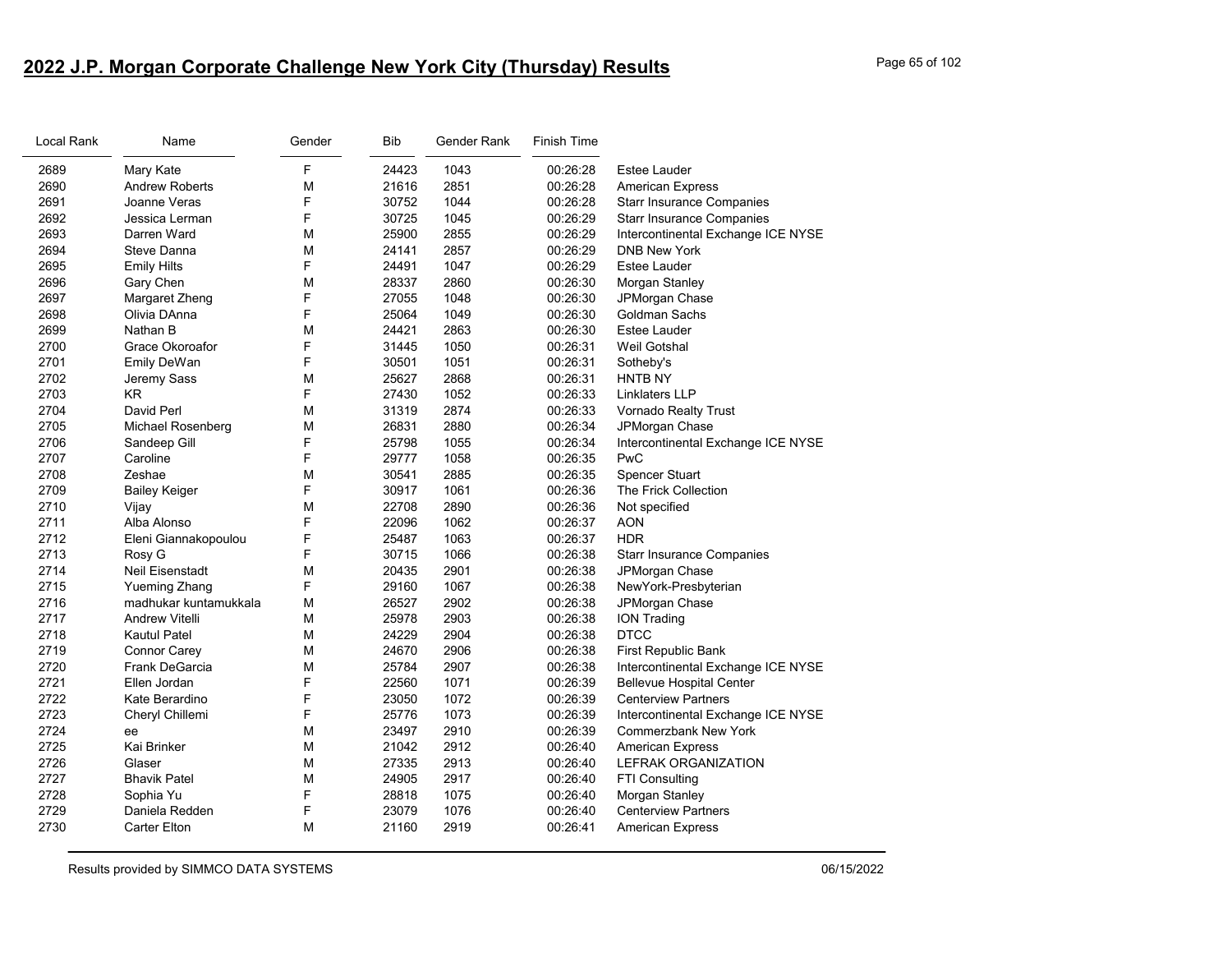# **2022 J.P. Morgan Corporate Challenge New York City (Thursday) Results** Page 66 of 102

| Local Rank | Name                   | Gender | Bib   | Gender Rank | <b>Finish Time</b> |                                                |
|------------|------------------------|--------|-------|-------------|--------------------|------------------------------------------------|
| 2731       | A.J. Manna             | M      | 26610 | 2920        | 00:26:41           | JPMorgan Chase                                 |
| 2732       | Katerine Borrome       | F      | 29238 | 1079        | 00:26:41           | <b>NYC Parks</b>                               |
| 2733       | Claire Jiao            | F      | 21975 | 1081        | 00:26:41           | Anchorage Capital Group, LLC                   |
| 2734       | James Condon           | M      | 24841 | 2924        | 00:26:42           | FTI Consulting                                 |
| 2735       | Lindsay Kunkle         | F      | 24880 | 1082        | 00:26:42           | <b>FTI Consulting</b>                          |
| 2736       | Joel Cohen             | M      | 30760 | 2925        | 00:26:42           | <b>Stout Risius Ross</b>                       |
| 2737       | Yoonho Kim             | M      | 23627 | 2927        | 00:26:42           | COWI Consulting Inc.                           |
| 2738       | Thoams Hood            | M      | 24702 | 2928        | 00:26:42           | First Republic Bank                            |
| 2739       | Kaitlin Murphy         | F      | 24941 | 1084        | 00:26:43           | Gannett Fleming Engineers and Architects, P.C. |
| 2740       | Liza Rodiger           | F      | 30103 | 1087        | 00:26:44           | Savanna Real Estate Fund                       |
| 2741       | John Michlik           | M      | 30828 | 2936        | 00:26:44           | Syska Hennessy Group                           |
| 2742       | Alexandra La Fata      | F      | 24008 | 1088        | 00:26:45           | <b>DELOITTE</b>                                |
| 2743       | <b>Brendan Albee</b>   | M      | 25636 | 2937        | 00:26:45           | Hudson Bay Capital Management LP               |
| 2744       | ravijain               | M      | 21292 | 2938        | 00:26:45           | <b>American Express</b>                        |
| 2745       | Casper La              | M      | 25169 | 2940        | 00:26:45           | Goldman Sachs                                  |
| 2746       | Autumn Von Der Stuck   | F      | 23799 | 1090        | 00:26:45           | Crown Media Family Networks                    |
| 2747       | Michael Dovi           | M      | 21144 | 2944        | 00:26:46           | <b>American Express</b>                        |
| 2748       | Sherry Chen            | F      | 20510 | 1092        | 00:26:46           | Mastercard                                     |
| 2749       | Praneel Narshi         | M      | 22489 | 2948        | 00:26:46           | <b>Barclays</b>                                |
| 2750       | Ryan Stensgaard        | M      | 31284 | 2951        | 00:26:47           | Vitech Systems Group                           |
| 2751       | <b>Frank Traineau</b>  | M      | 26952 | 2952        | 00:26:47           | JPMorgan Chase                                 |
| 2752       | Umesh Vishwakarma      | M      | 22513 | 2953        | 00:26:47           | Barclays                                       |
| 2753       | Tetsuya                | M      | 28116 | 2955        | 00:26:47           | Mitsubishi International Corporation           |
| 2754       | Richard Do             | M      | 27949 | 2956        | 00:26:47           | <b>Memorial Sloan Kettering</b>                |
| 2755       | Keith Lau              | M      | 22028 | 2957        | 00:26:47           | Angelo Gordon                                  |
| 2756       | Anthony Romano         | M      | 26824 | 2958        | 00:26:48           | JPMorgan Chase                                 |
| 2757       | Stephen Tse            | M      | 26963 | 2959        | 00:26:48           | JPMorgan Chase                                 |
| 2758       | Gary Pasha             | M      | 27265 | 2964        | 00:26:48           | Kroll                                          |
| 2759       | Jamie Herenstein       | F      | 30855 | 1097        | 00:26:48           | <b>Ted Moudis Associates NY</b>                |
| 2760       | Oleksandr Lytvyn       | M      | 26593 | 2967        | 00:26:48           | JPMorgan Chase                                 |
| 2761       | Joseph Thapa Magar     | M      | 30686 | 2970        | 00:26:49           | <b>Standard Motor Products</b>                 |
| 2762       | Marco Lucente          | M      | 24957 | 2971        | 00:26:49           | GIC                                            |
| 2763       | <b>MIchael Boree</b>   | M      | 30618 | 2972        | 00:26:49           | <b>Standard Chartered</b>                      |
| 2764       | <b>Matthew Huebner</b> | M      | 21278 | 2973        | 00:26:49           | <b>American Express</b>                        |
| 2765       | aboobmasta             | M      | 28956 | 2976        | 00:26:49           | New York Life Insurance Company                |
| 2766       | Mark Genovesi          | M      | 26005 | 2977        | 00:26:49           | Jane Street                                    |
| 2767       | Mariana Montoya        | F      | 27592 | 1103        | 00:26:50           | LVMH Mov't Hennessy Louis Vuitton Inc.         |
| 2768       | Andrew Beer            | M      | 28099 | 2983        | 00:26:50           | Mill Hill Capital                              |
| 2769       | Sebastian Bell         | M      | 25765 | 2984        | 00:26:50           | Intercontinental Exchange ICE NYSE             |
| 2770       | <b>Boris Sterin</b>    | M      | 22807 | 2991        | 00:26:51           | Not specified                                  |
| 2771       | Devin Sager            | M      | 27468 | 2992        | 00:26:51           | Lippincott                                     |
| 2772       | peter jolly            | M      | 28850 | 2993        | 00:26:51           | National Australia Bank                        |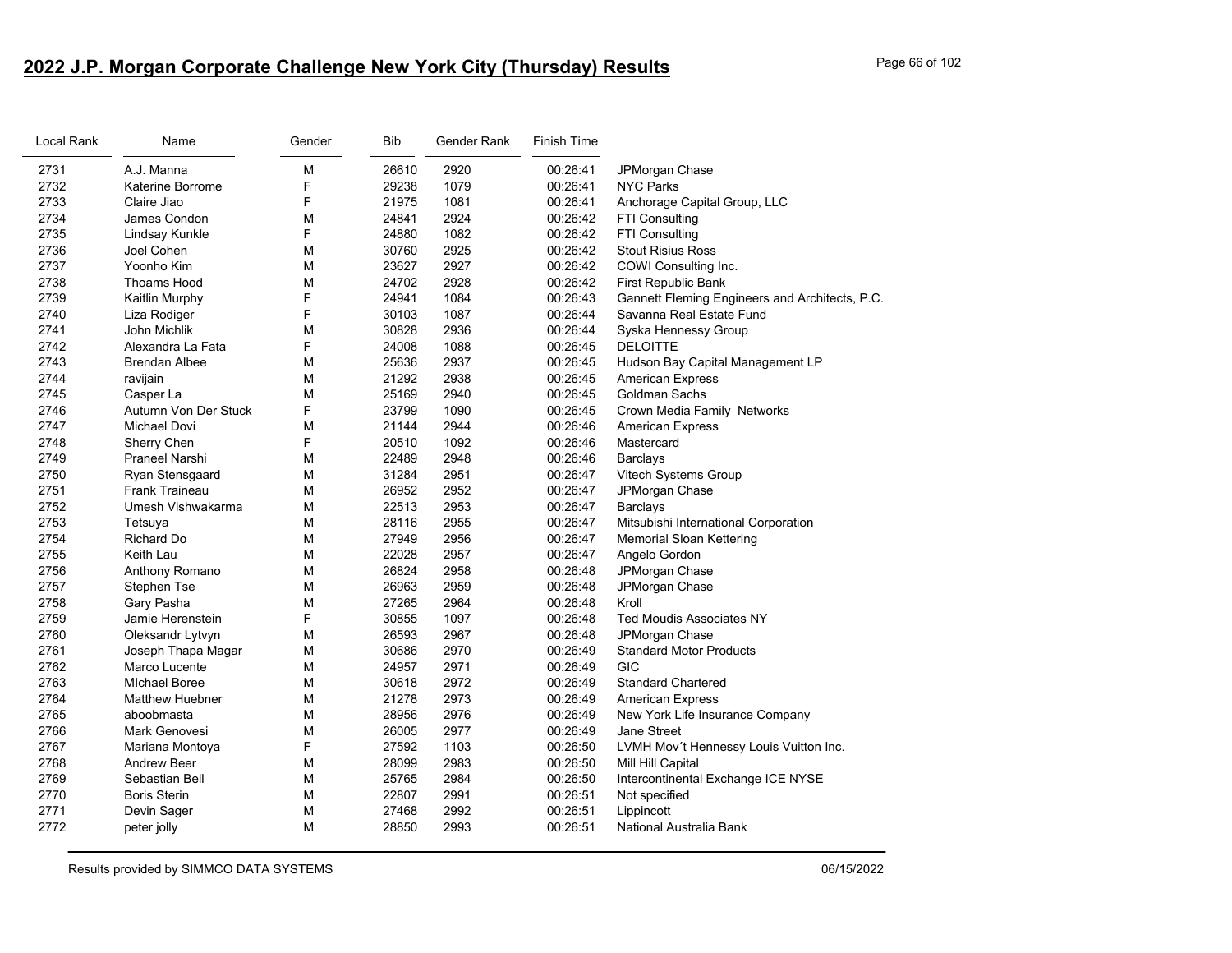# **2022 J.P. Morgan Corporate Challenge New York City (Thursday) Results** Page 67 of 102

| Local Rank | Name                      | Gender | <b>Bib</b> | Gender Rank | <b>Finish Time</b> |                                    |
|------------|---------------------------|--------|------------|-------------|--------------------|------------------------------------|
| 2773       | <b>Matthew Hershfield</b> | M      | 27649      | 2995        | 00:26:51           | MacKay Shields                     |
| 2774       | lan Jones                 | M      | 23228      | 2997        | 00:26:52           | <b>CIBC</b>                        |
| 2775       | Sahar Yousefnia           | F      | 30480      | 1107        | 00:26:53           | Societe Generale                   |
| 2776       | Grace Tang                | F      | 29360      | 1108        | 00:26:53           | <b>NYC Parks</b>                   |
| 2777       | <b>MARKARP</b>            | M      | 28509      | 2999        | 00:26:53           | Morgan Stanley                     |
| 2778       | Karen Coyle               | F      | 26245      | 1110        | 00:26:53           | JPMorgan Chase                     |
| 2779       | Evan Miller               | M      | 30160      | 3002        | 00:26:53           | Schulte Roth & Zabel               |
| 2780       | Ravi Shah                 | M      | 20112      | 3003        | 00:26:53           | Alston & Bird, LLP                 |
| 2781       | Yui Takeda                | F      | 24067      | 1111        | 00:26:54           | <b>DELOITTE</b>                    |
| 2782       | Lauren Femia              | F      | 21170      | 1112        | 00:26:54           | <b>American Express</b>            |
| 2783       | Siobhan O Carroll         | F      | 31393      | 1113        | 00:26:54           | <b>WCAS</b>                        |
| 2784       | Mani                      | M      | 25812      | 3011        | 00:26:55           | Intercontinental Exchange ICE NYSE |
| 2785       | Leah Wenger               | F      | 27447      | 1116        | 00:26:55           | LionTree                           |
| 2786       | <b>Rachel Walker</b>      | F      | 27535      | 1117        | 00:26:56           | Lukka, Inc.                        |
| 2787       | Casey Alexander           | M      | 30836      | 3014        | 00:26:56           | Talos                              |
| 2788       | Alicia Guida              | F      | 24699      | 1118        | 00:26:56           | First Republic Bank                |
| 2789       | Allen Shalam              | M      | 26879      | 3016        | 00:26:56           | JPMorgan Chase                     |
| 2790       | <b>Blaise Lucas</b>       | M      | 31311      | 3018        | 00:26:56           | Vornado Realty Trust               |
| 2791       | Grace Watson              | F      | 27446      | 1119        | 00:26:56           | LionTree                           |
| 2792       | Julianna Caruso           | F      | 25481      | 1120        | 00:26:56           | <b>HDR</b>                         |
| 2793       | Alexa Lopez               | F      | 23877      | 1122        | 00:26:56           | Debevoise & Plimpton LLP           |
| 2794       | LaBoss                    | F      | 30054      | 1123        | 00:26:57           | RSM US LLP                         |
| 2795       | <b>Andrew Del Priore</b>  | M      | 31294      | 3023        | 00:26:57           | Vornado Realty Trust               |
| 2796       | Rebecca Green             | F      | 27960      | 1124        | 00:26:57           | Memorial Sloan Kettering           |
| 2797       | Sal Carollo               | M      | 25773      | 3024        | 00:26:57           | Intercontinental Exchange ICE NYSE |
| 2798       | Paul Dorfman              | M      | 25787      | 3025        | 00:26:57           | Intercontinental Exchange ICE NYSE |
| 2799       | Stefano Locatelli         | M      | 22755      | 3026        | 00:26:57           | Not specified                      |
| 2800       | Matt Kopp                 | M      | 31184      | 3030        | 00:26:57           | <b>Viking Global Investors</b>     |
| 2801       | William Irusta            | M      | 26454      | 3032        | 00:26:58           | JPMorgan Chase                     |
| 2802       | Anna Onishchenko          | F      | 30903      | 1126        | 00:26:58           | The Blackstone Group               |
| 2803       | Danika Gamino             | F      | 24689      | 1127        | 00:26:59           | First Republic Bank                |
| 2804       | Jessica Huber             | F      | 21277      | 1128        | 00:26:59           | <b>American Express</b>            |
| 2805       | Jessica Xu                | F      | 27448      | 1129        | 00:26:59           | LionTree                           |
| 2806       | <b>Emily Gamza</b>        | F      | 24475      | 1130        | 00:26:59           | <b>Estee Lauder</b>                |
| 2807       | Daniel Major              | M      | 21433      | 3041        | 00:26:59           | <b>American Express</b>            |
| 2808       | Meaghan Fulco             | F      | 23604      | 1132        | 00:26:59           | Council on Foreign Relations       |
| 2809       | <b>Nick</b>               | M      | 30213      | 3042        | 00:26:59           | Signature Bank                     |
| 2810       | <b>Timothy Lam</b>        | M      | 27339      | 3043        | 00:27:00           | LEFRAK ORGANIZATION                |
| 2811       | Jianing Zhao              | F      | 31469      | 1134        | 00:27:00           | Weil Gotshal                       |
| 2812       | Avi                       | M      | 20925      | 3045        | 00:27:00           | Alpha Dashers                      |
| 2813       | Anna Santini              | F      | 30071      | 1135        | 00:27:00           | <b>RSM US LLP</b>                  |
| 2814       | Qinrui Ding               | F      | 23966      | 1136        | 00:27:00           | <b>DELOITTE</b>                    |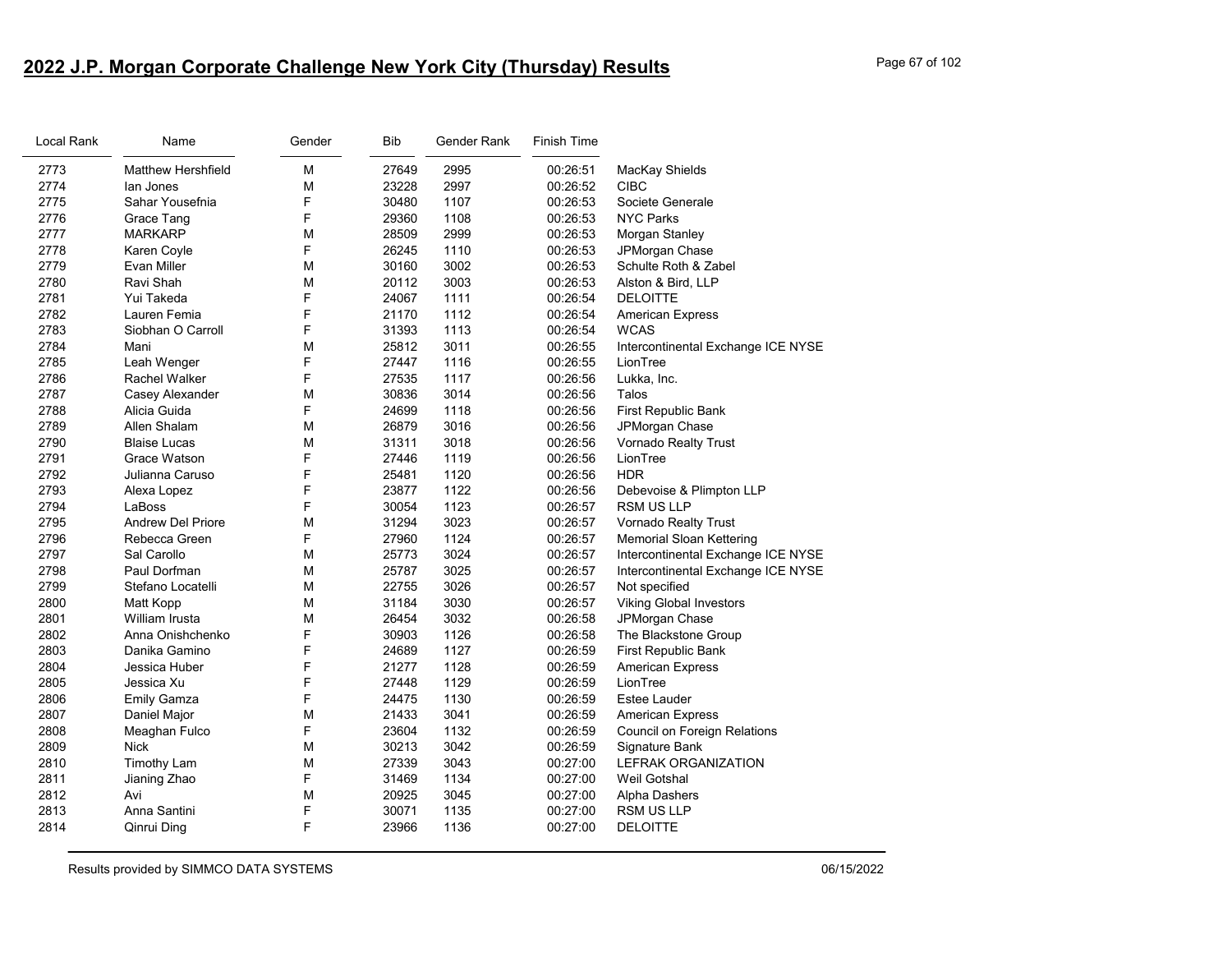# **2022 J.P. Morgan Corporate Challenge New York City (Thursday) Results** Page 68 of 102

| Local Rank | Name                    | Gender | Bib   | Gender Rank | Finish Time |                                             |
|------------|-------------------------|--------|-------|-------------|-------------|---------------------------------------------|
| 2815       | Rajeev Pillutla         | М      | 25240 | 3050        | 00:27:00    | Goldman Sachs                               |
| 2816       | Seetal Meadows          | F      | 29576 | 1137        | 00:27:00    | Percent                                     |
| 2817       | <b>Ben Conable</b>      | М      | 29252 | 3051        | 00:27:00    | <b>NYC Parks</b>                            |
| 2818       | Juan Esquilin           | M      | 30240 | 3052        | 00:27:01    | Signature Bank                              |
| 2819       | Chris Coleman           | М      | 20607 | 3053        | 00:27:01    | Paul, Weiss                                 |
| 2820       | Kwaku Ntoso             | М      | 23247 | 3054        | 00:27:01    | <b>CIBC</b>                                 |
| 2821       | <b>Thomas Hudzik</b>    | М      | 22647 | 3058        | 00:27:01    | <b>BlueRock Therapeutics</b>                |
| 2822       | SK                      | F      | 29985 | 1140        | 00:27:01    | Rockefeller Group                           |
| 2823       | CyrilK                  | М      | 22739 | 3060        | 00:27:02    | Not specified                               |
| 2824       | Daniela Urias           | F      | 23263 | 1141        | 00:27:02    | <b>CIBC</b>                                 |
| 2825       | Trini                   | M      | 21929 | 3061        | 00:27:02    | American Museum of Natural History          |
| 2826       | Juan Valdez             | M      | 27776 | 3063        | 00:27:02    | Madison Square Garden                       |
| 2827       | WJL                     | М      | 24011 | 3064        | 00:27:02    | <b>DELOITTE</b>                             |
| 2828       | Joseph Eppedio          | М      | 28403 | 3067        | 00:27:02    | Morgan Stanley                              |
| 2829       | deanna li               | F      | 27489 | 1144        | 00:27:02    | LM Cohen CPA & Co.                          |
| 2830       | Daniel Crnkovich        | М      | 25616 | 3068        | 00:27:03    | <b>HNTB NY</b>                              |
| 2831       | Crede Mtisi             | М      | 24223 | 3069        | 00:27:03    | <b>DTCC</b>                                 |
| 2832       | <b>Beryl Silver</b>     | F      | 24121 | 1145        | 00:27:03    | <b>DFIN</b>                                 |
| 2833       | Karl Kraus              | M      | 29826 | 3074        | 00:27:04    | <b>QBE North America</b>                    |
| 2834       | Joe Fuchs               | М      | 29689 | 3078        | 00:27:05    | Protiviti Inc.                              |
| 2835       | Nat                     | F      | 29261 | 1148        | 00:27:05    | <b>NYC Parks</b>                            |
| 2836       | Chung Last              | F      | 29091 | 1149        | 00:27:05    | NewYork-Presbyterian                        |
| 2837       | Kat Brady               | F      | 23125 | 1150        | 00:27:05    | <b>Central Park Conservancy</b>             |
| 2838       | Marc Amoyal             | М      | 31016 | 3080        | 00:27:06    | Tower Research Capital LLC                  |
| 2839       | Georgiy Zhikharev       | М      | 27056 | 3083        | 00:27:06    | JPMorgan Chase                              |
| 2840       | <b>Jamison Murcott</b>  | F      | 23282 | 1152        | 00:27:06    | <b>CIFC Asset Management</b>                |
| 2841       | Eileen Oldfield         | F      | 24035 | 1157        | 00:27:07    | <b>DELOITTE</b>                             |
| 2842       | Lisa Moser              | F      | 29668 | 1158        | 00:27:07    | Philip Morris International                 |
| 2843       | Susan Lee               | F      | 30510 | 1159        | 00:27:07    | Sotheby's                                   |
| 2844       | Benjamin Elmore         | M      | 23970 | 3085        | 00:27:07    | <b>DELOITTE</b>                             |
| 2845       | Ke Jiang                | F      | 23996 | 1160        | 00:27:07    | <b>DELOITTE</b>                             |
| 2846       | <b>Nealy Griffith</b>   | F      | 26393 | 1161        | 00:27:07    | JPMorgan Chase                              |
| 2847       | Danielle Kavanagh-Smith | F      | 27402 | 1164        | 00:27:08    | Linkedin                                    |
| 2848       | Sheri Weingarten        | F      | 27005 | 1165        | 00:27:08    | JPMorgan Chase                              |
| 2849       | Ashish Sanwal           | M      | 27531 | 3089        | 00:27:08    | Lukka, Inc.                                 |
| 2850       | Rachel seitenbach       | F      | 26869 | 1166        | 00:27:08    | JPMorgan Chase                              |
| 2851       | Sudeep Kumar            | М      | 21735 | 3091        | 00:27:09    | <b>American Express</b>                     |
| 2852       | <b>Tracy Parrinello</b> | F      | 21984 | 1167        | 00:27:09    | Anchorage Capital Group, LLC                |
| 2853       | william carroll         | М      | 30703 | 3095        | 00:27:10    | <b>Starr Insurance Companies</b>            |
| 2854       | <b>Chelsea Fossett</b>  | F      | 25094 | 1170        | 00:27:10    | Goldman Sachs                               |
| 2855       | Megan Pollastro         | F      | 20725 | 1173        | 00:27:11    | Aaronson Rappaport Feinstein & Deutsch, LLP |
| 2856       | Sud Yeleswarapu         | M      | 23121 | 3100        | 00:27:11    | Centiva Capital, LP                         |
|            |                         |        |       |             |             |                                             |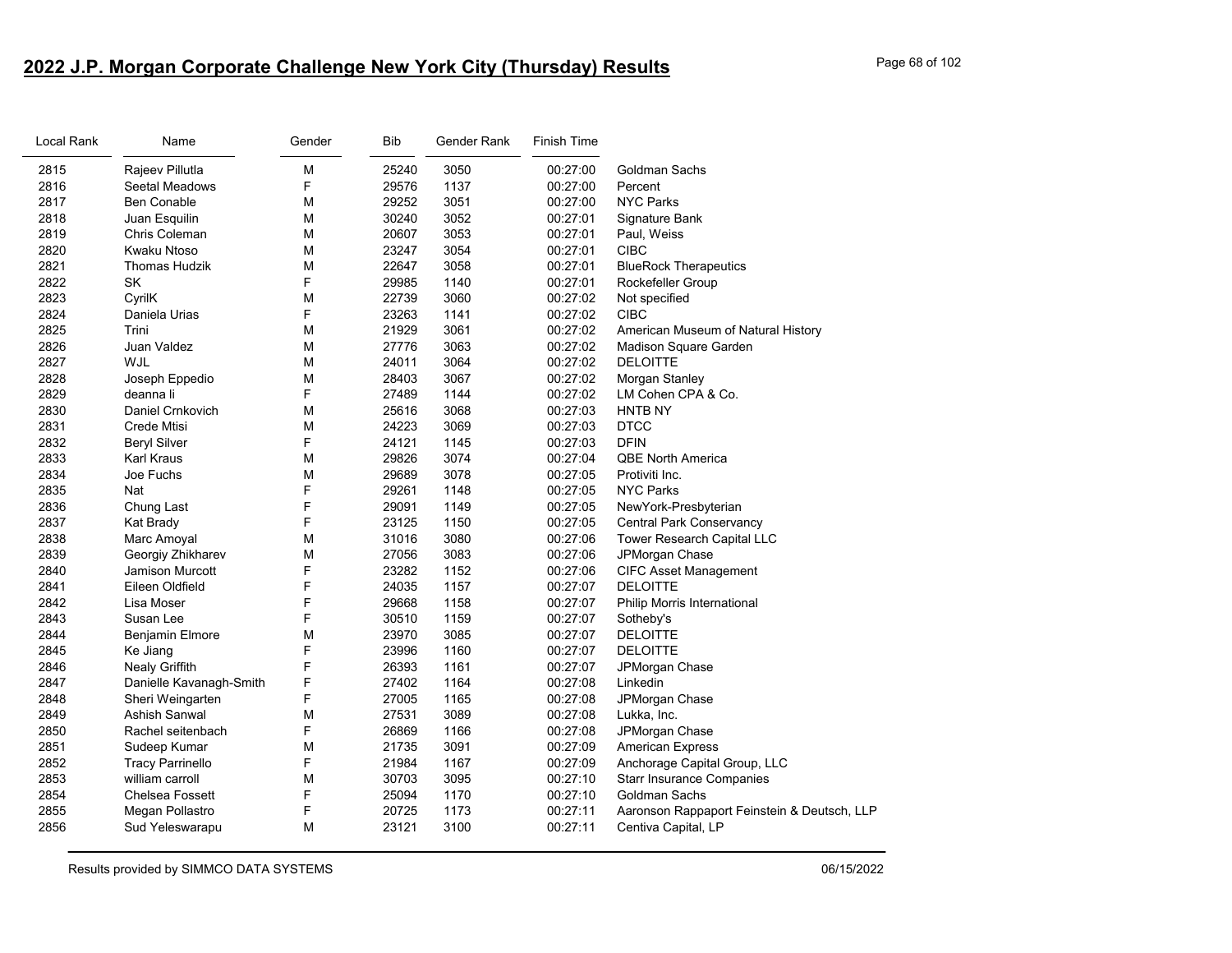# **2022 J.P. Morgan Corporate Challenge New York City (Thursday) Results** Page 69 of 102

| Local Rank | Name                    | Gender | <b>Bib</b> | Gender Rank | Finish Time |                                  |
|------------|-------------------------|--------|------------|-------------|-------------|----------------------------------|
| 2857       | Rebecca Long            | F      | 21956      | 1175        | 00:27:11    | Anchin                           |
| 2858       | Nam                     | F      | 20459      | 1176        | 00:27:11    | JPMorgan Chase                   |
| 2859       | Venkatesh Nagarajan     | М      | 28631      | 3105        | 00:27:12    | Morgan Stanley                   |
| 2860       | Anya Angarsky           | F      | 27129      | 1177        | 00:27:12    | Klarna                           |
| 2861       | Valentina Salcedo       | F      | 23167      | 1179        | 00:27:13    | Central Park Conservancy         |
| 2862       | Janis Meadow            | F      | 29105      | 1182        | 00:27:13    | NewYork-Presbyterian             |
| 2863       | Jen Geers               | F      | 24126      | 1185        | 00:27:13    | <b>DISH Media</b>                |
| 2864       | <b>Lidor Bushary</b>    | M      | 20611      | 3112        | 00:27:13    | Payoneer, Inc                    |
| 2865       | Qingyan Ma              | F      | 27993      | 1186        | 00:27:14    | <b>Memorial Sloan Kettering</b>  |
| 2866       | Judd                    | M      | 30733      | 3114        | 00:27:14    | <b>Starr Insurance Companies</b> |
| 2867       | Arjun Sabharwal         | М      | 28711      | 3120        | 00:27:14    | Morgan Stanley                   |
| 2868       | Khalin Mcgirt           | М      | 26030      | 3122        | 00:27:15    | Jane Street                      |
| 2869       | Vijayalakshmi Natarajan | F      | 27830      | 1189        | 00:27:15    | Mastercard                       |
| 2870       | <b>Tom Roberts</b>      | M      | 22880      | 3125        | 00:27:15    | <b>BNY Mellon   Pershing</b>     |
| 2871       | Jacqueline Wein         | F      | 30523      | 1192        | 00:27:15    | Sotheby's                        |
| 2872       | Sonia Pandya            | F      | 26736      | 1193        | 00:27:16    | JPMorgan Chase                   |
| 2873       | Katie Gustafson         | F      | 29758      | 1194        | 00:27:16    | PwC                              |
| 2874       | <b>Caroline Fulford</b> | F      | 25746      | 1198        | 00:27:17    | Insider Intelligence             |
| 2875       | Adam Mudaj              | M      | 22041      | 3129        | 00:27:17    | Angelo Gordon                    |
| 2876       | <b>Brad Henry</b>       | M      | 20830      | 3137        | 00:27:18    | Akerman LLP                      |
| 2877       | Moh Moh Hlaing          | F      | 30633      | 1205        | 00:27:19    | <b>Standard Chartered</b>        |
| 2878       | Alexander Brodette      | М      | 21043      | 3138        | 00:27:19    | <b>American Express</b>          |
| 2879       | <b>Steven Astone</b>    | М      | 29875      | 3139        | 00:27:19    | RailWorks Corporation            |
| 2880       | Mo Gueye                | M      | 30046      | 3141        | 00:27:19    | RSM US LLP                       |
| 2881       | Lauren Klotz            | F      | 25166      | 1208        | 00:27:19    | Goldman Sachs                    |
| 2882       | Xavier Salomon          | M      | 30928      | 3142        | 00:27:20    | The Frick Collection             |
| 2883       | Greg Wank               | М      | 21964      | 3143        | 00:27:20    | Anchin                           |
| 2884       | Erin Crawford           | F      | 28356      | 1209        | 00:27:20    | Morgan Stanley                   |
| 2885       | Linda Park              | F      | 23676      | 1211        | 00:27:21    | Cravath, Swaine & Moore LLP      |
| 2886       | <b>Stuart Burkhoff</b>  | М      | 25030      | 3146        | 00:27:21    | Goldman Sachs                    |
| 2887       | Diane Y.                | F      | 22066      | 1212        | 00:27:21    | Angelo Gordon                    |
| 2888       | Julianne Ortmann        | F      | 21545      | 1213        | 00:27:22    | American Express                 |
| 2889       | Julia Delcarson         | F      | 22007      | 1216        | 00:27:23    | Angelo Gordon                    |
| 2890       | Leo Ramirez             | M      | 28687      | 3154        | 00:27:23    | Morgan Stanley                   |
| 2891       | Alfredo Silva           | М      | 21699      | 3155        | 00:27:23    | <b>American Express</b>          |
| 2892       | Shuai Yang              | F      | 28994      | 1218        | 00:27:23    | New York Life Insurance Company  |
| 2893       | Jay Elkins              | М      | 23217      | 3156        | 00:27:23    | <b>CIBC</b>                      |
| 2894       | JT Zhang                | М      | 23268      | 3158        | 00:27:23    | <b>CIBC</b>                      |
| 2895       | Danny Lora              | М      | 29897      | 3163        | 00:27:24    | RailWorks Corporation            |
| 2896       | <b>IAN ERNST</b>        | М      | 27869      | 3165        | 00:27:24    | Mazars USA                       |
| 2897       | Monique Lopez           | F      | 26588      | 1221        | 00:27:24    | JPMorgan Chase                   |
| 2898       | MissSchwa               | F      | 27344      | 1223        | 00:27:24    | <b>LEFRAK ORGANIZATION</b>       |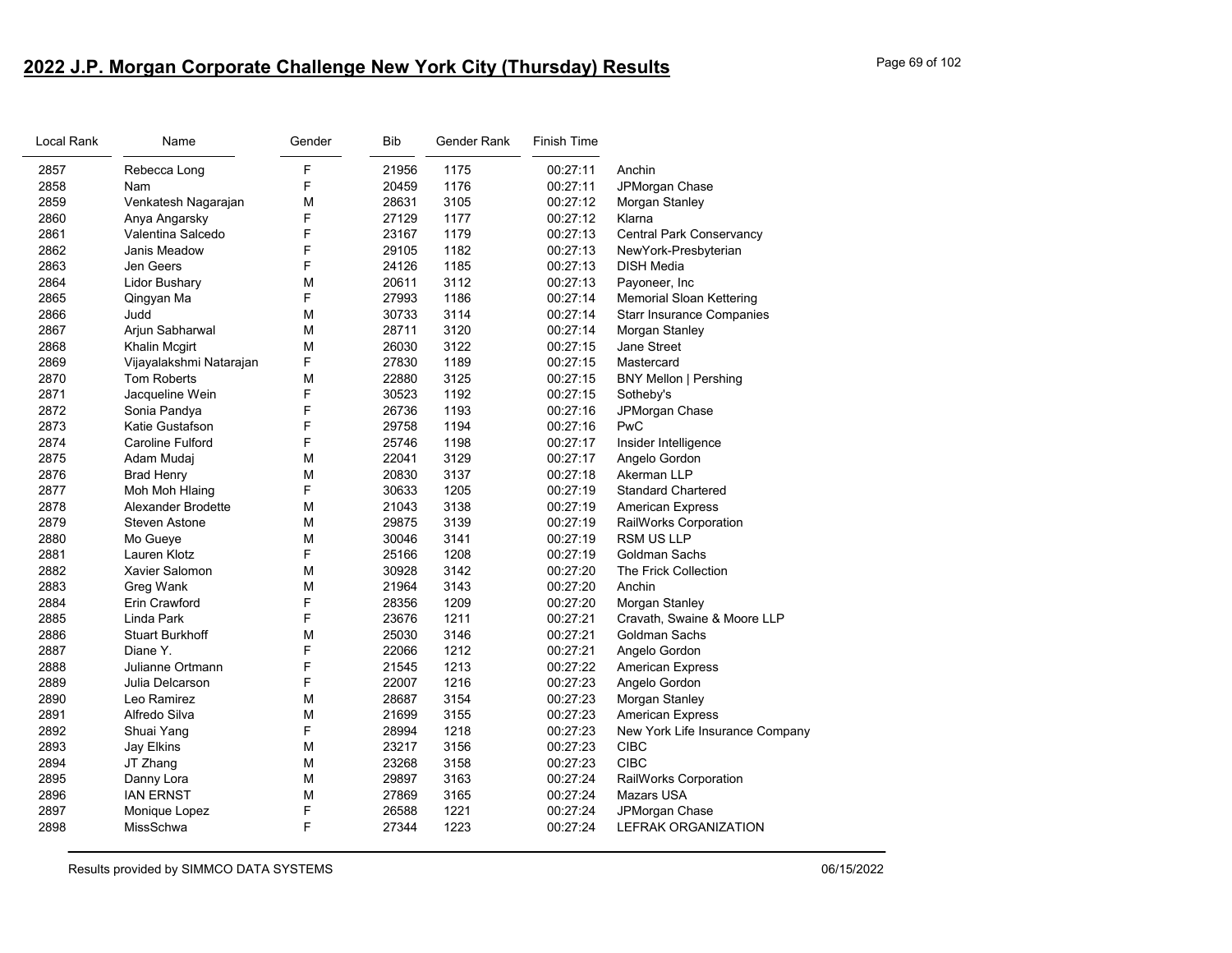# **2022 J.P. Morgan Corporate Challenge New York City (Thursday) Results** Page 70 of 102

| Local Rank | Name                     | Gender | <b>Bib</b> | Gender Rank | <b>Finish Time</b> |                                        |
|------------|--------------------------|--------|------------|-------------|--------------------|----------------------------------------|
| 2899       | Monika Camus             | F      | 21054      | 1225        | 00:27:24           | <b>American Express</b>                |
| 2900       | Casandra Hernandez Fahan | F      | 30873      | 1226        | 00:27:25           | The Andrew W. Mellon Foundation        |
| 2901       | Eileen Venedam           | F      | 30013      | 1228        | 00:27:25           | <b>Roland Foods</b>                    |
| 2902       | <b>Alexis Gabion</b>     | F      | 28947      | 1229        | 00:27:25           | New York Life Insurance Company        |
| 2903       | Philip B Kunhardt IV     | M      | 29294      | 3170        | 00:27:25           | <b>NYC Parks</b>                       |
| 2904       | Marissa Prezzano         | F      | 28001      | 1232        | 00:27:26           | <b>Memorial Sloan Kettering</b>        |
| 2905       | blake boshnack           | M      | 20267      | 3173        | 00:27:26           | Citrin Cooperman                       |
| 2906       | Arianna Dinelli          | F      | 29049      | 1234        | 00:27:26           | NewYork-Presbyterian                   |
| 2907       | <b>Tyler Meyer</b>       | М      | 27507      | 3177        | 00:27:27           | Loeb nyc                               |
| 2908       | Laura Cole               | F      | 29038      | 1239        | 00:27:27           | NewYork-Presbyterian                   |
| 2909       | Ravi Shah                | M      | 26878      | 3179        | 00:27:27           | JPMorgan Chase                         |
| 2910       | Christine Leo            | F      | 24806      | 1240        | 00:27:28           | FloQast                                |
| 2911       | Annie Whelan             | F      | 24810      | 1241        | 00:27:29           | FloQast                                |
| 2912       | Tristan                  | M      | 31042      | 3191        | 00:27:29           | Tower Research Capital LLC             |
| 2913       | Hari                     | M      | 21425      | 3193        | 00:27:29           | <b>American Express</b>                |
| 2914       | <b>LEANDRO CABRERA</b>   | М      | 24428      | 3194        | 00:27:29           | Estee Lauder                           |
| 2915       | Daniel Edwards           | M      | 29819      | 3197        | 00:27:30           | <b>QBE North America</b>               |
| 2916       | Eileen Huang             | F      | 29007      | 1245        | 00:27:30           | <b>Newlight Partners</b>               |
| 2917       | Jonathan Adorno          | M      | 25660      | 3201        | 00:27:30           | Hunton Andrews Kurth                   |
| 2918       | Teona                    | F      | 21502      | 1246        | 00:27:31           | <b>American Express</b>                |
| 2919       | Shira Huberfeld          | F      | 23860      | 1247        | 00:27:31           | Debevoise & Plimpton LLP               |
| 2920       | Veronica Grigg           | F      | 27743      | 1249        | 00:27:32           | Madison Square Garden                  |
| 2921       | Josh R                   | M      | 23508      | 3209        | 00:27:32           | <b>Commerzbank New York</b>            |
| 2922       | <b>Matt Galek</b>        | M      | 23983      | 3210        | 00:27:32           | <b>DELOITTE</b>                        |
| 2923       | Samantha Zois            | F      | 27292      | 1252        | 00:27:32           | Kroll                                  |
| 2924       | Amber Landry             | F      | 23791      | 1253        | 00:27:32           | Crown Media Family Networks            |
| 2925       | <b>Tony Nunez</b>        | M      | 23339      | 3215        | 00:27:33           | Citrin Cooperman                       |
| 2926       | Stephanie Steinert       | F      | 31283      | 1256        | 00:27:33           | Vitech Systems Group                   |
| 2927       | alw95                    | F      | 24078      | 1257        | 00:27:33           | <b>DELOITTE</b>                        |
| 2928       | Jen Lin                  | F      | 30992      | 1258        | 00:27:33           | <b>TIFIN NYC</b>                       |
| 2929       | Molly                    | F      | 26796      | 1259        | 00:27:34           | JPMorgan Chase                         |
| 2930       | <b>Michelle Post</b>     | F      | 20708      | 1262        | 00:27:34           | 1919 Investment Counsel                |
| 2931       | Sara Anderson            | F      | 27541      | 1265        | 00:27:34           | LVMH Mov't Hennessy Louis Vuitton Inc. |
| 2932       | Daniela Moreno Gomez     | F      | 28613      | 1266        | 00:27:34           | Morgan Stanley                         |
| 2933       | Ee Tay                   | F      | 22582      | 1268        | 00:27:35           | <b>Bellevue Hospital Center</b>        |
| 2934       | <b>Rita Murphy</b>       | F      | 30966      | 1270        | 00:27:35           | The Metropolitan Museum of Art         |
| 2935       | <b>Rachel Schwartz</b>   | F      | 30929      | 1271        | 00:27:35           | The Frick Collection                   |
| 2936       | Elaine Kim               | F      | 22598      | 1273        | 00:27:35           | <b>Berenberg Capital Markets LLC</b>   |
| 2937       | <b>Brian Farrell</b>     | M      | 20703      | 3229        | 00:27:35           | 1919 Investment Counsel                |
| 2938       | Sandra Morgan            | F      | 28615      | 1274        | 00:27:35           | Morgan Stanley                         |
| 2939       | Melissa Marovich         | F      | 22976      | 1275        | 00:27:35           | Carta                                  |
| 2940       | Alex Jerez-Fernandez     | F      | 22965      | 1276        | 00:27:36           | Campbell Lutyens                       |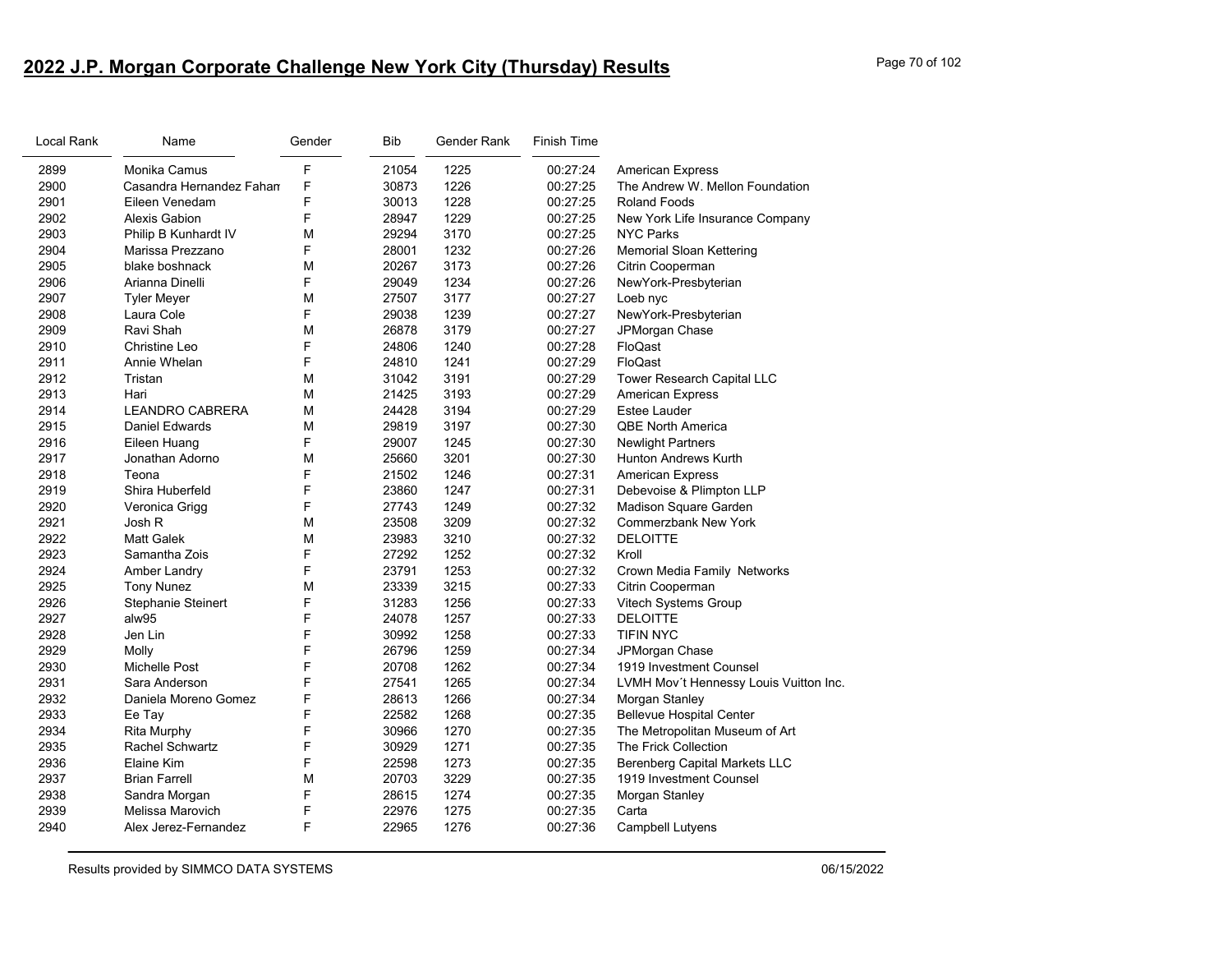# **2022 J.P. Morgan Corporate Challenge New York City (Thursday) Results** Page 71 of 102

| Local Rank | Name                        | Gender | <b>Bib</b> | Gender Rank | <b>Finish Time</b> |                                    |
|------------|-----------------------------|--------|------------|-------------|--------------------|------------------------------------|
| 2941       | Alok Sudhakar               | M      | 30471      | 3233        | 00:27:36           | Societe Generale                   |
| 2942       | <b>William Phillips</b>     | M      | 26765      | 3234        | 00:27:36           | JPMorgan Chase                     |
| 2943       | Rachel Loucks               | F      | 27461      | 1277        | 00:27:36           | Lippincott                         |
| 2944       | Desi Otis                   | F      | 29782      | 1278        | 00:27:36           | PwC                                |
| 2945       | Jon Silverman               | M      | 28739      | 3236        | 00:27:36           | Morgan Stanley                     |
| 2946       | Jordan Rauch                | M      | 26800      | 3237        | 00:27:36           | JPMorgan Chase                     |
| 2947       | Kyle Croce                  | M      | 25385      | 3238        | 00:27:36           | <b>GSR Services USA LLC</b>        |
| 2948       | Julissa Pio                 | F      | 30781      | 1279        | 00:27:37           | <b>Summit Health</b>               |
| 2949       | Jessica Chen                | F      | 30383      | 1280        | 00:27:37           | Societe Generale                   |
| 2950       | <b>Katie Grant</b>          | F      | 25105      | 1281        | 00:27:37           | Goldman Sachs                      |
| 2951       | Oksana                      | F      | 28938      | 1283        | 00:27:37           | New York Life Insurance Company    |
| 2952       | <b>William Streep</b>       | M      | 30649      | 3241        | 00:27:37           | <b>Standard Chartered</b>          |
| 2953       | Julius Baltonado            | M      | 30539      | 3242        | 00:27:37           | Spencer Stuart                     |
| 2954       | Minzhi Meng                 | F      | 26650      | 1285        | 00:27:37           | JPMorgan Chase                     |
| 2955       | Angee Stonehouse            | F      | 31234      | 1286        | 00:27:38           | Visa, Inc.                         |
| 2956       | Macho Macho Man             | M      | 25834      | 3244        | 00:27:38           | Intercontinental Exchange ICE NYSE |
| 2957       | <b>Alison Miller</b>        | F      | 28840      | 1289        | 00:27:39           | Mutual of America                  |
| 2958       | <b>Eric Potthast</b>        | M      | 26775      | 3248        | 00:27:39           | JPMorgan Chase                     |
| 2959       | Zalika Headley              | F      | 22615      | 1291        | 00:27:39           | <b>BlockFi</b>                     |
| 2960       | Adam Krieg                  | M      | 30842      | 3249        | 00:27:39           | Talos                              |
| 2961       | Roberto Romero              | M      | 30745      | 3250        | 00:27:39           | <b>Starr Insurance Companies</b>   |
| 2962       | Diego                       | M      | 28464      | 3253        | 00:27:40           | Morgan Stanley                     |
| 2963       | Anh Do                      | F      | 25723      | 1295        | 00:27:41           | Indus Capital Partners, LLC        |
| 2964       | Andrew Hyman                | M      | 22374      | 3258        | 00:27:41           | Athyrium Capital Management, LP    |
| 2965       | Prathamesh                  | M      | 25861      | 3260        | 00:27:41           | Intercontinental Exchange ICE NYSE |
| 2966       | Natalie Garner              | F      | 21191      | 1301        | 00:27:42           | <b>American Express</b>            |
| 2967       | Helen Shen                  | F      | 31193      | 1303        | 00:27:42           | <b>Viking Global Investors</b>     |
| 2968       | Emma Jorgensen              | F      | 28503      | 1304        | 00:27:42           | Morgan Stanley                     |
| 2969       | Kristen Mauro               | F      | 27753      | 1305        | 00:27:43           | Madison Square Garden              |
| 2970       | <b>Brittany Sonera</b>      | F      | 27774      | 1306        | 00:27:43           | Madison Square Garden              |
| 2971       | Saurabh Jain                | M      | 25149      | 3276        | 00:27:44           | <b>Goldman Sachs</b>               |
| 2972       | Tatiana Sukhareva           | F      | 30073      | 1309        | 00:27:44           | <b>RSM US LLP</b>                  |
| 2973       | Olivia Plinio               | F      | 24387      | 1310        | 00:27:45           | Epstein Becker Green               |
| 2974       | Max Darrington              | M      | 26262      | 3278        | 00:27:45           | JPMorgan Chase                     |
| 2975       | <b>Curtis Hardwick</b>      | M      | 21974      | 3280        | 00:27:45           | Anchorage Capital Group, LLC       |
| 2976       | Alejandra Marin             | F      | 29099      | 1314        | 00:27:45           | NewYork-Presbyterian               |
| 2977       | Muus Voskamp                | F      | 24075      | 1316        | 00:27:45           | <b>DELOITTE</b>                    |
| 2978       | <b>Rich Doctor Calderon</b> | M      | 23636      | 3287        | 00:27:46           | <b>CQ Hotels</b>                   |
| 2979       | Victor Zapata               | M      | 23484      | 3289        | 00:27:47           | Colgate-Palmolive Company          |
| 2980       | <b>Marlee Tavlin</b>        | F      | 21923      | 1319        | 00:27:47           | American Museum of Natural History |
| 2981       | Michael Sanchez             | M      | 25397      | 3292        | 00:27:47           | <b>GSR Services USA LLC</b>        |
| 2982       | Sarah Capasso               | F      | 25033      | 1321        | 00:27:48           | Goldman Sachs                      |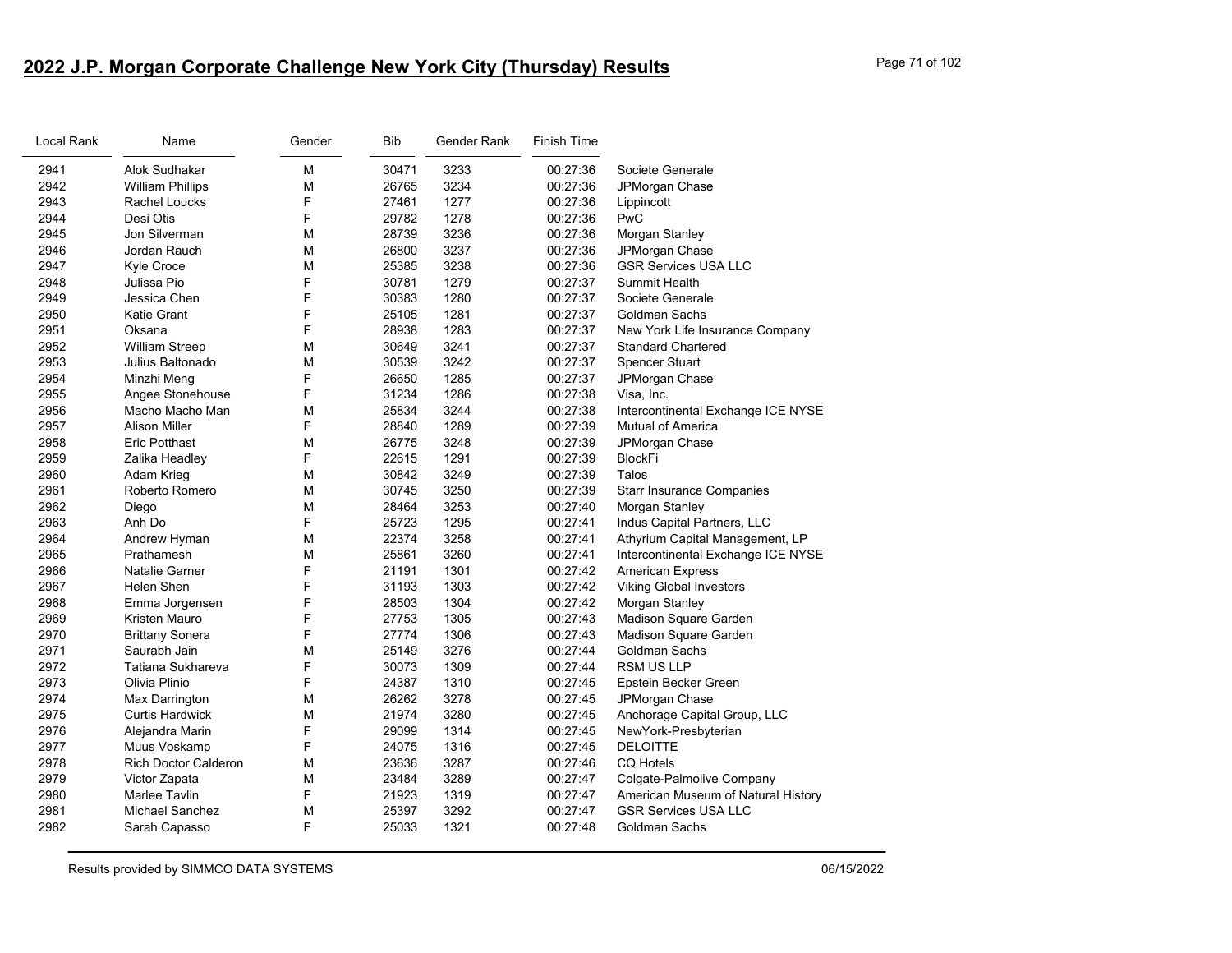# **2022 J.P. Morgan Corporate Challenge New York City (Thursday) Results** Page 72 of 102

| Local Rank | Name                           | Gender | <b>Bib</b> | Gender Rank | <b>Finish Time</b> |                                    |
|------------|--------------------------------|--------|------------|-------------|--------------------|------------------------------------|
| 2983       | <b>Christine S</b>             | F      | 29932      | 1322        | 00:27:48           | ROBERT A.M. STERN ARCHITECTS, LLP  |
| 2984       | Katie Hamblin                  | F      | 25748      | 1324        | 00:27:48           | Insider Intelligence               |
| 2985       | Chelsea Wu                     | F      | 29936      | 1326        | 00:27:48           | ROBERT A.M. STERN ARCHITECTS, LLP  |
| 2986       | Laure Menke                    | F      | 27312      | 1327        | 00:27:49           | Lactalis American Group            |
| 2987       | Chris T                        | M      | 24781      | 3296        | 00:27:49           | First Republic Bank                |
| 2988       | Ken Lee                        | М      | 23032      | 3298        | 00:27:49           | CBIZ MHM, LLC                      |
| 2989       | Leo Bodden                     | M      | 29026      | 3299        | 00:27:49           | NewYork-Presbyterian               |
| 2990       | Salvatore DiGangi              | M      | 25353      | 3306        | 00:27:50           | <b>GQG Partners</b>                |
| 2991       | Yuliya Averbukh                | F      | 27398      | 1329        | 00:27:51           | Linkedin                           |
| 2992       | Vikas Rao                      | M      | 25862      | 3312        | 00:27:52           | Intercontinental Exchange ICE NYSE |
| 2993       | Jackie Sgobbo                  | F      | 29704      | 1333        | 00:27:52           | Protiviti Inc.                     |
| 2994       | Michelle Yu                    | F      | 28847      | 1334        | 00:27:52           | <b>Mutual of America</b>           |
| 2995       | <b>Todd Mazurek</b>            | M      | 31220      | 3313        | 00:27:52           | Visa, Inc.                         |
| 2996       | Monika Krupinski               | F      | 26522      | 1335        | 00:27:52           | JPMorgan Chase                     |
| 2997       | Marc Franklin                  | M      | 28834      | 3317        | 00:27:53           | <b>Mutual of America</b>           |
| 2998       | Ramon Jimenez                  | М      | 24613      | 3318        | 00:27:53           | <b>First Eagle Investments</b>     |
| 2999       | Marie Giacinto                 | F      | 31258      | 1337        | 00:27:53           | Vitech Systems Group               |
| 3000       | Peter D Paris                  | M      | 30022      | 3322        | 00:27:54           | Rosenberg & Estis, P.C.            |
| 3001       | Clarence                       | М      | 22533      | 3326        | 00:27:54           | <b>Bellevue Hospital Center</b>    |
| 3002       | Nancy Bednarz                  | F      | 21015      | 1339        | 00:27:54           | <b>American Express</b>            |
| 3003       | Abhilasha Gokulan              | F      | 23660      | 1340        | 00:27:55           | Cravath, Swaine & Moore LLP        |
| 3004       | Janet Ho                       | F      | 28060      | 1341        | 00:27:55           | Metropolitan Commercial Bank NYC   |
| 3005       | Jonathan Lando                 | M      | 26537      | 3333        | 00:27:56           | JPMorgan Chase                     |
| 3006       | Erik Andren                    | M      | 23834      | 3335        | 00:27:56           | Debevoise & Plimpton LLP           |
| 3007       | Philipe Carvalho               | M      | 25384      | 3337        | 00:27:56           | <b>GSR Services USA LLC</b>        |
| 3008       | Caroline                       | F      | 23535      | 1343        | 00:27:56           | Commonwealth Bank of Australia     |
| 3009       | <b>Christine Panagotopulos</b> | F      | 21550      | 1345        | 00:27:56           | <b>American Express</b>            |
| 3010       | Eric M                         | M      | 22424      | 3340        | 00:27:57           | <b>Baker McKenzie LLP</b>          |
| 3011       | Ilse Roefs                     | F      | 24047      | 1351        | 00:27:58           | <b>DELOITTE</b>                    |
| 3012       | Manali Singhal                 | F      | 26894      | 1354        | 00:27:59           | JPMorgan Chase                     |
| 3013       | brian inselberg                | M      | 30722      | 3349        | 00:27:59           | <b>Starr Insurance Companies</b>   |
| 3014       | <b>Mike Snypes</b>             | М      | 23906      | 3351        | 00:27:59           | Debevoise & Plimpton LLP           |
| 3015       | Annie Adams                    | F      | 23934      | 1356        | 00:27:59           | <b>DELOITTE</b>                    |
| 3016       | Dorian Folie                   | М      | 22352      | 3355        | 00:28:00           | <b>ASME</b>                        |
| 3017       | Dmitri Soubbotin               | M      | 28746      | 3357        | 00:28:00           | Morgan Stanley                     |
| 3018       | P Zapata                       | М      | 27042      | 3360        | 00:28:01           | JPMorgan Chase                     |
| 3019       | Basia Nikonorow                | F      | 29327      | 1366        | 00:28:02           | <b>NYC Parks</b>                   |
| 3020       | Lisa Gosman                    | F      | 27956      | 1367        | 00:28:02           | <b>Memorial Sloan Kettering</b>    |
| 3021       | Cheyenne Sanchez               | F      | 25559      | 1368        | 00:28:03           | HelloFresh                         |
| 3022       | Chuin Tham                     | M      | 25655      | 3368        | 00:28:04           | Hudson Bay Capital Management LP   |
| 3023       | Claire Xu                      | F      | 25338      | 1372        | 00:28:04           | Goldman Sachs                      |
| 3024       | Aaron Aihini                   | M      | 20974      | 3375        | 00:28:06           | <b>American Express</b>            |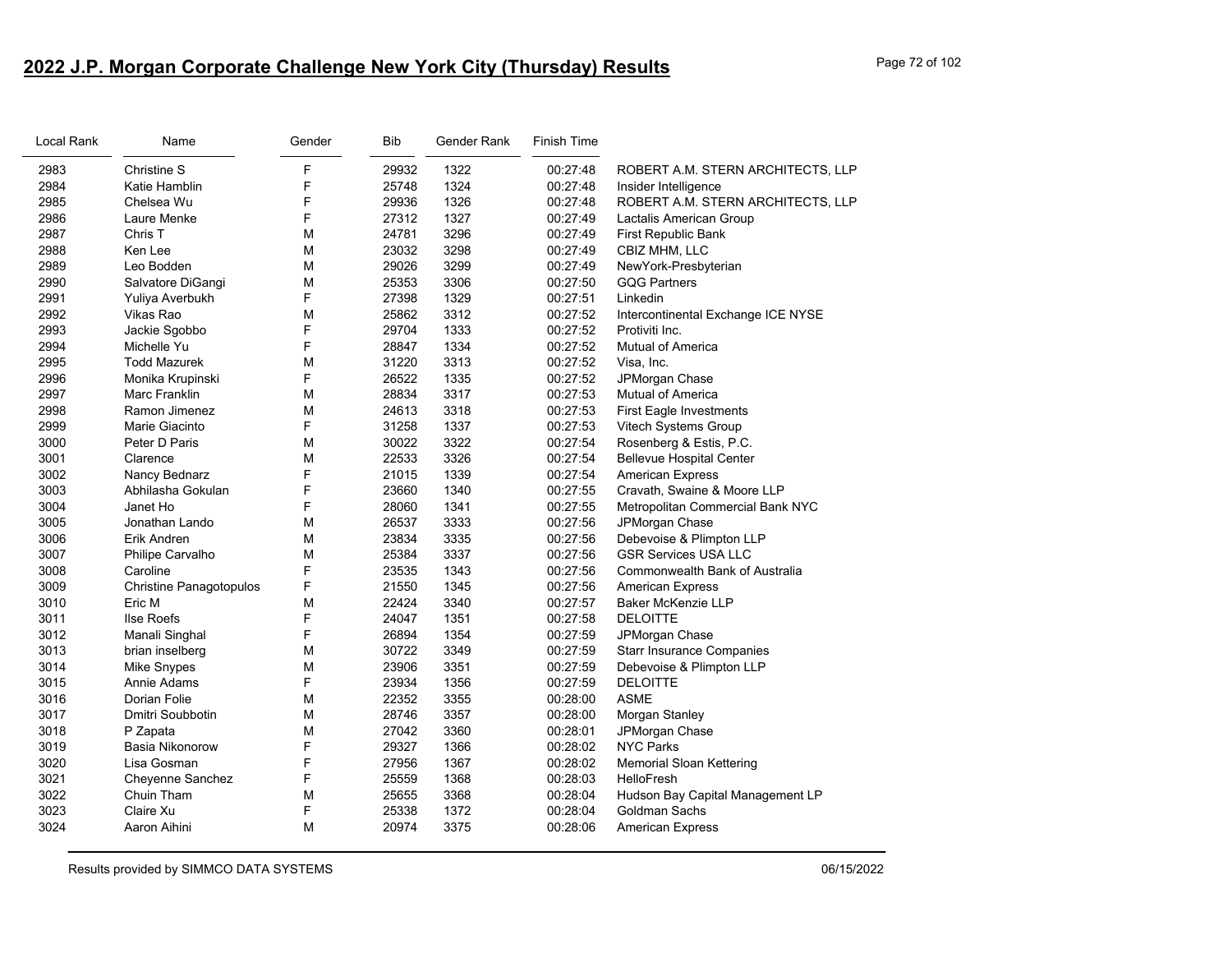# **2022 J.P. Morgan Corporate Challenge New York City (Thursday) Results** Page 73 of 102

| Local Rank | Name                    | Gender | Bib   | Gender Rank | <b>Finish Time</b> |                                        |
|------------|-------------------------|--------|-------|-------------|--------------------|----------------------------------------|
| 3025       | Rachelle Grierson       | F      | 27564 | 1375        | 00:28:06           | LVMH Mov't Hennessy Louis Vuitton Inc. |
| 3026       | Yi Gu                   | F      | 28181 | 1376        | 00:28:06           | Moodys                                 |
| 3027       | Assane                  | М      | 22816 | 3379        | 00:28:06           | Not specified                          |
| 3028       | Rebecca Lynn            | F      | 30511 | 1377        | 00:28:06           | Sotheby's                              |
| 3029       | Justy                   | М      | 21618 | 3380        | 00:28:06           | American Express                       |
| 3030       | Sara R                  | F      | 29337 | 1378        | 00:28:07           | <b>NYC Parks</b>                       |
| 3031       | Yi Ri                   | M      | 22604 | 3390        | 00:28:08           | <b>Berenberg Capital Markets LLC</b>   |
| 3032       | Sass                    | F      | 28044 | 1380        | 00:28:08           | MetroPlusHealth                        |
| 3033       | Srimanta Kumar Sahu     | M      | 21638 | 3396        | 00:28:09           | <b>American Express</b>                |
| 3034       | Karina Voronich         | F      | 24923 | 1382        | 00:28:09           | <b>FTI Consulting</b>                  |
| 3035       | Joey                    | M      | 24835 | 3403        | 00:28:10           | FTI Consulting                         |
| 3036       | Solange Piedra          | F      | 30065 | 1383        | 00:28:10           | <b>RSM US LLP</b>                      |
| 3037       | taewon kim              | M      | 20476 | 3405        | 00:28:10           | Kashable LLC                           |
| 3038       | Anna Miller             | F      | 21484 | 1384        | 00:28:10           | <b>American Express</b>                |
| 3039       | Sandeep Loshali         | M      | 22757 | 3406        | 00:28:11           | Not specified                          |
| 3040       | <b>Stevens Derozier</b> | М      | 24678 | 3407        | 00:28:11           | First Republic Bank                    |
| 3041       | Carolina Guerra         | F      | 25675 | 1389        | 00:28:11           | <b>Hunton Andrews Kurth</b>            |
| 3042       | Natalie Bolon           | F      | 21941 | 1390        | 00:28:12           | Anchin                                 |
| 3043       | Feroz                   | M      | 24871 | 3412        | 00:28:12           | FTI Consulting                         |
| 3044       | Jenixie                 | F      | 21607 | 1392        | 00:28:12           | <b>American Express</b>                |
| 3045       | <b>KJ Neish</b>         | M      | 24807 | 3417        | 00:28:12           | FloQast                                |
| 3046       | John Surico             | M      | 23175 | 3418        | 00:28:13           | <b>Central Park Conservancy</b>        |
| 3047       | Jenny Cepeda            | F      | 28334 | 1398        | 00:28:14           | Morgan Stanley                         |
| 3048       | Marc Silber             | M      | 24766 | 3422        | 00:28:14           | First Republic Bank                    |
| 3049       | Samantha Dudbridge      | F      | 23528 | 1399        | 00:28:14           | Commonwealth Bank of Australia         |
| 3050       | Roshan                  | М      | 24805 | 3424        | 00:28:15           | FloQast                                |
| 3051       | Jeremy Gimbel           | M      | 30550 | 3428        | 00:28:15           | Spencer Stuart                         |
| 3052       | Arun                    | F      | 30452 | 1403        | 00:28:16           | Societe Generale                       |
| 3053       | Larry Hou               | M      | 30413 | 3433        | 00:28:16           | Societe Generale                       |
| 3054       | Sikai Feng              | М      | 30398 | 3437        | 00:28:17           | Societe Generale                       |
| 3055       | Stephen Makwinski       | M      | 21434 | 3442        | 00:28:18           | <b>American Express</b>                |
| 3056       | Jay                     | M      | 23998 | 3443        | 00:28:18           | <b>DELOITTE</b>                        |
| 3057       | Belinda Silverne        | F      | 25608 | 1407        | 00:28:19           | <b>HLW</b> International               |
| 3058       | Sarah Quinn             | F      | 24256 | 1408        | 00:28:19           | E-J Electric Installation Co           |
| 3059       | <b>Meredith Packer</b>  | F      | 31356 | 1409        | 00:28:19           | Vv§rde Partners                        |
| 3060       | John Arthur             | M      | 31447 | 3454        | 00:28:20           | <b>Weil Gotshal</b>                    |
| 3061       | Asya Kamsky             | F      | 28137 | 1411        | 00:28:21           | MongoDB Inc                            |
| 3062       | Ellen Brunsberg         | F      | 22949 | 1412        | 00:28:21           | Cain International                     |
| 3063       | Joseph Mendez           | M      | 24251 | 3455        | 00:28:21           | E-J Electric Installation Co           |
| 3064       | Jennifer Avicolli       | F      | 25002 | 1413        | 00:28:21           | Goldman Sachs                          |
| 3065       | <b>Timothy Quinn</b>    | M      | 24257 | 3458        | 00:28:21           | E-J Electric Installation Co           |
| 3066       | Kaitlyn Slinkard        | F      | 21709 | 1414        | 00:28:21           | <b>American Express</b>                |
|            |                         |        |       |             |                    |                                        |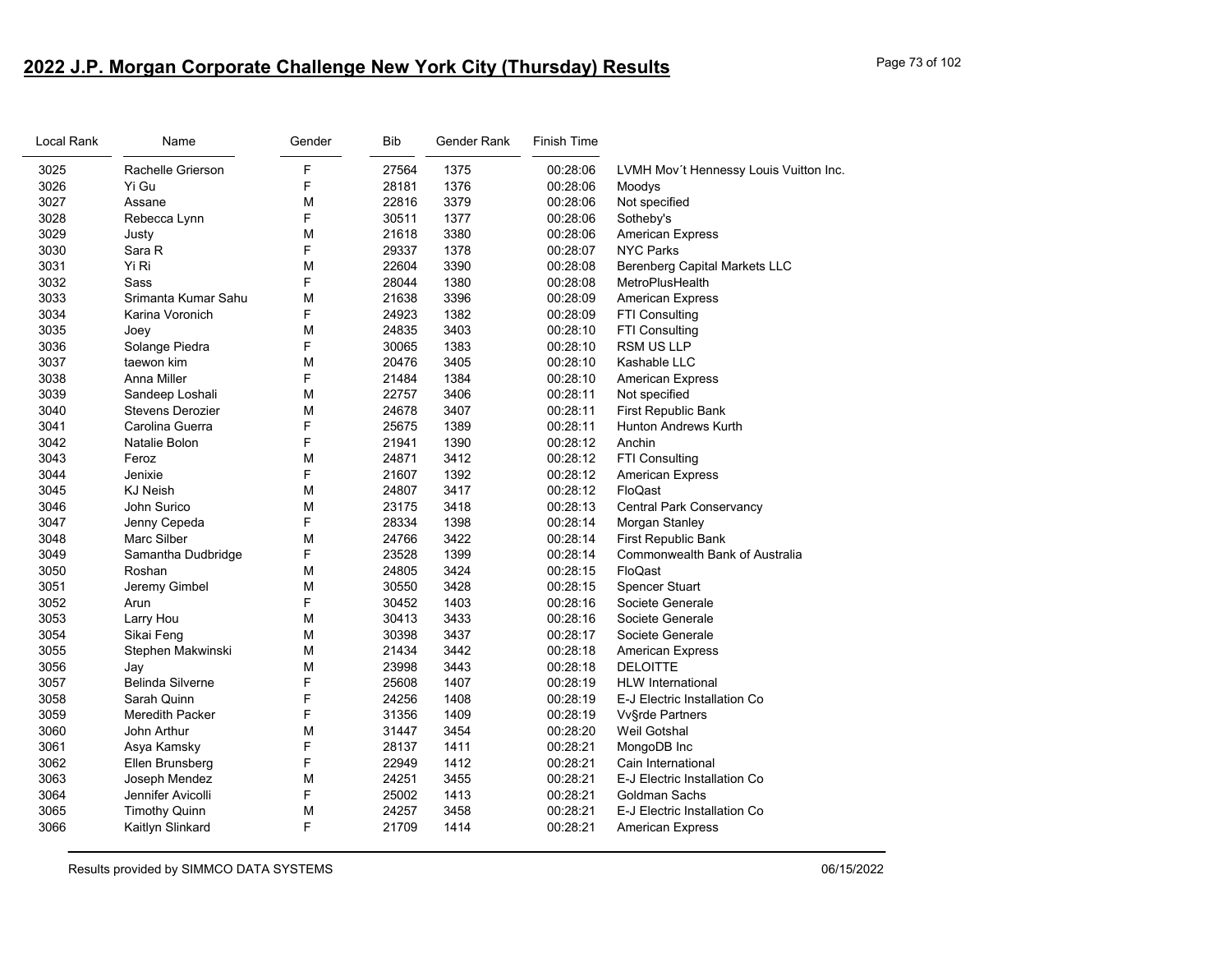# **2022 J.P. Morgan Corporate Challenge New York City (Thursday) Results** Page 74 of 102

| Local Rank | Name                      | Gender | Bib   | Gender Rank | <b>Finish Time</b> |                                               |
|------------|---------------------------|--------|-------|-------------|--------------------|-----------------------------------------------|
| 3067       | Andi Ramsay               | F      | 31452 | 1415        | 00:28:22           | Weil Gotshal                                  |
| 3068       | Ken McGrory               | M      | 23740 | 3464        | 00:28:23           | Credit Agricole Corporate and Investment Bank |
| 3069       | Goldie Feldman            | F      | 23220 | 1420        | 00:28:23           | <b>CIBC</b>                                   |
| 3070       | Abdulbasit Surti          | M      | 22510 | 3465        | 00:28:23           | <b>Barclays</b>                               |
| 3071       | Joe Parascondola          | M      | 26740 | 3466        | 00:28:23           | JPMorgan Chase                                |
| 3072       | <b>Clemence Girard</b>    | F      | 23724 | 1421        | 00:28:23           | Credit Agricole Corporate and Investment Bank |
| 3073       | <b>Madeline Propis</b>    | F      | 28681 | 1426        | 00:28:25           | Morgan Stanley                                |
| 3074       | Rose Li                   | F      | 20568 | 1428        | 00:28:25           | Morgan Stanley                                |
| 3075       | Zach Raetzman             | M      | 26789 | 3473        | 00:28:25           | JPMorgan Chase                                |
| 3076       | Lu Han                    | F      | 20705 | 1429        | 00:28:27           | 1919 Investment Counsel                       |
| 3077       | Wonjoon Jang              | M      | 23186 | 3478        | 00:28:27           | Chain IQ US, Inc. NY                          |
| 3078       | Yongwen Cao               | F      | 23946 | 1430        | 00:28:27           | <b>DELOITTE</b>                               |
| 3079       | Miriam Podkolzin          | F      | 24652 | 1432        | 00:28:27           | First Manhattan Co.                           |
| 3080       | Ali Basrai                | M      | 27477 | 3481        | 00:28:27           | LM Cohen CPA & Co.                            |
| 3081       | lakshmi akunuru           | F      | 22666 | 1435        | 00:28:27           | Not specified                                 |
| 3082       | Yvonne Silden Langlo      | F      | 29191 | 1436        | 00:28:27           | Norges Bank Investment Management             |
| 3083       | Andrew Wilson             | M      | 28802 | 3486        | 00:28:28           | Morgan Stanley                                |
| 3084       | John OBrien               | M      | 20724 | 3487        | 00:28:28           | Aaronson Rappaport Feinstein & Deutsch, LLP   |
| 3085       | <b>Haley Tole</b>         | F      | 25398 | 1438        | 00:28:28           | <b>GSR Services USA LLC</b>                   |
| 3086       | Kaye Kirschner            | F      | 27819 | 1439        | 00:28:28           | Mastercard                                    |
| 3087       | Lucy Walton               | F      | 25326 | 1440        | 00:28:28           | Goldman Sachs                                 |
| 3088       | Katie Oppenheim           | F      | 21543 | 1442        | 00:28:29           | <b>American Express</b>                       |
| 3089       | <b>Brett Holloway VEG</b> | М      | 31163 | 3498        | 00:28:29           | Veterinary Emergency Group                    |
| 3090       | Anubhav Bairathi          | M      | 20115 | 3499        | 00:28:30           | <b>American Express</b>                       |
| 3091       | Charlie Lienau            | M      | 29573 | 3504        | 00:28:30           | Percent                                       |
| 3092       | Erica Harper              | F      | 31474 | 1445        | 00:28:30           | <b>Wolters Kluwer NYC</b>                     |
| 3093       | Madi Burkart              | F      | 21049 | 1446        | 00:28:30           | <b>American Express</b>                       |
| 3094       | Scott Hendler             | M      | 31181 | 3505        | 00:28:30           | <b>Viking Global Investors</b>                |
| 3095       | Jessica Lyons             | F      | 23533 | 1447        | 00:28:30           | Commonwealth Bank of Australia                |
| 3096       | Alex Borgen               | M      | 30130 | 3507        | 00:28:30           | Schulte Roth & Zabel                          |
| 3097       | Valeria Tiourina          | F      | 28149 | 1449        | 00:28:31           | MongoDB Inc                                   |
| 3098       | Fiona Loh                 | F      | 29773 | 1451        | 00:28:31           | PwC                                           |
| 3099       | <b>Tyler Clark</b>        | M      | 22391 | 3511        | 00:28:31           | Bain and Company                              |
| 3100       | <b>Tiffany Francisco</b>  | F      | 30246 | 1454        | 00:28:32           | Signature Bank                                |
| 3101       | Rudy Majid                | M      | 24820 | 3516        | 00:28:32           | Fred Alger Management                         |
| 3102       | Jenna Laezza              | F      | 27822 | 1455        | 00:28:32           | Mastercard                                    |
| 3103       | Colin Gormal              | M      | 30717 | 3525        | 00:28:33           | <b>Starr Insurance Companies</b>              |
| 3104       | Kathy Odds                | F      | 21536 | 1459        | 00:28:34           | American Express                              |
| 3105       | Yilun Zhang               | М      | 27051 | 3528        | 00:28:34           | JPMorgan Chase                                |
| 3106       | Glenn Hill                | M      | 26431 | 3530        | 00:28:34           | JPMorgan Chase                                |
| 3107       | <b>Hazel Godoy</b>        | F      | 24477 | 1461        | 00:28:34           | <b>Estee Lauder</b>                           |
| 3108       | Eajan Hsu                 | F      | 21269 | 1462        | 00:28:34           | <b>American Express</b>                       |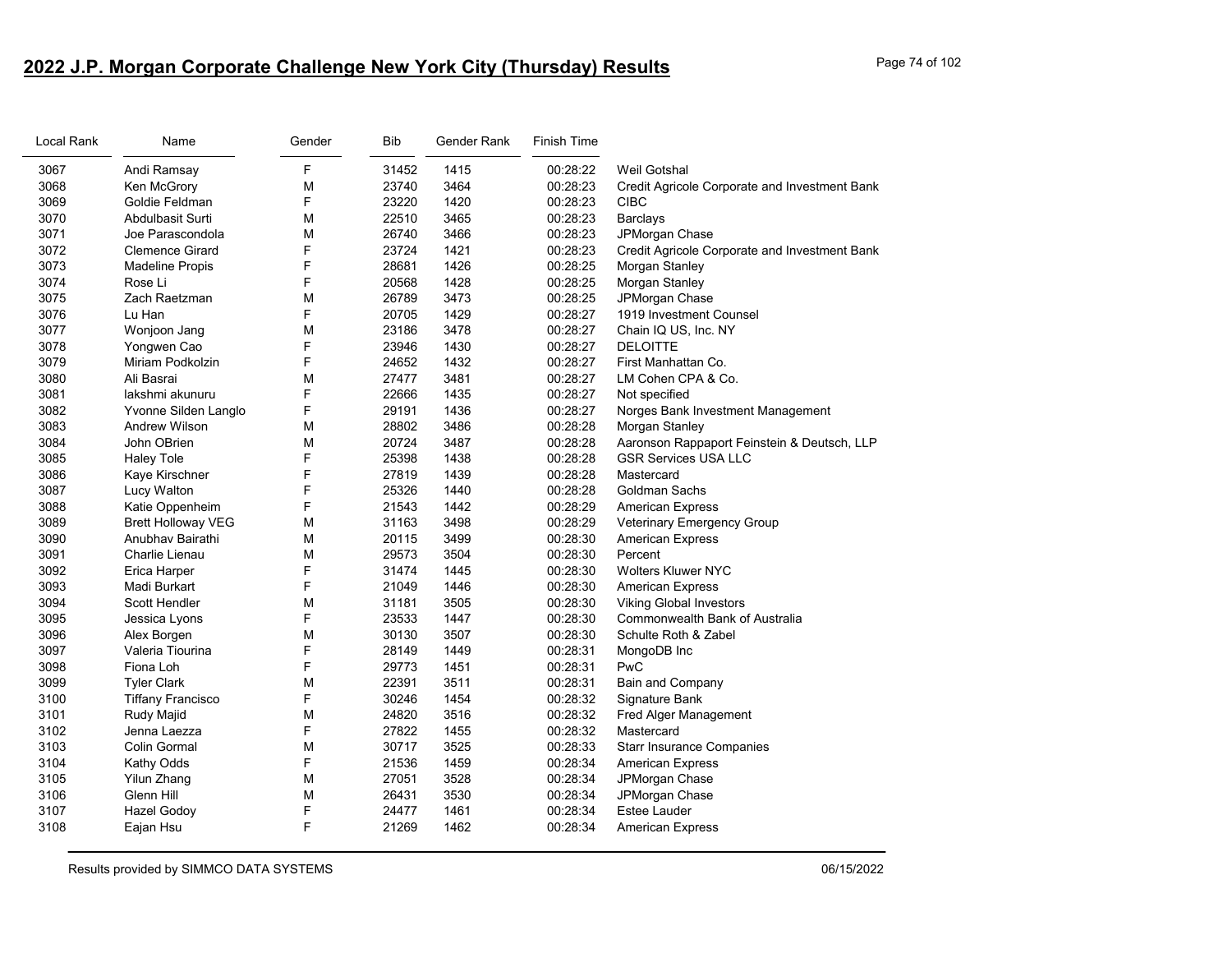# **2022 J.P. Morgan Corporate Challenge New York City (Thursday) Results** Page 75 of 102

| Local Rank | Name                   | Gender | <b>Bib</b> | Gender Rank | <b>Finish Time</b> |                                           |
|------------|------------------------|--------|------------|-------------|--------------------|-------------------------------------------|
| 3109       | Wilson Wang            | M      | 21799      | 3538        | 00:28:35           | <b>American Express</b>                   |
| 3110       | Diana Wathika          | F      | 23265      | 1464        | 00:28:35           | <b>CIBC</b>                               |
| 3111       | Lindsay Lewis          | F      | 25182      | 1469        | 00:28:37           | Goldman Sachs                             |
| 3112       | Alisa Cohen            | F      | 24643      | 1472        | 00:28:37           | First Manhattan Co.                       |
| 3113       | Anda                   | F      | 26399      | 1473        | 00:28:37           | JPMorgan Chase                            |
| 3114       | Neil Solomon           | М      | 30519      | 3548        | 00:28:37           | Sotheby's                                 |
| 3115       | Jen Accomando          | F      | 25754      | 1474        | 00:28:38           | Intercontinental Exchange ICE NYSE        |
| 3116       | Rachel Grinberg        | F      | 27485      | 1475        | 00:28:38           | LM Cohen CPA & Co.                        |
| 3117       | Alex Francisco         | М      | 22279      | 3551        | 00:28:38           | Arcadis                                   |
| 3118       | Joshua Townsend        | М      | 29673      | 3558        | 00:28:39           | Philip Morris International               |
| 3119       | Fatima Asis            | F      | 27543      | 1480        | 00:28:39           | LVMH Mov't Hennessy Louis Vuitton Inc.    |
| 3120       | Robin Hohlweck         | F      | 24492      | 1481        | 00:28:39           | <b>Estee Lauder</b>                       |
| 3121       | Tara Villoresi         | F      | 30753      | 1482        | 00:28:40           | <b>Starr Insurance Companies</b>          |
| 3122       | Michael Lanzieri       | M      | 28537      | 3561        | 00:28:40           | Morgan Stanley                            |
| 3123       | Angela Karafazli       | F      | 29076      | 1483        | 00:28:40           | NewYork-Presbyterian                      |
| 3124       | <b>Steve Getz</b>      | M      | 23552      | 3563        | 00:28:40           | <b>Community Preservation Corporation</b> |
| 3125       | Jenny Edwards          | F      | 31473      | 1485        | 00:28:41           | <b>Wolters Kluwer NYC</b>                 |
| 3126       | <b>Kaitlin Elliott</b> | F      | 28397      | 1486        | 00:28:41           | Morgan Stanley                            |
| 3127       | John W. Elliott        | M      | 28083      | 3570        | 00:28:42           | MFA Financial, Inc.                       |
| 3128       | <b>RN</b>              | М      | 30443      | 3571        | 00:28:42           | Societe Generale                          |
| 3129       | Jessica De Suza        | F      | 22394      | 1488        | 00:28:44           | Bain and Company                          |
| 3130       | Leo Sun                | М      | 29186      | 3583        | 00:28:44           | NORD/LB                                   |
| 3131       | Gabriella Tolotta      | F      | 26949      | 1495        | 00:28:45           | JPMorgan Chase                            |
| 3132       | Nicole Byrd            | F      | 30973      | 1496        | 00:28:45           | The Metropolitan Museum of Art            |
| 3133       | Michael James          | M      | 22218      | 3590        | 00:28:46           | Apple Bank                                |
| 3134       | <b>Vincent Yuen</b>    | М      | 28031      | 3592        | 00:28:46           | <b>Memorial Sloan Kettering</b>           |
| 3135       | Dina                   | F      | 20958      | 1503        | 00:28:47           | Alston & Bird, LLP                        |
| 3136       | S Ekert                | М      | 22203      | 3598        | 00:28:47           | Apple Bank                                |
| 3137       | <b>Megan Gregory</b>   | F      | 23809      | 1504        | 00:28:47           | Davidson Kempner Capital Management LP    |
| 3138       | Lubos Kubon            | M      | 22741      | 3603        | 00:28:48           | Not specified                             |
| 3139       | <b>Mikhail Krel</b>    | М      | 25168      | 3607        | 00:28:49           | Goldman Sachs                             |
| 3140       | <b>Matt Dickenson</b>  | М      | 23964      | 3609        | 00:28:50           | <b>DELOITTE</b>                           |
| 3141       | Setareh Parvin         | F      | 24542      | 1509        | 00:28:50           | Estee Lauder                              |
| 3142       | <b>Thiru Praturi</b>   | M      | 20787      | 3613        | 00:28:51           | Aflac Global Investments                  |
| 3143       | Eder Jean-Michel       | M      | 22154      | 3616        | 00:28:51           | Aperture Investors                        |
| 3144       | Liz HD                 | F      | 26414      | 1514        | 00:28:51           | JPMorgan Chase                            |
| 3145       | Tom Meehan             | M      | 22362      | 3619        | 00:28:52           | ASME                                      |
| 3146       | Raquel Solomon         | F      | 24239      | 1518        | 00:28:53           | <b>DTCC</b>                               |
| 3147       | Dana ""Deluxe"" Jones  | F      | 23865      | 1524        | 00:28:54           | Debevoise & Plimpton LLP                  |
| 3148       | Vipul                  | M      | 20335      | 3626        | 00:28:54           | First Eagle Investments                   |
| 3149       | Dwight williams        | М      | 30653      | 3627        | 00:28:55           | <b>Standard Chartered</b>                 |
| 3150       | Colleen Levine         | F      | 24618      | 1528        | 00:28:55           | <b>First Eagle Investments</b>            |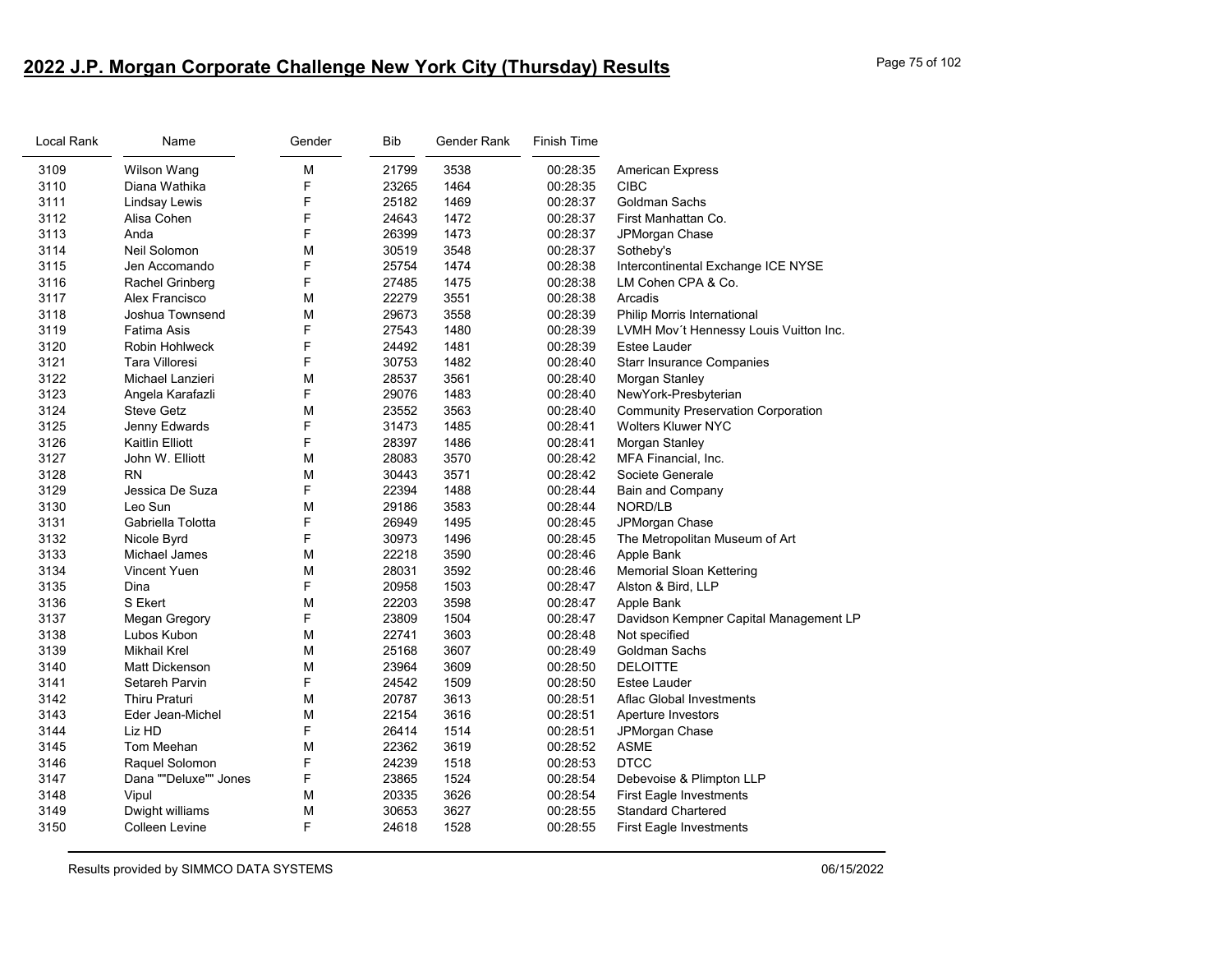## **2022 J.P. Morgan Corporate Challenge New York City (Thursday) Results** Page 76 of 102

| Local Rank | Name                    | Gender | <b>Bib</b> | Gender Rank | Finish Time |                                               |
|------------|-------------------------|--------|------------|-------------|-------------|-----------------------------------------------|
| 3151       | SandyDunn               | F      | 29051      | 1529        | 00:28:55    | NewYork-Presbyterian                          |
| 3152       | Suki                    | F      | 30621      | 1531        | 00:28:56    | <b>Standard Chartered</b>                     |
| 3153       | Alan Chern              | M      | 22075      | 3632        | 00:28:56    | <b>AON</b>                                    |
| 3154       | Shakir M                | М      | 23503      | 3634        | 00:28:56    | <b>Commerzbank New York</b>                   |
| 3155       | Anna M.                 | F      | 27751      | 1532        | 00:28:56    | Madison Square Garden                         |
| 3156       | Jose Felix Montenegro   | M      | 31443      | 3635        | 00:28:56    | Weil Gotshal                                  |
| 3157       | <b>Yannira Quinones</b> | F      | 22878      | 1533        | 00:28:56    | <b>BNY Mellon   Pershing</b>                  |
| 3158       | Mich Caspary            | M      | 25036      | 3653        | 00:28:59    | Goldman Sachs                                 |
| 3159       | Icarpio                 | M      | 27933      | 3655        | 00:28:59    | Memorial Sloan Kettering                      |
| 3160       | Yanique Clarke          | F      | 22546      | 1545        | 00:29:00    | <b>Bellevue Hospital Center</b>               |
| 3161       | Arlinda Berdynaj        | F      | 4385       | 1549        | 00:29:00    | JPMorgan Chase                                |
| 3162       | <b>Brian Marx</b>       | М      | 31219      | 3660        | 00:29:01    | Visa, Inc.                                    |
| 3163       | Jennifer Levine         | F      | 26563      | 1550        | 00:29:01    | JPMorgan Chase                                |
| 3164       | Jovana Ciric            | F      | 29035      | 1551        | 00:29:01    | NewYork-Presbyterian                          |
| 3165       | abhishek sarma          | M      | 21658      | 3662        | 00:29:01    | <b>American Express</b>                       |
| 3166       | Seth Kornbluth          | М      | 26512      | 3664        | 00:29:01    | JPMorgan Chase                                |
| 3167       | <b>Henry Torres</b>     | M      | 29364      | 3665        | 00:29:01    | <b>NYC Parks</b>                              |
| 3168       | Avo                     | M      | 23544      | 3668        | 00:29:01    | Commonwealth Bank of Australia                |
| 3169       | Jason Premuh            | M      | 26532      | 3671        | 00:29:02    | JPMorgan Chase                                |
| 3170       | Emily Kunsman           | F      | 26526      | 1557        | 00:29:02    | JPMorgan Chase                                |
| 3171       | Erjon Taka              | M      | 27658      | 3678        | 00:29:03    | MacKay Shields                                |
| 3172       | Michelle Chyr           | F      | 28345      | 1561        | 00:29:03    | Morgan Stanley                                |
| 3173       | Anastassiya Ghahramani  | F      | 28441      | 1563        | 00:29:04    | Morgan Stanley                                |
| 3174       | Nicole Vento            | F      | 25320      | 1564        | 00:29:04    | Goldman Sachs                                 |
| 3175       | Shruthi Obulreddigari   | F      | 25853      | 1566        | 00:29:04    | Intercontinental Exchange ICE NYSE            |
| 3176       | antigona cane           | F      | 25770      | 1568        | 00:29:05    | Intercontinental Exchange ICE NYSE            |
| 3177       | Jim Shannon             | M      | 25729      | 3686        | 00:29:05    | Indus Capital Partners, LLC                   |
| 3178       | Xiaoxia Lin             | F      | 23875      | 1573        | 00:29:06    | Debevoise & Plimpton LLP                      |
| 3179       | David Clark             | М      | 24368      | 3694        | 00:29:06    | Epstein Becker Green                          |
| 3180       | Joao Alberto Guimaraes  | М      | 23728      | 3699        | 00:29:07    | Credit Agricole Corporate and Investment Bank |
| 3181       | Rocio                   | F      | 20717      | 1576        | 00:29:08    | Aaronson Rappaport Feinstein & Deutsch, LLP   |
| 3182       | jenny rajan             | F      | 26791      | 1577        | 00:29:08    | JPMorgan Chase                                |
| 3183       | Mel J                   | F      | 29075      | 1578        | 00:29:08    | NewYork-Presbyterian                          |
| 3184       | Dom Lisa                | M      | 31114      | 3706        | 00:29:08    | <b>UniCredit</b>                              |
| 3185       | Valeria Carro           | F      | 24206      | 1579        | 00:29:09    | <b>DTCC</b>                                   |
| 3186       | Yogesh Bhade            | M      | 26139      | 3710        | 00:29:09    | JPMorgan Chase                                |
| 3187       | <b>Phillip Sherry</b>   | M      | 28735      | 3712        | 00:29:09    | Morgan Stanley                                |
| 3188       | Tenzin T                | М      | 21746      | 3715        | 00:29:10    | <b>American Express</b>                       |
| 3189       | Jennifer Glukhman       | F      | 22719      | 1586        | 00:29:10    | Not specified                                 |
| 3190       | Mariah Brown            | F      | 23766      | 1589        | 00:29:11    | Criteo                                        |
| 3191       | Greg Kegeles            | М      | 29008      | 3728        | 00:29:13    | <b>Newlight Partners</b>                      |
| 3192       | Jack Czyzewski          | М      | 23316      | 3733        | 00:29:14    | <b>Citnalta Construction Corp</b>             |
|            |                         |        |            |             |             |                                               |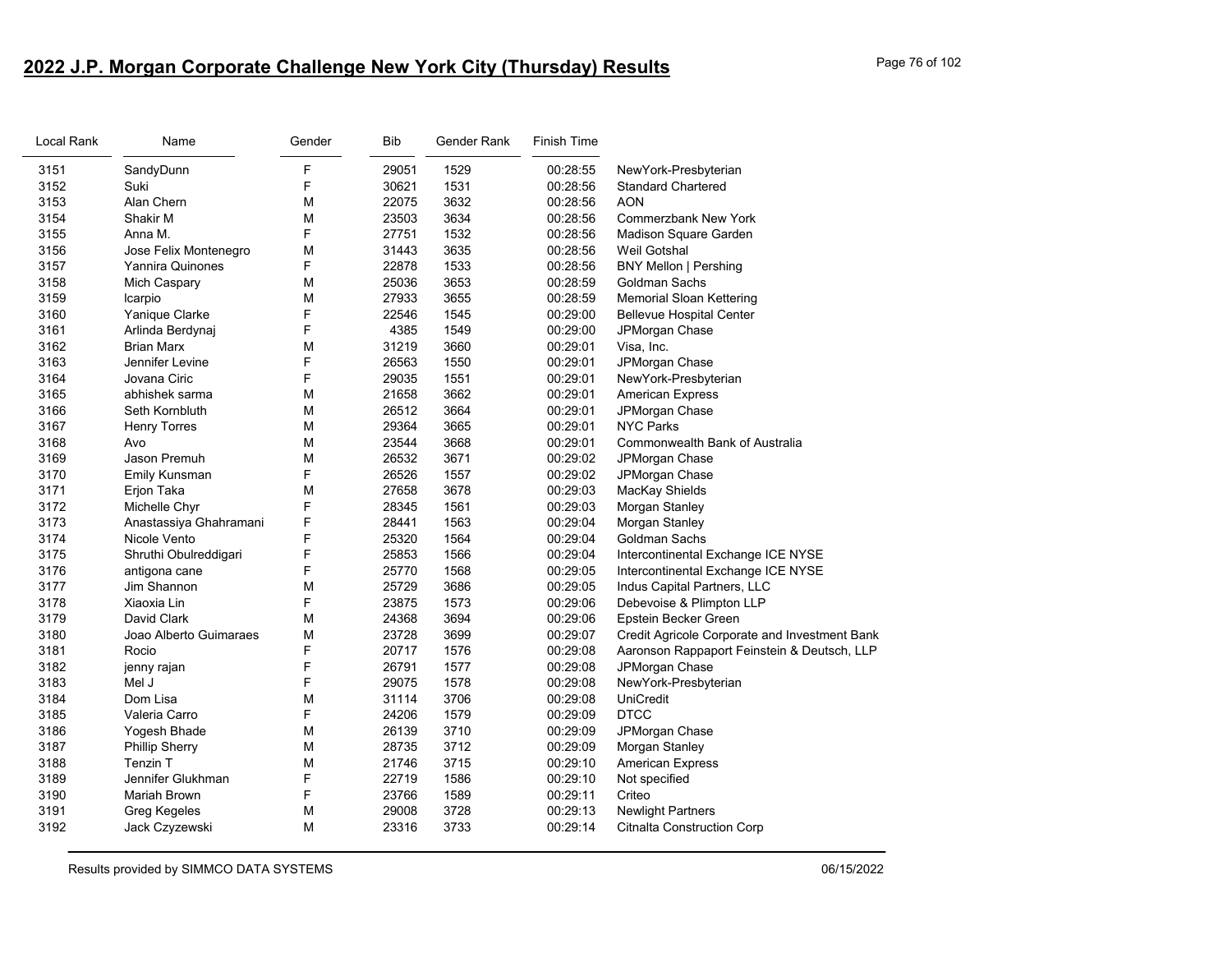# **2022 J.P. Morgan Corporate Challenge New York City (Thursday) Results** Page 77 of 102

| Local Rank | Name                      | Gender | <b>Bib</b> | Gender Rank | <b>Finish Time</b> |                                       |
|------------|---------------------------|--------|------------|-------------|--------------------|---------------------------------------|
| 3193       | Khari Parson              | м      | 28970      | 3737        | 00:29:15           | New York Life Insurance Company       |
| 3194       | Alex Berkovich            | М      | 23324      | 3744        | 00:29:16           | Citrin Cooperman                      |
| 3195       | <b>Hollis Schwanz</b>     | F      | 24560      | 1597        | 00:29:16           | Estee Lauder                          |
| 3196       | Eric Poretsky             | M      | 22952      | 3750        | 00:29:17           | Cain International                    |
| 3197       | Sunny Corrao              | F      | 29254      | 1598        | 00:29:17           | <b>NYC Parks</b>                      |
| 3198       | Sarah El Fil              | F      | 20273      | 1599        | 00:29:18           | Colgate-Palmolive Company             |
| 3199       | <b>Bridges</b>            | M      | 24666      | 3755        | 00:29:18           | First Republic Bank                   |
| 3200       | Nancy Zhou                | F      | 23634      | 1600        | 00:29:18           | COWI Consulting Inc.                  |
| 3201       | <b>Stacey Genna</b>       | F      | 23332      | 1601        | 00:29:18           | Citrin Cooperman                      |
| 3202       | <b>Christopher Hoarty</b> | М      | 23858      | 3763        | 00:29:19           | Debevoise & Plimpton LLP              |
| 3203       | <b>Iskender Dildaev</b>   | М      | 22705      | 3768        | 00:29:20           | Not specified                         |
| 3204       | <b>LILIAN PAREDES</b>     | F      | 30291      | 1610        | 00:29:21           | Signature Bank                        |
| 3205       | Gretchen Cashman          | F      | 24966      | 1611        | 00:29:21           | <b>Global Infrastructure Partners</b> |
| 3206       | Maciej Piotrowski         | M      | 25241      | 3777        | 00:29:21           | Goldman Sachs                         |
| 3207       | William Lin               | м      | 31185      | 3778        | 00:29:22           | <b>Viking Global Investors</b>        |
| 3208       | Mireya Montiel            | F      | 23007      | 1617        | 00:29:24           | <b>Cauldwell Wingate</b>              |
| 3209       | Jonathan Martinez         | M      | 29309      | 3786        | 00:29:24           | <b>NYC Parks</b>                      |
| 3210       | Kenneth Thompson          | м      | 29362      | 3789        | 00:29:24           | <b>NYC Parks</b>                      |
| 3211       | che guan                  | М      | 20875      | 3790        | 00:29:24           | AllianceBernstein                     |
| 3212       | Aldeena Braggs            | F      | 22538      | 1623        | 00:29:25           | <b>Bellevue Hospital Center</b>       |
| 3213       | Adam Elbaz                | М      | 26307      | 3794        | 00:29:26           | JPMorgan Chase                        |
| 3214       | Jahana Reingold           | F      | 28692      | 1624        | 00:29:26           | Morgan Stanley                        |
| 3215       | Nicole S                  | F      | 31231      | 1626        | 00:29:26           | Visa, Inc.                            |
| 3216       | Brianna Hui               | F      | 28486      | 1627        | 00:29:27           | Morgan Stanley                        |
| 3217       | Mike Lim                  | M      | 27100      | 3799        | 00:29:27           | Kashable LLC                          |
| 3218       | Jeanette Ashley           | F      | 27217      | 1631        | 00:29:28           | Kroll                                 |
| 3219       | Siddharth Bora            | M      | 31022      | 3815        | 00:29:29           | Tower Research Capital LLC            |
| 3220       | Deborah Roseboro          | F      | 21626      | 1638        | 00:29:30           | <b>American Express</b>               |
| 3221       | Megan Salazar             | F      | 24346      | 1639        | 00:29:30           | EnTech Engineering PC                 |
| 3222       | <b>Amity Black</b>        | F      | 20751      | 1640        | 00:29:30           | <b>Adaptive Financial Consulting</b>  |
| 3223       | <b>Christian Espinal</b>  | M      | 29748      | 3823        | 00:29:30           | PwC                                   |
| 3224       | Jimish Mody               | M      | 28604      | 3830        | 00:29:32           | Morgan Stanley                        |
| 3225       | Honyee Wu                 | м      | 20791      | 3834        | 00:29:32           | Aflac Global Investments              |
| 3226       | <b>Ben Vance</b>          | M      | 27177      | 3836        | 00:29:33           | Klarna                                |
| 3227       | Marina Dirindiaeva        | F      | 31106      | 1650        | 00:29:33           | <b>UniCredit</b>                      |
| 3228       | Kim                       | F      | 21457      | 1651        | 00:29:33           | <b>American Express</b>               |
| 3229       | <b>Bryan Colhoun</b>      | M      | 20186      | 3840        | 00:29:33           | <b>AON</b>                            |
| 3230       | Christian                 | м      | 20694      | 3841        | 00:29:34           | Vornado Realty Trust                  |
| 3231       | Siu Tam                   | M      | 29652      | 3845        | 00:29:35           | <b>Perkins Eastman</b>                |
| 3232       | Remi Malamud              | F      | 29098      | 1658        | 00:29:35           | NewYork-Presbyterian                  |
| 3233       | <b>Rachel Finkelstein</b> | F      | 21173      | 1660        | 00:29:36           | <b>American Express</b>               |
| 3234       | Camille BautistaFryer     | F      | 29020      | 1664        | 00:29:36           | NewYork-Presbyterian                  |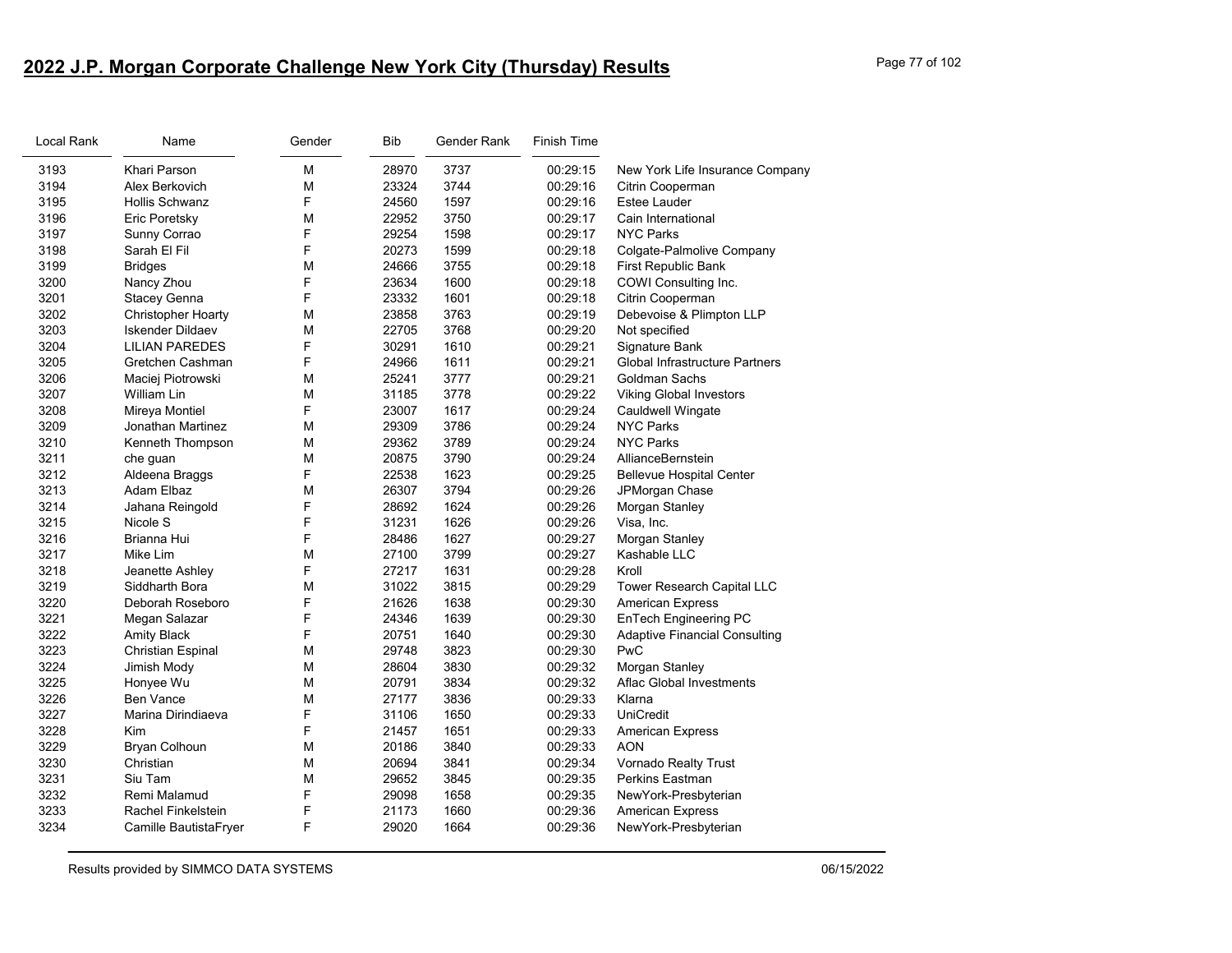# **2022 J.P. Morgan Corporate Challenge New York City (Thursday) Results** Page 78 of 102

| Local Rank | Name                     | Gender | <b>Bib</b> | Gender Rank | <b>Finish Time</b> |                                           |
|------------|--------------------------|--------|------------|-------------|--------------------|-------------------------------------------|
| 3235       | <b>Steve Polivy</b>      | M      | 20842      | 3854        | 00:29:37           | Akerman LLP                               |
| 3236       | Nina de Witt             | F      | 23623      | 1667        | 00:29:37           | COWI Consulting Inc.                      |
| 3237       | Clark Janifer            | M      | 21295      | 3857        | 00:29:37           | <b>American Express</b>                   |
| 3238       | Victoria McEwan          | F      | 23337      | 1668        | 00:29:37           | Citrin Cooperman                          |
| 3239       | Pamela Nishida           | F      | 21523      | 1674        | 00:29:39           | <b>American Express</b>                   |
| 3240       | Kasie Favazza            | F      | 28412      | 1675        | 00:29:39           | Morgan Stanley                            |
| 3241       | Etrit Bardhi             | M      | 31018      | 3860        | 00:29:39           | Tower Research Capital LLC                |
| 3242       | Queenie Gao              | F      | 21186      | 1677        | 00:29:39           | <b>American Express</b>                   |
| 3243       | RJ Gary                  | M      | 30401      | 3861        | 00:29:40           | Societe Generale                          |
| 3244       | <b>Marshall Davidson</b> | M      | 28369      | 3863        | 00:29:40           | Morgan Stanley                            |
| 3245       | Kevin Liu                | M      | 28555      | 3865        | 00:29:40           | Morgan Stanley                            |
| 3246       | David Guetta             | M      | 24175      | 3866        | 00:29:40           | Droit Financial Technologies, LLC         |
| 3247       | <b>Keith Lebel</b>       | M      | 30509      | 3869        | 00:29:41           | Sotheby's                                 |
| 3248       | Carolyn Compas           | F      | 24354      | 1682        | 00:29:41           | <b>Environmental Defense Fund</b>         |
| 3249       | Johnny Flash Lugo        | M      | 23879      | 3874        | 00:29:42           | Debevoise & Plimpton LLP                  |
| 3250       | Keith Faria              | M      | 23219      | 3880        | 00:29:43           | <b>CIBC</b>                               |
| 3251       | <b>Elizabeth Pierson</b> | F      | 25503      | 1685        | 00:29:44           | <b>HDR</b>                                |
| 3252       | Joseph Maiullo           | M      | 28571      | 3885        | 00:29:44           | Morgan Stanley                            |
| 3253       | Juan Ascencio            | M      | 27644      | 3886        | 00:29:44           | MacKay Shields                            |
| 3254       | <b>Lily Rawks</b>        | F      | 29046      | 1686        | 00:29:44           | NewYork-Presbyterian                      |
| 3255       | Ehi Uwa                  | M      | 23564      | 3899        | 00:29:47           | <b>Community Preservation Corporation</b> |
| 3256       | Helen Goldman            | F      | 25747      | 1692        | 00:29:47           | Insider Intelligence                      |
| 3257       | Liza Calderon            | F      | 26178      | 1694        | 00:29:47           | JPMorgan Chase                            |
| 3258       | Jaime Figueroa           | M      | 28833      | 3902        | 00:29:47           | Mutual of America                         |
| 3259       | Andy Wong                | M      | 24631      | 3905        | 00:29:48           | <b>First Eagle Investments</b>            |
| 3260       | Stephanie Currie         | F      | 22698      | 1696        | 00:29:48           | Not specified                             |
| 3261       | Anne-Marie McGivney      | F      | 22034      | 1703        | 00:29:49           | Angelo Gordon                             |
| 3262       | Jenna                    | F      | 26685      | 1705        | 00:29:49           | JPMorgan Chase                            |
| 3263       | Ed                       | M      | 27020      | 3914        | 00:29:50           | JPMorgan Chase                            |
| 3264       | Kyle Nyhuis              | M      | 31318      | 3918        | 00:29:51           | Vornado Realty Trust                      |
| 3265       | Rahul Dani               | M      | 26258      | 3919        | 00:29:51           | JPMorgan Chase                            |
| 3266       | Menghong Wang            | F      | 24350      | 1710        | 00:29:51           | <b>EnTech Engineering PC</b>              |
| 3267       | Vivien Zhou              | F      | 28828      | 1711        | 00:29:51           | Morgan Stanley                            |
| 3268       | Ryan Liren Chen          | M      | 30801      | 3921        | 00:29:51           | Synpulse                                  |
| 3269       | Kayci Carlson            | F      | 30945      | 1715        | 00:29:51           | The Metropolitan Museum of Art            |
| 3270       | Liz Nikolaeva            | F      | 30281      | 1716        | 00:29:52           | Signature Bank                            |
| 3271       | Jason Rhodes             | M      | 21610      | 3923        | 00:29:52           | <b>American Express</b>                   |
| 3272       | Katie Sanderson          | F      | 30974      | 1717        | 00:29:52           | The Metropolitan Museum of Art            |
| 3273       | Steven Tsao              | M      | 26961      | 3934        | 00:29:55           | JPMorgan Chase                            |
| 3274       | Phillip Kenny            | M      | 24870      | 3935        | 00:29:55           | FTI Consulting                            |
| 3275       | Sendilkumar Subramaniam  | M      | 22811      | 3936        | 00:29:55           | Not specified                             |
| 3276       | Peter Gravelle           | M      | 28136      | 3938        | 00:29:56           | MongoDB Inc                               |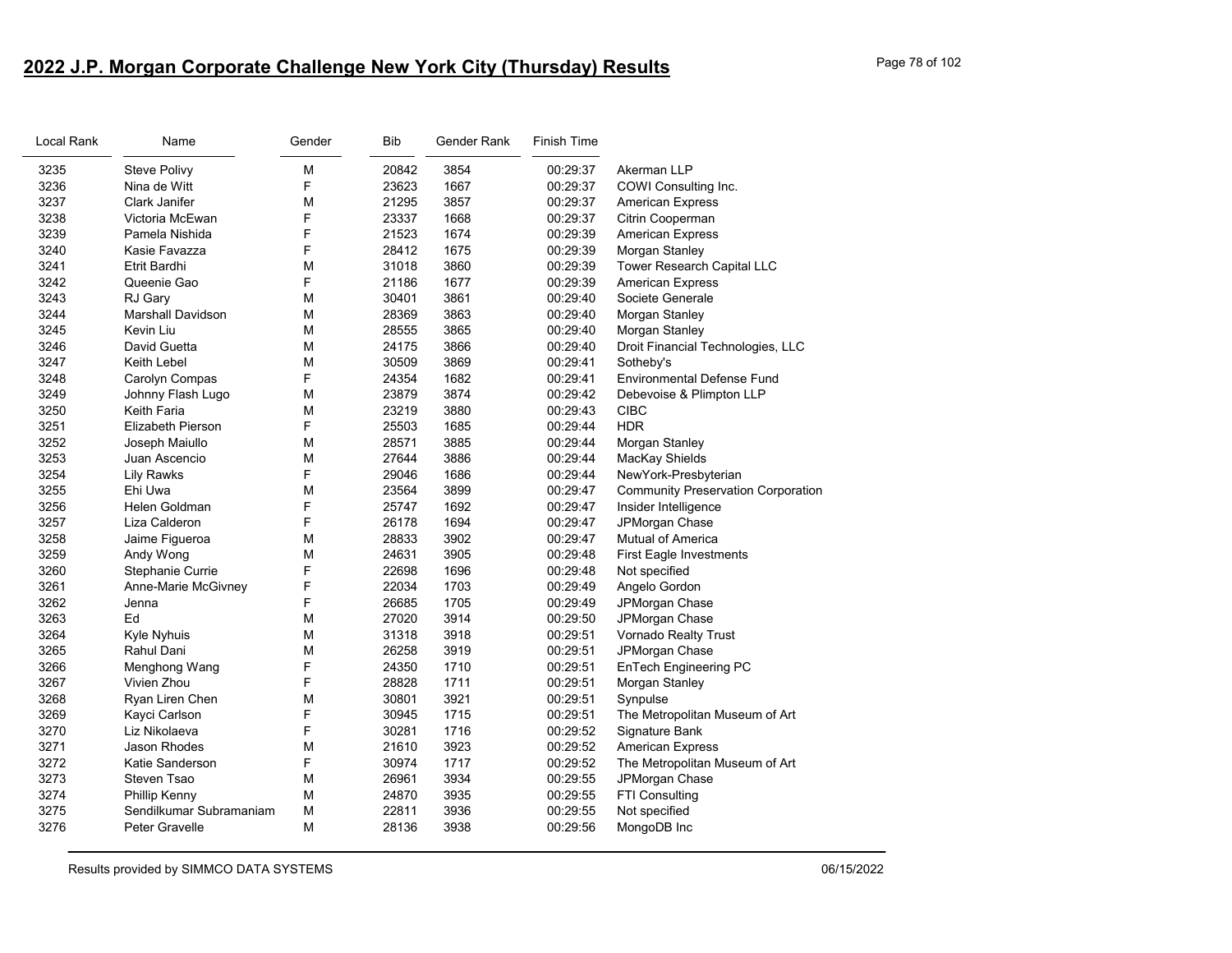# **2022 J.P. Morgan Corporate Challenge New York City (Thursday) Results** Page 79 of 102

| Local Rank | Name                  | Gender | <b>Bib</b> | Gender Rank | <b>Finish Time</b> |                                    |
|------------|-----------------------|--------|------------|-------------|--------------------|------------------------------------|
| 3277       | Robin Bailey          | M      | 26115      | 3939        | 00:29:56           | JPMorgan Chase                     |
| 3278       | Nadia Ghanie          | F      | 31368      | 1723        | 00:29:56           | W.W. Norton & Company              |
| 3279       | <b>Philip Touitou</b> | M      | 20846      | 3942        | 00:29:57           | Akerman LLP                        |
| 3280       | Nora Donnelly         | F      | 29265      | 1724        | 00:29:57           | <b>NYC Parks</b>                   |
| 3281       | ahoffman              | М      | 30718      | 3945        | 00:29:57           | <b>Starr Insurance Companies</b>   |
| 3282       | <b>Hudad Asfaw</b>    | F      | 27923      | 1725        | 00:29:57           | <b>Memorial Sloan Kettering</b>    |
| 3283       | Sara Thompson         | F      | 29363      | 1726        | 00:29:58           | <b>NYC Parks</b>                   |
| 3284       | Mia Cooper            | F      | 27408      | 1727        | 00:29:58           | <b>Linklaters LLP</b>              |
| 3285       | Alexander Brower      | М      | 29239      | 3951        | 00:29:58           | <b>NYC Parks</b>                   |
| 3286       | Mario Fulgieri        | М      | 29457      | 3956        | 00:29:59           | Paramount Group, Inc.              |
| 3287       | Sachin Basmatkar      | M      | 24418      | 3960        | 00:30:00           | Estee Lauder                       |
| 3288       | Stephen Corsello      | M      | 20729      | 3965        | 00:30:00           | Activate Consulting                |
| 3289       | Luis Martinez         | M      | 25840      | 3966        | 00:30:00           | Intercontinental Exchange ICE NYSE |
| 3290       | Daniel An             | M      | 30370      | 3969        | 00:30:01           | Societe Generale                   |
| 3291       | Tina Alonzo           | F      | 24094      | 1735        | 00:30:02           | <b>DFIN</b>                        |
| 3292       | Shante Blackwell      | F      | 28308      | 1737        | 00:30:02           | Morgan Stanley                     |
| 3293       | Robert Hansen         | M      | 26406      | 3972        | 00:30:03           | JPMorgan Chase                     |
| 3294       | Leila Garcia          | F      | 21188      | 1743        | 00:30:04           | <b>American Express</b>            |
| 3295       | David Lynch           | М      | 28839      | 3982        | 00:30:04           | <b>Mutual of America</b>           |
| 3296       | <b>Michael Oliver</b> | M      | 27520      | 3986        | 00:30:06           | Loews Corporation                  |
| 3297       | <b>Vaibhav Pendse</b> | M      | 28668      | 3987        | 00:30:06           | Morgan Stanley                     |
| 3298       | Rachana Behera        | F      | 31244      | 1751        | 00:30:06           | Vitech Systems Group               |
| 3299       | Manalika Ringshia     | F      | 25650      | 1753        | 00:30:06           | Hudson Bay Capital Management LP   |
| 3300       | CHI CHUM              | M      | 30661      | 3989        | 00:30:07           | <b>Standard Motor Products</b>     |
| 3301       | Allie Lohrer          | F      | 29096      | 1758        | 00:30:07           | NewYork-Presbyterian               |
| 3302       | Paula Vassallo        | F      | 22901      | 1765        | 00:30:08           | <b>Boston Properties</b>           |
| 3303       | Kathryn McDougal      | F      | 29103      | 1766        | 00:30:09           | NewYork-Presbyterian               |
| 3304       | Imtiaz Khan           | М      | 22100      | 3996        | 00:30:09           | <b>AON</b>                         |
| 3305       | <b>Andrew Koris</b>   | M      | 31504      | 3997        | 00:30:09           | Oppenheimer - The Lazos Group      |
| 3306       | <b>SHIVANI TAMBE</b>  | F      | 25592      | 1769        | 00:30:09           | Hill International                 |
| 3307       | Hrvoje Marco Jemersic | М      | 21296      | 4000        | 00:30:09           | <b>American Express</b>            |
| 3308       | Daniel Abueg          | M      | 30032      | 4004        | 00:30:10           | <b>RSM US LLP</b>                  |
| 3309       | Flavia B              | F      | 21859      | 1775        | 00:30:10           | American Museum of Natural History |
| 3310       | Amanda Casillas       | F      | 22001      | 1776        | 00:30:10           | Angelo Gordon                      |
| 3311       | Amy Iwanowicz         | F      | 25534      | 1778        | 00:30:10           | HelloFresh                         |
| 3312       | Zak Benarroch         | M      | 25012      | 4009        | 00:30:11           | Goldman Sachs                      |
| 3313       | Pawan Kumar           | М      | 21352      | 4010        | 00:30:12           | <b>American Express</b>            |
| 3314       | Edith Coco            | F      | 23622      | 1782        | 00:30:12           | COWI Consulting Inc.               |
| 3315       | Kia Cherry            | F      | 29033      | 1783        | 00:30:13           | NewYork-Presbyterian               |
| 3316       | Romano                | F      | 31080      | 1789        | 00:30:14           | <b>TowerBrook Capital Partners</b> |
| 3317       | Brenny De La Cruz     | F      | 28373      | 1790        | 00:30:14           | Morgan Stanley                     |
| 3318       | Emily Chan            | F      | 26194      | 1791        | 00:30:15           | JPMorgan Chase                     |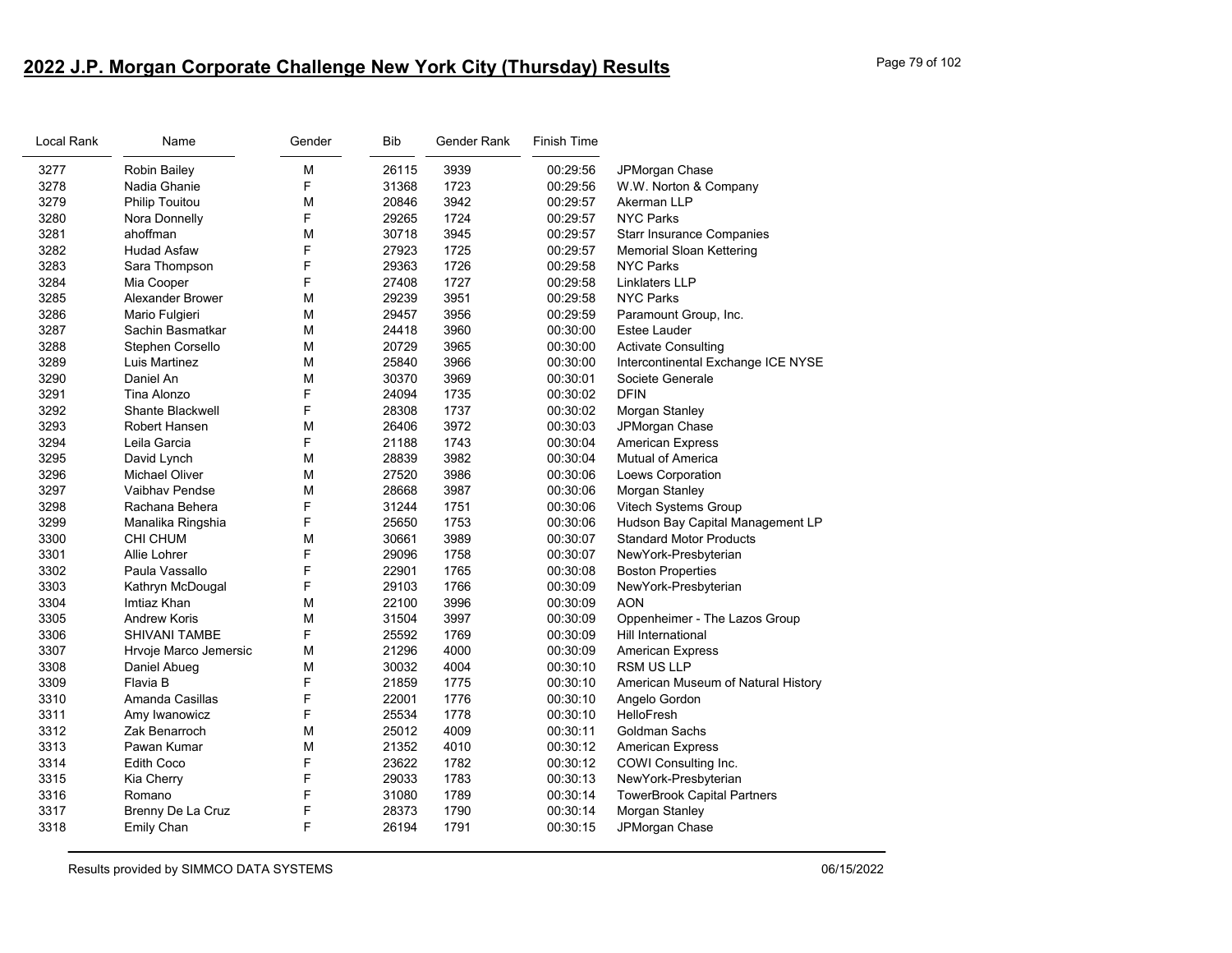# **2022 J.P. Morgan Corporate Challenge New York City (Thursday) Results** Page 80 of 102

| Local Rank | Name                    | Gender | Bib   | Gender Rank | <b>Finish Time</b> |                                        |
|------------|-------------------------|--------|-------|-------------|--------------------|----------------------------------------|
| 3319       | Ivan Simic              | M      | 26890 | 4027        | 00:30:16           | JPMorgan Chase                         |
| 3320       | Roberto Lebron          | М      | 21897 | 4029        | 00:30:16           | American Museum of Natural History     |
| 3321       | Rebecca Myers           | F      | 21905 | 1794        | 00:30:17           | American Museum of Natural History     |
| 3322       | Pragneshkumar Patel     | M      | 22781 | 4033        | 00:30:18           | Not specified                          |
| 3323       | <b>Matthias Braun</b>   | М      | 25740 | 4035        | 00:30:18           | Insider Intelligence                   |
| 3324       | Michelle Jaen           | F      | 23226 | 1798        | 00:30:18           | <b>CIBC</b>                            |
| 3325       | Wil Haywood             | M      | 22355 | 4036        | 00:30:19           | <b>ASME</b>                            |
| 3326       | Gregory Shamalov        | M      | 23287 | 4040        | 00:30:19           | <b>CIFC Asset Management</b>           |
| 3327       | yes                     | F      | 26149 | 1800        | 00:30:19           | JPMorgan Chase                         |
| 3328       | Ashmit Kukreja          | M      | 23812 | 4045        | 00:30:20           | Davidson Kempner Capital Management LP |
| 3329       | Lauren McGovern         | F      | 24528 | 1803        | 00:30:20           | Estee Lauder                           |
| 3330       | Pat Massiah             | M      | 24525 | 4046        | 00:30:20           | Estee Lauder                           |
| 3331       | Jasmine Zhu             | F      | 20811 | 1806        | 00:30:21           | <b>AIG</b>                             |
| 3332       | Amber Doreen            | F      | 22848 | 1807        | 00:30:21           | <b>BNY Mellon   Pershing</b>           |
| 3333       | yes                     | M      | 29478 | 4054        | 00:30:21           | Paramount Group, Inc.                  |
| 3334       | NachoNow                | M      | 24034 | 4057        | 00:30:21           | <b>DELOITTE</b>                        |
| 3335       | Elizabeth Gawrys        | F      | 29752 | 1809        | 00:30:22           | PwC                                    |
| 3336       | Richa                   | F      | 28679 | 1810        | 00:30:22           | Morgan Stanley                         |
| 3337       | <b>Hector Francisco</b> | M      | 20916 | 4062        | 00:30:23           | Alpha Dashers                          |
| 3338       | Aviva Reschke           | F      | 28005 | 1813        | 00:30:23           | <b>Memorial Sloan Kettering</b>        |
| 3339       | <b>Bhim</b>             | M      | 29766 | 4065        | 00:30:23           | PwC                                    |
| 3340       | Stephen Pierce          | M      | 25239 | 4069        | 00:30:24           | Goldman Sachs                          |
| 3341       | demos siokis            | M      | 24237 | 4077        | 00:30:25           | <b>DTCC</b>                            |
| 3342       | Yunie Chang             | F      | 28165 | 1819        | 00:30:25           | Moodys                                 |
| 3343       | Aaron Shaffer           | M      | 30681 | 4080        | 00:30:26           | <b>Standard Motor Products</b>         |
| 3344       | Vishal Modi             | М      | 26669 | 4082        | 00:30:26           | JPMorgan Chase                         |
| 3345       | K Crisostomo            | F      | 22695 | 1821        | 00:30:27           | Not specified                          |
| 3346       | <b>Edward Maynard</b>   | M      | 23645 | 4093        | 00:30:27           | <b>CQ Hotels</b>                       |
| 3347       | Michael McMillin        | M      | 29104 | 4098        | 00:30:28           | NewYork-Presbyterian                   |
| 3348       | Jed Golden              | M      | 29062 | 4101        | 00:30:28           | NewYork-Presbyterian                   |
| 3349       | <b>Daniel DeMatos</b>   | M      | 29567 | 4104        | 00:30:29           | Percent                                |
| 3350       | Rafael Fernandez        | M      | 22207 | 4106        | 00:30:29           | Apple Bank                             |
| 3351       | Norman Filipczak        | M      | 30712 | 4107        | 00:30:29           | <b>Starr Insurance Companies</b>       |
| 3352       | Kathleen Mahony         | F      | 30731 | 1832        | 00:30:30           | <b>Starr Insurance Companies</b>       |
| 3353       | Medha Ranka             | F      | 28689 | 1834        | 00:30:30           | Morgan Stanley                         |
| 3354       | <b>Teddy Tong</b>       | M      | 22819 | 4118        | 00:30:31           | Not specified                          |
| 3355       | Jason McKenna           | M      | 30827 | 4124        | 00:30:33           | Syska Hennessy Group                   |
| 3356       | <b>Michael Fried</b>    | M      | 22463 | 4125        | 00:30:33           | <b>Barclays</b>                        |
| 3357       | <b>Bryan Peters</b>     | М      | 24747 | 4128        | 00:30:33           | First Republic Bank                    |
| 3358       | Max Schenkman           | M      | 23035 | 4130        | 00:30:34           | CBIZ MHM, LLC                          |
| 3359       | <b>Michael Pollack</b>  | М      | 28677 | 4136        | 00:30:35           | Morgan Stanley                         |
| 3360       | Nelson Babilonia        | M      | 29809 | 4139        | 00:30:35           | <b>QBE North America</b>               |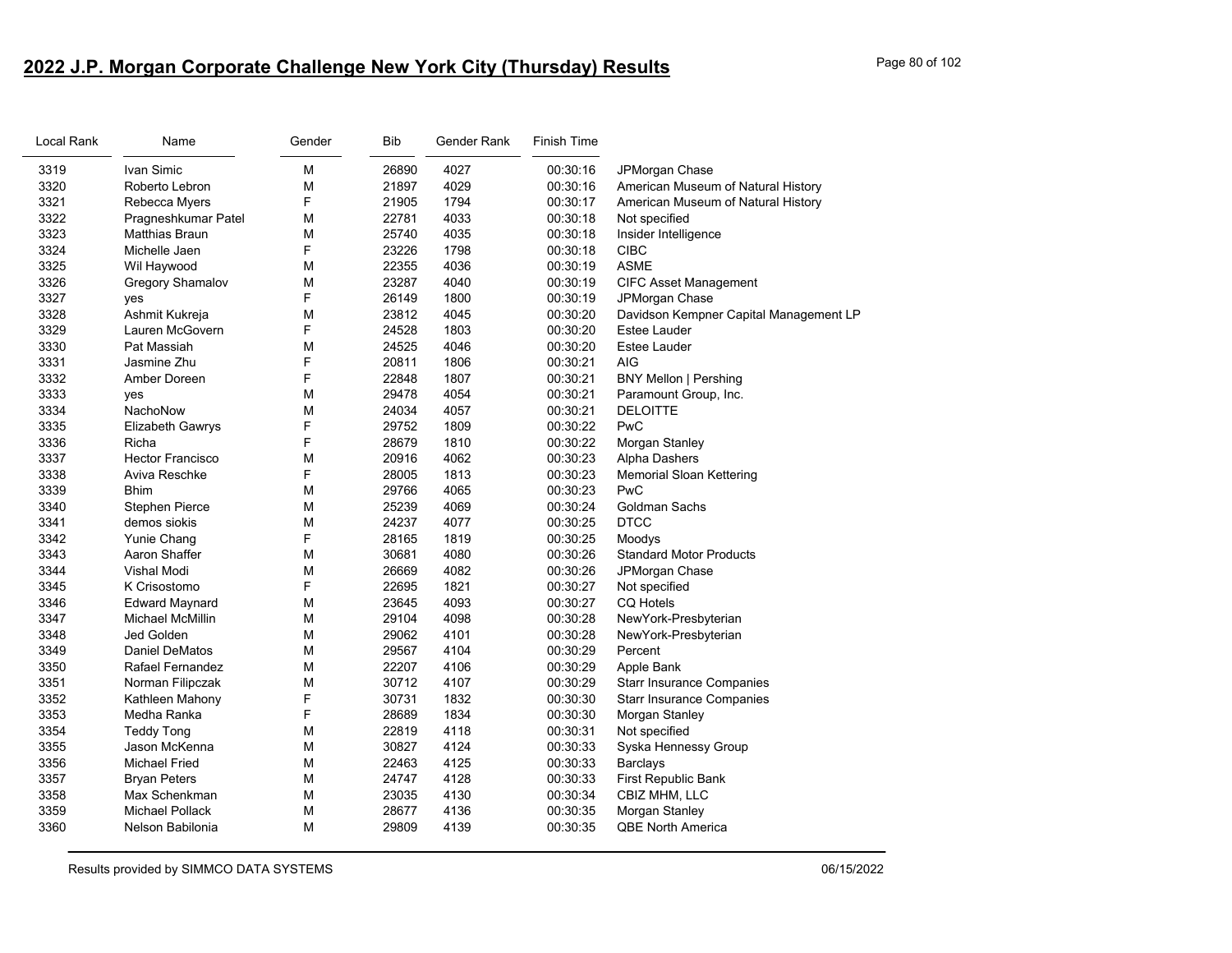# **2022 J.P. Morgan Corporate Challenge New York City (Thursday) Results** Page 81 of 102

| Local Rank | Name                  | Gender | <b>Bib</b> | Gender Rank | <b>Finish Time</b> |                                                              |
|------------|-----------------------|--------|------------|-------------|--------------------|--------------------------------------------------------------|
| 3361       | Nick Dean             | М      | 25067      | 4141        | 00:30:36           | Goldman Sachs                                                |
| 3362       | JJ Gonzalez           | М      | 23987      | 4149        | 00:30:37           | <b>DELOITTE</b>                                              |
| 3363       | Anna Size             | F      | 21918      | 1847        | 00:30:38           | American Museum of Natural History                           |
| 3364       | Danielle Arcuri       | F      | 23310      | 1848        | 00:30:38           | <b>Citnalta Construction Corp</b>                            |
| 3365       | Clyde Gilmore         | М      | 22553      | 4150        | 00:30:38           | <b>Bellevue Hospital Center</b>                              |
| 3366       | Jean Lamadieu         | М      | 24219      | 4152        | 00:30:38           | <b>DTCC</b>                                                  |
| 3367       | Margaret Ekblom       | F      | 24307      | 1851        | 00:30:41           | EKBLOM AND PARTNERS, LLP                                     |
| 3368       | Danika Jensen         | F      | 24499      | 1852        | 00:30:41           | <b>Estee Lauder</b>                                          |
| 3369       | Jennifer Waitman      | F      | 27126      | 1854        | 00:30:42           | <b>Kilpatrick Townsend</b>                                   |
| 3370       | Shihab Malek          | М      | 30006      | 4162        | 00:30:42           | <b>Roland Foods</b>                                          |
| 3371       | Maria Vityugova       | F      | 30014      | 1860        | 00:30:44           | <b>Roland Foods</b>                                          |
| 3372       | Joanna Mstowska       | F      | 31170      | 1861        | 00:30:44           | <b>Veterinary Emergency Group</b>                            |
| 3373       | <b>Stuart Lachs</b>   | М      | 29647      | 4181        | 00:30:45           | Perkins Eastman                                              |
| 3374       | Georgii Bocharov      | М      | 23619      | 4183        | 00:30:46           | COWI Consulting Inc.                                         |
| 3375       | Joseph La Ferlita     | M      | 24218      | 4189        | 00:30:47           | <b>DTCC</b>                                                  |
| 3376       | <b>Tyler Conti</b>    | М      | 31518      | 4191        | 00:30:48           | <b>American Express</b>                                      |
| 3377       | Daniel Sam            | М      | 21647      | 4198        | 00:30:49           | <b>American Express</b>                                      |
| 3378       | <b>Brett Pearlman</b> | М      | 29501      | 4201        | 00:30:50           | Partners Group                                               |
| 3379       | Miruna Serman         | F      | 22254      | 1871        | 00:30:51           | Apple Bank                                                   |
| 3380       | Kelsey Rowland        | F      | 22127      | 1874        | 00:30:52           | <b>AON</b>                                                   |
| 3381       | Alex Pryce            | M      | 31120      | 4219        | 00:30:53           | <b>UniCredit</b>                                             |
| 3382       | Sarah DeLeo           | F      | 22320      | 1882        | 00:30:54           | Archdiocese of New York                                      |
| 3383       | edward starishevsky   | М      | 21725      | 4222        | 00:30:55           | <b>American Express</b>                                      |
| 3384       | Sandy Tam             | F.     | 30200      | 1884        | 00:30:55           | <b>Sentinel Capital Partners</b>                             |
| 3385       | no                    | М      | 29675      | 4228        | 00:30:55           | PointState Capital LP                                        |
| 3386       | Alwyn the Great       | М      | 21255      | 4229        | 00:30:56           | <b>American Express</b>                                      |
| 3387       | Carlos Cabrera        | М      | 28038      | 4230        | 00:30:56           | MetroPlusHealth                                              |
| 3388       | Mark Kleszczewski     | М      | 20881      | 4235        | 00:30:56           | AllianceBernstein                                            |
| 3389       | Laura Wiley           | F      | 25360      | 1886        | 00:30:56           | <b>GQG Partners</b>                                          |
| 3390       | <b>Rich Rogers</b>    | М      | 28981      | 4240        | 00:30:57           | New York Life Insurance Company                              |
| 3391       | Shreyash Paliwal      | М      | 28656      | 4243        | 00:30:57           | Morgan Stanley                                               |
| 3392       | Margaret Nelson       | F.     | 29326      | 1889        | 00:30:57           | <b>NYC Parks</b>                                             |
| 3393       | Deepanshu             | М      | 31037      | 4245        | 00:30:58           | Tower Research Capital LLC                                   |
| 3394       | Nimiksha Mahajan      | F      | 21428      | 1891        | 00:30:58           | <b>American Express</b>                                      |
| 3395       | Declan Wright         | М      | 29855      | 4248        | 00:30:58           | <b>QBE North America</b>                                     |
| 3396       | Colleen Alderson      | F.     | 29222      | 1894        | 00:30:59           | <b>NYC Parks</b>                                             |
| 3397       | Akash Bajaj           | М      | 26117      | 4252        | 00:30:59           | JPMorgan Chase                                               |
| 3398       | Kevin Tom             | М      | 25310      | 4258        | 00:30:59           | Goldman Sachs                                                |
| 3399       | Kwame Anokye          | М      | 24198      | 4261        | 00:31:00           | <b>DTCC</b>                                                  |
| 3400       | Renato Danieletto     | М      | 25352      | 4262        | 00:31:00           | <b>GQG Partners</b>                                          |
| 3401       | Wil                   | М      | 24394      | 4272        | 00:31:01           | Epstein Becker Green                                         |
| 3402       | Tessa Meischeid       | F      | 24324      | 1905        | 00:31:03           | <b>EME Consulting Engineering and Architecture Group LLC</b> |
|            |                       |        |            |             |                    |                                                              |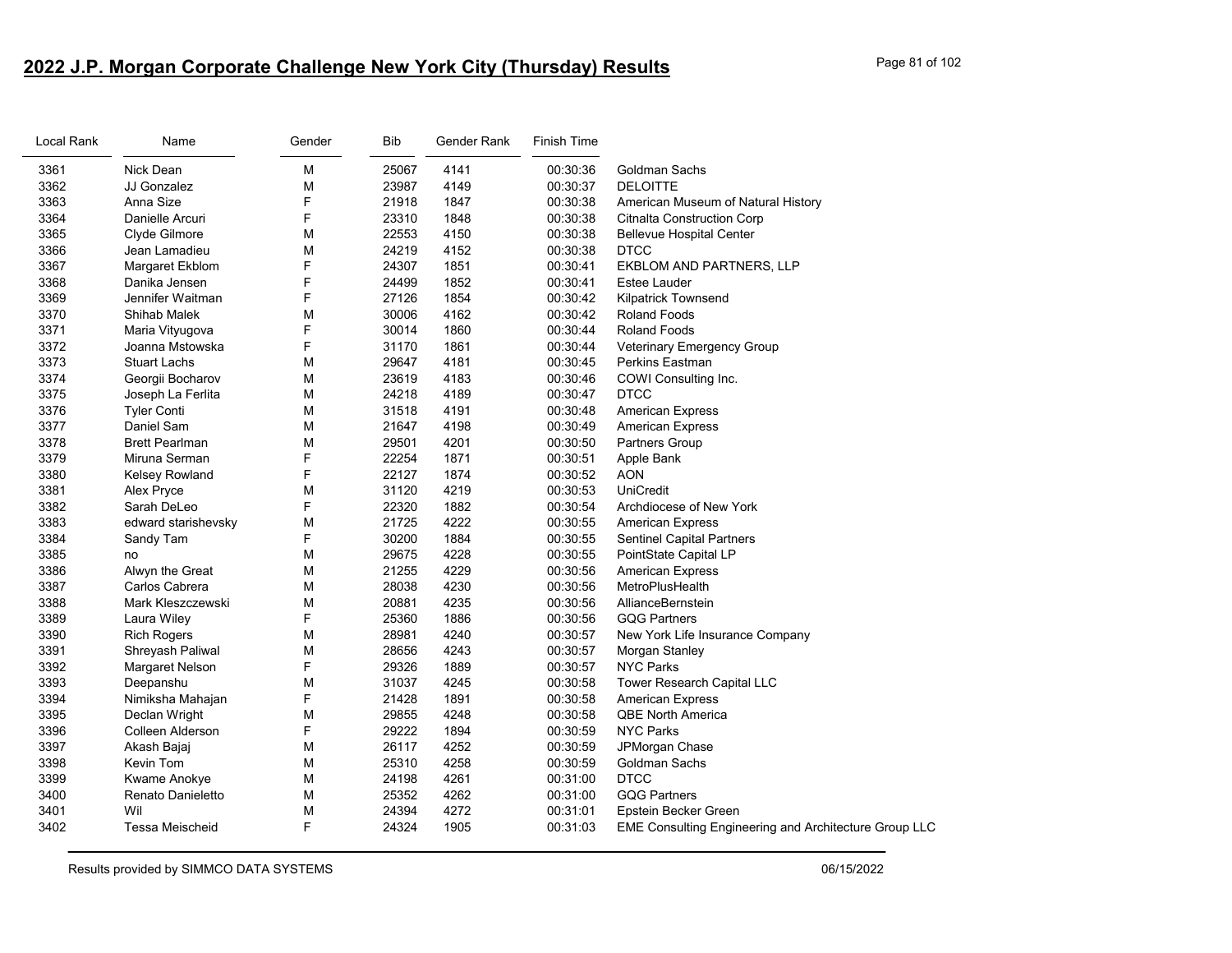# **2022 J.P. Morgan Corporate Challenge New York City (Thursday) Results** Page 82 of 102

| Local Rank | Name                     | Gender | Bib   | Gender Rank | <b>Finish Time</b> |                                    |
|------------|--------------------------|--------|-------|-------------|--------------------|------------------------------------|
| 3403       | <b>Willette Powell</b>   | F      | 30297 | 1906        | 00:31:03           | Signature Bank                     |
| 3404       | Kris Choe                | F      | 30868 | 1910        | 00:31:04           | The Andrew W. Mellon Foundation    |
| 3405       | Heena Patel              | F      | 26744 | 1912        | 00:31:05           | JPMorgan Chase                     |
| 3406       | TaiTanium                | F      | 26795 | 1914        | 00:31:06           | JPMorgan Chase                     |
| 3407       | Kyla Lafond              | F      | 27986 | 1918        | 00:31:07           | Memorial Sloan Kettering           |
| 3408       | Jarrett Kalish           | M      | 22422 | 4302        | 00:31:07           | <b>Baker McKenzie LLP</b>          |
| 3409       | Ted                      | M      | 24817 | 4312        | 00:31:11           | Fred Alger Management              |
| 3410       | Jody Yen                 | F      | 24632 | 1926        | 00:31:12           | <b>First Eagle Investments</b>     |
| 3411       | Prakash Venkataraman     | M      | 28784 | 4323        | 00:31:13           | Morgan Stanley                     |
| 3412       | April Margarella         | F      | 26615 | 1930        | 00:31:13           | JPMorgan Chase                     |
| 3413       | Paul Cantwell            | M      | 29388 | 4330        | 00:31:14           | Oliver Wyman - NYO                 |
| 3414       | <b>Grand Eng</b>         | M      | 22712 | 4332        | 00:31:14           | Not specified                      |
| 3415       | natalie mckenzie         | F      | 22766 | 1933        | 00:31:15           | Not specified                      |
| 3416       | Scott Bishop             | M      | 25768 | 4337        | 00:31:15           | Intercontinental Exchange ICE NYSE |
| 3417       | Lauren Kennedy           | F      | 25491 | 1934        | 00:31:16           | <b>HDR</b>                         |
| 3418       | Nadia Abdulghani         | F      | 24634 | 1935        | 00:31:17           | First Manhattan Co.                |
| 3419       | Frank Tango              | M      | 26933 | 4347        | 00:31:17           | JPMorgan Chase                     |
| 3420       | mcorrales                | M      | 31252 | 4350        | 00:31:18           | Vitech Systems Group               |
| 3421       | Versha Katwaroo          | F      | 30264 | 1942        | 00:31:18           | Signature Bank                     |
| 3422       | Crystal Hu               | F      | 22472 | 1945        | 00:31:18           | <b>Barclays</b>                    |
| 3423       | Moses Lim                | M      | 24015 | 4354        | 00:31:19           | <b>DELOITTE</b>                    |
| 3424       | friedonion               | M      | 28551 | 4365        | 00:31:20           | Morgan Stanley                     |
| 3425       | Cristina Fersedi         | F      | 30627 | 1953        | 00:31:21           | <b>Standard Chartered</b>          |
| 3426       | <b>Michael Proctor</b>   | M      | 26778 | 4368        | 00:31:21           | JPMorgan Chase                     |
| 3427       | Sara Dixon               | F      | 30140 | 1954        | 00:31:21           | Schulte Roth & Zabel               |
| 3428       | Ziyu Liu                 | F      | 22754 | 1958        | 00:31:22           | Not specified                      |
| 3429       | Conghui Wei              | F      | 27003 | 1959        | 00:31:22           | JPMorgan Chase                     |
| 3430       | Joe Tika                 | M      | 27499 | 4373        | 00:31:23           | LM Cohen CPA & Co.                 |
| 3431       | <b>BROOKE JONES</b>      | M      | 25819 | 4376        | 00:31:24           | Intercontinental Exchange ICE NYSE |
| 3432       | Mallikarjun Burri Nikhil | M      | 26170 | 4381        | 00:31:24           | JPMorgan Chase                     |
| 3433       | David Thom               | M      | 27348 | 4384        | 00:31:25           | <b>LEFRAK ORGANIZATION</b>         |
| 3434       | Juan Gonzalez-Diaz       | M      | 30716 | 4389        | 00:31:26           | <b>Starr Insurance Companies</b>   |
| 3435       | Xiaofeng wang            | F      | 22586 | 1979        | 00:31:27           | <b>Bellevue Hospital Center</b>    |
| 3436       | <b>Barry Pollack</b>     | M      | 30743 | 4392        | 00:31:27           | <b>Starr Insurance Companies</b>   |
| 3437       | mark hannafey            | M      | 28249 | 4398        | 00:31:28           | Moore Capital Management, LLC      |
| 3438       | Vincent Zappola          | M      | 24795 | 4399        | 00:31:28           | First Republic Bank                |
| 3439       | Sean McGinley            | M      | 26631 | 4403        | 00:31:29           | JPMorgan Chase                     |
| 3440       | Jay Hwang                | M      | 30489 | 4405        | 00:31:30           | Sodexo/Healthcare                  |
| 3441       | Alex Gordon              | M      | 20704 | 4409        | 00:31:30           | 1919 Investment Counsel            |
| 3442       | Rohan Bawa               | M      | 21011 | 4412        | 00:31:31           | <b>American Express</b>            |
| 3443       | Jenifer Zanzonico        | F      | 21844 | 1990        | 00:31:31           | <b>American Express</b>            |
| 3444       | Mackenzie Dugan          | F      | 27226 | 1991        | 00:31:31           | Kroll                              |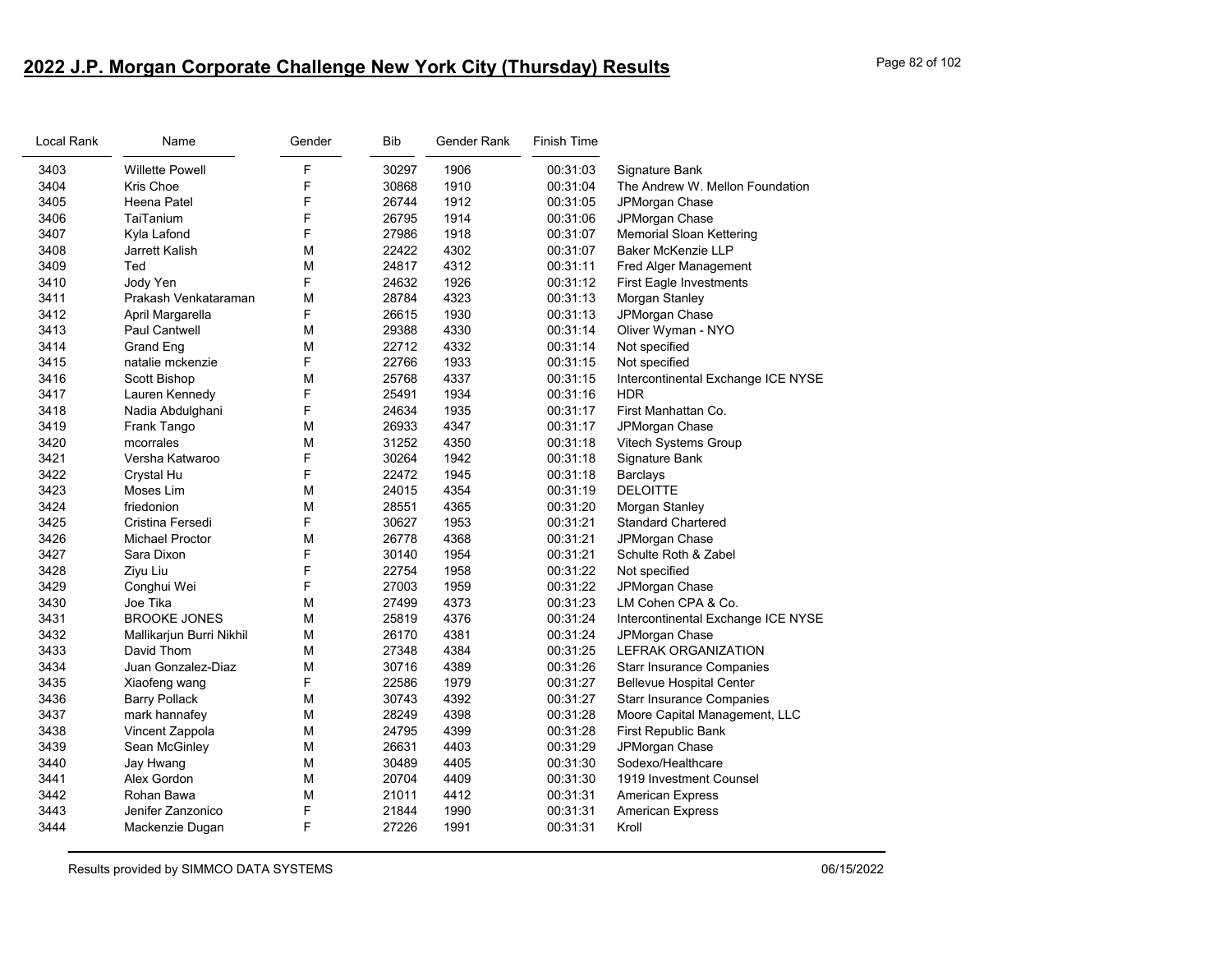# **2022 J.P. Morgan Corporate Challenge New York City (Thursday) Results** Page 83 of 102

| Local Rank | Name                   | Gender | <b>Bib</b> | Gender Rank | Finish Time |                                                              |
|------------|------------------------|--------|------------|-------------|-------------|--------------------------------------------------------------|
| 3445       | Lauren Mulligan        | F      | 21504      | 1994        | 00:31:32    | <b>American Express</b>                                      |
| 3446       | Johnathan Rivera       | M      | 29912      | 4415        | 00:31:32    | <b>RailWorks Corporation</b>                                 |
| 3447       | Aakash Sharma          | M      | 27213      | 4419        | 00:31:32    | KraneShares                                                  |
| 3448       | Ananth Narayanan       | М      | 20328      | 4420        | 00:31:32    | <b>Estee Lauder</b>                                          |
| 3449       | Danielle Kandybowicz   | F      | 29893      | 1999        | 00:31:33    | RailWorks Corporation                                        |
| 3450       | Josias Lemuel          | M      | 27579      | 4424        | 00:31:33    | LVMH Mov't Hennessy Louis Vuitton Inc.                       |
| 3451       | Andrea                 | F      | 23255      | 2006        | 00:31:35    | <b>CIBC</b>                                                  |
| 3452       | Andy Buchta            | M      | 21047      | 4428        | 00:31:35    | <b>American Express</b>                                      |
| 3453       | Andrea Rojas           | F      | 22881      | 2007        | 00:31:36    | <b>BNY Mellon   Pershing</b>                                 |
| 3454       | Ada Deng               | F      | 24209      | 2009        | 00:31:36    | <b>DTCC</b>                                                  |
| 3455       | Anne Ernest            | F      | 29053      | 2012        | 00:31:38    | NewYork-Presbyterian                                         |
| 3456       | Cloudlou               | М      | 26153      | 4444        | 00:31:38    | JPMorgan Chase                                               |
| 3457       | <b>Baal Surujpaul</b>  | M      | 21739      | 4449        | 00:31:39    | <b>American Express</b>                                      |
| 3458       | Aminata Cisse          | F      | 30388      | 2017        | 00:31:41    | Societe Generale                                             |
| 3459       | Dionne F               | F      | 25096      | 2022        | 00:31:42    | Goldman Sachs                                                |
| 3460       | David Campbell         | M      | 26181      | 4464        | 00:31:43    | JPMorgan Chase                                               |
| 3461       | Andrea Lynch           | F      | 27462      | 2025        | 00:31:43    | Lippincott                                                   |
| 3462       | <b>Matthew Katz</b>    | M      | 30899      | 4472        | 00:31:45    | The Blackstone Group                                         |
| 3463       | sejdo mamudoski        | M      | 30272      | 4476        | 00:31:46    | Signature Bank                                               |
| 3464       | KK                     | M      | 25823      | 4477        | 00:31:46    | Intercontinental Exchange ICE NYSE                           |
| 3465       | Gerhald Pasabangi      | M      | 27264      | 4479        | 00:31:46    | Kroll                                                        |
| 3466       | <b>Ebony Harris</b>    | F      | 29281      | 2027        | 00:31:46    | <b>NYC Parks</b>                                             |
| 3467       | Neha Sankhe            | F      | 20535      | 2028        | 00:31:47    | Moodys                                                       |
| 3468       | Ron Brannon            | M      | 24138      | 4497        | 00:31:51    | <b>DNB New York</b>                                          |
| 3469       | Jungeun Kim            | F      | 25599      | 2040        | 00:31:52    | <b>HLW</b> International                                     |
| 3470       | <b>Andrew Bristow</b>  | M      | 27724      | 4512        | 00:31:53    | Madison Square Garden                                        |
| 3471       | Lizzie OConnor         | F      | 26713      | 2046        | 00:31:53    | JPMorgan Chase                                               |
| 3472       | Vicky Li               | F      | 21398      | 2051        | 00:31:55    | <b>American Express</b>                                      |
| 3473       | Abimael Amador         | M      | 27858      | 4523        | 00:31:56    | <b>Mazars USA</b>                                            |
| 3474       | Ross Crawford          | M      | 29742      | 4525        | 00:31:56    | PwC                                                          |
| 3475       | Geisha Curet           | F      | 26250      | 2057        | 00:31:56    | JPMorgan Chase                                               |
| 3476       | <b>Hal Stucker</b>     | M      | 25972      | 4529        | 00:31:57    | <b>ION Trading</b>                                           |
| 3477       | Hazelin Ngan           | F      | 29113      | 2061        | 00:31:58    | NewYork-Presbyterian                                         |
| 3478       | Tanashree Kalghatgi    | F      | 27978      | 2066        | 00:31:59    | Memorial Sloan Kettering                                     |
| 3479       | Stephen Hui            | M      | 26014      | 4542        | 00:32:00    | Jane Street                                                  |
| 3480       | Christian Rivera       | M      | 27271      | 4545        | 00:32:02    | Kroll                                                        |
| 3481       | Scott Connell          | M      | 21102      | 4547        | 00:32:02    | <b>American Express</b>                                      |
| 3482       | Jill G                 | F      | 23988      | 2076        | 00:32:02    | <b>DELOITTE</b>                                              |
| 3483       | <b>Neville Burrows</b> | M      | 24314      | 4553        | 00:32:03    | <b>EME Consulting Engineering and Architecture Group LLC</b> |
| 3484       | Hank WANG              | M      | 26994      | 4554        | 00:32:03    | JPMorgan Chase                                               |
| 3485       | Matt Wei               | M      | 23095      | 4563        | 00:32:05    | <b>Centerview Partners</b>                                   |
| 3486       | John Nam               | M      | 24382      | 4572        | 00:32:08    | Epstein Becker Green                                         |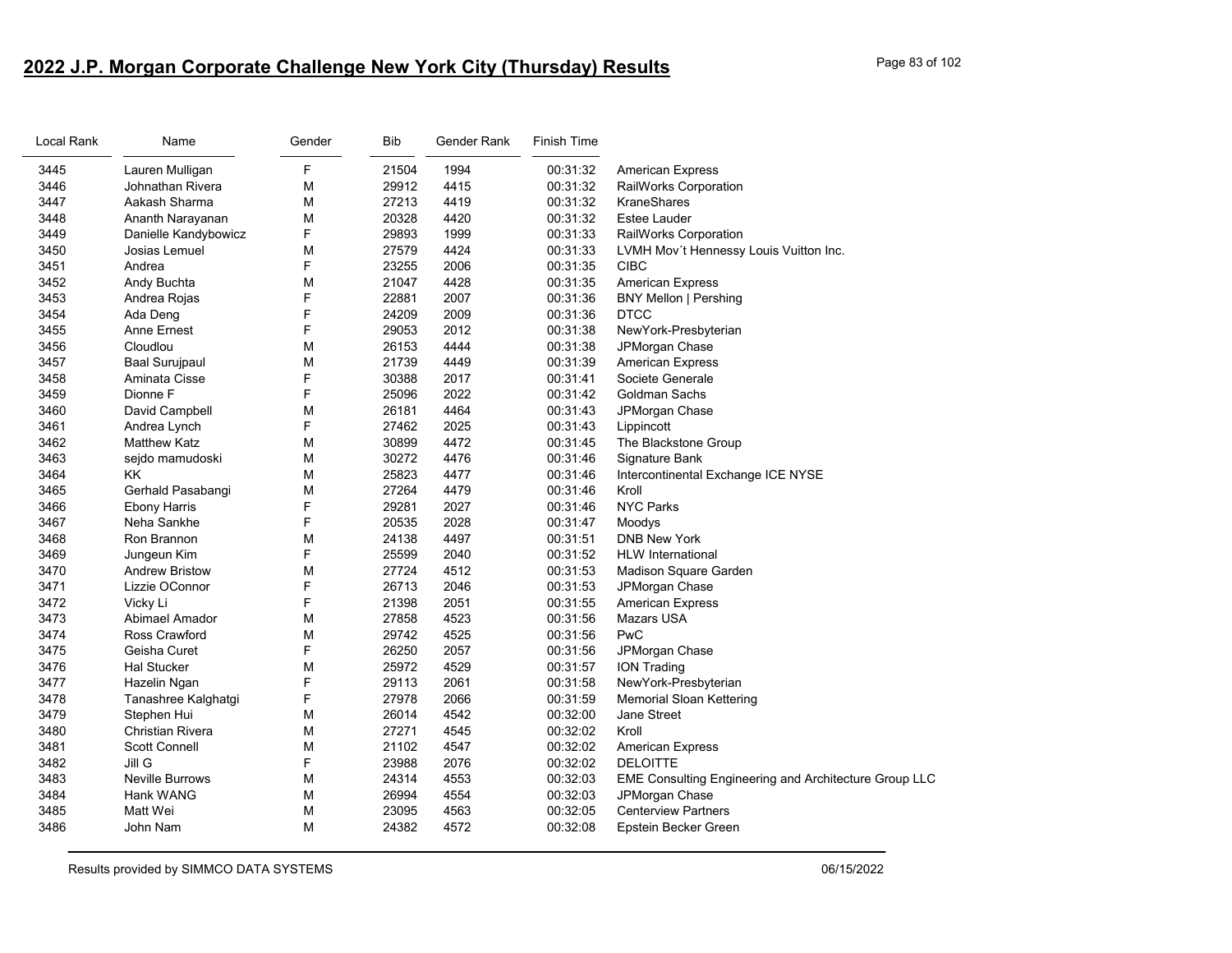# **2022 J.P. Morgan Corporate Challenge New York City (Thursday) Results** Page 84 of 102

| Local Rank | Name                     | Gender | <b>Bib</b> | Gender Rank | <b>Finish Time</b> |                                    |
|------------|--------------------------|--------|------------|-------------|--------------------|------------------------------------|
| 3487       | Hildebeast               | M      | 21260      | 4577        | 00:32:09           | <b>American Express</b>            |
| 3488       | Sayantika Sarkar         | F      | 21657      | 2095        | 00:32:09           | <b>American Express</b>            |
| 3489       | Rachel                   | F      | 21164      | 2096        | 00:32:10           | <b>American Express</b>            |
| 3490       | Scott Herrick            | M      | 25598      | 4586        | 00:32:10           | <b>HLW</b> International           |
| 3491       | Lissette Napp            | F      | 30640      | 2097        | 00:32:11           | <b>Standard Chartered</b>          |
| 3492       | Sam Hammer               | М      | 23989      | 4588        | 00:32:11           | <b>DELOITTE</b>                    |
| 3493       | Sofia Argueta            | F      | 30799      | 2102        | 00:32:12           | Synpulse                           |
| 3494       | Gwendolyn Gilbert-Snyder | F      | 26006      | 2106        | 00:32:13           | <b>Jane Street</b>                 |
| 3495       | Vera Nyajure             | F      | 26710      | 2109        | 00:32:13           | JPMorgan Chase                     |
| 3496       | Yaj                      | M      | 26893      | 4598        | 00:32:14           | JPMorgan Chase                     |
| 3497       | Phil LoGiudice           | M      | 22863      | 4599        | 00:32:14           | <b>BNY Mellon   Pershing</b>       |
| 3498       | John                     | М      | 30742      | 4602        | 00:32:14           | <b>Starr Insurance Companies</b>   |
| 3499       | rajesh kumar             | М      | 21353      | 4605        | 00:32:15           | <b>American Express</b>            |
| 3500       | Reuel                    | M      | 27491      | 4612        | 00:32:17           | LM Cohen CPA & Co.                 |
| 3501       | Adaobi Ukabam            | F      | 21770      | 2119        | 00:32:19           | <b>American Express</b>            |
| 3502       | <b>Robert Sovatsky</b>   | M      | 22260      | 4624        | 00:32:20           | Apple Bank                         |
| 3503       | CHANEL HAPPY DAY         | F      | 22555      | 2130        | 00:32:22           | <b>Bellevue Hospital Center</b>    |
| 3504       | Diego Higuera            | M      | 20689      | 4635        | 00:32:22           | Veterinary Emergency Group         |
| 3505       | Jeffrey Sun              | М      | 23541      | 4636        | 00:32:22           | Commonwealth Bank of Australia     |
| 3506       | Jessica Zhang            | F      | 27853      | 2132        | 00:32:23           | Mastercard                         |
| 3507       | Fu Luo                   | M      | 27825      | 4638        | 00:32:23           | Mastercard                         |
| 3508       | Sam Pallickal            | М      | 23012      | 4645        | 00:32:25           | Cauldwell Wingate                  |
| 3509       | Munir Jiwani             | M      | 24868      | 4647        | 00:32:25           | FTI Consulting                     |
| 3510       | Ti-Jay Erikson           | M      | 30239      | 4651        | 00:32:26           | Signature Bank                     |
| 3511       | Wesley Lee               | М      | 22346      | 4661        | 00:32:29           | Ashmore Investment Management      |
| 3512       | Kumar Banik              | М      | 25762      | 4665        | 00:32:30           | Intercontinental Exchange ICE NYSE |
| 3513       | Yichi Zhang              | F      | 22638      | 2143        | 00:32:30           | BlockFi                            |
| 3514       | Kelly Espinoza           | F      | 21165      | 2146        | 00:32:31           | <b>American Express</b>            |
| 3515       | danekqua slaughter       | F      | 22258      | 2148        | 00:32:31           | Apple Bank                         |
| 3516       | Jimmie                   | M      | 25727      | 4669        | 00:32:32           | Indus Capital Partners, LLC        |
| 3517       | Barron                   | M      | 21115      | 4671        | 00:32:32           | <b>American Express</b>            |
| 3518       | <b>Matthew Sammond</b>   | M      | 26846      | 4676        | 00:32:32           | JPMorgan Chase                     |
| 3519       | Jinal Trivedi            | F      | 20770      | 2150        | 00:32:33           | Advent                             |
| 3520       | Marissa Vergara          | F      | 21779      | 2151        | 00:32:34           | <b>American Express</b>            |
| 3521       | Ashleigh Guida           | F      | 30551      | 2154        | 00:32:34           | Spencer Stuart                     |
| 3522       | Raphy Soussan            | М      | 27896      | 4683        | 00:32:34           | Mazars USA                         |
| 3523       | Geovany Martinez         | M      | 28580      | 4687        | 00:32:35           | Morgan Stanley                     |
| 3524       | <b>Shobhit Tandon</b>    | M      | 26932      | 4698        | 00:32:38           | JPMorgan Chase                     |
| 3525       | Efrain Hernandez         | М      | 24213      | 4701        | 00:32:38           | <b>DTCC</b>                        |
| 3526       | Gaia Cherry              | F      | 31101      | 2173        | 00:32:42           | <b>UniCredit</b>                   |
| 3527       | <b>Minal Rana</b>        | F      | 30643      | 2174        | 00:32:43           | <b>Standard Chartered</b>          |
| 3528       | Fernando Silva           | М      | 30648      | 4721        | 00:32:43           | <b>Standard Chartered</b>          |
|            |                          |        |            |             |                    |                                    |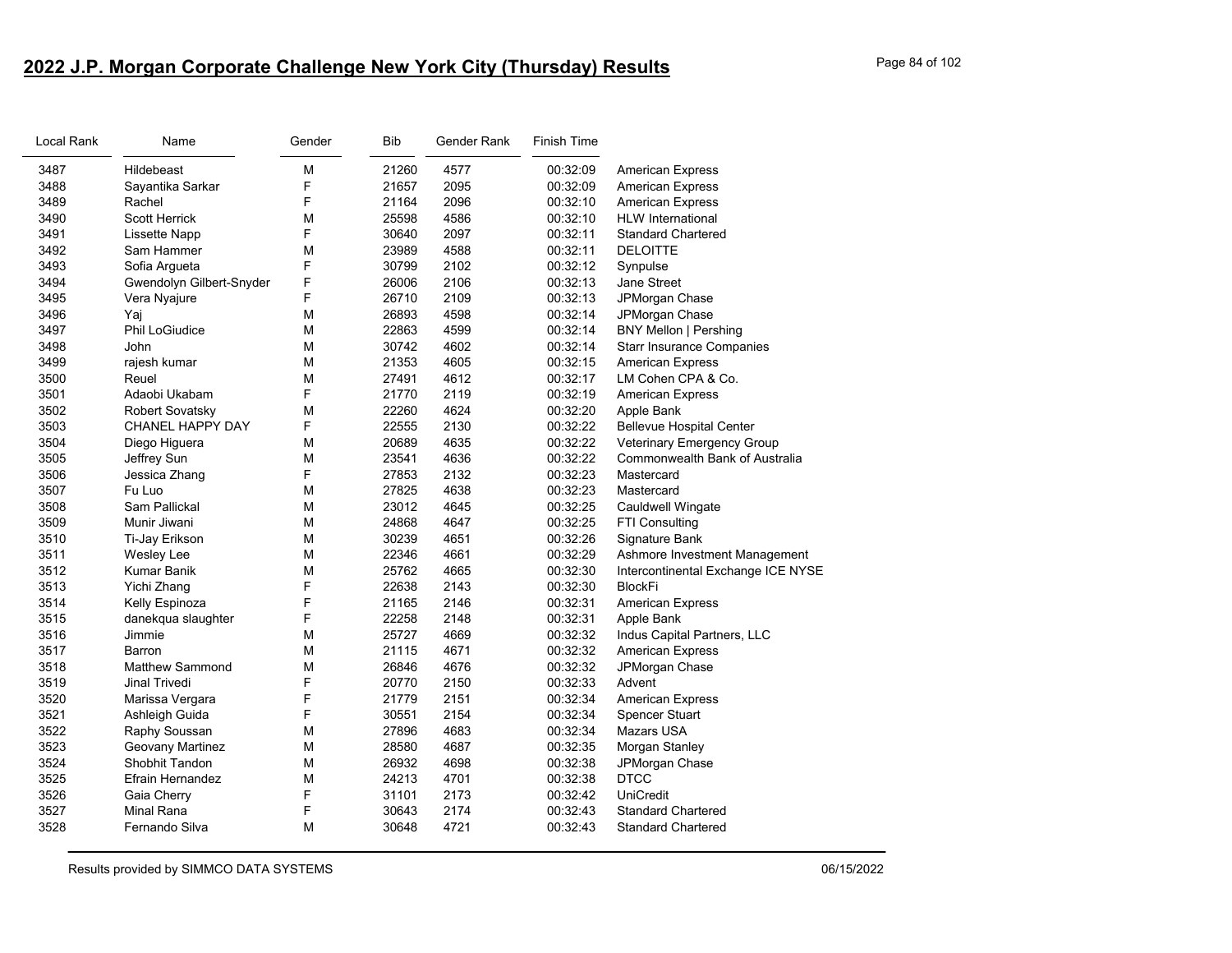# **2022 J.P. Morgan Corporate Challenge New York City (Thursday) Results** Page 85 of 102

| Local Rank | Name                    | Gender | Bib   | Gender Rank | <b>Finish Time</b> |                                      |
|------------|-------------------------|--------|-------|-------------|--------------------|--------------------------------------|
| 3529       | Ricky Lam               | M      | 24720 | 4723        | 00:32:44           | First Republic Bank                  |
| 3530       | Meghan Dunne            | F      | 30624 | 2182        | 00:32:46           | <b>Standard Chartered</b>            |
| 3531       | Ron Hall                | M      | 22596 | 4743        | 00:32:47           | <b>Berenberg Capital Markets LLC</b> |
| 3532       | Piyush P                | M      | 22497 | 4744        | 00:32:48           | <b>Barclays</b>                      |
| 3533       | Fatema                  | F      | 22487 | 2184        | 00:32:48           | <b>Barclays</b>                      |
| 3534       | <b>Noel Bolos</b>       | M      | 30812 | 4746        | 00:32:48           | Syska Hennessy Group                 |
| 3535       | Yuan Cheng              | F      | 21082 | 2188        | 00:32:49           | <b>American Express</b>              |
| 3536       | <b>Dustin Wessells</b>  | M      | 29153 | 4749        | 00:32:49           | NewYork-Presbyterian                 |
| 3537       | LIz Sussman             | F      | 29916 | 2195        | 00:32:50           | RailWorks Corporation                |
| 3538       | Christopher Coleman     | M      | 29883 | 4755        | 00:32:52           | RailWorks Corporation                |
| 3539       | Mariely                 | F      | 29144 | 2204        | 00:32:52           | NewYork-Presbyterian                 |
| 3540       | john bertuccelli        | M      | 26138 | 4759        | 00:32:53           | JPMorgan Chase                       |
| 3541       | <b>Howard Maleton</b>   | M      | 26599 | 4761        | 00:32:53           | JPMorgan Chase                       |
| 3542       | Marvin Johnson          | M      | 31307 | 4762        | 00:32:53           | Vornado Realty Trust                 |
| 3543       | <b>Gregory Gilmore</b>  | M      | 31088 | 4764        | 00:32:54           | Travelers                            |
| 3544       | Dempsey                 | M      | 30829 | 4766        | 00:32:54           | Syska Hennessy Group                 |
| 3545       | <b>Audrey Georges</b>   | F      | 27741 | 2206        | 00:32:55           | Madison Square Garden                |
| 3546       | Hazel Ann Rose          | F      | 31093 | 2211        | 00:32:55           | <b>Travelers</b>                     |
| 3547       | TJ Ingino               | M      | 29461 | 4774        | 00:32:56           | Paramount Group, Inc.                |
| 3548       | <b>Mudit Gogia</b>      | M      | 28450 | 4776        | 00:32:56           | Morgan Stanley                       |
| 3549       | <b>Richard Cavuoto</b>  | M      | 28333 | 4777        | 00:32:56           | Morgan Stanley                       |
| 3550       | Michael Weitman         | M      | 27007 | 4784        | 00:32:57           | JPMorgan Chase                       |
| 3551       | Zainab Bakrin           | F      | 22982 | 2218        | 00:32:57           | Casdin Capital NYC                   |
| 3552       | Mana Sazegara           | F      | 24347 | 2226        | 00:32:59           | EnTech Engineering PC                |
| 3553       | Calvin Rong             | M      | 29625 | 4797        | 00:32:59           | Perella Weinberg Partners            |
| 3554       | Raymond Chan            | M      | 25742 | 4800        | 00:33:00           | Insider Intelligence                 |
| 3555       | Lizzie Reedy            | F      | 29624 | 2233        | 00:33:00           | Perella Weinberg Partners            |
| 3556       | Odette Kabi             | F      | 23106 | 2236        | 00:33:01           | Centiva Capital, LP                  |
| 3557       | Frederic Smith          | M      | 24238 | 4804        | 00:33:01           | <b>DTCC</b>                          |
| 3558       | Charlotte BENAICHA-TANQ | F      | 22672 | 2239        | 00:33:01           | Not specified                        |
| 3559       | <b>Wendy Mullen</b>     | F      | 24651 | 2256        | 00:33:06           | First Manhattan Co.                  |
| 3560       | Jake Martino            | M      | 25201 | 4825        | 00:33:06           | Goldman Sachs                        |
| 3561       | Jeffrey Jacob           | M      | 26457 | 4830        | 00:33:08           | JPMorgan Chase                       |
| 3562       | <b>ABNY</b>             | M      | 26140 | 4832        | 00:33:09           | JPMorgan Chase                       |
| 3563       | Ayanna Prince           | F      | 28002 | 2261        | 00:33:10           | Memorial Sloan Kettering             |
| 3564       | Shiao Wu                | F      | 29805 | 2262        | 00:33:10           | <b>PwC</b>                           |
| 3565       | Michelle Fu             | F      | 24608 | 2269        | 00:33:14           | <b>First Eagle Investments</b>       |
| 3566       | Frank Arcuri            | M      | 23311 | 4846        | 00:33:14           | <b>Citnalta Construction Corp</b>    |
| 3567       | Rosario Ceron           | F      | 28039 | 2272        | 00:33:15           | MetroPlusHealth                      |
| 3568       | Shayna McCarthy         | F      | 26628 | 2273        | 00:33:16           | JPMorgan Chase                       |
| 3569       | Danielle Midulla        | F      | 26655 | 2277        | 00:33:16           | JPMorgan Chase                       |
| 3570       | Patricio Bernal         | M      | 30377 | 4853        | 00:33:18           | Societe Generale                     |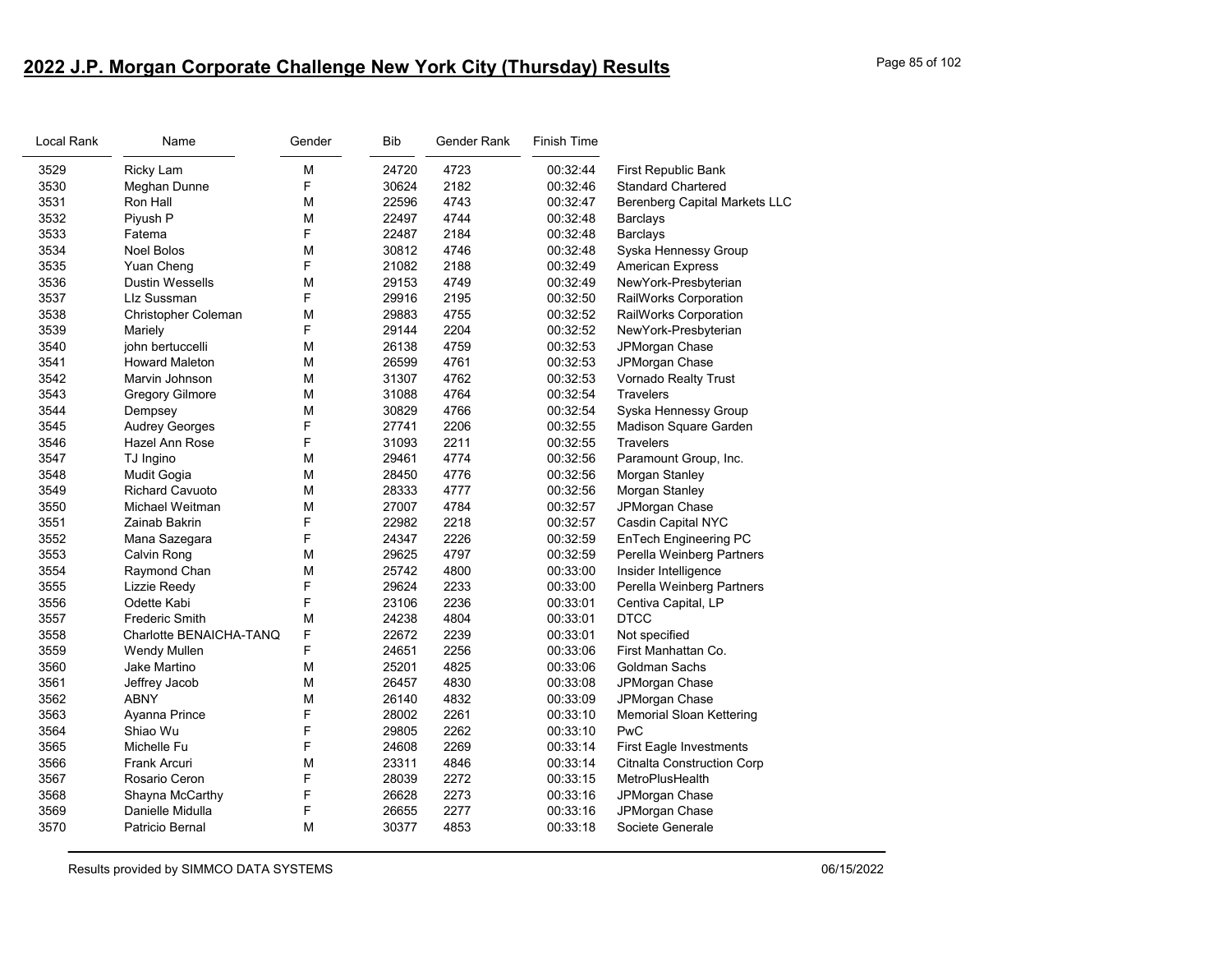# **2022 J.P. Morgan Corporate Challenge New York City (Thursday) Results** Page 86 of 102

| Local Rank | Name                   | Gender | <b>Bib</b> | Gender Rank | <b>Finish Time</b> |                                             |
|------------|------------------------|--------|------------|-------------|--------------------|---------------------------------------------|
| 3571       | Simon Ho               | M      | 27337      | 4855        | 00:33:18           | LEFRAK ORGANIZATION                         |
| 3572       | <b>TA</b>              | F      | 29014      | 2283        | 00:33:19           | NewYork-Presbyterian                        |
| 3573       | Vishnu Reddy           | M      | 26805      | 4861        | 00:33:20           | JPMorgan Chase                              |
| 3574       | <b>DAGMARA WITEK</b>   | F      | 22833      | 2288        | 00:33:21           | Not specified                               |
| 3575       | <b>ROBERT Chappell</b> | M      | 20714      | 4869        | 00:33:21           | Aaronson Rappaport Feinstein & Deutsch, LLP |
| 3576       | Joelle Savage          | F      | 22799      | 2291        | 00:33:21           | Not specified                               |
| 3577       | Violette Rychlicki     | F      | 29344      | 2294        | 00:33:22           | <b>NYC Parks</b>                            |
| 3578       | Ken McCarthy           | M      | 21460      | 4878        | 00:33:23           | <b>American Express</b>                     |
| 3579       | Gazay                  | F      | 27505      | 2295        | 00:33:23           | Loeb nyc                                    |
| 3580       | <b>Kaitlin Price</b>   | F      | 27508      | 2296        | 00:33:23           | Loeb nyc                                    |
| 3581       | Mei Lin                | F      | 28088      | 2298        | 00:33:24           | MFA Financial, Inc.                         |
| 3582       | Erin Schmitt           | F      | 24559      | 2299        | 00:33:25           | <b>Estee Lauder</b>                         |
| 3583       | Aina von Essen         | F      | 22987      | 2301        | 00:33:27           | Casdin Capital NYC                          |
| 3584       | Manan Shah             | M      | 30769      | 4890        | 00:33:27           | <b>Stout Risius Ross</b>                    |
| 3585       | Winnie Wu              | F      | 28811      | 2305        | 00:33:29           | Morgan Stanley                              |
| 3586       | <b>Brooke Cantone</b>  | F      | 26183      | 2310        | 00:33:31           | JPMorgan Chase                              |
| 3587       | <b>Jschivek</b>        | M      | 30748      | 4911        | 00:33:34           | <b>Starr Insurance Companies</b>            |
| 3588       | Sabrina Zapata         | F      | 27043      | 2316        | 00:33:34           | JPMorgan Chase                              |
| 3589       | Subbarao Guddati       | M      | 24485      | 4917        | 00:33:36           | <b>Estee Lauder</b>                         |
| 3590       | Adam Schaffer          | M      | 20807      | 4921        | 00:33:36           | AIG                                         |
| 3591       | <b>Victor Maso</b>     | M      | 31352      | 4924        | 00:33:37           | <b>Vv</b> §rde Partners                     |
| 3592       | <b>Matthew Scher</b>   | M      | 20709      | 4929        | 00:33:37           | 1919 Investment Counsel                     |
| 3593       | Sankari Rajaram        | F      | 30455      | 2321        | 00:33:38           | Societe Generale                            |
| 3594       | Karyn Koiffman         | F      | 20833      | 2332        | 00:33:40           | Akerman LLP                                 |
| 3595       | Mathieu Raynaud        | M      | 24549      | 4938        | 00:33:40           | <b>Estee Lauder</b>                         |
| 3596       | Nelly Del pozo         | F      | 21869      | 2335        | 00:33:41           | American Museum of Natural History          |
| 3597       | Kimberly Faul          | F      | 27556      | 2342        | 00:33:42           | LVMH Mov't Hennessy Louis Vuitton Inc.      |
| 3598       | <b>Victor Camino</b>   | M      | 28326      | 4948        | 00:33:43           | Morgan Stanley                              |
| 3599       | Stephanie Chen         | F      | 25614      | 2344        | 00:33:43           | <b>HNTB NY</b>                              |
| 3600       | Dina Rule              | F      | 23680      | 2345        | 00:33:44           | Cravath, Swaine & Moore LLP                 |
| 3601       | Utkarsh                | M      | 25778      | 4957        | 00:33:45           | Intercontinental Exchange ICE NYSE          |
| 3602       | Alfredo Hwang          | M      | 27417      | 4961        | 00:33:46           | <b>Linklaters LLP</b>                       |
| 3603       | Godfred Yemofio        | М      | 24593      | 4962        | 00:33:46           | <b>Estee Lauder</b>                         |
| 3604       | Akshay Pitale          | M      | 26770      | 4964        | 00:33:47           | JPMorgan Chase                              |
| 3605       | Carolina D QUINN       | F      | 27555      | 2359        | 00:33:49           | LVMH Mov't Hennessy Louis Vuitton Inc.      |
| 3606       | <b>Agnes Defreitas</b> | F      | 26272      | 2362        | 00:33:49           | JPMorgan Chase                              |
| 3607       | Erika Detjen           | F      | 29512      | 2366        | 00:33:51           | Paul, Weiss                                 |
| 3608       | Joshua Tagle           | M      | 29706      | 4991        | 00:33:54           | Protiviti Inc.                              |
| 3609       | Roohani Wadhwa         | F      | 21789      | 2378        | 00:33:55           | <b>American Express</b>                     |
| 3610       | <b>Ted Mertens</b>     | M      | 26652      | 4999        | 00:33:55           | JPMorgan Chase                              |
| 3611       | Hiroshi Valdera        | M      | 24072      | 5006        | 00:33:56           | <b>DELOITTE</b>                             |
| 3612       | Greta Perezcasas       | F      | 27604      | 2389        | 00:33:59           | LVMH Mov't Hennessy Louis Vuitton Inc.      |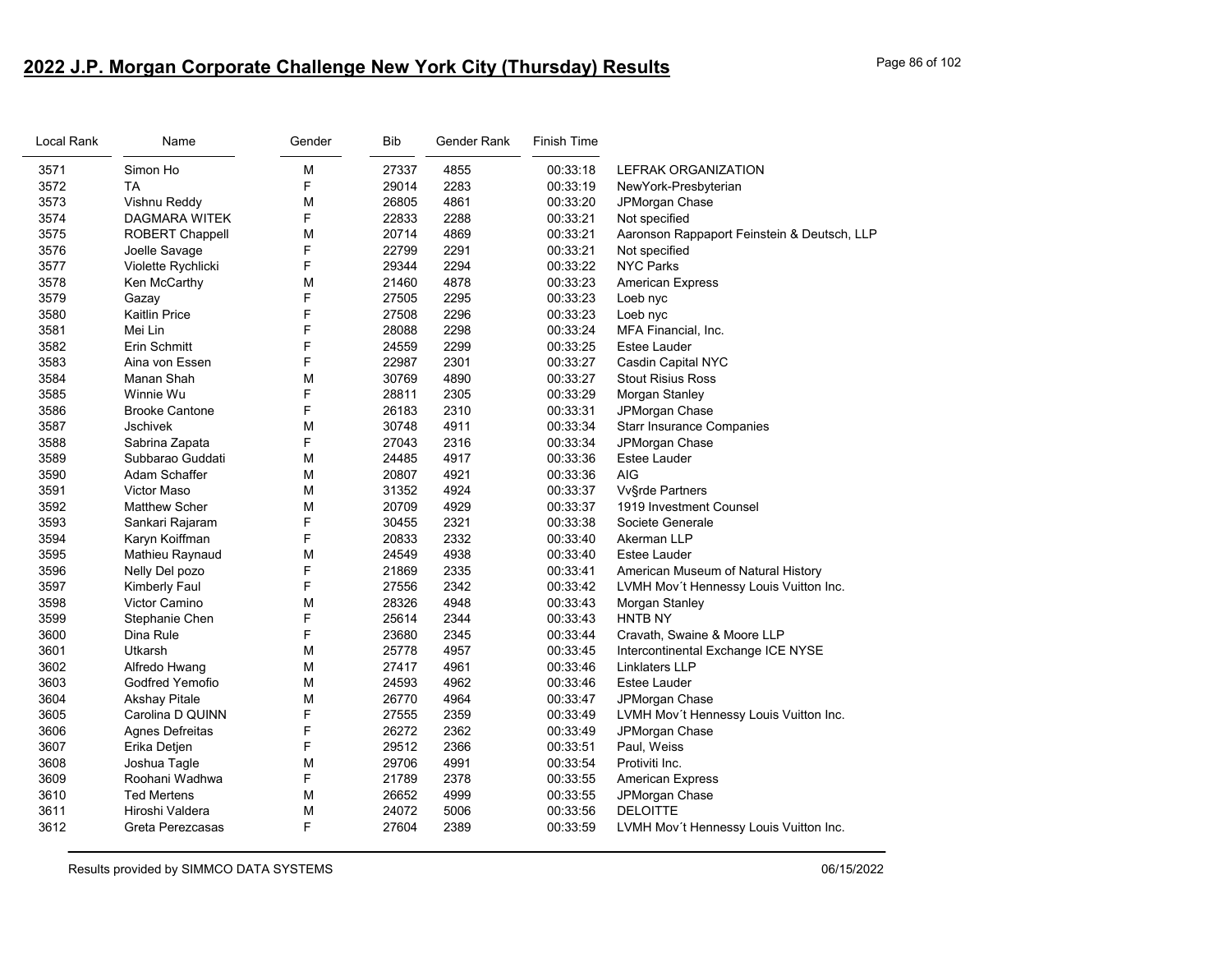# **2022 J.P. Morgan Corporate Challenge New York City (Thursday) Results** Page 87 of 102

| Local Rank | Name                      | Gender | <b>Bib</b> | Gender Rank | <b>Finish Time</b> |                                               |
|------------|---------------------------|--------|------------|-------------|--------------------|-----------------------------------------------|
| 3613       | Praveen                   | М      | 23629      | 5017        | 00:33:59           | COWI Consulting Inc.                          |
| 3614       | <b>Madeline Ringuette</b> | F      | 21613      | 2391        | 00:34:00           | <b>American Express</b>                       |
| 3615       | Teresa Costa              | F      | 23525      | 2394        | 00:34:00           | Commonwealth Bank of Australia                |
| 3616       | <b>Arthur Peltz</b>       | M      | 28666      | 5024        | 00:34:01           | Morgan Stanley                                |
| 3617       | Sheroz                    | М      | 22238      | 5025        | 00:34:01           | Apple Bank                                    |
| 3618       | Leon                      | M      | 22733      | 5026        | 00:34:01           | Not specified                                 |
| 3619       | SGurnett                  | F      | 29984      | 2402        | 00:34:02           | Rockefeller Group                             |
| 3620       | Ally                      | F      | 21596      | 2407        | 00:34:03           | <b>American Express</b>                       |
| 3621       | Kamrul Hasan              | М      | 30820      | 5031        | 00:34:03           | Syska Hennessy Group                          |
| 3622       | Karinya Ghiara            | F      | 20732      | 2409        | 00:34:03           | <b>Activate Consulting</b>                    |
| 3623       | Victoria Chau             | F      | 29538      | 2415        | 00:34:05           | Payoneer, Inc                                 |
| 3624       | Natalie W Lu              | F      | 27123      | 2416        | 00:34:05           | Kilpatrick Townsend                           |
| 3625       | A Sami                    | M      | 24760      | 5035        | 00:34:05           | First Republic Bank                           |
| 3626       | Nidhi Joshi               | F      | 24614      | 2421        | 00:34:06           | <b>First Eagle Investments</b>                |
| 3627       | <b>Altaf Sharif</b>       | M      | 24565      | 5038        | 00:34:06           | Estee Lauder                                  |
| 3628       | Lakshit Bhutani           | М      | 31021      | 5040        | 00:34:06           | Tower Research Capital LLC                    |
| 3629       | Yes                       | F      | 27277      | 2424        | 00:34:06           | Kroll                                         |
| 3630       | Jeff Preston              | М      | 28680      | 5041        | 00:34:07           | Morgan Stanley                                |
| 3631       | may                       | F      | 24144      | 2429        | 00:34:08           | <b>DNB New York</b>                           |
| 3632       | Natalia Rosero            | F      | 22795      | 2440        | 00:34:10           | Not specified                                 |
| 3633       | Grubes                    | M      | 30730      | 5061        | 00:34:13           | <b>Starr Insurance Companies</b>              |
| 3634       | Jessica Tseng             | F      | 25612      | 2454        | 00:34:14           | <b>HLW</b> International                      |
| 3635       | Sowmya Srinivasan         | F      | 27843      | 2456        | 00:34:14           | Mastercard                                    |
| 3636       | Thais Tuitt               | F      | 22886      | 2457        | 00:34:14           | <b>BNY Mellon   Pershing</b>                  |
| 3637       | <b>Berta</b>              | F      | 22069      | 2458        | 00:34:15           | <b>AON</b>                                    |
| 3638       | David R Berrios           | M      | 31020      | 5066        | 00:34:16           | Tower Research Capital LLC                    |
| 3639       | Laura Thomas              | F      | 23911      | 2469        | 00:34:17           | Debevoise & Plimpton LLP                      |
| 3640       | <b>Tiffany Taylor</b>     | F      | 21747      | 2470        | 00:34:17           | <b>American Express</b>                       |
| 3641       | Marjerie Rosales          | F      | 22125      | 2471        | 00:34:17           | <b>AON</b>                                    |
| 3642       | Elona Shehu               | F      | 29347      | 2474        | 00:34:18           | <b>NYC Parks</b>                              |
| 3643       | Pravesh Bajpai            | M      | 26118      | 5074        | 00:34:18           | JPMorgan Chase                                |
| 3644       | <b>Brian Quilter</b>      | M      | 28684      | 5079        | 00:34:20           | Morgan Stanley                                |
| 3645       | Lisa Swan                 | F      | 30938      | 2479        | 00:34:21           | The Gate                                      |
| 3646       | Mary Torrejon             | F      | 22142      | 2482        | 00:34:22           | <b>AON</b>                                    |
| 3647       | Tom Frawley               | M      | 27334      | 5099        | 00:34:23           | LEFRAK ORGANIZATION                           |
| 3648       | <b>Bridget</b>            | F      | 30220      | 2488        | 00:34:25           | Signature Bank                                |
| 3649       | Martin Tenecela           | M      | 25611      | 5108        | 00:34:27           | <b>HLW</b> International                      |
| 3650       | Calina                    | F      | 23248      | 2502        | 00:34:30           | <b>CIBC</b>                                   |
| 3651       | Katie Schimanski          | F      | 29132      | 2506        | 00:34:31           | NewYork-Presbyterian                          |
| 3652       | Aashish Arora             | М      | 31240      | 5123        | 00:34:32           | Vitech Systems Group                          |
| 3653       | Gordon Yip                | M      | 23764      | 5135        | 00:34:34           | Credit Agricole Corporate and Investment Bank |
| 3654       | anibette mansilla diaz    | F      | 25601      | 2509        | 00:34:34           | <b>HLW</b> International                      |
|            |                           |        |            |             |                    |                                               |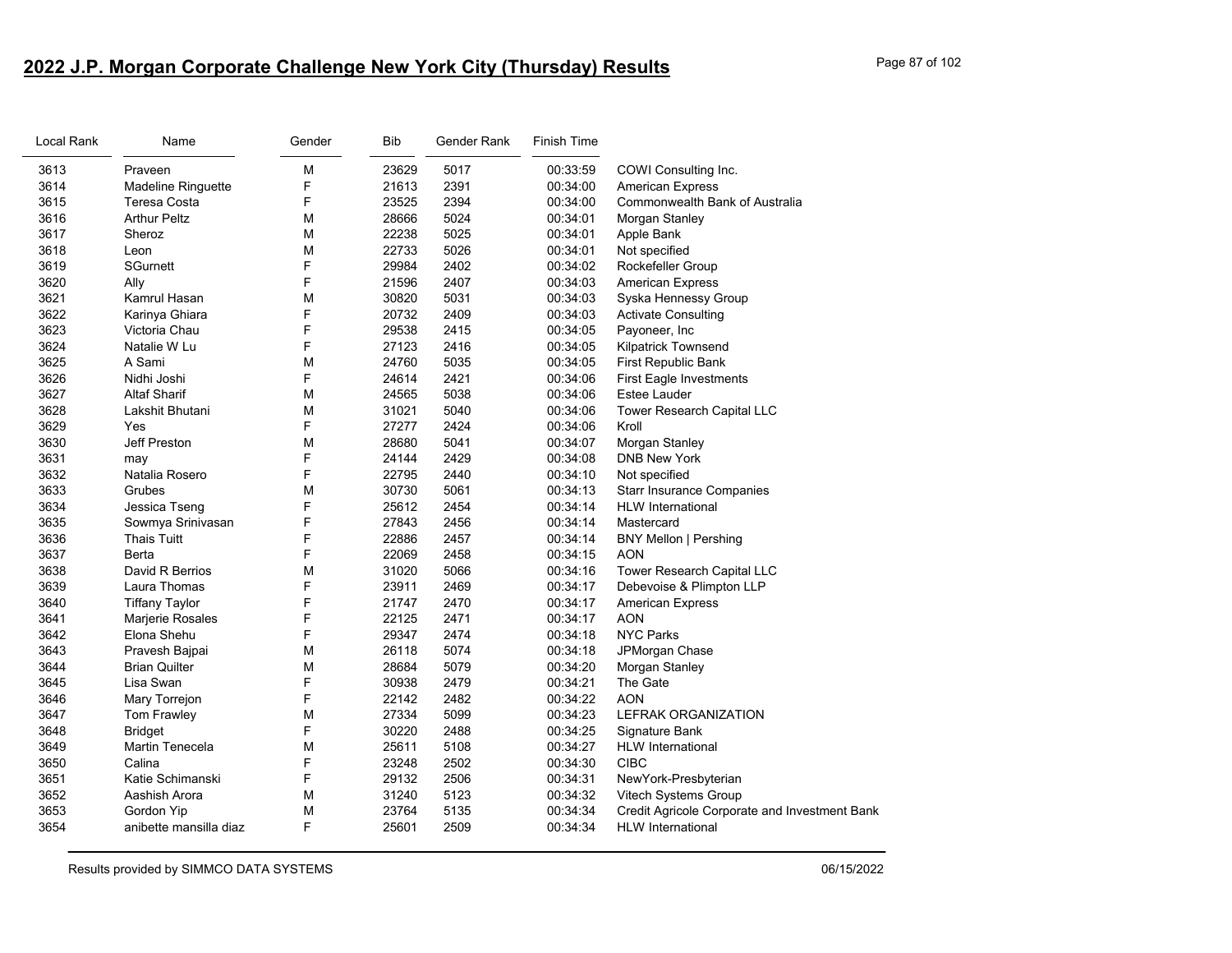# **2022 J.P. Morgan Corporate Challenge New York City (Thursday) Results** Page 88 of 102

| Local Rank | Name                          | Gender | Bib   | Gender Rank | <b>Finish Time</b> |                                               |
|------------|-------------------------------|--------|-------|-------------|--------------------|-----------------------------------------------|
| 3655       | <b>Noel Collo</b>             | M      | 27940 | 5138        | 00:34:35           | <b>Memorial Sloan Kettering</b>               |
| 3656       | Aru                           | F      | 25800 | 2513        | 00:34:36           | Intercontinental Exchange ICE NYSE            |
| 3657       | Megan                         | F      | 29277 | 2516        | 00:34:36           | <b>NYC Parks</b>                              |
| 3658       | Macy Parana                   | F      | 24036 | 2519        | 00:34:37           | <b>DELOITTE</b>                               |
| 3659       | Rajesh Manickam               | M      | 25837 | 5144        | 00:34:37           | Intercontinental Exchange ICE NYSE            |
| 3660       | <b>Tharinee Charintranont</b> | F      | 25040 | 2522        | 00:34:37           | <b>Goldman Sachs</b>                          |
| 3661       | Stephanie Tafaghodi           | F      | 23828 | 2524        | 00:34:39           | Davidson Kempner Capital Management LP        |
| 3662       | <b>Rick N</b>                 | M      | 30736 | 5159        | 00:34:40           | <b>Starr Insurance Companies</b>              |
| 3663       | Rhea Thakore                  | F      | 25694 | 2533        | 00:34:41           | <b>Hunton Andrews Kurth</b>                   |
| 3664       | <b>FLORIE BOURREL HELEIN</b>  | F      | 27860 | 2534        | 00:34:41           | Mazars USA                                    |
| 3665       | Luis Flores                   | M      | 24851 | 5165        | 00:34:41           | FTI Consulting                                |
| 3666       | Marlon L                      | M      | 29987 | 5167        | 00:34:41           | Rockefeller Group                             |
| 3667       | Zoe Langdon                   | F      | 21368 | 2538        | 00:34:42           | <b>American Express</b>                       |
| 3668       | Benjamin Huang                | M      | 23732 | 5183        | 00:34:44           | Credit Agricole Corporate and Investment Bank |
| 3669       | Yi Ma                         | F      | 26594 | 2548        | 00:34:46           | JPMorgan Chase                                |
| 3670       | Ahmed Halaweh                 | M      | 25921 | 5190        | 00:34:46           | Interpublic Group (IPG)                       |
| 3671       | Bonnie Wong                   | F      | 27019 | 2551        | 00:34:47           | JPMorgan Chase                                |
| 3672       | Beatriz Vianna                | F      | 26981 | 2552        | 00:34:47           | JPMorgan Chase                                |
| 3673       | Inna Geller                   | F      | 26362 | 2554        | 00:34:48           | JPMorgan Chase                                |
| 3674       | Jeff Kobrinsky                | M      | 23501 | 5197        | 00:34:48           | <b>Commerzbank New York</b>                   |
| 3675       | Teresa Mello                  | F      | 21475 | 2555        | 00:34:49           | <b>American Express</b>                       |
| 3676       | <b>Todd Tuscher</b>           | M      | 29653 | 5204        | 00:34:50           | <b>Perkins Eastman</b>                        |
| 3677       | Jess Lee                      | F      | 21382 | 2559        | 00:34:50           | <b>American Express</b>                       |
| 3678       | Karol                         | F      | 21629 | 2565        | 00:34:52           | <b>American Express</b>                       |
| 3679       | Azhlee Costa                  | F      | 29041 | 2567        | 00:34:53           | NewYork-Presbyterian                          |
| 3680       | Rosario Baldeon               | F      | 29017 | 2568        | 00:34:53           | NewYork-Presbyterian                          |
| 3681       | Pablo                         | M      | 28715 | 5216        | 00:34:54           | Morgan Stanley                                |
| 3682       | Aaron Bennett                 | M      | 24601 | 5224        | 00:34:57           | <b>First Eagle Investments</b>                |
| 3683       | sol                           | F      | 21338 | 2575        | 00:34:57           | <b>American Express</b>                       |
| 3684       | <b>Katie Towers</b>           | F      | 29145 | 2576        | 00:34:57           | NewYork-Presbyterian                          |
| 3685       | Brian Lane                    | M      | 30055 | 5225        | 00:34:57           | <b>RSM US LLP</b>                             |
| 3686       | Carla Rooney                  | F      | 29475 | 2580        | 00:34:58           | Paramount Group, Inc.                         |
| 3687       | Sherrie San Juan              | F      | 29130 | 2582        | 00:34:58           | NewYork-Presbyterian                          |
| 3688       | Camila Vasquez                | F      | 29371 | 2584        | 00:34:58           | <b>NYC Parks</b>                              |
| 3689       | Mace Brown                    | M      | 20780 | 5230        | 00:34:58           | Aflac Global Investments                      |
| 3690       | joseph hawry                  | M      | 26422 | 5235        | 00:35:00           | JPMorgan Chase                                |
| 3691       | Lina                          | F      | 21444 | 2594        | 00:35:00           | <b>American Express</b>                       |
| 3692       | Heng Wu                       | M      | 25905 | 5239        | 00:35:02           | Intercontinental Exchange ICE NYSE            |
| 3693       | <b>Taylor McCallum</b>        | F      | 24526 | 2601        | 00:35:03           | <b>Estee Lauder</b>                           |
| 3694       | Ken Cheung                    | M      | 23492 | 5244        | 00:35:03           | <b>Commerzbank New York</b>                   |
| 3695       | Michelle Engelbrecht          | F      | 22083 | 2609        | 00:35:11           | <b>AON</b>                                    |
| 3696       | Kevin Erdman                  | M      | 24606 | 5272        | 00:35:12           | First Eagle Investments                       |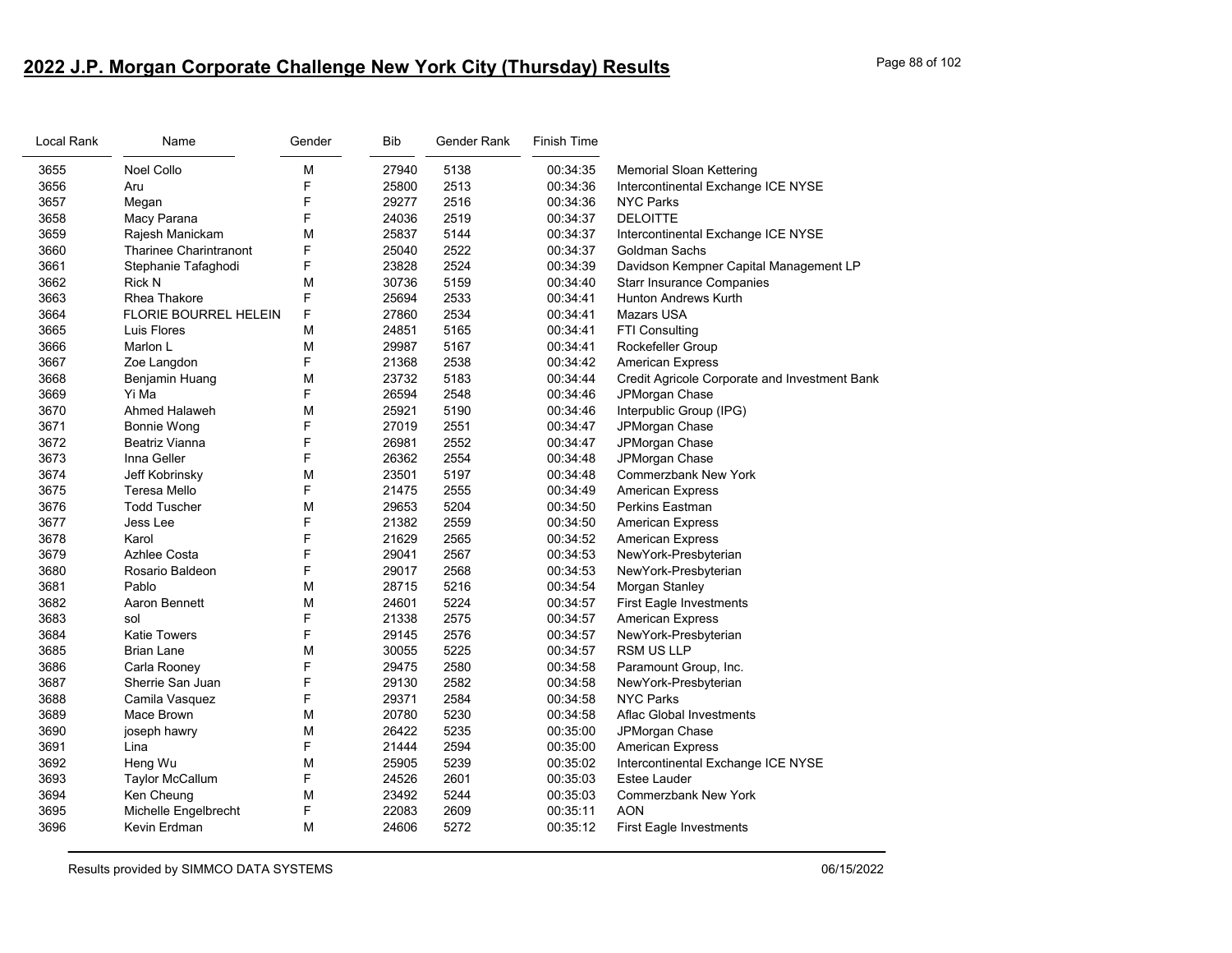# **2022 J.P. Morgan Corporate Challenge New York City (Thursday) Results** Page 89 of 102

| Local Rank | Name                      | Gender | <b>Bib</b> | Gender Rank | <b>Finish Time</b> |                                               |
|------------|---------------------------|--------|------------|-------------|--------------------|-----------------------------------------------|
| 3697       | Noah Katcher              | M      | 29395      | 5275        | 00:35:12           | Oliver Wyman - NYO                            |
| 3698       | Sarah                     | F      | 24628      | 2612        | 00:35:13           | <b>First Eagle Investments</b>                |
| 3699       | EM                        | F      | 25959      | 2614        | 00:35:14           | <b>ION Trading</b>                            |
| 3700       | <b>Brian Clark</b>        | M      | 21096      | 5281        | 00:35:15           | <b>American Express</b>                       |
| 3701       | Girish Tewani             | М      | 29584      | 5289        | 00:35:17           | Percent                                       |
| 3702       | lisa bai                  | F      | 28933      | 2618        | 00:35:17           | New York Life Insurance Company               |
| 3703       | Casey Smyth               | F      | 26903      | 2619        | 00:35:18           | JPMorgan Chase                                |
| 3704       | Guinevere Ngau            | F      | 25500      | 2621        | 00:35:19           | <b>HDR</b>                                    |
| 3705       | Arlenis Martinez          | F      | 27589      | 2622        | 00:35:19           | LVMH Mov't Hennessy Louis Vuitton Inc.        |
| 3706       | Arti Modgil               | F      | 20533      | 2623        | 00:35:20           | Moodys                                        |
| 3707       | Brandie                   | F      | 23558      | 2631        | 00:35:22           | <b>Community Preservation Corporation</b>     |
| 3708       | Jeremy Botwinick          | М      | 21039      | 5302        | 00:35:22           | <b>American Express</b>                       |
| 3709       | Sam Moon                  | м      | 21496      | 5303        | 00:35:23           | <b>American Express</b>                       |
| 3710       | Uriel Sprecher            | М      | 22054      | 5304        | 00:35:23           | Angelo Gordon                                 |
| 3711       | Alexandru Popescu         | M      | 20659      | 5310        | 00:35:25           | Societe Generale                              |
| 3712       | David T                   | М      | 23756      | 5323        | 00:35:31           | Credit Agricole Corporate and Investment Bank |
| 3713       | Oscar Mendez              | M      | 20855      | 5330        | 00:35:32           | Alfred P. Sloan Foundation                    |
| 3714       | Julissa Figuereo          | F      | 23330      | 2655        | 00:35:33           | Citrin Cooperman                              |
| 3715       | Rock Zhou                 | м      | 24963      | 5333        | 00:35:34           | <b>GIC</b>                                    |
| 3716       | Katty Martinez            | F      | 27340      | 2664        | 00:35:36           | <b>LEFRAK ORGANIZATION</b>                    |
| 3717       | <b>LORNA SHEILA BROWN</b> | F      | 30698      | 2665        | 00:35:36           | <b>Starr Insurance Companies</b>              |
| 3718       | Theresa Rago              | F      | 30744      | 2667        | 00:35:37           | <b>Starr Insurance Companies</b>              |
| 3719       | Stephenie Edwards         | F      | 23969      | 2671        | 00:35:41           | <b>DELOITTE</b>                               |
| 3720       | Kate Kim                  | F      | 29078      | 2672        | 00:35:41           | NewYork-Presbyterian                          |
| 3721       | Mariam R                  | F      | 28709      | 2674        | 00:35:41           | Morgan Stanley                                |
| 3722       | <b>Tiffany Li</b>         | F      | 29095      | 2678        | 00:35:43           | NewYork-Presbyterian                          |
| 3723       | Cynthia Burns             | F      | 29939      | 2681        | 00:35:44           | Rockefeller Capital Management                |
| 3724       | Lyana Fernandez           | F      | 29002      | 2690        | 00:35:46           | <b>Newlight Partners</b>                      |
| 3725       | <b>LIONEL HARRIS</b>      | м      | 20229      | 5369        | 00:35:48           | Not specified                                 |
| 3726       | <b>Allison Sirk</b>       | F      | 22804      | 2696        | 00:35:49           | Not specified                                 |
| 3727       | Maytee                    | F      | 29784      | 2699        | 00:35:50           | PwC                                           |
| 3728       | Samantha Villafane        | F      | 28019      | 2701        | 00:35:52           | <b>Memorial Sloan Kettering</b>               |
| 3729       | Lisa Rifkind              | F      | 21910      | 2704        | 00:35:53           | American Museum of Natural History            |
| 3730       | <b>Ambar Nicole</b>       | F      | 27259      | 2707        | 00:35:54           | Kroll                                         |
| 3731       | Yonette M Anderson        | F      | 21940      | 2712        | 00:35:56           | Anchin                                        |
| 3732       | Adwoa Boah                | F      | 31200      | 2716        | 00:35:57           | Visa, Inc.                                    |
| 3733       | Anant Aditya              | М      | 25935      | 5416        | 00:36:04           | <b>ION Trading</b>                            |
| 3734       | Juan Funes                | М      | 27808      | 5418        | 00:36:05           | Mastercard                                    |
| 3735       | Apsara Hanagandi          | F      | 21237      | 2745        | 00:36:08           | <b>American Express</b>                       |
| 3736       | Juliana Dutan             | F      | 21153      | 2747        | 00:36:09           | <b>American Express</b>                       |
| 3737       | Varunie                   | F      | 20994      | 2752        | 00:36:10           | <b>American Express</b>                       |
| 3738       | Ana Banegas               | F      | 28288      | 2756        | 00:36:11           | Morgan Stanley                                |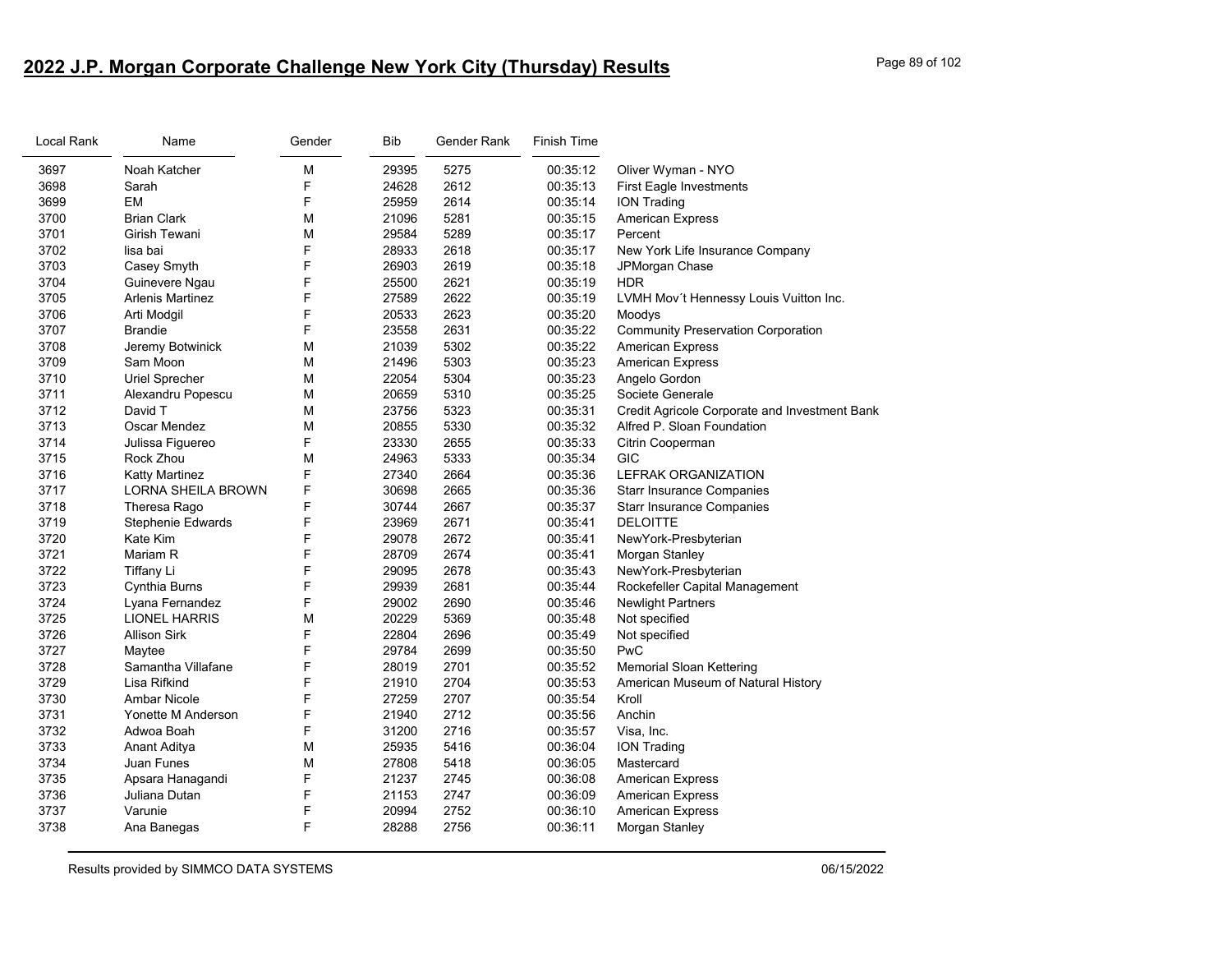# **2022 J.P. Morgan Corporate Challenge New York City (Thursday) Results** Page 90 of 102

| Local Rank | Name                    | Gender | <b>Bib</b> | Gender Rank | <b>Finish Time</b> |                                      |
|------------|-------------------------|--------|------------|-------------|--------------------|--------------------------------------|
| 3739       | Julie P                 | F      | 28678      | 2763        | 00:36:13           | Morgan Stanley                       |
| 3740       | Diana Luong             | F      | 30581      | 2766        | 00:36:14           | Sperry Mitchell & Co                 |
| 3741       | Elizabeth Dominguez     | F      | 26294      | 2768        | 00:36:15           | JPMorgan Chase                       |
| 3742       | <b>Matthew Genovesi</b> | M      | 20261      | 5453        | 00:36:16           | <b>CIBC</b>                          |
| 3743       | Allie Devito            | F      | 25722      | 2776        | 00:36:18           | Indus Capital Partners, LLC          |
| 3744       | Saeedeh Rezaei          | F      | 24345      | 2783        | 00:36:22           | EnTech Engineering PC                |
| 3745       | Patrick McCurdy         | M      | 25725      | 5462        | 00:36:22           | Indus Capital Partners, LLC          |
| 3746       | Arun Natarajan          | M      | 28050      | 5464        | 00:36:23           | MetroPlusHealth                      |
| 3747       | Junko Harada            | F      | 28106      | 2788        | 00:36:24           | Mitsubishi International Corporation |
| 3748       | Abul Farah              | M      | 28635      | 5473        | 00:36:28           | Morgan Stanley                       |
| 3749       | John Hoffman            | M      | 29198      | 5476        | 00:36:29           | Northern Trust                       |
| 3750       | David Greenberg         | M      | 24857      | 5477        | 00:36:29           | FTI Consulting                       |
| 3751       | Irvin Martinez          | M      | 27752      | 5478        | 00:36:29           | Madison Square Garden                |
| 3752       | Yan Vuong               | F      | 30476      | 2808        | 00:36:33           | Societe Generale                     |
| 3753       | Rashmi Subbarao         | F      | 26924      | 2814        | 00:36:35           | JPMorgan Chase                       |
| 3754       | Jacintha                | F      | 24698      | 2816        | 00:36:36           | First Republic Bank                  |
| 3755       | Junping Chen            | F      | 26211      | 2818        | 00:36:36           | JPMorgan Chase                       |
| 3756       | Kasey Nguyen            | F      | 24032      | 2821        | 00:36:37           | <b>DELOITTE</b>                      |
| 3757       | Lucas Harvey            | M      | 22645      | 5492        | 00:36:39           | <b>BlueRock Therapeutics</b>         |
| 3758       | VSan                    | M      | 22926      | 5496        | 00:36:40           | <b>Brown Brothers Harriman</b>       |
| 3759       | Sebastien Belhomme      | M      | 29021      | 5501        | 00:36:44           | NewYork-Presbyterian                 |
| 3760       | Venkata Kolla           | M      | 29081      | 5503        | 00:36:44           | NewYork-Presbyterian                 |
| 3761       | George Wu               | M      | 27081      | 5511        | 00:36:48           | K2 Venture.Capital                   |
| 3762       | Tom Hennessy            | M      | 29460      | 5512        | 00:36:49           | Paramount Group, Inc.                |
| 3763       | Laura Antoine           | F      | 27920      | 2838        | 00:36:49           | Memorial Sloan Kettering             |
| 3764       | Shirley Wu              | F      | 27082      | 2839        | 00:36:49           | K2 Venture.Capital                   |
| 3765       | Rebecca D'Agostino      | F      | 23957      | 2843        | 00:36:51           | <b>DELOITTE</b>                      |
| 3766       | Mark Xu                 | M      | 27084      | 5521        | 00:36:52           | K2 Venture.Capital                   |
| 3767       | George X                | M      | 20474      | 5523        | 00:36:52           | K2 Venture.Capital                   |
| 3768       | Josephine Romano        | F      | 26825      | 2854        | 00:36:56           | JPMorgan Chase                       |
| 3769       | David Chan              | M      | 26193      | 5532        | 00:36:58           | JPMorgan Chase                       |
| 3770       | Michelle                | F      | 29837      | 2860        | 00:36:59           | <b>QBE North America</b>             |
| 3771       | AYANA J                 | F      | 25490      | 2862        | 00:37:01           | HDR                                  |
| 3772       | Jinank Parekh           | M      | 22873      | 5540        | 00:37:03           | <b>BNY Mellon   Pershing</b>         |
| 3773       | Dillon Zhang            | M      | 24195      | 5541        | 00:37:03           | <b>Dropbox</b>                       |
| 3774       | Chris Thompson          | M      | 29480      | 5543        | 00:37:03           | Paramount Group, Inc.                |
| 3775       | Kaitlin Enright         | F      | 24847      | 2867        | 00:37:03           | FTI Consulting                       |
| 3776       | Carlos Handal           | M      | 26403      | 5544        | 00:37:04           | JPMorgan Chase                       |
| 3777       | Shashank Gupta          | M      | 31030      | 5551        | 00:37:06           | Tower Research Capital LLC           |
| 3778       | Amy Zhao                | F      | 29187      | 2879        | 00:37:06           | NORD/LB                              |
| 3779       | Ashish Kumar            | M      | 21351      | 5559        | 00:37:08           | <b>American Express</b>              |
| 3780       | Michael Lombardi        | M      | 28958      | 5563        | 00:37:08           | New York Life Insurance Company      |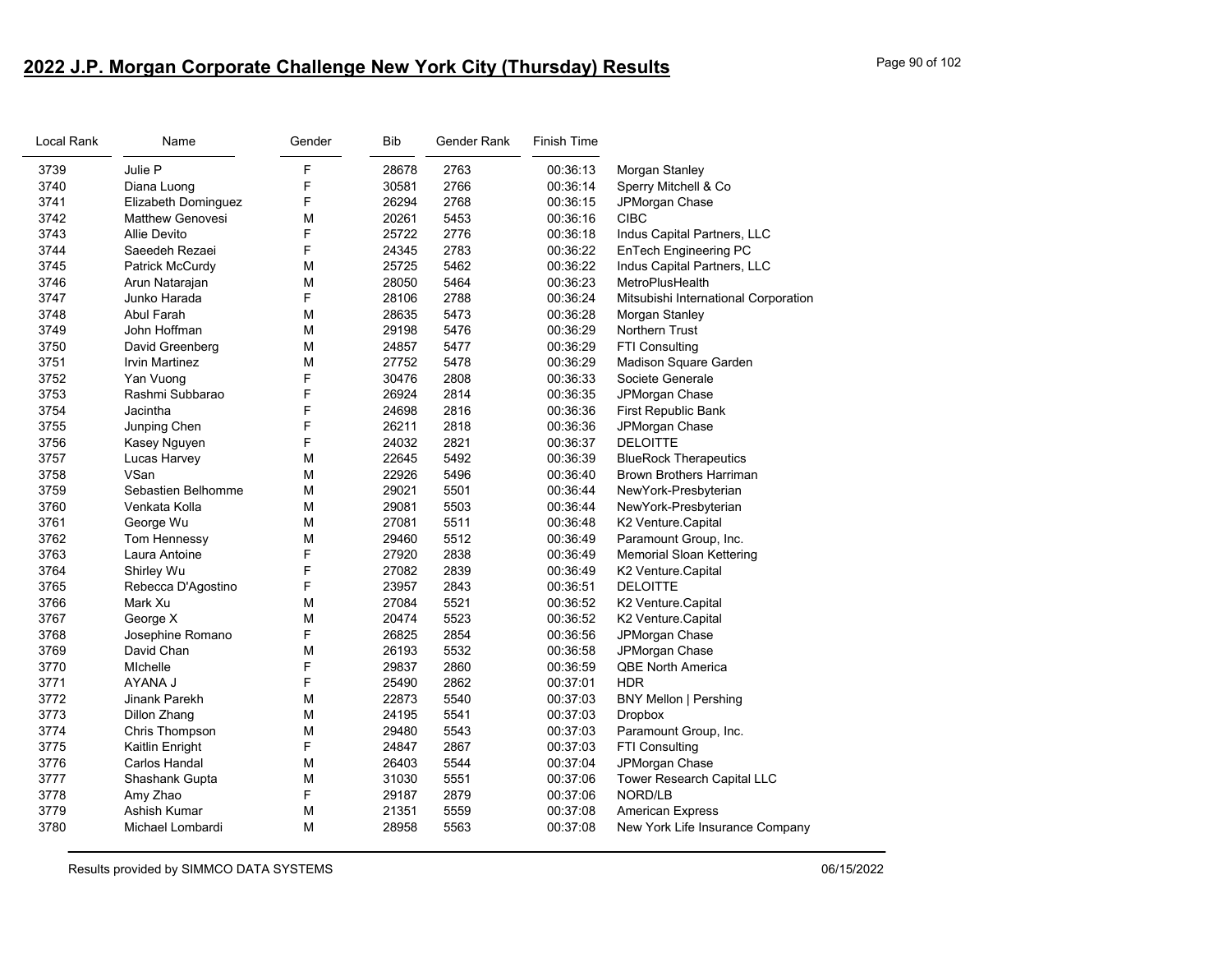# **2022 J.P. Morgan Corporate Challenge New York City (Thursday) Results** Page 91 of 102

| Local Rank | Name                        | Gender | Bib   | Gender Rank | <b>Finish Time</b> |                                        |
|------------|-----------------------------|--------|-------|-------------|--------------------|----------------------------------------|
| 3781       | Kaoutar Mohajiry            | F      | 22769 | 2888        | 00:37:09           | Not specified                          |
| 3782       | Shilpi                      | F      | 25653 | 2890        | 00:37:09           | Hudson Bay Capital Management LP       |
| 3783       | Mahin Rahaman               | F      | 27836 | 2891        | 00:37:10           | Mastercard                             |
| 3784       | Christine Feliciano         | F      | 27230 | 2901        | 00:37:11           | Kroll                                  |
| 3785       | <b>Marie Catillaz</b>       | F      | 28332 | 2905        | 00:37:12           | Morgan Stanley                         |
| 3786       | Anna Russell                | F      | 28256 | 2910        | 00:37:15           | Moore Capital Management, LLC          |
| 3787       | <b>Nick Bellantone</b>      | M      | 29877 | 5590        | 00:37:19           | RailWorks Corporation                  |
| 3788       | Carmella Capitano           | F      | 30702 | 2940        | 00:37:24           | <b>Starr Insurance Companies</b>       |
| 3789       | Jenny Pena                  | F      | 22242 | 2942        | 00:37:26           | Apple Bank                             |
| 3790       | Samih Auti                  | М      | 20988 | 5605        | 00:37:26           | <b>American Express</b>                |
| 3791       | Akon                        | М      | 28155 | 5606        | 00:37:26           | Moodys                                 |
| 3792       | <b>Yssan Phillips</b>       | F      | 27211 | 2943        | 00:37:26           | KraneShares                            |
| 3793       | Cely                        | F      | 31072 | 2949        | 00:37:29           | <b>TowerBrook Capital Partners</b>     |
| 3794       | Jd                          | M      | 20921 | 5623        | 00:37:30           | Alpha Dashers                          |
| 3795       | Zoe Rubin                   | F      | 31081 | 2953        | 00:37:31           | <b>TowerBrook Capital Partners</b>     |
| 3796       | ryan miller                 | м      | 27519 | 5625        | 00:37:31           | Loews Corporation                      |
| 3797       | Jose Sosa                   | М      | 26909 | 5630        | 00:37:32           | JPMorgan Chase                         |
| 3798       | Enid                        | F      | 28013 | 2964        | 00:37:34           | <b>Memorial Sloan Kettering</b>        |
| 3799       | Viral Badheka               | м      | 26113 | 5640        | 00:37:35           | JPMorgan Chase                         |
| 3800       | Mandar Lipare               | М      | 26575 | 5647        | 00:37:37           | JPMorgan Chase                         |
| 3801       | Igor Ryklis                 | м      | 28710 | 5648        | 00:37:37           | Morgan Stanley                         |
| 3802       | <b>Stefany Morales</b>      | F      | 29169 | 2972        | 00:37:39           | <b>NFA New York</b>                    |
| 3803       | <b>Fitzgerald Mills</b>     | M      | 25844 | 5656        | 00:37:39           | Intercontinental Exchange ICE NYSE     |
| 3804       | Judieth                     | F      | 29119 | 2977        | 00:37:44           | NewYork-Presbyterian                   |
| 3805       | <b>Theodore Kontopoulos</b> | M      | 26511 | 5665        | 00:37:45           | JPMorgan Chase                         |
| 3806       | Tania Henriques             | F      | 20347 | 2991        | 00:37:48           | <b>FTI Consulting</b>                  |
| 3807       | Nina                        | F      | 21656 | 3000        | 00:37:53           | <b>American Express</b>                |
| 3808       | Prachi Bansal               | F      | 25006 | 3004        | 00:37:55           | Goldman Sachs                          |
| 3809       | <b>Melissa Blount</b>       | F      | 28309 | 3010        | 00:38:00           | Morgan Stanley                         |
| 3810       | Melissa Klein               | F      | 30956 | 3011        | 00:38:01           | The Metropolitan Museum of Art         |
| 3811       | <b>Heather Klein</b>        | F      | 30002 | 3016        | 00:38:04           | Roland Foods                           |
| 3812       | Aprajita                    | F      | 20157 | 3020        | 00:38:05           | <b>American Express</b>                |
| 3813       | Jahnia Murphy               | F      | 27594 | 3024        | 00:38:07           | LVMH Mov't Hennessy Louis Vuitton Inc. |
| 3814       | Lupe                        | F      | 22552 | 3037        | 00:38:13           | <b>Bellevue Hospital Center</b>        |
| 3815       | jorge palomino              | M      | 30739 | 5718        | 00:38:14           | <b>Starr Insurance Companies</b>       |
| 3816       | Natalia Valenti             | F      | 28073 | 3039        | 00:38:14           | Metropolitan Commercial Bank NYC       |
| 3817       | Claudie Jean                | F      | 25816 | 3044        | 00:38:15           | Intercontinental Exchange ICE NYSE     |
| 3818       | <b>Matias Ringel</b>        | М      | 26814 | 5730        | 00:38:21           | JPMorgan Chase                         |
| 3819       | Belen                       | F      | 27024 | 3055        | 00:38:22           | JPMorgan Chase                         |
| 3820       | Tim LaVelle                 | M      | 23196 | 5733        | 00:38:22           | Chubb NYC Toastmasters                 |
| 3821       | Madalina Bal                | F      | 26119 | 3060        | 00:38:24           | JPMorgan Chase                         |
| 3822       | <b>Raven Simone</b>         | F      | 29319 | 3076        | 00:38:29           | <b>NYC Parks</b>                       |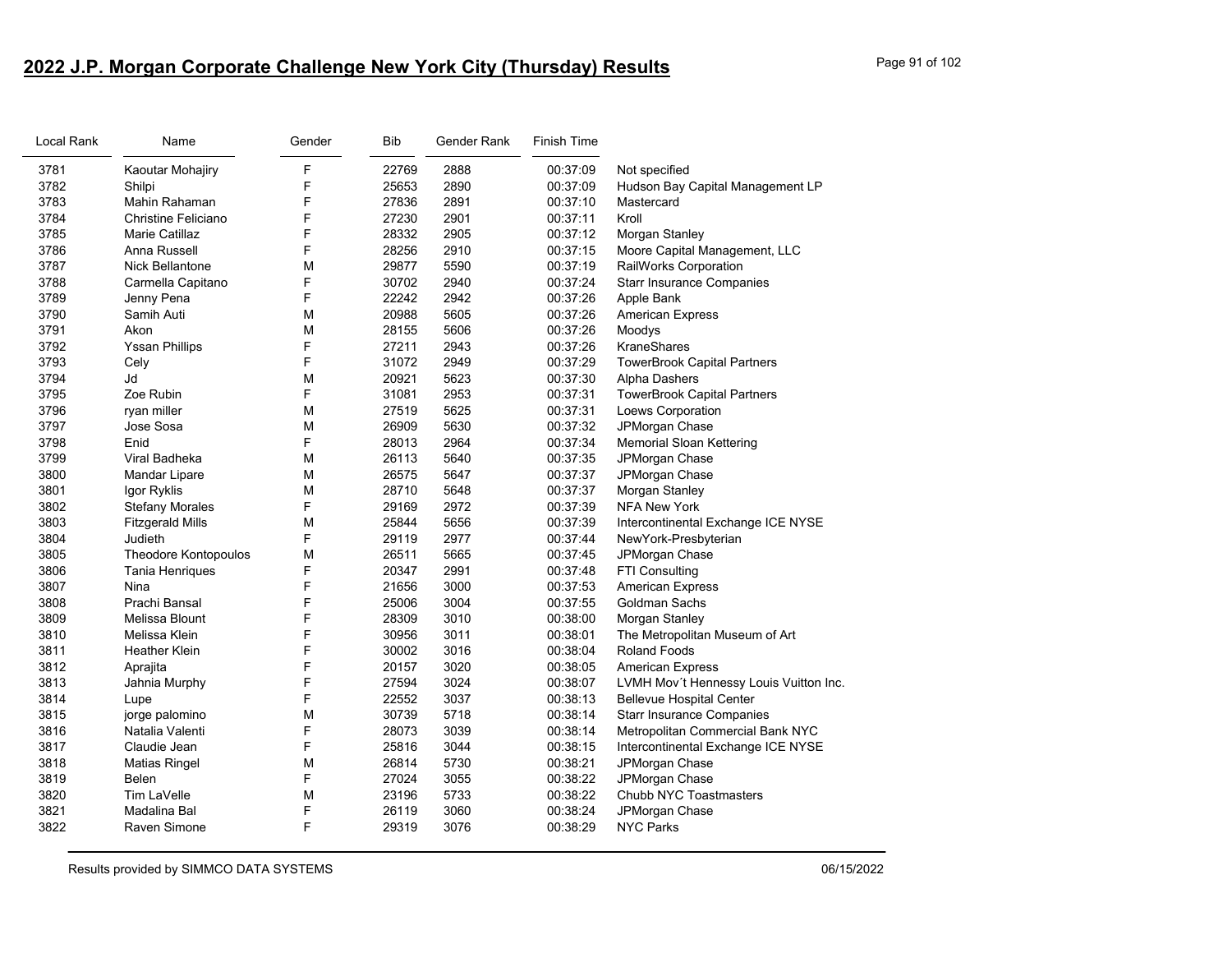# **2022 J.P. Morgan Corporate Challenge New York City (Thursday) Results** Page 92 of 102

| Local Rank | Name                   | Gender | <b>Bib</b> | Gender Rank | Finish Time |                                                              |
|------------|------------------------|--------|------------|-------------|-------------|--------------------------------------------------------------|
| 3823       | <b>Suzanne Collins</b> | F      | 28939      | 3093        | 00:38:36    | New York Life Insurance Company                              |
| 3824       | Mercy Diaz             | F      | 24451      | 3106        | 00:38:38    | Estee Lauder                                                 |
| 3825       | Lourdes Salzmann       | F      | 27496      | 3110        | 00:38:41    | LM Cohen CPA & Co.                                           |
| 3826       | Gajalakshmi Ganesh     | F      | 21185      | 3111        | 00:38:41    | <b>American Express</b>                                      |
| 3827       | MP Cardona             | F      | 29659      | 3113        | 00:38:41    | Philip Morris International                                  |
| 3828       | Byron Loja             | M      | 27490      | 5773        | 00:38:43    | LM Cohen CPA & Co.                                           |
| 3829       | Angela Vuong           | F      | 21788      | 3127        | 00:38:48    | <b>American Express</b>                                      |
| 3830       | Anjali Menon           | F      | 28598      | 3128        | 00:38:48    | Morgan Stanley                                               |
| 3831       | Meg Omecene            | F      | 31223      | 3132        | 00:38:49    | Visa, Inc.                                                   |
| 3832       | Jim Hahn               | M      | 27486      | 5790        | 00:38:50    | LM Cohen CPA & Co.                                           |
| 3833       | Sean Koh               | M      | 24954      | 5792        | 00:38:51    | GIC                                                          |
| 3834       | <b>Molly Battles</b>   | F      | 31197      | 3137        | 00:38:51    | Visa, Inc.                                                   |
| 3835       | Govind Singh           | M      | 30782      | 5808        | 00:38:57    | Summit Health                                                |
| 3836       | Casey Fitzgerald       | M      | 26330      | 5812        | 00:38:59    | JPMorgan Chase                                               |
| 3837       | Alan Bendel            | M      | 24200      | 5829        | 00:39:04    | <b>DTCC</b>                                                  |
| 3838       | Christopher Fedorczyk  | M      | 23974      | 5844        | 00:39:14    | <b>DELOITTE</b>                                              |
| 3839       | Avneet                 | F      | 25220      | 3175        | 00:39:15    | Goldman Sachs                                                |
| 3840       | Markoosha              | M      | 24330      | 5847        | 00:39:16    | <b>EME Consulting Engineering and Architecture Group LLC</b> |
| 3841       | Michael Hailu          | M      | 21234      | 5850        | 00:39:17    | <b>American Express</b>                                      |
| 3842       | <b>JOYCE ORTIZ</b>     | F      | 27761      | 3182        | 00:39:20    | Madison Square Garden                                        |
| 3843       | Satin Tashnizi         | F      | 25304      | 3183        | 00:39:21    | Goldman Sachs                                                |
| 3844       | Jami Kush              | M      | 25724      | 5851        | 00:39:21    | Indus Capital Partners, LLC                                  |
| 3845       | Joshua Mackinnon       | M      | 31437      | 5853        | 00:39:22    | Weil Gotshal                                                 |
| 3846       | Katherine              | F      | 28036      | 3192        | 00:39:26    | MetroPlusHealth                                              |
| 3847       | Yao Xu                 | M      | 27299      | 5864        | 00:39:29    | L Design Studio, LLC                                         |
| 3848       | Steven Servidio        | M      | 23513      | 5866        | 00:39:30    | Commerzbank New York                                         |
| 3849       | Sharon Lehr            | F      | 31091      | 3199        | 00:39:30    | <b>Travelers</b>                                             |
| 3850       | Joe Kanaszka           | M      | 31621      | 5871        | 00:39:33    | Erste Group Bank AG New York Branch                          |
| 3851       | <b>Dexter East</b>     | M      | 28171      | 5877        | 00:39:34    | Moodys                                                       |
| 3852       | Kristi Chaudhuri       | F      | 29246      | 3205        | 00:39:34    | <b>NYC Parks</b>                                             |
| 3853       | Maneo Choudhury        | M      | 25990      | 5883        | 00:39:39    | Jane Street                                                  |
| 3854       | Lena Cheyne            | F      | 22962      | 3216        | 00:39:40    | Campbell Lutyens                                             |
| 3855       | <b>Tejas Patel</b>     | M      | 26750      | 5884        | 00:39:41    | JPMorgan Chase                                               |
| 3856       | Mr Jackie Smith        | M      | 27346      | 5885        | 00:39:42    | LEFRAK ORGANIZATION                                          |
| 3857       | Bharani                | M      | 26801      | 5886        | 00:39:42    | JPMorgan Chase                                               |
| 3858       | Ryan Mullen            | M      | 27102      | 5887        | 00:39:42    | Kashable LLC                                                 |
| 3859       | Karen Perry-Taylor     | F      | 30293      | 3227        | 00:39:44    | Signature Bank                                               |
| 3860       | Caleb McDaniel         | M      | 25466      | 5892        | 00:39:44    | Harry Jho LLC                                                |
| 3861       | Anushka Poddar         | F      | 22787      | 3233        | 00:39:48    | Not specified                                                |
| 3862       | Karen Dileone          | F      | 24645      | 3235        | 00:39:50    | First Manhattan Co.                                          |
| 3863       | Jack Albagli           | M      | 25756      | 5904        | 00:39:50    | Intercontinental Exchange ICE NYSE                           |
| 3864       | Noni Georges           | F      | 23222      | 3237        | 00:39:50    | <b>CIBC</b>                                                  |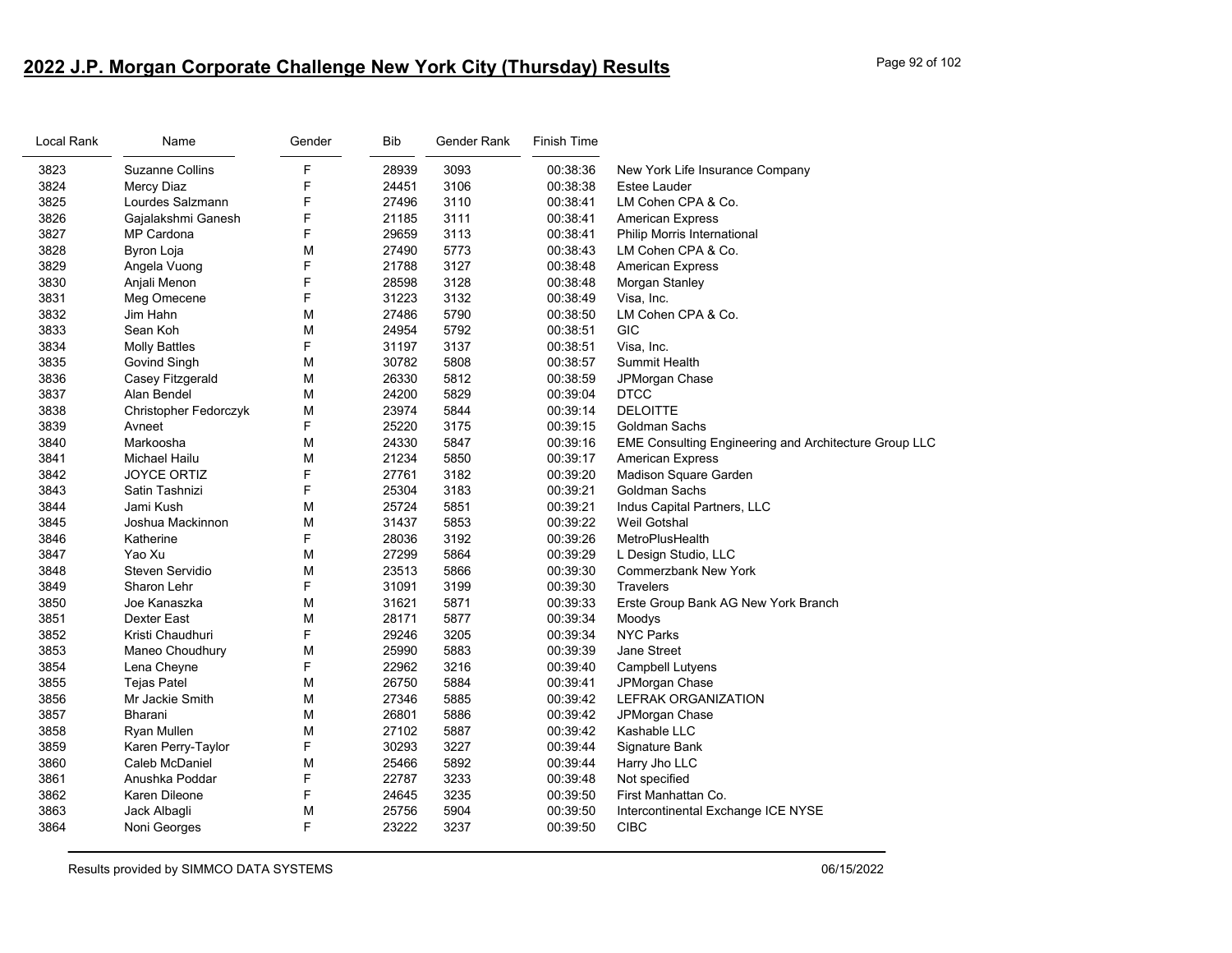# **2022 J.P. Morgan Corporate Challenge New York City (Thursday) Results** Page 93 of 102

| Local Rank | Name                  | Gender | <b>Bib</b> | Gender Rank | <b>Finish Time</b> |                                           |
|------------|-----------------------|--------|------------|-------------|--------------------|-------------------------------------------|
| 3865       | Anette White          | F      | 30754      | 3248        | 00:39:57           | <b>Starr Insurance Companies</b>          |
| 3866       | <b>Steve</b>          | М      | 30667      | 5917        | 00:39:58           | <b>Standard Motor Products</b>            |
| 3867       | Michelle Campbell     | F      | 21862      | 3251        | 00:39:58           | American Museum of Natural History        |
| 3868       | Peter Danza           | M      | 22289      | 5936        | 00:40:08           | Arch Insurance Group                      |
| 3869       | AB                    | M      | 21025      | 5938        | 00:40:09           | <b>American Express</b>                   |
| 3870       | George Lee            | M      | 26555      | 5939        | 00:40:10           | JPMorgan Chase                            |
| 3871       | <b>Bill DelGrosso</b> | M      | 27948      | 5941        | 00:40:10           | <b>Memorial Sloan Kettering</b>           |
| 3872       | Injada Hasko          | F      | 26415      | 3278        | 00:40:11           | JPMorgan Chase                            |
| 3873       | <b>DRod</b>           | M      | 24160      | 5943        | 00:40:13           | <b>DNB New York</b>                       |
| 3874       | <b>Esther Hsu</b>     | F      | 29071      | 3279        | 00:40:13           | NewYork-Presbyterian                      |
| 3875       | Alvin Mui             | М      | 23560      | 5944        | 00:40:13           | <b>Community Preservation Corporation</b> |
| 3876       | Sarah Kuang           | F      | 24149      | 3284        | 00:40:18           | <b>DNB New York</b>                       |
| 3877       | bryan garabo          | M      | 24102      | 5954        | 00:40:18           | <b>DFIN</b>                               |
| 3878       | Lsamson               | F      | 27497      | 3285        | 00:40:20           | LM Cohen CPA & Co.                        |
| 3879       | Robert Kravantka      | M      | 26515      | 5962        | 00:40:23           | JPMorgan Chase                            |
| 3880       | Anil Kumar            | M      | 24716      | 5965        | 00:40:27           | First Republic Bank                       |
| 3881       | John Noonan           | M      | 21526      | 5966        | 00:40:27           | <b>American Express</b>                   |
| 3882       | Ellen Plattman        | F      | 22119      | 3302        | 00:40:29           | <b>AON</b>                                |
| 3883       | Ann                   | F      | 22852      | 3306        | 00:40:30           | <b>BNY Mellon   Pershing</b>              |
| 3884       | Louis Xu              | M      | 25908      | 5972        | 00:40:31           | Intercontinental Exchange ICE NYSE        |
| 3885       | Wenhan Sun            | M      | 25881      | 5976        | 00:40:33           | Intercontinental Exchange ICE NYSE        |
| 3886       | Shishir Gupta         | M      | 20917      | 5977        | 00:40:34           | Alpha Dashers                             |
| 3887       | Karenbeatrice Porcher | F      | 28114      | 3313        | 00:40:35           | Mitsubishi International Corporation      |
| 3888       | Ganesan Karuppasamy   | M      | 31263      | 5997        | 00:40:46           | Vitech Systems Group                      |
| 3889       | Georgina Cullman      | F      | 29257      | 3327        | 00:40:47           | <b>NYC Parks</b>                          |
| 3890       | Deepak Krishna Nayak  | M      | 25849      | 6002        | 00:40:53           | Intercontinental Exchange ICE NYSE        |
| 3891       | susan yu              | F      | 28097      | 3344        | 00:41:01           | MFA Financial, Inc.                       |
| 3892       | Karen Granville       | F      | 27959      | 3347        | 00:41:02           | <b>Memorial Sloan Kettering</b>           |
| 3893       | <b>T</b> Wilkins      | F      | 28026      | 3348        | 00:41:03           | <b>Memorial Sloan Kettering</b>           |
| 3894       | James Hayes           | М      | 24105      | 6016        | 00:41:03           | <b>DFIN</b>                               |
| 3895       | <b>Thomas Andrews</b> | M      | 28275      | 6021        | 00:41:07           | Morgan Stanley                            |
| 3896       | Sarah Hautzinger      | F      | 29416      | 3361        | 00:41:07           | Otterbourg P.C.                           |
| 3897       | Srinivas              | М      | 22673      | 6024        | 00:41:08           | Not specified                             |
| 3898       | HappyJehee            | F      | 24504      | 3376        | 00:41:13           | <b>Estee Lauder</b>                       |
| 3899       | Fumi Lediju           | F      | 28541      | 3379        | 00:41:14           | Morgan Stanley                            |
| 3900       | Malina Welman         | F      | 23918      | 3381        | 00:41:14           | Debevoise & Plimpton LLP                  |
| 3901       | Suresh Maruboina      | M      | 23239      | 6029        | 00:41:17           | <b>CIBC</b>                               |
| 3902       | Garima C              | F      | 21070      | 3386        | 00:41:17           | <b>American Express</b>                   |
| 3903       | Natasa Vucenovic      | F      | 30652      | 3388        | 00:41:20           | <b>Standard Chartered</b>                 |
| 3904       | Jerry                 | M      | 30456      | 6032        | 00:41:20           | Societe Generale                          |
| 3905       | Ciera Foreman         | F      | 23846      | 3389        | 00:41:21           | Debevoise & Plimpton LLP                  |
| 3906       | Denis Kochedykov      | M      | 26509      | 6035        | 00:41:23           | JPMorgan Chase                            |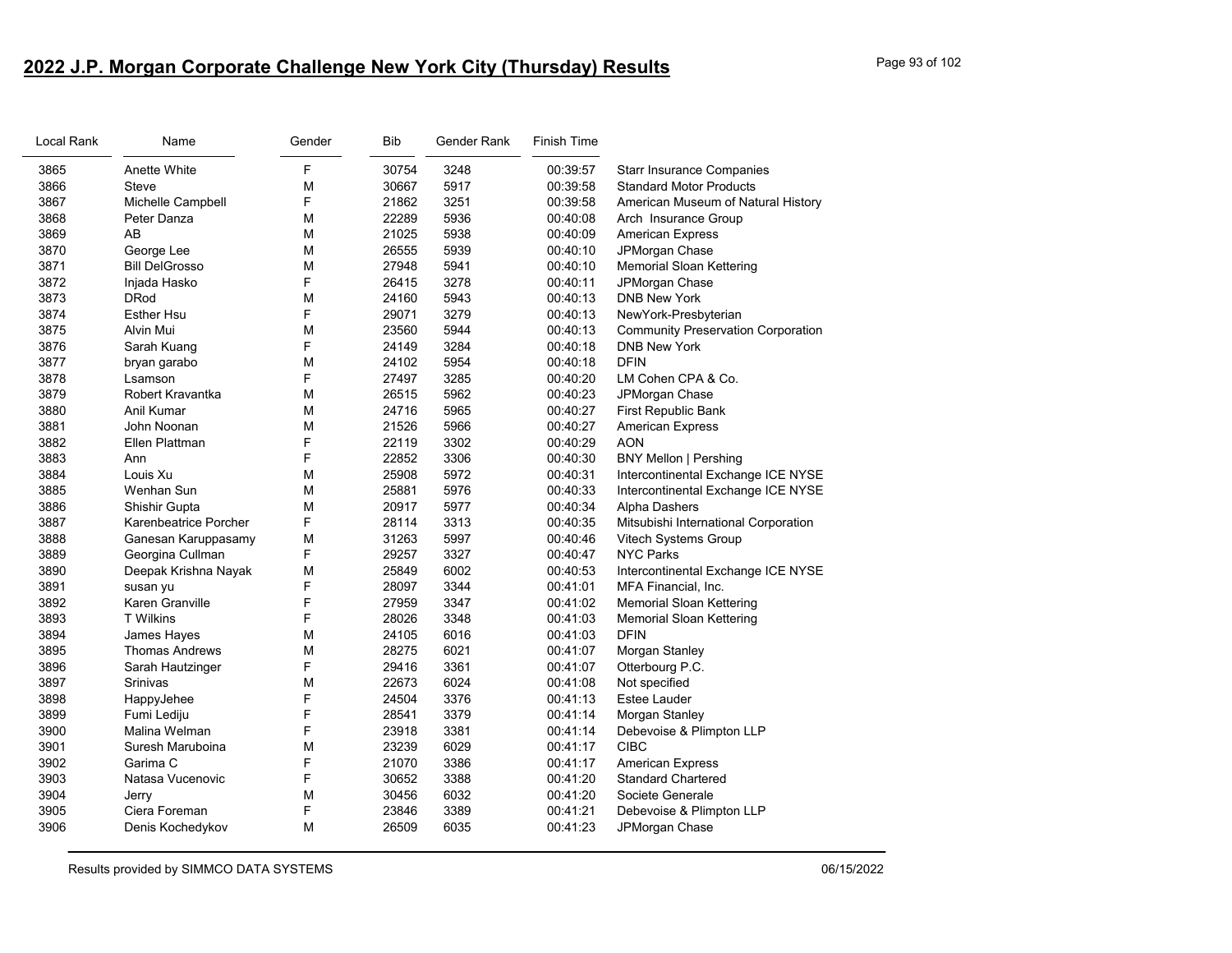# **2022 J.P. Morgan Corporate Challenge New York City (Thursday) Results** Page 94 of 102

| Local Rank | Name                    | Gender         | <b>Bib</b> | Gender Rank | <b>Finish Time</b> |                                           |
|------------|-------------------------|----------------|------------|-------------|--------------------|-------------------------------------------|
| 3907       | Ariane Guinhouya        | F              | 26396      | 3392        | 00:41:23           | JPMorgan Chase                            |
| 3908       | <b>Matthew Mayor</b>    | M              | 30808      | 6037        | 00:41:25           | Synpulse                                  |
| 3909       | Sasha                   | F              | 25970      | 3396        | 00:41:25           | <b>ION Trading</b>                        |
| 3910       | Sasha Quintanilla       | F              | 30299      | 3402        | 00:41:28           | Signature Bank                            |
| 3911       | Vito Spina              | M              | 23515      | 6040        | 00:41:29           | <b>Commerzbank New York</b>               |
| 3912       | Fabiana Monteleone      | F              | 27788      | 3403        | 00:41:29           | Man                                       |
| 3913       | Camille Beza            | F              | 27324      | 3415        | 00:41:35           | <b>LEFRAK ORGANIZATION</b>                |
| 3914       | Vicky                   | F              | 27184      | 3418        | 00:41:36           | Known Global LLC                          |
| 3915       | Sarah Hoffman           | F              | 29923      | 3431        | 00:41:41           | ROBERT A.M. STERN ARCHITECTS, LLP         |
| 3916       | <b>Stefan Sucre</b>     | M              | 29356      | 6059        | 00:41:45           | <b>NYC Parks</b>                          |
| 3917       | <b>Tanice Quiroz</b>    | F              | 27763      | 3437        | 00:41:46           | Madison Square Garden                     |
| 3918       | Therese Ngo             | F              | 26699      | 3440        | 00:41:46           | JPMorgan Chase                            |
| 3919       | Kelly Ghrael            | F              | 22210      | 3442        | 00:41:46           | Apple Bank                                |
| 3920       | mallik u                | M              | 30475      | 6063        | 00:41:47           | Societe Generale                          |
| 3921       | Bryan Sherwood          | M              | 22630      | 6064        | 00:41:49           | <b>BlockFi</b>                            |
| 3922       | Douglas Ehresman        | M              | 23844      | 6068        | 00:41:54           | Debevoise & Plimpton LLP                  |
| 3923       | Mary Linehan            | F              | 23150      | 3450        | 00:41:54           | <b>Central Park Conservancy</b>           |
| 3924       | <b>MARY BLANDO</b>      | F              | 23313      | 3453        | 00:41:56           | <b>Citnalta Construction Corp</b>         |
| 3925       | Mary Ann Tsourounakis   | F              | 22584      | 3457        | 00:41:58           | <b>Bellevue Hospital Center</b>           |
| 3926       | <b>Brian Carini</b>     | M              | 21058      | 6074        | 00:41:59           | <b>American Express</b>                   |
| 3927       | Jules Bienenfeld        | M              | 31409      | 6076        | 00:42:00           | <b>Weil Gotshal</b>                       |
| 3928       | Lisa Levanti            | F              | 23319      | 3458        | 00:42:00           | <b>Citnalta Construction Corp</b>         |
| 3929       | Parker Rappaport        | M              | 23824      | 6084        | 00:42:05           | Davidson Kempner Capital Management LP    |
| 3930       | <b>Shelby Grant</b>     | M              | 23195      | 6088        | 00:42:09           | Chubb NYC Toastmasters                    |
| 3931       | Michele Blair           | F              | 26145      | 3476        | 00:42:11           | JPMorgan Chase                            |
| 3932       | Katie OBook             | F              | 27104      | 3482        | 00:42:14           | Kashable LLC                              |
| 3933       | <b>Richard Bass</b>     | M              | 20813      | 6093        | 00:42:15           | Akerman LLP                               |
| 3934       | <b>Rakesh Mittal</b>    | M              | 26665      | 6098        | 00:42:21           | JPMorgan Chase                            |
| 3935       | Lisa Sciarrino          | F              | 31124      | 3489        | 00:42:22           | <b>UniCredit</b>                          |
| 3936       | Karen Roos              | F              | 29341      | 3491        | 00:42:24           | <b>NYC Parks</b>                          |
| 3937       | Craig Malek             | M              | 22234      | 6108        | 00:42:30           | Apple Bank                                |
| 3938       | Brian W Smith           | M              | 23563      | 6110        | 00:42:31           | <b>Community Preservation Corporation</b> |
| 3939       | Angela Job              | F              | 27976      | 3502        | 00:42:32           | <b>Memorial Sloan Kettering</b>           |
| 3940       | Rowena                  | F              | 22268      | 3503        | 00:42:35           | Apple Bank                                |
| 3941       | Ada Huang               | F              | 24704      | 3507        | 00:42:36           | First Republic Bank                       |
| 3942       | JG                      | M              | 27961      | 6119        | 00:42:37           | <b>Memorial Sloan Kettering</b>           |
| 3943       | Anna Sogol              | F              | 23687      | 3511        | 00:42:39           | Cravath, Swaine & Moore LLP               |
| 3944       | Mackenzie Korf          | $\pmb{\times}$ | 23667      | 12          | 00:42:41           | Cravath, Swaine & Moore LLP               |
| 3945       | Alvin Eburuoh           | M              | 21158      | 6126        | 00:42:42           | <b>American Express</b>                   |
| 3946       | Katie OConnell          | F              | 27997      | 3514        | 00:42:42           | <b>Memorial Sloan Kettering</b>           |
| 3947       | Nicole Ysabel Marcelino | F              | 27994      | 3516        | 00:42:43           | <b>Memorial Sloan Kettering</b>           |
| 3948       | Srinivas Alluri         | M              | 25757      | 6129        | 00:42:44           | Intercontinental Exchange ICE NYSE        |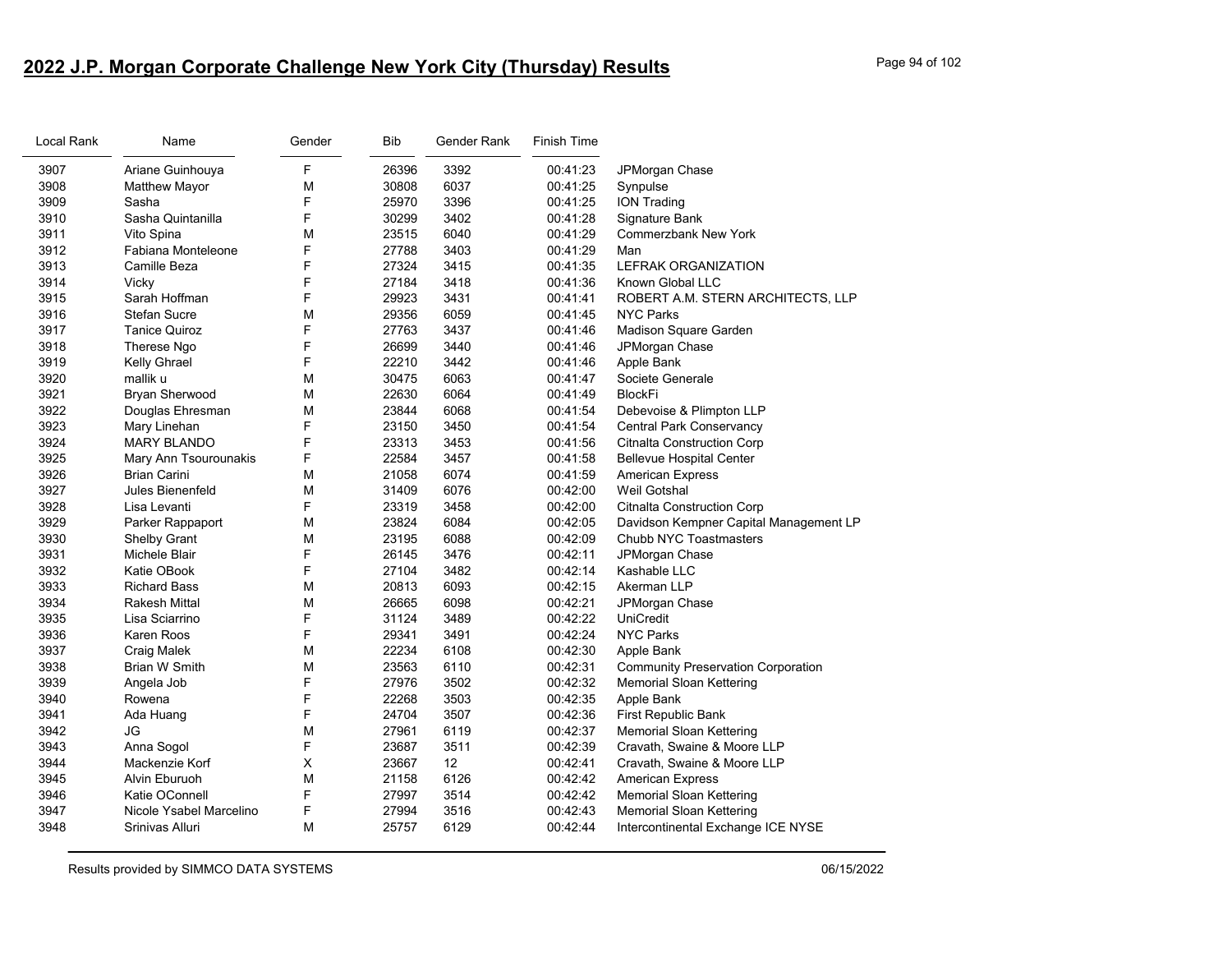# **2022 J.P. Morgan Corporate Challenge New York City (Thursday) Results** Page 95 of 102

| Local Rank | Name                        | Gender | <b>Bib</b> | Gender Rank | <b>Finish Time</b> |                                      |
|------------|-----------------------------|--------|------------|-------------|--------------------|--------------------------------------|
| 3949       | Lauren Bidwell              | F      | 30129      | 3526        | 00:42:47           | Schulte Roth & Zabel                 |
| 3950       | Nathaniel Clouden           | М      | 29882      | 6134        | 00:42:48           | RailWorks Corporation                |
| 3951       | Kisha S                     | F      | 22576      | 3528        | 00:42:49           | <b>Bellevue Hospital Center</b>      |
| 3952       | Ron Ziegler                 | M      | 22270      | 6135        | 00:42:50           | Apple Bank                           |
| 3953       | Rohany Tejada               | F      | 27282      | 3529        | 00:42:51           | Kroll                                |
| 3954       | <b>Fatima Anwar Jenkins</b> | F      | 27859      | 3530        | 00:42:52           | <b>Mazars USA</b>                    |
| 3955       | Pascale                     | F      | 27875      | 3533        | 00:42:52           | <b>Mazars USA</b>                    |
| 3956       | Claudia Chavez              | F      | 22193      | 3535        | 00:42:52           | Apple Bank                           |
| 3957       | Paavan Patel                | M      | 20757      | 6139        | 00:42:52           | <b>Adaptive Financial Consulting</b> |
| 3958       | Alexis Light                | F      | 30920      | 3538        | 00:42:55           | The Frick Collection                 |
| 3959       | Junaid Inam                 | M      | 20287      | 6148        | 00:42:57           | Cravath, Swaine & Moore LLP          |
| 3960       | <b>Carlos Cabrales</b>      | M      | 22187      | 6154        | 00:43:02           | Apple Bank                           |
| 3961       | <b>Rhonda Nieves</b>        | F      | 22241      | 3557        | 00:43:06           | Apple Bank                           |
| 3962       | Jennifer Rocha              | F      | 29127      | 3560        | 00:43:10           | NewYork-Presbyterian                 |
| 3963       | Juliet                      | F      | 31459      | 3571        | 00:43:20           | Weil Gotshal                         |
| 3964       | Meghan Ghosh                | F      | 21200      | 3572        | 00:43:23           | <b>American Express</b>              |
| 3965       | Awilda Shabazz              | F      | 29135      | 3574        | 00:43:23           | NewYork-Presbyterian                 |
| 3966       | Jasmin Munoz                | F      | 24026      | 3576        | 00:43:24           | <b>DELOITTE</b>                      |
| 3967       | Kimberly De La Santa        | F      | 23958      | 3581        | 00:43:30           | <b>DELOITTE</b>                      |
| 3968       | <b>Cameron Stark</b>        | F      | 21726      | 3587        | 00:43:35           | <b>American Express</b>              |
| 3969       | Amy Huang                   | F      | 21271      | 3588        | 00:43:36           | <b>American Express</b>              |
| 3970       | AB                          | M      | 26166      | 6195        | 00:43:39           | JPMorgan Chase                       |
| 3971       | Elizabeth Kay               | F      | 27244      | 3597        | 00:43:40           | Kroll                                |
| 3972       | <b>Brian</b>                | M      | 23284      | 6200        | 00:43:45           | <b>CIFC Asset Management</b>         |
| 3973       | Daniel Lee                  | M      | 26553      | 6205        | 00:43:49           | JPMorgan Chase                       |
| 3974       | Tamuion                     | F      | 22269      | 3610        | 00:43:50           | Apple Bank                           |
| 3975       | Tom                         | M      | 26391      | 6207        | 00:43:51           | JPMorgan Chase                       |
| 3976       | <b>WAIEL HUSSEIN</b>        | M      | 29891      | 6217        | 00:43:58           | RailWorks Corporation                |
| 3977       | Gayatri Kapur               | F      | 24000      | 3625        | 00:44:01           | <b>DELOITTE</b>                      |
| 3978       | Dora Arenas                 | F      | 30657      | 3626        | 00:44:03           | <b>Standard Motor Products</b>       |
| 3979       | Aris Ventura                | F      | 30687      | 3629        | 00:44:05           | <b>Standard Motor Products</b>       |
| 3980       | Allie Loquercio             | F      | 29201      | 3631        | 00:44:07           | <b>Northern Trust</b>                |
| 3981       | Samuel Kuruvilla            | M      | 24359      | 6229        | 00:44:08           | <b>Environmental Defense Fund</b>    |
| 3982       | James Schukal               | M      | 29205      | 6230        | 00:44:09           | <b>Northern Trust</b>                |
| 3983       | Cynthia Plummer-Short       | F      | 22574      | 3634        | 00:44:10           | <b>Bellevue Hospital Center</b>      |
| 3984       | MWongArch                   | M      | 22315      | 6231        | 00:44:10           | Arch Insurance Group                 |
| 3985       | <b>Bill Short</b>           | M      | 22579      | 6232        | 00:44:10           | <b>Bellevue Hospital Center</b>      |
| 3986       | T-Money                     | M      | 28237      | 6234        | 00:44:12           | Moon Rabbit                          |
| 3987       | Gina                        | F      | 22263      | 3640        | 00:44:14           | Apple Bank                           |
| 3988       | Geraldine Grullon           | F      | 21222      | 3644        | 00:44:19           | American Express                     |
| 3989       | Jim Matera                  | М      | 22237      | 6243        | 00:44:21           | Apple Bank                           |
| 3990       | John Ingram                 | M      | 27070      | 6244        | 00:44:23           | K2 Venture.Capital                   |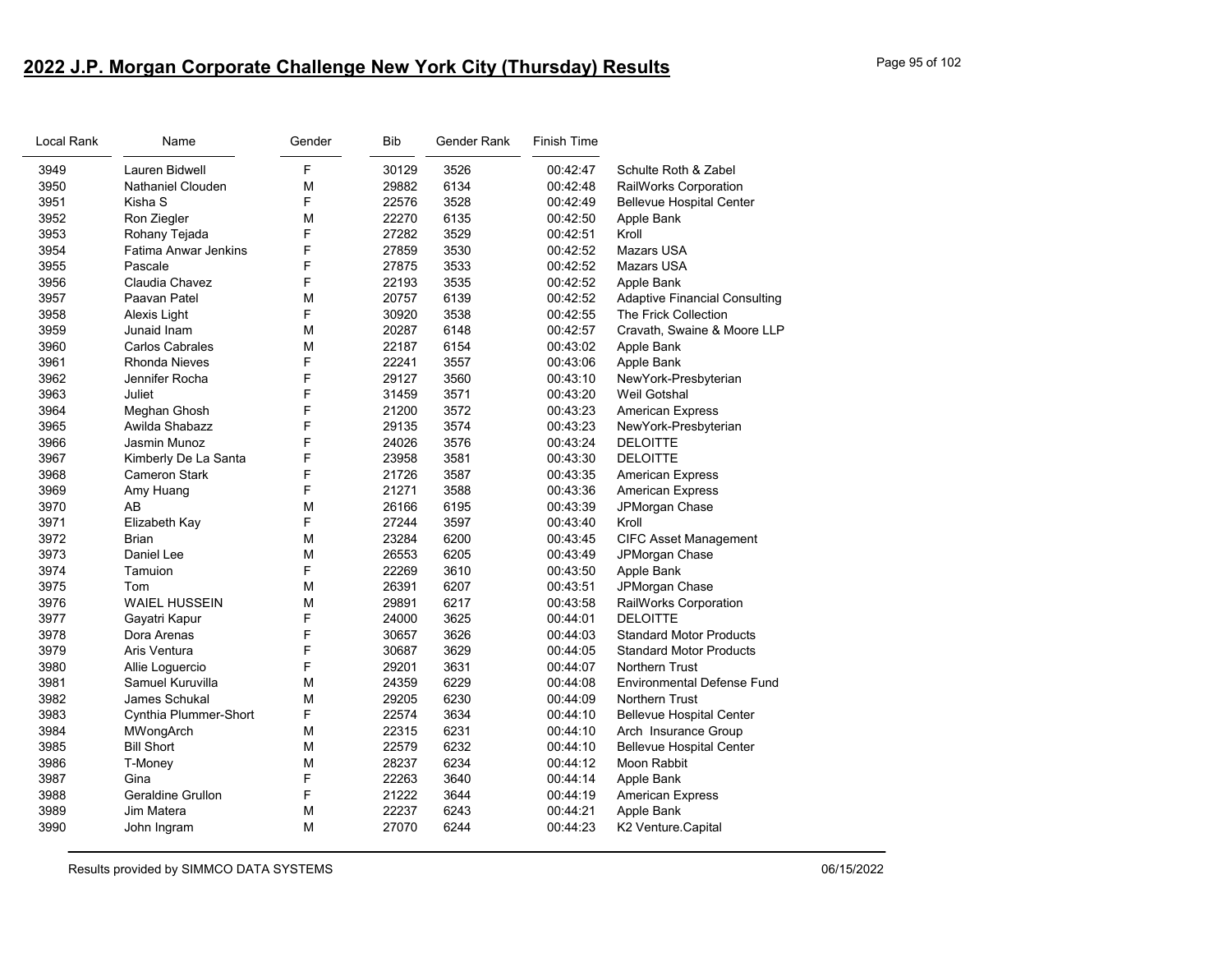# **2022 J.P. Morgan Corporate Challenge New York City (Thursday) Results** Page 96 of 102

| Local Rank | Name                    | Gender | <b>Bib</b> | Gender Rank | Finish Time |                                                              |
|------------|-------------------------|--------|------------|-------------|-------------|--------------------------------------------------------------|
| 3991       | Peter Shokry            | M      | 27079      | 6247        | 00:44:25    | K2 Venture.Capital                                           |
| 3992       | Jing Wang               | F      | 24076      | 3659        | 00:44:28    | <b>DELOITTE</b>                                              |
| 3993       | Pablo Astwood           | M      | 26106      | 6249        | 00:44:28    | JPMorgan Chase                                               |
| 3994       | <b>Rich Bautista</b>    | M      | 26126      | 6254        | 00:44:32    | JPMorgan Chase                                               |
| 3995       | Roosh                   | M      | 22255      | 6255        | 00:44:34    | Apple Bank                                                   |
| 3996       | JessCochran             | F      | 25991      | 3667        | 00:44:38    | Jane Street                                                  |
| 3997       | Jonathan                | M      | 30044      | 6261        | 00:44:39    | <b>RSM US LLP</b>                                            |
| 3998       | Leah Bakst              | F      | 30034      | 3669        | 00:44:40    | <b>RSM US LLP</b>                                            |
| 3999       | Kikiee                  | F      | 30064      | 3671        | 00:44:40    | <b>RSM US LLP</b>                                            |
| 4000       | Larisa Schitikova       | F      | 24332      | 3680        | 00:44:46    | <b>EME Consulting Engineering and Architecture Group LLC</b> |
| 4001       | Kimberli Dorn Ruecker   | F      | 29817      | 3690        | 00:44:51    | <b>QBE North America</b>                                     |
| 4002       | Amar Juneja             | M      | 21313      | 6271        | 00:44:51    | <b>American Express</b>                                      |
| 4003       | Carlos Mejia            | M      | 29962      | 6272        | 00:44:52    | Rockefeller Capital Management                               |
| 4004       | TiffanyRose Kennedy     | F      | 21893      | 3696        | 00:44:56    | American Museum of Natural History                           |
| 4005       | Faye McLaughlin Lagares | F      | 27755      | 3702        | 00:44:57    | Madison Square Garden                                        |
| 4006       | Amelia Lee              | F      | 21898      | 3703        | 00:44:58    | American Museum of Natural History                           |
| 4007       | Muge Wang               | F      | 27298      | 3707        | 00:45:01    | L Design Studio, LLC                                         |
| 4008       | Gianna Beireis          | F      | 29730      | 3710        | 00:45:03    | PwC                                                          |
| 4009       | Jocelyn Waga            | F      | 22178      | 3712        | 00:45:04    | APG Asset Management US Inc.                                 |
| 4010       | Joseph Clarke           | M      | 26224      | 6279        | 00:45:09    | JPMorgan Chase                                               |
| 4011       | Sarah Torruellas        | F      | 23290      | 3719        | 00:45:13    | <b>CIFC Asset Management</b>                                 |
| 4012       | <b>ANNIE THOMPSON</b>   | F      | 21927      | 3720        | 00:45:14    | American Museum of Natural History                           |
| 4013       | Susannah Shaw           | F      | 22899      | 3723        | 00:45:15    | <b>Boston Properties</b>                                     |
| 4014       | Bob                     | М      | 23280      | 6282        | 00:45:15    | <b>CIFC Asset Management</b>                                 |
| 4015       | Diane Konsky            | F      | 23666      | 3725        | 00:45:16    | Cravath, Swaine & Moore LLP                                  |
| 4016       | Jamie Ngo               | F      | 20194      | 3729        | 00:45:24    | Asante Capital Group Advisors LLC                            |
| 4017       | Kate Courter            | F      | 27357      | 3740        | 00:45:28    | Lincoln Center for the Performing Arts                       |
| 4018       | Jesus Garcia            | M      | 22999      | 6293        | 00:45:29    | Cauldwell Wingate                                            |
| 4019       | <b>Madison Plummer</b>  | F      | 22243      | 3743        | 00:45:29    | Apple Bank                                                   |
| 4020       | Eva Jacobs              | F      | 27360      | 3744        | 00:45:29    | Lincoln Center for the Performing Arts                       |
| 4021       | Diane Larmon            | F      | 25684      | 3748        | 00:45:30    | <b>Hunton Andrews Kurth</b>                                  |
| 4022       | Sagar Patil             | M      | 24544      | 6295        | 00:45:32    | <b>Estee Lauder</b>                                          |
| 4023       | Rajeswara Ayyagari      | M      | 27645      | 6302        | 00:45:39    | MacKay Shields                                               |
| 4024       | Rhoda Redulla           | F      | 29125      | 3767        | 00:45:44    | NewYork-Presbyterian                                         |
| 4025       | Bill                    | М      | 23977      | 6308        | 00:45:47    | <b>DELOITTE</b>                                              |
| 4026       | <b>Beverly Ruff</b>     | F      | 20700      | 3773        | 00:45:47    | Weil Gotshal                                                 |
| 4027       | Aretha LOgan            | F      | 22564      | 3775        | 00:45:48    | <b>Bellevue Hospital Center</b>                              |
| 4028       | Bazemore                | F      | 22536      | 3781        | 00:45:49    | <b>Bellevue Hospital Center</b>                              |
| 4029       | Fergus Keenan           | М      | 20755      | 6311        | 00:45:49    | <b>Adaptive Financial Consulting</b>                         |
| 4030       | Jennifer Cwiok          | F      | 21867      | 3784        | 00:45:49    | American Museum of Natural History                           |
| 4031       | Lauren Cagnassola       | F      | 25479      | 3788        | 00:45:52    | <b>HDR</b>                                                   |
| 4032       | Stephanie               | F      | 23936      | 3798        | 00:45:59    | <b>DELOITTE</b>                                              |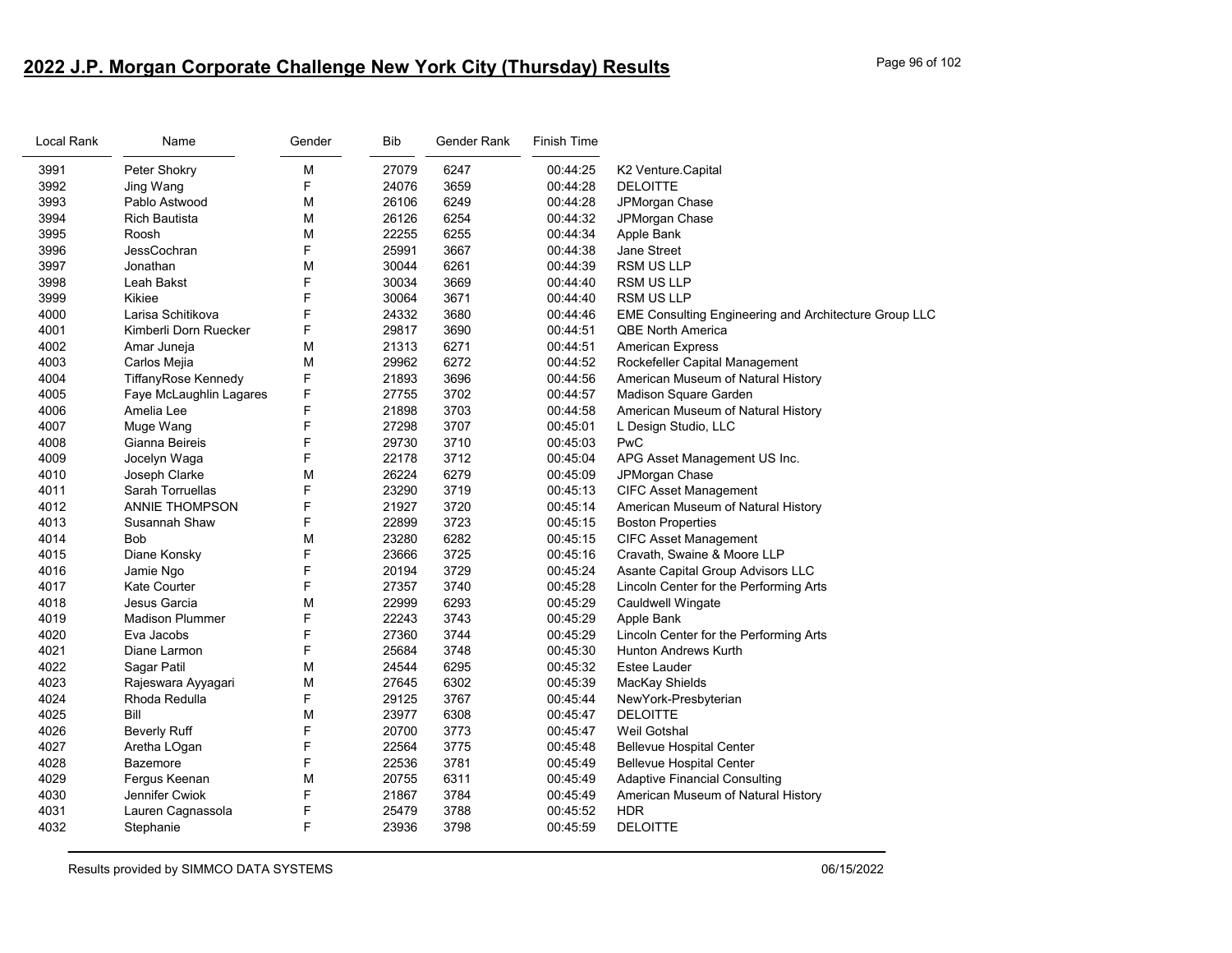# **2022 J.P. Morgan Corporate Challenge New York City (Thursday) Results** Page 97 of 102

| Local Rank | Name                     | Gender | <b>Bib</b> | Gender Rank | <b>Finish Time</b> |                                      |
|------------|--------------------------|--------|------------|-------------|--------------------|--------------------------------------|
| 4033       | <b>Isabelle Crowther</b> | F      | 21107      | 3803        | 00:46:00           | <b>American Express</b>              |
| 4034       | sarah colon              | F      | 28105      | 3807        | 00:46:02           | Mitsubishi International Corporation |
| 4035       | Trish Lloyd              | F      | 28854      | 3809        | 00:46:03           | National Australia Bank              |
| 4036       | Frances Shields Dedeian  | F      | 28117      | 3810        | 00:46:03           | Mitsubishi International Corporation |
| 4037       | Terri Corgan Conway      | F      | 29040      | 3812        | 00:46:04           | NewYork-Presbyterian                 |
| 4038       | Amy Childress            | F      | 30485      | 3815        | 00:46:05           | Sodexo/Healthcare                    |
| 4039       | Alex Rossillo            | F      | 30571      | 3831        | 00:46:14           | <b>Spencer Stuart</b>                |
| 4040       | <b>Kat Catterson</b>     | F      | 22191      | 3832        | 00:46:14           | Apple Bank                           |
| 4041       | Jason OKeefe             | М      | 23009      | 6344        | 00:46:23           | Cauldwell Wingate                    |
| 4042       | Shaun Malcolm            | М      | 30675      | 6345        | 00:46:24           | <b>Standard Motor Products</b>       |
| 4043       | FabioP                   | М      | 31118      | 6346        | 00:46:24           | <b>UniCredit</b>                     |
| 4044       | <b>Millie Dent</b>       | F      | 24844      | 3858        | 00:46:29           | FTI Consulting                       |
| 4045       | Abhra Sen                | М      | 21674      | 6350        | 00:46:30           | <b>American Express</b>              |
| 4046       | Jennifer Jean-Baptiste   | F      | 28045      | 3861        | 00:46:31           | MetroPlusHealth                      |
| 4047       | Ola                      | M      | 24164      | 6355        | 00:46:34           | <b>DNB New York</b>                  |
| 4048       | Marley MacDougall        | F      | 24891      | 3865        | 00:46:36           | FTI Consulting                       |
| 4049       | <b>Frankie Hamilton</b>  | М      | 29067      | 6357        | 00:46:36           | NewYork-Presbyterian                 |
| 4050       | Shalu Chawla             | F      | 21075      | 3870        | 00:46:37           | <b>American Express</b>              |
| 4051       | <b>Grace Chilton</b>     | F      | 24840      | 3875        | 00:46:40           | FTI Consulting                       |
| 4052       | Samita Mankotia          | F      | 20406      | 3876        | 00:46:43           | Intercontinental Exchange ICE NYSE   |
| 4053       | Padmavathy Govindaraju   | F      | 25802      | 3877        | 00:46:43           | Intercontinental Exchange ICE NYSE   |
| 4054       | Allison                  | F      | 25931      | 3880        | 00:46:45           | Interpublic Group (IPG)              |
| 4055       | <b>JACKIE</b>            | F      | 23511      | 3883        | 00:46:47           | <b>Commerzbank New York</b>          |
| 4056       | Stever                   | F      | 23516      | 3884        | 00:46:47           | <b>Commerzbank New York</b>          |
| 4057       | <b>Ariel Schiff</b>      | F      | 21915      | 3888        | 00:46:48           | American Museum of Natural History   |
| 4058       | Julianne Lanza           | F      | 30672      | 3889        | 00:46:48           | <b>Standard Motor Products</b>       |
| 4059       | My Linh Nguyen           | F      | 25929      | 3892        | 00:46:50           | Interpublic Group (IPG)              |
| 4060       | Nicole Best              | F      | 28301      | 3893        | 00:46:51           | Morgan Stanley                       |
| 4061       | <b>Bridget Hughes</b>    | F      | 24106      | 3897        | 00:46:54           | <b>DFIN</b>                          |
| 4062       | Susana Chan              | F      | 30222      | 3899        | 00:46:56           | Signature Bank                       |
| 4063       | Steven Wendeborn         | M      | 27008      | 6366        | 00:46:58           | JPMorgan Chase                       |
| 4064       | Joe Jordan               | M      | 30916      | 6368        | 00:46:58           | The Frick Collection                 |
| 4065       | Alla Train               | F      | 28772      | 3906        | 00:46:59           | Morgan Stanley                       |
| 4066       | Lindsay Taylor           | F      | 30930      | 3907        | 00:46:59           | The Frick Collection                 |
| 4067       | Laura Gilbert            | F      | 30915      | 3910        | 00:47:00           | The Frick Collection                 |
| 4068       | Jeanet Guerron           | F      | 30630      | 3912        | 00:47:02           | <b>Standard Chartered</b>            |
| 4069       | <b>Robert Cavallo</b>    | М      | 30660      | 6376        | 00:47:04           | <b>Standard Motor Products</b>       |
| 4070       | Deborah Greenberg        | F      | 30664      | 3916        | 00:47:05           | <b>Standard Motor Products</b>       |
| 4071       | Karen Compeau            | F      | 30620      | 3917        | 00:47:06           | <b>Standard Chartered</b>            |
| 4072       | Riki Ghosh               | М      | 24311      | 6379        | 00:47:06           | EKBLOM AND PARTNERS, LLP             |
| 4073       | Claire Smith             | F      | 28071      | 3921        | 00:47:08           | Metropolitan Commercial Bank NYC     |
| 4074       | Gladys Mero              | F      | 30638      | 3925        | 00:47:10           | <b>Standard Chartered</b>            |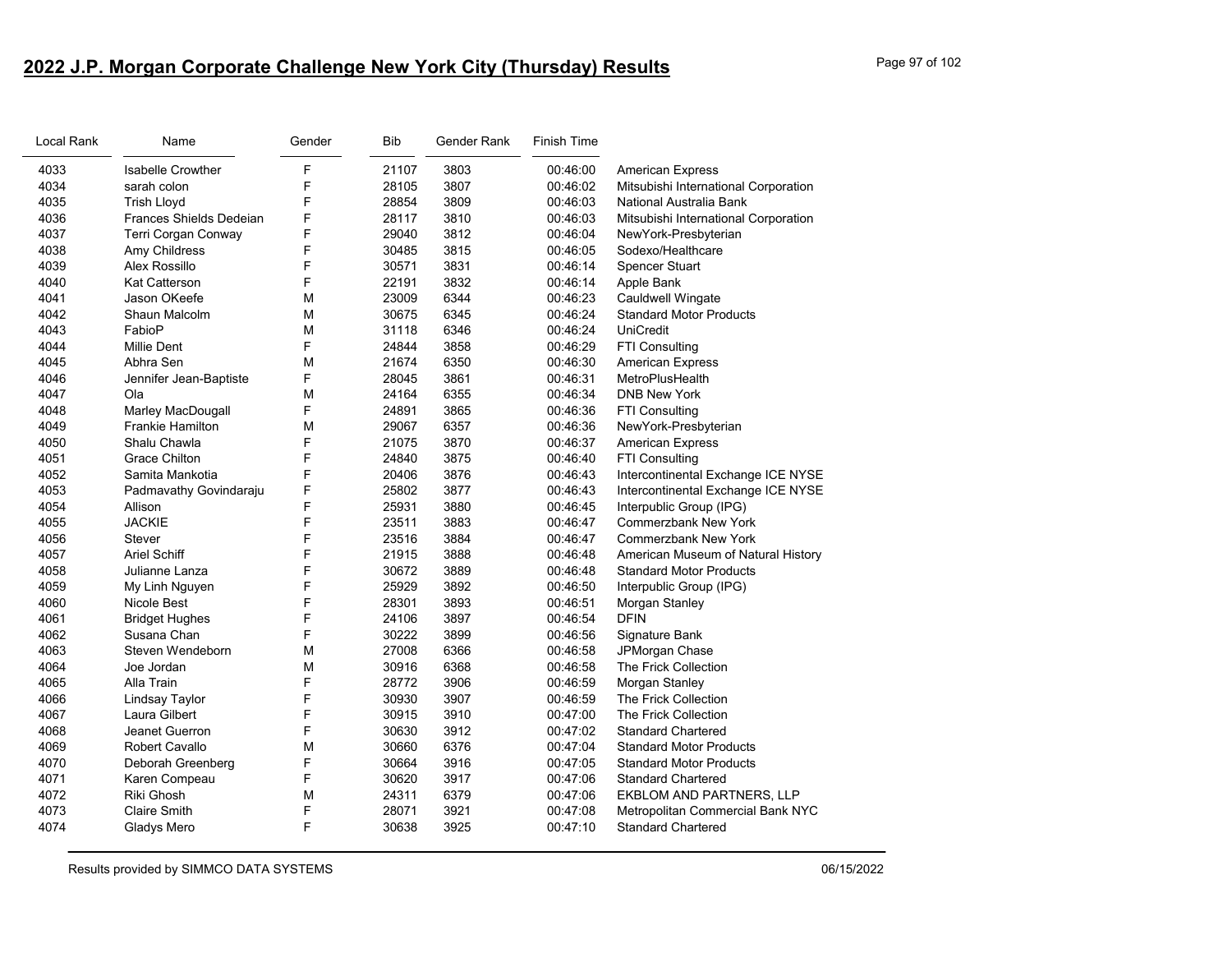# **2022 J.P. Morgan Corporate Challenge New York City (Thursday) Results** Page 98 of 102

| Local Rank | Name                  | Gender | <b>Bib</b> | Gender Rank | Finish Time |                                             |
|------------|-----------------------|--------|------------|-------------|-------------|---------------------------------------------|
| 4075       | Melissa Dallal        | F      | 27943      | 3926        | 00:47:10    | <b>Memorial Sloan Kettering</b>             |
| 4076       | Eleanor Hoeger        | F      | 21887      | 3933        | 00:47:13    | American Museum of Natural History          |
| 4077       | Jorge Diaz            | M      | 29996      | 6385        | 00:47:14    | <b>Roland Foods</b>                         |
| 4078       | Connie Caserta        | F      | 24671      | 3936        | 00:47:14    | First Republic Bank                         |
| 4079       | Mabeth Vicera         | F      | 22525      | 3940        | 00:47:15    | Barrett Asset Management, LLC               |
| 4080       | Weina Jiang           | F      | 24710      | 3943        | 00:47:16    | First Republic Bank                         |
| 4081       | Alexis Vitali         | F      | 22144      | 3945        | 00:47:17    | <b>AON</b>                                  |
| 4082       | Nilda leon            | F      | 30270      | 3956        | 00:47:28    | Signature Bank                              |
| 4083       | Debbie Diaz           | F      | 30237      | 3957        | 00:47:29    | Signature Bank                              |
| 4084       | Alexandra Panessa     | F      | 24744      | 3961        | 00:47:31    | First Republic Bank                         |
| 4085       | Michelle Xia          | F      | 21829      | 3968        | 00:47:36    | <b>American Express</b>                     |
| 4086       | Sarah Kuras           | F      | 29295      | 3972        | 00:47:37    | <b>NYC Parks</b>                            |
| 4087       | Beula                 | M      | 21925      | 6402        | 00:47:39    | American Museum of Natural History          |
| 4088       | Aaron Goodman         | M      | 21882      | 6404        | 00:47:42    | American Museum of Natural History          |
| 4089       | <b>WJBLAI</b>         | M      | 25170      | 6405        | 00:47:43    | Goldman Sachs                               |
| 4090       | Martha Segura         | F      | 20726      | 3983        | 00:47:43    | Aaronson Rappaport Feinstein & Deutsch, LLP |
| 4091       | Michael Meltzer       | M      | 31002      | 6407        | 00:47:45    | Tocqueville Asset Management                |
| 4092       | Daniel Pfeiffer       | M      | 27887      | 6408        | 00:47:45    | Mazars USA                                  |
| 4093       | Leigh Dannhauser      | F      | 31418      | 3989        | 00:47:47    | Weil Gotshal                                |
| 4094       | <b>Brian Garbow</b>   | M      | 28436      | 6412        | 00:47:49    | Morgan Stanley                              |
| 4095       | Fatima-Zahra Moubchir | F      | 23646      | 3993        | 00:47:50    | <b>CQ Hotels</b>                            |
| 4096       | PEARLENE WATKINS      | F      | 20727      | 3997        | 00:47:53    | Aaronson Rappaport Feinstein & Deutsch, LLP |
| 4097       | Shyam Patel           | M      | 22782      | 6418        | 00:47:54    | Not specified                               |
| 4098       | Michelle Pagano       | F      | 22366      | 4001        | 00:47:55    | <b>ASME</b>                                 |
| 4099       | Melissa Julien        | F      | 24713      | 4002        | 00:47:57    | First Republic Bank                         |
| 4100       | Paige B               | F      | 24660      | 4003        | 00:47:57    | First Republic Bank                         |
| 4101       | Robin                 | F      | 29848      | 4010        | 00:48:01    | <b>QBE North America</b>                    |
| 4102       | <b>Pinkal Pandu</b>   | M      | 29839      | 6425        | 00:48:01    | <b>QBE North America</b>                    |
| 4103       | Camilla Kummen        | F      | 21355      | 4013        | 00:48:01    | <b>American Express</b>                     |
| 4104       | <b>Yardly Dorcely</b> | F      | 27410      | 4015        | 00:48:03    | Linklaters LLP                              |
| 4105       | Louise DiMiceli       | F      | 20718      | 4018        | 00:48:04    | Aaronson Rappaport Feinstein & Deutsch, LLP |
| 4106       | Alexa Sparano         | F      | 26911      | 4024        | 00:48:06    | JPMorgan Chase                              |
| 4107       | Laura Smallhouse      | F      | 26898      | 4032        | 00:48:10    | JPMorgan Chase                              |
| 4108       | celenia Terrero       | F      | 20343      | 4034        | 00:48:12    | First Republic Bank                         |
| 4109       | Zahura Alam           | F      | 24657      | 4035        | 00:48:12    | First Republic Bank                         |
| 4110       | Katharine Pacoli      | F      | 31446      | 4041        | 00:48:18    | Weil Gotshal                                |
| 4111       | <b>GERMAN</b>         | F      | 20825      | 4043        | 00:48:20    | Akerman LLP                                 |
| 4112       | Anwesa Paul           | F      | 21557      | 4044        | 00:48:20    | <b>American Express</b>                     |
| 4113       | Martin Domb           | M      | 20820      | 6440        | 00:48:22    | Akerman LLP                                 |
| 4114       | Erika Fulep           | F      | 22087      | 4045        | 00:48:22    | <b>AON</b>                                  |
| 4115       | Carolyn Radle         | F      | 22120      | 4047        | 00:48:23    | <b>AON</b>                                  |
| 4116       | Alison Gabay          | F      | 20822      | 4053        | 00:48:28    | Akerman LLP                                 |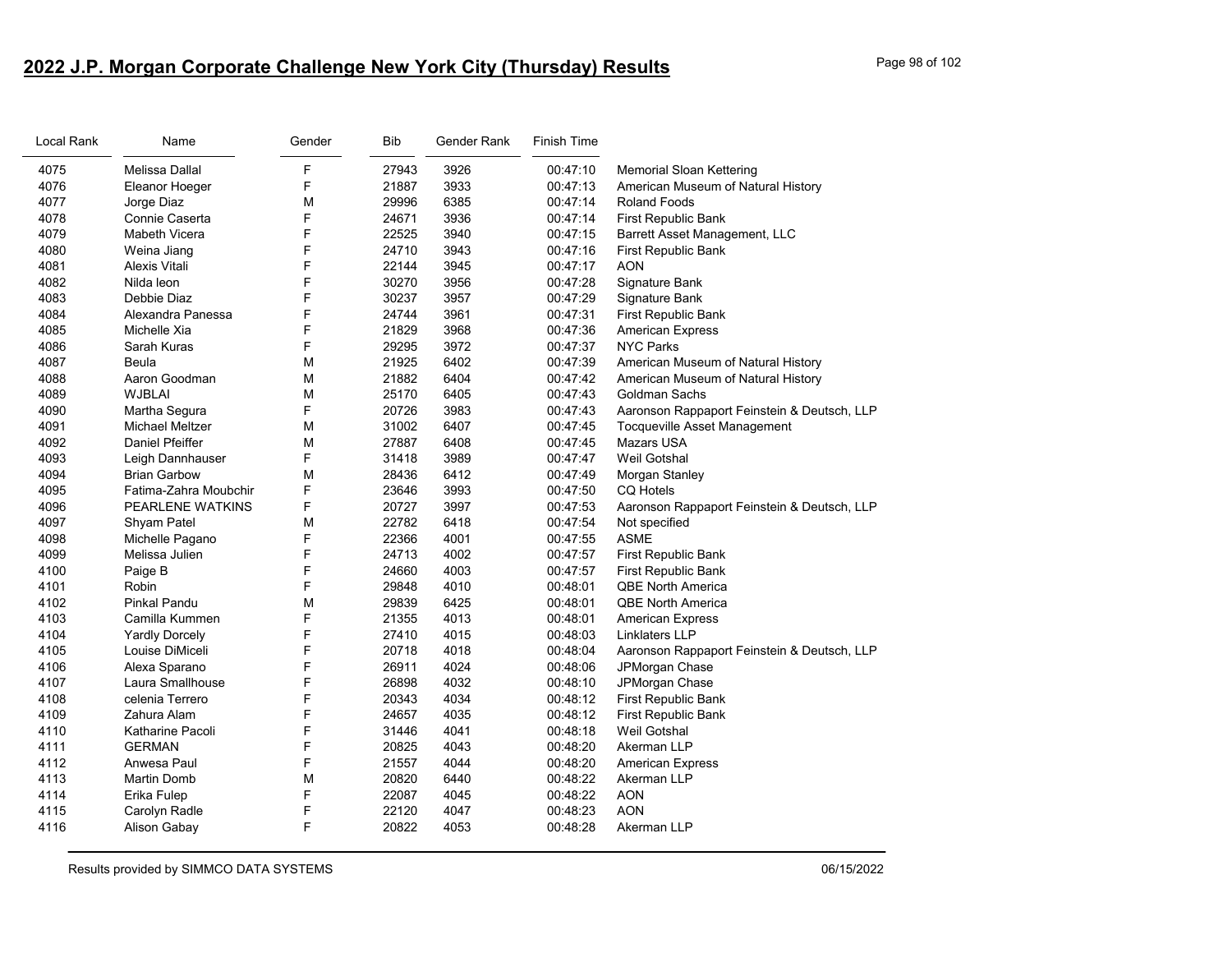# **2022 J.P. Morgan Corporate Challenge New York City (Thursday) Results** Page 99 of 102

| Local Rank | Name                   | Gender | <b>Bib</b> | Gender Rank | <b>Finish Time</b> |                                                |
|------------|------------------------|--------|------------|-------------|--------------------|------------------------------------------------|
| 4117       | Sheila Diloné          | F      | 28232      | 4055        | 00:48:29           | Moon Rabbit                                    |
| 4118       | Lisette Soltura        | F      | 26905      | 4057        | 00:48:29           | JPMorgan Chase                                 |
| 4119       | Mustafa Erim           | М      | 25791      | 6447        | 00:48:31           | Intercontinental Exchange ICE NYSE             |
| 4120       | Lu Li                  | F      | 25830      | 4062        | 00:48:32           | Intercontinental Exchange ICE NYSE             |
| 4121       | Rachel Maffei          | F      | 30856      | 4065        | 00:48:33           | <b>Ted Moudis Associates NY</b>                |
| 4122       | <b>Pulkit Taunk</b>    | M      | 22581      | 6452        | 00:48:36           | <b>Bellevue Hospital Center</b>                |
| 4123       | Monique Reefer         | F      | 29126      | 4070        | 00:48:40           | NewYork-Presbyterian                           |
| 4124       | Sara Renee Green       | F      | 28084      | 4072        | 00:48:41           | MFA Financial, Inc.                            |
| 4125       | <b>Melanie Stevens</b> | F      | 22884      | 4079        | 00:48:46           | <b>BNY Mellon   Pershing</b>                   |
| 4126       | Guillaume Collet       | М      | 23715      | 6459        | 00:48:47           | Credit Agricole Corporate and Investment Bank  |
| 4127       | DANILO CARRION         | M      | 21061      | 6461        | 00:48:49           | <b>American Express</b>                        |
| 4128       | Camille Hernandez      | F      | 23729      | 4084        | 00:48:54           | Credit Agricole Corporate and Investment Bank  |
| 4129       | Adrienne Chan          | F      | 23712      | 4089        | 00:48:57           | Credit Agricole Corporate and Investment Bank  |
| 4130       | Eugene Oh              | М      | 23744      | 6470        | 00:48:58           | Credit Agricole Corporate and Investment Bank  |
| 4131       | Shari Chappell         | F      | 22350      | 4094        | 00:48:59           | ASME                                           |
| 4132       | Liz Farrell            | F      | 22351      | 4095        | 00:48:59           | <b>ASME</b>                                    |
| 4133       | <b>Clifford Aikens</b> | M      | 22988      | 6474        | 00:49:09           | Cauldwell Wingate                              |
| 4134       | AliceRonke             | F      | 21539      | 4108        | 00:49:11           | <b>American Express</b>                        |
| 4135       | Kelly Hunter           | F      | 25148      | 4110        | 00:49:12           | Goldman Sachs                                  |
| 4136       | Fiona Woodmass         | F      | 21824      | 4111        | 00:49:12           | <b>American Express</b>                        |
| 4137       | Evelyn Escalante       | F      | 24933      | 4115        | 00:49:14           | Gannett Fleming Engineers and Architects, P.C. |
| 4138       | <b>Boris G</b>         | М      | 24936      | 6476        | 00:49:16           | Gannett Fleming Engineers and Architects, P.C. |
| 4139       | Ariel Smertenko        | M      | 27894      | 6478        | 00:49:18           | Mazars USA                                     |
| 4140       | Mel                    | F      | 24242      | 4122        | 00:49:20           | <b>DTCC</b>                                    |
| 4141       | <b>Emily Lewton</b>    | F      | 27880      | 4127        | 00:49:25           | Mazars USA                                     |
| 4142       | <b>Tracy Diec</b>      | F      | 26290      | 4128        | 00:49:25           | JPMorgan Chase                                 |
| 4143       | Louis Gehring          | M      | 25797      | 6483        | 00:49:28           | Intercontinental Exchange ICE NYSE             |
| 4144       | mimi                   | F      | 30814      | 4135        | 00:49:30           | Syska Hennessy Group                           |
| 4145       | Leidy Fernandez        | F      | 24848      | 4136        | 00:49:30           | <b>FTI Consulting</b>                          |
| 4146       | Matt Witchey           | М      | 24930      | 6485        | 00:49:32           | <b>FTI Consulting</b>                          |
| 4147       | Allen Chen             | М      | 31365      | 6488        | 00:49:34           | W.W. Norton & Company                          |
| 4148       | Michael Dedza          | М      | 29262      | 6492        | 00:49:41           | <b>NYC Parks</b>                               |
| 4149       | <b>James Park</b>      | М      | 27263      | 6493        | 00:49:41           | Kroll                                          |
| 4150       | Gloria Beloti-Fields   | F      | 29177      | 4147        | 00:49:45           | NORD/LB                                        |
| 4151       | Gordon Levy            | М      | 22228      | 6498        | 00:49:54           | Apple Bank                                     |
| 4152       | Sima Parekh            | F      | 27835      | 4158        | 00:49:55           | Mastercard                                     |
| 4153       | Veera                  | F      | 23694      | 4162        | 00:50:03           | Cravath, Swaine & Moore LLP                    |
| 4154       | Judy                   | F      | 29551      | 4164        | 00:50:04           | Payoneer, Inc                                  |
| 4155       | Jennifer Portillo      | F      | 24751      | 4165        | 00:50:05           | First Republic Bank                            |
| 4156       | <b>Denise Price</b>    | F      | 24753      | 4166        | 00:50:05           | First Republic Bank                            |
| 4157       | <b>Rosemary Grosse</b> | F      | 21884      | 4167        | 00:50:05           | American Museum of Natural History             |
| 4158       | Frances Hanson Ekblom  | F      | 24312      | 4168        | 00:50:08           | <b>EKBLOM AND PARTNERS, LLP</b>                |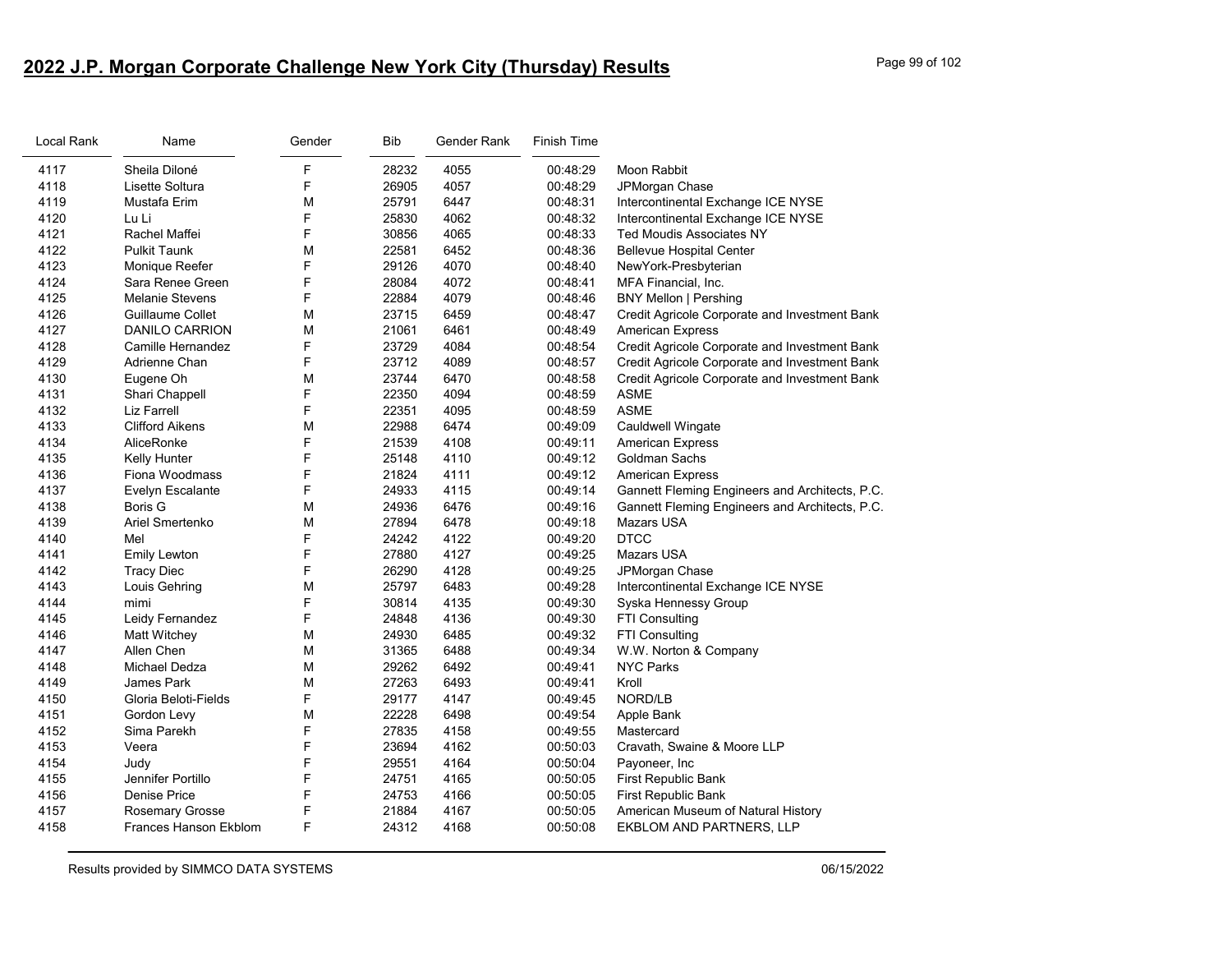# **2022 J.P. Morgan Corporate Challenge New York City (Thursday) Results** Page 100 of 10

| Local Rank | Name                   | Gender | Bib   | Gender Rank | <b>Finish Time</b> |                                        |
|------------|------------------------|--------|-------|-------------|--------------------|----------------------------------------|
| 4159       | gurlekh plaha          | М      | 22786 | 6504        | 00:50:16           | Not specified                          |
| 4160       | Cloe Grace             | F      | 22644 | 4177        | 00:50:17           | <b>BlueRock Therapeutics</b>           |
| 4161       | Neil Ekblom            | М      | 24308 | 6509        | 00:50:24           | EKBLOM AND PARTNERS, LLP               |
| 4162       | Julien Esposito        | М      | 25456 | 6510        | 00:50:26           | Harry Jho LLC                          |
| 4163       | Paulina Reczelewska    | F      | 22122 | 4187        | 00:50:28           | <b>AON</b>                             |
| 4164       | Leslie Kolancian       | F      | 23643 | 4188        | 00:50:28           | <b>CQ Hotels</b>                       |
| 4165       | <b>ITSRYANK</b>        | M      | 22101 | 6512        | 00:50:28           | <b>AON</b>                             |
| 4166       | Sarah Brody            | F      | 26157 | 4192        | 00:50:34           | JPMorgan Chase                         |
| 4167       | Rocky                  | F      | 28057 | 4198        | 00:50:39           | Metropolitan Commercial Bank NYC       |
| 4168       | Nancy Ly               | F      | 21418 | 4208        | 00:50:45           | <b>American Express</b>                |
| 4169       | Xin Yang               | F      | 20167 | 4211        | 00:50:46           | <b>American Express</b>                |
| 4170       | rebecca chirevas       | F      | 28342 | 4212        | 00:50:46           | Morgan Stanley                         |
| 4171       | <b>Tricia Larkin</b>   | F      | 24617 | 4217        | 00:50:51           | First Eagle Investments                |
| 4172       | Sherry Kurisinkal      | M      | 24180 | 6521        | 00:50:54           | Droit Financial Technologies, LLC      |
| 4173       | Sarah Colgrove         | F      | 24173 | 4219        | 00:50:56           | Droit Financial Technologies, LLC      |
| 4174       | Lenur Yusupov          | М      | 27037 | 6522        | 00:50:57           | JPMorgan Chase                         |
| 4175       | Tom Ramsden            | М      | 31477 | 6524        | 00:50:59           | <b>Wolters Kluwer NYC</b>              |
| 4176       | Paul Mango             | M      | 26607 | 6525        | 00:50:59           | JPMorgan Chase                         |
| 4177       | Donald N Gellert       | М      | 29415 | 6526        | 00:51:00           | Otterbourg P.C.                        |
| 4178       | Kristen Burch          | F      | 31471 | 4225        | 00:51:00           | <b>Wolters Kluwer NYC</b>              |
| 4179       | Kendra                 | F      | 22902 | 4226        | 00:51:00           | <b>Boston Properties</b>               |
| 4180       | Sher Sher              | F      | 29059 | 4227        | 00:51:01           | NewYork-Presbyterian                   |
| 4181       | <b>Yolanda Chaires</b> | F      | 29030 | 4232        | 00:51:03           | NewYork-Presbyterian                   |
| 4182       | <b>BossMama</b>        | F      | 29052 | 4233        | 00:51:03           | NewYork-Presbyterian                   |
| 4183       | Glenny Cabrera         | F      | 24097 | 4234        | 00:51:05           | <b>DFIN</b>                            |
| 4184       | <b>Monica Freire</b>   | F      | 30714 | 4236        | 00:51:05           | <b>Starr Insurance Companies</b>       |
| 4185       | <b>Ellen Elkins</b>    | F      | 30710 | 4238        | 00:51:07           | <b>Starr Insurance Companies</b>       |
| 4186       | Monica Acevedo         | F      | 27642 | 4244        | 00:51:14           | MacKay Shields                         |
| 4187       | Mehnaz Chowdhury       | F      | 28104 | 4245        | 00:51:14           | Mitsubishi International Corporation   |
| 4188       | Bianca Balcaen         | F      | 27544 | 4246        | 00:51:18           | LVMH Mov't Hennessy Louis Vuitton Inc. |
| 4189       | Anisia Tierney         | F      | 23648 | 4251        | 00:51:23           | <b>CQ Hotels</b>                       |
| 4190       | <b>Lainey Segel</b>    | F      | 30573 | 4253        | 00:51:24           | <b>Spencer Stuart</b>                  |
| 4191       | Dominick Papandrea     | М      | 27492 | 6540        | 00:51:25           | LM Cohen CPA & Co.                     |
| 4192       | Tanya Garzon           | F      | 27648 | 4256        | 00:51:25           | MacKay Shields                         |
| 4193       | Miu Wong               | F      | 27500 | 4259        | 00:51:26           | LM Cohen CPA & Co.                     |
| 4194       | Jeffrey Gold           | М      | 27483 | 6542        | 00:51:26           | LM Cohen CPA & Co.                     |
| 4195       | Angelique Caro         | F      | 21059 | 4265        | 00:51:34           | <b>American Express</b>                |
| 4196       | <b>Audrey Endresen</b> | F      | 21162 | 4270        | 00:51:42           | <b>American Express</b>                |
| 4197       | Daniel Kim             | М      | 27099 | 6548        | 00:51:42           | Kashable LLC                           |
| 4198       | Jason Z                | М      | 24088 | 6551        | 00:51:46           | <b>DELOITTE</b>                        |
| 4199       | <b>JC Lionti</b>       | М      | 22753 | 6553        | 00:51:48           | Not specified                          |
| 4200       | Astha Bhandari         | F      | 20306 | 4280        | 00:51:50           | <b>DELOITTE</b>                        |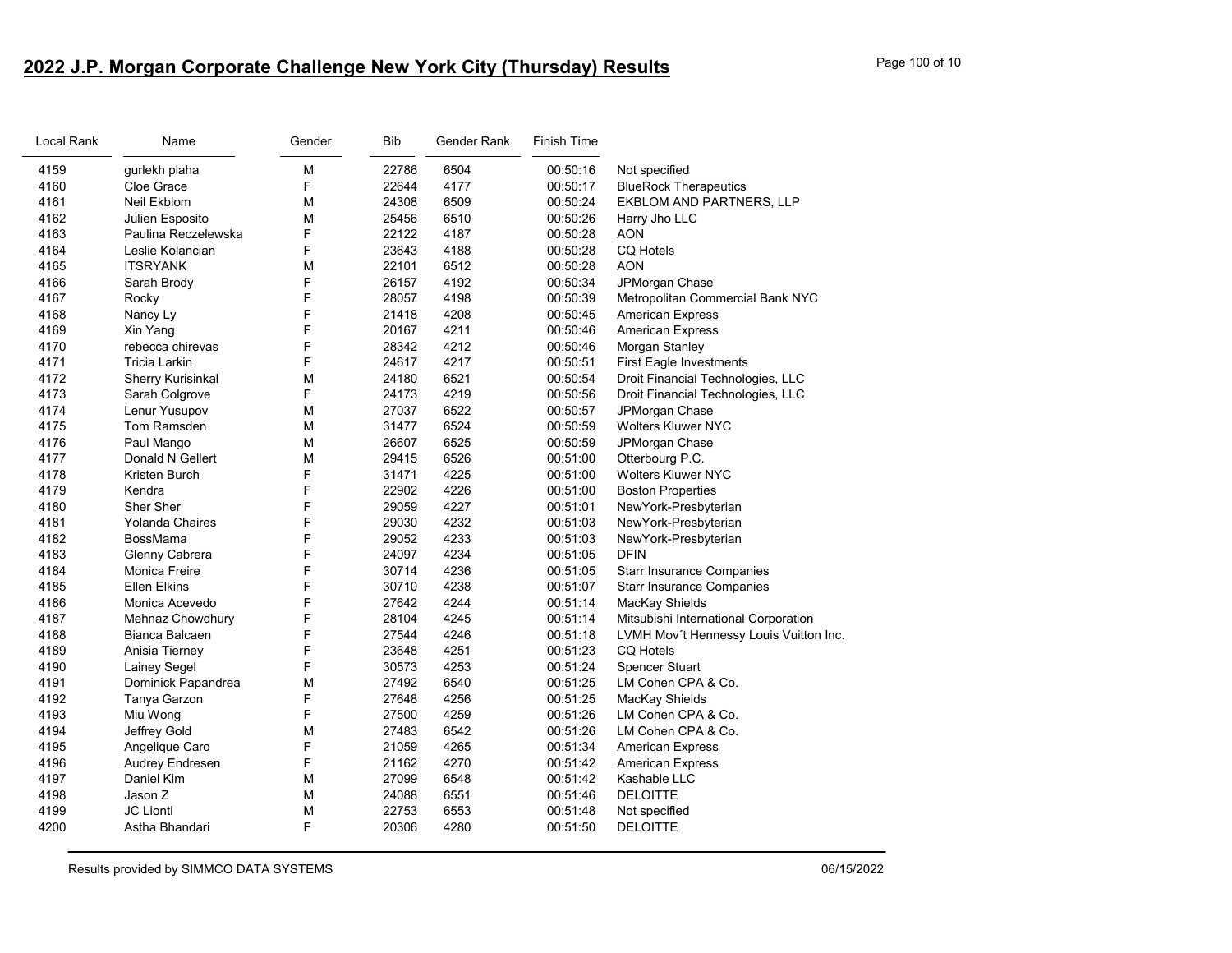# **2022 J.P. Morgan Corporate Challenge New York City (Thursday) Results** Page 101 of 10

| Local Rank | Name                        | Gender | Bib   | Gender Rank | Finish Time |                                             |
|------------|-----------------------------|--------|-------|-------------|-------------|---------------------------------------------|
| 4201       | Kat                         | F      | 21855 | 4282        | 00:51:53    | American Museum of Natural History          |
| 4202       | Eric Daginella              | M      | 29886 | 6555        | 00:51:55    | RailWorks Corporation                       |
| 4203       | Elizabeth Tam               | F      | 21742 | 4286        | 00:52:01    | <b>American Express</b>                     |
| 4204       | Jamila Gieseler             | F      | 25673 | 4288        | 00:52:09    | Hunton Andrews Kurth                        |
| 4205       | Stephanie King-Gottwald     | F      | 27304 | 4290        | 00:52:10    | <b>L&amp;L Holding Company</b>              |
| 4206       | Lisa Marie Perez            | F      | 26759 | 4293        | 00:52:16    | JPMorgan Chase                              |
| 4207       | Sally Rivera Hanna          | F      | 27744 | 4294        | 00:52:17    | Madison Square Garden                       |
| 4208       | Jacqueline OBrien           | F      | 20723 | 4297        | 00:52:20    | Aaronson Rappaport Feinstein & Deutsch, LLP |
| 4209       | Jerry Lynch                 | M      | 20720 | 6560        | 00:52:21    | Aaronson Rappaport Feinstein & Deutsch, LLP |
| 4210       | <b>KESHIA COLLINS</b>       | F      | 30227 | 4299        | 00:52:23    | Signature Bank                              |
| 4211       | Brennan Jablonski           | М      | 28492 | 6565        | 00:52:32    | Morgan Stanley                              |
| 4212       | <b>ROXY</b>                 | F.     | 29350 | 4311        | 00:52:44    | <b>NYC Parks</b>                            |
| 4213       | Andre Cirilo                | М      | 28902 | 6569        | 00:52:47    | New York City Housing Authority             |
| 4214       | Ramon Lugo                  | М      | 28907 | 6571        | 00:52:54    | New York City Housing Authority             |
| 4215       | <b>BIGTEE</b>               | М      | 20286 | 6574        | 00:52:56    | <b>CQ Hotels</b>                            |
| 4216       | Adrian Dragaj               | М      | 27333 | 6577        | 00:53:10    | <b>LEFRAK ORGANIZATION</b>                  |
| 4217       | Ivo Stoyanov                | М      | 26919 | 6578        | 00:53:10    | JPMorgan Chase                              |
| 4218       | Sidy Traore                 | М      | 31467 | 6579        | 00:53:15    | Weil Gotshal                                |
| 4219       | <b>Blake Woon</b>           | М      | 28225 | 6585        | 00:53:24    | Moodys                                      |
| 4220       | <b>Chris Espinal</b>        | М      | 23638 | 6588        | 00:53:31    | <b>CQ Hotels</b>                            |
| 4221       | Dean Okanome                | М      | 23647 | 6590        | 00:53:32    | <b>CQ Hotels</b>                            |
| 4222       | Frank Volpe                 | M      | 23649 | 6592        | 00:53:34    | <b>CQ Hotels</b>                            |
| 4223       | Maud Boutolleau             | F      | 29736 | 4344        | 00:53:35    | PwC                                         |
| 4224       | Zhaleh Sarduy               | F      | 28876 | 4347        | 00:53:37    | NetRoadshow                                 |
| 4225       | Laura Forde                 | F      | 29456 | 4348        | 00:53:39    | Paramount Group, Inc.                       |
| 4226       | LINDITA ALIAJ               | F      | 20976 | 4359        | 00:53:57    | <b>American Express</b>                     |
| 4227       | Nikki Barney                | F      | 22535 | 4365        | 00:54:05    | <b>Bellevue Hospital Center</b>             |
| 4228       | Angelica Almader-Ruiz       | F      | 22529 | 4368        | 00:54:06    | <b>Bellevue Hospital Center</b>             |
| 4229       | <b>Maxwell Chin</b>         | M      | 22690 | 6599        | 00:54:13    | Not specified                               |
| 4230       | ronnie hidalgo              | M      | 27097 | 6600        | 00:54:16    | Kashable LLC                                |
| 4231       | Zoe Leid                    | F      | 24376 | 4372        | 00:54:17    | Epstein Becker Green                        |
| 4232       | Glennife Mena               | F      | 31168 | 4376        | 00:54:20    | Veterinary Emergency Group                  |
| 4233       | <b>Christie Christopher</b> | F      | 27093 | 4381        | 00:54:23    | Kashable LLC                                |
| 4234       | <b>DAISY LEGARE</b>         | F      | 23149 | 4385        | 00:54:28    | <b>Central Park Conservancy</b>             |
| 4235       | <b>Brandon Perkins</b>      | M      | 25235 | 6606        | 00:54:32    | Goldman Sachs                               |
| 4236       | L ARCHER                    | F      | 24095 | 4397        | 00:54:40    | <b>DFIN</b>                                 |
| 4237       | <b>Whitney Talcott</b>      | М      | 29358 | 6612        | 00:54:41    | <b>NYC Parks</b>                            |
| 4238       | Adrianne Weremchuk          | F      | 29374 | 4400        | 00:54:48    | <b>NYC Parks</b>                            |
| 4239       | Carmen Montijo              | F      | 24381 | 4407        | 00:54:56    | Epstein Becker Green                        |
| 4240       | CMarmonHalm                 | F      | 24380 | 4408        | 00:54:57    | Epstein Becker Green                        |
| 4241       | Luz Acevedo                 | F      | 25658 | 4443        | 00:56:05    | <b>Hunton Andrews Kurth</b>                 |
| 4242       | Jayme                       | F      | 29299 | 4457        | 00:56:27    | <b>NYC Parks</b>                            |
|            |                             |        |       |             |             |                                             |